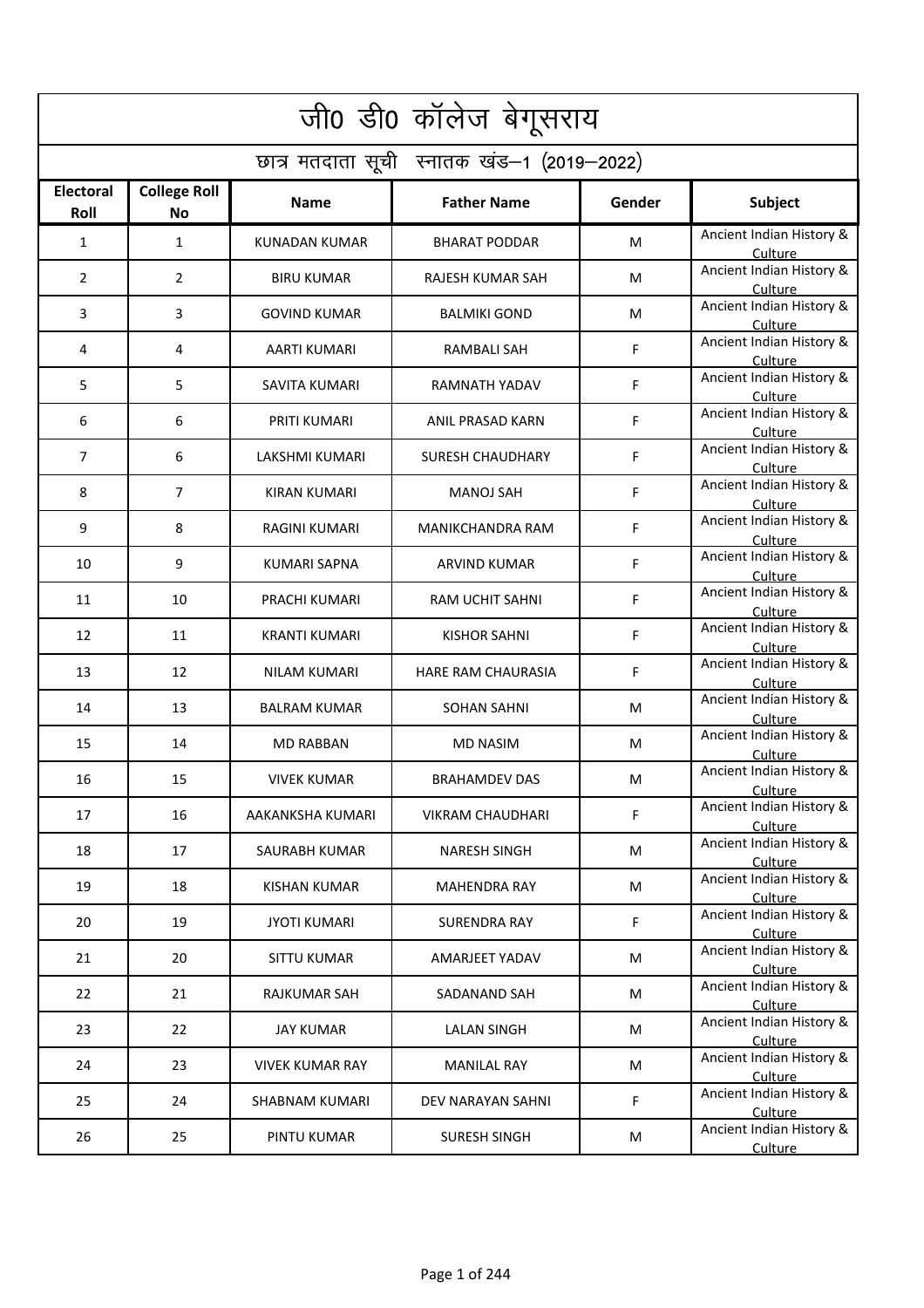| जी0 डी0 कॉलेज बेगूसराय                     |                                  |                        |                          |        |                                     |  |  |  |
|--------------------------------------------|----------------------------------|------------------------|--------------------------|--------|-------------------------------------|--|--|--|
| छात्र मतदाता सूची स्नातक खंड-1 (2019-2022) |                                  |                        |                          |        |                                     |  |  |  |
| <b>Electoral</b><br>Roll                   | <b>College Roll</b><br><b>No</b> | <b>Name</b>            | <b>Father Name</b>       | Gender | Subject                             |  |  |  |
| 27                                         | 26                               | <b>LOVELY KUMARI</b>   | RAM RANJAN CHAUDHARY     | F      | Ancient Indian History &<br>Culture |  |  |  |
| 28                                         | 27                               | <b>SAPNA KUMARI</b>    | NITYANAND RAY            | F      | Ancient Indian History &<br>Culture |  |  |  |
| 29                                         | 28                               | <b>ABHISHEK KUMAR</b>  | <b>DINESH SAHNI</b>      | M      | Ancient Indian History &<br>Culture |  |  |  |
| 30                                         | 29                               | <b>ARTI KUMARI</b>     | <b>MANOHAR DAS</b>       | F      | Ancient Indian History &<br>Culture |  |  |  |
| 31                                         | 30                               | PRIYAM RAJ             | SHIVNARAYAN JHA          | M      | Ancient Indian History &<br>Culture |  |  |  |
| 32                                         | 31                               | <b>RITESH KUMAR</b>    | <b>BAMBAM SINGH</b>      | M      | Ancient Indian History &<br>Culture |  |  |  |
| 33                                         | 32                               | <b>KRISHNA KUMAR</b>   | <b>VIJAY YADAV</b>       | M      | Ancient Indian History &<br>Culture |  |  |  |
| 34                                         | 33                               | <b>SUSHANT KUMAR</b>   | <b>ARUN MALAKAR</b>      | M      | AIH & C                             |  |  |  |
| 35                                         | 34                               | <b>MD IMRAN ANSARI</b> | MD MIRAZ ANSARI          | M      | AIH & C                             |  |  |  |
| 36                                         | 35                               | <b>RUHI KUMARI</b>     | MUKESH KUMAR SINGH       | F      | AIH & C                             |  |  |  |
| 37                                         | 36                               | <b>NILESH KUMAR</b>    | <b>RAM SHANKAR SINGH</b> | M      | AIH & C                             |  |  |  |
| 38                                         | 37                               | <b>ARTI KUMARI</b>     | RANJEET KUMAR SINGH      | F      | AIH & C                             |  |  |  |
| 39                                         | 38                               | SAUTAM KUMAR           | JAYKISHOR PD YADAV       | M      | AIH & C                             |  |  |  |
| 40                                         | 39                               | <b>RAMVIVEK SAHNI</b>  | <b>ARUN SAHNI</b>        | M      | AIH & C                             |  |  |  |
| 41                                         | 40                               | <b>JITENDRA KUMAR</b>  | <b>KARI SAH</b>          | M      | AIH & C                             |  |  |  |
| 42                                         | 41                               | LOVE KUMAR             | <b>MANTUN MAHTO</b>      | M      | AIH & C                             |  |  |  |
| 43                                         | 42                               | RAJA KUMAR             | <b>HARDEV MAHTO</b>      | М      | AIH & C                             |  |  |  |
| 44                                         | 43                               | NILESH KUMAR           | PRAKASH SINGH            | М      | AIH & C                             |  |  |  |
| 45                                         | 44                               | MILAN KUMAR            | <b>MANOJ SINGH</b>       | M      | AIH & C                             |  |  |  |
| 46                                         | 45                               | SIMA KUMARI            | RAMASHANKAR DAS          | F      | AIH & C                             |  |  |  |
| 47                                         | 46                               | <b>SONAM KUMARI</b>    | RAJ KUMAR SAH            | F      | AIH & C                             |  |  |  |
| 48                                         | 47                               | ANARSI KUMARI          | CHAMRU YADAV             | F      | AIH & C                             |  |  |  |
| 49                                         | 48                               | PRIYA JHA              | <b>SUSHIL JHA</b>        | F      | AIH & C                             |  |  |  |
| 50                                         | 49                               | <b>MANISH KUMAR</b>    | MAHENDRA SINGH           | M      | AIH & C                             |  |  |  |
| 51                                         | 50                               | ANJU KUMARI            | YOGENDRA SAH             | F      | AIH & C                             |  |  |  |
| 52                                         | 51                               | <b>AMRIT RAJ</b>       | SHALIGRAM KHIRAHRI       | M      | AIH & C                             |  |  |  |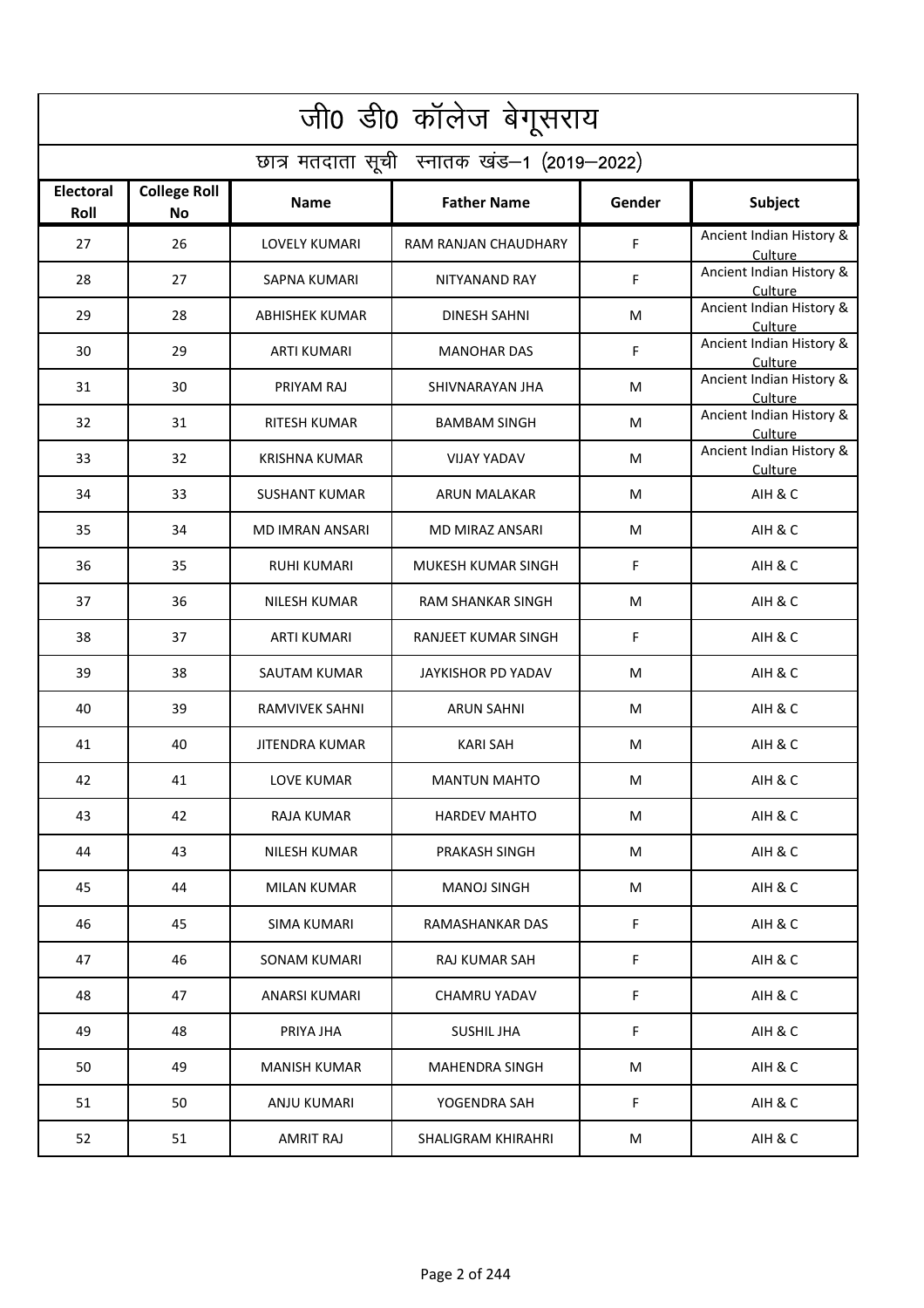| जी0 डी0 कॉलेज बेगूसराय                     |                                  |                       |                            |        |         |  |  |  |
|--------------------------------------------|----------------------------------|-----------------------|----------------------------|--------|---------|--|--|--|
| छात्र मतदाता सूची स्नातक खंड-1 (2019-2022) |                                  |                       |                            |        |         |  |  |  |
| <b>Electoral</b><br>Roll                   | <b>College Roll</b><br><b>No</b> | Name                  | <b>Father Name</b>         | Gender | Subject |  |  |  |
| 53                                         | 52                               | <b>RICHA KUMARI</b>   | NIRAJ GHOSH                | F      | AIH & C |  |  |  |
| 54                                         | 53                               | <b>KARMVIR KUMAR</b>  | SHIVNANDAN SINGH           | M      | AIH & C |  |  |  |
| 55                                         | 54                               | <b>BIRENDRA KUMAR</b> | <b>KAPIL SAHNI</b>         | M      | AIH & C |  |  |  |
| 56                                         | 55                               | <b>SUBODH KUMAR</b>   | SHIVNANDAN CHAUDHAI        | М      | AIH & C |  |  |  |
| 57                                         | 56                               | PRADEEP KUMAR         | JAY JAY RAM SAH            | M      | AIH & C |  |  |  |
| 58                                         | 57                               | <b>SANJIV KUMAR</b>   | NANDLAL CHAUDHARI          | M      | AIH & C |  |  |  |
| 59                                         | 58                               | PANKAJ KUMAR          | RAJKISHOR PODDAR           | M      | AIH & C |  |  |  |
| 60                                         | 59                               | NITU KUMARI           | <b>RAKISHOR PODDAR</b>     | F      | AIH & C |  |  |  |
| 61                                         | 60                               | <b>MANISH KUMAR</b>   | <b>KRISHNADEO PASWAN</b>   | M      | AIH & C |  |  |  |
| 62                                         | 61                               | RAVINDRA KUMAR        | KRISHNA DEV PASWAN         | M      | AIH & C |  |  |  |
| 63                                         | 63                               | <b>KOMAL KUMARI</b>   | <b>RAJESH KUMAR</b>        | F      | AIH & C |  |  |  |
| 64                                         | 64                               | <b>PUSHKAR SURAJ</b>  | RAMBALI CHOURASIA          | M      | AIH & C |  |  |  |
| 65                                         | 65                               | ABHINANDAN KUMAR      | <b>KRISHNANDAN RAY</b>     | M      | AIH & C |  |  |  |
| 66                                         | 66                               | HIMANSHU RAJ SINGH    | <b>SUNIL SINGH</b>         | М      | AIH & C |  |  |  |
| 67                                         | 67                               | PRIYESH RAUSHAN       | ARUN SINGH                 | M      | AIH & C |  |  |  |
| 68                                         | 68                               | SIDDARTH KUMAR        | SAKALDEV YADAV             | M      | AIH & C |  |  |  |
| 69                                         | 69                               | VIKRAM KUMAR          | RAM BILASH SAH             | M      | AIH & C |  |  |  |
| 70                                         | 70                               | <b>RUPESH KUMAR</b>   | <b>ARJUN SINGH</b>         | M      | AIH & C |  |  |  |
| 71                                         | 71                               | <b>SUJEET KUMAR</b>   | JAY JAY RAM SHARMA         | M      | AIH & C |  |  |  |
| 72                                         | 72                               | <b>SONU KUMAR</b>     | PRADIP SAH                 | M      | AIH & C |  |  |  |
| 73                                         | 73                               | <b>ADITYA KUMAR</b>   | <b>CHANDRAKISHOR SINGH</b> | M      | AIH & C |  |  |  |
| 74                                         | 74                               | <b>AMIT KUMAR ROY</b> | <b>RAMSHISH ROY</b>        | M      | AIH & C |  |  |  |
| 75                                         | 75                               | <b>SNEHA RAJ</b>      | <b>BRAHMDEO MAHTO</b>      | F      | AIH & C |  |  |  |
| 76                                         | 76                               | <b>MD MERAJ</b>       | MD FASI AHMAD              | M      | AIH & C |  |  |  |
| 77                                         | 77                               | KAJAL KUMARI          | <b>MUKESH SINGH</b>        | F      | AIH & C |  |  |  |
| 78                                         | 78                               | <b>AMIT KUMAR</b>     | <b>SHOK KUMAR</b>          | M      | AIH & C |  |  |  |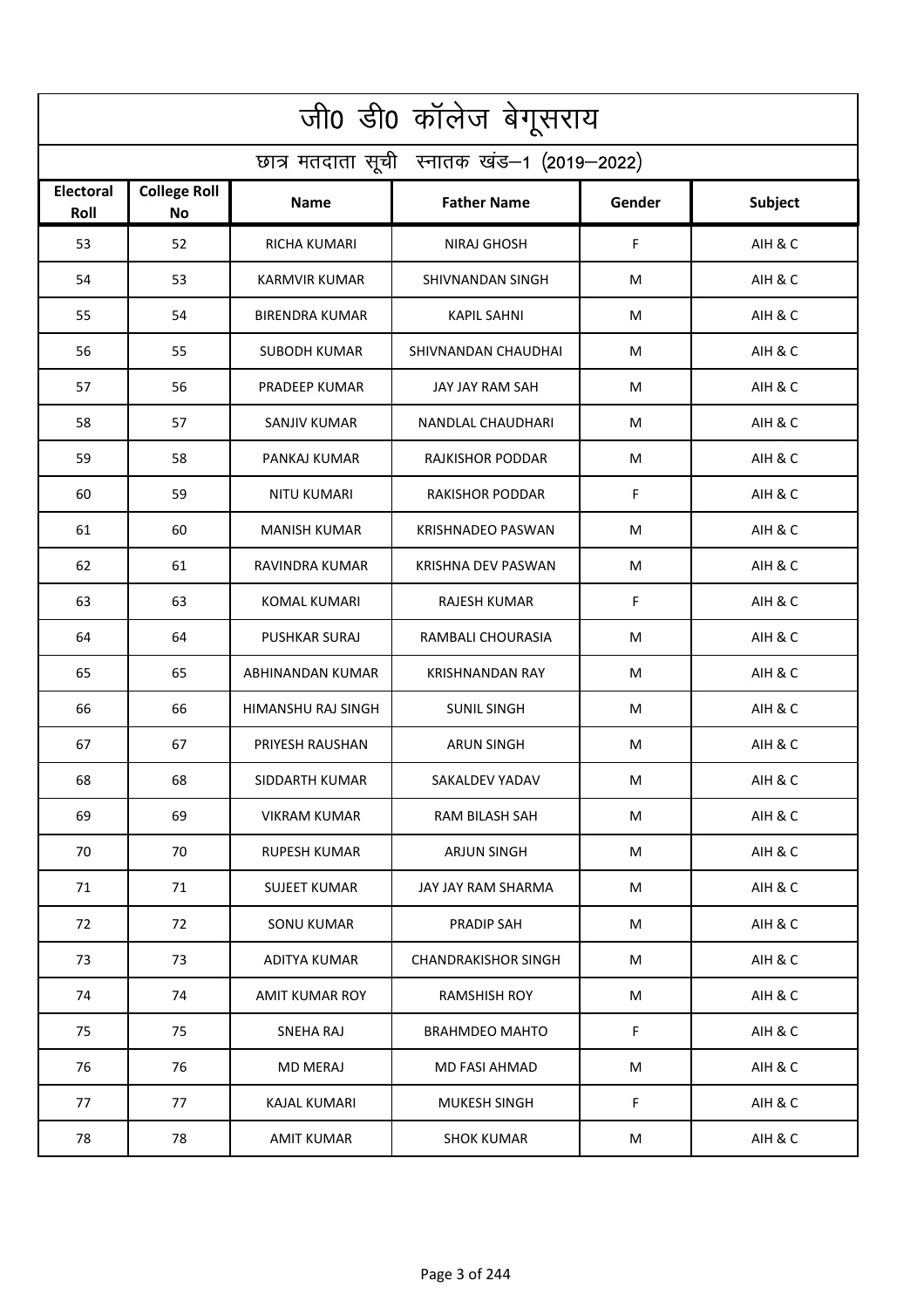| जी0 डी0 कॉलेज बेगूसराय                     |                                  |                        |                              |        |                |  |  |  |  |
|--------------------------------------------|----------------------------------|------------------------|------------------------------|--------|----------------|--|--|--|--|
| छात्र मतदाता सूची स्नातक खंड-1 (2019-2022) |                                  |                        |                              |        |                |  |  |  |  |
| <b>Electoral</b><br>Roll                   | <b>College Roll</b><br><b>No</b> | <b>Name</b>            | <b>Father Name</b>           | Gender | <b>Subject</b> |  |  |  |  |
| 79                                         | 79                               | <b>SANTOSH KUMAR</b>   | DEEPENDRA PRASAD SINGH       | M      | AIH & C        |  |  |  |  |
| 80                                         | 80                               | <b>KAJAL KUMARI</b>    | <b>HARISCHANDRA SAH</b>      | M      | AIH & C        |  |  |  |  |
| 81                                         | 81                               | <b>MITHUN KUMAR</b>    | <b>MUNILAL PATEL</b>         | М      | AIH & C        |  |  |  |  |
| 82                                         | 82                               | <b>MUSKAN BHARTI</b>   | SHAILESH KUMAR SINGH         | F      | AIH & C        |  |  |  |  |
| 83                                         | 83                               | SAJAL KUMARI           | DILIP KUMAR JHA              | F      | AIH & C        |  |  |  |  |
| 84                                         | 84                               | <b>MONI BHARTI</b>     | <b>VIJAY SAHNI</b>           | F      | AIH & C        |  |  |  |  |
| 85                                         | 85                               | <b>GHANSHYAM KUMAR</b> | <b>MANOJ MAHTO</b>           | M      | AIH & C        |  |  |  |  |
| 86                                         | 86                               | <b>SANTLAL KUMAR</b>   | <b>MOKTAR YADAV</b>          | M      | AIH & C        |  |  |  |  |
| 87                                         | 87                               | <b>SAKET KUMAR</b>     | <b>NABAL KISHOR MAHTO</b>    | M      | AIH & C        |  |  |  |  |
| 88                                         | 88                               | <b>SUNITA KUMARI</b>   | <b>KRISHNADEO YADAV</b>      | F      | AIH & C        |  |  |  |  |
| 89                                         | 89                               | LALAN KUMAR            | <b>KRISHNADEO YADAV</b>      | M      | AIH & C        |  |  |  |  |
| 90                                         | 90                               | SHIVESH SAMDARSHI      | <b>MANOJ KUMAR</b>           | M      | AIH & C        |  |  |  |  |
| 91                                         | 91                               | VIKASH KUMAR           | <b>BALGOVIND TANTI</b>       | M      | AIH & C        |  |  |  |  |
| 92                                         | 92                               | ANJALI KUMARI          | <b>MUNA SINGH</b>            | M      | AIH & C        |  |  |  |  |
| 93                                         | 93                               | CHANDERSHEKHAR         | <b>SAROJ KUMAR</b>           | M      | AIH & C        |  |  |  |  |
| 94                                         | 94                               | MANOJ KUMAR            | RAMBADAN PANDIT              | M      | AIH & C        |  |  |  |  |
| 95                                         | 95                               | PIYUSH KUMAR           | ASHOK KUMAR YADAV            | M      | AIH & C        |  |  |  |  |
| 96                                         | 96                               | <b>SONU KUMAR</b>      | MAHENDRA PANDIT              | М      | AIH & C        |  |  |  |  |
| 97                                         | 97                               | <b>VIKAS KUMAR</b>     | RAJ KUMAR YADAV              | M      | AIH & C        |  |  |  |  |
| 98                                         | 98                               | <b>ANURAG BHARTI</b>   | AMRESH SINGH                 | M      | AIH & C        |  |  |  |  |
| 99                                         | 99                               | <b>KUMAR SHANU</b>     | <b>SUMAN KUMAR CHAUDHARY</b> | M      | AIH & C        |  |  |  |  |
| 100                                        | 100                              | <b>MOHIT KUMAR</b>     | RAJEEV RANJAN CHODHARY       | M      | AIH & C        |  |  |  |  |
| 101                                        | 101                              | AMAN KUMAR             | <b>BABLU PRASAD SINGH</b>    | M      | AIH & C        |  |  |  |  |
| 102                                        | 102                              | <b>AMIT KUMAR</b>      | <b>MOHAN PRASAD SING</b>     | M      | AIH & C        |  |  |  |  |
| 103                                        | 103                              | RAHUL KUMAR            | AJAY KUMAR                   | M      | AIH & C        |  |  |  |  |
| 104                                        | 104                              | <b>KAJAL KUMARI</b>    | <b>ARUN KUMAR</b>            | F.     | AIH & C        |  |  |  |  |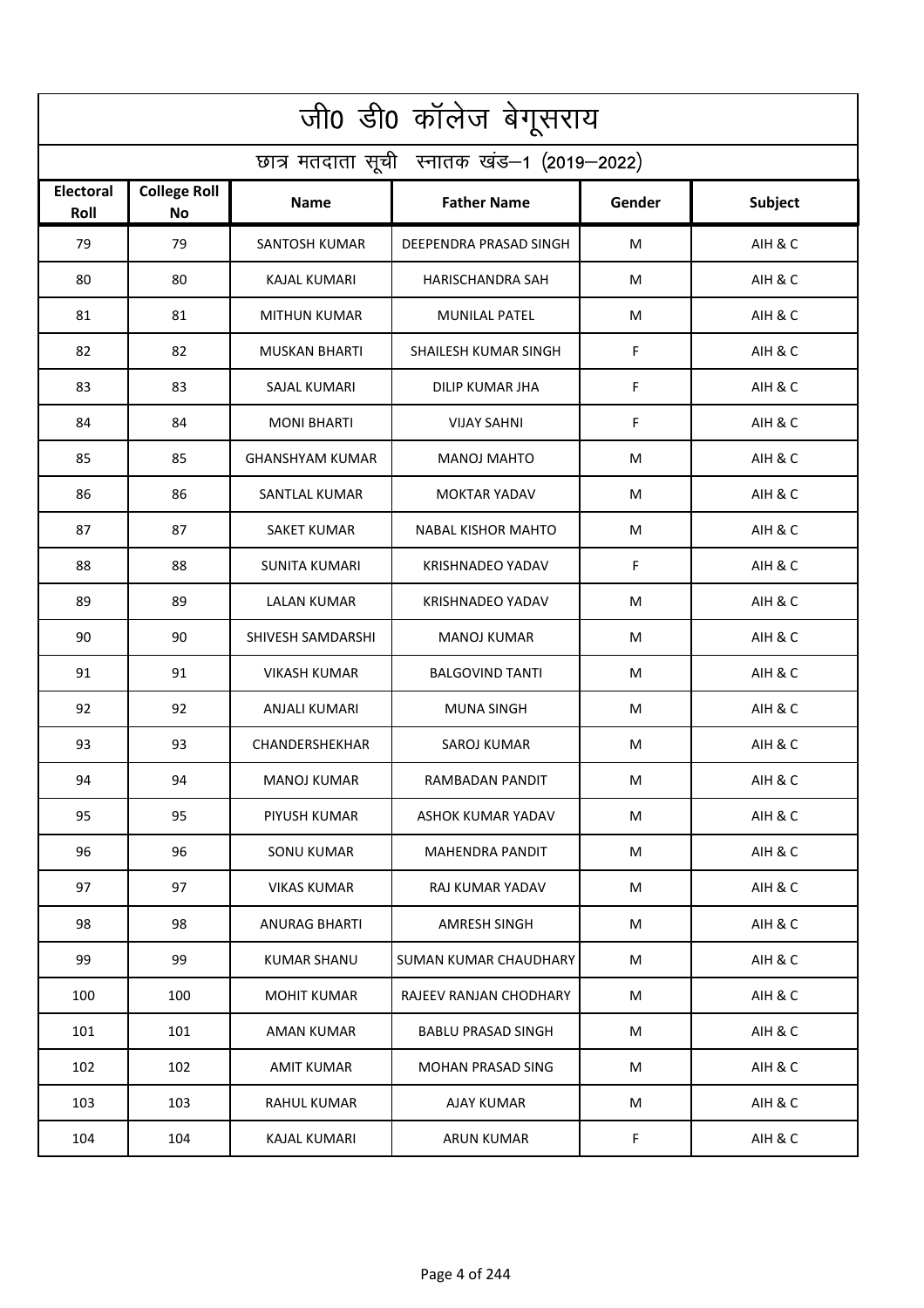| जी0 डी0 कॉलेज बेगूसराय                     |                                  |                         |                        |        |                |  |  |  |
|--------------------------------------------|----------------------------------|-------------------------|------------------------|--------|----------------|--|--|--|
| छात्र मतदाता सूची स्नातक खंड-1 (2019-2022) |                                  |                         |                        |        |                |  |  |  |
| <b>Electoral</b><br>Roll                   | <b>College Roll</b><br><b>No</b> | Name                    | <b>Father Name</b>     | Gender | <b>Subject</b> |  |  |  |
| 105                                        | 105                              | <b>ANURAG KUMAR</b>     | LALLU KUMAR SINGH      | M      | AIH & C        |  |  |  |
| 106                                        | 106                              | <b>MD SARFARAJ ALAM</b> | <b>HASHEEM ALI</b>     | M      | AIH & C        |  |  |  |
| 107                                        | 107                              | <b>RITU KUMARI</b>      | ANRUDH SHAHNI          | F      | AIH & C        |  |  |  |
| 108                                        | 108                              | <b>RIYA KUMARI</b>      | <b>AJAY PASWAN</b>     | М      | AIH & C        |  |  |  |
| 109                                        | 109                              | <b>ANKIT KUMAR</b>      | <b>GOPAL SINGH</b>     | M      | AIH & C        |  |  |  |
| 110                                        | 110                              | <b>SWEETY KUMARI</b>    | <b>MOKTAR SAH</b>      | F      | AIH & C        |  |  |  |
| 111                                        | 111                              | <b>NITISH KUMAR</b>     | <b>ANIL SINGH</b>      | M      | AIH & C        |  |  |  |
| 112                                        | 112                              | <b>KARTIK KUMAR</b>     | <b>ARUN SINGH</b>      | M      | AIH & C        |  |  |  |
| 113                                        | 113                              | PRITI BHARTI            | <b>SURESH SAH</b>      | F      | AIH & C        |  |  |  |
| 114                                        | 114                              | <b>GAUTAM KUMAR</b>     | <b>SHYAM SINGH</b>     | M      | AIH & C        |  |  |  |
| 115                                        | 115                              | PAVAN KUMAR             | RAM BALAK SAHANI       | M      | AIH & C        |  |  |  |
| 116                                        | 116                              | <b>KOMAL KUMARI</b>     | <b>RAJESH KUMAR</b>    | F      | AIH & C        |  |  |  |
| 117                                        | 117                              | MANISHA KUMARI          | MAHENDRA RAJAK         | F      | AIH & C        |  |  |  |
| 118                                        | 118                              | RAUSHAN KUMAR           | SIKANDAR RAM           | M      | AIH & C        |  |  |  |
| 119                                        | 119                              | DULAR KUMAR             | JAWAHAR PASWAN         | M      | AIH & C        |  |  |  |
| 120                                        | 120                              | MITHLESH KUMAR          | SHRAVAN PANDIT         | M      | AIH & C        |  |  |  |
| 121                                        | 121                              | RANJANA KUMARI          | RANJEET PD YADAV       | F      | AIH & C        |  |  |  |
| 122                                        | 122                              | SATRUDHAN KUMAR         | <b>MUNILAL SAH</b>     | M      | AIH & C        |  |  |  |
| 123                                        | 123                              | <b>AYUSH KUMAR</b>      | PRABHU YADAV           | M      | AIH & C        |  |  |  |
| 124                                        | 124                              | AASHISH KUMAR           | PRABHU YADAV           | M      | AIH & C        |  |  |  |
| 125                                        | 125                              | <b>SHIVAM KUMAR</b>     | <b>JITENDRA RAM</b>    | M      | AIH & C        |  |  |  |
| 126                                        | 126                              | <b>ANKIT KUMAR</b>      | ABHINANDAN KUMAR SINGH | М      | AIH & C        |  |  |  |
| 127                                        | 127                              | <b>MANISH KUMAR</b>     | <b>MAHESH SAH</b>      | M      | AIH & C        |  |  |  |
| 128                                        | 128                              | <b>GAURAV KUMAR</b>     | <b>SUDHIR KUMAR</b>    | M      | AIH & C        |  |  |  |
| 129                                        | 129                              | AMAN KUMAR              | RANJEET KUMAR SINGH    | M      | AIH & C        |  |  |  |
| 130                                        | 130                              | SHATRUDHAN KUMAR        | RAMJI YADAV            | M      | AIH & C        |  |  |  |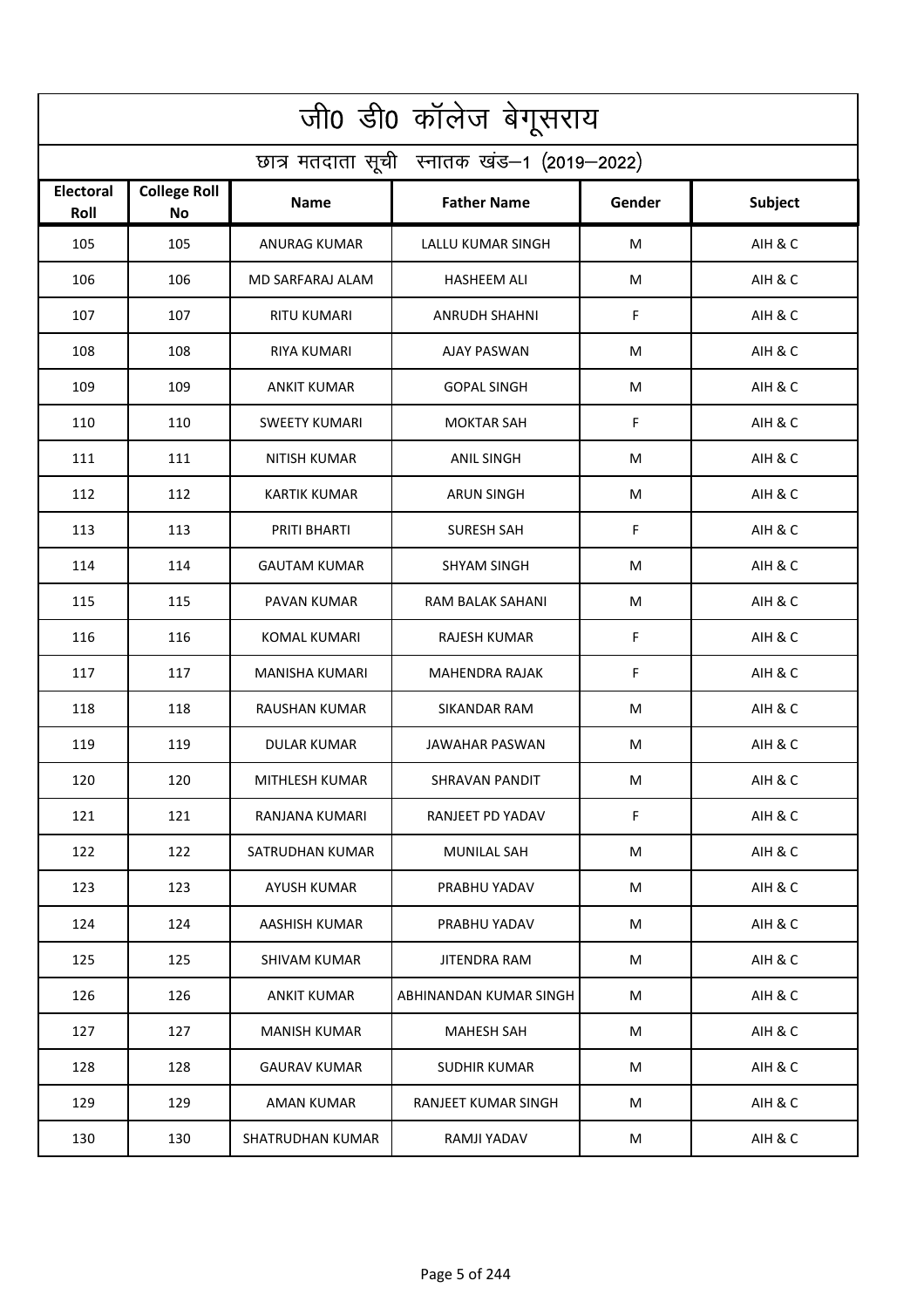| जी0 डी0 कॉलेज बेगूसराय                     |                                  |                        |                           |        |                |  |  |  |
|--------------------------------------------|----------------------------------|------------------------|---------------------------|--------|----------------|--|--|--|
| छात्र मतदाता सूची स्नातक खंड-1 (2019-2022) |                                  |                        |                           |        |                |  |  |  |
| <b>Electoral</b><br>Roll                   | <b>College Roll</b><br><b>No</b> | <b>Name</b>            | <b>Father Name</b>        | Gender | <b>Subject</b> |  |  |  |
| 131                                        | 131                              | <b>NIPUN KUMAR</b>     | <b>LADDU MUNI</b>         | M      | AIH & C        |  |  |  |
| 132                                        | 132                              | ABHILASHA KUMARI       | MUNESHWAR SAH             | M      | AIH & C        |  |  |  |
| 133                                        | 133                              | <b>DHIRAJ KUMAR</b>    | <b>SHANKAR YADAV</b>      | М      | AIH & C        |  |  |  |
| 134                                        | 134                              | <b>RAM KUMAR</b>       | <b>SHANKAR YADAV</b>      | M      | AIH & C        |  |  |  |
| 135                                        | 135                              | VANGIKA KUMARI         | <b>BALRAM SINGH</b>       | F      | AIH & C        |  |  |  |
| 136                                        | 136                              | <b>MD SHOAIB</b>       | <b>MD SHMAD</b>           | М      | AIH & C        |  |  |  |
| 137                                        | 137                              | <b>SUMIT KUMAR</b>     | NAVAL KUMAR MEHTA         | M      | AIH & C        |  |  |  |
| 138                                        | 138                              | <b>JYOTI KUMARI</b>    | <b>MANGAL PANDIT</b>      | F      | AIH & C        |  |  |  |
| 139                                        | 139                              | <b>SANGAM KUMARI</b>   | <b>BAMBAM RAY</b>         | F      | AIH & C        |  |  |  |
| 140                                        | 140                              | KARISHMA KUMARI        | <b>BIBHUTI SINGH</b>      | M      | AIH & C        |  |  |  |
| 141                                        | 141                              | <b>KAJAL KUMARI</b>    | SHIVJEE PASWAN            | F      | AIH & C        |  |  |  |
| 142                                        | 142                              | <b>VIBHISHAN KUMAR</b> | SIKENDRA SAH              | M      | AIH & C        |  |  |  |
| 143                                        | 143                              | SAPNA KUMARI           | SHATRUGHAN YADAV          | F      | AIH & C        |  |  |  |
| 144                                        | 144                              | <b>TUSA KUMARI</b>     | <b>CHANDESHWARI SINGH</b> | F      | AIH & C        |  |  |  |
| 145                                        | 145                              | <b>SUNIL KUMAR</b>     | <b>BUDAL YADAV</b>        | M      | AIH & C        |  |  |  |
| 146                                        | 146                              | LAKSHMAN KUMAR         | <b>VODEN YADAV</b>        | M      | AIH & C        |  |  |  |
| 147                                        | 147                              | <b>BIRJESH KUMAR</b>   | <b>BHUNESHWAR YADAV</b>   | M      | AIH & C        |  |  |  |
| 148                                        | 148                              | ANUPAM KUMAR           | KRISHNA NANDAN MAHTO      | F      | AIH & C        |  |  |  |
| 149                                        | 149                              | <b>ASHISH RAJ</b>      | SATISH YADAV              | M      | AIH & C        |  |  |  |
| 150                                        | 150                              | DEEPAK KUMAR           | AMRESH RAY                | M      | AIH & C        |  |  |  |
| 151                                        | 151                              | <b>MD JUNAID</b>       | MD SHAMIM                 | M      | AIH & C        |  |  |  |
| 152                                        | 152                              | MD SHADAB              | <b>MD HAIDER</b>          | M      | AIH & C        |  |  |  |
| 153                                        | 153                              | LAKSHMI KUMARI         | <b>RADHE KAPAR</b>        | F      | AIH & C        |  |  |  |
| 154                                        | 154                              | <b>CHHAYA KUMARI</b>   | ARUN KUMAR MANDAL         | F      | AIH & C        |  |  |  |
| 155                                        | 155                              | PUJA KUMARI            | <b>GANESH SINGH</b>       | F      | AIH & C        |  |  |  |
| 156                                        | 156                              | DINESH KUMAR           | <b>FULO PANDIT</b>        | M      | AIH & C        |  |  |  |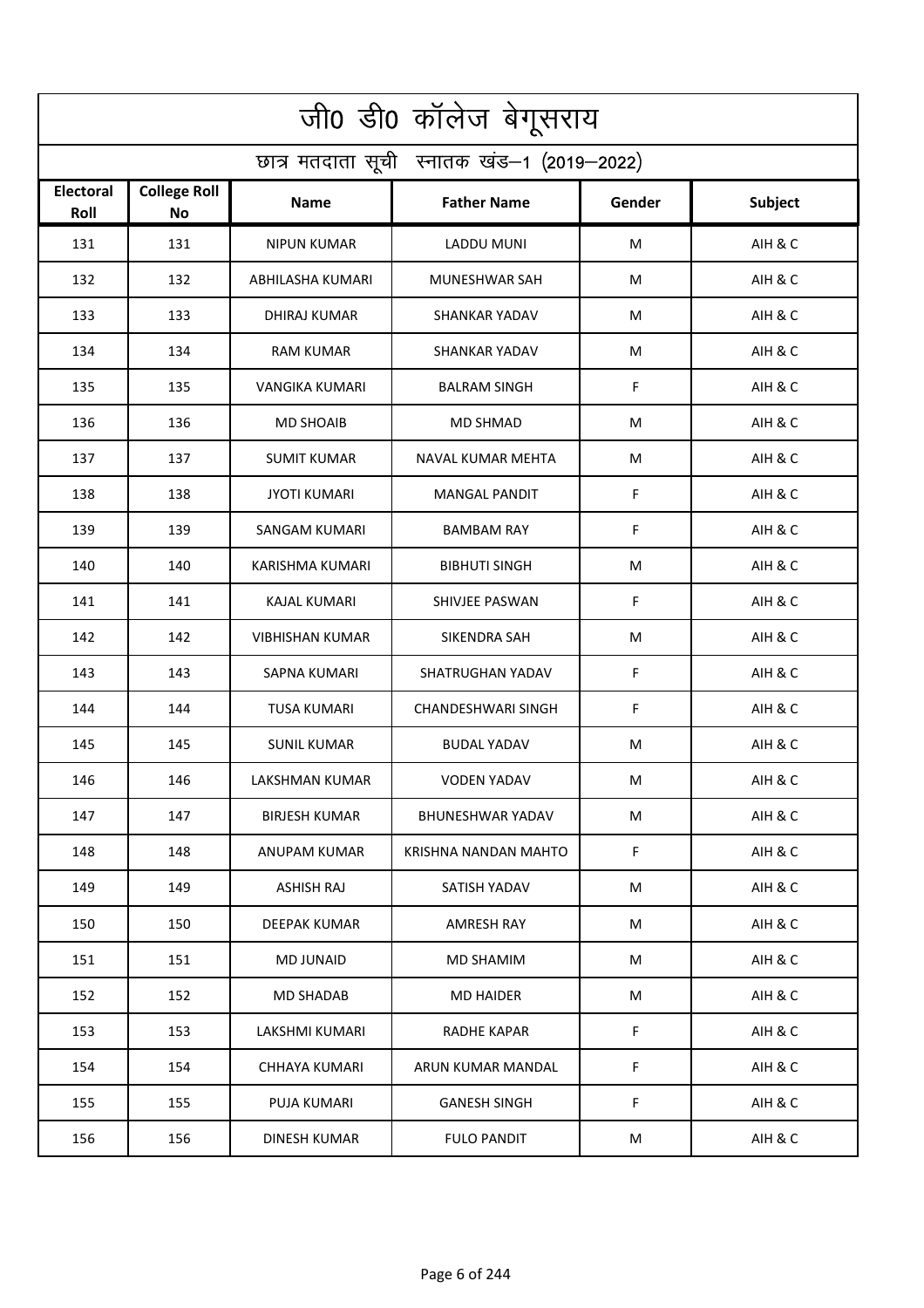| जी0 डी0 कॉलेज बेगूसराय                     |                                  |                          |                            |        |         |  |  |  |
|--------------------------------------------|----------------------------------|--------------------------|----------------------------|--------|---------|--|--|--|
| छात्र मतदाता सूची स्नातक खंड-1 (2019-2022) |                                  |                          |                            |        |         |  |  |  |
| <b>Electoral</b><br>Roll                   | <b>College Roll</b><br><b>No</b> | Name                     | <b>Father Name</b>         | Gender | Subject |  |  |  |
| 157                                        | 157                              | <b>DAULAT RAJ</b>        | MITHILESH RAJAK            | F      | AIH & C |  |  |  |
| 158                                        | 158                              | SONAKSHEE                | ASWINI KUMAR ASHUTOSH      | F.     | AIH & C |  |  |  |
| 159                                        | 159                              | <b>SANJAY KUMAR</b>      | NARAYAN MAHTO              | M      | AIH & C |  |  |  |
| 160                                        | 160                              | <b>NITISH KUMAR</b>      | <b>MISHO YADAV</b>         | М      | AIH & C |  |  |  |
| 161                                        | 161                              | <b>MANISH KUMAR</b>      | <b>LALO SAH</b>            | M      | AIH & C |  |  |  |
| 162                                        | 163                              | SATICHANDRA KUMAR        | <b>SUDHIR PASWAN</b>       | M      | AIH & C |  |  |  |
| 163                                        | 164                              | <b>RANA KUMAR</b>        | <b>RAMAKANT YADAV</b>      | M      | AIH & C |  |  |  |
| 164                                        | 165                              | <b>SAMIR KUMAR</b>       | <b>DILIP KUMAR</b>         | M      | AIH & C |  |  |  |
| 165                                        | 166                              | PRIYANSHU KUMAR          | <b>SIPIN KUMAR</b>         | F      | AIH & C |  |  |  |
| 166                                        | 167                              | <b>MUKESH KUMAR</b>      | <b>KISHOR SAH</b>          | M      | AIH & C |  |  |  |
| 167                                        | 168                              | <b>GAURAV KUMAR</b>      | <b>MANORANJAN PRASAD</b>   | M      | AIH & C |  |  |  |
| 168                                        | 169                              | <b>ANJALI KUMARI</b>     | <b>SHANKAR RAM</b>         | M      | AIH & C |  |  |  |
| 169                                        | 170                              | NITU KUMARI              | <b>ARVIND RAY</b>          | F      | AIH & C |  |  |  |
| 170                                        | 171                              | DILIP KUMAR              | <b>VIJAY MAHTO</b>         | M      | AIH & C |  |  |  |
| 171                                        | 172                              | DEEPAK KUMAR             | KISHUNDEV MAHTO            | M      | AIH & C |  |  |  |
| 172                                        | 173                              | NITISH KUMAR             | <b>ANIL SINGH</b>          | M      | AIH & C |  |  |  |
| 173                                        | 174                              | SHALINI KUMARI           | DEVESH RANJAN              | M      | AIH & C |  |  |  |
| 174                                        | 175                              | <b>GAUTAM KUMAR</b>      | YUGAL DAS                  | M      | AIH & C |  |  |  |
| 175                                        | 176                              | <b>GOPAL KUMAR</b>       | <b>ASHOK SINGH</b>         | M      | AIH & C |  |  |  |
| 176                                        | 177                              | <b>RAM KRISHNA KUMAR</b> | <b>MANTUN RAJAK</b>        | M      | AIH & C |  |  |  |
| 177                                        | 178                              | <b>BARUN TANTI</b>       | PHULO TANTI                | M      | AIH & C |  |  |  |
| 178                                        | 179                              | RAM KUMAR                | <b>GHANSHYAM CHAUDHARI</b> | M      | AIH & C |  |  |  |
| 179                                        | 180                              | <b>AJIT KUMAR</b>        | <b>RAMBILASH THAKUR</b>    | M      | AIH & C |  |  |  |
| 180                                        | 181                              | <b>MANGAL SHARMA</b>     | <b>TILAK SHARMA</b>        | M      | AIH & C |  |  |  |
| 181                                        | 182                              | PAYAL KUMARI             | SUBODH KUMAR               | F      | AIH & C |  |  |  |
| 182                                        | 183                              | <b>ROHIT KUMAR</b>       | <b>GORAKH TANTI</b>        | M      | AIH & C |  |  |  |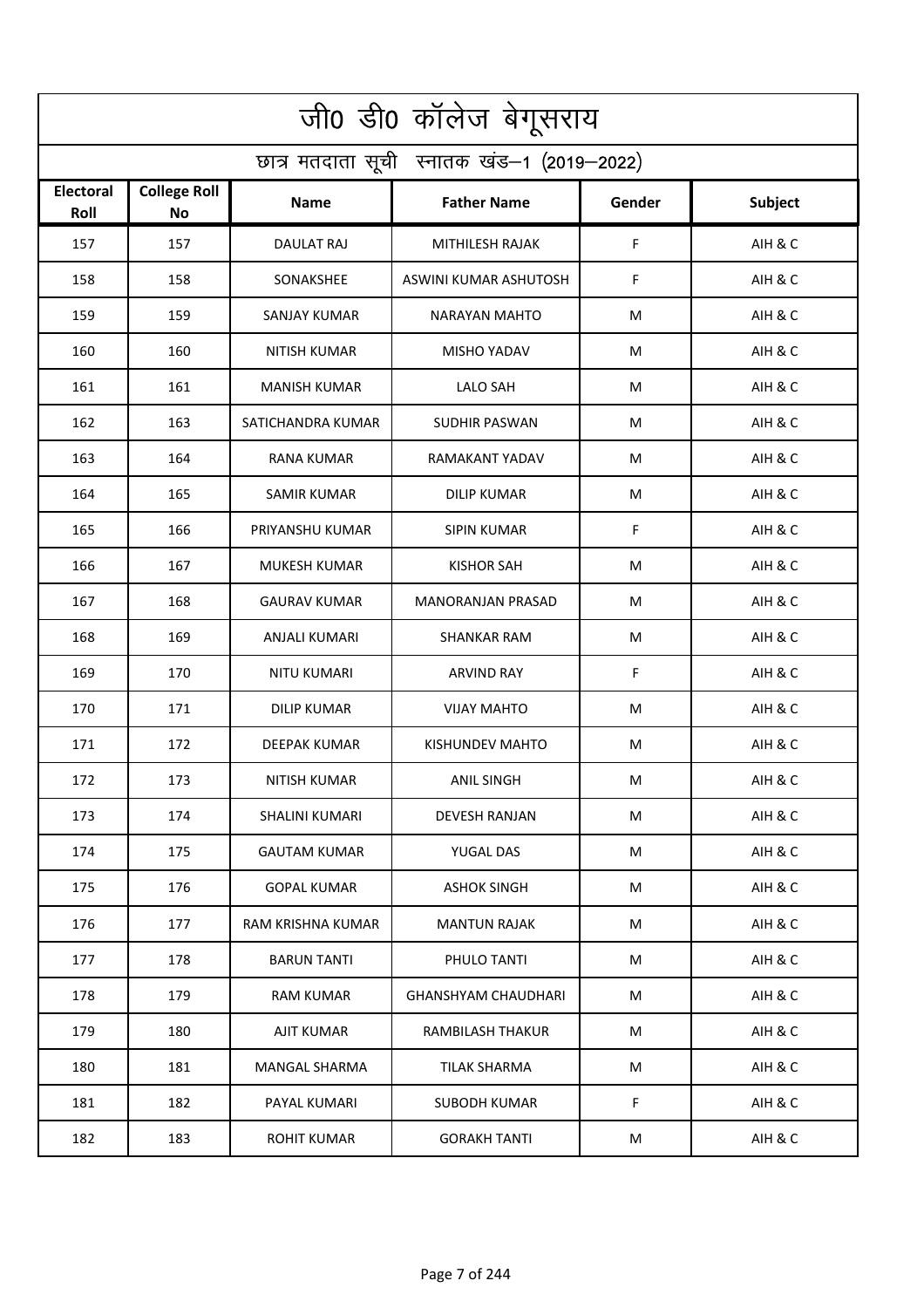| जी0 डी0 कॉलेज बेगूसराय                     |                                  |                         |                             |        |                                    |  |  |  |
|--------------------------------------------|----------------------------------|-------------------------|-----------------------------|--------|------------------------------------|--|--|--|
| छात्र मतदाता सूची स्नातक खंड-1 (2019-2022) |                                  |                         |                             |        |                                    |  |  |  |
| <b>Electoral</b><br>Roll                   | <b>College Roll</b><br><b>No</b> | Name                    | <b>Father Name</b>          | Gender | <b>Subject</b>                     |  |  |  |
| 183                                        | 184                              | <b>ARVIND KUMAR</b>     | <b>UMESH DAS</b>            | M      | AIH & C                            |  |  |  |
| 184                                        | 185                              | PRINCE KUMAR            | <b>AMIT KUMAR DAS</b>       | M      | AIH & C                            |  |  |  |
| 185                                        | 186                              | <b>MD KAIFI</b>         | MD KAMAL UDDIN              | M      | AIH & C                            |  |  |  |
| 186                                        | 187                              | <b>RUP VILASH KUMAR</b> | <b>BHIM SAHNI</b>           | М      | AIH & C                            |  |  |  |
| 187                                        | 188                              | <b>KUNAL KUMAR</b>      | PAPPU RAM                   | M      | AIH & C                            |  |  |  |
| 188                                        | 189                              | <b>SHOBHA KUMARI</b>    | <b>KHELI DAS</b>            | F      | AIH & C                            |  |  |  |
| 189                                        | 190                              | <b>KOMAL KUMARI</b>     | <b>ANTALA SINGH</b>         | F      | <b>POLITICAL</b><br><b>SCIENCE</b> |  |  |  |
| 190                                        | 191                              | <b>SUMIT KUMAR</b>      | NAGENDRA SHARMA             | M      | AIH & C                            |  |  |  |
| 191                                        | 192                              | <b>KUNDAN KUMAR</b>     | <b>ARVIND SINGH</b>         | M      | AIH & C                            |  |  |  |
| 192                                        | 193                              | <b>ANKUSH KUMAR</b>     | <b>DILIP SINGH</b>          | M      | AIH & C                            |  |  |  |
| 193                                        | 194                              | <b>ABHINAV KUMAR</b>    | <b>DINESH SINGH</b>         | M      | AIH & C                            |  |  |  |
| 194                                        | 195                              | <b>ANNU KUMARI</b>      | RAVINDRA PASWAN             | F      | AIH & C                            |  |  |  |
| 195                                        | 196                              | CHHOTU KUMAR            | <b>GUANJAN KUMAR ROY</b>    | M      | AIH & C                            |  |  |  |
| 196                                        | 197                              | <b>ABHISHEK KUMAR</b>   | <b>RAM SAGAR YADAV</b>      | M      | AIH & C                            |  |  |  |
| 197                                        | 198                              | <b>GUDDU KUMAR</b>      | ANIL PASWAN                 | M      | AIH & C                            |  |  |  |
| 198                                        | 199                              | AMAR KUMAR              | SRIKANT PODDAR              | M      | AIH & C                            |  |  |  |
| 199                                        | 200                              | SONA KUMAR              | RAMBALI PASWAN              | M      | AIH & C                            |  |  |  |
| 200                                        | 201                              | <b>VIJAY KUMAR</b>      | ANANDI SAHNI                | M      | AIH & C                            |  |  |  |
| 201                                        | 202                              | ANURANJAN KUMAR         | <b>MANOJ PASWAN</b>         | M      | AIH & C                            |  |  |  |
| 202                                        | 203                              | <b>JASIM UDDIN</b>      | NASIM UDDIN                 | M      | AIH & C                            |  |  |  |
| 203                                        | 204                              | <b>HASIM UDDIN</b>      | NASIN UDDIN                 | M      | AIH & C                            |  |  |  |
| 204                                        | 205                              | CHHOTU KUMAR            | GARIB YADAV                 | M      | AIH & C                            |  |  |  |
| 205                                        | 206                              | <b>GURIYA KUMARI</b>    | AJAY KUMAR                  | F.     | AIH & C                            |  |  |  |
| 206                                        | 207                              | <b>RAJA BABU</b>        | <b>MANKESHWAR CHOUDHARY</b> | M      | AIH & C                            |  |  |  |
| 207                                        | 208                              | VARSHA KUMARI           | AKHILESH SINGH              | F      | AIH & C                            |  |  |  |
| 208                                        | 209                              | <b>SACHIN KUMAR</b>     | <b>TUNTUN SAH</b>           | M      | AIH & C                            |  |  |  |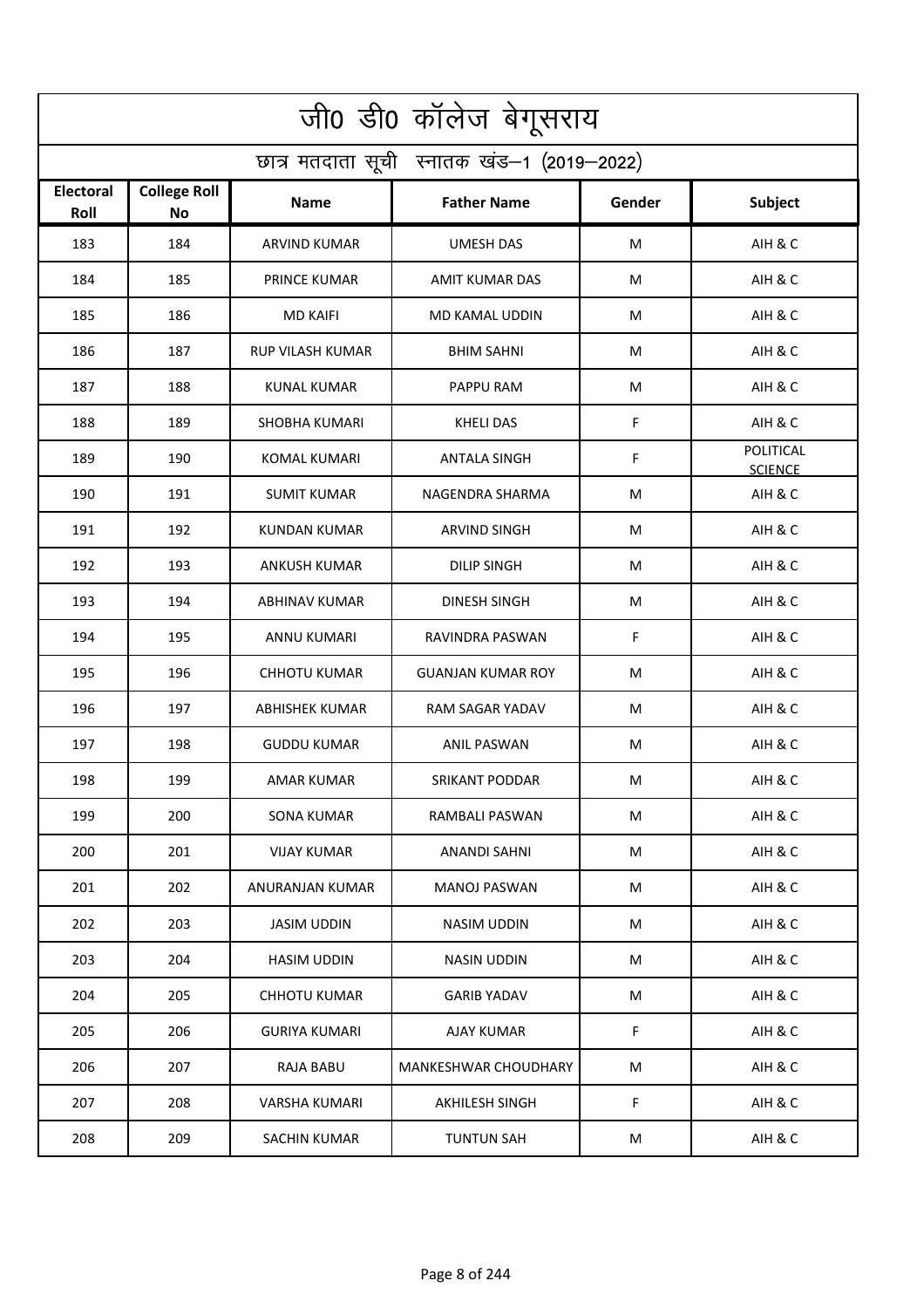| जी0 डी0 कॉलेज बेगूसराय                     |                                  |                        |                               |        |                |  |  |  |
|--------------------------------------------|----------------------------------|------------------------|-------------------------------|--------|----------------|--|--|--|
| छात्र मतदाता सूची स्नातक खंड-1 (2019-2022) |                                  |                        |                               |        |                |  |  |  |
| <b>Electoral</b><br>Roll                   | <b>College Roll</b><br><b>No</b> | <b>Name</b>            | <b>Father Name</b>            | Gender | <b>Subject</b> |  |  |  |
| 209                                        | 210                              | <b>DHARMVEER KUMAR</b> | <b>MUNNA SINGH</b>            | M      | AIH & C        |  |  |  |
| 210                                        | 211                              | <b>ABHINEET KUMAR</b>  | <b>SUSHIL JHA</b>             | M      | AIH & C        |  |  |  |
| 211                                        | 212                              | <b>SONU KUMAR</b>      | PRAMOD CHAURASIA              | М      | AIH & C        |  |  |  |
| 212                                        | 214                              | <b>RANI KUMARI</b>     | MAHENDRA YADAV                | M      | AIH & C        |  |  |  |
| 213                                        | 215                              | SANJEET KUMAR          | CHANDRA SHEKHAR YADAV         | М      | AIH & C        |  |  |  |
| 214                                        | 216                              | PRADUM KUMAR           | <b>KARAN SAH</b>              | М      | AIH & C        |  |  |  |
| 215                                        | 217                              | <b>MITTHU KUMAR</b>    | <b>SUBHHASH PODDAR</b>        | M      | AIH & C        |  |  |  |
| 216                                        | 218                              | <b>SUJIT KUMAR</b>     | <b>MADAN PRASAD CHAURASIA</b> | М      | AIH & C        |  |  |  |
| 217                                        | 219                              | ABHINANDAN KUMAR       | <b>MADAN PRASAD</b>           | M      | AIH & C        |  |  |  |
| 218                                        | 220                              | <b>RAJAN KUMAR</b>     | <b>RANJEET SAH</b>            | M      | AIH & C        |  |  |  |
| 219                                        | 221                              | MD MAHBOOB             | <b>MD SHAMIM</b>              | M      | AIH & C        |  |  |  |
| 220                                        | 222                              | <b>CHHOTI KUMARI</b>   | <b>RAJIV SINGH</b>            | F      | AIH & C        |  |  |  |
| 221                                        | 223                              | <b>VIKRAM KUMAR</b>    | <b>BALESHWAR DAS</b>          | M      | AIH & C        |  |  |  |
| 222                                        | 224                              | ANISH KUMAR            | <b>ASHOK KUMAR RAUT</b>       | M      | AIH & C        |  |  |  |
| 223                                        | 225                              | SHREERAM KUMAR         | BIRAJU RAJAK                  | M      | AIH & C        |  |  |  |
| 224                                        | 226                              | <b>HEMANT KUMAR</b>    | PRAVIN SAH                    | M      | AIH & C        |  |  |  |
| 225                                        | 227                              | <b>FARHEENA NAJ</b>    | <b>MD SHABIR</b>              | F      | AIH & C        |  |  |  |
| 226                                        | 228                              | ARUN KUMAR             | <b>BACHCHU SAHU</b>           | М      | AIH & C        |  |  |  |
| 227                                        | 229                              | <b>MURLIDHAR KUMAR</b> | SUKKAN SAH                    | M      | AIH & C        |  |  |  |
| 228                                        | 230                              | <b>GULSHAN KUMAR</b>   | <b>BABU LAL SHARMA</b>        | M      | AIH & C        |  |  |  |
| 229                                        | 231                              | SATYAM KUMAR           | <b>CHANDRA SHEKHAR DAS</b>    | М      | AIH & C        |  |  |  |
| 230                                        | 232                              | <b>NIBODH KUMAR</b>    | DAYANAND TANTI                | М      | AIH & C        |  |  |  |
| 231                                        | 233                              | <b>SHIV KUMAR</b>      | <b>MANIKCHAND RAY</b>         | M      | AIH & C        |  |  |  |
| 232                                        | 234                              | PUJA KUMARI            | SHARVAN SHARMA                | F      | AIH & C        |  |  |  |
| 233                                        | 235                              | MUSKAN KUMARI          | ASHOK YADAV                   | М      | AIH & C        |  |  |  |
| 234                                        | 236                              | <b>SUBODH KUMAR</b>    | NIRANJAN PRASAD YADAV         | M      | AIH & C        |  |  |  |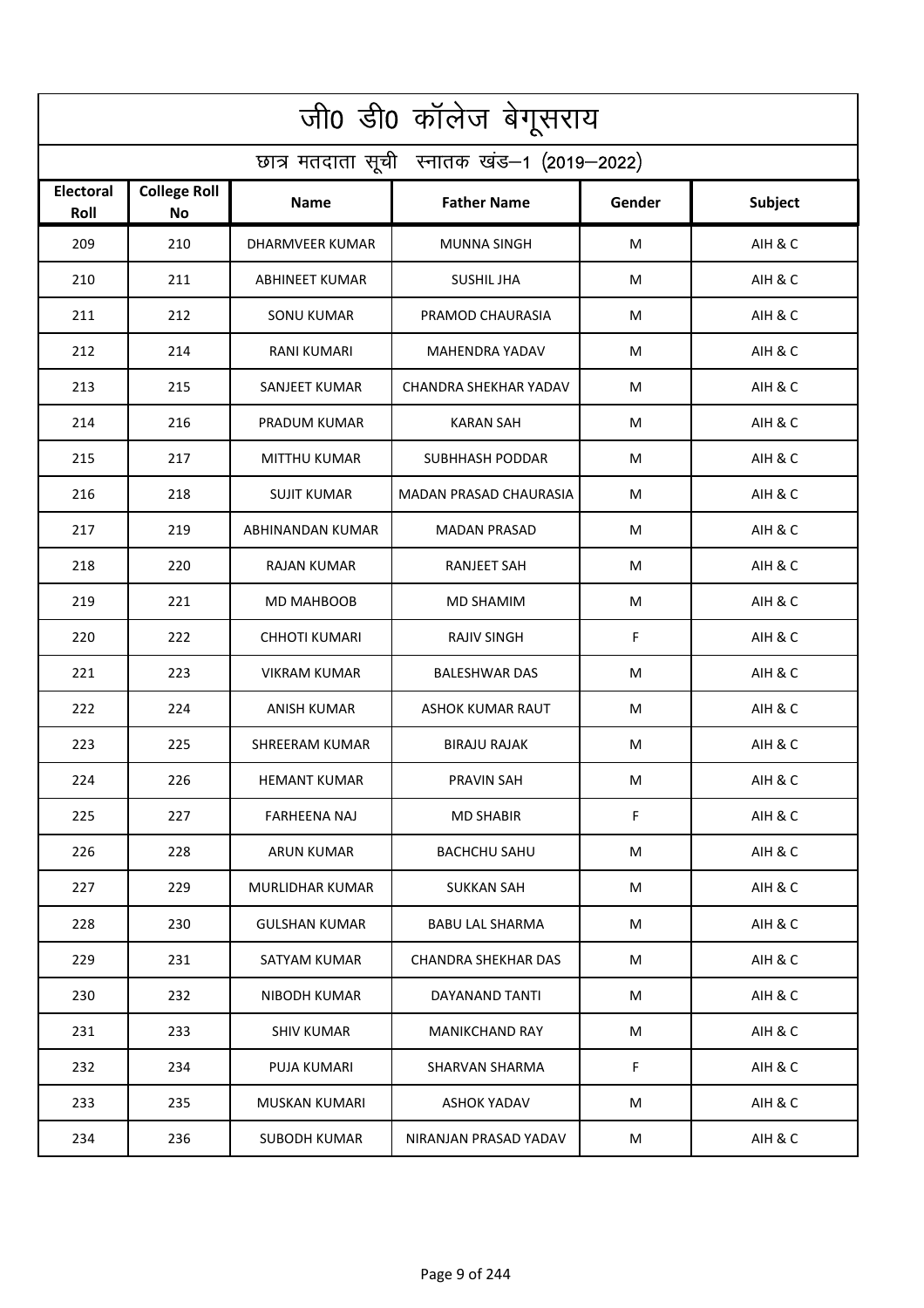| जी0 डी0 कॉलेज बेगूसराय                     |                                  |                      |                           |        |                   |  |  |  |
|--------------------------------------------|----------------------------------|----------------------|---------------------------|--------|-------------------|--|--|--|
| छात्र मतदाता सूची स्नातक खंड-1 (2019-2022) |                                  |                      |                           |        |                   |  |  |  |
| <b>Electoral</b><br>Roll                   | <b>College Roll</b><br><b>No</b> | Name                 | <b>Father Name</b>        | Gender | <b>Subject</b>    |  |  |  |
| 235                                        | 237                              | <b>MD SADRUL</b>     | <b>MD SUBHAN</b>          | M      | AIH & C           |  |  |  |
| 236                                        | 238                              | <b>SHUBHAM KUMAR</b> | RAJESH KUMAR SAH          | M      | AIH & C           |  |  |  |
| 237                                        | 239                              | RUPESH KUMAR         | RAMAKANT YADAV            | M      | AIH & C           |  |  |  |
| 238                                        | 240                              | <b>KAMINI KUMARI</b> | RAM SHANKAR SINGH         | F      | AIH & C           |  |  |  |
| 239                                        | 241                              | <b>ESHAN RAJ</b>     | <b>BAUKUNTH CHAUDHARY</b> | M      | AIH & C           |  |  |  |
| 240                                        | 242                              | PRANAV KUMAR         | PURENDRA KUMAR            | M      | AIH & C           |  |  |  |
| 241                                        | 243                              | <b>ROHIT KUMAR</b>   | <b>BIRJU RAJAK</b>        | M      | AIH & C           |  |  |  |
| 242                                        | 244                              | <b>MANITA KUMARI</b> | RANJIT PRASAD SINGH       | F      | AIH & C           |  |  |  |
| 243                                        | 245                              | PRIYANKA KUMARI      | <b>SURESH MAHTO</b>       | F      | AIH & C           |  |  |  |
| 244                                        | 246                              | <b>DOLI KUMARI</b>   | RAM VIJAY PASWAN          | M      | AIH & C           |  |  |  |
| 245                                        | 247                              | PINTU KUMAR          | RAJKISHOR YADAV           | M      | AIH & C           |  |  |  |
| 246                                        | 248                              | SANGEETA KUMARI      | RAMNANDAN MAHTO           | F      | AIH & C           |  |  |  |
| 247                                        | 249                              | AMRITA KUMARI        | AKLESHWAR MAHTO           | M      | AIH & C           |  |  |  |
| 248                                        | 250                              | RANI KUMARI          | <b>SANJAY SINGH</b>       | M      | AIH & C           |  |  |  |
| 249                                        | 251                              | ANJALI KUMARI        | RAJAN SINGH               | M      | AIH & C           |  |  |  |
| 250                                        | 252                              | KAURAV KUMAR         | VIDHAYANAND YADAV         | M      | AIH & C           |  |  |  |
| 251                                        | 253                              | SITARAM RAJAK        | SURESH RAJAK              | M      | <b>PSYCHOLOGY</b> |  |  |  |
| 252                                        | 254                              | <b>GULSHAN KUMAR</b> | RAMWARAN RAM              | M      | AIH & C           |  |  |  |
| 253                                        | 255                              | DIVAKAR KUMAR        | PRAKASH RAY               | М      | AIH & C           |  |  |  |
| 254                                        | 256                              | DEEPAK KUMAR         | <b>INDRADEV RAY</b>       | M      | AIH & C           |  |  |  |
| 255                                        | 257                              | <b>SONU KUMAR</b>    | <b>SANJAY SAH</b>         | M      | AIH & C           |  |  |  |
| 256                                        | 258                              | SANNI KUMAR          | ARVIND RAY                | М      | AIH & C           |  |  |  |
| 257                                        | 259                              | PRASHANT KUMAR       | AJAY YADAV                | M      | AIH & C           |  |  |  |
| 258                                        | 260                              | SUMAN KUMAR          | SHANKAR SAW               | M      | AIH & C           |  |  |  |
| 259                                        | 261                              | NEHA KUMARI          | SANJAY KUMAR SINGH        | F      | AIH & C           |  |  |  |
| 260                                        | 262                              | <b>ARVIND KUMAR</b>  | MINA YADAV                | M      | AIH & C           |  |  |  |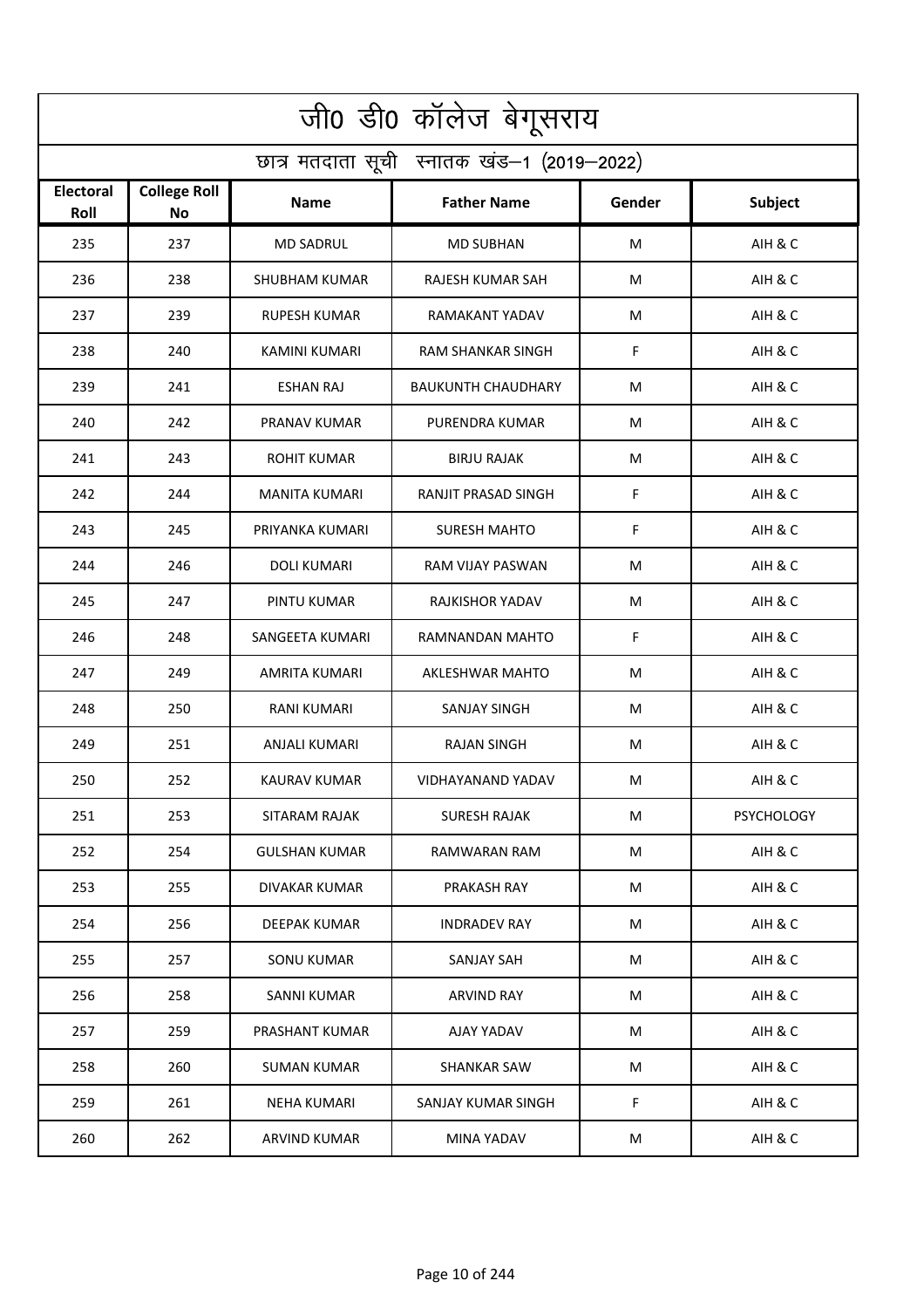| जी0 डी0 कॉलेज बेगूसराय                     |                                  |                        |                         |        |                   |  |  |  |
|--------------------------------------------|----------------------------------|------------------------|-------------------------|--------|-------------------|--|--|--|
| छात्र मतदाता सूची स्नातक खंड-1 (2019-2022) |                                  |                        |                         |        |                   |  |  |  |
| <b>Electoral</b><br>Roll                   | <b>College Roll</b><br><b>No</b> | <b>Name</b>            | <b>Father Name</b>      | Gender | <b>Subject</b>    |  |  |  |
| 261                                        | 263                              | MITHILESH SAHNI        | RAMASHISH SAHNI         | M      | AIH & C           |  |  |  |
| 262                                        | 264                              | SANJEET KUMAR          | <b>UPENDRA DAS</b>      | M      | AIH & C           |  |  |  |
| 263                                        | 265                              | <b>MONIKA KUMARI</b>   | <b>INDRADEO PRASAD</b>  | F      | AIH & C           |  |  |  |
| 264                                        | 266                              | <b>RAHUL KUMAR</b>     | <b>UMESH CHAUDHARY</b>  | M      | AIH & C           |  |  |  |
| 265                                        | 267                              | <b>SUMAN KUMAR</b>     | PRAMOD PASWAN           | М      | AIH & C           |  |  |  |
| 266                                        | 268                              | <b>MANOHAR KUMAR</b>   | RAMPADARATH BHAGAT      | М      | AIH & C           |  |  |  |
| 267                                        | 269                              | <b>DHIRAJ KUMAR</b>    | <b>NANDKISHOR TANTI</b> | M      | AIH & C           |  |  |  |
| 268                                        | 270                              | <b>KRISHNA KUMAR</b>   | <b>VIJAY PODDAR</b>     | M      | AIH & C           |  |  |  |
| 269                                        | 271                              | <b>PRINCE KUMAR</b>    | <b>SUNIL KUMAR</b>      | M      | AIH & C           |  |  |  |
| 270                                        | 272                              | PRINCE KUMAR           | <b>ARUN YADAV</b>       | M      | AIH & C           |  |  |  |
| 271                                        | 273                              | <b>MD SAIFI</b>        | MD KAMAL UDDIN          | M      | AIH & C           |  |  |  |
| 272                                        | 274                              | <b>SHIVAM KUMAR</b>    | <b>KAMLAKANT JHA</b>    | M      | AIH & C           |  |  |  |
| 273                                        | 275                              | SHYAM KUMAR            | <b>SHANKAR MAHTO</b>    | M      | AIH & C           |  |  |  |
| 274                                        | 276                              | <b>RAJAN KUMAR</b>     | RAM MOHAN PODDAR        | M      | AIH & C           |  |  |  |
| 275                                        | 277                              | <b>MRITUNJAY KUMAR</b> | SUDAMA PODDAR           | M      | AIH & C           |  |  |  |
| 276                                        | 278                              | <b>KOMAL KUMARI</b>    | RAJ KUMAR SAH           | F      | AIH & C           |  |  |  |
| 277                                        | 279                              | KOMAL KUMARI           | <b>ASHOK PODDAR</b>     | M      | <b>PSYCHOLOGY</b> |  |  |  |
| 278                                        | 280                              | KISHAN KUMAR           | AJAY KUMAR GUPTA        | M      | AIH & C           |  |  |  |
| 279                                        | 281                              | SUPRIYA KUMARI         | SHYAM KISHOR MALAKAR    | F      | AIH & C           |  |  |  |
| 280                                        | 282                              | PAPPU KUMAR            | <b>MAHENDRA SAH</b>     | M      | AIH & C           |  |  |  |
| 281                                        | 283                              | <b>GUJRAL KUMAR</b>    | MADAN PANDIT            | M      | AIH & C           |  |  |  |
| 282                                        | 284                              | <b>GAUTAM KUMAR</b>    | <b>CHAMRU TANTI</b>     | M      | AIH & C           |  |  |  |
| 283                                        | 285                              | <b>DINDAYL KUMAR</b>   | VISHNU DEV CHAUDHARY    | M      | AIH & C           |  |  |  |
| 284                                        | 286                              | <b>MANISHA KUMARI</b>  | LAKSHMI SAH             | M      | AIH & C           |  |  |  |
| 285                                        | 287                              | SHIVCHANDRA KUMAR      | MAHESHWAR SAHNI         | М      | AIH & C           |  |  |  |
| 286                                        | 288                              | <b>NEHA KUMARI</b>     | ARVIND PRASAD SAH       | M      | AIH & C           |  |  |  |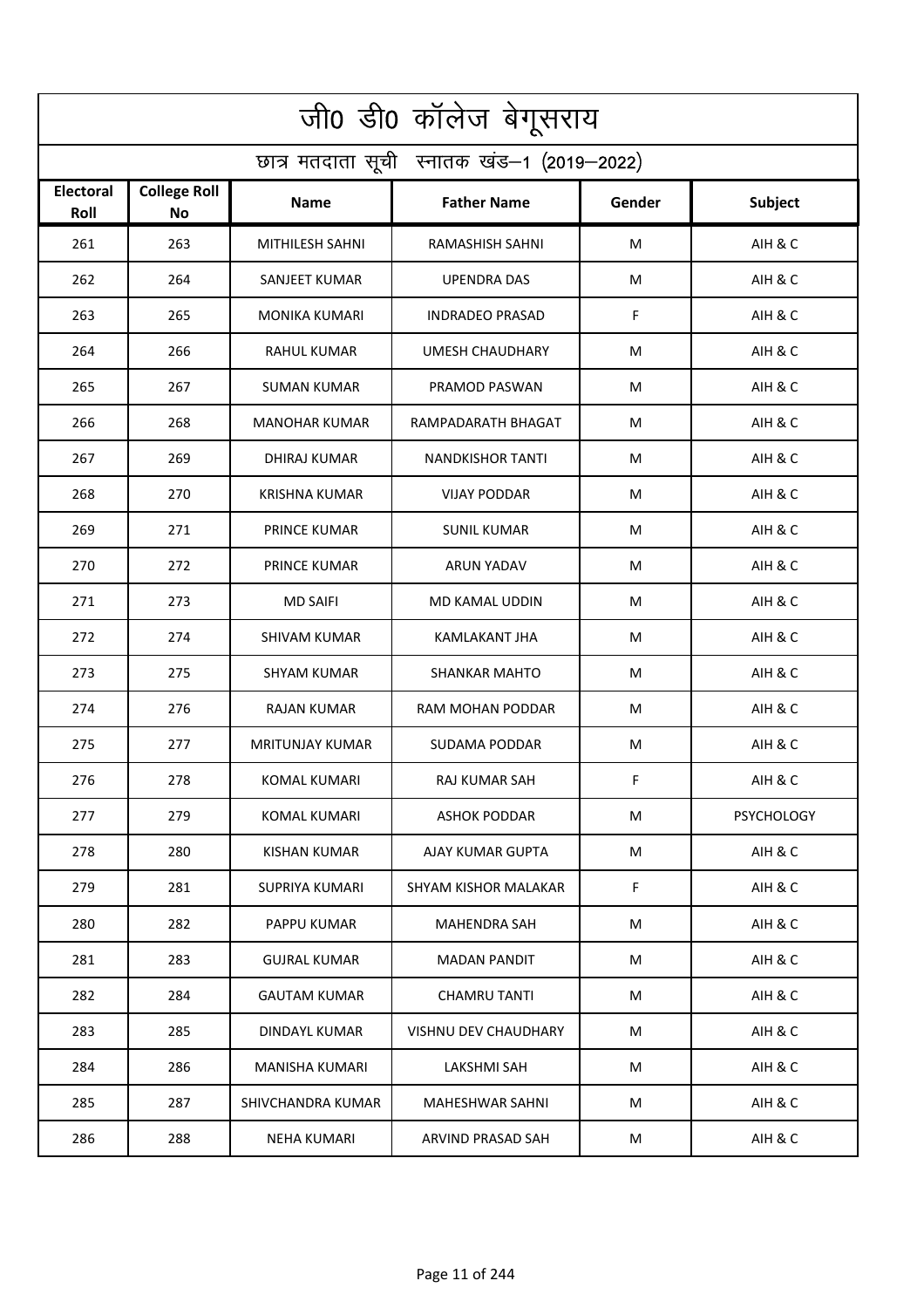| जी0 डी0 कॉलेज बेगूसराय                     |                           |                       |                        |        |                             |  |  |  |
|--------------------------------------------|---------------------------|-----------------------|------------------------|--------|-----------------------------|--|--|--|
| छात्र मतदाता सूची स्नातक खंड-1 (2019-2022) |                           |                       |                        |        |                             |  |  |  |
| <b>Electoral</b><br>Roll                   | <b>College Roll</b><br>No | Name                  | <b>Father Name</b>     | Gender | <b>Subject</b>              |  |  |  |
| 287                                        | 289                       | AMBIKA KUMARI         | <b>SARJAN PASWAN</b>   | F      | AIH & C                     |  |  |  |
| 288                                        | 290                       | <b>PUJA KUMARI</b>    | PRAMOD YADAV           | F      | AIH & C                     |  |  |  |
| 289                                        | 291                       | RAKESH KUMAR          | PRAMOD PRASAD KESHRI   | M      | AIH & C                     |  |  |  |
| 290                                        | 292                       | <b>BIKASH KUMAR</b>   | <b>BINOD KUMAR</b>     | м      | AIH & C                     |  |  |  |
| 291                                        | 293                       | <b>PUSHKAR KUMAR</b>  | <b>BINOD KUMAR</b>     | M      | AIH & C                     |  |  |  |
| 292                                        | 294                       | <b>SUSHIL KUMAR</b>   | RAMPRAVESH RAJAK       | M      | AIH & C                     |  |  |  |
| 293                                        | 295                       | <b>ANSHU KUMARI</b>   | <b>PAWAN SINGH</b>     | М      | AIH & C                     |  |  |  |
| 294                                        | 296                       | SEJAL KUMARI          | SUDHIR KUMAR SAH       | F      | <b>ECONOMISC</b>            |  |  |  |
| 295                                        | 297                       | <b>ANSHU KUMAR</b>    | RAVINDRA KUMAR         | M      | AIH & C                     |  |  |  |
| 296                                        | 298                       | <b>VIKKEY KUMAR</b>   | RAMANAND SAH           | M      | AIH & C                     |  |  |  |
| 297                                        | 299                       | <b>SHADAB HUSSAIN</b> | <b>MD AFZAL</b>        | М      | AIH & C                     |  |  |  |
| 298                                        | 301                       | <b>RAVISH KUMAR</b>   | <b>MANOJ KUMAR</b>     | M      | AIH & C                     |  |  |  |
| 299                                        | 302                       | KAMALJEET KUMAR       | KANAHAIYA MAHTO        | M      | AIH & C                     |  |  |  |
| 300                                        | 304                       | <b>GAURAV KUMAR</b>   | <b>SUBODH SAHNI</b>    | М      | AIH & C                     |  |  |  |
| 301                                        | 305                       | NITISH KUMAR          | RAMBILAS PANDIT        | M      | AIH & C                     |  |  |  |
| 302                                        | 306                       | <b>CHINTU KUMAR</b>   | RAM VILAS SAH          | M      | AIH & C                     |  |  |  |
| 303                                        | 307                       | SONU KR CHOUDHARY     | SANJAY CHOUDHARY       | М      | AIH & C                     |  |  |  |
| 304                                        | 308                       | PANKAJ KUMAR          | <b>WAKIL CHAUDHARI</b> | M      | AIH & C                     |  |  |  |
| 305                                        | 309                       | RAJVEER KUMAR         | INARDEV SAH            | M      | AIH & C                     |  |  |  |
| 306                                        | 310                       | PALLAVI KUMARI        | SURESH CHOUDHARY       | M      | AIH & C                     |  |  |  |
| 307                                        | 311                       | <b>MONI KUMARI</b>    | SURESH CHOUDHARY       | M      | AIH & C                     |  |  |  |
| 308                                        | 312                       | NEHA KUMARI           | ASHOK KUMAR SAH        | F      | AIH & C                     |  |  |  |
| 309                                        | 313                       | SAURABH KUMAR         | RAM PRAVESH RAY        | М      | POLITICAL<br><b>SCIENCE</b> |  |  |  |
| 310                                        | 314                       | SAURABH KUMAR         | <b>GORELAL ROY</b>     | M      | AIH & C                     |  |  |  |
| 311                                        | 315                       | <b>SANTOSH KUMAR</b>  | PAPPU MAHTO            | М      | AIH & C                     |  |  |  |
| 312                                        | 316                       | <b>RAHUL KUMAR</b>    | RAMBAHADUR MAHTO       | M      | AIH & C                     |  |  |  |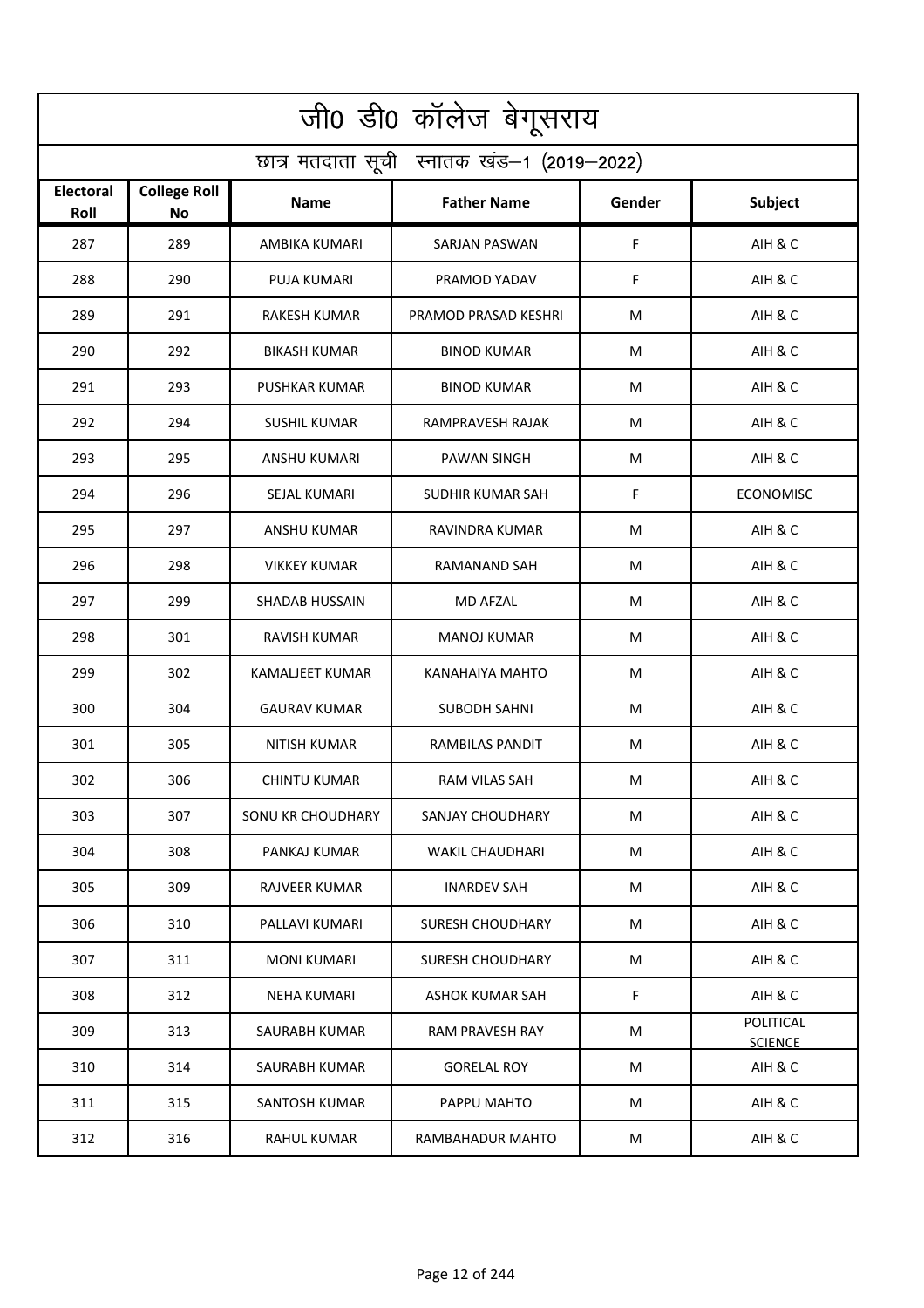| जी0 डी0 कॉलेज बेगूसराय                     |                                  |                      |                         |             |                             |  |  |  |
|--------------------------------------------|----------------------------------|----------------------|-------------------------|-------------|-----------------------------|--|--|--|
| छात्र मतदाता सूची स्नातक खंड-1 (2019-2022) |                                  |                      |                         |             |                             |  |  |  |
| <b>Electoral</b><br>Roll                   | <b>College Roll</b><br><b>No</b> | Name                 | <b>Father Name</b>      | Gender      | <b>Subject</b>              |  |  |  |
| 313                                        | 317                              | MITHILESH KUMAR      | YOGENDRA MAHTO          | M           | AIH & C                     |  |  |  |
| 314                                        | 318                              | <b>MANISH KUMAR</b>  | <b>UCHIT MAHTO</b>      | М           | AIH & C                     |  |  |  |
| 315                                        | 319                              | PRADEEP KUMAR        | RAM SEVAK MAHTO         | M           | AIH & C                     |  |  |  |
| 316                                        | 321                              | <b>SHRUTI KUMARI</b> | <b>ARVIND CHOUDHARY</b> | F           | AIH & C                     |  |  |  |
| 317                                        | 322                              | <b>NITISH KUMAR</b>  | <b>RAM KUMAR RAM</b>    | M           | AIH & C                     |  |  |  |
| 318                                        | 323                              | <b>BINIT KUMAR</b>   | RAM PRAKASH YADAV       | M           | AIH & C                     |  |  |  |
| 319                                        | 324                              | <b>MANISH KUMAR</b>  | <b>BECHAN TANTI</b>     | M           | AIH & C                     |  |  |  |
| 320                                        | 325                              | <b>NILESH KUMAR</b>  | ANUJ KUMAR SINGH        | M           | AIH & C                     |  |  |  |
| 321                                        | 325                              | <b>KUNDAN KUMAR</b>  | RAM BILASH MAHTO        | M           | AIH & C                     |  |  |  |
| 322                                        | 327                              | <b>SUDHA KUMARI</b>  | <b>SHANKAR PASWAN</b>   | M           | AIH & C                     |  |  |  |
| 323                                        | 328                              | MD AMJAD             | <b>MD NABIUDDIN</b>     | M           | AIH & C                     |  |  |  |
| 324                                        | 329                              | <b>ASHA KUMARI</b>   | <b>RAM RATAN SAH</b>    | M           | AIH & C                     |  |  |  |
| 325                                        | 330                              | HEERALAL             | RAMJAPO SAHNI           | M           | AIH & C                     |  |  |  |
| 326                                        | 331                              | PREETI KUMARI        | <b>GANESH RAJAK</b>     | M           | AIH & C                     |  |  |  |
| 327                                        | 332                              | ANMOLA KUMARI        | MILAN SINGH             | F           | AIH & C                     |  |  |  |
| 328                                        | 333                              | <b>INDU KUMARI</b>   | <b>ANIL THAKUR</b>      | F.          | AIH & C                     |  |  |  |
| 329                                        | 334                              | RAJA KUMAR           | <b>MADAN TANTI</b>      | M           | AIH & C                     |  |  |  |
| 330                                        | 335                              | MD SAYEED RAMISH     | <b>ABDUL WAHAB</b>      | M           | AIH & C                     |  |  |  |
| 331                                        | 336                              | PUJA KUMARI          | DHATUL ROY              | $\mathsf F$ | POLITICAL<br><b>SCIENCE</b> |  |  |  |
| 332                                        | 336                              | <b>KRISHNA KUMAR</b> | LAKSHMI SAH             | M           | AIH & C                     |  |  |  |
| 333                                        | 337                              | <b>JYOTISH KUMAR</b> | KAILASH MALAKAR         | M           | AIH & C                     |  |  |  |
| 334                                        | 338                              | JEEVAN KUMAR         | MANOJ SAH               | М           | AIH & C                     |  |  |  |
| 335                                        | 339                              | <b>GAURAV KUMAR</b>  | PRAMOD SAHANI           | М           | AIH & C                     |  |  |  |
| 336                                        | 340                              | KUNAL KUMAR          | SURESH PRASAD SINGH     | M           | AIH & C                     |  |  |  |
| 337                                        | 341                              | RAJU KUMAR           | RAMUDAY YADAV           | M           | AIH & C                     |  |  |  |
| 338                                        | 343                              | <b>SUNIL KUMAR</b>   | <b>SHABHU THAKUR</b>    | M           | AIH & C                     |  |  |  |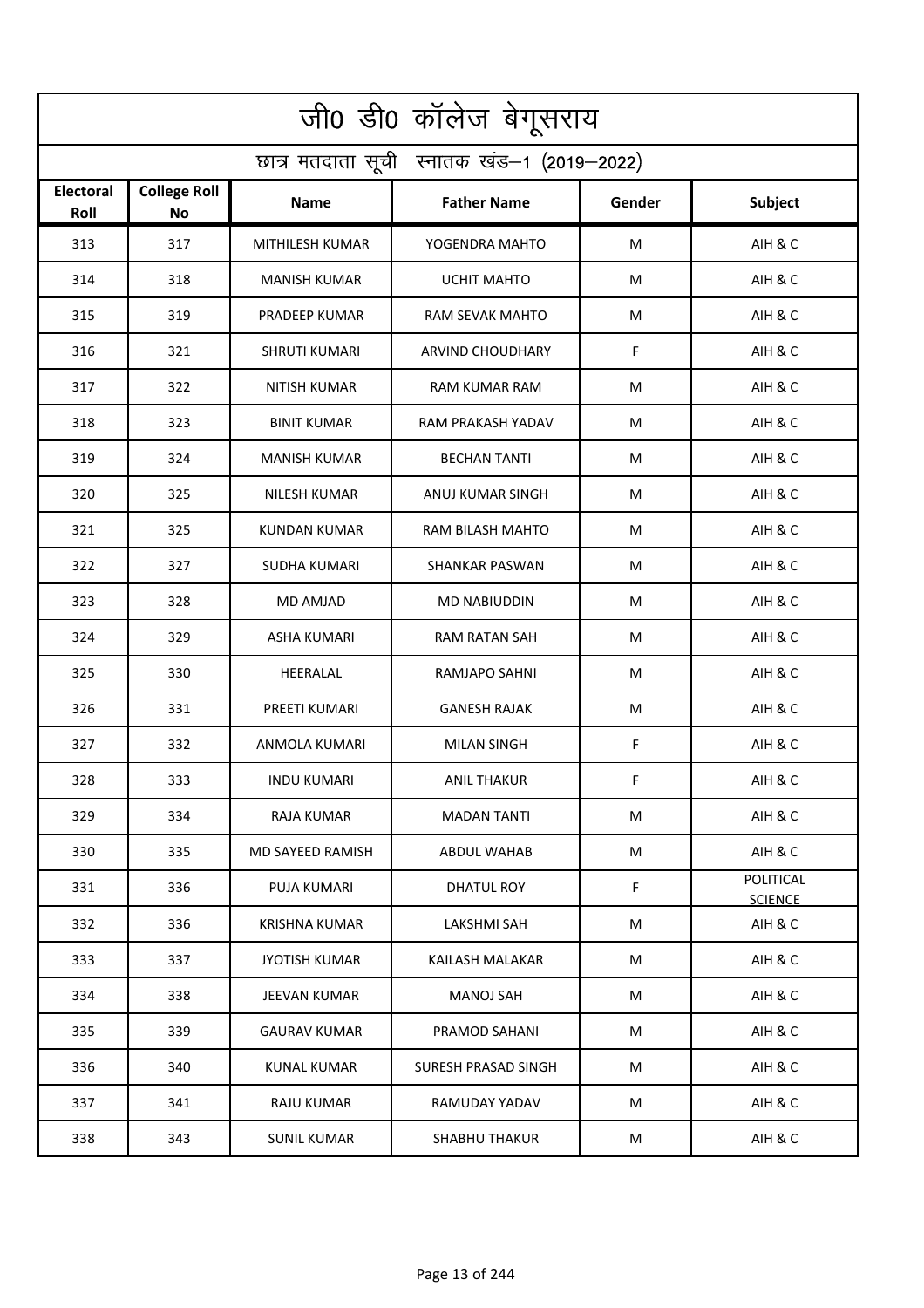| जी0 डी0 कॉलेज बेगूसराय                     |                                  |                                     |                           |        |                             |  |  |  |
|--------------------------------------------|----------------------------------|-------------------------------------|---------------------------|--------|-----------------------------|--|--|--|
| छात्र मतदाता सूची स्नातक खंड-1 (2019-2022) |                                  |                                     |                           |        |                             |  |  |  |
| <b>Electoral</b><br>Roll                   | <b>College Roll</b><br><b>No</b> | <b>Name</b>                         | <b>Father Name</b>        | Gender | <b>Subject</b>              |  |  |  |
| 339                                        | 344                              | <b>SUMAN KUMARI</b>                 | <b>RAMNARESH PASWAN</b>   | F.     | AIH & C                     |  |  |  |
| 340                                        | 344                              | <b>ANKIT KUMAR</b>                  | <b>BASANT KUMAR</b>       | M      | AIH & C                     |  |  |  |
| 341                                        | 346                              | <b>NAVJEET KUMAR</b>                | SUBHASH KUMAR SUMAN       | М      | AIH & C                     |  |  |  |
| 342                                        | 347                              | <b>KARAMVEER KUMAR</b>              | <b>RANJEET SINGH</b>      | M      | AIH & C                     |  |  |  |
| 343                                        | 348                              | ANNU KUMARI                         | RAMPRAKASH RAM            | F      | AIH & C                     |  |  |  |
| 344                                        | 349                              | ARCHANA KUMARI                      | <b>SITA RAM SAHNI</b>     | F      | AIH & C                     |  |  |  |
| 345                                        | 350                              | SADHNA KUMARI                       | <b>CHUNCHUN SAH</b>       | F      | AIH & C                     |  |  |  |
| 346                                        | 351                              | <b>KAJAL KUMARI</b>                 | ANAND KUMAR               | F      | AIH & C                     |  |  |  |
| 347                                        | 352                              | <b>MD BASIR</b>                     | <b>MD SATTAR</b>          | M      | AIH & C                     |  |  |  |
| 348                                        | 353                              | <b>SUMIT KUMAR</b>                  | RAJA RAM PANDIT           | M      | AIH & C                     |  |  |  |
| 349                                        | 354                              | <b>SUMAN KUMAR MAHTO</b>            | PRAKASH MAHTO             | M      | AIH & C                     |  |  |  |
| 350                                        | 355                              | <b>MOHAN KUMAR</b><br><b>PASWAN</b> | SITARAM PASWAN            | M      | AIH & C                     |  |  |  |
| 351                                        | 356                              | SHANTANU KUMAR                      | <b>BHIKHO SAH</b>         | M      | AIH & C                     |  |  |  |
| 352                                        | 357                              | <b>NIRANJAN KUMAR</b>               | <b>MUKESH PATEL</b>       | M      | AIH & C                     |  |  |  |
| 353                                        | 358                              | SIMA KUMARI                         | RAMBALAK SINGH            | F      | <b>ECONOMISC</b>            |  |  |  |
| 354                                        | 359                              | SAURAV KUMAR                        | PAWANJAY KUNWAR           | M      | POLITICAL<br><b>SCIENCE</b> |  |  |  |
| 355                                        | 360                              | SAURABH KUMAR                       | <b>CHANDRASHEKHAR RAY</b> | M      | AIH & C                     |  |  |  |
| 356                                        | 361                              | <b>GOLU KUMAR</b>                   | SANJEEV SHARMA            | М      | AIH & C                     |  |  |  |
| 357                                        | 362                              | DEEPAK KUMAR                        | RAJGEER SINGH             | M      | AIH & C                     |  |  |  |
| 358                                        | 363                              | PRAKASH RANJAN                      | RAJESH KUMAR              | M      | AIH & C                     |  |  |  |
| 359                                        | 364                              | <b>DILJEET KUMAR</b>                | KRISHAN PASWAN            | M      | AIH & C                     |  |  |  |
| 360                                        | 365                              | <b>KRISHAN KUMAR</b>                | <b>MOKATAR PASWAN</b>     | M      | <b>ECONOMISC</b>            |  |  |  |
| 361                                        | 366                              | MAUSAM KUMARI                       | SITARAM PANDIT            | F      | AIH & C                     |  |  |  |
| 362                                        | 367                              | <b>OMPRAKASH KUMAR</b>              | <b>VINOD MAHTO</b>        | M      | AIH & C                     |  |  |  |
| 363                                        | 368                              | LADLI KUMARI                        | PRADEEP SAH               | F      | AIH & C                     |  |  |  |
| 364                                        | 369                              | CHANDAN KUMAR                       | <b>LAKHRU YADAV</b>       | M      | AIH & C                     |  |  |  |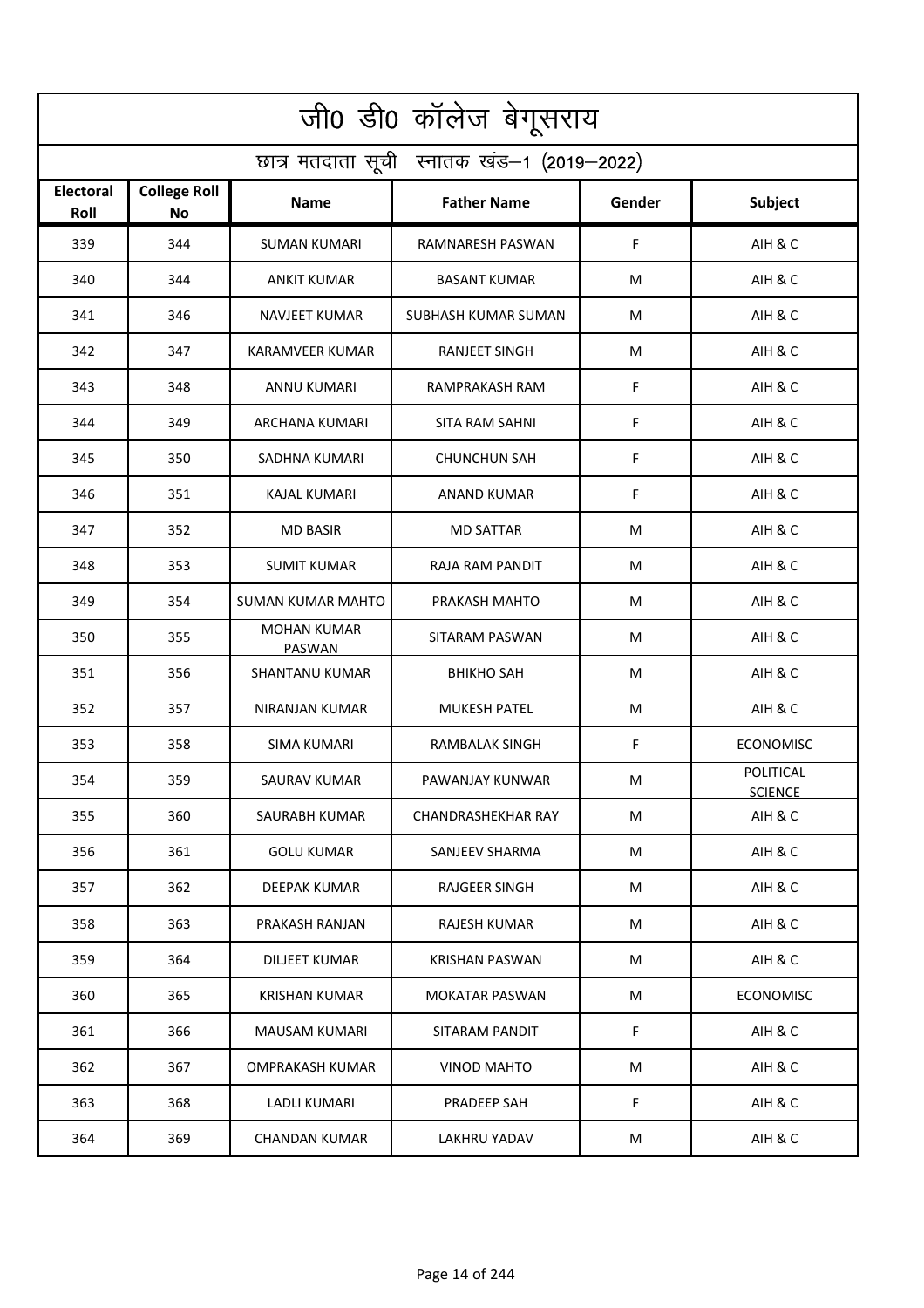| जी0 डी0 कॉलेज बेगूसराय                     |                                  |                       |                                    |        |                                    |  |  |  |
|--------------------------------------------|----------------------------------|-----------------------|------------------------------------|--------|------------------------------------|--|--|--|
| छात्र मतदाता सूची स्नातक खंड-1 (2019-2022) |                                  |                       |                                    |        |                                    |  |  |  |
| <b>Electoral</b><br>Roll                   | <b>College Roll</b><br><b>No</b> | Name                  | <b>Father Name</b>                 | Gender | <b>Subject</b>                     |  |  |  |
| 365                                        | 370                              | <b>SUJEET KUMAR</b>   | LALDHARI MAHTO                     | M      | AIH & C                            |  |  |  |
| 366                                        | 372                              | <b>GAURAV KUMAR</b>   | <b>RAMJEEVAN SINGH</b>             | M      | <b>POLITICAL</b><br><b>SCIENCE</b> |  |  |  |
| 367                                        | 373                              | <b>BASANT KUMAR</b>   | <b>ANIL DAS</b>                    | M      | Arts<br>(Math                      |  |  |  |
| 368                                        | 374                              | <b>KUSH KUMAR</b>     | <b>MANTUN MAHTO</b>                | M      | AIH & C                            |  |  |  |
| 369                                        | 375                              | <b>RUPAM KUMAR</b>    | <b>MANOJ YADAV</b>                 | F      | AIH & C                            |  |  |  |
| 370                                        | 377                              | DHARAMPAL             | <b>SHIV SHANKAR</b>                | M      | Sociology                          |  |  |  |
| 371                                        | 380                              | <b>GAUTAM KUMAR</b>   | <b>TUNTUN TANTI</b>                | M      | AIH & C                            |  |  |  |
| 372                                        | 401                              | SADHNA KUMARI         | <b>KRISHNADEO SINGH</b>            | F      | Economics                          |  |  |  |
| 373                                        | 402                              | <b>SHIV SHANKAR</b>   | <b>RANJIT SINGH</b>                | M      | Economics                          |  |  |  |
| 374                                        | 403                              | <b>RAJA KUMAR</b>     | PRAMOD YADAV                       | M      | Economics                          |  |  |  |
| 375                                        | 404                              | <b>ABHISHEK KUMAR</b> | ARUN KUMAR SINGH                   | M      | Economics                          |  |  |  |
| 376                                        | 405                              | <b>ADITI SUMAN</b>    | AJAY KUMAR GUPTA                   | F      | Economics                          |  |  |  |
| 377                                        | 406                              | NITIN KUMAR           | RATNESHWAR PRASAD<br><b>BHAGAT</b> | M      | Economics                          |  |  |  |
| 378                                        | 407                              | <b>AJAY KUMAR</b>     | <b>NAVAL MAHTO</b>                 | M      | Economics                          |  |  |  |
| 379                                        | 408                              | ANKITA KUMARI         | <b>MANOJ KUMAR</b>                 | F      | Economics                          |  |  |  |
| 380                                        | 409                              | AJAY KUMAR            | KAILASH DAS                        | M      | Economics                          |  |  |  |
| 381                                        | 410                              | RAHUL KUMAR           | <b>SUNIL PANDIT</b>                | M      | Economics                          |  |  |  |
| 382                                        | 411                              | KRISHMA KUMARI        | <b>JAIKANT SINGH</b>               | F.     | Economics                          |  |  |  |
| 383                                        | 412                              | POONAM KUMARI         | <b>AKLU MAHTO</b>                  | F.     | Economics                          |  |  |  |
| 384                                        | 413                              | PUJA KUMARI           | AJAY PD SAH                        | F      | Economics                          |  |  |  |
| 385                                        | 414                              | <b>RANI KUMARI</b>    | <b>UMESH PD SAH</b>                | F.     | Economics                          |  |  |  |
| 386                                        | 415                              | <b>BITTU KUMAR</b>    | MUNNA PRASAD RASTOGI               | M      | Economics                          |  |  |  |
| 387                                        | 416                              | SANJIT KUMAR          | KAMESHWAR PASWAN                   | M      | Economics                          |  |  |  |
| 388                                        | 417                              | KAJAL KUMARI          | <b>SHANKAR PASWAN</b>              | F.     | Economics                          |  |  |  |
| 389                                        | 418                              | RAKESH KUMAR          | DILIP SINGH                        | M      | Economics                          |  |  |  |
| 390                                        | 419                              | <b>PRINCE KUMAR</b>   | SANJEET MALAKAR                    | M      | Economics                          |  |  |  |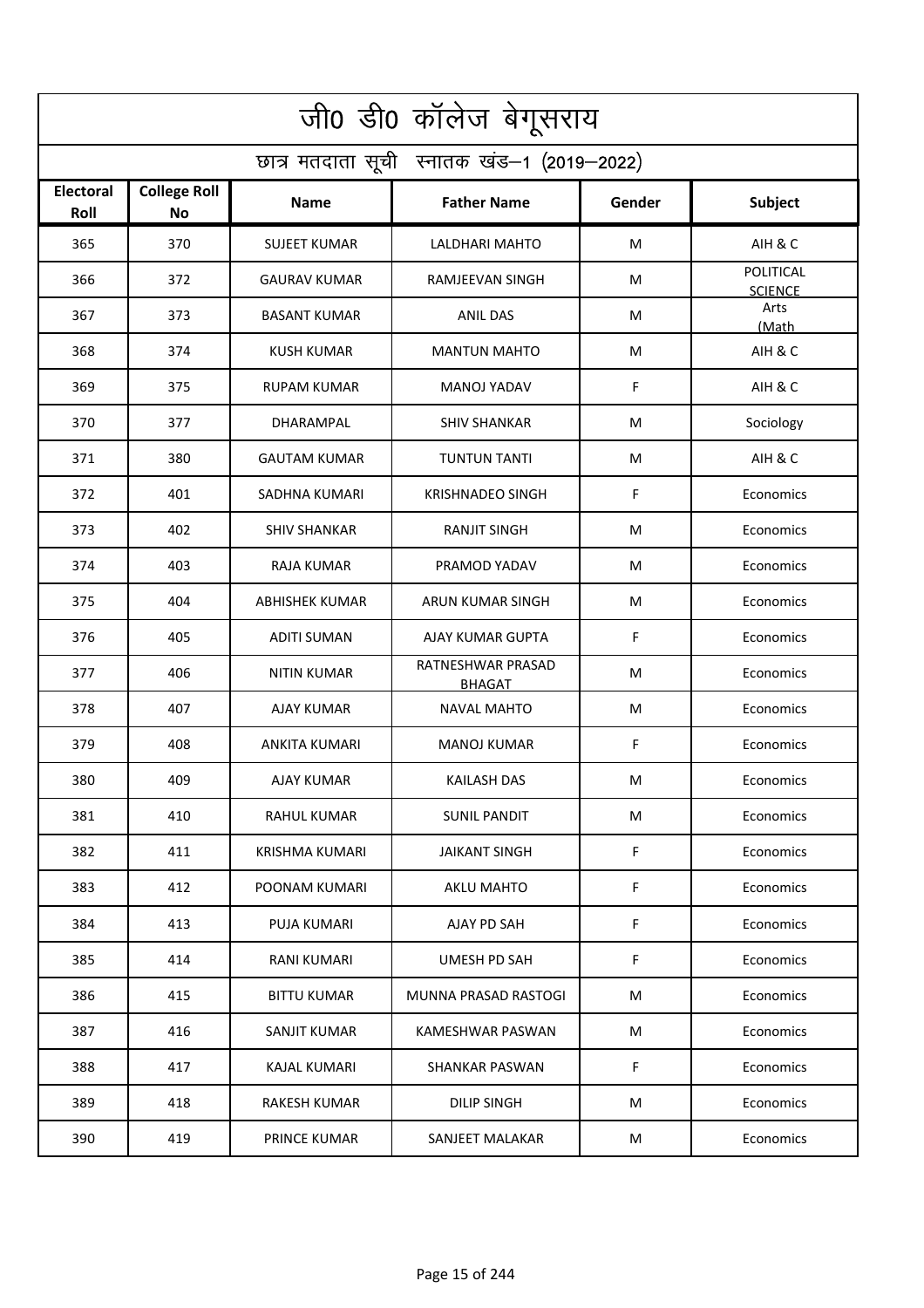| जी0 डी0 कॉलेज बेगूसराय                     |                           |                         |                               |        |                |  |  |  |  |
|--------------------------------------------|---------------------------|-------------------------|-------------------------------|--------|----------------|--|--|--|--|
| छात्र मतदाता सूची स्नातक खंड-1 (2019-2022) |                           |                         |                               |        |                |  |  |  |  |
| <b>Electoral</b><br>Roll                   | <b>College Roll</b><br>No | Name                    | <b>Father Name</b>            | Gender | <b>Subject</b> |  |  |  |  |
| 391                                        | 420                       | <b>RAJA KUMAR</b>       | <b>GABBAR PRASAD YADAV</b>    | M      | Economics      |  |  |  |  |
| 392                                        | 421                       | <b>KRISHNA KUMAR</b>    | <b>MANOJ PASWAN</b>           | M      | Economics      |  |  |  |  |
| 393                                        | 422                       | SONU KUMAR              | <b>NARESH TANTI</b>           | M      | Economics      |  |  |  |  |
| 394                                        | 423                       | DULARCHANDRA KUMAR      | SHIVCHANDRA TANTI             | M      | Economics      |  |  |  |  |
| 395                                        | 424                       | SURYABHANU KUMAR        | <b>UMAKANT CHAURSIA</b>       | M      | Economics      |  |  |  |  |
| 396                                        | 425                       | <b>ROHIT KUMAR</b>      | <b>MAN MOHAN PRASAD GUPTA</b> | M      | Economics      |  |  |  |  |
| 397                                        | 426                       | PRITI KUMARI            | <b>SIYA SHARAN PASWAN</b>     | F      | Economics      |  |  |  |  |
| 398                                        | 427                       | RAUSHAN KUMAR           | AMRENDRA KUMAR SINGH          | M      | Economics      |  |  |  |  |
| 399                                        | 428                       | <b>JAYA BHARTI</b>      | PRAVIN PANDIT                 | F      | Economics      |  |  |  |  |
| 400                                        | 429                       | <b>TANYA KUMARI</b>     | SACHIT KUMAR                  | F      | Economics      |  |  |  |  |
| 401                                        | 430                       | PRIYANKA KUMARI         | <b>GANESH PRASAD SAH</b>      | F      | Economics      |  |  |  |  |
| 402                                        | 431                       | ANISH KUMAR             | SANTOSH KUMAR PANDIT          | M      | Economics      |  |  |  |  |
| 403                                        | 432                       | KHUSHBOO KUMARI         | AMRESH PASWAN                 | F      | Economics      |  |  |  |  |
| 404                                        | 433                       | <b>MANISHA KUMARI</b>   | <b>AMRESH PASWAN</b>          | F      | Economics      |  |  |  |  |
| 405                                        | 434                       | MD TANVEER ALAM         | MD QIYAM UDDIN                | M      | Economics      |  |  |  |  |
| 406                                        | 435                       | PRADHUMAN KUMAR         | YOGENDRA PANDIT               | M      | Economics      |  |  |  |  |
| 407                                        | 436                       | <b>GUNJAN ANURAG</b>    | DILIP KUMAR SINHA             | M      | Economics      |  |  |  |  |
| 408                                        | 437                       | <b>GUDDU KUMAR</b>      | AJAY KUMAR CHAURASIA          | M      | Economics      |  |  |  |  |
| 409                                        | 438                       | PALLAVI KUMARI          | RANJEET GUPTA                 | F.     | Economics      |  |  |  |  |
| 410                                        | 439                       | ARTI KUMARI             | <b>BARUN SINGH</b>            | F      | Economics      |  |  |  |  |
| 411                                        | 440                       | <b>KUNAL PASWAN</b>     | <b>GANESH PASWAN</b>          | M      | Economics      |  |  |  |  |
| 412                                        | 441                       | AMRENDRA KUMAR<br>YADAV | SANJAY YADAV                  | M      | Economics      |  |  |  |  |
| 413                                        | 442                       | <b>ABHISEK KUMAR</b>    | ABDESH KUMAR CHAUDHARY        | M      | Economics      |  |  |  |  |
| 414                                        | 443                       | ADITYA KUMAR            | <b>MANOJ KUMAR</b>            | M      | Economics      |  |  |  |  |
| 415                                        | 444                       | ADITYA KUMAR            | RAMRATAN SHARMA               | M      | Economics      |  |  |  |  |
| 416                                        | 445                       | AMAN RAJ                | LATE SUNIL KUMAR SUMAN        | M      | Economics      |  |  |  |  |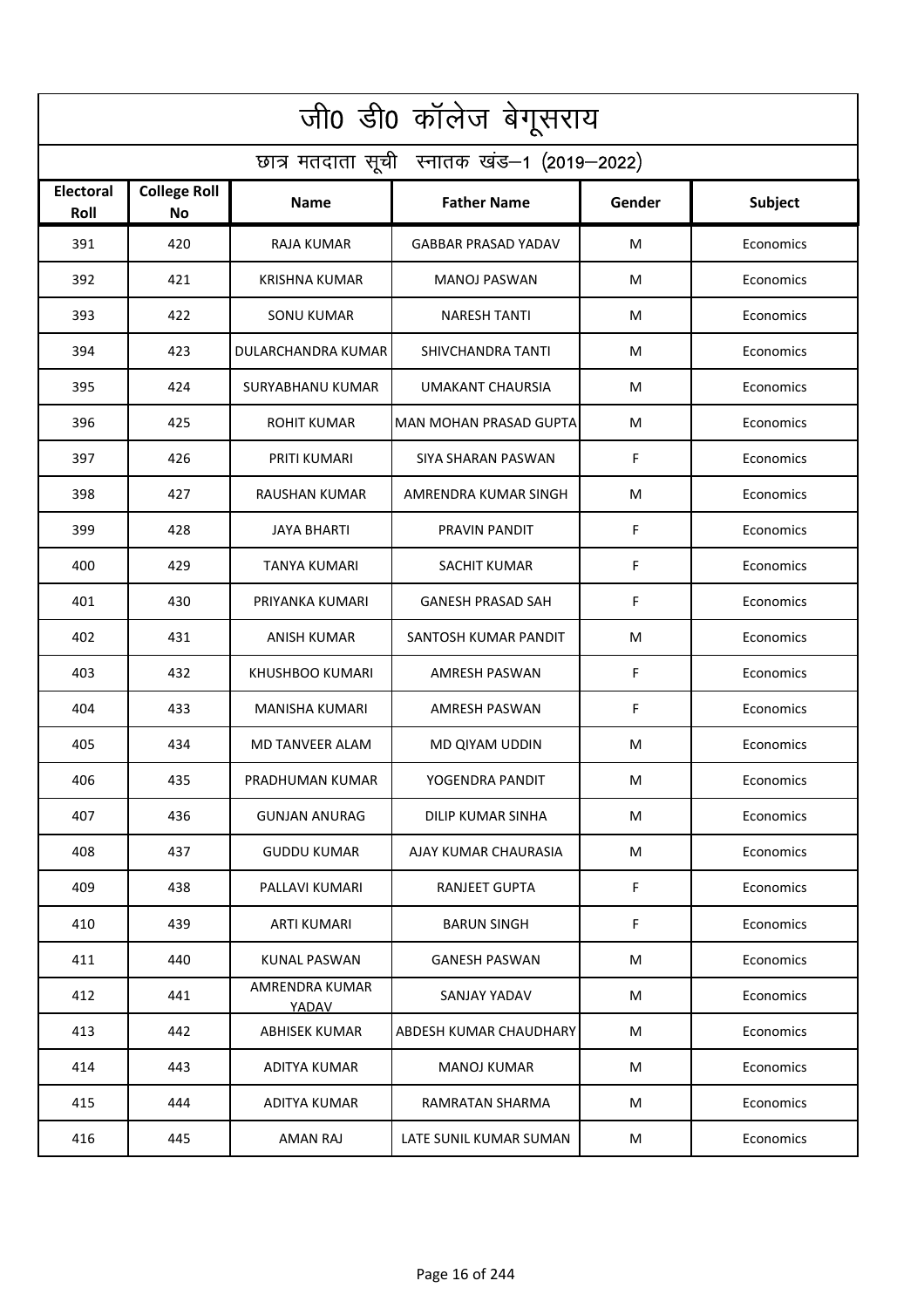| जी0 डी0 कॉलेज बेगूसराय                     |                           |                           |                                         |        |                |  |  |  |  |
|--------------------------------------------|---------------------------|---------------------------|-----------------------------------------|--------|----------------|--|--|--|--|
| छात्र मतदाता सूची स्नातक खंड-1 (2019-2022) |                           |                           |                                         |        |                |  |  |  |  |
| <b>Electoral</b><br>Roll                   | <b>College Roll</b><br>No | Name                      | <b>Father Name</b>                      | Gender | <b>Subject</b> |  |  |  |  |
| 417                                        | 446                       | <b>SONAM KUMARI</b>       | <b>MAHENDRA SAHU</b>                    | F      | Economics      |  |  |  |  |
| 418                                        | 447                       | <b>GAURAV KUMAR</b>       | <b>JAYJAY RAM SAH</b>                   | M      | Economics      |  |  |  |  |
| 419                                        | 448                       | KUNDAN KUMAR              | <b>BHUSHAN RAM</b>                      | M      | Economics      |  |  |  |  |
| 420                                        | 449                       | SONALIKA KUMARI           | AMOD SINGH                              | F      | Economics      |  |  |  |  |
| 421                                        | 450                       | <b>SHALINI GUPTA</b>      | ANIL KUMAR DAS                          | F      | Economics      |  |  |  |  |
| 422                                        | 451                       | <b>AKSHTA KUMARI</b>      | <b>MANOJ KUMAR</b>                      | F      | Economics      |  |  |  |  |
| 423                                        | 452                       | <b>TANYA KUMARI</b>       | SHRI NIVASH ARYA                        | F      | Economics      |  |  |  |  |
| 424                                        | 453                       | SAKET KUMAR               | <b>RAM SUMRAN SINGH</b>                 | M      | Economics      |  |  |  |  |
| 425                                        | 454                       | <b>MANISH KUMAR</b>       | RAM NARESH SAH                          | M      | Economics      |  |  |  |  |
| 426                                        | 455                       | DEEPAK KUMAR              | JAWAHAR YADAV                           | M      | Economics      |  |  |  |  |
| 427                                        | 456                       | ADITYA KUMAR              | <b>SANJAY JHA</b>                       | M      | Economics      |  |  |  |  |
| 428                                        | 457                       | NAVYA NAYAN               | <b>MANORANJAN PODDAR</b>                | F      | Economics      |  |  |  |  |
| 429                                        | 458                       | POOJA KUMARI              | <b>VINOD SAHNI</b>                      | F      | Economics      |  |  |  |  |
| 430                                        | 459                       | RATAN KUMAR               | SAUDAGAR SHARMA                         | M      | Economics      |  |  |  |  |
| 431                                        | 460                       | <b>MANISH KUMAR</b>       | MANOJ KUMAR SINGH                       | M      | Economics      |  |  |  |  |
| 432                                        | 461                       | PRINCE KUMAR              | SANJAY PRASAD GUPTA                     | M      | Economics      |  |  |  |  |
| 433                                        | 462                       | PRASHANT KUMAR            | SHARVAN SHARMA                          | M      | Economics      |  |  |  |  |
| 434                                        | 463                       | <b>KAJAL KUMARI</b>       | <b>VINAY KUMAR CHOUDHARY</b>            | F.     | Economics      |  |  |  |  |
| 435                                        | 464                       | SANJAY KUMAR              | MUNNA PANDIT                            | M      | Economics      |  |  |  |  |
| 436                                        | 465                       | CHANDNI KUMARI            | SAMAR JEET KUNWAR                       | F      | Economics      |  |  |  |  |
| 437                                        | 466                       | POOJA KUMARI              | <b>ASHOK KUMAR GUPTA</b>                | F      | Economics      |  |  |  |  |
| 438                                        | 467                       | MOHAMMAD RUSTAM           | <b>MOHAMMAD NOOR</b><br><b>MOHAMMAD</b> | M      | Economics      |  |  |  |  |
| 439                                        | 468                       | <b>GAURAV KUMAR</b>       | <b>ANIL MISHRA</b>                      | M      | Economics      |  |  |  |  |
| 440                                        | 469                       | <b>SUMIT PRIYARDARSHI</b> | ANIL KUMAR SINGH                        | M      | Economics      |  |  |  |  |
| 441                                        | 470                       | RAKESH RAJ                | KAPILDEV SAHNI                          | M      | Economics      |  |  |  |  |
| 442                                        | 471                       | <b>GAURAV KUMAR</b>       | ANIL KUMAR SINGH                        | M      | Economics      |  |  |  |  |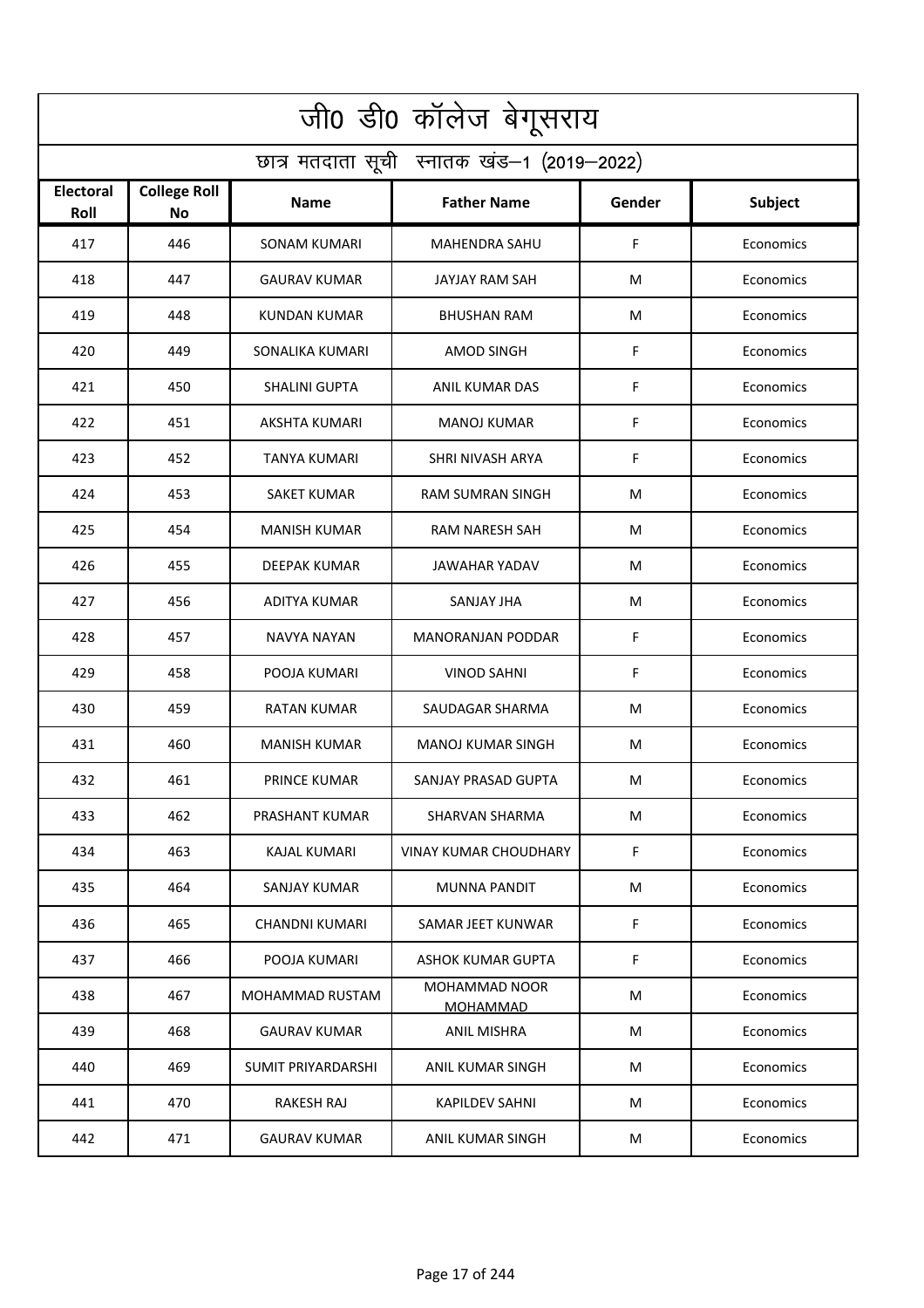| जी0 डी0 कॉलेज बेगूसराय                     |                                  |                           |                                          |        |           |  |  |  |  |
|--------------------------------------------|----------------------------------|---------------------------|------------------------------------------|--------|-----------|--|--|--|--|
| छात्र मतदाता सूची स्नातक खंड-1 (2019-2022) |                                  |                           |                                          |        |           |  |  |  |  |
| Electoral<br>Roll                          | <b>College Roll</b><br><b>No</b> | <b>Name</b>               | <b>Father Name</b>                       | Gender | Subject   |  |  |  |  |
| 443                                        | 472                              | ANUBHAV                   | <b>VINOD SHAH</b>                        | M      | Economics |  |  |  |  |
| 444                                        | 473                              | <b>SANJEEV KUMAR</b>      | SHASHIBHUSHAN KR SINGH                   | M      | Economics |  |  |  |  |
| 445                                        | 475                              | PRITI KUMARI              | <b>BULBUL SHARMA</b>                     | F      | Economics |  |  |  |  |
| 446                                        | 476                              | <b>BASHUNDHARA KUMARI</b> | <b>DILIP SAH</b>                         | F      | Economics |  |  |  |  |
| 447                                        | 477                              | SANJANA KUMARI            | <b>SURESH THAKUR</b>                     | F      | Economics |  |  |  |  |
| 448                                        | 478                              | <b>DEEPIKA KUMARI</b>     | <b>SHAMBHU SHARAN</b><br><b>AMBASTHA</b> | F      | Economics |  |  |  |  |
| 449                                        | 479                              | <b>MUKESH KUMAR</b>       | <b>BAHADUR THAKUR</b>                    | M      | Economics |  |  |  |  |
| 450                                        | 480                              | <b>VISHAL ANAND</b>       | <b>VIJAY KUMAR PASWAN</b>                | M      | Economics |  |  |  |  |
| 451                                        | 481                              | <b>HARIOM KUMAR</b>       | <b>KRISHNANAND SINGH</b>                 | M      | Economics |  |  |  |  |
| 452                                        | 482                              | MANISHA KUMARI            | <b>BAUKOO YADAV</b>                      | F      | Economics |  |  |  |  |
| 453                                        | 483                              | <b>SHABNAM KUMARI</b>     | <b>SHAMBHU SINGH</b>                     | F      | Economics |  |  |  |  |
| 454                                        | 484                              | <b>BADAL KUMAR</b>        | <b>RAJKISHOR SAHNI</b>                   | M      | Economics |  |  |  |  |
| 455                                        | 485                              | ABHA KUMARI               | SUDHIR TIWARI                            | F      | Economics |  |  |  |  |
| 456                                        | 486                              | <b>HEENA KUMARI</b>       | <b>MANOJ SAH</b>                         | F      | Economics |  |  |  |  |
| 457                                        | 487                              | CHANDAN KUMAR             | DEV NARAYAN THAKUR                       | M      | Economics |  |  |  |  |
| 458                                        | 488                              | SANDEEP KUMAR             | RAMSHARAN MAHTO                          | M      | Economics |  |  |  |  |
| 459                                        | 489                              | <b>SANTOSH KUMAR</b>      | ARUN MANDAL                              | M      | Economics |  |  |  |  |
| 460                                        | 490                              | SHIVAM KISHAN             | SHAURAV KUMAR                            | M      | Economics |  |  |  |  |
| 461                                        | 491                              | SHRIRAM TANTI             | <b>WAKIL TANTI</b>                       | M      | Economics |  |  |  |  |
| 462                                        | 492                              | DILVAR KUMAR              | YOGENDRA TANTI                           | M      | Economics |  |  |  |  |
| 463                                        | 493                              | <b>RAJESH KUMAR</b>       | RAMBALI CHAURASIA                        | M      | Economics |  |  |  |  |
| 464                                        | 494                              | <b>MONU ANAND</b>         | <b>ANAND KUMAR</b>                       | M      | Economics |  |  |  |  |
| 465                                        | 495                              | MADHAV KUMAR              | RAJENDRA PRASAD SINGH                    | M      | Economics |  |  |  |  |
| 466                                        | 496                              | ROCHIT PATEL              | <b>RAM SANKER PATEL</b>                  | М      | Economics |  |  |  |  |
| 467                                        | 497                              | SANJEEV KUMAR             | <b>PARAS GUPTA</b>                       | M      | Economics |  |  |  |  |
| 468                                        | 498                              | <b>ASHWIN KUMAR</b>       | <b>BHAGWAN SAHNI</b>                     | M      | Economics |  |  |  |  |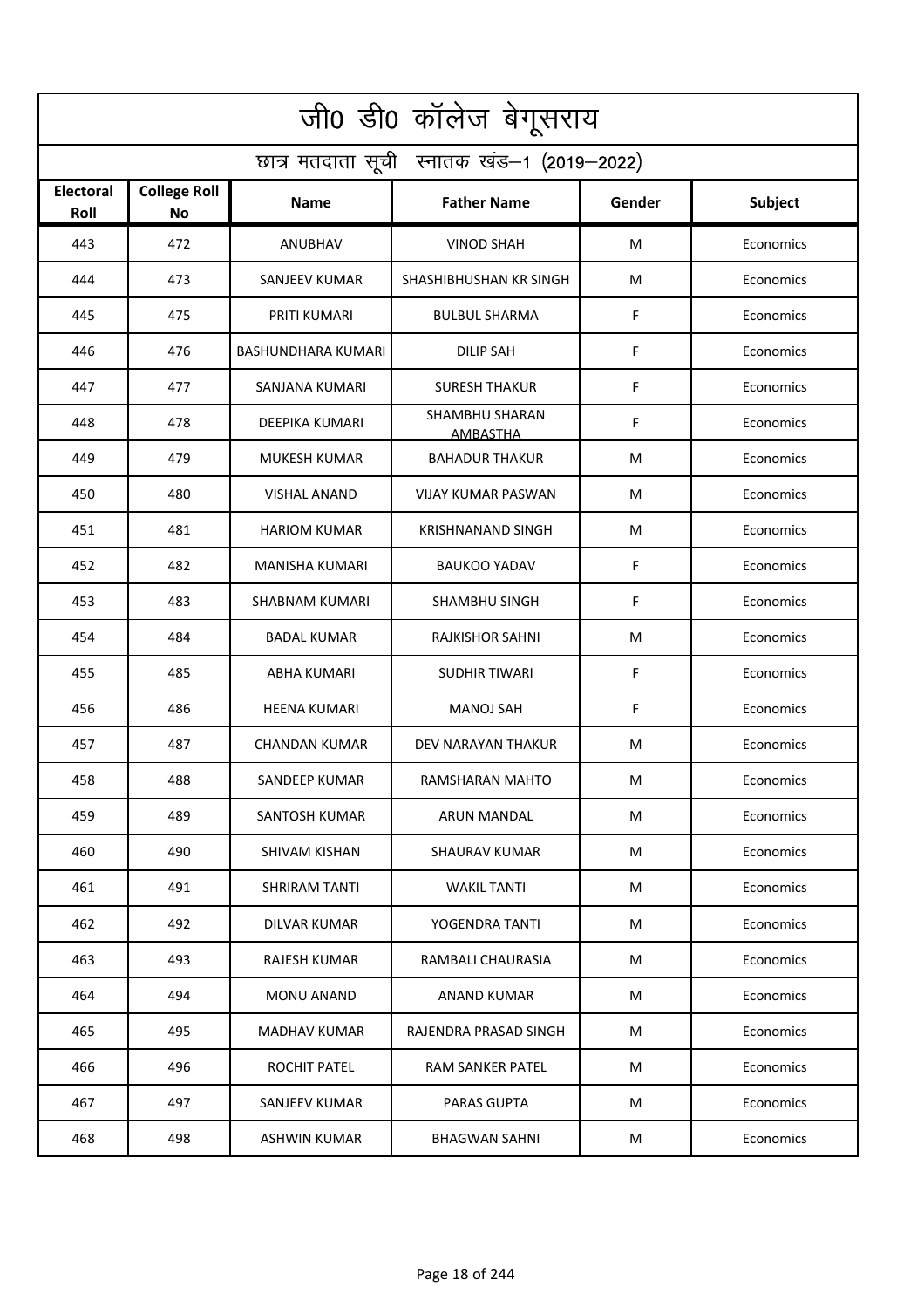| जी0 डी0 कॉलेज बेगूसराय                     |                                  |                      |                          |        |                  |  |  |  |
|--------------------------------------------|----------------------------------|----------------------|--------------------------|--------|------------------|--|--|--|
| छात्र मतदाता सूची स्नातक खंड-1 (2019-2022) |                                  |                      |                          |        |                  |  |  |  |
| <b>Electoral</b><br>Roll                   | <b>College Roll</b><br><b>No</b> | Name                 | <b>Father Name</b>       | Gender | <b>Subject</b>   |  |  |  |
| 469                                        | 499                              | <b>SONU KUMAR</b>    | <b>MANOJ KUMAR SINGH</b> | M      | Economics        |  |  |  |
| 470                                        | 500                              | <b>RAUSHAN KUMAR</b> | <b>MOTI TANTI</b>        | M      | Economics        |  |  |  |
| 471                                        | 501                              | PRABHASH KUMAR       | DEVENDRA MANDAL          | M      | Economics        |  |  |  |
| 472                                        | 502                              | <b>CHANDAN KUMAR</b> | KULO PRASAD SINGH        | M      | Economics        |  |  |  |
| 473                                        | 503                              | <b>SAURAV KUMAR</b>  | <b>DARA PASAN</b>        | M      | Economics        |  |  |  |
| 474                                        | 504                              | <b>NITISH KUMAR</b>  | KHIRO CHOURASIYA         | M      | Economics        |  |  |  |
| 475                                        | 505                              | SAURAV KUMAR SUMAN   | ARUN KUMAR SAH           | M      | Economics        |  |  |  |
| 476                                        | 506                              | AARADHYA             | ARUN KUMAR RAJAK         | F      | Economics        |  |  |  |
| 477                                        | 507                              | <b>NITISH KUMAR</b>  | MUSHAHRU MOCHI           | M      | Economics        |  |  |  |
| 478                                        | 508                              | ANMOL KUMAR          | SURENDRA KUMAR PODDAR    | M      | Economics        |  |  |  |
| 479                                        | 509                              | RITU KUMARI          | <b>ASHOK THAKUR</b>      | F      | Economics        |  |  |  |
| 480                                        | 510                              | NIKHIL KUMAR         | VIKRAM KUMAR             | M      | Economics        |  |  |  |
| 481                                        | 511                              | ASHIM KUMAR          | RAM NARESH ROY           | M      | Economics        |  |  |  |
| 482                                        | 512                              | PRINCE KUMAR JHA     | DHARMENDRA JHA           | M      | Economics        |  |  |  |
| 483                                        | 513                              | AKANKSHA KUMARI      | SINGHO PANDIT            | F      | Economics        |  |  |  |
| 484                                        | 513                              | RANI KUMARI          | SHIV NARAYAN TANTI       | F      | <b>GEOGRAPHY</b> |  |  |  |
| 485                                        | 514                              | MD SARFRAZ ALAM      | MD INGEL ALAM            | M      | Economics        |  |  |  |
| 486                                        | 515                              | <b>ADAM ALI</b>      | MD FATHE ALAM            | M      | Economics        |  |  |  |
| 487                                        | 516                              | VIKKY KUMAR          | PRABHU PASWAN            | M      | Economics        |  |  |  |
| 488                                        | 517                              | AVINASH KUMAR        | <b>CHUNCHUN SAHU</b>     | M      | Economics        |  |  |  |
| 489                                        | 518                              | <b>KUNDAN KUMAR</b>  | <b>UPENDRA CHAUDHARY</b> | M      | Economics        |  |  |  |
| 490                                        | 519                              | AMIT KUMAR           | NAGENDRA SHARMA          | M      | Economics        |  |  |  |
| 491                                        | 520                              | <b>SUMIT KUMAR</b>   | ROUSHAN KUMAR SHARMA     | M      | Economics        |  |  |  |
| 492                                        | 521                              | <b>DEEPIKA SINGH</b> | AWDHESH KUMAR SINGH      | F.     | Economics        |  |  |  |
| 493                                        | 522                              | AMIT KUMAR           | <b>BANARASI DAS</b>      | M      | Economics        |  |  |  |
| 494                                        | 523                              | <b>SAURAV KUMAR</b>  | <b>UMESH KUMAR</b>       | M      | Economics        |  |  |  |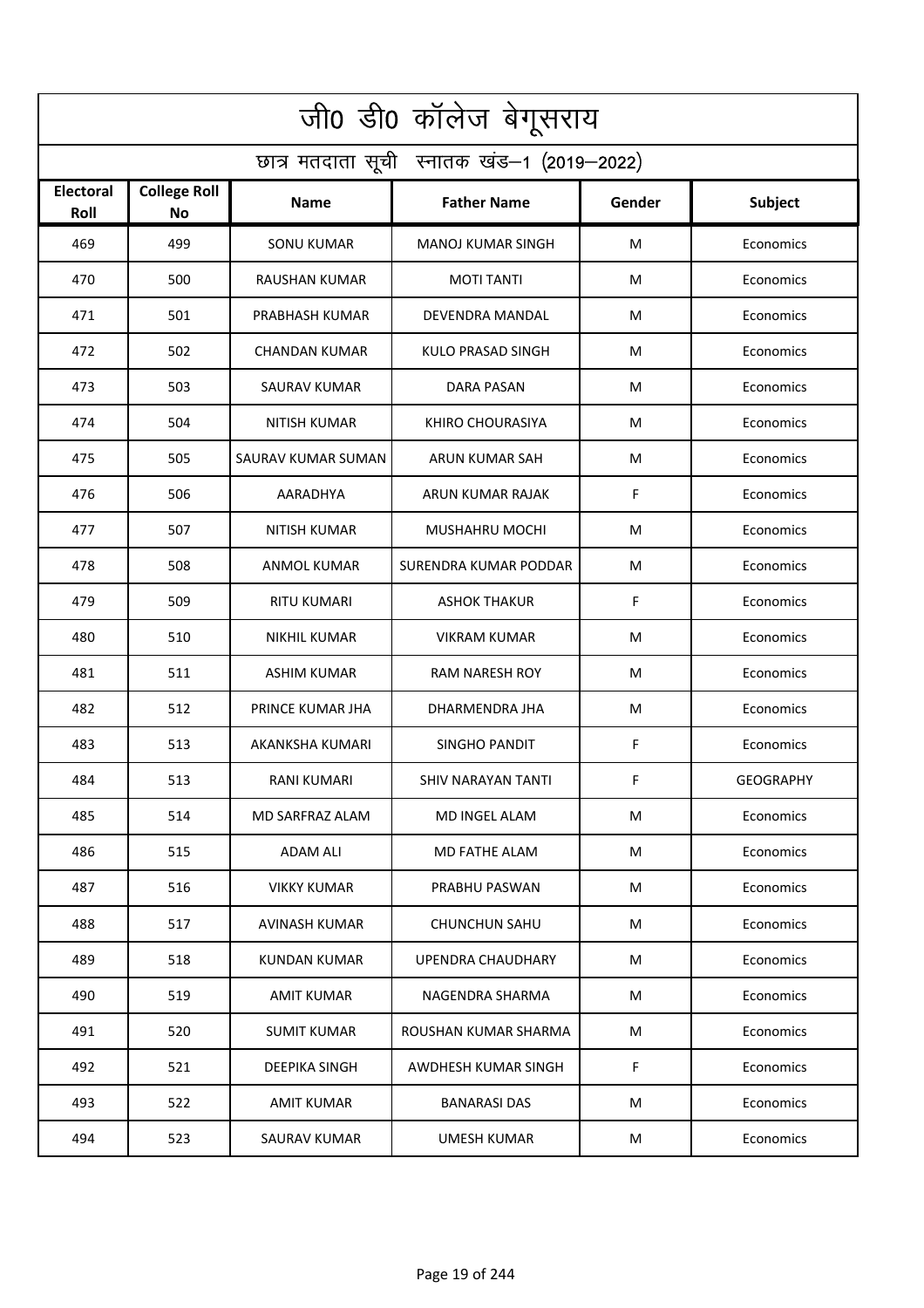| जी0 डी0 कॉलेज बेगूसराय                     |                                  |                            |                               |        |                |  |  |  |  |
|--------------------------------------------|----------------------------------|----------------------------|-------------------------------|--------|----------------|--|--|--|--|
| छात्र मतदाता सूची स्नातक खंड-1 (2019-2022) |                                  |                            |                               |        |                |  |  |  |  |
| <b>Electoral</b><br>Roll                   | <b>College Roll</b><br><b>No</b> | Name                       | <b>Father Name</b>            | Gender | <b>Subject</b> |  |  |  |  |
| 495                                        | 524                              | <b>NITISH KUMAR</b>        | <b>DINESH SINGH</b>           | M      | Economics      |  |  |  |  |
| 496                                        | 525                              | KHUSHBOO KUMARI            | DAYANAND YADAV                | F      | Economics      |  |  |  |  |
| 497                                        | 526                              | <b>MUNNI KUMARI</b>        | LALAN KUMAR                   | F      | Economics      |  |  |  |  |
| 498                                        | 527                              | <b>JEEVAN KUMAR</b>        | <b>VIJAY KUMAR SHARMA</b>     | M      | Economics      |  |  |  |  |
| 499                                        | 528                              | PRINCE KUMAR               | MUNNA CHAUDHARY               | M      | Economics      |  |  |  |  |
| 500                                        | 529                              | <b>SHALINI KUMARI</b>      | <b>DEEPAK KUMAR SINGH</b>     | F      | Economics      |  |  |  |  |
| 501                                        | 530                              | LAKSHMI KUMARI             | SANJEET SAHANI                | F      | Economics      |  |  |  |  |
| 502                                        | 531                              | <b>KESHAR KRISHNA</b>      | <b>GOPAL SHARAN BHARADWAJ</b> | M      | Economics      |  |  |  |  |
| 503                                        | 532                              | <b>PREM KUMAR</b>          | LATE HEERA JHA                | M      | Economics      |  |  |  |  |
| 504                                        | 533                              | VISHAL KUMAR               | RAM PRAKASH YADAV             | M      | Economics      |  |  |  |  |
| 505                                        | 534                              | GULSHAN KUMAR              | <b>ARVIND RAY</b>             | M      | Economics      |  |  |  |  |
| 506                                        | 535                              | ANUBHAW KUMAR              | NIRAJ KUMAR                   | M      | Economics      |  |  |  |  |
| 507                                        | 536                              | SAKSHI KUMARI              | DEV RANJAN                    | F      | Economics      |  |  |  |  |
| 508                                        | 537                              | <b>SMRITI KUMARI</b>       | <b>VAKIL MAHTO</b>            | F      | Economics      |  |  |  |  |
| 509                                        | 538                              | <b>GUNJESH KUMAR</b>       | RAMVILASH PD CHOURASIA        | M      | Economics      |  |  |  |  |
| 510                                        | 539                              | <b>ROHIT KUMAR RAUSHAN</b> | ARJUN SAH                     | M      | Economics      |  |  |  |  |
| 511                                        | 540                              | SUMIT KUMAR                | KAILASH SHARMA                | M      | Economics      |  |  |  |  |
| 512                                        | 541                              | <b>RANJEET KUMAR</b>       | MUKESH SINGH                  | M      | Economics      |  |  |  |  |
| 513                                        | 542                              | MANEESH KUMAR              | NARESH RAJAK                  | M      | Economics      |  |  |  |  |
| 514                                        | 543                              | AMISHA KUMARI              | PITAMBAR SAHANI               | F      | Economics      |  |  |  |  |
| 515                                        | 544                              | ADARSH BHARDWAJ            | JAYSHANKER SINGH              | M      | Economics      |  |  |  |  |
| 516                                        | 545                              | SONU KUMAR                 | <b>BABLU RAM</b>              | M      | Economics      |  |  |  |  |
| 517                                        | 546                              | RAUNAK RAJ                 | RAJKISHOR MAHTO               | M      | Economics      |  |  |  |  |
| 518                                        | 547                              | ANISHA KUMARI              | <b>RAJESH PANDIT</b>          | F.     | Economics      |  |  |  |  |
| 519                                        | 548                              | <b>GULAB KUMAR</b>         | RAM PRAVESH SINGH             | M      | Economics      |  |  |  |  |
| 520                                        | 549                              | <b>MONIKA KUMARI</b>       | <b>RAVIN MAHTO</b>            | F      | Economics      |  |  |  |  |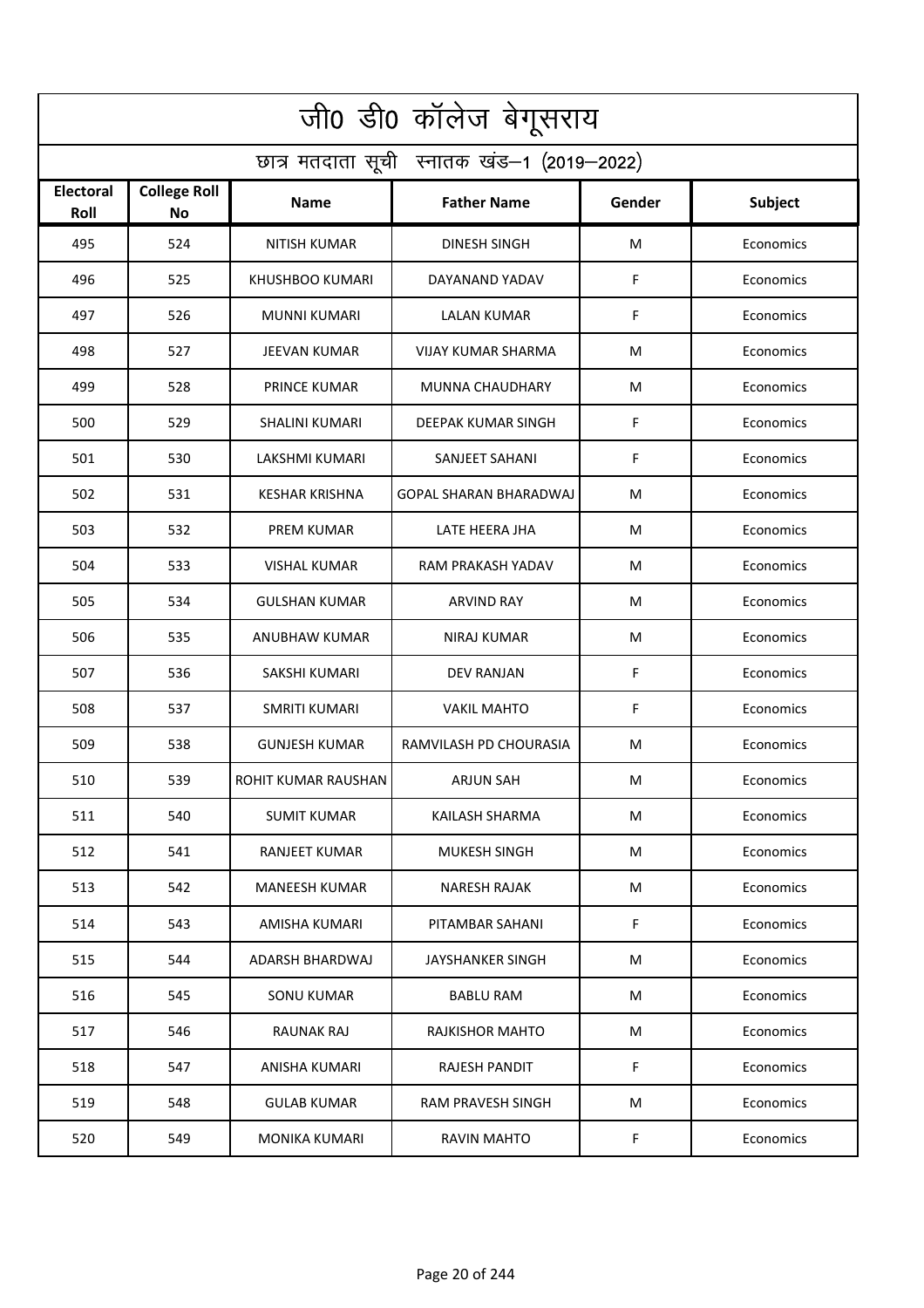| जी0 डी0 कॉलेज बेगूसराय                     |                                  |                                 |                           |        |                  |  |  |  |
|--------------------------------------------|----------------------------------|---------------------------------|---------------------------|--------|------------------|--|--|--|
| छात्र मतदाता सूची स्नातक खंड-1 (2019-2022) |                                  |                                 |                           |        |                  |  |  |  |
| <b>Electoral</b><br>Roll                   | <b>College Roll</b><br><b>No</b> | Name                            | <b>Father Name</b>        | Gender | <b>Subject</b>   |  |  |  |
| 521                                        | 551                              | <b>RISHABH KUMAR</b>            | <b>RAMESH PD SINGH</b>    | M      | Economics        |  |  |  |
| 522                                        | 552                              | <b>RAVI KUMAR</b>               | PUTUL MANDAL              | M      | Economics        |  |  |  |
| 523                                        | 553                              | DHARAMVEER KUMAR                | <b>NAGO SADA</b>          | M      | Economics        |  |  |  |
| 524                                        | 554                              | <b>RAJTILAK KUMAR</b>           | <b>UMAR PASWAN</b>        | M      | Economics        |  |  |  |
| 525                                        | 555                              | MD SHAHNAWAZ                    | <b>MD ASLAM</b>           | M      | Economics        |  |  |  |
| 526                                        | 556                              | <b>ARYAN</b>                    | <b>DINESH PASWAN</b>      | M      | Economics        |  |  |  |
| 527                                        | 557                              | <b>AASHISH ANAND</b>            | <b>SUDHIR CHOUDHARY</b>   | M      | Economics        |  |  |  |
| 528                                        | 558                              | PANKAJ KUMAR                    | <b>ARJUN RAJAK</b>        | M      | Economics        |  |  |  |
| 529                                        | 559                              | <b>MITTHU KUMAR</b>             | <b>BHARAT SHARMA</b>      | M      | Economics        |  |  |  |
| 530                                        | 560                              | DHRUV JYOTI KUMAR               | <b>VIJAY SAH</b>          | M      | Economics        |  |  |  |
| 531                                        | 561                              | <b>ARTI KUMARI</b>              | <b>SHARVAN SHARMA</b>     | F      | Economics        |  |  |  |
| 532                                        | 562                              | <b>SHIVANI KUMARI</b>           | RAJARAM SUDHANSHU         | F      | Economics        |  |  |  |
| 533                                        | 563                              | <b>GAURAV KUMAR</b>             | <b>SUBHASH PASWAN</b>     | M      | Economics        |  |  |  |
| 534                                        | 564                              | <b>SONU KUMAR</b>               | PRAMOD CHOURASIA          | M      | Economics        |  |  |  |
| 535                                        | 565                              | DURGESH KUMAR                   | DINESH RAJAK              | M      | Economics        |  |  |  |
| 536                                        | 566                              | <b>CHHOTU KUMAR</b>             | RAM SAGAR YADAV           | M      | Economics        |  |  |  |
| 537                                        | 567                              | VIKASH KUMAR                    | <b>MAHANTH CHUARASIYA</b> | M      | Economics        |  |  |  |
| 538                                        | 568                              | RISHAV KUMAR                    | <b>MANOJ MISHRA</b>       | M      | Economics        |  |  |  |
| 539                                        | 569                              | <b>HARIOM KUMAR</b>             | <b>BRINDRA SINGH</b>      | M      | Economics        |  |  |  |
| 540                                        | 570                              | MD ABU BAKAR<br><b>SIDDIQUE</b> | MD TABARAK                | M      | <b>ECONOMICS</b> |  |  |  |
| 541                                        | 571                              | <b>MOHAN KUMAR</b>              | LALAN PRASAD SAH          | M      | <b>ECONOMICS</b> |  |  |  |
| 542                                        | 571                              | <b>GUDDU KUMAR</b>              | RATANDEV SINGH            | M      | <b>ECONOMICS</b> |  |  |  |
| 543                                        | 572                              | <b>SUNIDHI KUMARI</b>           | ANOJ KUMA SINGH           | F      | <b>ECONOMICS</b> |  |  |  |
| 544                                        | 573                              | RAJESH MALAKAR                  | RAMAKANT MALAKAR          | M      | <b>ECONOMICS</b> |  |  |  |
| 545                                        | 574                              | SONU KUMAR                      | <b>GARIB PODDAR</b>       | M      | <b>ECONOMICS</b> |  |  |  |
| 546                                        | 575                              | <b>RAKESH KUMAR</b>             | <b>ARUN SINGH</b>         | M      | <b>ECONOMICS</b> |  |  |  |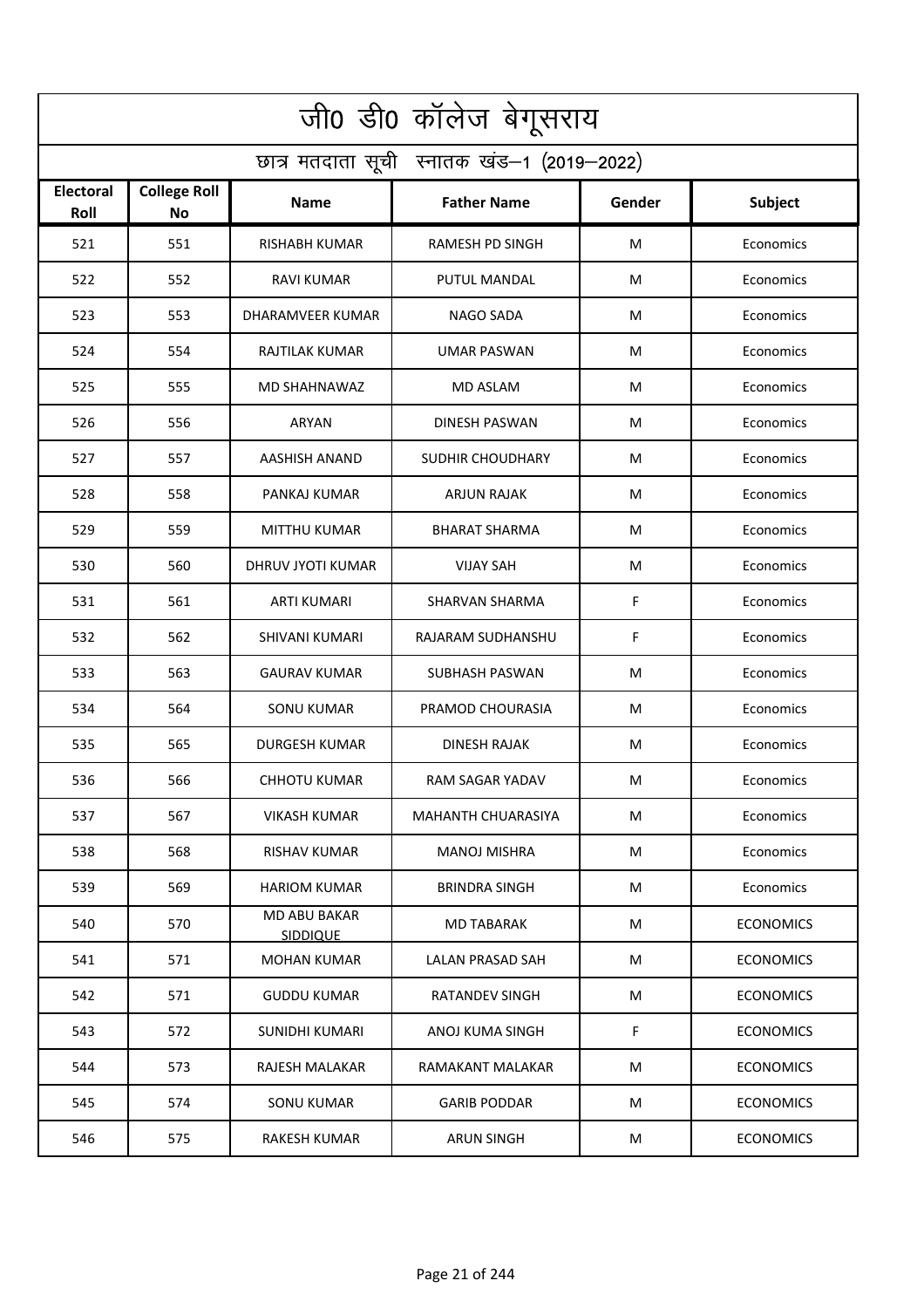| जी0 डी0 कॉलेज बेगूसराय                     |                           |                        |                                    |        |                  |  |  |  |
|--------------------------------------------|---------------------------|------------------------|------------------------------------|--------|------------------|--|--|--|
| छात्र मतदाता सूची स्नातक खंड-1 (2019-2022) |                           |                        |                                    |        |                  |  |  |  |
| <b>Electoral</b><br>Roll                   | <b>College Roll</b><br>No | Name                   | <b>Father Name</b>                 | Gender | <b>Subject</b>   |  |  |  |
| 547                                        | 576                       | <b>MUKESH KUMAR</b>    | <b>ASHOK KUMAR SINGH</b>           | M      | <b>ECONOMICS</b> |  |  |  |
| 548                                        | 577                       | <b>BITTU KUMAR</b>     | <b>DEVENDRA PANDIT</b>             | M      | <b>ECONOMICS</b> |  |  |  |
| 549                                        | 578                       | ABHISHEK KUMAR         | DEEPAK PODDAR                      | M      | <b>ECONOMICS</b> |  |  |  |
| 550                                        | 579                       | <b>GULSHAN KUMAR</b>   | <b>CHANDAN SINGH</b>               | M      | <b>ECONOMICS</b> |  |  |  |
| 551                                        | 580                       | <b>AMARJEET KUMAR</b>  | SURENDRA YADAV                     | M      | <b>ECONOMICS</b> |  |  |  |
| 552                                        | 581                       | <b>GAURAV KUMAR</b>    | <b>RAJ KUMAR SAH</b>               | M      | <b>ECONOMICS</b> |  |  |  |
| 553                                        | 582                       | SANJANA KUMARI         | <b>SUBODH THAKUR</b>               | F      | <b>ECONOMICS</b> |  |  |  |
| 554                                        | 583                       | <b>GAUTAM KUMAR</b>    | <b>BALMIKI CHOUDHARY</b>           | M      | <b>ECONOMICS</b> |  |  |  |
| 555                                        | 584                       | <b>RUPESH KUMAR</b>    | PASUPATI RAY                       | M      | <b>ECONOMICS</b> |  |  |  |
| 556                                        | 585                       | ANJANI KUMARI          | RAJESH KUMAR                       | F      | <b>ECONOMICS</b> |  |  |  |
| 557                                        | 586                       | SHUBHAM KUMAR          | AMBOJ CHOUDHARY                    | M      | <b>ECONOMICS</b> |  |  |  |
| 558                                        | 587                       | <b>ROCKY KUMAR</b>     | NAVIN KUMAR SHARMA                 | M      | <b>ECONOMICS</b> |  |  |  |
| 559                                        | 588                       | NILESH KUMAR           | PRAMOD KUMAR SAH                   | M      | <b>ECONOMICS</b> |  |  |  |
| 560                                        | 589                       | SHUBHAM KUMAR          | <b>ARUN KUMAR</b>                  | M      | <b>ECONOMICS</b> |  |  |  |
| 561                                        | 590                       | ABHISHEK KUMAR         | <b>MANTUN KUMAR SINGH</b>          | M      | <b>ECONOMICS</b> |  |  |  |
| 562                                        | 591                       | ADARSH RAJ             | KAMLA KANT MISHRA                  | M      | <b>ECONOMICS</b> |  |  |  |
| 563                                        | 592                       | ANIMESH GAURAV         | ANIL KUMAR SINHA                   | M      | <b>ECONOMICS</b> |  |  |  |
| 564                                        | 593                       | <b>SONALI KUMARI</b>   | <b>SUMAN KUMAR CHOUDHARI</b>       | F.     | <b>ECONOMICS</b> |  |  |  |
| 565                                        | 594                       | RAJ NARAYAN KUMAR      | JAYPRAKASH NARAYAN<br><b>MAHTO</b> | M      | <b>ECONOMICS</b> |  |  |  |
| 566                                        | 595                       | <b>SHIVANI KUMARI</b>  | SANTOSH KUMAR PODDAR               | F      | <b>ECONOMICS</b> |  |  |  |
| 567                                        | 596                       | <b>KESHAV BHARDWAJ</b> | RAJNISH KUMAR SINGH                | M      | <b>ECONOMICS</b> |  |  |  |
| 568                                        | 597                       | RUCHI KUMARI           | SUDHIR SINGH                       | F.     | <b>ECONOMICS</b> |  |  |  |
| 569                                        | 598                       | AMARJEET KUMAR         | <b>DINESH SAH</b>                  | M      | <b>ECONOMICS</b> |  |  |  |
| 570                                        | 599                       | KRISHAN KUMAR          | RAMBALI PASWAN                     | M      | <b>ECONOMICS</b> |  |  |  |
| 571                                        | 600                       | SONU KUMAR             | RAM UDAY PASWAN                    | M      | <b>ECONOMICS</b> |  |  |  |
| 572                                        | 601                       | <b>GAURAV KUMAR</b>    | <b>MURARI SINGH</b>                | M      | <b>ECONOMICS</b> |  |  |  |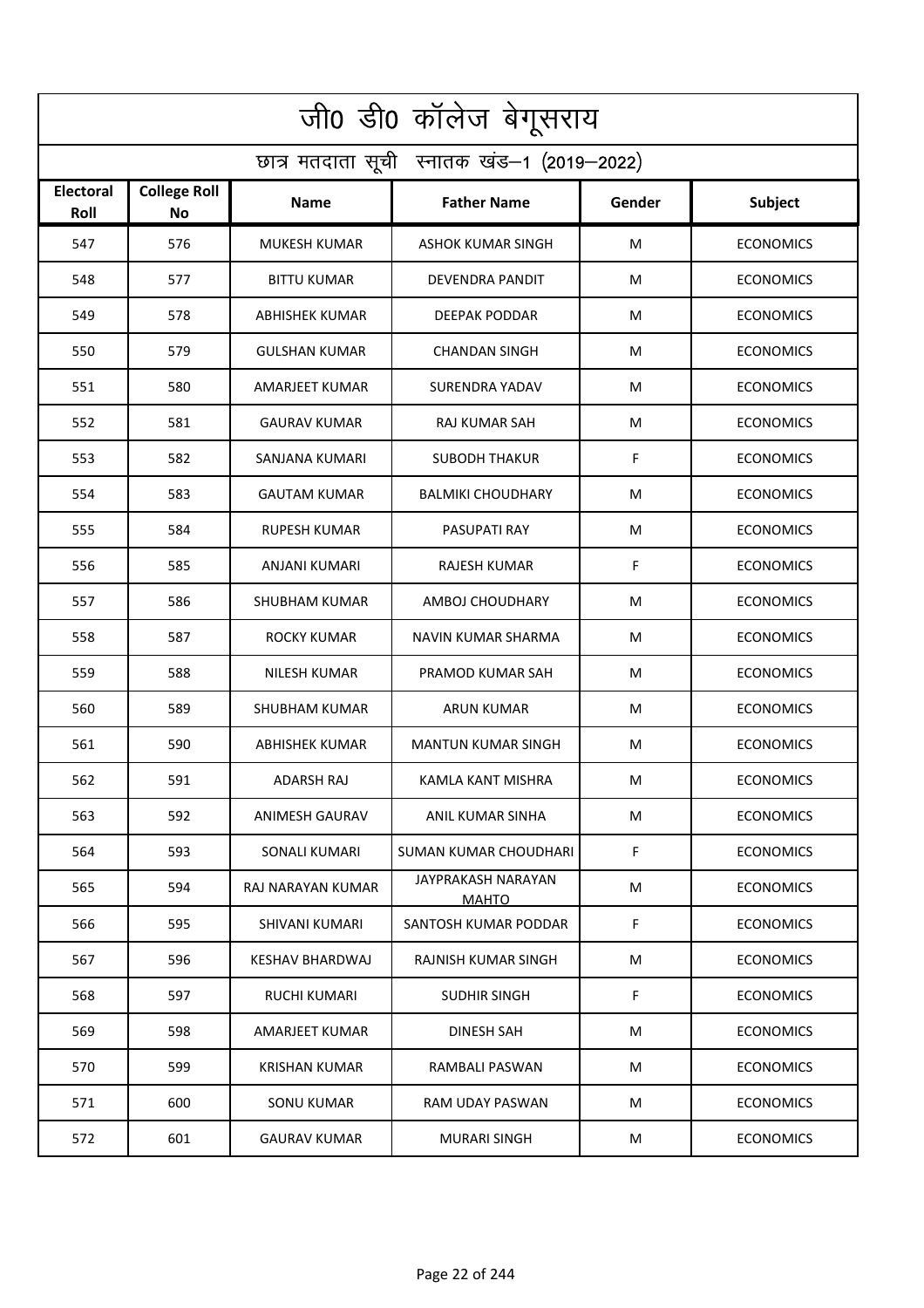| जी0 डी0 कॉलेज बेगूसराय                     |                                  |                      |                           |        |                  |  |  |  |  |
|--------------------------------------------|----------------------------------|----------------------|---------------------------|--------|------------------|--|--|--|--|
| छात्र मतदाता सूची स्नातक खंड-1 (2019-2022) |                                  |                      |                           |        |                  |  |  |  |  |
| Electoral<br>Roll                          | <b>College Roll</b><br><b>No</b> | <b>Name</b>          | <b>Father Name</b>        | Gender | Subject          |  |  |  |  |
| 573                                        | 602                              | <b>SANJEEV KUMAR</b> | <b>DASHOR SAH</b>         | M      | <b>ECONOMICS</b> |  |  |  |  |
| 574                                        | 603                              | PRAVEEN KUMAR        | <b>BHUNESHWAR MALAKAR</b> | M      | <b>ECONOMICS</b> |  |  |  |  |
| 575                                        | 604                              | <b>BITTU KUMAR</b>   | <b>BAMBAM RAJAK</b>       | M      | <b>ECONOMICS</b> |  |  |  |  |
| 576                                        | 605                              | <b>ARPITA ANANT</b>  | <b>BIMAL KUMAR MEHTA</b>  | F      | <b>ECONOMICS</b> |  |  |  |  |
| 577                                        | 606                              | <b>MANISH KUMAR</b>  | <b>PAWAN SAH</b>          | M      | <b>ECONOMICS</b> |  |  |  |  |
| 578                                        | 607                              | <b>SAURAV RAJ</b>    | <b>KANHAIYA DAS</b>       | M      | <b>ECONOMICS</b> |  |  |  |  |
| 579                                        | 608                              | LAKSHMI KUMARI       | <b>KAMALDEV MAHTO</b>     | F      | <b>ECONOMICS</b> |  |  |  |  |
| 580                                        | 609                              | RITIK KUMAR          | <b>DILIP KUMAR SINGH</b>  | M      | <b>ECONOMICS</b> |  |  |  |  |
| 581                                        | 610                              | <b>GAUTAM KUMAR</b>  | <b>RAJU SAH</b>           | M      | <b>ECONOMICS</b> |  |  |  |  |
| 582                                        | 611                              | MD TANWEETR HASAN    | MD OBAID ALAM             | M      | <b>ECONOMICS</b> |  |  |  |  |
| 583                                        | 612                              | <b>RAHUL KUMAR</b>   | SANJEET KUMAR             | M      | <b>ECONOMICS</b> |  |  |  |  |
| 584                                        | 613                              | <b>SURAJ KUMAR</b>   | CHANDRA SHEKHAR PASWAN    | M      | <b>ECONOMICS</b> |  |  |  |  |
| 585                                        | 614                              | <b>VIKASH KUMAR</b>  | <b>SULENDRA MAHTO</b>     | M      | <b>ECONOMICS</b> |  |  |  |  |
| 586                                        | 615                              | PRITI KUMARI         | JAY JAY RAM PANDIT        | F      | <b>ECONOMICS</b> |  |  |  |  |
| 587                                        | 616                              | USHA KUMARI          | <b>GANESH SINGH</b>       | F      | <b>ECONOMICS</b> |  |  |  |  |
| 588                                        | 617                              | PRINCE PRIYADARSHI   | PARSHURAM SHARMA          | M      | <b>ECONOMICS</b> |  |  |  |  |
| 589                                        | 618                              | SWATI KUMARI         | PRAVIN CHOUDHARY          | F      | <b>ECONOMICS</b> |  |  |  |  |
| 590                                        | 619                              | RICHA KUMARI         | SHASHIBHUSHAN SINGH       | F      | <b>ECONOMICS</b> |  |  |  |  |
| 591                                        | 620                              | SHUBHAM KUMAR        | DAYARAM CHOURASIA         | M      | <b>ECONOMICS</b> |  |  |  |  |
| 592                                        | 621                              | GINNI KUMARI         | <b>GOPAL KUMAR BHARTI</b> | F.     | <b>ECONOMICS</b> |  |  |  |  |
| 593                                        | 622                              | PRITI KUMARI         | PARSHURAM TANTI           | F      | <b>ECONOMICS</b> |  |  |  |  |
| 594                                        | 623                              | KARISHMA KUMARI      | <b>VIJAY SINGH</b>        | F      | <b>ECONOMICS</b> |  |  |  |  |
| 595                                        | 624                              | AJAY KUMAR           | <b>GULAB CHANDRA SAH</b>  | M      | ECONOMISC        |  |  |  |  |
| 596                                        | 625                              | DHEERAJ KUMAR        | JANARDAN MAHTO            | М      | <b>ECONOMISC</b> |  |  |  |  |
| 597                                        | 626                              | RAM PRAVESH          | <b>VINOD THAKUR</b>       | M      | ECONOMISC        |  |  |  |  |
| 598                                        | 626                              | <b>SHIV KUMAR</b>    | <b>RAM BILASH SAH</b>     | M      | <b>ECONOMISC</b> |  |  |  |  |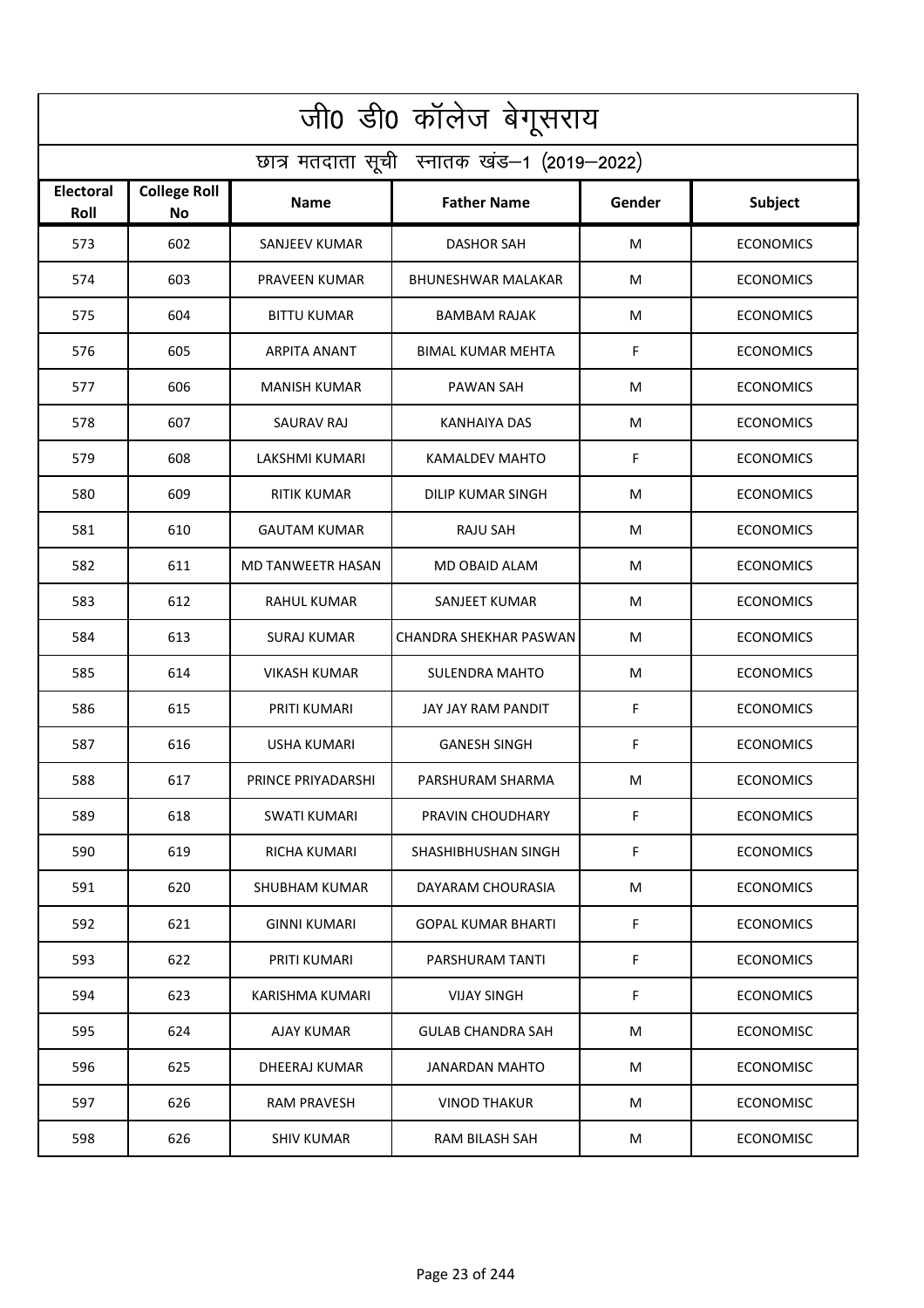| जी0 डी0 कॉलेज बेगूसराय                     |                                  |                       |                          |        |                  |  |  |  |
|--------------------------------------------|----------------------------------|-----------------------|--------------------------|--------|------------------|--|--|--|
| छात्र मतदाता सूची स्नातक खंड-1 (2019-2022) |                                  |                       |                          |        |                  |  |  |  |
| <b>Electoral</b><br>Roll                   | <b>College Roll</b><br><b>No</b> | Name                  | <b>Father Name</b>       | Gender | <b>Subject</b>   |  |  |  |
| 599                                        | 627                              | MD JAMSHED ALAM       | MD INJIL ALAM            | M      | <b>ECONOMISC</b> |  |  |  |
| 600                                        | 628                              | <b>MAYANK THAKUR</b>  | JAY NARAYAN THAKUR       | M      | <b>ECONOMICS</b> |  |  |  |
| 601                                        | 629                              | <b>GAURAV KUMAR</b>   | <b>MRITUNAJAY SINGH</b>  | M      | ECONOMISC        |  |  |  |
| 602                                        | 630                              | <b>KAJAL KUMARI</b>   | SANJAY KUMAR SINGH       | F      | <b>ECONOMISC</b> |  |  |  |
| 603                                        | 631                              | <b>NAGAM PRAVEEN</b>  | MD AAZAM ANSARI          | F      | <b>ECONOMISC</b> |  |  |  |
| 604                                        | 632                              | <b>NITISH KUMAR</b>   | <b>DINESH YADAV</b>      | M      | <b>ECONOMISC</b> |  |  |  |
| 605                                        | 633                              | <b>SURAJ KUMAR</b>    | SANJAY YADAV             | M      | <b>ECONOMISC</b> |  |  |  |
| 606                                        | 634                              | <b>MAUSAM KUMARI</b>  | RAJ KUMAR AZAD           | F      | <b>ECONOMISC</b> |  |  |  |
| 607                                        | 635                              | <b>SAURAV KUMAR</b>   | <b>JITENDRA MAHTO</b>    | M      | <b>ECONOMISC</b> |  |  |  |
| 608                                        | 636                              | RAJARAM KUMAR         | JAY JAYRAM DAS           | M      | <b>ECONOMISC</b> |  |  |  |
| 609                                        | 637                              | PRAVEEN KUMAR         | <b>UMESH SHARMA</b>      | M      | <b>ECONOMISC</b> |  |  |  |
| 610                                        | 638                              | <b>PUJA KUMARI</b>    | <b>AGAM SINGH</b>        | F      | <b>ECONOMISC</b> |  |  |  |
| 611                                        | 701                              | ALOK KUMAR            | PAWAN KUMAR              | M      | English          |  |  |  |
| 612                                        | 702                              | NIDHI BHARTI          | <b>ASHOK KUMAR GUPTA</b> | F      | English          |  |  |  |
| 613                                        | 703                              | SONU KUMAR            | RANJEET KUMAR SAH        | M      | English          |  |  |  |
| 614                                        | 704                              | SONI KUMARI           | PRAMANAND SINGH          | F.     | English          |  |  |  |
| 615                                        | 705                              | CHHOTU KUMAR MISHRA   | PREMNIDHI MISHRA         | M      | English          |  |  |  |
| 616                                        | 706                              | <b>ABHISHEK KUMAR</b> | MADHAV RANJAN            | M      | English          |  |  |  |
| 617                                        | 707                              | KUMARI SUPRIYA        | PAWAN KUMAR              | F      | English          |  |  |  |
| 618                                        | 708                              | SHUBHAM KUMAR         | RAJEEV KUMAR RANJAN      | M      | English          |  |  |  |
| 619                                        | 709                              | SONAKSHI KUMARI       | SANJAY KUMAR             | F      | English          |  |  |  |
| 620                                        | 710                              | <b>MAUSHAM RAJ</b>    | <b>VIDYANAND PRASAD</b>  | M      | English          |  |  |  |
| 621                                        | 711                              | <b>ABHINAV KUMAR</b>  | RAJENDRA MOHAN JHA       | M      | English          |  |  |  |
| 622                                        | 712                              | <b>NAVNEET KUMAR</b>  | <b>BHUSHAN SINGH</b>     | M      | English          |  |  |  |
| 623                                        | 713                              | PRAPTI KUMARI         | <b>AMARNATH MANDAL</b>   | F      | English          |  |  |  |
| 624                                        | 714                              | KAJAL KUMARI          | <b>SHIV KUMAR SAH</b>    | F      | English          |  |  |  |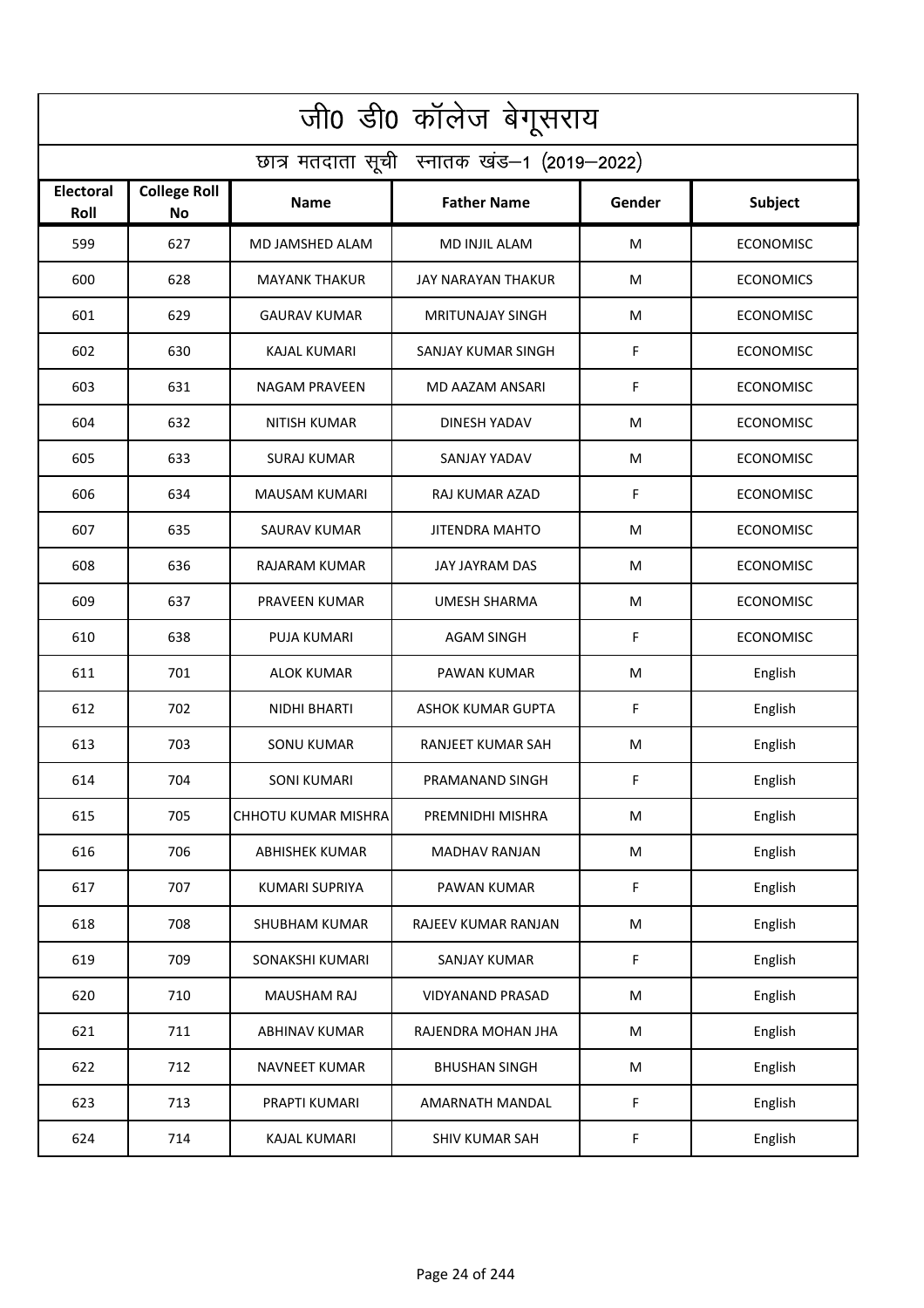| जी0 डी0 कॉलेज बेगूसराय                     |                                  |                        |                          |           |                |  |  |  |
|--------------------------------------------|----------------------------------|------------------------|--------------------------|-----------|----------------|--|--|--|
| छात्र मतदाता सूची स्नातक खंड-1 (2019-2022) |                                  |                        |                          |           |                |  |  |  |
| <b>Electoral</b><br>Roll                   | <b>College Roll</b><br><b>No</b> | Name                   | <b>Father Name</b>       | Gender    | <b>Subject</b> |  |  |  |
| 625                                        | 715                              | <b>SIMRAN KUMARI</b>   | PAPPU KUMAR              | F         | English        |  |  |  |
| 626                                        | 716                              | <b>RIYA RAJ</b>        | <b>RANJAN KUMAR</b>      | F         | English        |  |  |  |
| 627                                        | 717                              | <b>RAJA KUMAR</b>      | <b>SURESH PODDAR</b>     | M         | English        |  |  |  |
| 628                                        | 718                              | <b>ABHISHEK KUMAR</b>  | <b>ASHOK SAH</b>         | M         | English        |  |  |  |
| 629                                        | 719                              | KUMARI SHREYA RANI     | <b>SUNIL KUMAR RAJAK</b> | F         | English        |  |  |  |
| 630                                        | 720                              | <b>RACHNA KUMARI</b>   | RAJEEV RANJAN KUMAR      | F         | English        |  |  |  |
| 631                                        | 721                              | <b>SURUCHI KUMARI</b>  | <b>BINOD KUMAR JHA</b>   | F         | English        |  |  |  |
| 632                                        | 722                              | <b>SMRITI PRASHAR</b>  | <b>BINAY KUMAR</b>       | F         | English        |  |  |  |
| 633                                        | 723                              | <b>NIKHIL KUMAR</b>    | <b>SHANKAR MANDAL</b>    | M         | English        |  |  |  |
| 634                                        | 724                              | <b>ABHISHEK KUMAR</b>  | <b>JAGARNATH SINGH</b>   | M         | English        |  |  |  |
| 635                                        | 724                              | <b>ABHISHEK KUMAR</b>  | <b>JANGBHADUR SINGH</b>  | M         | English        |  |  |  |
| 636                                        | 725                              | <b>JYOTI BHAI</b>      | <b>BIRBAL RAJAK</b>      | M         | English        |  |  |  |
| 637                                        | 726                              | SHUDHANSHU RANJAN      | RAM BILASH KUMAR         | M         | English        |  |  |  |
| 638                                        | 727                              | <b>GUNJESH KUMAR</b>   | <b>MURLIDHAR SINGH</b>   | M         | English        |  |  |  |
| 639                                        | 728                              | KUMARI ANJALI          | DEV DHAR SAH             | F         | English        |  |  |  |
| 640                                        | 729                              | LOVELY KUMARI          | ROHIT SAH                | F         | English        |  |  |  |
| 641                                        | 730                              | <b>GULSHAN KUMAR</b>   | <b>RAJESH MAHTO</b>      | M         | English        |  |  |  |
| 642                                        | 731                              | KUMARI MONIKA RANI     | <b>UDAY KUMAR</b>        | F         | English        |  |  |  |
| 643                                        | 732                              | SAKSHI KUMARI          | ARVIND KUMAR GUPTA       | F         | English        |  |  |  |
| 644                                        | 733                              | NAVNEET KUMAR          | <b>ARUN JHA</b>          | M         | English        |  |  |  |
| 645                                        | 734                              | <b>MRITUNJAY KUMAR</b> | SUNIL JAISWAL            | ${\sf M}$ | English        |  |  |  |
| 646                                        | 735                              | <b>SNEHA KUMARI</b>    | SHASHI BHUSHAN PODDAR    | F         | English        |  |  |  |
| 647                                        | 736                              | <b>SNEHA BHARTI</b>    | PRAVEEN KUMAR            | F         | English        |  |  |  |
| 648                                        | 737                              | RAM KUMAR YADAV        | MANOJ YADAV              | M         | English        |  |  |  |
| 649                                        | 738                              | <b>TANNU KUMARI</b>    | <b>MANIKANT SHARMA</b>   | F         | English        |  |  |  |
| 650                                        | 739                              | ABHILASHA KUMARI       | <b>ANIL KUMAR</b>        | F         | English        |  |  |  |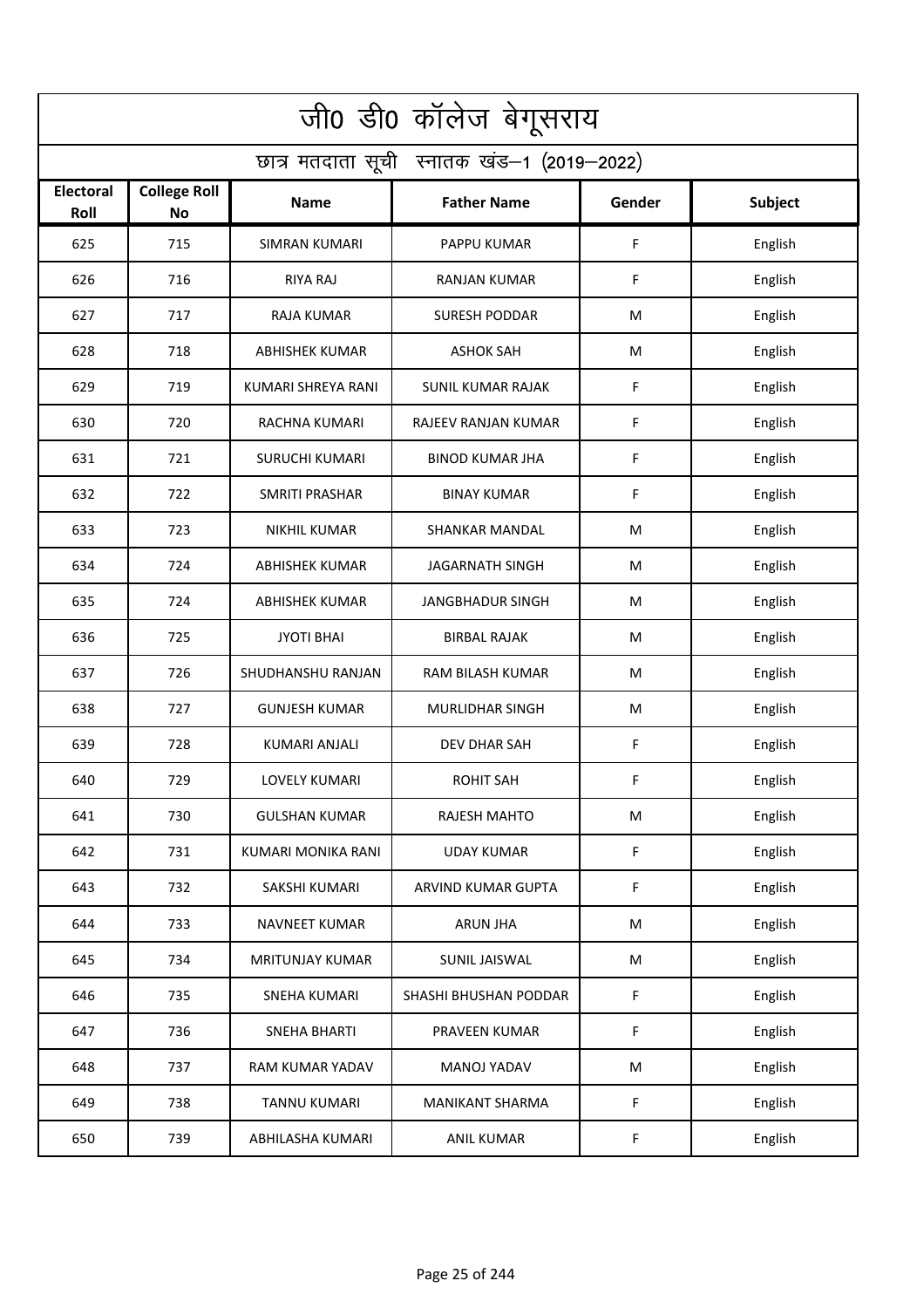| जी0 डी0 कॉलेज बेगूसराय                     |                                  |                        |                            |        |         |  |  |  |
|--------------------------------------------|----------------------------------|------------------------|----------------------------|--------|---------|--|--|--|
| छात्र मतदाता सूची स्नातक खंड-1 (2019-2022) |                                  |                        |                            |        |         |  |  |  |
| <b>Electoral</b><br>Roll                   | <b>College Roll</b><br><b>No</b> | Name                   | <b>Father Name</b>         | Gender | Subject |  |  |  |
| 651                                        | 740                              | <b>RAVI RAJ</b>        | <b>MANOJ DAS</b>           | M      | English |  |  |  |
| 652                                        | 741                              | <b>SUSHIL KUMAR</b>    | <b>BRAJNANDAN PANDIT</b>   | M      | English |  |  |  |
| 653                                        | 742                              | <b>NIRAJ KUMAR</b>     | <b>BALMIKI SINGH</b>       | M      | English |  |  |  |
| 654                                        | 743                              | RAJA KUMAR             | <b>MANOJ DAS</b>           | M      | English |  |  |  |
| 655                                        | 744                              | <b>SHALU KUMARI</b>    | <b>RAJESH PASWAN</b>       | F      | English |  |  |  |
| 656                                        | 745                              | <b>AKSHAY KUMAR</b>    | LATE RAMKARAN NISHAD       | M      | English |  |  |  |
| 657                                        | 746                              | <b>RAVISH KUMAR</b>    | <b>NIGAM KUMAR</b>         | M      | English |  |  |  |
| 658                                        | 747                              | <b>AVINASH KUMAR</b>   | <b>SADANAND TANTI</b>      | M      | English |  |  |  |
| 659                                        | 748                              | <b>RUPALI SINHA</b>    | DEEPAK KUMAR SINHA         | F      | English |  |  |  |
| 660                                        | 749                              | <b>VIVEK KUMAR</b>     | <b>SURENDRA SAH</b>        | M      | English |  |  |  |
| 661                                        | 750                              | <b>ANKIT KUMAR DEO</b> | RANJEET KUMAR DEO          | M      | English |  |  |  |
| 662                                        | 751                              | <b>SHIVAM KUMAR</b>    | SANJAY YADAV               | M      | English |  |  |  |
| 663                                        | 752                              | SAVITA KUMARI          | <b>ASHOK MAHTO</b>         | F      | English |  |  |  |
| 664                                        | 753                              | <b>AMISHA RANI</b>     | RAJKUMAR MALAKAR           | F      | English |  |  |  |
| 665                                        | 754                              | <b>GAYATRI KUMARI</b>  | <b>VIJAY KUMAR MAHTO</b>   | F      | English |  |  |  |
| 666                                        | 755                              | <b>ABHIJEET KUMAR</b>  | ARUN SHARMA                | M      | English |  |  |  |
| 667                                        | 756                              | <b>MANALI KUMARI</b>   | SHAILENDRA KUMAR           | F      | English |  |  |  |
| 668                                        | 757                              | DEEPAK KUMAR           | SHASHI BHUSHAN CHAURSIYA   | M      | English |  |  |  |
| 669                                        | 758                              | <b>VIJAY KUMAR</b>     | MAHENDRA SHARMA            | M      | English |  |  |  |
| 670                                        | 759                              | <b>BANTI KUMAR</b>     | RAMBILAS CHAUDHARY         | M      | English |  |  |  |
| 671                                        | 760                              | <b>MANISH KUMAR</b>    | DINDAYAL YADAV             | M      | English |  |  |  |
| 672                                        | 761                              | <b>ABHINAV KUMAR</b>   | <b>VIJAY YADAV</b>         | M      | English |  |  |  |
| 673                                        | 762                              | RAKHI KUMARI           | RAJ KUMAR PRASAD           | F      | English |  |  |  |
| 674                                        | 763                              | <b>BEAUTY KUMARI</b>   | <b>GANESH PRASAD GUPTA</b> | F      | English |  |  |  |
| 675                                        | 764                              | <b>MD DAUD</b>         | <b>MD SHAMSHER</b>         | M      | English |  |  |  |
| 676                                        | 765                              | <b>MD MISTER</b>       | MD ALI HUSSAIN             | M      | English |  |  |  |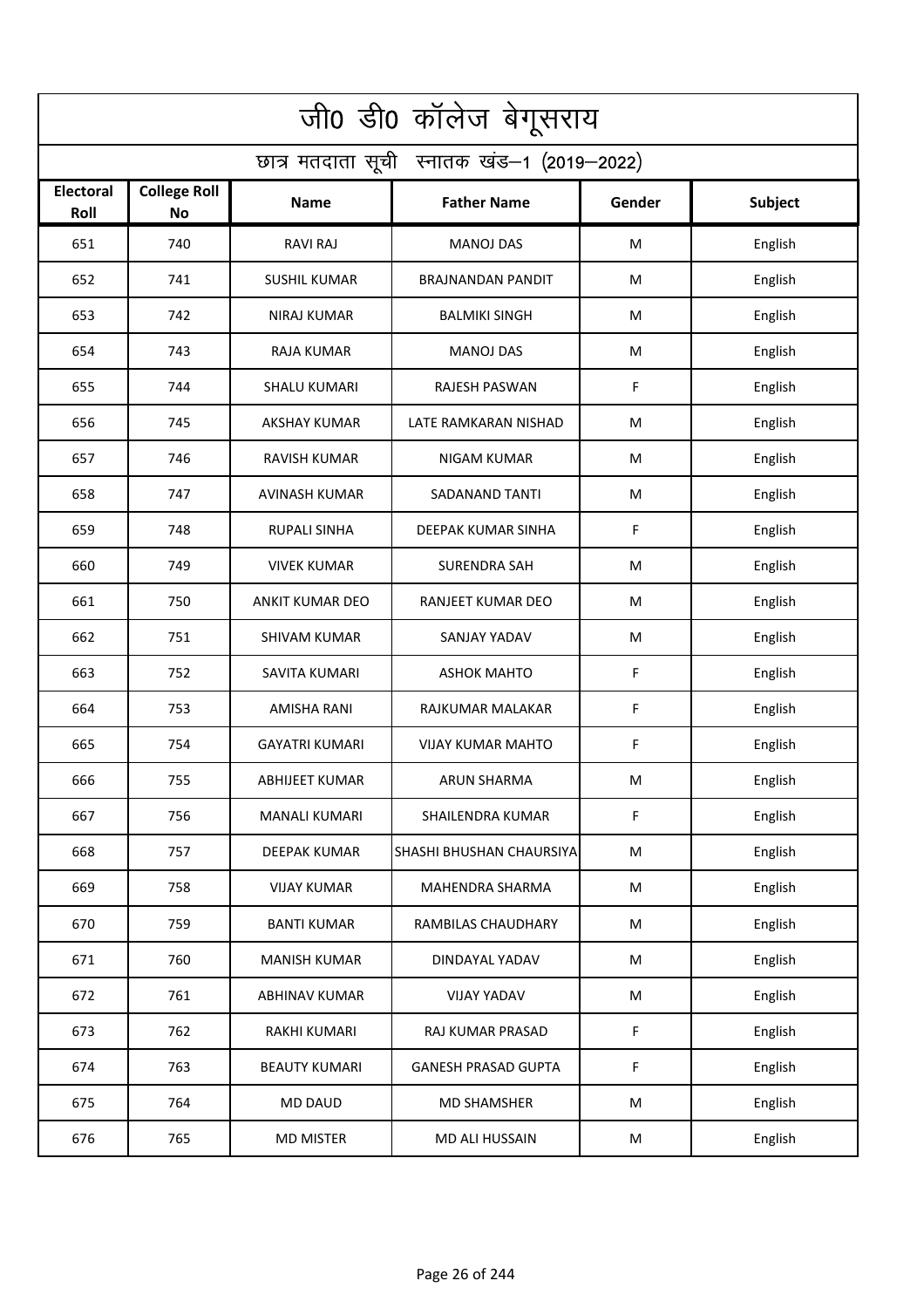| जी0 डी0 कॉलेज बेगूसराय                     |                                  |                        |                            |             |         |  |  |  |
|--------------------------------------------|----------------------------------|------------------------|----------------------------|-------------|---------|--|--|--|
| छात्र मतदाता सूची स्नातक खंड-1 (2019-2022) |                                  |                        |                            |             |         |  |  |  |
| <b>Electoral</b><br>Roll                   | <b>College Roll</b><br><b>No</b> | Name                   | <b>Father Name</b>         | Gender      | Subject |  |  |  |
| 677                                        | 766                              | <b>RAKESH KUMAR</b>    | <b>SUNIL ROY</b>           | M           | English |  |  |  |
| 678                                        | 767                              | ABHI RAJ               | <b>SHAMBHU KUMAR</b>       | M           | English |  |  |  |
| 679                                        | 768                              | <b>MR VIKRANT</b>      | UGRESH PRASAD MANDAL       | M           | English |  |  |  |
| 680                                        | 769                              | <b>KHUSHBU KUMARI</b>  | <b>SHANKAR SAH</b>         | F           | English |  |  |  |
| 681                                        | 770                              | <b>JYOTI KUMARI</b>    | DHARMANDAR KUMAR           | M           | English |  |  |  |
| 682                                        | 771                              | <b>AMIT KUMAR</b>      | <b>RAMNARESH DAS</b>       | M           | English |  |  |  |
| 683                                        | 772                              | <b>ANISHA KUMARI</b>   | AJAY KUMAR SHARMA          | F           | English |  |  |  |
| 684                                        | 773                              | <b>SEEMA KUMARI</b>    | <b>BHARAT TANTI</b>        | F           | English |  |  |  |
| 685                                        | 774                              | PRINCE KUMAR           | MUKESH PASWAN              | M           | English |  |  |  |
| 686                                        | 775                              | <b>RISHIKESH KUMAR</b> | <b>GHANSHYAM CHAUDHARY</b> | M           | English |  |  |  |
| 687                                        | 776                              | <b>SAURAV KUMAR</b>    | SANTOSH SAH                | M           | English |  |  |  |
| 688                                        | 777                              | <b>AMRITA ANAND</b>    | <b>RAM SEWAK SAH</b>       | $\mathsf F$ | English |  |  |  |
| 689                                        | 779                              | RAKHI KUMARI           | LAXMAN SAH                 | F           | English |  |  |  |
| 690                                        | 780                              | SUDHANSHU KUMAR        | <b>LAKSHMAN PANDIT</b>     | M           | English |  |  |  |
| 691                                        | 781                              | <b>RAM KUMAR</b>       | RAJENDRA MAHTO             | M           | English |  |  |  |
| 692                                        | 782                              | SHAZIYA SAIFEE         | MD JAMEEL ALAM             | F           | English |  |  |  |
| 693                                        | 783                              | <b>NANCY KUMARI</b>    | <b>LALAN PASWAN</b>        | F           | English |  |  |  |
| 694                                        | 784                              | <b>VINIT</b>           | SHAMBHU KUMAR SINGH        | M           | English |  |  |  |
| 695                                        | 785                              | <b>MANISHA KUMARI</b>  | NAGESHWAR SINGH            | F           | English |  |  |  |
| 696                                        | 786                              | ANNU KUMARI            | TRIPURARAI KUMAR           | F           | English |  |  |  |
| 697                                        | 787                              | NITEESH KUMAR          | <b>UMESH YADAV</b>         | ${\sf M}$   | English |  |  |  |
| 698                                        | 788                              | <b>BIPUL KUMAR</b>     | PAWAN KUMAR                | M           | English |  |  |  |
| 699                                        | 789                              | <b>VINAY KUMAR</b>     | RAM PRAVESH YADAV          | M           | English |  |  |  |
| 700                                        | 790                              | RANKAJ KUMAR           | SUSHIL KUMAR SINGH         | M           | English |  |  |  |
| 701                                        | 791                              | KUMARI ANNU            | <b>SURENDRA PASWAN</b>     | F           | English |  |  |  |
| 702                                        | 792                              | <b>SUMIT KUMAR</b>     | <b>BHUSHAN RAY</b>         | M           | English |  |  |  |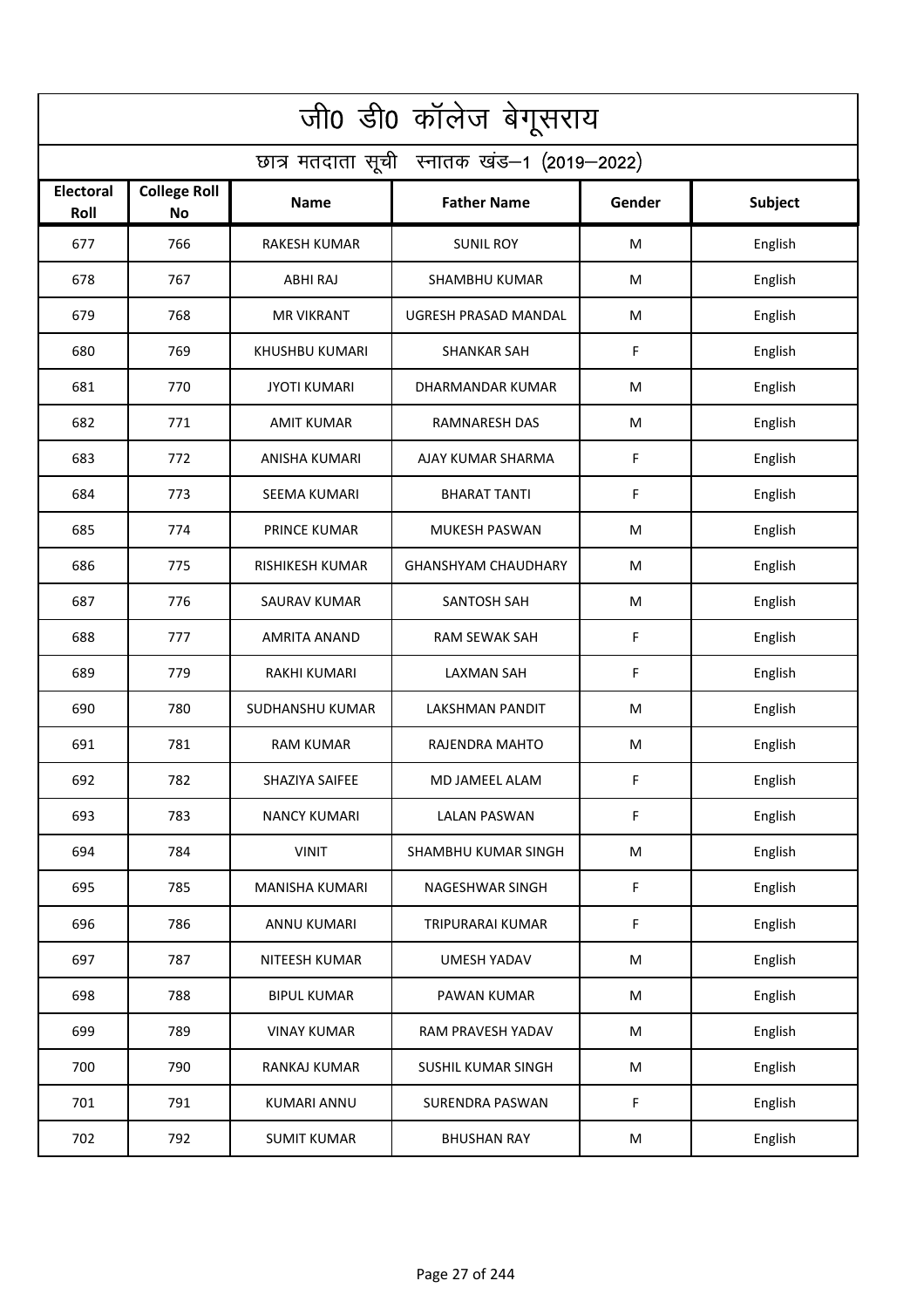| जी0 डी0 कॉलेज बेगूसराय                     |                                  |                           |                           |        |                |  |  |  |
|--------------------------------------------|----------------------------------|---------------------------|---------------------------|--------|----------------|--|--|--|
| छात्र मतदाता सूची स्नातक खंड-1 (2019-2022) |                                  |                           |                           |        |                |  |  |  |
| <b>Electoral</b><br>Roll                   | <b>College Roll</b><br><b>No</b> | Name                      | <b>Father Name</b>        | Gender | <b>Subject</b> |  |  |  |
| 703                                        | 793                              | <b>MAUSAM KUMARI</b>      | SHAMBHU KUMAR YADAV       | F      | English        |  |  |  |
| 704                                        | 794                              | <b>VIKRAM ANAND</b>       | <b>VIKASH PRASAD</b>      | M      | English        |  |  |  |
| 705                                        | 795                              | AJEET KUMAR               | PRAMOD CHAUDHARY          | M      | English        |  |  |  |
| 706                                        | 796                              | <b>BADAL KUMAR</b>        | <b>ARVIND SINGH</b>       | M      | English        |  |  |  |
| 707                                        | 797                              | <b>DILVAR KUMAR</b>       | RAMBILAS PASWAN           | M      | English        |  |  |  |
| 708                                        | 798                              | <b>SUJIT KUMAR</b>        | <b>INDRADEV SINGH</b>     | M      | English        |  |  |  |
| 709                                        | 799                              | SACHIN KUMAR SHAW         | <b>SANJAY KUMAR</b>       | M      | English        |  |  |  |
| 710                                        | 800                              | <b>SACHIN KUMAR</b>       | SHAMBHU YADAV             | M      | English        |  |  |  |
| 711                                        | 801                              | <b>SHARVAN KUMAR</b>      | <b>SHIV SHANKAR MAHTO</b> | M      | English        |  |  |  |
| 712                                        | 802                              | <b>GOPAL KUMAR</b>        | MANOHAR KUMAR             | M      | English        |  |  |  |
| 713                                        | 803                              | <b>ASHUTOSH KUMAR</b>     | <b>DILIP YADAV</b>        | M      | English        |  |  |  |
| 714                                        | 804                              | <b>KUMARI SHRUTI</b>      | MUKESH KUMAR SINGH        | F      | English        |  |  |  |
| 715                                        | 805                              | <b>VIKASH KUMAR GUPTA</b> | <b>BIPIN GUPTA</b>        | M      | English        |  |  |  |
| 716                                        | 806                              | <b>MADHURI KUMARI</b>     | <b>MANOJ KUMAR SAH</b>    | F      | English        |  |  |  |
| 717                                        | 807                              | <b>AYUSH KUMAR</b>        | <b>ARUN ROY</b>           | M      | English        |  |  |  |
| 718                                        | 808                              | AVINASH KUMAR             | KASHINATH PD CHAURASIA    | M      | English        |  |  |  |
| 719                                        | 809                              | SATYA PRAKASH             | LALAN KUMAR               | M      | English        |  |  |  |
| 720                                        | 810                              | <b>ASHISH KUMAR</b>       | RAUSHAN SHARMA            | M      | English        |  |  |  |
| 721                                        | 811                              | <b>CHANDAN KUMAR</b>      | ANIL SHARMA               | M      | English        |  |  |  |
| 722                                        | 812                              | NITIKESH CHANDRA          | MAHESH KUMAR SAH          | M      | English        |  |  |  |
| 723                                        | 813                              | MD MUSTAFA ALAM           | <b>MD CHAND ALI</b>       | M      | English        |  |  |  |
| 724                                        | 814                              | SONALI KUMARI             | VIKASH KUMAR SINGH        | F      | English        |  |  |  |
| 725                                        | 815                              | KUMARI SHANU PRIYA        | <b>CHANDRASEKHAR ROY</b>  | F      | English        |  |  |  |
| 726                                        | 816                              | <b>ANKIT KUMAR</b>        | RANJEET CHAUDHARY         | M      | English        |  |  |  |
| 727                                        | 817                              | ANSHU KUMARI              | AMRENDRA KUMAR            | F      | English        |  |  |  |
| 728                                        | 818                              | <b>VAISHNAVI KUMARI</b>   | DIMPAL KUMAR CHOUDHARY    | F.     | English        |  |  |  |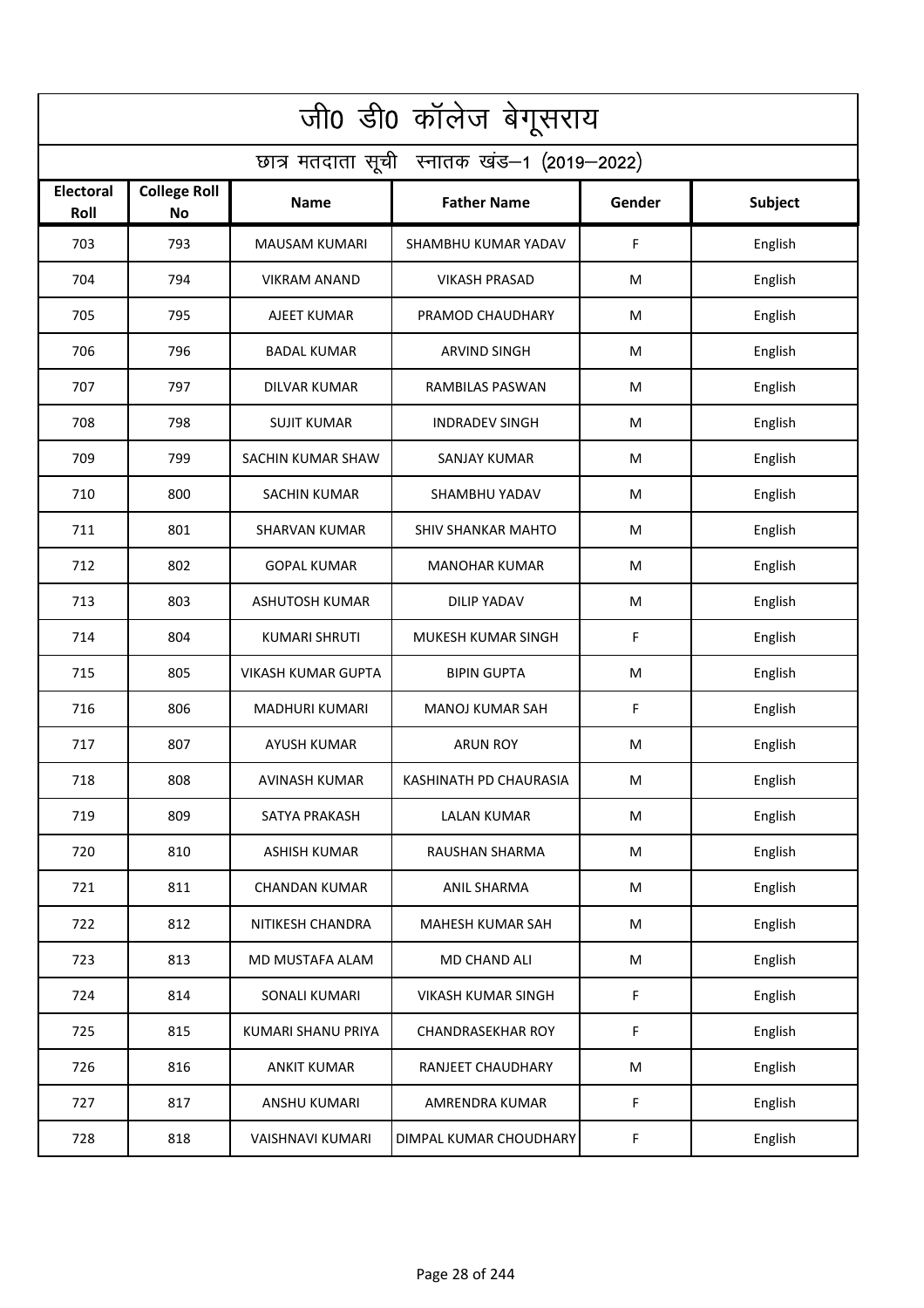| जी0 डी0 कॉलेज बेगूसराय                     |                           |                       |                            |           |                |  |  |  |
|--------------------------------------------|---------------------------|-----------------------|----------------------------|-----------|----------------|--|--|--|
| छात्र मतदाता सूची स्नातक खंड-1 (2019-2022) |                           |                       |                            |           |                |  |  |  |
| <b>Electoral</b><br>Roll                   | <b>College Roll</b><br>No | <b>Name</b>           | <b>Father Name</b>         | Gender    | <b>Subject</b> |  |  |  |
| 729                                        | 819                       | <b>RAVI KUMAR</b>     | <b>NAVIN THAKUR</b>        | M         | English        |  |  |  |
| 730                                        | 820                       | AISHA RAJ             | <b>HARIHAR PRASAD</b>      | F         | English        |  |  |  |
| 731                                        | 821                       | <b>NEHA SHARMA</b>    | SHYAM KUMAR SHARMA         | F         | English        |  |  |  |
| 732                                        | 822                       | <b>SHIVAM KUMAR</b>   | MUKUND KUMAR SINGH         | M         | English        |  |  |  |
| 733                                        | 823                       | <b>SAJAN KUMAR</b>    | <b>GAJENDRA CHOUDHARY</b>  | M         | English        |  |  |  |
| 734                                        | 824                       | <b>RUPESH KUMAR</b>   | MITHILESH SINGH            | M         | English        |  |  |  |
| 735                                        | 825                       | <b>SUMAN KUMAR</b>    | <b>RANJEET YADAV</b>       | M         | English        |  |  |  |
| 736                                        | 826                       | SAPNA DAS GUPTA       | RAJBAHADUR DAS GUPTA       | F         | English        |  |  |  |
| 737                                        | 827                       | <b>ADARSH RAJ</b>     | RAMANAND PASWAN            | M         | English        |  |  |  |
| 738                                        | 828                       | <b>GULSHAN KUMAR</b>  | PRABHAKAR RAM              | M         | English        |  |  |  |
| 739                                        | 829                       | <b>ANKUSH KUMAR</b>   | <b>MANJU SINGH</b>         | M         | English        |  |  |  |
| 740                                        | 830                       | SANDHYA KUMARI        | <b>VISNODEV MALAKAR</b>    | F         | English        |  |  |  |
| 741                                        | 831                       | RAVI KUMAR            | DEV NARAYAN CHAUDHARY      | M         | English        |  |  |  |
| 742                                        | 832                       | <b>UCHIT KUMAR</b>    | <b>MANTUN MAHTO</b>        | M         | English        |  |  |  |
| 743                                        | 833                       | MEGHA KUMARI          | <b>GOPAL SINGH</b>         | F         | English        |  |  |  |
| 744                                        | 834                       | <b>GAURAV KUMAR</b>   | <b>BAIJU SAH</b>           | M         | English        |  |  |  |
| 745                                        | 835                       | RAJNISH KUMAR         | <b>RANDHIR KUMAR SINGH</b> | M         | English        |  |  |  |
| 746                                        | 836                       | <b>VIVEK KUMAR</b>    | <b>GANESH TANTI</b>        | M         | English        |  |  |  |
| 747                                        | 837                       | <b>SUJEET KUMAR</b>   | KALESHWAR DAS              | M         | English        |  |  |  |
| 748                                        | 838                       | <b>SUMAN KUMAR</b>    | AJAY YADAV                 | ${\sf M}$ | English        |  |  |  |
| 749                                        | 839                       | <b>SHALINI PRIYA</b>  | MUNNA KUMAR                | F         | English        |  |  |  |
| 750                                        | 840                       | <b>GAURI SHANKAR</b>  | SURESH CHOURASIA           | M         | English        |  |  |  |
| 751                                        | 841                       | SATYAM KUMAR          | <b>KUMOD KUMAR</b>         | M         | English        |  |  |  |
| 752                                        | 842                       | <b>TAHREEM NISHAT</b> | MD SHAHID AKHATAR          | F         | English        |  |  |  |
| 753                                        | 843                       | <b>NAINA SINHA</b>    | <b>RAJAN SINHA</b>         | F         | English        |  |  |  |
| 754                                        | 844                       | <b>MANISHA KUMARI</b> | RAJEEV GAUTAM RAY          | F         | English        |  |  |  |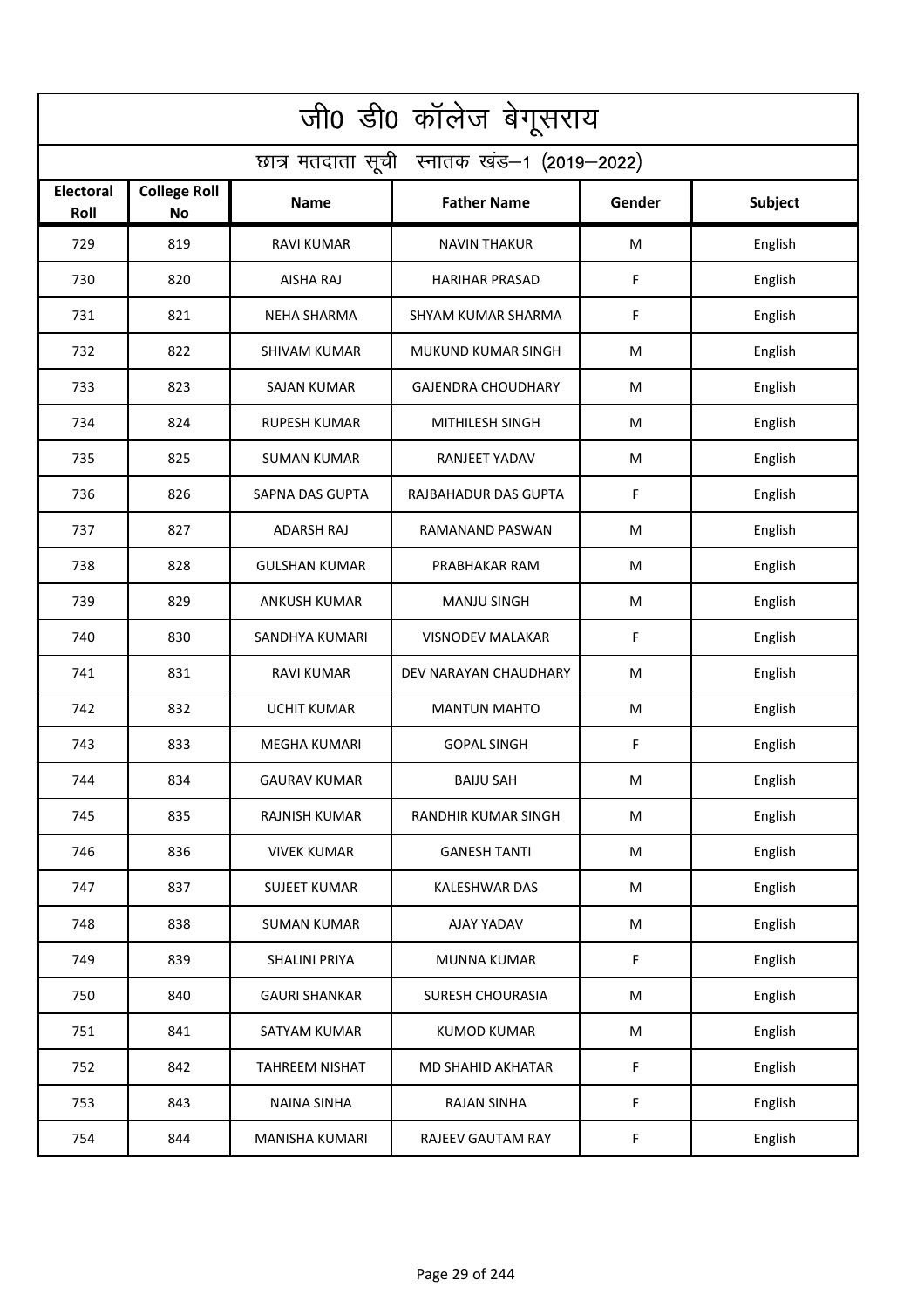| जी0 डी0 कॉलेज बेगूसराय                     |                                  |                                 |                                   |           |                |  |  |  |
|--------------------------------------------|----------------------------------|---------------------------------|-----------------------------------|-----------|----------------|--|--|--|
| छात्र मतदाता सूची स्नातक खंड-1 (2019-2022) |                                  |                                 |                                   |           |                |  |  |  |
| <b>Electoral</b><br>Roll                   | <b>College Roll</b><br><b>No</b> | Name                            | <b>Father Name</b>                | Gender    | <b>Subject</b> |  |  |  |
| 755                                        | 845                              | <b>MANISHU KUMAR</b>            | SARVAN KUMAR SINGH                | M         | English        |  |  |  |
| 756                                        | 846                              | <b>VARSHA KUMARI</b>            | ABDHESH JHA                       | F         | English        |  |  |  |
| 757                                        | 847                              | <b>KASHISH DARSHAN</b>          | DARSHAN SAH                       | F         | English        |  |  |  |
| 758                                        | 848                              | <b>JAYA JASMIN</b>              | RAJENDRA THAKUR                   | F         | English        |  |  |  |
| 759                                        | 849                              | <b>SHASHANK HARSH</b>           | <b>KRISHNA DEO SINGH</b>          | M         | English        |  |  |  |
| 760                                        | 850                              | <b>SHUBHAM SAURABH</b>          | <b>RATAN SAH</b>                  | M         | English        |  |  |  |
| 761                                        | 851                              | <b>JUHI PRAVEEN</b>             | <b>MD AYUB KHAN</b>               | F         | English        |  |  |  |
| 762                                        | 852                              | <b>NICKEY KUMARI</b>            | <b>JITENDRA KUMAR</b>             | F         | English        |  |  |  |
| 763                                        | 853                              | PURUSHOTTAM KUMAR               | SHASHI BHUSHAN PANDIT             | M         | English        |  |  |  |
| 764                                        | 854                              | <b>SUNNY KUMAR</b>              | RAJESH RAJAK                      | M         | English        |  |  |  |
| 765                                        | 855                              | <b>MAYANK KUMAR</b>             | SUNESHWAR PRASAD<br><b>BHAGAT</b> | M         | English        |  |  |  |
| 766                                        | 856                              | SAUDAGAR KUMAR                  | <b>BABU SAHEB RAY</b>             | M         | English        |  |  |  |
| 767                                        | 857                              | ABHISHEK RAJ                    | <b>RANJEET KUMAR</b>              | M         | English        |  |  |  |
| 768                                        | 858                              | <b>AMRESH KUMAR</b>             | <b>INBRADEV SAHNI</b>             | M         | English        |  |  |  |
| 769                                        | 859                              | SIMRAN BHARTI                   | MANOJ KUMAR MEHTA                 | F         | English        |  |  |  |
| 770                                        | 860                              | <b>RUCHI KUMARI</b>             | <b>ASHOK MAHTO</b>                | F         | English        |  |  |  |
| 771                                        | 861                              | <b>CHANDAN KUMAR</b>            | PINTU SINGH                       | M         | English        |  |  |  |
| 772                                        | 862                              | <b>ROHIT KUMAR</b>              | <b>SATO THAKUR</b>                | ${\sf M}$ | English        |  |  |  |
| 773                                        | 863                              | KALYANI KUMARI                  | PANKAJ RAY                        | F         | English        |  |  |  |
| 774                                        | 864                              | <b>BITTU KUMAR</b>              | SATISH PRASAD YADAV               | ${\sf M}$ | English        |  |  |  |
| 775                                        | 865                              | <b>ANAND KUMAR</b>              | RANJEET KUMAR                     | ${\sf M}$ | English        |  |  |  |
| 776                                        | 866                              | ABHIMANYU KUMAR<br><b>PATEL</b> | <b>RAMBADAN SINGH</b>             | M         | English        |  |  |  |
| 777                                        | 867                              | SONALI                          | <b>SANJAY PASWAN</b>              | F         | English        |  |  |  |
| 778                                        | 868                              | <b>SHIVAM KUMAR</b>             | <b>DILIP SINGH</b>                | M         | English        |  |  |  |
| 779                                        | 869                              | ANSH RAJ                        | RAKESH KUMAR SINHA                | M         | English        |  |  |  |
| 780                                        | 870                              | RAM VIKASH KUMAR                | <b>MANTUN TANTI</b>               | M         | English        |  |  |  |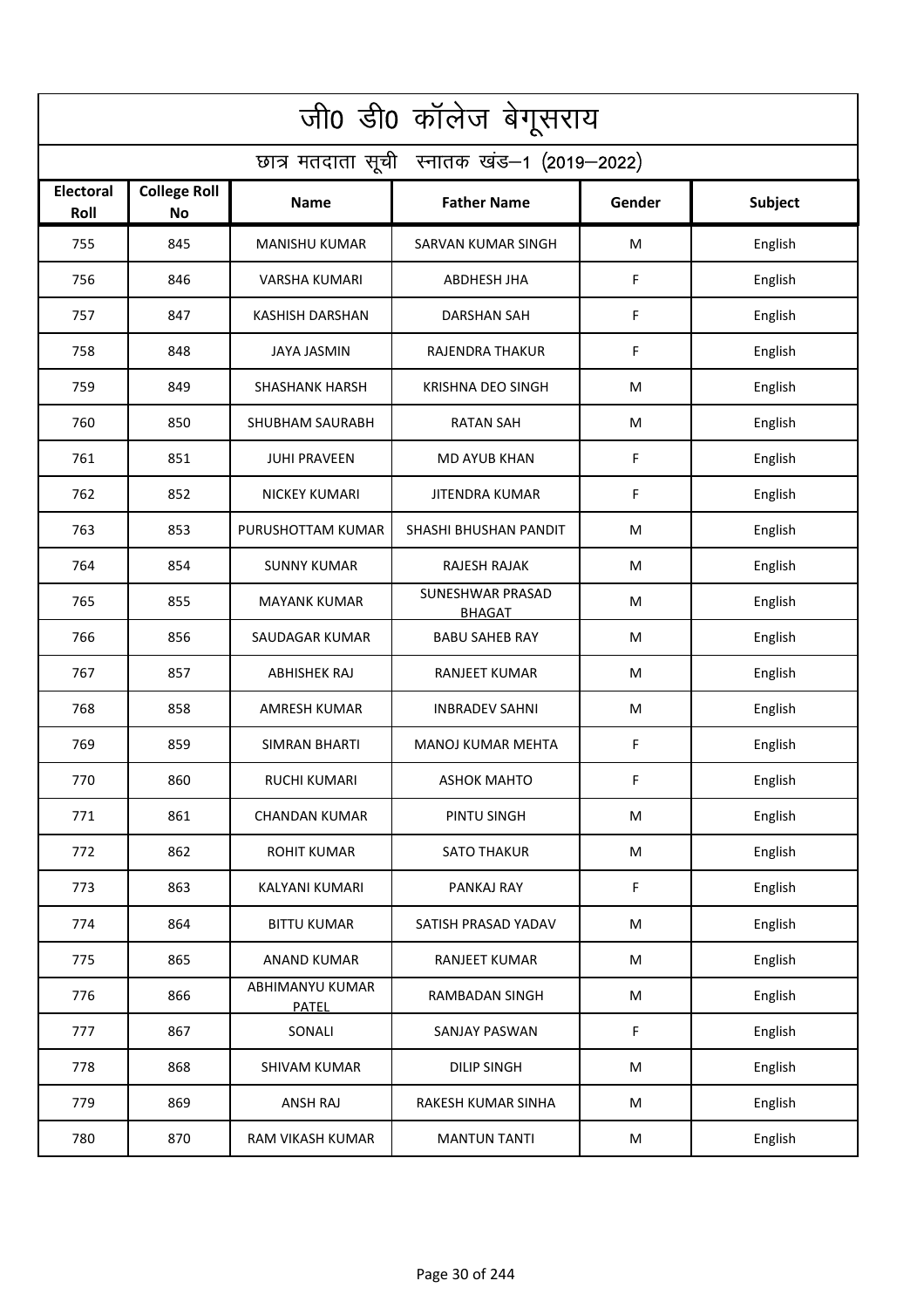| जी0 डी0 कॉलेज बेगूसराय                     |                           |                      |                           |        |                |  |  |  |
|--------------------------------------------|---------------------------|----------------------|---------------------------|--------|----------------|--|--|--|
| छात्र मतदाता सूची स्नातक खंड-1 (2019-2022) |                           |                      |                           |        |                |  |  |  |
| <b>Electoral</b><br>Roll                   | <b>College Roll</b><br>No | <b>Name</b>          | <b>Father Name</b>        | Gender | <b>Subject</b> |  |  |  |
| 781                                        | 871                       | <b>CHHOTU KUMAR</b>  | RAJO PASWAN               | M      | English        |  |  |  |
| 782                                        | 872                       | <b>RAVI RAJ</b>      | SANJIV KUMAR SINHA        | M      | English        |  |  |  |
| 783                                        | 873                       | SHREYA RAJ           | <b>JAYRAM KUMAR</b>       | F      | English        |  |  |  |
| 784                                        | 874                       | <b>SRISHTI SINGH</b> | <b>BHANU PRATAP SINGH</b> | F      | English        |  |  |  |
| 785                                        | 875                       | <b>SHRI RAM SAH</b>  | <b>SATTO SAH</b>          | M      | English        |  |  |  |
| 786                                        | 876                       | PRITI KUMAR          | <b>BINOD SHARMA</b>       | F      | English        |  |  |  |
| 787                                        | 877                       | <b>ABHINAV KUMAR</b> | <b>RAJESH SINGH</b>       | M      | English        |  |  |  |
| 788                                        | 878                       | PRERNA KUMARI        | HARINANDAN MISHRA         | F      | English        |  |  |  |
| 789                                        | 879                       | <b>MUKESH KUMAR</b>  | <b>SHANKAR TANTI</b>      | M      | English        |  |  |  |
| 790                                        | 880                       | <b>SAURAV SAKET</b>  | AWADESH KUMAR             | M      | English        |  |  |  |
| 791                                        | 881                       | <b>SOMA DEV NATH</b> | <b>SANTOSH KUMAR</b>      | F      | English        |  |  |  |
| 792                                        | 882                       | <b>KEERTI KUMARI</b> | <b>NAND KUMAR SINGH</b>   | F      | English        |  |  |  |
| 793                                        | 883                       | OM PRAKASH MISHRA    | ANJANI KUMAR MISHRA       | M      | English        |  |  |  |
| 794                                        | 884                       | PALLAVI MISHRA       | SANJAY KUMAR MISHRA       | F      | English        |  |  |  |
| 795                                        | 885                       | <b>KESHAV RAJ</b>    | <b>KUNKUN KUMAR</b>       | M      | English        |  |  |  |
| 796                                        | 886                       | NAVNITA KUMARI       | RANDHIR KUMAR SINGH       | F      | English        |  |  |  |
| 797                                        | 887                       | RANJEET KUMAR        | <b>VINAY SHARMA</b>       | M      | English        |  |  |  |
| 798                                        | 888                       | <b>VISHAL KUMAR</b>  | <b>MANOJ SAH</b>          | M      | English        |  |  |  |
| 799                                        | 889                       | <b>SARBAN KUMAR</b>  | RAMBABU YADAV             | M      | English        |  |  |  |
| 800                                        | 890                       | PALLAVI KUMARI       | RANJEET KUMAR             | F      | English        |  |  |  |
| 801                                        | 891                       | <b>RITIK KUMAR</b>   | <b>KAPILDEV PASWAN</b>    | M      | English        |  |  |  |
| 802                                        | 892                       | NIGAM KUMAR          | <b>BUNDEL ROY</b>         | M      | English        |  |  |  |
| 803                                        | 893                       | <b>KRISHNA KUMAR</b> | RAM KARAN SAHU            | M      | English        |  |  |  |
| 804                                        | 894                       | RISHU RAJ KUMAR      | <b>MANORANJAN SINGH</b>   | M      | English        |  |  |  |
| 805                                        | 895                       | RAJNISH KUMAR        | DHARMENDRA CHOURISA       | M      | English        |  |  |  |
| 806                                        | 896                       | <b>SACHIN KUMAR</b>  | <b>BINOD KUMAR RAM</b>    | M      | English        |  |  |  |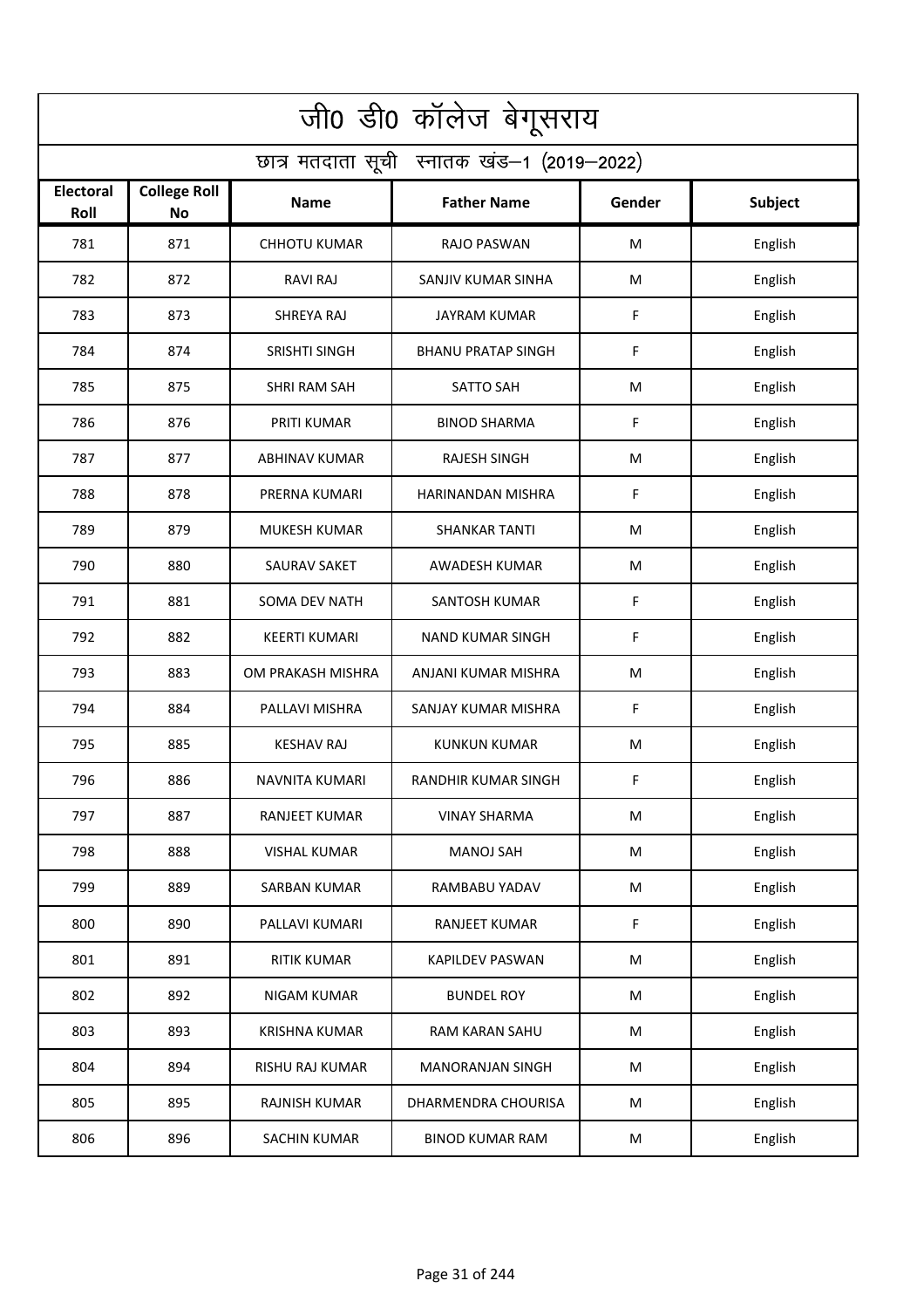| जी0 डी0 कॉलेज बेगूसराय                     |                                  |                          |                          |        |                |  |  |  |
|--------------------------------------------|----------------------------------|--------------------------|--------------------------|--------|----------------|--|--|--|
| छात्र मतदाता सूची स्नातक खंड-1 (2019-2022) |                                  |                          |                          |        |                |  |  |  |
| <b>Electoral</b><br>Roll                   | <b>College Roll</b><br><b>No</b> | Name                     | <b>Father Name</b>       | Gender | <b>Subject</b> |  |  |  |
| 807                                        | 897                              | <b>SUNIL KUMAR</b>       | DHARMENDRA PASWAN        | M      | English        |  |  |  |
| 808                                        | 898                              | <b>DIKSHA KUMARI</b>     | DEVENDRA MISHRA          | F      | English        |  |  |  |
| 809                                        | 899                              | CHANDANI KUMARI          | <b>BIPIN KUMAR</b>       | F      | English        |  |  |  |
| 810                                        | 899                              | <b>MD TAUFIQUE</b>       | <b>MD SHAUKAT</b>        | M      | <b>ENGLISH</b> |  |  |  |
| 811                                        | 900                              | SHIVAM BHARDWAJ          | PANKAJ KUMAR             | M      | <b>ENGLISH</b> |  |  |  |
| 812                                        | 901                              | SANJEET KUMAR            | SHATRUDHAN YADAV         | M      | <b>ENGLISH</b> |  |  |  |
| 813                                        | 902                              | <b>ANIT KUMAR</b>        | <b>SHIV KUMAR SINGH</b>  | M      | <b>ENGLISH</b> |  |  |  |
| 814                                        | 903                              | <b>RAKESH KUMAR</b>      | <b>AJAY PASWAN</b>       | M      | <b>ENGLISH</b> |  |  |  |
| 815                                        | 904                              | <b>GAURAV KUMAR</b>      | <b>VIJAY SAH</b>         | M      | <b>ENGLISH</b> |  |  |  |
| 816                                        | 906                              | RAJU KUMAR               | <b>ARVIND PATEL</b>      | M      | <b>ENGLISH</b> |  |  |  |
| 817                                        | 908                              | <b>AMIT KUMAR</b>        | <b>BARUN SAH</b>         | M      | <b>ENGLISH</b> |  |  |  |
| 818                                        | 910                              | <b>SUMAN KUMAR VERMA</b> | MANOJ KUMAR VERMA        | M      | <b>ENGLISH</b> |  |  |  |
| 819                                        | 911                              | <b>GOPAL JI</b>          | <b>RAM VIVEK SINGH</b>   | M      | <b>ENGLISH</b> |  |  |  |
| 820                                        | 912                              | <b>CHANCHAL KUMARI</b>   | RAJEEV KUMAR             | F      | <b>ENGLISH</b> |  |  |  |
| 821                                        | 913                              | <b>RAJESH KUMAR</b>      | <b>ASHOK THAKUR</b>      | M      | <b>ENGLISH</b> |  |  |  |
| 822                                        | 914                              | ANUBHAV KUMAR            | MANOJ CHOUDHARY          | M      | <b>ENGLISH</b> |  |  |  |
| 823                                        | 915                              | <b>GULSHAN KUMAR</b>     | <b>RUKESH CHOUDHARY</b>  | M      | ENGLISH        |  |  |  |
| 824                                        | 916                              | <b>ADARSH KUMAR</b>      | <b>BACHANDEO SHARMA</b>  | M      | <b>ENGLISH</b> |  |  |  |
| 825                                        | 917                              | AKASH KUMAR              | <b>BIRJU SAH</b>         | M      | ENGLISH        |  |  |  |
| 826                                        | 918                              | NISHANT KUMAR            | PANKAJ SINGH             | M      | <b>ENGLISH</b> |  |  |  |
| 827                                        | 919                              | <b>KUNDAN KUMAR</b>      | SANJAY KUMAR SAH         | M      | <b>ENGLISH</b> |  |  |  |
| 828                                        | 920                              | YASH KUMAR               | <b>NAND KISHOR SINGH</b> | M      | ENGLISH        |  |  |  |
| 829                                        | 921                              | RUPAK PRIYADARSHI        | NAVIN KUMAR JHA          | M      | <b>ENGLISH</b> |  |  |  |
| 830                                        | 922                              | SANJALI SINGH            | LATE SANJEEV KUMAR SINGH | F.     | <b>ENGLISH</b> |  |  |  |
| 831                                        | 923                              | ADARSH RAJ               | AMAR KUMAR               | M      | ENGLISH        |  |  |  |
| 832                                        | 924                              | DIVYANSHU KUMAR          | PANKAJ KUMAR             | M      | <b>ENGLISH</b> |  |  |  |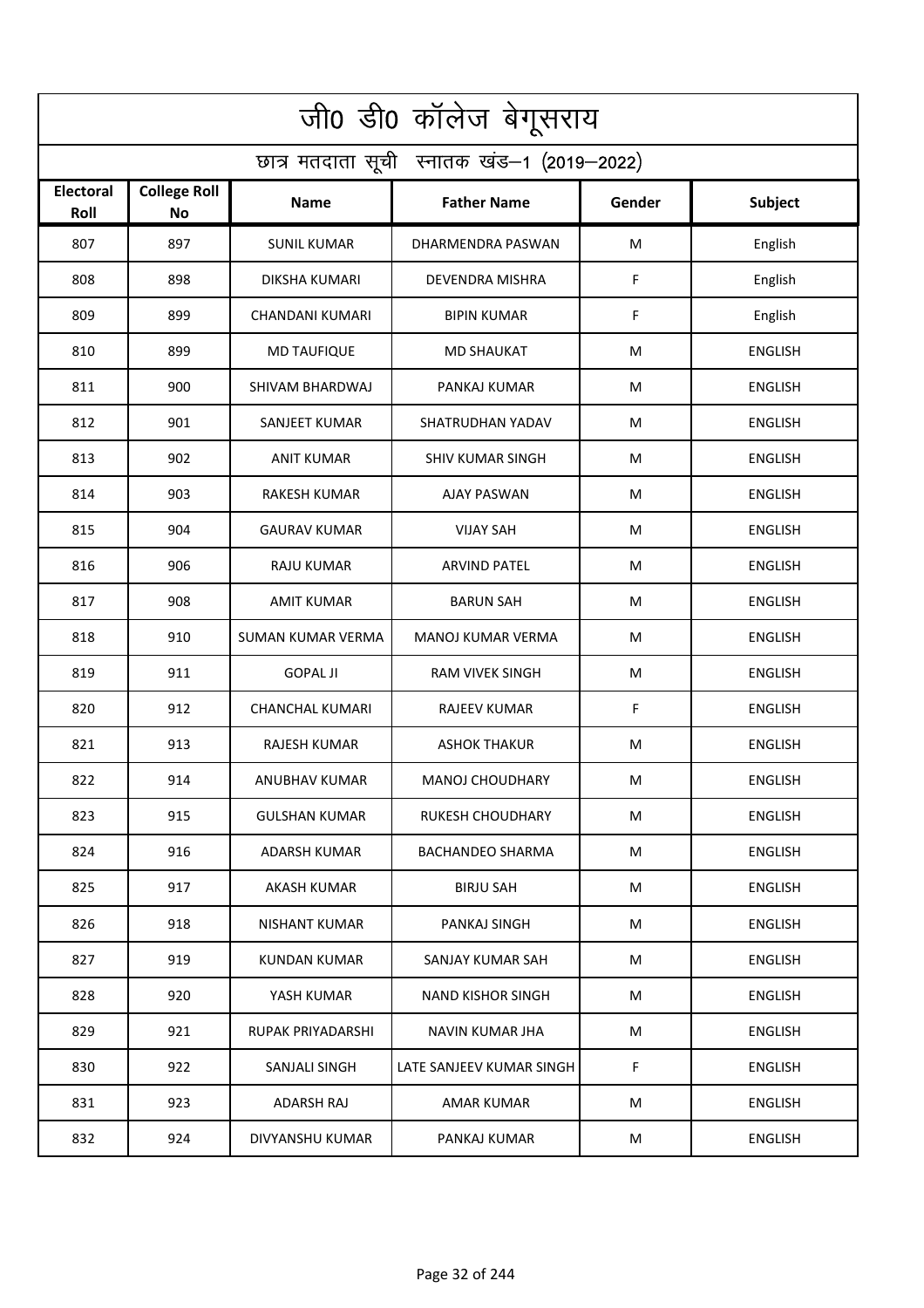| जी0 डी0 कॉलेज बेगूसराय                     |                                  |                          |                                     |           |                |  |  |  |
|--------------------------------------------|----------------------------------|--------------------------|-------------------------------------|-----------|----------------|--|--|--|
| छात्र मतदाता सूची स्नातक खंड-1 (2019-2022) |                                  |                          |                                     |           |                |  |  |  |
| <b>Electoral</b><br>Roll                   | <b>College Roll</b><br><b>No</b> | Name                     | <b>Father Name</b>                  | Gender    | <b>Subject</b> |  |  |  |
| 833                                        | 925                              | <b>KUNDAN KUMAR</b>      | <b>FANTUSH SAH</b>                  | M         | <b>ENGLISH</b> |  |  |  |
| 834                                        | 926                              | <b>MANISH KUMAR</b>      | <b>UPENDRA PANDIT</b>               | M         | <b>ENGLISH</b> |  |  |  |
| 835                                        | 927                              | ANITA MISHRA             | SATRUGHAN MISHRA                    | F         | <b>ENGLISH</b> |  |  |  |
| 836                                        | 928                              | YASHVANT KUMAR           | <b>VIJAY YADAV</b>                  | М         | <b>ENGLISH</b> |  |  |  |
| 837                                        | 929                              | <b>AASTHA</b>            | ANIL KUMAR CHOUDHARY                | F         | <b>ENGLISH</b> |  |  |  |
| 838                                        | 929                              | <b>NARENDRA DEO</b>      | PRABHAT KUMAR                       | M         | <b>ENGLISH</b> |  |  |  |
| 839                                        | 930                              | <b>KESHAV KUMAR</b>      | <b>SUNDARDEV ROY</b>                | M         | <b>ENGLISH</b> |  |  |  |
| 840                                        | 931                              | RAUSHAN KUMAR            | RANJEET PATHAK                      | M         | <b>ENGLISH</b> |  |  |  |
| 841                                        | 932                              | <b>LALITA KUMAR</b>      | LALAN KUMAR SINGH                   | M         | <b>ENGLISH</b> |  |  |  |
| 842                                        | 932                              | RAJU KUMAR SAHNI         | <b>SHANKAR SAHNI</b>                | M         | <b>ENGLISH</b> |  |  |  |
| 843                                        | 933                              | <b>IWHWAR KUMAR</b>      | KRISHNA MOHAN KUMAR<br><b>SINGH</b> | M         | ENGLISH        |  |  |  |
| 844                                        | 934                              | <b>SWETA CHOUDHARY</b>   | <b>RAJEEV CHOUDHARY</b>             | F         | <b>ENGLISH</b> |  |  |  |
| 845                                        | 934                              | <b>GAURAV KUMAR GARV</b> | SHYAM NARAYAN SAH                   | M         | <b>ENGLISH</b> |  |  |  |
| 846                                        | 935                              | SHUBHAM KUMAR            | PIKESH KUMAR                        | M         | <b>ENGLISH</b> |  |  |  |
| 847                                        | 936                              | NANDANI THAKUR           | <b>VIJAY THAKUR</b>                 | F         | <b>ENGLISH</b> |  |  |  |
| 848                                        | 937                              | PIYUSH KUMAR             | <b>BAJRANG SINGH</b>                | M         | <b>ENGLISH</b> |  |  |  |
| 849                                        | 938                              | <b>CHHOTU KUMAR</b>      | SHANKAR RAY                         | M         | <b>ENGLISH</b> |  |  |  |
| 850                                        | 939                              | <b>RAHUL RAY</b>         | RAJESH MAHTO                        | M         | <b>ENGLISH</b> |  |  |  |
| 851                                        | 940                              | <b>BABLU KUMAR</b>       | SAHDEO TANTI                        | ${\sf M}$ | <b>ENGLISH</b> |  |  |  |
| 852                                        | 1001                             | PUJA KUMARI              | <b>ASHARPHI THAKUR</b>              | F         | Geography      |  |  |  |
| 853                                        | 1002                             | MUNITA KUMARI            | <b>BIHARI SINGH</b>                 | F         | Geography      |  |  |  |
| 854                                        | 1003                             | <b>RAJSHREE BHARTI</b>   | <b>BRAJ KISHOR SINGH</b>            | F         | Geography      |  |  |  |
| 855                                        | 1004                             | <b>ANKITA KUMARI</b>     | <b>SHRAVAN DAS</b>                  | F         | Geography      |  |  |  |
| 856                                        | 1005                             | <b>CHHOTI KUMARI</b>     | <b>KUMUD RAJAK</b>                  | F         | Geography      |  |  |  |
| 857                                        | 1006                             | DEEPAK KUMAR             | <b>ARUN SINGH</b>                   | M         | Geography      |  |  |  |
| 858                                        | 1007                             | <b>UMA KUMARI</b>        | NIRANJAN CHAURASIA                  | F         | Geography      |  |  |  |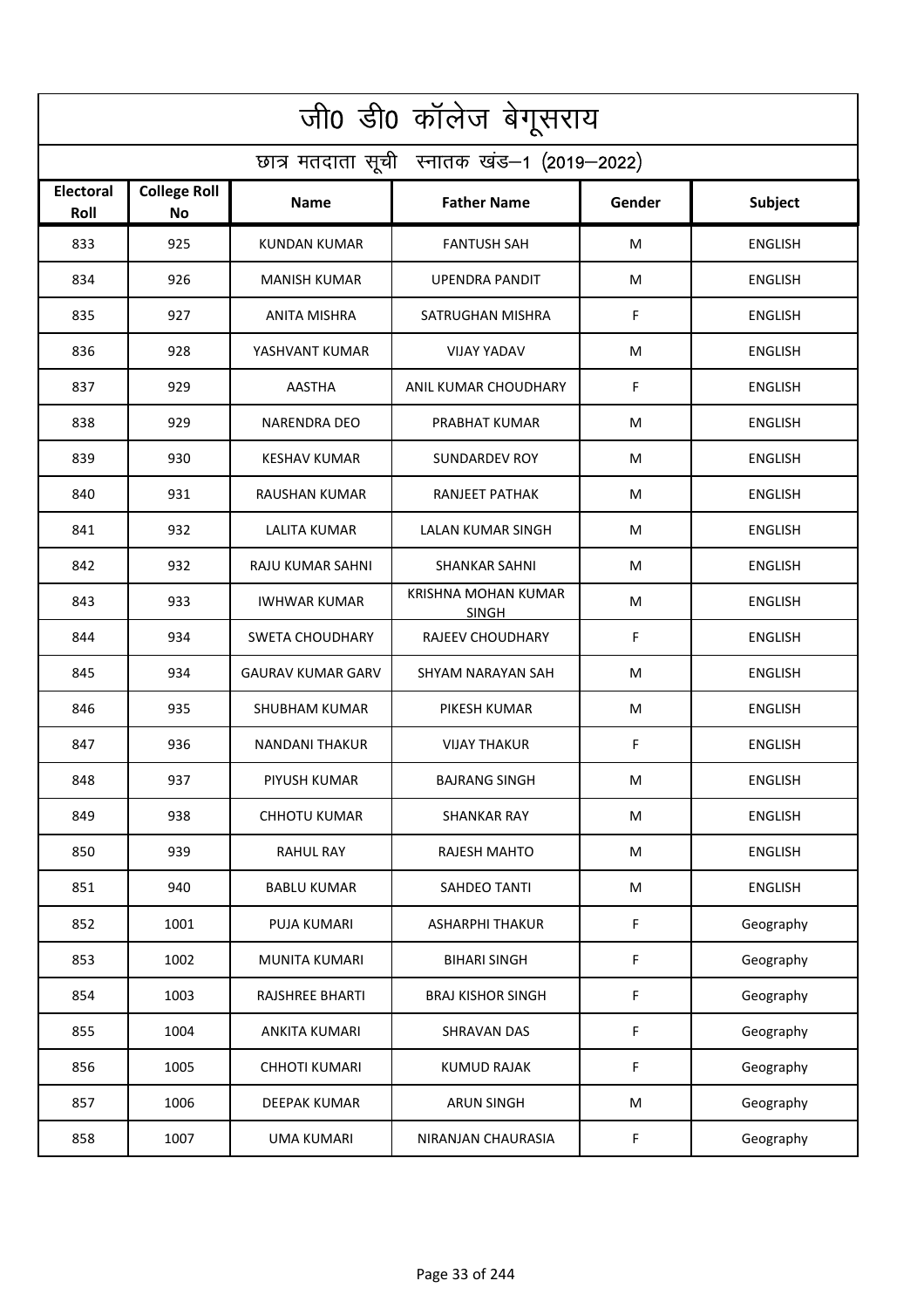| जी0 डी0 कॉलेज बेगूसराय                     |                                  |                                |                           |        |           |  |  |  |
|--------------------------------------------|----------------------------------|--------------------------------|---------------------------|--------|-----------|--|--|--|
| छात्र मतदाता सूची स्नातक खंड-1 (2019-2022) |                                  |                                |                           |        |           |  |  |  |
| <b>Electoral</b><br>Roll                   | <b>College Roll</b><br><b>No</b> | <b>Name</b>                    | <b>Father Name</b>        | Gender | Subject   |  |  |  |
| 859                                        | 1008                             | <b>SANJAY KUMAR</b>            | <b>BIPIN TANTI</b>        | M      | Geography |  |  |  |
| 860                                        | 1009                             | <b>LAKSHMI KUMARI</b>          | <b>ASHIK DAS</b>          | F      | Geography |  |  |  |
| 861                                        | 1010                             | <b>AMIT KUMAR</b>              | <b>UGANDEO SAH</b>        | M      | Geography |  |  |  |
| 862                                        | 1011                             | <b>SHUBHAM ARYA</b>            | RAMKUMAR CHAUDHARY        | F      | Geography |  |  |  |
| 863                                        | 1012                             | <b>NITISH KUMAR</b>            | DEEPNARAYAN MAHTO         | M      | Geography |  |  |  |
| 864                                        | 1013                             | <b>NITISH KUMAR</b>            | <b>SHAYMDEV SAH</b>       | M      | Geography |  |  |  |
| 865                                        | 1014                             | <b>MADHU KUMARI</b>            | SANTOSH SHARMA            | F      | Geography |  |  |  |
| 866                                        | 1015                             | PIYUSH SARAS                   | <b>DEVENDRA YADEV</b>     | M      | Geography |  |  |  |
| 867                                        | 1016                             | <b>SONAM KUMARI</b>            | <b>BALMIKI SHARMA</b>     | F      | Geography |  |  |  |
| 868                                        | 1017                             | <b>RAJEEV KUMAR</b>            | <b>VINOD JHA</b>          | M      | Geography |  |  |  |
| 869                                        | 1018                             | PREETI KUMARI                  | <b>KAMALDEV RAM</b>       | F      | Geography |  |  |  |
| 870                                        | 1019                             | SHASHI BHUSHAN<br><b>KUMAR</b> | <b>GANESH SAH</b>         | M      | Geography |  |  |  |
| 871                                        | 1020                             | <b>KOMAL KUMARI</b>            | JAY PRAKASH PASWAN        | F      | Geography |  |  |  |
| 872                                        | 1021                             | <b>SONAM KUMARI</b>            | <b>HEMANT KUMAR MAHTO</b> | F      | Geography |  |  |  |
| 873                                        | 1022                             | YUVRAJ KUMAR                   | SANJAY SINGH              | M      | Geography |  |  |  |
| 874                                        | 1023                             | AMISHA KUMARI                  | RAM ANUJ MALAKAR          | F.     | Geography |  |  |  |
| 875                                        | 1024                             | <b>CHHOTI KUMARI</b>           | PAPPU PASWAN              | F      | Geography |  |  |  |
| 876                                        | 1025                             | SANTOSHI KUMARI                | DHANRAJ SADA              | F      | Geography |  |  |  |
| 877                                        | 1026                             | DOLLY KUMARI                   | <b>KUMAR SAH</b>          | F      | Geography |  |  |  |
| 878                                        | 1027                             | PAYALKUMARI                    | <b>KUMAR SAH</b>          | F      | Geography |  |  |  |
| 879                                        | 1028                             | <b>MANISHA KUMARI</b>          | <b>MUKESH THAKUR</b>      | F      | Geography |  |  |  |
| 880                                        | 1029                             | RUPAM KUMARI                   | <b>RAM KISHUN SAH</b>     | F      | Geography |  |  |  |
| 881                                        | 1030                             | <b>ARTI KUMARI</b>             | <b>ASHOK KUMAR</b>        | F      | Geography |  |  |  |
| 882                                        | 1031                             | RAGHUNANDAN KUMAR              | <b>RADHE SAH</b>          | M      | Geography |  |  |  |
| 883                                        | 1032                             | MD MUMTAJ ALAM                 | MD WAZEER                 | M      | Geography |  |  |  |
| 884                                        | 1033                             | <b>RAHUL KUMAR</b>             | SANJEEV KUMAR SAH         | M      | Geography |  |  |  |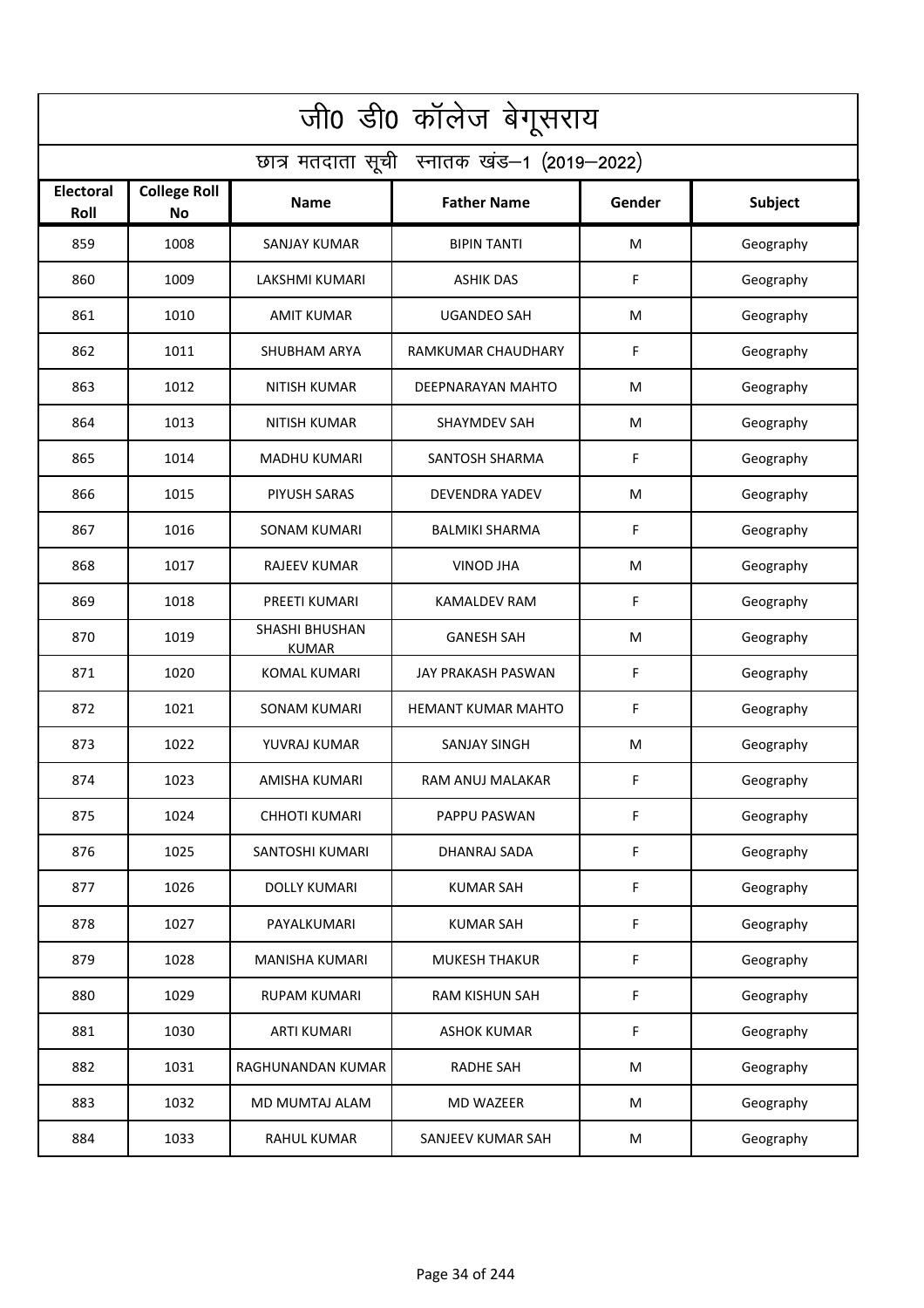| जी0 डी0 कॉलेज बेगूसराय                     |                                  |                       |                            |        |                |  |  |  |
|--------------------------------------------|----------------------------------|-----------------------|----------------------------|--------|----------------|--|--|--|
| छात्र मतदाता सूची स्नातक खंड-1 (2019-2022) |                                  |                       |                            |        |                |  |  |  |
| Electoral<br>Roll                          | <b>College Roll</b><br><b>No</b> | <b>Name</b>           | <b>Father Name</b>         | Gender | <b>Subject</b> |  |  |  |
| 885                                        | 1034                             | RADHESHYAM SAH        | PRADEEP SAH                | M      | Geography      |  |  |  |
| 886                                        | 1035                             | <b>KAJAL KUMARI</b>   | <b>DEVENDRA SAH</b>        | F      | Geography      |  |  |  |
| 887                                        | 1036                             | <b>NISHA KUMARI</b>   | RAMBALI SAH                | F      | Geography      |  |  |  |
| 888                                        | 1037                             | <b>SMARITI KUMARI</b> | LAL MOHAN SHARMA           | F      | Geography      |  |  |  |
| 889                                        | 1038                             | PRIYANKA KUMARI       | DHEERENDRA RAM             | F      | Geography      |  |  |  |
| 890                                        | 1039                             | <b>ANNU KUMARI</b>    | PRAKASH PANDIT             | F      | Geography      |  |  |  |
| 891                                        | 1040                             | <b>SONU KUMAR</b>     | DULARCHANDRA RAM           | M      | Geography      |  |  |  |
| 892                                        | 1041                             | <b>VIKASH KUMAR</b>   | <b>SURENDRA PASWAN</b>     | M      | Geography      |  |  |  |
| 893                                        | 1042                             | <b>KAJAL KUMARI</b>   | <b>ARVIND YADAV</b>        | F      | Geography      |  |  |  |
| 894                                        | 1043                             | PRITI KUMARI          | <b>SHANKAR SAH</b>         | F      | Geography      |  |  |  |
| 895                                        | 1044                             | <b>BALMIKI KUMAR</b>  | <b>RAMDEV PASWAN</b>       | M      | Geography      |  |  |  |
| 896                                        | 1045                             | <b>ROHIT KUMAR</b>    | PANKAJ SADA                | M      | Geography      |  |  |  |
| 897                                        | 1046                             | ROOPESH KUMAR         | <b>SHANKAR CHAUDHRY</b>    | M      | Geography      |  |  |  |
| 898                                        | 1047                             | <b>SOHIT KUMAR</b>    | <b>UMESH SAH</b>           | M      | Geography      |  |  |  |
| 899                                        | 1048                             | NITISH KUMAR          | <b>JAIPRAKASH CHAUDHRY</b> | M      | Geography      |  |  |  |
| 900                                        | 1049                             | <b>CHHATISH KUMAR</b> | <b>GAURI SAH</b>           | M      | Geography      |  |  |  |
| 901                                        | 1050                             | JIMEDAR KUMAR         | RAMRATAN RAY               | М      | Geography      |  |  |  |
| 902                                        | 1051                             | <b>MANTUN KUMAR</b>   | <b>BABULAL SAH</b>         | M      | Geography      |  |  |  |
| 903                                        | 1052                             | SHAFQUE IRSHAD        | MD IRSHAD RAHI             | F      | Geography      |  |  |  |
| 904                                        | 1053                             | <b>SAURAV RAJ</b>     | RAM JAPO RAM               | M      | Geography      |  |  |  |
| 905                                        | 1054                             | PRASHANT KUMAR        | <b>BIPIN PASWAN</b>        | M      | Geography      |  |  |  |
| 906                                        | 1055                             | <b>RAVIKANT KUMAR</b> | DINESH THAKUR              | M      | Geography      |  |  |  |
| 907                                        | 1056                             | KAMAL KISHOR KUMAR    | <b>CHAMRU SAH</b>          | M      | Geography      |  |  |  |
| 908                                        | 1057                             | PHOOL KUMARI          | RAM PHAL PANDIT            | F      | Geography      |  |  |  |
| 909                                        | 1058                             | KHUSHBOO KUMARI       | <b>SHANKAR SAH</b>         | F      | Geography      |  |  |  |
| 910                                        | 1059                             | <b>KAJAL KUMARI</b>   | <b>NAVIN SAH</b>           | F      | Geography      |  |  |  |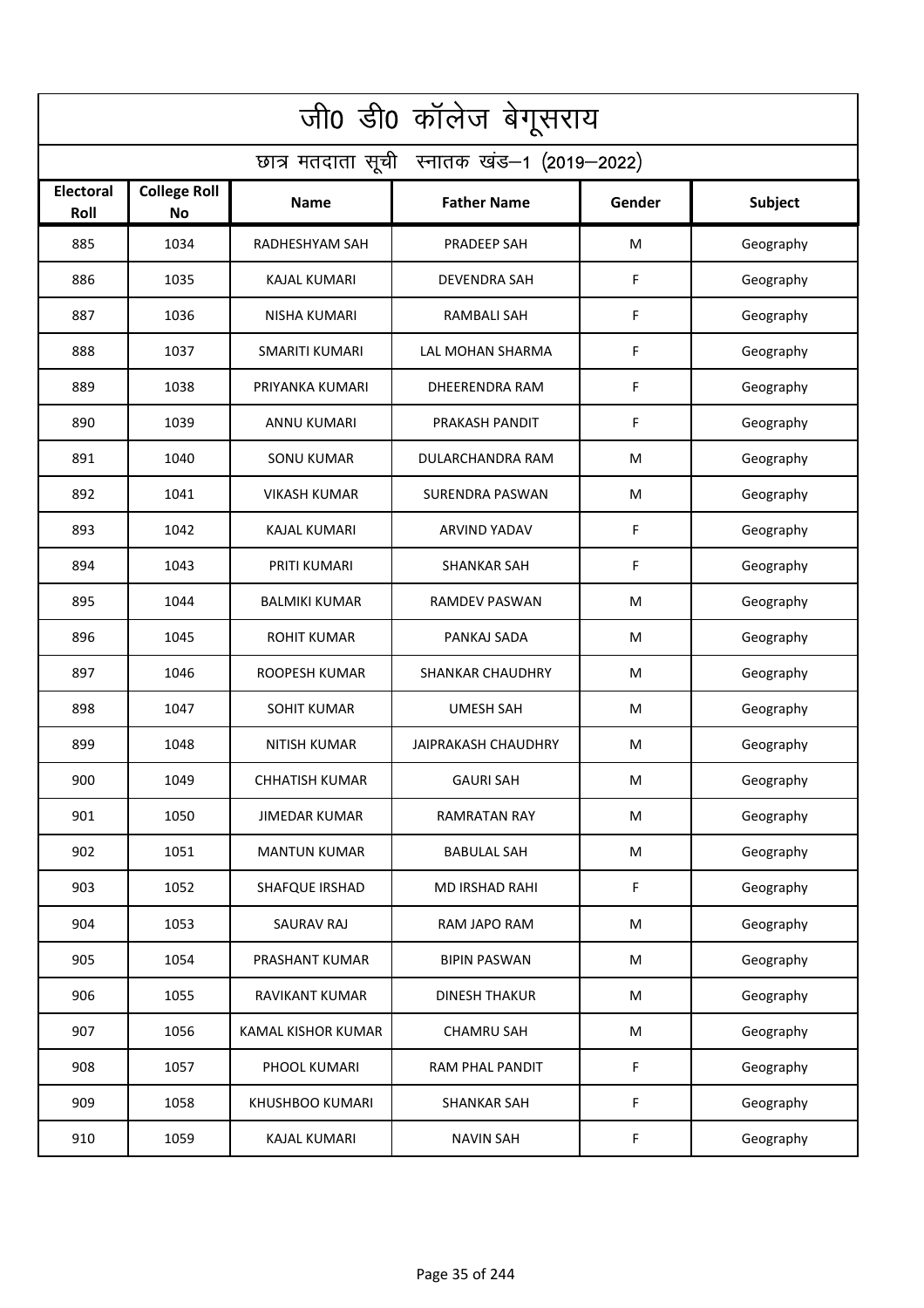| जी0 डी0 कॉलेज बेगूसराय                     |                                  |                      |                           |        |                  |  |  |  |
|--------------------------------------------|----------------------------------|----------------------|---------------------------|--------|------------------|--|--|--|
| छात्र मतदाता सूची स्नातक खंड-1 (2019-2022) |                                  |                      |                           |        |                  |  |  |  |
| <b>Electoral</b><br>Roll                   | <b>College Roll</b><br><b>No</b> | Name                 | <b>Father Name</b>        | Gender | <b>Subject</b>   |  |  |  |
| 911                                        | 1060                             | <b>RAKESH KUMAR</b>  | PURAN MAHTO               | M      | Geography        |  |  |  |
| 912                                        | 1061                             | <b>KOMAL KUMARI</b>  | <b>SANJEEV KUMAR</b>      | F      | Geography        |  |  |  |
| 913                                        | 1061                             | <b>KRISHAN KUMAR</b> | SHRAWAN KESHRI            | M      | Geography        |  |  |  |
| 914                                        | 1062                             | SAKSHI RASTOGI       | <b>RAJESH RASTOGI</b>     | F      | Geography        |  |  |  |
| 915                                        | 1063                             | <b>NISHU KUMARI</b>  | MANOJ PRASAD SINGH        | F      | Geography        |  |  |  |
| 916                                        | 1064                             | <b>SHALU KUMARI</b>  | <b>MAHESH LAL RASTOGI</b> | F      | Geography        |  |  |  |
| 917                                        | 1065                             | <b>SUJATA KUMARI</b> | SUDHIR KUMAR SHARMA       | F      | Geography        |  |  |  |
| 918                                        | 1066                             | <b>PUJA KUMARI</b>   | <b>NATHO SHARMA</b>       | F      | Geography        |  |  |  |
| 919                                        | 1067                             | <b>PUJA KUMARI</b>   | <b>BHOLA CHAUDHARI</b>    | F      | Geography        |  |  |  |
| 920                                        | 1068                             | <b>MD AKRAM ALI</b>  | <b>MD AKHTAR</b>          | M      | Geography        |  |  |  |
| 921                                        | 1069                             | <b>NEERAJ KUMAR</b>  | <b>RAMVILASH TANTI</b>    | M      | Geography        |  |  |  |
| 922                                        | 1070                             | <b>AMRESH KUMAR</b>  | RANJEET TANTI             | M      | Geography        |  |  |  |
| 923                                        | 1071                             | PAMMI KUMARI         | RANJEET KUMAR             | F      | Geography        |  |  |  |
| 924                                        | 1072                             | <b>ATAL KUMAR</b>    | <b>TEJPRATAP SINGH</b>    | M      | Geography        |  |  |  |
| 925                                        | 1073                             | SWATI KUMARI         | LATE RAMANAND PANDIT      | F      | Geography        |  |  |  |
| 926                                        | 1074                             | <b>SHIV KUMARI</b>   | MADAN SHARMA              | F.     | Geography        |  |  |  |
| 927                                        | 1075                             | <b>MANISH KUMAR</b>  | <b>RAJO SAH</b>           | M      | Geography        |  |  |  |
| 928                                        | 1076                             | PINKI KUMARI         | <b>BIPIN SAH</b>          | F      | Geography        |  |  |  |
| 929                                        | 1077                             | PARAMHANS KUMAR      | ANIL KUMAR TANTI          | M      | Geography        |  |  |  |
| 930                                        | 1078                             | <b>KEVAT KUMAR</b>   | <b>VIJAY TANTI</b>        | M      | Geography        |  |  |  |
| 931                                        | 1080                             | <b>LATA RANI</b>     | RAJ KISHOR PASWAN         | F      | <b>GEOGRAPHY</b> |  |  |  |
| 932                                        | 1080                             | <b>VIKAS KUMAR</b>   | <b>AJAY SINGH</b>         | М      | <b>GEOGRAPHY</b> |  |  |  |
| 933                                        | 1081                             | RAJ KAMAL KUMAR      | <b>DHANESHWAR TANTI</b>   | M      | <b>GEOGRAPHY</b> |  |  |  |
| 934                                        | 1082                             | <b>CHANDA KUMARI</b> | <b>FULENA SINGH</b>       | F      | <b>GEOGRAPHY</b> |  |  |  |
| 935                                        | 1082                             | DEEPAK KUMAR         | RAJENDRA KESHRI           | M      | <b>GEOGRAPHY</b> |  |  |  |
| 936                                        | 1083                             | <b>DEEPAK KUMAR</b>  | <b>NARYAN PASWAN</b>      | M      | <b>GEOGRAPHY</b> |  |  |  |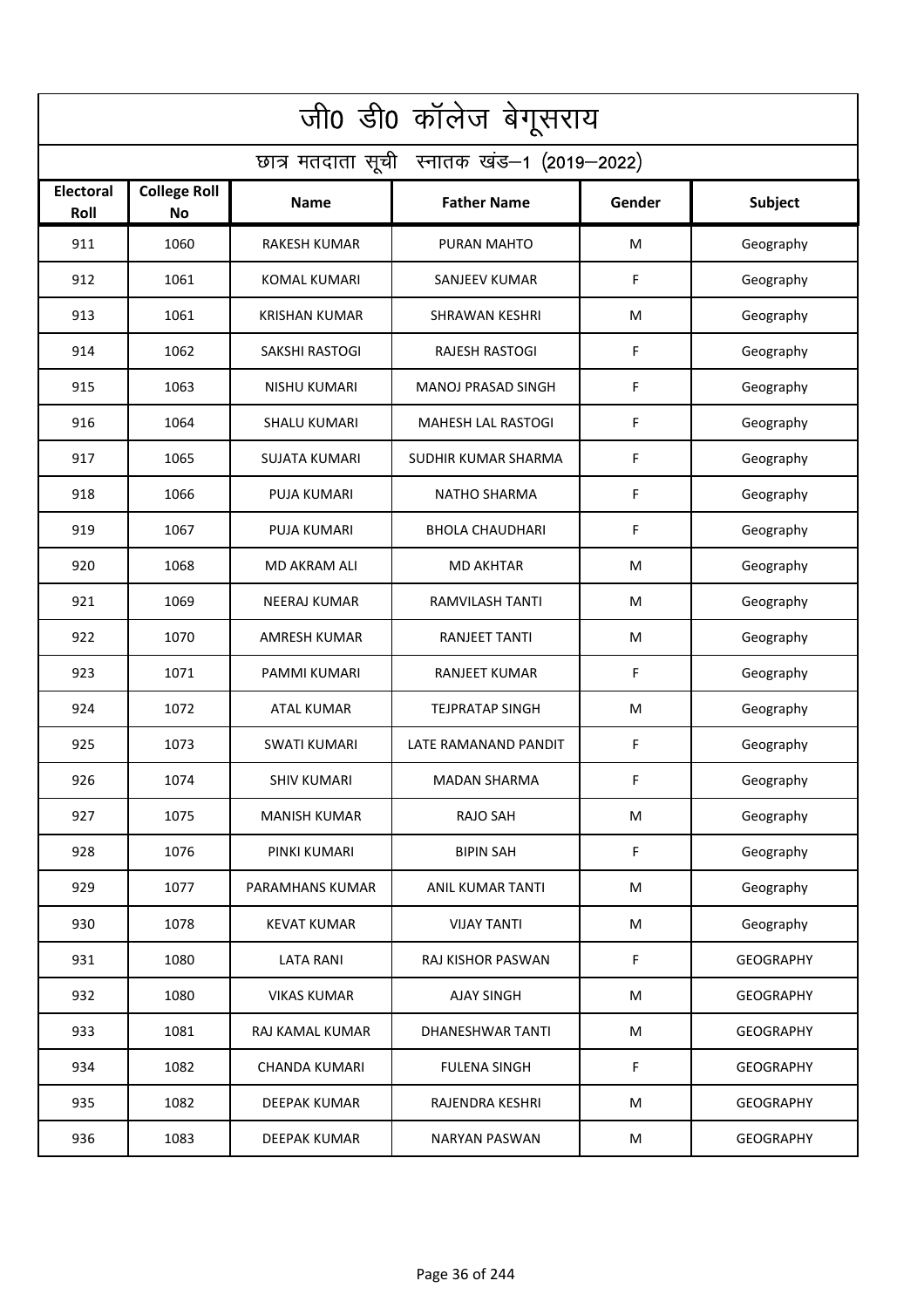| जी0 डी0 कॉलेज बेगूसराय                     |                                  |                        |                            |        |                  |  |  |  |
|--------------------------------------------|----------------------------------|------------------------|----------------------------|--------|------------------|--|--|--|
| छात्र मतदाता सूची स्नातक खंड-1 (2019-2022) |                                  |                        |                            |        |                  |  |  |  |
| Electoral<br>Roll                          | <b>College Roll</b><br><b>No</b> | <b>Name</b>            | <b>Father Name</b>         | Gender | Subject          |  |  |  |
| 937                                        | 1084                             | KANAKLATA              | <b>NAWAL KISHOR SINGH</b>  | F      | <b>GEOGRAPHY</b> |  |  |  |
| 938                                        | 1085                             | PREETY KUMARI          | <b>BABLU MANDAL</b>        | F      | <b>GEOGRAPHY</b> |  |  |  |
| 939                                        | 1086                             | <b>MADHU KUMARI</b>    | ARUN PRASAD YADAV          | F      | <b>GEOGRAPHY</b> |  |  |  |
| 940                                        | 1087                             | <b>SOLJAR KUMAR</b>    | <b>MANTUN SINGH</b>        | M      | <b>GEOGRAPHY</b> |  |  |  |
| 941                                        | 1088                             | <b>MANISHA KUMARI</b>  | <b>JANG BAHADUR PASWAN</b> | F      | <b>GEOGRAPHY</b> |  |  |  |
| 942                                        | 1089                             | <b>NIGAM KUMARI</b>    | <b>GANESH PASWAN</b>       | F      | <b>GEOGRAPHY</b> |  |  |  |
| 943                                        | 1090                             | <b>STUTI KUMARI</b>    | <b>SUDHIR MAHTO</b>        | F      | <b>GEOGRAPHY</b> |  |  |  |
| 944                                        | 1091                             | <b>VIJAY KUMAR</b>     | <b>NANDLAL SAHNI</b>       | M      | <b>GEOGRAPHY</b> |  |  |  |
| 945                                        | 1092                             | <b>BUNNU KUMARI</b>    | <b>SAHEB RAY</b>           | F      | <b>GEOGRAPHY</b> |  |  |  |
| 946                                        | 1093                             | PRITI KUMARI           | <b>MANOJ YADAV</b>         | F      | <b>GEOGRAPHY</b> |  |  |  |
| 947                                        | 1094                             | <b>TUNI KUMARI</b>     | <b>UMESH MAHTO</b>         | F      | <b>GEOGRAPHY</b> |  |  |  |
| 948                                        | 1095                             | SAZIA KHATOON          | MD MASLESH UDDIN           | F      | <b>GEOGRAPHY</b> |  |  |  |
| 949                                        | 1096                             | KHUSHBOO KUMARI        | RAM JIVAN PODDAR           | F      | <b>GEOGRAPHY</b> |  |  |  |
| 950                                        | 1096                             | <b>MD IRSHAD</b>       | <b>MD RIJVAN</b>           | M      | <b>GEOGRAPHY</b> |  |  |  |
| 951                                        | 1097                             | SONAM KUMARI           | <b>WAKIL RAY</b>           | F      | <b>GEOGRAPHY</b> |  |  |  |
| 952                                        | 1099                             | RAUSHAN KUMAR          | <b>BABLU MAHTO</b>         | M      | Geography        |  |  |  |
| 953                                        | 1100                             | <b>CHUNCHUN KUMAR</b>  | RAMBALAK YADAV             | M      | Geography        |  |  |  |
| 954                                        | 1101                             | <b>BHAGWAN KUMAR</b>   | RAM KISHOR RAY             | M      | Geography        |  |  |  |
| 955                                        | 1102                             | ARJUN KUMAR            | <b>NARAYAN SAH</b>         | M      | Geography        |  |  |  |
| 956                                        | 1103                             | DHANYAVAD KUMAR        | <b>KARI SAH</b>            | M      | Geography        |  |  |  |
| 957                                        | 1104                             | POONAM KUMARI          | <b>HARERAM SAHANI</b>      | F      | Geography        |  |  |  |
| 958                                        | 1105                             | <b>BABY KUMARI</b>     | <b>VIJAY SAH</b>           | F      | Geography        |  |  |  |
| 959                                        | 1106                             | <b>BISHAKHA KUMARI</b> | MITHALESH SINGH            | F      | Geography        |  |  |  |
| 960                                        | 1107                             | RAVIRAJ KUMAR          | PANCHU SAH                 | M      | Geography        |  |  |  |
| 961                                        | 1108                             | KANHAIYA KUMAR         | <b>JANARDAN TANTI</b>      | M      | Geography        |  |  |  |
| 962                                        | 1109                             | <b>GOBINDA KUMAR</b>   | <b>CHALITTAR MAHTO</b>     | M      | Geography        |  |  |  |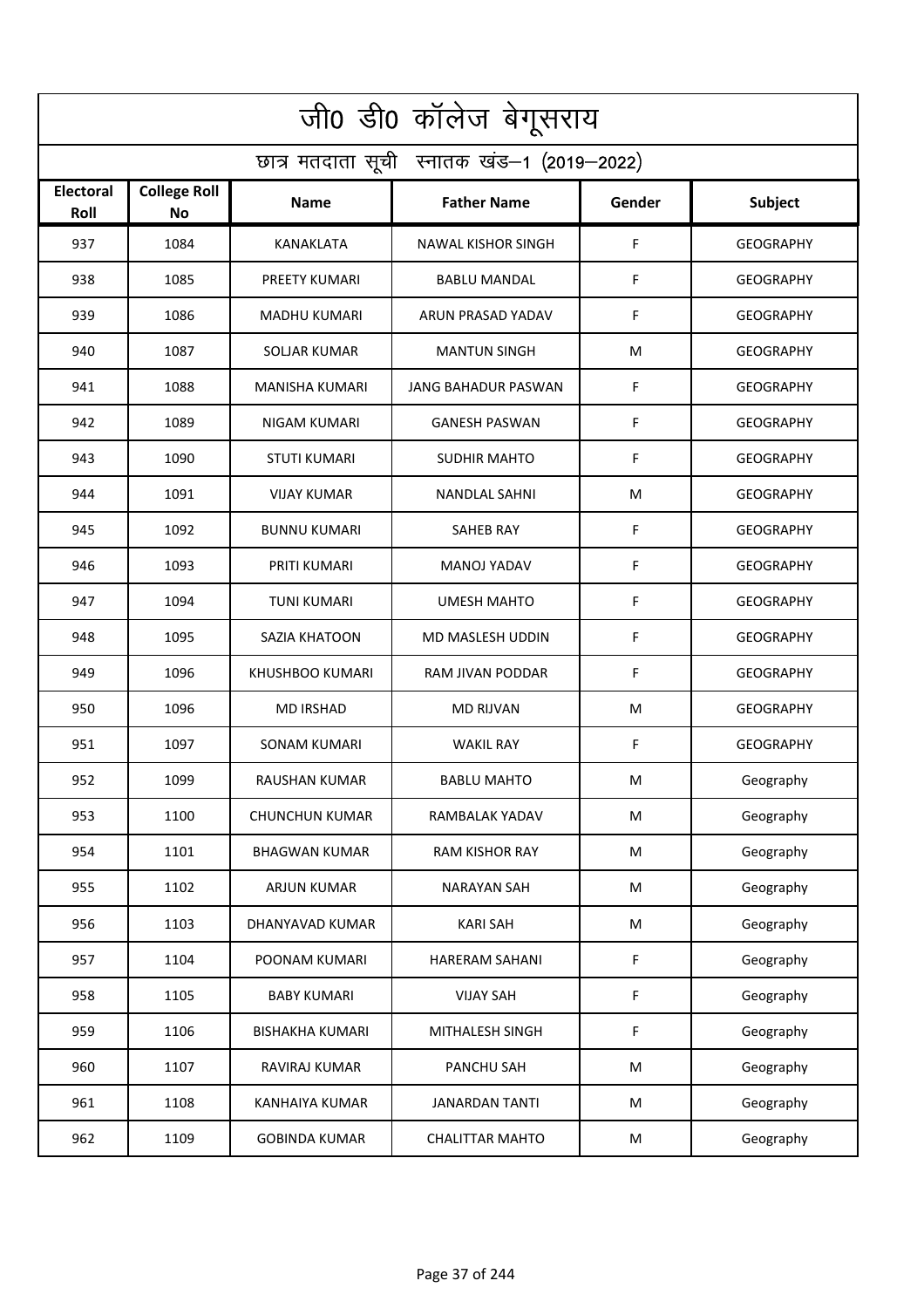| जी0 डी0 कॉलेज बेगूसराय                     |                                  |                                 |                          |        |                |  |  |  |
|--------------------------------------------|----------------------------------|---------------------------------|--------------------------|--------|----------------|--|--|--|
| छात्र मतदाता सूची स्नातक खंड-1 (2019-2022) |                                  |                                 |                          |        |                |  |  |  |
| Electoral<br>Roll                          | <b>College Roll</b><br><b>No</b> | Name                            | <b>Father Name</b>       | Gender | <b>Subject</b> |  |  |  |
| 963                                        | 1110                             | NIDHI KUMARI                    | <b>BAJRANGI YADAV</b>    | F      | Geography      |  |  |  |
| 964                                        | 1111                             | PRAVEEN KUMAR                   | <b>RAJ KUMAR SINGH</b>   | M      | Geography      |  |  |  |
| 965                                        | 1112                             | MITHLESH KUMAR                  | <b>DEBU RAM</b>          | M      | Geography      |  |  |  |
| 966                                        | 1113                             | <b>SACHIN KUMAR</b>             | OM PRAKASH SINGH         | M      | Geography      |  |  |  |
| 967                                        | 1114                             | <b>MANISH KUMAR</b>             | <b>CHHATRI SINGH</b>     | M      | Geography      |  |  |  |
| 968                                        | 1115                             | <b>KUNDAN KUMAR</b>             | OM PRAKASH SINGH         | M      | Geography      |  |  |  |
| 969                                        | 1116                             | <b>BOLBAM KUMAR</b>             | <b>MUKESH SINGH</b>      | M      | Geography      |  |  |  |
| 970                                        | 1117                             | <b>NAMASTE KUMAR</b>            | <b>UMESH SINGH</b>       | M      | Geography      |  |  |  |
| 971                                        | 1118                             | AVDHESH KUMAR                   | <b>ASHARPHI MAHTO</b>    | M      | Geography      |  |  |  |
| 972                                        | 1119                             | <b>SACHIN KUMAR</b>             | <b>BRAHMADEV SAHANI</b>  | M      | Geography      |  |  |  |
| 973                                        | 1120                             | <b>SHARVAN KUMAR</b>            | <b>RAMJI SAH</b>         | M      | Geography      |  |  |  |
| 974                                        | 1121                             | <b>SHARVAN KUMAR</b>            | <b>DULAR SAH</b>         | M      | Geography      |  |  |  |
| 975                                        | 1122                             | SHAHBAZ ALAM                    | SAJJAD ALAM              | M      | Geography      |  |  |  |
| 976                                        | 1123                             | <b>AFTAB ALAM</b>               | <b>MD AKBAR ALI</b>      | M      | Geography      |  |  |  |
| 977                                        | 1124                             | MADHU KUMARI                    | OM PARKASH PANDIT        | F      | Geography      |  |  |  |
| 978                                        | 1125                             | <b>MD JAMSHED</b>               | MD RIZWAN                | M      | Geography      |  |  |  |
| 979                                        | 1126                             | RUPAM KUMARI                    | RAM BHAGAT SAH           | F      | Geography      |  |  |  |
| 980                                        | 1127                             | <b>KANCHAN KUMARI</b>           | <b>VINOD MAHTO</b>       | F      | Geography      |  |  |  |
| 981                                        | 1128                             | MAUSAM KUMARI                   | <b>MANTUN SAH</b>        | F      | Geography      |  |  |  |
| 982                                        | 1129                             | KUMARI NIMISHA<br><b>BHARTI</b> | OM PRAKASH BHARTI        | F      | Geography      |  |  |  |
| 983                                        | 1130                             | SAURABH KUMAR                   | <b>LADDU SAH</b>         | M      | Geography      |  |  |  |
| 984                                        | 1131                             | <b>GAURAB KUMAR</b>             | <b>BHIM PANDIT</b>       | M      | Geography      |  |  |  |
| 985                                        | 1132                             | <b>ARVIND KUMAR</b>             | <b>SURENDRA MATHO</b>    | M      | Geography      |  |  |  |
| 986                                        | 1133                             | <b>RAJESH KUMAR</b>             | RAM CHANDI MAHTO         | M      | Geography      |  |  |  |
| 987                                        | 1134                             | <b>SUSHIL KUMAR</b>             | <b>BALKRISHNA PANDIT</b> | M      | Geography      |  |  |  |
| 988                                        | 1135                             | <b>MURARI KUMAR</b>             | SATYANARAYAN SADA        | M      | Geography      |  |  |  |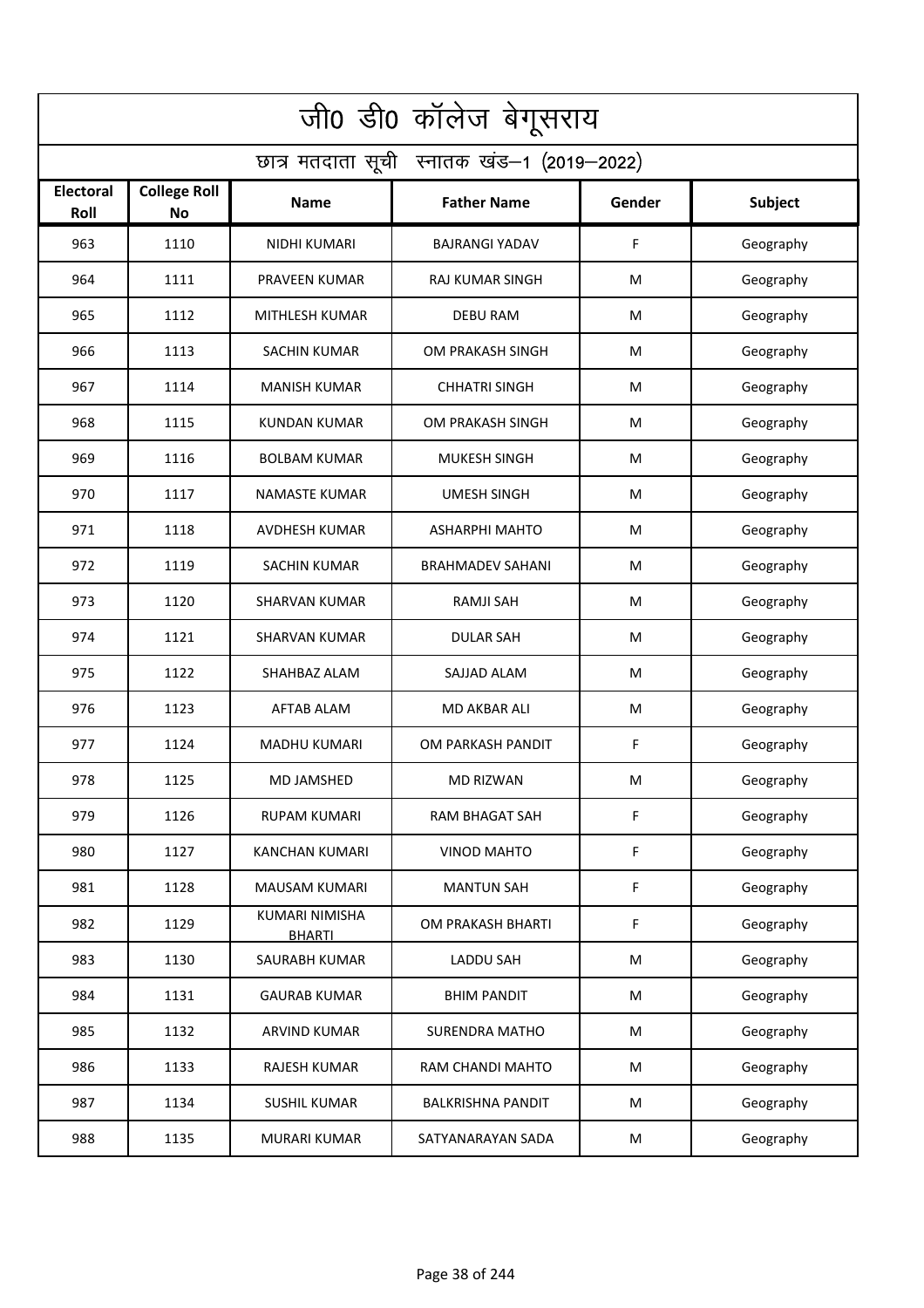| जी0 डी0 कॉलेज बेगूसराय                     |                                  |                         |                          |        |                |  |  |  |
|--------------------------------------------|----------------------------------|-------------------------|--------------------------|--------|----------------|--|--|--|
| छात्र मतदाता सूची स्नातक खंड-1 (2019-2022) |                                  |                         |                          |        |                |  |  |  |
| Electoral<br>Roll                          | <b>College Roll</b><br><b>No</b> | Name                    | <b>Father Name</b>       | Gender | <b>Subject</b> |  |  |  |
| 989                                        | 1136                             | POOJA KUMARI            | <b>UMASHANKAR SINGH</b>  | F      | Geography      |  |  |  |
| 990                                        | 1137                             | <b>ABHISHEK KUMAR</b>   | <b>SUDHIR KUMAR ROY</b>  | M      | Geography      |  |  |  |
| 991                                        | 1138                             | SANGEETA KUMARI         | <b>HARINANDAN PODDAR</b> | F      | Geography      |  |  |  |
| 992                                        | 1139                             | <b>BIBHA KUMARI</b>     | <b>ANANDI MAHTO</b>      | F      | Geography      |  |  |  |
| 993                                        | 1140                             | ANOJ PASWAN             | VASHISHTA PASWAN         | M      | Geography      |  |  |  |
| 994                                        | 1141                             | <b>MUNNA KUMAR</b>      | <b>ASHOK SAH</b>         | M      | Geography      |  |  |  |
| 995                                        | 1142                             | <b>ROHAN RAJ</b>        | <b>RAJDEO PASWAN</b>     | M      | Geography      |  |  |  |
| 996                                        | 1143                             | <b>MANTU KUMAR</b>      | <b>RAJO SINGH</b>        | M      | Geography      |  |  |  |
| 997                                        | 1144                             | <b>RISHU KUMAR</b>      | SHASHI DHAR JHA          | M      | Geography      |  |  |  |
| 998                                        | 1145                             | <b>ANKITA KUMARI</b>    | <b>BALRAM CHAURASIYA</b> | F      | Geography      |  |  |  |
| 999                                        | 1146                             | AADARSH KUMAR           | <b>JYOTISH SINGH</b>     | M      | Geography      |  |  |  |
| 1000                                       | 1147                             | POOJA KUMARI            | <b>ARVIND YADAV</b>      | F      | Geography      |  |  |  |
| 1001                                       | 1148                             | PAVAN THAKUR            | <b>GOPAL THAKUR</b>      | M      | Geography      |  |  |  |
| 1002                                       | 1149                             | <b>JULI KUMARI</b>      | ATMARAM MAHTO            | F      | Geography      |  |  |  |
| 1003                                       | 1149                             | LAXMI KUMARI            | RAMPRAVESH YADAV         | F      | Geography      |  |  |  |
| 1004                                       | 1150                             | PRIYANKA KUMARI         | <b>HARERAM SAHNI</b>     | F.     | Geography      |  |  |  |
| 1005                                       | 1151                             | <b>MD FAIYAZ RAYEEN</b> | <b>MD WASI HAMAD</b>     | M      | Geography      |  |  |  |
| 1006                                       | 1152                             | RUKMINI KUMARI          | RAM NARESH MAHTO         | F      | Geography      |  |  |  |
| 1007                                       | 1152                             | <b>MANISHA KUMARI</b>   | HARE RAM PASWAN          | F      | Geography      |  |  |  |
| 1008                                       | 1153                             | AMARVATI KUMARI         | <b>SURAJ SAH</b>         | F      | Geography      |  |  |  |
| 1009                                       | 1154                             | <b>LALITA KUMARI</b>    | <b>AVADH SHARMA</b>      | F      | Geography      |  |  |  |
| 1010                                       | 1155                             | <b>RESHMI KUMARI</b>    | SHAILESH SAH             | F      | Geography      |  |  |  |
| 1011                                       | 1156                             | <b>AMAN KUMAR</b>       | <b>ARVIND THAKUR</b>     | M      | Geography      |  |  |  |
| 1012                                       | 1157                             | SADIYA SADAF            | SABIR ANSARI             | F      | Geography      |  |  |  |
| 1013                                       | 1158                             | <b>DOLI KUMARI</b>      | <b>JITENDRA SINGH</b>    | F      | Hindi          |  |  |  |
| 1014                                       | 1158                             | KISHAN KUMAR RAJAK      | <b>JAGDISH RAJAK</b>     | M      | Geography      |  |  |  |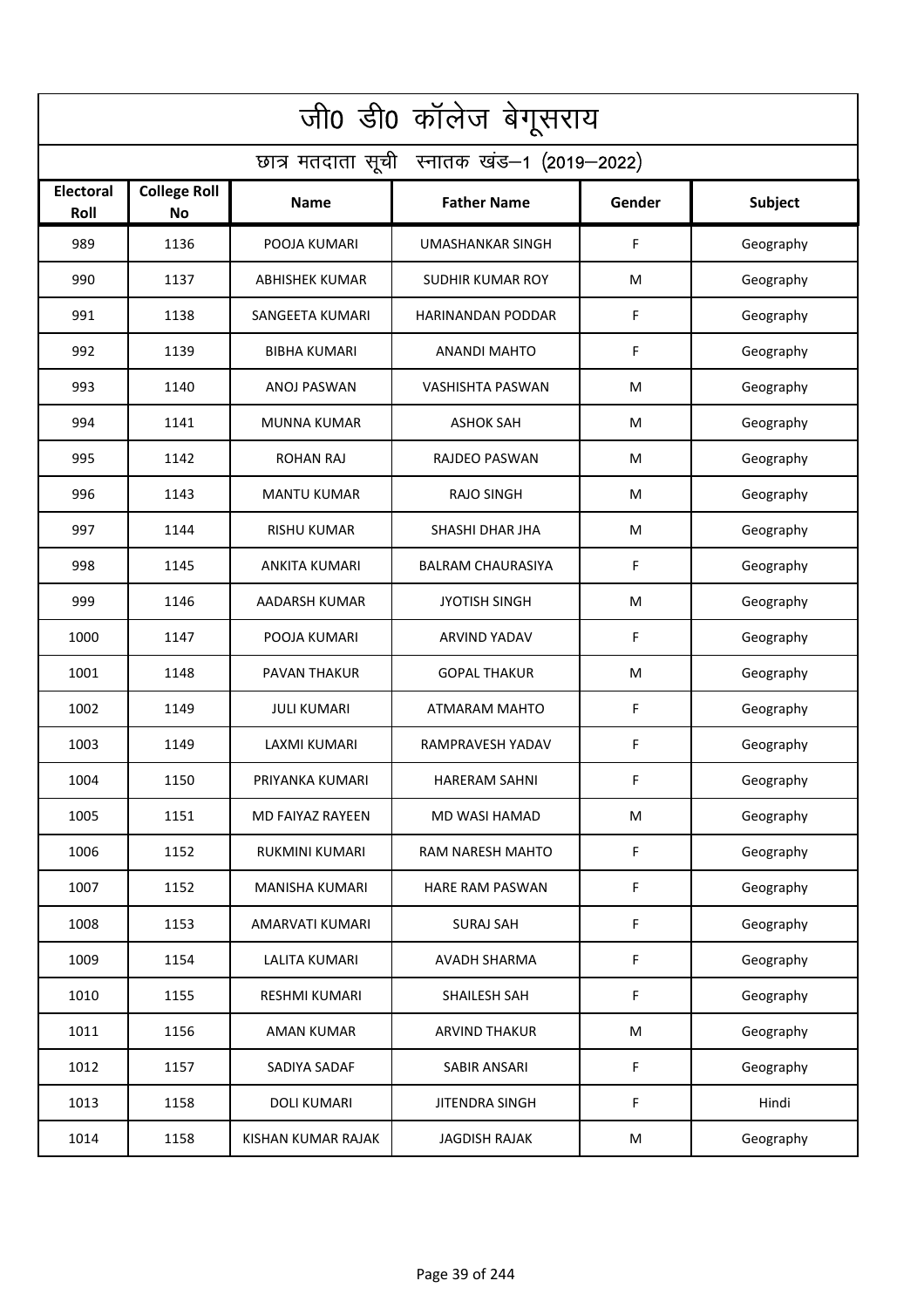| जी0 डी0 कॉलेज बेगूसराय                     |                                  |                         |                         |        |           |  |  |  |
|--------------------------------------------|----------------------------------|-------------------------|-------------------------|--------|-----------|--|--|--|
| छात्र मतदाता सूची स्नातक खंड-1 (2019-2022) |                                  |                         |                         |        |           |  |  |  |
| <b>Electoral</b><br>Roll                   | <b>College Roll</b><br><b>No</b> | Name                    | <b>Father Name</b>      | Gender | Subject   |  |  |  |
| 1015                                       | 1159                             | <b>CHHOTU KUMAR</b>     | <b>TUNUK MAHTO</b>      | M      | Geography |  |  |  |
| 1016                                       | 1160                             | <b>RUBI KUMARI</b>      | YOGENDRA MAHTO          | F      | Geography |  |  |  |
| 1017                                       | 1161                             | <b>RUBI KUMARI</b>      | PAWAN MAHTO             | F      | Geography |  |  |  |
| 1018                                       | 1162                             | DIWAKAR KUMAR           | <b>LALO SINGH</b>       | M      | Geography |  |  |  |
| 1019                                       | 1163                             | <b>BULBUL KUMARI</b>    | <b>DINESH DAS</b>       | F      | Geography |  |  |  |
| 1020                                       | 1164                             | <b>RANVIR KUMAR</b>     | ARUN CHAUDHARI          | M      | Geography |  |  |  |
| 1021                                       | 1165                             | <b>MANISH KUMAR</b>     | <b>BHUMI YADAV</b>      | M      | Geography |  |  |  |
| 1022                                       | 1166                             | <b>GUDDU KUMAR</b>      | RAMBADAN SHARMA         | M      | Geography |  |  |  |
| 1023                                       | 1167                             | SANJU KUMARI            | RAM UDGAR MAHTO         | F      | Geography |  |  |  |
| 1024                                       | 1168                             | <b>CHANDRKETU KUMAR</b> | <b>RANJIT SAH</b>       | M      | Geography |  |  |  |
| 1025                                       | 1169                             | <b>PRINCE KUMAR</b>     | <b>SHASHI KANT RAY</b>  | M      | Geography |  |  |  |
| 1026                                       | 1170                             | KHUSHBOO KUMARI         | <b>SULENDRA SINGH</b>   | F      | Geography |  |  |  |
| 1027                                       | 1171                             | <b>KAJAL KUMARI</b>     | <b>ASHOK JHA</b>        | F      | Geography |  |  |  |
| 1028                                       | 1172                             | DARAMJEET KUMAR         | <b>RAMBALI MATHO</b>    | M      | Geography |  |  |  |
| 1029                                       | 1173                             | <b>NITISH KUMAR</b>     | RAMRATAN BHAGAT         | M      | Geography |  |  |  |
| 1030                                       | 1174                             | PRITI KUMARI            | SARJAN MAHTO            | F.     | Geography |  |  |  |
| 1031                                       | 1175                             | <b>CHANCHAL KUMARI</b>  | LADDU LAL MAHTO         | F      | Geography |  |  |  |
| 1032                                       | 1176                             | KHUSHBU KUMARI          | <b>SURESH SAH</b>       | F      | Geography |  |  |  |
| 1033                                       | 1177                             | <b>KIRAN KUMARI</b>     | RAM BILASH SAH          | F      | Geography |  |  |  |
| 1034                                       | 1178                             | MOUSHAM KUMARI          | <b>DINESH KUMAR</b>     | F      | Geography |  |  |  |
| 1035                                       | 1179                             | NISHU KUMARI            | <b>NAND KISHOR DAS</b>  | F      | Geography |  |  |  |
| 1036                                       | 1180                             | <b>GOVIND KUMAR</b>     | DHARMENDRA MAHTO        | М      | Geography |  |  |  |
| 1037                                       | 1181                             | MD NAUSHAD ALAM         | MD HAMEED SHAH          | M      | Geography |  |  |  |
| 1038                                       | 1182                             | RAMNIVAS KUMAR          | <b>RAMKISHUN PANDIT</b> | M      | Geography |  |  |  |
| 1039                                       | 1183                             | <b>CHANDNI KUMARI</b>   | <b>RAJEEV THAKUR</b>    | F      | Geography |  |  |  |
| 1040                                       | 1184                             | RAJA BABU               | <b>DIVAKAR PANDIT</b>   | M      | Geography |  |  |  |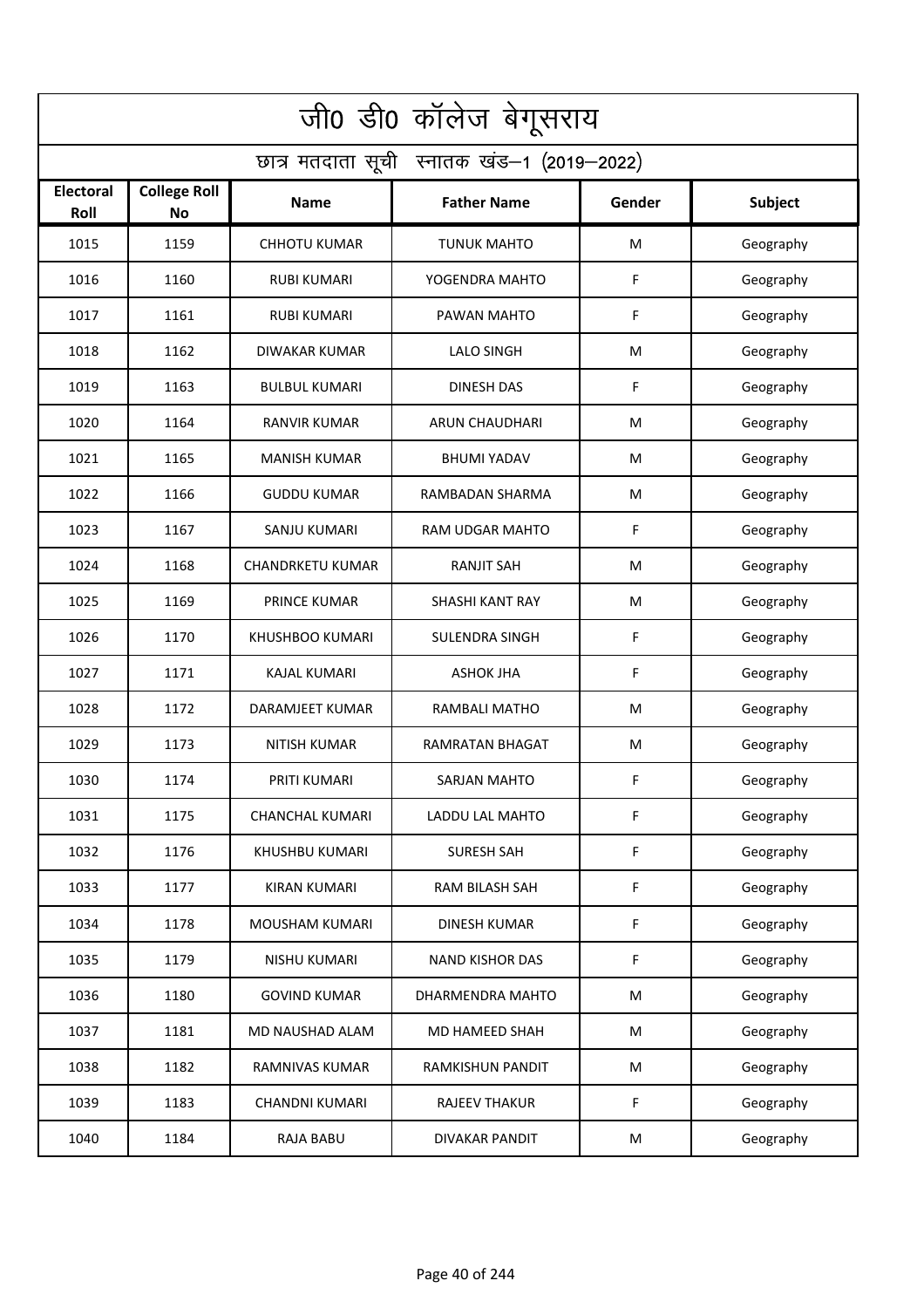| जी0 डी0 कॉलेज बेगूसराय                     |                                  |                                |                         |        |           |  |  |  |
|--------------------------------------------|----------------------------------|--------------------------------|-------------------------|--------|-----------|--|--|--|
| छात्र मतदाता सूची स्नातक खंड-1 (2019-2022) |                                  |                                |                         |        |           |  |  |  |
| <b>Electoral</b><br>Roll                   | <b>College Roll</b><br><b>No</b> | Name                           | <b>Father Name</b>      | Gender | Subject   |  |  |  |
| 1041                                       | 1185                             | <b>BANDAN KUMAR</b>            | <b>SUNIL SINGH</b>      | M      | Geography |  |  |  |
| 1042                                       | 1186                             | PINKI KUMARI                   | <b>MAKSUDAN MAHTO</b>   | F      | Geography |  |  |  |
| 1043                                       | 1187                             | PRINCEKUMAR                    | PUJERI SAHANI           | M      | Geography |  |  |  |
| 1044                                       | 1188                             | RAMESH KUMAR                   | <b>GHURAN TANTI</b>     | M      | Geography |  |  |  |
| 1045                                       | 1189                             | <b>SANJAY PASWAN</b>           | <b>BHIKHARI PASWAN</b>  | M      | Geography |  |  |  |
| 1046                                       | 1190                             | <b>BITTOO</b>                  | <b>MANOJ SHARMA</b>     | M      | Geography |  |  |  |
| 1047                                       | 1191                             | <b>KUNDAN KUMAR</b>            | <b>VINOD MALAKAR</b>    | M      | Geography |  |  |  |
| 1048                                       | 1192                             | MD SHAHADAT ANSARI             | <b>MD BILAL ANSARI</b>  | M      | Geography |  |  |  |
| 1049                                       | 1193                             | MD SHARIQUE REHAN              | MD NAIYAR AZAM          | M      | Geography |  |  |  |
| 1050                                       | 1194                             | <b>PUJA KUMARI</b>             | <b>KAILASH SAH</b>      | F      | Geography |  |  |  |
| 1051                                       | 1195                             | <b>SMITA KUMARI</b>            | CHANDRASHEKHAR YADAV    | F      | Geography |  |  |  |
| 1052                                       | 1196                             | PANKAJ KUMAR SAHANI            | PRAKASH SAHANI          | M      | Geography |  |  |  |
| 1053                                       | 1197                             | <b>SUNIL KUMAR</b>             | RAJKUMAR SAH            | M      | Geography |  |  |  |
| 1054                                       | 1199                             | SANGAM KUMARI                  | RAM UDGAR MAHTO         | F      | Geography |  |  |  |
| 1055                                       | 1200                             | SUDHIR KUMAR                   | RAJKUMAR SHAH           | M      | Geography |  |  |  |
| 1056                                       | 1201                             | DHARMENDRA KUMAR               | GITA RAY                | M      | Geography |  |  |  |
| 1057                                       | 1202                             | MD NISAAR ALAM                 | MD QAIYUM               | М      | Geography |  |  |  |
| 1058                                       | 1203                             | <b>AMIT KUMAR</b>              | HARDEV PANDIT           | M      | Geography |  |  |  |
| 1059                                       | 1204                             | <b>CHHOTU KUMAR</b>            | PLAKDHARI PASWAN        | M      | Geography |  |  |  |
| 1060                                       | 1205                             | <b>SUPRIYA KUMARI</b>          | HARI SHANKER SINGH      | F      | Geography |  |  |  |
| 1061                                       | 1206                             | <b>NAVIN KUMAR</b>             | RAMASHISH MAHTO         | M      | Geography |  |  |  |
| 1062                                       | 1207                             | KUKUM KUMARI                   | <b>INDRADEV RAM</b>     | F      | Geography |  |  |  |
| 1063                                       | 1208                             | <b>ABHINEET KUMAR</b>          | <b>BALA PASWAN</b>      | M      | Geography |  |  |  |
| 1064                                       | 1209                             | PUNAM KUMARI                   | <b>MAHENDRA MAHTO</b>   | F      | Geography |  |  |  |
| 1065                                       | 1210                             | SHASHI BHUSHAN<br><b>KUMAR</b> | <b>BISHNUDEV SHARMA</b> | M      | Geography |  |  |  |
| 1066                                       | 1211                             | <b>SUMAN KUMARI</b>            | PRAMOD SHARMA           | F      | Geography |  |  |  |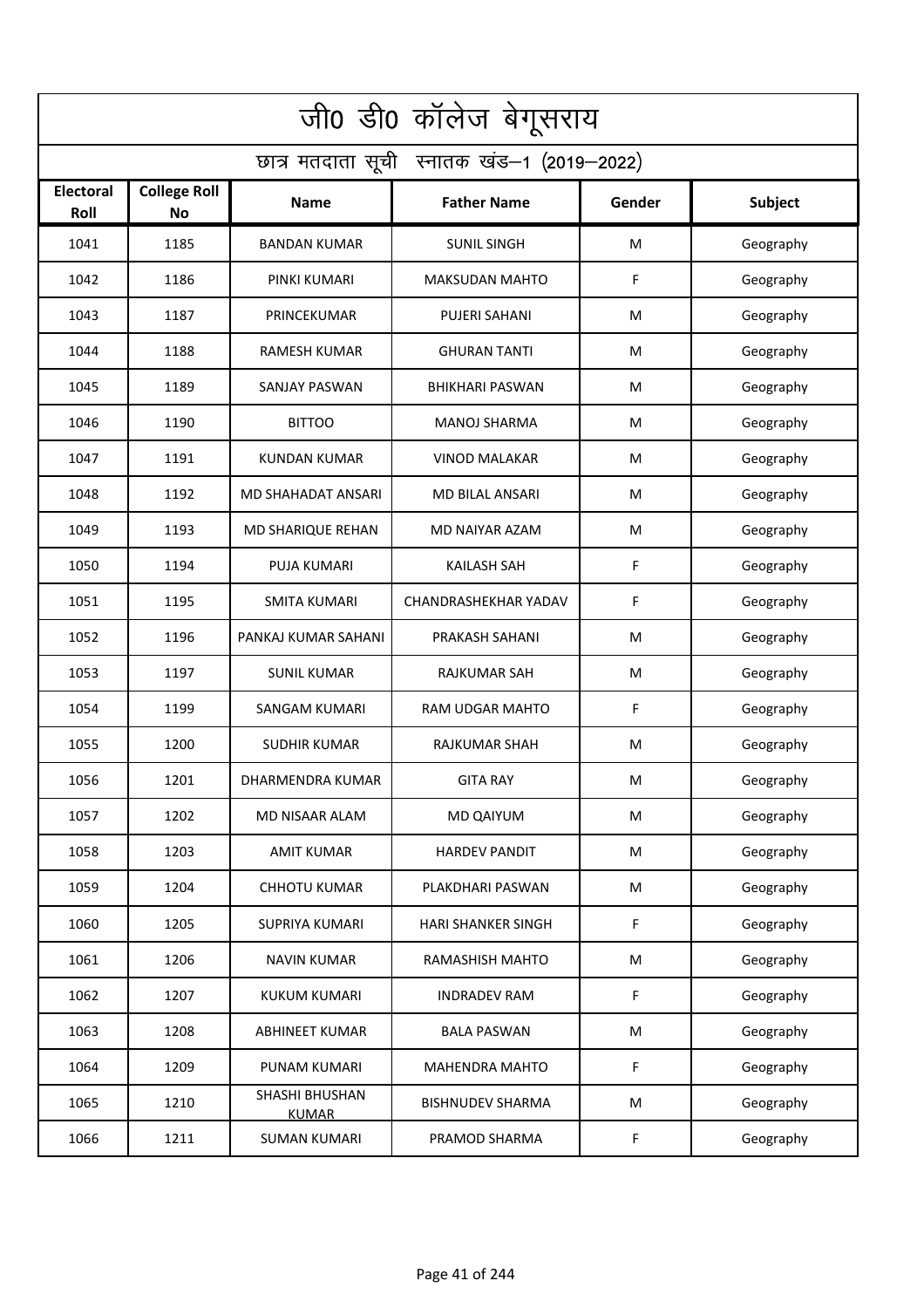| जी0 डी0 कॉलेज बेगूसराय                     |                           |                                 |                                           |        |           |  |  |  |
|--------------------------------------------|---------------------------|---------------------------------|-------------------------------------------|--------|-----------|--|--|--|
| छात्र मतदाता सूची स्नातक खंड-1 (2019-2022) |                           |                                 |                                           |        |           |  |  |  |
| <b>Electoral</b><br>Roll                   | <b>College Roll</b><br>No | <b>Name</b>                     | <b>Father Name</b>                        | Gender | Subject   |  |  |  |
| 1067                                       | 1212                      | PRITI KUMARI                    | <b>JAWAHAR PANDIT</b>                     | F      | Geography |  |  |  |
| 1068                                       | 1213                      | <b>NEETISH KUMAR</b>            | <b>KANGRESH MAHTO</b>                     | M      | Geography |  |  |  |
| 1069                                       | 1214                      | SANJEET KUMAR                   | <b>SURESH SAHNI</b>                       | М      | Geography |  |  |  |
| 1070                                       | 1215                      | <b>BOBBY KUMAR</b>              | <b>HARI VANSH KUMAR</b><br><b>DIVAKAR</b> | M      | Geography |  |  |  |
| 1071                                       | 1216                      | <b>RAHUL KUMAR</b>              | <b>ARJUN SAH</b>                          | М      | Geography |  |  |  |
| 1072                                       | 1217                      | <b>MANISH KUMAR</b>             | RAMSHARAN SINGH                           | M      | Geography |  |  |  |
| 1073                                       | 1218                      | <b>BASHISHTH KUMAR</b>          | <b>RAMJEE TANTI</b>                       | M      | Geography |  |  |  |
| 1074                                       | 1219                      | <b>VINAY KUMAR</b>              | <b>VIMAL SHARMA</b>                       | M      | Geography |  |  |  |
| 1075                                       | 1220                      | <b>VISHAL KUMAR</b>             | <b>ABDHESH MAHTO</b>                      | M      | Geography |  |  |  |
| 1076                                       | 1221                      | <b>BEAUTY KUMARI</b>            | <b>SUNIL SAH</b>                          | F      | Geography |  |  |  |
| 1077                                       | 1222                      | <b>AVDHESH KUMAR</b>            | <b>RAM RAJAK</b>                          | M      | Geography |  |  |  |
| 1078                                       | 1223                      | <b>AMRITA KUMARI</b>            | <b>RAHUL DAS</b>                          | F      | Geography |  |  |  |
| 1079                                       | 1224                      | AMARDEEP KUMAR<br><b>PASWAN</b> | <b>GANAURI PASWAN</b>                     | M      | Geography |  |  |  |
| 1080                                       | 1225                      | PRAKASH KUMAR                   | LATE SHYAM KISHOR PATHAK                  | M      | Geography |  |  |  |
| 1081                                       | 1226                      | <b>DILIP KUMAR</b>              | <b>GANESH TANTI</b>                       | M      | Geography |  |  |  |
| 1082                                       | 1227                      | <b>SONU KUMAR</b>               | RAM PRAVESH CHAURASIYA                    | M      | Geography |  |  |  |
| 1083                                       | 1228                      | ROBIN KUMAR SHARMA              | <b>MANOJ SHARMA</b>                       | M      | Geography |  |  |  |
| 1084                                       | 1229                      | <b>GOLU KUMAR</b>               | <b>CHANDRASHEKHAR DAS</b>                 | M      | Geography |  |  |  |
| 1085                                       | 1230                      | SAURAV KUMAR                    | <b>MANOJ KUMAR</b>                        | M      | Geography |  |  |  |
| 1086                                       | 1231                      | PRADEEP KUMAR                   | RAM CHANDRA TANTI                         | M      | Geography |  |  |  |
| 1087                                       | 1232                      | <b>SAMTA KUMARI</b>             | <b>BHUNESHWAR PASWAN</b>                  | F      | Geography |  |  |  |
| 1088                                       | 1233                      | <b>SHWETA KUMARI</b>            | SIKANDAR PANDIT                           | F      | Geography |  |  |  |
| 1089                                       | 1234                      | <b>TIPU KUMAR</b>               | <b>UGANDEV YADAV</b>                      | M      | Geography |  |  |  |
| 1090                                       | 1235                      | <b>MD IRSHAD</b>                | <b>MD ISAK</b>                            | M      | Geography |  |  |  |
| 1091                                       | 1236                      | NIRAJ KUMAR                     | RAM NARAYAN CHAURASIA                     | M      | Geography |  |  |  |
| 1092                                       | 1237                      | MD RAHBAR ANSARI                | <b>MD ALI AKHTAR</b>                      | M      | Geography |  |  |  |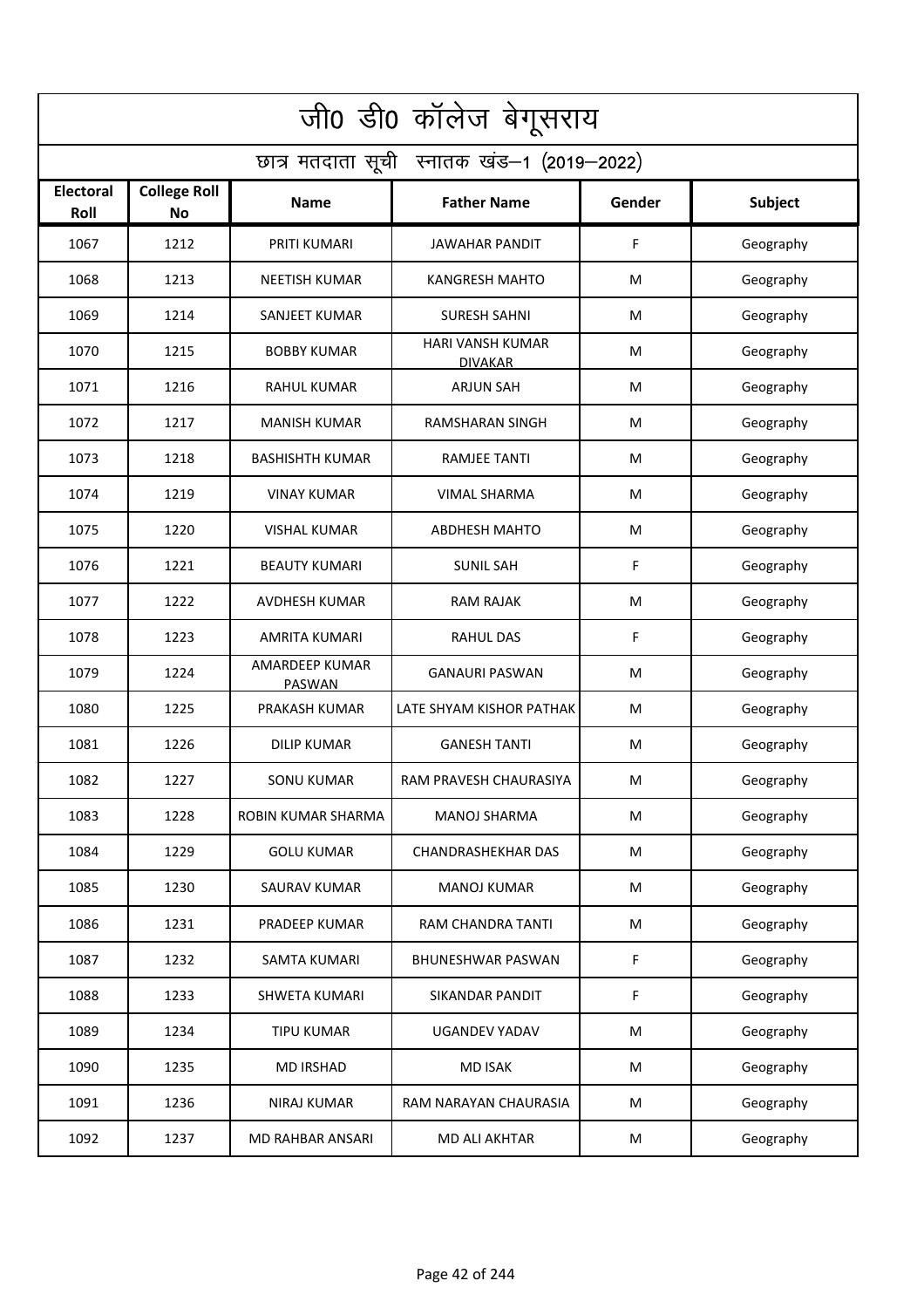| जी0 डी0 कॉलेज बेगूसराय                     |                                  |                                |                        |        |                |  |  |  |
|--------------------------------------------|----------------------------------|--------------------------------|------------------------|--------|----------------|--|--|--|
| छात्र मतदाता सूची स्नातक खंड-1 (2019-2022) |                                  |                                |                        |        |                |  |  |  |
| Electoral<br>Roll                          | <b>College Roll</b><br><b>No</b> | <b>Name</b>                    | <b>Father Name</b>     | Gender | <b>Subject</b> |  |  |  |
| 1093                                       | 1238                             | RAJA KUMAR<br><b>CHAUDHARY</b> | <b>SUNIL CHAUDHARY</b> | M      | Geography      |  |  |  |
| 1094                                       | 1239                             | <b>REKHA KUMARI</b>            | <b>ARVIND SHARMA</b>   | F      | Geography      |  |  |  |
| 1095                                       | 1240                             | PUSHPANJALI KUMARI             | <b>JAYKANT SINGH</b>   | F      | Geography      |  |  |  |
| 1096                                       | 1241                             | <b>SACHIN KUMAR</b>            | RAM DAYAL MAHTO        | M      | Geography      |  |  |  |
| 1097                                       | 1242                             | YUVRAA KUMAR                   | PANKAJ PATHAK          | M      | Geography      |  |  |  |
| 1098                                       | 1243                             | <b>RUPESH KUMAR</b>            | <b>UMAKANT YADAV</b>   | M      | Geography      |  |  |  |
| 1099                                       | 1244                             | <b>CHHOTU KUMAR</b>            | <b>BECHAN PASWAN</b>   | M      | Geography      |  |  |  |
| 1100                                       | 1245                             | <b>SURBHI KUMARI</b>           | NAGESHWAR MAHTO        | F      | Geography      |  |  |  |
| 1101                                       | 1246                             | <b>ANSHU KUMAR</b>             | <b>MAHENDRA SINGH</b>  | M      | Geography      |  |  |  |
| 1102                                       | 1247                             | <b>PUJA KUMARI</b>             | <b>DINESH THAKUR</b>   | F      | Geography      |  |  |  |
| 1103                                       | 1248                             | <b>PREM KUMAR</b>              | MAHESHWAR SHARMA       | M      | Geography      |  |  |  |
| 1104                                       | 1249                             | RASHMI KUMARI                  | <b>SUSHIL KUMAR</b>    | F      | Geography      |  |  |  |
| 1105                                       | 1250                             | <b>NUTAN KUMARI</b>            | RANJEET MAHTO          | F      | Geography      |  |  |  |
| 1106                                       | 1251                             | <b>NISHA KUMARI</b>            | RAMSEVAK SAHNI         | F      | Geography      |  |  |  |
| 1107                                       | 1252                             | <b>PARVEEN KUMAR</b>           | KAILASH YADAV          | M      | Geography      |  |  |  |
| 1108                                       | 1253                             | <b>ROHIT KUMAR</b>             | <b>MAHENDRA PASWAN</b> | M      | Geography      |  |  |  |
| 1109                                       | 1254                             | <b>PREETI</b>                  | RAMANUJ                | F      | Geography      |  |  |  |
| 1110                                       | 1255                             | PUJA KUMARI                    | SANJAY JHA             | F      | Geography      |  |  |  |
| 1111                                       | 1256                             | KOMAL KUMARI                   | <b>GANGA SINGH</b>     | F      | Geography      |  |  |  |
| 1112                                       | 1257                             | <b>MAHESH KUMAR</b>            | SIKANDAR SAH           | M      | Geography      |  |  |  |
| 1113                                       | 1258                             | <b>SIMA KUMARI</b>             | <b>BINOD ROY</b>       | F      | Geography      |  |  |  |
| 1114                                       | 1259                             | <b>KRISHNA KUMAR</b>           | <b>HISABI YADAV</b>    | M      | Geography      |  |  |  |
| 1115                                       | 1260                             | NITISH KUMAR                   | ARJUN RAM              | M      | Geography      |  |  |  |
| 1116                                       | 1261                             | <b>MD MUSTAK</b>               | <b>MD ZAKIR</b>        | M      | Geography      |  |  |  |
| 1117                                       | 1262                             | <b>SWATI KUMARI</b>            | AMRENDRA CHOUDHARY     | F      | Geography      |  |  |  |
| 1118                                       | 1263                             | <b>DARAKSHA KHATUN</b>         | SHAUKAT ALI            | F      | Geography      |  |  |  |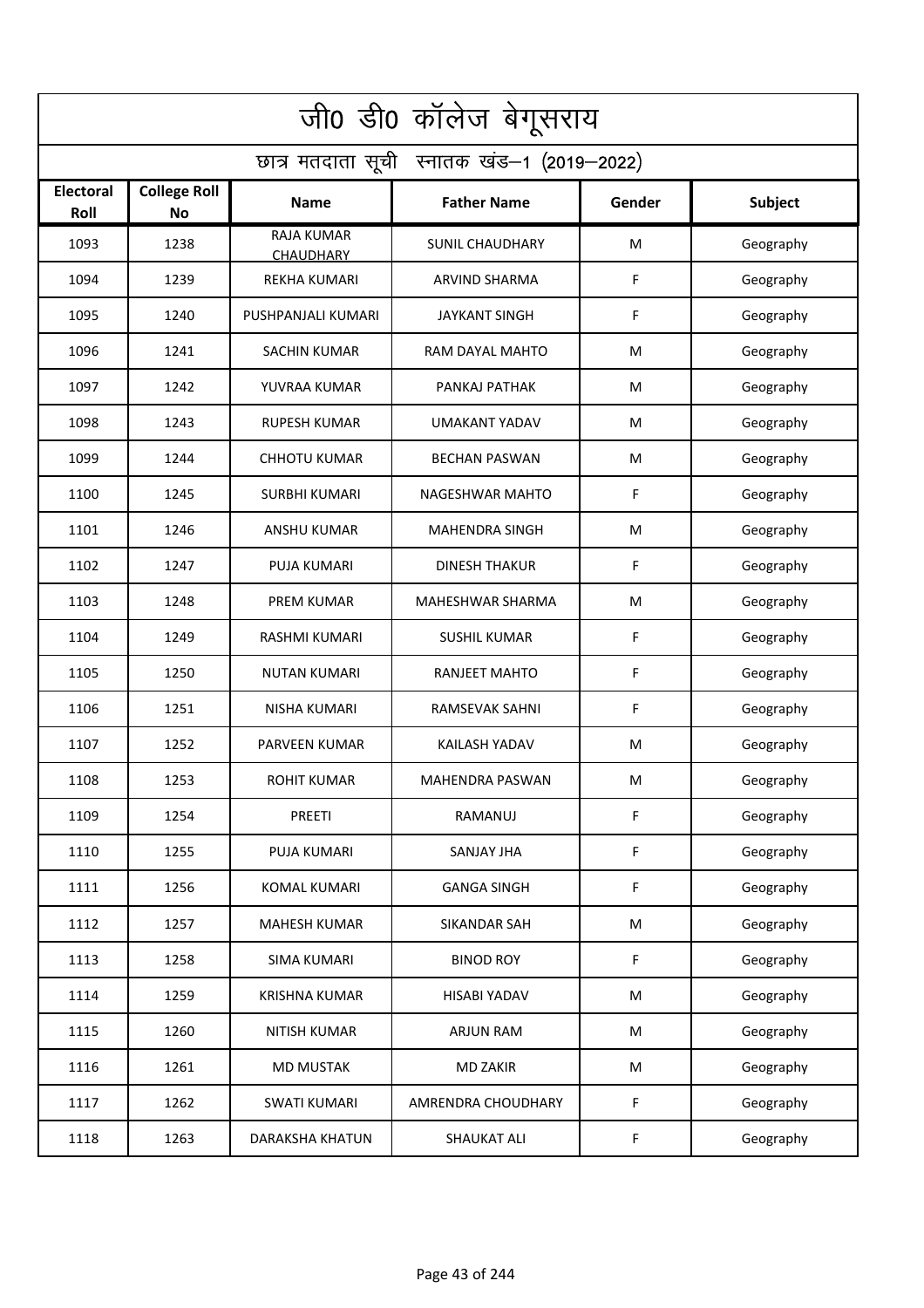| जी0 डी0 कॉलेज बेगूसराय                     |                                  |                       |                          |        |           |  |  |  |
|--------------------------------------------|----------------------------------|-----------------------|--------------------------|--------|-----------|--|--|--|
| छात्र मतदाता सूची स्नातक खंड-1 (2019-2022) |                                  |                       |                          |        |           |  |  |  |
| <b>Electoral</b><br>Roll                   | <b>College Roll</b><br><b>No</b> | Name                  | <b>Father Name</b>       | Gender | Subject   |  |  |  |
| 1119                                       | 1264                             | <b>RAM KUMAR</b>      | <b>RAM SHANKAR SINGH</b> | M      | Geography |  |  |  |
| 1120                                       | 1265                             | <b>SHYAM KUMAR</b>    | <b>RAM SANKAR SINGH</b>  | M      | Geography |  |  |  |
| 1121                                       | 1266                             | <b>VIKASH KUMAR</b>   | <b>MAHESH SAH</b>        | M      | Geography |  |  |  |
| 1122                                       | 1267                             | <b>REENA KUMARI</b>   | <b>ARJUN THAKUR</b>      | F      | Geography |  |  |  |
| 1123                                       | 1268                             | <b>ANISH KUMAR</b>    | SHIVNANDAN RAJAK         | M      | Geography |  |  |  |
| 1124                                       | 1269                             | <b>MD RAJU</b>        | <b>MD ALAUDDUN</b>       | M      | Geography |  |  |  |
| 1125                                       | 1270                             | <b>CHANDNI KUMARI</b> | <b>ARUN SAH</b>          | F      | Geography |  |  |  |
| 1126                                       | 1271                             | <b>RITIKESH KUMAR</b> | <b>SIKENDRA RAY</b>      | M      | Geography |  |  |  |
| 1127                                       | 1272                             | <b>PANDAV KUMAR</b>   | <b>SUNIL SINGH</b>       | M      | Geography |  |  |  |
| 1128                                       | 1273                             | <b>RUPESH KUMAR</b>   | <b>JOGINDER SAHANI</b>   | M      | Geography |  |  |  |
| 1129                                       | 1274                             | <b>RUPESH KUMAR</b>   | <b>KAPLESHWAR SINGH</b>  | M      | Geography |  |  |  |
| 1130                                       | 1275                             | ABHINANDAN KUMAR      | SITARAM SAH              | M      | Geography |  |  |  |
| 1131                                       | 1276                             | MD MAHFUJ ALAM        | <b>MD EUSUF</b>          | M      | Geography |  |  |  |
| 1132                                       | 1277                             | <b>ANIKET KUMAR</b>   | <b>ARUN PASWAN</b>       | M      | Geography |  |  |  |
| 1133                                       | 1278                             | <b>RAKESH KUMAR</b>   | <b>SURAJ SHARMA</b>      | M      | Geography |  |  |  |
| 1134                                       | 1279                             | SADHNA KUMARI         | RAMJEE PANDIT            | F      | Geography |  |  |  |
| 1135                                       | 1280                             | <b>PREM KUMAR</b>     | <b>DILIP SHARMA</b>      | M      | Geography |  |  |  |
| 1136                                       | 1281                             | PRADIP KUMAR          | <b>GANDHEE PASWAN</b>    | M      | Geography |  |  |  |
| 1137                                       | 1282                             | <b>KRISHNA KUMAR</b>  | RANJAN TANTI             | M      | Geography |  |  |  |
| 1138                                       | 1283                             | <b>MD SAJJAD</b>      | <b>MATIURRAHMAN</b>      | M      | Geography |  |  |  |
| 1139                                       | 1284                             | <b>MD SAKIB</b>       | MD SHAMIM ANSARI         | M      | Geography |  |  |  |
| 1140                                       | 1285                             | MD WASHIULLAH         | MD SARAFRAJ              | M      | Geography |  |  |  |
| 1141                                       | 1286                             | <b>SHARAWAN KUMAR</b> | RAJENDRA CHAUDHARY       | M      | Geography |  |  |  |
| 1142                                       | 1287                             | PRITY KUMARI          | SHITAL PANDIT            | F      | Geography |  |  |  |
| 1143                                       | 1288                             | <b>BHARTI KUMARI</b>  | <b>RAM PUKAR ROY</b>     | F      | Geography |  |  |  |
| 1144                                       | 1289                             | RAJNISH RANJAN        | <b>ANIL MAHTO</b>        | M      | Geography |  |  |  |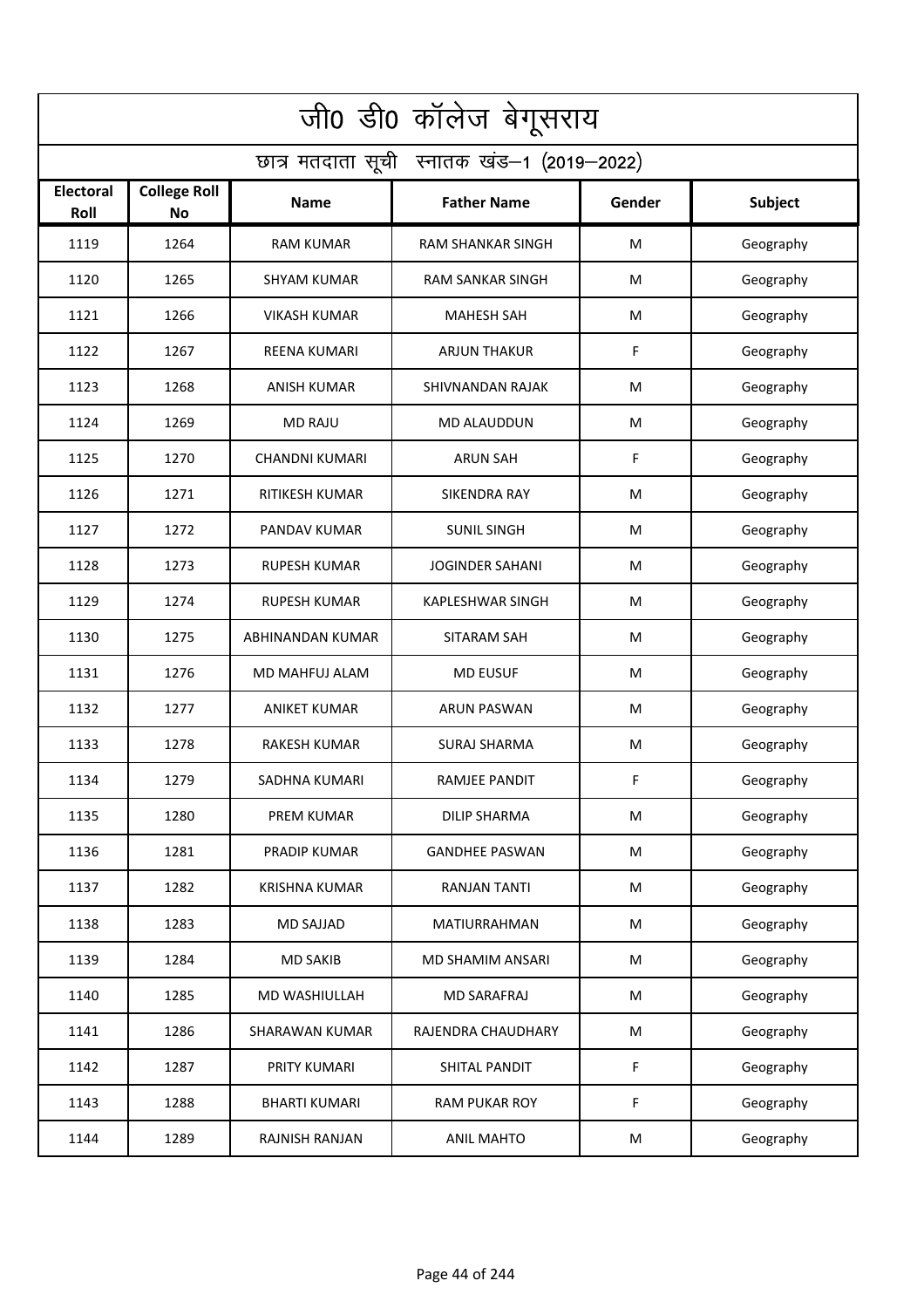| जी0 डी0 कॉलेज बेगूसराय                     |                                  |                        |                                  |        |           |  |  |  |
|--------------------------------------------|----------------------------------|------------------------|----------------------------------|--------|-----------|--|--|--|
| छात्र मतदाता सूची स्नातक खंड-1 (2019-2022) |                                  |                        |                                  |        |           |  |  |  |
| <b>Electoral</b><br>Roll                   | <b>College Roll</b><br><b>No</b> | Name                   | <b>Father Name</b>               | Gender | Subject   |  |  |  |
| 1145                                       | 1290                             | <b>KUMARI PINKI</b>    | YOGENDRA SAH                     | F      | Geography |  |  |  |
| 1146                                       | 1291                             | <b>NITU KUMARI</b>     | DINESH MAHTO                     | F      | Geography |  |  |  |
| 1147                                       | 1292                             | <b>MD IMRAN ANSARI</b> | MD SHAMIM ANSARI                 | M      | Geography |  |  |  |
| 1148                                       | 1293                             | <b>AMIT KUMAR</b>      | <b>NIRDHAN PRASAD</b>            | M      | Geography |  |  |  |
| 1149                                       | 1294                             | NIKKI KUMARI           | <b>LALAN PASWAN</b>              | F      | Geography |  |  |  |
| 1150                                       | 1295                             | <b>MANISHA KUMARI</b>  | RAMCHANDRA DAS                   | F      | Geography |  |  |  |
| 1151                                       | 1297                             | <b>SUJEETA KUMARI</b>  | <b>CHHOTE MAHTO</b>              | F      | Geography |  |  |  |
| 1152                                       | 1298                             | <b>ANAND PASWAN</b>    | <b>RAM NARESH PASWAN</b>         | M      | Geography |  |  |  |
| 1153                                       | 1299                             | <b>ANUPAM KUMARI</b>   | <b>BIJENDAR PASWAN</b>           | F      | Geography |  |  |  |
| 1154                                       | 1300                             | <b>RAHUL KUMAR</b>     | <b>GENDORI RAM</b>               | M      | Geography |  |  |  |
| 1155                                       | 1301                             | ABHILASHA KUMARI       | MAHENDRA KUMAR MANDAL            | F      | Geography |  |  |  |
| 1156                                       | 1302                             | <b>ROSHANI KUMARI</b>  | PALTAN TANTI                     | F      | Geography |  |  |  |
| 1157                                       | 1303                             | KOMAL KUMARI           | KUMUDCHANDRA<br><b>CHOUDHARY</b> | F      | Geography |  |  |  |
| 1158                                       | 1304                             | <b>RAUSHAN KUMAR</b>   | <b>SUBHOD PASWAN</b>             | M      | Geography |  |  |  |
| 1159                                       | 1305                             | KUNDAN KUMAR           | <b>SAUDAGAR TANTI</b>            | M      | Geography |  |  |  |
| 1160                                       | 1306                             | <b>BANDEV KUMAR</b>    | <b>GANDHI SINGH</b>              | M      | Geography |  |  |  |
| 1161                                       | 1307                             | SAKET RAJ              | AMARNATH BHARTI                  | М      | Geography |  |  |  |
| 1162                                       | 1308                             | <b>MANTUN KUMAR</b>    | <b>BHIKHARI TANTI</b>            | M      | Geography |  |  |  |
| 1163                                       | 1309                             | PRAGYA PRIYADARSHANI   | PRIYANANDAN                      | F      | Geography |  |  |  |
| 1164                                       | 1310                             | <b>RAJA KUMAR</b>      | NARAYAN MAHTO                    | M      | Geography |  |  |  |
| 1165                                       | 1311                             | SHRIDHAR JHA           | <b>GANESH JHA</b>                | M      | Geography |  |  |  |
| 1166                                       | 1312                             | PINTU KUMAR            | <b>AMRIT MAHTO</b>               | M      | Geography |  |  |  |
| 1167                                       | 1314                             | <b>KANCHAN KUMARI</b>  | <b>ADALAT YADAV</b>              | F      | Geography |  |  |  |
| 1168                                       | 1315                             | <b>FULTUSH KUMAR</b>   | <b>VIJAY SAH</b>                 | M      | Geography |  |  |  |
| 1169                                       | 1316                             | DILKASHAN PRAVEEN      | MD RAGIV HUSSAIN                 | F      | Geography |  |  |  |
| 1170                                       | 1317                             | <b>FIZA KHATOON</b>    | MD AFROZ ALAM                    | F      | Geography |  |  |  |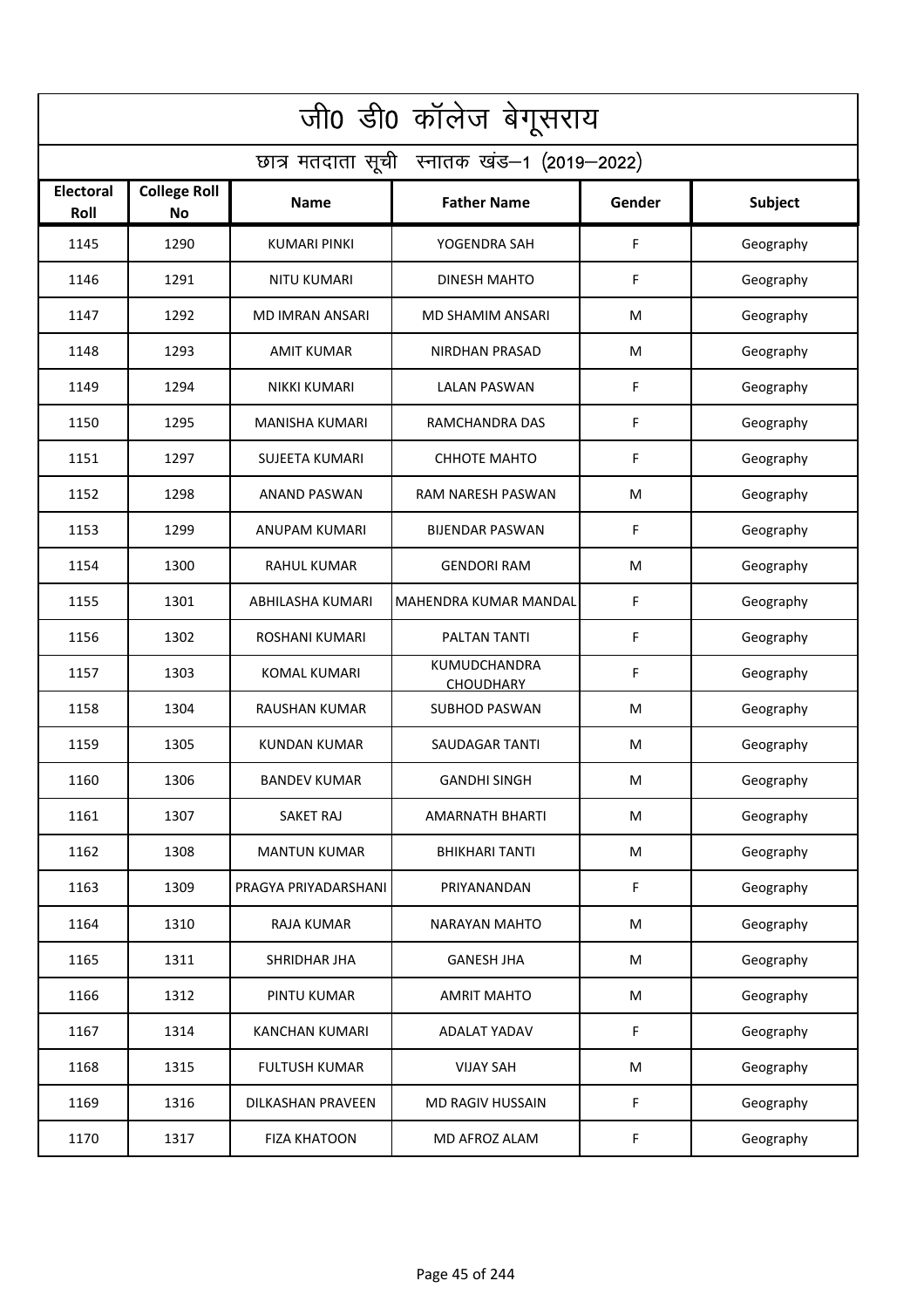| जी0 डी0 कॉलेज बेगूसराय                     |                                  |                        |                                          |        |           |  |  |  |
|--------------------------------------------|----------------------------------|------------------------|------------------------------------------|--------|-----------|--|--|--|
| छात्र मतदाता सूची स्नातक खंड-1 (2019-2022) |                                  |                        |                                          |        |           |  |  |  |
| Electoral<br>Roll                          | <b>College Roll</b><br><b>No</b> | <b>Name</b>            | <b>Father Name</b>                       | Gender | Subject   |  |  |  |
| 1171                                       | 1318                             | <b>FAJILAT JAHAN</b>   | <b>MD MERAJ ANSARI</b>                   | F      | Geography |  |  |  |
| 1172                                       | 1318                             | <b>RESHMI KUMARI</b>   | RAMUDAY CHAUDHARY                        | F      | Geography |  |  |  |
| 1173                                       | 1319                             | PALLAVI BHARTI         | RAVINDRA KUMAR                           | F      | Geography |  |  |  |
| 1174                                       | 1320                             | <b>RESHAM KUMARI</b>   | <b>SANJAY KUMAR</b>                      | F      | Geography |  |  |  |
| 1175                                       | 1321                             | <b>CHHOTI KUMARI</b>   | <b>BHUPAN SINGH</b>                      | F      | Geography |  |  |  |
| 1176                                       | 1322                             | <b>PRINCE KUMAR</b>    | RANJEET KUMAR RAVI                       | M      | Geography |  |  |  |
| 1177                                       | 1323                             | <b>KIRAN KUMARI</b>    | <b>UMESH PASWAN</b>                      | F      | Geography |  |  |  |
| 1178                                       | 1324                             | <b>ABHISHEK KUMAR</b>  | NAGESHWAR SHARMA                         | M      | Geography |  |  |  |
| 1179                                       | 1325                             | <b>MD NABI</b>         | <b>MD MAJLUM</b>                         | M      | Geography |  |  |  |
| 1180                                       | 1326                             | LAXMI KUMARI           | <b>VEER PRAKASH SAH</b>                  | F      | Geography |  |  |  |
| 1181                                       | 1327                             | <b>BIBHA KUMARI</b>    | RAMJI PASWAN                             | F      | Geography |  |  |  |
| 1182                                       | 1328                             | <b>PUJA KUMARI</b>     | <b>DINESH SAH</b>                        | F      | Geography |  |  |  |
| 1183                                       | 1329                             | SUMAN KUMAR            | PAPPU MAHTO                              | F      | Geography |  |  |  |
| 1184                                       | 1330                             | <b>ANSHU KUMARI</b>    | <b>NAVIN SINGH</b>                       | F      | Geography |  |  |  |
| 1185                                       | 1331                             | <b>SACHIN KUMAR</b>    | <b>AJAY SAHNI</b>                        | M      | Geography |  |  |  |
| 1186                                       | 1332                             | <b>SURAJ KUMAR</b>     | <b>JALANDHAR SHARMA</b>                  | M      | Geography |  |  |  |
| 1187                                       | 1333                             | <b>NANDANI KUMARI</b>  | RAM PRAKASH CHOUDHARY                    | F      | Geography |  |  |  |
| 1188                                       | 1334                             | <b>SHIV KUMAR</b>      | RAM CHANDRA MAHTO                        | M      | Geography |  |  |  |
| 1189                                       | 1335                             | <b>ABHINITA KUMARI</b> | SANJEET PANDIT                           | F      | Geography |  |  |  |
| 1190                                       | 1336                             | ANJALI KUMARI          | PANKAJ KUMAR SINGH                       | F      | Geography |  |  |  |
| 1191                                       | 1337                             | <b>KUMAR MANGLAM</b>   | <b>UMA SHANKAR</b><br><b>CHAKARWARTI</b> | M      | Geography |  |  |  |
| 1192                                       | 1338                             | <b>MD SHAMSUL</b>      | <b>MD RUSTAM</b>                         | M      | Geography |  |  |  |
| 1193                                       | 1339                             | CHANDNI JAISWAL        | ASHOK KUMAR JAISWAL                      | F      | Geography |  |  |  |
| 1194                                       | 1340                             | <b>NIRAJ KUMAR</b>     | <b>RANJIT KUMAR RAY</b>                  | M      | Geography |  |  |  |
| 1195                                       | 1341                             | <b>ABHINAV KUMAR</b>   | <b>BAUDHU PASWAN</b>                     | M      | Geography |  |  |  |
| 1196                                       | 1342                             | <b>SACHIN KUMAR</b>    | RAJARAM MAHTO                            | M      | Geography |  |  |  |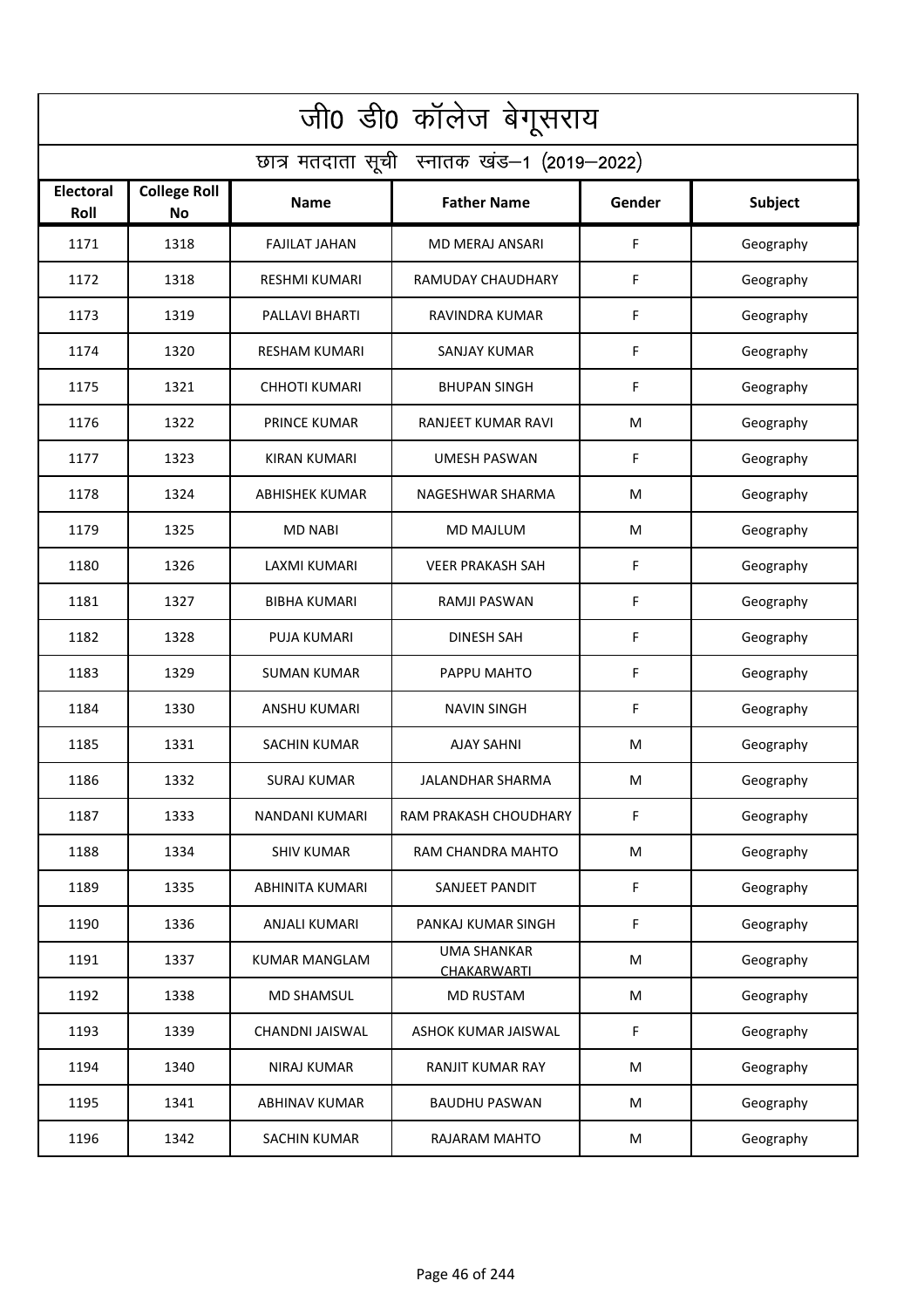| जी0 डी0 कॉलेज बेगूसराय                     |                                  |                       |                             |        |           |  |  |  |
|--------------------------------------------|----------------------------------|-----------------------|-----------------------------|--------|-----------|--|--|--|
| छात्र मतदाता सूची स्नातक खंड-1 (2019-2022) |                                  |                       |                             |        |           |  |  |  |
| <b>Electoral</b><br>Roll                   | <b>College Roll</b><br><b>No</b> | Name                  | <b>Father Name</b>          | Gender | Subject   |  |  |  |
| 1197                                       | 1343                             | KHUSHBU KUMARI        | <b>MINTU PANDIT</b>         | F      | Geography |  |  |  |
| 1198                                       | 1344                             | <b>GOVIND KUMAR</b>   | SADANAND SINGH              | M      | Geography |  |  |  |
| 1199                                       | 1346                             | <b>RAVI KUMAR</b>     | <b>MUNNA SAH</b>            | M      | Geography |  |  |  |
| 1200                                       | 1347                             | <b>CHUNCHUN KUMAR</b> | <b>GOPAL PANDIT</b>         | M      | Geography |  |  |  |
| 1201                                       | 1348                             | ZEENAT GULFASHAN      | MD BELAL AHMAD              | F      | Geography |  |  |  |
| 1202                                       | 1349                             | <b>NITU KUMARI</b>    | <b>DEVENDRA SAH</b>         | F      | Geography |  |  |  |
| 1203                                       | 1350                             | <b>KAJAL KUMARI</b>   | SURENDRA YADAV              | F      | Geography |  |  |  |
| 1204                                       | 1351                             | NAZIYA KHATOON        | <b>MD AZIM</b>              | F      | Geography |  |  |  |
| 1205                                       | 1352                             | <b>AMIT KUMAR</b>     | <b>BABUA NARAYAN SHARMA</b> | M      | Geography |  |  |  |
| 1206                                       | 1353                             | <b>MD SHAHREYAZ</b>   | <b>MD MUSTAK</b>            | M      | Geography |  |  |  |
| 1207                                       | 1354                             | <b>NITISH KUMAR</b>   | <b>BALRAM TANTI</b>         | M      | Geography |  |  |  |
| 1208                                       | 1355                             | <b>KAJAL KUMARI</b>   | SANJEET SINGH               | F      | Geography |  |  |  |
| 1209                                       | 1356                             | <b>CHUNCHUN KUMAR</b> | NARESH SHARMA               | M      | Geography |  |  |  |
| 1210                                       | 1357                             | <b>NEHA KUMARI</b>    | <b>RAJESH PODDAR</b>        | F      | Geography |  |  |  |
| 1211                                       | 1358                             | <b>SANGITA KUMARI</b> | <b>UMESH CHAUDHARY</b>      | F      | Geography |  |  |  |
| 1212                                       | 1359                             | <b>MANISH KUMAR</b>   | <b>BANDELAL SINGH</b>       | M      | Geography |  |  |  |
| 1213                                       | 1360                             | <b>ABHISHEK KUMAR</b> | <b>ANIL SINGH</b>           | M      | Geography |  |  |  |
| 1214                                       | 1361                             | <b>ANJALI KUMARI</b>  | SHASHI BHUSHAN KUMAR        | F      | Geography |  |  |  |
| 1215                                       | 1362                             | <b>ASHISH KUMAR</b>   | RAM NARESH THAKUR           | M      | Geography |  |  |  |
| 1216                                       | 1363                             | SANDIP KUMAR          | <b>ASHO SAH</b>             | M      | Geography |  |  |  |
| 1217                                       | 1364                             | <b>NATWAR KUMAR</b>   | <b>NARESH SAH</b>           | M      | Geography |  |  |  |
| 1218                                       | 1365                             | <b>SONI KUMARI</b>    | NATHUNI SHARMA              | F      | Geography |  |  |  |
| 1219                                       | 1366                             | <b>NITU KUMARI</b>    | <b>SURESH SAHU</b>          | F      | Geography |  |  |  |
| 1220                                       | 1367                             | <b>VINA KUMARI</b>    | <b>VAKIL PASWAN</b>         | F      | Geography |  |  |  |
| 1221                                       | 1368                             | HARSHITA KUMARI       | <b>KUNDAN RAY</b>           | F      | Geography |  |  |  |
| 1222                                       | 1369                             | <b>GAURAV KUMAR</b>   | SANJAY SINGH                | M      | Geography |  |  |  |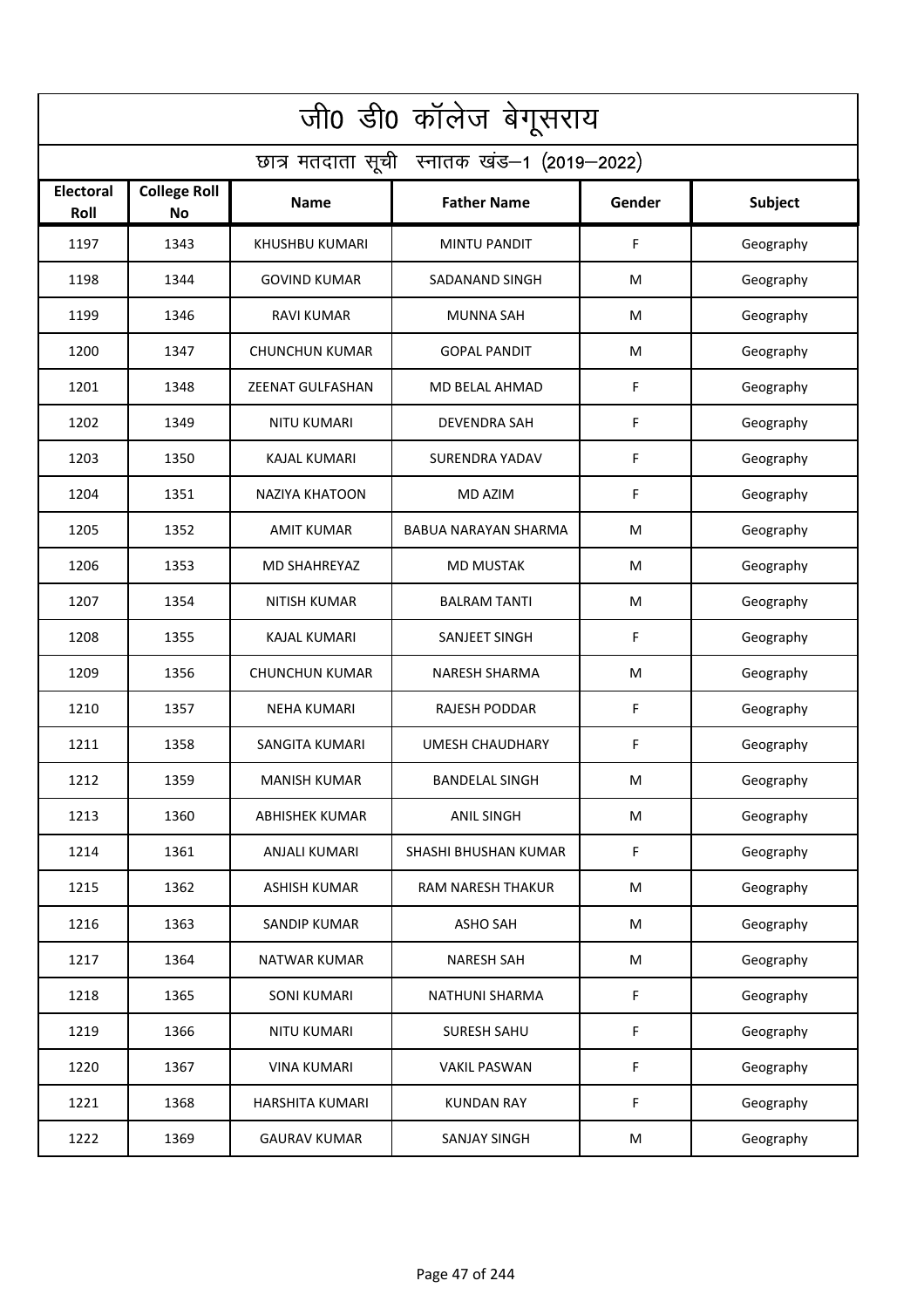| जी0 डी0 कॉलेज बेगूसराय                     |                                  |                           |                          |        |           |  |  |  |
|--------------------------------------------|----------------------------------|---------------------------|--------------------------|--------|-----------|--|--|--|
| छात्र मतदाता सूची स्नातक खंड-1 (2019-2022) |                                  |                           |                          |        |           |  |  |  |
| <b>Electoral</b><br>Roll                   | <b>College Roll</b><br><b>No</b> | Name                      | <b>Father Name</b>       | Gender | Subject   |  |  |  |
| 1223                                       | 1370                             | <b>MUNNI KUMARI</b>       | <b>KARE SHING</b>        | F      | Geography |  |  |  |
| 1224                                       | 1371                             | <b>RIMJHIM KUMARI</b>     | <b>MUKESH SINGH</b>      | F      | Geography |  |  |  |
| 1225                                       | 1372                             | <b>ANGAD KUMAR</b>        | <b>GOPAL PASWAN</b>      | M      | Geography |  |  |  |
| 1226                                       | 1373                             | <b>ABHINAV KUMAR</b>      | <b>AMRESH KUMAR</b>      | M      | Geography |  |  |  |
| 1227                                       | 1374                             | <b>SANNY SAURAV</b>       | <b>VIJAY KUMAR VIJAY</b> | M      | Geography |  |  |  |
| 1228                                       | 1375                             | <b>LAKKI KUMARI</b>       | YOGENDRA THAKUR          | F      | Geography |  |  |  |
| 1229                                       | 1376                             | <b>SUMAN KUMAR</b>        | <b>RAJENDRA TANTI</b>    | M      | Geography |  |  |  |
| 1230                                       | 1377                             | KANHAIYA PASWAN           | <b>VEERKUNWAR PASWAN</b> | M      | Geography |  |  |  |
| 1231                                       | 1379                             | <b>SAKET KUMAR</b>        | <b>SANJAY SINGH</b>      | M      | Geography |  |  |  |
| 1232                                       | 1380                             | <b>SUNIL KUMAR</b>        | LAKSHMAN CHAUDHARY       | M      | Geography |  |  |  |
| 1233                                       | 1381                             | AJHUL KUMARI              | <b>HARIHAR PANDIT</b>    | F      | Geography |  |  |  |
| 1234                                       | 1382                             | <b>BALRAM KUMAR</b>       | RAM CHANDRA SAHNI        | M      | Geography |  |  |  |
| 1235                                       | 1383                             | LAKSHMI KUMAR             | PHEKAN YADAV             | F      | Geography |  |  |  |
| 1236                                       | 1384                             | <b>RAHUL KUMAR</b>        | <b>DILIP SHARMA</b>      | M      | Geography |  |  |  |
| 1237                                       | 1385                             | DILIP KUMAR               | MAHENDRA DAS             | M      | Geography |  |  |  |
| 1238                                       | 1386                             | MD BASHAR ALAM            | MD MOJIB UDDIN           | M      | Geography |  |  |  |
| 1239                                       | 1387                             | <b>AKRITI KUMARI</b>      | RAM SHARAN MAHTO         | F      | Geography |  |  |  |
| 1240                                       | 1388                             | SHIVAM KUMAR              | <b>VIJAY RAJAK</b>       | M      | Geography |  |  |  |
| 1241                                       | 1389                             | <b>NITISH KUMAR SHANI</b> | <b>VIJAY SAHNI</b>       | M      | Geography |  |  |  |
| 1242                                       | 1390                             | <b>NIKHIL KUMAR</b>       | <b>BIPIN SHARMA</b>      | M      | Geography |  |  |  |
| 1243                                       | 1391                             | <b>RANI PRIYA</b>         | SHASHIKANT SINGH         | F      | Geography |  |  |  |
| 1244                                       | 1392                             | SAURABH KUMAR             | <b>VIJAY PANDIT</b>      | M      | Geography |  |  |  |
| 1245                                       | 1393                             | <b>MD MAHFUZ</b>          | <b>MD RUSTAM</b>         | M      | Geography |  |  |  |
| 1246                                       | 1394                             | RAJA KUMAR                | <b>GOPAL RAY</b>         | M      | Geography |  |  |  |
| 1247                                       | 1395                             | RIMJHIM KUMARI            | MURARI KUMAR             | F      | Geography |  |  |  |
| 1248                                       | 1396                             | <b>ARVIND KUMAR</b>       | <b>BECHENDRA SHARMA</b>  | M      | Geography |  |  |  |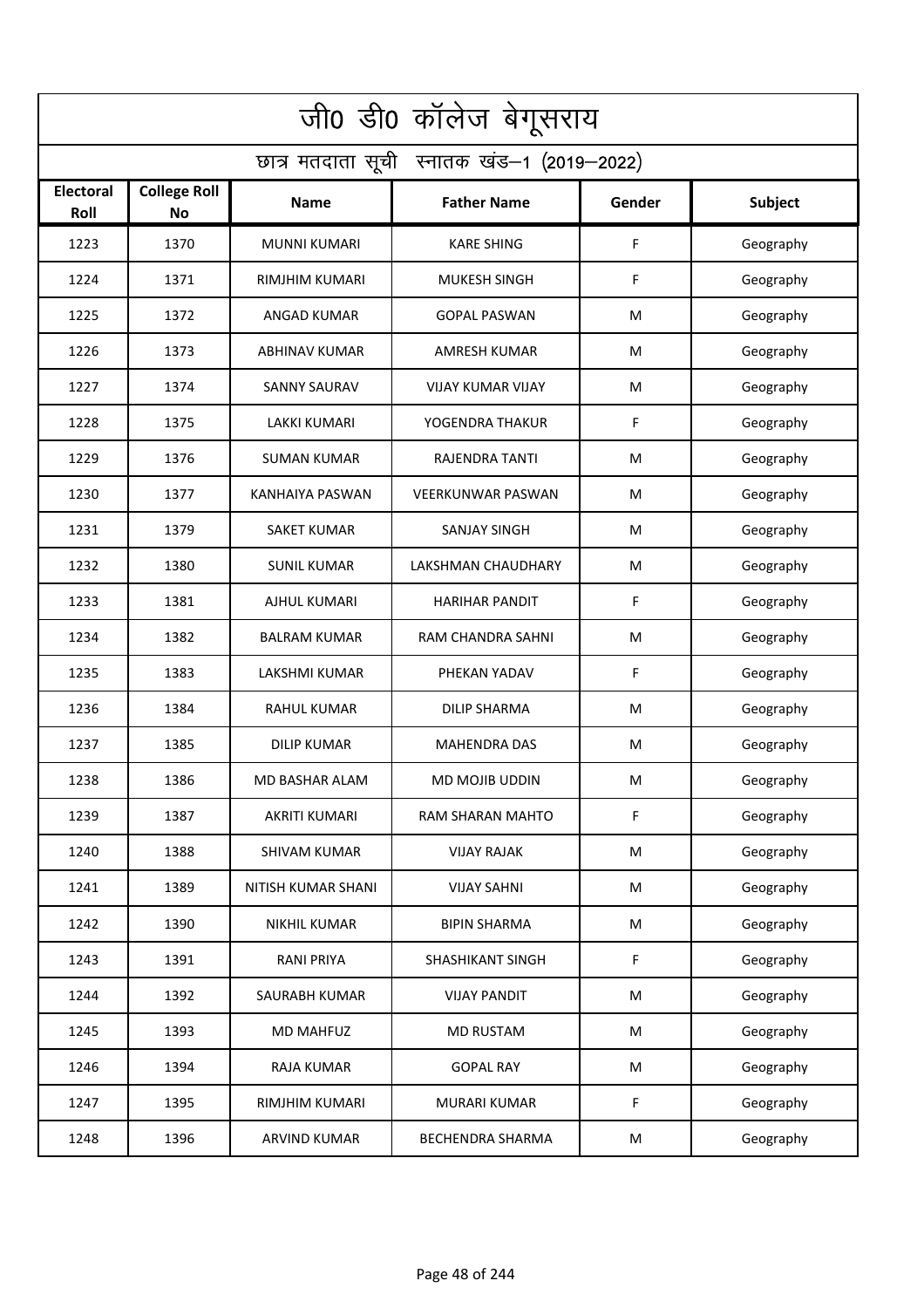| जी0 डी0 कॉलेज बेगूसराय                     |                                  |                         |                           |        |           |  |  |  |
|--------------------------------------------|----------------------------------|-------------------------|---------------------------|--------|-----------|--|--|--|
| छात्र मतदाता सूची स्नातक खंड-1 (2019-2022) |                                  |                         |                           |        |           |  |  |  |
| Electoral<br>Roll                          | <b>College Roll</b><br><b>No</b> | <b>Name</b>             | <b>Father Name</b>        | Gender | Subject   |  |  |  |
| 1249                                       | 1397                             | <b>MANISH KUMAR</b>     | <b>SUNIL PASWAN</b>       | M      | Geography |  |  |  |
| 1250                                       | 1398                             | <b>GOLU KUMAR</b>       | RAM PRAVESH SINGH         | M      | Geography |  |  |  |
| 1251                                       | 1399                             | <b>GITA KUMARI</b>      | <b>HARE RAM TANTI</b>     | F      | Geography |  |  |  |
| 1252                                       | 1401                             | PARDUMAN KUMAR          | <b>ASHOK DAS</b>          | M      | Geography |  |  |  |
| 1253                                       | 1402                             | <b>SMITA KUMARI</b>     | RANJEET PRASAD            | F      | Geography |  |  |  |
| 1254                                       | 1403                             | PREMLATA KUMARI         | <b>BIRENDRA CHAUDHARY</b> | F      | Geography |  |  |  |
| 1255                                       | 1404                             | <b>DEEPA KUMARI</b>     | <b>SUBASH CHOUDHARY</b>   | F      | Geography |  |  |  |
| 1256                                       | 1405                             | <b>REENA KUMARI</b>     | <b>RAM PRAKASH DAS</b>    | F      | Geography |  |  |  |
| 1257                                       | 1406                             | POOJA KUMARI            | <b>SHANKAR TANTI</b>      | F      | Geography |  |  |  |
| 1258                                       | 1407                             | <b>DHEERAJ KUMAR</b>    | <b>ASHOK MAHTO</b>        | M      | Geography |  |  |  |
| 1259                                       | 1408                             | <b>KAJAL KUMARI</b>     | <b>DILIP RAY</b>          | F      | Geography |  |  |  |
| 1260                                       | 1409                             | <b>MUNNA KUMAR</b>      | <b>NAGO YADAV</b>         | M      | Geography |  |  |  |
| 1261                                       | 1410                             | RANJAN KUMAR            | <b>VIJAY SINGH</b>        | M      | Geography |  |  |  |
| 1262                                       | 1411                             | <b>AMIT KUMAR</b>       | <b>SIRO PASWAN</b>        | M      | Geography |  |  |  |
| 1263                                       | 1412                             | <b>ASHA KUMARI</b>      | <b>UMESH PASWAN</b>       | F      | Geography |  |  |  |
| 1264                                       | 1413                             | SANGAM KUMARI           | <b>RAJESH PASWAN</b>      | F      | Geography |  |  |  |
| 1265                                       | 1414                             | <b>DHARMENDRA KUMAR</b> | <b>KRISHAN KUMAR</b>      | M      | Geography |  |  |  |
| 1266                                       | 1415                             | <b>SONU KUMAR</b>       | <b>DAHOR SAHANI</b>       | M      | Geography |  |  |  |
| 1267                                       | 1416                             | <b>CHANDNI KUMARI</b>   | <b>SURENDRA TANTI</b>     | F      | Geography |  |  |  |
| 1268                                       | 1417                             | <b>SUUNY KUMAR</b>      | AANANDI SHARMA            | M      | Geography |  |  |  |
| 1269                                       | 1418                             | <b>SUBHASH KUMAR</b>    | RAMCHANDRA SAH            | M      | Geography |  |  |  |
| 1270                                       | 1419                             | <b>ABUTALIB</b>         | <b>MD BARIK</b>           | M      | Geography |  |  |  |
| 1271                                       | 1420                             | MD NAUSHAD              | AFROJ UDDIN               | M      | Geography |  |  |  |
| 1272                                       | 1421                             | <b>VAISHNAVI KUMARI</b> | <b>UMESH DAS</b>          | F      | Geography |  |  |  |
| 1273                                       | 1422                             | <b>ADITI SHARMA</b>     | <b>GHURAN SHARMA</b>      | F      | Geography |  |  |  |
| 1274                                       | 1423                             | <b>ANAND KUMAR</b>      | <b>ASHOK MAHTO</b>        | M      | Geography |  |  |  |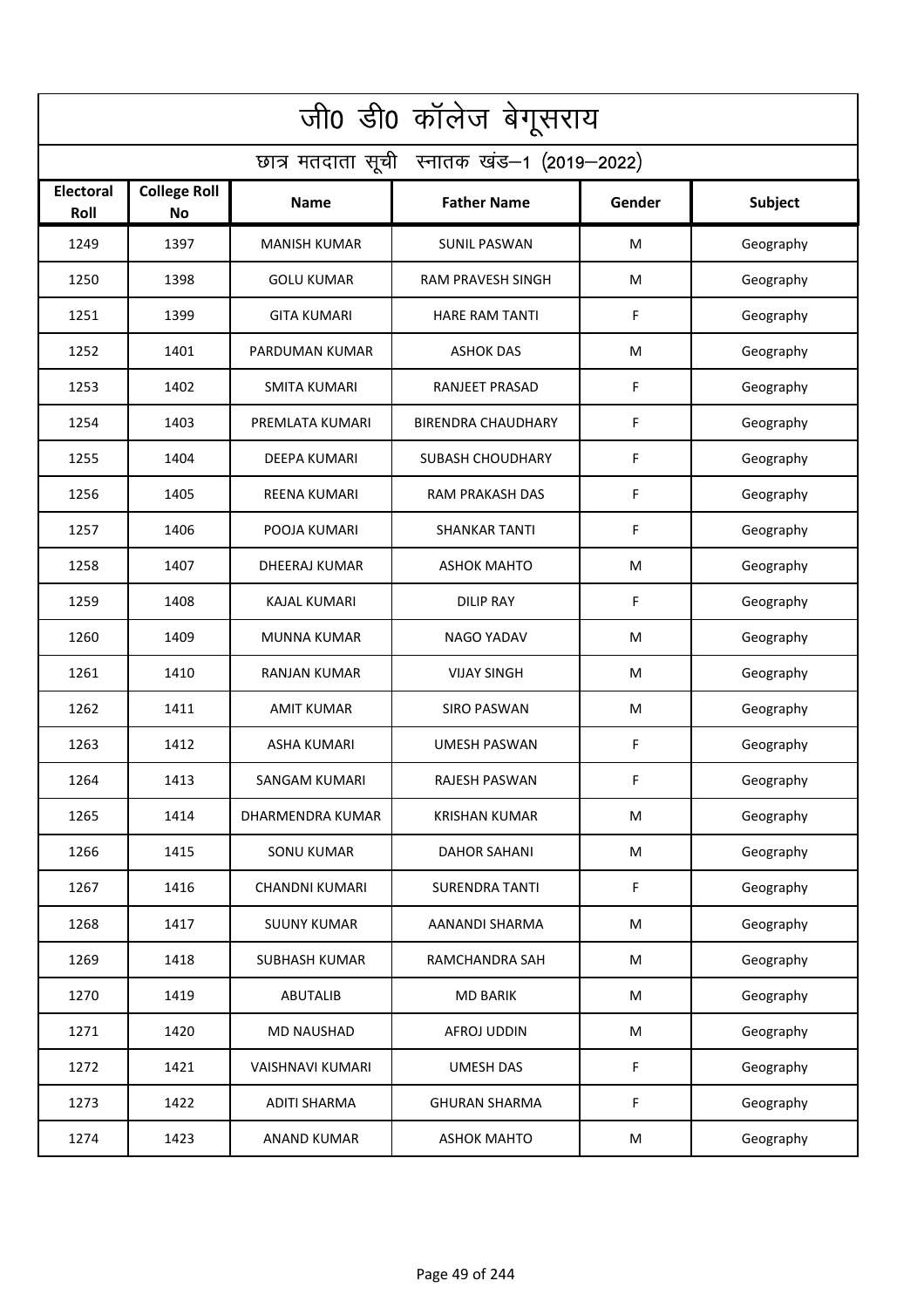| जी0 डी0 कॉलेज बेगूसराय                     |                                  |                               |                            |        |              |  |  |  |
|--------------------------------------------|----------------------------------|-------------------------------|----------------------------|--------|--------------|--|--|--|
| छात्र मतदाता सूची स्नातक खंड-1 (2019-2022) |                                  |                               |                            |        |              |  |  |  |
| Electoral<br>Roll                          | <b>College Roll</b><br><b>No</b> | Name                          | <b>Father Name</b>         | Gender | Subject      |  |  |  |
| 1275                                       | 1424                             | <b>RUKHSAR PARWEEN</b>        | MD MUZAMMIL HUSAIN         | F      | Geography    |  |  |  |
| 1276                                       | 1425                             | <b>KOMAL KUMARI</b>           | <b>RAMSEVAK SAH</b>        | F      | Geography    |  |  |  |
| 1277                                       | 1426                             | MITHLESH KUMAR                | JANARDAN KESHRI            | M      | Geography    |  |  |  |
| 1278                                       | 1427                             | <b>CHANDRAKANT KUMAR</b>      | RAJENDRA SAH               | M      | Geography    |  |  |  |
| 1279                                       | 1428                             | <b>CHANDAN KUMAR</b>          | PALLU PASWAN               | M      | Geography    |  |  |  |
| 1280                                       | 1429                             | <b>MANTUN KUMAR</b><br>PASWAN | <b>SHANKAR PASWAN</b>      | M      | Geography    |  |  |  |
| 1281                                       | 1430                             | <b>DOLI KUMARI</b>            | SURENDRA SAH               | F      | Geography    |  |  |  |
| 1282                                       | 1431                             | <b>RAJESH KUMAR</b>           | <b>MUKESH SAH</b>          | M      | Geography    |  |  |  |
| 1283                                       | 1432                             | <b>DILPESH KUMAR</b>          | RAJNARAYAN PASWAN          | M      | Geography    |  |  |  |
| 1284                                       | 1433                             | HARSHBARDHAN KUMAR            | <b>VIMAL KISHORE SINGH</b> | M      | Geography    |  |  |  |
| 1285                                       | 1434                             | <b>BALRAM KUMAR</b>           | <b>VISHNUDEV YADAV</b>     | M      | Geography    |  |  |  |
| 1286                                       | 1435                             | <b>UJALA KUMARI</b>           | RAMNARESH SAHANI           | F      | Geography    |  |  |  |
| 1287                                       | 1436                             | <b>MD IFTEKHAR</b>            | <b>MD MUSTAFA</b>          | M      | Geography    |  |  |  |
| 1288                                       | 1437                             | <b>RAVIN KUMAR</b>            | <b>VIJAY GOSWAMI</b>       | M      | Geography    |  |  |  |
| 1289                                       | 1438                             | ANIKET KUMAR                  | <b>RAM PRAVESH SINGH</b>   | M      | Geography    |  |  |  |
| 1290                                       | 1439                             | <b>NEHA KUMARI</b>            | KAILASH DAS                | F.     | Geography    |  |  |  |
| 1291                                       | 1440                             | SONAM KUMARI                  | RAJENDRA MAHTO             | F      | Geography    |  |  |  |
| 1292                                       | 1441                             | KHUSHBU KUMARI                | RAMJHULAN PASWAN           | F      | Geography    |  |  |  |
| 1293                                       | 1442                             | <b>SANDEEP KUMAR</b>          | <b>UMESH ROY</b>           | M      | Geography    |  |  |  |
| 1294                                       | 1442                             | <b>ABHISHEK KUMAR</b>         | RAJESHWAR THAKUR           | M      | <b>HINDI</b> |  |  |  |
| 1295                                       | 1443                             | <b>SHALINI KUMARI</b>         | SANJEEV MISHRA             | F      | Geography    |  |  |  |
| 1296                                       | 1444                             | RUKHSAR PARVEEN               | <b>MD MOIM</b>             | F      | Geography    |  |  |  |
| 1297                                       | 1446                             | <b>JYOTI KUMARI</b>           | <b>ANIL SINGH</b>          | F      | Geography    |  |  |  |
| 1298                                       | 1447                             | <b>BINITA KUMARI</b>          | YOGENDRA THAKUR            | F      | Geography    |  |  |  |
| 1299                                       | 1448                             | NIDHI KUMARI                  | <b>MRITUNJAY RAY</b>       | F      | Geography    |  |  |  |
| 1300                                       | 1449                             | <b>KOMAL KUMARI</b>           | <b>DILIP SINGH</b>         | F      | Geography    |  |  |  |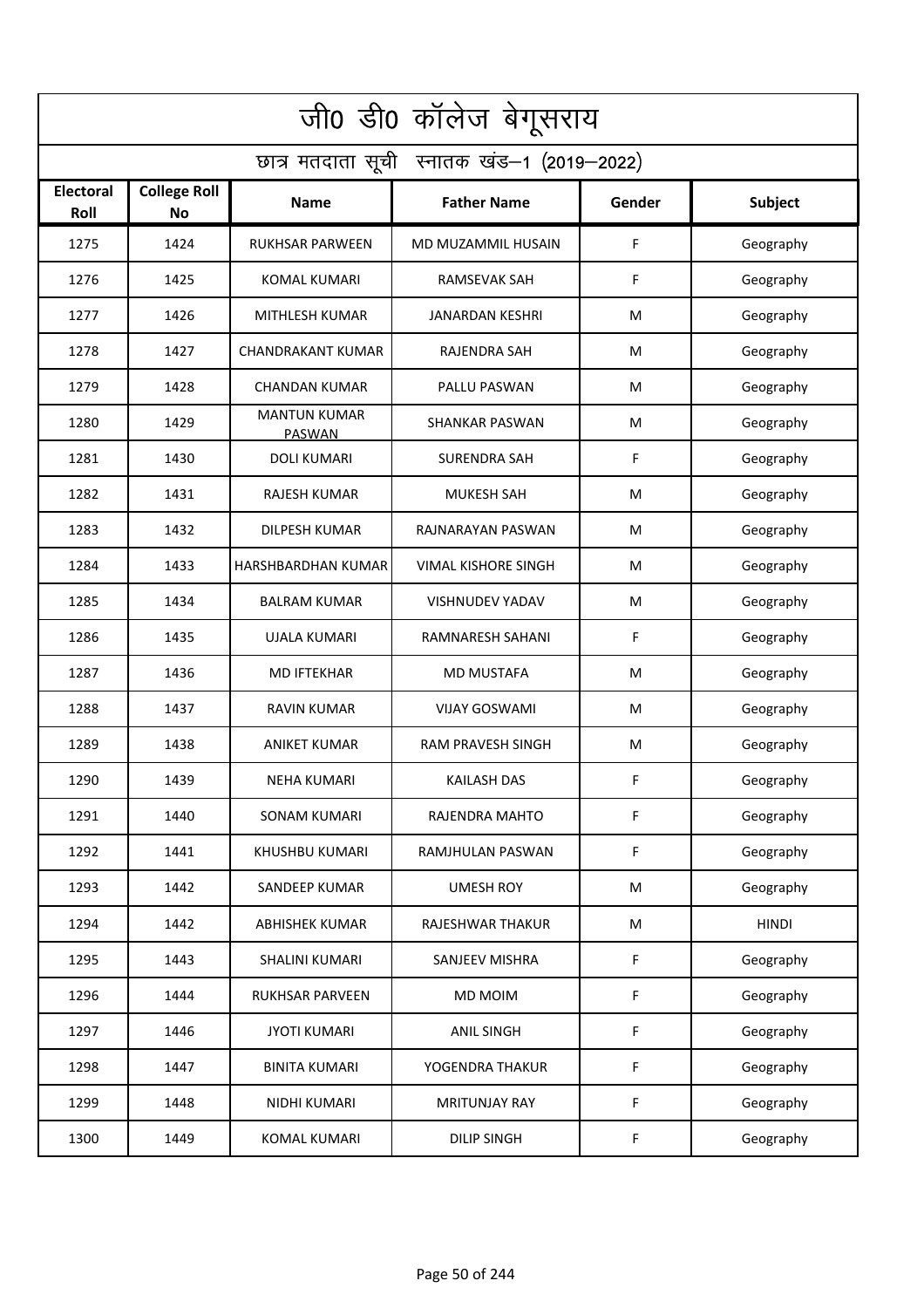| जी0 डी0 कॉलेज बेगूसराय                     |                                  |                       |                        |        |                  |  |  |  |
|--------------------------------------------|----------------------------------|-----------------------|------------------------|--------|------------------|--|--|--|
| छात्र मतदाता सूची स्नातक खंड-1 (2019-2022) |                                  |                       |                        |        |                  |  |  |  |
| Electoral<br>Roll                          | <b>College Roll</b><br><b>No</b> | <b>Name</b>           | <b>Father Name</b>     | Gender | <b>Subject</b>   |  |  |  |
| 1301                                       | 1450                             | <b>NITISH KUMAR</b>   | <b>ANIL MAHTO</b>      | M      | <b>GEOGRAPHY</b> |  |  |  |
| 1302                                       | 1451                             | <b>AMAN KUMAR</b>     | <b>RAJU SAH</b>        | M      | <b>GEOGRAPHY</b> |  |  |  |
| 1303                                       | 1452                             | <b>RANVEER KUMAR</b>  | <b>KAMLI ROY</b>       | M      | <b>GEOGRAPHY</b> |  |  |  |
| 1304                                       | 1453                             | <b>GUNJAN KUMARI</b>  | DHARMENDRA KUMAR RAY   | F      | <b>GEOGRAPHY</b> |  |  |  |
| 1305                                       | 1454                             | <b>GUDDU KUMAR</b>    | <b>SHANKAR DAS</b>     | M      | <b>GEOGRAPHY</b> |  |  |  |
| 1306                                       | 1455                             | <b>GURIYA KUMARI</b>  | <b>BISHNUDEV RAM</b>   | F      | <b>GEOGRAPHY</b> |  |  |  |
| 1307                                       | 1456                             | <b>NITEESH KUMAR</b>  | SHREERAM PANDIT        | M      | <b>GEOGRAPHY</b> |  |  |  |
| 1308                                       | 1457                             | SURAJ KUMAR           | RANJEET MODI           | M      | <b>GEOGRAPHY</b> |  |  |  |
| 1309                                       | 1458                             | <b>ALOK KUMAR</b>     | RAJNANDAN MAHTO        | M      | <b>GEOGRAPHY</b> |  |  |  |
| 1310                                       | 1459                             | <b>NITISH KUMAR</b>   | <b>LALAN SHARMA</b>    | M      | <b>GEOGRAPHY</b> |  |  |  |
| 1311                                       | 1460                             | KHUSHBOO KUMARI       | SIKENDRA MAHTO         | F      | <b>GEOGRAPHY</b> |  |  |  |
| 1312                                       | 1461                             | <b>CHANDA KUMARI</b>  | <b>VINOD MISHRA</b>    | F      | <b>GEOGRAPHY</b> |  |  |  |
| 1313                                       | 1462                             | PUTUL KUMARI          | <b>MUNNA MAHTO</b>     | F      | <b>GEOGRAPHY</b> |  |  |  |
| 1314                                       | 1463                             | KAHKASHAN PARWEEN     | MD ANJAR ALAM          | F      | <b>GEOGRAPHY</b> |  |  |  |
| 1315                                       | 1464                             | <b>RANI KUMARI</b>    | RAMBHAJAN MAHTO        | F      | <b>GEOGRAPHY</b> |  |  |  |
| 1316                                       | 1465                             | KOMAL KUMARI          | ANIL ROY               | F      | Geography        |  |  |  |
| 1317                                       | 1465                             | KOMAL KUMARI          | POOLIS SINGH           | F      | <b>GEOGRAPHY</b> |  |  |  |
| 1318                                       | 1466                             | ABHIMANYU KUMAR       | ASHOK SINGH            | М      | GEOGRAPHY        |  |  |  |
| 1319                                       | 1467                             | AJEET KUMAR           | PAWAN PASWAN           | М      | <b>GEOGRAPHY</b> |  |  |  |
| 1320                                       | 1468                             | ARADHANA KUMARI       | YOGENDRA PASWAN        | F.     | <b>GEOGRAPHY</b> |  |  |  |
| 1321                                       | 1469                             | SONI KUMARI           | RAJARAM PASWAN         | F      | <b>GEOGRAPHY</b> |  |  |  |
| 1322                                       | 1470                             | <b>SAPNA KUMARI</b>   | <b>KRISHANKANT RAY</b> | F      | GEOGRAPHY        |  |  |  |
| 1323                                       | 1471                             | RAHUL RAJ             | SATYADEV KUMAR SINGH   | М      | GEOGRAPHY        |  |  |  |
| 1324                                       | 1472                             | JULI KUMARI           | PAPPU SINGH            | F      | GEOGRAPHY        |  |  |  |
| 1325                                       | 1473                             | ADARSH KUMAR          | KUMAR GAURAV           | М      | <b>GEOGRAPHY</b> |  |  |  |
| 1326                                       | 1474                             | <b>MANISHA KUMARI</b> | ARVIND RAM             | М      | <b>GEOGRAPHY</b> |  |  |  |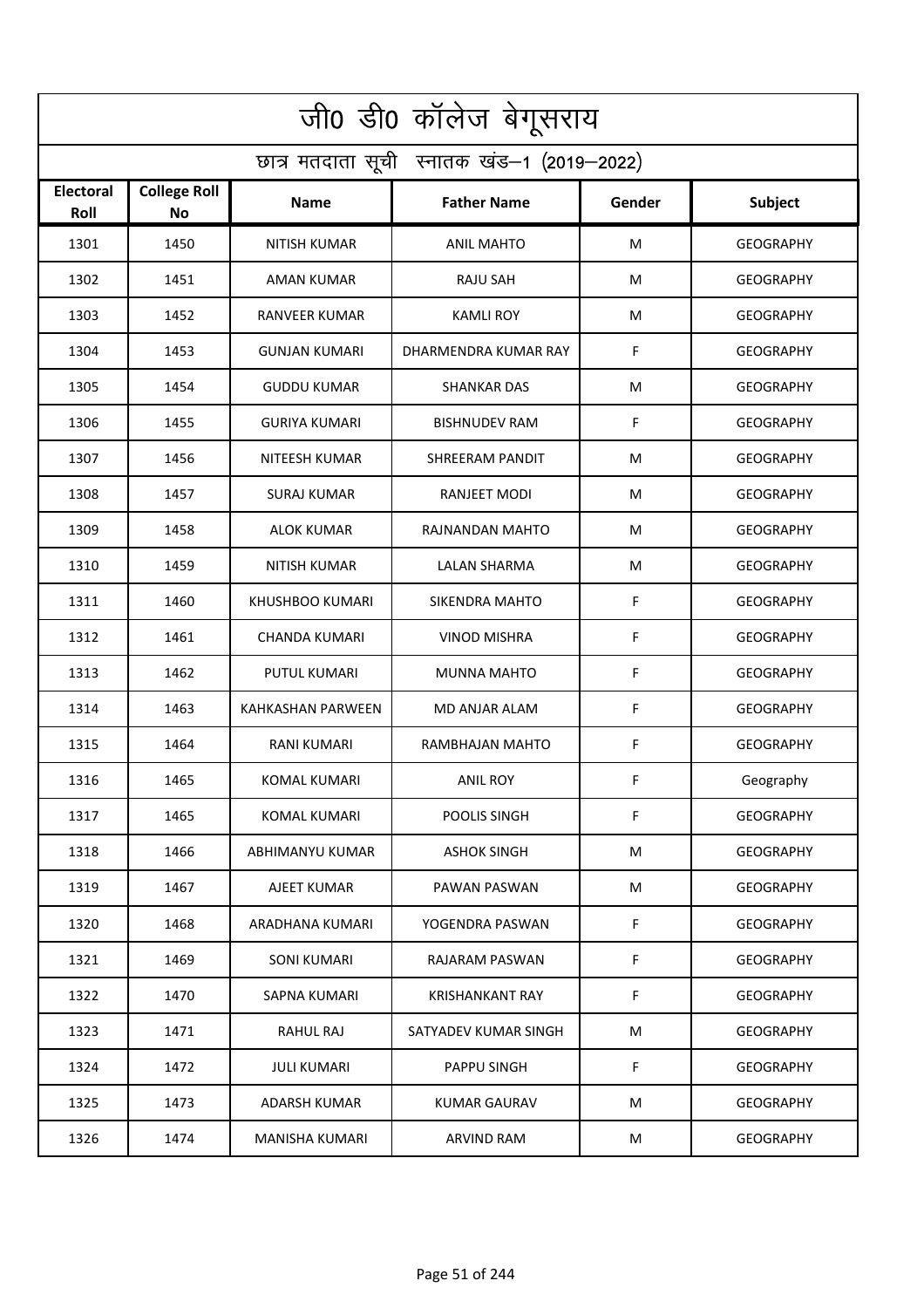| जी0 डी0 कॉलेज बेगूसराय                     |                           |                       |                          |        |                  |  |  |  |
|--------------------------------------------|---------------------------|-----------------------|--------------------------|--------|------------------|--|--|--|
| छात्र मतदाता सूची स्नातक खंड-1 (2019-2022) |                           |                       |                          |        |                  |  |  |  |
| <b>Electoral</b><br>Roll                   | <b>College Roll</b><br>No | Name                  | <b>Father Name</b>       | Gender | <b>Subject</b>   |  |  |  |
| 1327                                       | 1475                      | PAWAN KUMAR           | <b>RAM PRAVESH</b>       | M      | <b>GEOGRAPHY</b> |  |  |  |
| 1328                                       | 1476                      | SHIVANI KUMARI        | <b>SUBESH KUMAR</b>      | F      | <b>GEOGRAPHY</b> |  |  |  |
| 1329                                       | 1477                      | MADHU KUMARI          | <b>RAM SAH</b>           | F      | <b>GEOGRAPHY</b> |  |  |  |
| 1330                                       | 1480                      | ANJAN KUMAR           | <b>DINESH MAHTO</b>      | F      | <b>GEOGRAPHY</b> |  |  |  |
| 1331                                       | 1481                      | PRAGATI KUMARI        | SANJAY YADAV             | F      | <b>GEOGRAPHY</b> |  |  |  |
| 1332                                       | 1482                      | <b>MANISHA KUMARI</b> | SONE LAL DAS             | F      | <b>GEOGRAPHY</b> |  |  |  |
| 1333                                       | 1483                      | <b>RINKU KUMARI</b>   | <b>RAM PRAKASH DAS</b>   | F      | <b>GEOGRAPHY</b> |  |  |  |
| 1334                                       | 1484                      | <b>KHUSHBU KUMARI</b> | <b>DINESH MAHTO</b>      | F      | <b>GEOGRAPHY</b> |  |  |  |
| 1335                                       | 1485                      | KHUSHBU KUMARI        | <b>GANESH SAH</b>        | M      | <b>GEOGRAPHY</b> |  |  |  |
| 1336                                       | 1486                      | <b>SONI KUMARI</b>    | JAY PRAKASH SHARMA       | F      | <b>GEOGRAPHY</b> |  |  |  |
| 1337                                       | 1487                      | <b>ROHIT KUMAR</b>    | ARVIND CHAUDHARY         | M      | <b>GEOGRAPHY</b> |  |  |  |
| 1338                                       | 1488                      | <b>MAUSAM KUMARI</b>  | <b>GITESH JHA</b>        | F      | <b>GEOGRAPHY</b> |  |  |  |
| 1339                                       | 1489                      | SACHIN KUMAR          | <b>NARESH PODDAR</b>     | M      | <b>GEOGRAPHY</b> |  |  |  |
| 1340                                       | 1490                      | POOJA KUMARI          | RAJ KUMAR PASWAN         | F      | <b>GEOGRAPHY</b> |  |  |  |
| 1341                                       | 1491                      | MUNNI KUMARI          | RAJENDRA THAKUR          | F      | <b>GEOGRAPHY</b> |  |  |  |
| 1342                                       | 1492                      | <b>BABLU KUMAR</b>    | RAMVILASH TANTI          | M      | <b>GEOGRAPHY</b> |  |  |  |
| 1343                                       | 1493                      | PREMA KUMARI          | <b>UMESH RAY</b>         | F      | <b>GEOGRAPHY</b> |  |  |  |
| 1344                                       | 1494                      | MD KALAM ALAM         | MD IKRAMUL               | M      | <b>GEOGRAPHY</b> |  |  |  |
| 1345                                       | 1495                      | PUSHPAM KUMARI        | <b>BHARAV CHOUDHARY</b>  | F.     | GEOGRAPHY        |  |  |  |
| 1346                                       | 1496                      | <b>MADHURI KUMARI</b> | VIJENDRA PRASAD YADAV    | F      | GEOGRAPHY        |  |  |  |
| 1347                                       | 1497                      | SURAJ KUMAR           | <b>MAHENDRA SAH</b>      | M      | <b>GEOGRAPHY</b> |  |  |  |
| 1348                                       | 1498                      | <b>JHUNA KUMARI</b>   | SURENDRA SHANI           | F.     | GEOGRAPHY        |  |  |  |
| 1349                                       | 1499                      | SAVITA KUMARI         | RAM SARAN PASWAN         | F      | <b>GEOGRAPHY</b> |  |  |  |
| 1350                                       | 1500                      | <b>GAURAV KUMAR</b>   | <b>KARAN ROY</b>         | M      | GEOGRAPHY        |  |  |  |
| 1351                                       | 1501                      | SHIFAT KHAN           | <b>MANSOOR KHAN</b>      | F      | <b>GEOGRAPHY</b> |  |  |  |
| 1352                                       | 1502                      | RACHNA KUMARI         | <b>BINOD KUMAR SINGH</b> | F.     | <b>GEOGRAPHY</b> |  |  |  |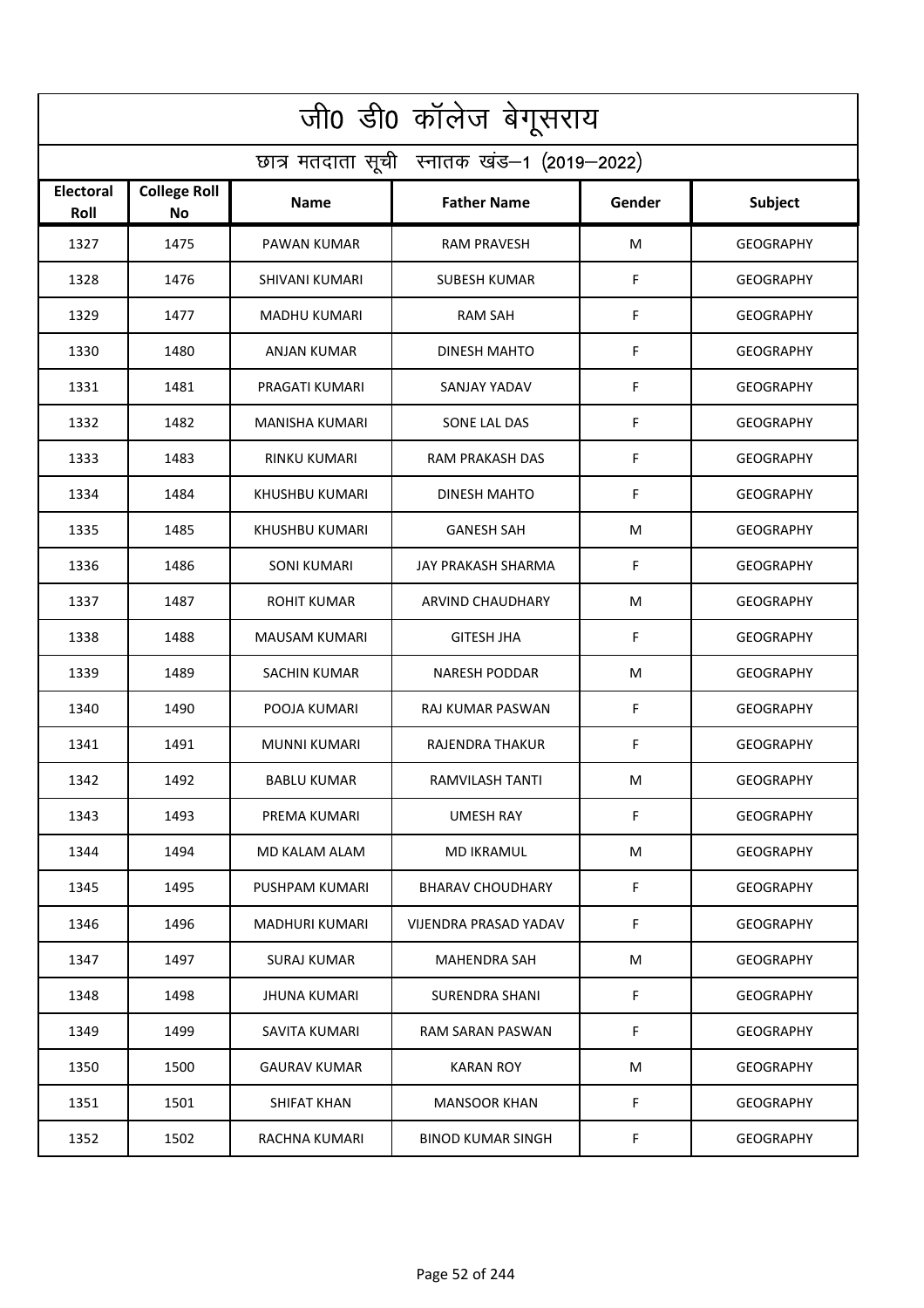| जी0 डी0 कॉलेज बेगूसराय                     |                                  |                        |                            |        |                  |  |  |  |
|--------------------------------------------|----------------------------------|------------------------|----------------------------|--------|------------------|--|--|--|
| छात्र मतदाता सूची स्नातक खंड-1 (2019-2022) |                                  |                        |                            |        |                  |  |  |  |
| Electoral<br>Roll                          | <b>College Roll</b><br><b>No</b> | Name                   | <b>Father Name</b>         | Gender | Subject          |  |  |  |
| 1353                                       | 1504                             | <b>DEEPAK KUMAR</b>    | <b>GHURAN YADAV</b>        | M      | <b>GEOGRAPHY</b> |  |  |  |
| 1354                                       | 1505                             | <b>ANKIT KUMAR</b>     | <b>KRISHNA PASWAN</b>      | M      | <b>GEOGRAPHY</b> |  |  |  |
| 1355                                       | 1506                             | <b>MUKESH KUMAR</b>    | <b>SHANKAR THAKUR</b>      | M      | <b>GEOGRAPHY</b> |  |  |  |
| 1356                                       | 1507                             | <b>SANGEET KUMAR</b>   | RAM BAHADUR PASWAN         | F      | <b>GEOGRAPHY</b> |  |  |  |
| 1357                                       | 1508                             | <b>KAJAL KUMARI</b>    | <b>SHAMBHU THAKUR</b>      | F      | <b>GEOGRAPHY</b> |  |  |  |
| 1358                                       | 1509                             | <b>KOMAL KUMARI</b>    | MITHALESH SINGH            | F      | <b>GEOGRAPHY</b> |  |  |  |
| 1359                                       | 1510                             | <b>RUBY KUMARI</b>     | <b>SHIV SHUNDAR SAHNI</b>  | F      | <b>GEOGRAPHY</b> |  |  |  |
| 1360                                       | 1511                             | <b>RAHUL KUMAR</b>     | RAMANAND CHAUDHARI         | M      | <b>GEOGRAPHY</b> |  |  |  |
| 1361                                       | 1512                             | <b>ANJALI KUMARI</b>   | <b>SURENDRA SAHNI</b>      | F      | <b>GEOGRAPHY</b> |  |  |  |
| 1362                                       | 1551                             | SUMAN KUMARI           | PRAMOD RAM                 | F      | Hindi            |  |  |  |
| 1363                                       | 1552                             | JULI KUMARI            | <b>DEELIP KUMAR KESHRI</b> | F      | Hindi            |  |  |  |
| 1364                                       | 1553                             | <b>NIKKI KUMARI</b>    | <b>DILIP KUMAR</b>         | F      | History          |  |  |  |
| 1365                                       | 1554                             | BARSHA KUMARI          | RAJESH CHOUDHARY           | F      | Hindi            |  |  |  |
| 1366                                       | 1555                             | DAYASHANKAR KUMAR      | <b>DINESH SINGH</b>        | M      | Hindi            |  |  |  |
| 1367                                       | 1556                             | ANSHU KUMARI           | <b>BIPIN SINGH</b>         | F      | Hindi            |  |  |  |
| 1368                                       | 1557                             | NEHA KUMARI            | <b>BIRJU KUMAR SINGH</b>   | F.     | Hindi            |  |  |  |
| 1369                                       | 1559                             | KUMARI SHANTI PRIYA    | RAJ NARAYAN JHA            | F      | Hindi            |  |  |  |
| 1370                                       | 1560                             | SHALINI KUMARI         | SANJAY SAH                 | F      | Hindi            |  |  |  |
| 1371                                       | 1561                             | MANISHA KUMARI         | NAND KISHORE SINGH         | F      | Hindi            |  |  |  |
| 1372                                       | 1562                             | PUSHPA KUMARI          | <b>BHOLA MISHRA</b>        | F      | Hindi            |  |  |  |
| 1373                                       | 1563                             | <b>SHAHINA PARVEEN</b> | MD NAUSHAD ALAM            | F      | Hindi            |  |  |  |
| 1374                                       | 1564                             | SANDHYA KUMARI         | <b>SUJIT RAJAK</b>         | F      | Hindi            |  |  |  |
| 1375                                       | 1565                             | PRITI KUMARI           | <b>BUDHAAN SHARMA</b>      | F      | Hindi            |  |  |  |
| 1376                                       | 1566                             | ANJALI KUMARI          | ARVIND PASWAN              | F.     | Hindi            |  |  |  |
| 1377                                       | 1567                             | NISHA KUMARI           | VIJAY YADAV                | F      | Hindi            |  |  |  |
| 1378                                       | 1568                             | RAVISHK KUMAR          | PANKAJ MANDAL              | M      | Hindi            |  |  |  |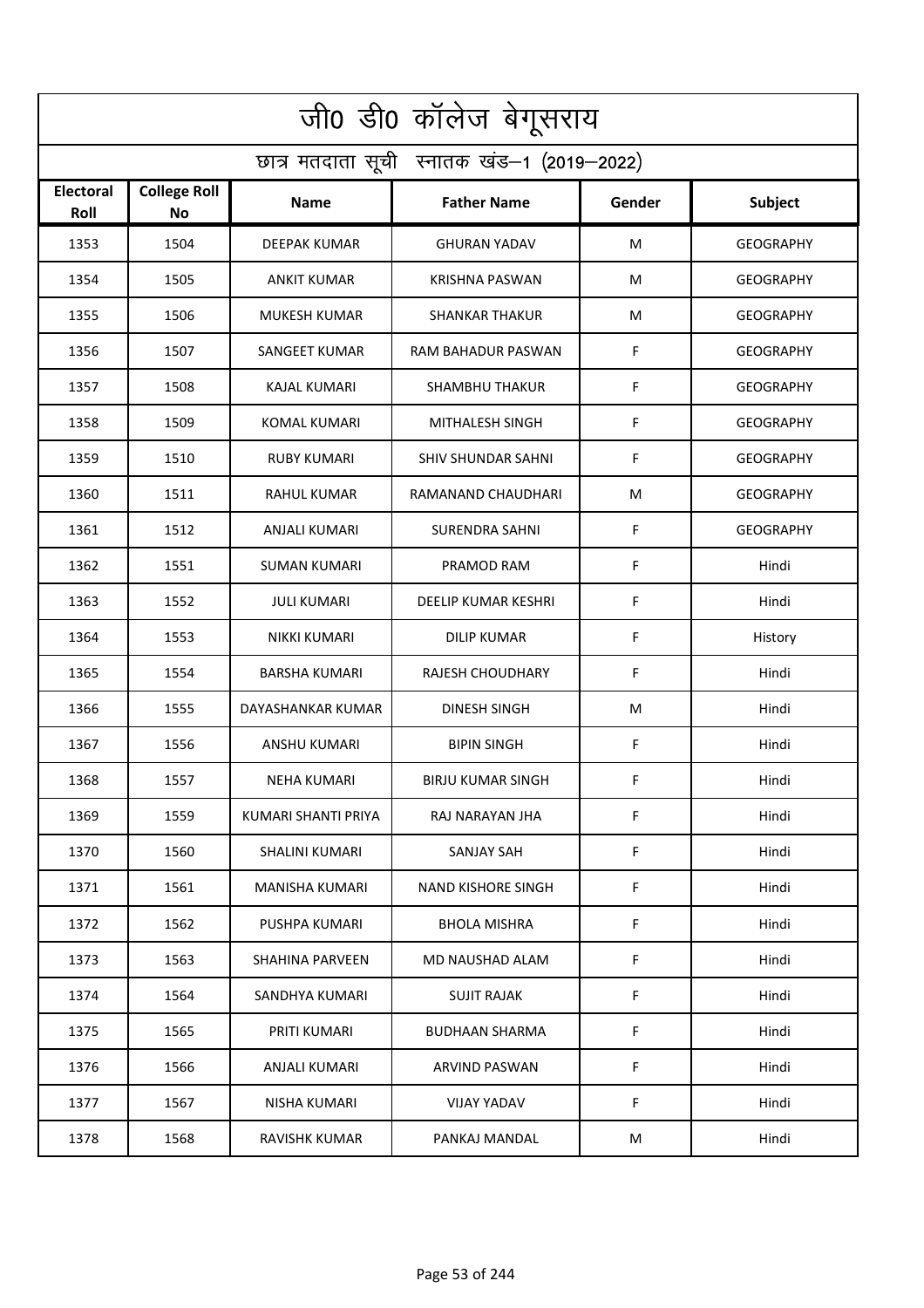| जी0 डी0 कॉलेज बेगूसराय                     |                                  |                          |                              |        |                |  |  |  |
|--------------------------------------------|----------------------------------|--------------------------|------------------------------|--------|----------------|--|--|--|
| छात्र मतदाता सूची स्नातक खंड-1 (2019-2022) |                                  |                          |                              |        |                |  |  |  |
| <b>Electoral</b><br>Roll                   | <b>College Roll</b><br><b>No</b> | Name                     | <b>Father Name</b>           | Gender | <b>Subject</b> |  |  |  |
| 1379                                       | 1569                             | <b>NEHA KUMARI</b>       | <b>VAKIL SHARMA</b>          | F      | Hindi          |  |  |  |
| 1380                                       | 1570                             | <b>MADHU KUMARI</b>      | <b>ARJUN SAH</b>             | F      | Hindi          |  |  |  |
| 1381                                       | 1571                             | DAULAT KUMARI            | <b>AMIT SINGH</b>            | F      | Hindi          |  |  |  |
| 1382                                       | 1572                             | <b>ASHA KUMARI</b>       | <b>KISHUNDEV THAKUR</b>      | F      | Hindi          |  |  |  |
| 1383                                       | 1573                             | <b>JUHI KUMARI</b>       | <b>MUKESH KESHRI</b>         | F      | Hindi          |  |  |  |
| 1384                                       | 1574                             | <b>BEAUTI KUMARI</b>     | <b>CHANDRA KISHOR KESHRI</b> | F      | Hindi          |  |  |  |
| 1385                                       | 1575                             | <b>DEEPAK KUMAR</b>      | SANTOSH CHAURASIA            | M      | Hindi          |  |  |  |
| 1386                                       | 1576                             | RUPAM KUMARI             | <b>KAILASH BHAGAT</b>        | F      | Hindi          |  |  |  |
| 1387                                       | 1577                             | <b>SWATI KUMARI</b>      | <b>RAMSAKAL SINGH</b>        | F      | Hindi          |  |  |  |
| 1388                                       | 1578                             | <b>GAUTAM KUMAR</b>      | DHARAM DEV SINGH             | M      | Hindi          |  |  |  |
| 1389                                       | 1579                             | <b>LALTU KUMAR</b>       | <b>BHAGWAN YADAV</b>         | M      | Hindi          |  |  |  |
| 1390                                       | 1580                             | PRAMOD KUMAR             | <b>ARVIND RAJAK</b>          | M      | Hindi          |  |  |  |
| 1391                                       | 1581                             | PRIYATAM KUMAR<br>PANDIT | SHASHI BHUSHAN PANDIT        | M      | Hindi          |  |  |  |
| 1392                                       | 1582                             | <b>JANKI KUMARI</b>      | <b>MANOJ JHA</b>             | F      | Hindi          |  |  |  |
| 1393                                       | 1583                             | KAJAL KUMARI             | RAVINDRA SINGH               | F      | Hindi          |  |  |  |
| 1394                                       | 1584                             | MUNNI KUMARI             | <b>CHHEDI SAH</b>            | F      | Hindi          |  |  |  |
| 1395                                       | 1585                             | AJEET KUMAR              | <b>BINAY RAJAK</b>           | M      | Hindi          |  |  |  |
| 1396                                       | 1586                             | NIBHA KUMARI             | <b>DILIP SAH</b>             | F      | Hindi          |  |  |  |
| 1397                                       | 1587                             | SANJEEV KUMAR            | RANJIT SAH                   | М      | Hindi          |  |  |  |
| 1398                                       | 1588                             | SANGITA KUMARI           | <b>MUKESH SINGH</b>          | F      | Hindi          |  |  |  |
| 1399                                       | 1589                             | SARASWATI KUMARI         | <b>MAHESHWAR THAKUR</b>      | F      | Hindi          |  |  |  |
| 1400                                       | 1590                             | KOMAL KUMARI             | NARESH SAH                   | F      | Hindi          |  |  |  |
| 1401                                       | 1591                             | <b>SWATI KUMARI</b>      | <b>LALAN SAH</b>             | F      | Hindi          |  |  |  |
| 1402                                       | 1592                             | AMARJIT KUMAR            | <b>BISHNUDEO PASWAN</b>      | M      | Hindi          |  |  |  |
| 1403                                       | 1593                             | PUJA KUMARI              | JAY PRAKASH DAS              | F      | Hindi          |  |  |  |
| 1404                                       | 1594                             | SAKSHI KUMARI            | ABHAY KUMAR DAS              | F      | Hindi          |  |  |  |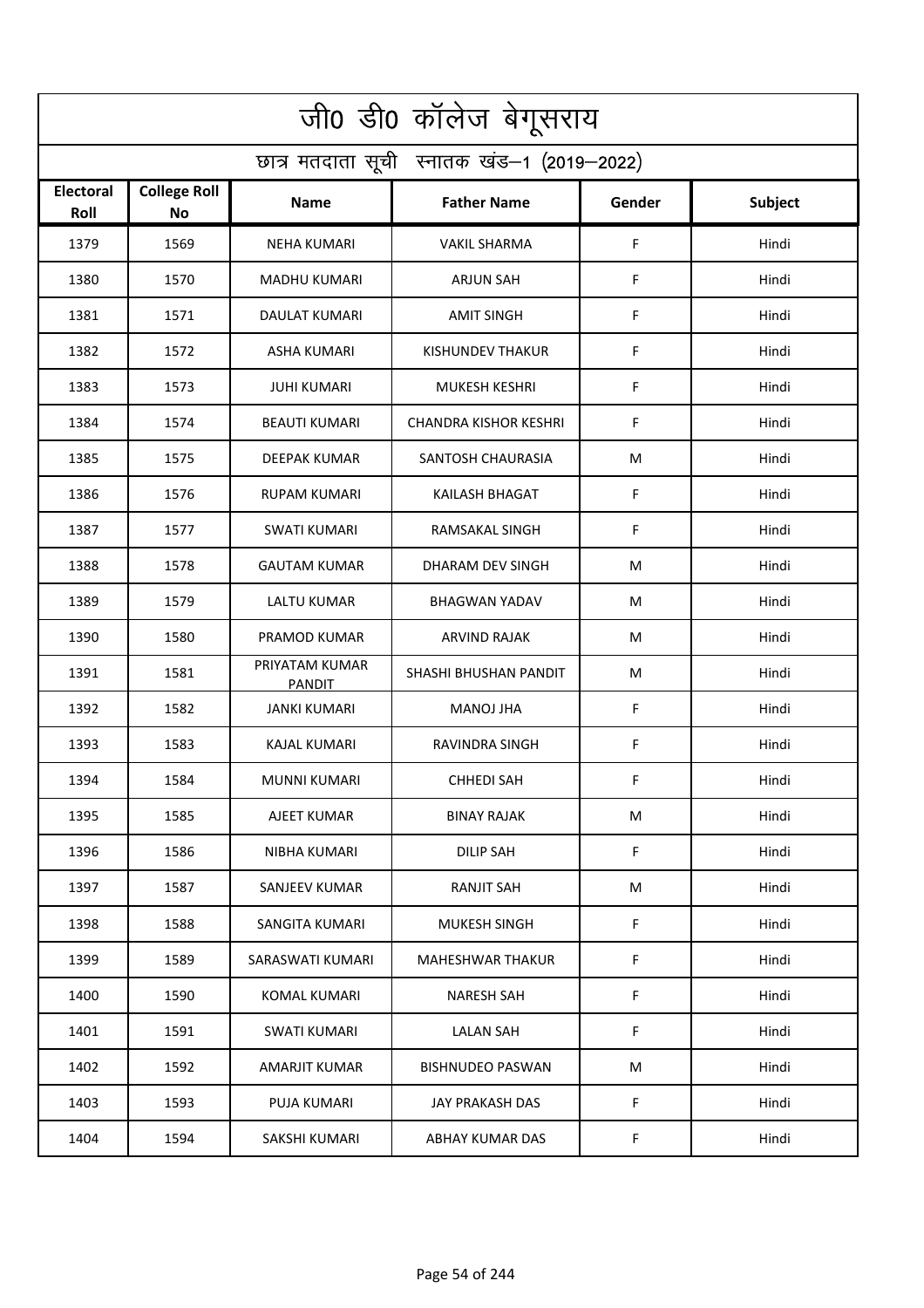| जी0 डी0 कॉलेज बेगूसराय                     |                                  |                       |                         |        |                |  |  |  |
|--------------------------------------------|----------------------------------|-----------------------|-------------------------|--------|----------------|--|--|--|
| छात्र मतदाता सूची स्नातक खंड-1 (2019-2022) |                                  |                       |                         |        |                |  |  |  |
| Electoral<br>Roll                          | <b>College Roll</b><br><b>No</b> | Name                  | <b>Father Name</b>      | Gender | <b>Subject</b> |  |  |  |
| 1405                                       | 1595                             | <b>DEVRAJ KUMAR</b>   | <b>UMESH PANDIT</b>     | M      | Hindi          |  |  |  |
| 1406                                       | 1596                             | <b>NITU KUMARI</b>    | <b>MANOJ SINGH</b>      | F      | Hindi          |  |  |  |
| 1407                                       | 1597                             | RAVISH KUMAR          | SUDHIR MISHRA           | M      | Hindi          |  |  |  |
| 1408                                       | 1598                             | <b>PUJA KUMARI</b>    | <b>MANGAL CHAUDHARI</b> | F      | Hindi          |  |  |  |
| 1409                                       | 1599                             | <b>LAKKI KUMARI</b>   | <b>MAHESHWAR THAKUR</b> | F      | Hindi          |  |  |  |
| 1410                                       | 1600                             | <b>RUPAM KUMARI</b>   | <b>GORAKH SAH</b>       | F      | Hindi          |  |  |  |
| 1411                                       | 1601                             | <b>RAKESH KUMAR</b>   | RAMAGYA MAHTO           | M      | Hindi          |  |  |  |
| 1412                                       | 1602                             | <b>SACHIN KUMAR</b>   | <b>RAJESH RAM</b>       | M      | Hindi          |  |  |  |
| 1413                                       | 1603                             | <b>KAMINI KUMARI</b>  | <b>PREM KUMAR</b>       | F      | Hindi          |  |  |  |
| 1414                                       | 1604                             | MASISHA KUMARI        | SANJEET MALAKAR         | F      | Hindi          |  |  |  |
| 1415                                       | 1605                             | <b>SUSHILA KUMARI</b> | <b>SUDHIR MAHTO</b>     | F      | Hindi          |  |  |  |
| 1416                                       | 1606                             | <b>NANDLAL KUMAR</b>  | RAMBADAN JHA            | M      | Hindi          |  |  |  |
| 1417                                       | 1607                             | RISHI KUMARI          | NANHULAL YADAV          | F      | Hindi          |  |  |  |
| 1418                                       | 1608                             | BITTU KUMAR           | NAGO SADA               | M      | Hindi          |  |  |  |
| 1419                                       | 1609                             | SUMAN KUMARI          | PANKAJ SINGH            | F      | Hindi          |  |  |  |
| 1420                                       | 1610                             | <b>MONI KUMARI</b>    | <b>BRIENDRA TANTI</b>   | F.     | Hindi          |  |  |  |
| 1421                                       | 1611                             | CHIKKU KUMAR          | <b>NAVIN CHOUDHARY</b>  | М      | Hindi          |  |  |  |
| 1422                                       | 1612                             | <b>SMIRITI KUMARI</b> | <b>MANOJ PATHAK</b>     | F.     | Hindi          |  |  |  |
| 1423                                       | 1613                             | KARISHMA KUMARI       | KAILASH SINGH           | F.     | Hindi          |  |  |  |
| 1424                                       | 1614                             | RAVINDRA KUMAR        | PHULEN CHAUPAL          | M      | Hindi          |  |  |  |
| 1425                                       | 1615                             | <b>ANNU KUMARI</b>    | <b>JYOTISH KUMAR</b>    | F.     | Hindi          |  |  |  |
| 1426                                       | 1616                             | KANCHAN KUMARI        | BAIDH NATH SHA          | F      | Hindi          |  |  |  |
| 1427                                       | 1617                             | <b>SAPNA KUMARI</b>   | <b>HIRA PASWAN</b>      | F      | Hindi          |  |  |  |
| 1428                                       | 1618                             | NITISH KUMAR          | PRAMOD YADAV            | M      | Hindi          |  |  |  |
| 1429                                       | 1619                             | DEEPAK KUMAR          | SHAMBHU SINGH           | М      | Hindi          |  |  |  |
| 1430                                       | 1620                             | <b>NEHA KUMARI</b>    | RAJENDRA SHARMA         | F      | Hindi          |  |  |  |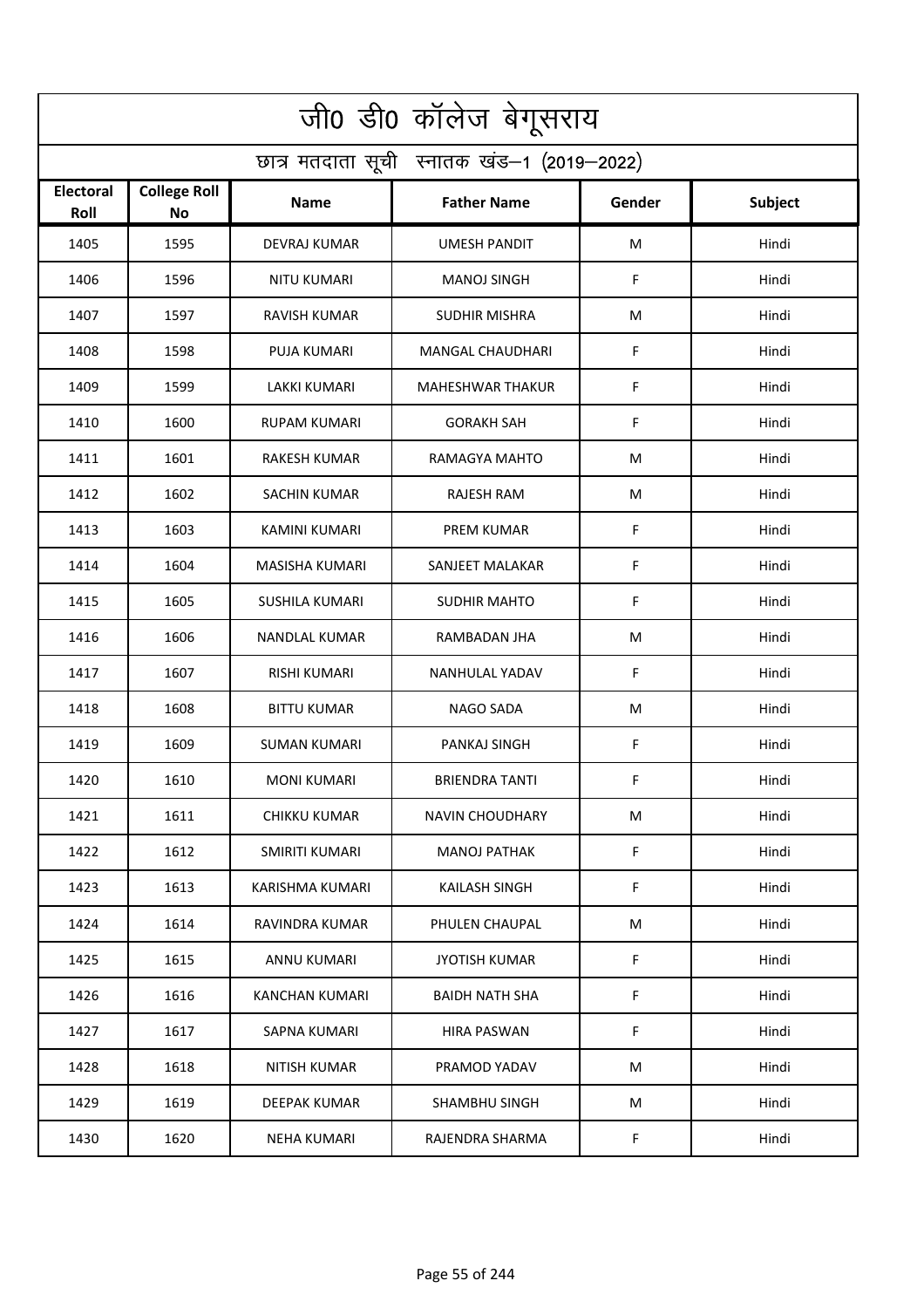| जी0 डी0 कॉलेज बेगूसराय                     |                                  |                       |                            |        |                |  |  |  |
|--------------------------------------------|----------------------------------|-----------------------|----------------------------|--------|----------------|--|--|--|
| छात्र मतदाता सूची स्नातक खंड-1 (2019-2022) |                                  |                       |                            |        |                |  |  |  |
| <b>Electoral</b><br>Roll                   | <b>College Roll</b><br><b>No</b> | <b>Name</b>           | <b>Father Name</b>         | Gender | <b>Subject</b> |  |  |  |
| 1431                                       | 1621                             | <b>KANCHAN KUMARI</b> | SHAMBHU SHARMA             | F      | Hindi          |  |  |  |
| 1432                                       | 1622                             | SANJANA KUMARI        | <b>NAVASH SAH</b>          | F      | Hindi          |  |  |  |
| 1433                                       | 1623                             | <b>BHARAT KUMAR</b>   | TEJNARAYAN YADAV           | М      | Hindi          |  |  |  |
| 1434                                       | 1624                             | SHIVANI GAUTAM        | DHIRAJ KUMAR GAUTAM        | F      | Hindi          |  |  |  |
| 1435                                       | 1625                             | KHUSHBOO KUMARI       | <b>MAHADEV SHARMA</b>      | F      | Hindi          |  |  |  |
| 1436                                       | 1626                             | <b>AVINASH KUMAR</b>  | RAMCHANDRA SAH             | М      | Hindi          |  |  |  |
| 1437                                       | 1627                             | <b>PUJA KUMARI</b>    | <b>KRISHNA KUMAR SINGH</b> | F      | Hindi          |  |  |  |
| 1438                                       | 1628                             | <b>HARI PRIYA</b>     | MADHURI PRASAD SINGH       | F      | Hindi          |  |  |  |
| 1439                                       | 1629                             | <b>JYOTI KUMARI</b>   | JAGESHWAR SHARMA           | F      | Hindi          |  |  |  |
| 1440                                       | 1630                             | JAWAHARLAL LALAN      | <b>SHYAM SUNDAR MAHTO</b>  | M      | Hindi          |  |  |  |
| 1441                                       | 1631                             | <b>CHHOTU KUMAR</b>   | RAM PRASAD TANTI           | M      | Hindi          |  |  |  |
| 1442                                       | 1632                             | <b>BITTU KUMAR</b>    | <b>GANESH PANDIT</b>       | M      | Hindi          |  |  |  |
| 1443                                       | 1633                             | PUJA KUMARI           | RAMNARESH SAH              | F      | Hindi          |  |  |  |
| 1444                                       | 1634                             | <b>ANNUPRIYA</b>      | RAJESH KUMAR SAHNI         | F      | Hindi          |  |  |  |
| 1445                                       | 1635                             | <b>RAMESH KUMAR</b>   | SURENDRA PASWAN            | M      | Hindi          |  |  |  |
| 1446                                       | 1636                             | SHUBHAM KUMAR         | <b>SUNIL PODDAR</b>        | M      | Hindi          |  |  |  |
| 1447                                       | 1637                             | AARTI KUMARI          | RAMBILASH CHOUDHARY        | F      | Hindi          |  |  |  |
| 1448                                       | 1638                             | <b>BIBHA KUMARI</b>   | KAILASH MAHTO              | F      | Hindi          |  |  |  |
| 1449                                       | 1639                             | <b>GUNJAN KUMARI</b>  | MANOJ SINGH                | F      | Hindi          |  |  |  |
| 1450                                       | 1640                             | RAMESH KUMAR          | <b>DARO SINGH</b>          | M      | Hindi          |  |  |  |
| 1451                                       | 1641                             | KHUSHBU KUMARI        | <b>ACHCHHELAL MANDAL</b>   | F      | Hindi          |  |  |  |
| 1452                                       | 1642                             | SHIVANI KUMARI        | <b>SANJAY RAY</b>          | F      | Hindi          |  |  |  |
| 1453                                       | 1643                             | <b>ARTI KUMARI</b>    | SUBODH KUMAR               | F      | Hindi          |  |  |  |
| 1454                                       | 1644                             | DIVYESH KUMAR BHARTI  | KANCHAN KUMAR BHARTI       | M      | Hindi          |  |  |  |
| 1455                                       | 1645                             | <b>BEAUTI KUMARI</b>  | <b>BHARAT SAH</b>          | F      | Hindi          |  |  |  |
| 1456                                       | 1646                             | AMARJEET KUMAR        | SANJEEV KUMAR SINGH        | M      | Hindi          |  |  |  |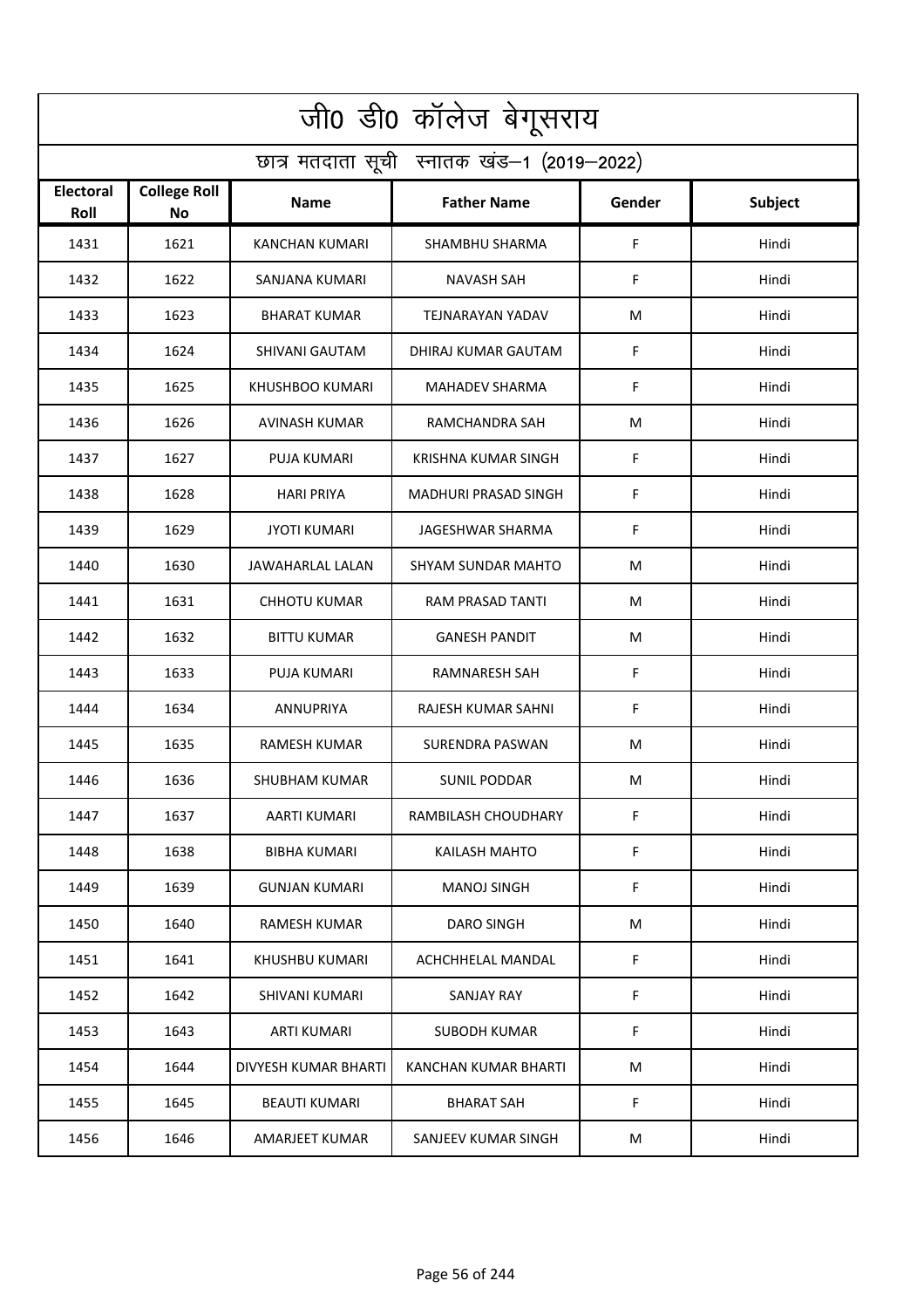| जी0 डी0 कॉलेज बेगूसराय                     |                                  |                           |                      |        |         |  |  |  |
|--------------------------------------------|----------------------------------|---------------------------|----------------------|--------|---------|--|--|--|
| छात्र मतदाता सूची स्नातक खंड-1 (2019-2022) |                                  |                           |                      |        |         |  |  |  |
| <b>Electoral</b><br>Roll                   | <b>College Roll</b><br><b>No</b> | Name                      | <b>Father Name</b>   | Gender | Subject |  |  |  |
| 1457                                       | 1647                             | <b>MITHUN KUMAR</b>       | <b>SUBHASH SINGH</b> | M      | Hindi   |  |  |  |
| 1458                                       | 1648                             | <b>SHIV KUMAR</b>         | SHAMBHU KUMAR ROY    | М      | Hindi   |  |  |  |
| 1459                                       | 1649                             | SUMAN KUMARI              | KAPILDEV SAHNI       | F      | Hindi   |  |  |  |
| 1460                                       | 1650                             | <b>ANSHU KUMARI</b>       | <b>SUMAN SINGH</b>   | F      | Hindi   |  |  |  |
| 1461                                       | 1651                             | <b>KHUSHBOOKUMARI</b>     | <b>PAPPU SAH</b>     | F      | Hindi   |  |  |  |
| 1462                                       | 1652                             | <b>AMOL SAHNI</b>         | <b>AJABLAL SAHNI</b> | M      | Hindi   |  |  |  |
| 1463                                       | 1653                             | <b>VIKAS KUMAR</b>        | <b>SHAMBHU SINGH</b> | М      | Hindi   |  |  |  |
| 1464                                       | 1654                             | <b>SUSHIL KUMAR</b>       | SAUDAGAR SAH         | M      | Hindi   |  |  |  |
| 1465                                       | 1655                             | <b>DURGESH KUMAR</b>      | RAM UDAY SAH         | M      | Hindi   |  |  |  |
| 1466                                       | 1656                             | KAUSHAL KUMAR             | <b>DILIP PASWAN</b>  | M      | Hindi   |  |  |  |
| 1467                                       | 1657                             | <b>KISMATI KHATOON</b>    | MD MASEEH ALAM       | F      | Hindi   |  |  |  |
| 1468                                       | 1658                             | <b>KUMARI SONI BHARTI</b> | <b>ASHOK KUMAR</b>   | F      | Hindi   |  |  |  |
| 1469                                       | 1659                             | AMBEDKAR KUMAR            | PHULENA DAS          | M      | Hindi   |  |  |  |
| 1470                                       | 1660                             | ANJALI KUMARI             | <b>MAYARAM SINGH</b> | F      | Hindi   |  |  |  |
| 1471                                       | 1661                             | VIJAYA LAXMI              | HARI SHANKAR MISHRA  | F      | Hindi   |  |  |  |
| 1472                                       | 1662                             | SIMRAN KUMARI             | NAVIN SAH            | F      | Hindi   |  |  |  |
| 1473                                       | 1663                             | SUMAN KUMARI              | RAMBILASH SHARMA     | F      | Hindi   |  |  |  |
| 1474                                       | 1664                             | SANJAY KUMAR              | PRAKASH SADA         | М      | Hindi   |  |  |  |
| 1475                                       | 1665                             | RAJA KUMAR                | SHIV KUMAR SAH       | M      | Hindi   |  |  |  |
| 1476                                       | 1666                             | ROSHANI KUMARI            | PREM CHANDRA KUMAR   | F      | Hindi   |  |  |  |
| 1477                                       | 1667                             | PRITI KUMARI              | RAMAKANT MAHTO       | F      | Hindi   |  |  |  |
| 1478                                       | 1668                             | PUJA KUMARI               | GANESH SAH           | F      | Hindi   |  |  |  |
| 1479                                       | 1669                             | <b>NITISH KUMAR</b>       | RAM PRAVESH YADAV    | M      | Hindi   |  |  |  |
| 1480                                       | 1670                             | MINAKSHI JHA              | KUNDAN JHA           | F      | Hindi   |  |  |  |
| 1481                                       | 1671                             | SANTOSH KUMAR             | <b>MUKESH PODDAR</b> | M      | Hindi   |  |  |  |
| 1482                                       | 1672                             | LAKSHMI KUMARI            | SHIVNANDAN RAM       | F      | Hindi   |  |  |  |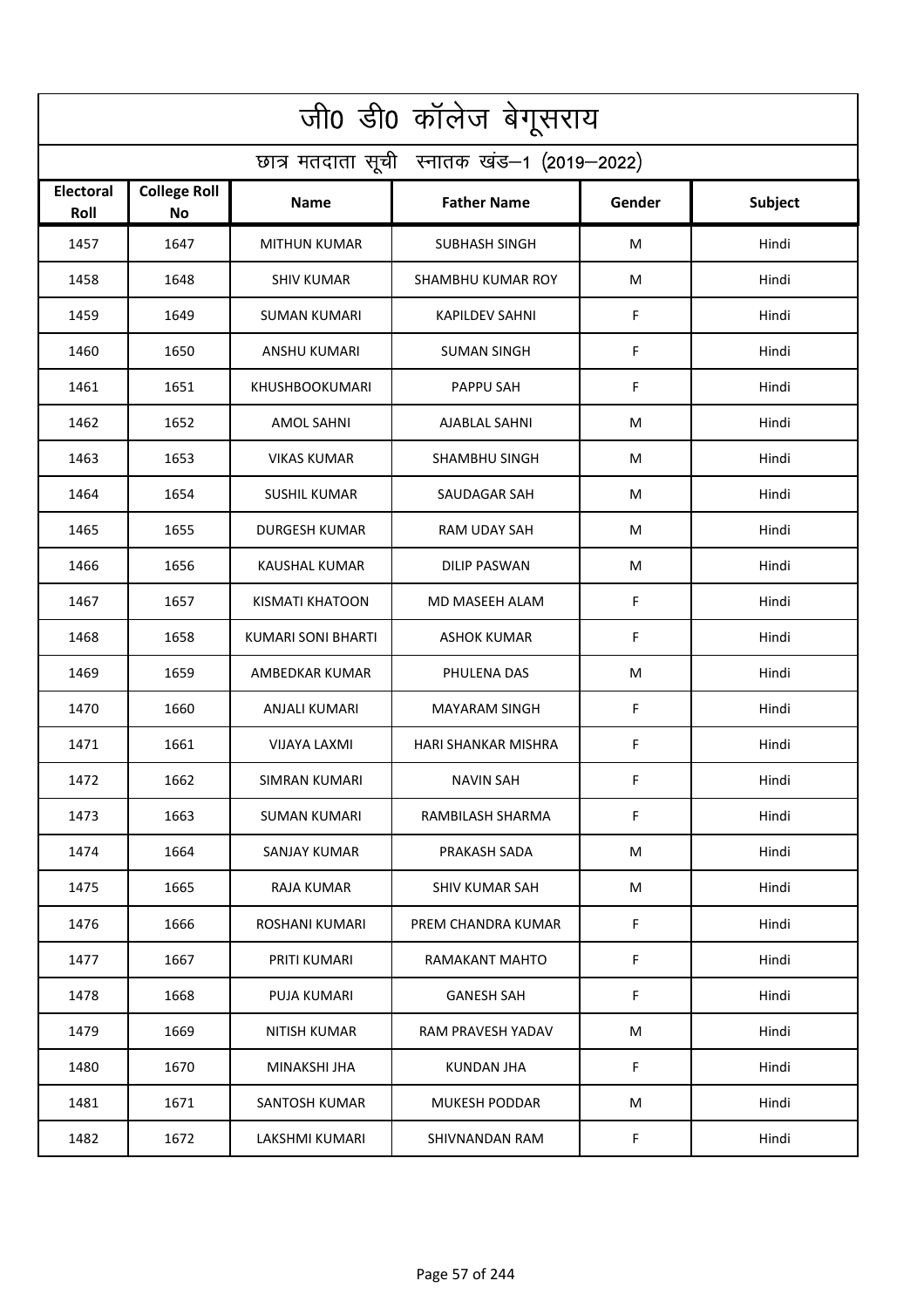| जी0 डी0 कॉलेज बेगूसराय                     |                                  |                       |                             |        |                |  |  |  |
|--------------------------------------------|----------------------------------|-----------------------|-----------------------------|--------|----------------|--|--|--|
| छात्र मतदाता सूची स्नातक खंड-1 (2019-2022) |                                  |                       |                             |        |                |  |  |  |
| Electoral<br>Roll                          | <b>College Roll</b><br><b>No</b> | Name                  | <b>Father Name</b>          | Gender | <b>Subject</b> |  |  |  |
| 1483                                       | 1673                             | <b>MANISHA KUMARI</b> | <b>SOHAN SINGH</b>          | F      | Hindi          |  |  |  |
| 1484                                       | 1674                             | <b>SUMAN KUMARI</b>   | <b>HARDEV SHARMA</b>        | F      | Hindi          |  |  |  |
| 1485                                       | 1675                             | <b>GANESH KUMAR</b>   | RAM BABU SAHANI             | M      | Hindi          |  |  |  |
| 1486                                       | 1676                             | <b>SHABNAM KUMARI</b> | SULENDRA YADAV              | F      | Hindi          |  |  |  |
| 1487                                       | 1677                             | PRIYANKA KUMARI       | <b>SUNIL SAH</b>            | F      | Hindi          |  |  |  |
| 1488                                       | 1678                             | <b>GURIYA KUMARI</b>  | <b>ABNIT DAS</b>            | F      | Hindi          |  |  |  |
| 1489                                       | 1679                             | <b>MURARI KUMAR</b>   | <b>NARESH ROY</b>           | M      | Hindi          |  |  |  |
| 1490                                       | 1680                             | AMRITA KUMARI         | JANARDAN TANTI              | F      | Hindi          |  |  |  |
| 1491                                       | 1681                             | <b>ASHISH KUMAR</b>   | <b>DIWAKAR JHA</b>          | M      | Hindi          |  |  |  |
| 1492                                       | 1682                             | HINA KUMARI           | RAM GUNESH PASWAN           | F      | Hindi          |  |  |  |
| 1493                                       | 1683                             | ARTI KUMARI           | PARMANAND SINGH             | F      | Hindi          |  |  |  |
| 1494                                       | 1684                             | <b>SNEHA KUMARI</b>   | RAJKUMAR PASWAN             | F      | Hindi          |  |  |  |
| 1495                                       | 1685                             | <b>SUMIT KUMAR</b>    | SUBHASH YADAV               | M      | Hindi          |  |  |  |
| 1496                                       | 1686                             | <b>MANGAL KUMAR</b>   | <b>RAM SINGH</b>            | M      | Hindi          |  |  |  |
| 1497                                       | 1687                             | RISHI KUMAR           | <b>ARJUN RAM</b>            | M      | Hindi          |  |  |  |
| 1498                                       | 1688                             | <b>BIKESH KUMAR</b>   | ARVIND SINGH                | M      | Hindi          |  |  |  |
| 1499                                       | 1689                             | NISHA KUMARI          | <b>SURESH CHAUDHARI</b>     | F      | Hindi          |  |  |  |
| 1500                                       | 1690                             | <b>MONIKA KUMARI</b>  | AJIT PODDAR                 | F.     | Hindi          |  |  |  |
| 1501                                       | 1691                             | KUNDAN KUMAR          | ARUN KUMAR                  | M      | Hindi          |  |  |  |
| 1502                                       | 1692                             | SUSHILA KUMARI        | <b>KALPU DAS</b>            | F      | Hindi          |  |  |  |
| 1503                                       | 1693                             | <b>MANISHA KUMARI</b> | <b>VIJAY SHANKAR THAKUR</b> | F      | Hindi          |  |  |  |
| 1504                                       | 1694                             | KIRAN KUMARI          | PRAMOD PRASAD YADAV         | F      | Hindi          |  |  |  |
| 1505                                       | 1695                             | ARCHANA KUMARI        | PREMNATH SAH                | F      | Hindi          |  |  |  |
| 1506                                       | 1696                             | SAHNAZ KHATUN         | <b>MD SOHRAB</b>            | F      | Hindi          |  |  |  |
| 1507                                       | 1697                             | SANDHYA KUMARI        | SANJEEV KUMAR SINGH         | F      | Hindi          |  |  |  |
| 1508                                       | 1698                             | <b>CHHOTU KUMAR</b>   | <b>BIJAY PASWAN</b>         | M      | Hindi          |  |  |  |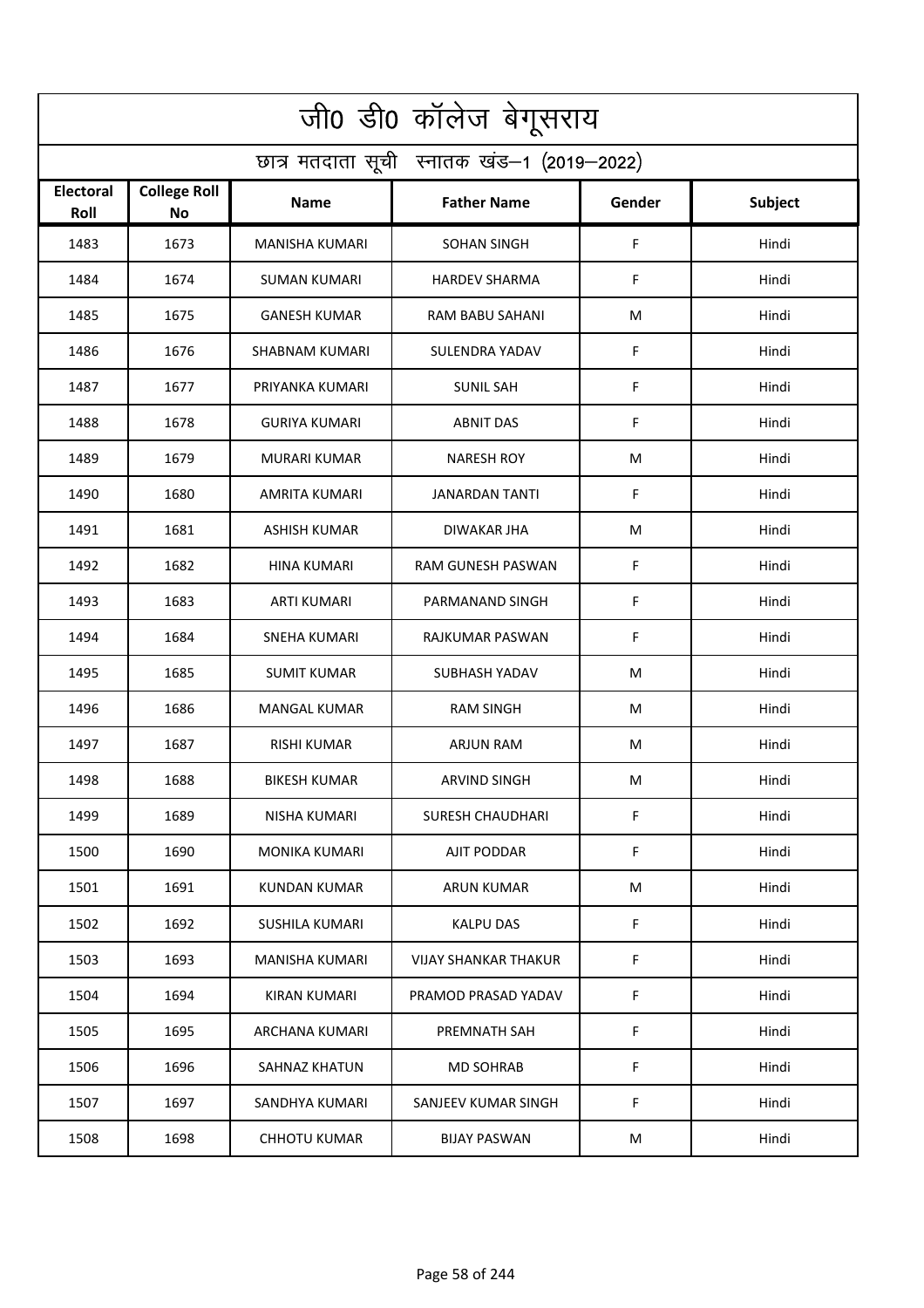| जी0 डी0 कॉलेज बेगूसराय                     |                                  |                      |                          |        |              |  |  |  |
|--------------------------------------------|----------------------------------|----------------------|--------------------------|--------|--------------|--|--|--|
| छात्र मतदाता सूची स्नातक खंड-1 (2019-2022) |                                  |                      |                          |        |              |  |  |  |
| Electoral<br>Roll                          | <b>College Roll</b><br><b>No</b> | Name                 | <b>Father Name</b>       | Gender | Subject      |  |  |  |
| 1509                                       | 1699                             | <b>MONIKA KUMARI</b> | <b>SOHAN SINGH</b>       | F      | Hindi        |  |  |  |
| 1510                                       | 1700                             | <b>JYOTI KUMARI</b>  | <b>GOPAL ISHWAR</b>      | F.     | Hindi        |  |  |  |
| 1511                                       | 1701                             | AYUSHI KUMARI        | RAJESH KUMAR CHOUDHARI   | F      | Hindi        |  |  |  |
| 1512                                       | 1702                             | <b>ANSHU KUMARI</b>  | <b>BIPIN KUMAR SINGH</b> | F      | Hindi        |  |  |  |
| 1513                                       | 1703                             | <b>LUSHI KUMARI</b>  | <b>RAMBALI YADAV</b>     | F      | Hindi        |  |  |  |
| 1514                                       | 1704                             | RAJANEESH KUMAR      | PAWAN KUMAR              | M      | Hindi        |  |  |  |
| 1515                                       | 1705                             | ANJALI KUMARI        | <b>SHYAMKISHOR DAS</b>   | F      | Hindi        |  |  |  |
| 1516                                       | 1706                             | PRITI KUMARI         | <b>SAHEB RAY</b>         | F      | Hindi        |  |  |  |
| 1517                                       | 1707                             | <b>LAXMI KUMARI</b>  | <b>JAWAHAR SAHNI</b>     | F      | Hindi        |  |  |  |
| 1518                                       | 1708                             | <b>SONI KUMARI</b>   | ARVIND PRASAD SINGH      | F      | Hindi        |  |  |  |
| 1519                                       | 1709                             | <b>GULSHAN KUMAR</b> | DIPO MANDAL              | M      | Hindi        |  |  |  |
| 1520                                       | 1710                             | <b>ASHISH KUMAR</b>  | <b>NARESH PODDAR</b>     | M      | Hindi        |  |  |  |
| 1521                                       | 1711                             | RAGHUVAR KUMAR       | HIRALAL SINGH            | M      | HINDI        |  |  |  |
| 1522                                       | 1712                             | SUKUMARI KUMARI      | <b>TUNAY SINGH</b>       | F      | <b>HINDI</b> |  |  |  |
| 1523                                       | 1713                             | NIKITA RANI          | NARESH SAH               | F      | <b>HINDI</b> |  |  |  |
| 1524                                       | 1714                             | MANTI KUMARI         | NARAYAN YADAV            | F.     | <b>HINDI</b> |  |  |  |
| 1525                                       | 1715                             | KHUSHBU KUMARI       | DILIP KUMAR RAJAK        | F      | HINDI        |  |  |  |
| 1526                                       | 1716                             | <b>KARINA KUMARI</b> | ARVIND SINGH             | F      | <b>HINDI</b> |  |  |  |
| 1527                                       | 1717                             | <b>GURIYA KUMARI</b> | RAJENDRA SHARMA          | F      | HINDI        |  |  |  |
| 1528                                       | 1718                             | PRITI KUMARI         | SADANAND MAHTO           | F      | HINDI        |  |  |  |
| 1529                                       | 1719                             | SHIKHA SUMAN         | PREMCHANDRA KUMAR        | F      | <b>HINDI</b> |  |  |  |
| 1530                                       | 1720                             | SIMA KUMARI          | PREMCHANDRA KUMAR        | F      | HINDI        |  |  |  |
| 1531                                       | 1721                             | <b>RESHMI KUMARI</b> | <b>SANJEEV THAKUR</b>    | F      | <b>HINDI</b> |  |  |  |
| 1532                                       | 1722                             | <b>JULEE KUMARI</b>  | ARVIND YADAV             | F      | <b>HINDI</b> |  |  |  |
| 1533                                       | 1723                             | SAKSHI SUMAN         | UPENDRA YADAV            | F      | HINDI        |  |  |  |
| 1534                                       | 1724                             | <b>SUNITA KUMARI</b> | RAM BAHADUR SAH          | F      | <b>HINDI</b> |  |  |  |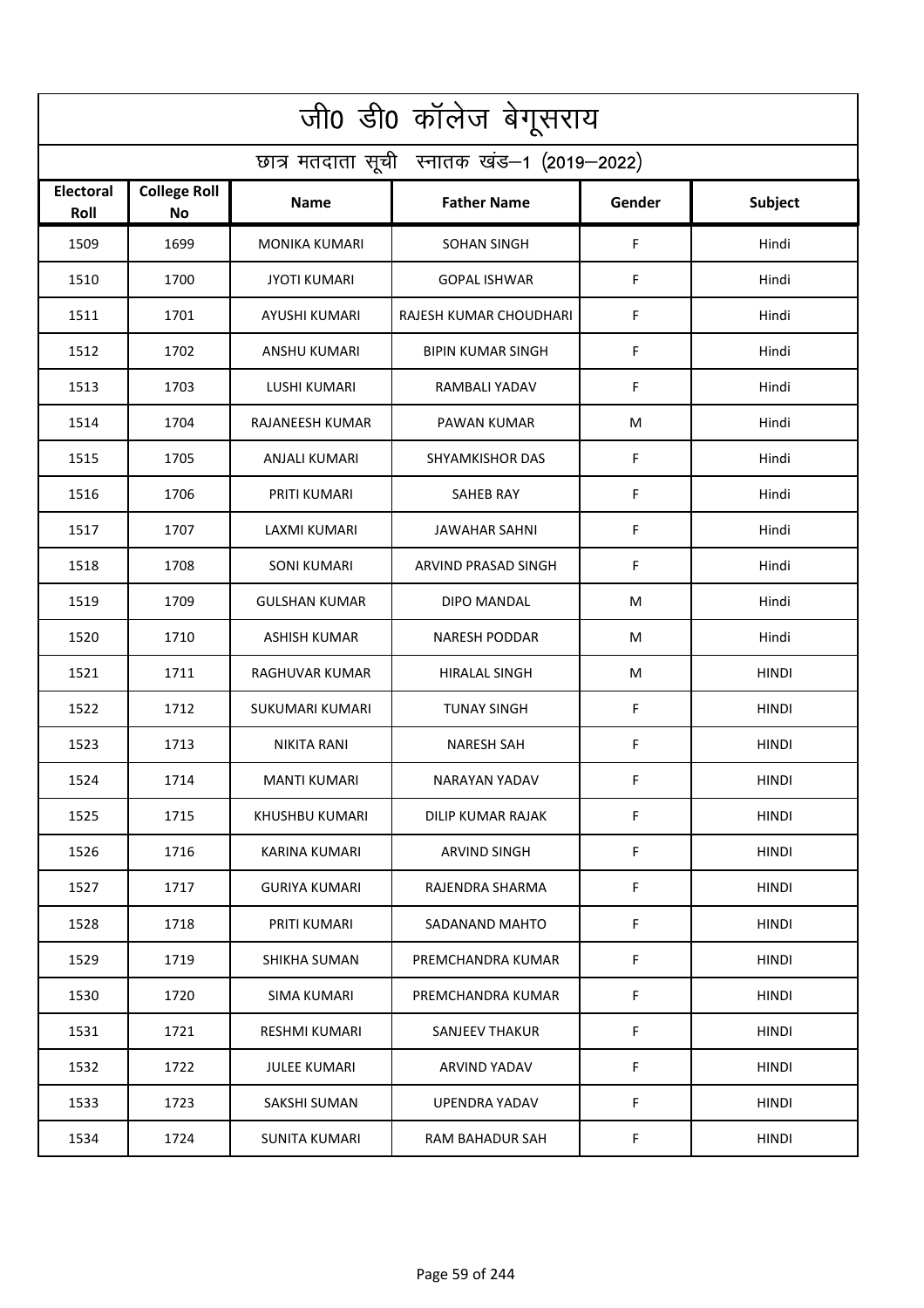| जी0 डी0 कॉलेज बेगूसराय                     |                                  |                                |                            |        |              |  |  |  |
|--------------------------------------------|----------------------------------|--------------------------------|----------------------------|--------|--------------|--|--|--|
| छात्र मतदाता सूची स्नातक खंड-1 (2019-2022) |                                  |                                |                            |        |              |  |  |  |
| <b>Electoral</b><br>Roll                   | <b>College Roll</b><br><b>No</b> | Name                           | <b>Father Name</b>         | Gender | Subject      |  |  |  |
| 1535                                       | 1725                             | SANDHYA BHARTI                 | SHATRUDHAN MALAKAR         | F      | <b>HINDI</b> |  |  |  |
| 1536                                       | 1726                             | <b>ANNU KUMAR</b>              | SHARWAN SHARMA             | F      | <b>HINDI</b> |  |  |  |
| 1537                                       | 1727                             | <b>GULSHAN KUMAR</b>           | SANIL CHOUDHARY            | M      | <b>HINDI</b> |  |  |  |
| 1538                                       | 1728                             | <b>SWEETY KUMARI</b>           | <b>MANOJ SINGH</b>         | F      | <b>HINDI</b> |  |  |  |
| 1539                                       | 1728                             | <b>MONA KUMARI</b>             | <b>NAND KISHOR SINGH</b>   | M      | <b>HINDI</b> |  |  |  |
| 1540                                       | 1729                             | PINKI KUMARI                   | RAJESH PODDAR              | F      | <b>HINDI</b> |  |  |  |
| 1541                                       | 1730                             | <b>NEHA KUMARI</b>             | AJAY KUMAR PANDIT          | F      | <b>HINDI</b> |  |  |  |
| 1542                                       | 1731                             | <b>CHANDNEE KUMARI</b>         | DASHRATH YADAV             | F      | <b>HINDI</b> |  |  |  |
| 1543                                       | 1732                             | <b>SIMA KUMARI</b>             | <b>NAVAL CHAUDHARY</b>     | F      | <b>HINDI</b> |  |  |  |
| 1544                                       | 1733                             | <b>NITU KUMARI</b>             | <b>KAPILDEV MAHTO</b>      | F      | <b>HINDI</b> |  |  |  |
| 1545                                       | 1734                             | AVINASH KUMAR                  | <b>SAGAR THAKUR</b>        | M      | HINDI        |  |  |  |
| 1546                                       | 1735                             | <b>KAUSHAL KUMAR</b>           | RAMNANDAN PASWAN           | M      | <b>HINDI</b> |  |  |  |
| 1547                                       | 1736                             | KANCHAN KUMARI                 | DHARAMVEER PASWAN          | F      | HINDI        |  |  |  |
| 1548                                       | 1737                             | RANI PALLAVI                   | <b>KAPILDEV MAHTO</b>      | F      | <b>HINDI</b> |  |  |  |
| 1549                                       | 1738                             | ADITYA SAIN                    | RANJEET KUMAR GUPTA        | M      | <b>HINDI</b> |  |  |  |
| 1550                                       | 1739                             | KAJAL KUMARI                   | PANCHAN MAHTO              | F      | HINDI        |  |  |  |
| 1551                                       | 1740                             | HIMALAYA KUMAR                 | SHANTI SINGH               | M      | <b>HINDI</b> |  |  |  |
| 1552                                       | 1741                             | <b>MANISHA KUMARI</b>          | <b>SUBODH KUMAR THAKUR</b> | F      | <b>HINDI</b> |  |  |  |
| 1553                                       | 1743                             | <b>MANISH KUMAR</b>            | <b>MOHAN PANDIT</b>        | M      | <b>HINDI</b> |  |  |  |
| 1554                                       | 1744                             | RUMAN KUMARI                   | PRABHU YADAV               | F      | <b>HINDI</b> |  |  |  |
| 1555                                       | 1745                             | PUSHPA KUMARI                  | YOGENDRA PRASAD            | F      | <b>HINDI</b> |  |  |  |
| 1556                                       | 1746                             | ABHISHEK KUMAR                 | SHYAM YADAV                | М      | <b>HINDI</b> |  |  |  |
| 1557                                       | 1747                             | <b>KUNDAN KUMAR</b>            | KAPIL DEV CHAUDHARI        | F      | <b>HINDI</b> |  |  |  |
| 1558                                       | 1748                             | NIRANJAN THAKUR                | NIVEDITA KUMARI            | F      | <b>HINDI</b> |  |  |  |
| 1559                                       | 1748                             | MADHUSUDAN KUMAR<br><b>ROY</b> | RAJ UMAR ROY               | M      | HINDI        |  |  |  |
| 1560                                       | 1749                             | <b>RAUSHAN KUMAR</b>           | LALBABU SINGH              | M      | <b>HINDI</b> |  |  |  |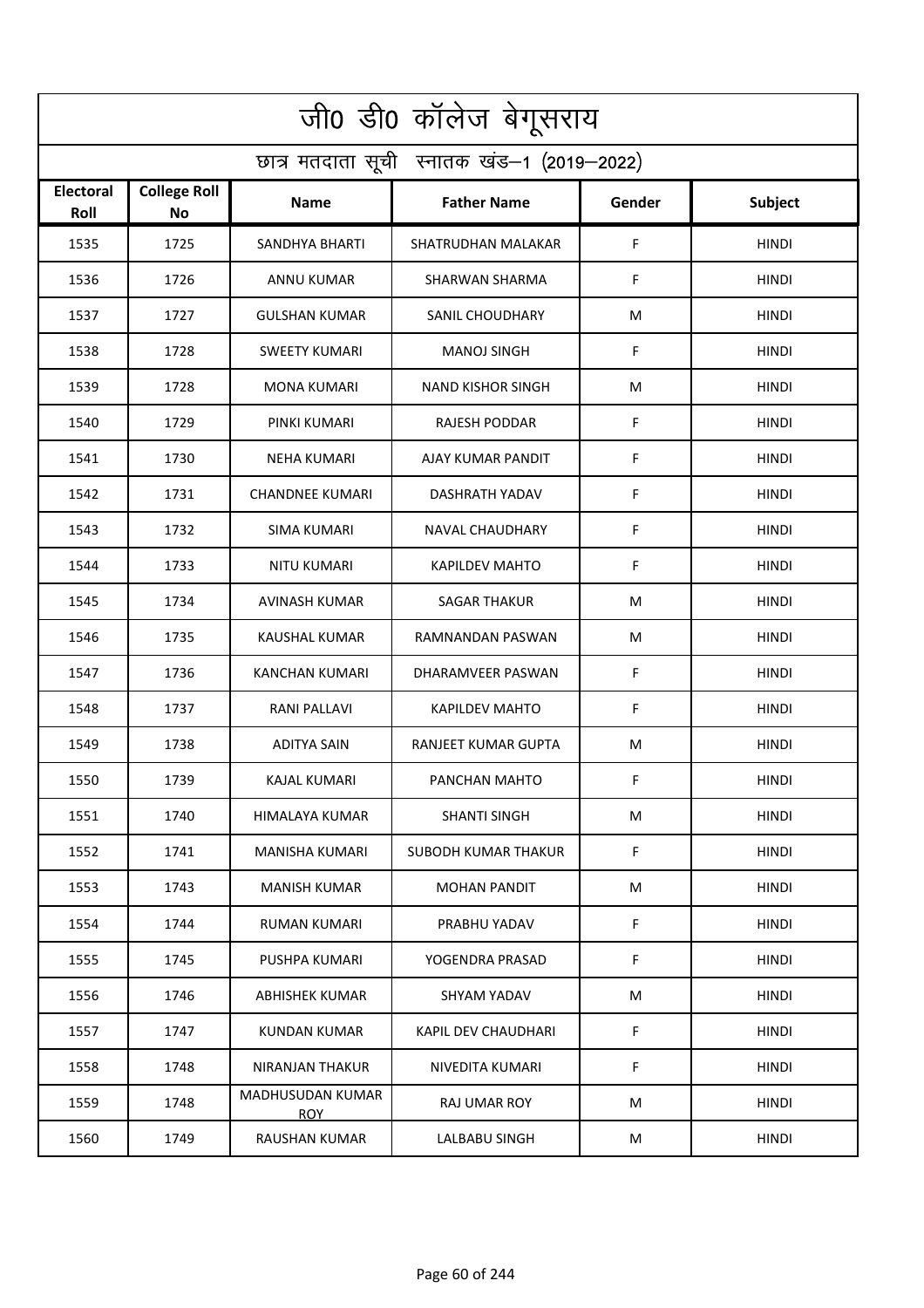| जी0 डी0 कॉलेज बेगूसराय                     |                                  |                        |                               |        |              |  |  |  |
|--------------------------------------------|----------------------------------|------------------------|-------------------------------|--------|--------------|--|--|--|
| छात्र मतदाता सूची स्नातक खंड-1 (2019-2022) |                                  |                        |                               |        |              |  |  |  |
| <b>Electoral</b><br>Roll                   | <b>College Roll</b><br><b>No</b> | Name                   | <b>Father Name</b>            | Gender | Subject      |  |  |  |
| 1561                                       | 1750                             | <b>BABLI KUMARI</b>    | <b>ASHOK KUMAR SINGH</b>      | F      | <b>HINDI</b> |  |  |  |
| 1562                                       | 1751                             | <b>SHILPI KUMARI</b>   | <b>VIJAY RANJAN</b>           | F      | <b>HINDI</b> |  |  |  |
| 1563                                       | 1752                             | SUJITA KUMARI          | ARUN PODDAR                   | F      | <b>HINDI</b> |  |  |  |
| 1564                                       | 1753                             | <b>MD SABA NOOR</b>    | <b>MD IRSHAD RAHI</b>         | M      | <b>HINDI</b> |  |  |  |
| 1565                                       | 1754                             | PRITY KUMARI           | <b>BHARAT MAHTO</b>           | F      | <b>HINDI</b> |  |  |  |
| 1566                                       | 1755                             | <b>KAJAL KUMARI</b>    | <b>BACHUCHU DAS</b>           | F      | <b>HINDI</b> |  |  |  |
| 1567                                       | 1756                             | PINKI KUMARI           | <b>GANGA PRASAD CHAURASIA</b> | F      | <b>HINDI</b> |  |  |  |
| 1568                                       | 1757                             | <b>SITA PASWAN</b>     | <b>BIDAN PASWAN</b>           | F      | <b>HINDI</b> |  |  |  |
| 1569                                       | 1762                             | <b>SUMAN KUMAR</b>     | <b>BINDESHWARI YADAV</b>      | M      | <b>HINDI</b> |  |  |  |
| 1570                                       | 1763                             | <b>RANI KUMARI</b>     | ARUN KUMAR RAY                | F      | <b>HINDI</b> |  |  |  |
| 1571                                       | 1764                             | KAJAL KUMARI           | <b>AJAY SAHANI</b>            | F      | HINDI        |  |  |  |
| 1572                                       | 1765                             | SUMAN KUMAR            | AMRESH CHAUDHARY              | M      | <b>HINDI</b> |  |  |  |
| 1573                                       | 1765                             | PRIYANKA KUMARI        | AJAY KUMAR                    | M      | HINDI        |  |  |  |
| 1574                                       | 1766                             | MANISHA KUMARI         | RAMCHANDRA PASWAN             | F      | <b>HINDI</b> |  |  |  |
| 1575                                       | 1767                             | <b>SUPREETI KUMARI</b> | SHYAMANAND PD SINGH           | F      | <b>HINDI</b> |  |  |  |
| 1576                                       | 1768                             | KALPANA KUMARI         | AJO SAW                       | F      | HINDI        |  |  |  |
| 1577                                       | 1769                             | PUJA KUMARI            | KAUSHAL KISHOR SINGH          | F      | <b>HINDI</b> |  |  |  |
| 1578                                       | 1770                             | SULENA KUMARI          | SHATRUDHAN MAHTO              | F      | <b>HINDI</b> |  |  |  |
| 1579                                       | 1771                             | SWEETI KUMARI          | PANKAJ RAJAK                  | F      | <b>HINDI</b> |  |  |  |
| 1580                                       | 1772                             | RAUSHAN KUMAR          | RAJEEV KUMAR SINGH            | M      | <b>HINDI</b> |  |  |  |
| 1581                                       | 1773                             | <b>JYOTI KUMARI</b>    | <b>SURENDER SINGH</b>         | F      | <b>HINDI</b> |  |  |  |
| 1582                                       | 1774                             | PAWAN CHOUDHARY        | PAWAN CHOUDHARY               | М      | <b>HINDI</b> |  |  |  |
| 1583                                       | 1775                             | <b>MAMTA KUMARI</b>    | RAMCHANDRA MAHTO              | F      | <b>HINDI</b> |  |  |  |
| 1584                                       | 1776                             | PRITI KUMARI           | SIKANDAR SAH                  | F      | <b>HINDI</b> |  |  |  |
| 1585                                       | 1777                             | ROHIT KUMAR            | VIJAY KUMAR                   | M      | HINDI        |  |  |  |
| 1586                                       | 1778                             | <b>REAUTY KUMARI</b>   | RADHE SHYAM PANDAY            | F      | <b>HINDI</b> |  |  |  |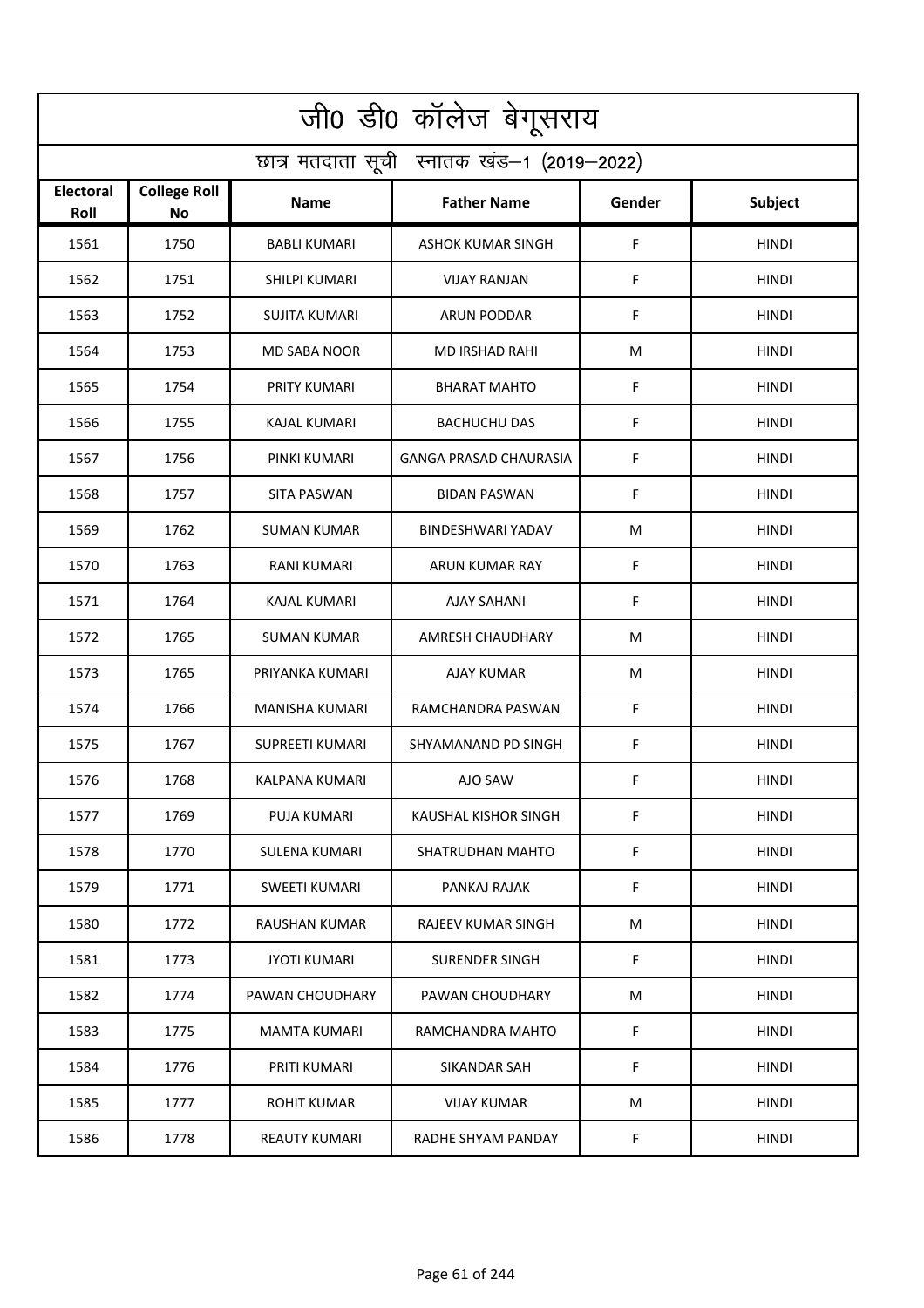| जी0 डी0 कॉलेज बेगूसराय                     |                                  |                       |                            |        |                |  |  |  |
|--------------------------------------------|----------------------------------|-----------------------|----------------------------|--------|----------------|--|--|--|
| छात्र मतदाता सूची स्नातक खंड-1 (2019-2022) |                                  |                       |                            |        |                |  |  |  |
| <b>Electoral</b><br>Roll                   | <b>College Roll</b><br><b>No</b> | Name                  | <b>Father Name</b>         | Gender | <b>Subject</b> |  |  |  |
| 1587                                       | 1780                             | <b>CHANDA KUMARI</b>  | MAHESH PRASAD YADAV        | F      | <b>HINDI</b>   |  |  |  |
| 1588                                       | 1781                             | RAJNI GANDHA KUMARI   | <b>MAHESH PRASAD YADAV</b> | F      | <b>HINDI</b>   |  |  |  |
| 1589                                       | 1782                             | RANJANA KUMARI        | LAXMI YADAV                | F      | <b>HINDI</b>   |  |  |  |
| 1590                                       | 1783                             | <b>PAPPU KUMAR</b>    | <b>JAYKANT PANDIT</b>      | M      | <b>HINDI</b>   |  |  |  |
| 1591                                       | 1784                             | <b>MINI KUMARI</b>    | SATENDRA PRASAD SINGH      | F      | <b>HINDI</b>   |  |  |  |
| 1592                                       | 1785                             | <b>SANJAY KUMAR</b>   | SITARAM YADAV              | M      | <b>HINDI</b>   |  |  |  |
| 1593                                       | 1786                             | <b>MAUSAM KUMARI</b>  | RAM NIVAS KUMAR            | F      | <b>HINDI</b>   |  |  |  |
| 1594                                       | 1787                             | <b>AARTI KUMARI</b>   | <b>MANOJ KUMAR RAY</b>     | F      | <b>HINDI</b>   |  |  |  |
| 1595                                       | 1788                             | <b>AARTI KUMARI</b>   | <b>BASO MAHTO</b>          | M      | <b>HINDI</b>   |  |  |  |
| 1596                                       | 1789                             | PAPPU KUMAR           | RAMJATAN MAHTO             | M      | <b>HINDI</b>   |  |  |  |
| 1597                                       | 1790                             | RAJA RAM KUMAR        | <b>RAM BRIKSH RAM</b>      | M      | HINDI          |  |  |  |
| 1598                                       | 1791                             | <b>NUTAN KUMARI</b>   | <b>MOHAN PRASAD YADAV</b>  | F      | <b>HINDI</b>   |  |  |  |
| 1599                                       | 1792                             | ABHISHEK KUMAR RAJ    | <b>MANOJ YADAV</b>         | M      | HINDI          |  |  |  |
| 1600                                       | 1793                             | ANJANI KUMARI         | RAMRATAN YADAV             | М      | <b>HINDI</b>   |  |  |  |
| 1601                                       | 1794                             | LAXMI KUMARI          | NAVIN SINGH                | F      | <b>HINDI</b>   |  |  |  |
| 1602                                       | 1796                             | SARITA KUMARI         | DEVENDRA CHAUDHARI         | F      | <b>HINDI</b>   |  |  |  |
| 1603                                       | 1797                             | JITENDRA KUMAR        | <b>ASHOK SHARMA</b>        | M      | <b>HINDI</b>   |  |  |  |
| 1604                                       | 1798                             | <b>SHIVANI KUMARI</b> | RAM NARESH JHA             | F      | <b>HINDI</b>   |  |  |  |
| 1605                                       | 1799                             | DEEPMALA KUMARI       | VIJENDRA PRASAD YADAV      | F      | <b>HINDI</b>   |  |  |  |
| 1606                                       | 1800                             | KAJAL KUMARI          | SHIVJEE SAH                | F      | <b>HINDI</b>   |  |  |  |
| 1607                                       | 1801                             | <b>ASHUTOSH KUMAR</b> | <b>RAJ KUMAR SAH</b>       | M      | <b>HINDI</b>   |  |  |  |
| 1608                                       | 1802                             | RITA KUMARI           | SHANKAR PODDAR             | F      | <b>HINDI</b>   |  |  |  |
| 1609                                       | 1803                             | <b>MAMTA KUMARI</b>   | RAM PUKAR MAHTO            | F      | <b>HINDI</b>   |  |  |  |
| 1610                                       | 1804                             | <b>JYOTI KUMARI</b>   | <b>RAJA PATEL</b>          | F      | <b>HINDI</b>   |  |  |  |
| 1611                                       | 1805                             | SHEKHA KUMARI         | RAJESH MAHTO               | F      | HINDI          |  |  |  |
| 1612                                       | 1805                             | <b>GOPAL KUMAR</b>    | <b>KARE YADA</b>           | M      | <b>HINDI</b>   |  |  |  |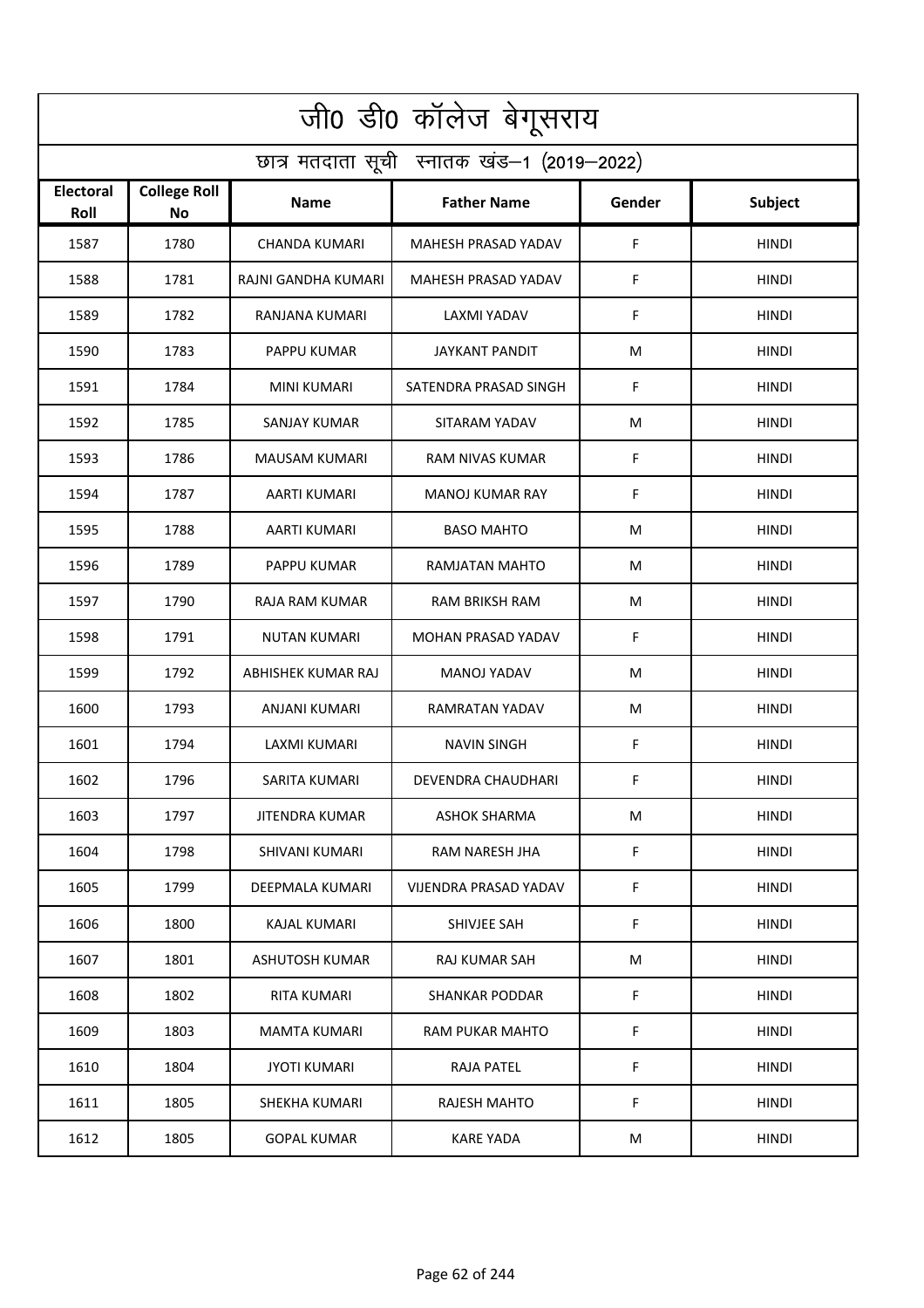| जी0 डी0 कॉलेज बेगूसराय                     |                                  |                          |                             |             |                |  |  |  |
|--------------------------------------------|----------------------------------|--------------------------|-----------------------------|-------------|----------------|--|--|--|
| छात्र मतदाता सूची स्नातक खंड-1 (2019-2022) |                                  |                          |                             |             |                |  |  |  |
| Electoral<br>Roll                          | <b>College Roll</b><br><b>No</b> | Name                     | <b>Father Name</b>          | Gender      | <b>Subject</b> |  |  |  |
| 1613                                       | 1851                             | <b>SONAL SANIA</b>       | OM PRAKASH SINGH            | $\mathsf F$ | History        |  |  |  |
| 1614                                       | 1852                             | <b>REKHA KUMARI</b>      | <b>JAGDISH TANTI</b>        | F           | History        |  |  |  |
| 1615                                       | 1853                             | <b>RAJNISH KUMAR</b>     | RAM SEVAK JHA               | M           | History        |  |  |  |
| 1616                                       | 1854                             | MD JAMIULLAH             | <b>MD IZHAR</b>             | M           | History        |  |  |  |
| 1617                                       | 1855                             | VANDANA KUMARI           | <b>UMESHS NISHAD</b>        | F           | History        |  |  |  |
| 1618                                       | 1856                             | <b>LAKSHMI KUMARI</b>    | <b>BRAHAMDEV SAHANI</b>     | F           | History        |  |  |  |
| 1619                                       | 1857                             | <b>AVINASH KUMAR</b>     | <b>GAJENDRA PRASAD</b>      | M           | History        |  |  |  |
| 1620                                       | 1858                             | <b>SADHNA KUMARI</b>     | <b>NAWAL KISHORE BHARTI</b> | F           | History        |  |  |  |
| 1621                                       | 1859                             | <b>NAJUK KUMARI</b>      | <b>JAY KUMAR SINGH</b>      | F           | History        |  |  |  |
| 1622                                       | 1860                             | LADLI KUMARI             | <b>NIRMAL MAHTO</b>         | F           | History        |  |  |  |
| 1623                                       | 1861                             | <b>JYOTI KUMARI</b>      | <b>SHASHI KUMAR</b>         | F           | History        |  |  |  |
| 1624                                       | 1862                             | <b>DILKHUSH KUMAR</b>    | RAMBADAN TANTI              | M           | History        |  |  |  |
| 1625                                       | 1863                             | <b>SONU KUMAR</b>        | LALAN MANDAL                | M           | History        |  |  |  |
| 1626                                       | 1864                             | <b>SUMIT KUMAR SAHNI</b> | RAM AKBAL SAHNI             | M           | History        |  |  |  |
| 1627                                       | 1865                             | SAMIHA KUMARI            | PARMANANAD SINGH            | F           | History        |  |  |  |
| 1628                                       | 1866                             | ANJALI KUMARI            | AJAY ROY                    | F           | History        |  |  |  |
| 1629                                       | 1867                             | <b>SHABNAM KHATOON</b>   | <b>MD RABBAN</b>            | F           | History        |  |  |  |
| 1630                                       | 1868                             | MORDHWAJ KUMAR           | RAM BHAJJU YADAV            | ${\sf M}$   | History        |  |  |  |
| 1631                                       | 1869                             | SANA KUMARI              | PAWAN KUMAR                 | $\mathsf F$ | History        |  |  |  |
| 1632                                       | 1870                             | <b>SONALI KUMARI</b>     | UMESH KUMAR YADAV           | $\mathsf F$ | History        |  |  |  |
| 1633                                       | 1871                             | <b>SHIVAM KUMAR</b>      | <b>MANOJ SINGH</b>          | M           | History        |  |  |  |
| 1634                                       | 1872                             | <b>BAMBAM KUMAR</b>      | <b>ARJUN HAJARI</b>         | M           | History        |  |  |  |
| 1635                                       | 1873                             | <b>RESHMI KUMARI</b>     | <b>MUNNA SAH</b>            | F           | History        |  |  |  |
| 1636                                       | 1874                             | AMLESH KUMAR             | <b>JAWAHAR YADAV</b>        | F           | History        |  |  |  |
| 1637                                       | 1875                             | SHIVANI KUMARI           | <b>SANJAY SINGH</b>         | F           | History        |  |  |  |
| 1638                                       | 1876                             | <b>MD SHAKIB</b>         | <b>MD KALAM</b>             | ${\sf M}$   | History        |  |  |  |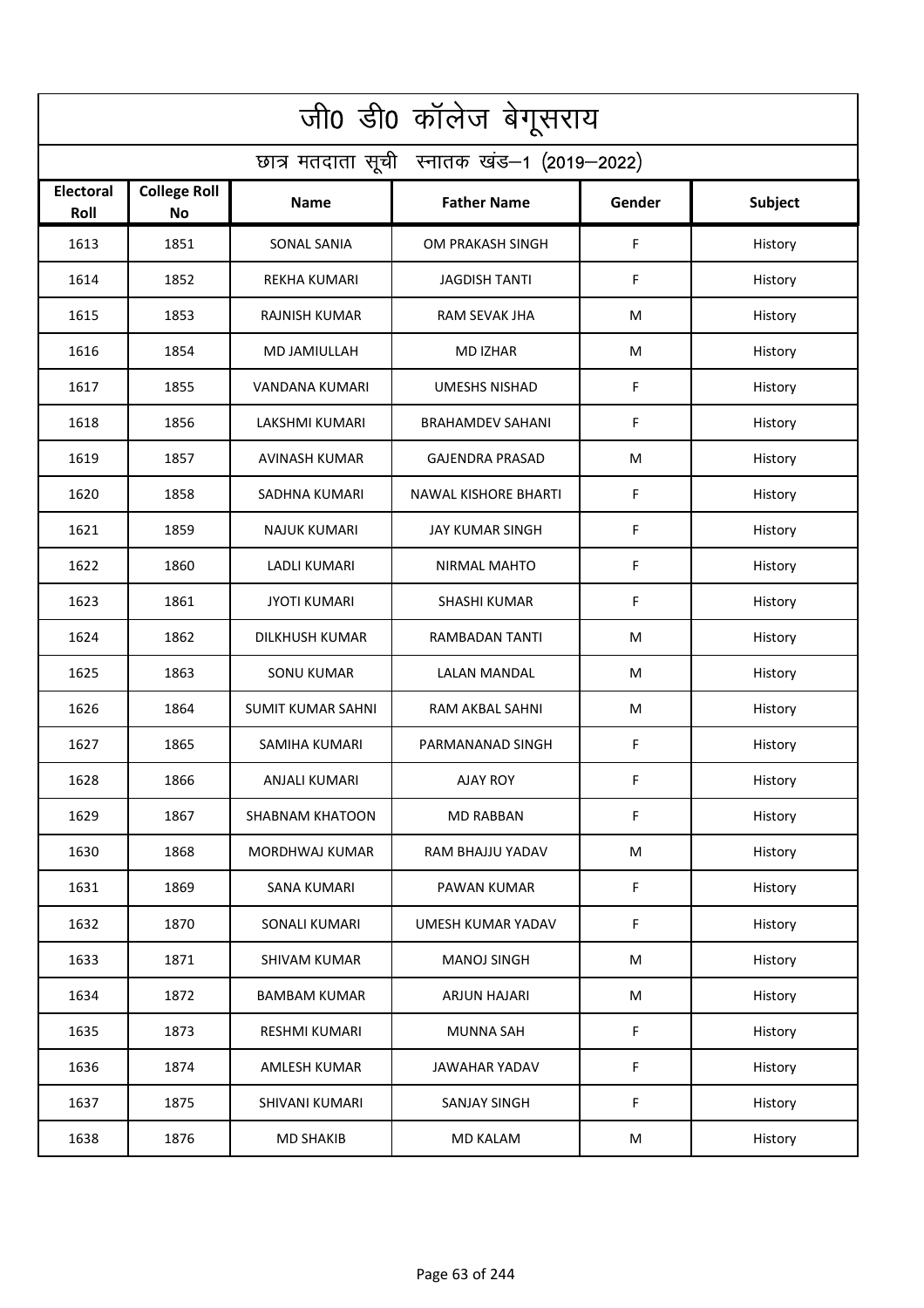| जी0 डी0 कॉलेज बेगूसराय                     |                                  |                      |                            |        |         |  |  |  |
|--------------------------------------------|----------------------------------|----------------------|----------------------------|--------|---------|--|--|--|
| छात्र मतदाता सूची स्नातक खंड-1 (2019-2022) |                                  |                      |                            |        |         |  |  |  |
| <b>Electoral</b><br>Roll                   | <b>College Roll</b><br><b>No</b> | Name                 | <b>Father Name</b>         | Gender | Subject |  |  |  |
| 1639                                       | 1877                             | ARCHANA KUMARI       | RAJ KISHOR TAMOLI          | F      | History |  |  |  |
| 1640                                       | 1878                             | <b>NIRAJ KUMAR</b>   | <b>DINESH SAH</b>          | M      | History |  |  |  |
| 1641                                       | 1878                             | <b>MANAS RAJ</b>     | <b>RUPESH SINGH</b>        | M      | History |  |  |  |
| 1642                                       | 1879                             | <b>RUPAK KUMAR</b>   | SONELAL SAH                | М      | History |  |  |  |
| 1643                                       | 1880                             | <b>BHAVESH KUMAR</b> | PANKAJ MANDAL              | M      | History |  |  |  |
| 1644                                       | 1881                             | <b>RAJU KUMAR</b>    | <b>SHOVIT TANTI</b>        | M      | History |  |  |  |
| 1645                                       | 1882                             | <b>BOBY KUMAR</b>    | <b>MUNNI DAS</b>           | M      | History |  |  |  |
| 1646                                       | 1883                             | <b>MUKUND KUMAR</b>  | <b>SHIV SHANKAR THAKUR</b> | M      | History |  |  |  |
| 1647                                       | 1884                             | <b>KRISHNA KUMAR</b> | <b>SIYARAM DAS</b>         | M      | History |  |  |  |
| 1648                                       | 1885                             | KAMINIKUMARI         | <b>MUKESH YADAV</b>        | F      | History |  |  |  |
| 1649                                       | 1886                             | ANJALI KUMARI        | <b>ARUN PASWAN</b>         | F      | History |  |  |  |
| 1650                                       | 1887                             | AANAND KUMAR DAS     | <b>NARESH DAS</b>          | M      | History |  |  |  |
| 1651                                       | 1888                             | <b>MD ARSHAD</b>     | <b>MD AURANGJEB</b>        | M      | History |  |  |  |
| 1652                                       | 1889                             | <b>SALMA KHATOON</b> | <b>MD SAMSHAD</b>          | F      | History |  |  |  |
| 1653                                       | 1890                             | KANCHAN KUMARI       | RAM KUMAR PANDIT           | F      | History |  |  |  |
| 1654                                       | 1891                             | MD TARIQUE JAMIL     | MD JAMIL AKHTAR            | M      | History |  |  |  |
| 1655                                       | 1892                             | <b>PUJA KUMARI</b>   | PRAMOD KUMAR YADAV         | F      | History |  |  |  |
| 1656                                       | 1893                             | WAHEED SALEEM        | MD NAUSHAD ANSARI          | M      | History |  |  |  |
| 1657                                       | 1894                             | <b>MD HUSAIN</b>     | <b>MD JUBAIR</b>           | M      | History |  |  |  |
| 1658                                       | 1895                             | LALBABU KUMAR        | <b>GONAR YADAV</b>         | M      | History |  |  |  |
| 1659                                       | 1896                             | <b>RAM KUMAR</b>     | <b>JAY PRAKASH SAH</b>     | M      | History |  |  |  |
| 1660                                       | 1897                             | <b>MONU RAJA</b>     | <b>GIRISH KUMAR SINGH</b>  | M      | History |  |  |  |
| 1661                                       | 1898                             | <b>SHUBHAM KUMAR</b> | LAL BAHADUR CHAUDHARY      | M      | History |  |  |  |
| 1662                                       | 1899                             | <b>SONU KUMAR</b>    | SAMPAT SAH                 | M      | History |  |  |  |
| 1663                                       | 1899                             | ARVIND KUMAR         | <b>ANANDI TANTI</b>        | M      | History |  |  |  |
| 1664                                       | 1900                             | UTTAM KUMAR          | <b>SUNIL DAS</b>           | M      | History |  |  |  |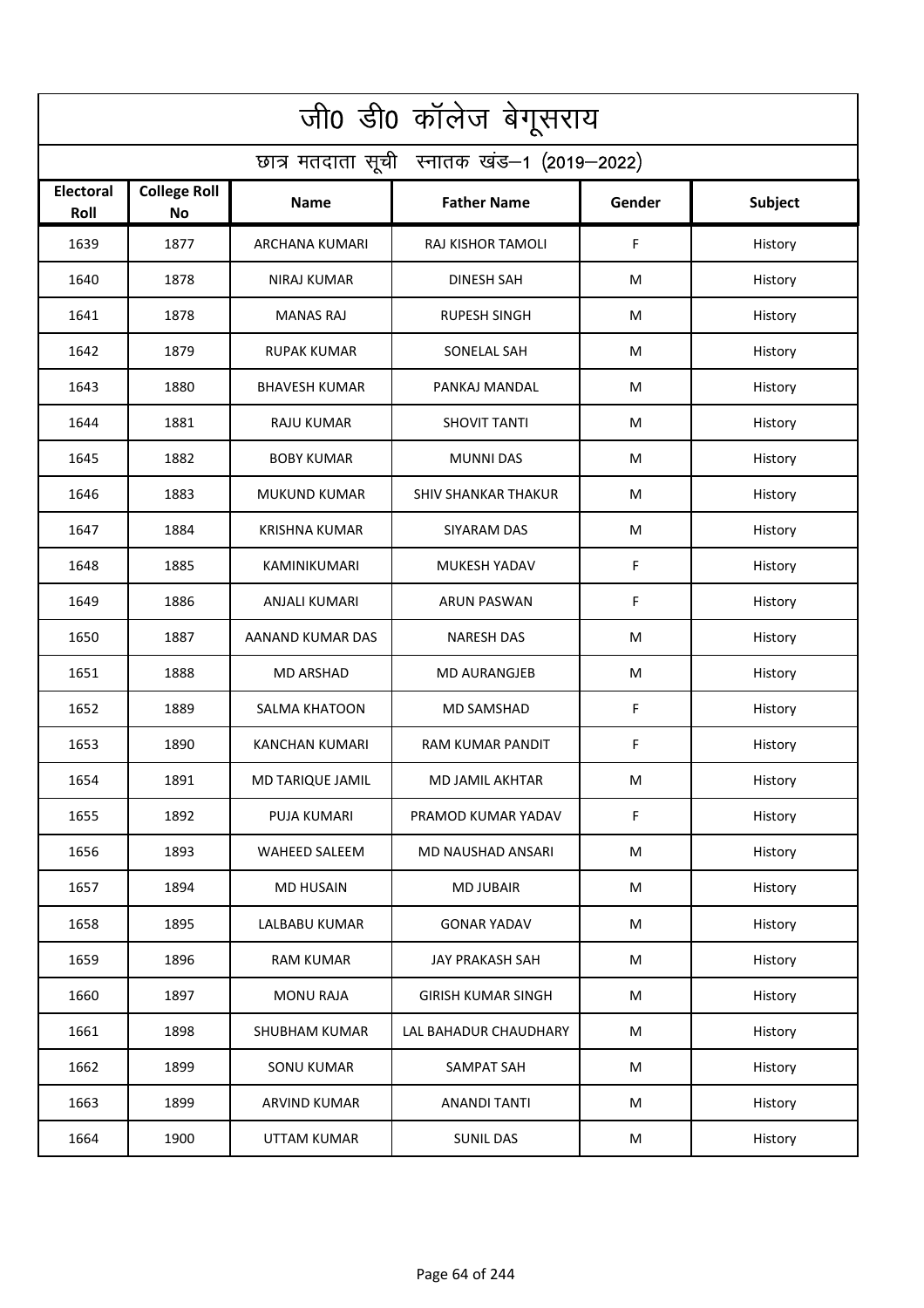| जी0 डी0 कॉलेज बेगूसराय                     |                                  |                        |                          |        |                                     |  |  |  |
|--------------------------------------------|----------------------------------|------------------------|--------------------------|--------|-------------------------------------|--|--|--|
| छात्र मतदाता सूची स्नातक खंड-1 (2019-2022) |                                  |                        |                          |        |                                     |  |  |  |
| <b>Electoral</b><br>Roll                   | <b>College Roll</b><br><b>No</b> | Name                   | <b>Father Name</b>       | Gender | Subject                             |  |  |  |
| 1665                                       | 1901                             | PRIYANKA KUMARI        | <b>BIRBAL SINGH</b>      | F      | History                             |  |  |  |
| 1666                                       | 1902                             | <b>ANIL KUMAR</b>      | <b>SURENDRA SINGH</b>    | M      | History                             |  |  |  |
| 1667                                       | 1903                             | SUMAN KUMAR            | <b>UPENDRA SAH</b>       | M      | History                             |  |  |  |
| 1668                                       | 1904                             | <b>GAURAV KUMAR</b>    | <b>RAGHUVIR SAH</b>      | М      | History                             |  |  |  |
| 1669                                       | 1905                             | <b>SHIVAM KUMAR</b>    | <b>SURENDRA SAH</b>      | M      | History                             |  |  |  |
| 1670                                       | 1906                             | <b>BABY KUMARI</b>     | <b>NAND KISHOR MAHTO</b> | F      | History                             |  |  |  |
| 1671                                       | 1907                             | <b>LUCI KUMARI</b>     | <b>MAHENDRA MAHTO</b>    | F      | History                             |  |  |  |
| 1672                                       | 1908                             | <b>RAUSHAN KUMAR</b>   | <b>ROHIT PANDIT</b>      | M      | History                             |  |  |  |
| 1673                                       | 1909                             | <b>MITHUN KUMAR</b>    | <b>RAM BHADHUR SAH</b>   | M      | Economics                           |  |  |  |
| 1674                                       | 1910                             | <b>SAPNA KUMARI</b>    | <b>RAJESH SAH</b>        | F      | History                             |  |  |  |
| 1675                                       | 1911                             | <b>TUNALAL KUMAR</b>   | <b>MANTUN TANTI</b>      | M      | History                             |  |  |  |
| 1676                                       | 1913                             | <b>NITISH KUMAR</b>    | <b>NANDKISHOR SAH</b>    | M      | History                             |  |  |  |
| 1677                                       | 1913                             | SANJEEV KUMAR          | <b>MITHU RAJAK</b>       | M      | History                             |  |  |  |
| 1678                                       | 1914                             | <b>JAHANWI ARYA</b>    | DEVENDRA KUMAR GUPTA     | F      | History                             |  |  |  |
| 1679                                       | 1915                             | ABHISHEK KUMAR         | PANKAJ CHAUDHARY         | M      | History                             |  |  |  |
| 1680                                       | 1916                             | <b>ABHAY KUMAR</b>     | <b>BIPIN KUMAR</b>       | M      | History                             |  |  |  |
| 1681                                       | 1918                             | RAJEEV KUMAR           | <b>SUDHIR SAHNI</b>      | M      | History                             |  |  |  |
| 1682                                       | 1919                             | AMRITANJALI KUMARI     | PANKAJ PANDIT            | F      | History                             |  |  |  |
| 1683                                       | 1920                             | <b>ABHISHEK KUMAR</b>  | <b>BHOLA YADAV</b>       | M      | History                             |  |  |  |
| 1684                                       | 1921                             | <b>DHARMVEER KUMAR</b> | RAM CHANDRA CHAURASIA    | M      | History                             |  |  |  |
| 1685                                       | 1922                             | <b>HIMANSHU KUMAR</b>  | PANKAJ PANDIT            | M      | History                             |  |  |  |
| 1686                                       | 1923                             | PRINCE KUMAR           | <b>DILIP YADAV</b>       | M      | History                             |  |  |  |
| 1687                                       | 1924                             | <b>MANISHA KUMARI</b>  | <b>LAXMAN PANDIT</b>     | F      | History                             |  |  |  |
| 1688                                       | 1925                             | <b>MD SHAMSHAD</b>     | <b>MD SULEMAN</b>        | M      | History                             |  |  |  |
| 1689                                       | 1926                             | <b>VIKENDRA KUMAR</b>  | YOGENDRA DAS             | M      | History                             |  |  |  |
| 1690                                       | 1927                             | <b>VIKKY KUMAR</b>     | PRAMOD MAHTO             | M      | Ancient Indian History &<br>Culture |  |  |  |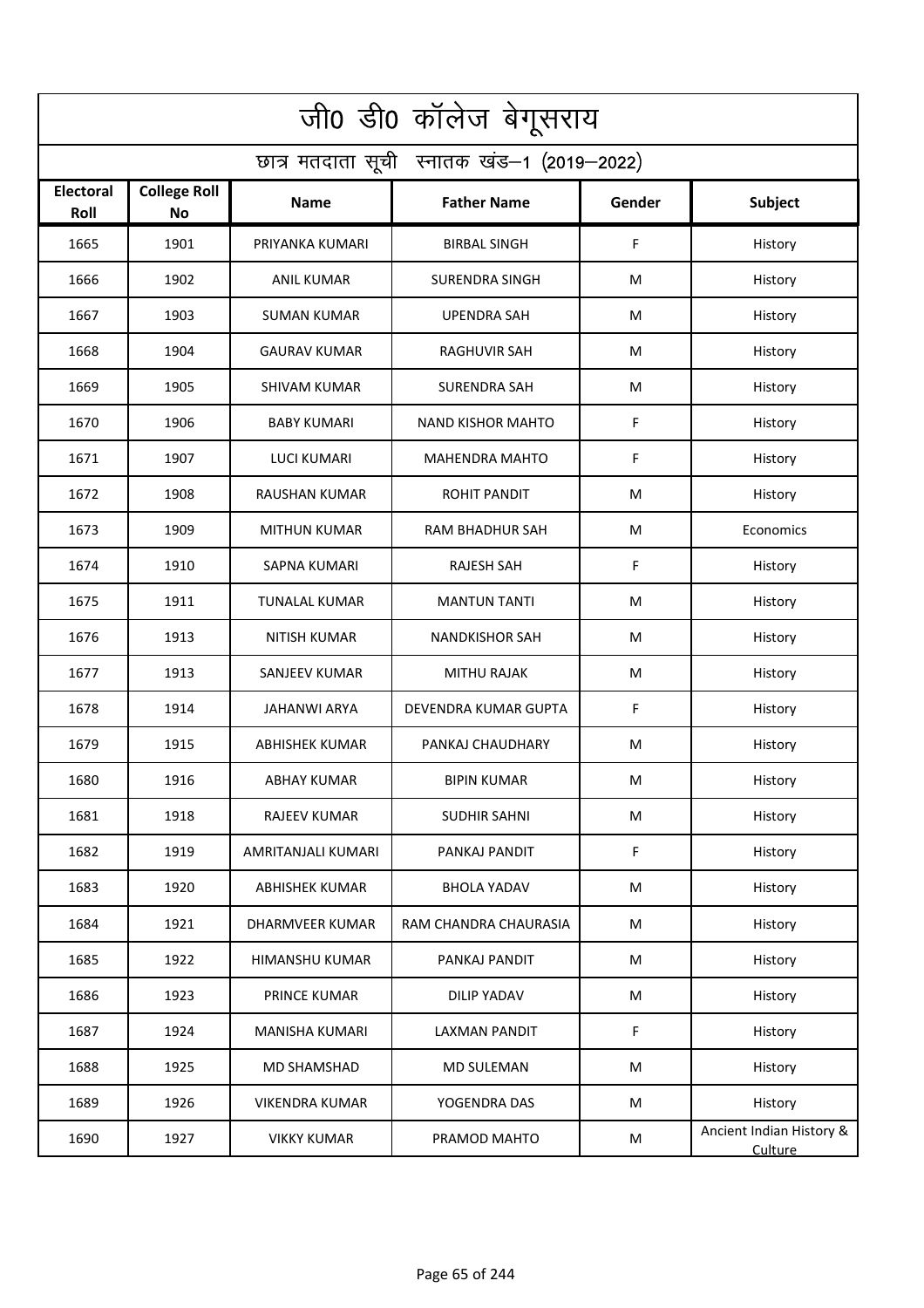| जी0 डी0 कॉलेज बेगूसराय                     |                                  |                         |                         |        |         |  |  |  |
|--------------------------------------------|----------------------------------|-------------------------|-------------------------|--------|---------|--|--|--|
| छात्र मतदाता सूची स्नातक खंड-1 (2019-2022) |                                  |                         |                         |        |         |  |  |  |
| Electoral<br>Roll                          | <b>College Roll</b><br><b>No</b> | <b>Name</b>             | <b>Father Name</b>      | Gender | Subject |  |  |  |
| 1691                                       | 1928                             | <b>PRINCE KUMAR</b>     | <b>ARVIND SINGH</b>     | м      | History |  |  |  |
| 1692                                       | 1929                             | <b>RUPESH KUMAR</b>     | RAM VILASH YADAV        | M      | History |  |  |  |
| 1693                                       | 1930                             | <b>MD KAIF</b>          | MD JULFAKKAR ALI        | M      | History |  |  |  |
| 1694                                       | 1931                             | <b>AMAN RAJ</b>         | CHANDRASHEKHAR PRASAD   | M      | History |  |  |  |
| 1695                                       | 1932                             | <b>ARTI KUMARI</b>      | <b>ASHOK ROY</b>        | F      | History |  |  |  |
| 1696                                       | 1933                             | <b>ATUL KUMAR</b>       | <b>ARUN MISHRA</b>      | M      | History |  |  |  |
| 1697                                       | 1934                             | PRABHAT KUMARA          | <b>SUBHASH KUMAR</b>    | M      | History |  |  |  |
| 1698                                       | 1935                             | <b>ADIL HUSSAIN</b>     | <b>MD KAISHAR ALAM</b>  | M      | History |  |  |  |
| 1699                                       | 1936                             | <b>PUJA KUMARI</b>      | <b>RAMASHRAY SAH</b>    | F      | History |  |  |  |
| 1700                                       | 1937                             | SHILA KUMARI            | JAWAHAR KUMAR           | F      | History |  |  |  |
| 1701                                       | 1938                             | <b>SMITA BHARTI</b>     | <b>BHARAT BHUSHAN</b>   | M      | History |  |  |  |
| 1702                                       | 1939                             | <b>RAJ KUMAR</b>        | RAM BILAS DAS           | M      | History |  |  |  |
| 1703                                       | 1940                             | POOJA KUMARI            | CHITRANJAN PODDAR       | F      | History |  |  |  |
| 1704                                       | 1941                             | <b>NEHA KUMARI</b>      | <b>DHRUV SINGH</b>      | F      | History |  |  |  |
| 1705                                       | 1942                             | ANJALI KUMARI           | KISHAN RAM              | F      | History |  |  |  |
| 1706                                       | 1943                             | <b>JYOTISH KUMAR</b>    | ANOJ PASWAN             | M      | History |  |  |  |
| 1707                                       | 1944                             | YASMEEN KHANAM          | <b>ISRAIL KHAN</b>      | F      | History |  |  |  |
| 1708                                       | 1945                             | <b>NITISH KUMAR</b>     | <b>CHANDRADEV SINGH</b> | M      | History |  |  |  |
| 1709                                       | 1946                             | <b>BIRENDRA KUMAR</b>   | KAMLESHWARI SHARMA      | M      | History |  |  |  |
| 1710                                       | 1947                             | <b>LAXMI KUMARI</b>     | JITENDRA YADAV          | F      | History |  |  |  |
| 1711                                       | 1948                             | NIDHI KUMARI            | UMASHANKAR SHARMA       | F      | History |  |  |  |
| 1712                                       | 1949                             | <b>MD SAJID</b>         | <b>MD SAMIM</b>         | M      | History |  |  |  |
| 1713                                       | 1950                             | <b>GUDDI KUMARI</b>     | <b>ALOK SINGH</b>       | F      | History |  |  |  |
| 1714                                       | 1951                             | <b>SHAILESH SAURABH</b> | <b>UMESH DAS</b>        | M      | History |  |  |  |
| 1715                                       | 1952                             | <b>AJAY KUMAR</b>       | RANJEET RAJAK           | M      | History |  |  |  |
| 1716                                       | 1953                             | <b>NITU KUMARI</b>      | <b>SUBHASH THAKUR</b>   | F.     | History |  |  |  |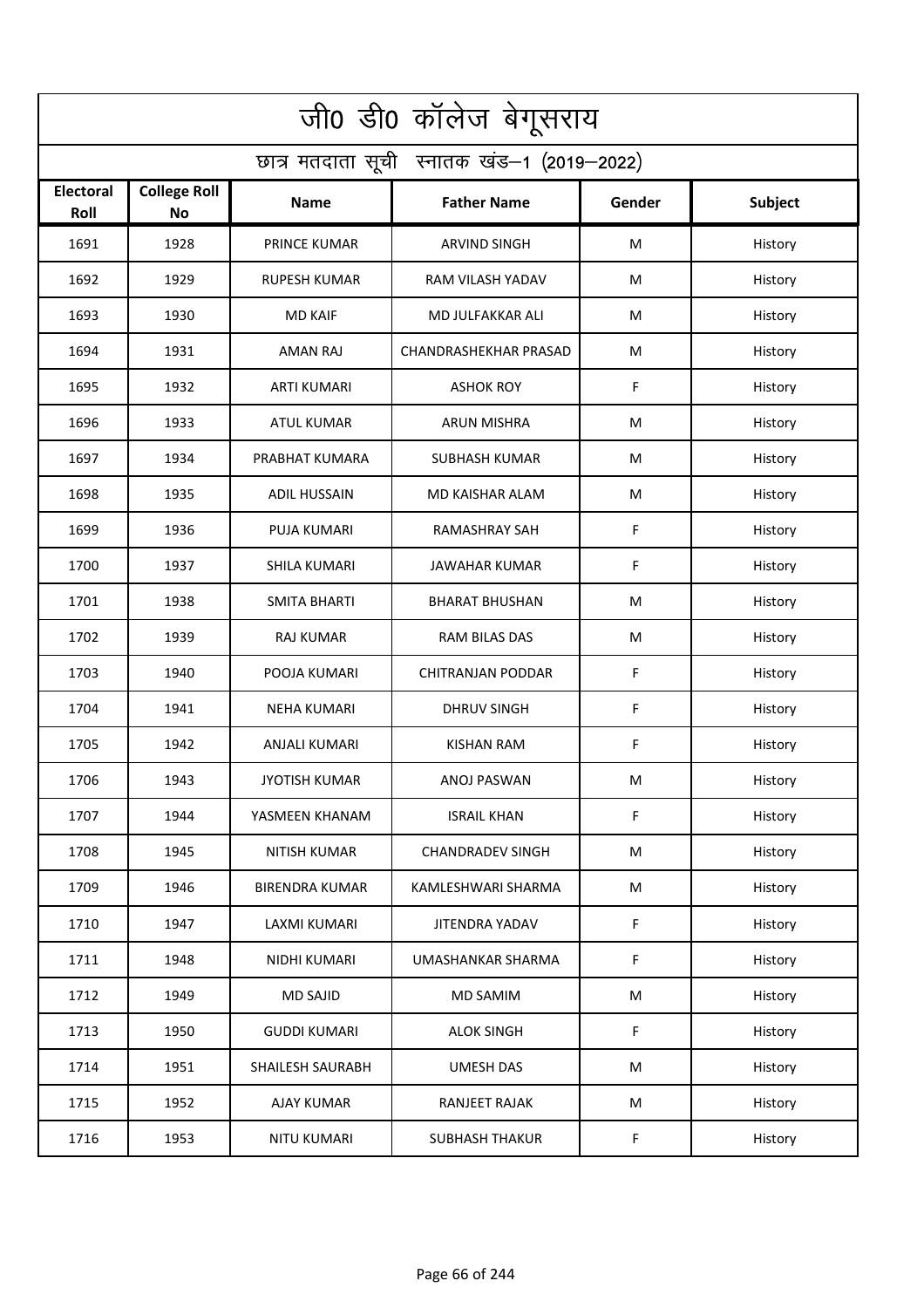| जी0 डी0 कॉलेज बेगूसराय                     |                                  |                       |                              |           |                |  |  |  |
|--------------------------------------------|----------------------------------|-----------------------|------------------------------|-----------|----------------|--|--|--|
| छात्र मतदाता सूची स्नातक खंड-1 (2019-2022) |                                  |                       |                              |           |                |  |  |  |
| Electoral<br>Roll                          | <b>College Roll</b><br><b>No</b> | <b>Name</b>           | <b>Father Name</b>           | Gender    | <b>Subject</b> |  |  |  |
| 1717                                       | 1954                             | AMARJEET KUMAR        | <b>SHIVAN MAHTO</b>          | M         | History        |  |  |  |
| 1718                                       | 1955                             | <b>RANJAY KUMAR</b>   | <b>MANOJ SINGH</b>           | M         | History        |  |  |  |
| 1719                                       | 1956                             | <b>NEHA KUMARI</b>    | <b>BHARAT SINGH</b>          | F         | History        |  |  |  |
| 1720                                       | 1957                             | <b>BIPIN KUMAR</b>    | YAMUNA TANTI                 | M         | History        |  |  |  |
| 1721                                       | 1958                             | <b>NITISH KUMAR</b>   | SHATRUDHAN SAH               | M         | History        |  |  |  |
| 1722                                       | 1959                             | <b>MEHROON NISHA</b>  | <b>MD NAUSHAD ALAM</b>       | F         | History        |  |  |  |
| 1723                                       | 1960                             | RAHULKUMAR            | <b>ASHOK MAHTO</b>           | M         | History        |  |  |  |
| 1724                                       | 1961                             | <b>MUKESH KUMAR</b>   | SURESH PRASAD YADAV          | M         | History        |  |  |  |
| 1725                                       | 1962                             | <b>SHALINI KUMARI</b> | AJAY KUMAR AZAD              | F         | History        |  |  |  |
| 1726                                       | 1963                             | <b>RUHI KUMARI</b>    | <b>INDRA KUMAR CHOUDHARY</b> | F         | History        |  |  |  |
| 1727                                       | 1964                             | <b>LALIT KUMAR</b>    | RAMBAHADUR CHAUPAL           | M         | History        |  |  |  |
| 1728                                       | 1965                             | MADHUPRIYA KUMARI     | DINESH CHANDRA MISHRA        | F         | History        |  |  |  |
| 1729                                       | 1966                             | BHARTI KUMARI         | DHARMENDRA YADAV             | F         | History        |  |  |  |
| 1730                                       | 1967                             | <b>LOVELY KUMARI</b>  | <b>RANJEET SINGH</b>         | F         | History        |  |  |  |
| 1731                                       | 1968                             | PRASHANT KUMAR        | <b>INDRA KUMAR CHOUDHARY</b> | M         | History        |  |  |  |
| 1732                                       | 1969                             | POONAM KUMARI         | <b>BASHISHT DAS</b>          | F         | History        |  |  |  |
| 1733                                       | 1970                             | SHASHI RAJ            | MANIKCHANDRA YADAV           | M         | History        |  |  |  |
| 1734                                       | 1972                             | <b>BABITA KUMARI</b>  | <b>SUBHODH RAJAK</b>         | F         | History        |  |  |  |
| 1735                                       | 1972                             | PRIYANSHU SINHA       | <b>BARUN KUMAR SINHA</b>     | M         | History        |  |  |  |
| 1736                                       | 1973                             | <b>ABHISHEK KUMAR</b> | <b>UMESH SHARMA</b>          | ${\sf M}$ | History        |  |  |  |
| 1737                                       | 1975                             | <b>REKHA KUMARI</b>   | <b>SANJAY SINGH</b>          | F         | History        |  |  |  |
| 1738                                       | 1976                             | DILKHUSH KUMAR        | <b>TUNTUN SINGH</b>          | M         | History        |  |  |  |
| 1739                                       | 1977                             | <b>RAM KUMAR</b>      | <b>KARTIK SAH</b>            | M         | History        |  |  |  |
| 1740                                       | 1978                             | NISHA KUMARI          | RANJEET SHARMA               | F         | History        |  |  |  |
| 1741                                       | 1979                             | PUJA KUMARI           | SANJAY SHARMA                | F         | History        |  |  |  |
| 1742                                       | 1980                             | SHIVANGI KUMARI       | <b>SHARVAN KUMAR</b>         | F         | History        |  |  |  |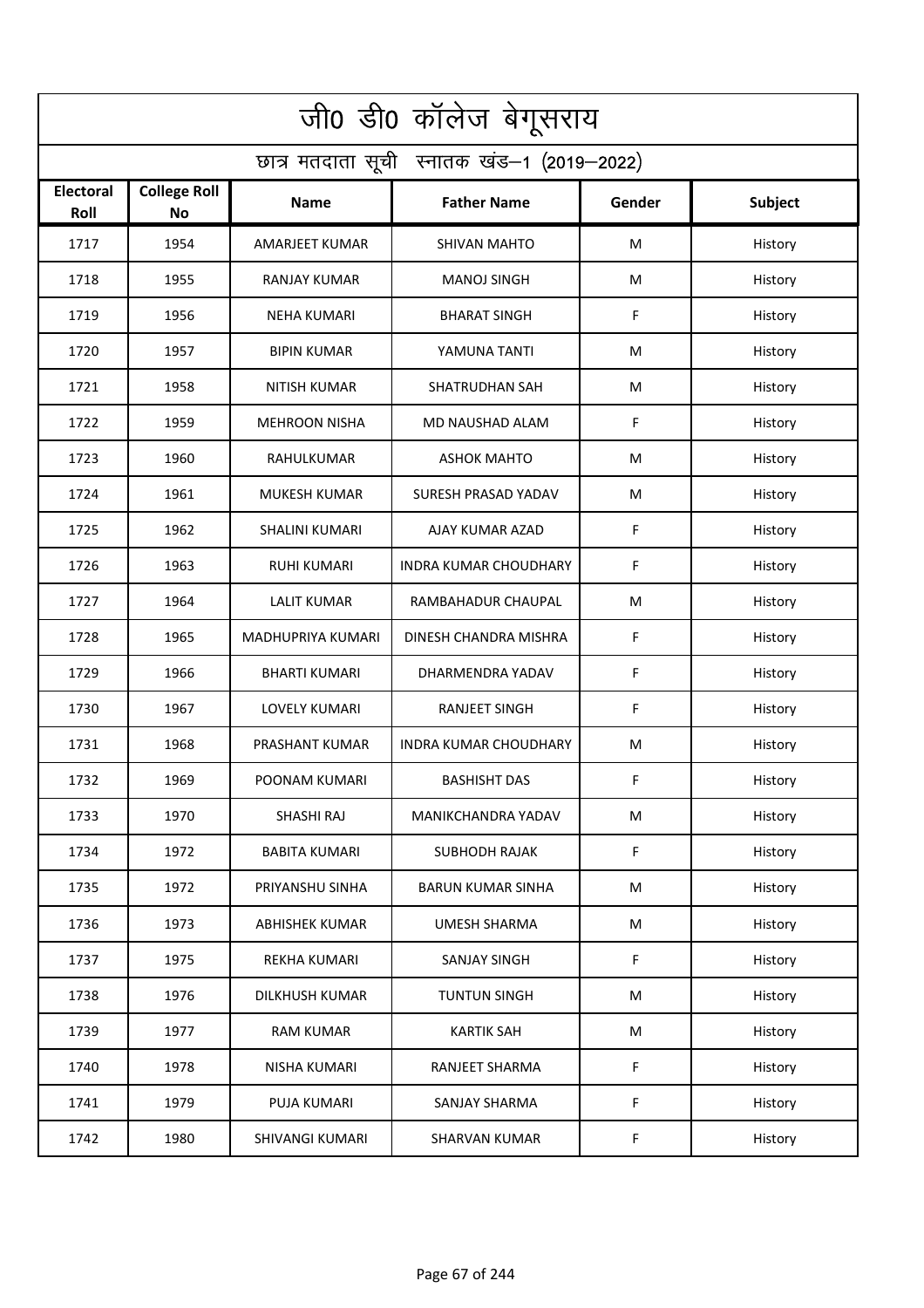| जी0 डी0 कॉलेज बेगूसराय                     |                                  |                       |                           |             |                |  |  |  |
|--------------------------------------------|----------------------------------|-----------------------|---------------------------|-------------|----------------|--|--|--|
| छात्र मतदाता सूची स्नातक खंड-1 (2019-2022) |                                  |                       |                           |             |                |  |  |  |
| Electoral<br>Roll                          | <b>College Roll</b><br><b>No</b> | <b>Name</b>           | <b>Father Name</b>        | Gender      | <b>Subject</b> |  |  |  |
| 1743                                       | 1981                             | <b>SONY MAHATO</b>    | <b>MOTILAL MAHATO</b>     | F           | History        |  |  |  |
| 1744                                       | 1982                             | DEVRANJAN KUMAR       | RAJESH CHAUDHARY          | M           | History        |  |  |  |
| 1745                                       | 1983                             | AMARDEEP KUMAR        | <b>RAM KUMAR CHOUDHRY</b> | M           | History        |  |  |  |
| 1746                                       | 1984                             | <b>ARTI KUMARI</b>    | RAJ KISHOR MAHTO          | F           | History        |  |  |  |
| 1747                                       | 1985                             | <b>SURAJ KUMAR</b>    | <b>MANTU MANDAL</b>       | M           | History        |  |  |  |
| 1748                                       | 1986                             | <b>RINA KUMARI</b>    | <b>KARI PODDAR</b>        | F           | History        |  |  |  |
| 1749                                       | 1987                             | <b>SUSHMA KUMARI</b>  | <b>JITENDRA YADAV</b>     | F           | History        |  |  |  |
| 1750                                       | 1988                             | <b>UTTAM KUMAR</b>    | <b>DHRUB KUMAR SINGH</b>  | M           | History        |  |  |  |
| 1751                                       | 1989                             | <b>SWATI KUMARI</b>   | <b>RAMASHISH SINGH</b>    | F           | History        |  |  |  |
| 1752                                       | 1990                             | ANAMIKA KUMARI        | <b>RABINDRA SINGH</b>     | F           | History        |  |  |  |
| 1753                                       | 1991                             | <b>KAVITA KUMAR</b>   | RAMKHELAWAN DAS           | $\mathsf F$ | History        |  |  |  |
| 1754                                       | 1992                             | <b>MAUSAM KUMARI</b>  | <b>ANIL DAS</b>           | F           | History        |  |  |  |
| 1755                                       | 1993                             | <b>ARTI KUMARI</b>    | LALCHANDRA SAH            | F           | History        |  |  |  |
| 1756                                       | 1994                             | <b>JIGAR KUMAR</b>    | <b>LALO SINGH</b>         | M           | History        |  |  |  |
| 1757                                       | 1995                             | <b>ARTI KUMARI</b>    | <b>SANJAY SHARMA</b>      | F           | History        |  |  |  |
| 1758                                       | 1996                             | <b>LUCKY KUMAR</b>    | <b>KARELAL SAH</b>        | M           | History        |  |  |  |
| 1759                                       | 1997                             | KAJAL KUMAI           | <b>RAJESH TANTI</b>       | F           | History        |  |  |  |
| 1760                                       | 1998                             | ANUJ KUMAR            | <b>KOKO YADAV</b>         | ${\sf M}$   | History        |  |  |  |
| 1761                                       | 1999                             | PINKI KUMARI          | <b>KARI SAH</b>           | F           | History        |  |  |  |
| 1762                                       | 2000                             | <b>ABHISHEK KUMAR</b> | SANJAY DAS                | ${\sf M}$   | History        |  |  |  |
| 1763                                       | 2001                             | <b>DEVBRAT KUMAR</b>  | ARVIND PRASAD YADAV       | M           | History        |  |  |  |
| 1764                                       | 2002                             | <b>MD AWED</b>        | <b>MD ISRAFIL</b>         | ${\sf M}$   | History        |  |  |  |
| 1765                                       | 2003                             | UJJWAL KUMAR SINGH    | PRAMOD SINGH              | M           | History        |  |  |  |
| 1766                                       | 2004                             | <b>SUSHMA KUMARI</b>  | <b>GANESH SINGH</b>       | F           | History        |  |  |  |
| 1767                                       | 2005                             | <b>ROHIT KUMAR</b>    | <b>CHANDAN MAHTO</b>      | M           | History        |  |  |  |
| 1768                                       | 2006                             | <b>NISHA KUMARI</b>   | RAJA RAM PANDIT           | F           | History        |  |  |  |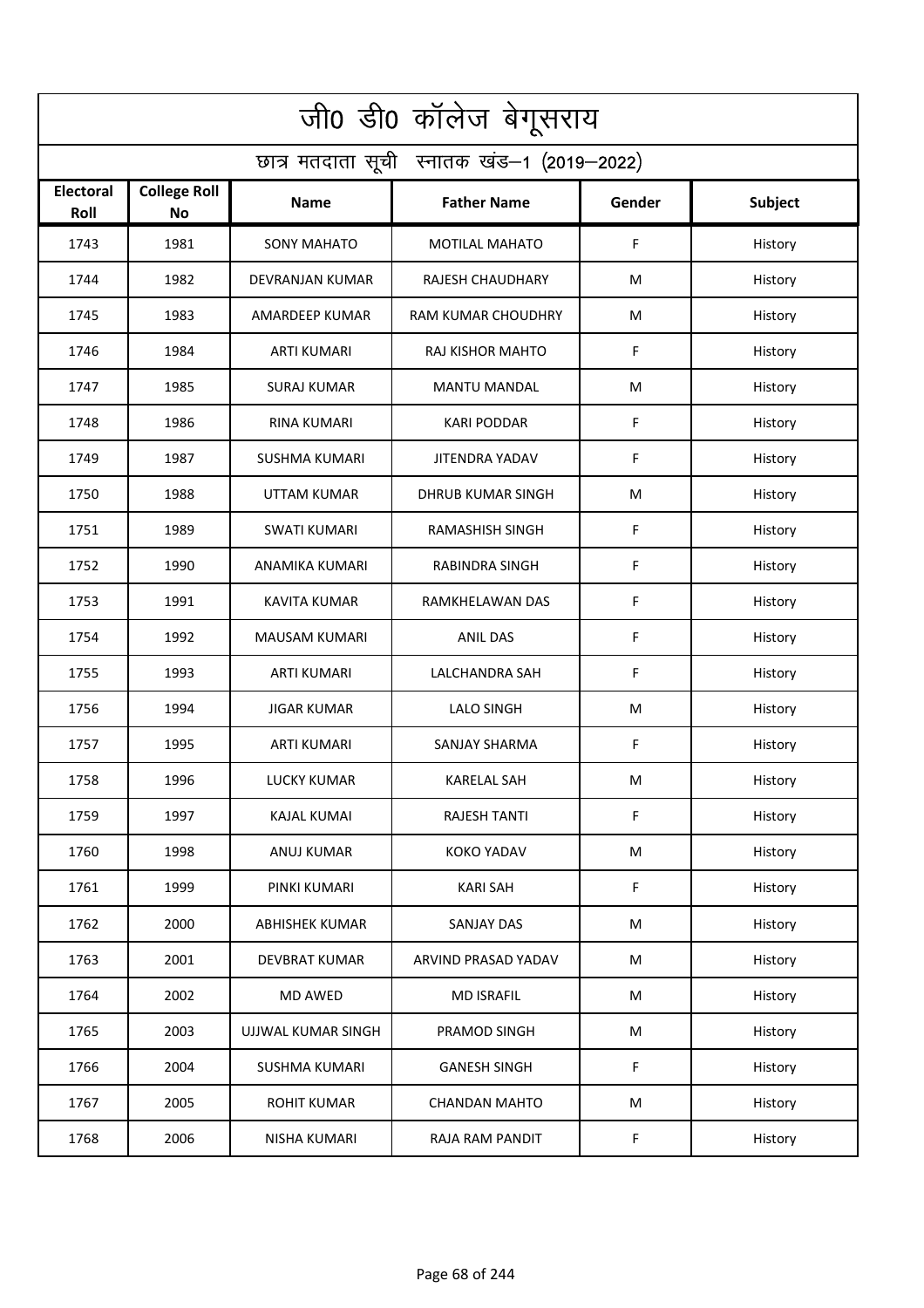| जी0 डी0 कॉलेज बेगूसराय                     |                                  |                        |                        |        |                   |  |  |  |
|--------------------------------------------|----------------------------------|------------------------|------------------------|--------|-------------------|--|--|--|
| छात्र मतदाता सूची स्नातक खंड-1 (2019-2022) |                                  |                        |                        |        |                   |  |  |  |
| <b>Electoral</b><br>Roll                   | <b>College Roll</b><br><b>No</b> | Name                   | <b>Father Name</b>     | Gender | Subject           |  |  |  |
| 1769                                       | 2007                             | AMARJEET KUMAR         | RANJEET TANTI          | M      | History           |  |  |  |
| 1770                                       | 2008                             | <b>RAJA KUMAR</b>      | <b>RAMSAGAR SAH</b>    | M      | History           |  |  |  |
| 1771                                       | 2009                             | <b>ADITYA RAJ</b>      | RAJESHWAR PRASAD       | M      | History           |  |  |  |
| 1772                                       | 2010                             | <b>MD ARIF</b>         | <b>MD MAHBOOB</b>      | M      | History           |  |  |  |
| 1773                                       | 2011                             | <b>SAPNA KUMARI</b>    | <b>ANIL SINGH</b>      | F      | History           |  |  |  |
| 1774                                       | 2012                             | <b>SACHIN KUMAR</b>    | <b>VINOD KUMAR SAH</b> | M      | History           |  |  |  |
| 1775                                       | 2013                             | <b>MD ADNAN ANSARI</b> | <b>MERAJ KHALID</b>    | M      | History           |  |  |  |
| 1776                                       | 2014                             | <b>DILKHUSH KUMAR</b>  | RAM UDAY TANTI         | M      | History           |  |  |  |
| 1777                                       | 2015                             | <b>AMARJIT KUMAR</b>   | <b>SHANKAR SAHANI</b>  | M      | History           |  |  |  |
| 1778                                       | 2015                             | <b>NITISH KUMAR</b>    | <b>NARESH THAKUR</b>   | M      | <b>PSYCHOLOGY</b> |  |  |  |
| 1779                                       | 2016                             | MUNNA KUMAR            | RAM BALAK MAHTO        | M      | History           |  |  |  |
| 1780                                       | 2016                             | <b>NITISH KUMAR</b>    | MAHENDRA YADAV         | M      | <b>PSYCHOLOGY</b> |  |  |  |
| 1781                                       | 2017                             | AZAD KUMAR             | PRAMOD SINGH           | M      | History           |  |  |  |
| 1782                                       | 2018                             | SANTOSH KUMAR          | <b>SHANKAR MAHTO</b>   | M      | History           |  |  |  |
| 1783                                       | 2019                             | <b>CHANDA KUMARI</b>   | <b>BASANT TANTI</b>    | F      | History           |  |  |  |
| 1784                                       | 2020                             | <b>MADHU KUMARI</b>    | <b>NAPAL TANTI</b>     | F      | History           |  |  |  |
| 1785                                       | 2021                             | <b>SHIV KUMAR GIRI</b> | PRAMOD GIRI            | M      | History           |  |  |  |
| 1786                                       | 2022                             | AARADHYA KUMARI        | <b>BINOD PASWAN</b>    | F      | History           |  |  |  |
| 1787                                       | 2023                             | RAHUL DEVNATH          | SHITANSHU NATH         | M      | History           |  |  |  |
| 1788                                       | 2024                             | <b>RITIK KUMAR</b>     | RAM PRAVESH PANDIT     | M      | History           |  |  |  |
| 1789                                       | 2025                             | <b>NITISH KUMAR</b>    | <b>ASHOK YADAV</b>     | M      | History           |  |  |  |
| 1790                                       | 2026                             | <b>RABRI KUMARI</b>    | ANIL KUMAR SAH         | F      | History           |  |  |  |
| 1791                                       | 2027                             | SHIMPI KUMARI          | <b>AJIT GUPTA</b>      | F      | History           |  |  |  |
| 1792                                       | 2028                             | <b>MITHUN KUMAR</b>    | <b>BILASH SINGH</b>    | M      | History           |  |  |  |
| 1793                                       | 2029                             | <b>GULSHAN KUMAR</b>   | <b>GHURAN DAS</b>      | M      | History           |  |  |  |
| 1794                                       | 2030                             | <b>MANOHAR KUMAR</b>   | SIKANDAR RAM           | M      | History           |  |  |  |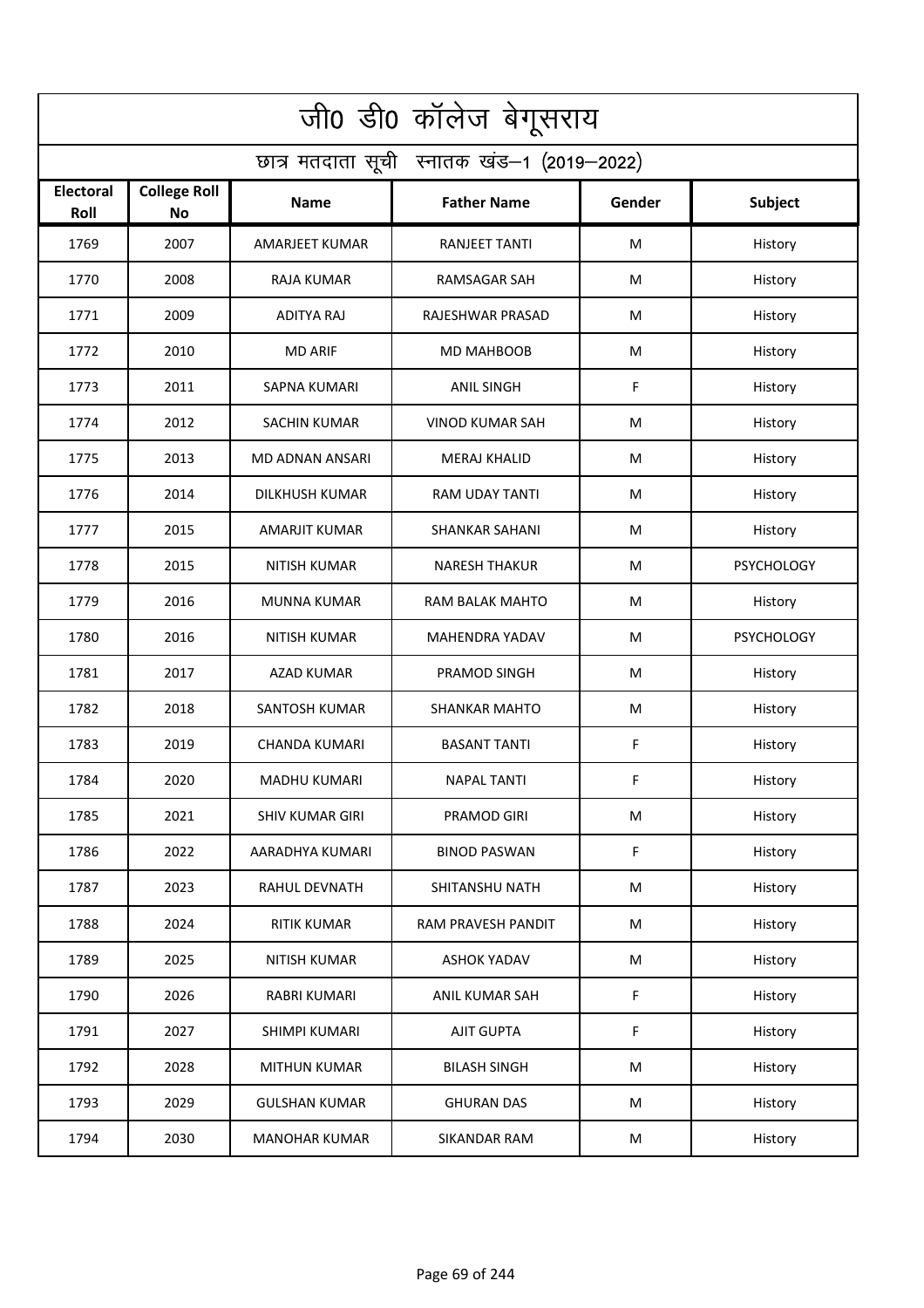| जी0 डी0 कॉलेज बेगूसराय                     |                                  |                       |                             |        |                |  |  |  |
|--------------------------------------------|----------------------------------|-----------------------|-----------------------------|--------|----------------|--|--|--|
| छात्र मतदाता सूची स्नातक खंड-1 (2019-2022) |                                  |                       |                             |        |                |  |  |  |
| Electoral<br>Roll                          | <b>College Roll</b><br><b>No</b> | Name                  | <b>Father Name</b>          | Gender | <b>Subject</b> |  |  |  |
| 1795                                       | 2031                             | <b>SURAJ KUMAR</b>    | <b>UMESH TANTI</b>          | M      | History        |  |  |  |
| 1796                                       | 2032                             | <b>SHUBHAM KUMAR</b>  | <b>GANESH SAHNI</b>         | M      | History        |  |  |  |
| 1797                                       | 2033                             | <b>KISHAN KUMAR</b>   | <b>MADAN RAY</b>            | M      | History        |  |  |  |
| 1798                                       | 2034                             | MOHAMMAD AMZAD        | <b>MOHAMMAD YUNUS</b>       | M      | History        |  |  |  |
| 1799                                       | 2035                             | MOHAMMD SAHIL         | <b>MOHAMMAD YUNUS</b>       | M      | History        |  |  |  |
| 1800                                       | 2036                             | <b>AVINASH KUMAR</b>  | <b>AJAY MAHTO</b>           | M      | History        |  |  |  |
| 1801                                       | 2037                             | <b>SHIVAM KUMAR</b>   | <b>SUBODH KUMAR</b>         | M      | History        |  |  |  |
| 1802                                       | 2038                             | AMAN KUMAR JHA        | <b>DIWAKAR JHA</b>          | M      | History        |  |  |  |
| 1803                                       | 2039                             | <b>KANHAIYA KUMAR</b> | <b>TRIVENI SAHNI</b>        | M      | History        |  |  |  |
| 1804                                       | 2040                             | <b>SUBHASH KUMAR</b>  | PRADIP YADAV                | M      | History        |  |  |  |
| 1805                                       | 2041                             | <b>SACHIN KUMAR</b>   | PALTAN TANTI                | М      | History        |  |  |  |
| 1806                                       | 2042                             | <b>MITHUN KUMAR</b>   | SANTOSH SINGH               | M      | History        |  |  |  |
| 1807                                       | 2043                             | <b>NUTAN KUMARI</b>   | <b>MANOHAR CHAURASIA</b>    | F      | History        |  |  |  |
| 1808                                       | 2044                             | <b>ABHAY KUMAR</b>    | SANJAY PANDIT               | M      | History        |  |  |  |
| 1809                                       | 2045                             | RAJA KUMAR            | <b>DUKHO TANTI</b>          | M      | History        |  |  |  |
| 1810                                       | 2046                             | RAVI KUMAR            | ASHOK SAHNI                 | M      | History        |  |  |  |
| 1811                                       | 2047                             | <b>BADAL KUMAR</b>    | UMESH PASWAN                | M      | History        |  |  |  |
| 1812                                       | 2048                             | <b>BINOD KUMAR</b>    | RAMLAKHAN PANDIT            | M      | History        |  |  |  |
| 1813                                       | 2049                             | RAJA KUMAR            | <b>GAJENDRA CHOUDHARY</b>   | M      | History        |  |  |  |
| 1814                                       | 2050                             | RONISH KUMAR          | <b>ASHOK SINGH</b>          | M      | History        |  |  |  |
| 1815                                       | 2051                             | <b>RANDHIR KUMAR</b>  | JITENDRA KUMAR MISHRA       | M      | History        |  |  |  |
| 1816                                       | 2052                             | ABHIMANYU KUMAR       | <b>CHANDRADEV CHAUDHARI</b> | M      | History        |  |  |  |
| 1817                                       | 2053                             | MITALI KUMARI         | <b>RAJ KUMAR SINGH</b>      | F      | History        |  |  |  |
| 1818                                       | 2054                             | MADHUBALA             | <b>DIWAKAR SINGH</b>        | F      | History        |  |  |  |
| 1819                                       | 2055                             | <b>GAURI KUMARI</b>   | RAMBALAK MAHTO              | F      | History        |  |  |  |
| 1820                                       | 2056                             | <b>SUMAN KUMAR</b>    | <b>BIPIN PASWAN</b>         | M      | History        |  |  |  |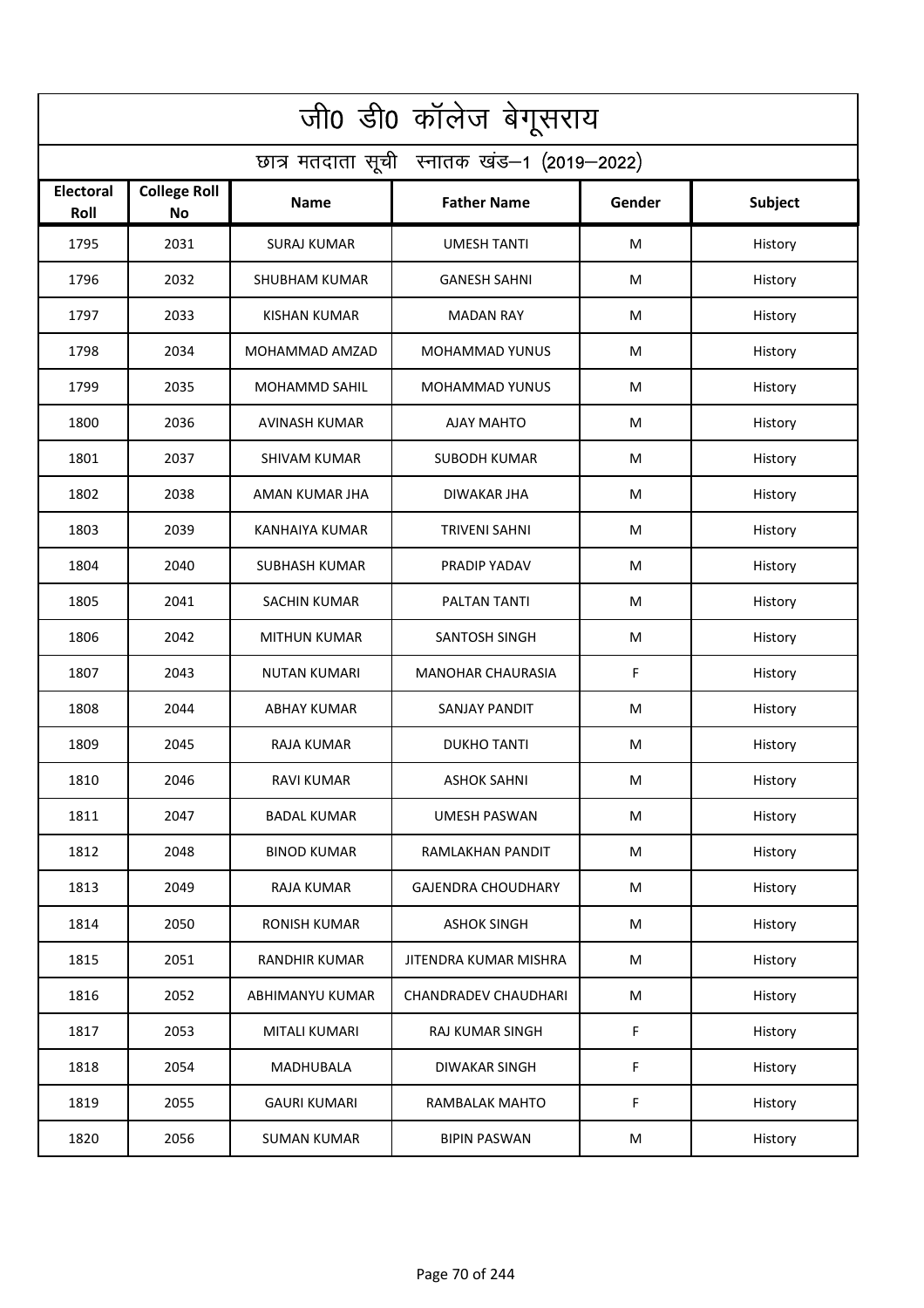| जी0 डी0 कॉलेज बेगूसराय                     |                                  |                      |                        |        |         |  |  |  |
|--------------------------------------------|----------------------------------|----------------------|------------------------|--------|---------|--|--|--|
| छात्र मतदाता सूची स्नातक खंड-1 (2019-2022) |                                  |                      |                        |        |         |  |  |  |
| <b>Electoral</b><br>Roll                   | <b>College Roll</b><br><b>No</b> | Name                 | <b>Father Name</b>     | Gender | Subject |  |  |  |
| 1821                                       | 2057                             | PRUSHOTTAM KUMAR     | JITENDRA KUMAR SINGH   | M      | History |  |  |  |
| 1822                                       | 2058                             | <b>VIKASH KUMAR</b>  | RAVI SHANKAR PRASAD    | М      | History |  |  |  |
| 1823                                       | 2059                             | <b>TULSI KUMARI</b>  | <b>LALBABU PANDIT</b>  | F      | History |  |  |  |
| 1824                                       | 2060                             | PINTU KUMAR          | <b>SUBHASH KUMAR</b>   | М      | History |  |  |  |
| 1825                                       | 2061                             | PURUSHOTTAM KUMAR    | RAJESH KUMAR PASWAN    | M      | History |  |  |  |
| 1826                                       | 2062                             | <b>AKSHAY KUMAR</b>  | <b>ANIL THAKUR</b>     | M      | History |  |  |  |
| 1827                                       | 2063                             | <b>RAUSHAN KUMAR</b> | MUKESH CHAUDHARY       | М      | History |  |  |  |
| 1828                                       | 2064                             | SAURABH KUMAR        | YOGENDRA SAH           | M      | History |  |  |  |
| 1829                                       | 2065                             | <b>SHWETA KUMARI</b> | <b>ANIL SAH</b>        | F      | History |  |  |  |
| 1830                                       | 2066                             | NANDAN KUMAR         | <b>MURARI SINGH</b>    | M      | History |  |  |  |
| 1831                                       | 2067                             | <b>SAURAV KUMAR</b>  | <b>TAPESHWAR SINGH</b> | M      | History |  |  |  |
| 1832                                       | 2068                             | <b>NAVITA KUMARI</b> | ASHARPHI MANDAL        | F      | History |  |  |  |
| 1833                                       | 2069                             | MD ZIYAUL BARI       | MD MONAZIRUL BARI      | M      | History |  |  |  |
| 1834                                       | 2070                             | <b>KAVITA KUMARI</b> | RAJU CHAUDHARI         | F      | History |  |  |  |
| 1835                                       | 2071                             | <b>MAHI BHARTI</b>   | SIKANDAR PASWAN        | F      | History |  |  |  |
| 1836                                       | 2072                             | PRIYANSHU RAJ        | PRAMOD YADAV           | M      | History |  |  |  |
| 1837                                       | 2073                             | MD IMRAN ALAM        | MD NABBU UDDIN         | M      | History |  |  |  |
| 1838                                       | 2074                             | MD AFTAB ALAM        | MD SALAH UDDIN         | M      | History |  |  |  |
| 1839                                       | 2075                             | POOJA KUMARI         | RUDAL SAHNI            | F      | History |  |  |  |
| 1840                                       | 2076                             | NANDANI KUMARI       | <b>SUNIL RAY</b>       | F      | History |  |  |  |
| 1841                                       | 2077                             | <b>DOLLY KUMARI</b>  | SETHO SAH              | F      | History |  |  |  |
| 1842                                       | 2078                             | <b>AMIT KUMAR</b>    | RAJNISH PRABHAT        | M      | History |  |  |  |
| 1843                                       | 2079                             | SADIYA PARVEEN       | <b>MD AABID</b>        | F      | History |  |  |  |
| 1844                                       | 2080                             | RANI PARVEEN         | <b>MD FURQUAN</b>      | F      | History |  |  |  |
| 1845                                       | 2081                             | ABHISHEK KUMAR SINGH | SUNIL PRASAD SINGH     | M      | History |  |  |  |
| 1846                                       | 2082                             | <b>MD AFSAR</b>      | <b>MD AKHTAR</b>       | M      | History |  |  |  |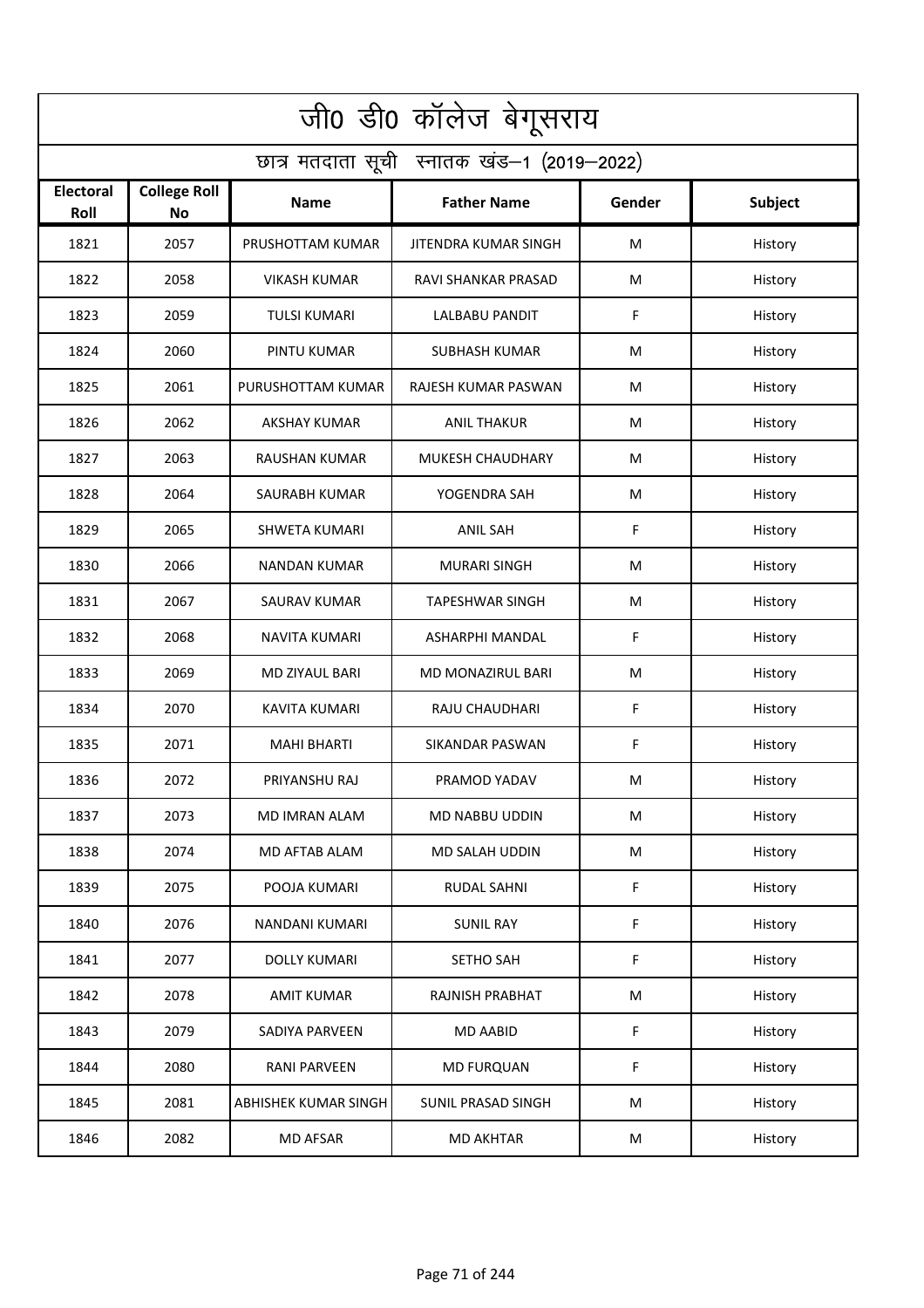| जी0 डी0 कॉलेज बेगूसराय                     |                                  |                      |                         |        |         |  |  |  |
|--------------------------------------------|----------------------------------|----------------------|-------------------------|--------|---------|--|--|--|
| छात्र मतदाता सूची स्नातक खंड-1 (2019-2022) |                                  |                      |                         |        |         |  |  |  |
| <b>Electoral</b><br>Roll                   | <b>College Roll</b><br><b>No</b> | Name                 | <b>Father Name</b>      | Gender | Subject |  |  |  |
| 1847                                       | 2083                             | <b>GOVIND KUMAR</b>  | <b>ARJUN CHOUDHARY</b>  | M      | History |  |  |  |
| 1848                                       | 2084                             | RAJA KUMAR           | <b>KAMDEV YADAV</b>     | М      | History |  |  |  |
| 1849                                       | 2085                             | <b>NISHA KUMARI</b>  | <b>RAMSEVAK DAS</b>     | F      | History |  |  |  |
| 1850                                       | 2086                             | <b>MUNNI KUMARI</b>  | <b>SHANKAR THAKUR</b>   | F      | History |  |  |  |
| 1851                                       | 2087                             | <b>KAJAL KUMARI</b>  | SHAILESH YADAV          | F      | History |  |  |  |
| 1852                                       | 2088                             | <b>NEHA KUMARI</b>   | <b>RAJESH RAY</b>       | F      | History |  |  |  |
| 1853                                       | 2089                             | <b>MD IBRAN ALAM</b> | <b>MD MUSTKEEN</b>      | M      | History |  |  |  |
| 1854                                       | 2090                             | <b>ASHISH KUMAR</b>  | <b>KRISHNDEV SHARMA</b> | M      | History |  |  |  |
| 1855                                       | 2091                             | <b>ROHIT KUMAR</b>   | <b>SURENDRA SAH</b>     | M      | History |  |  |  |
| 1856                                       | 2092                             | NIRAJ KUMAR          | MUKESH KUMAR RAY        | M      | History |  |  |  |
| 1857                                       | 2093                             | <b>SWEETI KUMARI</b> | SHRAVAN KUMAR SAHU      | F      | History |  |  |  |
| 1858                                       | 2094                             | <b>GOLU KUMAR</b>    | DAMODAR CHOUDHARY       | M      | History |  |  |  |
| 1859                                       | 2095                             | KUNAL KUMAR PASWAN   | ARVIND PASWAN           | M      | History |  |  |  |
| 1860                                       | 2096                             | <b>RIYA KUMARI</b>   | ANNO KHALIFA            | F      | History |  |  |  |
| 1861                                       | 2097                             | MD SHADAB            | MD SHABAB               | M      | History |  |  |  |
| 1862                                       | 2098                             | PRITAM KUMAR         | RAM UDGAR PATEL         | M      | History |  |  |  |
| 1863                                       | 2099                             | <b>NANDINI SINGH</b> | SANJAY KUMAR SINGH      | F      | History |  |  |  |
| 1864                                       | 2100                             | HIMANSHU KUMAR       | LALAN KUMAR SINGH       | M      | History |  |  |  |
| 1865                                       | 2101                             | MUKESH KUMAR         | MUNILAL CHAURASIA       | M      | History |  |  |  |
| 1866                                       | 2102                             | NISHA KUMARI         | MAHESH MANDAL           | F      | History |  |  |  |
| 1867                                       | 2103                             | <b>SACHIN KUMAR</b>  | <b>MANOJ PASWAN</b>     | M      | History |  |  |  |
| 1868                                       | 2104                             | PRITI KUMARI         | MITHILESH CHAUDHARY     | F      | History |  |  |  |
| 1869                                       | 2104                             | RAHUL RAJ            | <b>MANOJ MANDAL</b>     | M      | History |  |  |  |
| 1870                                       | 2105                             | <b>ROHIT KUMAR</b>   | <b>SUNIL DAS</b>        | M      | History |  |  |  |
| 1871                                       | 2106                             | <b>ROHIT KUMAR</b>   | <b>ARJUN DAS</b>        | M      | History |  |  |  |
| 1872                                       | 2107                             | RATNA PRIYA SINGH    | RAJESH KUMAR SINGH      | F      | History |  |  |  |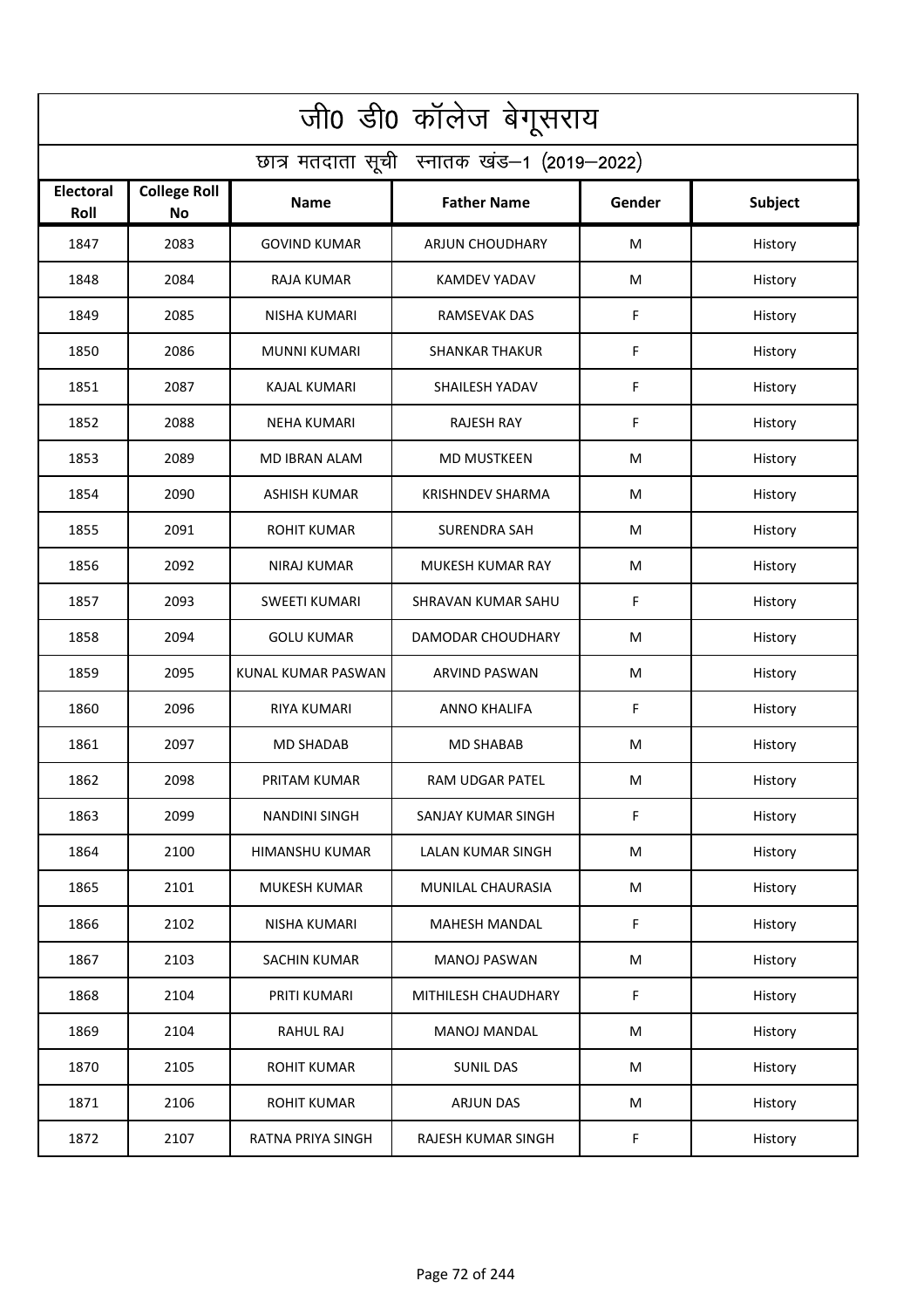| जी0 डी0 कॉलेज बेगूसराय                     |                                  |                                          |                            |        |            |  |  |  |
|--------------------------------------------|----------------------------------|------------------------------------------|----------------------------|--------|------------|--|--|--|
| छात्र मतदाता सूची स्नातक खंड-1 (2019-2022) |                                  |                                          |                            |        |            |  |  |  |
| Electoral<br>Roll                          | <b>College Roll</b><br><b>No</b> | <b>Name</b>                              | <b>Father Name</b>         | Gender | Subject    |  |  |  |
| 1873                                       | 2108                             | <b>AYUSH KUMAR</b>                       | <b>DINESH KUMAR</b>        | M      | History    |  |  |  |
| 1874                                       | 2108                             | <b>MRITUNJAY KUMAR</b>                   | <b>BAUDHU YADAV</b>        | M      | History    |  |  |  |
| 1875                                       | 2109                             | <b>MANISH KUMAR</b>                      | <b>AJEET GIRI</b>          | M      | History    |  |  |  |
| 1876                                       | 2109                             | PRADUM KUMAR                             | <b>GHANSHYAM PATEL</b>     | M      | History    |  |  |  |
| 1877                                       | 2110                             | <b>VIKRAM KUMAR</b>                      | ARUN KUMAR YADAV           | M      | History    |  |  |  |
| 1878                                       | 2111                             | <b>CHANDAN KUMAR</b>                     | <b>RAMSHRESTH CHAUDHRI</b> | M      | History    |  |  |  |
| 1879                                       | 2111                             | <b>SHUBHANKAR KUMAR</b><br><b>MALLIK</b> | <b>MAHAVIR MALLIK</b>      | M      | History    |  |  |  |
| 1880                                       | 2111                             | <b>ANKIT KUMAR</b>                       | LUKHO MAHTO                | M      | PHILOSOPHY |  |  |  |
| 1881                                       | 2112                             | YASMIN PARVEEN                           | MD ABDUL ZABBAR            | F      | History    |  |  |  |
| 1882                                       | 2113                             | <b>ATISH DAS</b>                         | <b>MEGHAN DAS</b>          | M      | History    |  |  |  |
| 1883                                       | 2114                             | PRABHAT KUMAR                            | <b>MURARI KUMAR</b>        | М      | History    |  |  |  |
| 1884                                       | 2115                             | RADHA KUMARI                             | <b>SANJEEV KUMAR</b>       | F      | History    |  |  |  |
| 1885                                       | 2116                             | VARSHA KUMARI                            | SANJEEV KUMAR              | F      | History    |  |  |  |
| 1886                                       | 2117                             | LAXMI KUMARI                             | RAM BARAN YADAV            | F      | History    |  |  |  |
| 1887                                       | 2118                             | ALOK KUMAR                               | <b>DILIP KESHRI</b>        | M      | History    |  |  |  |
| 1888                                       | 2119                             | <b>CHHOTU KUMAR</b>                      | RAJENDRA MAHTO             | M      | History    |  |  |  |
| 1889                                       | 2120                             | AMAN KUMAR SAH                           | RAMKUMAR SAH               | M      | History    |  |  |  |
| 1890                                       | 2121                             | <b>MD MUNNA</b>                          | MD GANI KHAN               | M      | History    |  |  |  |
| 1891                                       | 2122                             | RAM SHANKAR KUMAR                        | <b>JAY RAM YADAV</b>       | M      | History    |  |  |  |
| 1892                                       | 2123                             | NEETU KUMARI                             | RANJIT MAHTO               | F      | History    |  |  |  |
| 1893                                       | 2124                             | PRIYANSHU KUMAR                          | AJAY KUMAR                 | M      | History    |  |  |  |
| 1894                                       | 2125                             | PRINCE KUMAR                             | RANJIT PARSAD SINGH        | M      | History    |  |  |  |
| 1895                                       | 2126                             | <b>ANKIT KUMAR</b>                       | <b>KAUSHAL SINGH</b>       | M      | History    |  |  |  |
| 1896                                       | 2127                             | <b>RAJU KUMAR</b>                        | ANTARYAMI SINGH            | M      | History    |  |  |  |
| 1897                                       | 2128                             | <b>VIVEK KUMAR</b>                       | <b>DINESH GUPTA</b>        | M      | History    |  |  |  |
| 1898                                       | 2130                             | <b>NURUL HAQUE</b>                       | <b>HAFIZ NOOR ALAM</b>     | M      | History    |  |  |  |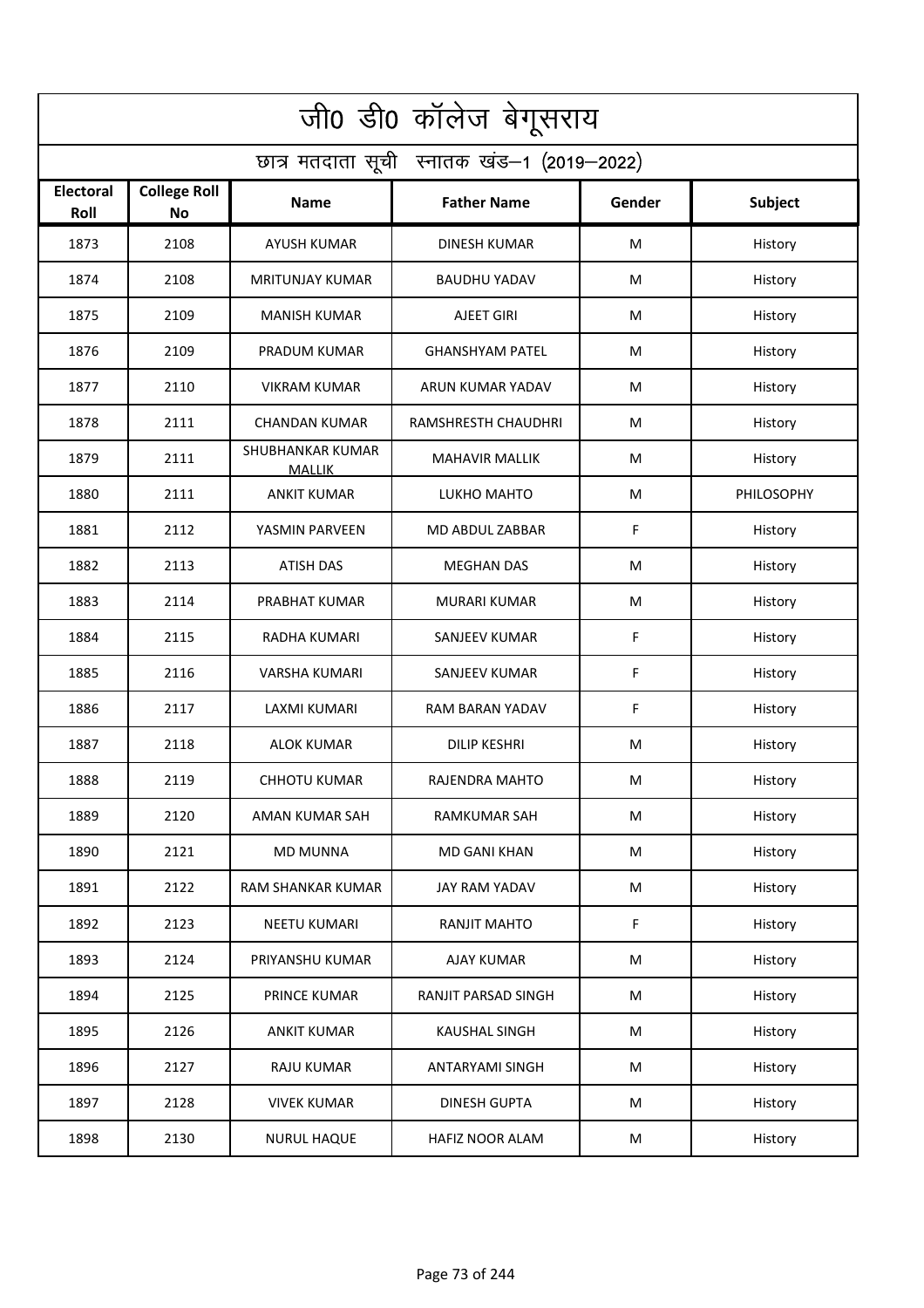| जी0 डी0 कॉलेज बेगूसराय                     |                                  |                       |                         |        |         |  |  |  |
|--------------------------------------------|----------------------------------|-----------------------|-------------------------|--------|---------|--|--|--|
| छात्र मतदाता सूची स्नातक खंड-1 (2019-2022) |                                  |                       |                         |        |         |  |  |  |
| Electoral<br>Roll                          | <b>College Roll</b><br><b>No</b> | <b>Name</b>           | <b>Father Name</b>      | Gender | Subject |  |  |  |
| 1899                                       | 2131                             | SAMIKSHA KUMARI       | YASHODHAR PRASAD YADAV  | F      | History |  |  |  |
| 1900                                       | 2132                             | <b>GAURAV KUMAR</b>   | <b>ANIL SINGH</b>       | M      | History |  |  |  |
| 1901                                       | 2133                             | KANHAIYA KUMAR        | PAWAN CHOUDHARY         | M      | History |  |  |  |
| 1902                                       | 2134                             | <b>VISHAL KUMAR</b>   | SULENDRA SHARMA         | М      | History |  |  |  |
| 1903                                       | 2135                             | <b>AMAN KUMAR</b>     | PARMOD YADAV            | M      | History |  |  |  |
| 1904                                       | 2136                             | <b>RAJESH KUMAR</b>   | <b>KAPILDEV MAHTO</b>   | M      | History |  |  |  |
| 1905                                       | 2137                             | <b>NINNI KUMARI</b>   | <b>SHANKAR SINGH</b>    | F      | History |  |  |  |
| 1906                                       | 2138                             | <b>PUJA KUMARI</b>    | <b>VIPIN THAKUR</b>     | F      | History |  |  |  |
| 1907                                       | 2139                             | <b>PUJA KUMARI</b>    | <b>SURESH RAY</b>       | F      | History |  |  |  |
| 1908                                       | 2140                             | <b>ARCHANA KUMARI</b> | <b>VICKY THAKUR</b>     | F      | History |  |  |  |
| 1909                                       | 2141                             | <b>ABHISHEK RAJAK</b> | <b>SANJAY RAJAK</b>     | M      | History |  |  |  |
| 1910                                       | 2142                             | <b>ARCHANA KUMARI</b> | <b>PREM KUMAR</b>       | F      | History |  |  |  |
| 1911                                       | 2143                             | ASHU KUMAR            | <b>SHAMBHU THAKUR</b>   | M      | History |  |  |  |
| 1912                                       | 2144                             | <b>RUPESH KUMAR</b>   | <b>KISHO PODDAR</b>     | M      | History |  |  |  |
| 1913                                       | 2145                             | <b>HARISH KUMAR</b>   | <b>RAM VILASH SINGH</b> | M      | History |  |  |  |
| 1914                                       | 2146                             | <b>GOVIND KUMAR</b>   | YOGENDRA TANTI          | M      | History |  |  |  |
| 1915                                       | 2147                             | <b>SUNITA</b>         | <b>ARJUN SAH</b>        | F      | History |  |  |  |
| 1916                                       | 2148                             | RAVISH KUMAR          | <b>UMESH RAM</b>        | M      | History |  |  |  |
| 1917                                       | 2149                             | <b>SUBODH KUMAR</b>   | RASHESHYAM SINGH        | M      | History |  |  |  |
| 1918                                       | 2150                             | SANJEEV KUMAR         | PANNELAL SINGH          | M      | History |  |  |  |
| 1919                                       | 2151                             | <b>VIKRAM KUMAR</b>   | <b>RAMASHIS SAH</b>     | M      | History |  |  |  |
| 1920                                       | 2152                             | <b>DILIP KUMAR</b>    | SIYARAM SAHNI           | M      | History |  |  |  |
| 1921                                       | 2153                             | <b>SHRAWAN KUMAR</b>  | <b>RAMADHAR SINGH</b>   | M      | History |  |  |  |
| 1922                                       | 2154                             | <b>AARTI KUMARI</b>   | DHIRENDRA PASWAN        | F      | History |  |  |  |
| 1923                                       | 2155                             | RAJVEER SOREN         | <b>BAIJU SOREN</b>      | M      | History |  |  |  |
| 1924                                       | 2156                             | <b>KAJAL KUMARI</b>   | SAJJAN THAKUR           | F      | History |  |  |  |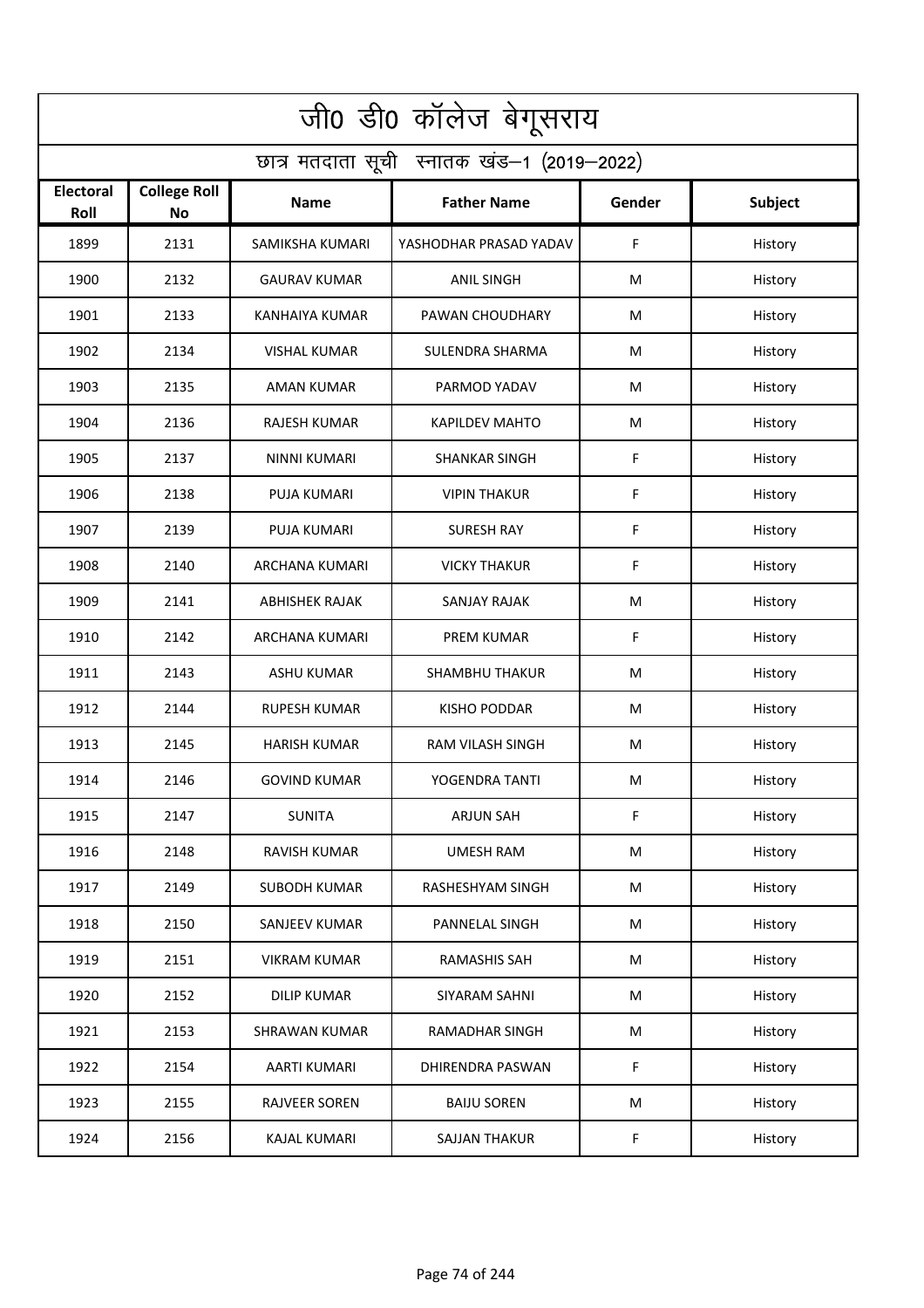| जी0 डी0 कॉलेज बेगूसराय                     |                           |                         |                         |        |         |  |  |  |
|--------------------------------------------|---------------------------|-------------------------|-------------------------|--------|---------|--|--|--|
| छात्र मतदाता सूची स्नातक खंड-1 (2019-2022) |                           |                         |                         |        |         |  |  |  |
| Electoral<br>Roll                          | <b>College Roll</b><br>No | <b>Name</b>             | <b>Father Name</b>      | Gender | Subject |  |  |  |
| 1925                                       | 2157                      | <b>ANJALI KUMARI</b>    | <b>INDRA DOE SHARMA</b> | F      | History |  |  |  |
| 1926                                       | 2158                      | <b>GAUTAM KUMAR</b>     | <b>NARESH THAKUR</b>    | M      | History |  |  |  |
| 1927                                       | 2159                      | SAGUFI NAAZ             | <b>MD SOHAIL</b>        | F      | History |  |  |  |
| 1928                                       | 2160                      | <b>SIMA KUMARI</b>      | <b>VIRENDRA PANDIT</b>  | F      | History |  |  |  |
| 1929                                       | 2161                      | TANNU KUMARI            | RAMBILASH YADAV         | F      | History |  |  |  |
| 1930                                       | 2162                      | <b>BANTI KUMAR</b>      | <b>SUNIL DAS</b>        | M      | History |  |  |  |
| 1931                                       | 2163                      | <b>SUMIT RAJ</b>        | <b>BINDESHWARI RAM</b>  | M      | History |  |  |  |
| 1932                                       | 2164                      | PURUSHOTAM KUMAR        | <b>JAY KISHOR RAY</b>   | М      | History |  |  |  |
| 1933                                       | 2165                      | SITA KUMARI             | RAMCHANDAR DAS          | F      | History |  |  |  |
| 1934                                       | 2166                      | <b>ABHINAV KUMAR</b>    | AJAY KUMAR SINGH        | M      | History |  |  |  |
| 1935                                       | 2167                      | RAVISH KUMAR SANU       | RAJESH KUMAR CHOUDHARY  | M      | History |  |  |  |
| 1936                                       | 2168                      | <b>AMIT KUMAR</b>       | <b>RAMJATAN SAH</b>     | M      | History |  |  |  |
| 1937                                       | 2169                      | LAKSHMI KUMARI          | <b>ASHOK SAH</b>        | F      | History |  |  |  |
| 1938                                       | 2170                      | <b>SONI KUMARI</b>      | <b>SHANKAR DAS</b>      | F      | History |  |  |  |
| 1939                                       | 2170                      | ASHA KUMARI             | SAJAN PASWAN            | F      | History |  |  |  |
| 1940                                       | 2171                      | RAVI KUMAR              | <b>VIJAY SHA</b>        | M      | History |  |  |  |
| 1941                                       | 2172                      | <b>VANI KASHYAP</b>     | <b>RAM UDAY SINGH</b>   | F      | History |  |  |  |
| 1942                                       | 2172                      | PRITAM KUMAR            | AMOD SINGH              | M      | History |  |  |  |
| 1943                                       | 2173                      | <b>NATWAR KUMAR</b>     | <b>SHALIGRAM SINGH</b>  | M      | History |  |  |  |
| 1944                                       | 2174                      | <b>MANISH KUMAR</b>     | RAVINDRA YADAV          | M      | History |  |  |  |
| 1945                                       | 2175                      | <b>SAWAN KUMAR</b>      | <b>SULENDER PASWAN</b>  | M      | History |  |  |  |
| 1946                                       | 2176                      | <b>SAVREEN KHATUN</b>   | <b>MD NASRAT</b>        | F      | History |  |  |  |
| 1947                                       | 2176                      | <b>MD MONAJIR HASAN</b> | MD MANOVAR ALAM         | M      | History |  |  |  |
| 1948                                       | 2177                      | <b>RAVI KUMAR</b>       | YOGENDRA PODDAR         | M      | History |  |  |  |
| 1949                                       | 2178                      | AMAR KUMAR              | LATE SAHDEV SAH         | M      | History |  |  |  |
| 1950                                       | 2179                      | MD AFROZ                | MD AMSHED               | M      | History |  |  |  |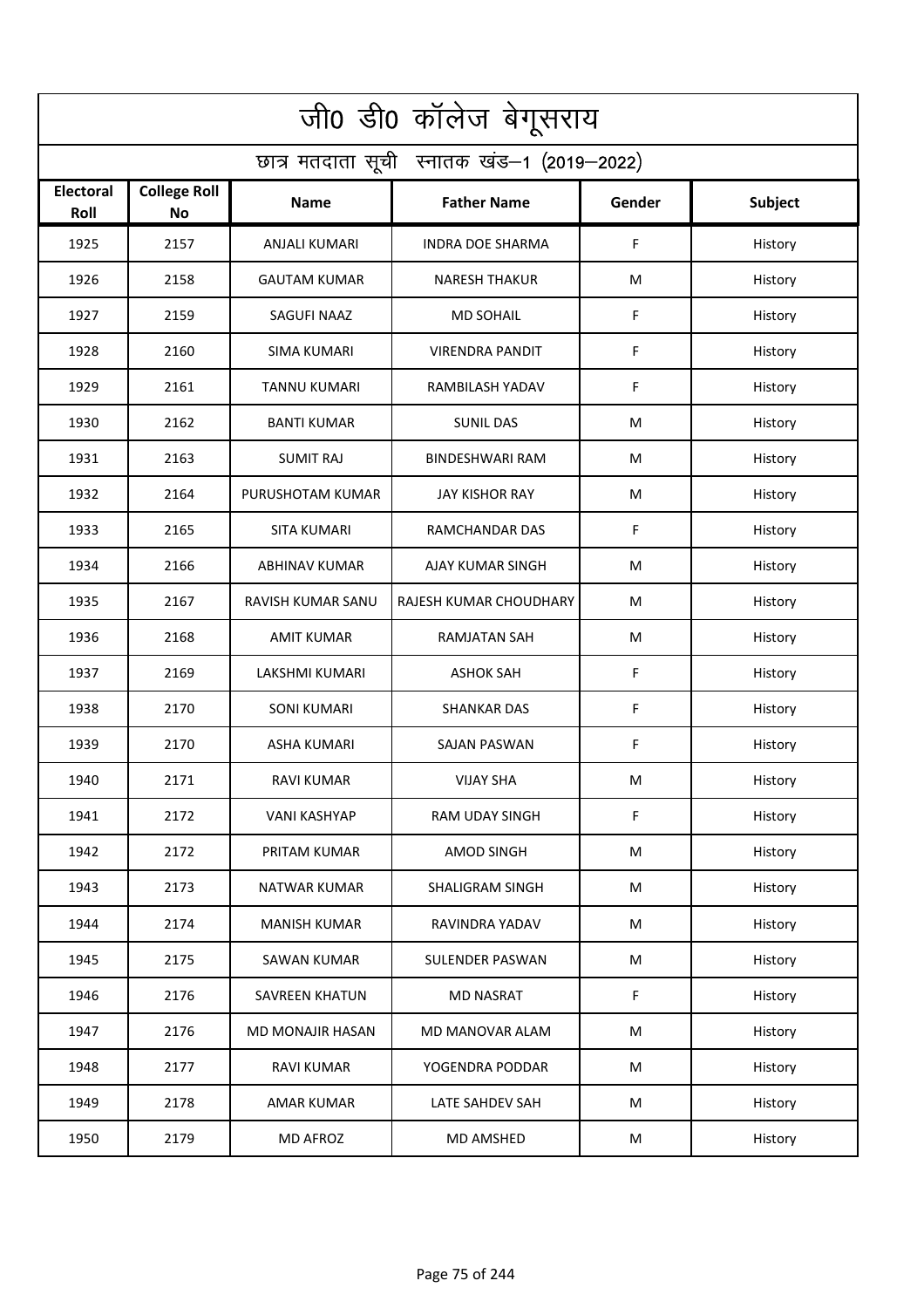| जी0 डी0 कॉलेज बेगूसराय                     |                                  |                      |                          |        |                |  |  |  |
|--------------------------------------------|----------------------------------|----------------------|--------------------------|--------|----------------|--|--|--|
| छात्र मतदाता सूची स्नातक खंड-1 (2019-2022) |                                  |                      |                          |        |                |  |  |  |
| Electoral<br>Roll                          | <b>College Roll</b><br><b>No</b> | <b>Name</b>          | <b>Father Name</b>       | Gender | <b>Subject</b> |  |  |  |
| 1951                                       | 2180                             | MD SHAHADAT          | MD SHAH ALAM             | M      | History        |  |  |  |
| 1952                                       | 2181                             | <b>RAUSHAN KUMAR</b> | SATYANARAYAN YADAV       | M      | History        |  |  |  |
| 1953                                       | 2182                             | <b>MD JANISH</b>     | MD ABDUL SALAM           | M      | History        |  |  |  |
| 1954                                       | 2182                             | <b>DEEPAK KUMAR</b>  | <b>BHUTO CHAURASIA</b>   | M      | History        |  |  |  |
| 1955                                       | 2183                             | <b>SURAJ KUMAR</b>   | LALIT VIJAY CHAUDHARI    | M      | History        |  |  |  |
| 1956                                       | 2184                             | NEERAJ               | <b>HIRA SINGH</b>        | M      | History        |  |  |  |
| 1957                                       | 2185                             | <b>SUMAN KUMARI</b>  | <b>MUNNA SINGH</b>       | F      | History        |  |  |  |
| 1958                                       | 2186                             | <b>NISHU</b>         | <b>BECHAN SINGH</b>      | F      | History        |  |  |  |
| 1959                                       | 2187                             | <b>SHUBHAM KUMAR</b> | <b>KAPILDEV RAJAK</b>    | M      | History        |  |  |  |
| 1960                                       | 2188                             | <b>NITISH KUMAR</b>  | SHYAMDEO YADAV           | M      | History        |  |  |  |
| 1961                                       | 2189                             | PRITAM KUMAR         | <b>DILIP YADAV</b>       | М      | History        |  |  |  |
| 1962                                       | 2190                             | <b>VIVEK KUMAR</b>   | SARYUG TANTI             | M      | History        |  |  |  |
| 1963                                       | 2191                             | SEEMA KUMARI         | <b>CHANDRADEV SINGH</b>  | F      | History        |  |  |  |
| 1964                                       | 2192                             | <b>SONI KUMARI</b>   | <b>NANDKISHOR RAM</b>    | F      | History        |  |  |  |
| 1965                                       | 2193                             | NIRAJ KUMAR          | SATYANARAYAN SINGH       | F      | History        |  |  |  |
| 1966                                       | 2194                             | KANCHAN KUMARI       | RAJENDRA YADAV           | F.     | History        |  |  |  |
| 1967                                       | 2195                             | PRABHAT KUMAR        | SUNIL KUMAR SAH          | M      | History        |  |  |  |
| 1968                                       | 2195                             | <b>SONU KUMAR</b>    | <b>VIJAY SAH</b>         | M      | History        |  |  |  |
| 1969                                       | 2196                             | <b>NIKKU KUMAR</b>   | <b>CHANDRA SAHNI</b>     | M      | History        |  |  |  |
| 1970                                       | 2197                             | <b>JYOTI KUMARI</b>  | <b>VIJAY KUMAR SINGH</b> | F      | History        |  |  |  |
| 1971                                       | 2198                             | <b>LUCY KUMARI</b>   | <b>VIJAY KUMAR SINGH</b> | F      | History        |  |  |  |
| 1972                                       | 2199                             | <b>NEELU PARWEEN</b> | <b>MD JILANI</b>         | F      | History        |  |  |  |
| 1973                                       | 2200                             | <b>MAMTA KUAMRI</b>  | DHARAMRAJ SAHU           | F      | History        |  |  |  |
| 1974                                       | 2201                             | <b>RENU BHARTI</b>   | RAM CHARITRA MAHTO       | F      | History        |  |  |  |
| 1975                                       | 2202                             | AYUSHMAN KUMAR       | <b>JAGDISH SAHNI</b>     | M      | History        |  |  |  |
| 1976                                       | 2203                             | KAVITA KUMARI        | SHYAM SUNDAR SAH         | F.     | History        |  |  |  |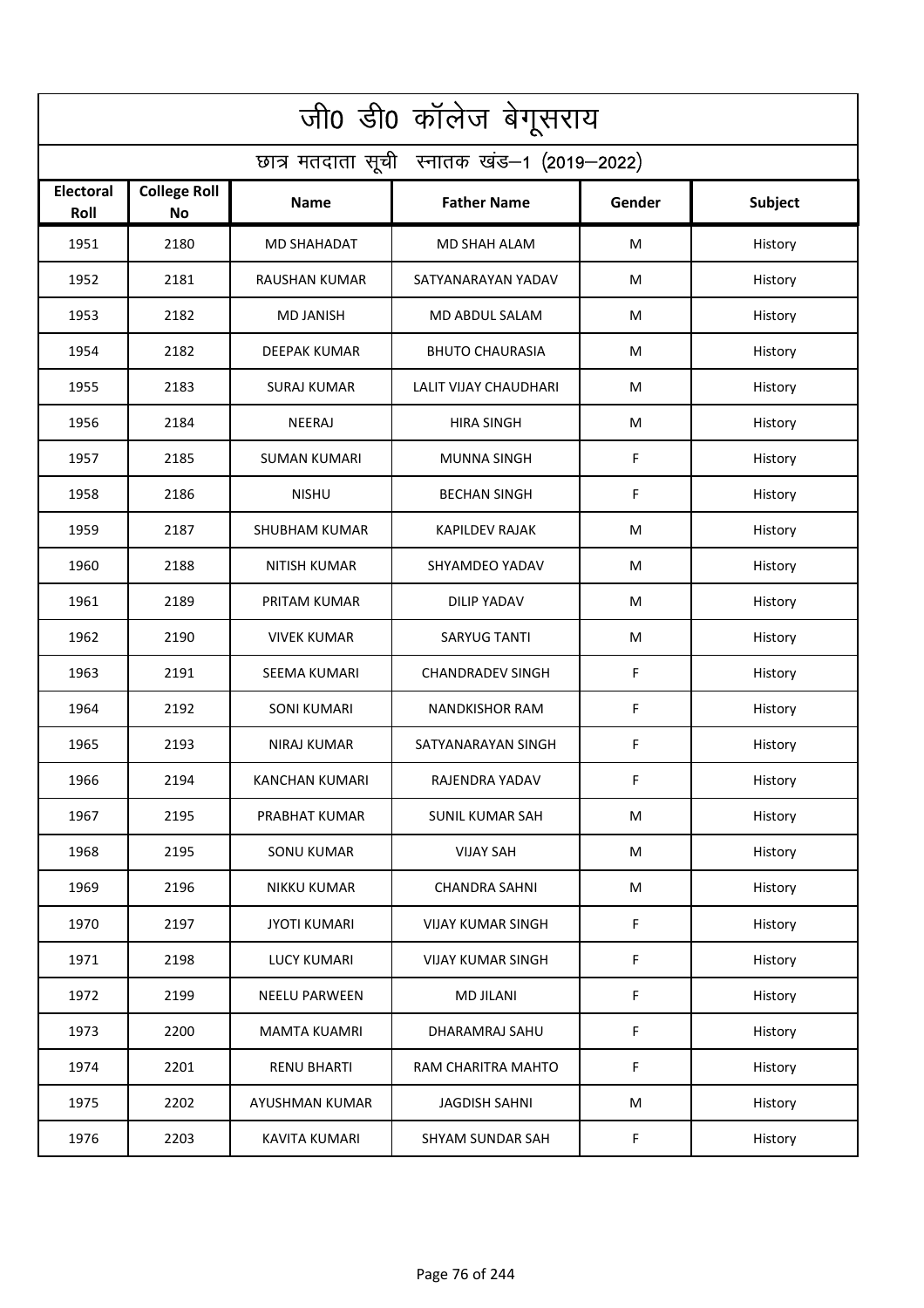| जी0 डी0 कॉलेज बेगूसराय                     |                                  |                         |                        |        |                |  |  |  |
|--------------------------------------------|----------------------------------|-------------------------|------------------------|--------|----------------|--|--|--|
| छात्र मतदाता सूची स्नातक खंड-1 (2019-2022) |                                  |                         |                        |        |                |  |  |  |
| Electoral<br>Roll                          | <b>College Roll</b><br><b>No</b> | <b>Name</b>             | <b>Father Name</b>     | Gender | Subject        |  |  |  |
| 1977                                       | 2204                             | <b>NEHA KUMARI</b>      | RAMNARESH SAHU         | F      | History        |  |  |  |
| 1978                                       | 2205                             | <b>PREM KUMAR</b>       | RAMPUKAR PASWAN        | M      | History        |  |  |  |
| 1979                                       | 2206                             | <b>NITISH KUMAR</b>     | <b>SURESH HAJARI</b>   | M      | History        |  |  |  |
| 1980                                       | 2207                             | <b>NITISH KUMAR</b>     | RAJ KUMAR PODDAR       | M      | History        |  |  |  |
| 1981                                       | 2208                             | <b>MONI KUMARI</b>      | <b>RAJESH SINGH</b>    | F      | History        |  |  |  |
| 1982                                       | 2209                             | <b>MURARI KUMAR</b>     | <b>SUMAN CHAUDHARY</b> | M      | History        |  |  |  |
| 1983                                       | 2210                             | LAKSHMI KUMARI          | <b>GITA DAS</b>        | F      | History        |  |  |  |
| 1984                                       | 2211                             | POONAM KUMARI           | <b>INDRADEV TANTI</b>  | F      | History        |  |  |  |
| 1985                                       | 2212                             | <b>ABDUL JUBER</b>      | <b>ABDUL KUDDUS</b>    | M      | History        |  |  |  |
| 1986                                       | 2213                             | <b>SHATRUDHAN KUMAR</b> | <b>KAILASH SAH</b>     | M      | History        |  |  |  |
| 1987                                       | 2214                             | <b>MEENU KUMARI</b>     | <b>VIRENDER SINGH</b>  | F      | <b>HISTORY</b> |  |  |  |
| 1988                                       | 2215                             | <b>VIVEK KUMAR</b>      | SHAMBHU CHAUDHARY      | M      | <b>HISTORY</b> |  |  |  |
| 1989                                       | 2216                             | <b>TARANNUM PARVEEN</b> | MD SHAKIL              | F      | <b>HISTORY</b> |  |  |  |
| 1990                                       | 2217                             | AJRA MOBINA             | <b>MD NOOR ALAM</b>    | F      | <b>HISTORY</b> |  |  |  |
| 1991                                       | 2218                             | MANISHA KUMARI          | <b>VIJAY TANTI</b>     | F      | <b>HISTORY</b> |  |  |  |
| 1992                                       | 2219                             | PUSHPA KUMARI           | SUDHIR PANDIT          | F.     | <b>HISTORY</b> |  |  |  |
| 1993                                       | 2220                             | SANJEET KUMAR           | SHYAM DEV PANDIT       | М      | <b>HISTORY</b> |  |  |  |
| 1994                                       | 2221                             | <b>CHANDNI KUMARI</b>   | JAYJAY RAM PASWAN      | F      | <b>HISTORY</b> |  |  |  |
| 1995                                       | 2222                             | KRISHNA BANKA           | DEEPAK KUMAR BANKA     | М      | <b>HISTORY</b> |  |  |  |
| 1996                                       | 2223                             | <b>GAUTAM KUMAR</b>     | <b>MAHESH MALLIK</b>   | M      | <b>HISTORY</b> |  |  |  |
| 1997                                       | 2224                             | AMAN KUMAR              | <b>SANJAY SINGH</b>    | M      | <b>HISTORY</b> |  |  |  |
| 1998                                       | 2225                             | SUBHASH KUMAR           | SHAMBHU THAKUR         | М      | <b>HISTORY</b> |  |  |  |
| 1999                                       | 2226                             | <b>ABHINAV KUMAR</b>    | <b>SHANKAR JHA</b>     | М      | <b>HISTORY</b> |  |  |  |
| 2000                                       | 2227                             | PRITI KUMARI            | ABADH LAL MUNI         | F.     | <b>HISTORY</b> |  |  |  |
| 2001                                       | 2229                             | AVINASH KUMAR           | NAVIN MAHTO            | М      | <b>HISTORY</b> |  |  |  |
| 2002                                       | 2230                             | <b>GULSHAN KUMAR</b>    | <b>ASHOK DAS</b>       | M      | <b>HISTORY</b> |  |  |  |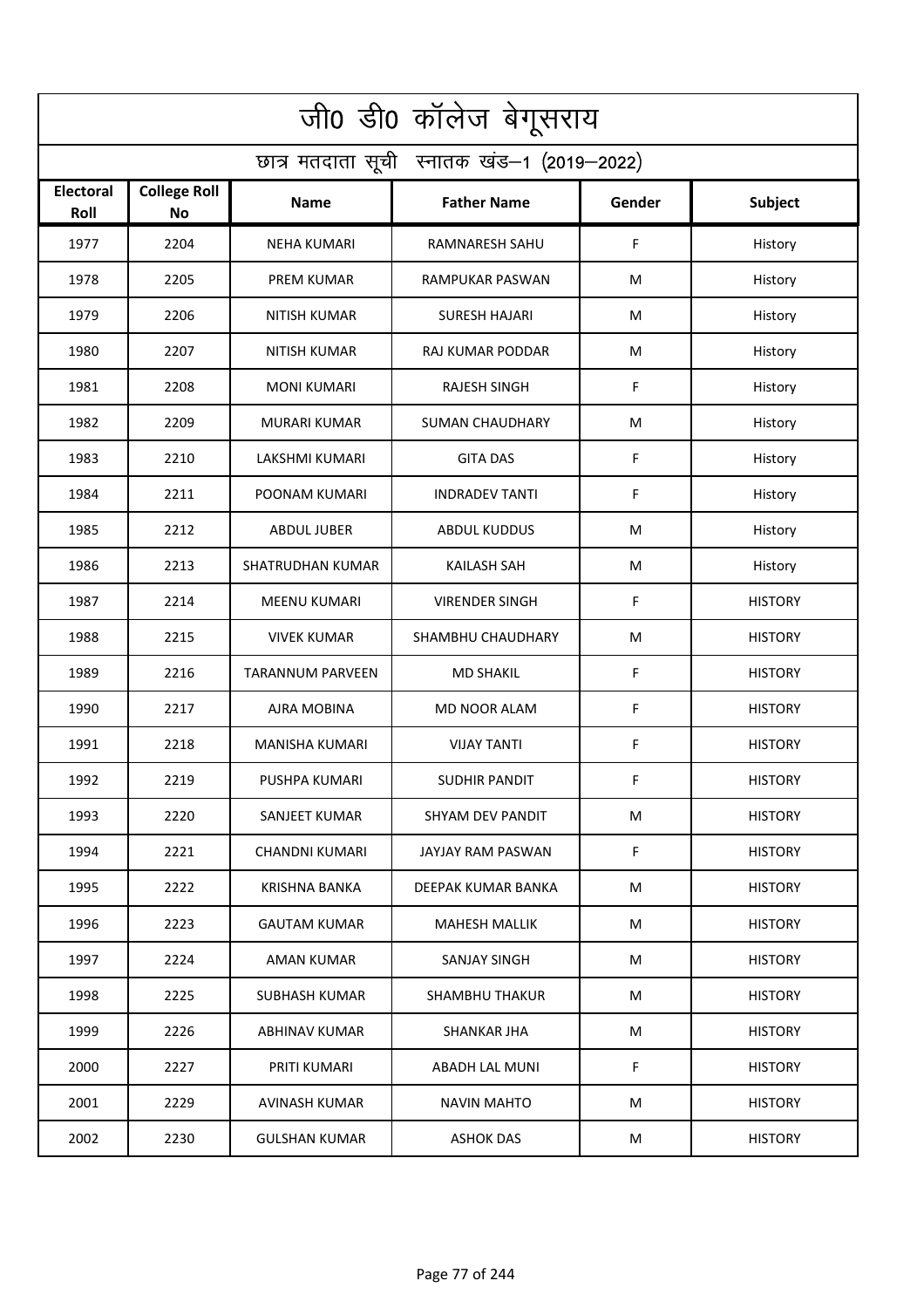| जी0 डी0 कॉलेज बेगूसराय                     |                           |                         |                         |        |                |  |  |  |
|--------------------------------------------|---------------------------|-------------------------|-------------------------|--------|----------------|--|--|--|
| छात्र मतदाता सूची स्नातक खंड-1 (2019-2022) |                           |                         |                         |        |                |  |  |  |
| Electoral<br>Roll                          | <b>College Roll</b><br>No | <b>Name</b>             | <b>Father Name</b>      | Gender | <b>Subject</b> |  |  |  |
| 2003                                       | 2231                      | <b>RAKESH KUMAR</b>     | <b>VISHWANATH SINGH</b> | M      | <b>HISTORY</b> |  |  |  |
| 2004                                       | 2232                      | <b>AMIT KUMAR</b>       | <b>BHAGAWAN PODAAR</b>  | M      | <b>HISTORY</b> |  |  |  |
| 2005                                       | 2233                      | <b>SHAGUFTA PRAVEEN</b> | <b>MD MANNAN</b>        | F      | <b>HISTORY</b> |  |  |  |
| 2006                                       | 2234                      | <b>AMIT KUMAR</b>       | SATYNARAYAN PASWAN      | M      | <b>HISTORY</b> |  |  |  |
| 2007                                       | 2235                      | <b>RAUSHAN KUMAR</b>    | <b>UMESH SAH</b>        | М      | <b>HISTORY</b> |  |  |  |
| 2008                                       | 2236                      | <b>SAMEER KUMAR</b>     | SAUDAGAR YADAV          | M      | <b>HISTORY</b> |  |  |  |
| 2009                                       | 2237                      | <b>SITTU KUMAR</b>      | <b>CHUNCHUN YADAV</b>   | M      | <b>HISTORY</b> |  |  |  |
| 2010                                       | 2238                      | SAURABH KUMAR           | <b>MANOJ KUMAR</b>      | M      | <b>HISTORY</b> |  |  |  |
| 2011                                       | 2239                      | <b>MANISH KUMAR</b>     | <b>RAMPUKAR ROY</b>     | M      | <b>HISTORY</b> |  |  |  |
| 2012                                       | 2240                      | VIVEK KUMAR             | <b>BIDHATA THAKUR</b>   | M      | <b>HISTORY</b> |  |  |  |
| 2013                                       | 2241                      | <b>RITU KUMARI</b>      | PAMDEO CHAUDHARY        | F      | <b>HISTORY</b> |  |  |  |
| 2014                                       | 2242                      | ANJALI KUMARI           | <b>SANJEEV KUMAR</b>    | F      | <b>HISTORY</b> |  |  |  |
| 2015                                       | 2243                      | <b>AMIT ROY</b>         | <b>SHAMBHU ROY</b>      | M      | <b>HISTORY</b> |  |  |  |
| 2016                                       | 2244                      | <b>BABITA KUMARI</b>    | RAMPUKAR PASWAN         | F      | <b>HISTORY</b> |  |  |  |
| 2017                                       | 2245                      | RANVIR KUMAR            | <b>SUBODH THAKUR</b>    | M      | <b>HISTORY</b> |  |  |  |
| 2018                                       | 2246                      | PRINCE KUMAR            | <b>BABLU YADAV</b>      | M      | <b>HISTORY</b> |  |  |  |
| 2019                                       | 2247                      | KUMARI NUTAN            | <b>VIJAY PASWAN</b>     | F      | <b>HISTORY</b> |  |  |  |
| 2020                                       | 2248                      | <b>SURAJ KUMAR</b>      | <b>BINOD CHAUDHARY</b>  | М      | <b>HISTORY</b> |  |  |  |
| 2021                                       | 2249                      | MAHENDRA PASWAN         | <b>HARKHIT PASWAN</b>   | M      | <b>HISTORY</b> |  |  |  |
| 2022                                       | 2250                      | PURUSHOTTAM             | RANJEET SHARMA          | M      | <b>HISTORY</b> |  |  |  |
| 2023                                       | 2251                      | <b>CHHOTU KUMAR</b>     | SHIV NANDAN MAHTO       | M      | <b>HISTORY</b> |  |  |  |
| 2024                                       | 2252                      | SHIVAM KUMAR            | SHARWAN CHAUDHARY       | M      | <b>HISTORY</b> |  |  |  |
| 2025                                       | 2253                      | SUSHGYANI KUMAR         | <b>BIRENDRA PODDAR</b>  | M      | <b>HISTORY</b> |  |  |  |
| 2026                                       | 2254                      | PINKI KUMARI            | <b>ASHOK SAH</b>        | F      | <b>HISTORY</b> |  |  |  |
| 2027                                       | 2255                      | VIKASH KUMAR            | RUJHAN SAH              | М      | <b>HISTORY</b> |  |  |  |
| 2028                                       | 2256                      | NAYAN KUMAR             | <b>AZAD PASWAN</b>      | M      | <b>HISTORY</b> |  |  |  |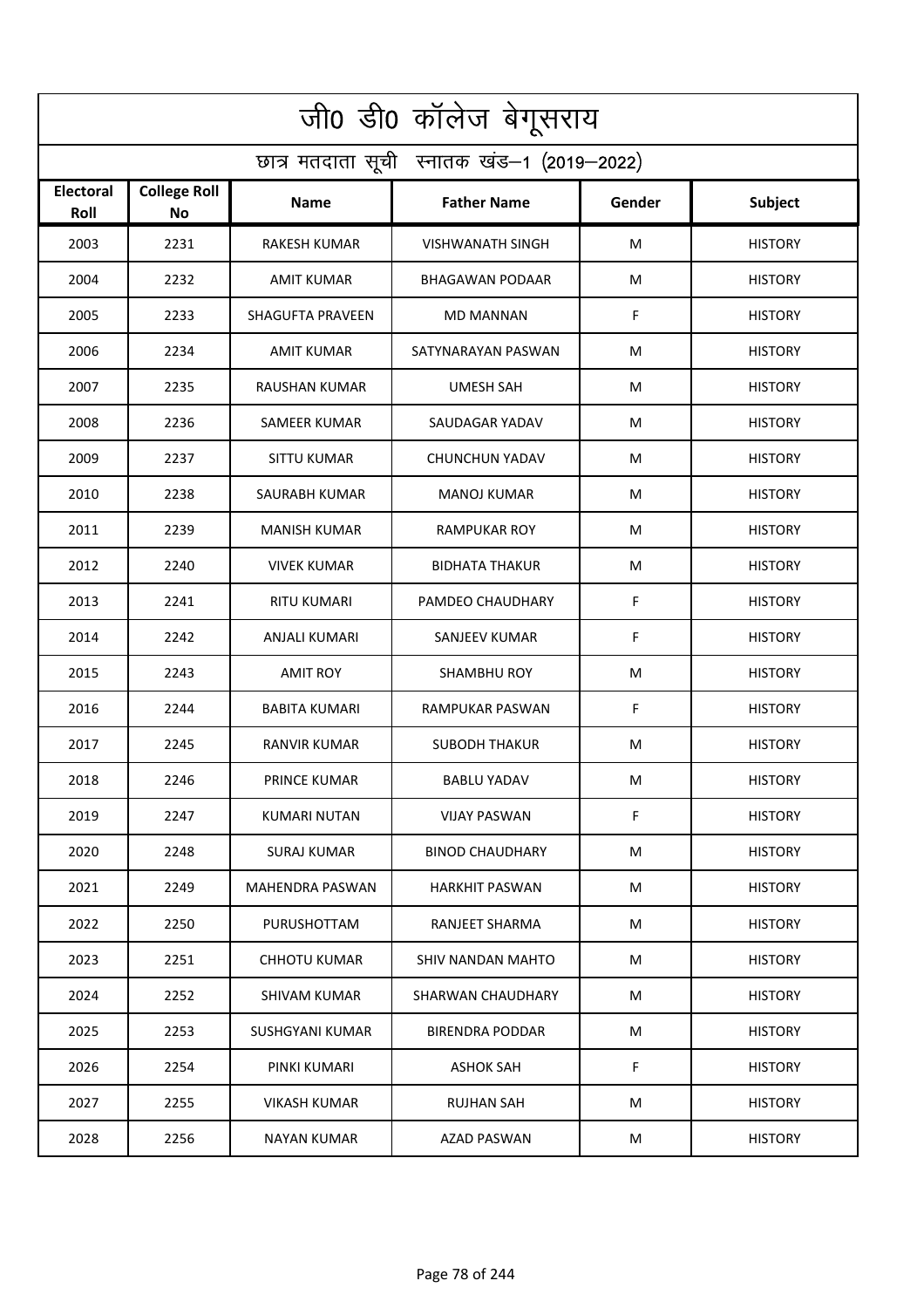| जी0 डी0 कॉलेज बेगूसराय                     |                                  |                       |                           |        |                |  |  |  |
|--------------------------------------------|----------------------------------|-----------------------|---------------------------|--------|----------------|--|--|--|
| छात्र मतदाता सूची स्नातक खंड-1 (2019-2022) |                                  |                       |                           |        |                |  |  |  |
| Electoral<br>Roll                          | <b>College Roll</b><br><b>No</b> | <b>Name</b>           | <b>Father Name</b>        | Gender | <b>Subject</b> |  |  |  |
| 2029                                       | 2257                             | SAURAV KUMAR          | VISHWANATH PASWAN         | M      | <b>HISTORY</b> |  |  |  |
| 2030                                       | 2258                             | <b>SUMAN KUMAR</b>    | <b>VIMAL SANGHAI</b>      | M      | <b>HISTORY</b> |  |  |  |
| 2031                                       | 2259                             | SHIVAM KUMAR          | NILESH KUMAR              | M      | <b>HISTORY</b> |  |  |  |
| 2032                                       | 2260                             | <b>SUSHILA KUMARI</b> | <b>BALA MAHTO</b>         | F      | <b>HISTORY</b> |  |  |  |
| 2033                                       | 2261                             | <b>JULI KUMARI</b>    | <b>ARVIND PRASAD</b>      | F      | <b>HISTORY</b> |  |  |  |
| 2034                                       | 2262                             | KANHAIYA GAUTAM       | <b>NABAL SINGH</b>        | M      | <b>HISTORY</b> |  |  |  |
| 2035                                       | 2263                             | <b>RATAN KUMAR</b>    | <b>SHIVSHANKAR THAKUR</b> | M      | <b>HISTORY</b> |  |  |  |
| 2036                                       | 2264                             | PINKESH KUMAR         | <b>ARJUN THAKUR</b>       | M      | <b>HISTORY</b> |  |  |  |
| 2037                                       | 2265                             | <b>NITISH KUMAR</b>   | PRAKASH YADAV             | M      | <b>HISTORY</b> |  |  |  |
| 2038                                       | 2267                             | RAJAN KUMAR           | NARESH KUMAR PANDIT       | M      | <b>HISTORY</b> |  |  |  |
| 2039                                       | 2268                             | <b>BITTU KUMAR</b>    | <b>MANOHAR MAHTO</b>      | M      | <b>HISTORY</b> |  |  |  |
| 2040                                       | 2269                             | <b>RISHI KUMAR</b>    | ROHIT YADAV               | M      | <b>HISTORY</b> |  |  |  |
| 2041                                       | 2270                             | SANDEEP KUMAR         | ARJUN SHARMA              | M      | <b>HISTORY</b> |  |  |  |
| 2042                                       | 2271                             | <b>MANISH KUMAR</b>   | <b>SUDAM SAH</b>          | M      | <b>HISTORY</b> |  |  |  |
| 2043                                       | 2272                             | MITHILESH KUMAR       | <b>SUNIL THAKUR</b>       | M      | <b>HISTORY</b> |  |  |  |
| 2044                                       | 2273                             | ROHIT KUMAR           | RAM PRAKASH SHARMA        | M      | <b>HISTORY</b> |  |  |  |
| 2045                                       | 2274                             | RUPAM KUMARI          | <b>BIRBHADUR RAI</b>      | F      | <b>HISTORY</b> |  |  |  |
| 2046                                       | 2275                             | <b>MD SAFDER ALI</b>  | <b>MD HAIDER ALI</b>      | M      | <b>HISTORY</b> |  |  |  |
| 2047                                       | 2276                             | DEEPAK KUMAR          | SONELAL SAH               | M      | <b>HISTORY</b> |  |  |  |
| 2048                                       | 2277                             | NEHA KUMARI           | ARUN SINGH                | F      | <b>HISTORY</b> |  |  |  |
| 2049                                       | 2278                             | <b>RAM KUMAR</b>      | <b>MATO TANTI</b>         | M      | <b>HISTORY</b> |  |  |  |
| 2050                                       | 2279                             | SHIVAM KUMAR          | MANI SINGH                | М      | <b>HISTORY</b> |  |  |  |
| 2051                                       | 2281                             | <b>VIKRAM KUMAR</b>   | RAJARAM YADAV             | М      | <b>HISTORY</b> |  |  |  |
| 2052                                       | 2282                             | MUKUL KUMAR           | ASHOK KUMAR SAH           | M      | <b>HISTORY</b> |  |  |  |
| 2053                                       | 2283                             | SWATI KUMARI          | SADASHIV SINGH            | F      | <b>HISTORY</b> |  |  |  |
| 2054                                       | 2284                             | <b>KAJAL KUMARI</b>   | <b>BAIJNATH SAH</b>       | F      | <b>HISTORY</b> |  |  |  |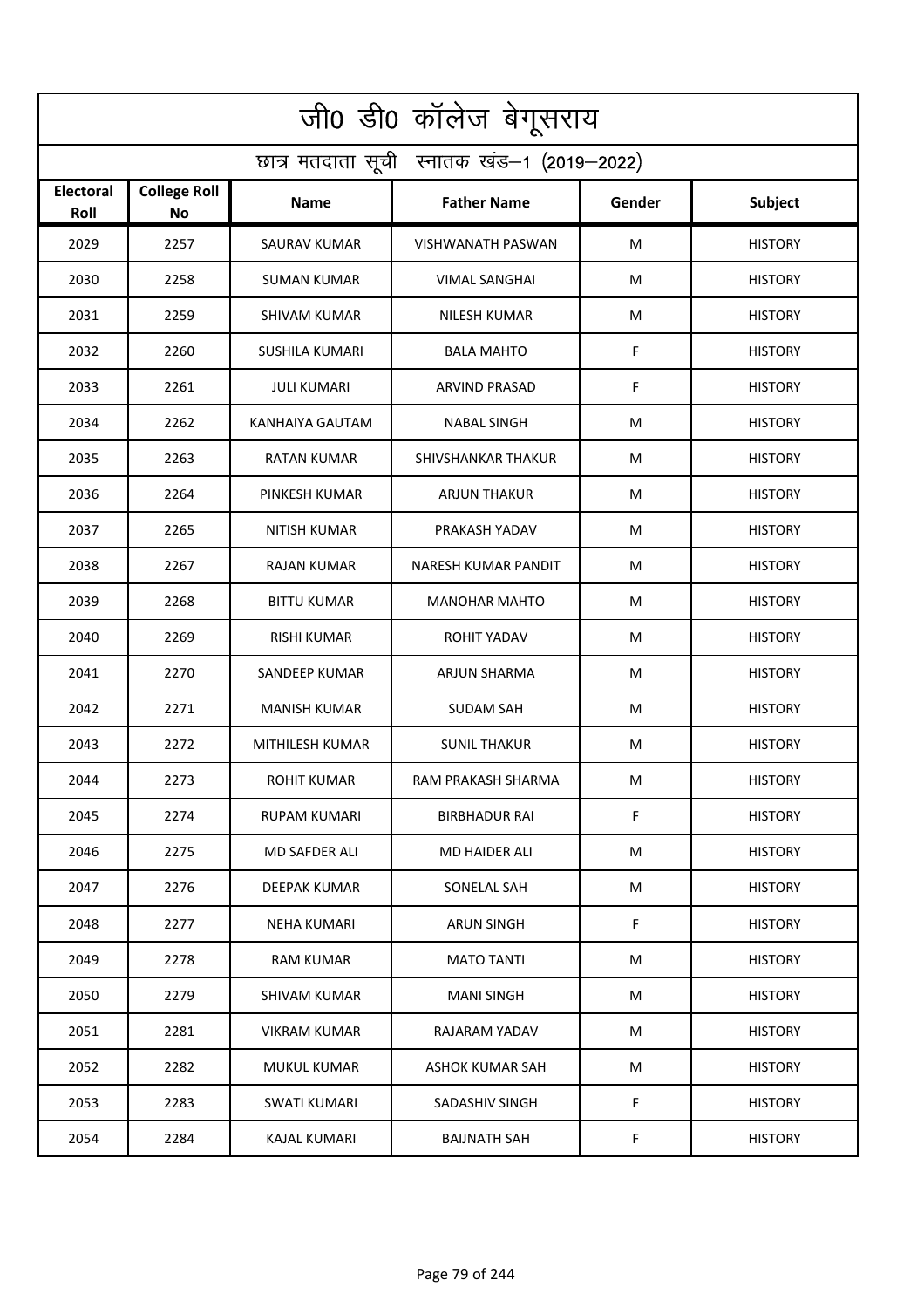| जी0 डी0 कॉलेज बेगूसराय                     |                                  |                        |                            |        |                |  |  |  |
|--------------------------------------------|----------------------------------|------------------------|----------------------------|--------|----------------|--|--|--|
| छात्र मतदाता सूची स्नातक खंड-1 (2019-2022) |                                  |                        |                            |        |                |  |  |  |
| Electoral<br>Roll                          | <b>College Roll</b><br><b>No</b> | <b>Name</b>            | <b>Father Name</b>         | Gender | <b>Subject</b> |  |  |  |
| 2055                                       | 2285                             | <b>LAILA KHATUN</b>    | <b>MD HADI</b>             | F      | <b>HISTORY</b> |  |  |  |
| 2056                                       | 2286                             | <b>MANISH KUMARI</b>   | <b>RAMDEV SAH</b>          | F      | <b>HISTORY</b> |  |  |  |
| 2057                                       | 2287                             | NISHA KUMARI           | <b>HIRA SAH</b>            | F      | <b>HISTORY</b> |  |  |  |
| 2058                                       | 2288                             | SACHIN KUMAR MAHTO     | <b>RANJEET MAHTO</b>       | M      | <b>HISTORY</b> |  |  |  |
| 2059                                       | 2289                             | <b>SANGITA KUMARI</b>  | <b>BHARAT RAY</b>          | F      | <b>HISTORY</b> |  |  |  |
| 2060                                       | 2290                             | PALLAVI KUMARI         | <b>VIJAY KUMAR</b>         | F      | <b>HISTORY</b> |  |  |  |
| 2061                                       | 2291                             | <b>JYOTI KUMARI</b>    | <b>SANTOSH KUMAR</b>       | F      | <b>HISTORY</b> |  |  |  |
| 2062                                       | 2292                             | RADHIKA KUMARI         | <b>SUDHIR KUMAR</b>        | M      | <b>HISTORY</b> |  |  |  |
| 2063                                       | 2293                             | SHUBHAM RAJ            | <b>KAILASH YADAV</b>       | M      | <b>HISTORY</b> |  |  |  |
| 2064                                       | 2294                             | <b>CHHATTISH KUMAR</b> | <b>UMESH YADAV</b>         | M      | <b>HISTORY</b> |  |  |  |
| 2065                                       | 2295                             | <b>NISHA KUMARI</b>    | <b>KRISHNA DAS</b>         | F      | <b>HISTORY</b> |  |  |  |
| 2066                                       | 2296                             | NEHA KUMARI            | JANARADAN MAHTO            | F      | <b>HISTORY</b> |  |  |  |
| 2067                                       | 2297                             | RAHUL KUMAR            | <b>ASHOK SINGH</b>         | M      | <b>HISTORY</b> |  |  |  |
| 2068                                       | 2298                             | <b>GOVIND KUMAR</b>    | <b>VIJAY SHANKAR SINGH</b> | M      | <b>HISTORY</b> |  |  |  |
| 2069                                       | 2299                             | PALLAVI KUMARI         | <b>SURESH RAI</b>          | F      | <b>HISTORY</b> |  |  |  |
| 2070                                       | 2301                             | SAURABH KUMAR          | PRABHAKAR PASWAN           | M      | <b>HISTORY</b> |  |  |  |
| 2071                                       | 2302                             | <b>MANISH KUMAR</b>    | <b>ASHOK SAH</b>           | М      | <b>HISTORY</b> |  |  |  |
| 2072                                       | 2303                             | KUNDAN KUMAR           | <b>RAMASHRAY ROY</b>       | M      | <b>HISTORY</b> |  |  |  |
| 2073                                       | 2304                             | VIKASH KUMAR           | <b>MAHESH MAHTO</b>        | М      | <b>HISTORY</b> |  |  |  |
| 2074                                       | 2305                             | ADARSH KUMAR           | PRAKASH MISHRA             | M      | <b>HISTORY</b> |  |  |  |
| 2075                                       | 2306                             | <b>MANJIT KUMAR</b>    | <b>RANIT SINGH</b>         | M      | <b>HISTORY</b> |  |  |  |
| 2076                                       | 2307                             | ADITYA KUMAR           | AMRENDRA KUMAR             | М      | <b>HISTORY</b> |  |  |  |
| 2077                                       | 2308                             | <b>RAUSHAN KUMAR</b>   | SADANAD SINGH              | М      | <b>HISTORY</b> |  |  |  |
| 2078                                       | 2309                             | CHHTI KUMARI           | RAM BAHADUR SINGH          | F.     | <b>HISTORY</b> |  |  |  |
| 2079                                       | 2310                             | RAHUL KUMAR            | JAYJAY RAM YADAV           | М      | <b>HISTORY</b> |  |  |  |
| 2080                                       | 2311                             | POOJA KUMARI           | PANKAJ SINGH               | F      | <b>HISTORY</b> |  |  |  |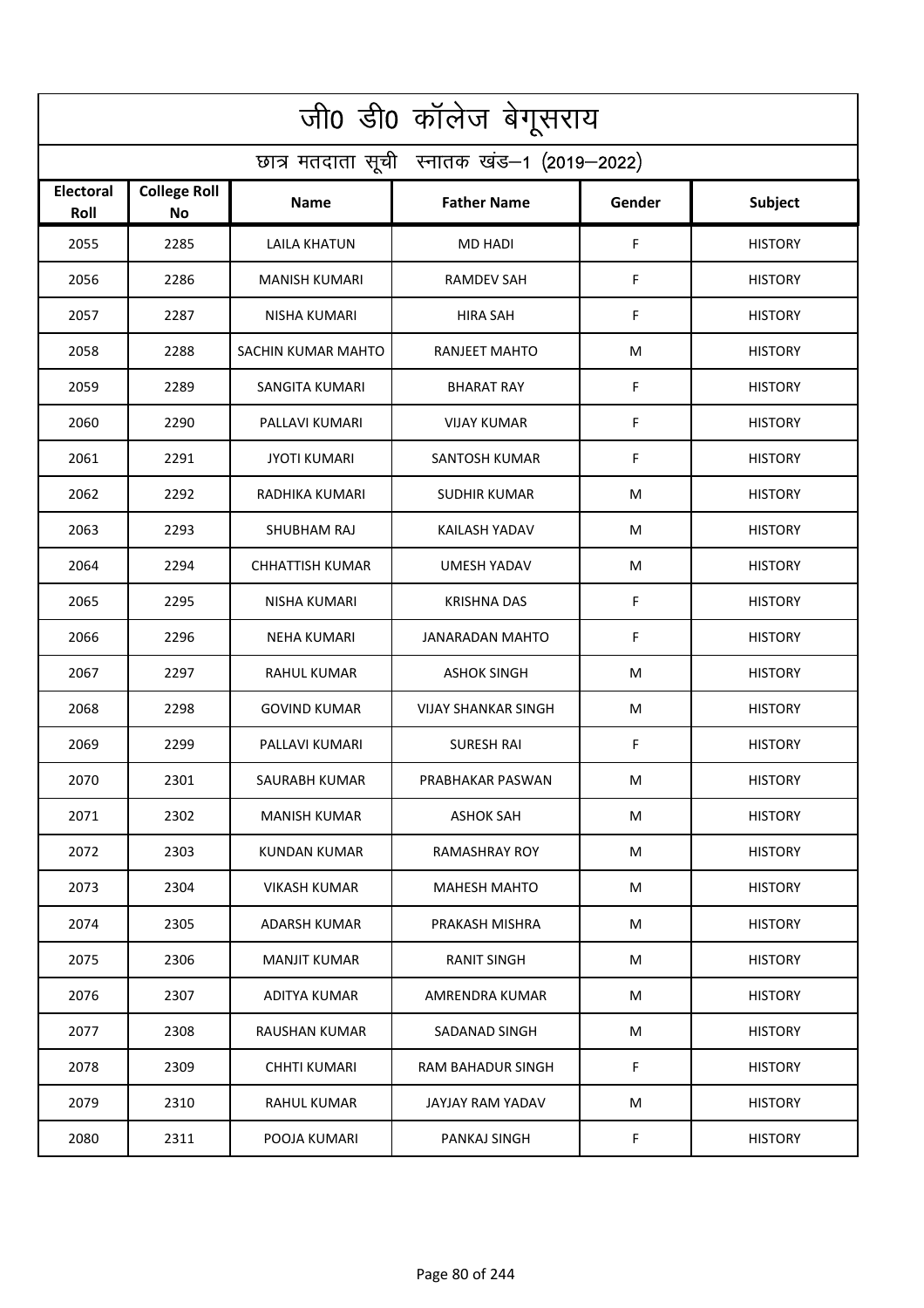| जी0 डी0 कॉलेज बेगूसराय                     |                                  |                         |                           |        |                |  |  |  |
|--------------------------------------------|----------------------------------|-------------------------|---------------------------|--------|----------------|--|--|--|
| छात्र मतदाता सूची स्नातक खंड-1 (2019-2022) |                                  |                         |                           |        |                |  |  |  |
| Electoral<br>Roll                          | <b>College Roll</b><br><b>No</b> | <b>Name</b>             | <b>Father Name</b>        | Gender | <b>Subject</b> |  |  |  |
| 2081                                       | 2312                             | SANTOSH KUMAR           | <b>SUMAM SAH</b>          | M      | <b>HISTORY</b> |  |  |  |
| 2082                                       | 2313                             | <b>NEHA KUMARI</b>      | <b>KARTIK SINGH</b>       | F      | <b>HISTORY</b> |  |  |  |
| 2083                                       | 2314                             | <b>SAHIL KUMAR</b>      | PARMANAND SINGH           | M      | <b>HISTORY</b> |  |  |  |
| 2084                                       | 2315                             | <b>RAGHAV KUMAR</b>     | <b>GANESH KUMAR RAY</b>   | м      | <b>HISTORY</b> |  |  |  |
| 2085                                       | 2316                             | <b>KAJAL KUMARI</b>     | RAMPRAVESH SINGH          | M      | <b>HISTORY</b> |  |  |  |
| 2086                                       | 2317                             | <b>JHUNA KUMARI</b>     | RAMAANUJ SINGH            | F      | <b>HISTORY</b> |  |  |  |
| 2087                                       | 2318                             | <b>ROHAN KUMAR</b>      | <b>CHATURI MALAKAR</b>    | M      | <b>HISTORY</b> |  |  |  |
| 2088                                       | 2319                             | <b>NEHA KUMARI</b>      | NITESHWAR SAH             | F      | <b>HISTORY</b> |  |  |  |
| 2089                                       | 2320                             | <b>MD FAHIM</b>         | <b>MD DAUD</b>            | M      | <b>HISTORY</b> |  |  |  |
| 2090                                       | 2321                             | <b>ABHISHEK CHANDAN</b> | ARUN KUMAR                | M      | <b>HISTORY</b> |  |  |  |
| 2091                                       | 2322                             | <b>AMIT RAM</b>         | WINDESHWARI RAM           | M      | <b>HISTORY</b> |  |  |  |
| 2092                                       | 2323                             | <b>VIJAY KUMAR</b>      | <b>MALIK YADAV</b>        | M      | <b>HISTORY</b> |  |  |  |
| 2093                                       | 2324                             | PRABHAT KUMAR           | KAMDEV SINGH              | M      | <b>HISTORY</b> |  |  |  |
| 2094                                       | 2325                             | PRIYANKA KUMARI         | <b>CHANDRASHEKHAR RAY</b> | M      | <b>HISTORY</b> |  |  |  |
| 2095                                       | 2326                             | <b>SUDHA KUMARI</b>     | SUDHIR MALAKAR            | F      | <b>HISTORY</b> |  |  |  |
| 2096                                       | 2327                             | RAZIYA SULTANA          | <b>MD SADIR</b>           | F.     | <b>HISTORY</b> |  |  |  |
| 2097                                       | 2328                             | PRINCE KUMAR            | RAJKISHOR YADAV           | М      | <b>HISTORY</b> |  |  |  |
| 2098                                       | 2328                             | PAWAN KUMAR             | <b>MANOJ SAH</b>          | M      | <b>HISTORY</b> |  |  |  |
| 2099                                       | 2329                             | <b>IQRAM AKHTER</b>     | <b>JAHID ANSARI</b>       | М      | <b>HISTORY</b> |  |  |  |
| 2100                                       | 2330                             | LAKSHMI KUMARI          | BAJRANGI PASWAN           | M      | <b>HISTORY</b> |  |  |  |
| 2101                                       | 2331                             | AARTI KUMARI            | <b>RAJU RAI</b>           | F.     | <b>HISTORY</b> |  |  |  |
| 2102                                       | 2332                             | JITA KUMARI             | AWADESH RAY               | М      | <b>HISTORY</b> |  |  |  |
| 2103                                       | 2333                             | <b>CHANDINI SAHANI</b>  | AMARESH SAHANI            | F      | <b>HISTORY</b> |  |  |  |
| 2104                                       | 2334                             | RAVI RAJ KUMAR          | <b>NAND KISHOR VERMA</b>  | M      | <b>HISTORY</b> |  |  |  |
| 2105                                       | 2335                             | ASHISH KUMAR            | RAJNISH PASWAN            | М      | <b>HISTORY</b> |  |  |  |
| 2106                                       | 2336                             | PRADYUMN KUMAR          | MITHILESH KUMAR           | M      | <b>HISTORY</b> |  |  |  |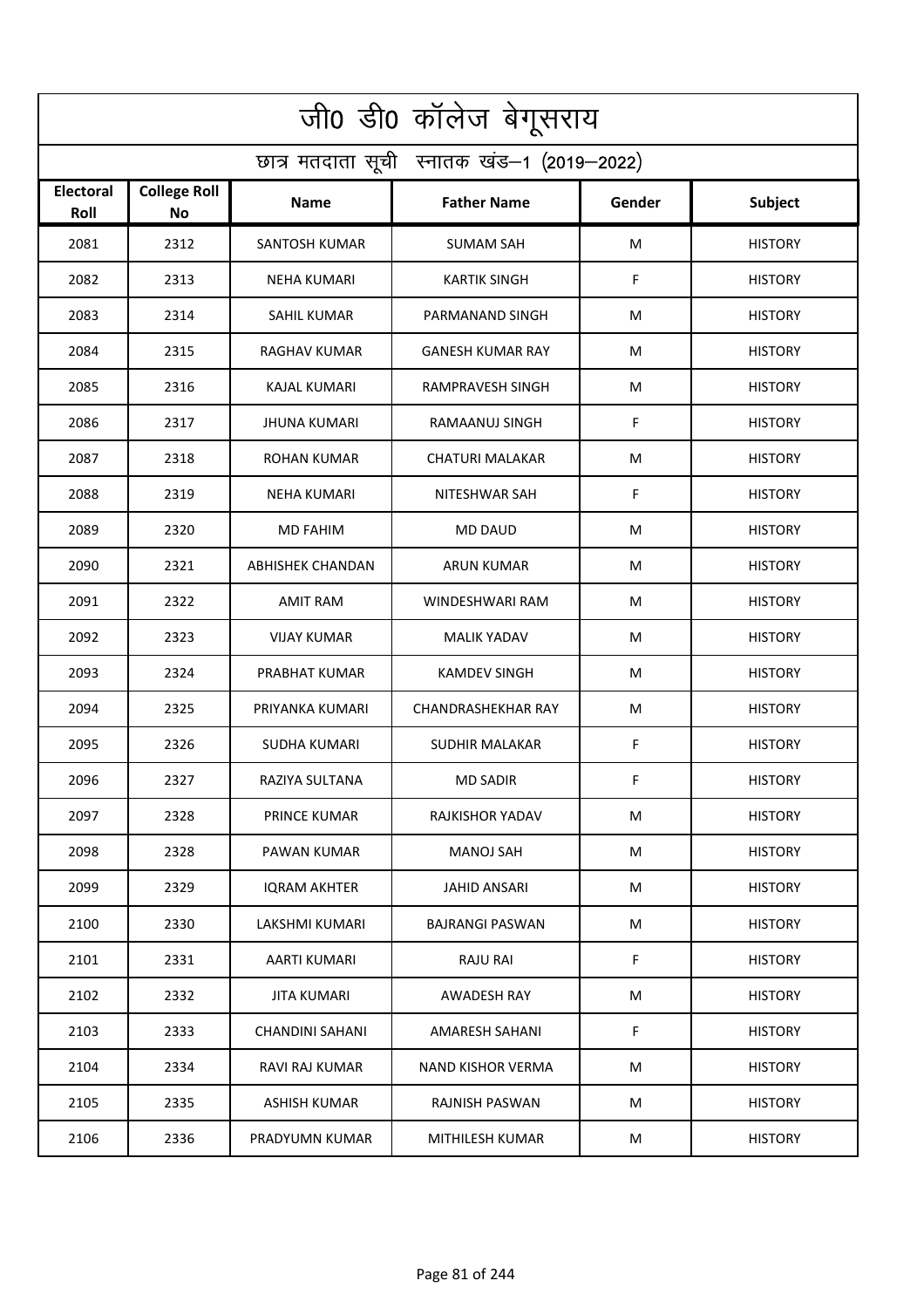| जी0 डी0 कॉलेज बेगूसराय                     |                                  |                           |                         |        |                    |  |  |  |
|--------------------------------------------|----------------------------------|---------------------------|-------------------------|--------|--------------------|--|--|--|
| छात्र मतदाता सूची स्नातक खंड-1 (2019-2022) |                                  |                           |                         |        |                    |  |  |  |
| Electoral<br>Roll                          | <b>College Roll</b><br><b>No</b> | <b>Name</b>               | <b>Father Name</b>      | Gender | <b>Subject</b>     |  |  |  |
| 2107                                       | 2337                             | <b>SAURAB KUMAR</b>       | RISHI RANJAN SINGH      | M      | <b>HISTORY</b>     |  |  |  |
| 2108                                       | 2338                             | <b>SONU KUMAR</b>         | <b>GOPINATH SHARMA</b>  | M      | <b>HISTORY</b>     |  |  |  |
| 2109                                       | 2339                             | SATYAM KUMAR              | LALBAHADUR CHOUDHARY    | M      | <b>HISTORY</b>     |  |  |  |
| 2110                                       | 2340                             | <b>NAYAN KUMAR</b>        | <b>RAJAN SAH</b>        | м      | <b>HISTORY</b>     |  |  |  |
| 2111                                       | 2341                             | LAXMI KUMARI              | <b>JITENDRA PANDIT</b>  | F      | <b>HISTORY</b>     |  |  |  |
| 2112                                       | 2342                             | <b>SURBHI KUMARI</b>      | <b>ABDHESH KUMAR</b>    | F      | <b>HISTORY</b>     |  |  |  |
| 2113                                       | 2342                             | <b>VISHAL KUMAR</b>       | <b>VISHAL PATEL</b>     | M      | <b>HISTORY</b>     |  |  |  |
| 2114                                       | 2343                             | SANTOSH KUMAR             | MASHUDAN SAH            | M      | <b>HISTORY</b>     |  |  |  |
| 2115                                       | 2344                             | ANURAGNEE KUMARI          | <b>ARVIND SINGH</b>     | F      | <b>HISTORY</b>     |  |  |  |
| 2116                                       | 2345                             | <b>NITISH KUMAR</b>       | <b>SURESH YADAV</b>     | M      | <b>HISTORY</b>     |  |  |  |
| 2117                                       | 2345                             | <b>MURARI KUMAR</b>       | NANDAN YADAV            | M      | <b>HISTORY</b>     |  |  |  |
| 2118                                       | 2346                             | <b>GUDDU KUMAR</b>        | SATISH PRASAD YADAV     | M      | <b>HISTORY</b>     |  |  |  |
| 2119                                       | 2347                             | MD ABU HASAN              | <b>MD HAIDER</b>        | M      | <b>HISTORY</b>     |  |  |  |
| 2120                                       | 2348                             | <b>SUSHANT KUMAR</b>      | RAKESH KUMAR            | M      | <b>HISTORY</b>     |  |  |  |
| 2121                                       | 2349                             | <b>MANISH KUMAR</b>       | RUTUSH KUMAR            | M      | <b>HISTORY</b>     |  |  |  |
| 2122                                       | 2350                             | SACHIN KUMAR              | RAM VILAS SHARMA        | M      | <b>HISTORY</b>     |  |  |  |
| 2123                                       | 2354                             | RAVI RAJ KUMAR            | AMOL SAH                | М      | <b>HISTORY</b>     |  |  |  |
| 2124                                       | 2355                             | <b>PREM KUMAR</b>         | <b>GANESH DAS</b>       | М      | <b>HISTORY</b>     |  |  |  |
| 2125                                       | 2356                             | RAKHI KUMARI              | <b>CHANDRASEN SINGH</b> | F.     | <b>HISTORY</b>     |  |  |  |
| 2126                                       | 2357                             | AMIT KUMAR MISHRA         | PAPPU MISHRA            | M      | <b>HISTORY</b>     |  |  |  |
| 2127                                       | 2380                             | SONAKSHI KUMARI           | JITENDRA KUMAR JIBU     | F.     | <b>HISTORY</b>     |  |  |  |
| 2128                                       | 2386                             | PRADEEP KUMAR             | DASHRATH SHARMA         | М      | <b>HISTORY</b>     |  |  |  |
| 2129                                       | 2401                             | <b>SHAKET KUMAR GUPTA</b> | PRAHLAD SAH             | М      | <b>Mathematics</b> |  |  |  |
| 2130                                       | 2402                             | <b>SUJEET KUMAR</b>       | RAJESH THAKUR           | M      | <b>Mathematics</b> |  |  |  |
| 2131                                       | 2403                             | RAVI RANJAN KUMAR         | <b>GAUTAM ROY</b>       | М      | <b>Mathematics</b> |  |  |  |
| 2132                                       | 2404                             | <b>ABHAY KUMAR</b>        | SAJIVAN SINGH           | M      | Mathematics        |  |  |  |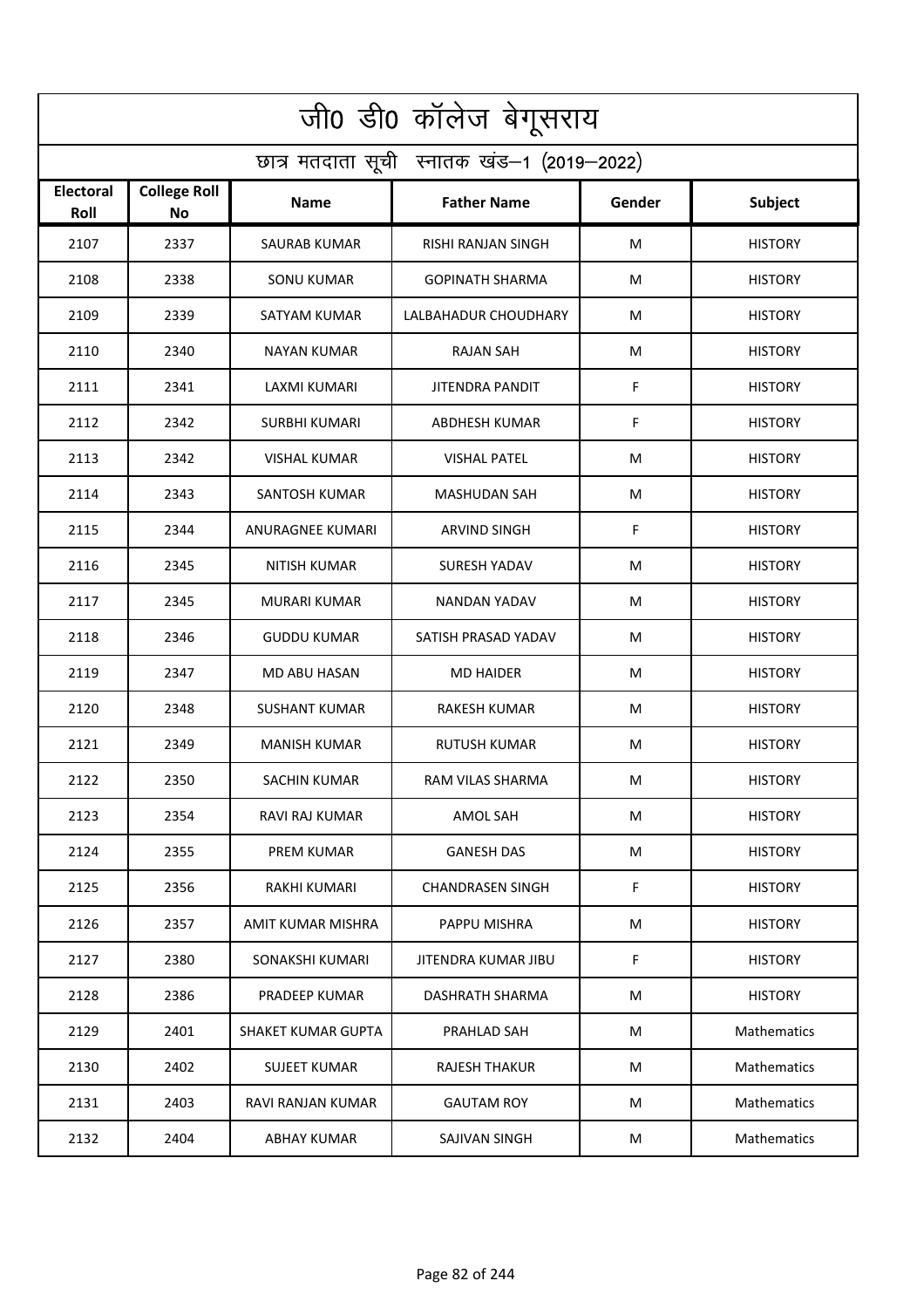| जी0 डी0 कॉलेज बेगूसराय                     |                                  |                       |                            |        |                    |  |  |  |
|--------------------------------------------|----------------------------------|-----------------------|----------------------------|--------|--------------------|--|--|--|
| छात्र मतदाता सूची स्नातक खंड-1 (2019-2022) |                                  |                       |                            |        |                    |  |  |  |
| Electoral<br>Roll                          | <b>College Roll</b><br><b>No</b> | <b>Name</b>           | <b>Father Name</b>         | Gender | Subject            |  |  |  |
| 2133                                       | 2405                             | JAYANT KUMAR          | RAJESH KUMAR RANJAN        | M      | Mathematics        |  |  |  |
| 2134                                       | 2407                             | USHA KUMARI           | <b>GANESH SAH</b>          | F      | Mathematics        |  |  |  |
| 2135                                       | 2408                             | <b>ANKIT RAJ</b>      | RAJESH KUMAR SINGH         | M      | Mathematics        |  |  |  |
| 2136                                       | 2409                             | SANCHIT BHARTIYA      | ASHOK BHARTIYA             | M      | Mathematics        |  |  |  |
| 2137                                       | 2410                             | <b>NIRAJ KUMAR</b>    | <b>BAKHORI SINGH</b>       | M      | Mathematics        |  |  |  |
| 2138                                       | 2411                             | ANAMIKA KUMARI        | <b>LALAN KUMAR SINGH</b>   | F      | Mathematics        |  |  |  |
| 2139                                       | 2412                             | <b>SAHUL KUMAR</b>    | <b>DHARUV RAJAK</b>        | M      | Mathematics        |  |  |  |
| 2140                                       | 2413                             | <b>ROMAN KUMAR</b>    | RAUSHAN KUMAR GUPTA        | M      | <b>MATHEMATICS</b> |  |  |  |
| 2141                                       | 2414                             | ANSHU KUMARI          | <b>SUDHIR KUMAR</b>        | F      | SANSKRIT           |  |  |  |
| 2142                                       | 2414                             | <b>ABHIJEET KUMAR</b> | DAYA RAM RAY               | M      | <b>MATHEMATICS</b> |  |  |  |
| 2143                                       | 2415                             | PRIYANSHU RAJ         | INDRADEV PRASAD SAH        | M      | Mathematics        |  |  |  |
| 2144                                       | 2415                             | <b>BABLU KUMAR</b>    | DEEPNNARAYAN YADAV         | M      | <b>MATHEMATICS</b> |  |  |  |
| 2145                                       | 2416                             | AMAN KUMAR            | BACHAN DEO SHARMA          | M      | <b>MATHEMATICS</b> |  |  |  |
| 2146                                       | 2417                             | YOGESH KUMAR          | <b>UMAKANT DAS</b>         | M      | <b>MATHEMATICS</b> |  |  |  |
| 2147                                       | 2418                             | NIKHIL ARYAN          | <b>DILIP KUMAR</b>         | M      | <b>MATHEMATICS</b> |  |  |  |
| 2148                                       | 2419                             | <b>RAJEEV KUMAR</b>   | <b>RANJEET KUMAR</b>       | M      | <b>MATHEMATICS</b> |  |  |  |
| 2149                                       | 2420                             | KRISHNA KUMAR         | HARI SHANKAR YADAV         | M      | <b>MATHEMATICS</b> |  |  |  |
| 2150                                       | 2421                             | KUNDAN KUMAR          | RAMGYAN MAHTO              | M      | <b>MATHEMATICS</b> |  |  |  |
| 2151                                       | 2424                             | VIKASH KUMAR          | SHANKAR SAH                | M      | <b>MATHEMATICS</b> |  |  |  |
| 2152                                       | 2425                             | <b>SURAJ KUMAR</b>    | <b>MANOHAR VIDYARATHI</b>  | M      | <b>MATHEMATICS</b> |  |  |  |
| 2153                                       | 2426                             | STAYAM PRASAD SATYA   | <b>BHOLA PRASAD NIRALA</b> | M      | Arts<br>(Math      |  |  |  |
| 2154                                       | 2427                             | <b>RAMAN KUMAR</b>    | <b>RUPESH KUMAR SINGH</b>  | M      | Arts<br>(Math      |  |  |  |
| 2155                                       | 2428                             | SHIVAM KUMAR          | RUPESH KUMAR SINGH         | М      | Arts<br>(Math      |  |  |  |
| 2156                                       | 2430                             | YASHWANT KUMAR        | SAUDAGAR MAHTO             | М      | Arts<br>(Math      |  |  |  |
| 2157                                       | 2431                             | AKASH KUMAR           | MAHESH PRASAD GUPTA        | M      | Arts<br>(Math      |  |  |  |
| 2158                                       | 2433                             | DHEERAJ KUMAR         | RAMASHRAY MAHTO            | M      | Arts<br>(Math      |  |  |  |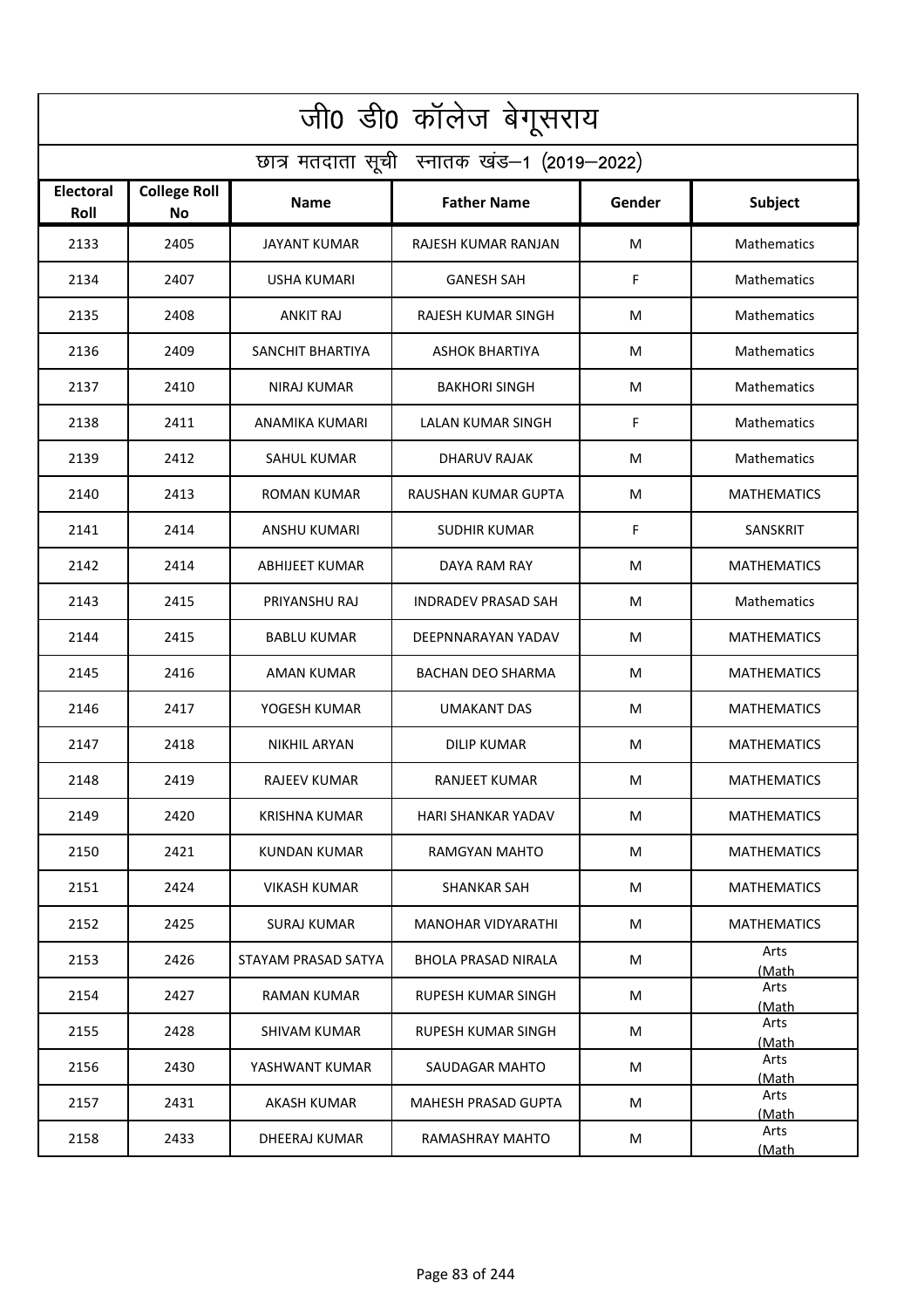| जी0 डी0 कॉलेज बेगूसराय                     |                           |                      |                        |        |               |  |  |  |
|--------------------------------------------|---------------------------|----------------------|------------------------|--------|---------------|--|--|--|
| छात्र मतदाता सूची स्नातक खंड-1 (2019-2022) |                           |                      |                        |        |               |  |  |  |
| <b>Electoral</b><br>Roll                   | <b>College Roll</b><br>No | Name                 | <b>Father Name</b>     | Gender | Subject       |  |  |  |
| 2159                                       | 2434                      | PALLAV KUMAR         | SHAMBHU CHAUDHARY      | M      | Arts<br>(Math |  |  |  |
| 2160                                       | 2435                      | <b>MD RAKIM</b>      | <b>MD MOKIM</b>        | M      | Arts<br>(Math |  |  |  |
| 2161                                       | 2437                      | RAVI SHANKAR KUMAR   | MITHLESH PANDIT        | M      | Arts<br>(Math |  |  |  |
| 2162                                       | 2438                      | <b>BADAL</b>         | ANIL PODDAR            | М      | Arts<br>(Math |  |  |  |
| 2163                                       | 2439                      | <b>SHYAM KUMAR</b>   | <b>MANOHAR RAY</b>     | M      | Arts<br>(Math |  |  |  |
| 2164                                       | 2440                      | <b>NAVEEN KUMAR</b>  | <b>RAM SEVAK MAHTO</b> | M      | Arts<br>(Math |  |  |  |
| 2165                                       | 2441                      | <b>CHANDAN KUMAR</b> | SHAMBHU CHAUDHARI      | M      | Arts<br>(Math |  |  |  |
| 2166                                       | 2442                      | <b>PINTU KUMAR</b>   | SHOBHA SAHANI          | M      | Arts<br>(Math |  |  |  |
| 2167                                       | 2443                      | <b>RAM BABU</b>      | <b>SHAMBHU THAKUR</b>  | M      | Arts<br>(Math |  |  |  |
| 2168                                       | 2444                      | <b>RUPESH KUMAR</b>  | <b>MURLISHAR SAH</b>   | M      | Arts<br>(Math |  |  |  |
| 2169                                       | 2445                      | VIDYA RATNA          | UDAY KUMAR SINGH       | F      | Arts<br>(Math |  |  |  |
| 2170                                       | 2446                      | SUBODHA KUMAR        | <b>BIRENDRA TANTI</b>  | M      | Arts<br>(Math |  |  |  |
| 2171                                       | 2447                      | PAPPU KUMAR          | PURAN SHARMA           | M      | Arts<br>(Math |  |  |  |
| 2172                                       | 2448                      | <b>HARIOM</b>        | UDAY KUMAR SINGH       | M      | Arts<br>(Math |  |  |  |
| 2173                                       | 2449                      | ANJAY KUMAR          | KAMAL KISHOR           | M      | Arts<br>(Math |  |  |  |
| 2174                                       | 2450                      | PANKAJ KUMAR         | VIMLESH CHOUDHARY      | M      | Arts<br>(Math |  |  |  |
| 2175                                       | 2451                      | RANVEER KUMAR        | SHANKAR YADAV          | M      | Arts<br>(Math |  |  |  |
| 2176                                       | 2452                      | <b>GOVIND KUMAR</b>  | <b>SUBODH THAKUR</b>   | M      | Arts<br>(Math |  |  |  |
| 2177                                       | 2453                      | <b>MITHUN KUMAR</b>  | SHANKAR YADAV          | M      | Arts<br>(Math |  |  |  |
| 2178                                       | 2453                      | SACHIDANAND KUMAR    | SIKANDAR PD YADAV      | M      | Arts<br>(Math |  |  |  |
| 2179                                       | 2454                      | <b>CHANDAN KUMAR</b> | <b>SHANKAR SHARMA</b>  | M      | Arts<br>(Math |  |  |  |
| 2180                                       | 2455                      | SANJEEV KUMAR        | RAMBILAS SHARMA        | M      | Arts<br>(Math |  |  |  |
| 2181                                       | 2456                      | <b>MANISH KUMAR</b>  | <b>CHAMRU SHARMA</b>   | М      | Arts<br>(Math |  |  |  |
| 2182                                       | 2457                      | SURAJ KUMAR          | PAWAN SAH              | M      | Arts<br>(Math |  |  |  |
| 2183                                       | 2458                      | MD SHAMSHAD          | MD KYAM                | M      | Arts<br>(Math |  |  |  |
| 2184                                       | 2459                      | LALAN KUMAR GUPTA    | MAHESH LAL GUPTA       | M      | Arts<br>(Math |  |  |  |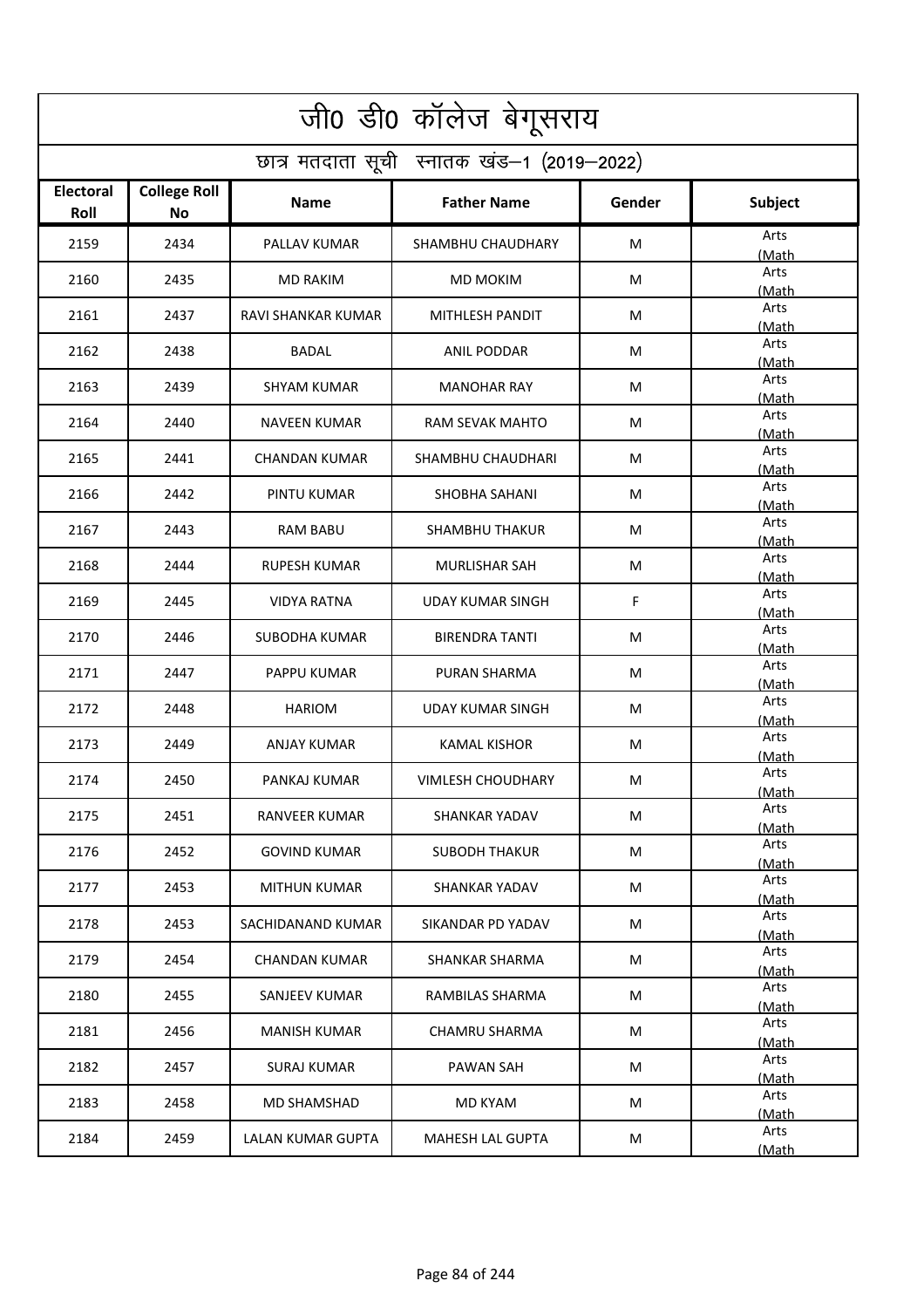| जी0 डी0 कॉलेज बेगूसराय                     |                           |                          |                         |        |               |  |  |  |
|--------------------------------------------|---------------------------|--------------------------|-------------------------|--------|---------------|--|--|--|
| छात्र मतदाता सूची स्नातक खंड-1 (2019-2022) |                           |                          |                         |        |               |  |  |  |
| <b>Electoral</b><br>Roll                   | <b>College Roll</b><br>No | Name                     | <b>Father Name</b>      | Gender | Subject       |  |  |  |
| 2185                                       | 2460                      | <b>AVINASH KUMAR</b>     | PARSHURAM PD SINGH      | M      | Arts<br>(Math |  |  |  |
| 2186                                       | 2461                      | <b>VINIT KUMAR</b>       | AKHILESHWAR SAH         | M      | Arts<br>(Math |  |  |  |
| 2187                                       | 2462                      | NITISH KUMAR             | <b>BABLU YADAV</b>      | M      | Arts<br>(Math |  |  |  |
| 2188                                       | 2463                      | <b>NISHANT KUMAR</b>     | DEVENDRA MAHTO          | М      | Arts<br>(Math |  |  |  |
| 2189                                       | 2464                      | <b>MITHUN KUMAR</b>      | PRAKASH YADAV           | M      | Arts<br>(Math |  |  |  |
| 2190                                       | 2465                      | <b>BIPIN KUMAR</b>       | <b>MADAN SAH</b>        | M      | Arts<br>(Math |  |  |  |
| 2191                                       | 2466                      | <b>NITISH KUMAR</b>      | <b>BHARAT MANDAL</b>    | M      | Arts<br>(Math |  |  |  |
| 2192                                       | 2467                      | SUJEET KUMAR             | <b>KRAMDEO PD SINGH</b> | M      | Arts<br>(Math |  |  |  |
| 2193                                       | 2468                      | <b>RAKESH KUMAR</b>      | <b>NATHO YADAV</b>      | M      | Arts<br>(Math |  |  |  |
| 2194                                       | 2469                      | <b>NITISH KUMAR</b>      | SUBODH YADAV            | M      | Arts<br>(Math |  |  |  |
| 2195                                       | 2470                      | RAHUL KUMAR              | DUKKHAN YADAV           | M      | Arts<br>(Math |  |  |  |
| 2196                                       | 2471                      | DAYASHANKAR KUMAR        | RAMBAHADUR YDAV         | M      | Arts<br>(Math |  |  |  |
| 2197                                       | 2472                      | KUNDAN KUMAR             | UTIM PASWAN             | M      | Arts<br>(Math |  |  |  |
| 2198                                       | 2473                      | <b>KRISHNANDAN KUMAR</b> | <b>ANIL JHA</b>         | M      | Arts<br>(Math |  |  |  |
| 2199                                       | 2474                      | RJAN KUMAR               | <b>BALESHWAR MAHTO</b>  | M      | Arts<br>(Math |  |  |  |
| 2200                                       | 2475                      | CHIRANJIV KUMAR          | TAPESHWAR SINGH         | M      | PHILOSOPHY    |  |  |  |
| 2201                                       | 2476                      | SUBIN KUMAR              | SACHCHIDANAND YADAV     | M      | Arts<br>(Math |  |  |  |
| 2202                                       | 2477                      | <b>GOVIND KUMAR</b>      | ARJUN SAH               | M      | Arts<br>(Math |  |  |  |
| 2203                                       | 2478                      | RUPESH KUMAR             | SHRAWAN YADAV           | M      | Arts<br>(Math |  |  |  |
| 2204                                       | 2480                      | SANTOSH KUMAR            | <b>ASHOK THAKUR</b>     | M      | Arts<br>(Math |  |  |  |
| 2205                                       | 2482                      | <b>SINTU KUMAR</b>       | <b>ALOK TANTI</b>       | M      | Arts<br>(Math |  |  |  |
| 2206                                       | 2484                      | VIDHATA KUMAR            | SHATRUGHAN PANDIT       | M      | Arts<br>(Math |  |  |  |
| 2207                                       | 2485                      | <b>RAUSHAN KUMAR</b>     | <b>MOHAN SAH</b>        | M      | Arts<br>(Math |  |  |  |
| 2208                                       | 2486                      | <b>BADAL KUMAR</b>       | SHANKAR KUMAR           | M      | Arts<br>(Math |  |  |  |
| 2209                                       | 2487                      | KUMAR AMAN               | PRABHAT KUMAR           | M      | Arts<br>(Math |  |  |  |
| 2210                                       | 2488                      | HIMANSHU KUMAR           | <b>DINESH SAH</b>       | M      | Arts<br>(Math |  |  |  |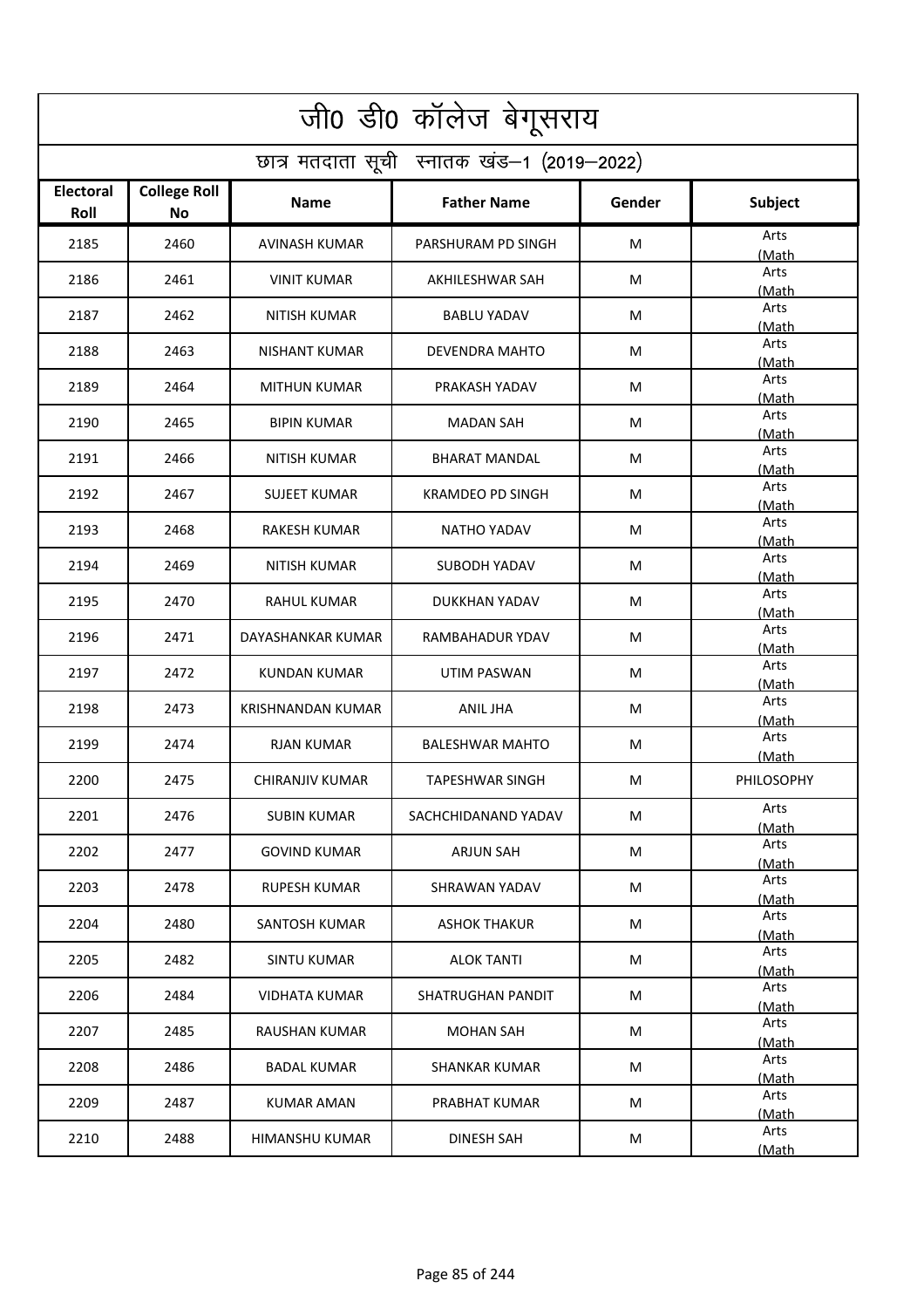| जी0 डी0 कॉलेज बेगूसराय                     |                                  |                                      |                          |        |                   |  |  |  |
|--------------------------------------------|----------------------------------|--------------------------------------|--------------------------|--------|-------------------|--|--|--|
| छात्र मतदाता सूची स्नातक खंड-1 (2019-2022) |                                  |                                      |                          |        |                   |  |  |  |
| <b>Electoral</b><br>Roll                   | <b>College Roll</b><br><b>No</b> | Name                                 | <b>Father Name</b>       | Gender | <b>Subject</b>    |  |  |  |
| 2211                                       | 2601                             | <b>RUBY KHATOON</b>                  | MD SHADAT HUSSAN         | F      | Philosophy        |  |  |  |
| 2212                                       | 2602                             | <b>RAKESH KUMAR</b>                  | <b>KRISHN NANDAN DAS</b> | M      | Philosophy        |  |  |  |
| 2213                                       | 2603                             | SANJEEV KUMAR                        | <b>BACHCHU DAS</b>       | M      | Philosophy        |  |  |  |
| 2214                                       | 2604                             | <b>ROHIT KUMAR</b>                   | <b>SHANKAR PASWAN</b>    | M      | Philosophy        |  |  |  |
| 2215                                       | 2605                             | <b>SONALI KUMARI</b>                 | <b>RAJ KUMAR RAY</b>     | F      | Philosophy        |  |  |  |
| 2216                                       | 2607                             | <b>VIKASH KUMAR</b>                  | <b>BIRANCHI DAS</b>      | M      | PHILOSOPHY        |  |  |  |
| 2217                                       | 2608                             | PRIYANKA KUMARI                      | <b>RAJKUMAR SINGH</b>    | F      | <b>PSYCHOLOGY</b> |  |  |  |
| 2218                                       | 2609                             | UDAY KUMAR                           | <b>SUNIL KUMAR GUPTA</b> | M      | PHILOSOPHY        |  |  |  |
| 2219                                       | 2611                             | <b>CHAMPA KUMARI</b>                 | <b>KAPILDEV PASWAN</b>   | F      | PHILOSOPHY        |  |  |  |
| 2220                                       | 2612                             | <b>KAJAL KUMAR</b>                   | ANIRUDH PRASAD SINGH     | M      | PHILOSOPHY        |  |  |  |
| 2221                                       | 2613                             | <b>CHANDNI KUMARI</b>                | <b>RAMSUDDIN SINGH</b>   | F      | PHILOSOPHY        |  |  |  |
| 2222                                       | 2614                             | <b>SWETA KUMARI</b>                  | RAJPATI PASWAN           | F      | PHILOSOPHY        |  |  |  |
| 2223                                       | 2615                             | <b>SUNNY KUMAR</b>                   | <b>DINESH DAS</b>        | M      | PHILOSOPHY        |  |  |  |
| 2224                                       | 2616                             | <b>RITA KUMARI</b>                   | <b>ANIRUDH THAKUR</b>    | F      | <b>PHILOSOPHY</b> |  |  |  |
| 2225                                       | 2618                             | JEEVAN KUMAR                         | <b>ANIL SAH</b>          | M      | <b>PHILOSOPHY</b> |  |  |  |
| 2226                                       | 2619                             | SACHIN KUMAR                         | <b>GANESH SAHU</b>       | M      | PHILOSOPHY        |  |  |  |
| 2227                                       | 2620                             | AMAR KUMAR                           | RAJENDRA KUMAR           | M      | <b>PHILOSOPHY</b> |  |  |  |
| 2228                                       | 2622                             | RUPESH KUMAR                         | <b>KAPILDEV SAH</b>      | M      | PHILOSOPHY        |  |  |  |
| 2229                                       | 2623                             | KOMAL KUMARI                         | <b>FULENDER SINGH</b>    | F.     | <b>PHILOSOPHY</b> |  |  |  |
| 2230                                       | 2624                             | <b>MANISH KUMAR</b>                  | RAM SAJAN YADAV          | M      | <b>PHILOSOPHY</b> |  |  |  |
| 2231                                       | 2628                             | JITENDRA KUMAR                       | KANAHAIYA THAKUR         | M      | PHILOSOPHY        |  |  |  |
| 2232                                       | 2629                             | MD AFZAL                             | NURUL HODA               | M      | <b>PHILOSOPHY</b> |  |  |  |
| 2233                                       | 2632                             | <b>KRISHNA KUMAR</b>                 | LAKSHMI SAH              | M      | <b>PHILOSOPHY</b> |  |  |  |
| 2234                                       | 2633                             | HINA KUMARI                          | <b>HARERAM CHOUDHARI</b> | F.     | <b>PHILOSOPHY</b> |  |  |  |
| 2235                                       | 2634                             | MANISHA KUMARI                       | DIPPCHAN SAH             | F      | <b>PHILOSOPHY</b> |  |  |  |
| 2236                                       | 2635                             | <b>KUNDAN KUMAR</b><br><b>MANDAL</b> | KAILASH MANDAL           | M      | PHILOSOPHY        |  |  |  |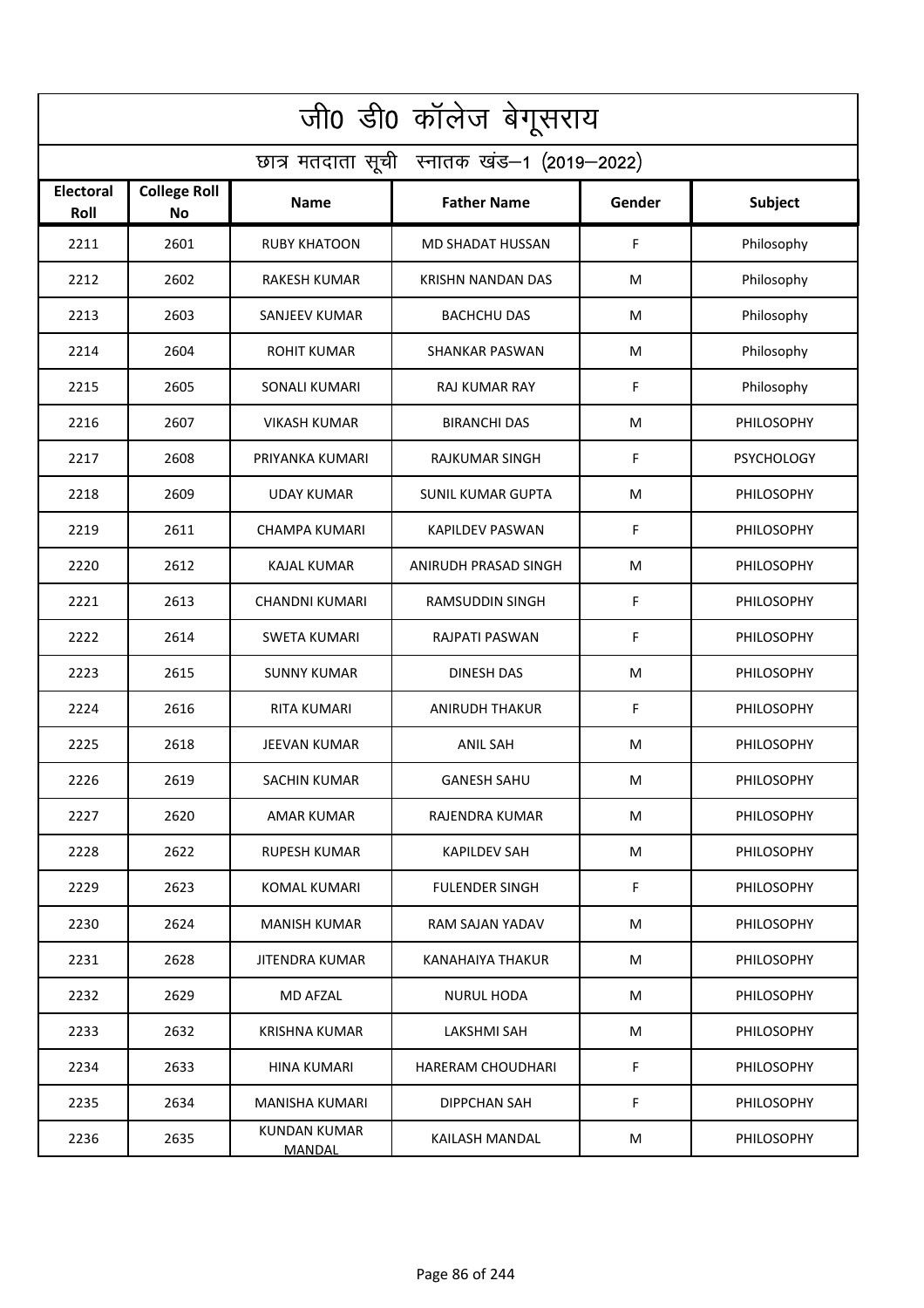| जी0 डी0 कॉलेज बेगूसराय                     |                           |                        |                             |        |                   |  |  |  |
|--------------------------------------------|---------------------------|------------------------|-----------------------------|--------|-------------------|--|--|--|
| छात्र मतदाता सूची स्नातक खंड-1 (2019-2022) |                           |                        |                             |        |                   |  |  |  |
| <b>Electoral</b><br>Roll                   | <b>College Roll</b><br>No | Name                   | <b>Father Name</b>          | Gender | <b>Subject</b>    |  |  |  |
| 2237                                       | 2636                      | <b>SUPRIYA KUMARI</b>  | KIRO SAH                    | F      | PHILOSOPHY        |  |  |  |
| 2238                                       | 2637                      | <b>MANIKANT THAKUR</b> | <b>MADAN THAKUR</b>         | M      | PHILOSOPHY        |  |  |  |
| 2239                                       | 2638                      | ANSH RAJ               | SANJAY PRASAD               | M      | <b>PHILOSOPHY</b> |  |  |  |
| 2240                                       | 2638                      | <b>MD RAHUL</b>        | <b>MD JIYAUL</b>            | M      | PHILOSOPHY        |  |  |  |
| 2241                                       | 2639                      | <b>GAUTAM KUMAR</b>    | <b>BIRENDRA PRASAD SONI</b> | M      | PHILOSOPHY        |  |  |  |
| 2242                                       | 2640                      | <b>MANISH KUMAR</b>    | <b>RAMOTAR SINGH</b>        | M      | <b>PHILOSOPHY</b> |  |  |  |
| 2243                                       | 2641                      | ANURAG KUMAR RAJ       | SANJAY MALAKAR              | M      | PHILOSOPHY        |  |  |  |
| 2244                                       | 2642                      | <b>JYOTI KUMARI</b>    | <b>GANESH SAH</b>           | F      | PHILOSOPHY        |  |  |  |
| 2245                                       | 2643                      | <b>ANITA RANI</b>      | <b>DINESH RAM</b>           | F      | PHILOSOPHY        |  |  |  |
| 2246                                       | 2644                      | KAJAL KUMARI           | DINESH PRASAD SINGH         | F      | PHILOSOPHY        |  |  |  |
| 2247                                       | 2645                      | PANDAV KUMAR           | SHYAM NANDAN YADAV          | M      | <b>PHILOSOPHY</b> |  |  |  |
| 2248                                       | 2646                      | <b>RAHUL KUMAR</b>     | RANJEET SINGH               | M      | PHILOSOPHY        |  |  |  |
| 2249                                       | 2647                      | RAJEEV KUMAR           | <b>TUNTUN THAKUR</b>        | M      | PHILOSOPHY        |  |  |  |
| 2250                                       | 2648                      | <b>BHAVANI SHEKHAR</b> | AMRITANSHU SHEKHAR          | M      | <b>PHILOSOPHY</b> |  |  |  |
| 2251                                       | 2649                      | RAUNAK KUMAR           | DEEPAK KUMAR SINGH          | M      | <b>PHILOSOPHY</b> |  |  |  |
| 2252                                       | 2650                      | NITAM KUMAR            | AJIT SINGH                  | M      | PHILOSOPHY        |  |  |  |
| 2253                                       | 2651                      | ARPANA KUMARI          | SATISH YADAV                | F      | <b>PHILOSOPHY</b> |  |  |  |
| 2254                                       | 2652                      | KHUSHBOO KUMARI        | PARMANAND SINHA             | F.     | <b>PHILOSOPHY</b> |  |  |  |
| 2255                                       | 2653                      | RABRI KUMAR            | DEEPAK KUMAR                | M      | <b>PHILOSOPHY</b> |  |  |  |
| 2256                                       | 2654                      | ANJALI KUMARI          | RAJ KUMAR CHAURASIA         | F      | <b>PHILOSOPHY</b> |  |  |  |
| 2257                                       | 2655                      | <b>MONIKA BHARTI</b>   | <b>KRITYA NAND BHARTI</b>   | F.     | <b>PHILOSOPHY</b> |  |  |  |
| 2258                                       | 2656                      | DEEPAK KUMAR           | SHIPAHI SAH                 | M      | <b>PHILOSOPHY</b> |  |  |  |
| 2259                                       | 2657                      | DILKHUSH KUMAR         | MAHENDRA THAKUR             | M      | <b>PHILOSOPHY</b> |  |  |  |
| 2260                                       | 2658                      | PAVAN KUMAR            | JAY KISHOR MAHTO            | M      | <b>PHILOSOPHY</b> |  |  |  |
| 2261                                       | 2659                      | NIRAJ KUMAR            | UDAY SAH                    | M      | <b>PHILOSOPHY</b> |  |  |  |
| 2262                                       | 2660                      | AKANKSHA RAJ           | SATYENDRA RAM               | F.     | PHILOSOPHY        |  |  |  |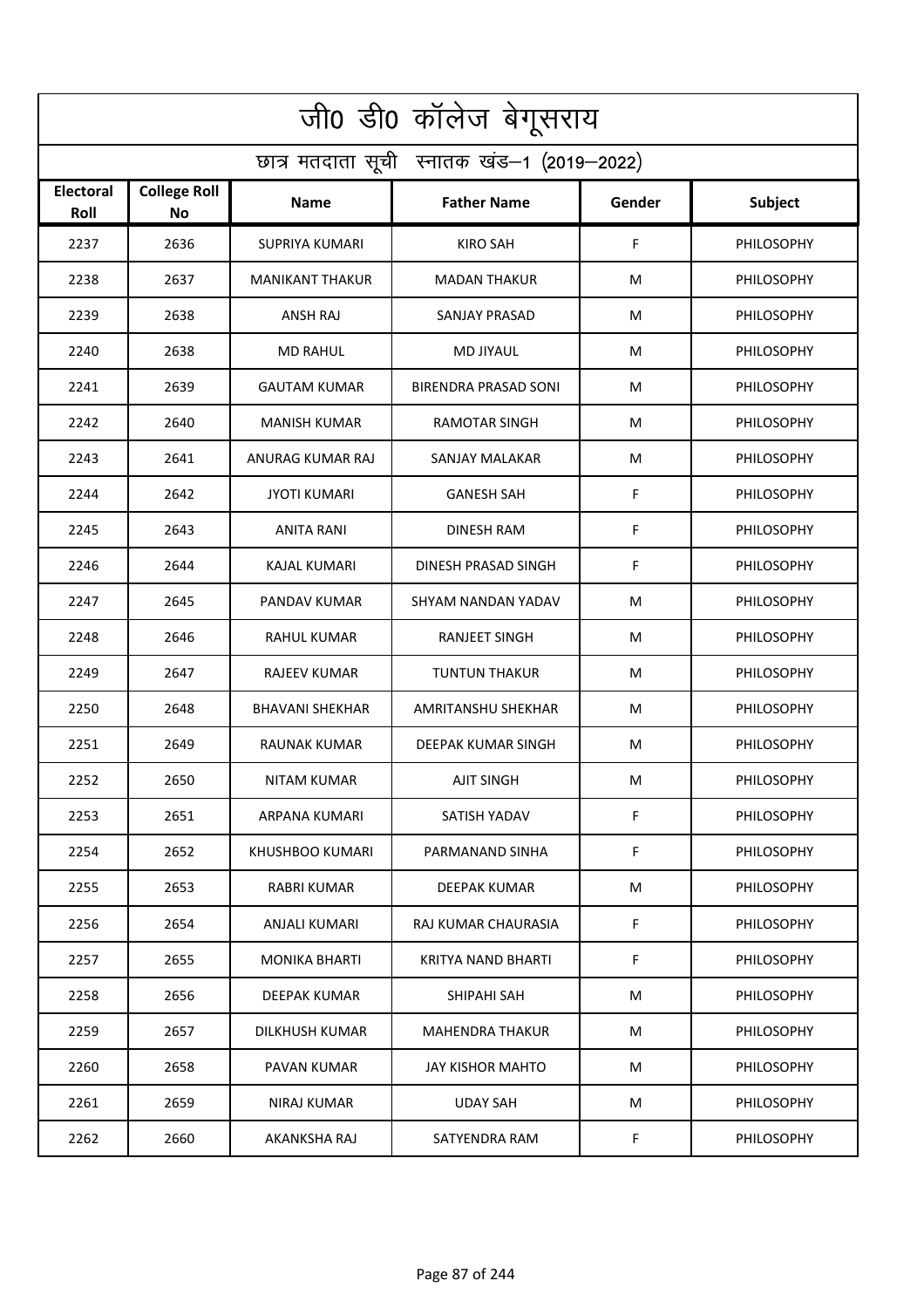| जी0 डी0 कॉलेज बेगूसराय                     |                                  |                        |                             |        |                          |  |  |  |
|--------------------------------------------|----------------------------------|------------------------|-----------------------------|--------|--------------------------|--|--|--|
| छात्र मतदाता सूची स्नातक खंड-1 (2019-2022) |                                  |                        |                             |        |                          |  |  |  |
| <b>Electoral</b><br>Roll                   | <b>College Roll</b><br><b>No</b> | <b>Name</b>            | <b>Father Name</b>          | Gender | Subject                  |  |  |  |
| 2263                                       | 2661                             | <b>GANESH JEE</b>      | ASHOK KUMAR YADAV           | M      | PHILOSOPHY               |  |  |  |
| 2264                                       | 2662                             | MD SHAHJAD             | <b>MD SAKUR</b>             | M      | <b>PHILOSOPHY</b>        |  |  |  |
| 2265                                       | 2663                             | <b>RAJAN KUMAR</b>     | ANIL KUMAR GUPTA            | М      | PHILOSOPHY               |  |  |  |
| 2266                                       | 2664                             | <b>SHREERAM GUPTA</b>  | DILIP KUMAR GUPTA           | M      | PHILOSOPHY               |  |  |  |
| 2267                                       | 2665                             | <b>KUNDAN KUMAR</b>    | <b>SUNIL YADAV</b>          | M      | PHILOSOPHY               |  |  |  |
| 2268                                       | 2666                             | RAGHUVEER KUMAR        | OM PRAKASH SAH              | M      | <b>PHILOSOPHY</b>        |  |  |  |
| 2269                                       | 2667                             | <b>UTKARSH KUMAR</b>   | <b>KRISHNA KUMAR THAKUR</b> | M      | PHILOSOPHY               |  |  |  |
| 2270                                       | 2668                             | <b>VIKASH KUMAR</b>    | <b>ARJUN THAKUR</b>         | M      | PHILOSOPHY               |  |  |  |
| 2271                                       | 2669                             | <b>KRISHAN KUMAR</b>   | <b>SURESH RAJAK</b>         | M      | PHILOSOPHY               |  |  |  |
| 2272                                       | 2670                             | <b>CHHOTU KUMAR</b>    | <b>RAM BILASH SAH</b>       | M      | PHILOSOPHY               |  |  |  |
| 2273                                       | 2671                             | <b>INDRAJEET KUMAR</b> | <b>RANJEET SAH</b>          | M      | PHILOSOPHY               |  |  |  |
| 2274                                       | 2672                             | <b>ARJUN KUMAR</b>     | <b>GEETA PANDIT</b>         | M      | PHILOSOPHY               |  |  |  |
| 2275                                       | 2673                             | PANKAJ KUMAR           | RANJIT SHARMA               | M      | PHILOSOPHY               |  |  |  |
| 2276                                       | 2674                             | <b>DHIRAJ KUMAR</b>    | RANJEET SAH                 | M      | PHILOSOPHY               |  |  |  |
| 2277                                       | 2801                             | <b>SAKSHI SUMAN</b>    | AJAY KUMAR                  | F      | <b>Political Science</b> |  |  |  |
| 2278                                       | 2802                             | ALHAYA RAHBARI         | MD MAZHAR ALAM              | F      | <b>Political Science</b> |  |  |  |
| 2279                                       | 2803                             | <b>SNEHA</b>           | JAY SHANKAR                 | F      | <b>Political Science</b> |  |  |  |
| 2280                                       | 2804                             | RESHMI BHARTI          | BABLU RAJAK                 | F      | <b>Political Science</b> |  |  |  |
| 2281                                       | 2805                             | NISHANT NIRMAL         | <b>BIPIN KUMAR JHA</b>      | M      | <b>Political Science</b> |  |  |  |
| 2282                                       | 2806                             | SADHANA KUMARI         | NAVAL KISHORE THAKUR        | F.     | <b>Political Science</b> |  |  |  |
| 2283                                       | 2807                             | SUMAN KUMAR            | <b>SUNIL KUMAR BHARTI</b>   | M      | <b>Political Science</b> |  |  |  |
| 2284                                       | 2808                             | AJEET KUMAR            | <b>SHANKAR SAHNI</b>        | M      | <b>Political Science</b> |  |  |  |
| 2285                                       | 2809                             | KUMAR KARTIKEYAN       | <b>MUKESH JHA</b>           | M      | <b>Political Science</b> |  |  |  |
| 2286                                       | 2810                             | RAGHAV KUMAR           | <b>RAMAKANT SINGH</b>       | М      | <b>Political Science</b> |  |  |  |
| 2287                                       | 2811                             | SAKSHI KUMARI          | RAJESH KUMAR                | F      | <b>Political Science</b> |  |  |  |
| 2288                                       | 2812                             | <b>CHANDA KUMARI</b>   | SIKENDRA RAY                | F      | <b>Political Science</b> |  |  |  |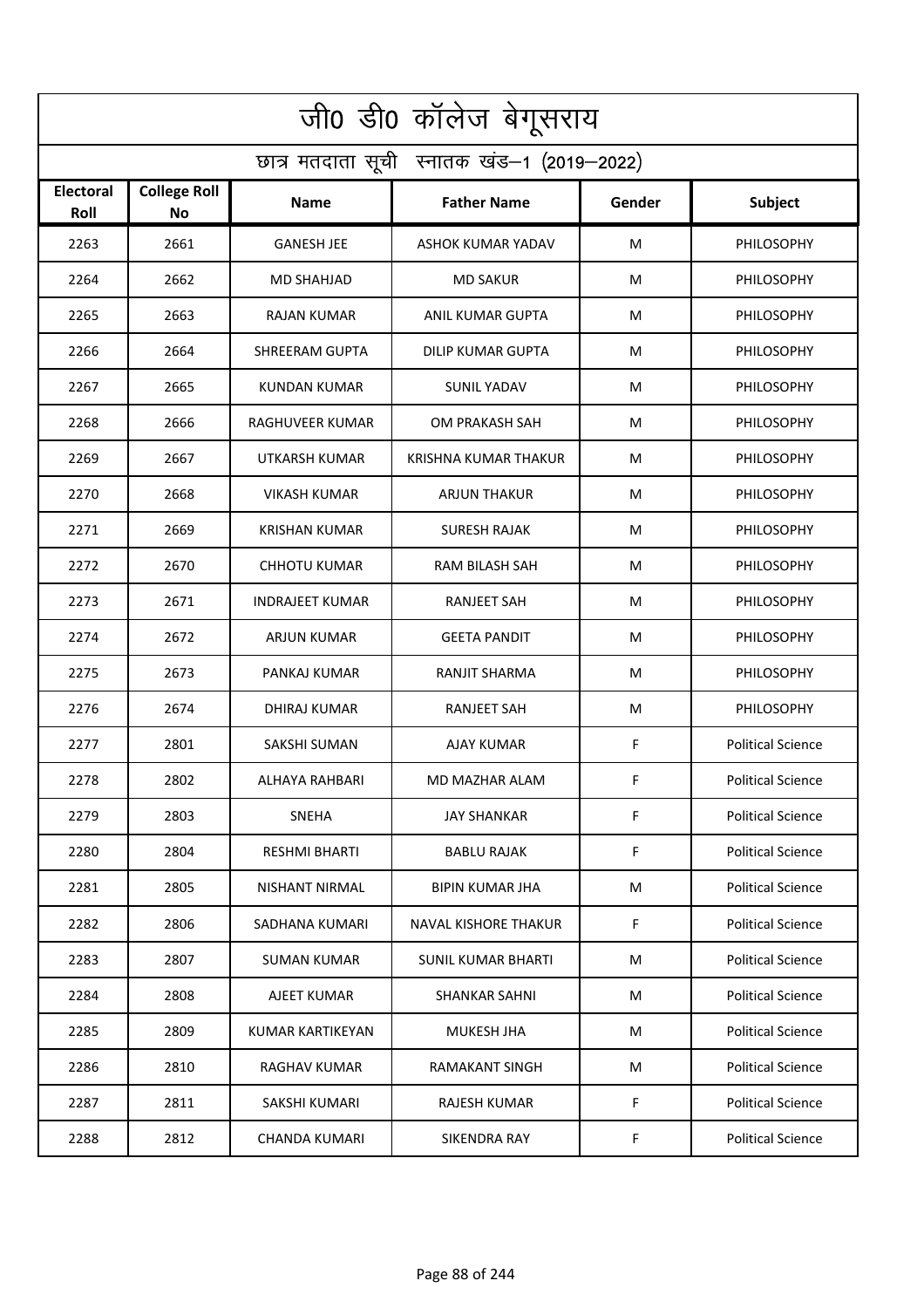| जी0 डी0 कॉलेज बेगूसराय                     |                                  |                     |                          |        |                          |  |  |  |
|--------------------------------------------|----------------------------------|---------------------|--------------------------|--------|--------------------------|--|--|--|
| छात्र मतदाता सूची स्नातक खंड-1 (2019-2022) |                                  |                     |                          |        |                          |  |  |  |
| <b>Electoral</b><br>Roll                   | <b>College Roll</b><br><b>No</b> | Name                | <b>Father Name</b>       | Gender | Subject                  |  |  |  |
| 2289                                       | 2813                             | ALOK KUMAR          | ADITYA PRASAD AMAR       | M      | <b>Political Science</b> |  |  |  |
| 2290                                       | 2814                             | PRAGATI KUMARI      | SHAMBHU PRASAD SINGH     | F      | <b>Political Science</b> |  |  |  |
| 2291                                       | 2815                             | CHHOTU KUMAR        | SHARWAN CHAUDHARY        | M      | <b>Political Science</b> |  |  |  |
| 2292                                       | 2816                             | VIKASH KUMAR        | SHARWAN CHAUDHARY        | М      | <b>Political Science</b> |  |  |  |
| 2293                                       | 2817                             | MADHU KUMARI        | RAJKUMAR CHAUDHARY       | F      | <b>Political Science</b> |  |  |  |
| 2294                                       | 2818                             | SHIVRAJ KUMAR       | ANGAD KUMAR RAY          | M      | <b>Political Science</b> |  |  |  |
| 2295                                       | 2819                             | NOOR SABA           | <b>MD IKBAL</b>          | F      | <b>Political Science</b> |  |  |  |
| 2296                                       | 2820                             | MD ARMAN ANJUM      | <b>MD EKRAMUL HAQUE</b>  | м      | <b>Political Science</b> |  |  |  |
| 2297                                       | 2821                             | <b>KUNDAN KUMAR</b> | <b>SHANKAR SAH</b>       | M      | <b>Political Science</b> |  |  |  |
| 2298                                       | 2822                             | FARHAT KHATOON      | MD SHAHID ANSARI         | F      | <b>Political Science</b> |  |  |  |
| 2299                                       | 2823                             | RAUNAK KUMAR        | RAUSHAN PATEL            | м      | <b>Political Science</b> |  |  |  |
| 2300                                       | 2824                             | MD BADSHAH          | <b>MD KAUSHAR</b>        | М      | <b>Political Science</b> |  |  |  |
| 2301                                       | 2825                             | TASNEEM             | MD INTAKHAB ALAM         | F      | <b>Political Science</b> |  |  |  |
| 2302                                       | 2826                             | ATIYA SAMAN         | MD ARSHAD ALI            | F      | <b>Political Science</b> |  |  |  |
| 2303                                       | 2827                             | NITISH KUMAR RAJAK  | SINHESHWAR RAJAK         | М      | <b>Political Science</b> |  |  |  |
| 2304                                       | 2828                             | MD HASNAIN          | MD SHAMIM                | M      | <b>Political Science</b> |  |  |  |
| 2305                                       | 2829                             | RAM SHAKHA KUMAR    | <b>GANESH PASWAN</b>     | М      | <b>Political Science</b> |  |  |  |
| 2306                                       | 2830                             | NIKHIL RAJ          | <b>VIBHAKAR SINGH</b>    | М      | <b>Political Science</b> |  |  |  |
| 2307                                       | 2831                             | RAJU KUMAR          | <b>VINDESHWARI MAHTO</b> | М      | <b>Political Science</b> |  |  |  |
| 2308                                       | 2832                             | <b>BALRAM KUMAR</b> | CHANDRAMOHAN SAH         | M      | <b>Political Science</b> |  |  |  |
| 2309                                       | 2833                             | AMAN KUMAR          | RAMBALAK PASWAN          | М      | <b>Political Science</b> |  |  |  |
| 2310                                       | 2834                             | KISHAN KUMAR        | SHANKAR DAS              | M      | <b>Political Science</b> |  |  |  |
| 2311                                       | 2835                             | NIDHI KUMARI        | SUBODH KUMAR SINGH       | F      | <b>Political Science</b> |  |  |  |
| 2312                                       | 2836                             | <b>ASHISH RAJ</b>   | RAMAYAN KUMAR RAMAN      | М      | <b>Political Science</b> |  |  |  |
| 2313                                       | 2837                             | <b>RAMESH KUMAR</b> | <b>HARERAM TANTI</b>     | M      | <b>Political Science</b> |  |  |  |
| 2314                                       | 2838                             | ABHISHEK KUMAR      | MANOJ PODDAR             | м      | <b>Political Science</b> |  |  |  |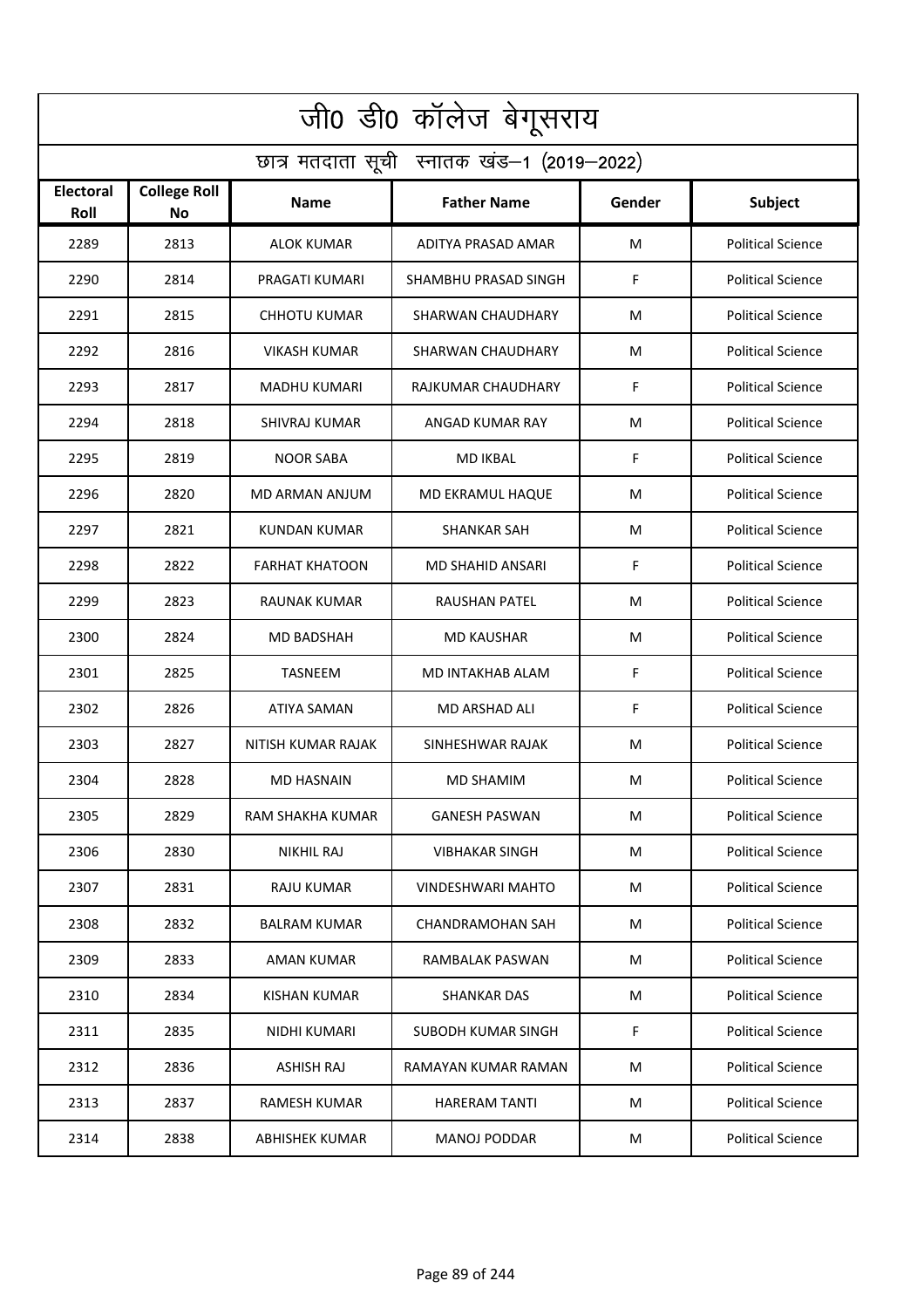| जी0 डी0 कॉलेज बेगूसराय                     |                                  |                       |                           |        |                          |  |  |  |
|--------------------------------------------|----------------------------------|-----------------------|---------------------------|--------|--------------------------|--|--|--|
| छात्र मतदाता सूची स्नातक खंड-1 (2019-2022) |                                  |                       |                           |        |                          |  |  |  |
| <b>Electoral</b><br>Roll                   | <b>College Roll</b><br><b>No</b> | <b>Name</b>           | <b>Father Name</b>        | Gender | <b>Subject</b>           |  |  |  |
| 2315                                       | 2839                             | <b>AVINASH KUMAR</b>  | <b>ARVIND RAY</b>         | м      | <b>Political Science</b> |  |  |  |
| 2316                                       | 2840                             | SONU KUMAR            | AKHILESH PODDAR           | M      | <b>Political Science</b> |  |  |  |
| 2317                                       | 2841                             | DEEPAK KUMAR          | <b>BISHNU KANT PANDIT</b> | м      | <b>Political Science</b> |  |  |  |
| 2318                                       | 2842                             | RAVINDRA KUMAR        | KAMAL DEV SAW             | М      | <b>Political Science</b> |  |  |  |
| 2319                                       | 2843                             | <b>ROHIT KUMAR</b>    | RAM PRAKASH MAHTO         | М      | <b>Political Science</b> |  |  |  |
| 2320                                       | 2844                             | AVDHESH KUMAR         | YOGENDRA SADA             | м      | <b>Political Science</b> |  |  |  |
| 2321                                       | 2845                             | LALAN KUMAR           | PHULESHWARI DEVI          | M      | <b>Political Science</b> |  |  |  |
| 2322                                       | 2846                             | <b>SUBHASH KUMAR</b>  | <b>SHRVAN PODDAR</b>      | м      | <b>Political Science</b> |  |  |  |
| 2323                                       | 2847                             | <b>SAURAV KUMAR</b>   | RAMRAJ RAM                | м      | <b>Political Science</b> |  |  |  |
| 2324                                       | 2848                             | <b>TARIQUE ANWAR</b>  | <b>MASIH ALAM</b>         | м      | <b>Political Science</b> |  |  |  |
| 2325                                       | 2849                             | <b>MD RAMEEZ RAZA</b> | <b>MD GHALIB SHAHIN</b>   | М      | <b>Political Science</b> |  |  |  |
| 2326                                       | 2850                             | <b>GULSHAN MURMU</b>  | DURGA MURMU               | M      | <b>Political Science</b> |  |  |  |
| 2327                                       | 2851                             | RANI KUMARI           | PRAKASH SAH               | F      | <b>Political Science</b> |  |  |  |
| 2328                                       | 2852                             | SURAJ KUMAR           | <b>DINESH SAH</b>         | м      | <b>Political Science</b> |  |  |  |
| 2329                                       | 2853                             | AASHISH KUMAR         | <b>BINOD PODDAR</b>       | М      | <b>Political Science</b> |  |  |  |
| 2330                                       | 2854                             | ANMOL KUMAR           | DOMAN RAM                 | M      | <b>Political Science</b> |  |  |  |
| 2331                                       | 2855                             | ADITYA KUMAR          | SANJIT KUMAR              | М      | <b>Political Science</b> |  |  |  |
| 2332                                       | 2856                             | SURAJ KUMAR           | LALAN YADAV               | М      | <b>Political Science</b> |  |  |  |
| 2333                                       | 2857                             | MITHI KUMARI          | ALOK KUMAR                | F      | <b>Political Science</b> |  |  |  |
| 2334                                       | 2858                             | RUPRANI KUMARI        | <b>NARESH CHAUDHARY</b>   | F.     | <b>Political Science</b> |  |  |  |
| 2335                                       | 2859                             | ABHIJEET KUMAR        | SAHDEO SINGH              | М      | <b>Political Science</b> |  |  |  |
| 2336                                       | 2860                             | <b>AMAN KUMAR</b>     | RAJENDRA SINGH            | M      | <b>Political Science</b> |  |  |  |
| 2337                                       | 2861                             | MD AFZAL              | MD AKRAM ALI              | М      | <b>Political Science</b> |  |  |  |
| 2338                                       | 2862                             | DEEPAK KUMAR          | JAY JAY RAM SAH           | М      | <b>Political Science</b> |  |  |  |
| 2339                                       | 2863                             | <b>SUMAN KUMARI</b>   | <b>RAMPRAKASH DAS</b>     | F      | <b>Political Science</b> |  |  |  |
| 2340                                       | 2864                             | RUCHI KUMARI          | AJAY KUMAR                | F      | <b>Political Science</b> |  |  |  |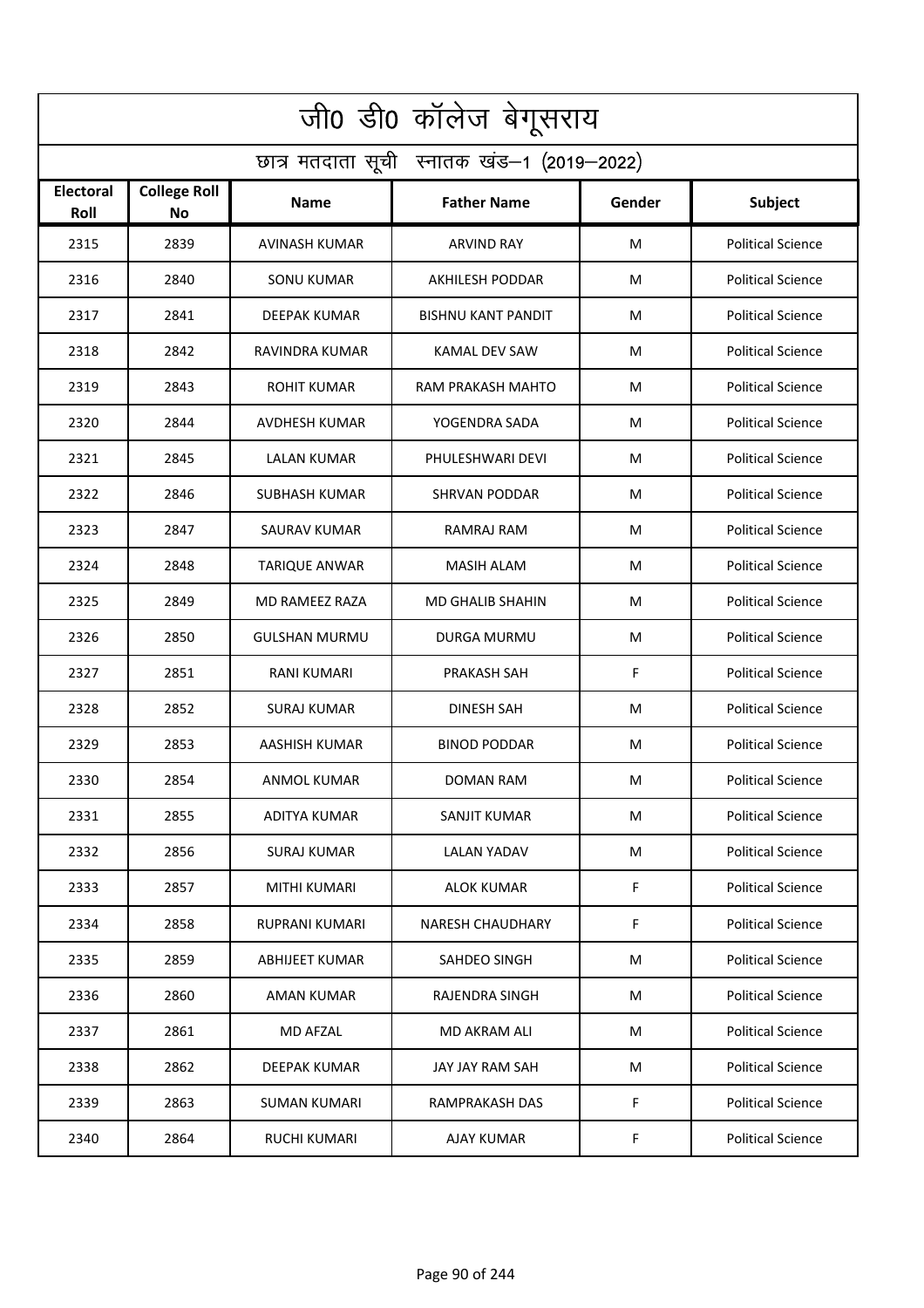| जी0 डी0 कॉलेज बेगूसराय                     |                                  |                            |                            |        |                          |  |  |  |
|--------------------------------------------|----------------------------------|----------------------------|----------------------------|--------|--------------------------|--|--|--|
| छात्र मतदाता सूची स्नातक खंड-1 (2019-2022) |                                  |                            |                            |        |                          |  |  |  |
| Electoral<br>Roll                          | <b>College Roll</b><br><b>No</b> | Name                       | <b>Father Name</b>         | Gender | Subject                  |  |  |  |
| 2341                                       | 2865                             | <b>ARUN KUMAR</b>          | ASHOK RAM                  | M      | <b>Political Science</b> |  |  |  |
| 2342                                       | 2866                             | PANKHURI VATS              | SANJEEV KUMAR              | F      | <b>Political Science</b> |  |  |  |
| 2343                                       | 2866                             | <b>GOPAL KUMAR</b>         | <b>MURLIDHAR SAH</b>       | M      | <b>HISTORY</b>           |  |  |  |
| 2344                                       | 2867                             | <b>MORISH SHUKLA</b>       | SHIVYOGI PANDIT            | F      | <b>Political Science</b> |  |  |  |
| 2345                                       | 2868                             | PRIYANKA KUMARI            | <b>FUCHODI CHAURASIA</b>   | F      | <b>Political Science</b> |  |  |  |
| 2346                                       | 2869                             | <b>VICKY KUMAR</b>         | <b>ARVIND PASWAN</b>       | M      | <b>Political Science</b> |  |  |  |
| 2347                                       | 2870                             | PRIYAM KUMARI              | RANJEET PRASAD YADAV       | F      | <b>Political Science</b> |  |  |  |
| 2348                                       | 2871                             | PRIYA                      | <b>UMESH KUMAR</b>         | F      | <b>Political Science</b> |  |  |  |
| 2349                                       | 2872                             | ANKIT KUMAR                | PINTU SINGH                | M      | <b>Political Science</b> |  |  |  |
| 2350                                       | 2873                             | SAURAV KUMAR               | <b>NAWAL KISHOR THAKUR</b> | M      | <b>Political Science</b> |  |  |  |
| 2351                                       | 2874                             | EKTA ANAND                 | <b>ALOK KUMAR</b>          | F      | <b>Political Science</b> |  |  |  |
| 2352                                       | 2876                             | NITA KUMARI                | LALBAHADUR YADAV           | F      | <b>Political Science</b> |  |  |  |
| 2353                                       | 2877                             | PUJA KUMARI                | RAM CHANDRA SAH            | F      | <b>Political Science</b> |  |  |  |
| 2354                                       | 2878                             | <b>HEERA KUMAR CHAUPAL</b> | RAMCHANDRA CHAUPAL         | M      | <b>Political Science</b> |  |  |  |
| 2355                                       | 2879                             | <b>AKHLESH KUMAR</b>       | <b>ASHOK DAS</b>           | M      | <b>Political Science</b> |  |  |  |
| 2356                                       | 2880                             | AMIT KUMAR                 | KULDEEP YADAV              | M      | <b>Political Science</b> |  |  |  |
| 2357                                       | 2881                             | PUSHPANJALI KUMARI         | <b>RAJEEV SINGH</b>        | F      | <b>Political Science</b> |  |  |  |
| 2358                                       | 2882                             | MUSKAN KUMARI              | <b>BAIJNATH GUPTA</b>      | F.     | <b>Political Science</b> |  |  |  |
| 2359                                       | 2883                             | <b>NEHA KUMARI</b>         | PINTU SINGH                | F      | <b>Political Science</b> |  |  |  |
| 2360                                       | 2884                             | SUSHMA KUMARI              | AVINASH KUMAR              | F.     | <b>Political Science</b> |  |  |  |
| 2361                                       | 2885                             | <b>GURIYA KUMARI</b>       | DABLU YADAV                | F      | <b>Political Science</b> |  |  |  |
| 2362                                       | 2886                             | ABHISHEK KUMAR ARYA        | AJIT KUMAR AZAD            | M      | <b>Political Science</b> |  |  |  |
| 2363                                       | 2887                             | RAM KUMAR                  | RAM PADARATH SINGH         | M      | <b>Political Science</b> |  |  |  |
| 2364                                       | 2888                             | PRIYANKA KUMARI            | <b>CHHITNU RAIAK</b>       | F      | <b>Political Science</b> |  |  |  |
| 2365                                       | 2889                             | MD TANVEER ALAM            | MD IRFAN ALAM              | M      | <b>Political Science</b> |  |  |  |
| 2366                                       | 2890                             | KANCHAN KUMARI             | RAMSEVAK RAY               | F      | <b>Political Science</b> |  |  |  |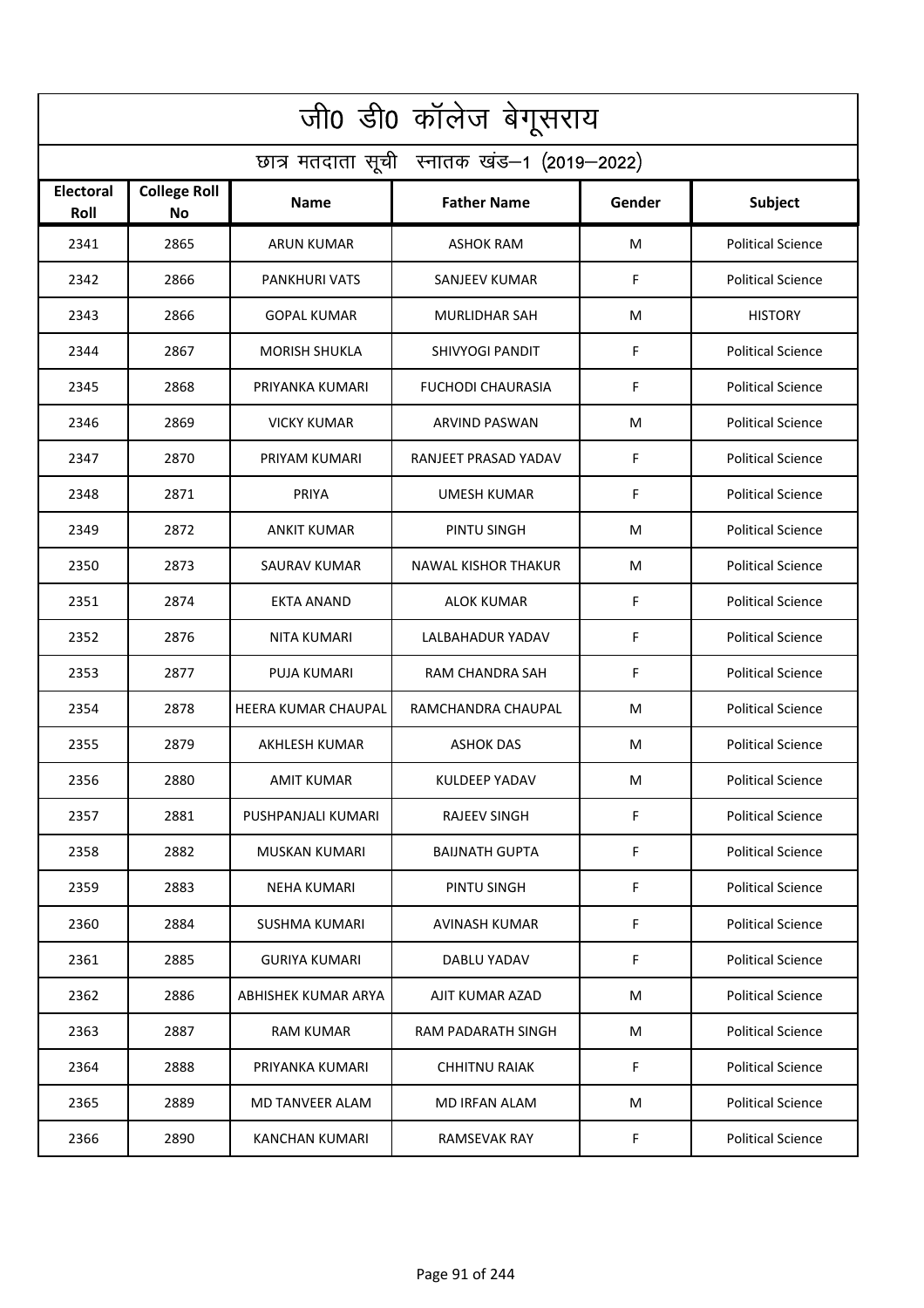| जी0 डी0 कॉलेज बेगूसराय                     |                                  |                                 |                             |             |                          |  |  |  |
|--------------------------------------------|----------------------------------|---------------------------------|-----------------------------|-------------|--------------------------|--|--|--|
| छात्र मतदाता सूची स्नातक खंड-1 (2019-2022) |                                  |                                 |                             |             |                          |  |  |  |
| <b>Electoral</b><br>Roll                   | <b>College Roll</b><br><b>No</b> | Name                            | <b>Father Name</b>          | Gender      | <b>Subject</b>           |  |  |  |
| 2367                                       | 2891                             | <b>ANKIT KUMAR</b>              | AJIT KUMAR PASWAN           | м           | <b>Political Science</b> |  |  |  |
| 2368                                       | 2892                             | LAXMAN KUMAR                    | <b>TUNNA KHLIFA</b>         | M           | <b>Political Science</b> |  |  |  |
| 2369                                       | 2893                             | CHANDAN KUMAR                   | VINOD YADAV                 | М           | <b>Political Science</b> |  |  |  |
| 2370                                       | 2894                             | SHYAM KUMAR RASTOGI             | <b>SUSHIL KUMAR RASTOGI</b> | М           | <b>Political Science</b> |  |  |  |
| 2371                                       | 2895                             | RAJEEV RANJAN KUMAR             | PRAMOD SINGH                | M           | <b>Political Science</b> |  |  |  |
| 2372                                       | 2896                             | <b>NITIN KUMAR</b>              | UPENDRA KUMAR SINGH         | м           | <b>Political Science</b> |  |  |  |
| 2373                                       | 2897                             | ROHIT KUMAR                     | <b>RAM MURTI ROY</b>        | M           | <b>Political Science</b> |  |  |  |
| 2374                                       | 2898                             | <b>RUPESH KUMAR</b>             | OM PRAKASH TANTI            | M           | <b>Political Science</b> |  |  |  |
| 2375                                       | 2899                             | <b>BALRAM KUMAR</b>             | SUBODH KUMAR                | М           | <b>Political Science</b> |  |  |  |
| 2376                                       | 2900                             | RAHUL KUMAR                     | JAGDISH MAHTO               | м           | <b>Political Science</b> |  |  |  |
| 2377                                       | 2901                             | <b>NISHA KUMARI</b>             | <b>ASHOK MAHTO</b>          | F           | <b>Political Science</b> |  |  |  |
| 2378                                       | 2902                             | ARADHANA KUMARI                 | BHAVISHAY KUMAR VERMA       | F           | <b>Political Science</b> |  |  |  |
| 2379                                       | 2903                             | TANYA KUMARI                    | MUKESH JHA                  | F           | <b>Political Science</b> |  |  |  |
| 2380                                       | 2904                             | <b>SNEHA KUMARI</b>             | SUDHIR MANDAL               | F           | <b>Political Science</b> |  |  |  |
| 2381                                       | 2905                             | KISHAN KUMAR                    | <b>BACHCHU RAM</b>          | М           | <b>Political Science</b> |  |  |  |
| 2382                                       | 2906                             | RAMASHISH KUMAR                 | RAM KALYAN SAW              | М           | <b>Political Science</b> |  |  |  |
| 2383                                       | 2907                             | KUMARI PRIYA SAH                | HARI MOHAN SAH              | F           | <b>Political Science</b> |  |  |  |
| 2384                                       | 2908                             | <b>SANT SAURABH</b>             | <b>SANJAY PRASAD</b>        | М           | <b>Political Science</b> |  |  |  |
| 2385                                       | 2909                             | ARADHANA KUMARI<br><b>ASTHA</b> | SRIRAM RAY                  | $\mathsf F$ | <b>Political Science</b> |  |  |  |
| 2386                                       | 2910                             | PRIYANSHU KUMARI                | RAJKUMAR PASWAN             | F           | <b>Political Science</b> |  |  |  |
| 2387                                       | 2911                             | AMAR KUMAR                      | KAMESHWAR PRASAD YADAV      | М           | <b>Political Science</b> |  |  |  |
| 2388                                       | 2912                             | VIKAS KUMAR                     | RAMCHANDRA DAS              | М           | <b>Political Science</b> |  |  |  |
| 2389                                       | 2913                             | CHHOTU KUMAR                    | <b>FULO SINGH</b>           | М           | <b>Political Science</b> |  |  |  |
| 2390                                       | 2914                             | ALKA PRITI                      | KAUSHAL KUMAR               | F           | <b>Political Science</b> |  |  |  |
| 2391                                       | 2915                             | KRISHNA KUMAR                   | OMPRAKASH YADAV             | М           | <b>Political Science</b> |  |  |  |
| 2392                                       | 2916                             | NAJIYA KHATOON                  | MD SHAMIM ALAM              | F           | <b>URDU</b>              |  |  |  |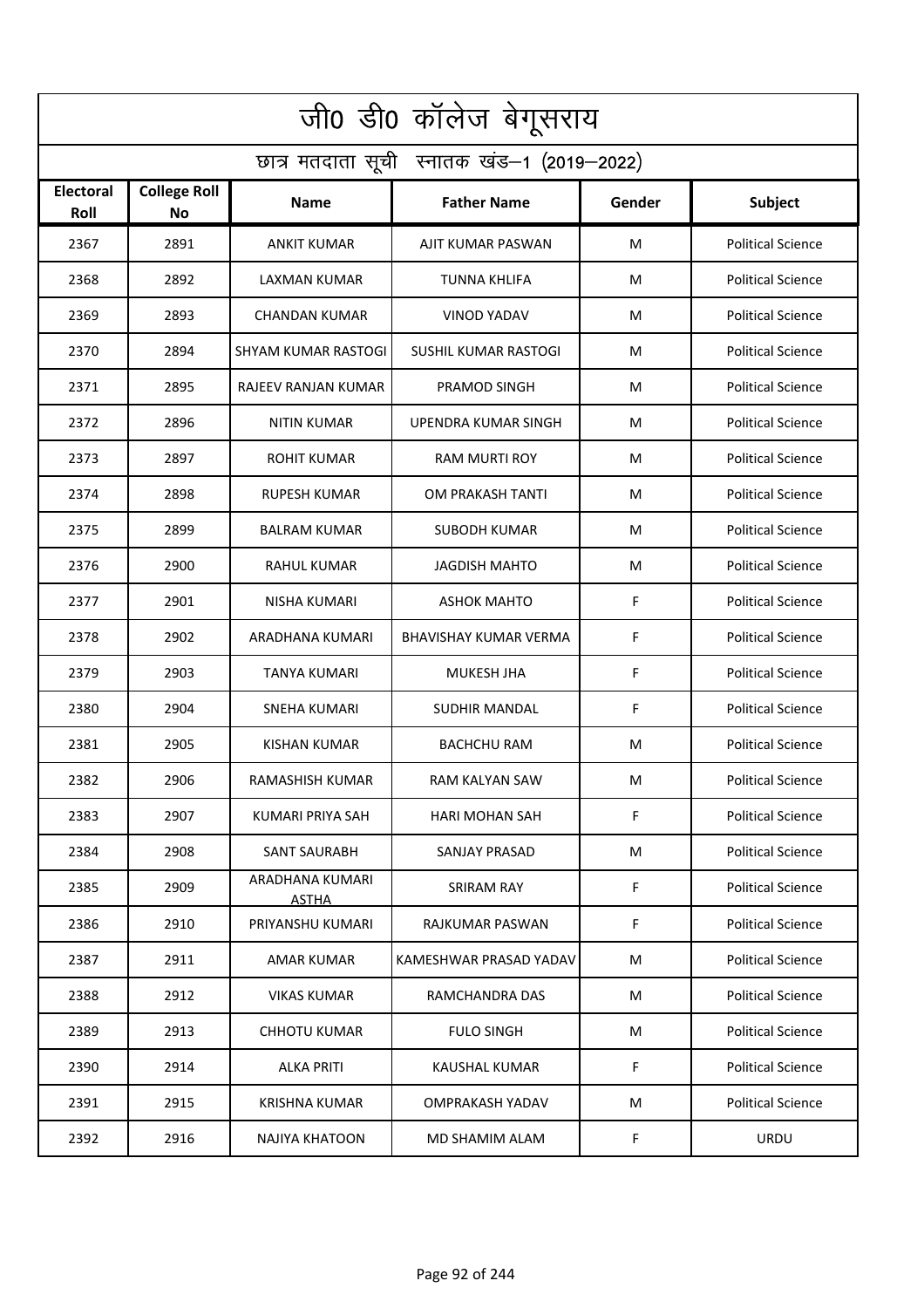| जी0 डी0 कॉलेज बेगूसराय                     |                                  |                        |                          |        |                          |  |  |  |
|--------------------------------------------|----------------------------------|------------------------|--------------------------|--------|--------------------------|--|--|--|
| छात्र मतदाता सूची स्नातक खंड-1 (2019-2022) |                                  |                        |                          |        |                          |  |  |  |
| <b>Electoral</b><br>Roll                   | <b>College Roll</b><br><b>No</b> | <b>Name</b>            | <b>Father Name</b>       | Gender | Subject                  |  |  |  |
| 2393                                       | 2916                             | SATYAM ANAND           | <b>SUNIL SAH</b>         | M      | <b>Political Science</b> |  |  |  |
| 2394                                       | 2917                             | ABHINAV RAJ            | RAMASHIS PRASAD SINGH    | M      | <b>Political Science</b> |  |  |  |
| 2395                                       | 2918                             | MD ALTAF RAJA          | <b>MD ABUL</b>           | M      | <b>Political Science</b> |  |  |  |
| 2396                                       | 2919                             | <b>RICHA KUMARI</b>    | RAJENDRA CHAUDHARI       | F      | <b>Political Science</b> |  |  |  |
| 2397                                       | 2920                             | DHARAMVEER KUMAR       | <b>BIRJU PASWAN</b>      | M      | <b>Political Science</b> |  |  |  |
| 2398                                       | 2921                             | PRIYANSHU KUMAR        | <b>RAJ KUMAR SINGH</b>   | M      | <b>Political Science</b> |  |  |  |
| 2399                                       | 2922                             | <b>MONITA</b>          | <b>JOGINDAR KUMAR</b>    | F      | <b>Political Science</b> |  |  |  |
| 2400                                       | 2923                             | <b>GAURAV KUMAR</b>    | <b>TARNI PRASAD</b>      | M      | <b>Political Science</b> |  |  |  |
| 2401                                       | 2924                             | <b>BARSHA RANI</b>     | ARUN YADAV               | F      | <b>Political Science</b> |  |  |  |
| 2402                                       | 2925                             | SAVITRI KUMARI         | UPENDRA SAH              | F      | <b>Political Science</b> |  |  |  |
| 2403                                       | 2926                             | <b>PRINCE KUMAR</b>    | PRAMOD MALAKAR           | M      | <b>Political Science</b> |  |  |  |
| 2404                                       | 2927                             | RAJU KUMAR             | <b>RANGI SAH</b>         | M      | <b>Political Science</b> |  |  |  |
| 2405                                       | 2928                             | AKANKSHA               | <b>HARERAM PASWAN</b>    | F      | <b>Political Science</b> |  |  |  |
| 2406                                       | 2929                             | <b>SANCHITA KUMARI</b> | <b>ASHOK KUMAR SINHA</b> | F      | <b>Political Science</b> |  |  |  |
| 2407                                       | 2930                             | PUNIT KUMAR            | <b>BRAHAMDEV SADA</b>    | M      | <b>Political Science</b> |  |  |  |
| 2408                                       | 2931                             | ANJALI KUMARI          | <b>SURESH SAH</b>        | F      | <b>Political Science</b> |  |  |  |
| 2409                                       | 2932                             | NITISH KUMAR           | <b>GAINU MANDAL</b>      | M      | <b>Political Science</b> |  |  |  |
| 2410                                       | 2933                             | RAZIYA SULTANA         | <b>MD YASIN</b>          | F      | <b>Political Science</b> |  |  |  |
| 2411                                       | 2934                             | SHIVANI KUMARI         | RAJKISHOR YADAV          | F      | <b>Political Science</b> |  |  |  |
| 2412                                       | 2935                             | RAHUL KUMAR            | BAJRANGI SAH             | M      | <b>Political Science</b> |  |  |  |
| 2413                                       | 2936                             | <b>SUMAN KUMARI</b>    | SATYANARAYAN CHAUDHRI    | F      | <b>Political Science</b> |  |  |  |
| 2414                                       | 2937                             | <b>SWEETI KUMARI</b>   | RAM PRAKASH THAKUR       | F      | <b>Political Science</b> |  |  |  |
| 2415                                       | 2937                             | RABIYA KHANAM          | MD ALEEM KHAN            | F.     | <b>URDU</b>              |  |  |  |
| 2416                                       | 2938                             | <b>GUDDU KUMAR</b>     | <b>SUBODH TANTI</b>      | M      | <b>Political Science</b> |  |  |  |
| 2417                                       | 2939                             | CHANDANI KUMARI        | <b>BHIKHO SAHNI</b>      | F      | <b>Political Science</b> |  |  |  |
| 2418                                       | 2940                             | <b>GAURAV KUMAR</b>    | <b>TUNTUN SAH</b>        | M      | <b>Political Science</b> |  |  |  |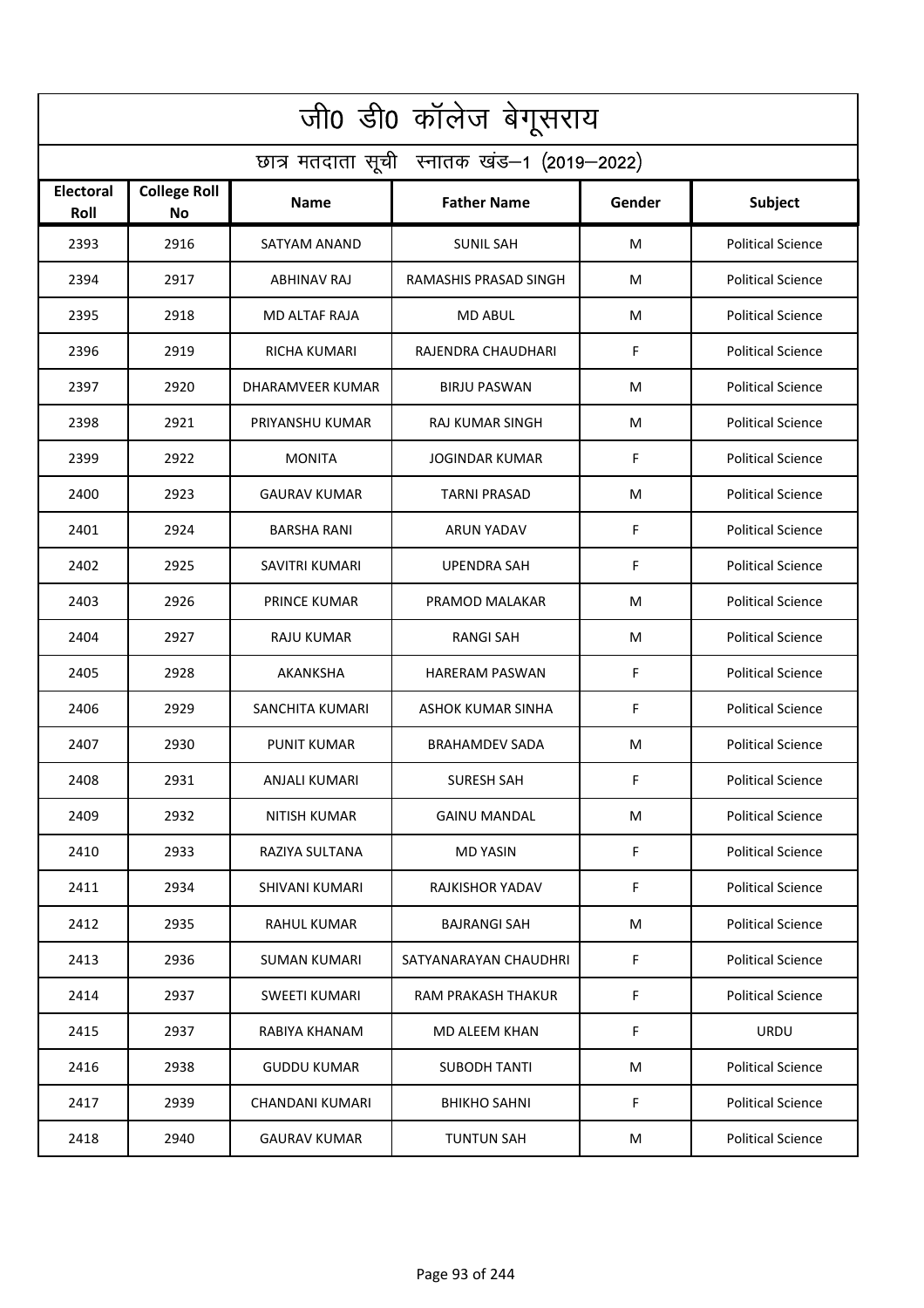| जी0 डी0 कॉलेज बेगूसराय                     |                                  |                                  |                           |        |                          |  |  |  |
|--------------------------------------------|----------------------------------|----------------------------------|---------------------------|--------|--------------------------|--|--|--|
| छात्र मतदाता सूची स्नातक खंड-1 (2019-2022) |                                  |                                  |                           |        |                          |  |  |  |
| <b>Electoral</b><br>Roll                   | <b>College Roll</b><br><b>No</b> | <b>Name</b>                      | <b>Father Name</b>        | Gender | <b>Subject</b>           |  |  |  |
| 2419                                       | 2941                             | <b>RAJEEV KUMAR</b>              | <b>ARUN SAH</b>           | м      | <b>Political Science</b> |  |  |  |
| 2420                                       | 2942                             | <b>MOHIT KUMAR</b>               | <b>MANOJ YADAV</b>        | M      | <b>Political Science</b> |  |  |  |
| 2421                                       | 2943                             | <b>AMAN GAUTAM</b>               | <b>RAM KUMAR SINGH</b>    | м      | <b>Political Science</b> |  |  |  |
| 2422                                       | 2944                             | <b>ABHISHEK RANJAN</b>           | KRISHNA KUMAR KAUSHAL     | M      | <b>Political Science</b> |  |  |  |
| 2423                                       | 2945                             | <b>MAUSAM KUMAR</b>              | SANJAY YADAV              | F      | <b>Political Science</b> |  |  |  |
| 2424                                       | 2946                             | <b>RUPAM KUMARI</b>              | RAY MASTRAM MASTANA       | F      | <b>Political Science</b> |  |  |  |
| 2425                                       | 2947                             | ASMITA KUMARI                    | PHOOLEN MAHTO             | F      | <b>Political Science</b> |  |  |  |
| 2426                                       | 2948                             | <b>GOPAL KUMAR</b>               | <b>DINESH RAY</b>         | м      | <b>Political Science</b> |  |  |  |
| 2427                                       | 2949                             | <b>KUNDAN</b>                    | <b>GOKUL MADAL</b>        | м      | <b>Political Science</b> |  |  |  |
| 2428                                       | 2950                             | SUMAN KUMARI                     | DEV NANDAN SAH            | F      | <b>Political Science</b> |  |  |  |
| 2429                                       | 2951                             | DILJAN KUMARI                    | <b>NAGO YADAV</b>         | F      | <b>Political Science</b> |  |  |  |
| 2430                                       | 2952                             | SHANU PRIYA                      | FANI KANT CHOUDHARY       | F      | <b>Political Science</b> |  |  |  |
| 2431                                       | 2953                             | <b>ARUN KUMAR</b>                | <b>UDAY THAKUR</b>        | М      | <b>Political Science</b> |  |  |  |
| 2432                                       | 2954                             | KAMINI KUMARI                    | RAJA RAM DAS              | F      | <b>Political Science</b> |  |  |  |
| 2433                                       | 2955                             | <b>LALAN KUMAR</b>               | SANKAR SAH                | М      | <b>Political Science</b> |  |  |  |
| 2434                                       | 2956                             | <b>SUMIT KUMAR SAURABH</b>       | <b>BABUL PRASAD GUPTA</b> | M      | <b>Political Science</b> |  |  |  |
| 2435                                       | 2957                             | <b>GAURAV KUMAR</b>              | MUKESH KUMAR              | М      | <b>Political Science</b> |  |  |  |
| 2436                                       | 2958                             | ANKIT KUMAR RANJAN               | NAND LAL MAHTO            | М      | <b>Political Science</b> |  |  |  |
| 2437                                       | 2959                             | <b>VIVEK KUMAR</b>               | ARVIND SAH                | М      | <b>Political Science</b> |  |  |  |
| 2438                                       | 2960                             | ANJALI KUMARI                    | RANDHIR SUMAN             | F.     | <b>Political Science</b> |  |  |  |
| 2439                                       | 2961                             | AMAN KUMAR                       | <b>MANISH PASWAN</b>      | М      | <b>Political Science</b> |  |  |  |
| 2440                                       | 2962                             | <b>BITTU KUMAR</b>               | <b>RAM KISHOR RAY</b>     | M      | <b>Political Science</b> |  |  |  |
| 2441                                       | 2963                             | RAHUL KUMAR                      | <b>MANTUN RAI</b>         | М      | <b>Political Science</b> |  |  |  |
| 2442                                       | 2964                             | <b>BARUN KUMAR</b>               | ARBIND SAH                | М      | <b>Political Science</b> |  |  |  |
| 2443                                       | 2965                             | <b>KESHAV KUMAR</b>              | AMIT KUMAR SINGH          | м      | <b>Political Science</b> |  |  |  |
| 2444                                       | 2966                             | PRASHANT KUMAR<br><b>KASHYAP</b> | SANJAY PASWAN             | м      | <b>Political Science</b> |  |  |  |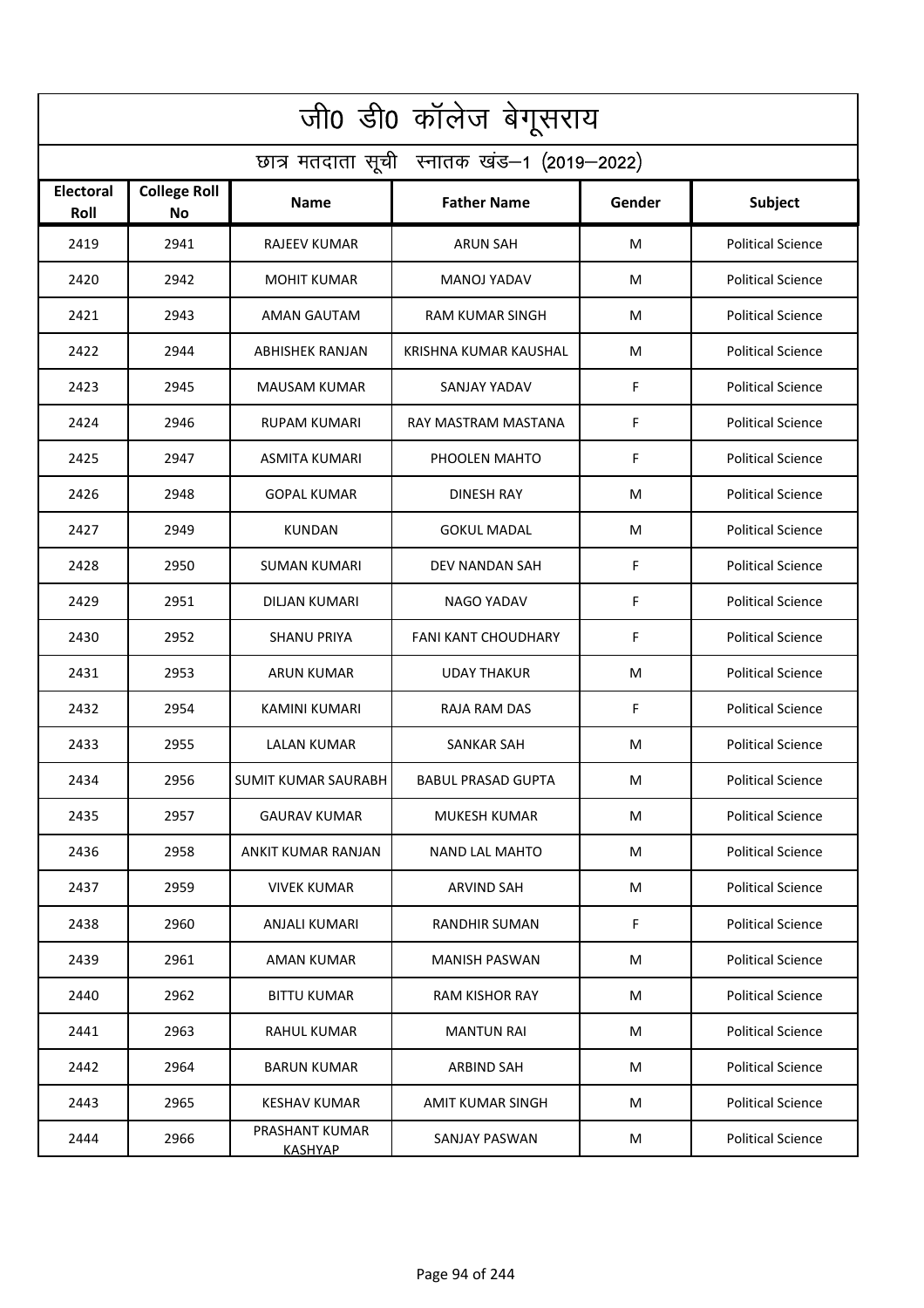| जी0 डी0 कॉलेज बेगूसराय                     |                                  |                                   |                        |        |                          |  |  |  |
|--------------------------------------------|----------------------------------|-----------------------------------|------------------------|--------|--------------------------|--|--|--|
| छात्र मतदाता सूची स्नातक खंड-1 (2019-2022) |                                  |                                   |                        |        |                          |  |  |  |
| Electoral<br>Roll                          | <b>College Roll</b><br><b>No</b> | <b>Name</b>                       | <b>Father Name</b>     | Gender | Subject                  |  |  |  |
| 2445                                       | 2967                             | PRHALAD KUMAR<br><b>CHOUDHARI</b> | SITARAM CHOUDHARI      | M      | <b>Political Science</b> |  |  |  |
| 2446                                       | 2968                             | SHUBHANKAR KUMAR                  | RAMANKISHOR YADAV      | м      | <b>Political Science</b> |  |  |  |
| 2447                                       | 2969                             | <b>ADIYA GAUTAM</b>               | <b>BIPIN SINGH</b>     | M      | <b>Political Science</b> |  |  |  |
| 2448                                       | 2970                             | MUKESH YADAV                      | ANAND YADAV            | M      | <b>Political Science</b> |  |  |  |
| 2449                                       | 2971                             | <b>AMAN KUMAR</b>                 | <b>JAWHAR PASWAN</b>   | м      | <b>Political Science</b> |  |  |  |
| 2450                                       | 2972                             | <b>SHIVAM KUMAR</b>               | DIGAMBAR SHARMA        | M      | <b>Political Science</b> |  |  |  |
| 2451                                       | 2973                             | MD SHAHNAWAZ<br><b>HUSSAIN</b>    | <b>MD CHUNNA</b>       | M      | <b>Political Science</b> |  |  |  |
| 2452                                       | 2974                             | <b>RAJNISH KUMAR</b>              | <b>DEVENDRA PANDIT</b> | м      | <b>Political Science</b> |  |  |  |
| 2453                                       | 2975                             | <b>VIJAY KUMAR</b>                | LT KAILASH PANDIT      | M      | <b>Political Science</b> |  |  |  |
| 2454                                       | 2976                             | <b>AJAY KUMAR</b>                 | <b>UMESH PANDIT</b>    | м      | <b>Political Science</b> |  |  |  |
| 2455                                       | 2977                             | <b>MD GULZAR</b>                  | <b>MD AAFAQUE</b>      | М      | <b>Political Science</b> |  |  |  |
| 2456                                       | 2978                             | <b>ADARSH KUMAR</b>               | <b>BHARAT PASWAN</b>   | M      | <b>Political Science</b> |  |  |  |
| 2457                                       | 2979                             | DIVYANSHU KUMAR                   | SANJEET CHAUDHARY      | M      | <b>Political Science</b> |  |  |  |
| 2458                                       | 2980                             | <b>NUTAN KUMAR</b>                | DEVANAND CHAUDHARY     | F      | <b>Political Science</b> |  |  |  |
| 2459                                       | 2981                             | SONAM KUMAR                       | <b>MANOJ KUMAR</b>     | М      | <b>Political Science</b> |  |  |  |
| 2460                                       | 2982                             | SHOBHA                            | RAJ KUMAR              | F      | <b>Political Science</b> |  |  |  |
| 2461                                       | 2983                             | <b>SUJIT KUMAR</b>                | JAY KISHOR YADAV       | M      | <b>Political Science</b> |  |  |  |
| 2462                                       | 2984                             | <b>GOUTAM KUMAR</b>               | KAMAL YADAV            | М      | <b>Political Science</b> |  |  |  |
| 2463                                       | 2985                             | <b>PRINCE KUMAR</b>               | <b>RAJESH RAY</b>      | М      | <b>Political Science</b> |  |  |  |
| 2464                                       | 2986                             | ARTI KUMARI                       | AJAY KUMAR CHOURSIYA   | F      | <b>Political Science</b> |  |  |  |
| 2465                                       | 2987                             | SMITA KUMARI                      | RAJENDRA SINGH         | F      | <b>Political Science</b> |  |  |  |
| 2466                                       | 2987                             | MAMTA KUMARI                      | RAJ KUMAR SAH          | F      | <b>Political Science</b> |  |  |  |
| 2467                                       | 2988                             | <b>VICKEY KUMAR</b>               | ATVARI SINGH           | М      | <b>Political Science</b> |  |  |  |
| 2468                                       | 2989                             | <b>SUJEET KUMAR</b>               | JAY JAY RAM MAHTO      | M      | <b>Political Science</b> |  |  |  |
| 2469                                       | 2990                             | SHUBHAM KUMAR                     | <b>MAHADEV SHA</b>     | М      | <b>Political Science</b> |  |  |  |
| 2470                                       | 2991                             | ABHISHEK KUMAR                    | NANDAN YADAV           | M      | <b>Political Science</b> |  |  |  |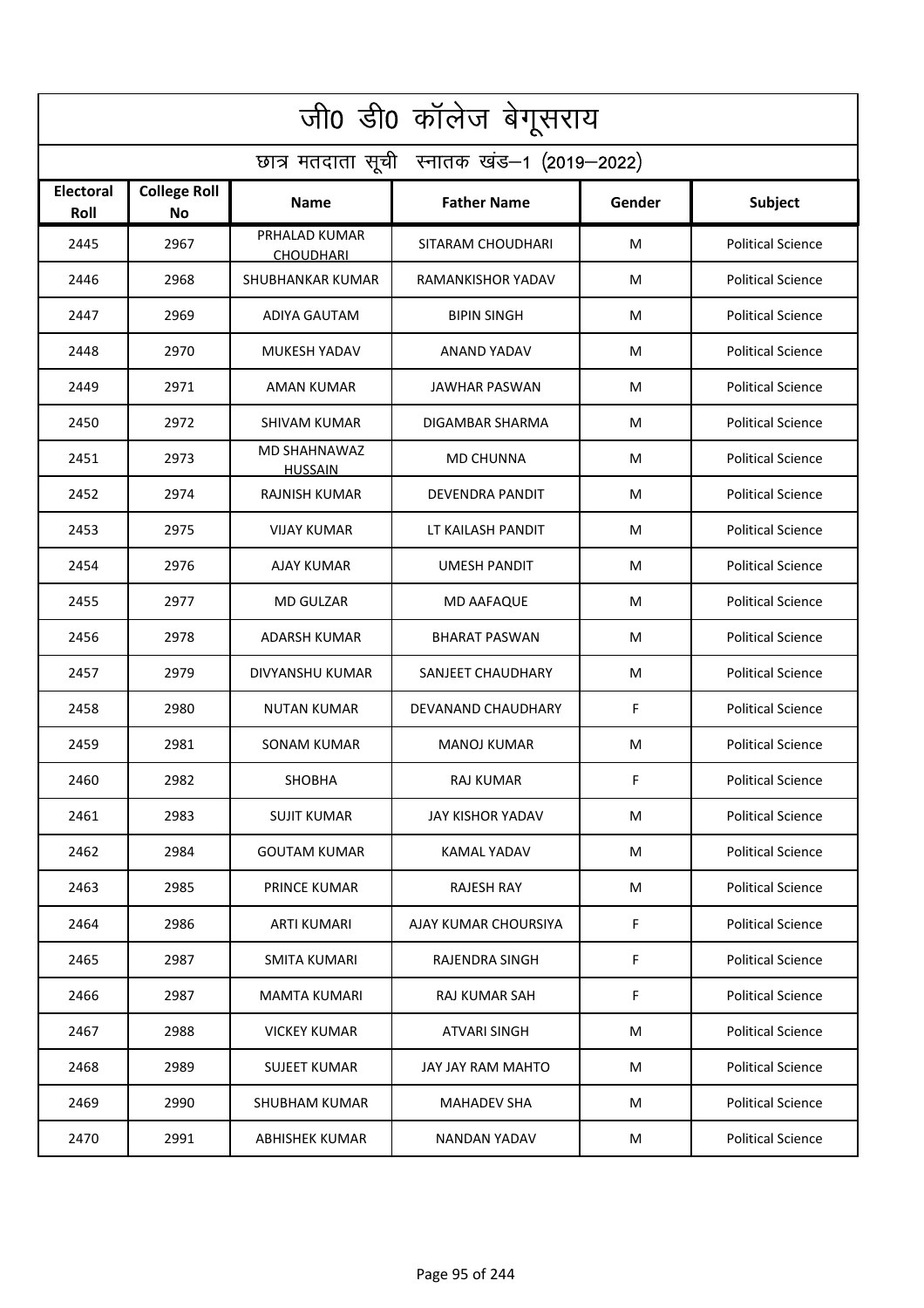| जी0 डी0 कॉलेज बेगूसराय                     |                                  |                      |                         |        |                          |  |  |  |
|--------------------------------------------|----------------------------------|----------------------|-------------------------|--------|--------------------------|--|--|--|
| छात्र मतदाता सूची स्नातक खंड-1 (2019-2022) |                                  |                      |                         |        |                          |  |  |  |
| <b>Electoral</b><br>Roll                   | <b>College Roll</b><br><b>No</b> | <b>Name</b>          | <b>Father Name</b>      | Gender | Subject                  |  |  |  |
| 2471                                       | 2992                             | <b>RANI KUMARI</b>   | <b>UMESH PANDIT</b>     | F      | <b>Political Science</b> |  |  |  |
| 2472                                       | 2993                             | KHUSHBU KUMARI       | LT KAILASH PANDIT       | F      | <b>Political Science</b> |  |  |  |
| 2473                                       | 2994                             | RAMDAS KUMAR         | <b>CHAITU TANTI</b>     | M      | <b>Political Science</b> |  |  |  |
| 2474                                       | 2995                             | KARISHMA KUMARI      | <b>ASHOK YADAV</b>      | F      | <b>Political Science</b> |  |  |  |
| 2475                                       | 2996                             | RAVITA KUMARI        | CHANDRASHEKHAR MAHTO    | F      | <b>Political Science</b> |  |  |  |
| 2476                                       | 2997                             | SHRAVAN KUMAR        | <b>RAM BRIKSH MAHTO</b> | M      | <b>Political Science</b> |  |  |  |
| 2477                                       | 2998                             | <b>RIYA GAHLAUT</b>  | <b>SUJEET KUMAR</b>     | F      | <b>Political Science</b> |  |  |  |
| 2478                                       | 2999                             | KARISHMA KUMARI      | SIKENDAR                | F      | <b>Political Science</b> |  |  |  |
| 2479                                       | 3000                             | <b>GUNJAN KUMARI</b> | SHAMBHU MAHTO           | F      | <b>Political Science</b> |  |  |  |
| 2480                                       | 3001                             | RANVIR KMAR          | RAM BHAWAN MAHTO        | M      | <b>Political Science</b> |  |  |  |
| 2481                                       | 3002                             | ANNU KUMARI          | <b>DINESH SAH</b>       | F      | <b>Political Science</b> |  |  |  |
| 2482                                       | 3003                             | INDRARABHA KUMARI    | PRAMOD KUMAR DAS        | F      | <b>Political Science</b> |  |  |  |
| 2483                                       | 3004                             | KANAHAIYA KUMAR      | <b>FULESHWER MANDAL</b> | M      | <b>Political Science</b> |  |  |  |
| 2484                                       | 3005                             | NIKHIL RAJ           | RAJ KISHORE PASWAN      | M      | <b>Political Science</b> |  |  |  |
| 2485                                       | 3006                             | BIPIN KUMAR          | RAMANAND YADAV          | M      | <b>Political Science</b> |  |  |  |
| 2486                                       | 3007                             | <b>GANESH KUMAR</b>  | SURESH SAH              | M      | <b>Political Science</b> |  |  |  |
| 2487                                       | 3008                             | PRANAV KUMAR         | PURUSHOTTAM CHOUDHARY   | M      | <b>Political Science</b> |  |  |  |
| 2488                                       | 3009                             | ABHISHEK KUMAR       | SANJEEV KUMAR           | M      | <b>Political Science</b> |  |  |  |
| 2489                                       | 3010                             | ROBIN RAJ            | SANJAY SINGH            | M      | <b>Political Science</b> |  |  |  |
| 2490                                       | 3011                             | RICHA KUMARI         | <b>ABNISH KUMAR</b>     | F.     | <b>Political Science</b> |  |  |  |
| 2491                                       | 3012                             | RASHMI KUMARI        | ABNISH KUMAR            | F      | <b>Political Science</b> |  |  |  |
| 2492                                       | 3013                             | MADHULATA KUMARI     | ASHOK PASWAN            | F      | <b>Political Science</b> |  |  |  |
| 2493                                       | 3014                             | <b>SULTAN KUMAR</b>  | RAJO YADAV              | M      | <b>Political Science</b> |  |  |  |
| 2494                                       | 3015                             | <b>NILAM KUMARI</b>  | <b>SHIV PANDIT</b>      | F      | <b>Political Science</b> |  |  |  |
| 2495                                       | 3016                             | KAUSHAL KUMAR        | NIRANJAN SINGH          | M      | <b>Political Science</b> |  |  |  |
| 2496                                       | 3017                             | <b>NITISH KUMAR</b>  | <b>BHOLA PASWAN</b>     | M      | <b>Political Science</b> |  |  |  |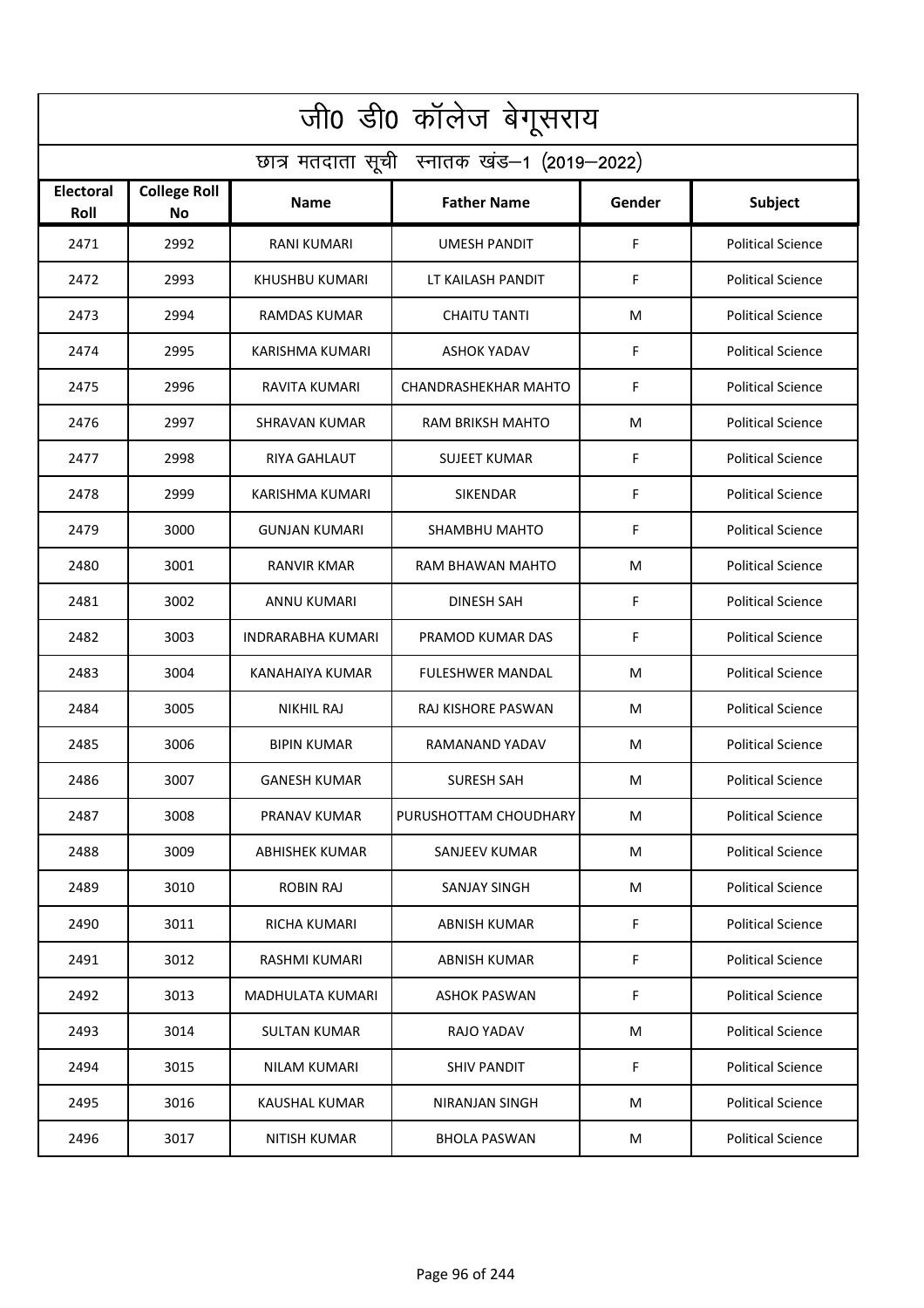| जी0 डी0 कॉलेज बेगूसराय                     |                           |                                 |                          |        |                          |  |  |  |
|--------------------------------------------|---------------------------|---------------------------------|--------------------------|--------|--------------------------|--|--|--|
| छात्र मतदाता सूची स्नातक खंड-1 (2019-2022) |                           |                                 |                          |        |                          |  |  |  |
| <b>Electoral</b><br>Roll                   | <b>College Roll</b><br>No | Name                            | <b>Father Name</b>       | Gender | Subject                  |  |  |  |
| 2497                                       | 3018                      | <b>CHAMPA KUMARI</b>            | <b>SINOD SINGH</b>       | F      | <b>Political Science</b> |  |  |  |
| 2498                                       | 3019                      | RAKESH KUMAR                    | <b>BHARATH YADAV</b>     | M      | <b>Political Science</b> |  |  |  |
| 2499                                       | 3020                      | AMAN KUMAR                      | RAMBALAK ROY             | М      | <b>Political Science</b> |  |  |  |
| 2500                                       | 3021                      | POOJA KUMARI                    | <b>SAGAR PASWAN</b>      | F      | <b>Political Science</b> |  |  |  |
| 2501                                       | 3022                      | ANKIT KUMAR SINGH               | <b>SUNIL KUMAR SINGH</b> | M      | <b>Political Science</b> |  |  |  |
| 2502                                       | 3023                      | <b>KISHAN KUMAR</b>             | <b>NAND KISHOR SAH</b>   | м      | <b>Political Science</b> |  |  |  |
| 2503                                       | 3024                      | LAKSHMI KUMARI                  | SAHJANAND SINGH          | F      | <b>Political Science</b> |  |  |  |
| 2504                                       | 3025                      | <b>VISHWAJEET KUMAR</b>         | <b>AJAY SINGH</b>        | M      | <b>Political Science</b> |  |  |  |
| 2505                                       | 3026                      | NIGAM KUMARI                    | MUKUND KUMAR NIRALA      | F      | <b>Political Science</b> |  |  |  |
| 2506                                       | 3027                      | KRISHMA KUMARI                  | RAJESH MISHRA            | F      | <b>Political Science</b> |  |  |  |
| 2507                                       | 3028                      | RAMNARESH KUMAR                 | SINGHESHWAR YADAV        | М      | <b>Political Science</b> |  |  |  |
| 2508                                       | 3029                      | RAHULKUMAR YADAV                | <b>SUKAN YADAV</b>       | М      | <b>Political Science</b> |  |  |  |
| 2509                                       | 3030                      | POOJA KUMARI                    | SUKHDEV SHARMA           | F      | <b>Political Science</b> |  |  |  |
| 2510                                       | 3031                      | SAIQA KHANAM                    | MD MOSIM KHAN            | F      | <b>Political Science</b> |  |  |  |
| 2511                                       | 3032                      | MD HASNAIN                      | <b>MD GHULAM GHAUS</b>   | М      | <b>Political Science</b> |  |  |  |
| 2512                                       | 3033                      | MD AAPHAQUE                     | MD BARKAT ALI            | М      | <b>Political Science</b> |  |  |  |
| 2513                                       | 3034                      | KAJAL KUMARI                    | RAVINDRA SHARMA          | F      | <b>Political Science</b> |  |  |  |
| 2514                                       | 3035                      | ANJALI KUMARI                   | MUKESH PRASAD GUPTA      | F      | <b>Political Science</b> |  |  |  |
| 2515                                       | 3036                      | NANDANI KUMARI                  | DEEPAK KUMAR THAKUR      | F      | <b>Political Science</b> |  |  |  |
| 2516                                       | 3037                      | NAZ PARVEEN                     | <b>AMIRUL HAQUE</b>      | F      | <b>Political Science</b> |  |  |  |
| 2517                                       | 3038                      | ADITYA KUMAR                    | AJIT KUMAR SAH           | M      | <b>Political Science</b> |  |  |  |
| 2518                                       | 3039                      | AMARJIT KUMAR                   | ANIL MAHTO               | М      | <b>Political Science</b> |  |  |  |
| 2519                                       | 3040                      | PRIYANSHU KUMAR<br><b>SINHA</b> | RAJEEV KUMAR SINHA       | М      | <b>Political Science</b> |  |  |  |
| 2520                                       | 3041                      | <b>RAKESH KUMAR</b>             | KAILASH YADAV            | М      | <b>Political Science</b> |  |  |  |
| 2521                                       | 3042                      | <b>VIKRAM KUMAR</b>             | SANTOSH SINGH            | М      | <b>Political Science</b> |  |  |  |
| 2522                                       | 3043                      | <b>BRAJESH KUMAR</b>            | <b>MANOJ MAHTO</b>       | M      | <b>Political Science</b> |  |  |  |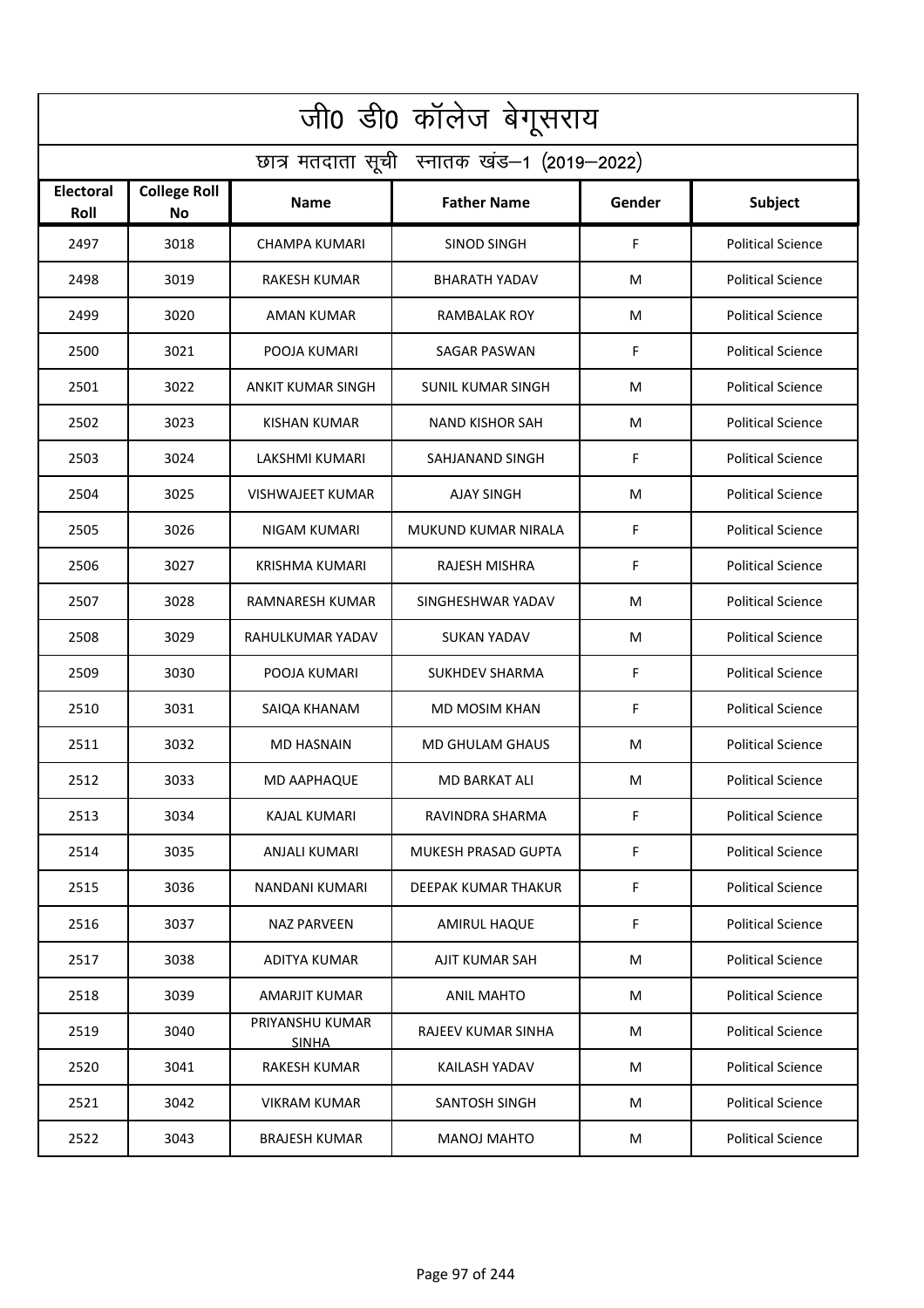| जी0 डी0 कॉलेज बेगूसराय                     |                                  |                                         |                           |        |                          |  |  |  |
|--------------------------------------------|----------------------------------|-----------------------------------------|---------------------------|--------|--------------------------|--|--|--|
| छात्र मतदाता सूची स्नातक खंड-1 (2019-2022) |                                  |                                         |                           |        |                          |  |  |  |
| <b>Electoral</b><br>Roll                   | <b>College Roll</b><br><b>No</b> | <b>Name</b>                             | <b>Father Name</b>        | Gender | Subject                  |  |  |  |
| 2523                                       | 3044                             | <b>ROSHNI KUMARI</b>                    | <b>ASHARPHI TANTI</b>     | F      | <b>Political Science</b> |  |  |  |
| 2524                                       | 3045                             | ANJALI KUMARI                           | PRAMOD KUMAR GUPTA        | F      | Geography                |  |  |  |
| 2525                                       | 3045                             | <b>LAXMI KUMARI</b>                     | SANJEEV KUMAR DAS         | F      | <b>Political Science</b> |  |  |  |
| 2526                                       | 3046                             | ABHISHEK KUMAR                          | DHANESH KUMAR PATAEL      | M      | <b>Political Science</b> |  |  |  |
| 2527                                       | 3047                             | <b>BASANT KUMAR SINGH</b>               | ANIL KUMAR SINGH          | M      | <b>Political Science</b> |  |  |  |
| 2528                                       | 3048                             | <b>SHUBHAM PRASHAR</b>                  | <b>ARBIND KUMAR</b>       | M      | <b>Political Science</b> |  |  |  |
| 2529                                       | 3049                             | <b>HARSH RAJ</b>                        | AMRENDRA PRASAD GUPTA     | M      | <b>Political Science</b> |  |  |  |
| 2530                                       | 3050                             | AJAD KUMAR                              | <b>MANTUN SINGH</b>       | M      | <b>Political Science</b> |  |  |  |
| 2531                                       | 3051                             | <b>HARSH KUMAR</b>                      | PARMOD GUPTA              | M      | <b>Political Science</b> |  |  |  |
| 2532                                       | 3052                             | ASHISH RANJAN KUMAR                     | MITHILESH TIWARI          | M      | <b>Political Science</b> |  |  |  |
| 2533                                       | 3053                             | <b>SWEETY KUMARI</b>                    | <b>BIJENDRA YADAV</b>     | F      | <b>Political Science</b> |  |  |  |
| 2534                                       | 3053                             | <b>KISHOR KUMAR</b>                     | PHULEN DAS                | M      | <b>Political Science</b> |  |  |  |
| 2535                                       | 3054                             | SACHIN KUMAR                            | CHAMROO MAHTO             | M      | <b>Political Science</b> |  |  |  |
| 2536                                       | 3055                             | SHYAMADHAR RAM                          | <b>BHUSI RAM</b>          | M      | <b>Political Science</b> |  |  |  |
| 2537                                       | 3056                             | KAJAL KUMARI                            | MUNNA DAS                 | F      | <b>Political Science</b> |  |  |  |
| 2538                                       | 3057                             | VARUN KUMAR                             | <b>GORELAL RAM</b>        | M      | <b>Political Science</b> |  |  |  |
| 2539                                       | 3058                             | <b>RUPAM</b>                            | <b>MURARI SINGH</b>       | F      | <b>Political Science</b> |  |  |  |
| 2540                                       | 3058                             | YASMIN PARVEEN                          | <b>MD ISTEKHAR ANSARI</b> | F      | <b>Political Science</b> |  |  |  |
| 2541                                       | 3059                             | <b>SURAJ KUMAR</b>                      | OM PRAKASH CHOUDHARY      | M      | <b>Political Science</b> |  |  |  |
| 2542                                       | 3059                             | <b>VIPIN KUMAR</b>                      | RAMSEVAK RAJAK            | M      | <b>Political Science</b> |  |  |  |
| 2543                                       | 3060                             | PRITY KUMARI                            | PRAMOD PANDIT             | F      | <b>Political Science</b> |  |  |  |
| 2544                                       | 3061                             | AMAR KUMAR                              | JAY KISHOR PRASAD YADAV   | M      | <b>Political Science</b> |  |  |  |
| 2545                                       | 3062                             | <b>GYANENDRA KISHOR</b><br><b>KUMAR</b> | NAND KISHOR PASWAN        | M      | <b>Political Science</b> |  |  |  |
| 2546                                       | 3063                             | <b>SUMAN KUMAR</b>                      | <b>ARJUN DAS</b>          | М      | <b>Political Science</b> |  |  |  |
| 2547                                       | 3064                             | <b>CHAMAN KUMAR</b>                     | ASHOK SINGH               | M      | <b>Political Science</b> |  |  |  |
| 2548                                       | 3065                             | <b>SONU KUMAR</b>                       | RAVINDRA KUMAR JHA        | M      | <b>Political Science</b> |  |  |  |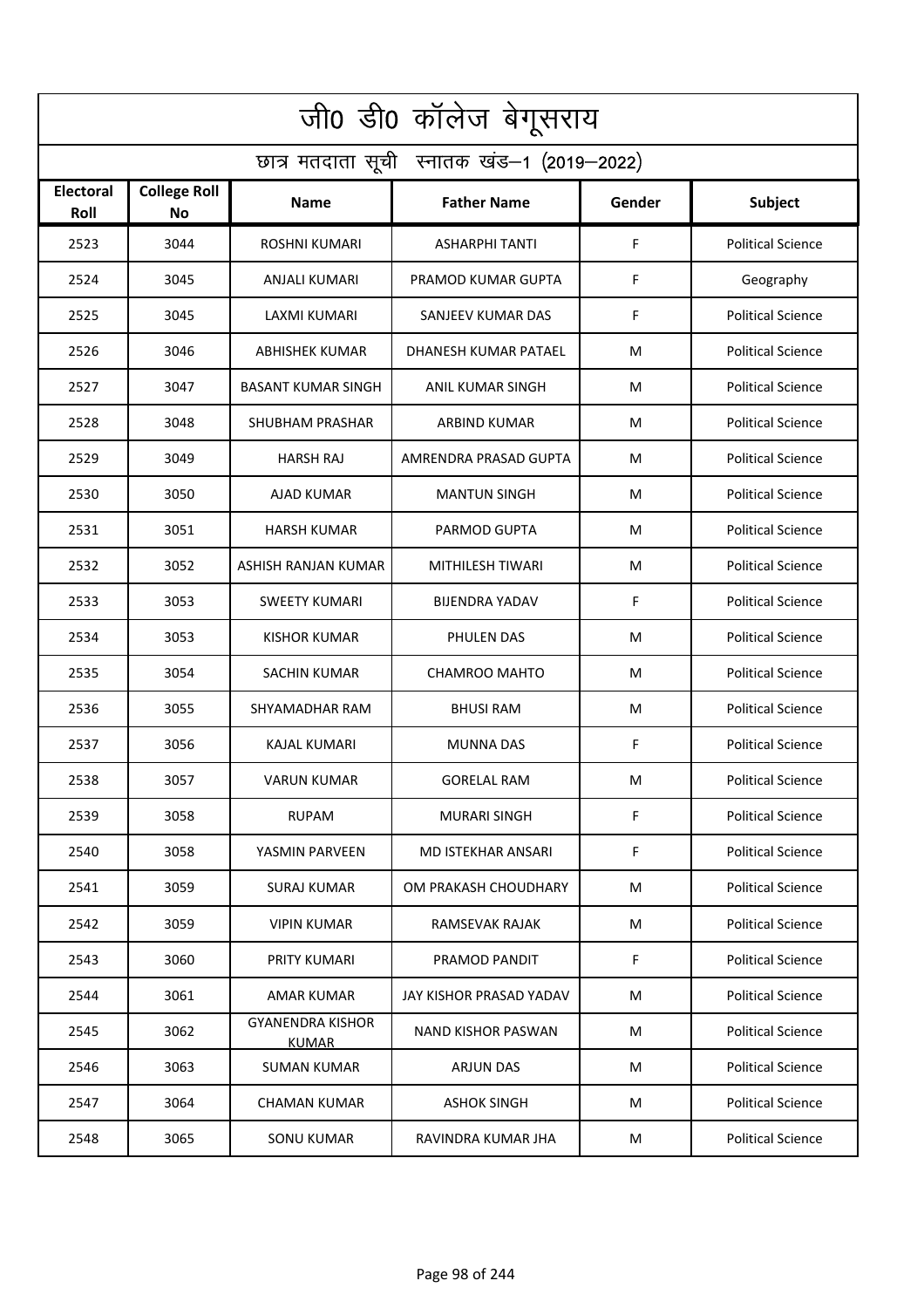| जी0 डी0 कॉलेज बेगूसराय                     |                                  |                                        |                         |        |                          |  |  |  |
|--------------------------------------------|----------------------------------|----------------------------------------|-------------------------|--------|--------------------------|--|--|--|
| छात्र मतदाता सूची स्नातक खंड-1 (2019-2022) |                                  |                                        |                         |        |                          |  |  |  |
| <b>Electoral</b><br>Roll                   | <b>College Roll</b><br><b>No</b> | <b>Name</b>                            | <b>Father Name</b>      | Gender | Subject                  |  |  |  |
| 2549                                       | 3066                             | <b>BRAJESH KUMAR</b>                   | <b>SURESH SAHNI</b>     | м      | <b>Political Science</b> |  |  |  |
| 2550                                       | 3067                             | VARSHA KUMARI                          | <b>BIPIN SINGH</b>      | F      | <b>Political Science</b> |  |  |  |
| 2551                                       | 3068                             | SANJEEV KUMAR                          | RAJKUMAR SAH            | м      | <b>Political Science</b> |  |  |  |
| 2552                                       | 3069                             | PRIYANSHU KUMAR                        | MADHURI SAH             | M      | <b>Political Science</b> |  |  |  |
| 2553                                       | 3070                             | PARIJAT KUMAR                          | PARMANAND CHAUDHRI      | М      | <b>Political Science</b> |  |  |  |
| 2554                                       | 3071                             | CHANDANYADAV                           | <b>RAJEEV YADAV</b>     | м      | <b>Political Science</b> |  |  |  |
| 2555                                       | 3072                             | <b>MD RAGIB</b>                        | <b>MD HASIM</b>         | M      | <b>Political Science</b> |  |  |  |
| 2556                                       | 3073                             | <b>MD SHAHEBUDDIN</b>                  | MD MUSTUFA ALAM         | м      | <b>Political Science</b> |  |  |  |
| 2557                                       | 3074                             | <b>VARSHA KUMARI</b>                   | <b>SANJAY KUMAR</b>     | F      | <b>Political Science</b> |  |  |  |
| 2558                                       | 3074                             | MD EMAZ                                | MD ZUBBAN               | м      | <b>Political Science</b> |  |  |  |
| 2559                                       | 3075                             | RICKEY KUMAR                           | RAJRANJAN PRASAD        | М      | <b>Political Science</b> |  |  |  |
| 2560                                       | 3076                             | RAJA KUMAR                             | SANJAY SAH              | M      | <b>Political Science</b> |  |  |  |
| 2561                                       | 3077                             | MD TOUHID ALAM                         | LATE SHAHBUDDIN ALAM    | М      | <b>Political Science</b> |  |  |  |
| 2562                                       | 3078                             | SANDHYA KUMARI                         | <b>KUNDAN THAKUR</b>    | F      | <b>Political Science</b> |  |  |  |
| 2563                                       | 3079                             | VIBHA KUMARI                           | <b>HARERAM TANTI</b>    | F      | <b>Political Science</b> |  |  |  |
| 2564                                       | 3080                             | PREM PRAKASH                           | RAM SHANKAR SINGH       | м      | <b>Political Science</b> |  |  |  |
| 2565                                       | 3081                             | MANISHA KUMARI                         | <b>DINESH SHARMA</b>    | F      | <b>Political Science</b> |  |  |  |
| 2566                                       | 3082                             | SHUBHAM KUMAR                          | SHANKAR SAH             | М      | <b>Political Science</b> |  |  |  |
| 2567                                       | 3083                             | CHANDAN KUMAR                          | VIJAY KUMAR CHOUDHARY   | M      | <b>Political Science</b> |  |  |  |
| 2568                                       | 3084                             | SIMPI KUMARI                           | <b>MANOJ SINGH</b>      | F      | <b>Political Science</b> |  |  |  |
| 2569                                       | 3085                             | KISHAN KUMAR                           | <b>ARUN ROY</b>         | М      | <b>Political Science</b> |  |  |  |
| 2570                                       | 3086                             | <b>MITHUN KUMAR</b><br><b>MALAKAR</b>  | <b>UMESH MALAKAR</b>    | M      | <b>Political Science</b> |  |  |  |
| 2571                                       | 3087                             | <b>BAL KRISHNA</b><br><b>CHOUDHARY</b> | ANIL CHOUDHARY          | М      | <b>Political Science</b> |  |  |  |
| 2572                                       | 3088                             | <b>JYOTISH KUMAR</b>                   | <b>BHOPAL SINGH</b>     | М      | <b>Political Science</b> |  |  |  |
| 2573                                       | 3089                             | <b>RITESH TIWARI</b>                   | <b>SUDARSHAN TIWARI</b> | м      | <b>Political Science</b> |  |  |  |
| 2574                                       | 3090                             | <b>GUNJAN KUMAR</b>                    | AKHILESHWAR SINGH       | м      | <b>Political Science</b> |  |  |  |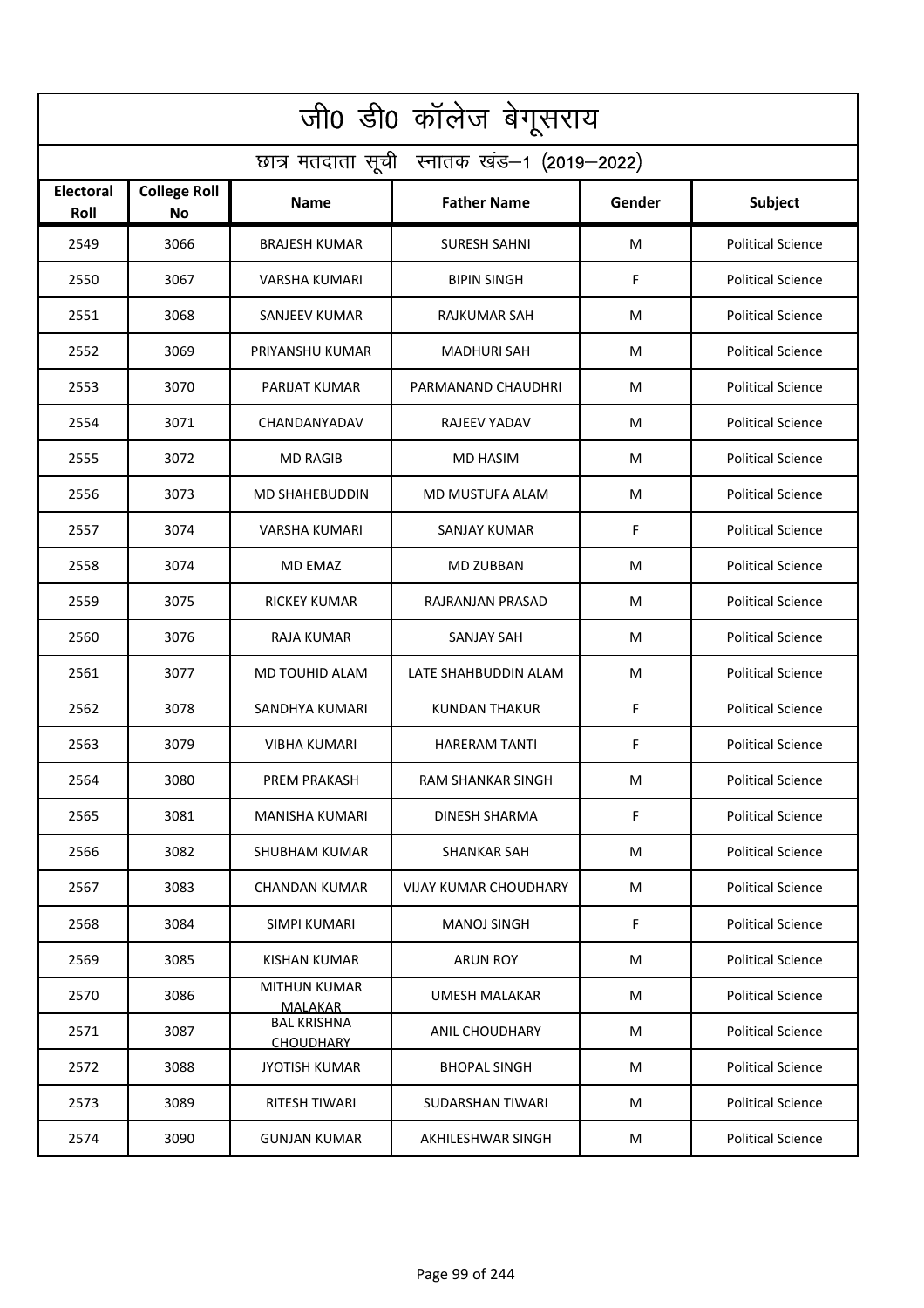| जी0 डी0 कॉलेज बेगूसराय                     |                                  |                      |                        |        |                          |  |  |  |
|--------------------------------------------|----------------------------------|----------------------|------------------------|--------|--------------------------|--|--|--|
| छात्र मतदाता सूची स्नातक खंड-1 (2019-2022) |                                  |                      |                        |        |                          |  |  |  |
| <b>Electoral</b><br>Roll                   | <b>College Roll</b><br><b>No</b> | <b>Name</b>          | <b>Father Name</b>     | Gender | Subject                  |  |  |  |
| 2575                                       | 3091                             | <b>SONELAL KUMAR</b> | <b>ARVIN SHARMA</b>    | м      | <b>Political Science</b> |  |  |  |
| 2576                                       | 3092                             | MD SHAHBAJ ALAM      | MD RIYAJ ALAM          | M      | <b>Political Science</b> |  |  |  |
| 2577                                       | 3093                             | <b>GOPAL KUMAR</b>   | SHAMBHU SINGH          | м      | <b>Political Science</b> |  |  |  |
| 2578                                       | 3094                             | MAUSAM KUMARI        | <b>SANTOSH RAM</b>     | F      | <b>Political Science</b> |  |  |  |
| 2579                                       | 3095                             | <b>SONU KUMAR</b>    | OM PRAKASH THAKUR      | М      | <b>Political Science</b> |  |  |  |
| 2580                                       | 3096                             | <b>VIKASH KUMAR</b>  | <b>BATESHWAR YADAV</b> | м      | <b>Political Science</b> |  |  |  |
| 2581                                       | 3097                             | VIJETA KUMARI        | AJIT KUMAR MAHTO       | F      | <b>Political Science</b> |  |  |  |
| 2582                                       | 3098                             | <b>ABHINAV KUMAR</b> | <b>SANJAY YADAV</b>    | м      | <b>Political Science</b> |  |  |  |
| 2583                                       | 3100                             | PRITY KUMARI         | PRAMOD RAY             | F      | <b>Political Science</b> |  |  |  |
| 2584                                       | 3101                             | MADHU KUMARI         | MANOJ RAM              | F      | <b>Political Science</b> |  |  |  |
| 2585                                       | 3102                             | <b>SANSKRITI</b>     | ASHOK KUMAR SINHA      | F      | <b>Political Science</b> |  |  |  |
| 2586                                       | 3103                             | LALU KUMAR           | <b>UPENDRA MAHTO</b>   | M      | <b>Political Science</b> |  |  |  |
| 2587                                       | 3104                             | SAURABH KUMAR        | SHASHI SINGH           | М      | <b>Political Science</b> |  |  |  |
| 2588                                       | 3105                             | AMAR KUMAR           | LATE RAM NIWAS MEHTAR  | м      | <b>Political Science</b> |  |  |  |
| 2589                                       | 3106                             | DEVTA KUMARI         | PRAKASH YADAV          | F      | <b>Political Science</b> |  |  |  |
| 2590                                       | 3107                             | AMIT KUMAR           | ARVIND YADAV           | м      | <b>Political Science</b> |  |  |  |
| 2591                                       | 3108                             | LABHLI KUMARI        | <b>MAHENDRA SINGH</b>  | F      | <b>Political Science</b> |  |  |  |
| 2592                                       | 3108                             | <b>VISHNU KUMAR</b>  | <b>VIJAY PASWAN</b>    | М      | Sociology                |  |  |  |
| 2593                                       | 3109                             | <b>VICKY KUMAR</b>   | <b>VIPIN RAY</b>       | M      | <b>Political Science</b> |  |  |  |
| 2594                                       | 3110                             | <b>BADAL KUMAR</b>   | <b>RAJEEV PASWAN</b>   | M      | <b>Political Science</b> |  |  |  |
| 2595                                       | 3111                             | NITISH KUMAR         | <b>NARESH THAKUR</b>   | М      | <b>Political Science</b> |  |  |  |
| 2596                                       | 3112                             | <b>ADITY RAJ</b>     | <b>LALAN PASWAN</b>    | M      | <b>Political Science</b> |  |  |  |
| 2597                                       | 3113                             | SHUBHAM KUMAR        | SACHCHIDANAND SINGH    | М      | <b>Political Science</b> |  |  |  |
| 2598                                       | 3114                             | SAPNA KUMARI         | <b>GURUDEO PASWAN</b>  | F      | <b>Political Science</b> |  |  |  |
| 2599                                       | 3115                             | <b>GOLU KUMAR</b>    | <b>RAMBABU RAY</b>     | M      | <b>Political Science</b> |  |  |  |
| 2600                                       | 3116                             | <b>BULBUL KUMARI</b> | <b>BALMIKI MAHTO</b>   | F      | <b>Political Science</b> |  |  |  |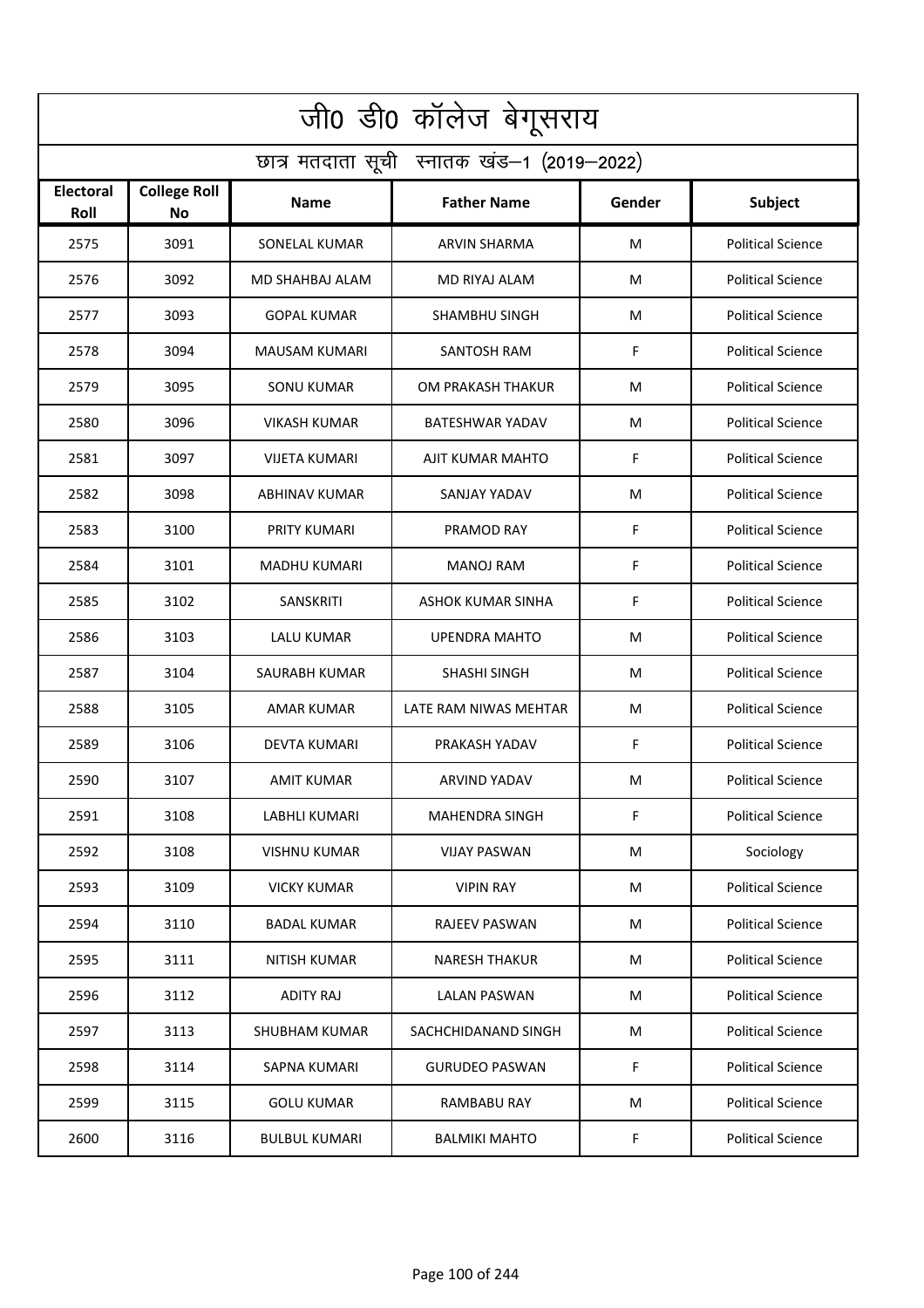| जी0 डी0 कॉलेज बेगूसराय                     |                                  |                        |                        |        |                          |  |  |  |
|--------------------------------------------|----------------------------------|------------------------|------------------------|--------|--------------------------|--|--|--|
| छात्र मतदाता सूची स्नातक खंड-1 (2019-2022) |                                  |                        |                        |        |                          |  |  |  |
| <b>Electoral</b><br>Roll                   | <b>College Roll</b><br><b>No</b> | <b>Name</b>            | <b>Father Name</b>     | Gender | <b>Subject</b>           |  |  |  |
| 2601                                       | 3117                             | <b>KHUSHI KUMARI</b>   | <b>RAM PRAVESH ROY</b> | F      | <b>Political Science</b> |  |  |  |
| 2602                                       | 3118                             | POONAM KUMARI          | RAMNANDAN BHAGAT       | F      | <b>Political Science</b> |  |  |  |
| 2603                                       | 3119                             | <b>SONALI PRIYA</b>    | OM PRAKASH PODDAR      | F      | <b>Political Science</b> |  |  |  |
| 2604                                       | 3120                             | SANGITA KUMARI         | <b>DEVAN SHARMA</b>    | F      | <b>Political Science</b> |  |  |  |
| 2605                                       | 3121                             | SANJEEV KUMAR          | PAWAN PASWAN           | М      | <b>Political Science</b> |  |  |  |
| 2606                                       | 3122                             | <b>SUMIT KUMAR</b>     | PRAKASH PASWAN         | м      | <b>Political Science</b> |  |  |  |
| 2607                                       | 3123                             | <b>RITESH KUMAR</b>    | <b>RAJU DAS</b>        | M      | <b>Political Science</b> |  |  |  |
| 2608                                       | 3124                             | <b>TABBSUN KHATOON</b> | MD RIZWAN UDDIN        | F      | <b>Political Science</b> |  |  |  |
| 2609                                       | 3125                             | <b>ANKITA KUMARI</b>   | <b>RAMESH MAKAKAR</b>  | F      | <b>Political Science</b> |  |  |  |
| 2610                                       | 3126                             | PRITI KUMARI           | RAM PRAVESH SHARMA     | F      | <b>Political Science</b> |  |  |  |
| 2611                                       | 3127                             | PANKAJ KUMAR           | RAJENDRA SAH           | М      | <b>Political Science</b> |  |  |  |
| 2612                                       | 3128                             | KUMARI AKTA NIDHI      | SANJAY KUMAR SINGH     | F      | <b>Political Science</b> |  |  |  |
| 2613                                       | 3129                             | <b>VIKRAM KUMAR</b>    | RAJESH KUMAR SINGH     | М      | <b>Political Science</b> |  |  |  |
| 2614                                       | 3130                             | <b>SUNNY KUMAR</b>     | <b>RAM NATH PRASAD</b> | м      | <b>Political Science</b> |  |  |  |
| 2615                                       | 3131                             | NIRAJ KUMAR SHARMA     | RAM DARESH SHARMA      | М      | <b>Political Science</b> |  |  |  |
| 2616                                       | 3132                             | MINU KUMARI            | ANGAD SAH              | F      | <b>Political Science</b> |  |  |  |
| 2617                                       | 3133                             | AMAN KUMAR             | YOGESH THAKUR          | М      | <b>Political Science</b> |  |  |  |
| 2618                                       | 3134                             | AKASH KUMAR            | <b>PASHUPATI PATEL</b> | М      | <b>Political Science</b> |  |  |  |
| 2619                                       | 3135                             | <b>BHARTI KUMARI</b>   | UMA SHANKER RAJAK      | F      | <b>Political Science</b> |  |  |  |
| 2620                                       | 3136                             | RUPAM KUMARI           | RAMBILAS YADAV         | F      | <b>Political Science</b> |  |  |  |
| 2621                                       | 3137                             | KUMARI RANJU           | <b>HARI SINGH</b>      | F      | <b>Political Science</b> |  |  |  |
| 2622                                       | 3138                             | <b>MD IBRAR</b>        | <b>MD MOTI</b>         | M      | <b>Political Science</b> |  |  |  |
| 2623                                       | 3139                             | LALITA KUMARI          | SANJEET SINGH          | F      | <b>Political Science</b> |  |  |  |
| 2624                                       | 3140                             | <b>NEHA PRAVIN</b>     | MD MAHBUB HASAN        | F      | <b>Political Science</b> |  |  |  |
| 2625                                       | 3141                             | MD ASIF ALAM           | MD AZIM UDDIN          | M      | <b>Political Science</b> |  |  |  |
| 2626                                       | 3142                             | NINKAL YADAV           | MANOJ KUMAR YADAV      | м      | <b>Political Science</b> |  |  |  |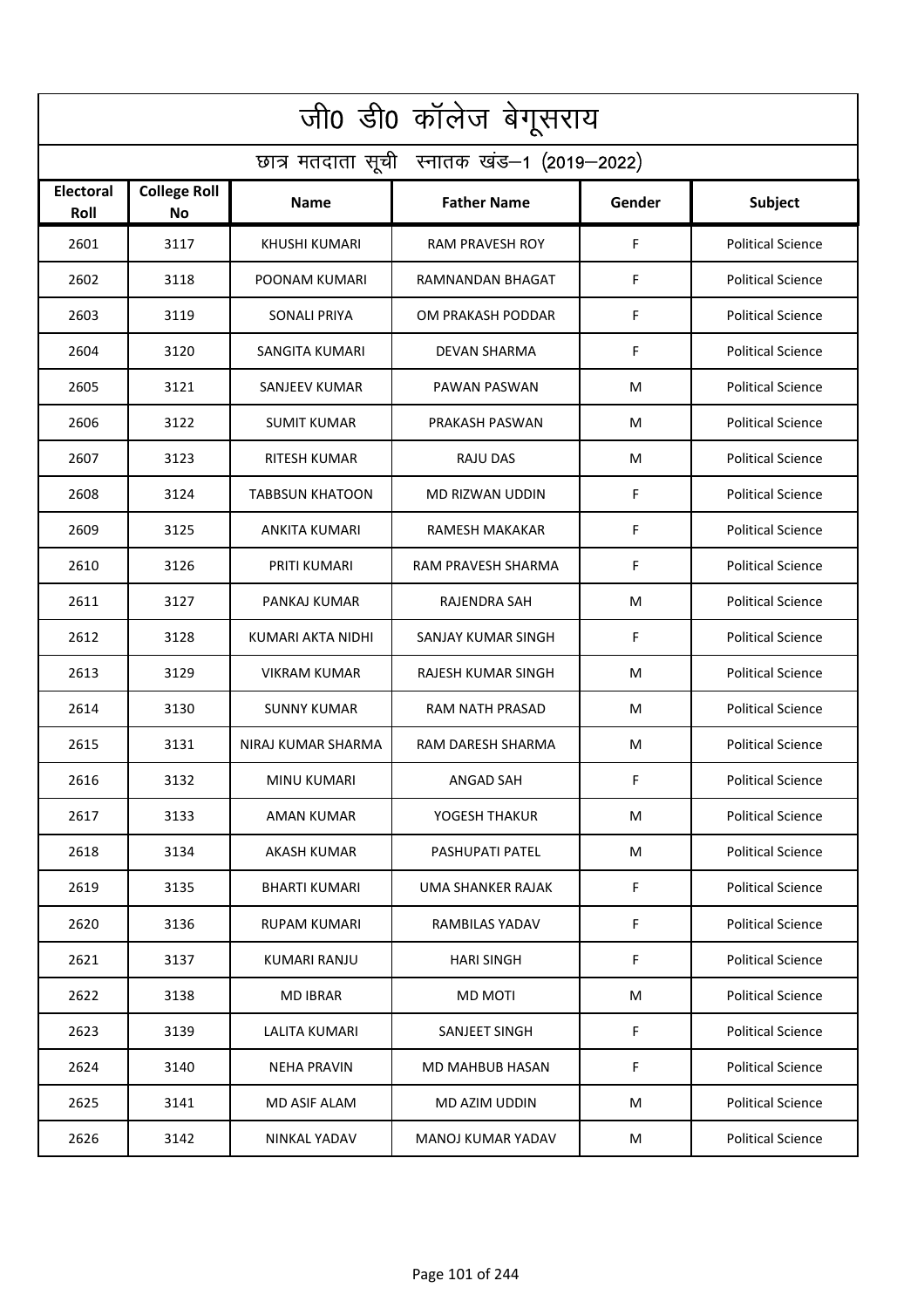| जी0 डी0 कॉलेज बेगूसराय                     |                                  |                      |                          |        |                          |  |  |  |
|--------------------------------------------|----------------------------------|----------------------|--------------------------|--------|--------------------------|--|--|--|
| छात्र मतदाता सूची स्नातक खंड-1 (2019-2022) |                                  |                      |                          |        |                          |  |  |  |
| <b>Electoral</b><br>Roll                   | <b>College Roll</b><br><b>No</b> | Name                 | <b>Father Name</b>       | Gender | Subject                  |  |  |  |
| 2627                                       | 3143                             | RAVI KUMAR           | <b>BABLU THAKUR</b>      | M      | <b>Political Science</b> |  |  |  |
| 2628                                       | 3144                             | NITISH KUMAR         | PAPPU SAH                | М      | <b>Political Science</b> |  |  |  |
| 2629                                       | 3145                             | GAURAV KUMAR JHA     | RADHAKRISHNA JHA         | M      | <b>Political Science</b> |  |  |  |
| 2630                                       | 3146                             | MIRTUNJAY KUMAR      | RABINDER SHARMA          | М      | <b>Political Science</b> |  |  |  |
| 2631                                       | 3147                             | SAVITA KUMARI        | <b>MUSO PASWAN</b>       | F      | <b>Political Science</b> |  |  |  |
| 2632                                       | 3148                             | <b>MOHIT KUMAR</b>   | <b>ARVIND CHAUDHARY</b>  | M      | <b>Political Science</b> |  |  |  |
| 2633                                       | 3149                             | MITHLESH KUMAR       | LALIT PRASAD YADAV       | м      | <b>Political Science</b> |  |  |  |
| 2634                                       | 3150                             | <b>ANNU KUMAR</b>    | <b>BULBUL YADAV</b>      | м      | <b>Political Science</b> |  |  |  |
| 2635                                       | 3151                             | <b>RAUSHAN KUMAR</b> | <b>BIJULI SAH</b>        | M      | <b>Political Science</b> |  |  |  |
| 2636                                       | 3152                             | RANVEER KUMAR        | DINESH SAH               | м      | <b>Political Science</b> |  |  |  |
| 2637                                       | 3153                             | <b>SENTOO KUMAR</b>  | RAMASHISH TANTI          | М      | <b>Political Science</b> |  |  |  |
| 2638                                       | 3153                             | VIKASH KUMAR         | <b>SITA RAM BIND</b>     | М      | <b>Political Science</b> |  |  |  |
| 2639                                       | 3154                             | KAJAL KUMARI         | ASHOK SHARMA             | F      | <b>Political Science</b> |  |  |  |
| 2640                                       | 3155                             | MD ALTAF ALAM        | <b>AFZAL HUSAIN</b>      | M      | <b>Political Science</b> |  |  |  |
| 2641                                       | 3156                             | MD DILSHAD ALAM      | <b>MD IRFAN</b>          | М      | <b>Political Science</b> |  |  |  |
| 2642                                       | 3157                             | MANISHA KUMARI       | <b>JAWAHAR DAS</b>       | F      | <b>Political Science</b> |  |  |  |
| 2643                                       | 3158                             | YASHRAJ KUMAR        | <b>BIDO RAY</b>          | M      | <b>Political Science</b> |  |  |  |
| 2644                                       | 3159                             | PRAMOD KUMAR         | SIKANDAR MAHTO           | М      | <b>Political Science</b> |  |  |  |
| 2645                                       | 3161                             | NAGAMA KHATOON       | MD YAHIBBUL              | F      | POLITICAL SCIE           |  |  |  |
| 2646                                       | 3162                             | <b>RAHUL KUMAR</b>   | <b>BINOD SAH</b>         | М      | POLITICAL SCIE           |  |  |  |
| 2647                                       | 3163                             | SIREKHAN KUMAR       | SHASHI YADAV             | М      | POLITICAL SCIE           |  |  |  |
| 2648                                       | 3164                             | ANSHU KUMARI         | <b>GOPAL KUMAR SINGH</b> | F      | POLITICAL SCIE           |  |  |  |
| 2649                                       | 3165                             | RAUSHAN KUMAR        | VIJAY KUMAR JHA          | М      | POLITICAL SCIE           |  |  |  |
| 2650                                       | 3166                             | ANJALI KUMARI        | PANKAJ THAKUR            | F      | POLITICAL SCIE           |  |  |  |
| 2651                                       | 3167                             | RAJA KUMAR           | <b>GUNESHWAR MALLICK</b> | М      | POLITICAL SCIE           |  |  |  |
| 2652                                       | 3168                             | DIWAKER KUMAR        | <b>FULESHWER SINGH</b>   | м      | POLITICAL SCIE           |  |  |  |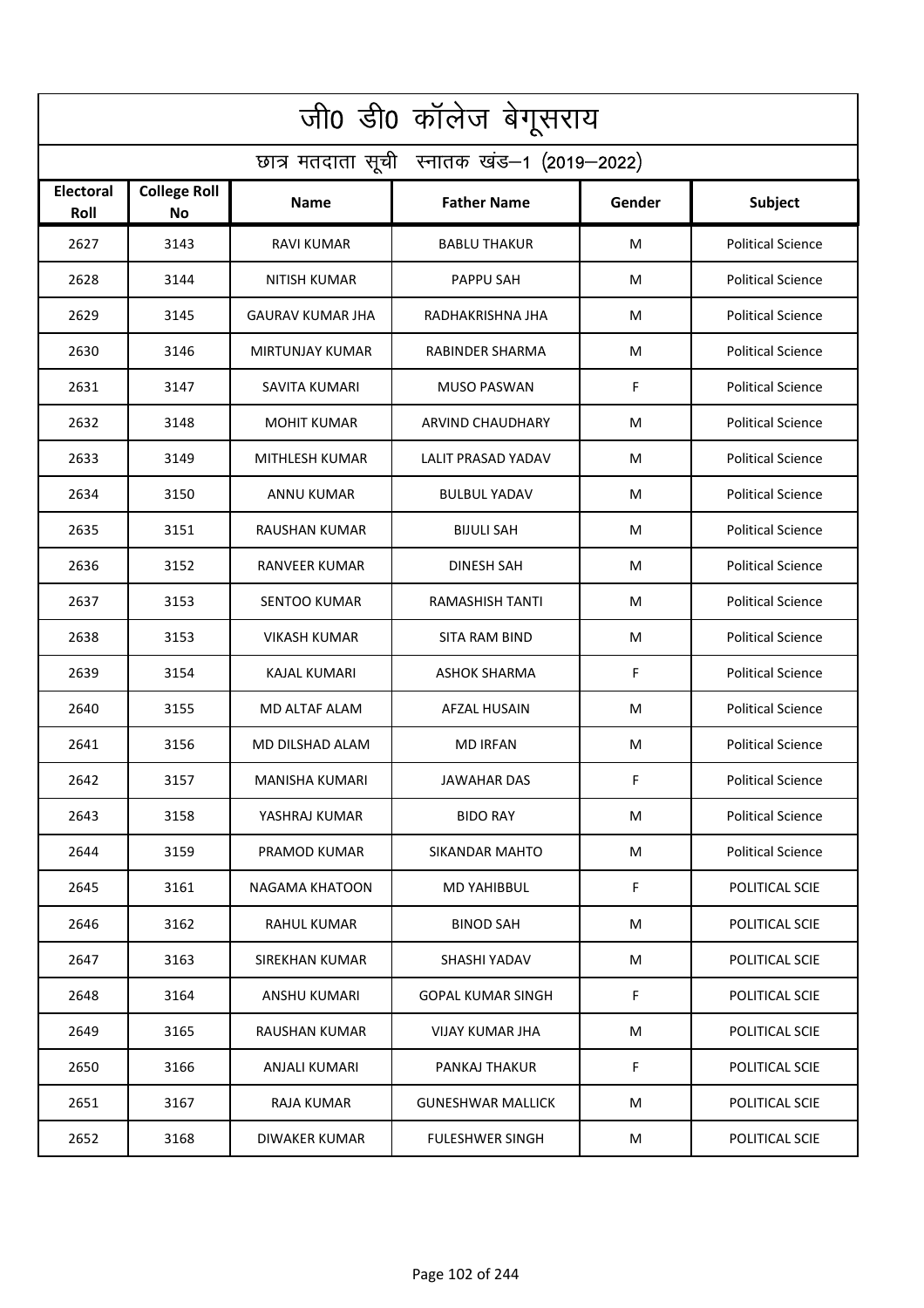| जी0 डी0 कॉलेज बेगूसराय                     |                           |                      |                       |        |                |  |  |  |
|--------------------------------------------|---------------------------|----------------------|-----------------------|--------|----------------|--|--|--|
| छात्र मतदाता सूची स्नातक खंड-1 (2019-2022) |                           |                      |                       |        |                |  |  |  |
| <b>Electoral</b><br>Roll                   | <b>College Roll</b><br>No | Name                 | <b>Father Name</b>    | Gender | <b>Subject</b> |  |  |  |
| 2653                                       | 3169                      | <b>MD SAIF</b>       | <b>MD ISHAK</b>       | M      | POLITICAL SCIE |  |  |  |
| 2654                                       | 3170                      | <b>ANKIT KUMAR</b>   | PARSHURAM SHARMA      | M      | POLITICAL SCIE |  |  |  |
| 2655                                       | 3171                      | <b>PRINCE KUMAR</b>  | <b>MANOJ PRASAD</b>   | M      | POLITICAL SCIE |  |  |  |
| 2656                                       | 3172                      | <b>RAVIN KUMAR</b>   | <b>UMESH YADAV</b>    | M      | POLITICAL SCIE |  |  |  |
| 2657                                       | 3173                      | <b>KAUSHAL KUMAR</b> | <b>MURARI YADAV</b>   | M      | POLITICAL SCIE |  |  |  |
| 2658                                       | 3174                      | <b>RAJESH KUMAR</b>  | <b>BABLU PASWAN</b>   | M      | POLITICAL SCIE |  |  |  |
| 2659                                       | 3175                      | <b>NILESH KUMAR</b>  | <b>RAMASHIS KUMAR</b> | M      | POLITICAL SCIE |  |  |  |
| 2660                                       | 3176                      | KUNDAN RAJAK         | <b>SURENDRA RAJAK</b> | M      | POLITICAL SCIE |  |  |  |
| 2661                                       | 3177                      | <b>MUKESH KUMAR</b>  | RAMASHEESH DAS        | M      | POLITICAL SCIE |  |  |  |
| 2662                                       | 3178                      | NEHA KUMARI          | RAMDEV MAHTO          | M      | POLITICAL SCIE |  |  |  |
| 2663                                       | 3179                      | <b>GAUTAM KUMAR</b>  | <b>ASHOK DAS</b>      | M      | POLITICAL SCIE |  |  |  |
| 2664                                       | 3180                      | RAUNAK KUMAR         | <b>RAM SWARTH RAY</b> | M      | POLITICAL SCIE |  |  |  |
| 2665                                       | 3181                      | RAVISH KUMAR         | <b>BEANNO YADAV</b>   | M      | POLITICAL SCIE |  |  |  |
| 2666                                       | 3182                      | <b>DEEPAK KUMAR</b>  | SHAMBHU YADAV         | M      | POLITICAL SCIE |  |  |  |
| 2667                                       | 3183                      | RAKESH KUMAR         | <b>BHUTU YADAV</b>    | M      | POLITICAL SCIE |  |  |  |
| 2668                                       | 3184                      | SAURABH KUMAR        | MUKESH KUMAR          | M      | POLITICAL SCIE |  |  |  |
| 2669                                       | 3185                      | AMAN KUMAR           | ANIL KUMAR THAKUR     | M      | POLITICAL SCIE |  |  |  |
| 2670                                       | 3186                      | ARCHANA KUMARI       | <b>MUNNA SINGH</b>    | F.     | POLITICAL SCIE |  |  |  |
| 2671                                       | 3187                      | MD KASHIF NAZAR      | <b>MD MANJER ALI</b>  | M      | POLITICAL SCIE |  |  |  |
| 2672                                       | 3188                      | AVINASH KUMAR        | RANJIT MAHTO          | M      | POLITICAL SCIE |  |  |  |
| 2673                                       | 3189                      | AKASH KUMAR          | <b>ASHOK SAW</b>      | M      | POLITICAL SCIE |  |  |  |
| 2674                                       | 3190                      | AMIT KUMAR           | <b>BAIJU SAH</b>      | M      | POLITICAL SCIE |  |  |  |
| 2675                                       | 3191                      | KUNDAN KUMAR         | JAY JAY RAM SAH       | M      | POLITICAL SCIE |  |  |  |
| 2676                                       | 3192                      | SHIVAM KUMAR         | SHANTI BHUSHAN KUMAR  | M      | POLITICAL SCIE |  |  |  |
| 2677                                       | 3193                      | AKASH SHARMA         | RAMA NAND SHARMA      | M      | POLITICAL SCIE |  |  |  |
| 2678                                       | 3194                      | DILWAR KUMAR         | SIKANDAR PASWAN       | M      | POLITICAL SCIE |  |  |  |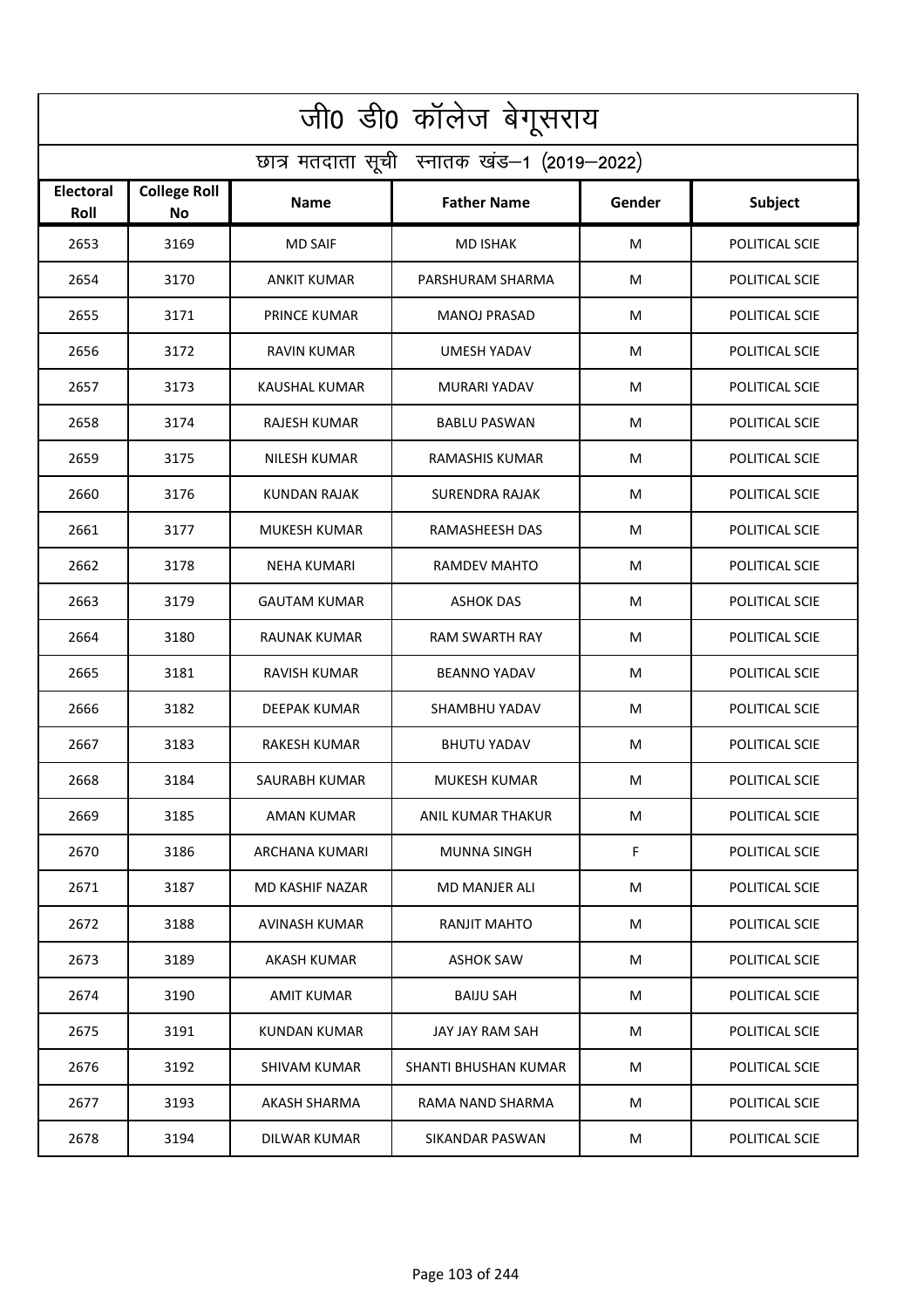| जी0 डी0 कॉलेज बेगूसराय                     |                                  |                                      |                         |        |                |  |  |  |
|--------------------------------------------|----------------------------------|--------------------------------------|-------------------------|--------|----------------|--|--|--|
| छात्र मतदाता सूची स्नातक खंड-1 (2019-2022) |                                  |                                      |                         |        |                |  |  |  |
| <b>Electoral</b><br>Roll                   | <b>College Roll</b><br><b>No</b> | <b>Name</b>                          | <b>Father Name</b>      | Gender | Subject        |  |  |  |
| 2679                                       | 3195                             | SAURAV KUMAR                         | <b>HARINANDAN SINGH</b> | M      | POLITICAL SCIE |  |  |  |
| 2680                                       | 3195                             | <b>BALKRISHNA KUMAR</b>              | RAJARAM PASWAN          | M      | Arts<br>(Math  |  |  |  |
| 2681                                       | 3196                             | <b>CHANDAN KUMAR</b>                 | <b>BHATU YADAV</b>      | M      | POLITICAL SCIE |  |  |  |
| 2682                                       | 3197                             | <b>SHUBHAM KUMAR</b>                 | <b>SUBODH SINGH</b>     | M      | POLITICAL SCIE |  |  |  |
| 2683                                       | 3198                             | <b>NISHANT KUMAR</b>                 | <b>DEVENDRA JHA</b>     | M      | POLITICAL SCIE |  |  |  |
| 2684                                       | 3199                             | <b>SONU KUMAR</b>                    | NAGASHWAR SHARMA        | M      | POLITICAL SCIE |  |  |  |
| 2685                                       | 3200                             | <b>MD ISTAK</b>                      | <b>MD MAKSUD</b>        | M      | POLITICAL SCIE |  |  |  |
| 2686                                       | 3201                             | CHAKRABATI BHASHKAR<br><b>PRATAP</b> | DIWAKAR MISHRA          | M      | POLITICAL SCIE |  |  |  |
| 2687                                       | 3202                             | SANTOSH KUMAR                        | <b>PAWAN SAH</b>        | M      | POLITICAL SCIE |  |  |  |
| 2688                                       | 3203                             | VINOD KUMAR                          | <b>ABODH SAH</b>        | M      | POLITICAL SCIE |  |  |  |
| 2689                                       | 3204                             | KUNAL KUMAR                          | TUNTUN PRASAD SINGH     | M      | POLITICAL SCIE |  |  |  |
| 2690                                       | 3205                             | <b>SUJEET KUMAR</b>                  | <b>LAKHPATI SAH</b>     | M      | POLITICAL SCIE |  |  |  |
| 2691                                       | 3206                             | DHIRAJ KUMAR                         | <b>JAYKISHOR YADAV</b>  | M      | POLITICAL SCIE |  |  |  |
| 2692                                       | 3207                             | RAJESH KUMAR                         | <b>ASHOK THAKUR</b>     | M      | POLITICAL SCIE |  |  |  |
| 2693                                       | 3208                             | PRASHANT KUMAR                       | SANJAY SINGH            | M      | POLITICAL SCIE |  |  |  |
| 2694                                       | 3209                             | LAKSHMAN KUMAR                       | OM PRAKASH SAH          | M      | POLITICAL SCIE |  |  |  |
| 2695                                       | 3210                             | SHYAM DIWAKAR SAH                    | SURENDRA SAH            | М      | POLITICAL SCIE |  |  |  |
| 2696                                       | 3211                             | <b>NANDAN KUMAR</b>                  | ASHOK KUMAR             | M      | POLITICAL SCIE |  |  |  |
| 2697                                       | 3212                             | <b>GUTAM KUMAR</b>                   | DINESH SINGH            | М      | POLITICAL SCIE |  |  |  |
| 2698                                       | 3213                             | PRIYANKA KUMARI                      | RANJEET KUNWAR          | F      | POLITICAL SCIE |  |  |  |
| 2699                                       | 3214                             | <b>RAMAN KUMAR</b>                   | SUDHANSHU KUMAR SINGH   | M      | POLITICAL SCIE |  |  |  |
| 2700                                       | 3215                             | RUPESH KUMAR                         | SUNIL YADAV             | М      | POLITICAL SCIE |  |  |  |
| 2701                                       | 3216                             | RAMKRISHN KUMAR                      | <b>AMRJIT SAH</b>       | М      | POLITICAL SCIE |  |  |  |
| 2702                                       | 3217                             | SAURABH KUMAR                        | SUBODH KUMAR SAHNI      | М      | POLITICAL SCIE |  |  |  |
| 2703                                       | 3218                             | SUJIT KUMAR                          | RAGHO MANDAL            | М      | POLITICAL SCIE |  |  |  |
| 2704                                       | 3219                             | <b>ALOK KUMAR</b>                    | <b>BABUSAHEB SINGH</b>  | M      | POLITICAL SCIE |  |  |  |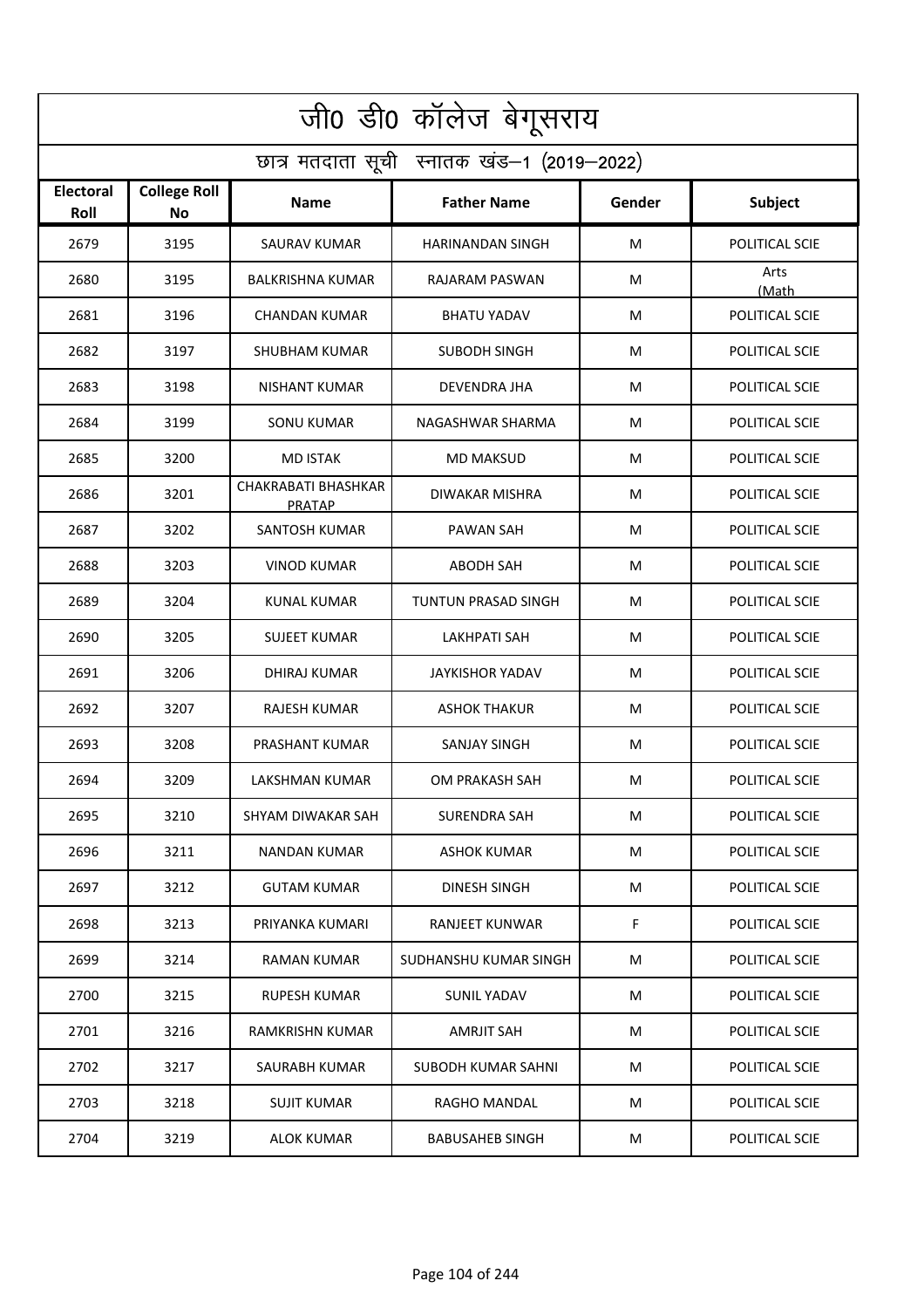| जी0 डी0 कॉलेज बेगूसराय                     |                           |                       |                        |        |                  |  |  |  |
|--------------------------------------------|---------------------------|-----------------------|------------------------|--------|------------------|--|--|--|
| छात्र मतदाता सूची स्नातक खंड-1 (2019-2022) |                           |                       |                        |        |                  |  |  |  |
| <b>Electoral</b><br>Roll                   | <b>College Roll</b><br>No | Name                  | <b>Father Name</b>     | Gender | Subject          |  |  |  |
| 2705                                       | 3220                      | RIMJHIM KUMARI        | RABENDRA SHARMA        | F      | POLITICAL SCIE   |  |  |  |
| 2706                                       | 3221                      | NAVNIT KUMAR ANAND    | <b>UMESH KUMAR</b>     | M      | POLITICAL SCIE   |  |  |  |
| 2707                                       | 3221                      | <b>MANISH KUMAR</b>   | SURAJ MAHTO            | M      | POLITICAL SCIE   |  |  |  |
| 2708                                       | 3222                      | <b>RASHMI KHATOON</b> | <b>MD BADRUL HASAN</b> | F      | POLITICAL SCIE   |  |  |  |
| 2709                                       | 3223                      | PRAVIN RAJ            | <b>MANDAN SAH</b>      | M      | POLITICAL SCIE   |  |  |  |
| 2710                                       | 3224                      | DHARMENDRA KUMAR      | SAKAL DEV PANDIT       | M      | POLITICAL SCIE   |  |  |  |
| 2711                                       | 3225                      | PRASHANT KUMAR        | <b>VIJAY SHARMA</b>    | M      | POLITICAL SCIE   |  |  |  |
| 2712                                       | 3226                      | ADITYA RAJ            | ASHOK KUMAR YADAV      | M      | POLITICAL SCIE   |  |  |  |
| 2713                                       | 3227                      | <b>SAKSHI KUMARI</b>  | <b>RUDAL RAY</b>       | F      | POLITICAL SCIE   |  |  |  |
| 2714                                       | 3228                      | PAVAN KUMAR           | <b>SUNIL YADAV</b>     | M      | POLITICAL SCIE   |  |  |  |
| 2715                                       | 3229                      | MD AZAM HUSSAIN       | MD ZABBAIR UDDEN       | M      | POLITICAL SCIE   |  |  |  |
| 2716                                       | 3230                      | <b>VIKRAM KUMAR</b>   | YAUGENDERA PANDIT      | M      | POLITICAL SCIE   |  |  |  |
| 2717                                       | 3231                      | MD AZAM ALI           | MD MOAZZAM             | M      | POLITICAL SCIE   |  |  |  |
| 2718                                       | 3232                      | MD AZAD               | <b>MD GAFFAR</b>       | М      | POLITICAL SCIE   |  |  |  |
| 2719                                       | 3233                      | <b>RUNA KUMARI</b>    | <b>CHANO PASWAN</b>    | F      | <b>GEOGRAPHY</b> |  |  |  |
| 2720                                       | 3234                      | <b>SONU KUMAR</b>     | ANIRUDH KUMAR SAH      | M      | POLITICAL SCIE   |  |  |  |
| 2721                                       | 3235                      | <b>GAUTAM KUMAR</b>   | LAL BABU RAJAK         | M      | POLITICAL SCIE   |  |  |  |
| 2722                                       | 3236                      | <b>SONAL KUMARI</b>   | <b>MANI SINGH</b>      | F.     | POLITICAL SCIE   |  |  |  |
| 2723                                       | 3237                      | KRISHNA KUMARI        | NARESH PASWAN          | F.     | POLITICAL SCIE   |  |  |  |
| 2724                                       | 3238                      | REENA                 | UMESH MAHTO            | F      | POLITICAL SCIE   |  |  |  |
| 2725                                       | 3239                      | SHIVANI KUMARI        | MANOJ KUMAR GUPTA      | F      | POLITICAL SCIE   |  |  |  |
| 2726                                       | 3240                      | ABHISHEK KUMAR        | <b>GOPAL PRASAD</b>    | M      | POLITICAL SCIE   |  |  |  |
| 2727                                       | 3241                      | NITISH KUMAR          | <b>DEEPAK SAH</b>      | M      | POLITICAL SCIE   |  |  |  |
| 2728                                       | 3242                      | SHAMBHAVI ANAND       | NAVIN KUMAR SINGH      | F.     | POLITICAL SCIE   |  |  |  |
| 2729                                       | 3243                      | AVTYANSH RAJ          | SUBODH PRASA SINGH     | M      | POLITICAL SCIE   |  |  |  |
| 2730                                       | 3244                      | <b>MD MOKABBIR</b>    | MD ABDUL RASHID        | M      | POLITICAL SCIE   |  |  |  |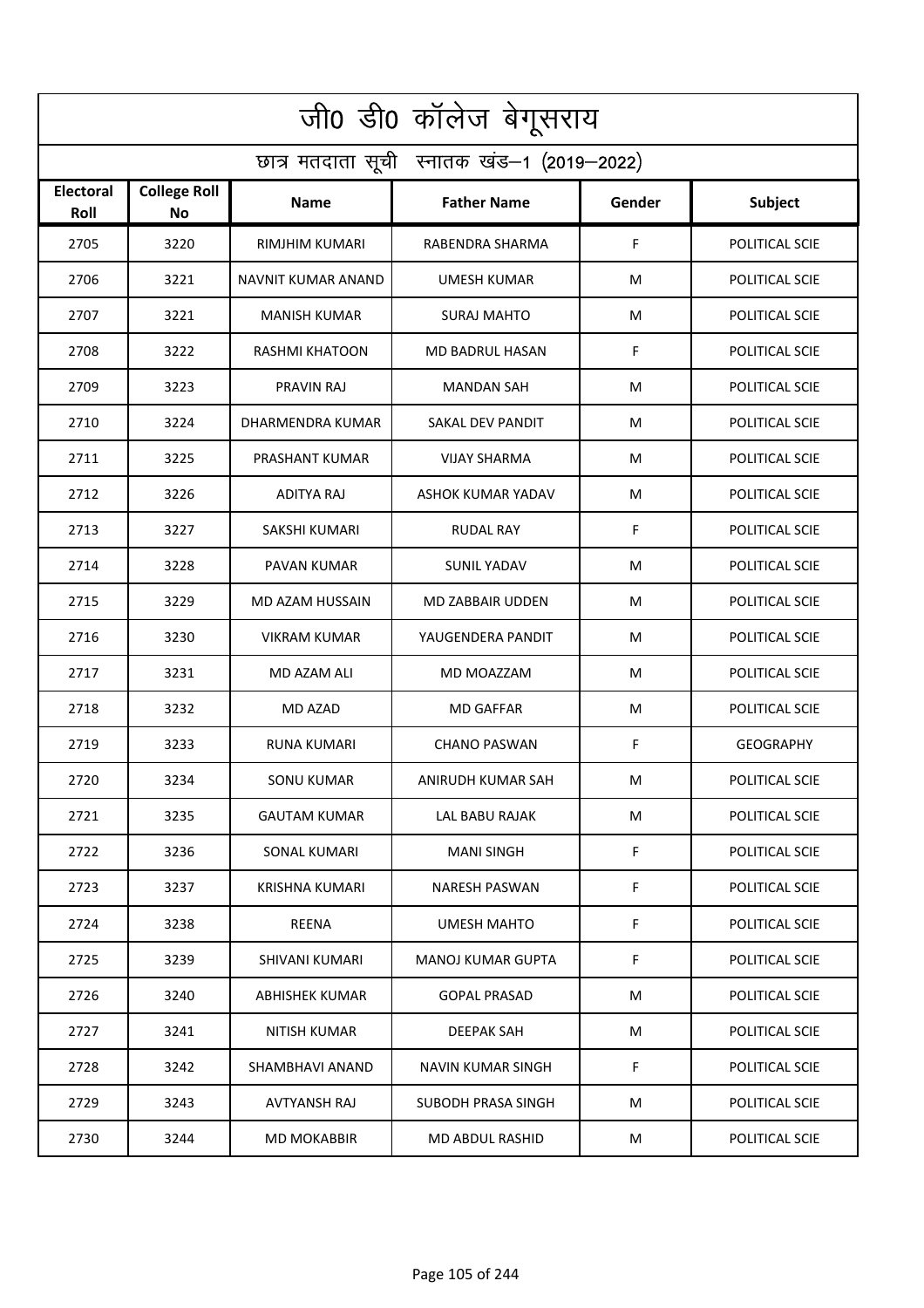| जी0 डी0 कॉलेज बेगूसराय                     |                           |                       |                           |        |                             |  |  |  |
|--------------------------------------------|---------------------------|-----------------------|---------------------------|--------|-----------------------------|--|--|--|
| छात्र मतदाता सूची स्नातक खंड-1 (2019-2022) |                           |                       |                           |        |                             |  |  |  |
| <b>Electoral</b><br>Roll                   | <b>College Roll</b><br>No | Name                  | <b>Father Name</b>        | Gender | Subject                     |  |  |  |
| 2731                                       | 3245                      | <b>SONU KUMAR</b>     | <b>NAND KISHOR ROY</b>    | M      | POLITICAL SCIE              |  |  |  |
| 2732                                       | 3246                      | <b>GAUTAM KUMAR</b>   | SHUKHADEV SINGH           | M      | POLITICAL SCIE              |  |  |  |
| 2733                                       | 3247                      | NEHA KUMARI           | DINESH YADAV              | F      | POLITICAL SCIE              |  |  |  |
| 2734                                       | 3248                      | <b>NEHA SAUMAY</b>    | <b>SANJIV KUMAR</b>       | F      | POLITICAL SCIE              |  |  |  |
| 2735                                       | 3249                      | <b>MOHAN KUMAR</b>    | <b>SUNIL KUMAR PATHAK</b> | M      | POLITICAL SCIE              |  |  |  |
| 2736                                       | 3251                      | <b>NEHA KUMARI</b>    | RAM BILASH YADAV          | F      | POLITICAL SCIE              |  |  |  |
| 2737                                       | 3252                      | <b>VIVEK SINHA</b>    | AANAD MOHAN PRASAD        | M      | POLITICAL SCIE              |  |  |  |
| 2738                                       | 3253                      | <b>CONGRESH KUMAR</b> | <b>SULO YADAV</b>         | M      | POLITICAL SCIE              |  |  |  |
| 2739                                       | 3254                      | <b>MD GULAB NAVI</b>  | <b>MD SAIMUD</b>          | M      | POLITICAL SCIE              |  |  |  |
| 2740                                       | 3255                      | <b>DEVDUTT KUMAR</b>  | <b>RAM BILAS SINGH</b>    | M      | POLITICAL SCIE              |  |  |  |
| 2741                                       | 3256                      | AMAR KUMAR RAJA       | <b>KEDAR PASWAN</b>       | M      | POLITICAL SCIE              |  |  |  |
| 2742                                       | 3257                      | <b>MAYANK RAJ DAS</b> | UDAY SHANKER DAS          | M      | POLITICAL<br><b>SCIENCE</b> |  |  |  |
| 2743                                       | 3258                      | NEHA KUMARI           | <b>BALMIKI PATHAK</b>     | M      | POLITICAL SCIE              |  |  |  |
| 2744                                       | 3259                      | <b>BIPUL ANAND</b>    | <b>BIMAL PRAKASH</b>      | M      | POLITICAL SCIE              |  |  |  |
| 2745                                       | 3260                      | SANJANA GUPTA         | SANJAY KUMAR GUPTA        | F      | POLITICAL SCIE              |  |  |  |
| 2746                                       | 3261                      | AMAR KUMAR PASWAN     | DHANESHWAR PASWAN         | M      | POLITICAL SCIE              |  |  |  |
| 2747                                       | 3262                      | SUMAN KUMAR           | MUNNA PRASAD SINGH        | M      | POLITICAL SCIE              |  |  |  |
| 2748                                       | 3263                      | NITISH KUMAR          | <b>ANIL TANTI</b>         | M      | POLITICAL SCIE              |  |  |  |
| 2749                                       | 3264                      | BANSHRAJ KUMAR        | CHANDESHWARI RAM          | M      | POLITICAL SCIE              |  |  |  |
| 2750                                       | 3265                      | NILU KUMARI           | BHARAT SAH                | M      | POLITICAL SCIE              |  |  |  |
| 2751                                       | 3266                      | ABHINASH KUMAR        | LAKHAN TANTI              | M      | POLITICAL SCIE              |  |  |  |
| 2752                                       | 3267                      | RAHUL KUMAR           | ARJUN SAH                 | M      | POLITICAL SCIE              |  |  |  |
| 2753                                       | 3268                      | <b>MANIKANT KUMAR</b> | <b>SURESH SAH</b>         | M      | POLITICAL SCIE              |  |  |  |
| 2754                                       | 3269                      | <b>MANISH KUMAR</b>   | NATHO PASWAN              | M      | POLITICAL SCIE              |  |  |  |
| 2755                                       | 3270                      | DHIRAJ KUMAR          | NAND KISHOR SAH           | M      | POLITICAL SCIE              |  |  |  |
| 2756                                       | 3271                      | RAHUL KUMAR           | RAM VINAY SINGH           | M      | POLITICAL SCIE              |  |  |  |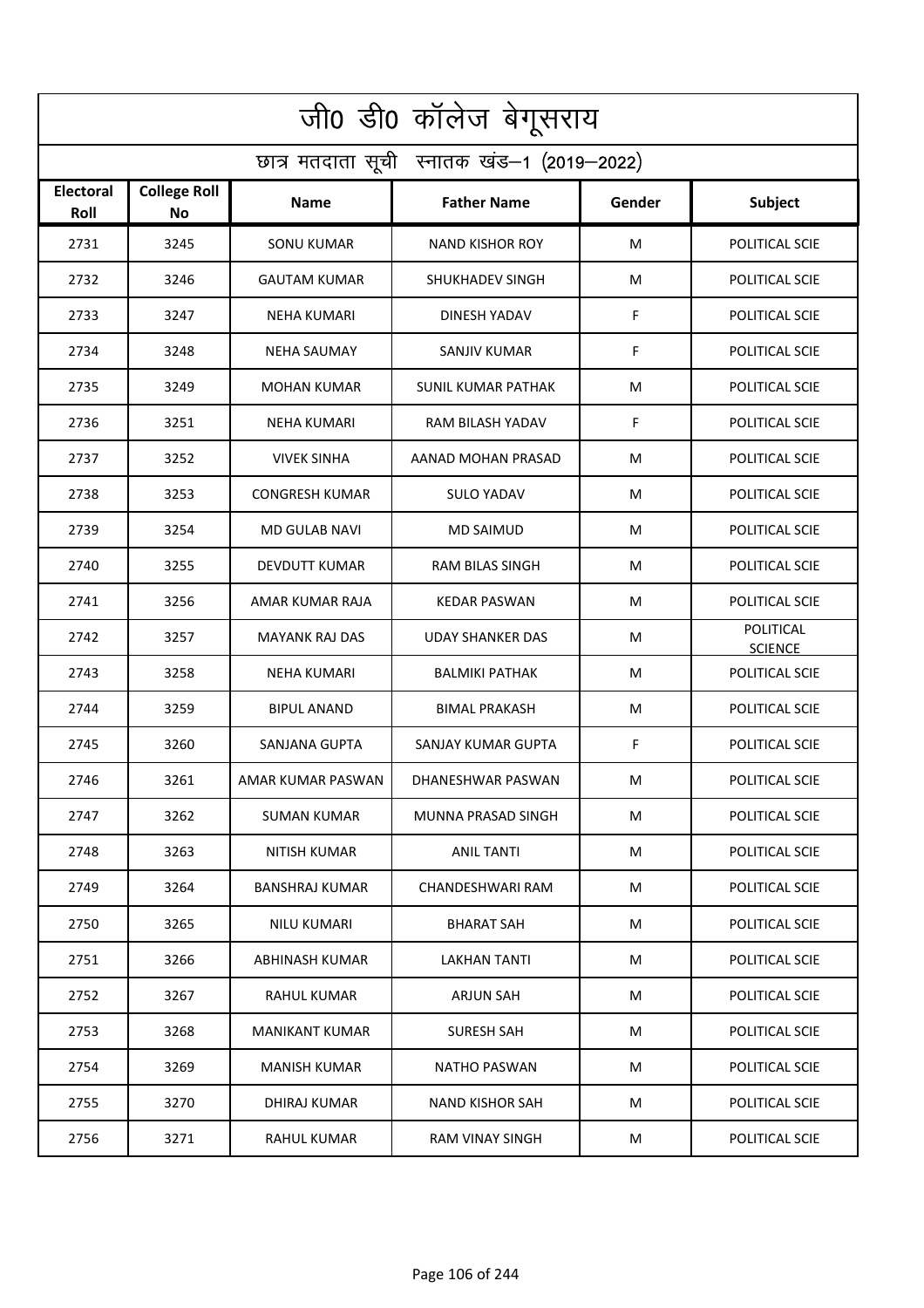| जी0 डी0 कॉलेज बेगूसराय                     |                           |                        |                           |        |                             |  |  |  |
|--------------------------------------------|---------------------------|------------------------|---------------------------|--------|-----------------------------|--|--|--|
| छात्र मतदाता सूची स्नातक खंड-1 (2019-2022) |                           |                        |                           |        |                             |  |  |  |
| <b>Electoral</b><br>Roll                   | <b>College Roll</b><br>No | Name                   | <b>Father Name</b>        | Gender | Subject                     |  |  |  |
| 2757                                       | 3272                      | DIPANSHU KUMAR         | <b>AMOLI PASWAN</b>       | M      | POLITICAL SCIE              |  |  |  |
| 2758                                       | 3273                      | <b>MONU KUMAR</b>      | <b>RAMESH THAKUR</b>      | M      | POLITICAL SCIE              |  |  |  |
| 2759                                       | 3274                      | CHANDANI KUMARI        | AMARJEET DAS              | F      | POLITICAL SCIE              |  |  |  |
| 2760                                       | 3275                      | <b>MD SHAMS INAM</b>   | <b>MD SHAMS TABREJ</b>    | M      | POLITICAL SCIE              |  |  |  |
| 2761                                       | 3276                      | <b>ABHINASH KUMAR</b>  | RAM CHANDRA MAHTO         | M      | POLITICAL SCIE              |  |  |  |
| 2762                                       | 3277                      | ARYAN RAJ              | <b>KANHAYA SINGH</b>      | M      | POLITICAL SCIE              |  |  |  |
| 2763                                       | 3278                      | <b>RAJANISH KUMAR</b>  | PURUSHOTTAM YADAV         | M      | POLITICAL SCIE              |  |  |  |
| 2764                                       | 3279                      | <b>GULSHAN KUMAR</b>   | <b>MAHESH THAKUR</b>      | M      | POLITICAL SCIE              |  |  |  |
| 2765                                       | 3280                      | <b>DEEPAK KUMAR</b>    | RAJENDRA SAH              | M      | POLITICAL SCIE              |  |  |  |
| 2766                                       | 3281                      | SHUBHANGI KUMARI       | DHARAM VIR SONI           | F      | POLITICAL SCIE              |  |  |  |
| 2767                                       | 3282                      | MD AFSAR ALAM          | SAMSHUL ALAM              | M      | POLITICAL SCIE              |  |  |  |
| 2768                                       | 3283                      | <b>SONU KUMAR</b>      | RANJEET PRASAD SINGH      | M      | POLITICAL SCIE              |  |  |  |
| 2769                                       | 3284                      | KAUSHAL KISHOR PANDIT  | DINESH KUMAR PANDIT       | M      | POLITICAL SCIE              |  |  |  |
| 2770                                       | 3285                      | <b>AVINASH KUMAR</b>   | SITARAM TANTI             | M      | POLITICAL SCIE              |  |  |  |
| 2771                                       | 3286                      | DILIP KUMAR            | DEVENANDAN PASWAN         | M      | POLITICAL SCIE              |  |  |  |
| 2772                                       | 3287                      | ABHISHEK SHARMA        | WAKIL SHARMA              | M      | POLITICAL SCIE              |  |  |  |
| 2773                                       | 3288                      | RAKESH RAJ             | RAMESHWAR PASWAN          | M      | POLITICAL SCIE              |  |  |  |
| 2774                                       | 3289                      | ASHUTOSH KUMAR         | <b>GOPAL KUMAR</b>        | M      | POLITICAL SCIE              |  |  |  |
| 2775                                       | 3290                      | PINTU KUMAR            | <b>ARUN RAY</b>           | M      | POLITICAL SCIE              |  |  |  |
| 2776                                       | 3291                      | AMIT KUMAR             | RAJENDRA MAHTO            | M      | POLITICAL SCIE              |  |  |  |
| 2777                                       | 3293                      | <b>RAGHUVEER KUMAR</b> | RAM BADAN MAHTO           | M      | POLITICAL SCIE              |  |  |  |
| 2778                                       | 3294                      | <b>MANISH KUMAR</b>    | SHIVAN RAY                | M      | POLITICAL SCIE              |  |  |  |
| 2779                                       | 3295                      | RAHUL KUMAR            | <b>VINOD PRASAD YADAV</b> | M      | POLITICAL<br><b>SCIENCE</b> |  |  |  |
| 2780                                       | 3296                      | PRIYANSHU RAJ          | DEVANAND SINGH            | M      | POLITICAL<br><b>SCIENCE</b> |  |  |  |
| 2781                                       | 3297                      | RAHUL KUMAR            | <b>MANTUN PODDAR</b>      | M      | POLITICAL<br><b>SCIENCE</b> |  |  |  |
| 2782                                       | 3298                      | RAMLAGAN KUMAR         | <b>KARI RAY</b>           | M      | POLITICAL<br><b>SCIENCE</b> |  |  |  |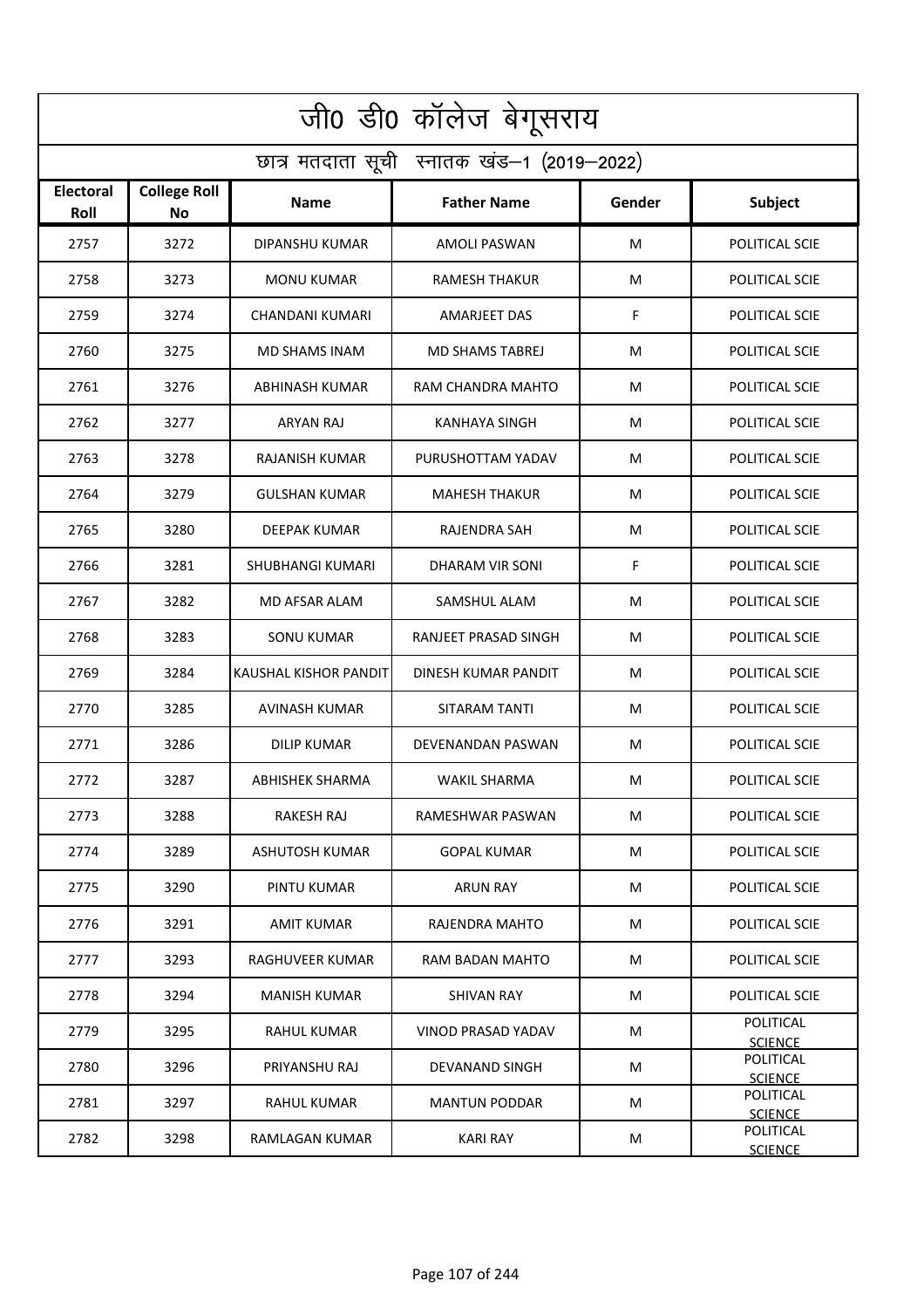| जी0 डी0 कॉलेज बेगूसराय                     |                                  |                         |                         |        |                                    |  |  |  |
|--------------------------------------------|----------------------------------|-------------------------|-------------------------|--------|------------------------------------|--|--|--|
| छात्र मतदाता सूची स्नातक खंड-1 (2019-2022) |                                  |                         |                         |        |                                    |  |  |  |
| <b>Electoral</b><br>Roll                   | <b>College Roll</b><br><b>No</b> | <b>Name</b>             | <b>Father Name</b>      | Gender | Subject                            |  |  |  |
| 2783                                       | 3299                             | <b>BITTU KUMAR</b>      | <b>SHAMBHU THAKUR</b>   | M      | POLITICAL<br><b>SCIENCE</b>        |  |  |  |
| 2784                                       | 3299                             | SANJEET KUMAR           | <b>HARICHARAN TANTI</b> | М      | POLITICAL<br><b>SCIENCE</b>        |  |  |  |
| 2785                                       | 3300                             | AAYUSH RAJ              | <b>GYAN DEV GUPTA</b>   | М      | POLITICAL SCIE                     |  |  |  |
| 2786                                       | 3301                             | <b>KUMAR RAUNAK</b>     | <b>BIRENDRA MAHARAJ</b> | М      | <b>POLITICAL</b><br><b>SCIENCE</b> |  |  |  |
| 2787                                       | 3302                             | <b>GULSHAN KUMAR</b>    | AMRJEET PD YDAV         | M      | <b>POLITICAL</b><br><b>SCIENCE</b> |  |  |  |
| 2788                                       | 3303                             | <b>SONI KUMARI</b>      | <b>SHAMBHU THAKUR</b>   | F      | <b>POLITICAL</b><br><b>SCIENCE</b> |  |  |  |
| 2789                                       | 3304                             | <b>MD IMRAN NAJIR</b>   | <b>MD NURUDDIN</b>      | M      | POLITICAL SCIE                     |  |  |  |
| 2790                                       | 3305                             | PRAVEEN KUMAR           | <b>WAKIL RAY</b>        | M      | POLITICAL<br><b>SCIENCE</b>        |  |  |  |
| 2791                                       | 3306                             | <b>ANSHU KUMAR</b>      | AJEET KUMAR             | M      | POLITICAL<br><b>SCIENCE</b>        |  |  |  |
| 2792                                       | 3307                             | SANGITA KUMARI          | VIJAY YADAV             | F      | POLITICAL<br><b>SCIENCE</b>        |  |  |  |
| 2793                                       | 3308                             | <b>SANJIT KUMAR</b>     | <b>ASHOK SAH</b>        | M      | POLITICAL<br><b>SCIENCE</b>        |  |  |  |
| 2794                                       | 3309                             | SHASHIRANJAN KUMAR      | DHANESHWAR MANDAL       | M      | POLITICAL<br><b>SCIENCE</b>        |  |  |  |
| 2795                                       | 3351                             | <b>GOVIND KUMAR</b>     | KAILASH PASWAN          | M      | Psychology                         |  |  |  |
| 2796                                       | 3352                             | <b>SONI KUMARI</b>      | <b>MANTUN MAHTO</b>     | F      | Psychology                         |  |  |  |
| 2797                                       | 3353                             | <b>SWEETI KUMARI</b>    | RAMPRAKASH RAJAK        | F      | Psychology                         |  |  |  |
| 2798                                       | 3354                             | <b>BAIJNATH THAKUR</b>  | RAMSAJJAN THAKUR        | M      | Psychology                         |  |  |  |
| 2799                                       | 3355                             | KAJAL KUMARI            | RAMSUDHIR YADAV         | F      | Psychology                         |  |  |  |
| 2800                                       | 3356                             | <b>SONU KUMAR</b>       | <b>BIPIN MAHTO</b>      | M      | Psychology                         |  |  |  |
| 2801                                       | 3357                             | <b>JUHI KUMARI</b>      | <b>LALA SINGH</b>       | F      | Psychology                         |  |  |  |
| 2802                                       | 3358                             | AJAY KUMAR              | SHIV CHAUDHARY          | M      | Psychology                         |  |  |  |
| 2803                                       | 3359                             | <b>MAUSAM KUMARI</b>    | SOHAN PANDIT            | F      | Psychology                         |  |  |  |
| 2804                                       | 3360                             | <b>VISHWAJEET KUMAR</b> | <b>NARESH SAH</b>       | M      | Psychology                         |  |  |  |
| 2805                                       | 3361                             | ARCHANA KUMARI          | <b>OMPRKASH DAS</b>     | F      | Psychology                         |  |  |  |
| 2806                                       | 3362                             | <b>SAPNA KUMARI</b>     | DILEEP SINGH            | F      | Psychology                         |  |  |  |
| 2807                                       | 3363                             | SEETARA KHATOON         | MD ALAM                 | F      | Psychology                         |  |  |  |
| 2808                                       | 3364                             | <b>UJALA BEGUM</b>      | <b>MD IRFAN</b>         | F      | Psychology                         |  |  |  |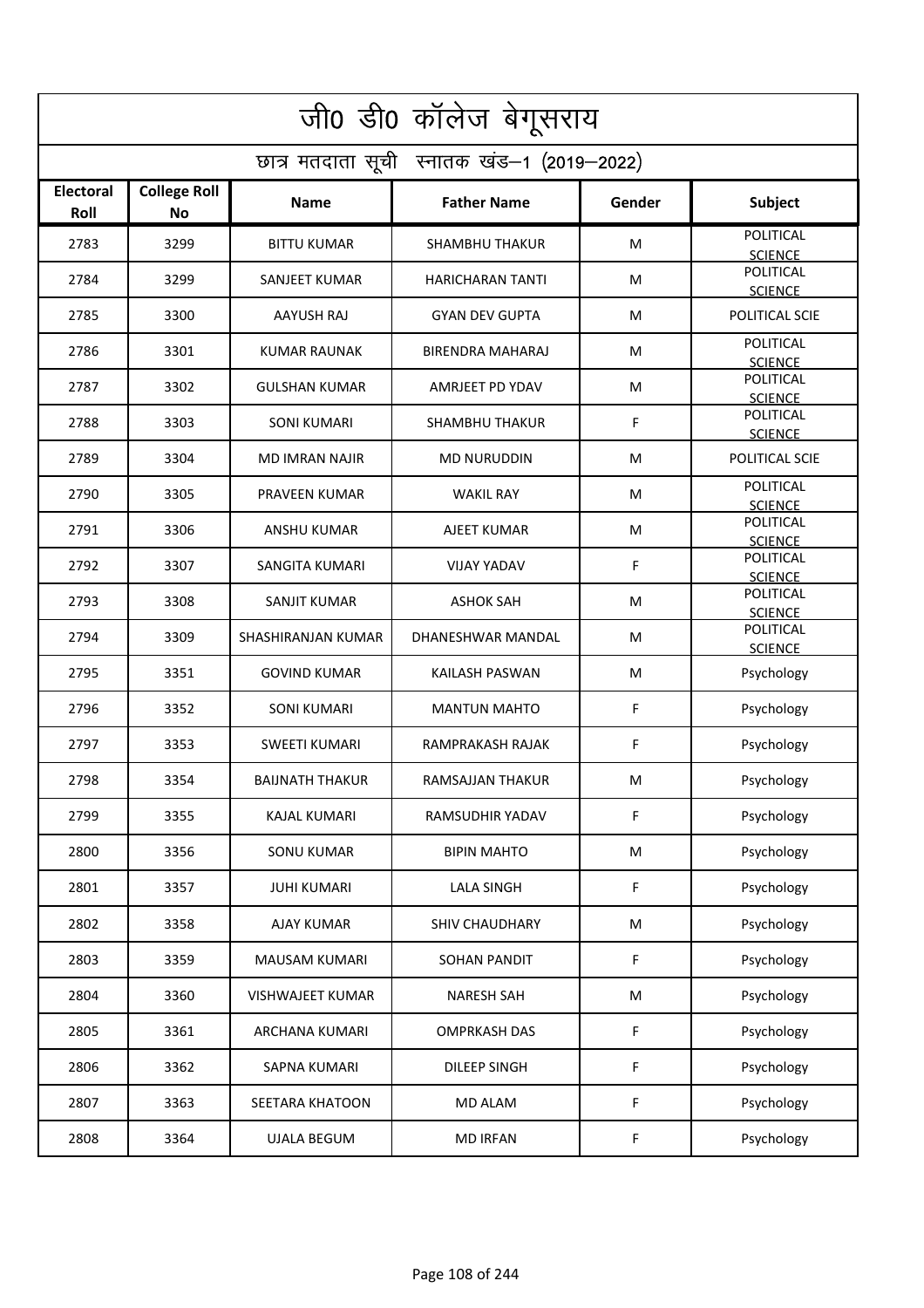| जी0 डी0 कॉलेज बेगूसराय                     |                           |                                        |                            |        |                |  |  |  |
|--------------------------------------------|---------------------------|----------------------------------------|----------------------------|--------|----------------|--|--|--|
| छात्र मतदाता सूची स्नातक खंड-1 (2019-2022) |                           |                                        |                            |        |                |  |  |  |
| <b>Electoral</b><br>Roll                   | <b>College Roll</b><br>No | <b>Name</b>                            | <b>Father Name</b>         | Gender | <b>Subject</b> |  |  |  |
| 2809                                       | 3365                      | <b>KAJAL KUMARI</b>                    | <b>SHIV SHANKAR PANDIT</b> | F      | Psychology     |  |  |  |
| 2810                                       | 3366                      | <b>KAJAL KUMARI</b>                    | <b>LALAN CHOUDHARY</b>     | F      | Psychology     |  |  |  |
| 2811                                       | 3367                      | <b>UJALA KUMARI</b>                    | <b>ARJUN PANDIT</b>        | F      | Psychology     |  |  |  |
| 2812                                       | 3368                      | <b>MANOJ KUMAR</b>                     | <b>SHANKAR YADAV</b>       | M      | Psychology     |  |  |  |
| 2813                                       | 3369                      | <b>SURAJ KUMAR</b>                     | CHANDRASHEKHAR SHARMA      | M      | Psychology     |  |  |  |
| 2814                                       | 3370                      | <b>ANJALI KUMARI</b>                   | <b>BINAY PASWAN</b>        | F      | Psychology     |  |  |  |
| 2815                                       | 3371                      | <b>BEAUTY KUMARI</b>                   | SITARAM GUPTA              | F      | Psychology     |  |  |  |
| 2816                                       | 3372                      | <b>KAJAL KUMARI</b>                    | AVADHESH PASWAN            | F      | Psychology     |  |  |  |
| 2817                                       | 3373                      | DASHARATH KUMAR                        | <b>RAJ KUMAR SAH</b>       | M      | Psychology     |  |  |  |
| 2818                                       | 3374                      | <b>RUPAM KUMARI</b>                    | <b>ANIL RAJAK</b>          | F      | Psychology     |  |  |  |
| 2819                                       | 3375                      | <b>KUNDAN KUMAR</b>                    | <b>NANDU SINGH</b>         | M      | Geography      |  |  |  |
| 2820                                       | 3376                      | <b>BITTU KUMAR JHA</b>                 | <b>VIMAL JHA</b>           | M      | Psychology     |  |  |  |
| 2821                                       | 3377                      | RUPAM KUMARI                           | <b>RAJESH SAH</b>          | F      | Psychology     |  |  |  |
| 2822                                       | 3378                      | <b>SIKANDAR KUMAR</b><br><b>SHARMA</b> | RAM VILASH SHARMA          | M      | Psychology     |  |  |  |
| 2823                                       | 3379                      | <b>MOHANI KUMARI</b>                   | ARUN KUMAR                 | F      | Psychology     |  |  |  |
| 2824                                       | 3380                      | ANNU KUMARI                            | <b>RAM BALAK SINGH</b>     | F      | Psychology     |  |  |  |
| 2825                                       | 3381                      | <b>SUSMITA KUMRI</b>                   | DAYANAND SINGH             | F      | Psychology     |  |  |  |
| 2826                                       | 3382                      | DEJEE KUMARI                           | <b>UMES DAS</b>            | F      | Psychology     |  |  |  |
| 2827                                       | 3383                      | AMAR KUMAR                             | RAM KISHTO SINGH           | M      | Psychology     |  |  |  |
| 2828                                       | 3384                      | <b>MAHESH KUMAR</b>                    | <b>SURENDRA SAH</b>        | M      | Psychology     |  |  |  |
| 2829                                       | 3385                      | <b>PARDEEP KUMAR</b>                   | SHAMBHU MAHTO              | M      | Psychology     |  |  |  |
| 2830                                       | 3386                      | <b>CHANDAN KUMAR</b>                   | <b>TRIBHUVAN MAHTO</b>     | M      | Psychology     |  |  |  |
| 2831                                       | 3387                      | AARTI KUMARI                           | RAJESH CHAUDHARY           | F      | Psychology     |  |  |  |
| 2832                                       | 3388                      | <b>AARTI KUMARI</b>                    | <b>TUNTUN SAH</b>          | F      | Psychology     |  |  |  |
| 2833                                       | 3389                      | <b>ANKIT KUMAR</b>                     | SHIV CHANDAR MAHTO         | M      | Psychology     |  |  |  |
| 2834                                       | 3390                      | SAKSHI KUMARI                          | ANIL KUMAR SINGH           | F.     | Psychology     |  |  |  |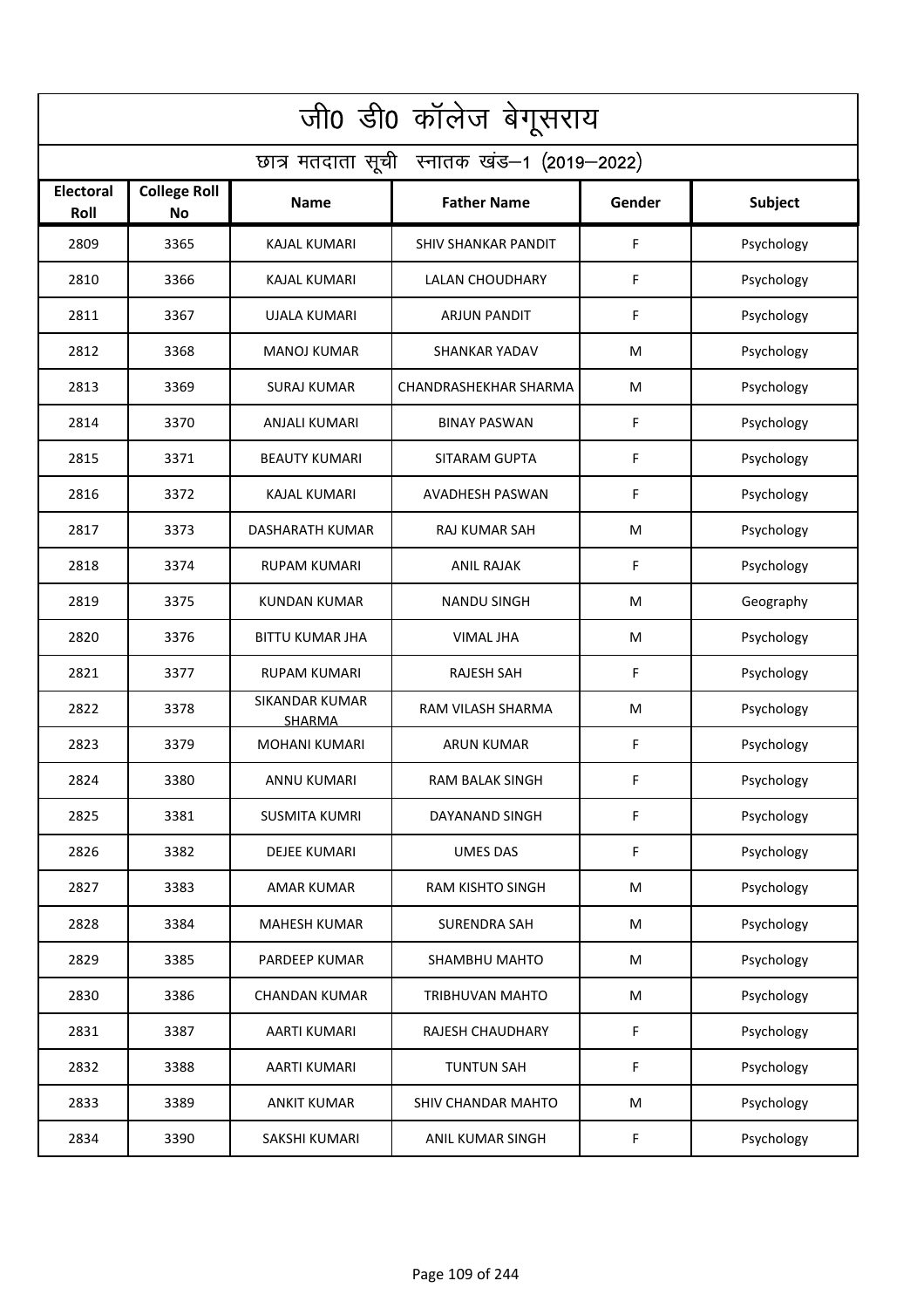| जी0 डी0 कॉलेज बेगूसराय                     |                           |                       |                       |        |                |  |  |  |
|--------------------------------------------|---------------------------|-----------------------|-----------------------|--------|----------------|--|--|--|
| छात्र मतदाता सूची स्नातक खंड-1 (2019-2022) |                           |                       |                       |        |                |  |  |  |
| Electoral<br>Roll                          | <b>College Roll</b><br>No | <b>Name</b>           | <b>Father Name</b>    | Gender | <b>Subject</b> |  |  |  |
| 2835                                       | 3391                      | <b>MADHU KUMARI</b>   | <b>SUDEN SHARMA</b>   | F      | Psychology     |  |  |  |
| 2836                                       | 3392                      | SONAMKUMARI           | <b>BIRJU SHARMA</b>   | F      | Psychology     |  |  |  |
| 2837                                       | 3393                      | RAVINA KUMARI         | RAMASHREY PASWAN      | F      | Psychology     |  |  |  |
| 2838                                       | 3394                      | <b>KOMAL KUMARI</b>   | <b>DEVENDRA SINGH</b> | F      | Psychology     |  |  |  |
| 2839                                       | 3395                      | <b>ANSHU KUMARI</b>   | <b>SANJAY RAY</b>     | F      | Psychology     |  |  |  |
| 2840                                       | 3396                      | <b>RICHA KUMARI</b>   | <b>SURENDRA RAY</b>   | F      | Psychology     |  |  |  |
| 2841                                       | 3397                      | <b>MUSKAN KHATOON</b> | <b>KHALID HUSAIN</b>  | F      | Psychology     |  |  |  |
| 2842                                       | 3398                      | <b>SUMAN KUMARI</b>   | <b>METHO YADAV</b>    | F      | Psychology     |  |  |  |
| 2843                                       | 3399                      | <b>DAMINI KUMARI</b>  | <b>SANJAY DAS</b>     | F      | Psychology     |  |  |  |
| 2844                                       | 3400                      | <b>MEHNAJ KHATUN</b>  | <b>MD TAIYAB</b>      | F      | Psychology     |  |  |  |
| 2845                                       | 3401                      | MITHLESH KUMAR        | PRAKASH SADA          | M      | Psychology     |  |  |  |
| 2846                                       | 3402                      | <b>USHA KUMARI</b>    | RAMCHANDRA MAHTO      | F      | Psychology     |  |  |  |
| 2847                                       | 3403                      | <b>NISHU KUMARI</b>   | <b>GANESH PODDAR</b>  | F      | Psychology     |  |  |  |
| 2848                                       | 3404                      | <b>GURIYA KUMARI</b>  | RANJEET YADAV         | F      | Psychology     |  |  |  |
| 2849                                       | 3405                      | SHALINI KUMARI        | RAMBABU CHOUDHARY     | F      | Psychology     |  |  |  |
| 2850                                       | 3406                      | NIKKI KUMARI          | <b>VINOD SINGH</b>    | F      | Psychology     |  |  |  |
| 2851                                       | 3407                      | PRITI KUMARI          | LAKSHMAN RAM          | F      | Psychology     |  |  |  |
| 2852                                       | 3408                      | RAJEEV KUMAR PANDIT   | UMESH PANDIT          | M      | Psychology     |  |  |  |
| 2853                                       | 3409                      | <b>NAGMA KHATOON</b>  | <b>MD ASLAM</b>       | F      | Psychology     |  |  |  |
| 2854                                       | 3410                      | KAJAL KUMARI          | <b>MANOJ SHARMA</b>   | F      | Psychology     |  |  |  |
| 2855                                       | 3411                      | <b>AKSHAY SHARMAT</b> | JAYNAND MAHTO         | M      | Psychology     |  |  |  |
| 2856                                       | 3412                      | <b>SANGITA KUMARI</b> | <b>DHANESWR RAM</b>   | F      | Psychology     |  |  |  |
| 2857                                       | 3413                      | SIMPEE KUMARI         | <b>SURESH SAH</b>     | F      | Psychology     |  |  |  |
| 2858                                       | 3414                      | SHEESHA KUMARI        | SHIVCHARAN SHARMA     | F      | Psychology     |  |  |  |
| 2859                                       | 3415                      | MILAN KUMARI          | HARE RAM SHARMA       | F      | Psychology     |  |  |  |
| 2860                                       | 3416                      | <b>KOMAL KUMARI</b>   | <b>SUNIL SHARMA</b>   | F      | Psychology     |  |  |  |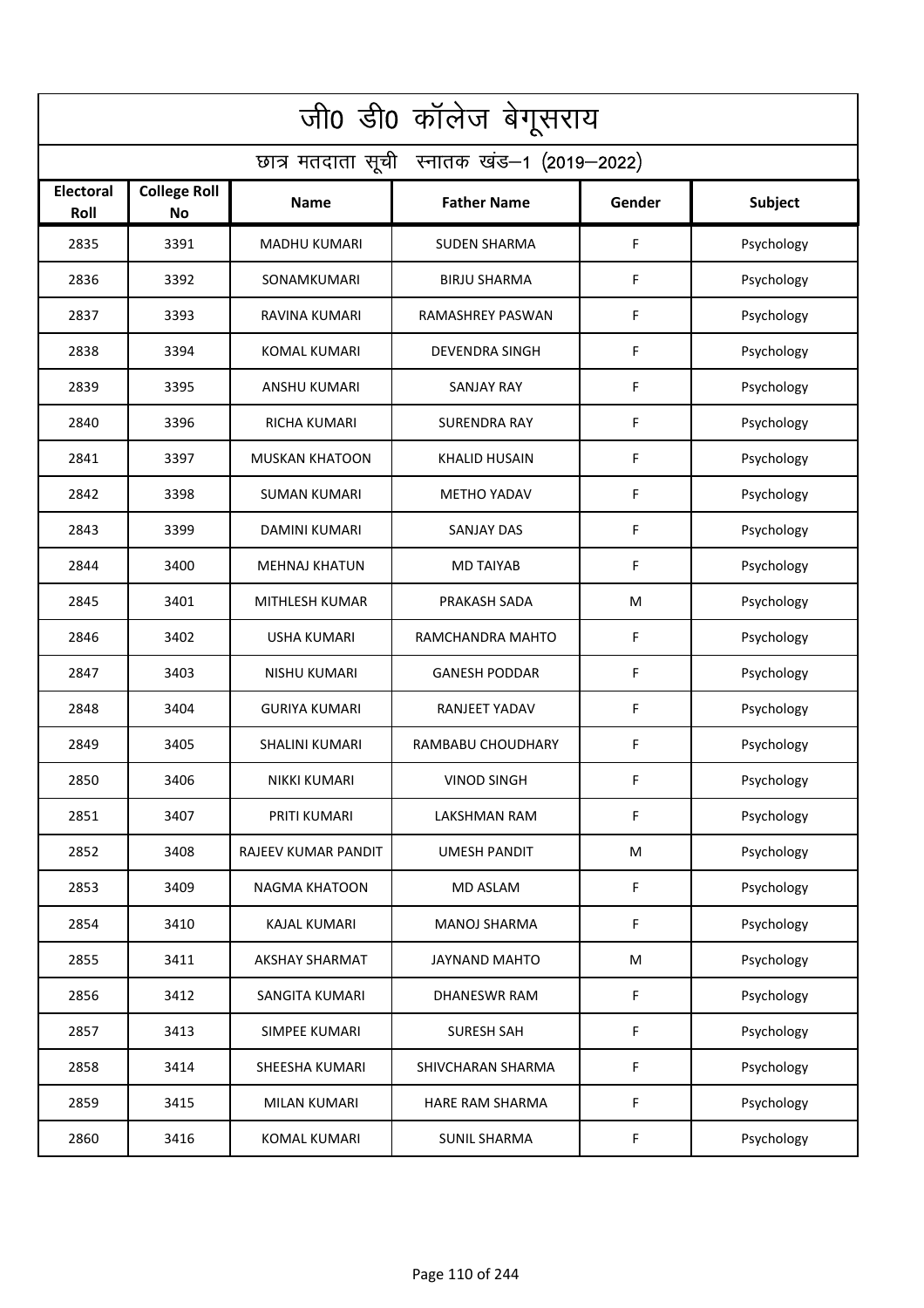| जी0 डी0 कॉलेज बेगूसराय                     |                                  |                       |                         |        |                |  |  |  |
|--------------------------------------------|----------------------------------|-----------------------|-------------------------|--------|----------------|--|--|--|
| छात्र मतदाता सूची स्नातक खंड-1 (2019-2022) |                                  |                       |                         |        |                |  |  |  |
| <b>Electoral</b><br>Roll                   | <b>College Roll</b><br><b>No</b> | Name                  | <b>Father Name</b>      | Gender | <b>Subject</b> |  |  |  |
| 2861                                       | 3417                             | <b>KAJAL KUMARI</b>   | <b>GHURAN DAS</b>       | F      | Psychology     |  |  |  |
| 2862                                       | 3418                             | PALLAVI KUMARI        | <b>SHIV KUMAR SAH</b>   | F      | Psychology     |  |  |  |
| 2863                                       | 3419                             | <b>NISHA KUMARI</b>   | <b>ASHOK PODDAR</b>     | F      | Psychology     |  |  |  |
| 2864                                       | 3420                             | <b>MANISHA KUMARI</b> | <b>JAGDISH SHARMA</b>   | F      | Psychology     |  |  |  |
| 2865                                       | 3421                             | <b>SWEETY KUMARI</b>  | DAYANAND YADAV          | F      | Psychology     |  |  |  |
| 2866                                       | 3422                             | <b>SUMIT KUMAR</b>    | <b>SUBHASH DAS</b>      | M      | Psychology     |  |  |  |
| 2867                                       | 3423                             | <b>DEVRAJ KUMAR</b>   | YOGENDAR PASWAN         | M      | Psychology     |  |  |  |
| 2868                                       | 3424                             | <b>ABHISHEK KUMAR</b> | DEVANAND DAS            | M      | Psychology     |  |  |  |
| 2869                                       | 3425                             | <b>MANISHA KUMARI</b> | <b>NAMUNA MAHTO</b>     | F      | Psychology     |  |  |  |
| 2870                                       | 3426                             | <b>ROHAN KUMAR</b>    | ANANDI CHAUDHARY        | M      | Psychology     |  |  |  |
| 2871                                       | 3427                             | <b>RAVI KUMAR</b>     | <b>JANARDAN SAH</b>     | M      | Psychology     |  |  |  |
| 2872                                       | 3428                             | PRIYANKA KUMARI       | PAWAN MAHTO             | F      | Psychology     |  |  |  |
| 2873                                       | 3429                             | RAJA KUMAR            | <b>HARE RAM SAH</b>     | M      | Psychology     |  |  |  |
| 2874                                       | 3430                             | SHIVANI KUMARI        | <b>SURENDRA SADA</b>    | F      | Psychology     |  |  |  |
| 2875                                       | 3431                             | KAJU KUMARI           | <b>AMARDEEP SINGH</b>   | F      | Psychology     |  |  |  |
| 2876                                       | 3432                             | MAUSAM KUMARI         | <b>TUNTUN SINGH</b>     | F      | Psychology     |  |  |  |
| 2877                                       | 3433                             | <b>ARTI KUMARI</b>    | BANARSI SHARMA          | F      | Psychology     |  |  |  |
| 2878                                       | 3434                             | <b>GUDDI KUMARI</b>   | <b>BRAJ MOHAN SINGH</b> | F      | Psychology     |  |  |  |
| 2879                                       | 3435                             | <b>NITISH KUMAR</b>   | <b>BINOD PASWAN</b>     | M      | Psychology     |  |  |  |
| 2880                                       | 3436                             | <b>KANHAIYA KUMAR</b> | SHIV KUMAR PASWAN       | M      | Psychology     |  |  |  |
| 2881                                       | 3437                             | NITESH KUMAR          | RAMESH KUMAR            | M      | Psychology     |  |  |  |
| 2882                                       | 3438                             | LUSI KUMARI           | RAJKUMAR SINGH          | F      | Psychology     |  |  |  |
| 2883                                       | 3438                             | NISHA KUMARI          | RAM KRIPAL TANTI        | F      | Psychology     |  |  |  |
| 2884                                       | 3439                             | <b>GAUTAM KUMAR</b>   | SAHDEO PASWAN           | M      | Psychology     |  |  |  |
| 2885                                       | 3440                             | SHRAVAN KUMAR         | <b>TRIVENI SAHNI</b>    | M      | Psychology     |  |  |  |
| 2886                                       | 3441                             | <b>MAUSAM KUMARI</b>  | <b>BATORAN MAHTO</b>    | F      | Psychology     |  |  |  |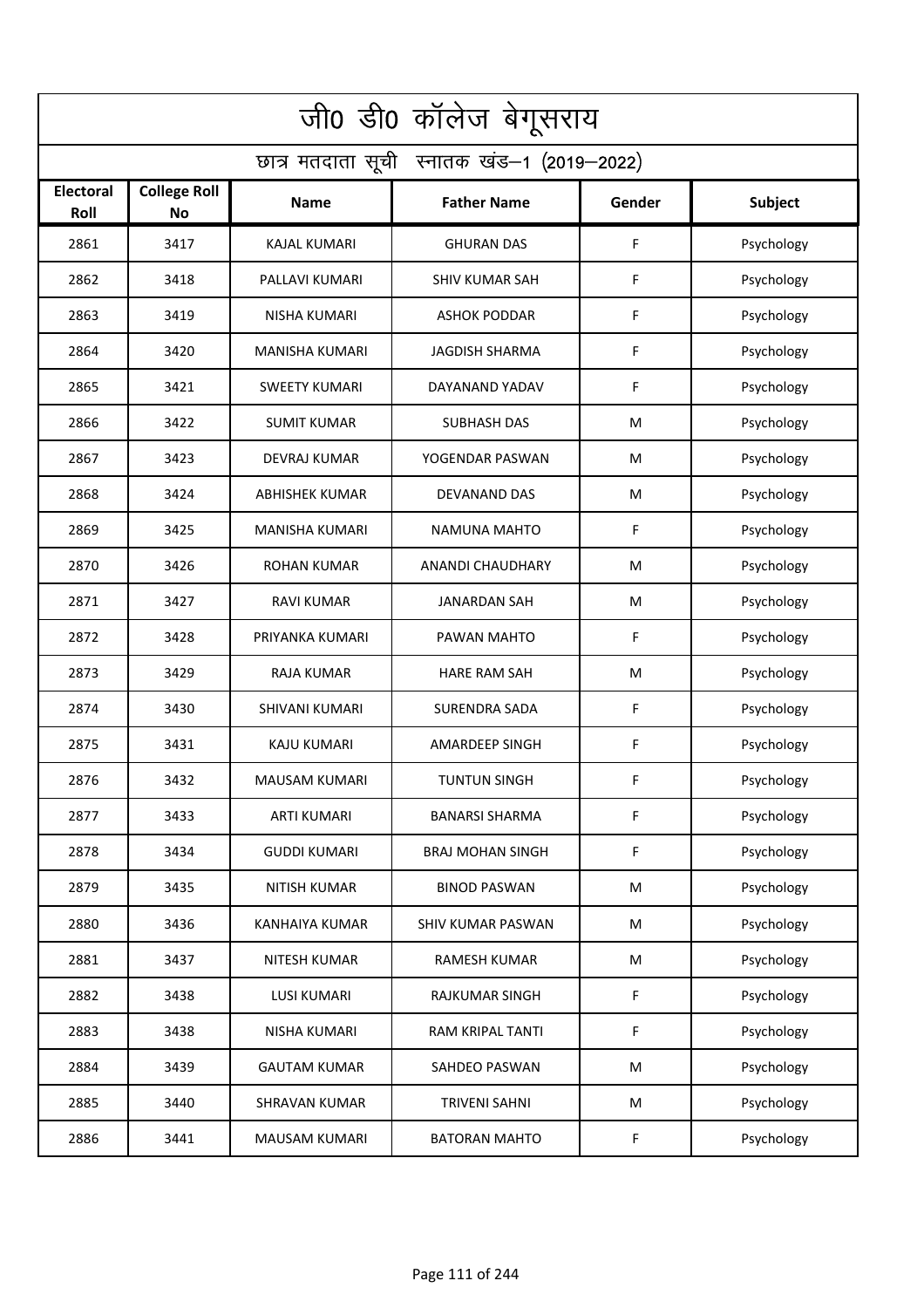| जी0 डी0 कॉलेज बेगूसराय                     |                                  |                      |                         |        |                |  |  |  |
|--------------------------------------------|----------------------------------|----------------------|-------------------------|--------|----------------|--|--|--|
| छात्र मतदाता सूची स्नातक खंड-1 (2019-2022) |                                  |                      |                         |        |                |  |  |  |
| <b>Electoral</b><br>Roll                   | <b>College Roll</b><br><b>No</b> | Name                 | <b>Father Name</b>      | Gender | <b>Subject</b> |  |  |  |
| 2887                                       | 3442                             | <b>RAHUL KUMAR</b>   | <b>MANTUN YADAV</b>     | M      | Psychology     |  |  |  |
| 2888                                       | 3443                             | KUMARI KAVITA BHARTI | <b>NUNULAL TANTI</b>    | F      | Psychology     |  |  |  |
| 2889                                       | 3444                             | <b>AMIT KUMAR</b>    | <b>BALAT PASWAN</b>     | M      | Psychology     |  |  |  |
| 2890                                       | 3445                             | <b>PUJA KUMARI</b>   | <b>UTTAM SAH</b>        | F      | Psychology     |  |  |  |
| 2891                                       | 3446                             | <b>MITHUN KUMAR</b>  | SHIVJI PODDAR           | M      | Psychology     |  |  |  |
| 2892                                       | 3447                             | <b>NITIN RAJ</b>     | <b>VIJAY MAHTO</b>      | M      | Psychology     |  |  |  |
| 2893                                       | 3448                             | <b>NIKITA BHARTI</b> | LATE MANOJ THAKUR       | F      | Psychology     |  |  |  |
| 2894                                       | 3449                             | <b>ANGESH KUMAR</b>  | <b>BALCHANDRA SINGH</b> | M      | Psychology     |  |  |  |
| 2895                                       | 3450                             | <b>ANUPAM KUMARI</b> | <b>MANOJ SINGH</b>      | F      | Psychology     |  |  |  |
| 2896                                       | 3451                             | SAKSHI KUMARI        | MIRTUNJAY KUMAR         | F      | Psychology     |  |  |  |
| 2897                                       | 3452                             | <b>RAKHI KUMARI</b>  | <b>RAM KISHOR SAH</b>   | F      | Psychology     |  |  |  |
| 2898                                       | 3453                             | <b>ANKIT KUMAR</b>   | <b>SURESH DAS</b>       | M      | Psychology     |  |  |  |
| 2899                                       | 3454                             | <b>CHHOTU KUMAR</b>  | <b>HARDEV PASWAN</b>    | M      | Psychology     |  |  |  |
| 2900                                       | 3455                             | <b>SHRIRAM KUMAR</b> | PRABHU NARAYAN PODDAR   | M      | Psychology     |  |  |  |
| 2901                                       | 3456                             | NAVNIT KUMAR         | SHIVSHANKAR SAH         | M      | Psychology     |  |  |  |
| 2902                                       | 3457                             | DOLLY KUMARI         | ARVIND PASWAN           | F      | Psychology     |  |  |  |
| 2903                                       | 3458                             | <b>DOLI KUMARI</b>   | <b>BRAJDEO ROY</b>      | F      | Psychology     |  |  |  |
| 2904                                       | 3459                             | <b>SUMAN KUMARI</b>  | SAHEB SAH               | F      | Psychology     |  |  |  |
| 2905                                       | 3460                             | <b>ADARSH KUMAR</b>  | LAKSHMAN PASWAN         | M      | Psychology     |  |  |  |
| 2906                                       | 3461                             | <b>BHARTI KUMARI</b> | <b>BAUELAL SAH</b>      | F      | Psychology     |  |  |  |
| 2907                                       | 3462                             | <b>NIKESH KUMAR</b>  | <b>RAJESH THAKUR</b>    | M      | Psychology     |  |  |  |
| 2908                                       | 3463                             | NILU KUMARI          | <b>KAMDEV SINGH</b>     | F      | Psychology     |  |  |  |
| 2909                                       | 3464                             | <b>NIBHA</b>         | PAPPU PODDAR            | F      | Psychology     |  |  |  |
| 2910                                       | 3465                             | <b>MANTOSH KUMAR</b> | LT CHHATIS PANDIT       | M      | Psychology     |  |  |  |
| 2911                                       | 3466                             | SAJAN KUMARI         | <b>KESHAV RAY</b>       | F      | Psychology     |  |  |  |
| 2912                                       | 3467                             | DEEPAK KUMAR         | MANOJ KUMAR VERMA       | M      | Psychology     |  |  |  |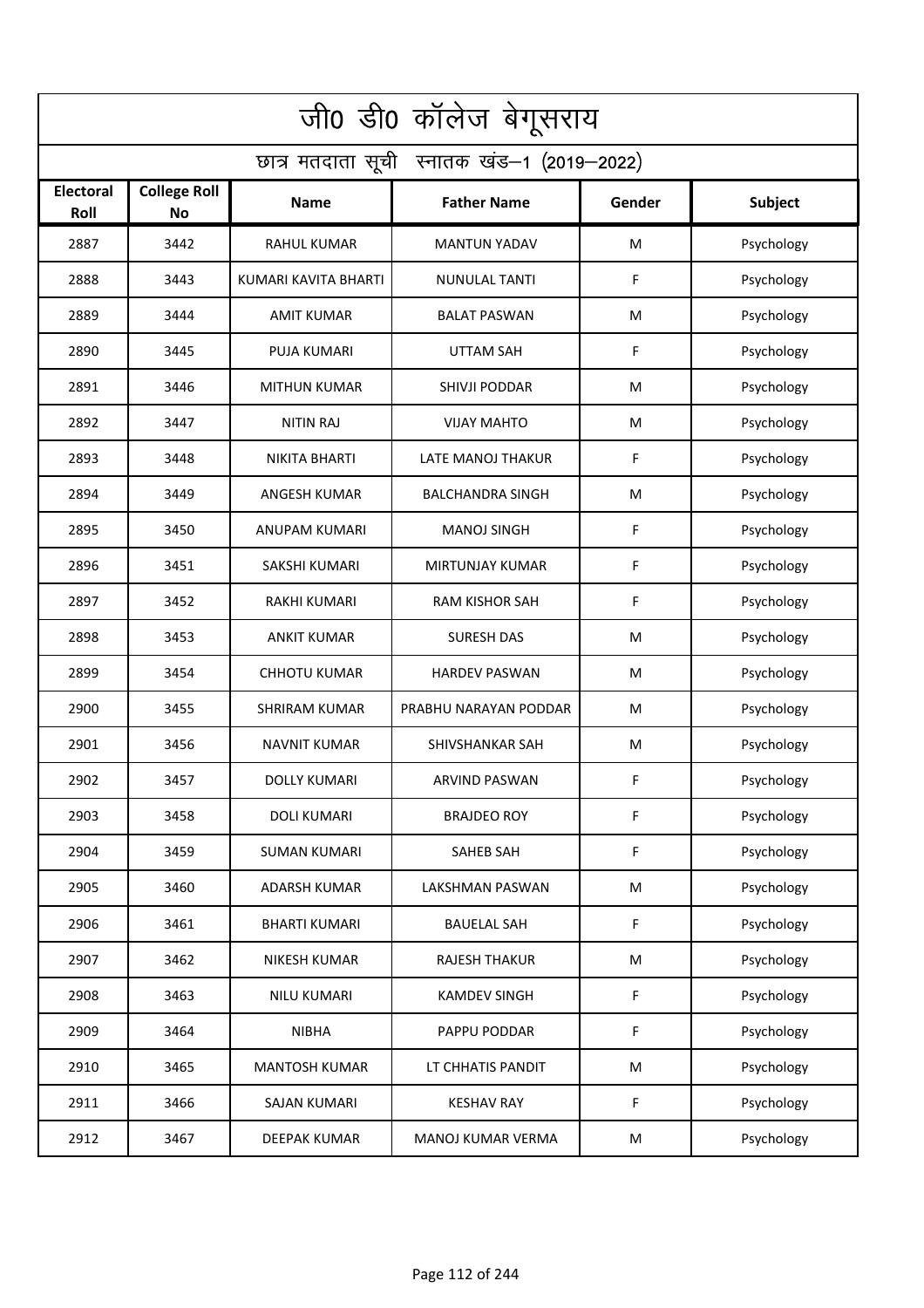| जी0 डी0 कॉलेज बेगूसराय                     |                                  |                                       |                       |        |                |  |  |  |
|--------------------------------------------|----------------------------------|---------------------------------------|-----------------------|--------|----------------|--|--|--|
| छात्र मतदाता सूची स्नातक खंड-1 (2019-2022) |                                  |                                       |                       |        |                |  |  |  |
| <b>Electoral</b><br>Roll                   | <b>College Roll</b><br><b>No</b> | Name                                  | <b>Father Name</b>    | Gender | <b>Subject</b> |  |  |  |
| 2913                                       | 3469                             | <b>CHANDANI KUMARI</b>                | <b>PAWAN SINGH</b>    | F      | Psychology     |  |  |  |
| 2914                                       | 3470                             | <b>KAJAL KUMARI</b>                   | PAPPU THAKUR          | F      | Psychology     |  |  |  |
| 2915                                       | 3471                             | <b>DIMPAL KUMARI</b>                  | RANJAN KUMAR SINGH    | F      | Psychology     |  |  |  |
| 2916                                       | 3472                             | <b>ADITAY RAJ</b>                     | NAGESHWAR SHARMA      | M      | Psychology     |  |  |  |
| 2917                                       | 3473                             | <b>KHUSHBU PRAVEEN</b>                | <b>MD SAINUL</b>      | F      | Psychology     |  |  |  |
| 2918                                       | 3474                             | <b>BEAUTI KUMARI</b>                  | <b>MUKEASH PASWAN</b> | F      | Psychology     |  |  |  |
| 2919                                       | 3475                             | <b>NAZIYA PRAVEEN</b>                 | <b>MD KAIYUM</b>      | F      | Psychology     |  |  |  |
| 2920                                       | 3476                             | <b>MD MAZHAR ANSARI</b>               | <b>MD JAHRUDDIN</b>   | M      | Psychology     |  |  |  |
| 2921                                       | 3477                             | <b>NEHA KUMARI</b>                    | RAMCHANDRA SINGH      | F      | Psychology     |  |  |  |
| 2922                                       | 3478                             | <b>RAM BABU KUMAR</b>                 | RAM UCHIT MAHTO       | M      | Psychology     |  |  |  |
| 2923                                       | 3479                             | <b>ANJALI KUMARI</b>                  | <b>BIPIN SINGH</b>    | F      | Psychology     |  |  |  |
| 2924                                       | 3480                             | <b>SAKSHAM KUMAR</b>                  | <b>VIJAY KUMAR</b>    | M      | Psychology     |  |  |  |
| 2925                                       | 3481                             | AJEET KUMAR                           | <b>MANTUN SINGH</b>   | M      | Psychology     |  |  |  |
| 2926                                       | 3482                             | <b>CHANDNI KUMARI</b>                 | <b>RAJESH SAH</b>     | F      | Psychology     |  |  |  |
| 2927                                       | 3483                             | SARITA KUMARI                         | JAWAHAR RAJAK         | F      | Psychology     |  |  |  |
| 2928                                       | 3484                             | <b>SONU KUMAR</b>                     | HIRALAL SAHNI         | M      | Psychology     |  |  |  |
| 2929                                       | 3485                             | KANCHAN KUMARI                        | <b>SHIVRAM SAH</b>    | F      | Psychology     |  |  |  |
| 2930                                       | 3486                             | <b>ROHIT KUMAR</b>                    | <b>BHUSHAN PASWAN</b> | M      | Psychology     |  |  |  |
| 2931                                       | 3487                             | <b>SURENDRA KUMAR</b><br><b>SAHNI</b> | YOGENDAR SAHNI        | M      | Psychology     |  |  |  |
| 2932                                       | 3488                             | PRIYA KUMARI                          | <b>BIJAY ROY</b>      | F      | Psychology     |  |  |  |
| 2933                                       | 3489                             | <b>SWEETY KUMARI</b>                  | <b>GOPAL SINGH</b>    | F      | Psychology     |  |  |  |
| 2934                                       | 3490                             | RAKHI KUMARI                          | SUNIL RAJAK           | F      | Psychology     |  |  |  |
| 2935                                       | 3491                             | ANSHU KUMARI                          | PRAMOD MISHRA         | F      | Psychology     |  |  |  |
| 2936                                       | 3492                             | <b>RAHUL KUMAR</b>                    | <b>HARERAM DAS</b>    | M      | Psychology     |  |  |  |
| 2937                                       | 3494                             | ARCHANA KUMARI                        | RAJENDRA TANTI        | F      | Psychology     |  |  |  |
| 2938                                       | 3495                             | <b>ANURAG KUMAR</b>                   | RAMVINAY YADAV        | M      | Psychology     |  |  |  |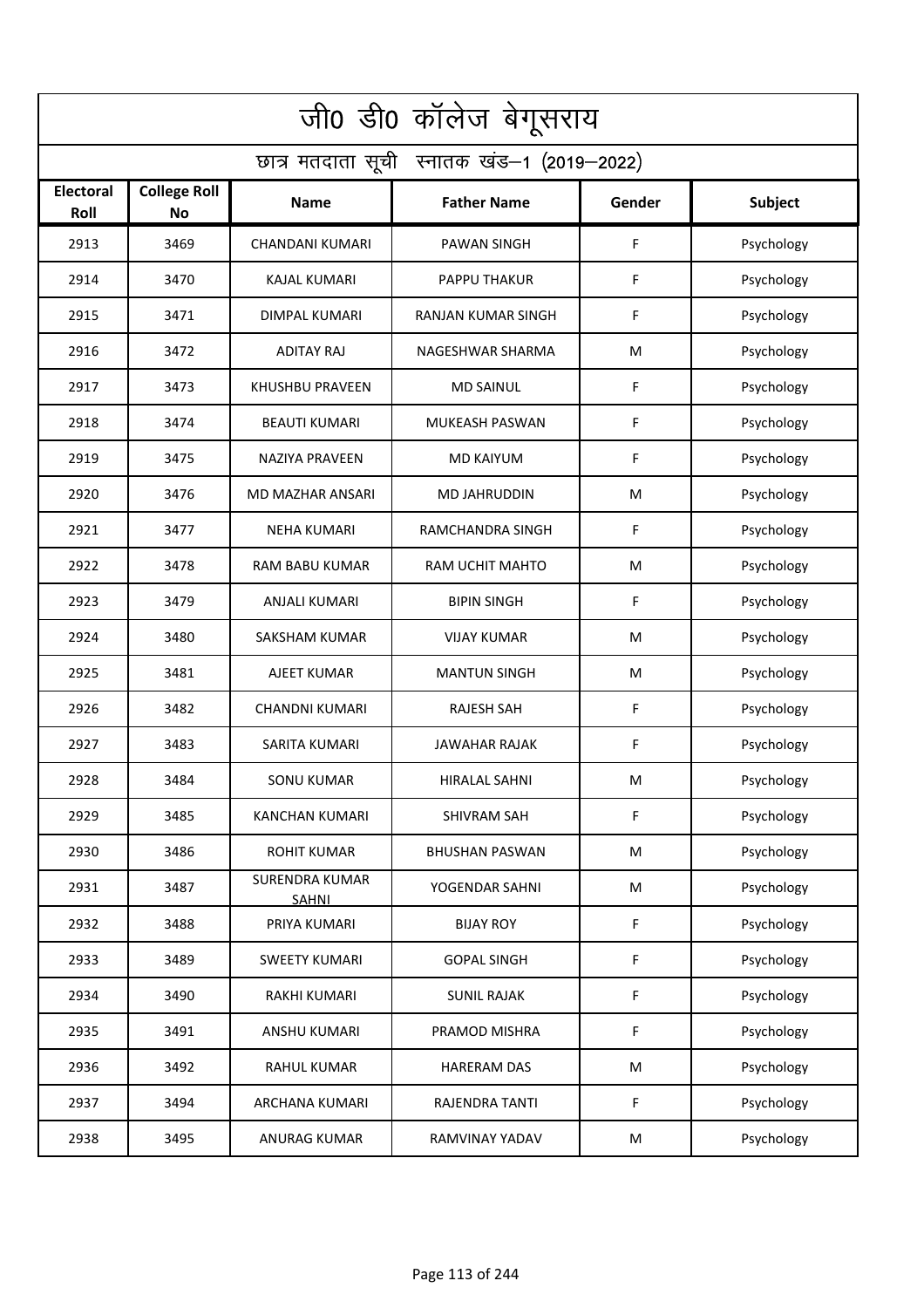| जी0 डी0 कॉलेज बेगूसराय                     |                                  |                       |                                         |        |                |  |  |  |
|--------------------------------------------|----------------------------------|-----------------------|-----------------------------------------|--------|----------------|--|--|--|
| छात्र मतदाता सूची स्नातक खंड-1 (2019-2022) |                                  |                       |                                         |        |                |  |  |  |
| <b>Electoral</b><br>Roll                   | <b>College Roll</b><br><b>No</b> | Name                  | <b>Father Name</b>                      | Gender | <b>Subject</b> |  |  |  |
| 2939                                       | 3496                             | <b>ABHISHEK KUMAR</b> | <b>LALAN KUMAR ROY</b>                  | M      | Psychology     |  |  |  |
| 2940                                       | 3497                             | PUNAM KUMARI          | <b>SUDHIR CHOUDHARY</b>                 | F      | Psychology     |  |  |  |
| 2941                                       | 3498                             | SHABANAM KUMARI       | <b>GUPTESHWAR KUMAR</b><br><b>MINTU</b> | F      | Psychology     |  |  |  |
| 2942                                       | 3499                             | NIKETA KUMARI         | <b>SUNIL SHARMA</b>                     | F      | Psychology     |  |  |  |
| 2943                                       | 3500                             | <b>SUSHMA KUMARI</b>  | <b>RANJIT SAH</b>                       | F      | Psychology     |  |  |  |
| 2944                                       | 3501                             | <b>NITISH KUMAR</b>   | <b>BADLU PASWAN</b>                     | M      | Psychology     |  |  |  |
| 2945                                       | 3502                             | SANGEETA KUMARI       | <b>RAMNANDAN SAH</b>                    | F      | Psychology     |  |  |  |
| 2946                                       | 3503                             | PARDESHI KUMAR        | <b>BIPIN PASWAN</b>                     | M      | Psychology     |  |  |  |
| 2947                                       | 3504                             | <b>KANCHAN KUMARI</b> | <b>SHANKAR CHAUDHARI</b>                | F      | Psychology     |  |  |  |
| 2948                                       | 3505                             | <b>GOVIND KUMAR</b>   | DEVNARAYAN BHAGAT                       | M      | Psychology     |  |  |  |
| 2949                                       | 3506                             | <b>NISHA RANI</b>     | <b>RAMJEE ROY</b>                       | F      | Psychology     |  |  |  |
| 2950                                       | 3507                             | <b>KALPANA KUMARI</b> | <b>SAHDEV RAM</b>                       | F      | Psychology     |  |  |  |
| 2951                                       | 3508                             | <b>NAVIN KUMAR</b>    | SHIVJEE SHARMA                          | M      | Psychology     |  |  |  |
| 2952                                       | 3509                             | RAVITA KUMARI         | <b>RAJESH MAHTO</b>                     | F      | Psychology     |  |  |  |
| 2953                                       | 3510                             | <b>SHRIRAM KUMAR</b>  | <b>LAXMAN ROY</b>                       | M      | Psychology     |  |  |  |
| 2954                                       | 3511                             | PAWAN KUMAR           | <b>VISHESHWAR TANTI</b>                 | M      | Psychology     |  |  |  |
| 2955                                       | 3512                             | <b>MANISHA KUMARI</b> | <b>UPENDRA PASWAN</b>                   | F      | Psychology     |  |  |  |
| 2956                                       | 3513                             | RISHIKESH KUMAR       | SATISH CHANDRA THAKUR                   | M      | Psychology     |  |  |  |
| 2957                                       | 3514                             | PRITI KUMARI          | <b>MANOJ RAJAK</b>                      | F      | Psychology     |  |  |  |
| 2958                                       | 3515                             | PRITI KUMARI          | <b>NAVAL THAKUR</b>                     | F      | Psychology     |  |  |  |
| 2959                                       | 3516                             | PARVATI KUMARI        | SANDEEP MAHTO                           | F      | Psychology     |  |  |  |
| 2960                                       | 3517                             | <b>JYOTI KUMARI</b>   | SHIVNANDAN SINGH                        | F      | Psychology     |  |  |  |
| 2961                                       | 3519                             | RANJANA KUMARI        | VISHWANATH YADAV                        | F      | Psychology     |  |  |  |
| 2962                                       | 3520                             | NANDANI KUMARI        | SAROVAR YADAV                           | F      | Psychology     |  |  |  |
| 2963                                       | 3521                             | PRITI KUMARI          | <b>ANIL DAS</b>                         | M      | Psychology     |  |  |  |
| 2964                                       | 3522                             | <b>RANJAN KUMARI</b>  | RAJENDRA SAH                            | F      | Psychology     |  |  |  |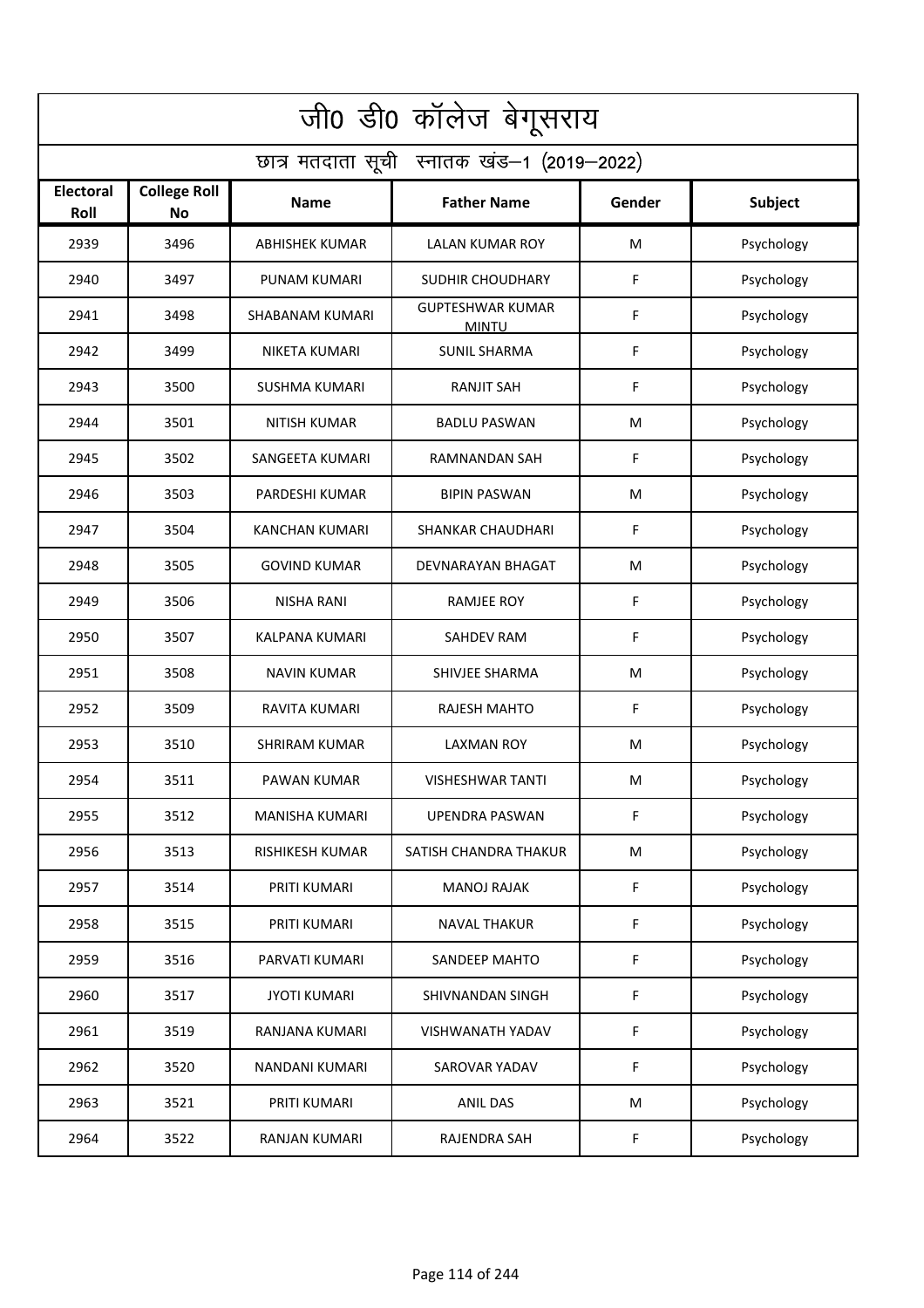| जी0 डी0 कॉलेज बेगूसराय                     |                                  |                      |                                    |        |                |  |  |  |  |
|--------------------------------------------|----------------------------------|----------------------|------------------------------------|--------|----------------|--|--|--|--|
| छात्र मतदाता सूची स्नातक खंड-1 (2019-2022) |                                  |                      |                                    |        |                |  |  |  |  |
| <b>Electoral</b><br>Roll                   | <b>College Roll</b><br><b>No</b> | <b>Name</b>          | <b>Father Name</b>                 | Gender | <b>Subject</b> |  |  |  |  |
| 2965                                       | 3523                             | <b>KOMAL KUMARI</b>  | RAMUDGAR RAY                       | F      | Psychology     |  |  |  |  |
| 2966                                       | 3524                             | KUMARI BHAGYA LAXMI  | <b>BHARAT PODDAR</b>               | F      | Psychology     |  |  |  |  |
| 2967                                       | 3525                             | AANCHAL KUMARI       | PAPPU SONI                         | F      | Psychology     |  |  |  |  |
| 2968                                       | 3526                             | <b>SUNITA KUMARI</b> | <b>SHANKAR SAH</b>                 | F      | Psychology     |  |  |  |  |
| 2969                                       | 3527                             | <b>AVANISH KUMAR</b> | PRAMOD SINGH                       | M      | Psychology     |  |  |  |  |
| 2970                                       | 3528                             | PRIYANKA KUMARI      | <b>RAM KUMAR SINGH</b>             | F      | Psychology     |  |  |  |  |
| 2971                                       | 3529                             | <b>GANGA KUMARI</b>  | <b>HARINANDAN PASWAN</b>           | F      | Psychology     |  |  |  |  |
| 2972                                       | 3530                             | POOJA KUMARI         | RAMASHISH PODDAR                   | F      | Psychology     |  |  |  |  |
| 2973                                       | 3531                             | <b>ALKA KUMARI</b>   | <b>DEVANAND SAH</b>                | F      | Psychology     |  |  |  |  |
| 2974                                       | 3531                             | PRIYANKA KUMARI      | CHANDRASHEKHAR<br><b>CHAUDHARY</b> | F      | Psychology     |  |  |  |  |
| 2975                                       | 3532                             | <b>RAJA KUMAR</b>    | <b>ANIL DAS</b>                    | M      | Psychology     |  |  |  |  |
| 2976                                       | 3533                             | <b>SUMAN KUMAR</b>   | <b>JAGDISH SAH</b>                 | M      | Psychology     |  |  |  |  |
| 2977                                       | 3535                             | SHIROMANI KUMARI     | <b>HARIVANSH PANDIT</b>            | F      | Psychology     |  |  |  |  |
| 2978                                       | 3536                             | <b>BAMBAM KUMAR</b>  | <b>ABHIRAM RAI</b>                 | M      | Psychology     |  |  |  |  |
| 2979                                       | 3537                             | SUMAN KUMARI         | SANJAY RAY                         | F      | Psychology     |  |  |  |  |
| 2980                                       | 3538                             | <b>RITESH KUMAR</b>  | <b>MAHESHWAR DAS</b>               | M      | Psychology     |  |  |  |  |
| 2981                                       | 3539                             | <b>KAJAL KUMARI</b>  | <b>FULESHWAR SAH</b>               | F      | Psychology     |  |  |  |  |
| 2982                                       | 3540                             | <b>RAUSHAN KUMAR</b> | <b>UMESH BHAGAT</b>                | M      | Psychology     |  |  |  |  |
| 2983                                       | 3541                             | PUNAM KUMARI         | <b>GANGA PRASAD CHAURASIA</b>      | F      | Psychology     |  |  |  |  |
| 2984                                       | 3542                             | SWETA KUMARI         | <b>ARVIND MAHTO</b>                | F.     | Psychology     |  |  |  |  |
| 2985                                       | 3543                             | <b>MANTUN KUMAR</b>  | <b>SURESH TANTI</b>                | M      | Psychology     |  |  |  |  |
| 2986                                       | 3544                             | <b>SONI KUMARI</b>   | SANJAY SINGH                       | F      | Psychology     |  |  |  |  |
| 2987                                       | 3545                             | <b>NAVNIT KUMAR</b>  | <b>KAPIL KUMAR SINGH</b>           | M      | Psychology     |  |  |  |  |
| 2988                                       | 3546                             | POOJA KUMARI         | SIYARAM SINGH                      | F      | Psychology     |  |  |  |  |
| 2989                                       | 3547                             | SALVEER KUMAR        | RAM NARESH SINGH                   | M      | Psychology     |  |  |  |  |
| 2990                                       | 3548                             | <b>BABY AFRIN</b>    | <b>JAVED NIHAL</b>                 | M      | Psychology     |  |  |  |  |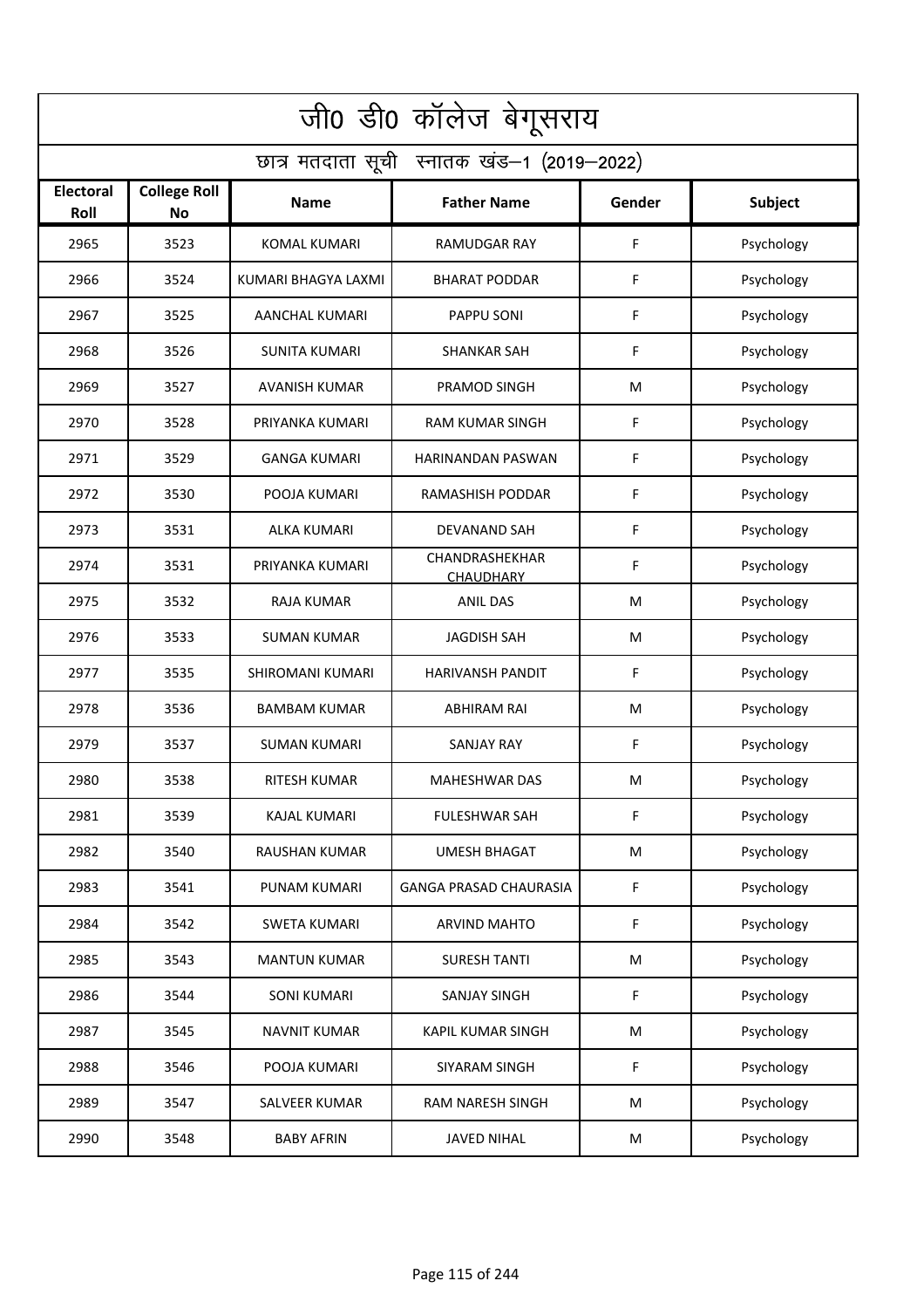| जी0 डी0 कॉलेज बेगूसराय                     |                                  |                        |                            |        |                |  |  |  |  |
|--------------------------------------------|----------------------------------|------------------------|----------------------------|--------|----------------|--|--|--|--|
| छात्र मतदाता सूची स्नातक खंड-1 (2019-2022) |                                  |                        |                            |        |                |  |  |  |  |
| <b>Electoral</b><br>Roll                   | <b>College Roll</b><br><b>No</b> | <b>Name</b>            | <b>Father Name</b>         | Gender | <b>Subject</b> |  |  |  |  |
| 2991                                       | 3549                             | <b>KAJAL KUMARI</b>    | <b>FAUDI SHARMA</b>        | F      | Psychology     |  |  |  |  |
| 2992                                       | 3550                             | <b>HAPPY KUMAR</b>     | <b>MANIKANT TANTI</b>      | M      | Psychology     |  |  |  |  |
| 2993                                       | 3551                             | <b>RESHMI KUMARI</b>   | VIMAL KISHOR PODDAR        | F      | Psychology     |  |  |  |  |
| 2994                                       | 3552                             | <b>RAHUL KUMAR</b>     | SATYANARAYAN MAHTO         | M      | Psychology     |  |  |  |  |
| 2995                                       | 3553                             | DIMPAL KUMARI          | <b>BRAJDEO ROY</b>         | F      | Psychology     |  |  |  |  |
| 2996                                       | 3554                             | PRIYANKA KUMARI        | DILISH YADAV               | F      | Psychology     |  |  |  |  |
| 2997                                       | 3554                             | <b>GOPALDHAR KUMAR</b> | <b>ASHOK YADAV</b>         | M      | Psychology     |  |  |  |  |
| 2998                                       | 3555                             | <b>ASHUTOSH KUMAR</b>  | ASHESHWAR PASWAN           | M      | Psychology     |  |  |  |  |
| 2999                                       | 3556                             | <b>NIKHAT ARA</b>      | <b>MD RUSTAM</b>           | F      | Psychology     |  |  |  |  |
| 3000                                       | 3557                             | <b>SOM KUMAR</b>       | MAHESH PRASAD SINGH        | M      | Psychology     |  |  |  |  |
| 3001                                       | 3558                             | <b>KANIKA RANI</b>     | CHANDRASHEKHR<br>CHAUDHARY | F      | Psychology     |  |  |  |  |
| 3002                                       | 3559                             | PUNAM KUMARI           | <b>BIPIN SINGH</b>         | F      | Psychology     |  |  |  |  |
| 3003                                       | 3560                             | PAPPU KUMAR            | SUBODH YADAV               | M      | Psychology     |  |  |  |  |
| 3004                                       | 3561                             | SHAHBANO KHATOON       | <b>MD SHAHALAM</b>         | F      | Psychology     |  |  |  |  |
| 3005                                       | 3562                             | MEGHA KUMARI           | <b>SUJIT KUMAR JHA</b>     | F      | Psychology     |  |  |  |  |
| 3006                                       | 3563                             | POOJA KUMARI           | KRISHNANDAN THAKUR         | F      | Psychology     |  |  |  |  |
| 3007                                       | 3564                             | <b>GOPAL KUMAR</b>     | <b>UJAGAR PASWAN</b>       | M      | Psychology     |  |  |  |  |
| 3008                                       | 3565                             | <b>SUNNY KUMAR</b>     | JAVAHAR YADAV              | M      | Psychology     |  |  |  |  |
| 3009                                       | 3566                             | <b>MAUSAM KUMARI</b>   | <b>NARAYAN SINGH</b>       | F      | Psychology     |  |  |  |  |
| 3010                                       | 3567                             | KARISHMA KUMARI        | SANJAY SINGH               | F      | Psychology     |  |  |  |  |
| 3011                                       | 3568                             | RUCHI KUMARI           | <b>RANJAN SINGH</b>        | F      | Psychology     |  |  |  |  |
| 3012                                       | 3569                             | <b>SUBHAV KUMAR</b>    | <b>UPENDRA SINGH</b>       | M      | Psychology     |  |  |  |  |
| 3013                                       | 3570                             | <b>KRITIKA BHARTI</b>  | <b>MANOJ THAKUR</b>        | F      | Psychology     |  |  |  |  |
| 3014                                       | 3571                             | <b>KAJAL KUMARI</b>    | PANKAJ YADAV               | F      | Psychology     |  |  |  |  |
| 3015                                       | 3572                             | <b>BITTU KUMAR</b>     | MAHESH PRASAD YADAV        | M      | Psychology     |  |  |  |  |
| 3016                                       | 3573                             | PUSHPANJALI KUMARI     | RAMSWAROOP RAM             | F.     | Psychology     |  |  |  |  |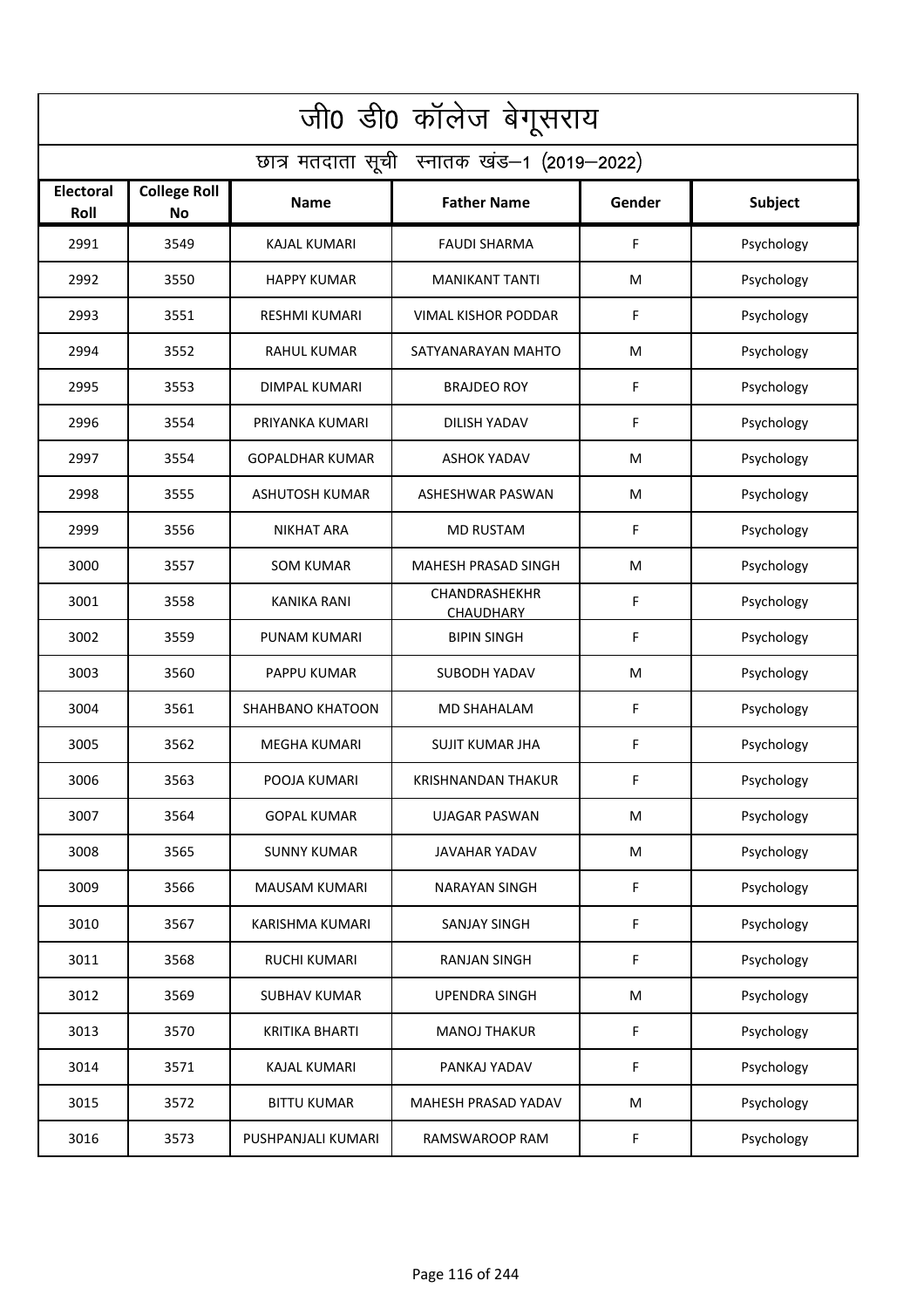| जी0 डी0 कॉलेज बेगूसराय                     |                           |                        |                          |        |                   |  |  |  |
|--------------------------------------------|---------------------------|------------------------|--------------------------|--------|-------------------|--|--|--|
| छात्र मतदाता सूची स्नातक खंड-1 (2019-2022) |                           |                        |                          |        |                   |  |  |  |
| <b>Electoral</b><br>Roll                   | <b>College Roll</b><br>No | Name                   | <b>Father Name</b>       | Gender | <b>Subject</b>    |  |  |  |
| 3017                                       | 3573                      | <b>MOHIT KUMAR</b>     | <b>NATHO DAS</b>         | M      | Psychology        |  |  |  |
| 3018                                       | 3574                      | <b>RAMPRIT KUMAR</b>   | YADUNANDAN PASWAN        | M      | Psychology        |  |  |  |
| 3019                                       | 3575                      | <b>MAUSAM KUMARI</b>   | MUKESH KUMAR SINGH       | F      | Psychology        |  |  |  |
| 3020                                       | 3576                      | <b>AJIT KUMAR</b>      | <b>JAGDISH PASWAN</b>    | M      | Psychology        |  |  |  |
| 3021                                       | 3577                      | NIDHI KUMARI           | PREM KUMAR SINGH         | F      | <b>PSYCHOLOGY</b> |  |  |  |
| 3022                                       | 3577                      | <b>SANJAY KUMAR</b>    | SHAILENDRA BHAGAT        | M      | Psychology        |  |  |  |
| 3023                                       | 3578                      | <b>RAUSHAN KUMAR</b>   | <b>ATARDEV PASWAN</b>    | M      | <b>PSYCHOLOGY</b> |  |  |  |
| 3024                                       | 3579                      | <b>SHAMA PRAWEEN</b>   | <b>MD ZAFAR</b>          | F      | <b>PSYCHOLOGY</b> |  |  |  |
| 3025                                       | 3580                      | <b>SHIVAM KUMAR</b>    | <b>DIPAK KUMAR SINGH</b> | M      | <b>PSYCHOLOGY</b> |  |  |  |
| 3026                                       | 3581                      | <b>SARITA KUMARI</b>   | RAMSAGAR PASWAN          | F      | <b>PSYCHOLOGY</b> |  |  |  |
| 3027                                       | 3582                      | <b>GULSHAN KUMAR</b>   | <b>JANARDAN SINGH</b>    | M      | <b>PSYCHOLOGY</b> |  |  |  |
| 3028                                       | 3583                      | <b>MD SALMAN KHAN</b>  | MD IMTIYAZ KHAN          | M      | <b>PSYCHOLOGY</b> |  |  |  |
| 3029                                       | 3584                      | <b>KUMARJEET KUMAR</b> | RAMANAND SINGH           | M      | <b>PSYCHOLOGY</b> |  |  |  |
| 3030                                       | 3585                      | MINTU KUMARI           | SUKHDEW DAS              | F      | <b>PSYCHOLOGY</b> |  |  |  |
| 3031                                       | 3586                      | NIKHIL KUMAR           | JITENDRA PRASAD SINGH    | M      | <b>PSYCHOLOGY</b> |  |  |  |
| 3032                                       | 3587                      | <b>MITHUN KUMAR</b>    | SHIV KUMAR THAKUR        | M      | <b>PSYCHOLOGY</b> |  |  |  |
| 3033                                       | 3588                      | SITARAM KUMAR          | SUDHIR SAW               | M      | <b>PSYCHOLOGY</b> |  |  |  |
| 3034                                       | 3589                      | RAJESH KUMAR           | RAJARAM PASWAN           | M      | <b>PSYCHOLOGY</b> |  |  |  |
| 3035                                       | 3590                      | ATAL KUMAR             | <b>ASHOK MAHTO</b>       | M      | <b>PSYCHOLOGY</b> |  |  |  |
| 3036                                       | 3591                      | SONI KUMARI            | <b>HARE RAM SINGH</b>    | F      | <b>PSYCHOLOGY</b> |  |  |  |
| 3037                                       | 3592                      | PUJA KUMARI            | SHASHI BHUSHAN SINGH     | F      | <b>PSYCHOLOGY</b> |  |  |  |
| 3038                                       | 3593                      | AMIT KUMAR             | ANIL PASWAN              | M      | <b>PSYCHOLOGY</b> |  |  |  |
| 3039                                       | 3594                      | ASHA KUMARI            | RAMUDAY PANDIT           | F      | <b>PSYCHOLOGY</b> |  |  |  |
| 3040                                       | 3595                      | JAIOM KUMAR            | BHAGWAN DAS CHAUDHAY     | M      | <b>PSYCHOLOGY</b> |  |  |  |
| 3041                                       | 3596                      | PRITY RAJ              | RAJ KUMAR YADAV          | F      | <b>PSYCHOLOGY</b> |  |  |  |
| 3042                                       | 3597                      | PRIYANSHU KUMAR        | SANJEET CHAUDHARY        | M      | <b>PSYCHOLOGY</b> |  |  |  |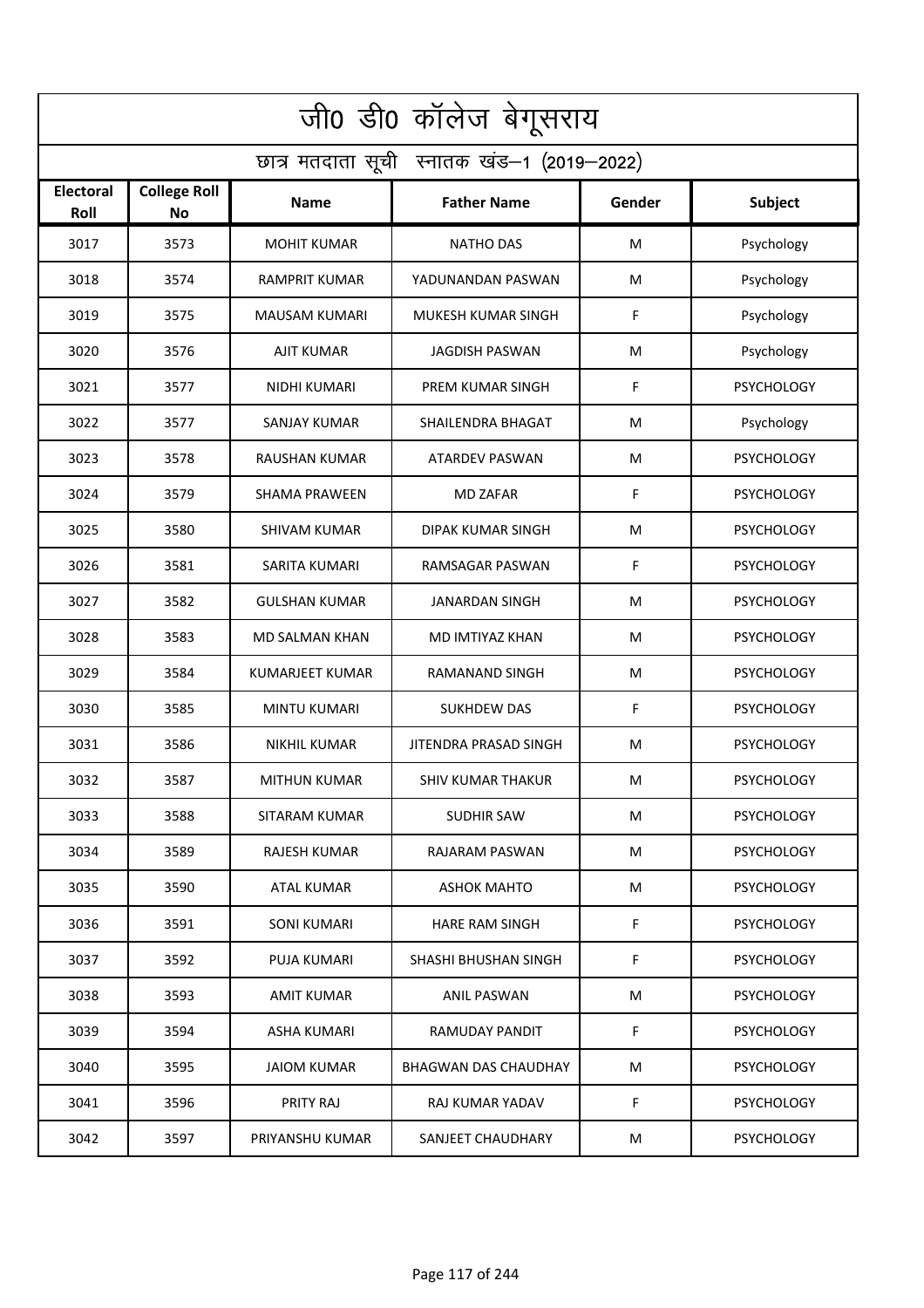| जी0 डी0 कॉलेज बेगूसराय                     |                                  |                       |                        |        |                   |  |  |  |
|--------------------------------------------|----------------------------------|-----------------------|------------------------|--------|-------------------|--|--|--|
| छात्र मतदाता सूची स्नातक खंड-1 (2019-2022) |                                  |                       |                        |        |                   |  |  |  |
| Electoral<br>Roll                          | <b>College Roll</b><br><b>No</b> | <b>Name</b>           | <b>Father Name</b>     | Gender | Subject           |  |  |  |
| 3043                                       | 3598                             | SAURABH KUMAR         | <b>MANTUN SINGH</b>    | M      | <b>PSYCHOLOGY</b> |  |  |  |
| 3044                                       | 3599                             | <b>SHRUTI KUMARI</b>  | RAJESH SINGH           | F      | <b>PSYCHOLOGY</b> |  |  |  |
| 3045                                       | 3600                             | NIKKU KUMAR SINGH     | RAM LAGAN SINGH        | M      | <b>PSYCHOLOGY</b> |  |  |  |
| 3046                                       | 3601                             | <b>PUJA KUMARI</b>    | JAIJAIRAM PRASAD SINGH | F      | <b>PSYCHOLOGY</b> |  |  |  |
| 3047                                       | 3602                             | <b>KOMAL KUMARI</b>   | <b>KAPLIDEV THAKUR</b> | F      | <b>PSYCHOLOGY</b> |  |  |  |
| 3048                                       | 3603                             | ARTI KUMARI           | SACHCHIDANAND PODDAR   | M      | <b>PSYCHOLOGY</b> |  |  |  |
| 3049                                       | 3604                             | <b>DHEERAJ KUMAR</b>  | <b>ASHOK PASWAN</b>    | M      | <b>PSYCHOLOGY</b> |  |  |  |
| 3050                                       | 3606                             | <b>PUJA KUMARI</b>    | <b>SANJAY SAH</b>      | F      | <b>PSYCHOLOGY</b> |  |  |  |
| 3051                                       | 3607                             | MD SAJJAD ALAM        | <b>MD SHAUKAT ALI</b>  | M      | <b>PSYCHOLOGY</b> |  |  |  |
| 3052                                       | 3608                             | <b>MANJULA SINHA</b>  | LAET RAMLAKHAN PRASHAD | F      | <b>PSYCHOLOGY</b> |  |  |  |
| 3053                                       | 3609                             | USHA KUMARI           | SADANAND YADAV         | F      | <b>PSYCHOLOGY</b> |  |  |  |
| 3054                                       | 3610                             | <b>DOLLY KUMARI</b>   | RAJ KUMAR MAHTO        | F      | <b>PSYCHOLOGY</b> |  |  |  |
| 3055                                       | 3611                             | <b>VEENA KUMARI</b>   | LAXMI MAHTO            | F      | <b>PSYCHOLOGY</b> |  |  |  |
| 3056                                       | 3612                             | <b>RINA KUMARI</b>    | <b>RAM SAGUN SAH</b>   | F      | <b>PSYCHOLOGY</b> |  |  |  |
| 3057                                       | 3613                             | PUSHPA KUMARI         | <b>KEDAR MAHTO</b>     | F      | <b>PSYCHOLOGY</b> |  |  |  |
| 3058                                       | 3614                             | KHUSHBOO KUMARI       | UDAY KUMAR             | F      | <b>PSYCHOLOGY</b> |  |  |  |
| 3059                                       | 3615                             | SHIVANI KUMARI        | DAYANAND PATEL         | F      | <b>PSYCHOLOGY</b> |  |  |  |
| 3060                                       | 3616                             | PUSHPAM KUMARI        | <b>BIPIN SAH</b>       | F      | <b>PSYCHOLOGY</b> |  |  |  |
| 3061                                       | 3617                             | RAGINI KUMARI         | <b>ARJUN THAKUR</b>    | F      | <b>PSYCHOLOGY</b> |  |  |  |
| 3062                                       | 3618                             | KOMAL KUMARI          | <b>BATORAN DAS</b>     | F      | <b>PSYCHOLOGY</b> |  |  |  |
| 3063                                       | 3619                             | <b>SHALU KUMARI</b>   | <b>CHOTAN RAJAK</b>    | F      | <b>PSYCHOLOGY</b> |  |  |  |
| 3064                                       | 3620                             | KANCHAN KUMARI        | LALAN YADAV            | F      | <b>PSYCHOLOGY</b> |  |  |  |
| 3065                                       | 3621                             | NISHA KUMARI          | <b>UMESH RAJAK</b>     | F      | <b>PSYCHOLOGY</b> |  |  |  |
| 3066                                       | 3622                             | MINTU KUMARI          | UPENDRA PANDIT         | F      | <b>PSYCHOLOGY</b> |  |  |  |
| 3067                                       | 3622                             | MD PARWEJ             | MD ZAHIR UDDIN         | М      | <b>PSYCHOLOGY</b> |  |  |  |
| 3068                                       | 3623                             | <b>RESHMA KHATOON</b> | MD FASI AHAMD          | F.     | <b>PSYCHOLOGY</b> |  |  |  |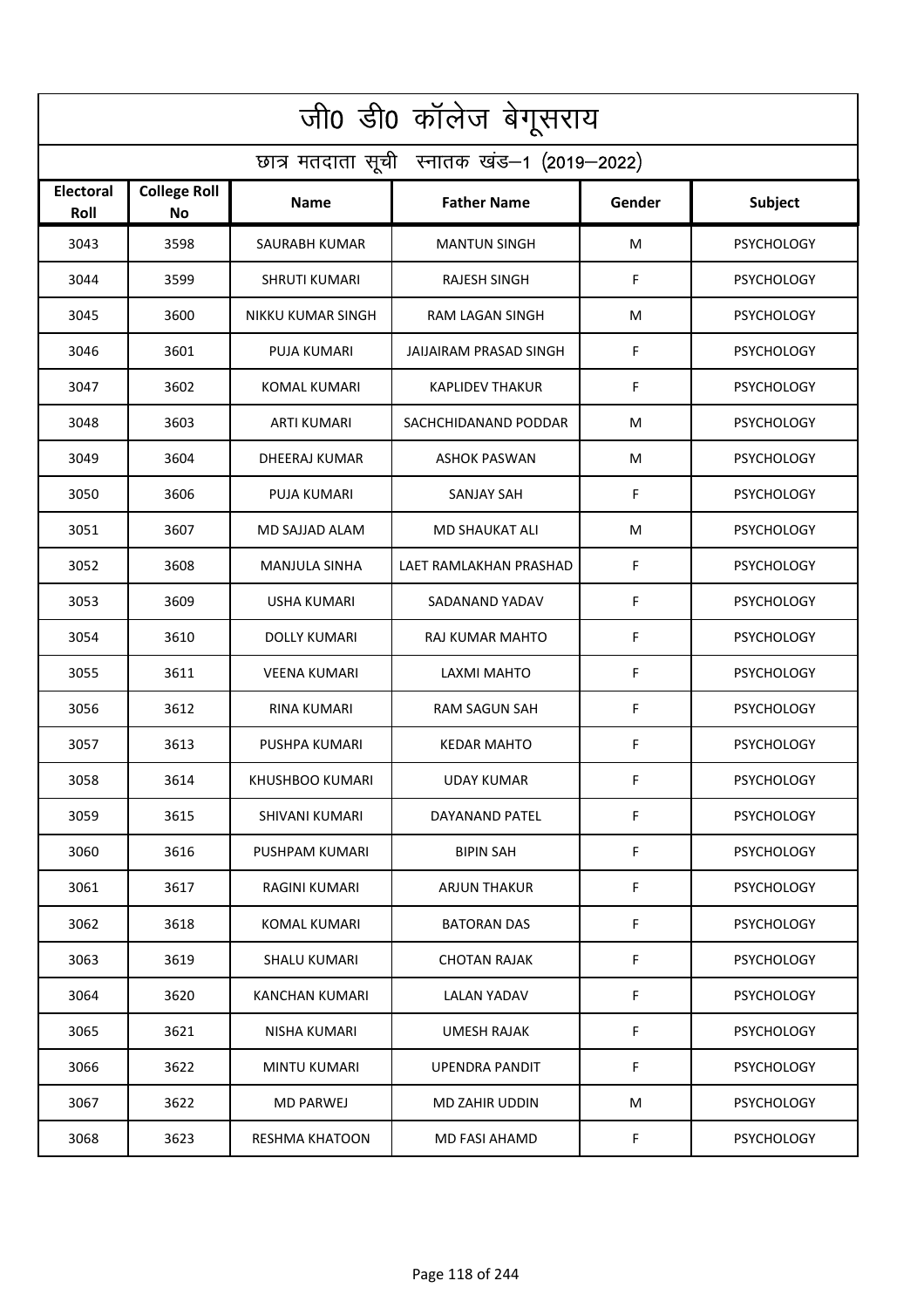| जी0 डी0 कॉलेज बेगूसराय                     |                                  |                         |                           |        |                   |  |  |  |
|--------------------------------------------|----------------------------------|-------------------------|---------------------------|--------|-------------------|--|--|--|
| छात्र मतदाता सूची स्नातक खंड-1 (2019-2022) |                                  |                         |                           |        |                   |  |  |  |
| Electoral<br>Roll                          | <b>College Roll</b><br><b>No</b> | <b>Name</b>             | <b>Father Name</b>        | Gender | Subject           |  |  |  |
| 3069                                       | 3624                             | <b>VIVEK KUMAR</b>      | <b>ASHOK RAM</b>          | M      | <b>PSYCHOLOGY</b> |  |  |  |
| 3070                                       | 3625                             | LAKSHMAN KUMAR          | <b>VAKIL RAM</b>          | M      | <b>PSYCHOLOGY</b> |  |  |  |
| 3071                                       | 3626                             | <b>CHANDA KUMARI</b>    | <b>VIMAL DEO MAHTO</b>    | F      | <b>PSYCHOLOGY</b> |  |  |  |
| 3072                                       | 3628                             | KANCHANMALA             | YOGESHWAR RAY             | F      | <b>PSYCHOLOGY</b> |  |  |  |
| 3073                                       | 3629                             | <b>NISHA KUMARI</b>     | <b>NAND KISHOR MAHTO</b>  | F      | <b>PSYCHOLOGY</b> |  |  |  |
| 3074                                       | 3629                             | <b>SUKESH KUMAR</b>     | <b>ASHOK MAHTO</b>        | M      | <b>PSYCHOLOGY</b> |  |  |  |
| 3075                                       | 3630                             | <b>RUPALI KUMARI</b>    | YOGENDRA YADAV            | F      | <b>PSYCHOLOGY</b> |  |  |  |
| 3076                                       | 3631                             | <b>RANI KUMARI</b>      | <b>ARUN PATHAK</b>        | F      | <b>PSYCHOLOGY</b> |  |  |  |
| 3077                                       | 3633                             | PINKI KUMARI            | DAYANAND YADAV            | F      | <b>PSYCHOLOGY</b> |  |  |  |
| 3078                                       | 3634                             | <b>RUBI KUMARI</b>      | <b>ASHOK MAHTO</b>        | F      | <b>PSYCHOLOGY</b> |  |  |  |
| 3079                                       | 3635                             | <b>SONU KUMAR</b>       | <b>BHUSHAN SINGH</b>      | M      | <b>PSYCHOLOGY</b> |  |  |  |
| 3080                                       | 3636                             | SIMRAN RAJ              | AJEET KUMAR               | F      | <b>PSYCHOLOGY</b> |  |  |  |
| 3081                                       | 3637                             | <b>SHAMA PERWEEN</b>    | MARHOOM RAJA KHALIFA      | F      | <b>PSYCHOLOGY</b> |  |  |  |
| 3082                                       | 3639                             | <b>SHAGUFTA PRAVEEN</b> | <b>MD SHABUDDIN</b>       | F      | <b>PSYCHOLOGY</b> |  |  |  |
| 3083                                       | 3640                             | MANOJ SAH               | RAMDEV SAH                | M      | <b>PSYCHOLOGY</b> |  |  |  |
| 3084                                       | 3641                             | <b>MD MAHTAB</b>        | <b>MD GUFRAN</b>          | M      | <b>PSYCHOLOGY</b> |  |  |  |
| 3085                                       | 3642                             | RUNA KUMARI             | <b>AKLU PANDIT</b>        | F      | SOCIOLOGY         |  |  |  |
| 3086                                       | 3643                             | RAJA KUMAR              | RAM SEVAK SAH             | М      | <b>PSYCHOLOGY</b> |  |  |  |
| 3087                                       | 3644                             | PRADUMAN KUMAR          | RAMCHANDRA THAKUR         | M      | <b>PSYCHOLOGY</b> |  |  |  |
| 3088                                       | 3645                             | MANISHA KUMARI          | SHAMBHU SAH               | F.     | <b>PSYCHOLOGY</b> |  |  |  |
| 3089                                       | 3646                             | SURAJ KUMAR             | RAM SEVAK SAH             | М      | <b>PSYCHOLOGY</b> |  |  |  |
| 3090                                       | 3647                             | RAJNANDANI KUMARI       | SAHDEO KUMAR              | F      | <b>PSYCHOLOGY</b> |  |  |  |
| 3091                                       | 3648                             | RUPAM KUMARI            | <b>CHANDRASHEKHAR DAS</b> | F      | <b>PSYCHOLOGY</b> |  |  |  |
| 3092                                       | 3649                             | ARTI KUMARI             | KAMALDEV MAHTO            | F      | <b>PSYCHOLOGY</b> |  |  |  |
| 3093                                       | 3650                             | <b>BIPIN KUMAR</b>      | RAMPRAVESH PASWAN         | М      | <b>PSYCHOLOGY</b> |  |  |  |
| 3094                                       | 3651                             | MD ZUBAIR               | MD SOEB ANSARI            | М      | <b>PSYCHOLOGY</b> |  |  |  |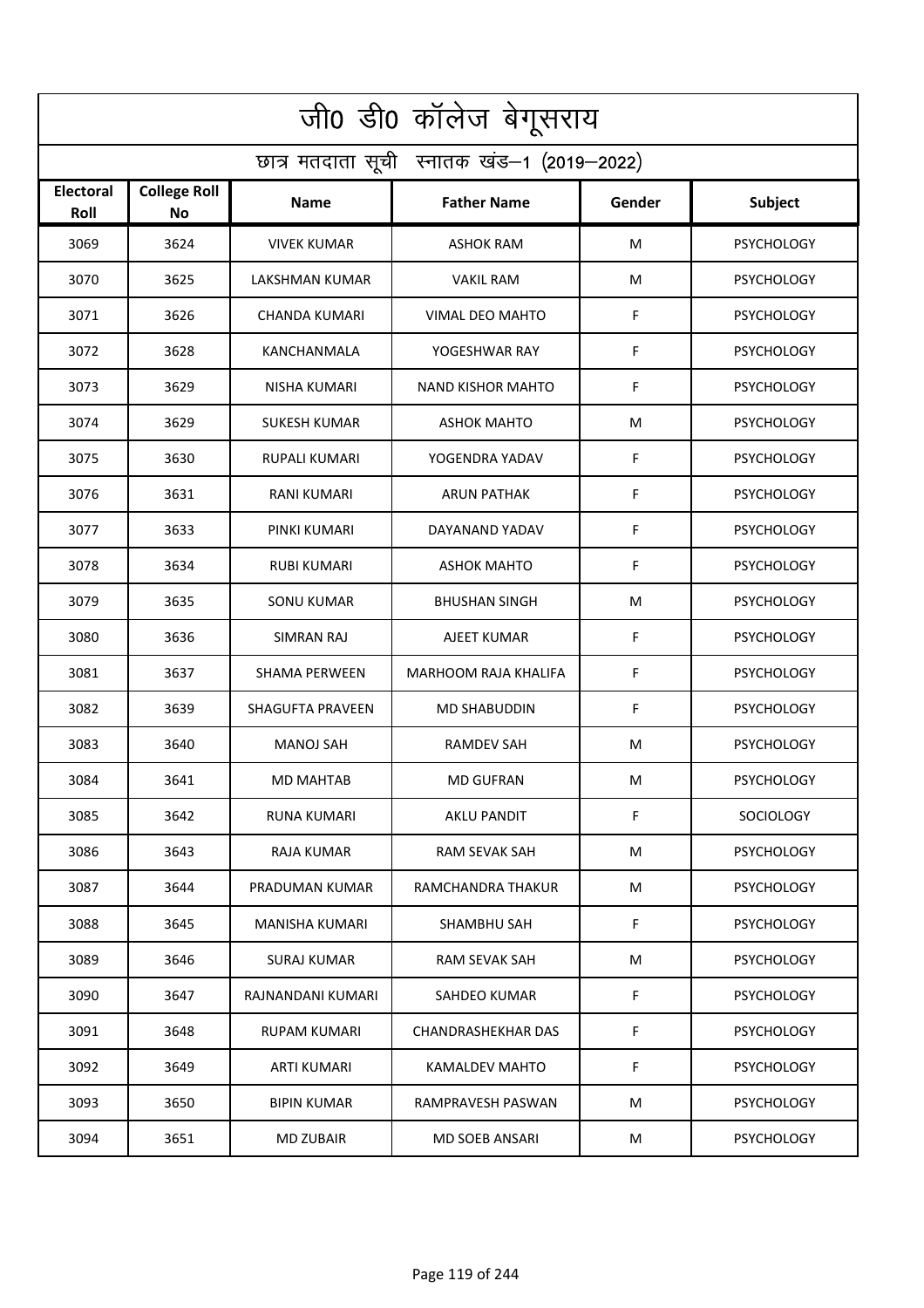| जी0 डी0 कॉलेज बेगूसराय                     |                                  |                        |                         |        |                   |  |  |  |
|--------------------------------------------|----------------------------------|------------------------|-------------------------|--------|-------------------|--|--|--|
| छात्र मतदाता सूची स्नातक खंड-1 (2019-2022) |                                  |                        |                         |        |                   |  |  |  |
| Electoral<br>Roll                          | <b>College Roll</b><br><b>No</b> | Name                   | <b>Father Name</b>      | Gender | <b>Subject</b>    |  |  |  |
| 3095                                       | 3652                             | ANUPAM KUMARI          | <b>TUNTUN SAW</b>       | F      | <b>PSYCHOLOGY</b> |  |  |  |
| 3096                                       | 3653                             | KUMKUM KUMARI          | SHAMBHU PODDAR          | F      | <b>PSYCHOLOGY</b> |  |  |  |
| 3097                                       | 3654                             | POONAM KUMARI          | <b>RAJESH SHARMA</b>    | F      | <b>PSYCHOLOGY</b> |  |  |  |
| 3098                                       | 3655                             | JAHNVI KUMARI          | SHANBHU KUMAR           | F      | <b>PSYCHOLOGY</b> |  |  |  |
| 3099                                       | 3656                             | DILEEP KUMAR SINGH     | SHIVCHANDRA SAH         | M      | <b>PSYCHOLOGY</b> |  |  |  |
| 3100                                       | 3657                             | PRIYANKA KUMARI        | <b>GABBAR CHAUDHARI</b> | F      | <b>PSYCHOLOGY</b> |  |  |  |
| 3101                                       | 3658                             | RAUSHAN KHATOON        | <b>MD ASLAM</b>         | F      | <b>PSYCHOLOGY</b> |  |  |  |
| 3102                                       | 3659                             | POOJA KUMARI           | DEVNARAYAN SAH          | F      | <b>PSYCHOLOGY</b> |  |  |  |
| 3103                                       | 3660                             | <b>MERY BHARTI</b>     | LAXMI DEVI              | F      | <b>PSYCHOLOGY</b> |  |  |  |
| 3104                                       | 3661                             | MITO KUMARI            | <b>GHURAN RAM</b>       | F      | <b>PSYCHOLOGY</b> |  |  |  |
| 3105                                       | 3662                             | PAPPU KUMAR            | NANDLAL MAHTO           | M      | <b>PSYCHOLOGY</b> |  |  |  |
| 3106                                       | 3663                             | RASHMI KUMARI          | PRADEEP SAH             | F      | <b>PSYCHOLOGY</b> |  |  |  |
| 3107                                       | 3664                             | PANCHVATI KUMARI       | NANDLAL PASWAN          | F      | <b>PSYCHOLOGY</b> |  |  |  |
| 3108                                       | 3665                             | RAMVINAY KUMAR         | <b>DEVAN SAH</b>        | M      | <b>PSYCHOLOGY</b> |  |  |  |
| 3109                                       | 3666                             | ZEBA PARVEEN           | MD ABDUL KUDDUS ANSARI  | F      | <b>PSYCHOLOGY</b> |  |  |  |
| 3110                                       | 3667                             | MD SHAHNAWAZ           | MD FAIYAZ               | M      | <b>PSYCHOLOGY</b> |  |  |  |
| 3111                                       | 3669                             | RUMMI KUMARI           | MANGAL RAY              | F      | <b>PSYCHOLOGY</b> |  |  |  |
| 3112                                       | 3670                             | <b>GAUTAM ADHIKARI</b> | RAMNATH YADAV           | M      | <b>PSYCHOLOGY</b> |  |  |  |
| 3113                                       | 3671                             | NEERAJ KUMAR           | RAMADHAR TANTI          | M      | <b>PSYCHOLOGY</b> |  |  |  |
| 3114                                       | 3672                             | SADHNA KUMARI          | DINESH SINGH            | F      | <b>PSYCHOLOGY</b> |  |  |  |
| 3115                                       | 3673                             | <b>BITTU KUMAR</b>     | YOGENDRA SHARMA         | M      | <b>PSYCHOLOGY</b> |  |  |  |
| 3116                                       | 3674                             | <b>VIJAY KUMAR</b>     | <b>SURAJ CHAUDHARY</b>  | M      | <b>PSYCHOLOGY</b> |  |  |  |
| 3117                                       | 3675                             | SAURABH KUMAR          | RAVINDRA PRASAD         | M      | <b>PSYCHOLOGY</b> |  |  |  |
| 3118                                       | 3676                             | <b>NEHA KUMARI</b>     | <b>JHANDU PASWAN</b>    | F      | PHILOSOPHY        |  |  |  |
| 3119                                       | 3677                             | <b>MD SHAKIB</b>       | <b>MD ZAKIR</b>         | M      | <b>PSYCHOLOGY</b> |  |  |  |
| 3120                                       | 3678                             | LADLI KUMARI           | <b>NARESH SAHNI</b>     | F      | <b>PSYCHOLOGY</b> |  |  |  |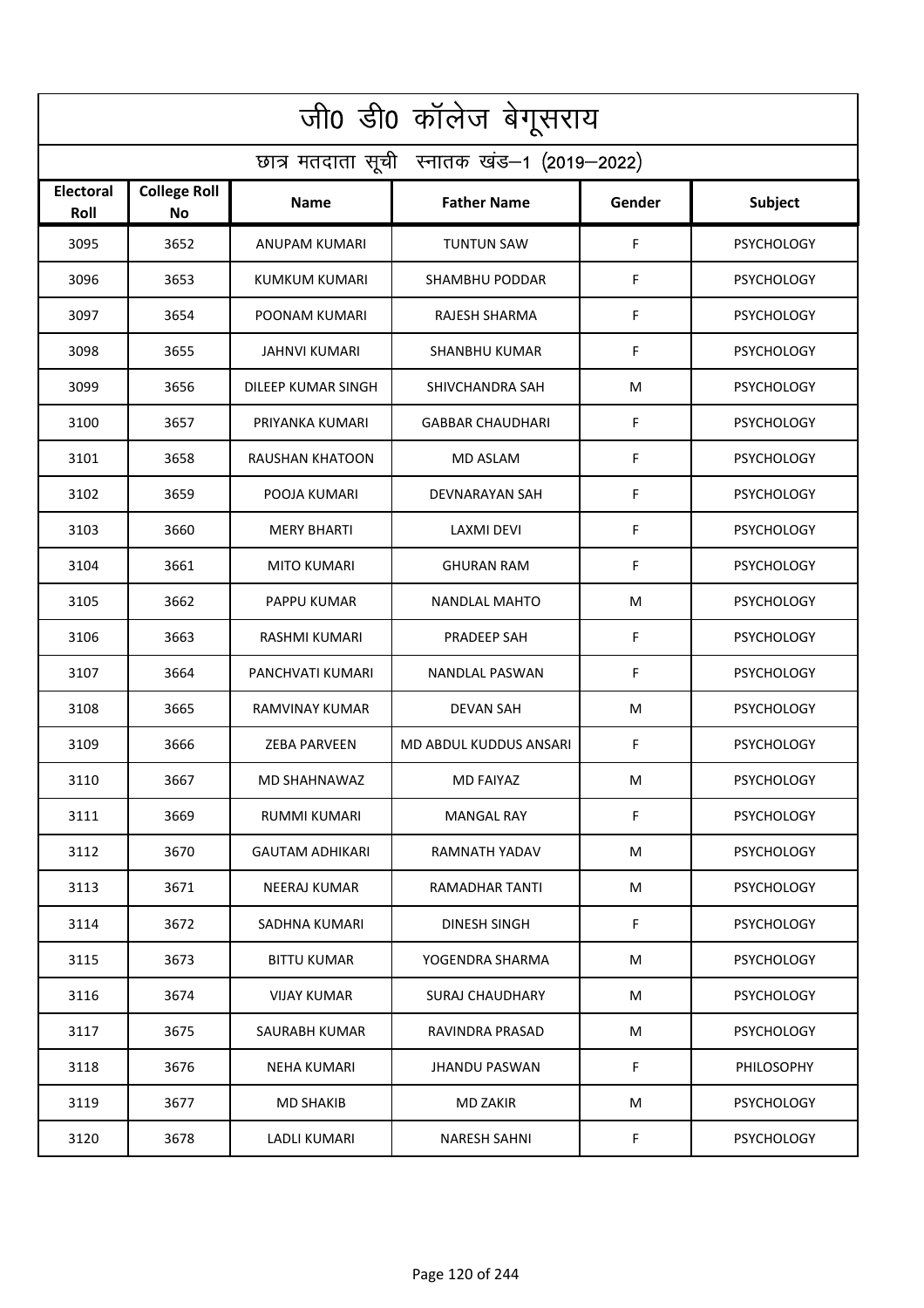| जी0 डी0 कॉलेज बेगूसराय                     |                                  |                       |                           |        |                   |  |  |  |
|--------------------------------------------|----------------------------------|-----------------------|---------------------------|--------|-------------------|--|--|--|
| छात्र मतदाता सूची स्नातक खंड-1 (2019-2022) |                                  |                       |                           |        |                   |  |  |  |
| Electoral<br>Roll                          | <b>College Roll</b><br><b>No</b> | Name                  | <b>Father Name</b>        | Gender | Subject           |  |  |  |
| 3121                                       | 3679                             | MD AASHIK ALI         | <b>MD WAHDAT</b>          | M      | <b>PSYCHOLOGY</b> |  |  |  |
| 3122                                       | 3680                             | <b>MANJEET KUMAR</b>  | <b>MANOJ PASWAN</b>       | M      | <b>PSYCHOLOGY</b> |  |  |  |
| 3123                                       | 3681                             | DILKHUSH KUMAR        | NAVIN KUMAR SINGH         | M      | <b>PSYCHOLOGY</b> |  |  |  |
| 3124                                       | 3682                             | <b>RAJEEV KUMAR</b>   | RAJA RAM YADAV            | M      | <b>PSYCHOLOGY</b> |  |  |  |
| 3125                                       | 3683                             | <b>SUSHAMA KUMARI</b> | CHANDRASHEKHAR SHARMA     | F      | <b>PSYCHOLOGY</b> |  |  |  |
| 3126                                       | 3684                             | <b>NITESH KUMAR</b>   | <b>KAMDEV THAKUR</b>      | M      | <b>PSYCHOLOGY</b> |  |  |  |
| 3127                                       | 3685                             | <b>RAMBABU KUMAR</b>  | <b>UPENDRA ROY</b>        | M      | <b>PSYCHOLOGY</b> |  |  |  |
| 3128                                       | 3686                             | AJEET KUMAR           | RAMCHANDRA SAH            | M      | <b>PSYCHOLOGY</b> |  |  |  |
| 3129                                       | 3687                             | <b>SUNITA KUMARI</b>  | KAILASH CHOUDHARY         | F      | <b>PSYCHOLOGY</b> |  |  |  |
| 3130                                       | 3688                             | RITU KUMARI           | <b>GANESH CHOUDHARY</b>   | F      | <b>PSYCHOLOGY</b> |  |  |  |
| 3131                                       | 3689                             | RAUNAQUE PRAVEEN      | <b>MD PINTU</b>           | F      | <b>PSYCHOLOGY</b> |  |  |  |
| 3132                                       | 3690                             | <b>KOMAL KUMARI</b>   | SURYANARAYAN PASWAN       | F      | <b>PSYCHOLOGY</b> |  |  |  |
| 3133                                       | 3691                             | <b>RITIK ROSHAN</b>   | <b>BHARAT PANDIT</b>      | M      | <b>PSYCHOLOGY</b> |  |  |  |
| 3134                                       | 3692                             | SAURAV KUMAR          | <b>SUNIL PRASAD GUPTA</b> | M      | <b>PSYCHOLOGY</b> |  |  |  |
| 3135                                       | 3693                             | MD AMIR SOHAIL        | MD YASIN ALAM             | M      | <b>PSYCHOLOGY</b> |  |  |  |
| 3136                                       | 3694                             | PUSHPA KUMARI         | HARI MAHTO                | F.     | <b>PSYCHOLOGY</b> |  |  |  |
| 3137                                       | 3695                             | KAMALJEET KUMAR       | LATE KRISHNA SHARMA       | М      | <b>PSYCHOLOGY</b> |  |  |  |
| 3138                                       | 3697                             | AJAY KUMAR            | DIWAKAR KUMAR             | М      | <b>PSYCHOLOGY</b> |  |  |  |
| 3139                                       | 3697                             | PRINCE KUMAR          | KAILASH SAH               | М      | <b>PSYCHOLOGY</b> |  |  |  |
| 3140                                       | 3698                             | <b>SUJEET KUMAR</b>   | RAMPUKAR PANDIT           | М      | <b>PSYCHOLOGY</b> |  |  |  |
| 3141                                       | 3699                             | CHANDNI KUMARI        | HARE RAM SINGH            | F.     | <b>PSYCHOLOGY</b> |  |  |  |
| 3142                                       | 3700                             | SANNI KUMAR           | <b>GANGA SAHNI</b>        | М      | <b>PSYCHOLOGY</b> |  |  |  |
| 3143                                       | 3701                             | MD SAHUD ALAM         | MD MANZUR ALAM            | М      | <b>PSYCHOLOGY</b> |  |  |  |
| 3144                                       | 3702                             | SADDAM HUSSAIN        | <b>MANSUR AALAM</b>       | М      | <b>PSYCHOLOGY</b> |  |  |  |
| 3145                                       | 3703                             | RAHUL KUMAR           | DINESH MAHTO              | М      | <b>PSYCHOLOGY</b> |  |  |  |
| 3146                                       | 3704                             | PUJA KUMARI           | KAILASH RAM               | F.     | <b>PSYCHOLOGY</b> |  |  |  |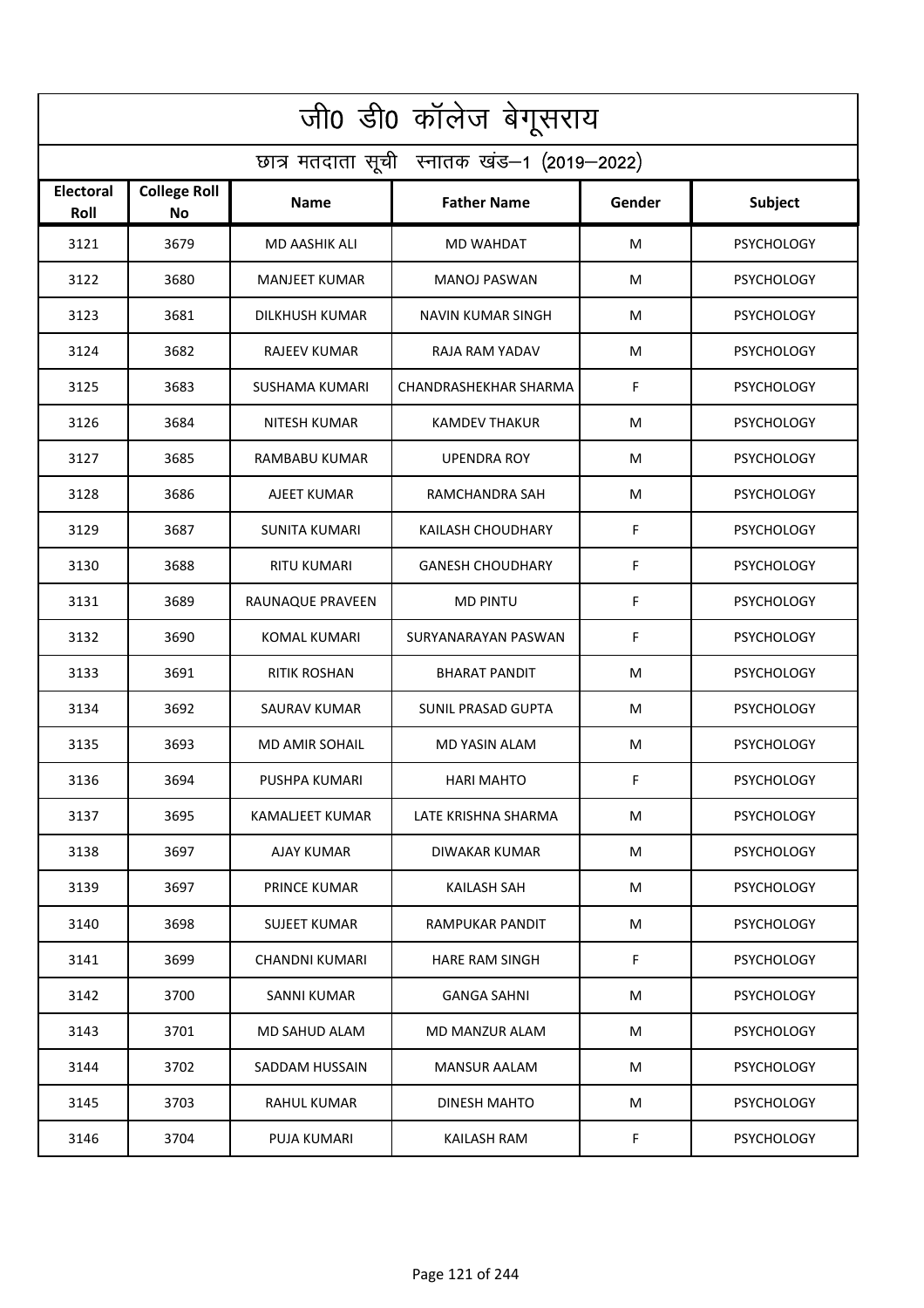| जी0 डी0 कॉलेज बेगूसराय                     |                           |                                           |                              |        |          |  |  |  |
|--------------------------------------------|---------------------------|-------------------------------------------|------------------------------|--------|----------|--|--|--|
| छात्र मतदाता सूची स्नातक खंड-1 (2019-2022) |                           |                                           |                              |        |          |  |  |  |
| <b>Electoral</b><br>Roll                   | <b>College Roll</b><br>No | Name                                      | <b>Father Name</b>           | Gender | Subject  |  |  |  |
| 3147                                       | 3901                      | <b>ABHISHEK KUMAR</b>                     | <b>SHANKAR SAH</b>           | M      | Sanskrit |  |  |  |
| 3148                                       | 3902                      | <b>SHARDA KUMARI</b>                      | <b>GOPAL JHA</b>             | F      | Sanskrit |  |  |  |
| 3149                                       | 3903                      | SUNDRAM KUMAR                             | UMESH DAS                    | M      | Sanskrit |  |  |  |
| 3150                                       | 3904                      | SATYAM KUMAR                              | <b>UMESH DAS</b>             | M      | Sanskrit |  |  |  |
| 3151                                       | 3905                      | <b>SANGAM KUMARI</b>                      | <b>VISHNUDEV PASWAN</b>      | F      | Sanskrit |  |  |  |
| 3152                                       | 3906                      | <b>VINITA KUMARI</b>                      | RAMUDAY CHAURASIYA           | F      | Sanskrit |  |  |  |
| 3153                                       | 3907                      | <b>RAKESH KUMAR</b>                       | <b>SURESH DAS</b>            | М      | Sanskrit |  |  |  |
| 3154                                       | 3908                      | <b>ADITYA CHANDRA</b><br><b>CHOUDHARY</b> | RAM CHANDRA CHOUDHARY        | M      | Sanskrit |  |  |  |
| 3155                                       | 3908                      | <b>RITESH KUMAR</b>                       | <b>MANOJ SAH</b>             | M      | Sanskrit |  |  |  |
| 3156                                       | 3909                      | ARCHANA KUMARI                            | PRAMOD YADAV                 | F      | Sanskrit |  |  |  |
| 3157                                       | 3910                      | RAUSHAN KUMAR                             | JAY PRAKASH SAH              | M      | Sanskrit |  |  |  |
| 3158                                       | 3911                      | ANNU KUMARI                               | <b>VINOD SINGH</b>           | F      | Sanskrit |  |  |  |
| 3159                                       | 3912                      | <b>BITTU KUMAR</b>                        | <b>BAHADUR SHARMA</b>        | M      | Sanskrit |  |  |  |
| 3160                                       | 3913                      | <b>BANTY KUMARI</b>                       | PARSUN SAH                   | F      | Sanskrit |  |  |  |
| 3161                                       | 3914                      | PREMJEET KUMAR                            | DURO PANDIT                  | M      | Sanskrit |  |  |  |
| 3162                                       | 3915                      | SAMBHAV KUMARI                            | KANHAIYA KUMAR SINGH         | F.     | Sanskrit |  |  |  |
| 3163                                       | 3916                      | <b>GHANSHYAM KUMAR</b>                    | MAHENDRA JHA                 | М      | Sanskrit |  |  |  |
| 3164                                       | 3917                      | <b>ANUJ KUMAR</b>                         | <b>KRISHNA MOHAN DAS</b>     | М      | Sanskrit |  |  |  |
| 3165                                       | 3918                      | NITISH KUMAR                              | <b>ANIL SHARMA</b>           | М      | Sanskrit |  |  |  |
| 3166                                       | 3919                      | JAYDEEP BANARJEE                          | RAVINDRA BHUSHAN<br>BANARJEE | M      | Sanskrit |  |  |  |
| 3167                                       | 3920                      | RADHESHYAM KUMAR                          | <b>HARERAM MAHTO</b>         | M      | Sanskrit |  |  |  |
| 3168                                       | 3921                      | KHUSHBOO KUMARI                           | <b>BIPIN MAHTO</b>           | F      | Sanskrit |  |  |  |
| 3169                                       | 3922                      | <b>BIPIN SAH</b>                          | JHUN JHUN SAH                | M      | Sanskrit |  |  |  |
| 3170                                       | 3923                      | URVASHI KUMARI                            | UMESH PRASAD YADAV           | F      | Sanskrit |  |  |  |
| 3171                                       | 3924                      | HIMANSHU KUMAR                            | MANOJ JHA                    | М      | Sanskrit |  |  |  |
| 3172                                       | 3925                      | SATYAM KUMAR<br><b>SUNDARAM</b>           | PANKAJ KUMAR                 | M      | Sanskrit |  |  |  |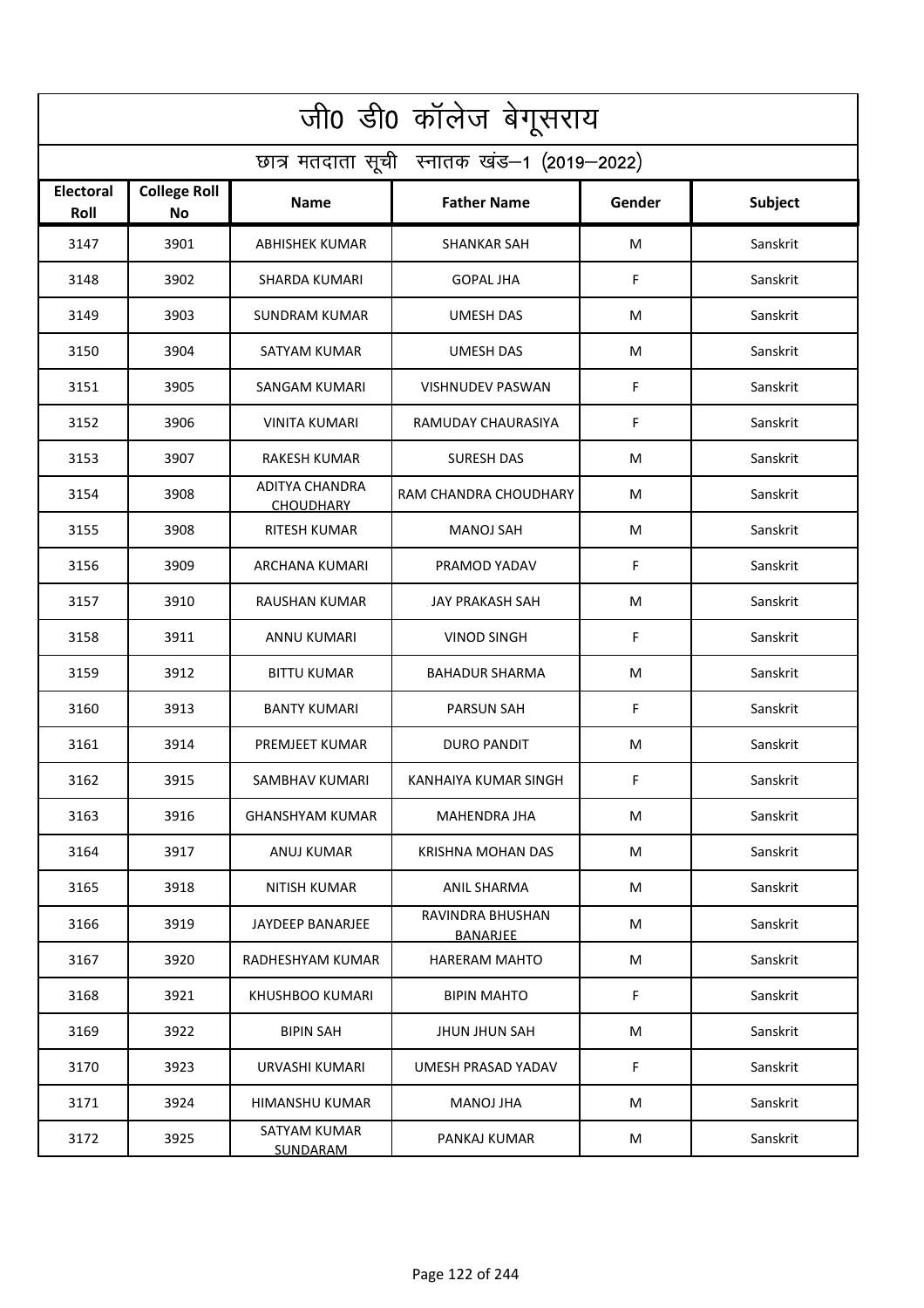| जी0 डी0 कॉलेज बेगूसराय                     |                           |                        |                           |        |                 |  |  |  |
|--------------------------------------------|---------------------------|------------------------|---------------------------|--------|-----------------|--|--|--|
| छात्र मतदाता सूची स्नातक खंड-1 (2019-2022) |                           |                        |                           |        |                 |  |  |  |
| <b>Electoral</b><br>Roll                   | <b>College Roll</b><br>No | <b>Name</b>            | <b>Father Name</b>        | Gender | <b>Subject</b>  |  |  |  |
| 3173                                       | 3926                      | <b>PRINCE KUMAR</b>    | AMARDEEP SINGH            | M      | <b>SANSKRIT</b> |  |  |  |
| 3174                                       | 3927                      | CHANDAN KUMAR          | <b>VIRAL JHA</b>          | M      | SANSKRIT        |  |  |  |
| 3175                                       | 3928                      | <b>KARAN KUMAR</b>     | <b>SHYAM GARERI</b>       | M      | SANSKRIT        |  |  |  |
| 3176                                       | 3929                      | PRABHAKAR KUMAR        | VADUNANDAN SAHNI          | M      | SANSKRIT        |  |  |  |
| 3177                                       | 3930                      | PRERNA                 | <b>NUNU LAL MANDAL</b>    | F      | <b>SANSKRIT</b> |  |  |  |
| 3178                                       | 3931                      | <b>VIKRAM KUMAR</b>    | <b>JANARDAN TANTI</b>     | M      | SANSKRIT        |  |  |  |
| 3179                                       | 3932                      | <b>AKANKSHA KUMARI</b> | AWADH KISHOR JHA          | F      | SANSKRIT        |  |  |  |
| 3180                                       | 4001                      | <b>NITU KUMARI</b>     | SHAILENDRA PASWAN         | F      | Sociology       |  |  |  |
| 3181                                       | 4002                      | <b>MD TAUSIF</b>       | <b>MD FATEH</b>           | M      | Sociology       |  |  |  |
| 3182                                       | 4003                      | SATAKSHI RAJ           | PRAVEEN KUMAR             | F      | Sociology       |  |  |  |
| 3183                                       | 4004                      | <b>SUMAN KUMAR</b>     | <b>AKAL SINGH</b>         | M      | Sociology       |  |  |  |
| 3184                                       | 4005                      | <b>VIJAY KUMAR</b>     | <b>VISHU RAM</b>          | M      | Sociology       |  |  |  |
| 3185                                       | 4006                      | NISHA KUMARI           | RAJO SHARMA               | F      | Sociology       |  |  |  |
| 3186                                       | 4007                      | PRITI KUMARI           | SIYARAM YADAV             | F      | Sociology       |  |  |  |
| 3187                                       | 4008                      | SAURAV KUMAR           | RAM PRAVESH RAI           | M      | Sociology       |  |  |  |
| 3188                                       | 4009                      | PRITI KUMARI           | <b>MUKESH SINGH</b>       | F      | Sociology       |  |  |  |
| 3189                                       | 4010                      | ANSHU KUMARI           | YASHWANT KUMAR            | F      | Sociology       |  |  |  |
| 3190                                       | 4011                      | <b>ASHIK KUMAR</b>     | OM PARKASH PODDAR         | M      | Sociology       |  |  |  |
| 3191                                       | 4012                      | <b>MANTOSH KUMAR</b>   | RAM ADHAR YADAV           | M      | Sociology       |  |  |  |
| 3192                                       | 4013                      | DHIRAJ KUMAR           | PRAVIN SINGH              | M      | Sociology       |  |  |  |
| 3193                                       | 4014                      | SONALI KUMARI          | <b>BINOD KUMAR BHAGAT</b> | F      | Sociology       |  |  |  |
| 3194                                       | 4015                      | <b>RICHA</b>           | <b>GOPAL SHAU</b>         | F      | Sociology       |  |  |  |
| 3195                                       | 4016                      | <b>NEHA KUMARI</b>     | <b>MANORANJAN MISTRI</b>  | F      | Sociology       |  |  |  |
| 3196                                       | 4017                      | <b>RAMSHRAN KUMAR</b>  | <b>HERA LAL MANDAL</b>    | M      | Sociology       |  |  |  |
| 3197                                       | 4018                      | SONI KHANAM            | ABDUR RAZZAQUE KHAN       | F      | Sociology       |  |  |  |
| 3198                                       | 4019                      | <b>SONI KUMARI</b>     | <b>SUDHIR MAHTO</b>       | F.     | Sociology       |  |  |  |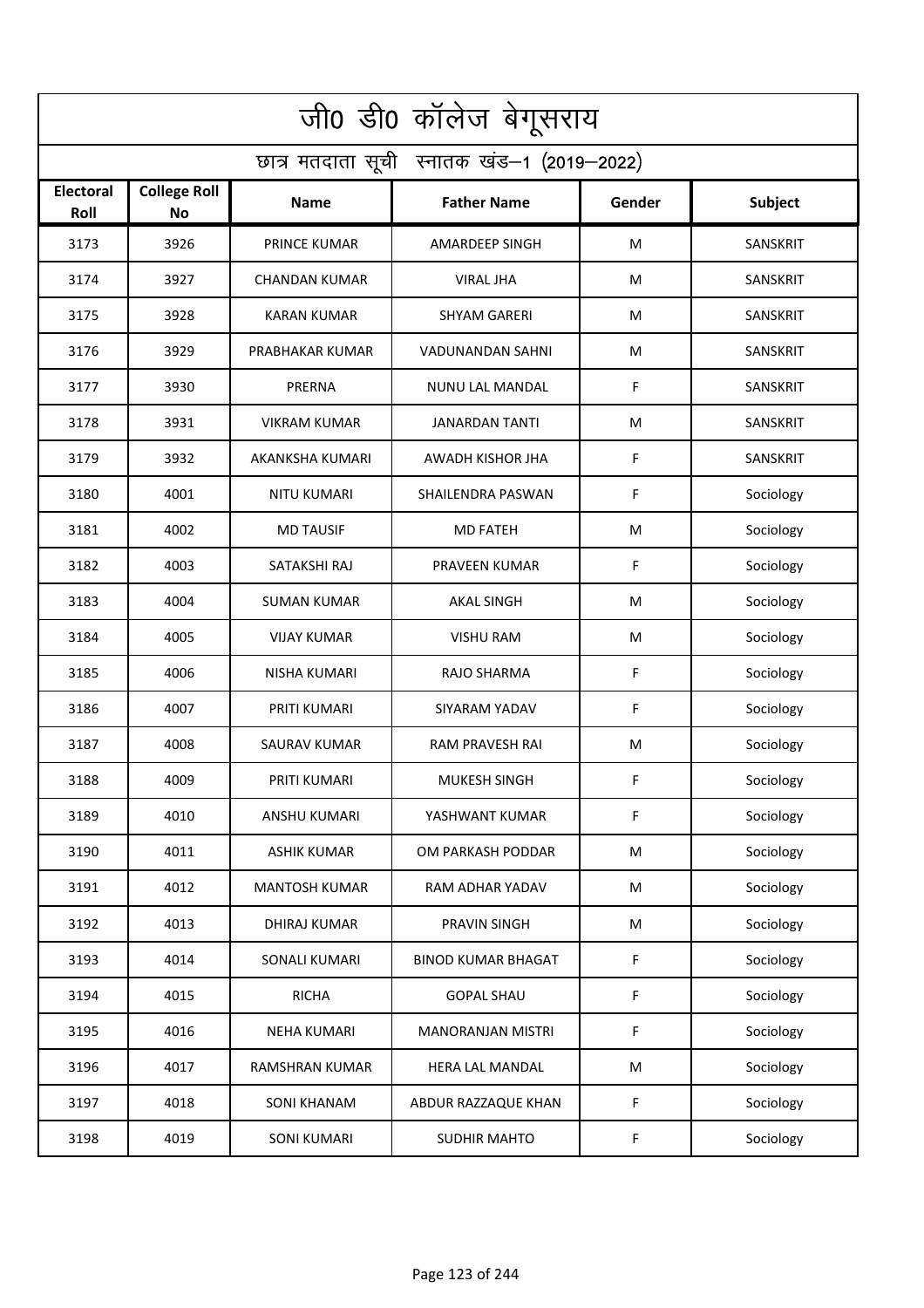| जी0 डी0 कॉलेज बेगूसराय                     |                                  |                           |                          |        |           |  |  |  |
|--------------------------------------------|----------------------------------|---------------------------|--------------------------|--------|-----------|--|--|--|
| छात्र मतदाता सूची स्नातक खंड-1 (2019-2022) |                                  |                           |                          |        |           |  |  |  |
| <b>Electoral</b><br>Roll                   | <b>College Roll</b><br><b>No</b> | Name                      | <b>Father Name</b>       | Gender | Subject   |  |  |  |
| 3199                                       | 4020                             | PRIYANKA KUMARI           | <b>SUNIL RAJAK</b>       | F      | Sociology |  |  |  |
| 3200                                       | 4021                             | <b>VIKAS KUMAR</b>        | <b>NARAD PODDAR</b>      | M      | Sociology |  |  |  |
| 3201                                       | 4022                             | <b>ANKIT RANJAN</b>       | RAJESH KUMAR RANJAN      | M      | Sociology |  |  |  |
| 3202                                       | 4023                             | POOJA KUMARI              | <b>SUSHIL SINGH</b>      | M      | Sociology |  |  |  |
| 3203                                       | 4024                             | <b>ROHIT KUMAR</b>        | <b>MADAN YADAV</b>       | M      | Sociology |  |  |  |
| 3204                                       | 4025                             | <b>SHRUTI MISHRA</b>      | PRITAM KUMAR MISHRA      | F      | Sociology |  |  |  |
| 3205                                       | 4026                             | PRIYANKA KUMARI           | <b>NAVIN KUMAR</b>       | F      | Sociology |  |  |  |
| 3206                                       | 4027                             | <b>BABY KUMARI</b>        | SHELENDRA SINGH          | F      | Sociology |  |  |  |
| 3207                                       | 4028                             | <b>AMAN KUMAR</b>         | ARJUN PRASAD GUPTA       | M      | Sociology |  |  |  |
| 3208                                       | 4029                             | <b>DEV KUMAR</b>          | <b>CHHOTE LAL GUPTA</b>  | M      | Sociology |  |  |  |
| 3209                                       | 4030                             | <b>SHYAM SUNDAR KUMAR</b> | <b>DEEPAK PANDIT</b>     | M      | Sociology |  |  |  |
| 3210                                       | 4031                             | <b>BINITA KUMARI</b>      | <b>BALESHWAR MAHTO</b>   | F      | Sociology |  |  |  |
| 3211                                       | 4032                             | <b>SONU KUMAR</b>         | <b>DINESH RAM</b>        | M      | Sociology |  |  |  |
| 3212                                       | 4033                             | <b>RAJA KUMAR</b>         | <b>VINOD KR SHARMA</b>   | M      | Sociology |  |  |  |
| 3213                                       | 4034                             | SURBHI KUMARI             | <b>ANIL KUMAR</b>        | F      | Sociology |  |  |  |
| 3214                                       | 4035                             | NITISH KUMAR              | NANDLAL SINGH            | M      | Sociology |  |  |  |
| 3215                                       | 4036                             | STUTI KUMARI              | SHASHI BHUSAN SINGH      | F      | Sociology |  |  |  |
| 3216                                       | 4037                             | <b>MD FIRDAUS</b>         | <b>MD JUBER</b>          | M      | Sociology |  |  |  |
| 3217                                       | 4038                             | <b>SUJEET KUMAR</b>       | PALLU MAHTO              | M      | Sociology |  |  |  |
| 3218                                       | 4039                             | HARE RAM KUMAR            | <b>VIPIN PANDIT</b>      | M      | Sociology |  |  |  |
| 3219                                       | 4040                             | <b>SUJIT KUMAR</b>        | <b>AJAY SAH</b>          | M      | Sociology |  |  |  |
| 3220                                       | 4041                             | JAY KISHAN KUMAR          | <b>JAY PRAKASH SAH</b>   | M      | Sociology |  |  |  |
| 3221                                       | 4042                             | RAJANI KUMARI             | <b>JAYKANT SAHANI</b>    | F      | Sociology |  |  |  |
| 3222                                       | 4043                             | SONAKSHI KUMARI           | <b>CHAKRADHAR PANDIT</b> | F      | Sociology |  |  |  |
| 3223                                       | 4044                             | SAROJANI KUMARI           | CHANDRASHEKHAR YADAV     | F      | Sociology |  |  |  |
| 3224                                       | 4045                             | <b>KOMAL KUMARI</b>       | <b>AMRENDRA SAH</b>      | F      | Sociology |  |  |  |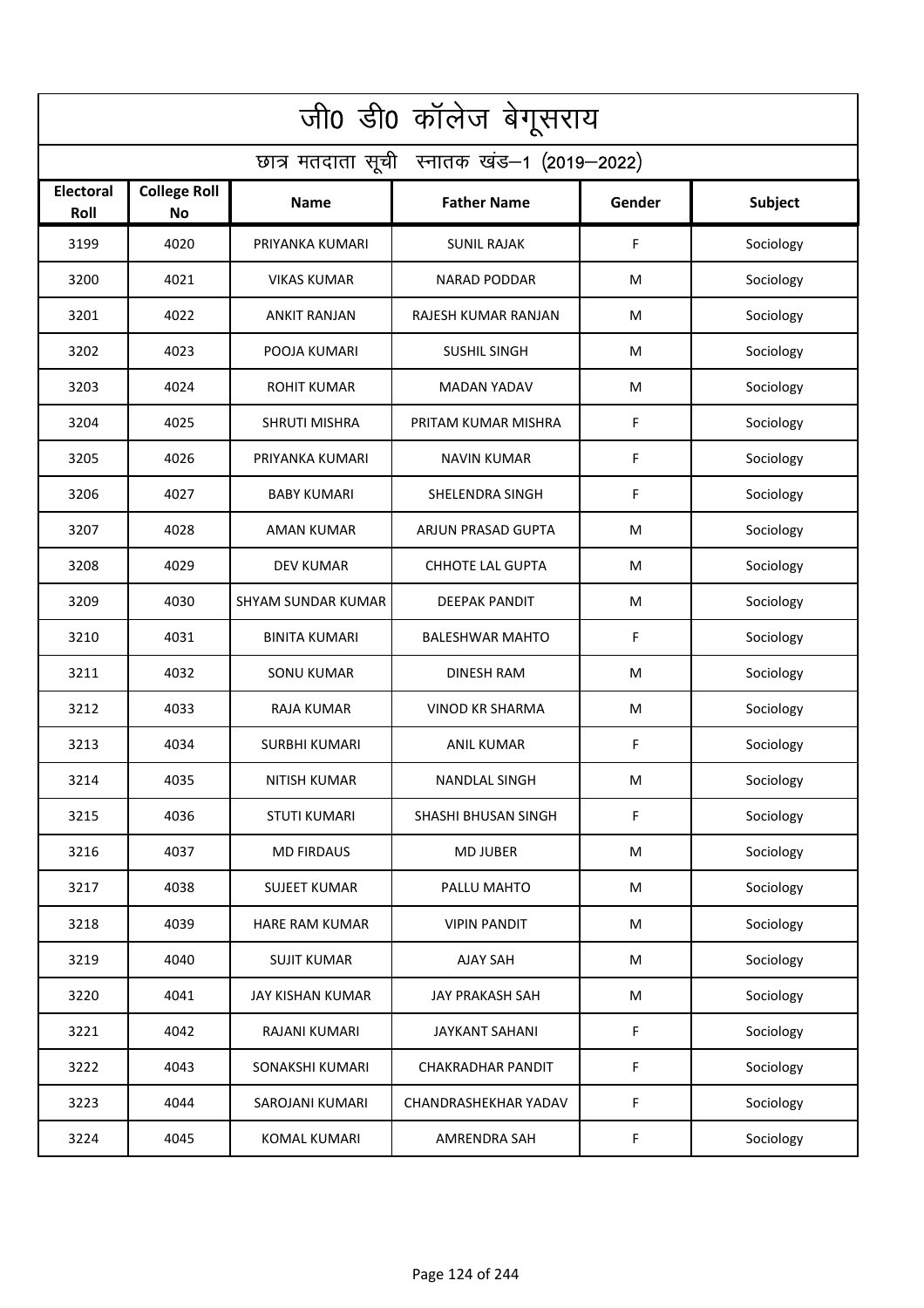| जी0 डी0 कॉलेज बेगूसराय                     |                                  |                                 |                            |        |                  |  |  |  |
|--------------------------------------------|----------------------------------|---------------------------------|----------------------------|--------|------------------|--|--|--|
| छात्र मतदाता सूची स्नातक खंड-1 (2019-2022) |                                  |                                 |                            |        |                  |  |  |  |
| <b>Electoral</b><br>Roll                   | <b>College Roll</b><br><b>No</b> | Name                            | <b>Father Name</b>         | Gender | <b>Subject</b>   |  |  |  |
| 3225                                       | 4046                             | <b>SHWETA KUMARI</b>            | SHAMBHU CHOUDHARY          | F      | Sociology        |  |  |  |
| 3226                                       | 4047                             | SANJU KUMARI                    | <b>SHANKAR RAM FORE</b>    | F      | Sociology        |  |  |  |
| 3227                                       | 4048                             | <b>BABALI KUMARI</b>            | <b>SUBODH SINGH</b>        | F      | Sociology        |  |  |  |
| 3228                                       | 4049                             | RAMENDRA KUMAR                  | <b>UDAY KUMAR SINGH</b>    | M      | Sociology        |  |  |  |
| 3229                                       | 4050                             | <b>GAURAV KUMAR</b>             | <b>SUNIL SAHANI</b>        | M      | Sociology        |  |  |  |
| 3230                                       | 4051                             | <b>REENA KUMARI</b>             | <b>SHAMBHU RAY</b>         | F      | Sociology        |  |  |  |
| 3231                                       | 4052                             | PRINCE KUMAR                    | <b>RANJEET MAHTO</b>       | M      | Sociology        |  |  |  |
| 3232                                       | 4053                             | <b>CHIKKU KUMARI</b>            | <b>LALAN SINGH</b>         | F      | Sociology        |  |  |  |
| 3233                                       | 4054                             | <b>VISHAL KUMAR</b>             | <b>LALAN THAKUR</b>        | M      | Sociology        |  |  |  |
| 3234                                       | 4055                             | YUGAL KISHOR<br><b>CHUDHARI</b> | RAMUDAY CHUDHARI           | M      | Sociology        |  |  |  |
| 3235                                       | 4056                             | <b>SUMIT KUMAR</b>              | <b>SUNIL PASWAN</b>        | M      | Sociology        |  |  |  |
| 3236                                       | 4057                             | ABHINANDAN PANDIT               | PRAMOD PANDIT              | M      | Sociology        |  |  |  |
| 3237                                       | 4058                             | PRITI KUMARI                    | ABHINANDAN PANDIT          | F      | Sociology        |  |  |  |
| 3238                                       | 4061                             | <b>SIMA KUMARI</b>              | <b>UMESH DAS</b>           | F      | Sociology        |  |  |  |
| 3239                                       | 4062                             | PUNAM KUMARI                    | <b>DINESH RAM</b>          | F      | Sociology        |  |  |  |
| 3240                                       | 4063                             | UJJWAL JYOTI                    | ANIL KUMAR SINGH           | F      | Sociology        |  |  |  |
| 3241                                       | 4064                             | AMIT KUMAR                      | RAKESH SINGH               | M      | <b>SOCIOLOGY</b> |  |  |  |
| 3242                                       | 4065                             | PRIYANKA KUMARI                 | <b>VISHUNDEV CHOUDHARI</b> | F.     | <b>SOCIOLOGY</b> |  |  |  |
| 3243                                       | 4065                             | RACHNA KUMARI                   | RANJEET RAJAK              | F.     | <b>SOCIOLOGY</b> |  |  |  |
| 3244                                       | 4066                             | PUJA KUMARI                     | ANIL HAZARI                | F      | <b>SOCIOLOGY</b> |  |  |  |
| 3245                                       | 4067                             | KESHAV KUMAR                    | <b>RANJEET RAY</b>         | M      | <b>SOCIOLOGY</b> |  |  |  |
| 3246                                       | 4068                             | MUKESH KUMAR                    | RAM LOCHAN MAHTO           | M      | <b>SOCIOLOGY</b> |  |  |  |
| 3247                                       | 4069                             | <b>BADAL KUMAR</b>              | <b>LALO SHARMA</b>         | M      | SOCIOLOGY        |  |  |  |
| 3248                                       | 4070                             | MD TANWEER HASAN                | MD OBAID ALAM              | M      | <b>SOCIOLOGY</b> |  |  |  |
| 3249                                       | 4071                             | NIRAJ KUMAR                     | <b>MAKUN YADAV</b>         | M      | <b>SOCIOLOGY</b> |  |  |  |
| 3250                                       | 4072                             | SUMAN KUMARI                    | <b>SUNIL THAKUR</b>        | F.     | <b>SOCIOLOGY</b> |  |  |  |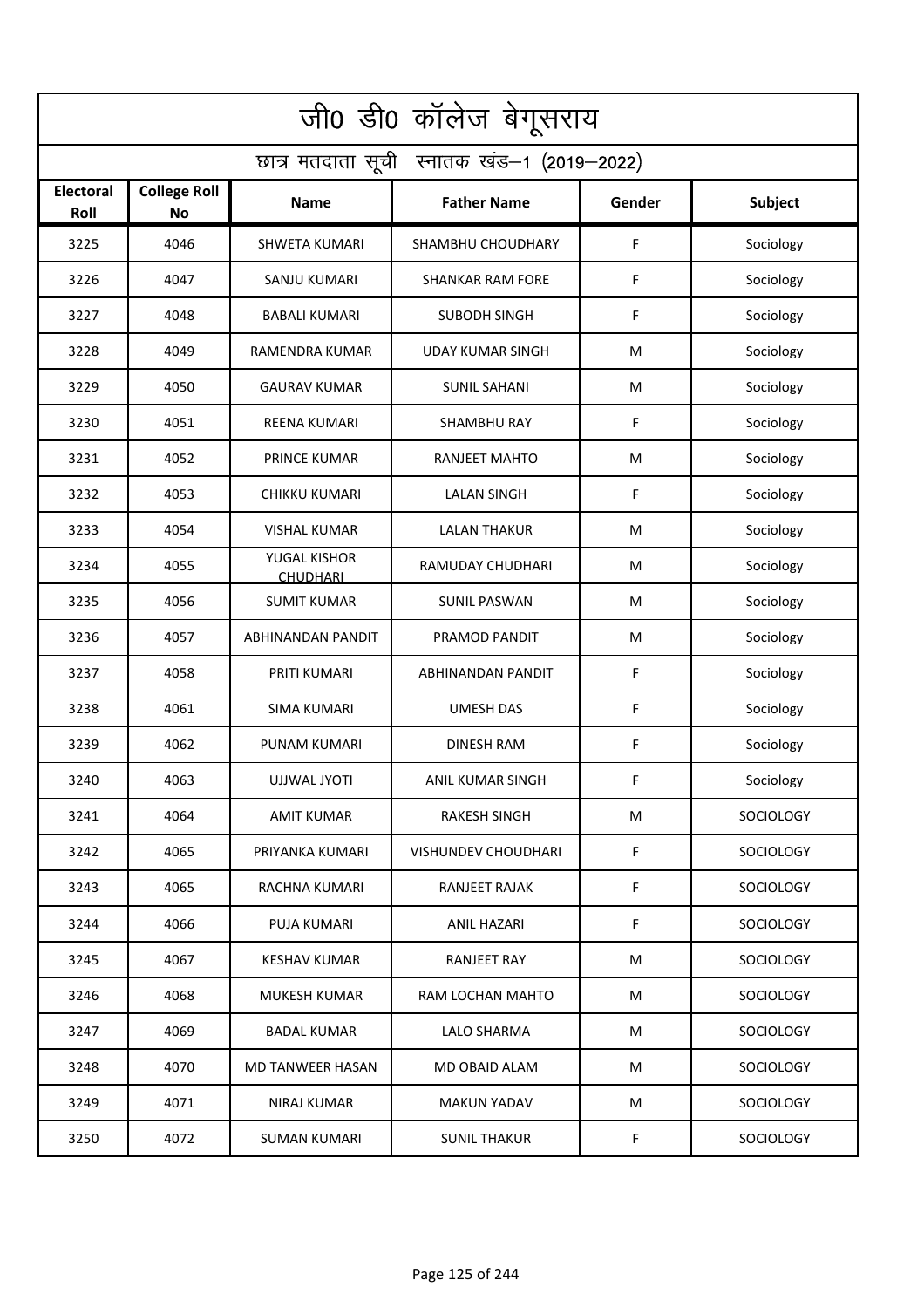| जी0 डी0 कॉलेज बेगूसराय                     |                                  |                       |                         |        |                  |  |  |  |
|--------------------------------------------|----------------------------------|-----------------------|-------------------------|--------|------------------|--|--|--|
| छात्र मतदाता सूची स्नातक खंड-1 (2019-2022) |                                  |                       |                         |        |                  |  |  |  |
| <b>Electoral</b><br>Roll                   | <b>College Roll</b><br><b>No</b> | Name                  | <b>Father Name</b>      | Gender | <b>Subject</b>   |  |  |  |
| 3251                                       | 4073                             | <b>SUJEET KUMAR</b>   | ARJUN PANDIT            | M      | SOCIOLOGY        |  |  |  |
| 3252                                       | 4074                             | <b>RAUSHAN KUMAR</b>  | <b>VIJAY PANDIT</b>     | M      | <b>SOCIOLOGY</b> |  |  |  |
| 3253                                       | 4075                             | RITESH KUMAR          | PRAMOD CHOUDHARY        | M      | SOCIOLOGY        |  |  |  |
| 3254                                       | 4076                             | <b>KAJAL KUMARI</b>   | <b>LALO YADAV</b>       | F      | <b>SOCIOLOGY</b> |  |  |  |
| 3255                                       | 4077                             | <b>SUMAN KUMAR</b>    | <b>ANIL SINGH</b>       | M      | <b>SOCIOLOGY</b> |  |  |  |
| 3256                                       | 4078                             | NEHA KUMARI           | <b>MANOJ KUMAR</b>      | F      | SOCIOLOGY        |  |  |  |
| 3257                                       | 4078                             | <b>NEHA KUMARI</b>    | <b>MANOJ KUMAR</b>      | M      | <b>SOCIOLOGY</b> |  |  |  |
| 3258                                       | 4079                             | <b>SAINIK KUMAR</b>   | <b>SURESH MAHTO</b>     | M      | <b>SOCIOLOGY</b> |  |  |  |
| 3259                                       | 4080                             | <b>ABHIJIT KUMAR</b>  | <b>MANOJ KUMAR</b>      | M      | SOCIOLOGY        |  |  |  |
| 3260                                       | 4081                             | <b>SHIVAM KUMAR</b>   | <b>VIJAY THAKUR</b>     | M      | SOCIOLOGY        |  |  |  |
| 3261                                       | 4082                             | <b>ABHISHEK KUMAR</b> | MANOJ KUMAR             | M      | SOCIOLOGY        |  |  |  |
| 3262                                       | 4083                             | SANJU KUMARI          | UTTAM YADAV             | F      | SOCIOLOGY        |  |  |  |
| 3263                                       | 4084                             | UTTAM KUMAR           | MAHESH YADAV            | M      | <b>SOCIOLOGY</b> |  |  |  |
| 3264                                       | 4085                             | <b>AMLESH KUMAR</b>   | <b>MRITUNJAY THAKUR</b> | M      | <b>SOCIOLOGY</b> |  |  |  |
| 3265                                       | 4086                             | SHUBHASH KUMAR        | <b>SHANKAR YADAV</b>    | M      | <b>SOCIOLOGY</b> |  |  |  |
| 3266                                       | 4087                             | AVINANDAN KUMAR       | <b>CHHEDI SAH</b>       | M      | SOCIOLOGY        |  |  |  |
| 3267                                       | 4088                             | RITIK KUMAR SONI      | MOHAN KUMAR             | М      | <b>SOCIOLOGY</b> |  |  |  |
| 3268                                       | 4089                             | PRITY KUMARI          | RAJA RAM PASWAN         | F      | <b>SOCIOLOGY</b> |  |  |  |
| 3269                                       | 4090                             | KHUSHBOO KUMARI       | RAM BALAK PASWAN        | F.     | SOCIOLOGY        |  |  |  |
| 3270                                       | 4091                             | RANI KUMARI           | VIMAL DEO MAHTO         | F      | <b>SOCIOLOGY</b> |  |  |  |
| 3271                                       | 4094                             | ABHISHEK KUMAR        | <b>NIRASH SAH</b>       | M      | <b>SOCIOLOGY</b> |  |  |  |
| 3272                                       | 4095                             | RAHUL KUMAR           | KANHAIYALAL CHOUDHARY   | М      | <b>SOCIOLOGY</b> |  |  |  |
| 3273                                       | 4096                             | MD ANSAR ALAM         | MD SHAFI ALAM           | М      | SOCIOLOGY        |  |  |  |
| 3274                                       | 4097                             | KOMAL KUMARI          | FANIKANT CHOUDHARY      | F.     | SOCIOLOGY        |  |  |  |
| 3275                                       | 4098                             | MD ASHJAR ALAM        | MD SHAFI ALAM           | M      | <b>SOCIOLOGY</b> |  |  |  |
| 3276                                       | 4099                             | LOVELY KUMARI         | <b>VIRENDRA SAH</b>     | F      | <b>SOCIOLOGY</b> |  |  |  |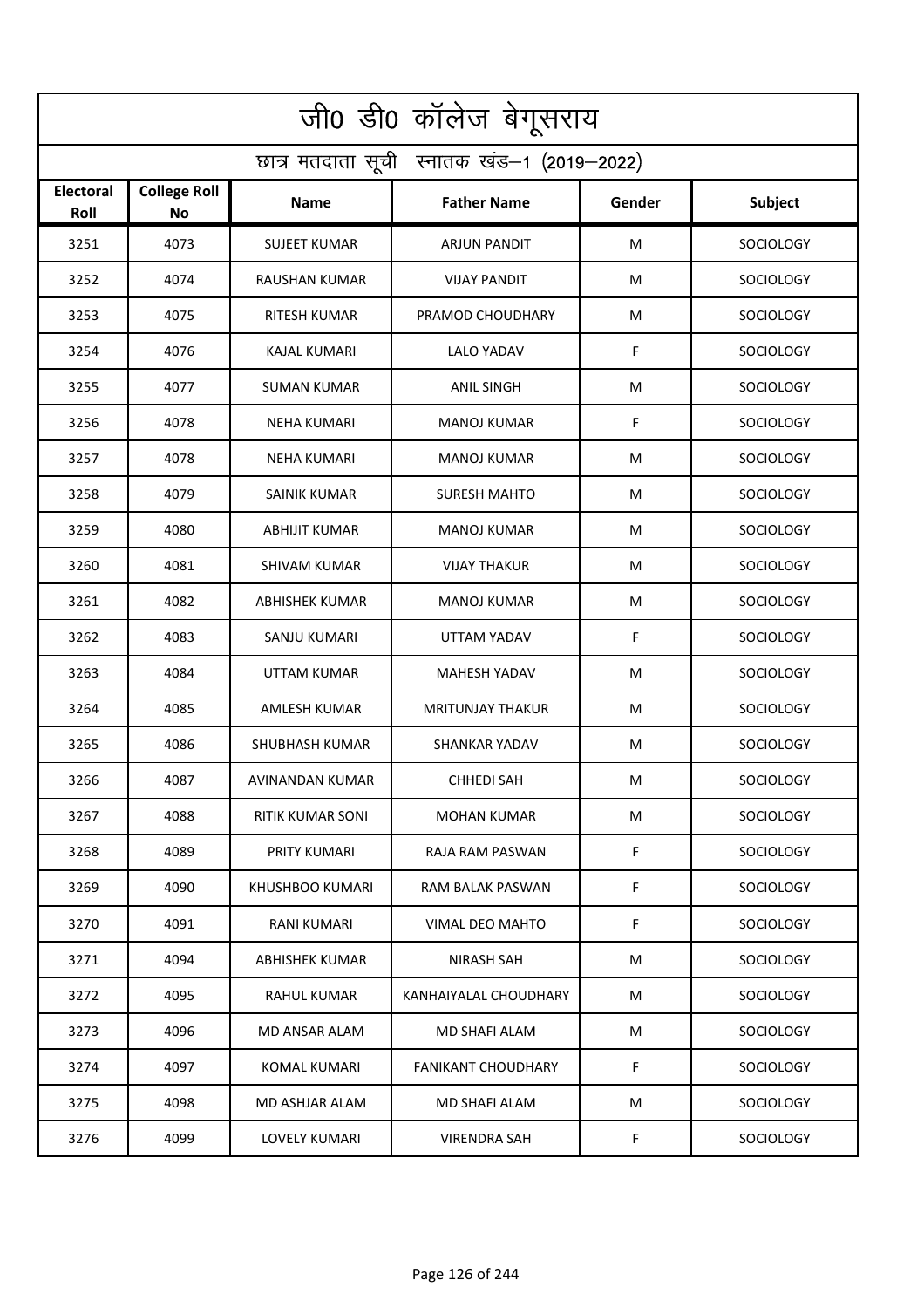| जी0 डी0 कॉलेज बेगूसराय                     |                           |                                     |                         |        |                  |  |  |  |
|--------------------------------------------|---------------------------|-------------------------------------|-------------------------|--------|------------------|--|--|--|
| छात्र मतदाता सूची स्नातक खंड-1 (2019-2022) |                           |                                     |                         |        |                  |  |  |  |
| <b>Electoral</b><br>Roll                   | <b>College Roll</b><br>No | Name                                | <b>Father Name</b>      | Gender | <b>Subject</b>   |  |  |  |
| 3277                                       | 4100                      | <b>SHABNAM KUMARI</b>               | <b>SANJAY PODDAR</b>    | F      | <b>SOCIOLOGY</b> |  |  |  |
| 3278                                       | 4102                      | <b>KISHAN KUMAR</b>                 | <b>MANI BHUSHAN JHA</b> | M      | Sociology        |  |  |  |
| 3279                                       | 4103                      | SHUBHAM KUMAR                       | <b>SHAMBHU PODDAR</b>   | M      | <b>SOCIOLOGY</b> |  |  |  |
| 3280                                       | 4104                      | <b>VARSHA KUMARI</b>                | <b>TARKESHWAR SAH</b>   | F      | <b>SOCIOLOGY</b> |  |  |  |
| 3281                                       | 4105                      | <b>SARVESH KUMAR</b>                | RAM PRAKASH PANDIT      | M      | <b>SOCIOLOGY</b> |  |  |  |
| 3282                                       | 4106                      | PRIYANKA KUMARI                     | <b>ASHOK MAHTO</b>      | F      | Sociology        |  |  |  |
| 3283                                       | 4107                      | <b>MOKTADER ALAM</b>                | <b>MD MURASILIM</b>     | M      | <b>SOCIOLOGY</b> |  |  |  |
| 3284                                       | 4108                      | RAM PRAVESH KUMAR                   | <b>RAJENDRA SINGH</b>   | M      | <b>SOCIOLOGY</b> |  |  |  |
| 3285                                       | 4109                      | <b>NIRAJ KUMAR</b>                  | <b>LORI SINGH</b>       | M      | SOCIOLOGY        |  |  |  |
| 3286                                       | 4110                      | CHANDANI KUMARI                     | <b>ANIL SINGH</b>       | F      | SOCIOLOGY        |  |  |  |
| 3287                                       | 4111                      | <b>SUJEET KUMAR</b>                 | PHULENDRA SINGH         | M      | <b>SOCIOLOGY</b> |  |  |  |
| 3288                                       | 4112                      | MUSKAN PRIYA                        | RANDHIR KR CHOUDHARY    | F      | SOCIOLOGY        |  |  |  |
| 3289                                       | 4113                      | <b>BITTU KUMAR</b>                  | RAM PRAKASH SINGH       | M      | <b>SOCIOLOGY</b> |  |  |  |
| 3290                                       | 4114                      | DEV KUMAR ANAND                     | <b>KAPIL DEO SINGH</b>  | M      | <b>SOCIOLOGY</b> |  |  |  |
| 3291                                       | 4115                      | KRISHNA KUMAR                       | <b>INDRADEV PRASAD</b>  | M      | SOCIOLOGY        |  |  |  |
| 3292                                       | 4116                      | RANJIT KUMAR                        | RAJENDRA SINGH          | M      | SOCIOLOGY        |  |  |  |
| 3293                                       | 4117                      | MANISHA KUMARI                      | RAJENDRA SINGH          | M      | SOCIOLOGY        |  |  |  |
| 3294                                       | 4118                      | <b>BULBUL KUMARI PRAGYA</b><br>RAJ. | <b>MANOJ MAHTO</b>      | F.     | <b>SOCIOLOGY</b> |  |  |  |
| 3295                                       | 4119                      | <b>MANISH KUMAR</b>                 | KRISHNADEO SINGH        | F.     | <b>SOCIOLOGY</b> |  |  |  |
| 3296                                       | 4120                      | <b>MUNNA KUMAR</b>                  | <b>LALKUN PRASAD</b>    | M      | <b>SOCIOLOGY</b> |  |  |  |
| 3297                                       | 4121                      | VIVEK KUMAR                         | <b>INDRADEV PRASAD</b>  | M      | <b>SOCIOLOGY</b> |  |  |  |
| 3298                                       | 4122                      | PRATIBHA KUMARI                     | <b>BABLU SHARMA</b>     | F      | <b>SOCIOLOGY</b> |  |  |  |
| 3299                                       | 4123                      | ABHIJEET KUMAR                      | VIDYANAND SINGH         | M      | SOCIOLOGY        |  |  |  |
| 3300                                       | 4124                      | VIKASH KUMAR                        | RAMCHANDRA SINGH        | M      | SOCIOLOGY        |  |  |  |
| 3301                                       | 4125                      | BABLI KUMARI                        | <b>MANOHAR SINGH</b>    | F      | <b>SOCIOLOGY</b> |  |  |  |
| 3302                                       | 4126                      | <b>GANITA KUMARI</b>                | RAJENDRA SINGH          | F.     | <b>SOCIOLOGY</b> |  |  |  |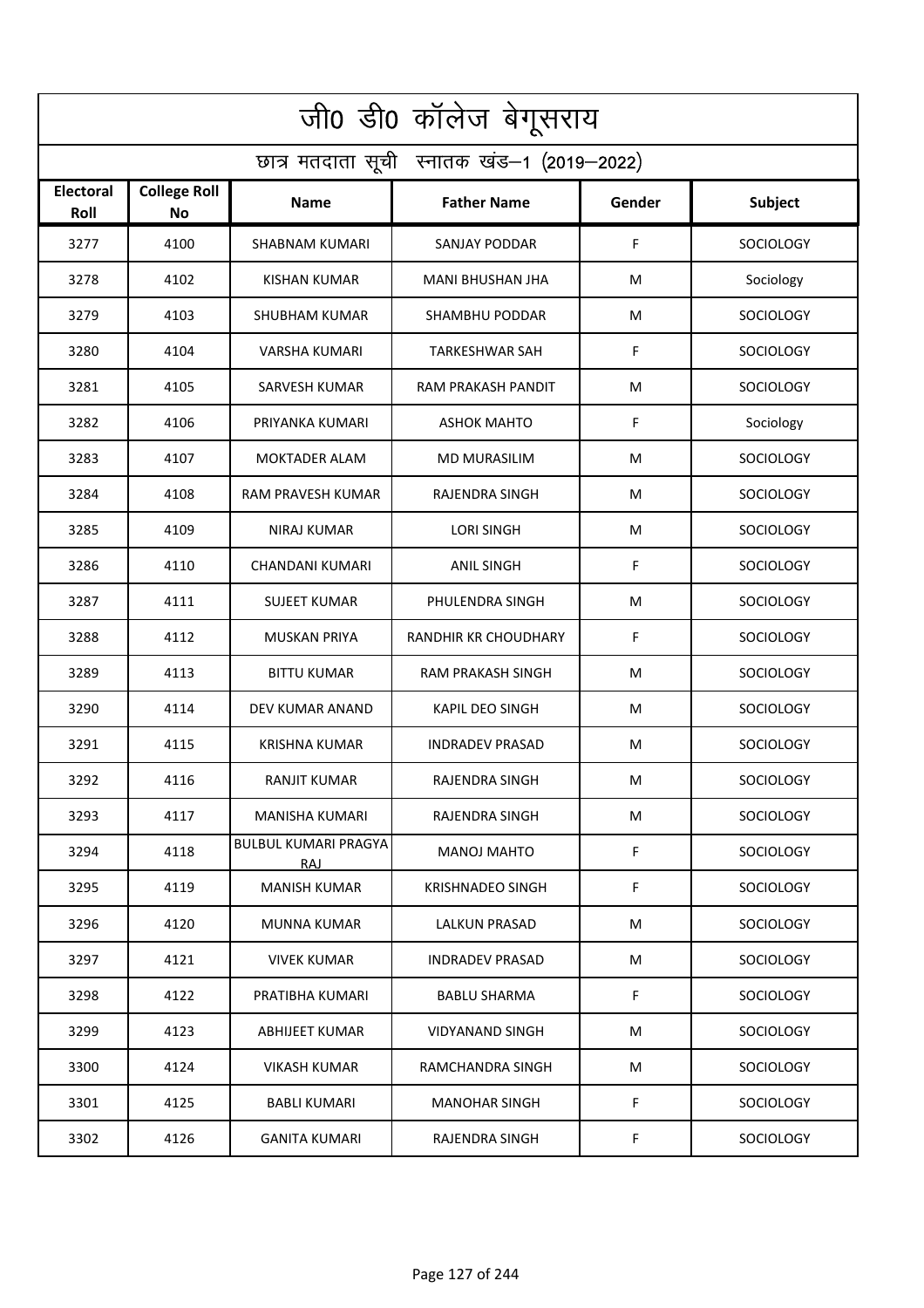| जी0 डी0 कॉलेज बेगूसराय                     |                                  |                       |                         |        |                  |  |  |  |
|--------------------------------------------|----------------------------------|-----------------------|-------------------------|--------|------------------|--|--|--|
| छात्र मतदाता सूची स्नातक खंड-1 (2019-2022) |                                  |                       |                         |        |                  |  |  |  |
| <b>Electoral</b><br>Roll                   | <b>College Roll</b><br><b>No</b> | Name                  | <b>Father Name</b>      | Gender | Subject          |  |  |  |
| 3303                                       | 4127                             | <b>SHARVAN KUMAR</b>  | <b>ASHOK MAHTO</b>      | M      | SOCIOLOGY        |  |  |  |
| 3304                                       | 4128                             | <b>KANCHAN KUMARI</b> | SHIVNARAYAN MAHTO       | F      | <b>SOCIOLOGY</b> |  |  |  |
| 3305                                       | 4129                             | <b>PRINCE KUMAR</b>   | PANCHU PASWAN           | M      | SOCIOLOGY        |  |  |  |
| 3306                                       | 4130                             | <b>NEERAJ KUMAR</b>   | <b>LALAN MAHTO</b>      | M      | <b>SOCIOLOGY</b> |  |  |  |
| 3307                                       | 4133                             | <b>AMARJEET KUMAR</b> | <b>CHHATRI PANDIT</b>   | M      | Sociology        |  |  |  |
| 3308                                       | 4134                             | <b>DEV KUMAR</b>      | DASHRATH PASWAN         | M      | Sociology        |  |  |  |
| 3309                                       | 4136                             | <b>KHUSHI KUMARI</b>  | <b>VINOD MISHRA</b>     | F      | <b>SOCIOLOGY</b> |  |  |  |
| 3310                                       | 4137                             | RAMENDRA KUMAR        | <b>DESHO CHAUDHARY</b>  | M      | Sociology        |  |  |  |
| 3311                                       | 4138                             | <b>SHIVAM KUMAR</b>   | <b>AMRESH CHOUDHARY</b> | M      | Sociology        |  |  |  |
| 3312                                       | 4140                             | <b>MANJEET KUMAR</b>  | <b>MANTUN RAJAK</b>     | M      | Sociology        |  |  |  |
| 3313                                       | 4141                             | <b>SANGITA KUMARI</b> | <b>GOVIND MAHTO</b>     | F      | Sociology        |  |  |  |
| 3314                                       | 4142                             | <b>JAYANT KUMAR</b>   | <b>NARESH MAHTO</b>     | M      | Sociology        |  |  |  |
| 3315                                       | 4143                             | NITISH KUMAR          | ARJUN YADAV             | M      | Sociology        |  |  |  |
| 3316                                       | 4144                             | RAHUL KUMAR           | <b>SUNIL THAKUR</b>     | M      | Sociology        |  |  |  |
| 3317                                       | 4145                             | AMAN KUMAR            | RAMSAGAR CHAUDHARY      | M      | Sociology        |  |  |  |
| 3318                                       | 4146                             | <b>ABHISHEK KUMAR</b> | <b>KAILASH SAH</b>      | M      | Sociology        |  |  |  |
| 3319                                       | 4148                             | RAJA KUMAR            | <b>UMESH THAKUR</b>     | М      | Sociology        |  |  |  |
| 3320                                       | 4150                             | <b>MD DANISH</b>      | <b>MD SHOAIB</b>        | M      | Sociology        |  |  |  |
| 3321                                       | 4151                             | <b>TUNTUN KUMAR</b>   | AJAY MAHTO              | M      | Sociology        |  |  |  |
| 3322                                       | 4153                             | <b>GULSHAN KUMAR</b>  | NUNULAL MAHTO           | M      | Sociology        |  |  |  |
| 3323                                       | 4154                             | <b>GOVIND KUMAR</b>   | <b>SURESH SAHNI</b>     | M      | Sociology        |  |  |  |
| 3324                                       | 4155                             | <b>BALMIKEE KUMAR</b> | <b>NIRALA SAH</b>       | M      | Sociology        |  |  |  |
| 3325                                       | 4156                             | <b>KANHAIYA KUMAR</b> | PARMOD SAH              | M      | Sociology        |  |  |  |
| 3326                                       | 4157                             | <b>ARYAN KUMAR</b>    | <b>VIJAY MALAKAR</b>    | M      | Sociology        |  |  |  |
| 3327                                       | 4158                             | SHIVSHANKAR KUMAR     | <b>NAVIN ROY</b>        | M      | Sociology        |  |  |  |
| 3328                                       | 4159                             | <b>ANJANI KUMARI</b>  | <b>ASHOK SINGH</b>      | F      | Sociology        |  |  |  |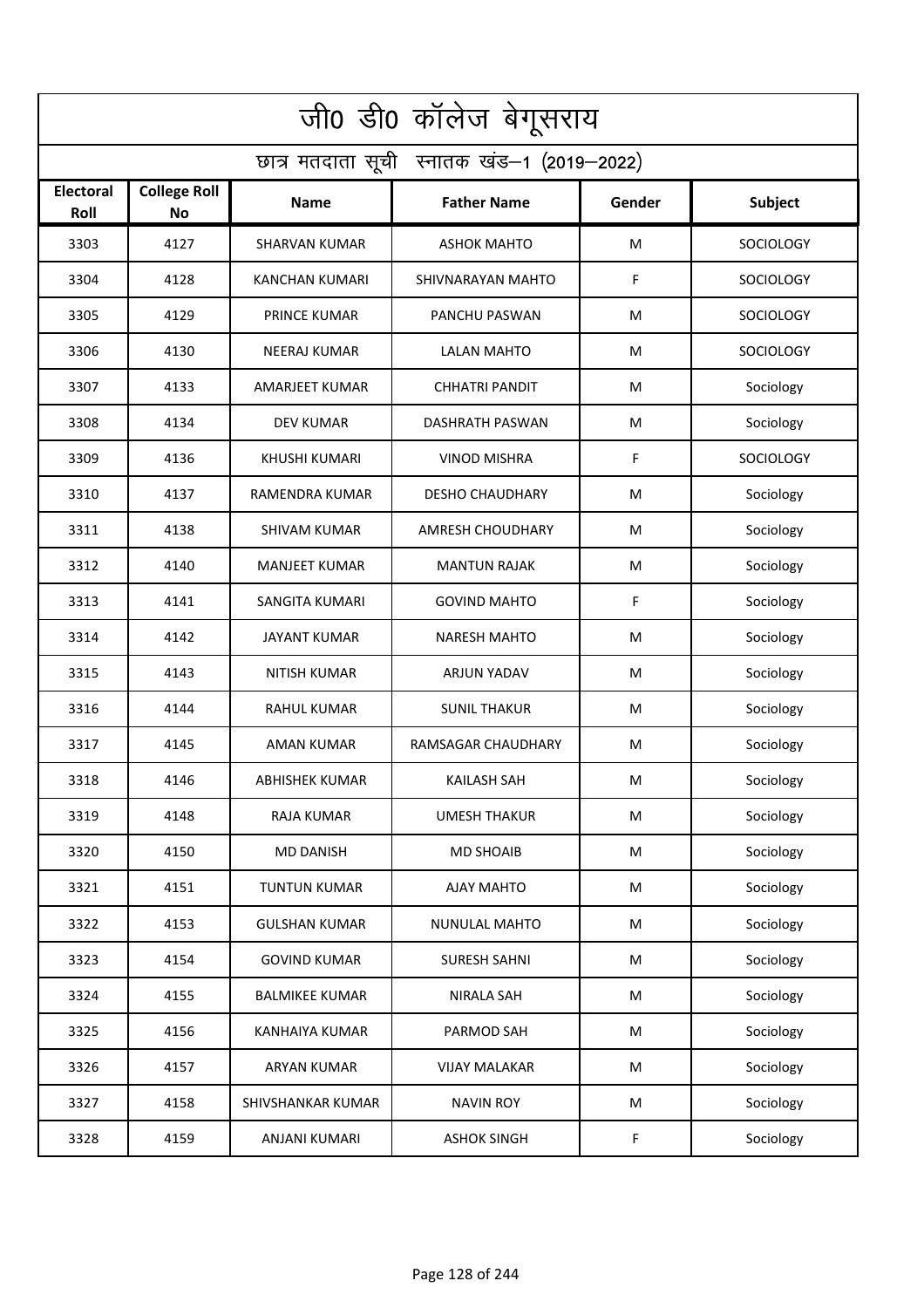| जी0 डी0 कॉलेज बेगूसराय                     |                                  |                      |                         |        |           |  |  |  |
|--------------------------------------------|----------------------------------|----------------------|-------------------------|--------|-----------|--|--|--|
| छात्र मतदाता सूची स्नातक खंड-1 (2019-2022) |                                  |                      |                         |        |           |  |  |  |
| <b>Electoral</b><br>Roll                   | <b>College Roll</b><br><b>No</b> | Name                 | <b>Father Name</b>      | Gender | Subject   |  |  |  |
| 3329                                       | 4160                             | <b>KARAN KUMAR</b>   | <b>UMESH MANDAL</b>     | M      | Sociology |  |  |  |
| 3330                                       | 4161                             | <b>HARERAM KUMAR</b> | <b>MEGHAN PASWAN</b>    | M      | Sociology |  |  |  |
| 3331                                       | 4162                             | <b>SURAJ KUMAR</b>   | NANDKISHOR GOSWAMI      | M      | Sociology |  |  |  |
| 3332                                       | 4163                             | <b>ROHIT KUMAR</b>   | <b>UDAY GOSWAMI</b>     | M      | Sociology |  |  |  |
| 3333                                       | 4164                             | <b>SAURAV KUMAR</b>  | <b>BHARAT DASH</b>      | M      | Sociology |  |  |  |
| 3334                                       | 4165                             | <b>SAMAR SAKSENA</b> | <b>KAILASH DAS</b>      | M      | Sociology |  |  |  |
| 3335                                       | 4166                             | ANJALI KUMARI        | <b>ARVIND RAY</b>       | F      | Sociology |  |  |  |
| 3336                                       | 4168                             | SANOJ KUMAR          | <b>GULO SINGH</b>       | M      | Sociology |  |  |  |
| 3337                                       | 4169                             | <b>KUNDAN KUMAR</b>  | PREMCHANDRA YADAV       | M      | Sociology |  |  |  |
| 3338                                       | 4170                             | <b>MURARI KUMAR</b>  | <b>ARVIND MAHTO</b>     | M      | Sociology |  |  |  |
| 3339                                       | 4171                             | <b>RAJA BABU</b>     | <b>RAMASHISH TANTI</b>  | M      | Sociology |  |  |  |
| 3340                                       | 4172                             | <b>BITTU KUMAR</b>   | AMOD YADAV              | M      | Sociology |  |  |  |
| 3341                                       | 4173                             | LAKSHMAN KUMAR       | <b>BABLU YADAV</b>      | M      | Sociology |  |  |  |
| 3342                                       | 4174                             | <b>MD NADEEM</b>     | <b>MD SHAHID</b>        | M      | Sociology |  |  |  |
| 3343                                       | 4177                             | PRIYANKA KUMARI      | <b>SHANKAR THAKUR</b>   | F      | Sociology |  |  |  |
| 3344                                       | 4178                             | <b>VISHAL KUMAR</b>  | <b>MURARI PASWAN</b>    | M      | Sociology |  |  |  |
| 3345                                       | 4179                             | <b>SUNNY KUMAR</b>   | <b>GHUTAR YADAV</b>     | М      | Sociology |  |  |  |
| 3346                                       | 4180                             | <b>GULSHAN KUMAR</b> | <b>KARPURI THAKUR</b>   | M      | Sociology |  |  |  |
| 3347                                       | 4181                             | MURARI KUMAR         | INDRADEV PRASAD SINGH   | M      | Sociology |  |  |  |
| 3348                                       | 4182                             | ANJALI KUMARI        | RAVI CHANDRA SRIVASTAVA | F      | Sociology |  |  |  |
| 3349                                       | 4183                             | <b>MD ISHRIYAQUE</b> | <b>MD JAMIL</b>         | M      | Sociology |  |  |  |
| 3350                                       | 4184                             | <b>AMIT KUMAR</b>    | ANIL PASWAN             | M      | Sociology |  |  |  |
| 3351                                       | 4185                             | <b>CHHOTU KUMAR</b>  | SIKENDRA SHARMA         | M      | Sociology |  |  |  |
| 3352                                       | 4186                             | <b>MAMTA KUMARI</b>  | RAMBADAN PASWAN         | F      | Sociology |  |  |  |
| 3353                                       | 4186                             | MANISHA KUMARI       | <b>SHANTI SAH</b>       | F      | Sociology |  |  |  |
| 3354                                       | 4187                             | <b>CHHOTU KUMAR</b>  | MUKESH MAHTO            | M      | Sociology |  |  |  |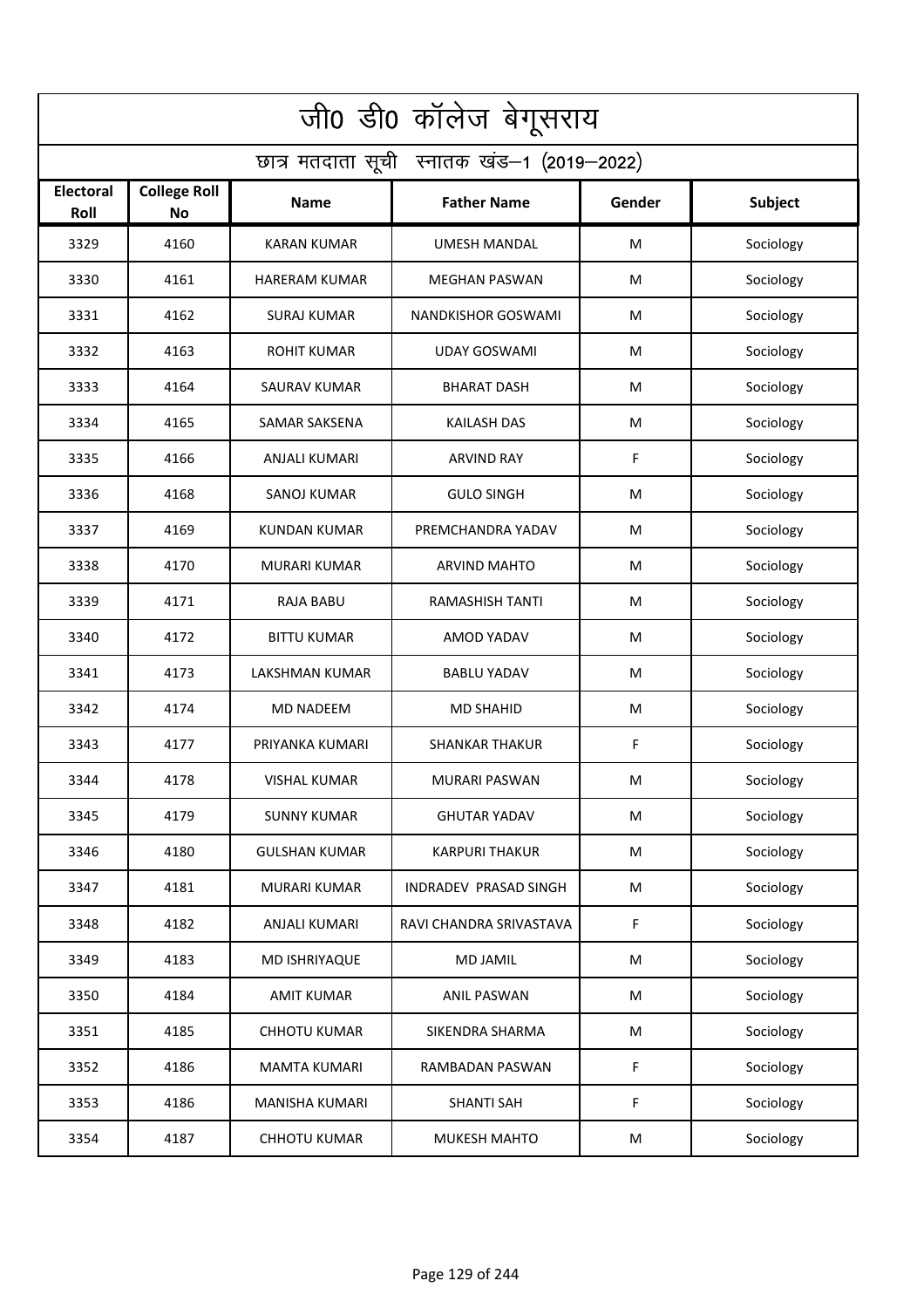| जी0 डी0 कॉलेज बेगूसराय                     |                           |                        |                      |        |                |  |  |  |
|--------------------------------------------|---------------------------|------------------------|----------------------|--------|----------------|--|--|--|
| छात्र मतदाता सूची स्नातक खंड-1 (2019-2022) |                           |                        |                      |        |                |  |  |  |
| <b>Electoral</b><br>Roll                   | <b>College Roll</b><br>No | Name                   | <b>Father Name</b>   | Gender | <b>Subject</b> |  |  |  |
| 3355                                       | 4336                      | <b>NEHA NAAZ</b>       | <b>JAWED EQBAL</b>   | F      | Urdu           |  |  |  |
| 3356                                       | 4351                      | <b>MD ATAUR RAHMAN</b> | MD ZEYA UDDIN        | M      | Urdu           |  |  |  |
| 3357                                       | 4352                      | MD MASROOR ALAM        | MD EHSHAN ALAM       | M      | Urdu           |  |  |  |
| 3358                                       | 4353                      | <b>FARHIN KHATOON</b>  | <b>MD ALAM</b>       | F      | Urdu           |  |  |  |
| 3359                                       | 4354                      | <b>NIKHAT SULTANA</b>  | <b>MD IRFAN KHAN</b> | F      | Urdu           |  |  |  |
| 3360                                       | 4355                      | <b>SIMEE KHANAM</b>    | MD SHAMSUDDIN KHAN   | F      | Urdu           |  |  |  |
| 3361                                       | 4356                      | SABISTA PARVIN         | MD NASIM AHMAD       | F      | Urdu           |  |  |  |
| 3362                                       | 4357                      | <b>MD MOKHTAR</b>      | <b>MD SULTAN</b>     | M      | Urdu           |  |  |  |
| 3363                                       | 4358                      | RAZIYA ZAINAB          | MD SHAKIL AHMAD      | F      | Urdu           |  |  |  |
| 3364                                       | 4359                      | <b>SHABA KAUSAR</b>    | MD SARWAR ALAM       | F      | Urdu           |  |  |  |
| 3365                                       | 4360                      | JAHANA PARWEEN         | MD BALAL             | F      | Urdu           |  |  |  |
| 3366                                       | 4361                      | <b>FIZA PARVEEN</b>    | MD SHAJADA ALAM      | F      | Urdu           |  |  |  |
| 3367                                       | 4362                      | <b>NARGIS PARVEEN</b>  | MD SAIFUL ANSARI     | F      | Urdu           |  |  |  |
| 3368                                       | 4363                      | MD NAZISH              | MD ABU NASAR         | M      | Urdu           |  |  |  |
| 3369                                       | 4364                      | YASMIN KHATOON         | MD EKRAMUL ALAM      | F      | Urdu           |  |  |  |
| 3370                                       | 4365                      | <b>JUHI PARWEEN</b>    | MD MOKARRAM          | F      | Urdu           |  |  |  |
| 3371                                       | 4366                      | NAZRANA KHATUN         | MD SHAHJADA          | F      | Urdu           |  |  |  |
| 3372                                       | 4367                      | RAUSHAN FARHIN         | MD ALI RAJA          | F      | Urdu           |  |  |  |
| 3373                                       | 4368                      | <b>NAJNI PARWEEN</b>   | <b>MD HANNAN</b>     | F      | Urdu           |  |  |  |
| 3374                                       | 4369                      | <b>NOORAIN PERWEEN</b> | MD SALAUDDIN         | F      | Urdu           |  |  |  |
| 3375                                       | 4370                      | <b>NUSRAT PARWEEN</b>  | <b>MD ZUBAIR</b>     | F      | Urdu           |  |  |  |
| 3376                                       | 4371                      | <b>AMIR SOHAIL</b>     | MD RAJI AHMAD        | М      | Urdu           |  |  |  |
| 3377                                       | 4372                      | MD QASIM UDDIN         | MD WASIM UDDIN       | M      | Urdu           |  |  |  |
| 3378                                       | 4373                      | MD MAHTAB FAROOQUE     | MD QAISAR FAROOQUE   | M      | Urdu           |  |  |  |
| 3379                                       | 4374                      | <b>GAZALA KHATOON</b>  | MD MONAZIR           | F      | Urdu           |  |  |  |
| 3380                                       | 4375                      | <b>SUPHI PRAVEEN</b>   | MD MOAJJAM ANSARI    | F      | Urdu           |  |  |  |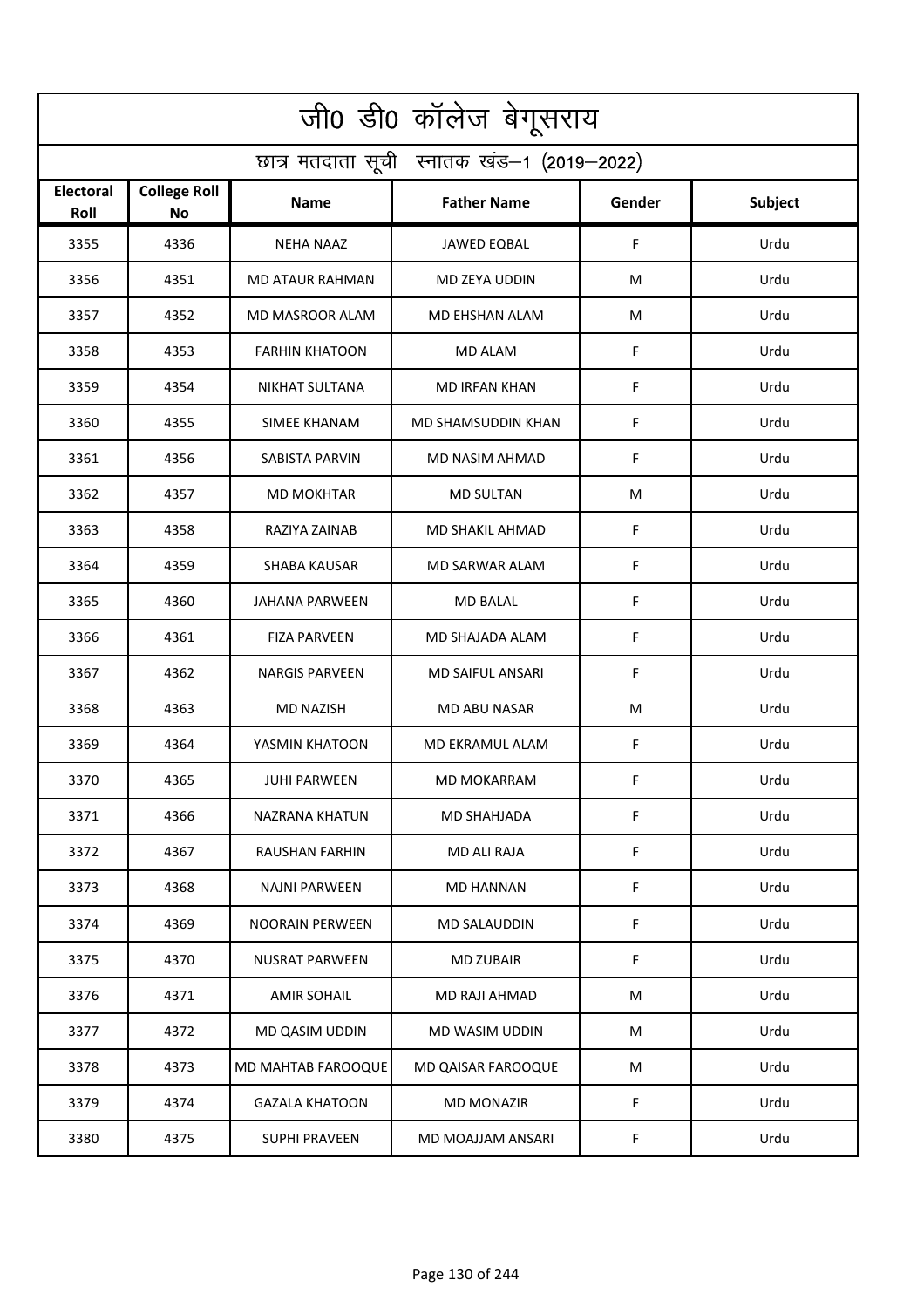| जी0 डी0 कॉलेज बेगूसराय                     |                                  |                        |                         |             |                |  |  |  |
|--------------------------------------------|----------------------------------|------------------------|-------------------------|-------------|----------------|--|--|--|
| छात्र मतदाता सूची स्नातक खंड-1 (2019-2022) |                                  |                        |                         |             |                |  |  |  |
| <b>Electoral</b><br>Roll                   | <b>College Roll</b><br><b>No</b> | Name                   | <b>Father Name</b>      | Gender      | <b>Subject</b> |  |  |  |
| 3381                                       | 4377                             | <b>RUMANA AFRIN</b>    | <b>MD ASDULLAH</b>      | $\mathsf F$ | Urdu           |  |  |  |
| 3382                                       | 4378                             | RAZIA SULTAN           | <b>MD RUSTAM</b>        | F           | Urdu           |  |  |  |
| 3383                                       | 4379                             | SAZIYA NAAZ            | <b>MD SALAM</b>         | F           | Urdu           |  |  |  |
| 3384                                       | 4380                             | <b>KAHKASHAN BAHAR</b> | <b>MD TAHSIN ANZAR</b>  | F           | Urdu           |  |  |  |
| 3385                                       | 4381                             | <b>SAID ANWAR</b>      | <b>MD ASHIQUE</b>       | M           | Urdu           |  |  |  |
| 3386                                       | 4382                             | <b>BASIMA KHATOON</b>  | <b>GYAS UDDIN</b>       | F           | Urdu           |  |  |  |
| 3387                                       | 4383                             | <b>SUMAIYA PARWEEN</b> | <b>MD JAVED AKHTAR</b>  | F           | Urdu           |  |  |  |
| 3388                                       | 4384                             | <b>ROUSHNI KHATOON</b> | MD BADRUL HASSAN        | F           | Urdu           |  |  |  |
| 3389                                       | 4385                             | <b>SHABNAM KHATOON</b> | <b>ABDUL GAFUR</b>      | F           | Urdu           |  |  |  |
| 3390                                       | 4386                             | SHAGUFTA NAZ           | <b>MD TASKIN MANZAR</b> | F           | Urdu           |  |  |  |
| 3391                                       | 4387                             | SAIRA DILKASH          | <b>NAUSHAD ANSARI</b>   | F           | Urdu           |  |  |  |
| 3392                                       | 4388                             | <b>NIKHAT PARWEEN</b>  | MD SHAMSHER ALAM        | F           | Urdu           |  |  |  |
| 3393                                       | 4389                             | <b>FAIZ ANJUM</b>      | MD ANJUM                | M           | Urdu           |  |  |  |
| 3394                                       | 4390                             | <b>NISHAR PARWEEN</b>  | <b>MD SHAFIQ</b>        | F           | Urdu           |  |  |  |
| 3395                                       | 4391                             | SHAMA PARWEEN          | <b>MD ANIS</b>          | F           | Urdu           |  |  |  |
| 3396                                       | 4392                             | UMME SALMA             | MD JAFAR ANSARI         | F.          | Urdu           |  |  |  |
| 3397                                       | 4393                             | ASHIYANA               | <b>MD ASHFAQUE</b>      | F           | Urdu           |  |  |  |
| 3398                                       | 4394                             | MD MAJHAR              | MD MATLOOB              | M           | Urdu           |  |  |  |
| 3399                                       | 4395                             | SAMAR JAHAN            | MD SOHAIL AAHMAD        | F           | Urdu           |  |  |  |
| 3400                                       | 4396                             | SHAHJADI BEGAM         | <b>MD ISLAM</b>         | F           | Urdu           |  |  |  |
| 3401                                       | 4397                             | ASHIYANA KHATOON       | <b>MD ISLAM</b>         | F           | Urdu           |  |  |  |
| 3402                                       | 4398                             | SAFIYA KHATOON         | <b>MD SABIR</b>         | F           | Urdu           |  |  |  |
| 3403                                       | 4399                             | <b>GULSHAN ARA</b>     | MD ARSHAD HUSSAIN       | F           | Urdu           |  |  |  |
| 3404                                       | 4400                             | <b>NAGMI PERWEEN</b>   | MD ASHFAQUE ALAM        | F           | Urdu           |  |  |  |
| 3405                                       | 4401                             | <b>ISHRAT KHANAM</b>   | MD KALIM KHAN           | F           | Urdu           |  |  |  |
| 3406                                       | 4402                             | MD AKHLAQUE            | MD AFTAB ALAM           | M           | Urdu           |  |  |  |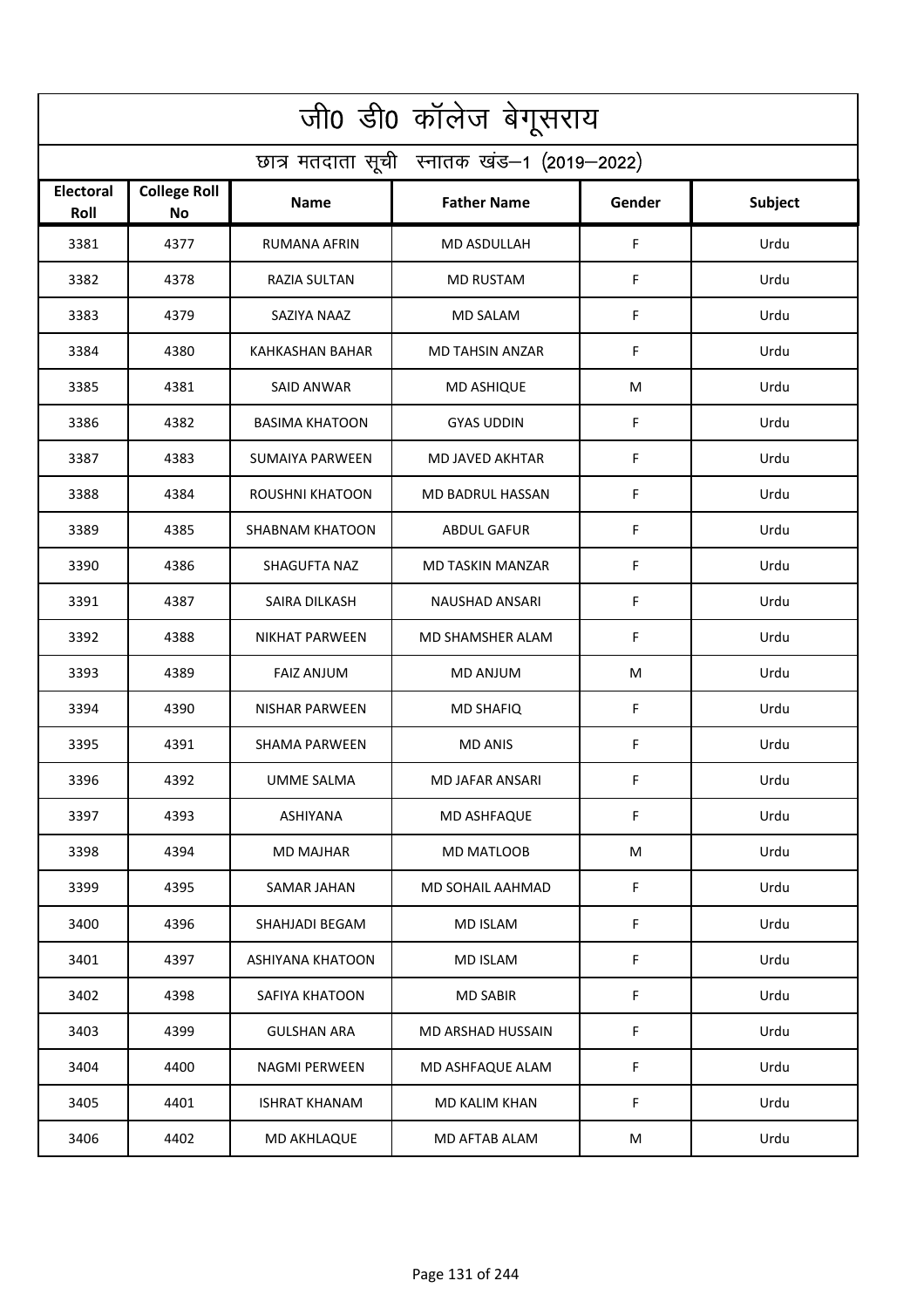| जी0 डी0 कॉलेज बेगूसराय                     |                                  |                         |                        |             |                |  |  |  |
|--------------------------------------------|----------------------------------|-------------------------|------------------------|-------------|----------------|--|--|--|
| छात्र मतदाता सूची स्नातक खंड-1 (2019-2022) |                                  |                         |                        |             |                |  |  |  |
| <b>Electoral</b><br>Roll                   | <b>College Roll</b><br><b>No</b> | Name                    | <b>Father Name</b>     | Gender      | <b>Subject</b> |  |  |  |
| 3407                                       | 4403                             | NAZNEEN KHANAM          | MD MUNOWWAR KHAN       | F           | Urdu           |  |  |  |
| 3408                                       | 4404                             | <b>TAIYABA KHATOON</b>  | <b>MD KALAM</b>        | F           | Urdu           |  |  |  |
| 3409                                       | 4405                             | JAHANA PARWEEN          | <b>MD NUR ALAM</b>     | F           | Urdu           |  |  |  |
| 3410                                       | 4406                             | DARAKHSHAN PARWEEN      | ABDUL SAMAD            | F           | Urdu           |  |  |  |
| 3411                                       | 4407                             | <b>NARGIS KHATOON</b>   | MD AURANGZEB ANSARI    | F           | Urdu           |  |  |  |
| 3412                                       | 4408                             | SAFINA KHATOON          | MD ABDUL HANNAN ANSARI | F           | Urdu           |  |  |  |
| 3413                                       | 4409                             | MD SHAHBAZ AKHTAR       | <b>MD SHAMIM</b>       | M           | Urdu           |  |  |  |
| 3414                                       | 4410                             | <b>NUSRAT PERWEEN</b>   | MD AHMAD               | F           | Urdu           |  |  |  |
| 3415                                       | 4411                             | RUKHSANA KHATOON        | <b>MD SAMAD</b>        | F           | Urdu           |  |  |  |
| 3416                                       | 4412                             | <b>ASHIYA PRAVEEN</b>   | <b>NASRUL HAK</b>      | F           | Urdu           |  |  |  |
| 3417                                       | 4413                             | <b>ARASI PARVEEN</b>    | <b>MD SAMID</b>        | F           | Urdu           |  |  |  |
| 3418                                       | 4414                             | <b>KHUSHBU PERVEEN</b>  | <b>MOHIL KHAN</b>      | F           | Urdu           |  |  |  |
| 3419                                       | 4415                             | <b>GULAFSAN PARWEEN</b> | MD RASHID HUSAIN       | F           | Urdu           |  |  |  |
| 3420                                       | 4416                             | SADIYA ISMAT            | MD NAIMDDIN            | F           | Urdu           |  |  |  |
| 3421                                       | 4417                             | KHUSHBU PARVEEN         | <b>MD KHURSHID</b>     | F           | Urdu           |  |  |  |
| 3422                                       | 4418                             | TAMANNA KHATUN          | ABDUL KUDDUS           | F           | Urdu           |  |  |  |
| 3423                                       | 4419                             | MEHRUNISHA              | <b>MD PHARUK</b>       | F           | Urdu           |  |  |  |
| 3424                                       | 4420                             | SAIDA FARHAT            | MD NAIM UDDIN          | $\mathsf F$ | Urdu           |  |  |  |
| 3425                                       | 4421                             | KULSHUM KHATUN          | ABDUL GAFFAR           | F           | Urdu           |  |  |  |
| 3426                                       | 4422                             | <b>SHABNAM PERWEEN</b>  | MD SHAMSUL HAK         | F           | Urdu           |  |  |  |
| 3427                                       | 4423                             | <b>RUMA KHATUN</b>      | MD MANNAN              | F           | Urdu           |  |  |  |
| 3428                                       | 4425                             | MD SIKANDAR ALAM        | MD IQBAL               | М           | Urdu           |  |  |  |
| 3429                                       | 4426                             | <b>AYESHA PERWEEN</b>   | MD ISHTIYAQUE          | F           | Urdu           |  |  |  |
| 3430                                       | 4427                             | <b>HUMA RAFAT</b>       | MD AURANAJEB           | F           | Urdu           |  |  |  |
| 3431                                       | 4428                             | <b>NARGIS KHATOON</b>   | MD ALI IMAM            | F           | Urdu           |  |  |  |
| 3432                                       | 4429                             | <b>IFRA NAAZ</b>        | MD IQBAL               | F           | Urdu           |  |  |  |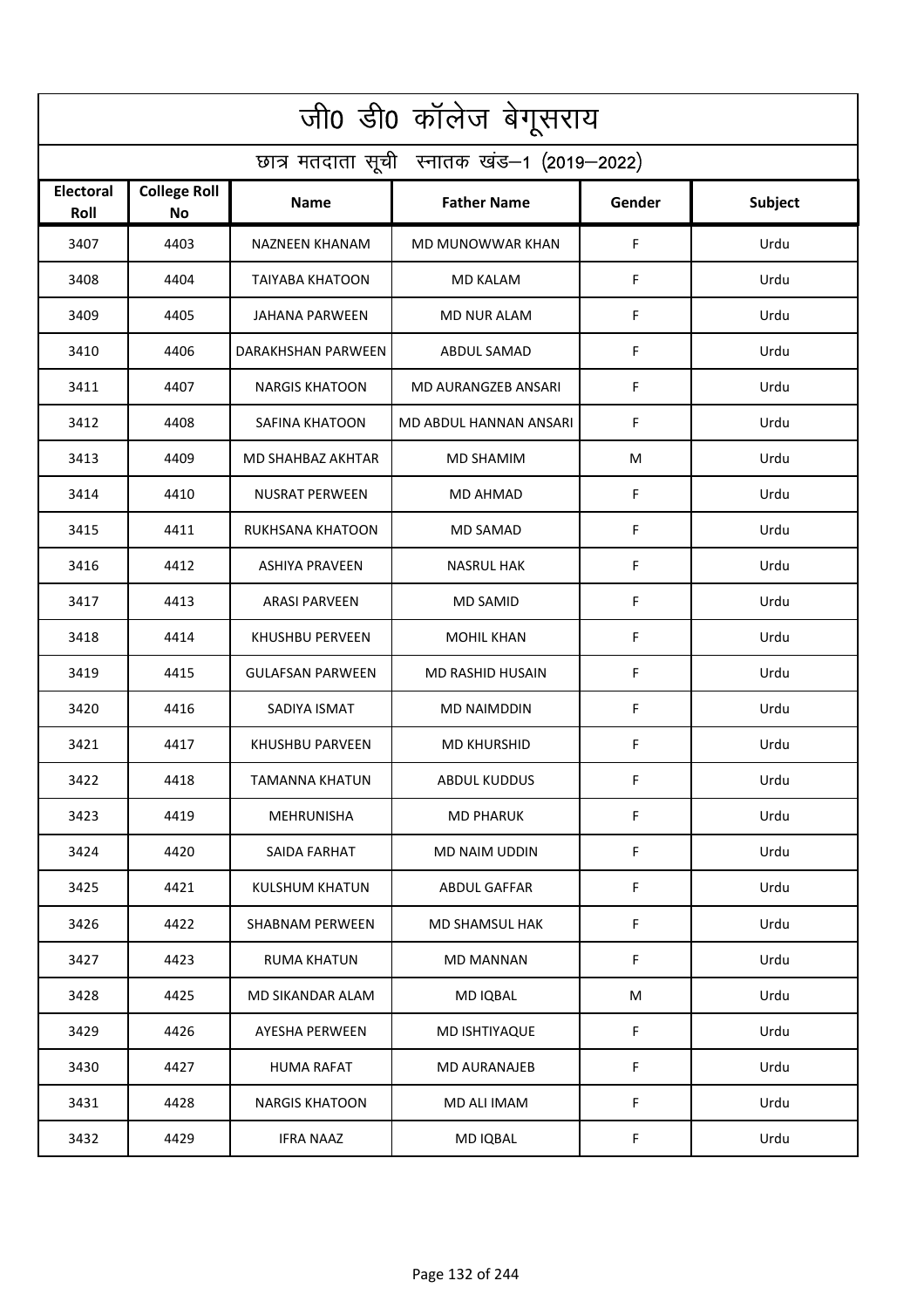| जी0 डी0 कॉलेज बेगूसराय                     |                           |                         |                            |             |                |  |  |  |
|--------------------------------------------|---------------------------|-------------------------|----------------------------|-------------|----------------|--|--|--|
| छात्र मतदाता सूची स्नातक खंड-1 (2019-2022) |                           |                         |                            |             |                |  |  |  |
| <b>Electoral</b><br>Roll                   | <b>College Roll</b><br>No | Name                    | <b>Father Name</b>         | Gender      | <b>Subject</b> |  |  |  |
| 3433                                       | 4431                      | <b>NASEEMA PRAVEEN</b>  | <b>MD ALI</b>              | F           | Urdu           |  |  |  |
| 3434                                       | 4432                      | <b>SHUKRANA KHATOON</b> | MD ALIM UDDIN              | F           | Urdu           |  |  |  |
| 3435                                       | 4433                      | NOOR JAHAN KHATOON      | <b>MD AASIQUE</b>          | F           | Urdu           |  |  |  |
| 3436                                       | 4434                      | <b>MAHJABI PRAVEEN</b>  | MD MAHBOOB ALAM            | F           | Urdu           |  |  |  |
| 3437                                       | 4435                      | SHAISTA FATMA           | MD ALI RAJA                | $\mathsf F$ | Urdu           |  |  |  |
| 3438                                       | 4436                      | YASMIN PARWEEN          | <b>MD FIROZ</b>            | F           | Urdu           |  |  |  |
| 3439                                       | 4437                      | <b>SHABINA KHATOON</b>  | MD FAKHRE ALAM             | F           | Urdu           |  |  |  |
| 3440                                       | 4438                      | <b>TAMANNA PARVEEN</b>  | <b>MD SHAHABUDDIN KHAN</b> | F           | Urdu           |  |  |  |
| 3441                                       | 4439                      | <b>NAZMIN KHANAM</b>    | MD KAIYUM KHANAM           | F           | Urdu           |  |  |  |
| 3442                                       | 4440                      | SADIYA PARVEEN          | <b>MD SATTAR</b>           | F           | Urdu           |  |  |  |
| 3443                                       | 4441                      | <b>GULISTAN PERWEEN</b> | <b>MD FAROOQUE</b>         | F           | Urdu           |  |  |  |
| 3444                                       | 4442                      | KHUSNAMA KHANAM         | <b>SOHAIL KHAN</b>         | F           | Urdu           |  |  |  |
| 3445                                       | 4443                      | TAHIRA PARVEEN          | MD ABBAS                   | F           | Urdu           |  |  |  |
| 3446                                       | 4444                      | ZAKIYA MAHMOOD          | MD MAQBOOL AHMED           | F           | Urdu           |  |  |  |
| 3447                                       | 4445                      | MD AFZAL RAYEN          | <b>MD RAZI RAYEEN</b>      | M           | Urdu           |  |  |  |
| 3448                                       | 4446                      | SHAMMA PARVEEN          | <b>MD ISRAIL</b>           | F.          | Urdu           |  |  |  |
| 3449                                       | 4447                      | <b>MD FAIZ</b>          | <b>MD MUBARAK</b>          | M           | Urdu           |  |  |  |
| 3450                                       | 4448                      | <b>HEMA KHATOON</b>     | <b>MD NAUSHAD</b>          | $\mathsf F$ | Urdu           |  |  |  |
| 3451                                       | 4449                      | <b>RESHMI KHATUN</b>    | MD HASIM                   | F           | Urdu           |  |  |  |
| 3452                                       | 4450                      | NAZIYA KHATOON          | <b>MD NASIM</b>            | F           | Urdu           |  |  |  |
| 3453                                       | 4451                      | <b>MD SHAKIR</b>        | <b>MD MOKARRAM</b>         | M           | Urdu           |  |  |  |
| 3454                                       | 4452                      | MD ATIKUR RAHMAN        | <b>MD SHAMSHER</b>         | M           | Urdu           |  |  |  |
| 3455                                       | 4453                      | SHAHINA TARANNUM        | MD AAFAQUE ASHRAFI         | F           | Urdu           |  |  |  |
| 3456                                       | 4454                      | <b>NASREEN PERVEEN</b>  | MD USMAN                   | F           | Urdu           |  |  |  |
| 3457                                       | 4455                      | KHUSHBOO KHANAM         | MD AYUB KHAN               | F           | Urdu           |  |  |  |
| 3458                                       | 4456                      | <b>BILKISH KHANAM</b>   | <b>MD ISLAM KHAN</b>       | F           | Urdu           |  |  |  |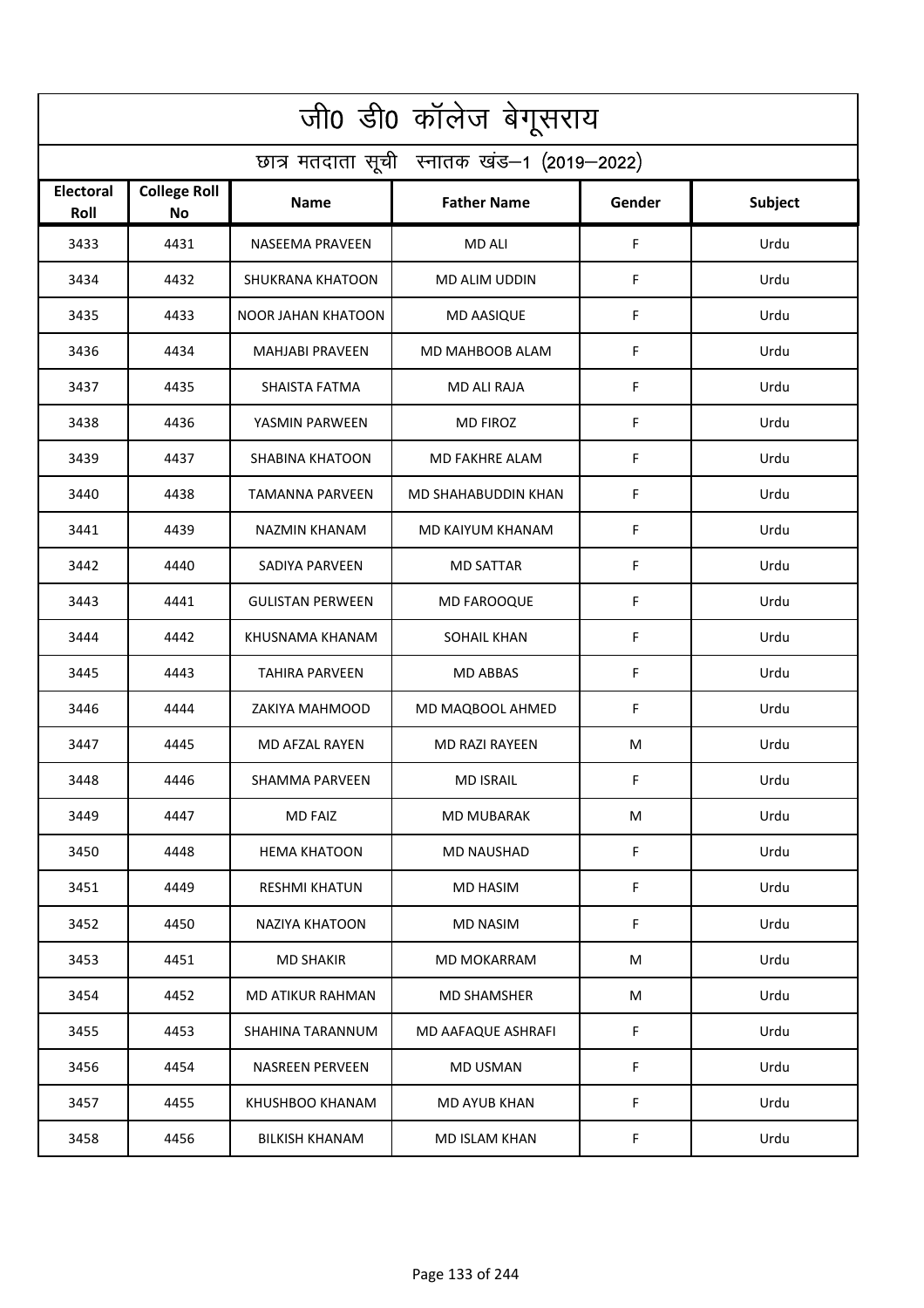| जी0 डी0 कॉलेज बेगूसराय                     |                                  |                         |                          |             |                |  |  |  |
|--------------------------------------------|----------------------------------|-------------------------|--------------------------|-------------|----------------|--|--|--|
| छात्र मतदाता सूची स्नातक खंड-1 (2019-2022) |                                  |                         |                          |             |                |  |  |  |
| Electoral<br>Roll                          | <b>College Roll</b><br><b>No</b> | <b>Name</b>             | <b>Father Name</b>       | Gender      | <b>Subject</b> |  |  |  |
| 3459                                       | 4457                             | SADAF AATIYA            | <b>MD KHURSHID KHAN</b>  | F           | Urdu           |  |  |  |
| 3460                                       | 4458                             | <b>FARISTA ZABEE</b>    | MD ABU NAZAR             | F           | Urdu           |  |  |  |
| 3461                                       | 4459                             | <b>NEHA KHANAM</b>      | <b>MD SIRAJ KHAN</b>     | F           | Urdu           |  |  |  |
| 3462                                       | 4460                             | RAZIA PARWEEN           | <b>MD IMTIYAZ</b>        | F           | Urdu           |  |  |  |
| 3463                                       | 4461                             | <b>FAHMIDA KHATOON</b>  | <b>MD AKHTAR HUSSAIN</b> | F           | Urdu           |  |  |  |
| 3464                                       | 4462                             | <b>SAHNAJ KHATUN</b>    | <b>MD BALI AHMED</b>     | F           | Urdu           |  |  |  |
| 3465                                       | 4463                             | <b>FARHEEN KHATOON</b>  | MD OBAID ALAM            | F           | Urdu           |  |  |  |
| 3466                                       | 4464                             | RAFAT JAHAN             | <b>MD NUR ALAM</b>       | F           | Urdu           |  |  |  |
| 3467                                       | 4465                             | SOFIYA KHATUN           | <b>MD EJAJ</b>           | F           | Urdu           |  |  |  |
| 3468                                       | 4466                             | YASMIN KHANAM           | MD.KAIYUM KHAN           | F           | Urdu           |  |  |  |
| 3469                                       | 4467                             | <b>GULNAZ KHATOON</b>   | <b>MD SULEMAN</b>        | F           | Urdu           |  |  |  |
| 3470                                       | 4468                             | <b>ARSI PARWEEN</b>     | <b>MD ABBAS</b>          | F           | Urdu           |  |  |  |
| 3471                                       | 4469                             | SAHILA PARVEEN          | MD MONAZIR ALAM          | F           | Urdu           |  |  |  |
| 3472                                       | 4470                             | <b>RAUNAK PARVEEN</b>   | <b>MD MOZAHIR</b>        | F           | Urdu           |  |  |  |
| 3473                                       | 4470                             | <b>MD ISMAIL</b>        | <b>MD RAKIM ANSARI</b>   | M           | Urdu           |  |  |  |
| 3474                                       | 4471                             | NAJMUL HAQUE            | SHAZADA QUISAR           | M           | Urdu           |  |  |  |
| 3475                                       | 4472                             | MD SONU ALAM            | MD MUSHTAQUE             | M           | Urdu           |  |  |  |
| 3476                                       | 4473                             | <b>SHAMA PRAVEEN</b>    | MD SHAMIM KAISAR         | $\mathsf F$ | Urdu           |  |  |  |
| 3477                                       | 4474                             | AAISHA FATMA            | <b>SHARIF ANSARI</b>     | F           | Urdu           |  |  |  |
| 3478                                       | 4475                             | <b>SHAHJHAN PRAVEEN</b> | MD JIYAUL HAK            | $\mathsf F$ | Urdu           |  |  |  |
| 3479                                       | 4476                             | <b>ISHRAT KHATUN</b>    | <b>MD JUBAIR</b>         | $\mathsf F$ | Urdu           |  |  |  |
| 3480                                       | 4477                             | SIMMI KHATOON           | <b>MD SHAMIM</b>         | $\mathsf F$ | Urdu           |  |  |  |
| 3481                                       | 4478                             | RAUNAQUE JAHAN          | <b>MD KHURSHID</b>       | F           | Urdu           |  |  |  |
| 3482                                       | 4480                             | <b>BUSHRA AAFREEN</b>   | KHWAJA HASSAN            | $\mathsf F$ | Urdu           |  |  |  |
| 3483                                       | 4481                             | SHAHIN KHANAM           | MD BABAR KHAN            | F           | Urdu           |  |  |  |
| 3484                                       | 4482                             | <b>ZEENAT KHATOON</b>   | MD MOHID KHAN            | F.          | Urdu           |  |  |  |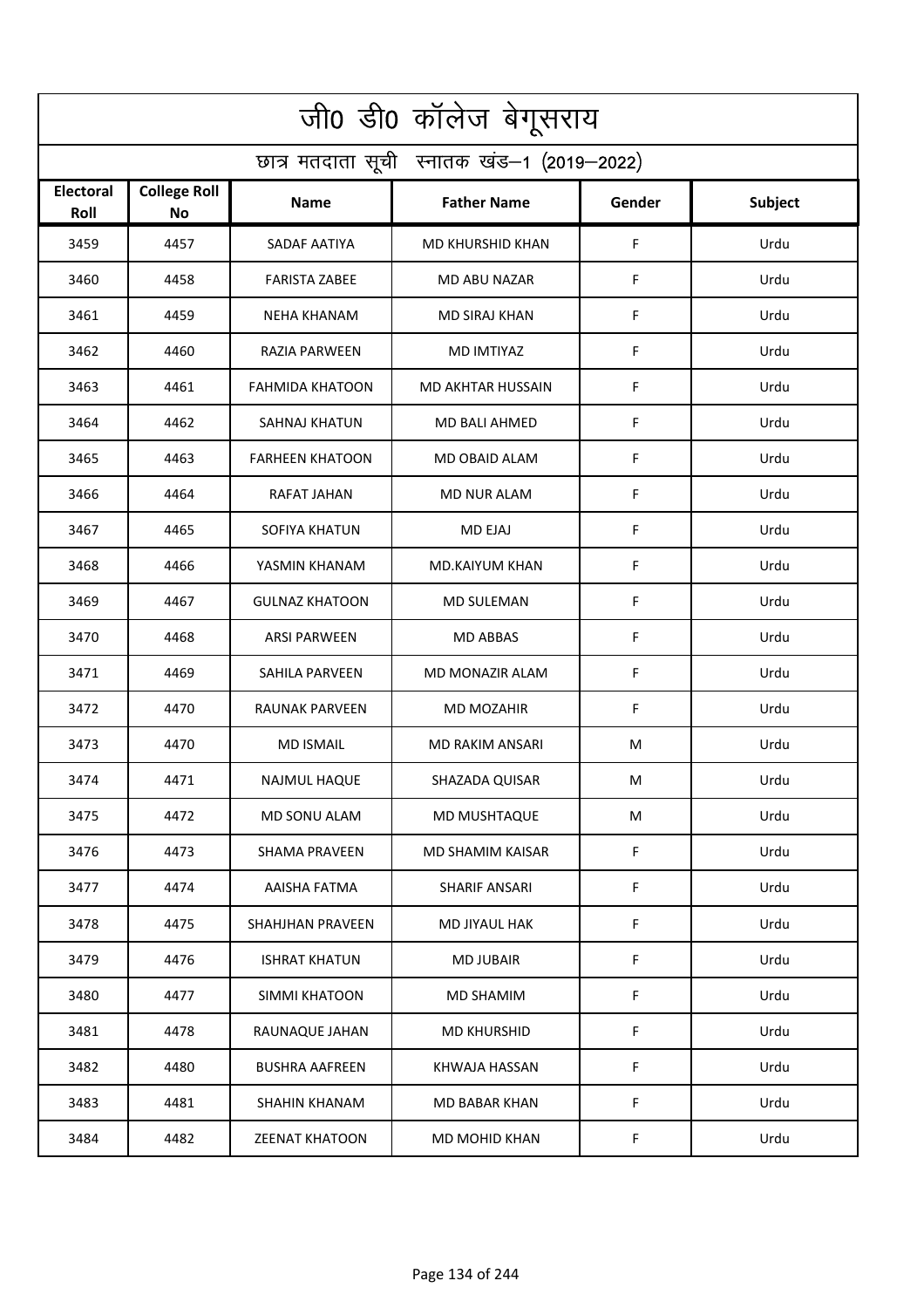| जी0 डी0 कॉलेज बेगूसराय                     |                                  |                          |                       |             |                |  |  |  |
|--------------------------------------------|----------------------------------|--------------------------|-----------------------|-------------|----------------|--|--|--|
| छात्र मतदाता सूची स्नातक खंड-1 (2019-2022) |                                  |                          |                       |             |                |  |  |  |
| Electoral<br>Roll                          | <b>College Roll</b><br><b>No</b> | Name                     | <b>Father Name</b>    | Gender      | <b>Subject</b> |  |  |  |
| 3485                                       | 4483                             | <b>DARAKHSHAN PARVIN</b> | <b>MD ARIF</b>        | F           | Urdu           |  |  |  |
| 3486                                       | 4484                             | <b>NEMAT KHANAM</b>      | SAFI AHMAD KHAN       | F           | Urdu           |  |  |  |
| 3487                                       | 4485                             | <b>SHADIYA PERWEEN</b>   | MAHMOOD ALAM          | F           | Urdu           |  |  |  |
| 3488                                       | 4486                             | DARKHSHAN KHATUN         | <b>MD MONABWAR</b>    | F           | Urdu           |  |  |  |
| 3489                                       | 4487                             | <b>IBRAT KHATOON</b>     | <b>ZUBEER KHAN</b>    | F           | Urdu           |  |  |  |
| 3490                                       | 4487                             | <b>NAJRANA KHATOON</b>   | <b>MD LUKMAN</b>      | F           | Urdu           |  |  |  |
| 3491                                       | 4488                             | RAZIYA SULTANA           | <b>SUHAIL BEGANA</b>  | F           | Urdu           |  |  |  |
| 3492                                       | 4489                             | <b>GAJALA AFRIN</b>      | MD FAIZ QUMAR ALAM    | F           | Urdu           |  |  |  |
| 3493                                       | 4490                             | SAJDA KHATOON            | <b>MD SHAKIL</b>      | F           | Urdu           |  |  |  |
| 3494                                       | 4491                             | PRAVEEN KHATOON          | <b>MD NASEER KHAN</b> | F           | <b>URDU</b>    |  |  |  |
| 3495                                       | 4492                             | <b>SHAHIN PARWEEN</b>    | <b>MD SAMSHAD</b>     | F           | <b>URDU</b>    |  |  |  |
| 3496                                       | 4493                             | <b>SHADAR PARVEEN</b>    | <b>MD RUSTAM</b>      | F           | <b>URDU</b>    |  |  |  |
| 3497                                       | 4494                             | RAFAT PARWEEN            | MD MIKAIL ANSARI      | M           | <b>URDU</b>    |  |  |  |
| 3498                                       | 4495                             | <b>SABA PERWEEN</b>      | <b>MD TANWEER</b>     | F           | <b>URDU</b>    |  |  |  |
| 3499                                       | 4496                             | SHAMA SHAMIM             | MD SHAMIM AHMAD       | F           | <b>URDU</b>    |  |  |  |
| 3500                                       | 4497                             | SABA FATIMA              | MD MASUD ALAM         | F           | URDU           |  |  |  |
| 3501                                       | 4498                             | SAJRA PARWEEN ALAM       | MD SHAMSFIAD ALAM     | F           | <b>URDU</b>    |  |  |  |
| 3502                                       | 4499                             | <b>IFRAT JAHAN</b>       | MD MATIN ALAM         | $\mathsf F$ | <b>URDU</b>    |  |  |  |
| 3503                                       | 4500                             | SAIKA PRAVEEN            | MD MOKHTSSAR ALAM     | F           | <b>URDU</b>    |  |  |  |
| 3504                                       | 4501                             | <b>NAJMA PARVEEN</b>     | MD ASGAR ALAM         | F           | <b>URDU</b>    |  |  |  |
| 3505                                       | 4502                             | SAJRA PARWEEN ALAM       | MD SHAMSFIAD ALAM     | F           | <b>URDU</b>    |  |  |  |
| 3506                                       | 4503                             | <b>SEEMA PERWEEN</b>     | MD RAHMAT ALI         | F           | <b>URDU</b>    |  |  |  |
| 3507                                       | 4504                             | MD SHAMSHAD              | MD AKHTAR             | М           | <b>URDU</b>    |  |  |  |
| 3508                                       | 4505                             | <b>SHAHIN PARWEEN</b>    | MD MANJOOR            | F           | <b>URDU</b>    |  |  |  |
| 3509                                       | 4506                             | KHUSHBOO KHATOON         | MD MUSTAK KHAN        | F           | <b>URDU</b>    |  |  |  |
| 3510                                       | 4507                             | SITARA KHATOON           | MD MAHFOOZ            | F           | <b>URDU</b>    |  |  |  |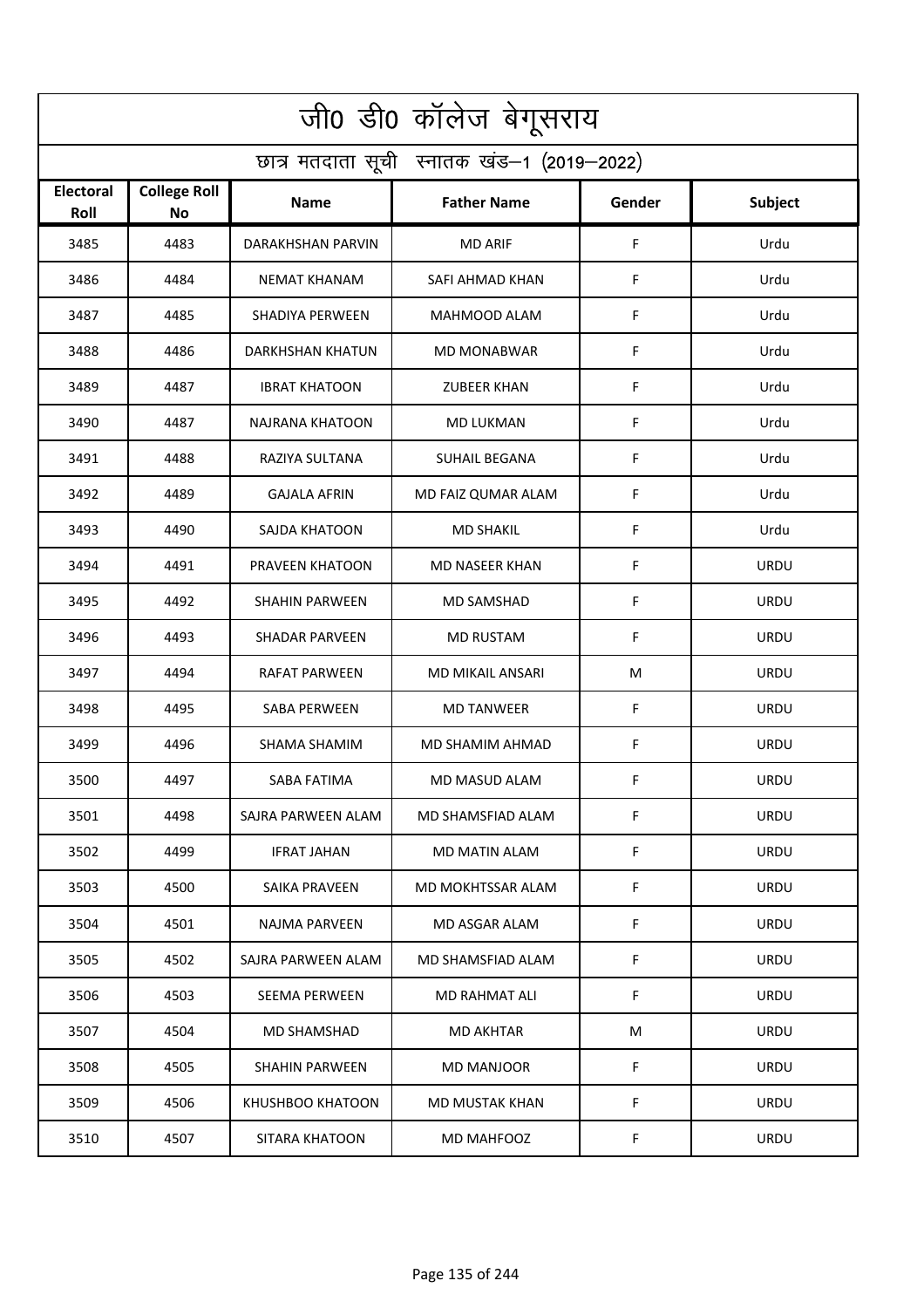| जी0 डी0 कॉलेज बेगूसराय                     |                                  |                         |                                 |        |                |  |  |  |
|--------------------------------------------|----------------------------------|-------------------------|---------------------------------|--------|----------------|--|--|--|
| छात्र मतदाता सूची स्नातक खंड-1 (2019-2022) |                                  |                         |                                 |        |                |  |  |  |
| <b>Electoral</b><br>Roll                   | <b>College Roll</b><br><b>No</b> | Name                    | <b>Father Name</b>              | Gender | <b>Subject</b> |  |  |  |
| 3511                                       | 4508                             | <b>TAHSEENA KHATUN</b>  | <b>DILWAR HUSAIN</b>            | F      | <b>URDU</b>    |  |  |  |
| 3512                                       | 4509                             | <b>MD SARFARAZ ALAM</b> | <b>MD ISLAM</b>                 | M      | <b>URDU</b>    |  |  |  |
| 3513                                       | 4510                             | <b>SIMRAN PRAWEEN</b>   | <b>MD FIROJ</b>                 | F      | <b>URDU</b>    |  |  |  |
| 3514                                       | 4511                             | <b>ANSARI BEGUM</b>     | MD KALIM UDDIN                  | F      | <b>URDU</b>    |  |  |  |
| 3515                                       | 4512                             | <b>NUSRAT ANJUM</b>     | MOHAMMAD MEHARAV<br><b>ALAM</b> | F      | <b>URDU</b>    |  |  |  |
| 3516                                       | 4513                             | <b>RAZIA PARWEEN</b>    | MD ASLAM HUSSAIN                | F      | <b>URDU</b>    |  |  |  |
| 3517                                       | 4514                             | <b>ASHIYANA PARVIN</b>  | MD AZMAT ALI                    | F      | <b>URDU</b>    |  |  |  |
| 3518                                       | 4515                             | <b>AYESHA PARWEEN</b>   | MD MUSTAQUE                     | F      | <b>URDU</b>    |  |  |  |
| 3519                                       | 4516                             | SADIYA KHATOON          | <b>MD AKBAR</b>                 | F      | <b>URDU</b>    |  |  |  |
| 3520                                       | 4517                             | <b>ASGRI KHATUN</b>     | <b>MD IRFAN</b>                 | F      | <b>URDU</b>    |  |  |  |
| 3521                                       | 4518                             | <b>ROZY PARVEEN</b>     | <b>MD SAHADAT</b>               | F      | <b>URDU</b>    |  |  |  |
| 3522                                       | 4519                             | MD AAMIR USMANI         | <b>ABDUL JABBAR</b>             | M      | <b>URDU</b>    |  |  |  |
| 3523                                       | 4520                             | <b>SHAHISTA PARVEEN</b> | MD BAJI ALAM                    | F      | <b>URDU</b>    |  |  |  |
| 3524                                       | 4521                             | <b>ARMANAS KHATOON</b>  | MD INTEKHAB ALAM                | F      | <b>URDU</b>    |  |  |  |
| 3525                                       | 4522                             | RUFI PARWEEN            | MD MANSUR ALAM                  | F      | <b>URDU</b>    |  |  |  |
| 3526                                       | 4523                             | SHABNAM KHATOON         | MATLUM ALAM                     | F      | URDU           |  |  |  |
| 3527                                       | 4523                             | ABUALKAMA               | <b>IZHAR ALAM</b>               | M      | <b>URDU</b>    |  |  |  |
| 3528                                       | 4524                             | <b>SARWARI PARVEEN</b>  | <b>MD SARFARAZ</b>              | F      | <b>URDU</b>    |  |  |  |
| 3529                                       | 4525                             | AFRIN KHATOON           | MD EZAZ                         | F      | <b>URDU</b>    |  |  |  |
| 3530                                       | 4526                             | <b>SONI KHATOON</b>     | MD KUDDUS                       | F      | <b>URDU</b>    |  |  |  |
| 3531                                       | 4527                             | <b>MONAZIR</b>          | <b>MD ALIM UDDIN</b>            | M      | <b>URDU</b>    |  |  |  |
| 3532                                       | 4528                             | ROKHSANA KHATOON        | MD REZWAN                       | F      | <b>URDU</b>    |  |  |  |
| 3533                                       | 4529                             | RAZIA SULTANA           | <b>ABDUL SATTAR</b>             | F      | <b>URDU</b>    |  |  |  |
| 3534                                       | 4532                             | RAFAT JNHA              | HAIDAR ALI                      | F      | <b>URDU</b>    |  |  |  |
| 3535                                       | 4533                             | YASMIN                  | KAUSAR                          | M      | <b>URDU</b>    |  |  |  |
| 3536                                       | 4536                             | <b>FATMA PERWEEN</b>    | MD MOKHTAR ALAM                 | F      | <b>URDU</b>    |  |  |  |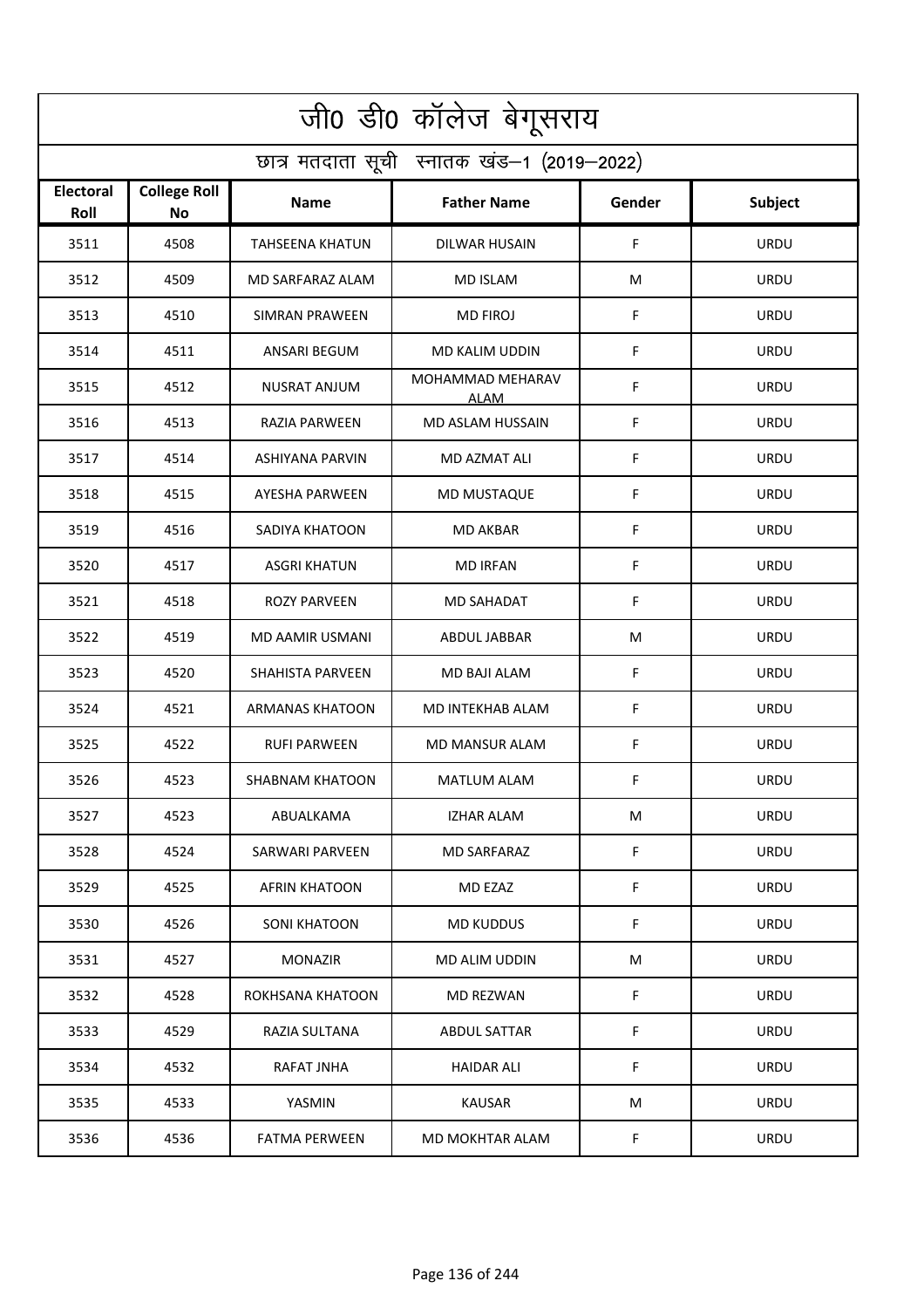| जी0 डी0 कॉलेज बेगूसराय                     |                           |                       |                                          |        |                                 |  |  |  |
|--------------------------------------------|---------------------------|-----------------------|------------------------------------------|--------|---------------------------------|--|--|--|
| छात्र मतदाता सूची स्नातक खंड-1 (2019-2022) |                           |                       |                                          |        |                                 |  |  |  |
| <b>Electoral</b><br>Roll                   | <b>College Roll</b><br>No | Name                  | <b>Father Name</b>                       | Gender | Subject                         |  |  |  |
| 3537                                       | 5001                      | <b>SONAM KUMARI</b>   | <b>BIMLENDU SINGH</b>                    | F      | <b>Accounting &amp; Finance</b> |  |  |  |
| 3538                                       | 5002                      | PRIYANSHU KUMAR       | <b>NAVEEN KUMAR SAH</b>                  | M      | <b>Accounting &amp; Finance</b> |  |  |  |
| 3539                                       | 5003                      | NANDAN                | JITENDRA KUMAR SINGH                     | M      | <b>Accounting &amp; Finance</b> |  |  |  |
| 3540                                       | 5004                      | <b>ANIRUDH ANUJ</b>   | <b>SUNIL KUMAR SINHA</b>                 | M      | <b>Accounting &amp; Finance</b> |  |  |  |
| 3541                                       | 5005                      | <b>RICHA KUMARI</b>   | <b>RAJESH CHAUDHARY</b>                  | F      | <b>Accounting &amp; Finance</b> |  |  |  |
| 3542                                       | 5006                      | <b>ANJALI KUMARI</b>  | SANJEEV KUMAR SINGH                      | F      | Accounting & Finance            |  |  |  |
| 3543                                       | 5007                      | <b>HARSH KUMAR</b>    | <b>DINESH KUMAR</b>                      | M      | Accounting & Finance            |  |  |  |
| 3544                                       | 5008                      | <b>ANKUR KUMAR</b>    | DEEPAK PRASAD GUPTA                      | M      | Accounting & Finance            |  |  |  |
| 3545                                       | 5009                      | DEEPAK KUMAR          | <b>ARJUN RAM</b>                         | M      | Accounting & Finance            |  |  |  |
| 3546                                       | 5010                      | ANIKET KUMAR DEV      | RAJESH PODDAR                            | M      | <b>Accounting &amp; Finance</b> |  |  |  |
| 3547                                       | 5011                      | ANJALI KUMARI         | PRAMOD DARUKA                            | F      | Accounting & Finance            |  |  |  |
| 3548                                       | 5012                      | NUTAN KUMARI          | <b>KRISHNA KUMAR</b><br><b>CAHUDHARY</b> | F      | Accounting & Finance            |  |  |  |
| 3549                                       | 5013                      | <b>KUNDAN KUMAR</b>   | MITILESH SHARMA                          | M      | Accounting & Finance            |  |  |  |
| 3550                                       | 5014                      | <b>SNEHA GUPTA</b>    | <b>CHANDAN KUMAR</b>                     | F      | Accounting & Finance            |  |  |  |
| 3551                                       | 5015                      | SATYAM AGRAWAL        | KRISHNA KUMAR AGRAWAL                    | M      | <b>Accounting &amp; Finance</b> |  |  |  |
| 3552                                       | 5016                      | SANGEETA KUMARI       | DILEEP SHARMA                            | F      | Accounting & Finance            |  |  |  |
| 3553                                       | 5017                      | KHUSHBU KUMARI        | AMPRENDRA PD SINGH                       | F      | <b>Accounting &amp; Finance</b> |  |  |  |
| 3554                                       | 5018                      | RAVI KISHAN           | <b>ABHAY KUMAR</b>                       | M      | <b>Accounting &amp; Finance</b> |  |  |  |
| 3555                                       | 5019                      | KIRAN KUMARI          | <b>SURESH THAKUR</b>                     | F      | <b>Accounting &amp; Finance</b> |  |  |  |
| 3556                                       | 5020                      | RANBEER KUMAR         | <b>KRISHNANDAN PANDIT</b>                | M      | <b>Accounting &amp; Finance</b> |  |  |  |
| 3557                                       | 5021                      | <b>GAUTAM KUMAR</b>   | SADANAND DAS                             | M      | <b>Accounting &amp; Finance</b> |  |  |  |
| 3558                                       | 5022                      | <b>MANISH KUMAR</b>   | BHUNESHWAR SAH                           | M      | <b>Accounting &amp; Finance</b> |  |  |  |
| 3559                                       | 5023                      | <b>MD AMEER</b>       | <b>MD UNUSH</b>                          | M      | <b>Accounting &amp; Finance</b> |  |  |  |
| 3560                                       | 5024                      | <b>MEGHA KUMARI</b>   | SANJEET GUPTA                            | F      | <b>Accounting &amp; Finance</b> |  |  |  |
| 3561                                       | 5025                      | <b>KRISHNA KUMAR</b>  | ABHAY KUMAR JHA                          | M      | <b>Accounting &amp; Finance</b> |  |  |  |
| 3562                                       | 5026                      | <b>SHAHIN KHATOON</b> | <b>MD TANBIR KHAN</b>                    | F      | <b>Accounting &amp; Finance</b> |  |  |  |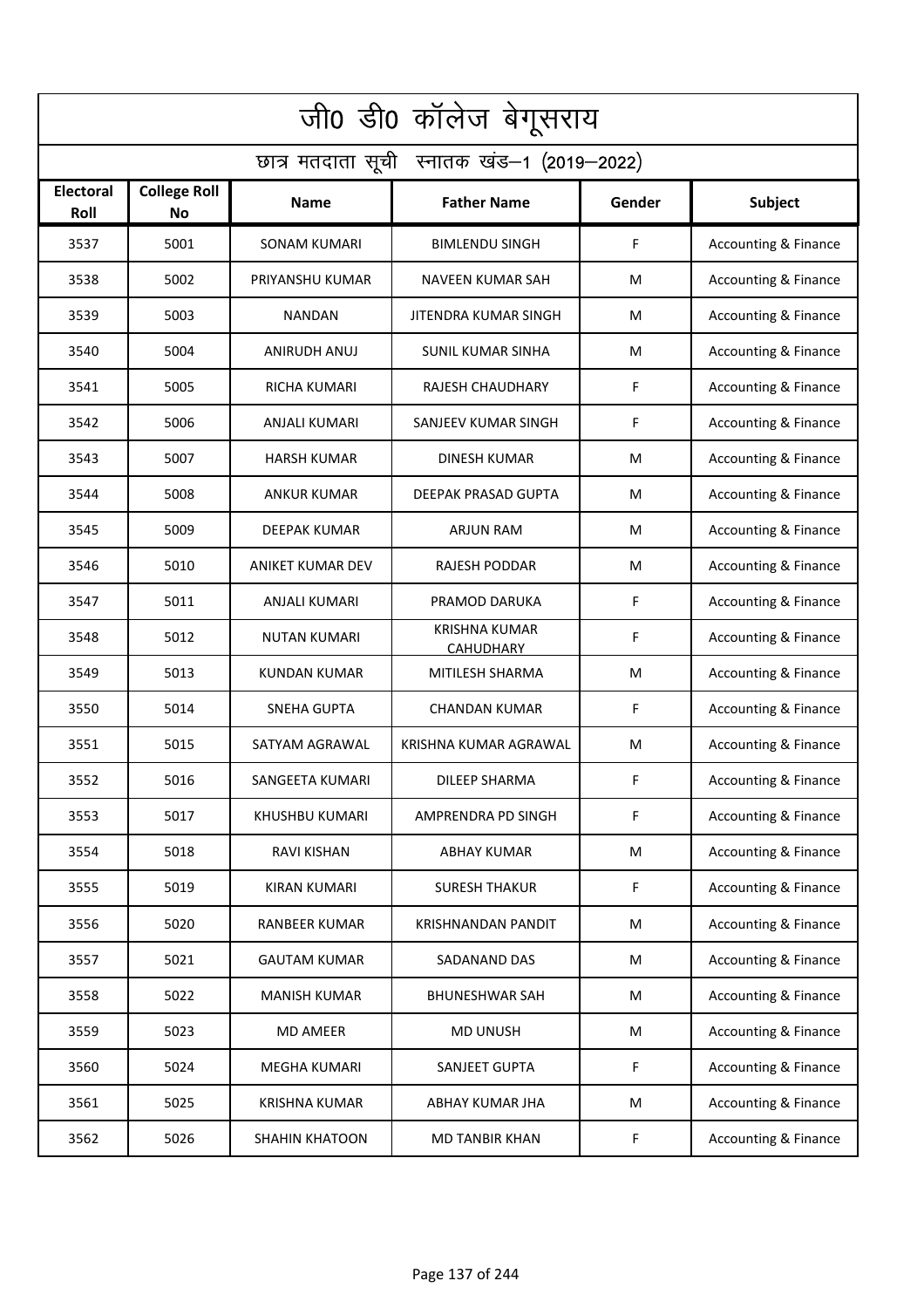| जी0 डी0 कॉलेज बेगूसराय                     |                           |                       |                         |        |                                 |  |  |  |
|--------------------------------------------|---------------------------|-----------------------|-------------------------|--------|---------------------------------|--|--|--|
| छात्र मतदाता सूची स्नातक खंड-1 (2019-2022) |                           |                       |                         |        |                                 |  |  |  |
| Electoral<br>Roll                          | <b>College Roll</b><br>No | <b>Name</b>           | <b>Father Name</b>      | Gender | Subject                         |  |  |  |
| 3563                                       | 5027                      | <b>SHIVAM KUMAR</b>   | SANJIT KUMAR SINGH      | M      | <b>Accounting &amp; Finance</b> |  |  |  |
| 3564                                       | 5029                      | RAUSHAN KUMAR         | SUBODH KUNWAR           | M      | <b>Accounting &amp; Finance</b> |  |  |  |
| 3565                                       | 5030                      | <b>MAHESH KUMAR</b>   | <b>SURESH DAS</b>       | M      | <b>Accounting &amp; Finance</b> |  |  |  |
| 3566                                       | 5031                      | <b>DILKHUSH KUMAR</b> | <b>VINOD YADAV</b>      | M      | <b>Accounting &amp; Finance</b> |  |  |  |
| 3567                                       | 5032                      | PRIYA KUMARI          | AJAY KUMAR SINGH        | F      | <b>Accounting &amp; Finance</b> |  |  |  |
| 3568                                       | 5033                      | AASHIYA PARWEEN       | SADIK HUSAIN            | F      | <b>Accounting &amp; Finance</b> |  |  |  |
| 3569                                       | 5034                      | <b>MD ARIF</b>        | <b>MD MUSTAFA</b>       | M      | Accounting & Finance            |  |  |  |
| 3570                                       | 5035                      | <b>TARNNUM KHATUN</b> | <b>ADBUL RAHMAN</b>     | F      | <b>Accounting &amp; Finance</b> |  |  |  |
| 3571                                       | 5036                      | ROHIT PRIYADARSHI     | <b>RAJEEV KUMAR</b>     | M      | Accounting & Finance            |  |  |  |
| 3572                                       | 5037                      | <b>SHIVAM KUMAR</b>   | <b>RAUSHAN SINGH</b>    | M      | Accounting & Finance            |  |  |  |
| 3573                                       | 5038                      | SHIVAM KUMAR          | <b>BINOD SINGH</b>      | M      | <b>Accounting &amp; Finance</b> |  |  |  |
| 3574                                       | 5039                      | <b>AKASH KUMAR</b>    | <b>SURESH GUPTA</b>     | M      | Accounting & Finance            |  |  |  |
| 3575                                       | 5040                      | <b>ARYAN ROY</b>      | <b>BISHNUDEO PASWAN</b> | M      | Accounting & Finance            |  |  |  |
| 3576                                       | 5042                      | PRAVEEN KUMAR         | <b>HARERAM SAHANI</b>   | M      | <b>Accounting &amp; Finance</b> |  |  |  |
| 3577                                       | 5043                      | SIDDIQA MOHSHIN       | MD MOHSHIN              | M      | <b>Accounting &amp; Finance</b> |  |  |  |
| 3578                                       | 5044                      | <b>VIKASH KUMAR</b>   | ARUN MANDAL             | M      | Accounting & Finance            |  |  |  |
| 3579                                       | 5045                      | DEEPAK KUMAR          | HARE KRISHNA YADAV      | M      | <b>Accounting &amp; Finance</b> |  |  |  |
| 3580                                       | 5046                      | <b>MANISHA KUMARI</b> | <b>SUNIL PASWAN</b>     | F      | <b>Accounting &amp; Finance</b> |  |  |  |
| 3581                                       | 5047                      | <b>RITU KUMARI</b>    | HARERAM SHARMA          | F      | <b>Accounting &amp; Finance</b> |  |  |  |
| 3582                                       | 5047                      | <b>CHANDAN KUMAR</b>  | <b>KAMALDEV ROY</b>     | M      | <b>Accounting &amp; Finance</b> |  |  |  |
| 3583                                       | 5048                      | UJALA KUMARI          | <b>SHAMBHU KUMAR</b>    | F      | <b>Accounting &amp; Finance</b> |  |  |  |
| 3584                                       | 5049                      | DIVYANSHU KUMAR       | <b>BINOD KUMAR</b>      | M      | <b>Accounting &amp; Finance</b> |  |  |  |
| 3585                                       | 5050                      | <b>BIJESH KUMAR</b>   | <b>BHARAT KUMAR</b>     | M      | <b>Accounting &amp; Finance</b> |  |  |  |
| 3586                                       | 5051                      | <b>MITHUN KUMAR</b>   | SHIVCHANDRA SINGH       | M      | <b>Accounting &amp; Finance</b> |  |  |  |
| 3587                                       | 5052                      | <b>AYUSHI PRIYA</b>   | RUPESH KUMAR SINGH      | F      | <b>Accounting &amp; Finance</b> |  |  |  |
| 3588                                       | 5053                      | <b>MD WARIS</b>       | <b>MD REHAN</b>         | M      | <b>Accounting &amp; Finance</b> |  |  |  |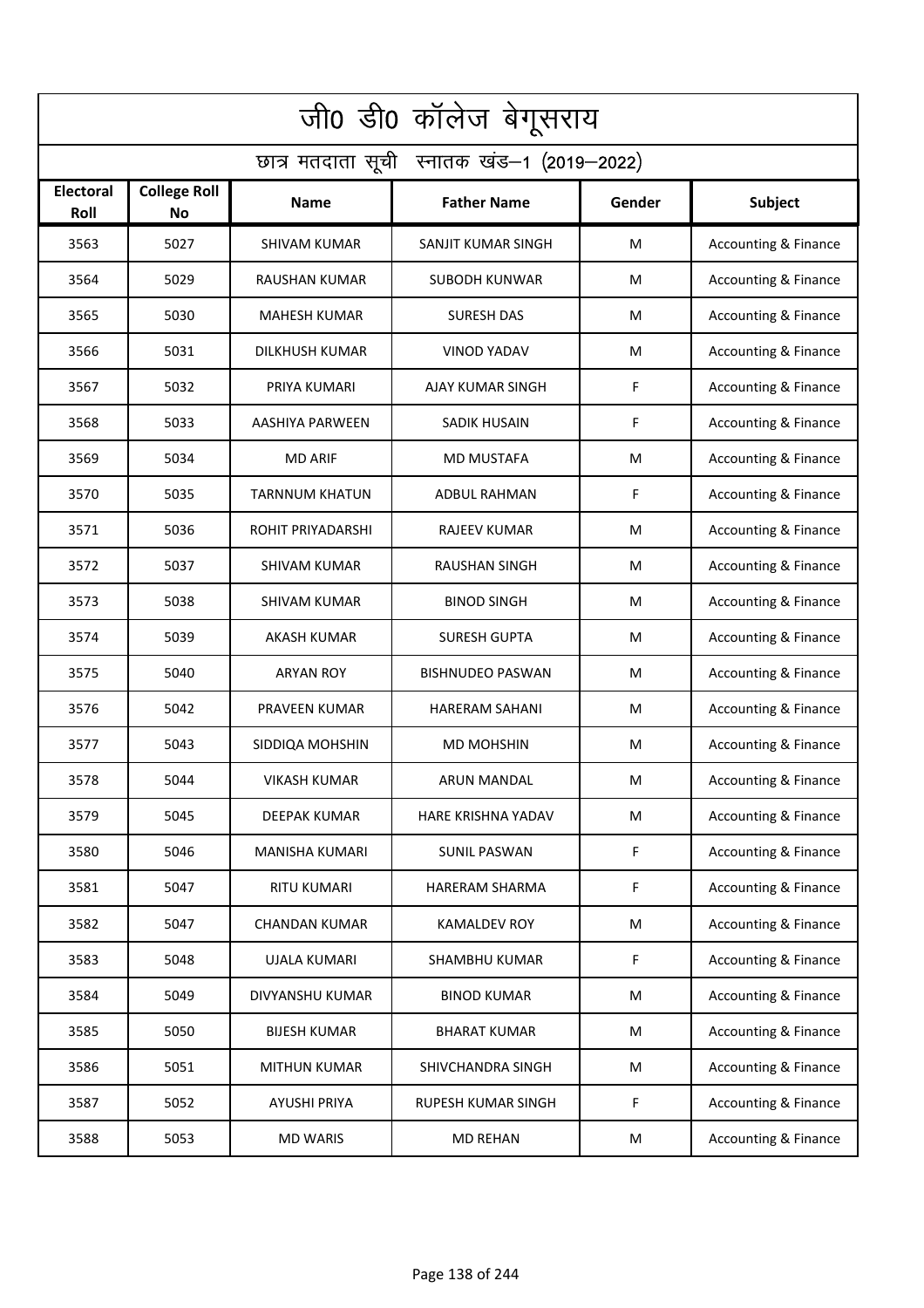| जी0 डी0 कॉलेज बेगूसराय                     |                                  |                        |                           |        |                                 |  |  |  |
|--------------------------------------------|----------------------------------|------------------------|---------------------------|--------|---------------------------------|--|--|--|
| छात्र मतदाता सूची स्नातक खंड-1 (2019-2022) |                                  |                        |                           |        |                                 |  |  |  |
| Electoral<br>Roll                          | <b>College Roll</b><br><b>No</b> | <b>Name</b>            | <b>Father Name</b>        | Gender | Subject                         |  |  |  |
| 3589                                       | 5054                             | <b>SRIKANT KUMAR</b>   | <b>BHAWESH KANT SINGH</b> | M      | <b>Accounting &amp; Finance</b> |  |  |  |
| 3590                                       | 5055                             | NIKHIL KUMAR           | RAM KHELAN SAHNI          | M      | <b>Accounting &amp; Finance</b> |  |  |  |
| 3591                                       | 5057                             | <b>MOHAN KUMAR</b>     | RAM PRAKASH MANDAL        | M      | <b>Accounting &amp; Finance</b> |  |  |  |
| 3592                                       | 5058                             | BANDANA KUMARI         | <b>BINDESHWARI SAHU</b>   | F      | <b>Accounting &amp; Finance</b> |  |  |  |
| 3593                                       | 5059                             | <b>SONU KUMAR</b>      | <b>BIRU MAHTO</b>         | M      | <b>Accounting &amp; Finance</b> |  |  |  |
| 3594                                       | 5060                             | <b>VIKASH KUMAR</b>    | RAMKRISHNA PASWAN         | M      | <b>Accounting &amp; Finance</b> |  |  |  |
| 3595                                       | 5061                             | PRITI KUMARI           | <b>HEERA SAH</b>          | F      | <b>Accounting &amp; Finance</b> |  |  |  |
| 3596                                       | 5062                             | <b>CHHOT KUMARI</b>    | <b>DINESH THAKUR</b>      | F      | <b>Accounting &amp; Finance</b> |  |  |  |
| 3597                                       | 5063                             | DEVIKA KUMARI          | <b>RAJU SAH</b>           | F      | Accounting & Finance            |  |  |  |
| 3598                                       | 5064                             | <b>ANKIT KUMAR</b>     | <b>BABLU MAHTO</b>        | M      | Accounting & Finance            |  |  |  |
| 3599                                       | 5065                             | PRIYANKA KUMARI        | RAVINDRAPRASAD GUPTA      | F      | <b>Accounting &amp; Finance</b> |  |  |  |
| 3600                                       | 5066                             | <b>VIVEK KUMAR</b>     | YOGENDRA THAKUR           | M      | Accounting & Finance            |  |  |  |
| 3601                                       | 5067                             | MANISHA KUMARI         | <b>SANJAY MAHTO</b>       | F      | Accounting & Finance            |  |  |  |
| 3602                                       | 5068                             | SHIVANI KUMARI         | <b>SUNIL RAM</b>          | F      | <b>Accounting &amp; Finance</b> |  |  |  |
| 3603                                       | 5069                             | PRAGYA KUMARI          | DILIP PASWAN              | F      | <b>Accounting &amp; Finance</b> |  |  |  |
| 3604                                       | 5070                             | SIMRAN SONI            | RANJEET SONI              | F      | Accounting & Finance            |  |  |  |
| 3605                                       | 5072                             | AMRITA KUMARI          | <b>ARVIND PANDIT</b>      | F      | <b>Accounting &amp; Finance</b> |  |  |  |
| 3606                                       | 5073                             | RICHA KUMARI           | <b>MANOJ KUMAR JHA</b>    | F      | <b>Accounting &amp; Finance</b> |  |  |  |
| 3607                                       | 5074                             | NITISH KUMAR           | <b>KARI MAHTO</b>         | M      | <b>Accounting &amp; Finance</b> |  |  |  |
| 3608                                       | 5075                             | <b>DINESH KUMAR</b>    | RAM PRAKASH PANDIT        | M      | <b>Accounting &amp; Finance</b> |  |  |  |
| 3609                                       | 5076                             | <b>RUPESH KUMAR</b>    | <b>PUNIT SHARMA</b>       | M      | <b>Accounting &amp; Finance</b> |  |  |  |
| 3610                                       | 5077                             | RAKESH KUMAR           | PARMANAND SHARMA          | M      | <b>Accounting &amp; Finance</b> |  |  |  |
| 3611                                       | 5078                             | <b>CHANDRA PRABHAT</b> | DURGA PRASAD CHAURASIA    | M      | <b>Accounting &amp; Finance</b> |  |  |  |
| 3612                                       | 5079                             | <b>NITISH KUMAR</b>    | <b>NARESH DAS</b>         | M      | <b>Accounting &amp; Finance</b> |  |  |  |
| 3613                                       | 5080                             | AARTI KUMARI           | <b>MAHESHWAR SAH</b>      | F      | <b>Accounting &amp; Finance</b> |  |  |  |
| 3614                                       | 5081                             | <b>CHANDAN KUMAR</b>   | <b>UCHIT DAS</b>          | M      | <b>Accounting &amp; Finance</b> |  |  |  |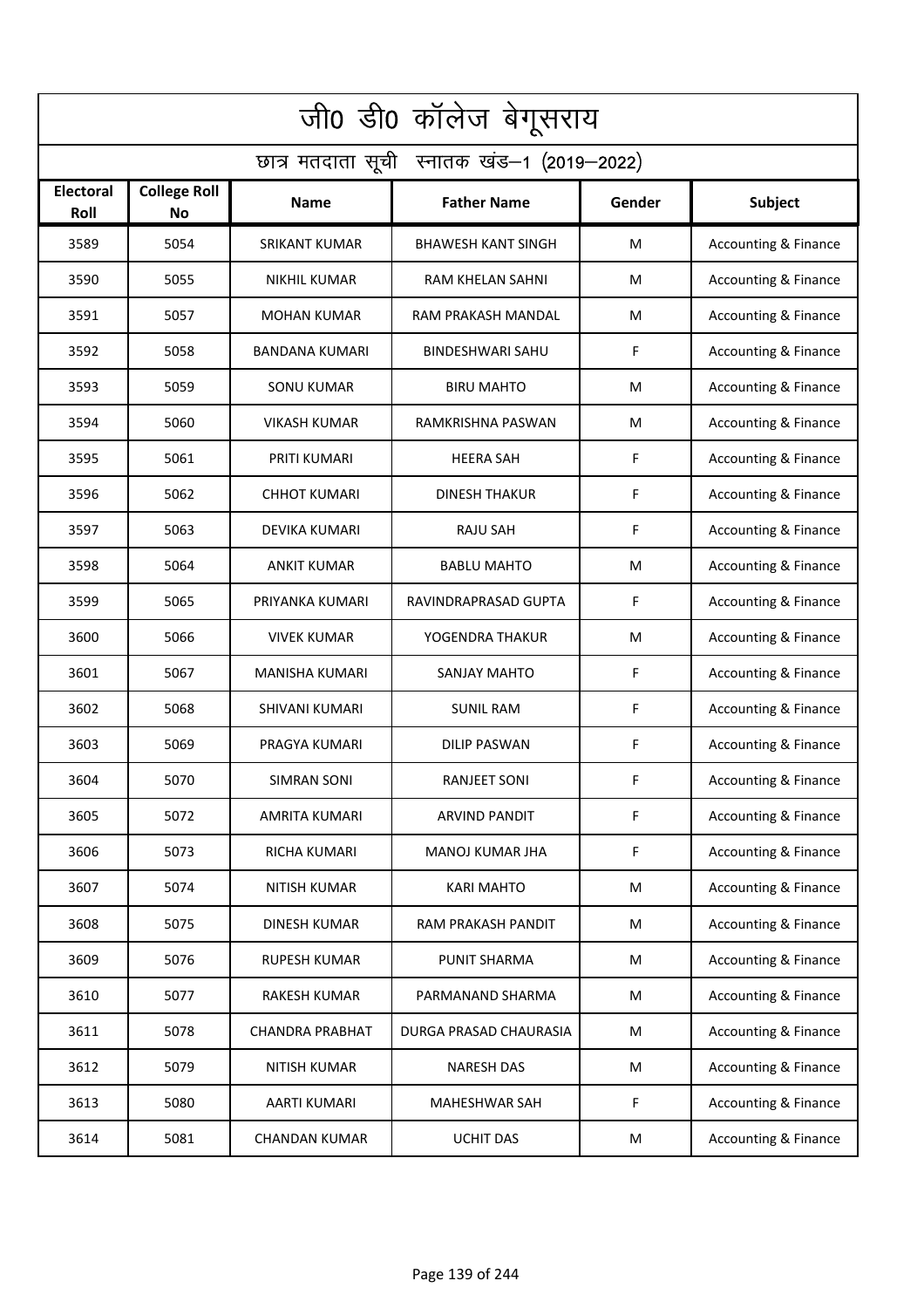| जी0 डी0 कॉलेज बेगूसराय                     |                                  |                      |                          |             |                                 |  |  |  |
|--------------------------------------------|----------------------------------|----------------------|--------------------------|-------------|---------------------------------|--|--|--|
| छात्र मतदाता सूची स्नातक खंड-1 (2019-2022) |                                  |                      |                          |             |                                 |  |  |  |
| Electoral<br>Roll                          | <b>College Roll</b><br><b>No</b> | <b>Name</b>          | <b>Father Name</b>       | Gender      | Subject                         |  |  |  |
| 3615                                       | 5082                             | <b>SONI KUMARI</b>   | <b>MOHAN MALLICK</b>     | F           | <b>Accounting &amp; Finance</b> |  |  |  |
| 3616                                       | 5083                             | ADITYA AGRAWAL       | SANJAY AGRAWAL           | F           | Accounting & Finance            |  |  |  |
| 3617                                       | 5084                             | <b>KAJAL KUMARI</b>  | <b>BHOLA SAH</b>         | F           | <b>Accounting &amp; Finance</b> |  |  |  |
| 3618                                       | 5085                             | MADHUMALA KUMARI     | <b>JAY PRAKASH MAHTO</b> | M           | <b>Accounting &amp; Finance</b> |  |  |  |
| 3619                                       | 5086                             | <b>KOMAL KUMARI</b>  | SATYENDER KUMAR SAH      | F           | <b>Accounting &amp; Finance</b> |  |  |  |
| 3620                                       | 5087                             | <b>SONALI KUMARI</b> | <b>RAJESH KUMAR</b>      | F           | <b>Accounting &amp; Finance</b> |  |  |  |
| 3621                                       | 5088                             | DIPALI KUMARI        | <b>DILIP KUMAR</b>       | F           | <b>Accounting &amp; Finance</b> |  |  |  |
| 3622                                       | 5089                             | <b>KARINA KUMARI</b> | <b>SURENDRA MAHTO</b>    | F           | Accounting & Finance            |  |  |  |
| 3623                                       | 5090                             | NEHA KUMARI          | <b>SANTOSH SONI</b>      | F           | Accounting & Finance            |  |  |  |
| 3624                                       | 5091                             | <b>BADAL KUMAR</b>   | <b>BABLU DAS</b>         | M           | Accounting & Finance            |  |  |  |
| 3625                                       | 5092                             | ANNU KUMARI          | <b>NAVIN KUMAR GUPTA</b> | F           | <b>Accounting &amp; Finance</b> |  |  |  |
| 3626                                       | 5093                             | ANMOL SONI           | <b>ASHOK KUMAR SONI</b>  | M           | Accounting & Finance            |  |  |  |
| 3627                                       | 5094                             | ANISHA KUMARI        | RANJEET YADAV            | F           | Accounting & Finance            |  |  |  |
| 3628                                       | 5095                             | CHANDANI KUMARI      | SAHDEO KUMAR             | F           | <b>Accounting &amp; Finance</b> |  |  |  |
| 3629                                       | 5096                             | SANDHYA KUMARI       | ABHISHEK KUMAR GUPTA     | F           | Accounting & Finance            |  |  |  |
| 3630                                       | 5097                             | <b>KAJAL KUMARI</b>  | <b>MANOJ KUMAR SAH</b>   | F           | <b>Accounting &amp; Finance</b> |  |  |  |
| 3631                                       | 5098                             | <b>MANSI KUMARI</b>  | <b>GOPAL KUMAR SAH</b>   | F           | <b>Accounting &amp; Finance</b> |  |  |  |
| 3632                                       | 5099                             | <b>SMITA KUMARI</b>  | <b>BHAGIRATH SINGH</b>   | F           | <b>Accounting &amp; Finance</b> |  |  |  |
| 3633                                       | 5100                             | ANNAPURNA KUMARI     | SHYAM NANDAN SAHANI      | M           | <b>Accounting &amp; Finance</b> |  |  |  |
| 3634                                       | 5101                             | <b>JYOTI KUMARI</b>  | KAILASH SAHANI           | $\mathsf F$ | <b>Accounting &amp; Finance</b> |  |  |  |
| 3635                                       | 5102                             | <b>SUMAN KUMARI</b>  | SHATRUDHAN SAH           | F           | <b>Accounting &amp; Finance</b> |  |  |  |
| 3636                                       | 5103                             | <b>TOSHI KUMARI</b>  | MANOJ PODDAR             | F           | <b>Accounting &amp; Finance</b> |  |  |  |
| 3637                                       | 5104                             | MONA KUMARI GUPTA    | KANHIYA LAL GUPTA        | F           | <b>Accounting &amp; Finance</b> |  |  |  |
| 3638                                       | 5105                             | SAPNA KUMARI         | RAMASHISH SHARMA         | F           | <b>Accounting &amp; Finance</b> |  |  |  |
| 3639                                       | 5106                             | <b>SUNITA KUMARI</b> | <b>SURESH DAS</b>        | F           | <b>Accounting &amp; Finance</b> |  |  |  |
| 3640                                       | 5107                             | <b>SUNIL KUMAR</b>   | <b>RAMPRATAP SAHNI</b>   | M           | <b>Accounting &amp; Finance</b> |  |  |  |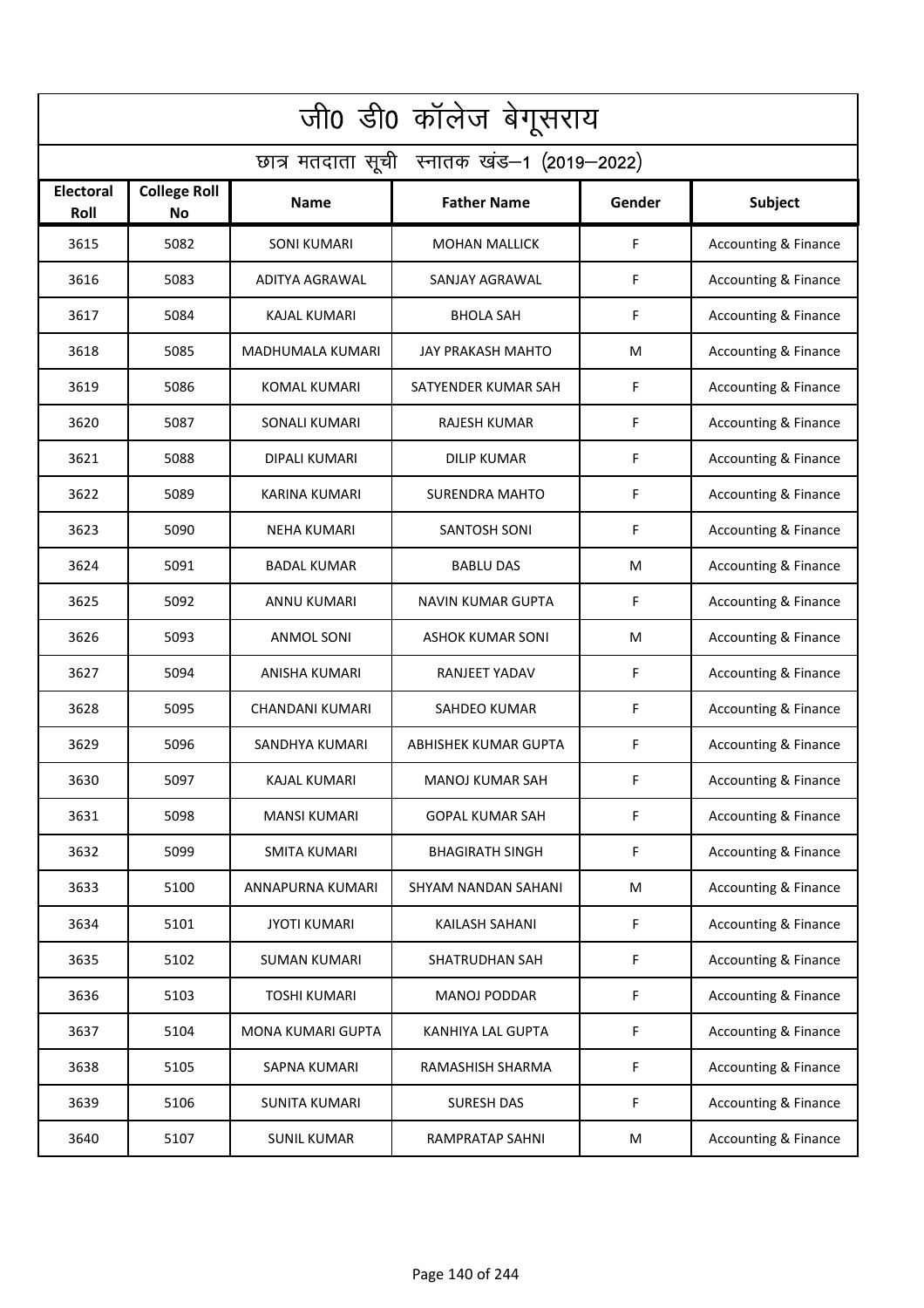| जी0 डी0 कॉलेज बेगूसराय                     |                                  |                       |                             |        |                                 |  |  |  |
|--------------------------------------------|----------------------------------|-----------------------|-----------------------------|--------|---------------------------------|--|--|--|
| छात्र मतदाता सूची स्नातक खंड-1 (2019-2022) |                                  |                       |                             |        |                                 |  |  |  |
| Electoral<br>Roll                          | <b>College Roll</b><br><b>No</b> | <b>Name</b>           | <b>Father Name</b>          | Gender | Subject                         |  |  |  |
| 3641                                       | 5108                             | <b>ADITYA RAJ</b>     | ASHISH KUMAR CHAUDHARY      | M      | <b>Accounting &amp; Finance</b> |  |  |  |
| 3642                                       | 5109                             | <b>AMARJEET KUMAR</b> | <b>GANESH MAHTO</b>         | M      | <b>Accounting &amp; Finance</b> |  |  |  |
| 3643                                       | 5110                             | <b>ABHIJEET KUMAR</b> | RAMLALA SAH                 | M      | <b>Accounting &amp; Finance</b> |  |  |  |
| 3644                                       | 5111                             | MADHU KUMARI          | ASHOK KUMAR MANDAL          | F      | <b>Accounting &amp; Finance</b> |  |  |  |
| 3645                                       | 5112                             | NIKETA KUMARI         | <b>ANIL CHAURASIA</b>       | F      | <b>Accounting &amp; Finance</b> |  |  |  |
| 3646                                       | 5113                             | <b>NANDAN KUMAR</b>   | SIKANDAR RAY                | M      | <b>Accounting &amp; Finance</b> |  |  |  |
| 3647                                       | 5114                             | <b>ANKIT KUMAR</b>    | KAILASH CHAUDHRI<br>AGRAWAL | M      | <b>Accounting &amp; Finance</b> |  |  |  |
| 3648                                       | 5115                             | <b>GANESH KUMAR</b>   | <b>MAHAVEER SHARMA</b>      | M      | <b>Accounting &amp; Finance</b> |  |  |  |
| 3649                                       | 5115                             | <b>KESHAV</b>         | PRAMANAND SINGH             | M      | Accounting & Finance            |  |  |  |
| 3650                                       | 5116                             | <b>DHEERAJ KUMAR</b>  | <b>SAGAR RAY</b>            | M      | Accounting & Finance            |  |  |  |
| 3651                                       | 5117                             | RAJA KUMAR            | SANJEET MAHTO               | M      | Accounting & Finance            |  |  |  |
| 3652                                       | 5118                             | <b>NILESH KUMAR</b>   | AJIT PODDAR                 | M      | <b>Accounting &amp; Finance</b> |  |  |  |
| 3653                                       | 5119                             | <b>KISHAN KUMAR</b>   | SHAILENDRA PODDAR           | M      | Accounting & Finance            |  |  |  |
| 3654                                       | 5120                             | <b>CHANDAN KUMAR</b>  | <b>SANJAY THAKUR</b>        | M      | <b>Accounting &amp; Finance</b> |  |  |  |
| 3655                                       | 5121                             | <b>SUNNY KUMAR</b>    | SANJAY KUMAR                | M      | Accounting & Finance            |  |  |  |
| 3656                                       | 5122                             | KHUSHI KUMARI         | SATYANARAYAN PODDAR         | F      | Accounting & Finance            |  |  |  |
| 3657                                       | 5123                             | <b>MONI KUMARI</b>    | <b>ARTI DEVI</b>            | F      | <b>Accounting &amp; Finance</b> |  |  |  |
| 3658                                       | 5124                             | <b>BIBHA KUMARI</b>   | <b>MANOJ KUMAR SINHA</b>    | F      | <b>Accounting &amp; Finance</b> |  |  |  |
| 3659                                       | 5125                             | SHIPRA SINHA          | <b>BASUKI RANJAN</b>        | F      | <b>Accounting &amp; Finance</b> |  |  |  |
| 3660                                       | 5126                             | <b>VEENA KUMARI</b>   | <b>VINOD KUMAR</b>          | F      | <b>Accounting &amp; Finance</b> |  |  |  |
| 3661                                       | 5127                             | ADITYA KUMAR          | RGHUVANSH MAHTO             | M      | <b>Accounting &amp; Finance</b> |  |  |  |
| 3662                                       | 5128                             | AMAN KUMAR            | DINESH RAJAK                | M      | <b>Accounting &amp; Finance</b> |  |  |  |
| 3663                                       | 5129                             | MANISHA KUMARI        | RAJESH KUMAR                | F      | <b>Accounting &amp; Finance</b> |  |  |  |
| 3664                                       | 5130                             | <b>MAUSAM KUMARI</b>  | DAYANAND RAM                | F      | <b>Accounting &amp; Finance</b> |  |  |  |
| 3665                                       | 5131                             | PURUSHOTTAM KUMAR     | PAPPU SINGH                 | M      | <b>Accounting &amp; Finance</b> |  |  |  |
| 3666                                       | 5132                             | AMRESH KUMAR          | <b>ANANT JHA</b>            | M      | <b>Accounting &amp; Finance</b> |  |  |  |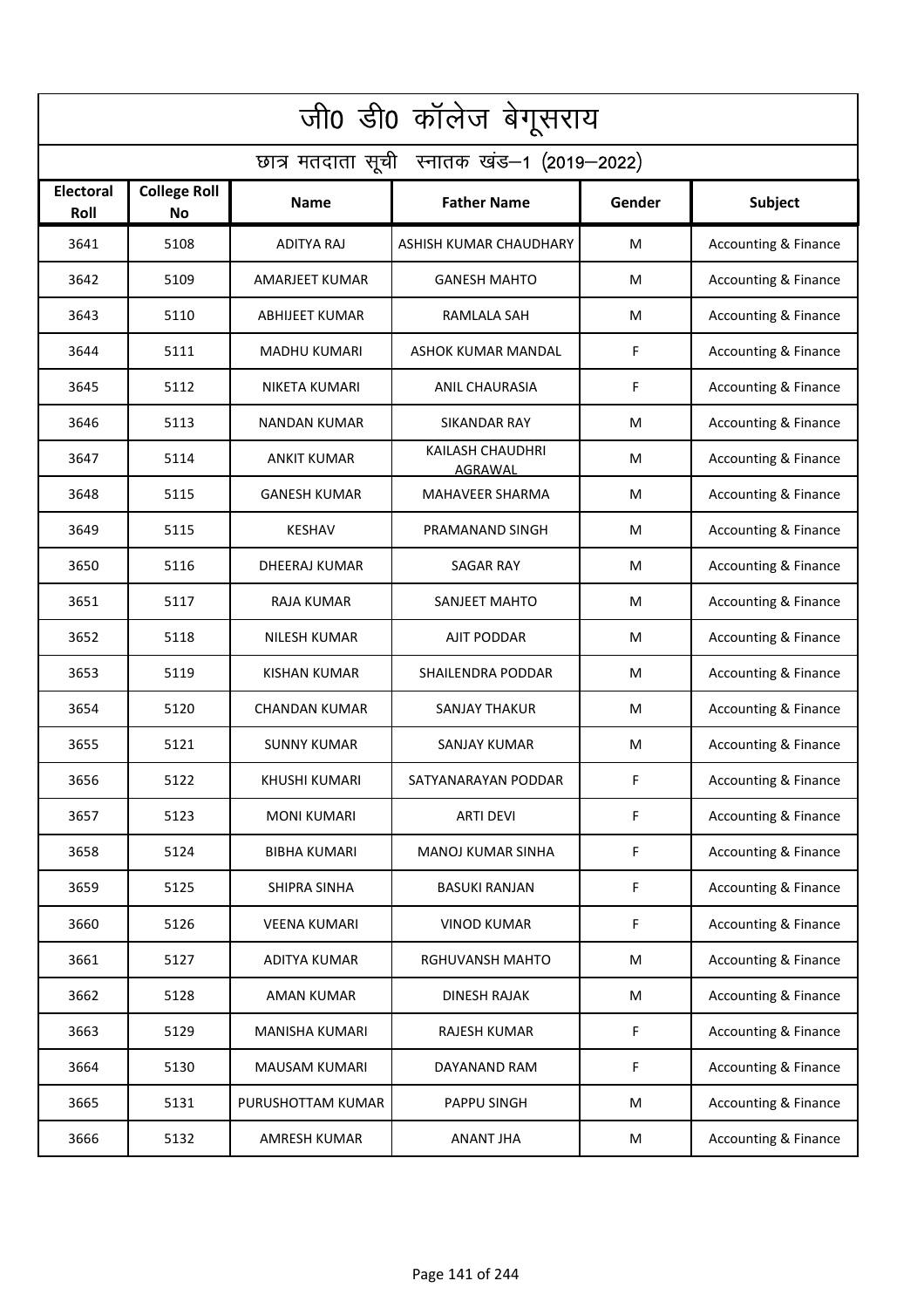| जी0 डी0 कॉलेज बेगूसराय                     |                           |                           |                             |        |                                 |  |  |  |
|--------------------------------------------|---------------------------|---------------------------|-----------------------------|--------|---------------------------------|--|--|--|
| छात्र मतदाता सूची स्नातक खंड-1 (2019-2022) |                           |                           |                             |        |                                 |  |  |  |
| <b>Electoral</b><br>Roll                   | <b>College Roll</b><br>No | Name                      | <b>Father Name</b>          | Gender | Subject                         |  |  |  |
| 3667                                       | 5133                      | <b>RAVI KUMAR</b>         | RAKESH MISHRA               | M      | Accounting & Finance            |  |  |  |
| 3668                                       | 5134                      | PRIYA KUMARI              | <b>BABLU SHARMA</b>         | F      | <b>Accounting &amp; Finance</b> |  |  |  |
| 3669                                       | 5135                      | UJALA KUMARI              | RAMA KANT PODDAR            | F      | <b>Accounting &amp; Finance</b> |  |  |  |
| 3670                                       | 5136                      | <b>AMAN KUMAR</b>         | <b>RAJESH RAM</b>           | M      | <b>Accounting &amp; Finance</b> |  |  |  |
| 3671                                       | 5137                      | AMAN KUMAR RAM            | ARVIND KUMAR RAM            | M      | <b>Accounting &amp; Finance</b> |  |  |  |
| 3672                                       | 5138                      | <b>RITIK KUMAR RAM</b>    | <b>RAJ KUMAR RAM</b>        | M      | <b>Accounting &amp; Finance</b> |  |  |  |
| 3673                                       | 5139                      | <b>SAURAV KUMAR</b>       | <b>ASHOK DAS</b>            | M      | Accounting & Finance            |  |  |  |
| 3674                                       | 5140                      | <b>ADITYA KUMAR</b>       | <b>PAWAN KUMAR GUPTA</b>    | M      | Accounting & Finance            |  |  |  |
| 3675                                       | 5141                      | <b>ANKIT KUMAR</b>        | <b>RAJA RAM SHA</b>         | M      | Accounting & Finance            |  |  |  |
| 3676                                       | 5142                      | RAUSHAN KUMAR             | SANATAN SINGH               | M      | <b>Accounting &amp; Finance</b> |  |  |  |
| 3677                                       | 5143                      | <b>SUNNY KUMAR PODDAR</b> | <b>GAURI SHANKAR PODDAR</b> | M      | Accounting & Finance            |  |  |  |
| 3678                                       | 5144                      | <b>KUNAL KUMAR JHA</b>    | RAGHAVENDRA JHA             | M      | Accounting & Finance            |  |  |  |
| 3679                                       | 5145                      | <b>SHIVAM KUMAR</b>       | <b>CHIRANJEEV KUMAR</b>     | M      | Accounting & Finance            |  |  |  |
| 3680                                       | 5146                      | NITISH KUMAR              | <b>ANIL DAS</b>             | M      | Accounting & Finance            |  |  |  |
| 3681                                       | 5147                      | RAUSHAN KUMAR             | DAYANAND PASWAN             | M      | <b>Accounting &amp; Finance</b> |  |  |  |
| 3682                                       | 5148                      | <b>NAJUK RAJ</b>          | <b>VINOD KUMAR</b>          | M      | Accounting & Finance            |  |  |  |
| 3683                                       | 5149                      | <b>MUKESH KUMAR</b>       | <b>RAJKUMAR TANTI</b>       | M      | <b>Accounting &amp; Finance</b> |  |  |  |
| 3684                                       | 5150                      | <b>NIKHIL KUMAR</b>       | <b>MADHUSUDAN SAH</b>       | M      | <b>Accounting &amp; Finance</b> |  |  |  |
| 3685                                       | 5151                      | SONALI KUMARI             | RAJESHWAR SINGH             | F      | <b>Accounting &amp; Finance</b> |  |  |  |
| 3686                                       | 5152                      | PRIYANK ABHIRAJ           | PANKAJ KUMAR                | M      | <b>Accounting &amp; Finance</b> |  |  |  |
| 3687                                       | 5153                      | <b>UJJWAL KUMAR</b>       | AWADHESH SINGH              | M      | <b>Accounting &amp; Finance</b> |  |  |  |
| 3688                                       | 5154                      | <b>ANIKET KUMAR</b>       | <b>GYAN CHANDRA PATHAK</b>  | M      | <b>Accounting &amp; Finance</b> |  |  |  |
| 3689                                       | 5155                      | <b>AQUIB DOJA</b>         | <b>BADRUD DOJA</b>          | M      | <b>Accounting &amp; Finance</b> |  |  |  |
| 3690                                       | 5157                      | NEERU KUMARI              | <b>RAM SHOBHA SINGH</b>     | F      | <b>Accounting &amp; Finance</b> |  |  |  |
| 3691                                       | 5158                      | <b>PUJA KUMARI</b>        | RAMUDAY MAHTO               | F      | <b>Accounting &amp; Finance</b> |  |  |  |
| 3692                                       | 5159                      | <b>ABHISHEK KUMAR</b>     | <b>BALMIKI MAHTO</b>        | M      | <b>Accounting &amp; Finance</b> |  |  |  |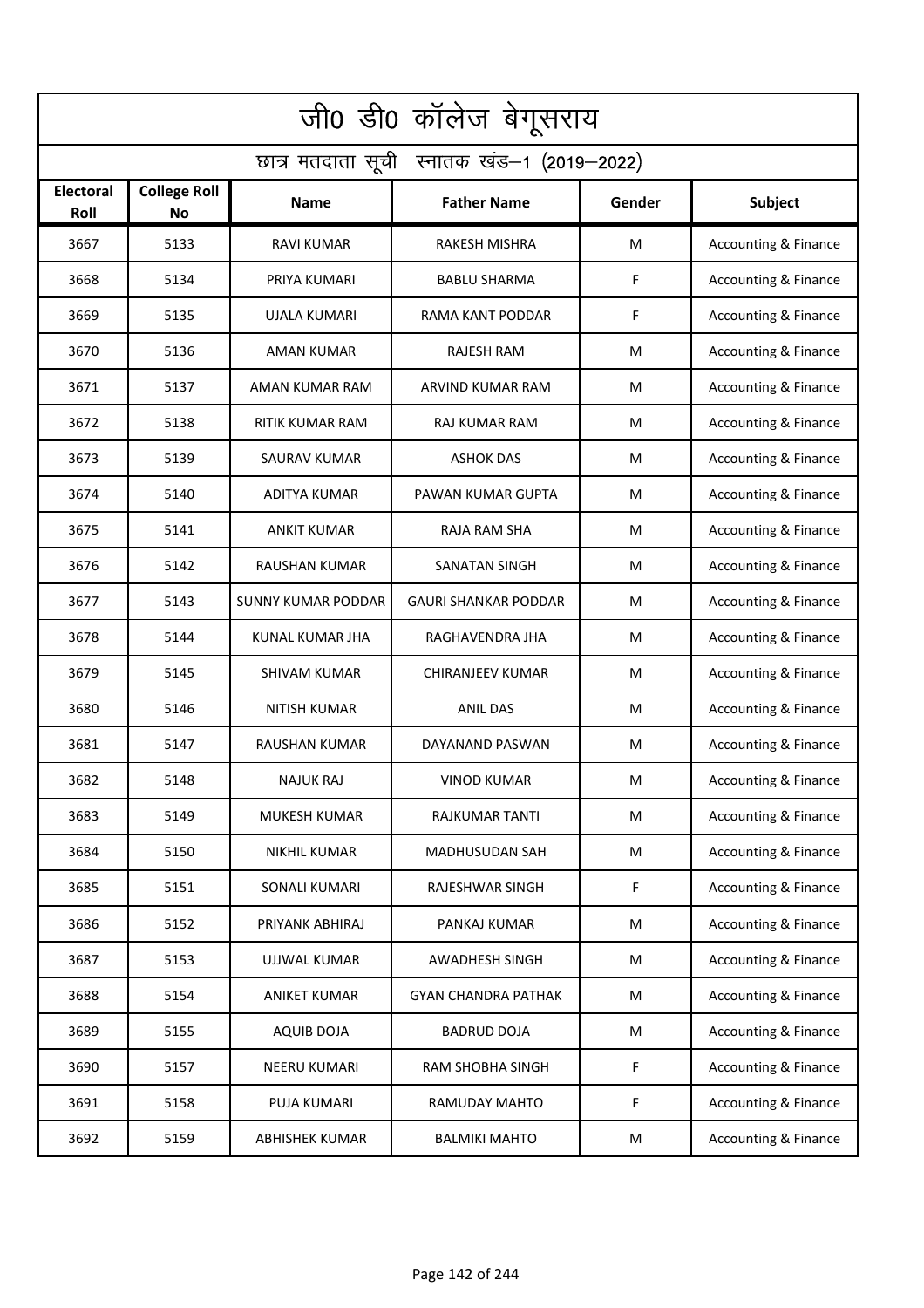| जी0 डी0 कॉलेज बेगूसराय                     |                                  |                      |                            |        |                                 |  |  |  |
|--------------------------------------------|----------------------------------|----------------------|----------------------------|--------|---------------------------------|--|--|--|
| छात्र मतदाता सूची स्नातक खंड-1 (2019-2022) |                                  |                      |                            |        |                                 |  |  |  |
| Electoral<br>Roll                          | <b>College Roll</b><br><b>No</b> | <b>Name</b>          | <b>Father Name</b>         | Gender | Subject                         |  |  |  |
| 3693                                       | 5160                             | <b>AMISH KUMAR</b>   | <b>KAILASH MAHTO</b>       | M      | Accounting & Finance            |  |  |  |
| 3694                                       | 5161                             | SHIVAM KUMAR         | <b>JYOTINDRA SINGH</b>     | M      | <b>Accounting &amp; Finance</b> |  |  |  |
| 3695                                       | 5162                             | <b>RAM KUMAR</b>     | <b>SUNIL GIRI</b>          | M      | <b>Accounting &amp; Finance</b> |  |  |  |
| 3696                                       | 5163                             | <b>TANNU KUMARI</b>  | PANKAJ KUMAR SAH           | F      | <b>Accounting &amp; Finance</b> |  |  |  |
| 3697                                       | 5164                             | SHILPI KUMARI        | <b>ARVIND SAH</b>          | F      | <b>Accounting &amp; Finance</b> |  |  |  |
| 3698                                       | 5165                             | <b>RIYA BHARTIYA</b> | ANIL KR BHARTIYA           | F      | Accounting & Finance            |  |  |  |
| 3699                                       | 5166                             | <b>FULTUSH KUMAR</b> | PRADEEP SAH                | M      | <b>Accounting &amp; Finance</b> |  |  |  |
| 3700                                       | 5167                             | <b>RAKESH KUMAR</b>  | <b>SHANKAR CHOUDHARY</b>   | M      | <b>Accounting &amp; Finance</b> |  |  |  |
| 3701                                       | 5168                             | <b>KIRAN KUMARI</b>  | <b>RADHE SAH</b>           | F      | Accounting & Finance            |  |  |  |
| 3702                                       | 5169                             | NIDHI KUMARI         | RAJU MAHTO                 | F      | Accounting & Finance            |  |  |  |
| 3703                                       | 5170                             | SIMRAN KUMARI        | <b>VINOD DAS</b>           | F      | Accounting & Finance            |  |  |  |
| 3704                                       | 5171                             | <b>SHIVANI SINGH</b> | MITHLESH KUMAR SINGH       | F      | Accounting & Finance            |  |  |  |
| 3705                                       | 5172                             | PRIY PRAKASH         | PRAKASH CHANDRA PASWAN     | M      | Accounting & Finance            |  |  |  |
| 3706                                       | 5173                             | ABHILASHA KUMARI     | <b>KRISHNA KUMAR GUPTA</b> | F      | <b>Accounting &amp; Finance</b> |  |  |  |
| 3707                                       | 5174                             | <b>BITTU KUMAR</b>   | PAPPU YADAV                | M      | Accounting & Finance            |  |  |  |
| 3708                                       | 5175                             | <b>SUSHMA SINGH</b>  | SHYAM SUNDAR SINGH         | F      | Accounting & Finance            |  |  |  |
| 3709                                       | 5176                             | <b>SONAM PRIYA</b>   | SHYAM SUNDAR SINGH         | M      | <b>Accounting &amp; Finance</b> |  |  |  |
| 3710                                       | 5177                             | <b>SAURAV KUMAR</b>  | <b>VINAY KUMAR</b>         | M      | <b>Accounting &amp; Finance</b> |  |  |  |
| 3711                                       | 5179                             | AMISHA KUMARI        | <b>DILIP KUMAR RAY</b>     | F      | <b>Accounting &amp; Finance</b> |  |  |  |
| 3712                                       | 5180                             | PRINCE KUMAR         | <b>ANIL PASWAN</b>         | M      | <b>Accounting &amp; Finance</b> |  |  |  |
| 3713                                       | 5181                             | PRINCE KUMAR         | PRAMODH YADAV              | M      | <b>Accounting &amp; Finance</b> |  |  |  |
| 3714                                       | 5182                             | RAJA KUMAR           | <b>SHANKAR DAS</b>         | M      | <b>Accounting &amp; Finance</b> |  |  |  |
| 3715                                       | 5183                             | SHILPI KUMARI        | <b>MANTUN PASWAN</b>       | F      | <b>Accounting &amp; Finance</b> |  |  |  |
| 3716                                       | 5184                             | PRIYANSHU RANI       | <b>SHARVAN SONI</b>        | M      | <b>Accounting &amp; Finance</b> |  |  |  |
| 3717                                       | 5185                             | PRITI KUMARI         | <b>HEMANT MISHRA</b>       | F      | <b>Accounting &amp; Finance</b> |  |  |  |
| 3718                                       | 5186                             | PRITESH KUMAR        | <b>ARJUN SAH</b>           | M      | <b>Accounting &amp; Finance</b> |  |  |  |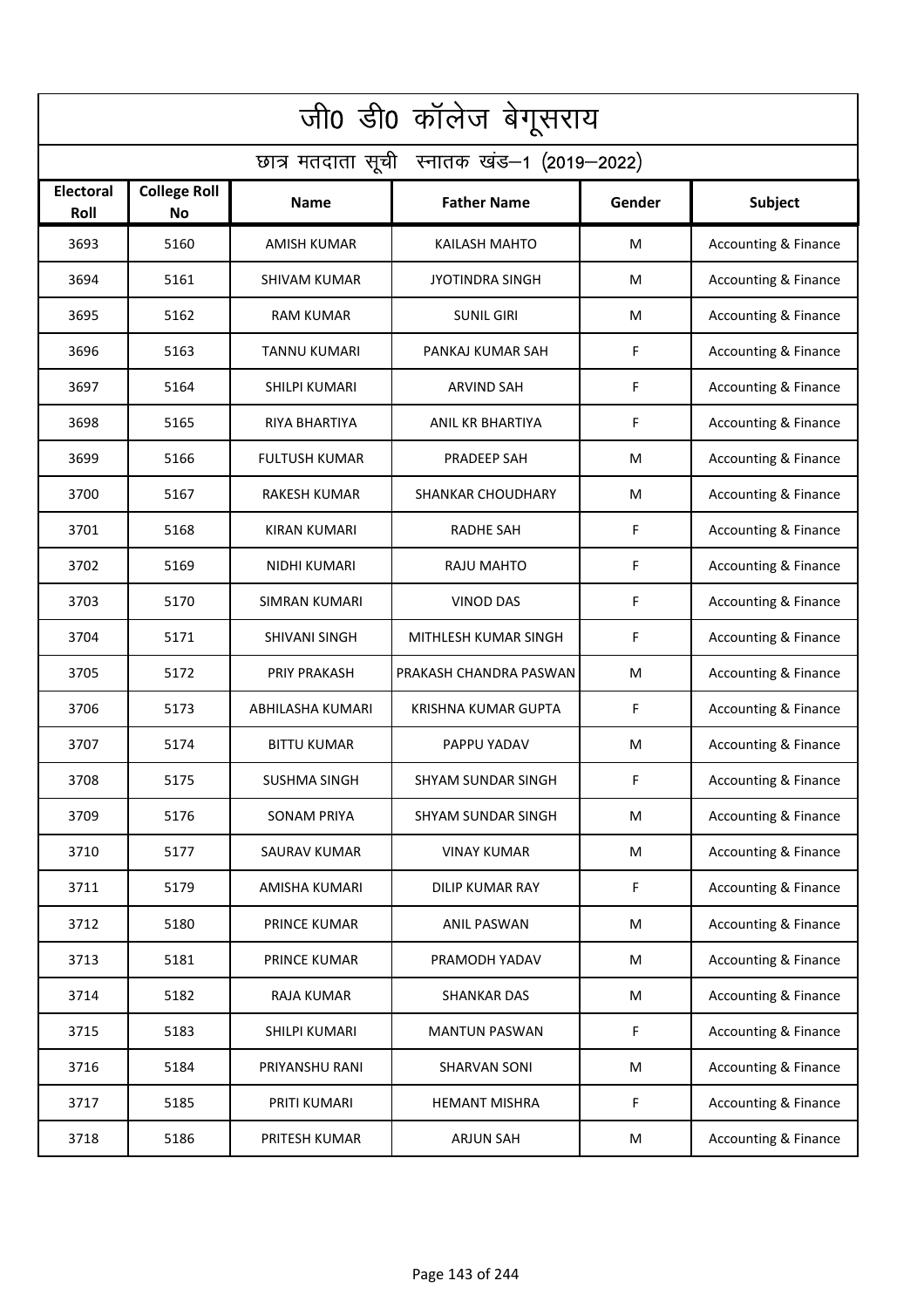| जी0 डी0 कॉलेज बेगूसराय                     |                           |                                         |                                          |        |                                 |  |  |  |
|--------------------------------------------|---------------------------|-----------------------------------------|------------------------------------------|--------|---------------------------------|--|--|--|
| छात्र मतदाता सूची स्नातक खंड-1 (2019-2022) |                           |                                         |                                          |        |                                 |  |  |  |
| <b>Electoral</b><br>Roll                   | <b>College Roll</b><br>No | Name                                    | <b>Father Name</b>                       | Gender | Subject                         |  |  |  |
| 3719                                       | 5187                      | <b>SONALI KUMARI</b>                    | <b>RAJIV PATEL</b>                       | F      | <b>Accounting &amp; Finance</b> |  |  |  |
| 3720                                       | 5189                      | SAURAV BAJAJ SHARMA                     | <b>BINOD SHARMA</b>                      | M      | <b>Accounting &amp; Finance</b> |  |  |  |
| 3721                                       | 5190                      | <b>NISHA KUMARI</b>                     | <b>NARESH SAH</b>                        | F      | Accounting & Finance            |  |  |  |
| 3722                                       | 5192                      | <b>KUMKUM KUMARI</b>                    | <b>ARVIND SINGH</b>                      | F      | <b>Accounting &amp; Finance</b> |  |  |  |
| 3723                                       | 5193                      | <b>RITA KUMARI</b>                      | MANIKCHANDRA YADAV                       | F      | <b>Accounting &amp; Finance</b> |  |  |  |
| 3724                                       | 5194                      | <b>LAXMI KUMARI</b>                     | LALBABU SAH                              | F      | Accounting & Finance            |  |  |  |
| 3725                                       | 5195                      | <b>KAJAL KUMARI</b>                     | <b>DINESH SHARMA</b>                     | F      | Accounting & Finance            |  |  |  |
| 3726                                       | 5196                      | <b>SHIVAM KUMAR</b>                     | ASHOK KUWAR                              | M      | Accounting & Finance            |  |  |  |
| 3727                                       | 5197                      | <b>SAPNA KUMARI</b>                     | <b>AMAR CHOUDHARY</b>                    | F      | Accounting & Finance            |  |  |  |
| 3728                                       | 5198                      | NAINA KUMARI                            | RANJAN PRASAD                            | F      | Accounting & Finance            |  |  |  |
| 3729                                       | 5199                      | <b>FARHEEN NAZ</b>                      | MD FIROZ ALAM                            | F      | Accounting & Finance            |  |  |  |
| 3730                                       | 5200                      | NITISH KUMAR                            | RAM VILASH SHARMA                        | M      | Accounting & Finance            |  |  |  |
| 3731                                       | 5201                      | <b>GAZALA KHATOON</b>                   | MD ZAFIR KHAN                            | F      | <b>Accounting &amp; Finance</b> |  |  |  |
| 3732                                       | 5202                      | <b>RAJNITI KUMAR</b>                    | <b>LALBABU SAHNI</b>                     | M      | Accounting & Finance            |  |  |  |
| 3733                                       | 5203                      | UTTAM LAL KUMAR                         | <b>SURESH TANTI</b>                      | M      | <b>Accounting &amp; Finance</b> |  |  |  |
| 3734                                       | 5203                      | DHANANJAY KUMAR                         | HARERAM RAM                              | M      | Accounting & Finance            |  |  |  |
| 3735                                       | 5204                      | <b>GURIYA KUMARI</b>                    | RAM PRAKASH SHARMA                       | F      | <b>Accounting &amp; Finance</b> |  |  |  |
| 3736                                       | 5205                      | PRERNA KUMARI                           | PREM KUMAR PASWAN                        | F      | <b>Accounting &amp; Finance</b> |  |  |  |
| 3737                                       | 5206                      | <b>SHIVAM KUMAR</b><br><b>CHOUDHARY</b> | <b>ALOK CHOUDHARY</b>                    | M      | <b>Accounting &amp; Finance</b> |  |  |  |
| 3738                                       | 5207                      | <b>MD GAJEE</b>                         | <b>MD SADEEK</b>                         | M      | <b>Accounting &amp; Finance</b> |  |  |  |
| 3739                                       | 5208                      | ADITYA SUMAN                            | <b>GANESH KUMAR SAHNI</b>                | M      | <b>Accounting &amp; Finance</b> |  |  |  |
| 3740                                       | 5209                      | KANHAIYA KUMAR                          | <b>SHYAM SHANKAR</b><br><b>CHAUDHARI</b> | M      | <b>Accounting &amp; Finance</b> |  |  |  |
| 3741                                       | 5210                      | <b>SHUBHAM KUMAR</b>                    | RANJEET THAKUR                           | M      | <b>Accounting &amp; Finance</b> |  |  |  |
| 3742                                       | 5211                      | <b>MANISH DAS</b>                       | MUNILAL DAS                              | M      | <b>Accounting &amp; Finance</b> |  |  |  |
| 3743                                       | 5212                      | <b>GOPAL DAS</b>                        | <b>MUNILAL DAS</b>                       | M      | <b>Accounting &amp; Finance</b> |  |  |  |
| 3744                                       | 5213                      | RAJ KUMAR MALLIK                        | PANNALAL MALLIK                          | M      | <b>Accounting &amp; Finance</b> |  |  |  |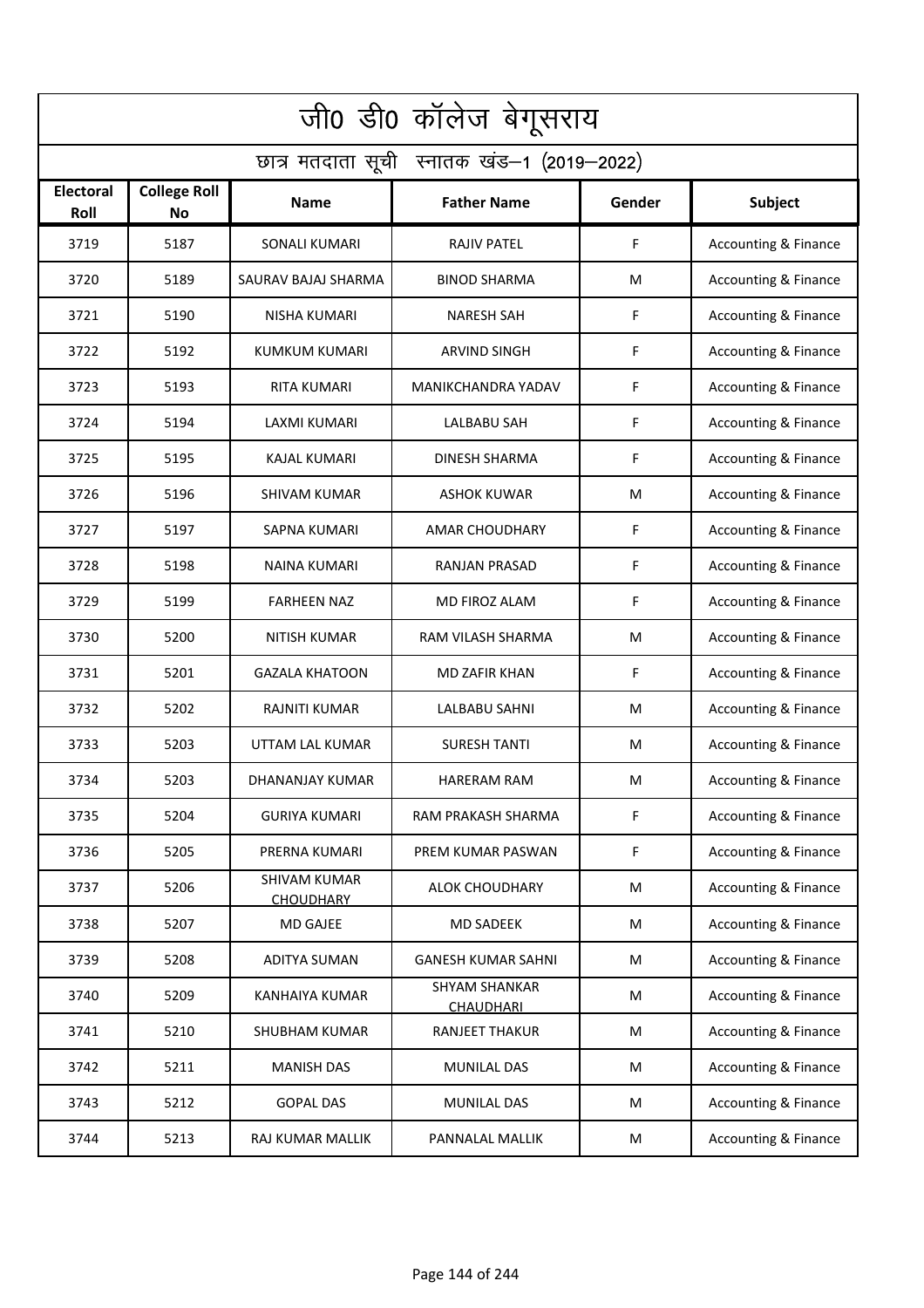| जी0 डी0 कॉलेज बेगूसराय                     |                           |                      |                            |        |                                 |  |  |  |
|--------------------------------------------|---------------------------|----------------------|----------------------------|--------|---------------------------------|--|--|--|
| छात्र मतदाता सूची स्नातक खंड-1 (2019-2022) |                           |                      |                            |        |                                 |  |  |  |
| <b>Electoral</b><br>Roll                   | <b>College Roll</b><br>No | Name                 | <b>Father Name</b>         | Gender | Subject                         |  |  |  |
| 3745                                       | 5214                      | <b>ABHAY KUMAR</b>   | <b>BHARAT TANTI</b>        | M      | Accounting & Finance            |  |  |  |
| 3746                                       | 5215                      | <b>GULSHAN KUMAR</b> | <b>SURENDER DAS</b>        | M      | <b>Accounting &amp; Finance</b> |  |  |  |
| 3747                                       | 5216                      | KAPILDEV KUMAR       | <b>BALMIKI TANTI</b>       | M      | Accounting & Finance            |  |  |  |
| 3748                                       | 5217                      | PRASHANT KUMAR       | RAM PRAKASH TANTI          | M      | <b>Accounting &amp; Finance</b> |  |  |  |
| 3749                                       | 5219                      | <b>RAVISH KUMAR</b>  | <b>KARELAL SHARMA</b>      | M      | <b>Accounting &amp; Finance</b> |  |  |  |
| 3750                                       | 5220                      | <b>NITISH KUMAR</b>  | <b>MADHU TANTI</b>         | M      | Accounting & Finance            |  |  |  |
| 3751                                       | 5222                      | PRACHI KUMARI        | ABHIMANYU<br>CHANDRAVANSHI | F      | Accounting & Finance            |  |  |  |
| 3752                                       | 5223                      | <b>AMISHA KUMARI</b> | <b>UDAY PASWAN</b>         | F      | Accounting & Finance            |  |  |  |
| 3753                                       | 5225                      | PRITI KUMARI         | <b>ARUN PASWAN</b>         | F      | Accounting & Finance            |  |  |  |
| 3754                                       | 5226                      | NISHA KUMARI         | YOGENDRA SHARMA            | F      | Accounting & Finance            |  |  |  |
| 3755                                       | 5227                      | ADARSH KUMAR         | PARMANAND SAH              | M      | Accounting & Finance            |  |  |  |
| 3756                                       | 5228                      | <b>NICKY KUMARI</b>  | NAND KUMAR                 | F      | Accounting & Finance            |  |  |  |
| 3757                                       | 5229                      | <b>BARSHA KUMARI</b> | <b>SHANKAR TANTI</b>       | F      | <b>Accounting &amp; Finance</b> |  |  |  |
| 3758                                       | 5229                      | RUBY KUMARI          | <b>NANDKISHOR SAH</b>      | F      | Accounting & Finance            |  |  |  |
| 3759                                       | 5229                      | <b>RAHUL KUMAR</b>   | ARVIND SAH                 | M      | <b>Accounting &amp; Finance</b> |  |  |  |
| 3760                                       | 5230                      | SATYAM               | PRABHAT KUMAR              | M      | Accounting & Finance            |  |  |  |
| 3761                                       | 5231                      | <b>SHUBHAM KUMAR</b> | MADAN PRASAD SINGH         | M      | <b>Accounting &amp; Finance</b> |  |  |  |
| 3762                                       | 5232                      | SAURAV KUMAR         | SANJAY CHOUDHARY           | M      | <b>Accounting &amp; Finance</b> |  |  |  |
| 3763                                       | 5233                      | PAWANDEV KUMAR       | INDRADEV MANDAL            | M      | <b>Accounting &amp; Finance</b> |  |  |  |
| 3764                                       | 5234                      | <b>SONALI KUMARI</b> | <b>OMPRAKASH GUPTA</b>     | F      | <b>Accounting &amp; Finance</b> |  |  |  |
| 3765                                       | 5234                      | <b>NIKITA</b>        | RAM SHANKAR SINGH          | F      | <b>Accounting &amp; Finance</b> |  |  |  |
| 3766                                       | 5235                      | SAHIL KUMAR          | <b>ANIL SHARMA</b>         | M      | <b>Accounting &amp; Finance</b> |  |  |  |
| 3767                                       | 5236                      | SONALI KUMARI        | RAJKUMAR RAM               | F      | <b>Accounting &amp; Finance</b> |  |  |  |
| 3768                                       | 5237                      | <b>RITA KUMARI</b>   | <b>KAMAL DEV THAKUR</b>    | F      | <b>Accounting &amp; Finance</b> |  |  |  |
| 3769                                       | 5238                      | <b>SHIVAM GUPTA</b>  | <b>SHANKAR DAS</b>         | M      | <b>Accounting &amp; Finance</b> |  |  |  |
| 3770                                       | 5239                      | SONU KUMAR SHARMA    | <b>BHARAT SHARMA</b>       | M      | <b>Accounting &amp; Finance</b> |  |  |  |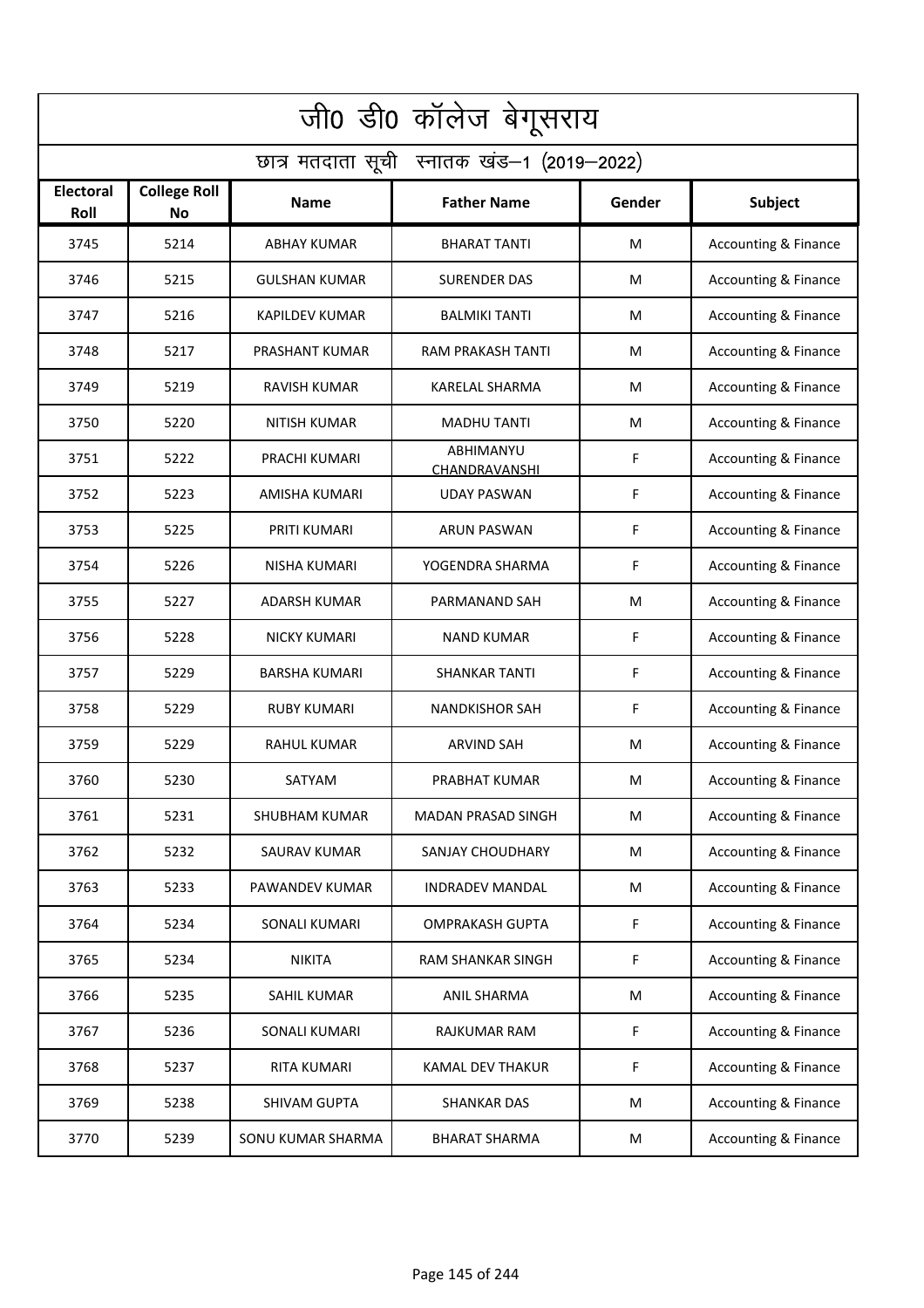| जी0 डी0 कॉलेज बेगूसराय                     |                           |                                |                          |        |                                 |  |  |  |
|--------------------------------------------|---------------------------|--------------------------------|--------------------------|--------|---------------------------------|--|--|--|
| छात्र मतदाता सूची स्नातक खंड-1 (2019-2022) |                           |                                |                          |        |                                 |  |  |  |
| <b>Electoral</b><br>Roll                   | <b>College Roll</b><br>No | Name                           | <b>Father Name</b>       | Gender | Subject                         |  |  |  |
| 3771                                       | 5240                      | <b>DEEPA KUMARI</b>            | HARE RAM SHARMA          | F      | Accounting & Finance            |  |  |  |
| 3772                                       | 5241                      | <b>ADITYA RAJ</b>              | <b>SANKAR SINGH</b>      | M      | <b>Accounting &amp; Finance</b> |  |  |  |
| 3773                                       | 5242                      | ABHISHEK KUMAR SAHU            | JAY PRAKASH SAHU         | M      | Accounting & Finance            |  |  |  |
| 3774                                       | 5243                      | PINKI KUMARI                   | <b>RAJESH SHARMA</b>     | F      | <b>Accounting &amp; Finance</b> |  |  |  |
| 3775                                       | 5244                      | <b>SALONI KUMARI</b>           | PRAMOD KUMAR SINHA       | F      | <b>Accounting &amp; Finance</b> |  |  |  |
| 3776                                       | 5245                      | <b>AMAR KUMAR</b>              | KARI SAHANI              | M      | Accounting & Finance            |  |  |  |
| 3777                                       | 5246                      | <b>SMRITI KUMARI</b>           | <b>LAXMI SAH</b>         | F      | Accounting & Finance            |  |  |  |
| 3778                                       | 5247                      | RAUSHANI KUMARI                | <b>UPENDRA CHAUDHARY</b> | F      | Accounting & Finance            |  |  |  |
| 3779                                       | 5248                      | <b>KOMAL KUMARI</b>            | <b>SUNIL SINGH</b>       | F      | Accounting & Finance            |  |  |  |
| 3780                                       | 5249                      | TRISHANKU KUMAR                | PRASADI DAS              | M      | <b>Accounting &amp; Finance</b> |  |  |  |
| 3781                                       | 5250                      | VISHAL KUMAR                   | <b>BHOLA PRASAD SAH</b>  | M      | Accounting & Finance            |  |  |  |
| 3782                                       | 5251                      | ROHIT KUMAR RANJAN             | <b>SURESH KUMAR RAM</b>  | M      | Accounting & Finance            |  |  |  |
| 3783                                       | 5252                      | MARUTI SHREE NANDAN            | SHIVA VRAT PRASAD SINGH  | M      | Accounting & Finance            |  |  |  |
| 3784                                       | 5253                      | <b>PRINCE KUMAR</b>            | <b>MAHADEV SAH</b>       | M      | Accounting & Finance            |  |  |  |
| 3785                                       | 5254                      | SHIVAM KUMAR                   | <b>MUKESH THAKUR</b>     | M      | <b>Accounting &amp; Finance</b> |  |  |  |
| 3786                                       | 5255                      | LAXMI KUMARI                   | LATE ANIL PRASAD SONI    | F      | Accounting & Finance            |  |  |  |
| 3787                                       | 5257                      | VISHAKHA KUMARI                | <b>RAJESH PASWAN</b>     | F      | <b>Accounting &amp; Finance</b> |  |  |  |
| 3788                                       | 5258                      | NISHA KUMARI                   | PRAMOD SAH               | F      | <b>Accounting &amp; Finance</b> |  |  |  |
| 3789                                       | 5259                      | <b>ANKIT KUMAR</b><br>BHARDWAJ | SUBALAK CHAUDHARY        | M      | <b>Accounting &amp; Finance</b> |  |  |  |
| 3790                                       | 5260                      | VANADANA KUMARI                | LALAN KUMAR RAM          | F      | <b>Accounting &amp; Finance</b> |  |  |  |
| 3791                                       | 5261                      | SHIVAM KUMAR                   | RAMASHISH SAH            | M      | <b>Accounting &amp; Finance</b> |  |  |  |
| 3792                                       | 5262                      | <b>VIMAL KUMAR</b>             | DEV PRAKASH BHAGAT       | M      | <b>Accounting &amp; Finance</b> |  |  |  |
| 3793                                       | 5263                      | ARYAN ANAND                    | <b>CHANDAN PRASAD</b>    | M      | <b>Accounting &amp; Finance</b> |  |  |  |
| 3794                                       | 5264                      | <b>AMIT KUMAR</b>              | RAJENDRA PODDAR          | M      | <b>Accounting &amp; Finance</b> |  |  |  |
| 3795                                       | 5265                      | <b>NITISH KUMAR</b>            | ARJUN DAS                | M      | <b>Accounting &amp; Finance</b> |  |  |  |
| 3796                                       | 5266                      | <b>RUHI PRAVEEN</b>            | MD MAQSOOD ALAM          | F      | <b>Accounting &amp; Finance</b> |  |  |  |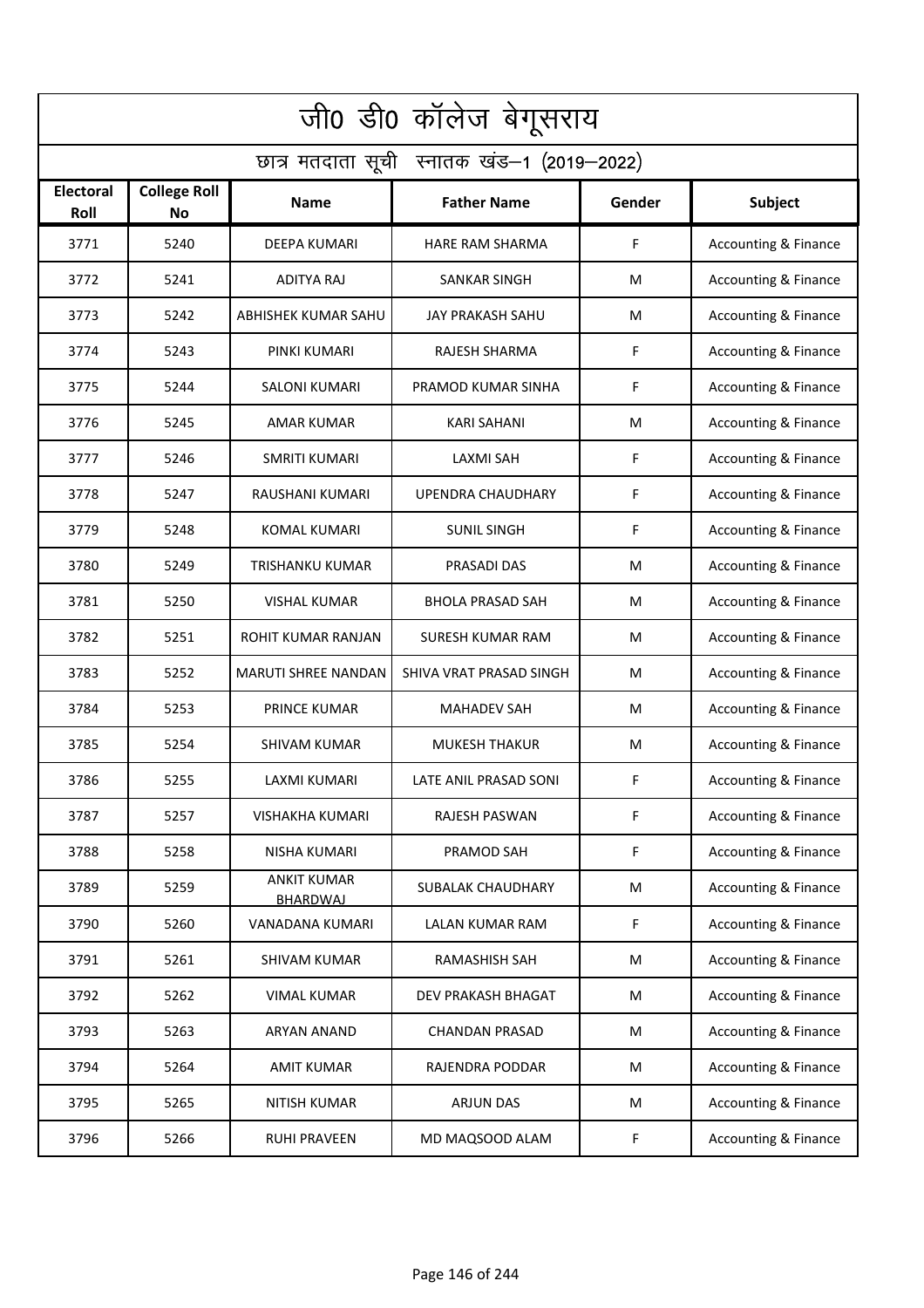| जी0 डी0 कॉलेज बेगूसराय                     |                           |                      |                           |        |                                 |  |  |  |
|--------------------------------------------|---------------------------|----------------------|---------------------------|--------|---------------------------------|--|--|--|
| छात्र मतदाता सूची स्नातक खंड-1 (2019-2022) |                           |                      |                           |        |                                 |  |  |  |
| <b>Electoral</b><br>Roll                   | <b>College Roll</b><br>No | <b>Name</b>          | <b>Father Name</b>        | Gender | Subject                         |  |  |  |
| 3797                                       | 5266                      | <b>BITTO KUMAR</b>   | <b>UMESH SAH</b>          | M      | <b>Accounting &amp; Finance</b> |  |  |  |
| 3798                                       | 5268                      | <b>RAJNISH KUMAR</b> | <b>VIJAY KUMAR PASWAN</b> | M      | <b>Accounting &amp; Finance</b> |  |  |  |
| 3799                                       | 5269                      | AMISHA RANI          | SHAMBHU RAJAK             | F      | <b>Accounting &amp; Finance</b> |  |  |  |
| 3800                                       | 5270                      | <b>SAKSHI KUMARI</b> | <b>VIKASH SINGH</b>       | F      | <b>Accounting &amp; Finance</b> |  |  |  |
| 3801                                       | 5271                      | NIHAL KUMAR SINHA    | RAKESH KUMAR SINHA        | M      | <b>Accounting &amp; Finance</b> |  |  |  |
| 3802                                       | 5272                      | PINKESH KUMAR        | <b>ANIL SAH</b>           | M      | Accounting & Finance            |  |  |  |
| 3803                                       | 5273                      | <b>PUNAM SHAW</b>    | <b>HARINARAYAN SHAW</b>   | F      | Accounting & Finance            |  |  |  |
| 3804                                       | 5273                      | <b>SONU KUMAR</b>    | <b>SUKHDEV SHARMA</b>     | M      | Accounting & Finance            |  |  |  |
| 3805                                       | 5275                      | <b>ANJALI KUMARI</b> | <b>VIJAY CHAUDHARY</b>    | F      | Accounting & Finance            |  |  |  |
| 3806                                       | 5276                      | <b>SONU KUMAR</b>    | <b>BIPIN KUMAR MAHTO</b>  | M      | <b>Accounting &amp; Finance</b> |  |  |  |
| 3807                                       | 5277                      | PAYAL PAUL           | MINTU KUMAR PAUL          | F      | Accounting & Finance            |  |  |  |
| 3808                                       | 5280                      | <b>SONALI KUMARI</b> | RAMSEWAK SAHU             | F      | Accounting & Finance            |  |  |  |
| 3809                                       | 5280                      | MINAL KUMARI         | ARVIND KUMAR GUPTA        | F      | Accounting & Finance            |  |  |  |
| 3810                                       | 5282                      | <b>MD SHARUKH</b>    | MD SHAHJAD ALAM           | M      | Accounting & Finance            |  |  |  |
| 3811                                       | 5283                      | MD MEHRAB ALAM       | <b>MD MANJUR</b>          | M      | <b>Accounting &amp; Finance</b> |  |  |  |
| 3812                                       | 5284                      | ANIL KUMAR           | SHANKAR SHARM             | M      | Accounting & Finance            |  |  |  |
| 3813                                       | 5285                      | SHIVANI KUMARI       | SAJJAN KUMAR SINGH        | F      | <b>Accounting &amp; Finance</b> |  |  |  |
| 3814                                       | 5286                      | PANKHURI KUMARI      | GOPAL LAL DOKANIYA        | F      | <b>Accounting &amp; Finance</b> |  |  |  |
| 3815                                       | 5287                      | <b>RUPESH KUMAR</b>  | LET KARUN SHARMA          | M      | <b>Accounting &amp; Finance</b> |  |  |  |
| 3816                                       | 5288                      | SHIVJEE KUMAR        | <b>GEETA SAH</b>          | F      | <b>Accounting &amp; Finance</b> |  |  |  |
| 3817                                       | 5289                      | <b>LALIT KUMAR</b>   | RAMBILASH THAKUR          | M      | <b>Accounting &amp; Finance</b> |  |  |  |
| 3818                                       | 5290                      | MIMANSHA MANDAL      | MANOJ KUMAR MANDAL        | M      | <b>Accounting &amp; Finance</b> |  |  |  |
| 3819                                       | 5291                      | <b>KUMOD KUMAR</b>   | <b>KEDAR MANDAL</b>       | M      | <b>Accounting &amp; Finance</b> |  |  |  |
| 3820                                       | 5292                      | AMARJEET KUMAR       | DEV KUMAR DAS             | M      | <b>Accounting &amp; Finance</b> |  |  |  |
| 3821                                       | 5293                      | <b>SUNDAR KUMARI</b> | RAVINDAR KHALIFA          | F      | <b>Accounting &amp; Finance</b> |  |  |  |
| 3822                                       | 5293                      | PRINCE KUMAR         | RAM SEVAK SAH             | M      | <b>Accounting &amp; Finance</b> |  |  |  |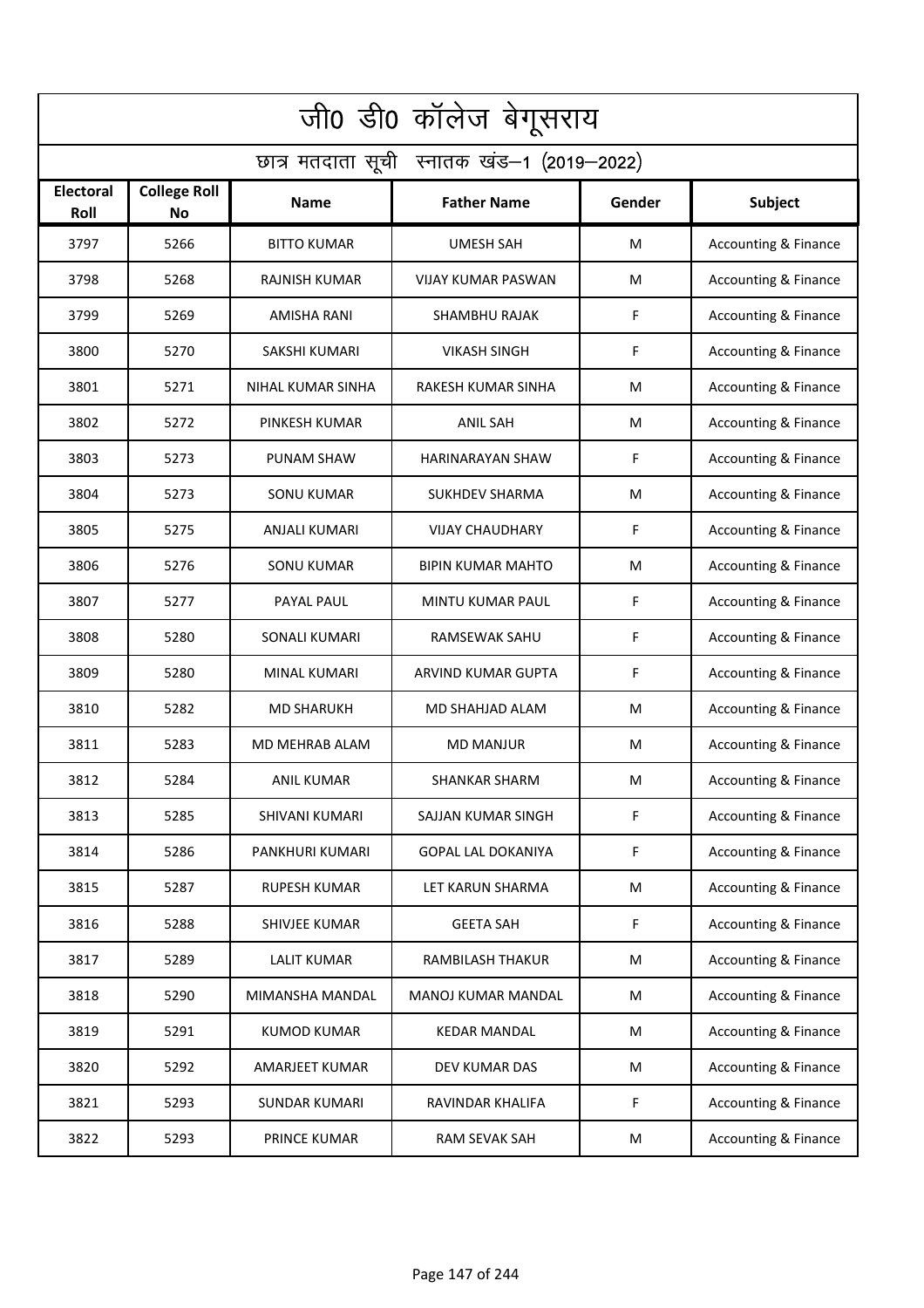| जी0 डी0 कॉलेज बेगूसराय                     |                                  |                         |                        |        |                                 |  |  |  |
|--------------------------------------------|----------------------------------|-------------------------|------------------------|--------|---------------------------------|--|--|--|
| छात्र मतदाता सूची स्नातक खंड-1 (2019-2022) |                                  |                         |                        |        |                                 |  |  |  |
| Electoral<br>Roll                          | <b>College Roll</b><br><b>No</b> | <b>Name</b>             | <b>Father Name</b>     | Gender | Subject                         |  |  |  |
| 3823                                       | 5295                             | <b>ANSHU YADAV</b>      | <b>SANJAY YADAV</b>    | M      | <b>Accounting &amp; Finance</b> |  |  |  |
| 3824                                       | 5296                             | <b>ADITYA RAJAN</b>     | RAKESH KUMAR MISHRA    | M      | <b>Accounting &amp; Finance</b> |  |  |  |
| 3825                                       | 5297                             | <b>ALOK KUMAR</b>       | <b>RAVI PRASAD</b>     | M      | <b>Accounting &amp; Finance</b> |  |  |  |
| 3826                                       | 5298                             | <b>MANTOSH KUMAR</b>    | RAM JATAN TANTI        | M      | <b>Accounting &amp; Finance</b> |  |  |  |
| 3827                                       | 5299                             | <b>MUKESH KUMAR</b>     | <b>BALRAM SINGH</b>    | М      | <b>Accounting &amp; Finance</b> |  |  |  |
| 3828                                       | 5300                             | SANJANA KUMARI          | SANJAY KUMAR DAS       | F      | Accounting & Finance            |  |  |  |
| 3829                                       | 5301                             | <b>SNEHA KUMARI</b>     | <b>MOHAN THAKUR</b>    | F      | <b>Accounting &amp; Finance</b> |  |  |  |
| 3830                                       | 5301                             | AMAN KUMAR              | <b>RAHUL DAS</b>       | M      | <b>Accounting &amp; Finance</b> |  |  |  |
| 3831                                       | 5302                             | SAURAV KUMAR THAKUR     | <b>BHIKHARI THAKUR</b> | M      | Accounting & Finance            |  |  |  |
| 3832                                       | 5303                             | <b>MD TAUHID</b>        | <b>MD IBRAHIM</b>      | M      | Accounting & Finance            |  |  |  |
| 3833                                       | 5304                             | <b>LALIT KUMAR</b>      | DINANATH PANDIT        | M      | Accounting & Finance            |  |  |  |
| 3834                                       | 5305                             | <b>CHANDRADEV KUMAR</b> | <b>BADLU SINGH</b>     | M      | <b>Accounting &amp; Finance</b> |  |  |  |
| 3835                                       | 5306                             | <b>RAKESH KUMAR</b>     | <b>BAHADUR DAS</b>     | M      | Accounting & Finance            |  |  |  |
| 3836                                       | 5307                             | <b>BISHNU KUMAR</b>     | <b>BALRAM SAH</b>      | M      | <b>Accounting &amp; Finance</b> |  |  |  |
| 3837                                       | 5308                             | JAYA KUMARI             | RAM KINKAR SINGH       | F      | Accounting & Finance            |  |  |  |
| 3838                                       | 5309                             | <b>SINTU KUMAR</b>      | <b>NATHO SAH</b>       | M      | Accounting & Finance            |  |  |  |
| 3839                                       | 5310                             | SARITA KUMARI           | SIKENDAR SAH           | F      | <b>Accounting &amp; Finance</b> |  |  |  |
| 3840                                       | 5311                             | <b>PREM KUMAR</b>       | DINESH MAHTO           | M      | <b>Accounting &amp; Finance</b> |  |  |  |
| 3841                                       | 5312                             | <b>CHINTU KUMAR</b>     | ARVIND SHARMA          | M      | <b>Accounting &amp; Finance</b> |  |  |  |
| 3842                                       | 5312                             | AMAN RAJ                | PANKAJ SINGH           | M      | <b>Accounting &amp; Finance</b> |  |  |  |
| 3843                                       | 5313                             | <b>GAMGAM KUMARI</b>    | <b>KARU SAH</b>        | F      | <b>Accounting &amp; Finance</b> |  |  |  |
| 3844                                       | 5314                             | JILAJEET KUMAR PAWAN    | SHIVJEE PASWAN         | M      | <b>Accounting &amp; Finance</b> |  |  |  |
| 3845                                       | 5315                             | RAUSHAN KUMAR           | SADANAND YADAV         | M      | <b>Accounting &amp; Finance</b> |  |  |  |
| 3846                                       | 5316                             | NIRMAL KUMAR            | NIRANJAN YADAV         | M      | <b>Accounting &amp; Finance</b> |  |  |  |
| 3847                                       | 5317                             | <b>RAJEEV KUMAR</b>     | <b>MAHESH PODDAR</b>   | M      | <b>Accounting &amp; Finance</b> |  |  |  |
| 3848                                       | 5319                             | <b>KAJAL KUMARI</b>     | <b>VIJAY SINGH</b>     | F      | <b>Accounting &amp; Finance</b> |  |  |  |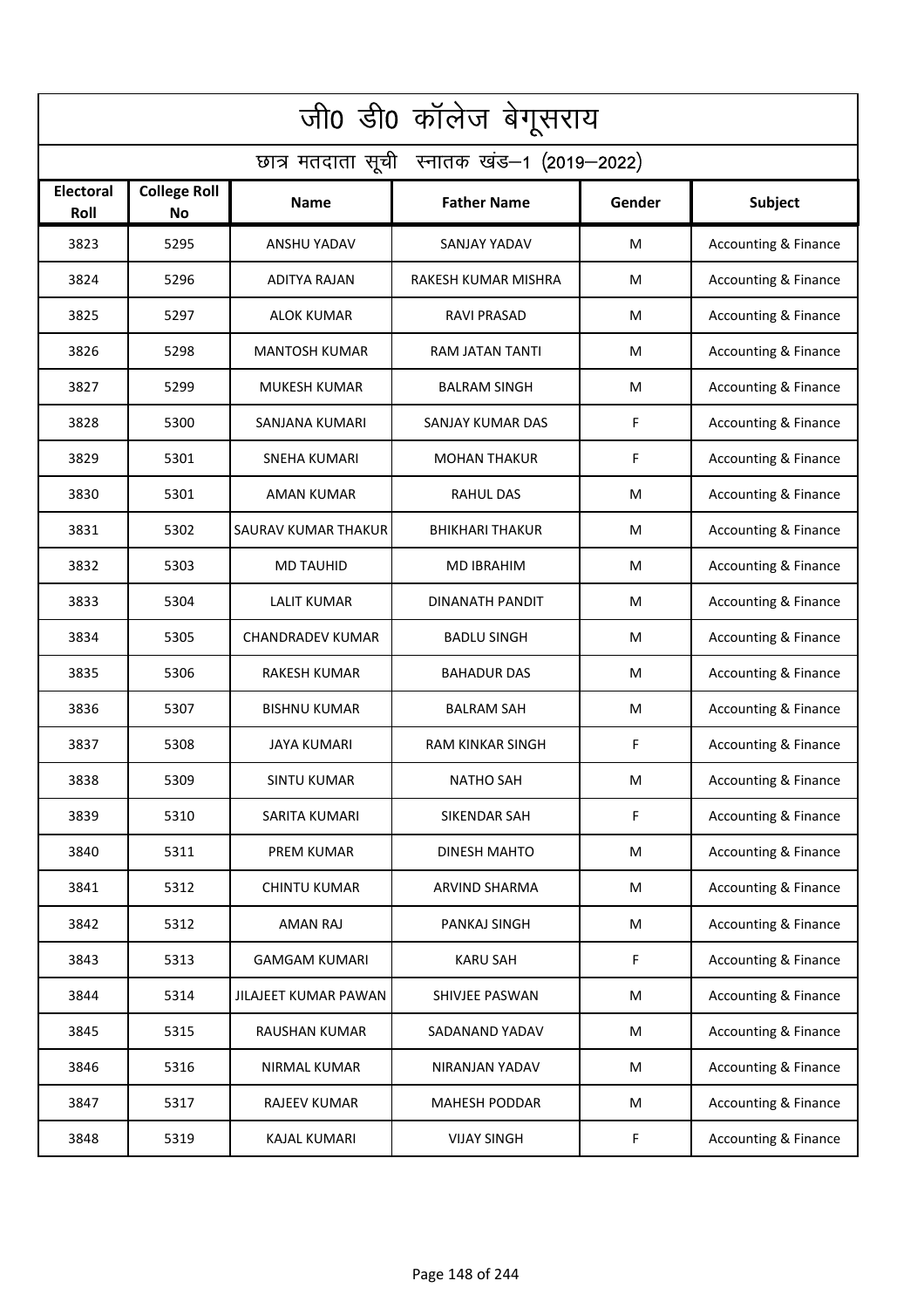| जी0 डी0 कॉलेज बेगूसराय                     |                                  |                       |                          |        |                                 |  |  |  |
|--------------------------------------------|----------------------------------|-----------------------|--------------------------|--------|---------------------------------|--|--|--|
| छात्र मतदाता सूची स्नातक खंड-1 (2019-2022) |                                  |                       |                          |        |                                 |  |  |  |
| Electoral<br>Roll                          | <b>College Roll</b><br><b>No</b> | <b>Name</b>           | <b>Father Name</b>       | Gender | Subject                         |  |  |  |
| 3849                                       | 5320                             | APOORVA KUMAR GUPTA   | OM PRAKASH GUPTA         | M      | <b>Accounting &amp; Finance</b> |  |  |  |
| 3850                                       | 5321                             | <b>ROHAN VERMA</b>    | <b>GUDDU KUMAR VERMA</b> | M      | <b>Accounting &amp; Finance</b> |  |  |  |
| 3851                                       | 5322                             | <b>NISHA KUMARI</b>   | <b>MANOJ SONI</b>        | F      | <b>Accounting &amp; Finance</b> |  |  |  |
| 3852                                       | 5323                             | PAMISHA KUMARI        | <b>SUMIT KUMAR SAHA</b>  | F      | <b>Accounting &amp; Finance</b> |  |  |  |
| 3853                                       | 5324                             | RAGINI KUMARI         | RAJENDRA SHARMA          | F      | <b>Accounting &amp; Finance</b> |  |  |  |
| 3854                                       | 5325                             | AMAN JAIN             | DILIP KUMAR JAIN         | M      | <b>Accounting &amp; Finance</b> |  |  |  |
| 3855                                       | 5326                             | RANJAN KUMAR          | RAM UDAY YADAV           | M      | <b>Accounting &amp; Finance</b> |  |  |  |
| 3856                                       | 5327                             | <b>DEEPAK KUMAR</b>   | JAY JAY RAM THAKUR       | M      | <b>Accounting &amp; Finance</b> |  |  |  |
| 3857                                       | 5329                             | <b>MD SHAHRUKH</b>    | MD SALAMAT               | M      | Accounting & Finance            |  |  |  |
| 3858                                       | 5330                             | <b>MD SAHUD</b>       | MD SHAMIM                | M      | Accounting & Finance            |  |  |  |
| 3859                                       | 5331                             | AVIRAL KUMAR          | <b>ARUN SINGH</b>        | M      | <b>Accounting &amp; Finance</b> |  |  |  |
| 3860                                       | 5332                             | <b>RUKHSAR SHAMIM</b> | SHAMIM                   | M      | <b>Accounting &amp; Finance</b> |  |  |  |
| 3861                                       | 5334                             | MOHAMMAD NAZRUL       | MOHAMMAD KISMAT          | M      | Accounting & Finance            |  |  |  |
| 3862                                       | 5335                             | <b>RAUNAK KHATUN</b>  | <b>MD SHAUKAT ALI</b>    | F      | <b>Accounting &amp; Finance</b> |  |  |  |
| 3863                                       | 5336                             | <b>NILU KUMARI</b>    | RAJENDRA SHARMA          | F      | Accounting & Finance            |  |  |  |
| 3864                                       | 5337                             | SAURABH SUMAN         | KRISHNA MURARI PODDAR    | M      | Accounting & Finance            |  |  |  |
| 3865                                       | 5338                             | DEEPAK KUMAR          | SATNARAYAN PASWAN        | M      | <b>Accounting &amp; Finance</b> |  |  |  |
| 3866                                       | 5340                             | <b>DEVIKA SONI</b>    | <b>KEDARNATH SONI</b>    | F      | <b>Accounting &amp; Finance</b> |  |  |  |
| 3867                                       | 5341                             | SHIMPI KUMARI         | <b>CHANDAN TANTI</b>     | F      | <b>Accounting &amp; Finance</b> |  |  |  |
| 3868                                       | 5342                             | <b>AMIT KUMAR</b>     | SANJEEV SAH              | M      | <b>Accounting &amp; Finance</b> |  |  |  |
| 3869                                       | 5343                             | <b>ASHUTOSH KUMAR</b> | <b>BALKISHOR KUMAR</b>   | M      | <b>Accounting &amp; Finance</b> |  |  |  |
| 3870                                       | 5344                             | RAUSHNI KUMARI        | DEEPAK KUMAR             | F      | <b>Accounting &amp; Finance</b> |  |  |  |
| 3871                                       | 5345                             | MUSKAN VERMA          | MURARI VERMA             | M      | <b>Accounting &amp; Finance</b> |  |  |  |
| 3872                                       | 5346                             | RISHU SRIVASTAVA      | RAJU LAL SRIVASTAVA      | M      | <b>Accounting &amp; Finance</b> |  |  |  |
| 3873                                       | 5347                             | <b>SONU KUMAR</b>     | RANJEET MAHTO            | M      | <b>Accounting &amp; Finance</b> |  |  |  |
| 3874                                       | 5348                             | RAKESH KUMAR          | <b>FULENA MAHTO</b>      | M      | <b>Accounting &amp; Finance</b> |  |  |  |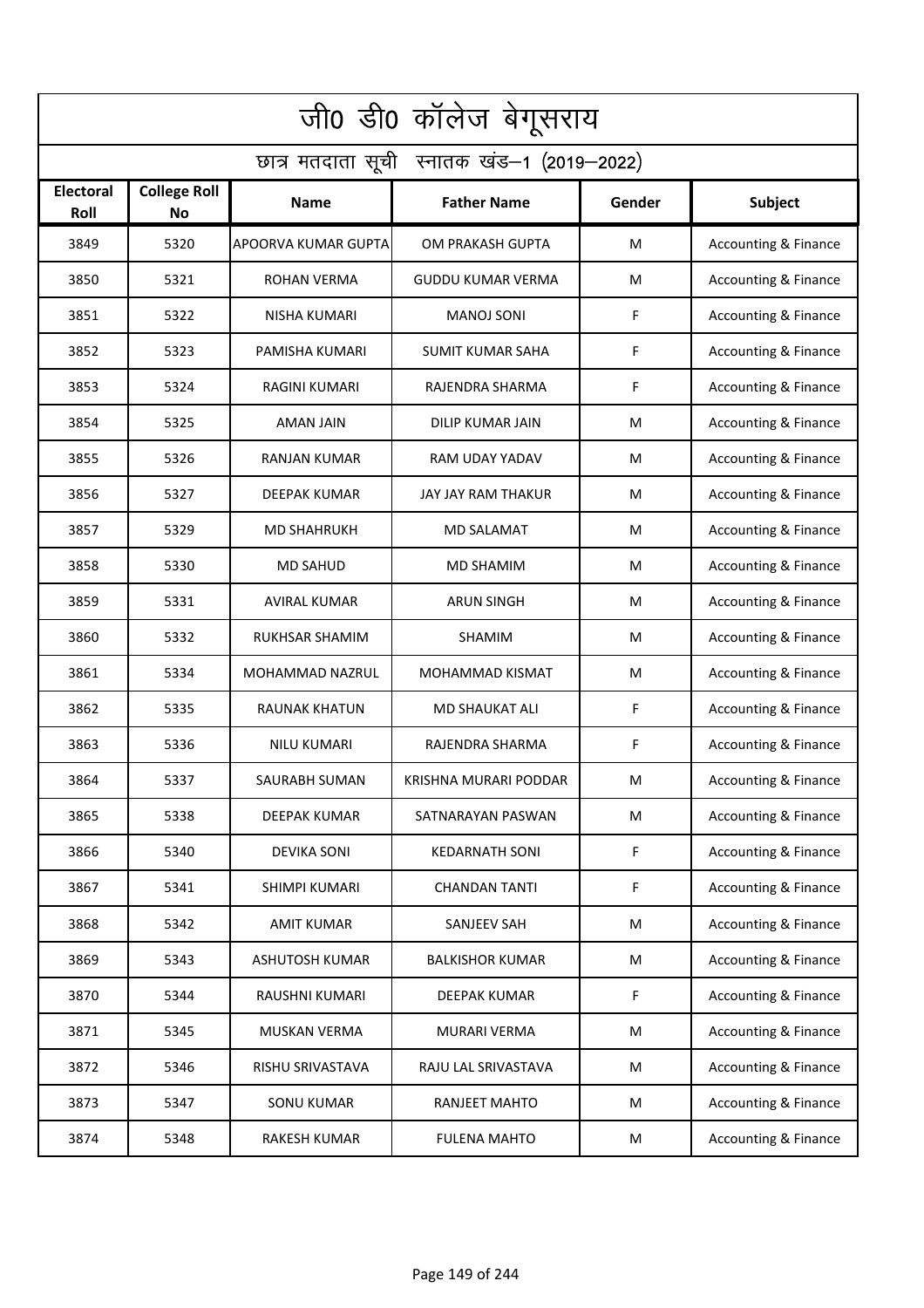| जी0 डी0 कॉलेज बेगूसराय                     |                           |                       |                          |        |                                 |  |  |  |
|--------------------------------------------|---------------------------|-----------------------|--------------------------|--------|---------------------------------|--|--|--|
| छात्र मतदाता सूची स्नातक खंड-1 (2019-2022) |                           |                       |                          |        |                                 |  |  |  |
| Electoral<br>Roll                          | <b>College Roll</b><br>No | Name                  | <b>Father Name</b>       | Gender | Subject                         |  |  |  |
| 3875                                       | 5349                      | <b>KOMAL KUMARI</b>   | <b>INDRAJEET PASWAN</b>  | F      | Accounting & Finance            |  |  |  |
| 3876                                       | 5350                      | <b>RAHUL KUMAR</b>    | <b>FULCHAN PANDIT</b>    | M      | <b>Accounting &amp; Finance</b> |  |  |  |
| 3877                                       | 5351                      | AADARSH RAJ           | MANOJ SHAH               | M      | Accounting & Finance            |  |  |  |
| 3878                                       | 5352                      | <b>ANKIT KUMAR</b>    | <b>ASHOK KUMAR SINGH</b> | M      | <b>Accounting &amp; Finance</b> |  |  |  |
| 3879                                       | 5355                      | <b>SANTVEER KUMAR</b> | <b>RAM UDAY SAH</b>      | M      | <b>Accounting &amp; Finance</b> |  |  |  |
| 3880                                       | 5356                      | <b>NUTAN KUMARI</b>   | <b>BIRENDRA SAHNI</b>    | F      | Accounting & Finance            |  |  |  |
| 3881                                       | 5357                      | <b>ANIMESH KUMAR</b>  | <b>DEV KUMAR</b>         | M      | Accounting & Finance            |  |  |  |
| 3882                                       | 5358                      | KANHAIYA KUMAR        | VIJAY KUMAR SINGH        | M      | Accounting & Finance            |  |  |  |
| 3883                                       | 5359                      | <b>JULI KUMARI</b>    | <b>DINESH SAHNI</b>      | F      | Accounting & Finance            |  |  |  |
| 3884                                       | 5360                      | MADHURI KUMARI        | <b>VINOD SINGH</b>       | F      | Accounting & Finance            |  |  |  |
| 3885                                       | 5361                      | PUJA KUMARI           | <b>BABLU ROY</b>         | F      | Accounting & Finance            |  |  |  |
| 3886                                       | 5362                      | <b>RICHA KUMARI</b>   | SUDHAKAR JHA             | F      | Accounting & Finance            |  |  |  |
| 3887                                       | 5363                      | ANJALI                | ANIL JHA                 | F      | Accounting & Finance            |  |  |  |
| 3888                                       | 5364                      | PAWAN SAH             | <b>GOPAL SAH</b>         | M      | Accounting & Finance            |  |  |  |
| 3889                                       | 5366                      | RICHU KUMARI          | RAJEEV KUMAR SINGH       | F      | <b>Accounting &amp; Finance</b> |  |  |  |
| 3890                                       | 5367                      | ANAMIKA KUMARI        | ANKAJ SINGH              | F      | Accounting & Finance            |  |  |  |
| 3891                                       | 5368                      | <b>MD AYUB</b>        | <b>MD UMAR</b>           | M      | <b>Accounting &amp; Finance</b> |  |  |  |
| 3892                                       | 5369                      | <b>AAKASH KUMAR</b>   | <b>ASHOK PASWAN</b>      | M      | <b>Accounting &amp; Finance</b> |  |  |  |
| 3893                                       | 5370                      | ANISH KUMAR SHARMA    | DASRATH SHARMA           | M      | <b>Accounting &amp; Finance</b> |  |  |  |
| 3894                                       | 5371                      | PRINCE KUMAR          | PURUSHOTTAM SAH          | M      | <b>Accounting &amp; Finance</b> |  |  |  |
| 3895                                       | 5371                      | <b>SHIV KUMAR</b>     | SONELAL SAH              | M      | <b>Accounting &amp; Finance</b> |  |  |  |
| 3896                                       | 5372                      | RAKESH KUMAR PASWAN   | CHANDRA DEO PASWAN       | M      | <b>Accounting &amp; Finance</b> |  |  |  |
| 3897                                       | 5373                      | <b>CHHOTU KUMAR</b>   | PARMANAND PANDIT         | M      | <b>Accounting &amp; Finance</b> |  |  |  |
| 3898                                       | 5374                      | RAUSHAN KUMAR         | <b>JITENDRA SHARMA</b>   | M      | Marketing                       |  |  |  |
| 3899                                       | 5375                      | MD SAHBAZ KHAN        | MD MEHBOOB KHAN          | M      | <b>Accounting &amp; Finance</b> |  |  |  |
| 3900                                       | 5376                      | <b>MD SAIF ALI</b>    | MD SHAH ALAM             | M      | <b>Accounting &amp; Finance</b> |  |  |  |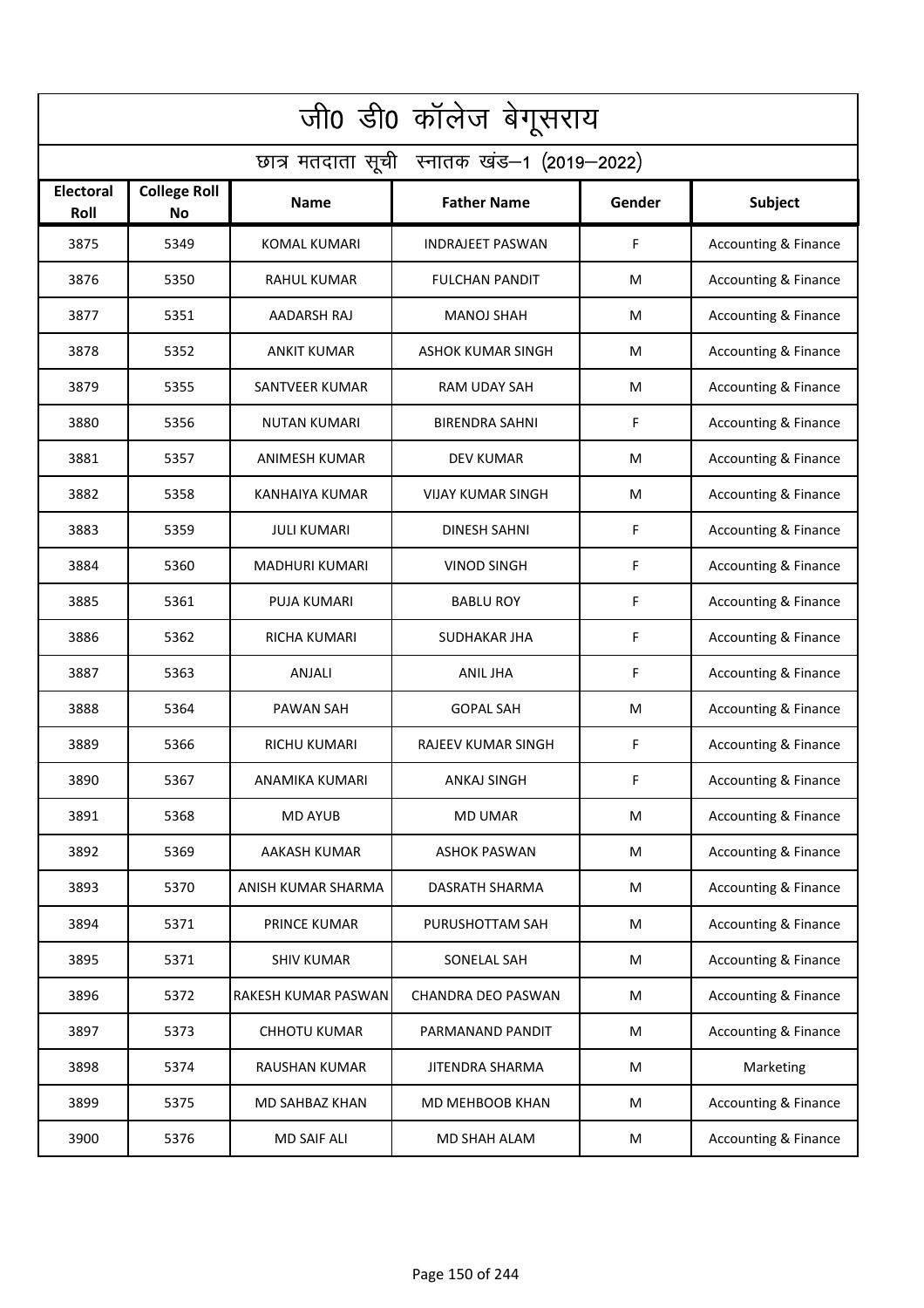| जी0 डी0 कॉलेज बेगूसराय                     |                           |                                       |                         |        |                                 |  |  |  |
|--------------------------------------------|---------------------------|---------------------------------------|-------------------------|--------|---------------------------------|--|--|--|
| छात्र मतदाता सूची स्नातक खंड-1 (2019-2022) |                           |                                       |                         |        |                                 |  |  |  |
| <b>Electoral</b><br>Roll                   | <b>College Roll</b><br>No | <b>Name</b>                           | <b>Father Name</b>      | Gender | Subject                         |  |  |  |
| 3901                                       | 5377                      | <b>KAJAL KUMARI</b>                   | <b>MANOJ RAY</b>        | F      | <b>Accounting &amp; Finance</b> |  |  |  |
| 3902                                       | 5378                      | <b>RUPALI KUMARI</b>                  | RANJIT KUMAR GUPTA      | F      | <b>Accounting &amp; Finance</b> |  |  |  |
| 3903                                       | 5379                      | ANKUR KUMAR                           | FULENA PRASAD SINGH     | M      | <b>Accounting &amp; Finance</b> |  |  |  |
| 3904                                       | 5380                      | <b>MADHU KUMARI</b>                   | <b>BACHU SHARMA</b>     | F      | <b>Accounting &amp; Finance</b> |  |  |  |
| 3905                                       | 5381                      | <b>RAHUL KUMAR</b>                    | <b>MANOJ KUMAR</b>      | M      | <b>Accounting &amp; Finance</b> |  |  |  |
| 3906                                       | 5382                      | HARSH KUMAR                           | <b>MANOJ SAH</b>        | M      | <b>Accounting &amp; Finance</b> |  |  |  |
| 3907                                       | 5383                      | <b>SURAJ KUMAR</b>                    | <b>SURENDRA DAS</b>     | M      | Accounting & Finance            |  |  |  |
| 3908                                       | 5384                      | <b>MONI KUMARI</b>                    | SANJAY PODDAR           | F      | Accounting & Finance            |  |  |  |
| 3909                                       | 5385                      | SAURABH KUMAR                         | <b>KAMLESH JHA</b>      | M      | Accounting & Finance            |  |  |  |
| 3910                                       | 5386                      | SANTOSH KUMAR                         | <b>GOPI PANDIT</b>      | M      | <b>Accounting &amp; Finance</b> |  |  |  |
| 3911                                       | 5387                      | KAJAL KUMARI                          | RAM PRAKASH SHARMA      | F      | Accounting & Finance            |  |  |  |
| 3912                                       | 5388                      | <b>NUTAN KUMARI</b>                   | RAM PADARATH SHARMA     | F      | Accounting & Finance            |  |  |  |
| 3913                                       | 5390                      | AMAN KUMAR                            | RAMNATH SHARMA          | M      | Accounting & Finance            |  |  |  |
| 3914                                       | 5391                      | <b>KRISHAN NANDAN</b><br><b>KUMAR</b> | UDAY DAS                | M      | Accounting & Finance            |  |  |  |
| 3915                                       | 5392                      | <b>DEEPAK KUMAR</b>                   | YOGENDRA TANTI          | M      | <b>Accounting &amp; Finance</b> |  |  |  |
| 3916                                       | 5393                      | <b>SURUCHI</b>                        | UPENDRA PASWAN          | F      | Accounting & Finance            |  |  |  |
| 3917                                       | 5394                      | RAUNAK KUMARI                         | ANIL KUMAR GUPTA        | F      | <b>Accounting &amp; Finance</b> |  |  |  |
| 3918                                       | 5395                      | RAHUL KUMAR                           | <b>RATAN DAS</b>        | M      | <b>Accounting &amp; Finance</b> |  |  |  |
| 3919                                       | 5396                      | SANDIP KUMAR                          | RAMBALAK MAHTO          | M      | <b>Accounting &amp; Finance</b> |  |  |  |
| 3920                                       | 5397                      | <b>BHARTI KUMARI</b>                  | KAILASH KUMAR CHAURASIA | F      | <b>Accounting &amp; Finance</b> |  |  |  |
| 3921                                       | 5398                      | <b>ANKIT GOENKA</b>                   | <b>ASHOK GOENKA</b>     | M      | <b>Accounting &amp; Finance</b> |  |  |  |
| 3922                                       | 5399                      | SAURAV KUMAR<br><b>MEGOTIA</b>        | JAG MOHAN MEGOTIA       | M      | <b>Accounting &amp; Finance</b> |  |  |  |
| 3923                                       | 5400                      | <b>HARSH RANJAN</b>                   | ANJANI PRASAD           | M      | <b>Accounting &amp; Finance</b> |  |  |  |
| 3924                                       | 5401                      | <b>RAM BHARTI</b>                     | <b>RAJ KUMAR BHARTI</b> | M      | <b>Accounting &amp; Finance</b> |  |  |  |
| 3925                                       | 5402                      | ABHIMANSHU KUMAR                      | <b>AMRESH MISHRA</b>    | M      | <b>Accounting &amp; Finance</b> |  |  |  |
| 3926                                       | 5403                      | <b>GANGA RAM KUMAR</b>                | <b>WAKIL SAH</b>        | M      | <b>Accounting &amp; Finance</b> |  |  |  |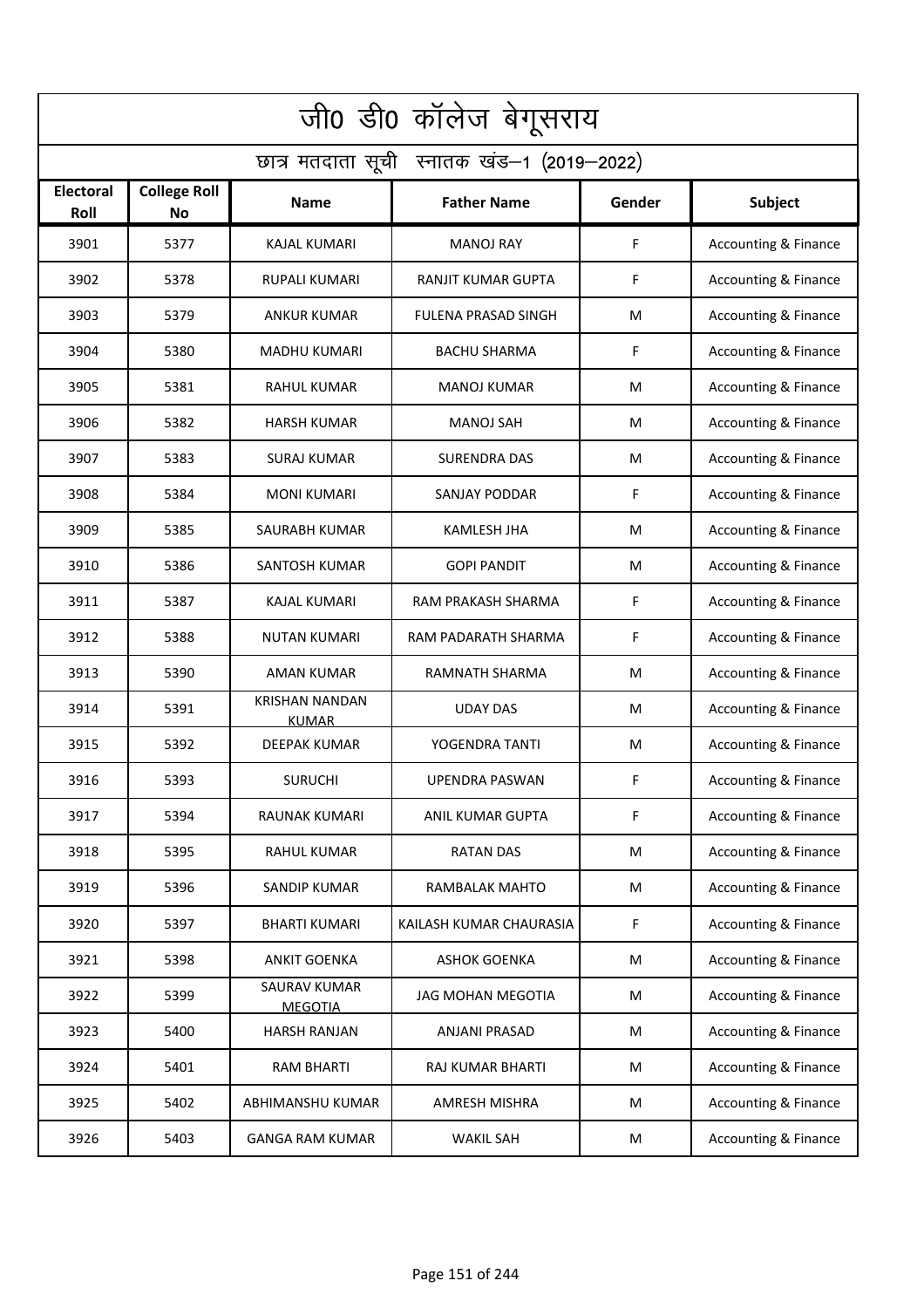| जी0 डी0 कॉलेज बेगूसराय                     |                                  |                                         |                            |        |                                 |  |  |  |
|--------------------------------------------|----------------------------------|-----------------------------------------|----------------------------|--------|---------------------------------|--|--|--|
| छात्र मतदाता सूची स्नातक खंड-1 (2019-2022) |                                  |                                         |                            |        |                                 |  |  |  |
| Electoral<br>Roll                          | <b>College Roll</b><br><b>No</b> | <b>Name</b>                             | <b>Father Name</b>         | Gender | Subject                         |  |  |  |
| 3927                                       | 5404                             | PRTEEK DAHLAN                           | <b>SANJAY DAHLAN</b>       | M      | <b>Accounting &amp; Finance</b> |  |  |  |
| 3928                                       | 5405                             | <b>SMRITI SUBHRAM</b>                   | SHRI AMRENDRA KUMAR        | F      | <b>Accounting &amp; Finance</b> |  |  |  |
| 3929                                       | 5406                             | <b>DIKSHIT KUMAR</b>                    | <b>RAM SOGARATH SAH</b>    | M      | <b>Accounting &amp; Finance</b> |  |  |  |
| 3930                                       | 5407                             | VIVEKANAND                              | <b>MANOJ KUMAR</b>         | M      | <b>Accounting &amp; Finance</b> |  |  |  |
| 3931                                       | 5408                             | <b>ADITYA MOHAN</b>                     | <b>MUKESH KUMAR</b>        | М      | <b>Accounting &amp; Finance</b> |  |  |  |
| 3932                                       | 5409                             | <b>GOVIND KUMAR</b>                     | <b>LAL JEE</b>             | M      | <b>Accounting &amp; Finance</b> |  |  |  |
| 3933                                       | 5410                             | <b>RUPESH KUMAR</b>                     | <b>DAHO RAY</b>            | M      | <b>Accounting &amp; Finance</b> |  |  |  |
| 3934                                       | 5411                             | NEHA KUMARI                             | <b>MANOJ PODDAR</b>        | F      | Accounting & Finance            |  |  |  |
| 3935                                       | 5412                             | <b>RAUSHAN KUMAR</b>                    | <b>LALAN TANTI</b>         | M      | Accounting & Finance            |  |  |  |
| 3936                                       | 5413                             | DOULAT KUMAR                            | <b>GANESH SAH</b>          | M      | Accounting & Finance            |  |  |  |
| 3937                                       | 5414                             | SANDESHA KUMARI                         | LAMBU CHAUDHARI            | F      | Accounting & Finance            |  |  |  |
| 3938                                       | 5415                             | <b>ARUN KUMAR</b>                       | <b>MAHENDRA SAH</b>        | M      | <b>Accounting &amp; Finance</b> |  |  |  |
| 3939                                       | 5416                             | <b>AKSHAT KUMAR</b>                     | <b>VIJAY MALAKAR</b>       | M      | Accounting & Finance            |  |  |  |
| 3940                                       | 5417                             | HIMANSHU KUMAR                          | <b>MANOJ KUMAR SAH</b>     | M      | <b>Accounting &amp; Finance</b> |  |  |  |
| 3941                                       | 5418                             | <b>BADAL KUMAR</b>                      | UPENDRA PRASAD SINGH       | M      | Accounting & Finance            |  |  |  |
| 3942                                       | 5419                             | <b>SWEEKRITY KUMARI</b>                 | MANOJ MAHTO                | F      | Accounting & Finance            |  |  |  |
| 3943                                       | 5420                             | <b>SONI KUMARI</b>                      | RAMVILASH SAH              | F      | <b>Accounting &amp; Finance</b> |  |  |  |
| 3944                                       | 5421                             | MANISHA KUMARI                          | RAM BALAK SAHNI            | F      | <b>Accounting &amp; Finance</b> |  |  |  |
| 3945                                       | 5422                             | <b>KOMAL KUMARI</b>                     | <b>AJAY GUPTA</b>          | F      | <b>Accounting &amp; Finance</b> |  |  |  |
| 3946                                       | 5423                             | DAZY KUMARI                             | <b>DILIP RAY</b>           | F      | <b>Accounting &amp; Finance</b> |  |  |  |
| 3947                                       | 5425                             | GAURAV KUMAR                            | <b>BINOD KUMAR SINHA</b>   | M      | <b>Accounting &amp; Finance</b> |  |  |  |
| 3948                                       | 5426                             | <b>KIRAN KUMARI</b><br><b>CHOUDHARY</b> | <b>GHANSHYAM CHOUDHARY</b> | F      | <b>Accounting &amp; Finance</b> |  |  |  |
| 3949                                       | 5426                             | HIMANSHU KUMAR                          | RAKESH DWIVEDI             | M      | <b>Accounting &amp; Finance</b> |  |  |  |
| 3950                                       | 5427                             | <b>NANDINI SHAW</b>                     | <b>SUDHIR KUMAR SHAW</b>   | M      | <b>Accounting &amp; Finance</b> |  |  |  |
| 3951                                       | 5427                             | <b>MOHAN SINGH</b>                      | <b>JANARDAN SINGH</b>      | M      | <b>Accounting &amp; Finance</b> |  |  |  |
| 3952                                       | 5428                             | <b>NITISH KUMAR</b>                     | SHIVNATH RAY               | M      | <b>Accounting &amp; Finance</b> |  |  |  |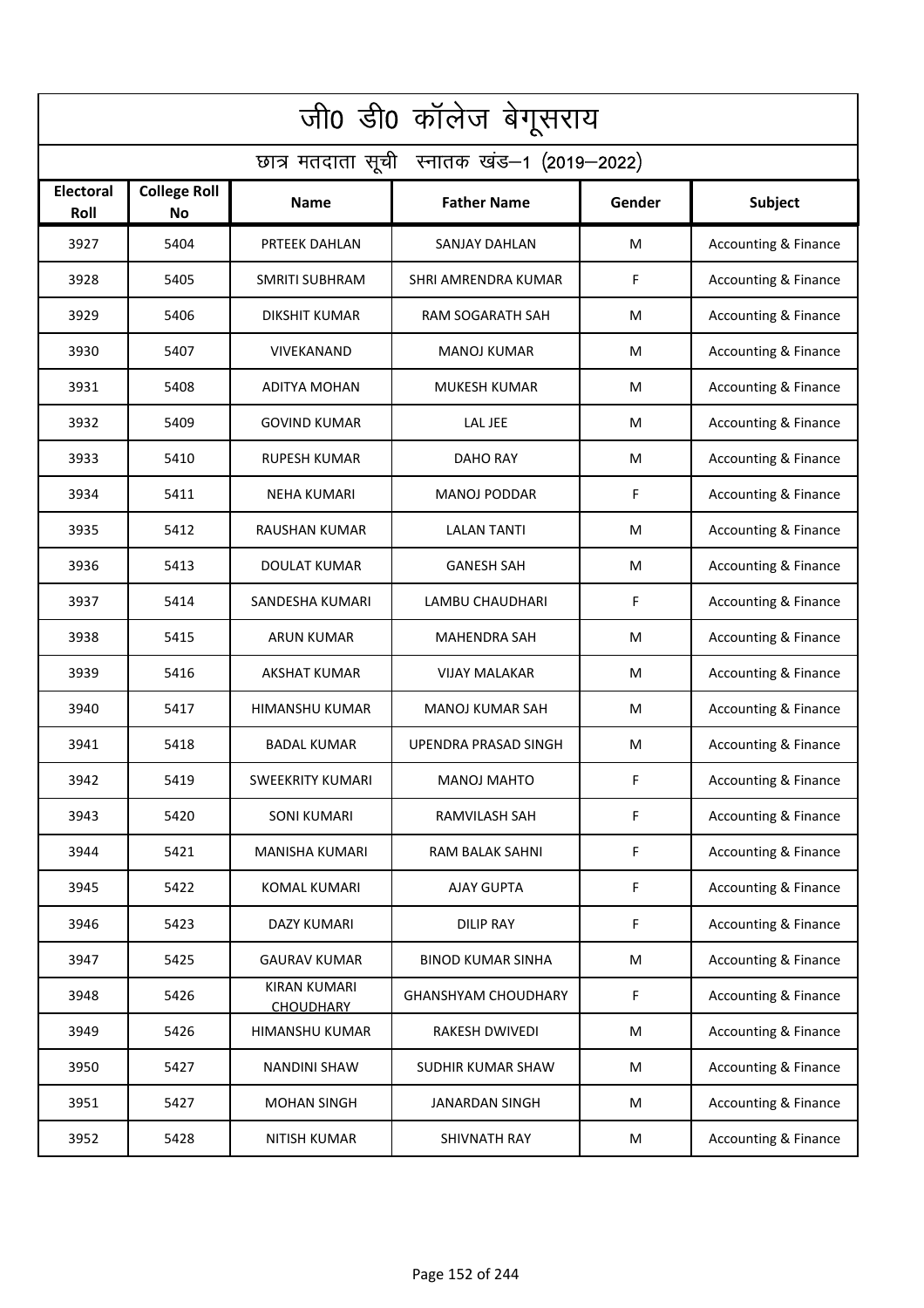| जी0 डी0 कॉलेज बेगूसराय                     |                                  |                         |                           |        |                                 |  |  |  |
|--------------------------------------------|----------------------------------|-------------------------|---------------------------|--------|---------------------------------|--|--|--|
| छात्र मतदाता सूची स्नातक खंड-1 (2019-2022) |                                  |                         |                           |        |                                 |  |  |  |
| Electoral<br>Roll                          | <b>College Roll</b><br><b>No</b> | <b>Name</b>             | <b>Father Name</b>        | Gender | Subject                         |  |  |  |
| 3953                                       | 5429                             | <b>HEENA KUMARI</b>     | SANJEEV KUMAR SINGH       | F      | <b>Accounting &amp; Finance</b> |  |  |  |
| 3954                                       | 5460                             | <b>SHALU KUMARI</b>     | <b>PREM SHANKAR SINGH</b> | F      | <b>Accounting &amp; Finance</b> |  |  |  |
| 3955                                       | 5461                             | PRAVEEN KUMAR           | <b>ASHOK PRASAD</b>       | M      | <b>Accounting &amp; Finance</b> |  |  |  |
| 3956                                       | 5462                             | <b>GAUTAM KUMAR</b>     | <b>GHANSHYAM SINGH</b>    | M      | <b>Accounting &amp; Finance</b> |  |  |  |
| 3957                                       | 5463                             | <b>NUTAN KUMARI</b>     | <b>SHANKAR JHA</b>        | F      | <b>Accounting &amp; Finance</b> |  |  |  |
| 3958                                       | 5464                             | AYUSH KUMAR             | <b>MANOJ KUMAR</b>        | M      | <b>Accounting &amp; Finance</b> |  |  |  |
| 3959                                       | 5465                             | <b>SHIVAM KUMAR</b>     | <b>SURESH SINGH</b>       | M      | <b>Accounting &amp; Finance</b> |  |  |  |
| 3960                                       | 5466                             | <b>SUNNY KUMAR</b>      | <b>ARVIND SINGH</b>       | M      | <b>Accounting &amp; Finance</b> |  |  |  |
| 3961                                       | 5467                             | SACHIDANAND SHRAMA      | <b>WAKIL SHARMA</b>       | M      | Accounting & Finance            |  |  |  |
| 3962                                       | 5468                             | AYUSH AGRAWAL           | ANIL KUMAR AGRAWAL        | M      | Accounting & Finance            |  |  |  |
| 3963                                       | 5469                             | PRITI BHARATI           | LAVKUSH CHANDRA DAS       | F      | <b>Accounting &amp; Finance</b> |  |  |  |
| 3964                                       | 5470                             | <b>MD SAMSHAD</b>       | MD KALIM UDDIN            | M      | <b>Accounting &amp; Finance</b> |  |  |  |
| 3965                                       | 5471                             | SANTOSH KUMAR           | ANANDI SAH                | M      | Accounting & Finance            |  |  |  |
| 3966                                       | 5471                             | <b>ANKIT KUMAR</b>      | DILIP PRASAD BHAGAT       | M      | <b>Accounting &amp; Finance</b> |  |  |  |
| 3967                                       | 5472                             | MD AKBAR                | <b>MD YUNUSH</b>          | M      | Accounting & Finance            |  |  |  |
| 3968                                       | 5473                             | SATYAM                  | UMA SHANKAR MALAKAR       | M      | Accounting & Finance            |  |  |  |
| 3969                                       | 5474                             | <b>HUSNE MUBARAK</b>    | <b>MD KHALID</b>          | M      | <b>Accounting &amp; Finance</b> |  |  |  |
| 3970                                       | 5475                             | ANANYA SINGH            | <b>MANOJ KUMAR SINGH</b>  | M      | <b>Accounting &amp; Finance</b> |  |  |  |
| 3971                                       | 5476                             | ADITI AGRAWAL           | ASHOK KUMAR AGRAWAL       | F      | <b>Accounting &amp; Finance</b> |  |  |  |
| 3972                                       | 5476                             | <b>SONI KUMARI</b>      | NANDLAL SHARMA            | F      | <b>Accounting &amp; Finance</b> |  |  |  |
| 3973                                       | 5477                             | <b>BITTU KUMAR RAUT</b> | <b>BINOD KUMAR RAUT</b>   | M      | <b>Accounting &amp; Finance</b> |  |  |  |
| 3974                                       | 5478                             | SANJIV KUMAR            | RAJ KUMAR SAH             | M      | <b>Accounting &amp; Finance</b> |  |  |  |
| 3975                                       | 5479                             | <b>ARTI KUMARI</b>      | <b>BHAGWAN SAH</b>        | F      | <b>Accounting &amp; Finance</b> |  |  |  |
| 3976                                       | 5480                             | RINKU KUMARI            | PARMANAND THAKUR          | F      | <b>Accounting &amp; Finance</b> |  |  |  |
| 3977                                       | 5481                             | KOMAL KUMARI            | <b>MAHENDRA SINGH</b>     | F      | <b>Accounting &amp; Finance</b> |  |  |  |
| 3978                                       | 5482                             | <b>ANKUR KUMAR</b>      | MUKESH KUMAR SINGH        | M      | <b>Accounting &amp; Finance</b> |  |  |  |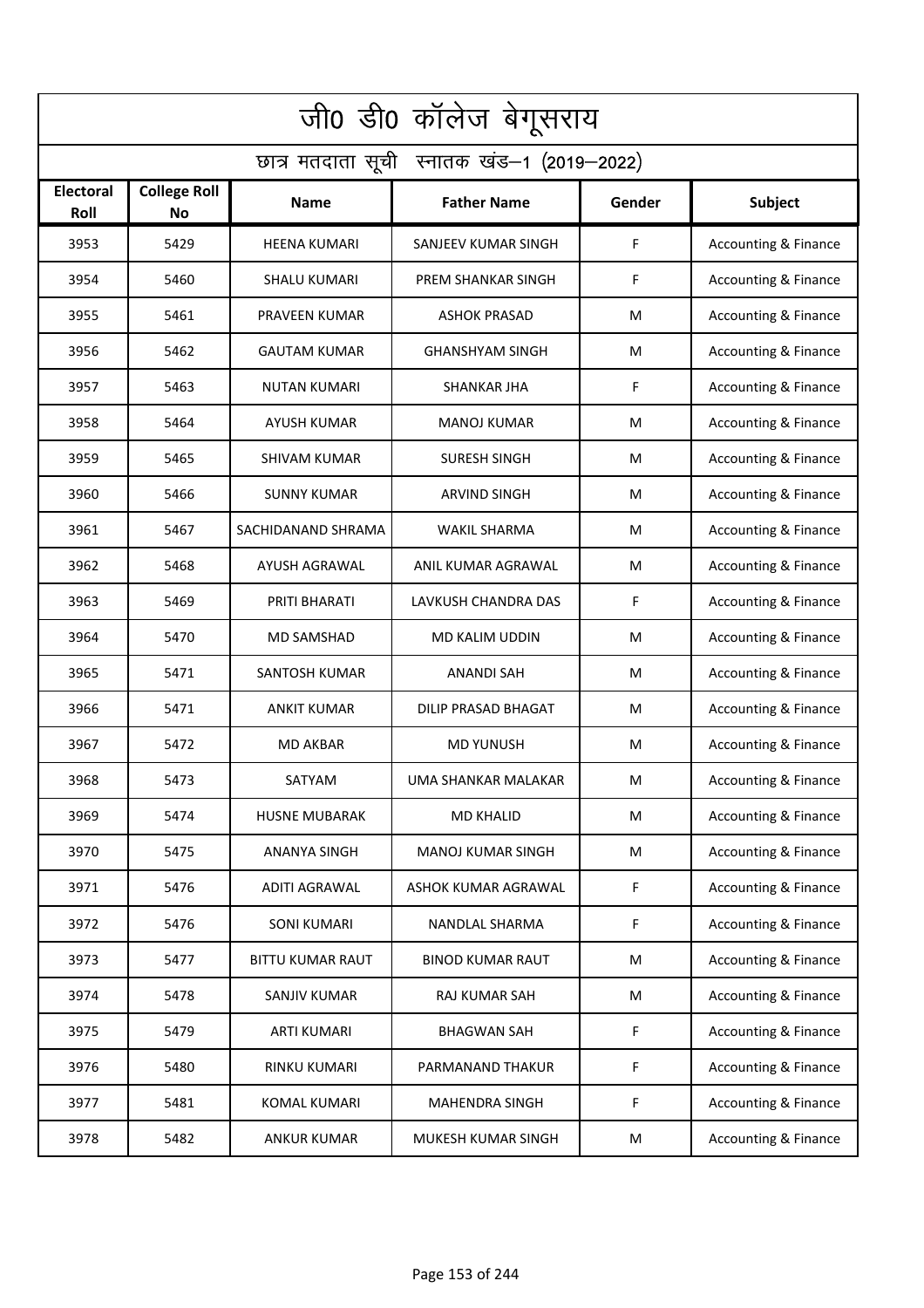| जी0 डी0 कॉलेज बेगूसराय                     |                           |                        |                            |        |                                 |  |  |  |
|--------------------------------------------|---------------------------|------------------------|----------------------------|--------|---------------------------------|--|--|--|
| छात्र मतदाता सूची स्नातक खंड-1 (2019-2022) |                           |                        |                            |        |                                 |  |  |  |
| <b>Electoral</b><br>Roll                   | <b>College Roll</b><br>No | <b>Name</b>            | <b>Father Name</b>         | Gender | Subject                         |  |  |  |
| 3979                                       | 5483                      | <b>CHINKEY KUMARI</b>  | RANJEET PRASAD SINGH       | F      | <b>Accounting &amp; Finance</b> |  |  |  |
| 3980                                       | 5485                      | <b>KAJAL KUMARI</b>    | PANKAJ KUMAR               | F      | <b>Accounting &amp; Finance</b> |  |  |  |
| 3981                                       | 5486                      | PRAGATI PRAGYA         | <b>BIPIN KUMAR RAI</b>     | F      | <b>Accounting &amp; Finance</b> |  |  |  |
| 3982                                       | 5487                      | <b>ADITI VAISH</b>     | <b>MADAN KISHOR PRASAD</b> | F      | <b>Accounting &amp; Finance</b> |  |  |  |
| 3983                                       | 5488                      | <b>SAHIN KHATUN</b>    | <b>MD NASIR KHAN</b>       | F      | <b>Accounting &amp; Finance</b> |  |  |  |
| 3984                                       | 5489                      | <b>SAKINA KHATUN</b>   | <b>MD SABIR KHAN</b>       | F      | Accounting & Finance            |  |  |  |
| 3985                                       | 5489                      | <b>MANNY KUMAR</b>     | <b>RAKESH SINGH</b>        | M      | <b>Accounting &amp; Finance</b> |  |  |  |
| 3986                                       | 5490                      | <b>SWETA KUMARI</b>    | <b>BHUPESH KUMAR SINGH</b> | F      | Accounting & Finance            |  |  |  |
| 3987                                       | 5491                      | <b>SUMIT KUMAR</b>     | SIKANDER SHARMA            | M      | Accounting & Finance            |  |  |  |
| 3988                                       | 5492                      | PRINCE KUMAR           | RADHENANDAN PRASAD<br>SONI | M      | <b>Accounting &amp; Finance</b> |  |  |  |
| 3989                                       | 5493                      | PRASHANT KUMAR         | <b>NITESH NANDAN</b>       | M      | Accounting & Finance            |  |  |  |
| 3990                                       | 5494                      | <b>GHANSHYAM KUMAR</b> | PAPPU YADAV                | M      | Accounting & Finance            |  |  |  |
| 3991                                       | 5495                      | SACHIN KUMAR RAJAK     | <b>MAHENDRA RAJAK</b>      | M      | Accounting & Finance            |  |  |  |
| 3992                                       | 5496                      | <b>NANDAN KUMAR</b>    | SATYANARAYAN SAH           | M      | Accounting & Finance            |  |  |  |
| 3993                                       | 5497                      | NILU KUMARI            | DINESH SINGH               | F      | Accounting & Finance            |  |  |  |
| 3994                                       | 5498                      | SARIKA SUMAN           | RATNESH KUMAR SINGH        | F      | Accounting & Finance            |  |  |  |
| 3995                                       | 5499                      | <b>SONU KUMAR</b>      | <b>KISHUN YADAV</b>        | M      | <b>Accounting &amp; Finance</b> |  |  |  |
| 3996                                       | 5500                      | <b>BHARTI KUMARI</b>   | <b>ASHOK KUMAR</b>         | F      | <b>Accounting &amp; Finance</b> |  |  |  |
| 3997                                       | 5501                      | <b>SHIVAM KUMAR</b>    | RAKESH RANJAN              | M      | <b>Accounting &amp; Finance</b> |  |  |  |
| 3998                                       | 5502                      | AMRITA KUMARI          | ACHECHHEWAR SAH            | F      | <b>Accounting &amp; Finance</b> |  |  |  |
| 3999                                       | 5503                      | <b>NAJ SABA</b>        | MD FAKRUDDIN ANSARI        | F      | <b>Accounting &amp; Finance</b> |  |  |  |
| 4000                                       | 5504                      | <b>ANJALI SONI</b>     | <b>SUNIL KUMAR SONI</b>    | F      | <b>Accounting &amp; Finance</b> |  |  |  |
| 4001                                       | 5504                      | <b>KRISHNA KUMAR</b>   | PHUCHO SINGH               | M      | <b>Accounting &amp; Finance</b> |  |  |  |
| 4002                                       | 5505                      | RAJA KUMAR             | <b>VIJAY SAH</b>           | M      | <b>Accounting &amp; Finance</b> |  |  |  |
| 4003                                       | 5506                      | SANJAY KUMAR           | <b>VIJAY KUMAR GUPTA</b>   | M      | <b>Accounting &amp; Finance</b> |  |  |  |
| 4004                                       | 5507                      | LOVE KUMAR MALLICK     | <b>KRISHNA MALLICK</b>     | M      | <b>Accounting &amp; Finance</b> |  |  |  |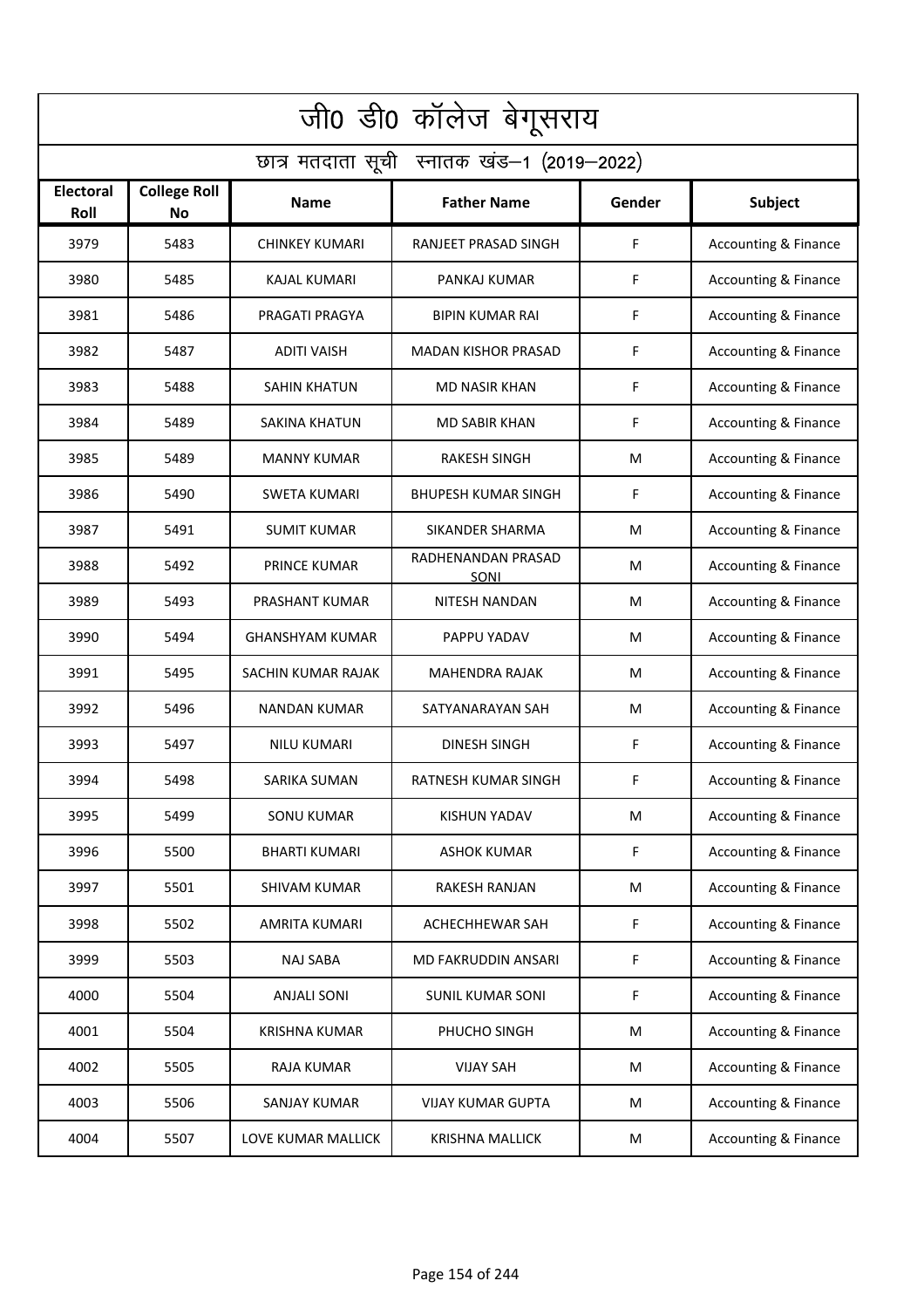| जी0 डी0 कॉलेज बेगूसराय                     |                                  |                      |                           |        |                                 |  |  |  |
|--------------------------------------------|----------------------------------|----------------------|---------------------------|--------|---------------------------------|--|--|--|
| छात्र मतदाता सूची स्नातक खंड-1 (2019-2022) |                                  |                      |                           |        |                                 |  |  |  |
| Electoral<br>Roll                          | <b>College Roll</b><br><b>No</b> | <b>Name</b>          | <b>Father Name</b>        | Gender | Subject                         |  |  |  |
| 4005                                       | 5508                             | <b>MD DILSHAD</b>    | <b>MD IMRAN</b>           | M      | <b>Accounting &amp; Finance</b> |  |  |  |
| 4006                                       | 5509                             | <b>ANSHU KUMAR</b>   | PAPPU BHAGAT              | M      | <b>Accounting &amp; Finance</b> |  |  |  |
| 4007                                       | 5510                             | <b>ANKIT KUMAR</b>   | <b>RAMSURATH SINGH</b>    | M      | Accounting & Finance            |  |  |  |
| 4008                                       | 5511                             | <b>GULSHAN KUMAR</b> | PRAMOD YADAV              | M      | <b>ACCOUNTS &amp; FIN</b>       |  |  |  |
| 4009                                       | 5512                             | SANKET KUMAR SHARMA  | SUNIL KUMAR SHARMA        | М      | <b>Accounting &amp; Finance</b> |  |  |  |
| 4010                                       | 5513                             | <b>SAPNA KUMARI</b>  | <b>BABLU SINGH</b>        | F      | <b>Accounting &amp; Finance</b> |  |  |  |
| 4011                                       | 5514                             | <b>SONAM KUMARI</b>  | <b>DHARAMVEER SHINGH</b>  | F      | <b>Accounting &amp; Finance</b> |  |  |  |
| 4012                                       | 5515                             | <b>JYOTI KUMARI</b>  | AMIT KUMAR                | F      | Accounting & Finance            |  |  |  |
| 4013                                       | 5516                             | <b>KISHAN KUMAR</b>  | <b>SANJEEV CHAUDHARY</b>  | M      | Accounting & Finance            |  |  |  |
| 4014                                       | 5517                             | SHRAVAN KUMAR        | <b>BHOLA NISHAD</b>       | M      | Accounting & Finance            |  |  |  |
| 4015                                       | 5520                             | RAUSHAN KUMAR        | <b>ANIL SAH</b>           | M      | <b>Accounting &amp; Finance</b> |  |  |  |
| 4016                                       | 5521                             | <b>ABHINAV KUMAR</b> | <b>GHANSHYAM KUMAR</b>    | M      | <b>Accounting &amp; Finance</b> |  |  |  |
| 4017                                       | 5522                             | <b>RAHUL KUMAR</b>   | <b>SUBODH SINGH</b>       | M      | Accounting & Finance            |  |  |  |
| 4018                                       | 5523                             | <b>SUFIA PARVEEN</b> | MD MUMTAZ ALAM            | F      | <b>Accounting &amp; Finance</b> |  |  |  |
| 4019                                       | 5524                             | <b>RICHA RAJ</b>     | PRADEEP PODDAR            | F      | Accounting & Finance            |  |  |  |
| 4020                                       | 5525                             | LAXMI KUMARI         | RAVINDRA KUMAR SINGH      | F      | Accounting & Finance            |  |  |  |
| 4021                                       | 5526                             | <b>SONI KUMARI</b>   | <b>BABLU SAH</b>          | F      | <b>Accounting &amp; Finance</b> |  |  |  |
| 4022                                       | 5527                             | <b>BARSHA KUMARI</b> | DEEPAK MAHTO              | F      | <b>Accounting &amp; Finance</b> |  |  |  |
| 4023                                       | 5528                             | SUPRIYA KUMARI       | RAKESH KUMAR              | F      | <b>Accounting &amp; Finance</b> |  |  |  |
| 4024                                       | 5529                             | <b>RAUNAK KUMAR</b>  | <b>ANIL KUMAR</b>         | M      | <b>Accounting &amp; Finance</b> |  |  |  |
| 4025                                       | 5529                             | <b>ABDHESH KUMAR</b> | <b>BHUWNESHWAR BHAGAT</b> | M      | <b>Accounting &amp; Finance</b> |  |  |  |
| 4026                                       | 5530                             | <b>AMIT KUMAR</b>    | RAMNANDAN PANDIT          | M      | <b>Accounting &amp; Finance</b> |  |  |  |
| 4027                                       | 5531                             | OM KUMAR             | SHASHI BHUSHAN KUMAR      | M      | <b>Accounting &amp; Finance</b> |  |  |  |
| 4028                                       | 5532                             | <b>ANKIT KUMAR</b>   | RAJENDRA PD NIRALA        | M      | <b>Accounting &amp; Finance</b> |  |  |  |
| 4029                                       | 5533                             | <b>PUJA KUMARI</b>   | HARI BALLAV MEHTA         | F      | <b>Accounting &amp; Finance</b> |  |  |  |
| 4030                                       | 5534                             | <b>SUSHIL KUMAR</b>  | <b>NARESH MAHTO</b>       | M      | <b>Accounting &amp; Finance</b> |  |  |  |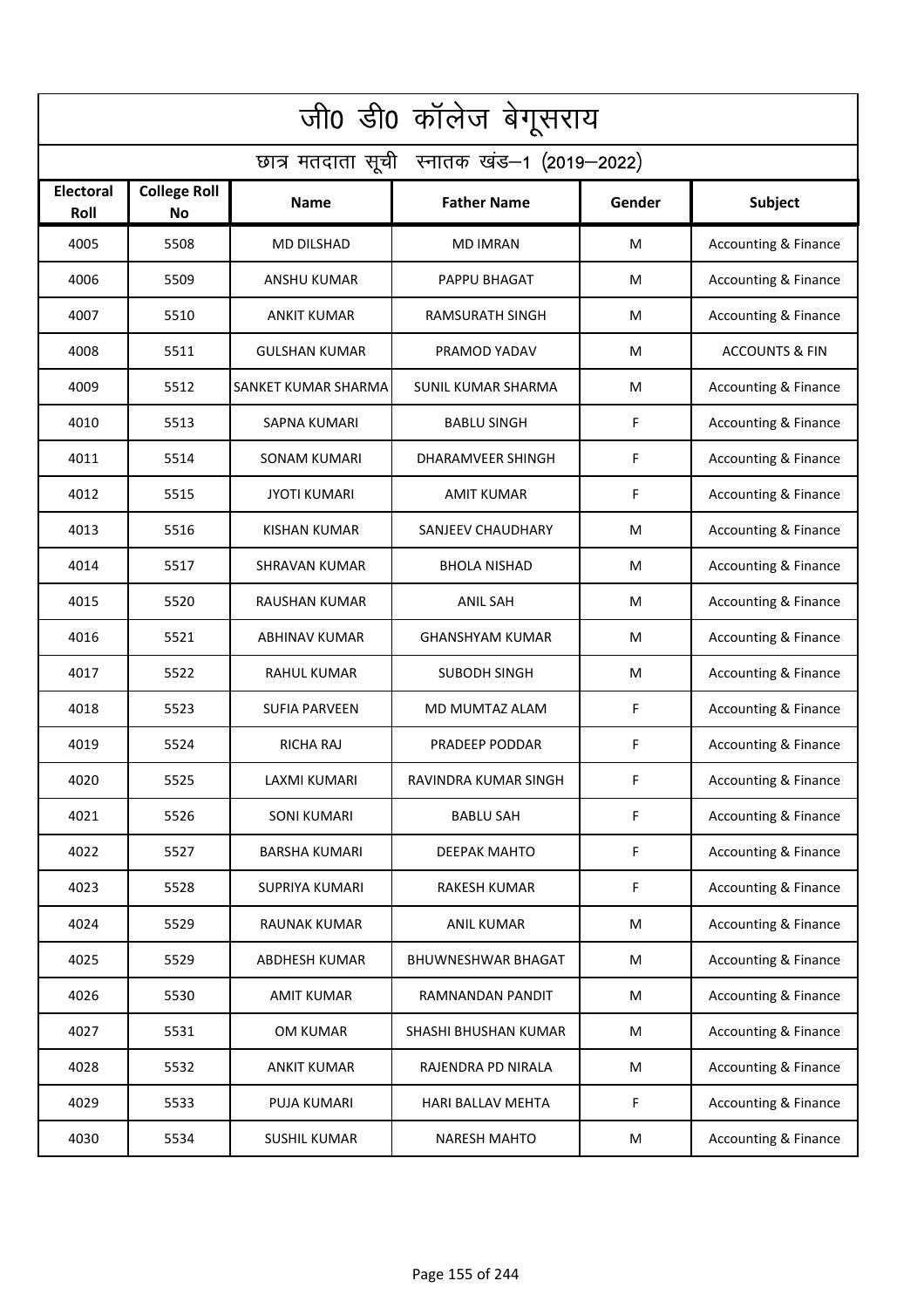| जी0 डी0 कॉलेज बेगूसराय                     |                                  |                             |                                     |        |                                 |  |  |  |
|--------------------------------------------|----------------------------------|-----------------------------|-------------------------------------|--------|---------------------------------|--|--|--|
| छात्र मतदाता सूची स्नातक खंड-1 (2019-2022) |                                  |                             |                                     |        |                                 |  |  |  |
| Electoral<br>Roll                          | <b>College Roll</b><br><b>No</b> | <b>Name</b>                 | <b>Father Name</b>                  | Gender | Subject                         |  |  |  |
| 4031                                       | 5535                             | <b>KAJAL KUMARI</b>         | RANJIT YADAV                        | F      | <b>Accounting &amp; Finance</b> |  |  |  |
| 4032                                       | 5536                             | NIVEDITA KUMARI             | RAJESH KUMAR JAMAIYAR               | F      | <b>Accounting &amp; Finance</b> |  |  |  |
| 4033                                       | 5537                             | <b>RAJ KUMAR</b>            | <b>RAMAYAN SINGH</b>                | M      | <b>Accounting &amp; Finance</b> |  |  |  |
| 4034                                       | 5538                             | <b>GAURAV KUMAR</b>         | <b>KAJU SAH</b>                     | M      | <b>Accounting &amp; Finance</b> |  |  |  |
| 4035                                       | 5539                             | ANJALI KUMARI               | KISHOR KUMAR PASWAN                 | F      | <b>Accounting &amp; Finance</b> |  |  |  |
| 4036                                       | 5539                             | <b>SONI KUMARI</b>          | <b>PAPPU SAH</b>                    | F      | <b>Accounting &amp; Finance</b> |  |  |  |
| 4037                                       | 5540                             | <b>NEHA KUAMRI</b>          | <b>FULENA PRASAD SINGH</b>          | F      | <b>Accounting &amp; Finance</b> |  |  |  |
| 4038                                       | 5541                             | <b>SONU KUMAR</b>           | DEVDHAR RAY                         | M      | <b>Accounting &amp; Finance</b> |  |  |  |
| 4039                                       | 5542                             | <b>MD SHAHJAD</b>           | <b>MD NAUSHAD</b>                   | M      | Accounting & Finance            |  |  |  |
| 4040                                       | 5543                             | SUMAN KUMARI                | SURENDRA PRASAD                     | F      | Accounting & Finance            |  |  |  |
| 4041                                       | 5544                             | <b>NISHANT KUMAR</b>        | NARESH KUMAR SINGH                  | M      | <b>Accounting &amp; Finance</b> |  |  |  |
| 4042                                       | 5545                             | RAMAN KUMAR                 | <b>BIPIN JHA</b>                    | M      | <b>Accounting &amp; Finance</b> |  |  |  |
| 4043                                       | 5546                             | <b>ANAND KUMAR</b>          | AJIT KUMAR SINHA                    | M      | Accounting & Finance            |  |  |  |
| 4044                                       | 5547                             | <b>VISHAL KUMAR</b>         | <b>INDRADEV SAH</b>                 | M      | <b>Accounting &amp; Finance</b> |  |  |  |
| 4045                                       | 5548                             | <b>KESHAV KUMAR</b>         | <b>BIPIN KUMAR SINGH</b>            | M      | Accounting & Finance            |  |  |  |
| 4046                                       | 5549                             | <b>GOPAL KUMAR</b>          | SHANKAR MAHTO                       | M      | Accounting & Finance            |  |  |  |
| 4047                                       | 5550                             | AMAN KUMAR                  | JAY PRAKASH NARAYAN<br><b>SINGH</b> | M      | <b>Accounting &amp; Finance</b> |  |  |  |
| 4048                                       | 5551                             | LAXMI KUMARI                | <b>JANARDAN SINGH</b>               | F      | <b>Accounting &amp; Finance</b> |  |  |  |
| 4049                                       | 5552                             | <b>RAUSHAN KUMAR</b>        | NARESH MISHRA                       | M      | <b>Accounting &amp; Finance</b> |  |  |  |
| 4050                                       | 5553                             | <b>ABHISHEK KUMAR SINGH</b> | ARVIND KUMAR SINGH                  | M      | <b>Accounting &amp; Finance</b> |  |  |  |
| 4051                                       | 5554                             | <b>MD DANISH RAZA</b>       | MD ZAHID HUSSAIN                    | M      | <b>Accounting &amp; Finance</b> |  |  |  |
| 4052                                       | 5556                             | <b>JYOTI KUMARI</b>         | MANOJ KUMAR PRASAD                  | F      | <b>Accounting &amp; Finance</b> |  |  |  |
| 4053                                       | 5558                             | <b>AMRIT KUMAR</b>          | PAWAN SHAH                          | M      | <b>Accounting &amp; Finance</b> |  |  |  |
| 4054                                       | 5560                             | ANSHUK AGRAWAL              | BASANT KUMAR AGRAWAL                | M      | <b>Accounting &amp; Finance</b> |  |  |  |
| 4055                                       | 5561                             | AMAR KUMAR                  | <b>MOHAN THAKUR</b>                 | M      | <b>Accounting &amp; Finance</b> |  |  |  |
| 4056                                       | 5562                             | <b>ANIKET KUMAR</b>         | SANTOSH KUMAR SINHA                 | M      | <b>Accounting &amp; Finance</b> |  |  |  |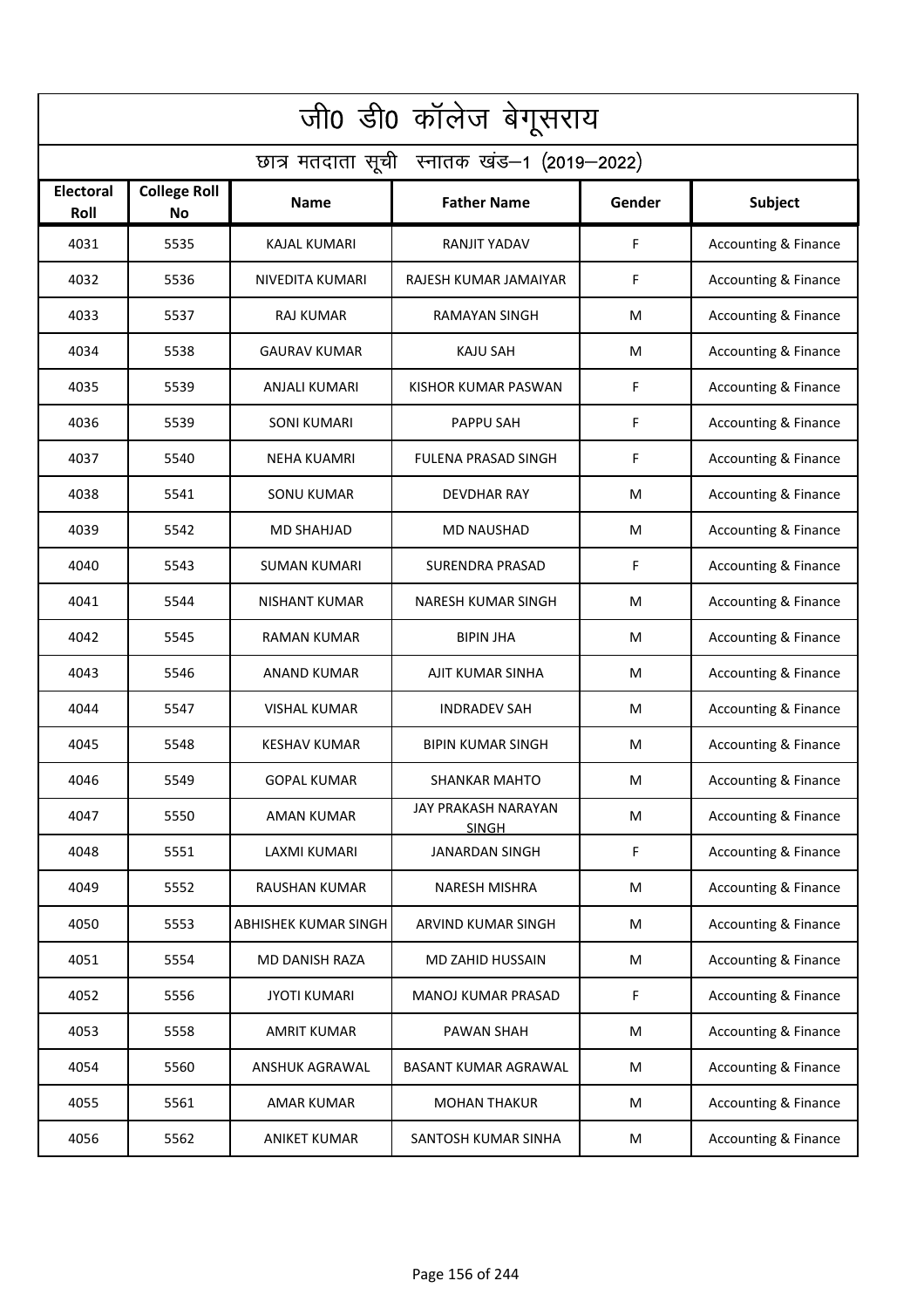| जी0 डी0 कॉलेज बेगूसराय                     |                                  |                        |                          |        |                                 |  |  |  |
|--------------------------------------------|----------------------------------|------------------------|--------------------------|--------|---------------------------------|--|--|--|
| छात्र मतदाता सूची स्नातक खंड-1 (2019-2022) |                                  |                        |                          |        |                                 |  |  |  |
| <b>Electoral</b><br>Roll                   | <b>College Roll</b><br><b>No</b> | Name                   | <b>Father Name</b>       | Gender | <b>Subject</b>                  |  |  |  |
| 4057                                       | 5563                             | <b>GAURAV KUMAR</b>    | PAPPU SONI               | M      | <b>Accounting &amp; Finance</b> |  |  |  |
| 4058                                       | 5564                             | <b>RAM KUMAR</b>       | <b>BISHNUDEO MAHTO</b>   | M      | <b>Accounting &amp; Finance</b> |  |  |  |
| 4059                                       | 5565                             | KOMALKUMARI            | SAMBHU SINGH             | F      | Accounting & Finance            |  |  |  |
| 4060                                       | 5566                             | <b>ABHIJEET KUMAR</b>  | RAM BALAK MAHTO          | M      | <b>Accounting &amp; Finance</b> |  |  |  |
| 4061                                       | 5567                             | <b>RAVI SHANKAR</b>    | <b>MANOJ KUMAR</b>       | M      | <b>Accounting &amp; Finance</b> |  |  |  |
| 4062                                       | 5643                             | MD. NASIR              | MD. HASIM                | M      | <b>MKT</b>                      |  |  |  |
| 4063                                       | 5644                             | <b>KANHAIYA KUMAR</b>  | <b>CHAMRU TANTI</b>      | M      | <b>ACCOUNTS &amp; FIN</b>       |  |  |  |
| 4064                                       | 5645                             | <b>KISHAN KUMAR</b>    | SANTOSH PD SONI          | M      | <b>ACCOUNTS &amp; FIN</b>       |  |  |  |
| 4065                                       | 5646                             | <b>BITTU KUMAR</b>     | <b>SAGAR SAH</b>         | M      | <b>ACCOUNTS &amp; FIN</b>       |  |  |  |
| 4066                                       | 5701                             | SONAM KUMARI           | PAPPU SINGH              | F      | Marketing                       |  |  |  |
| 4067                                       | 5702                             | <b>ASHISH KUMAR</b>    | <b>NAND KISHOR MAHTO</b> | M      | Marketing                       |  |  |  |
| 4068                                       | 5703                             | <b>AJIT KUMAR</b>      | <b>UMESH DAS</b>         | M      | Marketing                       |  |  |  |
| 4069                                       | 5704                             | MUKESH KUMAR           | <b>BAIJNATH SAH</b>      | M      | Marketing                       |  |  |  |
| 4070                                       | 5705                             | <b>KUNAL KUMAR</b>     | <b>RAMDULAR SINGH</b>    | M      | Marketing                       |  |  |  |
| 4071                                       | 5706                             | <b>KAJAL KUMARI</b>    | YOGENDRA MAHTO           | F      | Marketing                       |  |  |  |
| 4072                                       | 5707                             | SHARWAN KUMAR          | AMIR SAH                 | M      | Marketing                       |  |  |  |
| 4073                                       | 5708                             | KARN KUMAR             | <b>NARAYAN MAHTO</b>     | M      | Marketing                       |  |  |  |
| 4074                                       | 5709                             | <b>GAURAV KUMAR</b>    | PANKAJ TANTI             | M      | Marketing                       |  |  |  |
| 4075                                       | 5710                             | <b>BITTU KUMAR</b>     | <b>SUBODH RAJAK</b>      | M      | Marketing                       |  |  |  |
| 4076                                       | 5711                             | <b>NITESH KUMAR</b>    | <b>BHOLA PASWAN</b>      | M      | Marketing                       |  |  |  |
| 4077                                       | 5712                             | SACHIN GUPTA           | <b>DHIRAJ PRASAD</b>     | M      | Marketing                       |  |  |  |
| 4078                                       | 5713                             | KUMAR SHANU            | MUKESH KUMAR             | M      | Marketing                       |  |  |  |
| 4079                                       | 5714                             | <b>BABY KUMARI</b>     | <b>SANJAY KUMAR</b>      | F      | Marketing                       |  |  |  |
| 4080                                       | 5715                             | <b>GAUTAM KUMAR</b>    | <b>MANOJ KUMAR JHA</b>   | M      | Marketing                       |  |  |  |
| 4081                                       | 5716                             | <b>SUDARSHAN KUMAR</b> | <b>GOPAL SAH</b>         | M      | Marketing                       |  |  |  |
| 4082                                       | 5717                             | <b>SNEHA BHARTI</b>    | SANATAN ROY              | F.     | Marketing                       |  |  |  |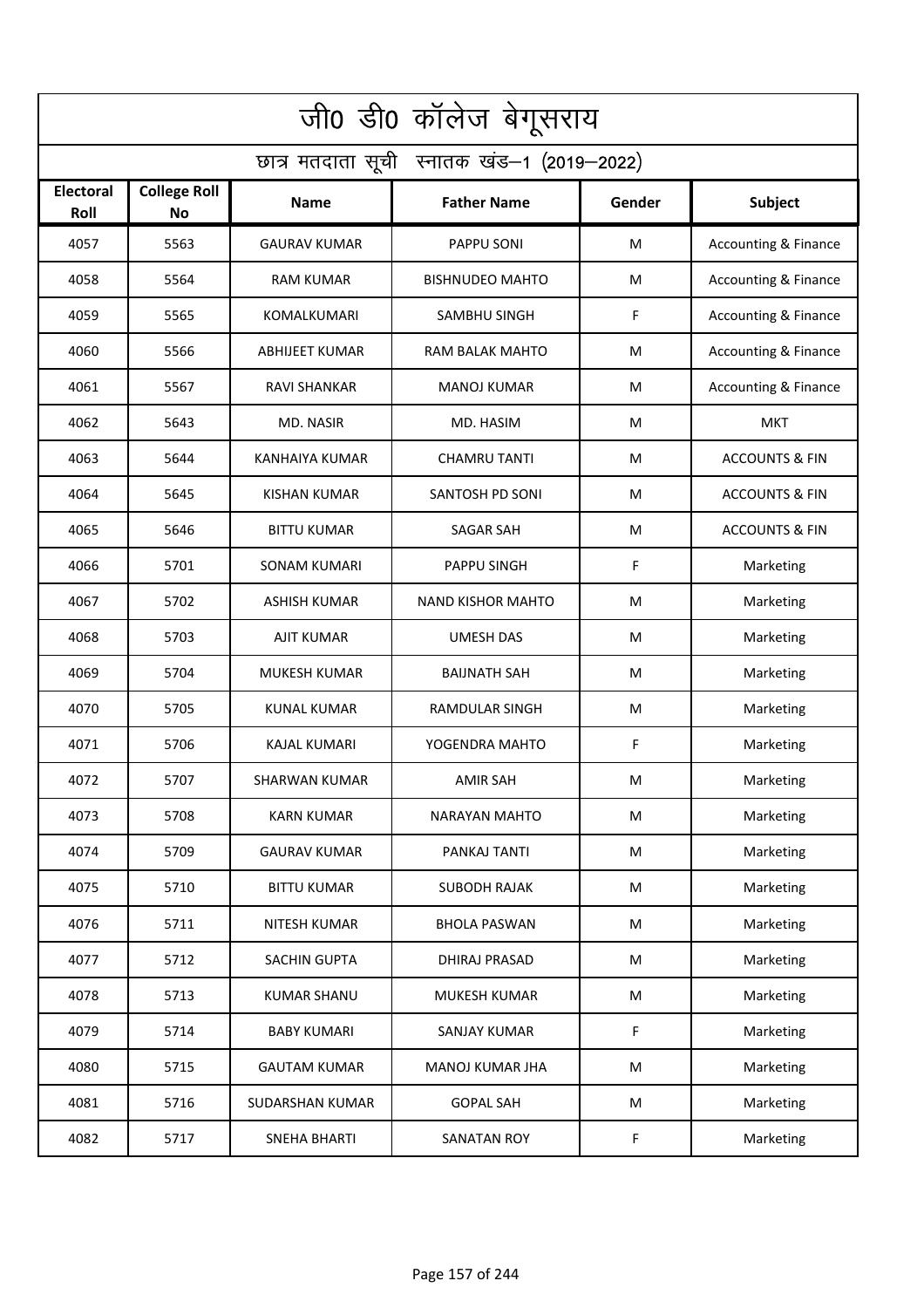| जी0 डी0 कॉलेज बेगूसराय                     |                                  |                       |                          |        |                                 |  |  |  |
|--------------------------------------------|----------------------------------|-----------------------|--------------------------|--------|---------------------------------|--|--|--|
| छात्र मतदाता सूची स्नातक खंड-1 (2019-2022) |                                  |                       |                          |        |                                 |  |  |  |
| <b>Electoral</b><br>Roll                   | <b>College Roll</b><br><b>No</b> | Name                  | <b>Father Name</b>       | Gender | <b>Subject</b>                  |  |  |  |
| 4083                                       | 5718                             | <b>AMIT KUMAR</b>     | <b>BABLU KUMAR</b>       | M      | Marketing                       |  |  |  |
| 4084                                       | 5719                             | <b>SHUBHAM KUMAR</b>  | <b>LALAN RAUT</b>        | M      | Marketing                       |  |  |  |
| 4085                                       | 5720                             | SHABINA KHANAM        | MD SALEEM KHAN           | M      | Marketing                       |  |  |  |
| 4086                                       | 5721                             | <b>KAJAL KUMARI</b>   | <b>GAUTAM CHAUDHARY</b>  | F      | Marketing                       |  |  |  |
| 4087                                       | 5723                             | <b>MANISH KUMAR</b>   | <b>TARKESHWAR SHARMA</b> | M      | Marketing                       |  |  |  |
| 4088                                       | 5724                             | <b>SONAM KUMARI</b>   | SANJAY TANTI             | F      | Marketing                       |  |  |  |
| 4089                                       | 5725                             | <b>RITESH KUMAR</b>   | <b>SANJAY SINGH</b>      | M      | Marketing                       |  |  |  |
| 4090                                       | 5726                             | AMIT KUMAR            | <b>BUL BUL SINGH</b>     | M      | Marketing                       |  |  |  |
| 4091                                       | 5727                             | <b>MANISH KUMAR</b>   | <b>MUNNA SAH</b>         | M      | Marketing                       |  |  |  |
| 4092                                       | 5728                             | PRANJAL SINGH         | SHAILENDRA KUMAR SINGH   | M      | Marketing                       |  |  |  |
| 4093                                       | 5729                             | <b>DILKHUSH KUMAR</b> | <b>RAMAKANT SAH</b>      | M      | Marketing                       |  |  |  |
| 4094                                       | 5730                             | <b>VISHAL KUMAR</b>   | <b>MANOJ PODDAR</b>      | M      | Marketing                       |  |  |  |
| 4095                                       | 5731                             | <b>SONU KUMAR</b>     | SHRAWAN CHAUDHARY        | M      | Marketing                       |  |  |  |
| 4096                                       | 5732                             | MAUSAM KUMARI         | <b>GANESH SAH</b>        | F      | Marketing                       |  |  |  |
| 4097                                       | 5732                             | ANJALI KUMARI         | <b>MIKESH SINGH</b>      | F      | Marketing                       |  |  |  |
| 4098                                       | 5734                             | SITA KUMARI           | <b>THAKO PASWAN</b>      | F.     | Marketing                       |  |  |  |
| 4099                                       | 5735                             | SACHIN KUMAR          | PRAKASH CHAND SHAH       | M      | <b>Accounting &amp; Finance</b> |  |  |  |
| 4100                                       | 5736                             | MD MASUM              | MD SHAHJAD               | M      | Marketing                       |  |  |  |
| 4101                                       | 5737                             | <b>JAI KUMAR</b>      | AJIT CHAUDHARY           | M      | Marketing                       |  |  |  |
| 4102                                       | 5738                             | <b>CHHOTU KUMAR</b>   | <b>BINOD PODDAR</b>      | M      | Marketing                       |  |  |  |
| 4103                                       | 5739                             | <b>RAMESH KUMAR</b>   | <b>GOPAL YADAV</b>       | M      | Marketing                       |  |  |  |
| 4104                                       | 5740                             | BAMBAM KUMAR          | LALO MAHTO               | М      | Marketing                       |  |  |  |
| 4105                                       | 5741                             | <b>MANOHAR KUMAR</b>  | <b>DENISH MAHTO</b>      | M      | Marketing                       |  |  |  |
| 4106                                       | 5742                             | <b>DHARMVIR KUMAR</b> | RAJ KUMAR MAHTO          | M      | Marketing                       |  |  |  |
| 4107                                       | 5743                             | <b>JUHI KUMARI</b>    | RAGHUNANDAN MISHRA       | F      | Marketing                       |  |  |  |
| 4108                                       | 5744                             | <b>RICHA KUMARI</b>   | <b>SANJAY THAKUR</b>     | F      | Marketing                       |  |  |  |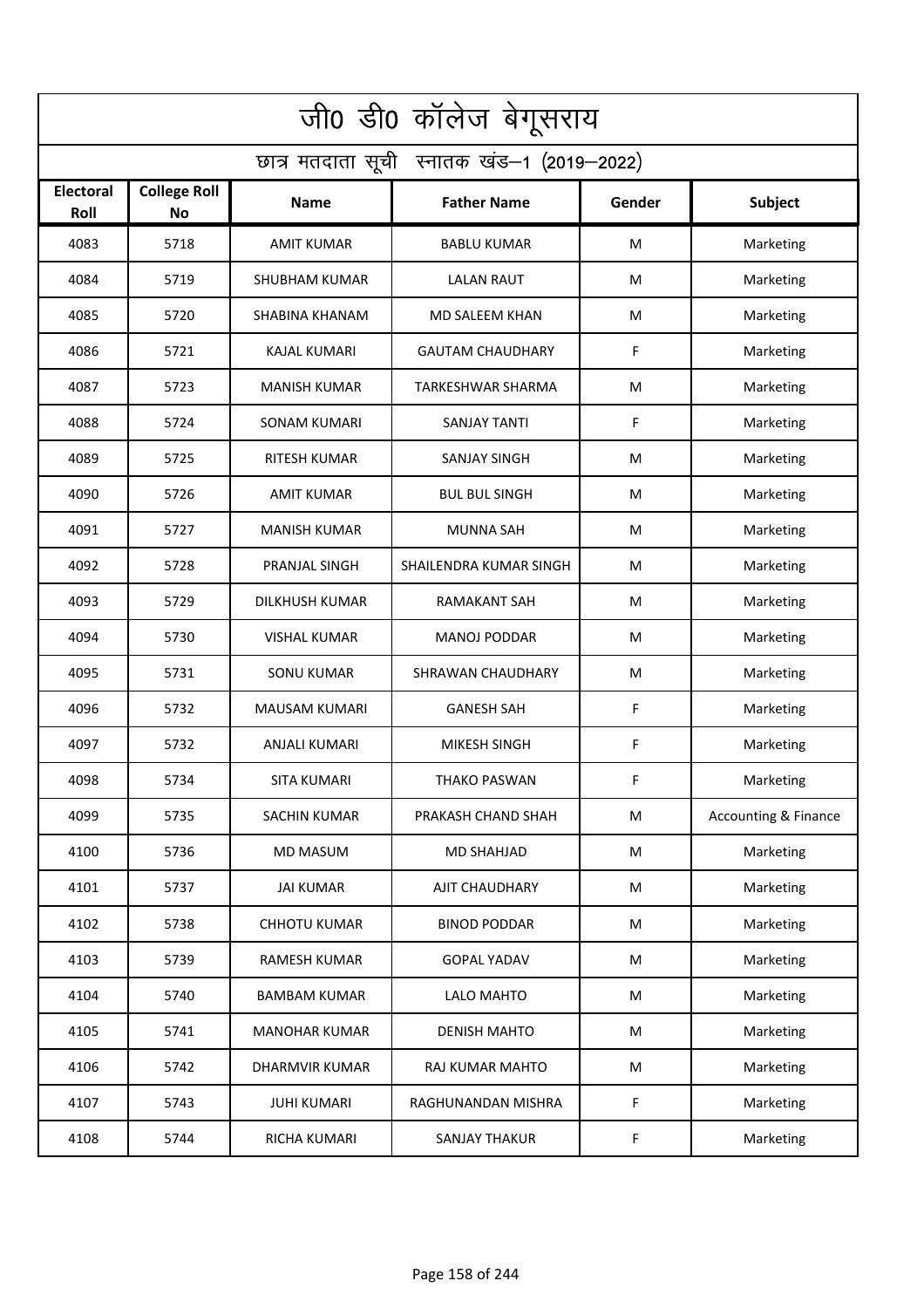| जी0 डी0 कॉलेज बेगूसराय                     |                                  |                       |                           |        |                                 |  |  |  |
|--------------------------------------------|----------------------------------|-----------------------|---------------------------|--------|---------------------------------|--|--|--|
| छात्र मतदाता सूची स्नातक खंड-1 (2019-2022) |                                  |                       |                           |        |                                 |  |  |  |
| <b>Electoral</b><br>Roll                   | <b>College Roll</b><br><b>No</b> | <b>Name</b>           | <b>Father Name</b>        | Gender | <b>Subject</b>                  |  |  |  |
| 4109                                       | 5745                             | <b>MD ALTAF</b>       | <b>MD SULTAN</b>          | M      | Marketing                       |  |  |  |
| 4110                                       | 5746                             | <b>CHANDNI KUMARI</b> | <b>SHANKAR SAHANI</b>     | F      | Marketing                       |  |  |  |
| 4111                                       | 5747                             | <b>GAUTAM KUMAR</b>   | <b>RAJESH SINGH</b>       | M      | Marketing                       |  |  |  |
| 4112                                       | 5748                             | PAWAN KUMAR           | <b>MANOJ MAHTO</b>        | M      | Marketing                       |  |  |  |
| 4113                                       | 5749                             | <b>SHUBHAM GUPTA</b>  | <b>GUPTESHWAR PRASAD</b>  | F      | Marketing                       |  |  |  |
| 4114                                       | 5750                             | <b>ARTI KUMARI</b>    | <b>SHANKAR MAHTON</b>     | F      | Marketing                       |  |  |  |
| 4115                                       | 5751                             | <b>ANAND KUMAR</b>    | <b>CHANDRADEV SAH</b>     | M      | Marketing                       |  |  |  |
| 4116                                       | 5752                             | <b>SHYAMLI KUMARI</b> | HARERAM KUNWAR            | F      | Marketing                       |  |  |  |
| 4117                                       | 5753                             | <b>AARUHI GUPTA</b>   | <b>BINOD GUPTA</b>        | F      | Marketing                       |  |  |  |
| 4118                                       | 5754                             | <b>NITISH KUMAR</b>   | RAM JAPO CHAUDHARY        | M      | Marketing                       |  |  |  |
| 4119                                       | 5755                             | <b>MITESH MURARY</b>  | <b>WIRESH KUMAR</b>       | M      | Marketing                       |  |  |  |
| 4120                                       | 5756                             | <b>GOLU KUMAR</b>     | RAMCHALITRA SINGH         | M      | Marketing                       |  |  |  |
| 4121                                       | 5788                             | SHITAL KUMARI         | LATE KISHOR KUMAR LAL     | F      | <b>MKT</b>                      |  |  |  |
| 4122                                       | 5788                             | <b>SANTOSH KUMAR</b>  | PRAKASH SAH               | M      | <b>MKT</b>                      |  |  |  |
| 4123                                       | 5790                             | <b>SUNNY VERMA</b>    | SANJAY VERMA              | M      | <b>MKT</b>                      |  |  |  |
| 4124                                       | 5792                             | <b>NITISH KUMAR</b>   | RAM NARESH PODDAR         | M      | <b>ACCOUNTS &amp; FIN</b>       |  |  |  |
| 4125                                       | 5792                             | MINTU KUMAR           | PRABHU SAH                | M      | <b>MKT</b>                      |  |  |  |
| 4126                                       | 7688                             | SHUBHAM KUMARI        | AJEET KUMAR SINGH         | M      | <b>Accounting &amp; Finance</b> |  |  |  |
| 4127                                       | 2126                             | SHAMBHAVI             | RAM ASHOK PASWAN          | F      | Zoology                         |  |  |  |
| 4128                                       | 4556                             | <b>SONU KUMAR</b>     | PAWAN CHOUDHRI            | M      | Physics                         |  |  |  |
| 4129                                       | 4566                             | <b>ADITYA KUMAR</b>   | SANJEEV SINGH             | M      | Chemistry                       |  |  |  |
| 4130                                       | 6001                             | NIVEDITA KUMARI       | <b>NAND KISHOR PASWAN</b> | F      | Botany                          |  |  |  |
| 4131                                       | 6002                             | <b>MUSKAN KUMARI</b>  | <b>SHIV KUMAR JHA</b>     | F      | Botany                          |  |  |  |
| 4132                                       | 6003                             | <b>BADAL KUMAR</b>    | <b>RAMBILAS SINGH</b>     | M      | Botany                          |  |  |  |
| 4133                                       | 6004                             | <b>DHIRAJ KUMAR</b>   | MUKESH SINGH              | M      | Botany                          |  |  |  |
| 4134                                       | 6005                             | <b>VANSH RAJ</b>      | NARESH YADAV              | M      | Botany                          |  |  |  |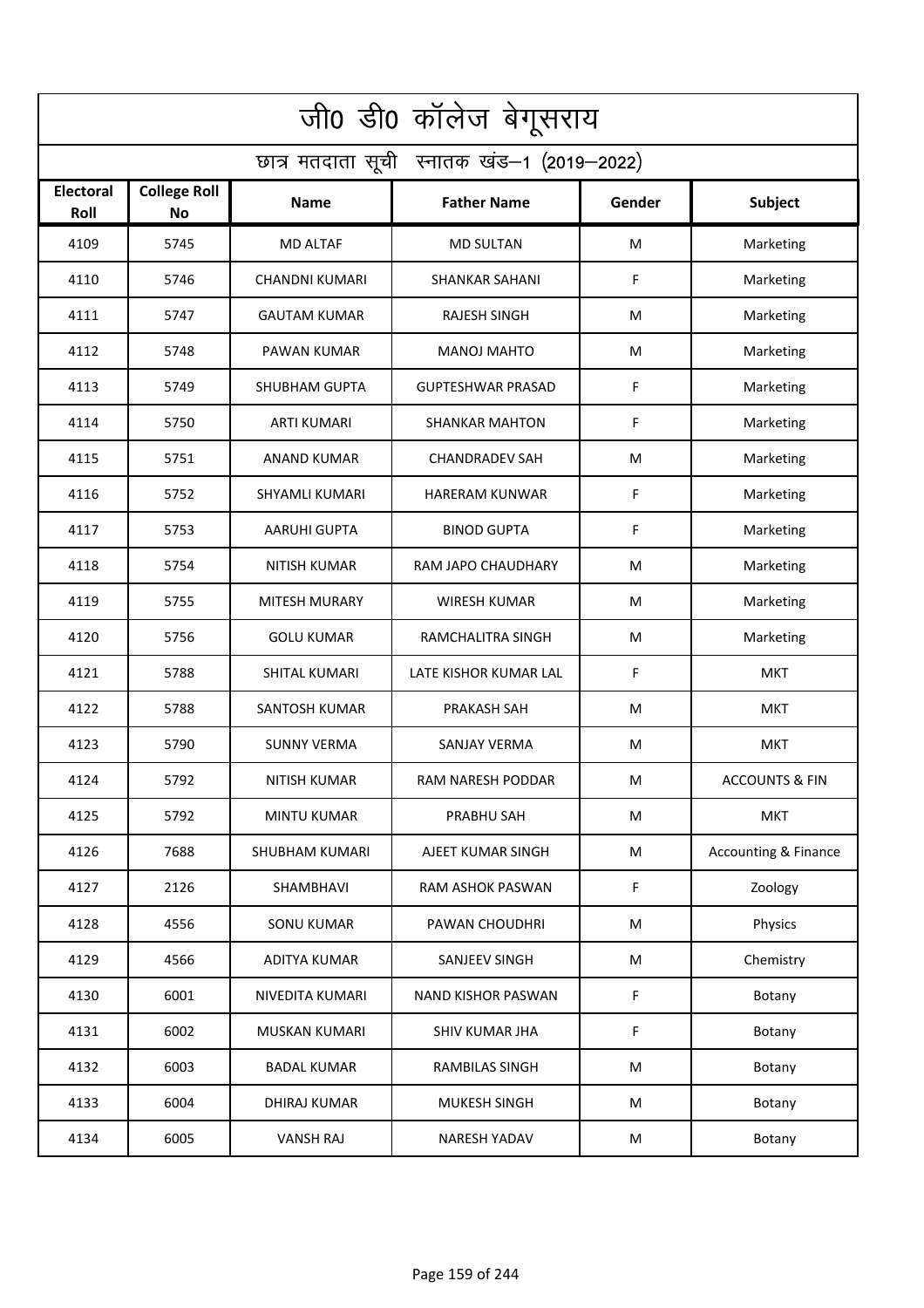| जी0 डी0 कॉलेज बेगूसराय                     |                                  |                                     |                            |             |                |  |  |  |
|--------------------------------------------|----------------------------------|-------------------------------------|----------------------------|-------------|----------------|--|--|--|
| छात्र मतदाता सूची स्नातक खंड-1 (2019-2022) |                                  |                                     |                            |             |                |  |  |  |
| Electoral<br>Roll                          | <b>College Roll</b><br><b>No</b> | Name                                | <b>Father Name</b>         | Gender      | <b>Subject</b> |  |  |  |
| 4135                                       | 6006                             | AABHA KUMARI                        | <b>SIYARAM PASWAN</b>      | F           | Botany         |  |  |  |
| 4136                                       | 6007                             | ANG RAJ                             | SIKANDAR PRASAD YADAV      | M           | Botany         |  |  |  |
| 4137                                       | 6008                             | <b>GAURAV KUMAR</b>                 | <b>JAWAHAR SHARMA</b>      | M           | Botany         |  |  |  |
| 4138                                       | 6009                             | <b>RAJ KUMAR</b>                    | <b>BHAGIRATH BHAGAT</b>    | M           | Botany         |  |  |  |
| 4139                                       | 6010                             | <b>RUPAL PRIYA</b>                  | <b>RAJIV KUMAR SINGH</b>   | F           | Botany         |  |  |  |
| 4140                                       | 6011                             | <b>KANHAIYA</b>                     | <b>UMESH PANDIT</b>        | M           | Botany         |  |  |  |
| 4141                                       | 6012                             | <b>FIRDOUS WALI</b>                 | <b>WALI KHAN</b>           | F           | Botany         |  |  |  |
| 4142                                       | 6013                             | RAMLAL KUMAR                        | ANANDI PASWAN              | M           | Botany         |  |  |  |
| 4143                                       | 6014                             | <b>CHANDRA BHANU</b><br>PRATAP ARYA | RAM PRATAP ARYA            | M           | Botany         |  |  |  |
| 4144                                       | 6015                             | <b>AMISHA RANI</b>                  | <b>ARJUN CHOUDHARY</b>     | F           | Botany         |  |  |  |
| 4145                                       | 6016                             | PRITI KUMARI                        | <b>CHAMRU PANDIT</b>       | F           | Botany         |  |  |  |
| 4146                                       | 6017                             | <b>PUJA KUMARI</b>                  | RAM SAGAR SAH              | F           | Botany         |  |  |  |
| 4147                                       | 6018                             | SHANTI KUMARI                       | RAMPUKAR SHARMA            | F           | Botany         |  |  |  |
| 4148                                       | 6019                             | ARCHANA KUMARI                      | NAGENDRA MAHTO             | F           | Botany         |  |  |  |
| 4149                                       | 6020                             | ABHILASHA KUMARI                    | <b>BIPIN SINGH</b>         | F           | Botany         |  |  |  |
| 4150                                       | 6021                             | SRISHTI KUMARI                      | SANTOSH KUMAR              | F           | Botany         |  |  |  |
| 4151                                       | 6022                             | ANJALI KUMARI                       | <b>SANJAY SAH</b>          | F           | Botany         |  |  |  |
| 4152                                       | 6023                             | PRIYANKA KUMARI                     | <b>INDRA BHUSHAN MAHTO</b> | F           | Botany         |  |  |  |
| 4153                                       | 6024                             | <b>UDITA KUMARI</b>                 | RAMAKBAL SINGH             | $\mathsf F$ | Botany         |  |  |  |
| 4154                                       | 6025                             | <b>BHARTI KUMARI</b>                | SADANAND PRASAD SINGH      | $\mathsf F$ | Botany         |  |  |  |
| 4155                                       | 6026                             | <b>SHWETA KUMARI</b>                | <b>BHOLA PRASAD SINGH</b>  | F           | Botany         |  |  |  |
| 4156                                       | 6027                             | NIJULA KUMARI                       | RAMBACHAN SINGH            | F           | Botany         |  |  |  |
| 4157                                       | 6028                             | <b>JYOTI KUMARI</b>                 | <b>UPENDRA KUMAR</b>       | F           | Botany         |  |  |  |
| 4158                                       | 6029                             | <b>VICKY KUMAR</b>                  | <b>UMESH TANTI</b>         | M           | Botany         |  |  |  |
| 4159                                       | 6030                             | PRINCE KUMAR                        | <b>NARESH MAHTO</b>        | M           | Botany         |  |  |  |
| 4160                                       | 6031                             | SHRISHTI SUMAN                      | SUVASH PASWAN HAJARI       | $\mathsf F$ | Botany         |  |  |  |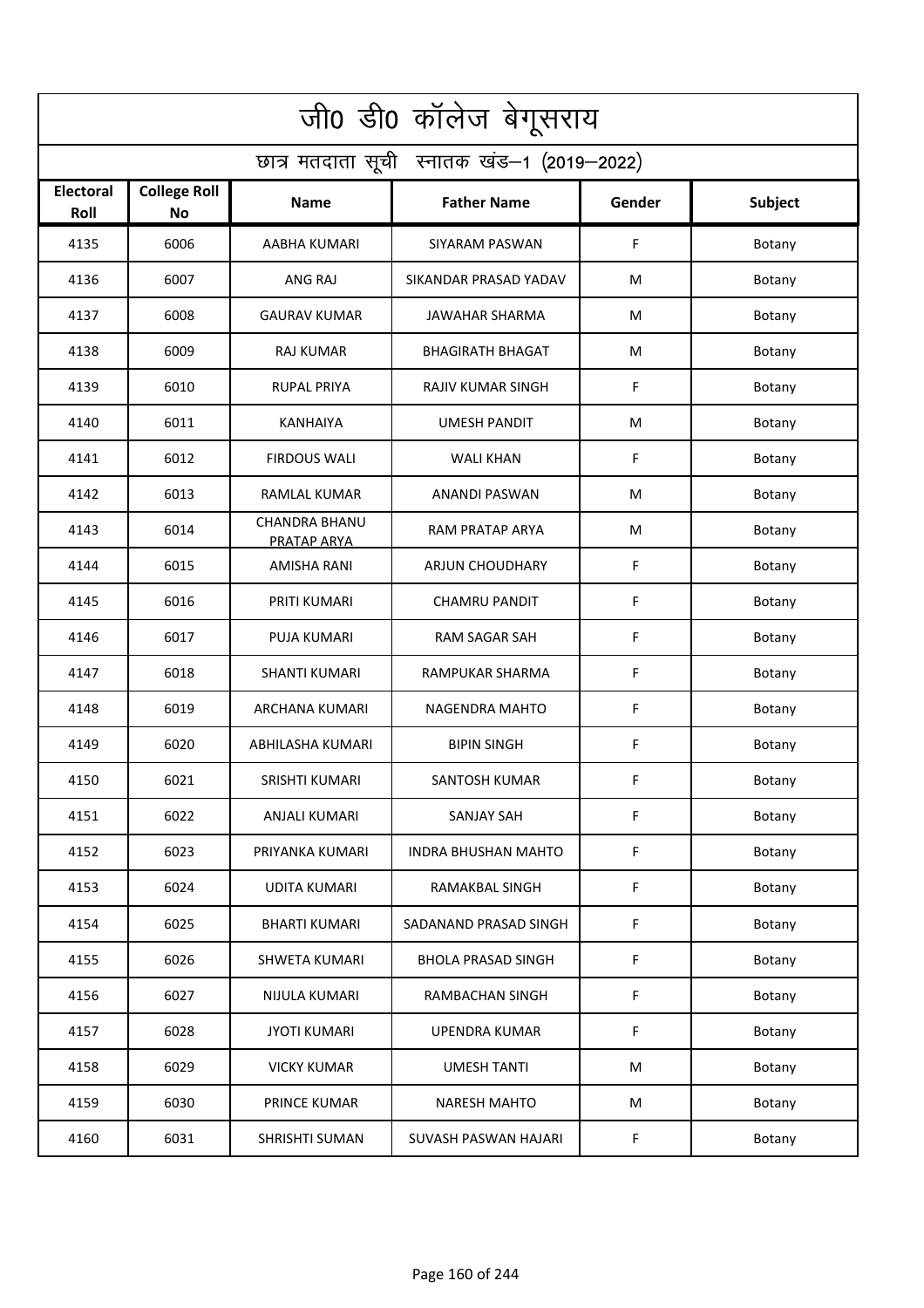| जी0 डी0 कॉलेज बेगूसराय                     |                                  |                                      |                                   |        |         |  |  |  |
|--------------------------------------------|----------------------------------|--------------------------------------|-----------------------------------|--------|---------|--|--|--|
| छात्र मतदाता सूची स्नातक खंड-1 (2019-2022) |                                  |                                      |                                   |        |         |  |  |  |
| <b>Electoral</b><br>Roll                   | <b>College Roll</b><br><b>No</b> | Name                                 | <b>Father Name</b>                | Gender | Subject |  |  |  |
| 4161                                       | 6032                             | <b>GURIYA KUMARI</b>                 | <b>KISHOR SAHANI</b>              | F      | Botany  |  |  |  |
| 4162                                       | 6033                             | <b>ANJALI KUMARI</b>                 | <b>ANJANI KUMAR</b>               | F      | Botany  |  |  |  |
| 4163                                       | 6034                             | <b>TANYA KUMARI</b>                  | <b>DILIP SINGH</b>                | F      | Botany  |  |  |  |
| 4164                                       | 6035                             | SATYAM KUMAR                         | SANJAY KUMAR PASWAN               | М      | Botany  |  |  |  |
| 4165                                       | 6036                             | <b>KAJAL KUMARI</b>                  | <b>TUNTUN MALAKAR</b>             | F      | Botany  |  |  |  |
| 4166                                       | 6037                             | <b>KOMAL KUMARI</b>                  | <b>UPENDRA SINGH</b>              | F      | Botany  |  |  |  |
| 4167                                       | 6038                             | SATYJEET KUMAR                       | <b>KRISHNA MURARI</b>             | M      | Botany  |  |  |  |
| 4168                                       | 6039                             | <b>SAPNA BHARTI</b>                  | <b>ASHOK KUMAR</b>                | F      | Botany  |  |  |  |
| 4169                                       | 6040                             | <b>MAUSAM KUMARI</b>                 | <b>BAIJNATH MAHTO</b>             | F      | Botany  |  |  |  |
| 4170                                       | 6041                             | <b>JYOTI KUMARI</b>                  | RAMESHWAR CHAURASIYA              | F      | Botany  |  |  |  |
| 4171                                       | 6042                             | <b>RAJESH KUMAR</b>                  | <b>NAND KISHORE SAH</b>           | M      | Botany  |  |  |  |
| 4172                                       | 6043                             | UPASANA KUMARI                       | <b>HEERA LAL PRASAD</b>           | F      | Botany  |  |  |  |
| 4173                                       | 6044                             | KANHAIYA KUMAR                       | RAM NANDAN SAH                    | M      | Botany  |  |  |  |
| 4174                                       | 6045                             | <b>KOMAL KUMARI</b>                  | SANTOSH KUMAR<br><b>CHOURASIA</b> | F      | Botany  |  |  |  |
| 4175                                       | 6046                             | PINKI KUMARI                         | RAMANAND THAKUR                   | F      | Botany  |  |  |  |
| 4176                                       | 6048                             | ANKESH KUMAR                         | <b>JYOTINDRA ROY</b>              | M      | Botany  |  |  |  |
| 4177                                       | 6049                             | BABLEE KUMARI                        | HARINANDAN SINGH                  | F      | Botany  |  |  |  |
| 4178                                       | 6050                             | <b>KUSUM KUMARI</b>                  | KANHAIYA MAHTO                    | F      | Botany  |  |  |  |
| 4179                                       | 6051                             | <b>JYOTI KUMARI</b>                  | <b>LALAN SINGH</b>                | F      | Botany  |  |  |  |
| 4180                                       | 6052                             | <b>RAVINDRA KUMAR</b>                | HARERAM MAHTO                     | M      | Botany  |  |  |  |
| 4181                                       | 6053                             | <b>RICHA BHARTI</b>                  | <b>BALDHEER KUMAR PATHAK</b>      | F      | Botany  |  |  |  |
| 4182                                       | 6054                             | PRAVEEN KUMAR                        | RAJARAM PASWAN                    | M      | Botany  |  |  |  |
| 4183                                       | 6055                             | <b>KULDIP KUMAR</b>                  | <b>ARJAUN SAH</b>                 | M      | Botany  |  |  |  |
| 4184                                       | 6056                             | <b>NISHU KUMARI</b>                  | <b>MANOJ CHAUDHARY</b>            | F      | Botany  |  |  |  |
| 4185                                       | 6057                             | <b>MANISH KUMAR</b><br><b>PASWAN</b> | <b>JAGDISH PASWAN</b>             | M      | Botany  |  |  |  |
| 4186                                       | 6058                             | NISHA KUMARI                         | <b>DINESH SAH</b>                 | F      | Botany  |  |  |  |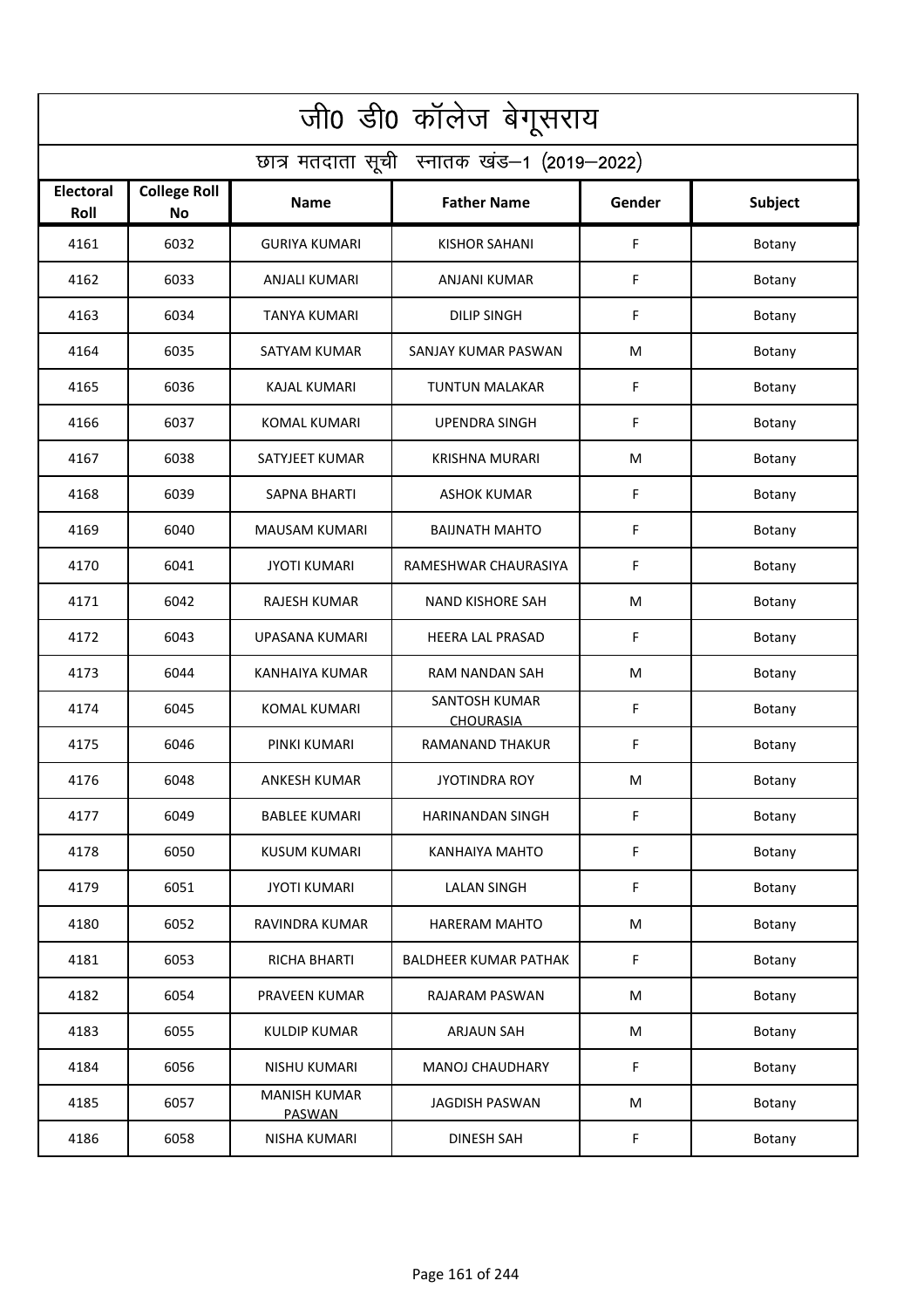| जी0 डी0 कॉलेज बेगूसराय                     |                                  |                       |                          |        |         |  |  |  |
|--------------------------------------------|----------------------------------|-----------------------|--------------------------|--------|---------|--|--|--|
| छात्र मतदाता सूची स्नातक खंड-1 (2019-2022) |                                  |                       |                          |        |         |  |  |  |
| <b>Electoral</b><br>Roll                   | <b>College Roll</b><br><b>No</b> | Name                  | <b>Father Name</b>       | Gender | Subject |  |  |  |
| 4187                                       | 6059                             | <b>ANSHU KUMARI</b>   | <b>UMESH YADAV</b>       | F      | Botany  |  |  |  |
| 4188                                       | 6060                             | <b>SANDEEP KUMAR</b>  | <b>DASHRATH THAKUR</b>   | М      | Botany  |  |  |  |
| 4189                                       | 6061                             | SANGAM KUMARI         | <b>ARJUN SINGH</b>       | F      | Botany  |  |  |  |
| 4190                                       | 6062                             | LAXMAN KUMAR          | <b>RAMKISHUN SAH</b>     | М      | Botany  |  |  |  |
| 4191                                       | 6063                             | PRIYAM KUMARI         | <b>RAJEEV KUMAR</b>      | F      | Botany  |  |  |  |
| 4192                                       | 6064                             | ABHIMANYU KUIMAR      | <b>SHANKAR DAS</b>       | M      | Botany  |  |  |  |
| 4193                                       | 6065                             | <b>SUMAN KUMARI</b>   | CHANDRABHUSHAN PASWAN    | F      | Botany  |  |  |  |
| 4194                                       | 6066                             | <b>SONALI KUMARI</b>  | <b>NAND KISHOR SINGH</b> | F      | Botany  |  |  |  |
| 4195                                       | 6067                             | <b>SONAM KUMARI</b>   | <b>NAND KISHOR SINGH</b> | F      | Botany  |  |  |  |
| 4196                                       | 6068                             | POOJA KUMARI          | SHAMBHU PASWAN           | F      | Botany  |  |  |  |
| 4197                                       | 6069                             | PUJA KUMARI           | <b>VINOD MAHTO</b>       | F      | Botany  |  |  |  |
| 4198                                       | 6070                             | <b>RAHUL KUMAR</b>    | <b>BALESHWAR RAJAK</b>   | M      | Botany  |  |  |  |
| 4199                                       | 6071                             | LALITA KUMARI         | KASTURI SINGH            | F      | Botany  |  |  |  |
| 4200                                       | 6072                             | PRIYANKA KUMARI       | SATYENDRA KUMAR JHA      | F      | Botany  |  |  |  |
| 4201                                       | 6073                             | ANKIT KUMAR RANJAN    | CHUNCHUN PRASAD YADAV    | M      | Botany  |  |  |  |
| 4202                                       | 6074                             | <b>CHANDAN KUMAR</b>  | RAM PRAMAN MAHTO         | M      | Botany  |  |  |  |
| 4203                                       | 6075                             | ANKITA RANI           | ARUN KUMAR PASWAN        | F      | Botany  |  |  |  |
| 4204                                       | 6076                             | SAJEEV KUMAR          | MAHESH PASWAN            | M      | Botany  |  |  |  |
| 4205                                       | 6077                             | <b>SUMAN KUMARI</b>   | <b>SUNIL CHAUDHARY</b>   | F      | Botany  |  |  |  |
| 4206                                       | 6078                             | PRINCE KUMAR          | RANJEET KUMAR PASWAN     | M      | Botany  |  |  |  |
| 4207                                       | 6079                             | <b>MONA KUMARI</b>    | <b>VIJAY ROY</b>         | F      | Botany  |  |  |  |
| 4208                                       | 6080                             | <b>SHIVANI KUMARI</b> | <b>DINESH SAH</b>        | F      | Botany  |  |  |  |
| 4209                                       | 6081                             | KHUSHBU KUMARI        | RAMASHANKAR SHARMA       | F      | Botany  |  |  |  |
| 4210                                       | 6082                             | <b>JYOTI KUMARI</b>   | <b>LAXMI TANTI</b>       | F      | Botany  |  |  |  |
| 4211                                       | 6083                             | <b>SHAMA PARWEEN</b>  | MD RASHID ALAM           | F      | Botany  |  |  |  |
| 4212                                       | 6084                             | ANMOL JHA             | SHAMBHU JHA              | M      | Botany  |  |  |  |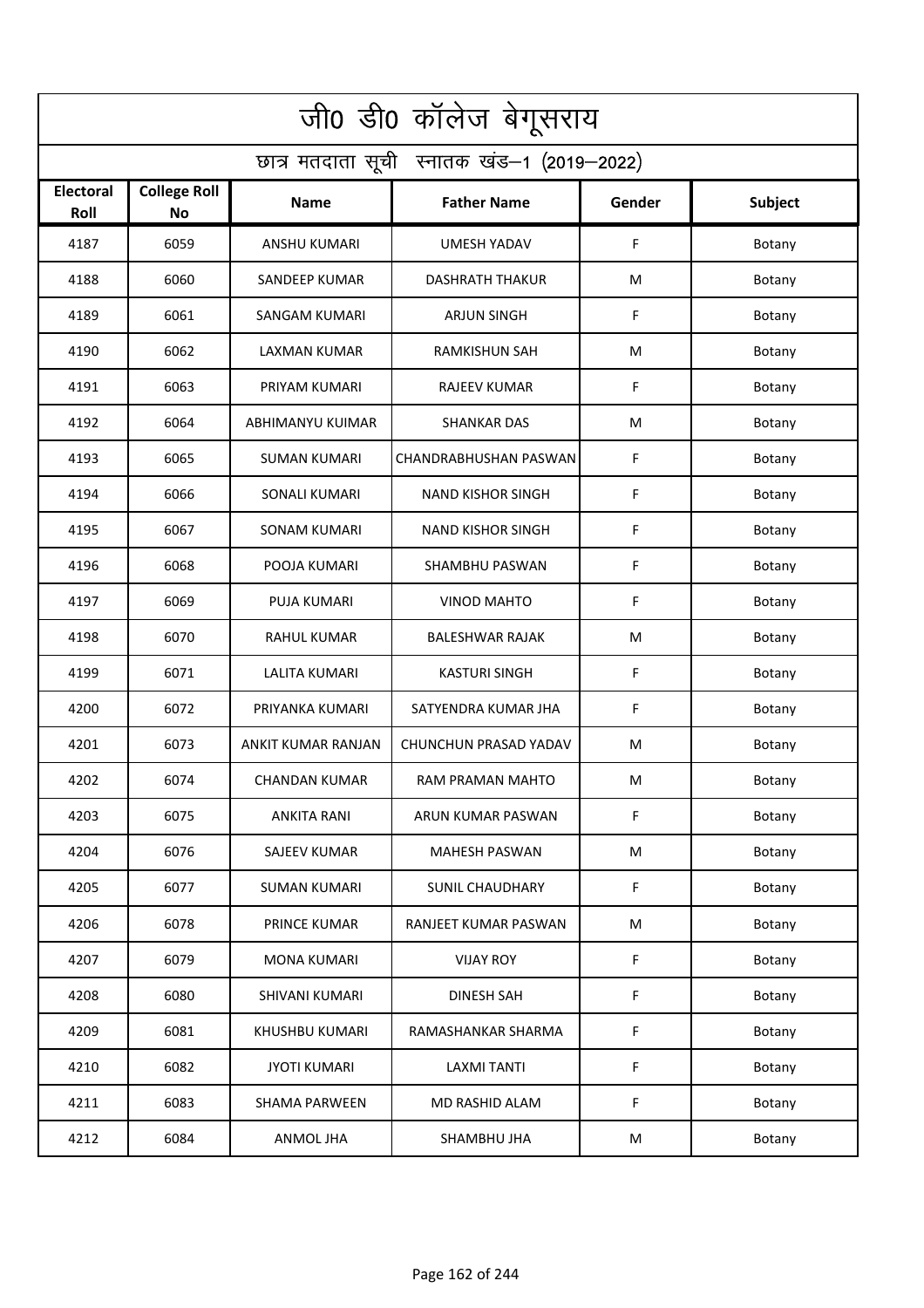| जी0 डी0 कॉलेज बेगूसराय                     |                           |                          |                          |        |         |  |  |  |
|--------------------------------------------|---------------------------|--------------------------|--------------------------|--------|---------|--|--|--|
| छात्र मतदाता सूची स्नातक खंड-1 (2019-2022) |                           |                          |                          |        |         |  |  |  |
| <b>Electoral</b><br>Roll                   | <b>College Roll</b><br>No | <b>Name</b>              | <b>Father Name</b>       | Gender | Subject |  |  |  |
| 4213                                       | 6085                      | AJEET KUMAR              | RAMBALI MAHTO            | M      | Botany  |  |  |  |
| 4214                                       | 6086                      | <b>FAHAD IMAM</b>        | <b>FAHIM UDDIN</b>       | M      | Botany  |  |  |  |
| 4215                                       | 6087                      | SONU RAJ                 | SURYANARAYAN SINGH       | М      | Botany  |  |  |  |
| 4216                                       | 6088                      | <b>VIKASH KUMAR SAHU</b> | <b>GHURAN SAHU</b>       | M      | Botany  |  |  |  |
| 4217                                       | 6089                      | <b>KAJAL</b>             | <b>SUNIL SINGH</b>       | F      | Botany  |  |  |  |
| 4218                                       | 6090                      | PRIYA KUMARI             | RAKESH KUMAR CHOUDHARY   | F      | Botany  |  |  |  |
| 4219                                       | 6091                      | PRITAM KUMAR             | <b>ASHOK MAHTO</b>       | M      | Botany  |  |  |  |
| 4220                                       | 6093                      | ANUJA KUMARI             | PARMANAND PODDAR         | F      | Botany  |  |  |  |
| 4221                                       | 6094                      | <b>SUPRIYA KUMARI</b>    | <b>BIPIN KUMAR SINGH</b> | F      | Botany  |  |  |  |
| 4222                                       | 6095                      | <b>SAVITA KUMARI</b>     | <b>SANJIT SAH</b>        | F      | Botany  |  |  |  |
| 4223                                       | 6096                      | <b>KESHAV KUMAR</b>      | HARI KUMAR SINGH         | M      | Botany  |  |  |  |
| 4224                                       | 6097                      | <b>BABY KUMARI</b>       | <b>UPENDAR MAHATO</b>    | F      | Botany  |  |  |  |
| 4225                                       | 6098                      | SIMPI KUMARI             | <b>SIVESH KUMAR</b>      | F      | Botany  |  |  |  |
| 4226                                       | 6099                      | PRITI KUMARI             | RAMBILASH YADAV          | F      | Botany  |  |  |  |
| 4227                                       | 6100                      | <b>VIKASH KUMAR</b>      | UMASHANKAR DAS           | M      | Botany  |  |  |  |
| 4228                                       | 6101                      | MANISHA KUMARI           | RAJ KUMAR CHAUDHRI       | F      | Botany  |  |  |  |
| 4229                                       | 6102                      | ASHUTOSH KUMAR           | SHANKAR PASWAN'          | M      | Botany  |  |  |  |
| 4230                                       | 6103                      | POOJA KUMARI             | <b>SHIVRAM MAHTO</b>     | F      | Botany  |  |  |  |
| 4231                                       | 6104                      | <b>SUMAN KUMARI</b>      | <b>RAMVACHAN TANTI</b>   | F      | Botany  |  |  |  |
| 4232                                       | 6105                      | SIMRAN KUMARI            | SUBHASH KUMAR            | F      | Botany  |  |  |  |
| 4233                                       | 6106                      | <b>KAHKASHA PARWEEN</b>  | MD AZHAR ALAM            | F      | Botany  |  |  |  |
| 4234                                       | 6107                      | NISHIKA NIDHI            | BISHWA NANDAN SHARMA     | F      | Botany  |  |  |  |
| 4235                                       | 6108                      | <b>NEHA KUMARI</b>       | DINESH MAHTO             | F      | Botany  |  |  |  |
| 4236                                       | 6109                      | <b>SONAM KUMARI</b>      | <b>GAJENDRA SINGH</b>    | F      | Botany  |  |  |  |
| 4237                                       | 6110                      | <b>GOPAL KUMAR</b>       | <b>GANESH RAY</b>        | M      | Botany  |  |  |  |
| 4238                                       | 6111                      | <b>RUPAM KUMARI</b>      | DINESH YADAV             | F      | Botany  |  |  |  |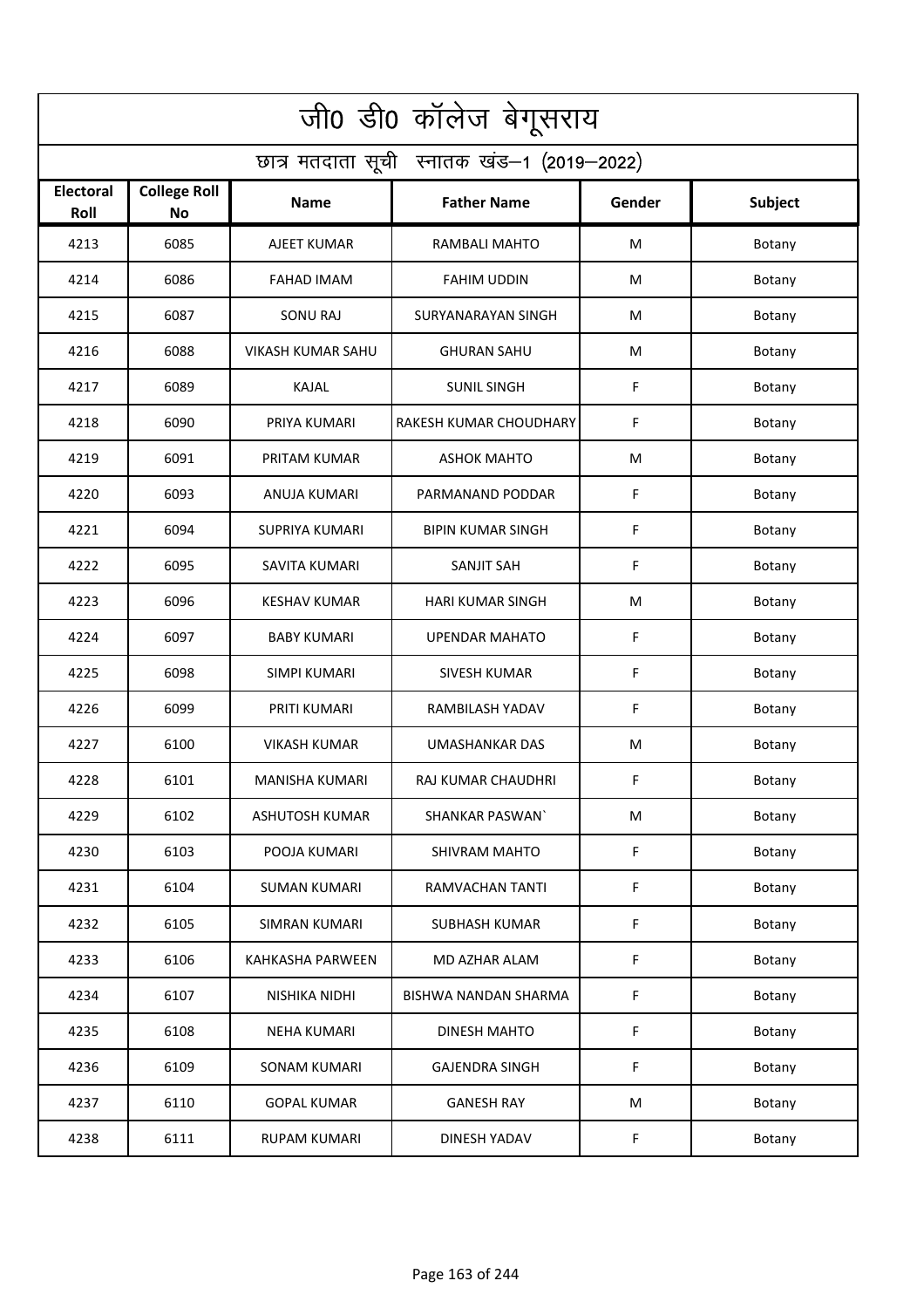| जी0 डी0 कॉलेज बेगूसराय                     |                                  |                            |                           |        |         |  |  |  |
|--------------------------------------------|----------------------------------|----------------------------|---------------------------|--------|---------|--|--|--|
| छात्र मतदाता सूची स्नातक खंड-1 (2019-2022) |                                  |                            |                           |        |         |  |  |  |
| <b>Electoral</b><br>Roll                   | <b>College Roll</b><br><b>No</b> | Name                       | <b>Father Name</b>        | Gender | Subject |  |  |  |
| 4239                                       | 6112                             | <b>KHUSHI KUMARI</b>       | SIYARAM SHARMA            | F      | Botany  |  |  |  |
| 4240                                       | 6113                             | PRIYANKA KUMARI            | <b>GULJARI LAL SINGH</b>  | F      | Botany  |  |  |  |
| 4241                                       | 6114                             | <b>SUMIT KUMAR</b>         | JAY JAYRAM TANTI          | M      | Botany  |  |  |  |
| 4242                                       | 6115                             | <b>HALCHAL KUMAR</b>       | <b>DAHARU SAH</b>         | М      | Botany  |  |  |  |
| 4243                                       | 6116                             | PIYUSH BHARTI              | RAMCHANDRA MAHTO          | F      | Botany  |  |  |  |
| 4244                                       | 6117                             | <b>RUPAM KUMARI</b>        | <b>UPENDRA RAJAK</b>      | F      | Botany  |  |  |  |
| 4245                                       | 6118                             | ABHILASHA KUMARI           | <b>HARIMOHAN SINGH</b>    | F      | Botany  |  |  |  |
| 4246                                       | 6119                             | <b>RUCHI KUMARI</b>        | <b>BHOLA RAJAK</b>        | F      | Botany  |  |  |  |
| 4247                                       | 6120                             | PALLAWI KUMARI             | <b>PAWAN KUMAR</b>        | F      | Botany  |  |  |  |
| 4248                                       | 6121                             | <b>BIRJOO KUMAR PASWAN</b> | RAMUDGAR PASWAN           | M      | Botany  |  |  |  |
| 4249                                       | 6122                             | RIMJHIM BHARTI             | <b>SHASHI BHUSHAN</b>     | F      | Botany  |  |  |  |
| 4250                                       | 6123                             | AMAN KUMAR                 | JATA SHANKAR PASWAN       | M      | Botany  |  |  |  |
| 4251                                       | 6124                             | SNEHA KUMARI               | VIDYA SAGAR SAH           | F      | Botany  |  |  |  |
| 4252                                       | 6125                             | <b>MONIKA KUMARI</b>       | <b>SANJEET SAH</b>        | F      | Botany  |  |  |  |
| 4253                                       | 6126                             | NEHA KUMARI                | JAY JAY RAM YADAV         | F      | Botany  |  |  |  |
| 4254                                       | 6127                             | ANANYA KUMARI GUPTA        | <b>ASHOK KUMAR GUPTA</b>  | F.     | Botany  |  |  |  |
| 4255                                       | 6128                             | <b>LAXMI KUMARI</b>        | <b>JAGDISH SHARMA</b>     | F      | Botany  |  |  |  |
| 4256                                       | 6129                             | RAJVEER KUMAR              | SANJAY SHARMA             | M      | Botany  |  |  |  |
| 4257                                       | 6130                             | <b>JULI KUMARI</b>         | <b>BHAIRAB JHA</b>        | F      | Botany  |  |  |  |
| 4258                                       | 6131                             | SADIYA KHATOON             | MD SHOAIB ANSARI          | F      | Botany  |  |  |  |
| 4259                                       | 6132                             | DEVRAJ KUMAR               | <b>VIDHA PASWAN</b>       | M      | Botany  |  |  |  |
| 4260                                       | 6133                             | RUPAM KUMARI               | RAM PRAKASH PANDIT        | F      | Botany  |  |  |  |
| 4261                                       | 6134                             | <b>TULSI KUMARI</b>        | <b>HARERAM SINGH</b>      | F      | Botany  |  |  |  |
| 4262                                       | 6134                             | <b>SACHIN KUMAR</b>        | <b>VIVIEKANAND PRASAD</b> | M      | Botany  |  |  |  |
| 4263                                       | 6135                             | SAURAV KUMAR               | <b>ASHOK KUMAR SINGH</b>  | M      | Botany  |  |  |  |
| 4264                                       | 6136                             | <b>MEGHA KUMARI</b>        | RAJESH SAH                | F      | Botany  |  |  |  |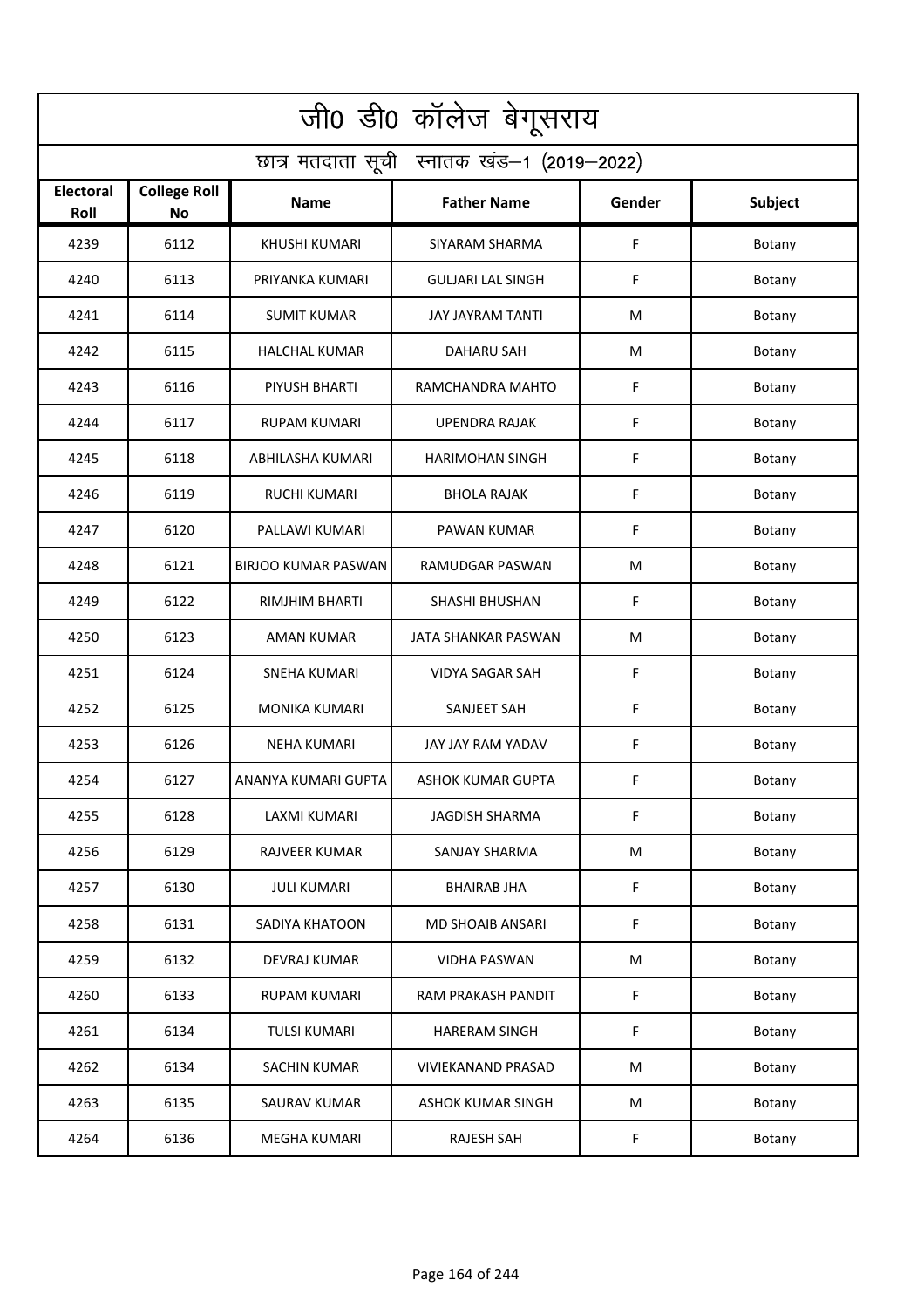| जी0 डी0 कॉलेज बेगूसराय                     |                                  |                                      |                            |        |         |  |  |  |
|--------------------------------------------|----------------------------------|--------------------------------------|----------------------------|--------|---------|--|--|--|
| छात्र मतदाता सूची स्नातक खंड-1 (2019-2022) |                                  |                                      |                            |        |         |  |  |  |
| <b>Electoral</b><br>Roll                   | <b>College Roll</b><br><b>No</b> | Name                                 | <b>Father Name</b>         | Gender | Subject |  |  |  |
| 4265                                       | 6137                             | <b>MUSKAN KUMARI</b>                 | <b>ASHOK SINGH</b>         | F      | Botany  |  |  |  |
| 4266                                       | 6138                             | <b>ASHWANI BHARTI</b>                | <b>ANIL KUMAR</b>          | F      | Botany  |  |  |  |
| 4267                                       | 6139                             | KRISHN MOHAN KUMAR                   | <b>SHOBHIT RAY</b>         | M      | Botany  |  |  |  |
| 4268                                       | 6140                             | ANSHU KUMARI                         | PRAKASH PANDIT             | F      | Botany  |  |  |  |
| 4269                                       | 6142                             | <b>SAPNA KUMARI</b>                  | <b>GAUTAM KUMAR PODDAR</b> | F      | Botany  |  |  |  |
| 4270                                       | 6142                             | <b>ARZOO PRAWEEN</b>                 | <b>ISRAFIL</b>             | F      | Botany  |  |  |  |
| 4271                                       | 6143                             | <b>RUPAM KUMARI</b>                  | RAVINDRA PATHAK            | F      | Botany  |  |  |  |
| 4272                                       | 6144                             | <b>NITISH KUMAR</b>                  | <b>MANOJ MAHTO</b>         | M      | Botany  |  |  |  |
| 4273                                       | 6145                             | <b>RAJAN KUMAR</b>                   | <b>RAJESH SINGH</b>        | M      | Botany  |  |  |  |
| 4274                                       | 6146                             | RAUSHAN KUMAR                        | <b>GADHO TANTI</b>         | M      | Botany  |  |  |  |
| 4275                                       | 6147                             | <b>MD ABDULLAH</b>                   | <b>MD ABU BASAR</b>        | M      | Botany  |  |  |  |
| 4276                                       | 6148                             | <b>KUMARI PRACHI</b>                 | RAJU CHAUDHARY             | F      | Botany  |  |  |  |
| 4277                                       | 6149                             | VIKASH KUMAR                         | <b>BHUKHAL YADAV</b>       | M      | Botany  |  |  |  |
| 4278                                       | 6150                             | RITIKARAJ                            | <b>HARE RAM DAS</b>        | F      | Botany  |  |  |  |
| 4279                                       | 6151                             | <b>MANISH KUMAR</b>                  | <b>DINESH SHARMA</b>       | M      | Botany  |  |  |  |
| 4280                                       | 6153                             | AYUSHI KUMARI                        | ANAND SWARNKAR             | F      | Botany  |  |  |  |
| 4281                                       | 6154                             | <b>KUMARI SUSHMA</b><br><b>SUMAN</b> | BALMIKI PODDAR             | F      | Botany  |  |  |  |
| 4282                                       | 6156                             | RAJNANDANI KUJUR                     | <b>SURYA DEV URANW</b>     | F      | Botany  |  |  |  |
| 4283                                       | 6157                             | <b>VIKSAH KUMAR</b>                  | <b>FULENA TANTI</b>        | M      | Botany  |  |  |  |
| 4284                                       | 6158                             | SAURAV RAJ                           | <b>ARUN ROY</b>            | M      | Botany  |  |  |  |
| 4285                                       | 6159                             | ANUSHKA KUMARI                       | RAMCHANDRA CHAUHAN         | F      | Botany  |  |  |  |
| 4286                                       | 6160                             | PUJA KUMARI                          | PAPPU KUMAR                | F      | Botany  |  |  |  |
| 4287                                       | 6161                             | <b>MONU KUMAR</b>                    | <b>SENTUN MAHTO</b>        | M      | Botany  |  |  |  |
| 4288                                       | 6162                             | <b>BOBBY KUMAR</b>                   | <b>SANOJ PATEL</b>         | M      | Botany  |  |  |  |
| 4289                                       | 6163                             | <b>KUNDAN KUMAR</b>                  | RAM SEBAK DAS              | M      | Botany  |  |  |  |
| 4290                                       | 6164                             | <b>MANISHA BHARTI</b>                | ASHOK KUMAR RAM            | F      | Botany  |  |  |  |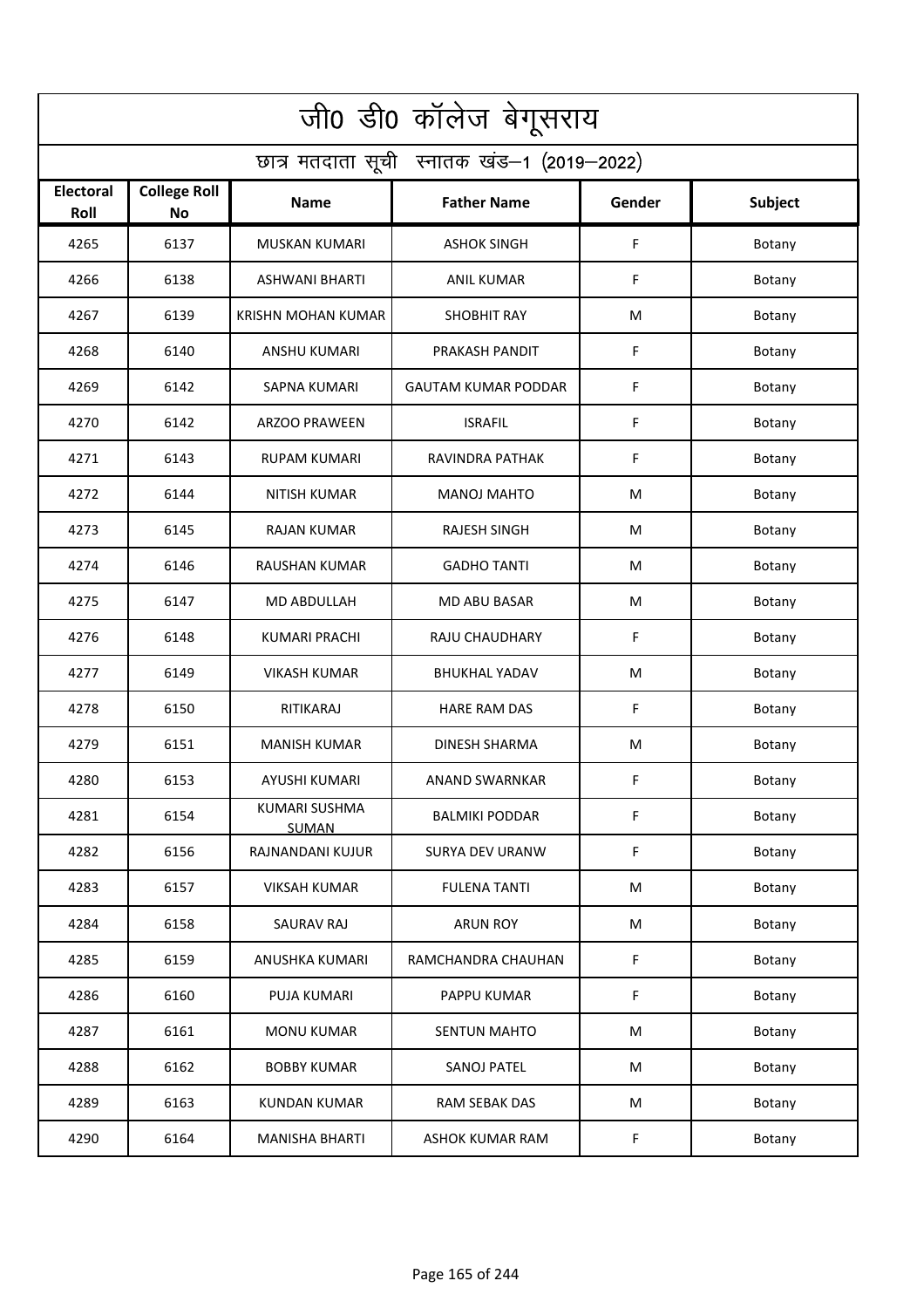| जी0 डी0 कॉलेज बेगूसराय                     |                                  |                                 |                           |        |         |  |  |  |
|--------------------------------------------|----------------------------------|---------------------------------|---------------------------|--------|---------|--|--|--|
| छात्र मतदाता सूची स्नातक खंड-1 (2019-2022) |                                  |                                 |                           |        |         |  |  |  |
| <b>Electoral</b><br>Roll                   | <b>College Roll</b><br><b>No</b> | Name                            | <b>Father Name</b>        | Gender | Subject |  |  |  |
| 4291                                       | 6165                             | <b>ANKIT KUMAR</b>              | ANIL KUMAR PANDIT         | M      | Botany  |  |  |  |
| 4292                                       | 6165                             | <b>KUMARI RENUKA</b>            | <b>BALKRISHNA PASWAN</b>  | F      | Botany  |  |  |  |
| 4293                                       | 6166                             | RAJNANDAN KUMAR<br><b>GUPTA</b> | RAMANAND GUPTA            | M      | Botany  |  |  |  |
| 4294                                       | 6167                             | <b>BEAUTY</b>                   | MUKESH KUMAR RAI          | F      | Botany  |  |  |  |
| 4295                                       | 6168                             | <b>NILU KUMARI</b>              | <b>RAMVILAN SINGH</b>     | F      | Botany  |  |  |  |
| 4296                                       | 6169                             | MD WAZID IQWAL                  | <b>MD TABARAK HUSSAIN</b> | M      | Botany  |  |  |  |
| 4297                                       | 6170                             | MD AAQUIB IQBAL                 | <b>MD ZIYAUR RAHMAN</b>   | М      | Botany  |  |  |  |
| 4298                                       | 6171                             | <b>PRINCE KUMAR</b>             | <b>RAMBALAK ROY</b>       | M      | Botany  |  |  |  |
| 4299                                       | 6172                             | SIMPI KUMARI                    | <b>MOHAN SINGH</b>        | F      | Botany  |  |  |  |
| 4300                                       | 6173                             | <b>NITU KUMARI</b>              | RAM BILASH SAH            | F      | Botany  |  |  |  |
| 4301                                       | 6174                             | <b>JANVI KUMARI</b>             | PREM KUMAR SHARMA         | F      | Botany  |  |  |  |
| 4302                                       | 6175                             | <b>NAZISH KHATOON</b>           | MD IQBAL HAIDER           | F      | Botany  |  |  |  |
| 4303                                       | 6176                             | SANA PARVEEN                    | MD WALI AHMED             | F      | Botany  |  |  |  |
| 4304                                       | 6177                             | <b>SONALI KUMARI</b>            | <b>RAM KUMAR SINGH</b>    | F      | Botany  |  |  |  |
| 4305                                       | 6178                             | <b>EANAMY KHAN</b>              | <b>MD SHAMIM KHAN</b>     | F      | Botany  |  |  |  |
| 4306                                       | 6179                             | <b>MAHESH KUMAR</b>             | YUGAL SAH                 | M      | Botany  |  |  |  |
| 4307                                       | 6180                             | RAKHI KUMARI                    | <b>SAGAR SAHNI</b>        | F      | Botany  |  |  |  |
| 4308                                       | 6181                             | DEVANSH KUMAR                   | RATNESH KUNWAR            | M      | Botany  |  |  |  |
| 4309                                       | 6182                             | CHULBUL KUMARI                  | JITENDRA SINGH            | F      | Botany  |  |  |  |
| 4310                                       | 6183                             | SONALI KUMARI                   | PHOOL KUMAR CHAUDHARY     | F      | Botany  |  |  |  |
| 4311                                       | 6184                             | <b>AMRESH KUMAR</b>             | RAM BALAK YADAV           | M      | Botany  |  |  |  |
| 4312                                       | 6185                             | AMAN KUMAR NAYAK                | ARVIND NAYAK              | M      | Botany  |  |  |  |
| 4313                                       | 6186                             | PRIYANKA KUMARI                 | <b>MANOJ SAHANI</b>       | F      | Botany  |  |  |  |
| 4314                                       | 6187                             | PIHU RAJ                        | <b>HIRA SWARNKAR</b>      | F      | Botany  |  |  |  |
| 4315                                       | 6188                             | PRIYANKA KUMARI                 | <b>TRIPTI NARAYAN</b>     | F      | Botany  |  |  |  |
| 4316                                       | 6189                             | <b>KAJAL KUMARI</b>             | RAMCHANDRA MAHTO          | F      | Botany  |  |  |  |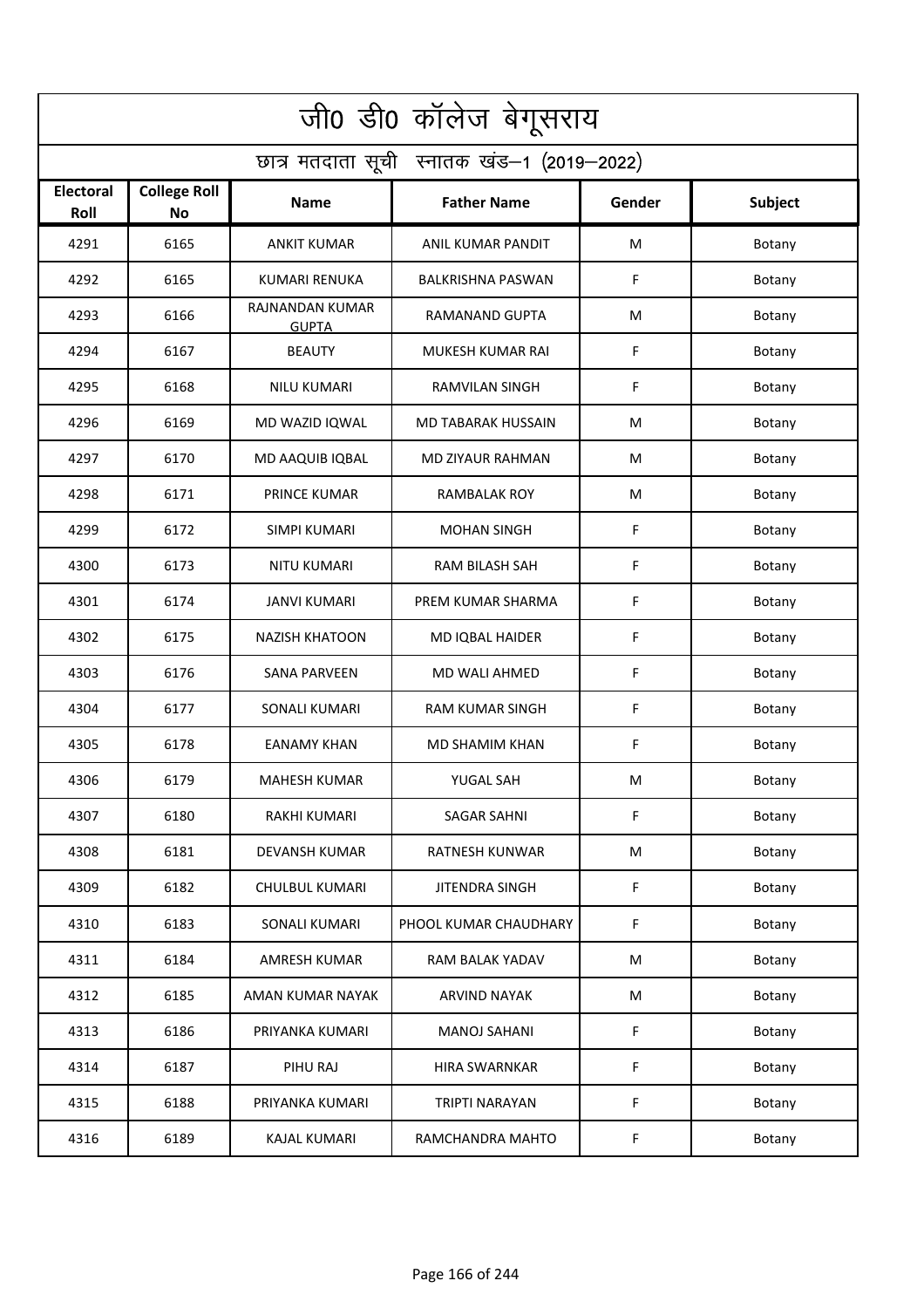| जी0 डी0 कॉलेज बेगूसराय                     |                                  |                       |                                           |        |         |  |  |  |
|--------------------------------------------|----------------------------------|-----------------------|-------------------------------------------|--------|---------|--|--|--|
| छात्र मतदाता सूची स्नातक खंड-1 (2019-2022) |                                  |                       |                                           |        |         |  |  |  |
| <b>Electoral</b><br>Roll                   | <b>College Roll</b><br><b>No</b> | Name                  | <b>Father Name</b>                        | Gender | Subject |  |  |  |
| 4317                                       | 6190                             | <b>SARTHI KUMAR</b>   | <b>JANARDAN PRASAD</b><br><b>KUSHWAHA</b> | M      | Botany  |  |  |  |
| 4318                                       | 6191                             | SHIKHA KUMARI         | SANJEEV SINGH                             | F      | Botany  |  |  |  |
| 4319                                       | 6192                             | ANUJ KUMAR            | PAWAN KUMAR YADAV                         | M      | Botany  |  |  |  |
| 4320                                       | 6193                             | SAROJANI KUMARI       | <b>BHARAT PANDIT</b>                      | F      | Botany  |  |  |  |
| 4321                                       | 6194                             | MANKHUSH KUMAR        | <b>SUNIL SAH</b>                          | M      | Botany  |  |  |  |
| 4322                                       | 6195                             | <b>NIDHI NAYAN</b>    | <b>SHARWAN KUMAR SINGH</b>                | F      | Botany  |  |  |  |
| 4323                                       | 6196                             | PRERNA KUMARI         | PRAMOD PODDAR                             | F      | Botany  |  |  |  |
| 4324                                       | 6198                             | <b>SEEMA KUMARI</b>   | <b>AJAY ROY</b>                           | F      | Botany  |  |  |  |
| 4325                                       | 6199                             | RAJNANDNI KUMARI      | <b>CHANDI PRASAD SINGH</b>                | F      | Botany  |  |  |  |
| 4326                                       | 6200                             | <b>RAKESH KUMAR</b>   | RANJEET PD YADAV                          | M      | Botany  |  |  |  |
| 4327                                       | 6201                             | <b>RAJAN KUMAR</b>    | RAMPRAVESH PANDIT                         | M      | Botany  |  |  |  |
| 4328                                       | 6202                             | <b>RAGNI KUMARI</b>   | <b>BHUBNESHWAR PODDAR</b>                 | F      | Botany  |  |  |  |
| 4329                                       | 6203                             | SUMAN KUMARI          | <b>VISHNU YADAV</b>                       | F      | Botany  |  |  |  |
| 4330                                       | 6204                             | KUNDAN KUMAR          | SAKALDEO CHAURASIA                        | М      | Botany  |  |  |  |
| 4331                                       | 6205                             | <b>NAZIYA PARVEEN</b> | MOHAMMAD ASIF                             | F      | Botany  |  |  |  |
| 4332                                       | 6206                             | PRITAM KUMAR          | VIJAY KUMAR VIJETA                        | M      | Botany  |  |  |  |
| 4333                                       | 6207                             | SAURABH               | <b>BINAY KUMAR SINGH</b>                  | M      | Botany  |  |  |  |
| 4334                                       | 6208                             | PRASHANT KUMAR        | UGENDRA PRASAD SINGH                      | M      | Botany  |  |  |  |
| 4335                                       | 6209                             | <b>TANNU BAHRTI</b>   | <b>BRAJESH PRASAD SINGH</b>               | F      | Botany  |  |  |  |
| 4336                                       | 6210                             | MINAKSHI SINHA        | HEMENDRA KUMAR SINHA                      | F      | Botany  |  |  |  |
| 4337                                       | 6211                             | <b>VARSHA KUMARI</b>  | PANKAJ KUMAR GAUTAM                       | F      | Botany  |  |  |  |
| 4338                                       | 6212                             | KALPANA KUMARI        | RAMDHAR MAHTO                             | F      | Botany  |  |  |  |
| 4339                                       | 6213                             | <b>KAVINA KUMARI</b>  | RAMDHAR MAHTO                             | F      | Botany  |  |  |  |
| 4340                                       | 6214                             | AJAY KUMAR            | <b>ARUN YADAV</b>                         | M      | Botany  |  |  |  |
| 4341                                       | 6215                             | MAUSAM KUMARI         | <b>ARJUN RAY</b>                          | F      | Botany  |  |  |  |
| 4342                                       | 6216                             | PUJA KUMARI           | SUDHIR KUMAR ROY                          | F      | Botany  |  |  |  |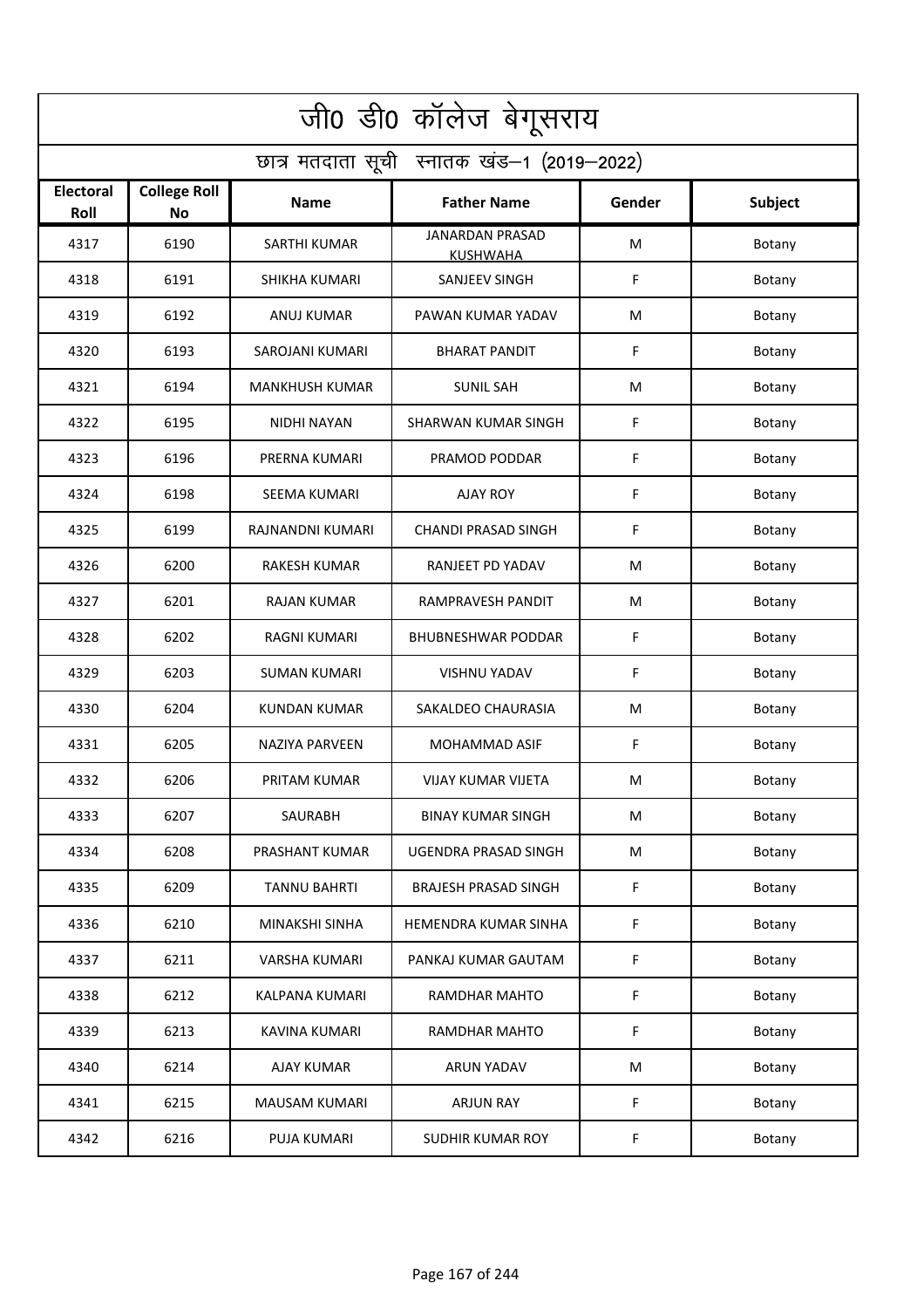| जी0 डी0 कॉलेज बेगूसराय                     |                                  |                         |                             |        |         |  |  |  |
|--------------------------------------------|----------------------------------|-------------------------|-----------------------------|--------|---------|--|--|--|
| छात्र मतदाता सूची स्नातक खंड-1 (2019-2022) |                                  |                         |                             |        |         |  |  |  |
| <b>Electoral</b><br>Roll                   | <b>College Roll</b><br><b>No</b> | Name                    | <b>Father Name</b>          | Gender | Subject |  |  |  |
| 4343                                       | 6217                             | SHAMBHAVI KUMARI        | RANJIT PRASAD SINGH         | F      | Botany  |  |  |  |
| 4344                                       | 6218                             | SIFAT NAZ               | <b>MD ABID SULTAN</b>       | F      | Botany  |  |  |  |
| 4345                                       | 6219                             | <b>SIMRAN KUMARI</b>    | <b>SUCHIT SAH</b>           | F      | Botany  |  |  |  |
| 4346                                       | 6220                             | <b>GAUTAM KUMAR</b>     | RAMBHAJAN PASWAN            | М      | Botany  |  |  |  |
| 4347                                       | 6221                             | <b>GHUNGHROO KUMARI</b> | <b>UMESH CHAUDHARY</b>      | F      | Botany  |  |  |  |
| 4348                                       | 6222                             | PRITI KUMARI            | PUNITLAL YADAV              | F      | Botany  |  |  |  |
| 4349                                       | 6223                             | <b>NITU KUMARI</b>      | <b>DILEEP SAHNI</b>         | F      | Botany  |  |  |  |
| 4350                                       | 6224                             | <b>JYOTI KUMARI</b>     | KRISH NANDAN BHAGAT         | F      | Botany  |  |  |  |
| 4351                                       | 6225                             | <b>AMIT KUMAR</b>       | <b>BIPIN CHAUDHARY</b>      | M      | Botany  |  |  |  |
| 4352                                       | 6226                             | NIBHA KUMARI            | <b>CHANDRADEO MAHTO</b>     | F      | Botany  |  |  |  |
| 4353                                       | 6227                             | <b>NISHA KUMARI</b>     | <b>CHANDRADEO MAHTO</b>     | F      | Botany  |  |  |  |
| 4354                                       | 6228                             | SUDHAKAR KUMAR          | <b>ASHOK KUMAR</b>          | M      | Botany  |  |  |  |
| 4355                                       | 6229                             | <b>AMRIT RAJ</b>        | <b>BHUSHAN SINGH</b>        | M      | Botany  |  |  |  |
| 4356                                       | 6230                             | CHANDANI KUMARI         | <b>MAHESH MAHTO</b>         | F      | Botany  |  |  |  |
| 4357                                       | 6231                             | SONALI KUMARI           | <b>RAMKRISHN ROY</b>        | F      | Botany  |  |  |  |
| 4358                                       | 6232                             | SAKSHI KUMARI           | RANBIR PRASAD SINGH         | F      | Botany  |  |  |  |
| 4359                                       | 6233                             | KANCHAN KUMARI          | PALTAN PODDAR               | F      | Botany  |  |  |  |
| 4360                                       | 6234                             | NEELU KUMARI            | PAWAN PANDIT                | F      | Botany  |  |  |  |
| 4361                                       | 6235                             | <b>MAHESH KUMAR</b>     | <b>JAGDISH SINGH</b>        | M      | Botany  |  |  |  |
| 4362                                       | 6236                             | ARJUN KUMAR BHARTI      | <b>VISHWA RANJAN BHARTI</b> | M      | Botany  |  |  |  |
| 4363                                       | 6237                             | <b>NITISH KUMAR</b>     | LUTISH YADAV                | M      | Botany  |  |  |  |
| 4364                                       | 6238                             | PRINCE KUMAR            | <b>SUBODH PODDAR</b>        | M      | Botany  |  |  |  |
| 4365                                       | 6239                             | <b>BRISHAN KUMAR</b>    | RAJ KUMAR MAHTO             | M      | Botany  |  |  |  |
| 4366                                       | 6240                             | EISHA KUMARI            | RAMVILASH MAHTO             | F      | Botany  |  |  |  |
| 4367                                       | 6242                             | PRITI KUMARI            | SIKANDAR YADAV              | F      | Botany  |  |  |  |
| 4368                                       | 6244                             | <b>NEHA KUMARI</b>      | <b>BHUSHAN PRASAD SINGH</b> | F      | Botany  |  |  |  |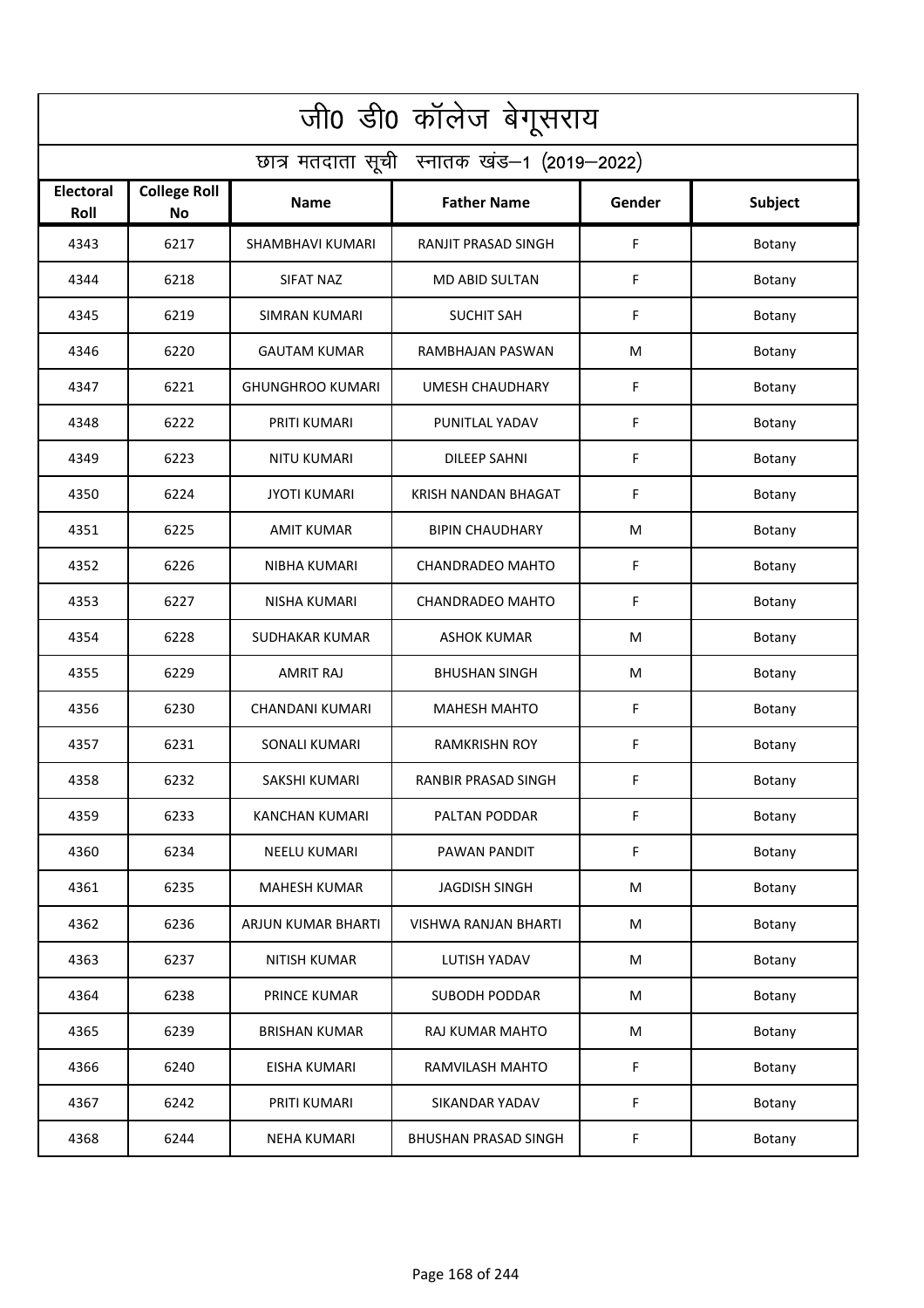| जी0 डी0 कॉलेज बेगूसराय                     |                                  |                           |                            |        |         |  |  |  |
|--------------------------------------------|----------------------------------|---------------------------|----------------------------|--------|---------|--|--|--|
| छात्र मतदाता सूची स्नातक खंड-1 (2019-2022) |                                  |                           |                            |        |         |  |  |  |
| <b>Electoral</b><br>Roll                   | <b>College Roll</b><br><b>No</b> | Name                      | <b>Father Name</b>         | Gender | Subject |  |  |  |
| 4369                                       | 6246                             | <b>SHABNAM KUMARI</b>     | <b>RAJ KAPOOR SINGH</b>    | F      | Botany  |  |  |  |
| 4370                                       | 6247                             | <b>KHUSHBOO BHARTI</b>    | <b>DIPAK KUMAR GUPTA</b>   | F      | Botany  |  |  |  |
| 4371                                       | 6249                             | <b>SMITA KUMARI</b>       | PARAS MAHTO                | F      | Botany  |  |  |  |
| 4372                                       | 6250                             | <b>NISHA KUMARI</b>       | VIDHYA SAGAR SAH           | F      | Botany  |  |  |  |
| 4373                                       | 6251                             | MARIYAM KHANAM            | <b>AYUB KHAN</b>           | F      | Botany  |  |  |  |
| 4374                                       | 6252                             | <b>BARSHA KUMARI</b>      | <b>JITENDRA PATHAK</b>     | F      | Botany  |  |  |  |
| 4375                                       | 6253                             | PRITI KUMARI              | PRAMOD SINGH               | F      | Botany  |  |  |  |
| 4376                                       | 6254                             | <b>ASHUTOSH KUMAR</b>     | SANJAY KUMAR SINGH         | M      | Botany  |  |  |  |
| 4377                                       | 6255                             | <b>SNEHLATA KUMARI</b>    | <b>GANESH SAH</b>          | F      | Botany  |  |  |  |
| 4378                                       | 6256                             | <b>NEHA KUMARI</b>        | DULARCHANDRA SAHANI        | F      | Botany  |  |  |  |
| 4379                                       | 6257                             | PRIYANKA KUMARI           | <b>NIRANJAN SINGH</b>      | F      | Botany  |  |  |  |
| 4380                                       | 6258                             | <b>RISHABH KUMAR</b>      | <b>GANESH JHA</b>          | M      | Botany  |  |  |  |
| 4381                                       | 6259                             | SAMIKSHA SAURAV           | MUKESH KUMAR               | F      | Botany  |  |  |  |
| 4382                                       | 6260                             | <b>AVINASH KUMAR</b>      | BINDESHWARI PRASAD         | М      | Botany  |  |  |  |
| 4383                                       | 6261                             | SHUBHAM KUMAR             | SACHIDANAND SINGH          | M      | Botany  |  |  |  |
| 4384                                       | 6262                             | DOLY KUMARI               | <b>NAVEEN ROY</b>          | F      | Botany  |  |  |  |
| 4385                                       | 6263                             | SHUBHAM KUMAR             | WAKIL SHARMA               | M      | Botany  |  |  |  |
| 4386                                       | 6264                             | RIMJHIM BHARTI            | <b>BHOLA PRASAD NIRALA</b> | F      | Botany  |  |  |  |
| 4387                                       | 6265                             | SHAMBHAVI KUMARI          | <b>BALMUKUND ISHWAR</b>    | F      | Botany  |  |  |  |
| 4388                                       | 6266                             | ANKITA KUMARI             | <b>SUNIL KUMAR SINGH</b>   | F      | Botany  |  |  |  |
| 4389                                       | 6267                             | <b>NISHA KUMARI</b>       | SULENDRA RAI               | F      | Botany  |  |  |  |
| 4390                                       | 6268                             | MD SHAHID IQBAL           | MD YAQOOB ALAM             | M      | Botany  |  |  |  |
| 4391                                       | 6269                             | <b>GAURAV KUMAR GUPTA</b> | MAHESH PRASAD SAH          | M      | Botany  |  |  |  |
| 4392                                       | 6270                             | <b>DURGESH KUMAR</b>      | MITHLESH PANDIT            | M      | Botany  |  |  |  |
| 4393                                       | 6271                             | <b>JULI KUMARI</b>        | RAJESH CHAUDHARI           | F      | Botany  |  |  |  |
| 4394                                       | 6272                             | NITU KUMARI               | SANJAY SAH                 | F      | Botany  |  |  |  |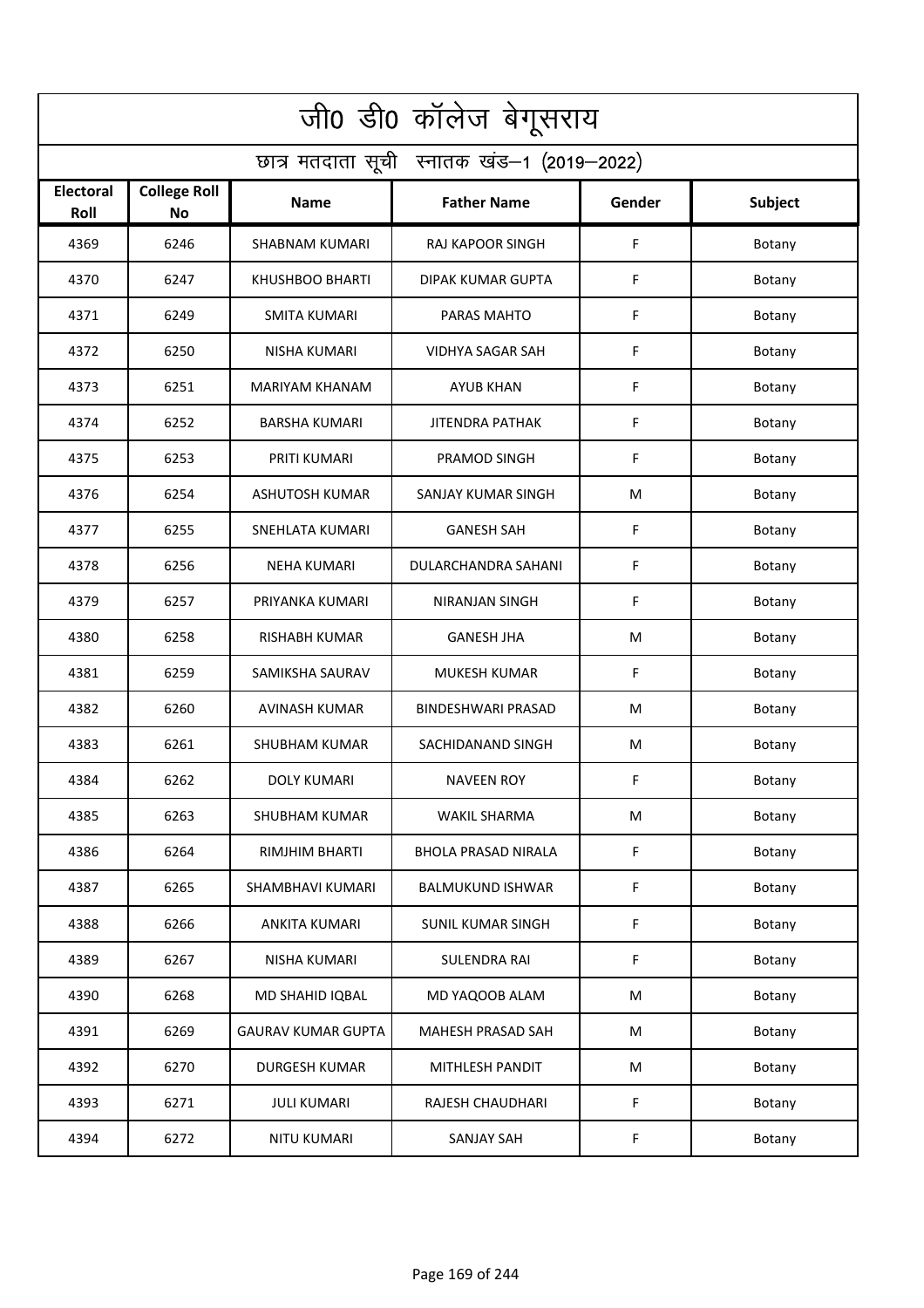| जी0 डी0 कॉलेज बेगूसराय                     |                                  |                       |                              |        |         |  |  |  |
|--------------------------------------------|----------------------------------|-----------------------|------------------------------|--------|---------|--|--|--|
| छात्र मतदाता सूची स्नातक खंड-1 (2019-2022) |                                  |                       |                              |        |         |  |  |  |
| <b>Electoral</b><br>Roll                   | <b>College Roll</b><br><b>No</b> | Name                  | <b>Father Name</b>           | Gender | Subject |  |  |  |
| 4395                                       | 6273                             | <b>NITU KUMARI</b>    | <b>DEVENDRA SAH</b>          | F      | Botany  |  |  |  |
| 4396                                       | 6274                             | <b>SAURAV KUMAR</b>   | POSO SINGH                   | М      | Botany  |  |  |  |
| 4397                                       | 6275                             | <b>CHANDAN KUMAR</b>  | <b>INDARDEV YADAV</b>        | M      | Botany  |  |  |  |
| 4398                                       | 6276                             | PRIYA KUMARI          | <b>MANNU CHOUDHRY</b>        | F      | Botany  |  |  |  |
| 4399                                       | 6277                             | SAMIKSHA KUMARI       | RAM UDAY RAI                 | F      | Botany  |  |  |  |
| 4400                                       | 6278                             | <b>MD IRSHAD ALAM</b> | <b>MD SARFARAZ</b>           | M      | Botany  |  |  |  |
| 4401                                       | 6279                             | <b>RANI KUMARI</b>    | <b>CHANDRABHUSHAN THAKUR</b> | F      | Botany  |  |  |  |
| 4402                                       | 6280                             | <b>DHARMVIR KUMAR</b> | <b>BHARAT BHUSHAN</b>        | M      | Botany  |  |  |  |
| 4403                                       | 6281                             | ABHINANDAN KUMAR      | <b>AWADHESH SHARMA</b>       | M      | Botany  |  |  |  |
| 4404                                       | 6282                             | SARTHAK KUMAR         | ASWANI KUMAR JHA             | M      | Botany  |  |  |  |
| 4405                                       | 6283                             | AMAN KUMAR            | <b>AWDHESH THAKUR</b>        | M      | Botany  |  |  |  |
| 4406                                       | 6284                             | KHUSHBU KUMARI        | RAMAYAN SINGH                | F      | Botany  |  |  |  |
| 4407                                       | 6285                             | SARASWATI KUMARI      | <b>BAIJNATH KUMAR</b>        | F      | Botany  |  |  |  |
| 4408                                       | 6286                             | RAMAN KUMAR           | NAVAL MANDAL                 | М      | Botany  |  |  |  |
| 4409                                       | 6287                             | SONU KUMAR            | KRISHNA NANDAN SHARMA        | M      | Botany  |  |  |  |
| 4410                                       | 6289                             | <b>ABHISHEK KUMAR</b> | <b>KUWAR SINGH</b>           | M      | Botany  |  |  |  |
| 4411                                       | 6290                             | SHIVAM KUMAR          | MUKESH KUMAR SINGH           | M      | Botany  |  |  |  |
| 4412                                       | 6291                             | <b>ARTI KUMARI</b>    | PARAMANAND SINGH             | F      | Botany  |  |  |  |
| 4413                                       | 6292                             | ANJALI KUMARI         | RAJESH PRASAD                | F      | Botany  |  |  |  |
| 4414                                       | 6293                             | PUNAM KUMARI          | <b>RAJ KUMAR RAY</b>         | F      | Zoology |  |  |  |
| 4415                                       | 6294                             | <b>SHIVAM KUMAR</b>   | <b>DURGESH SINGH</b>         | M      | Botany  |  |  |  |
| 4416                                       | 6295                             | <b>CHHOTI KUMARI</b>  | <b>KAMLESH MAHTO</b>         | F      | Botany  |  |  |  |
| 4417                                       | 6296                             | MD RASHID SALIM       | <b>ARSHAD ALI</b>            | M      | Botany  |  |  |  |
| 4418                                       | 6297                             | KHUSHBU KUMARI        | RAM LAKHAN MAHTO             | F      | Botany  |  |  |  |
| 4419                                       | 6298                             | ABHISHEK KUMAR        | <b>VIJAY MAHTO</b>           | M      | Botany  |  |  |  |
| 4420                                       | 6299                             | <b>VIPIN KUMAR</b>    | YOGRNDRA YADAV               | M      | Botany  |  |  |  |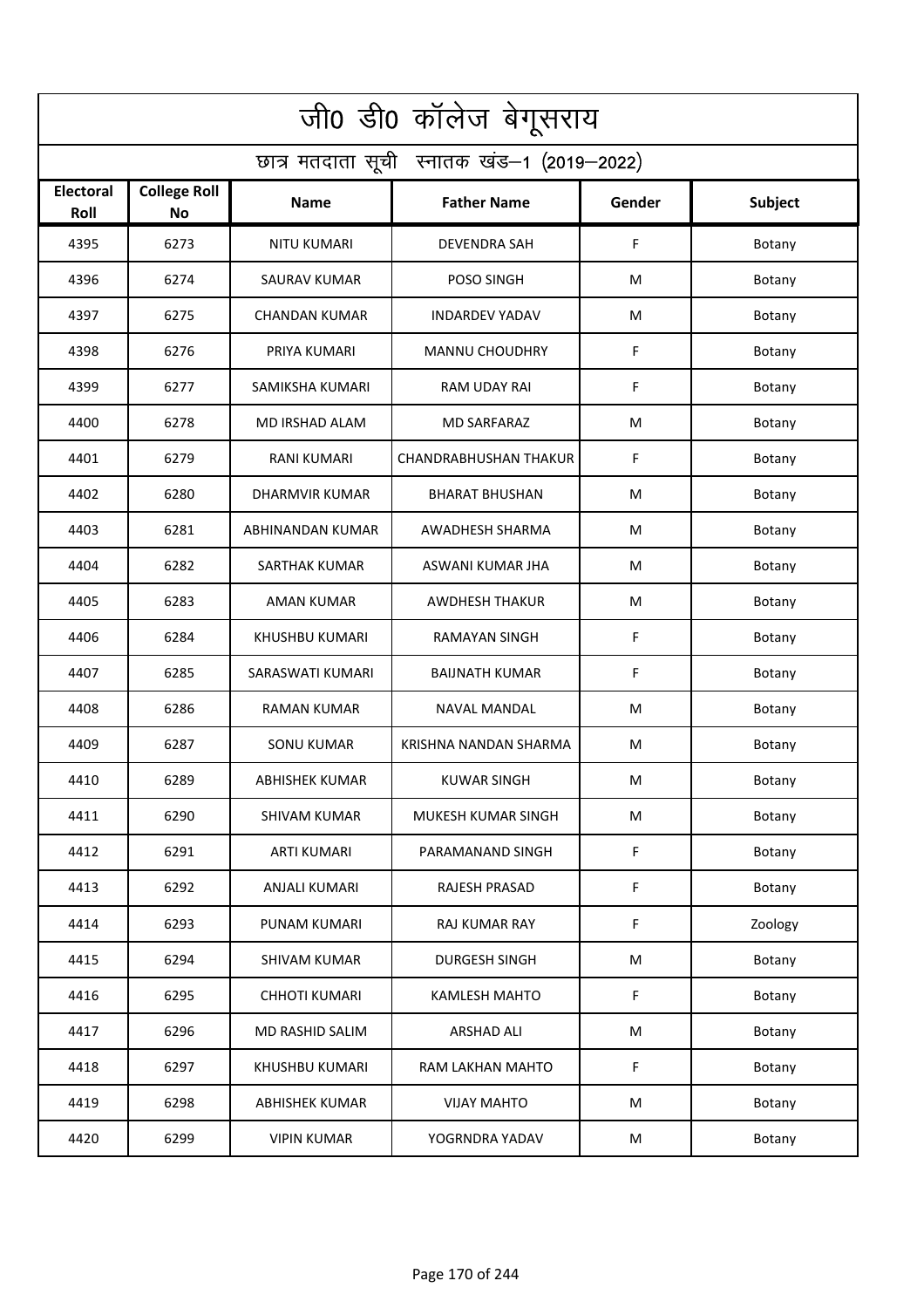| जी0 डी0 कॉलेज बेगूसराय                     |                                  |                        |                          |             |         |  |  |  |
|--------------------------------------------|----------------------------------|------------------------|--------------------------|-------------|---------|--|--|--|
| छात्र मतदाता सूची स्नातक खंड-1 (2019-2022) |                                  |                        |                          |             |         |  |  |  |
| <b>Electoral</b><br>Roll                   | <b>College Roll</b><br><b>No</b> | Name                   | <b>Father Name</b>       | Gender      | Subject |  |  |  |
| 4421                                       | 6300                             | <b>SONALI KUMARI</b>   | RAJKUMAR CHAUDHARY       | F           | Botany  |  |  |  |
| 4422                                       | 6301                             | <b>MANISH KUMAR</b>    | RAMUTTIM YADAV           | M           | Botany  |  |  |  |
| 4423                                       | 6302                             | <b>ABHINEET KUMAR</b>  | NEELMANI KR NIRALA       | M           | Botany  |  |  |  |
| 4424                                       | 6303                             | NITESH KUMAR           | <b>ARVIND SINGH</b>      | М           | Botany  |  |  |  |
| 4425                                       | 6304                             | SARITA KUMARI          | <b>BACHCHA SINGH</b>     | F           | Botany  |  |  |  |
| 4426                                       | 6305                             | SAURABH KUMAR          | <b>RANJEET ROY</b>       | M           | Botany  |  |  |  |
| 4427                                       | 6306                             | <b>VIBHISHAN KUMAR</b> | ASHOK KUMAR VERMA        | M           | Botany  |  |  |  |
| 4428                                       | 6307                             | <b>MONI KUMARI</b>     | <b>BABLU SINGH</b>       | F           | Botany  |  |  |  |
| 4429                                       | 6308                             | SANJANA KUMARI         | Vijay mahto              | F           | Botany  |  |  |  |
| 4430                                       | 6309                             | PRIYANKA KUMARI        | <b>BINOD KUMAR</b>       | F           | Botany  |  |  |  |
| 4431                                       | 6310                             | PRIYANKA SHARMA        | <b>NAKUL SHARMA</b>      | $\mathsf F$ | Botany  |  |  |  |
| 4432                                       | 6311                             | <b>KHUSBOO KUMARI</b>  | <b>NAWAL KUMAR</b>       | F           | Botany  |  |  |  |
| 4433                                       | 6312                             | <b>MANISH KUMAR</b>    | <b>SOHAN PODDAR</b>      | M           | Botany  |  |  |  |
| 4434                                       | 6313                             | VANDANA KUMARI         | SANJEET ISHWAR           | F           | Botany  |  |  |  |
| 4435                                       | 6314                             | PRADUM KUMAR           | TAPESHWAR YADAV          | M           | Botany  |  |  |  |
| 4436                                       | 6315                             | <b>SURAJ KUMAR</b>     | <b>UPENDAR DAS</b>       | M           | Botany  |  |  |  |
| 4437                                       | 6316                             | JEEVASH KUMAR          | <b>ABODH YADAV</b>       | M           | Botany  |  |  |  |
| 4438                                       | 6317                             | PRITI KUMARI           | <b>BINOD KUMAR SINGH</b> | F           | Botany  |  |  |  |
| 4439                                       | 6318                             | AMRITA KUMARI          | YOGENDRA THAKUR          | F           | Botany  |  |  |  |
| 4440                                       | 6319                             | <b>MARIYA PRAVEEN</b>  | MD FAZLUL HAQUE          | F           | Botany  |  |  |  |
| 4441                                       | 6320                             | <b>FALAK NAAZ</b>      | MD MASHUD ALAM           | F           | Botany  |  |  |  |
| 4442                                       | 6321                             | NISHA KUMARI           | RAMVINAY CHAUDHARY       | F           | Botany  |  |  |  |
| 4443                                       | 6322                             | NITISH KUMAR           | YOGENDRA RAM             | M           | Botany  |  |  |  |
| 4444                                       | 6323                             | RAMVINAY KUMAR         | <b>SHANKAR PASWAN</b>    | M           | Botany  |  |  |  |
| 4445                                       | 6324                             | <b>MD REHAN</b>        | <b>MD SUBHAN</b>         | M           | Botany  |  |  |  |
| 4446                                       | 6325                             | SANTOSH KUMAR          | <b>MAHESH YADAV</b>      | M           | Botany  |  |  |  |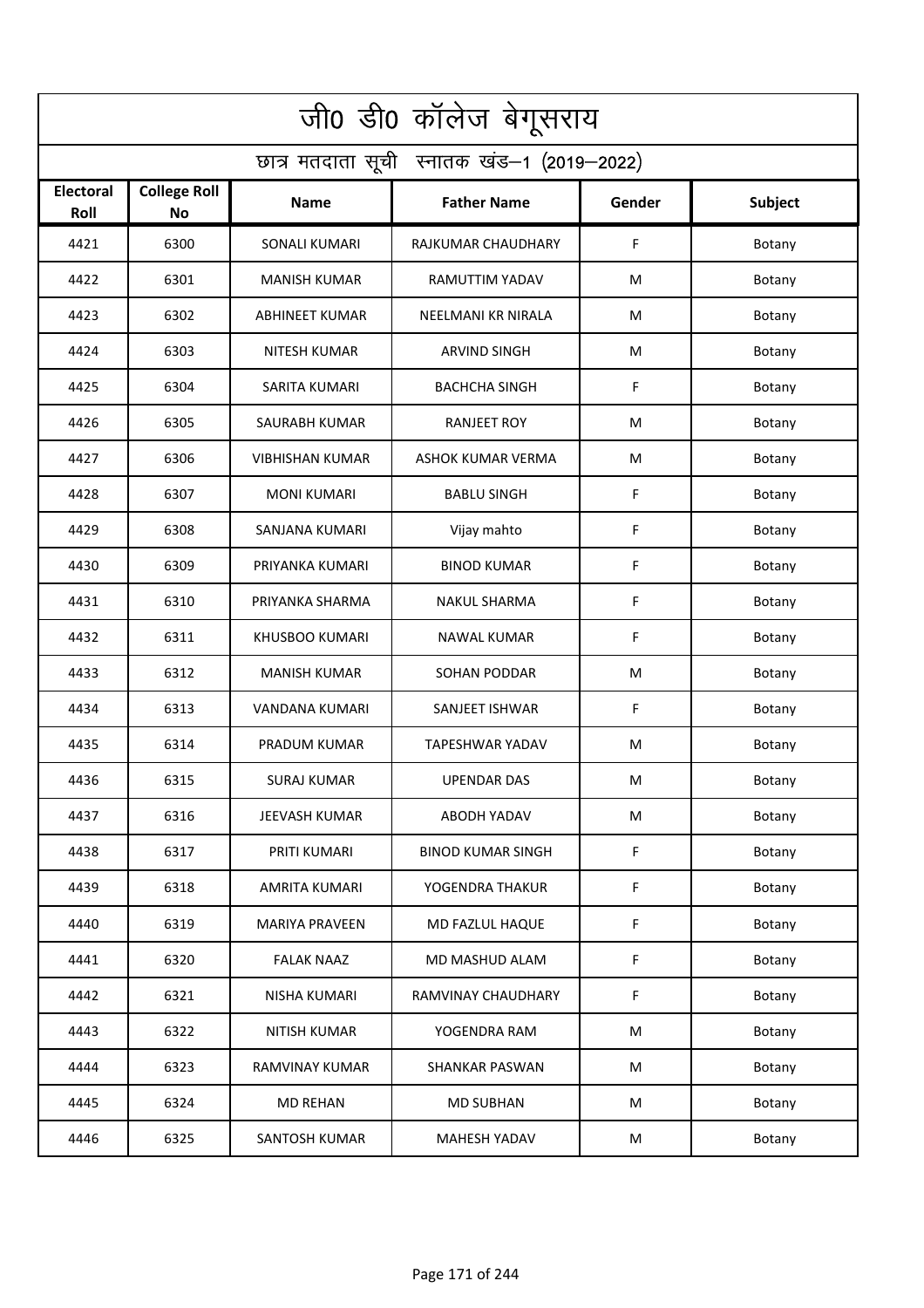| जी0 डी0 कॉलेज बेगूसराय                     |                                  |                       |                         |        |         |  |  |  |
|--------------------------------------------|----------------------------------|-----------------------|-------------------------|--------|---------|--|--|--|
| छात्र मतदाता सूची स्नातक खंड-1 (2019-2022) |                                  |                       |                         |        |         |  |  |  |
| <b>Electoral</b><br>Roll                   | <b>College Roll</b><br><b>No</b> | Name                  | <b>Father Name</b>      | Gender | Subject |  |  |  |
| 4447                                       | 6326                             | <b>SONALI KUMARI</b>  | PINKU SINGH             | F      | Botany  |  |  |  |
| 4448                                       | 6328                             | <b>ARTI KUMARI</b>    | <b>ARUN KUMAR</b>       | F      | Botany  |  |  |  |
| 4449                                       | 6328                             | <b>GURIYA KUMARI</b>  | <b>MANI RAM SINGH</b>   | F      | Botany  |  |  |  |
| 4450                                       | 6329                             | <b>NITISH KUMAR</b>   | MITLESH SINNGH          | M      | Botany  |  |  |  |
| 4451                                       | 6330                             | <b>AKSHAY KUMAR</b>   | ARUN KUMAR PASWAN       | M      | Botany  |  |  |  |
| 4452                                       | 6331                             | PREM SAUDAGAR         | <b>UDHO PASWAN</b>      | M      | Botany  |  |  |  |
| 4453                                       | 6332                             | <b>HEMLATA KUMARI</b> | <b>UDHO PASWAN</b>      | F      | Botany  |  |  |  |
| 4454                                       | 6333                             | <b>RAJAN KUMAR</b>    | SHAMBHU MAHTO           | M      | Botany  |  |  |  |
| 4455                                       | 6334                             | <b>AMIT KUMAR</b>     | <b>NATHUNI MAHTO</b>    | M      | Botany  |  |  |  |
| 4456                                       | 6335                             | <b>MONI KUMARI</b>    | <b>PANKAJ SINGH</b>     | F      | Botany  |  |  |  |
| 4457                                       | 6336                             | PRIYANSHU KUMAR       | <b>SANTOSH KUMAR</b>    | M      | Botany  |  |  |  |
| 4458                                       | 6337                             | <b>RAUSHAN KUMAR</b>  | RAMBILASH PRASAD YADAV  | M      | Botany  |  |  |  |
| 4459                                       | 6338                             | NIBHAM KUMAR          | <b>GUDDU SINGH</b>      | M      | Botany  |  |  |  |
| 4460                                       | 6339                             | <b>AMIT KUMAR</b>     | RAMPADARATH YADAV       | M      | Botany  |  |  |  |
| 4461                                       | 6340                             | SAFINA PARWEEN        | ABU MOHAMMAD            | F      | Botany  |  |  |  |
| 4462                                       | 6341                             | RAJIV KUMAR           | AMAR KISHOR YADAV       | M      | Botany  |  |  |  |
| 4463                                       | 6342                             | ANIL KUMAR            | DEBU MAHTO              | M      | Botany  |  |  |  |
| 4464                                       | 6343                             | SIMRAM KUMARI         | RAMESH RAJAK            | F      | Botany  |  |  |  |
| 4465                                       | 6344                             | NITISH KUMAR YADAV    | <b>BISHNU DEV YADAV</b> | M      | Botany  |  |  |  |
| 4466                                       | 6345                             | KAJAL KUMARI          | <b>MAHESH YADAV</b>     | F      | Botany  |  |  |  |
| 4467                                       | 6346                             | <b>AMIT KUMAR</b>     | <b>ARVIND SAH</b>       | M      | Botany  |  |  |  |
| 4468                                       | 6347                             | <b>ARTI KUMARI</b>    | RAM DEV PANDIT          | F      | Botany  |  |  |  |
| 4469                                       | 6348                             | <b>SWATI KUMARI</b>   | <b>UPENDRA SAH</b>      | F      | Botany  |  |  |  |
| 4470                                       | 6349                             | <b>ZEENAT PARVEEN</b> | MD KAMAL UDDIN          | F      | Botany  |  |  |  |
| 4471                                       | 6350                             | <b>AMIT KUMAR</b>     | <b>SHNICHAR THAKUR</b>  | M      | Botany  |  |  |  |
| 4472                                       | 6351                             | TEJ KUMAR             | <b>CHAMRU THAKUR</b>    | M      | Botany  |  |  |  |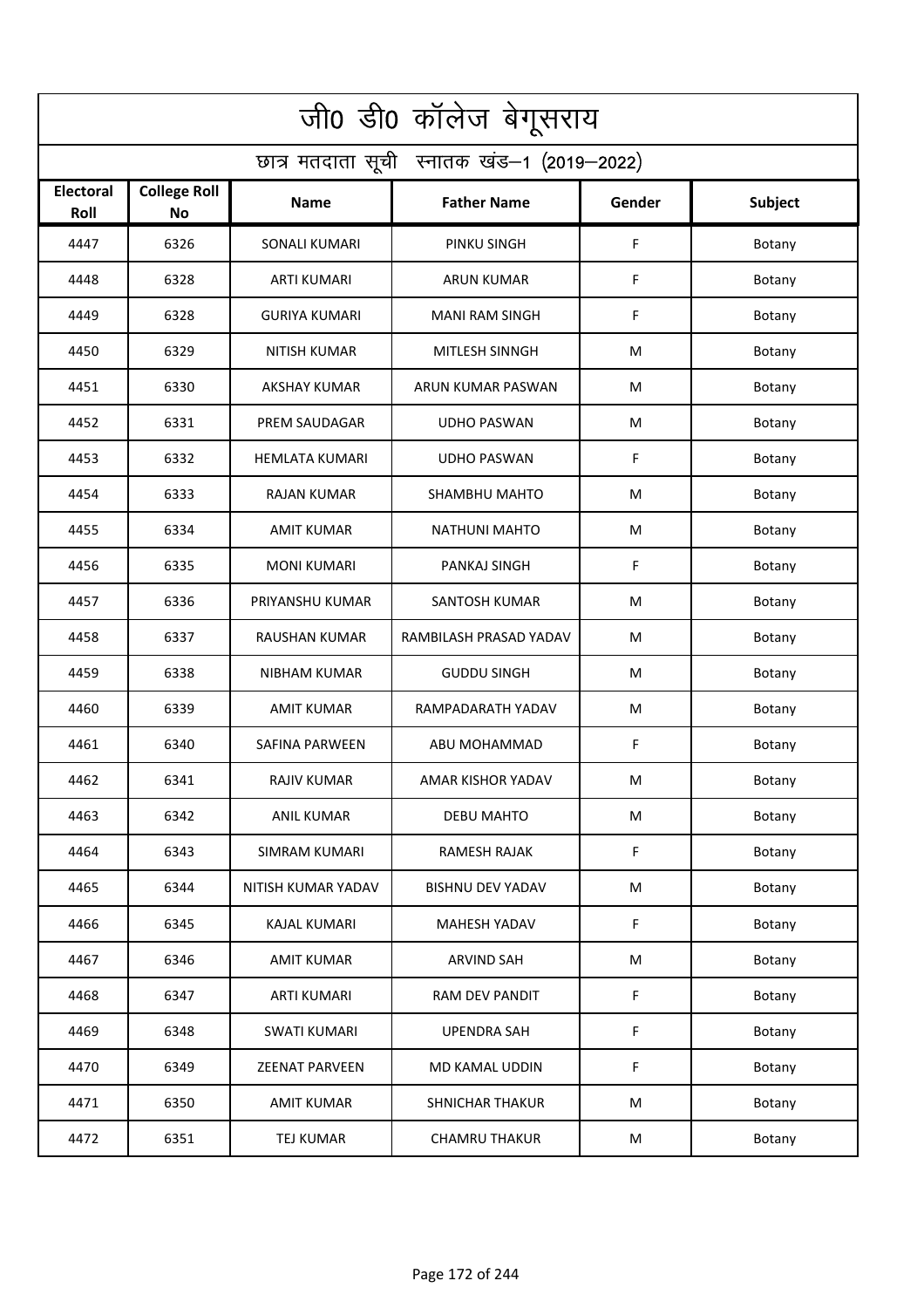| जी0 डी0 कॉलेज बेगूसराय                     |                                  |                           |                          |        |         |  |  |  |
|--------------------------------------------|----------------------------------|---------------------------|--------------------------|--------|---------|--|--|--|
| छात्र मतदाता सूची स्नातक खंड-1 (2019-2022) |                                  |                           |                          |        |         |  |  |  |
| <b>Electoral</b><br>Roll                   | <b>College Roll</b><br><b>No</b> | Name                      | <b>Father Name</b>       | Gender | Subject |  |  |  |
| 4473                                       | 6352                             | <b>NAVIYU KUMAR</b>       | <b>SUDHIR THAKUR</b>     | M      | Botany  |  |  |  |
| 4474                                       | 6353                             | <b>MD RIYAZ</b>           | <b>MD GAUSI</b>          | M      | Botany  |  |  |  |
| 4475                                       | 6354                             | <b>RADHA KUMARI</b>       | ARJUN PANDIT             | F      | Botany  |  |  |  |
| 4476                                       | 6355                             | <b>SHUBHAM KUMAR</b>      | YOGENDRA MAHTO           | M      | Botany  |  |  |  |
| 4477                                       | 6356                             | <b>JEBA PRAVEEN</b>       | <b>MD HAFIJ AKHTAR</b>   | F      | Botany  |  |  |  |
| 4478                                       | 6357                             | <b>VIKAS KUMAR HAZARI</b> | <b>SUBHASH PASWAN</b>    | M      | Botany  |  |  |  |
| 4479                                       | 6357                             | UTKARSH KUMAR             | <b>MANOJ CHOUDHARY</b>   | M      | Botany  |  |  |  |
| 4480                                       | 6358                             | <b>NEHA KUMARI</b>        | <b>NARENDRA PASWAN</b>   | F      | Botany  |  |  |  |
| 4481                                       | 6359                             | <b>SUSHIL KUMAR</b>       | RAMSHARAN SHARMA         | M      | Botany  |  |  |  |
| 4482                                       | 6360                             | <b>BADAL KUMAR</b>        | <b>DILIP ROY</b>         | M      | Botany  |  |  |  |
| 4483                                       | 6361                             | <b>KAJAL KUMARI</b>       | SHANKAR KUMAR PANDIT     | F      | Botany  |  |  |  |
| 4484                                       | 6362                             | <b>AMAN KUMAR</b>         | SHIVDEV YADAV            | M      | Botany  |  |  |  |
| 4485                                       | 6363                             | KARTIK KUMAR              | <b>DINESH SHARNA</b>     | M      | Botany  |  |  |  |
| 4486                                       | 6364                             | RAM KUMAR                 | RAMNANDAN YADAV          | M      | Botany  |  |  |  |
| 4487                                       | 6365                             | <b>SUSHMA KUMARI</b>      | RAMPRIT SINGH            | F      | Botany  |  |  |  |
| 4488                                       | 6366                             | KAJAL KUMARI              | <b>SHAMBHU SINGH</b>     | F.     | Botany  |  |  |  |
| 4489                                       | 6367                             | <b>NEHA KUMARI</b>        | <b>BALBANT ROY</b>       | F      | Botany  |  |  |  |
| 4490                                       | 6368                             | KALA KUMARI               | <b>AMARJEET SAHNI</b>    | F      | Botany  |  |  |  |
| 4491                                       | 6369                             | GANGA RAM KUMAR           | RAJA RAM PANDIT          | M      | Botany  |  |  |  |
| 4492                                       | 6371                             | RAJNISH KUMAR             | RAJ KUMAR YADAV          | M      | Botany  |  |  |  |
| 4493                                       | 6372                             | PARSANNA RAJ              | <b>NAND KISHOR KUMAR</b> | M      | Botany  |  |  |  |
| 4494                                       | 6373                             | LAKSHMAN KUMAR            | YOGENDRA CHAUDHARI       | M      | Botany  |  |  |  |
| 4495                                       | 6374                             | PYARELAL KUMAR            | PANNELAL RAJAK           | M      | Botany  |  |  |  |
| 4496                                       | 6375                             | <b>JAY SHIV KUMAR</b>     | PAWAN KUMAR SINGH        | M      | Botany  |  |  |  |
| 4497                                       | 6376                             | <b>SHAGUFTA PARWEEN</b>   | <b>ABDUL QUADIR</b>      | F      | Botany  |  |  |  |
| 4498                                       | 6377                             | PRERNA KUMARI             | PRADIP KUMAR SAHNI       | F      | Botany  |  |  |  |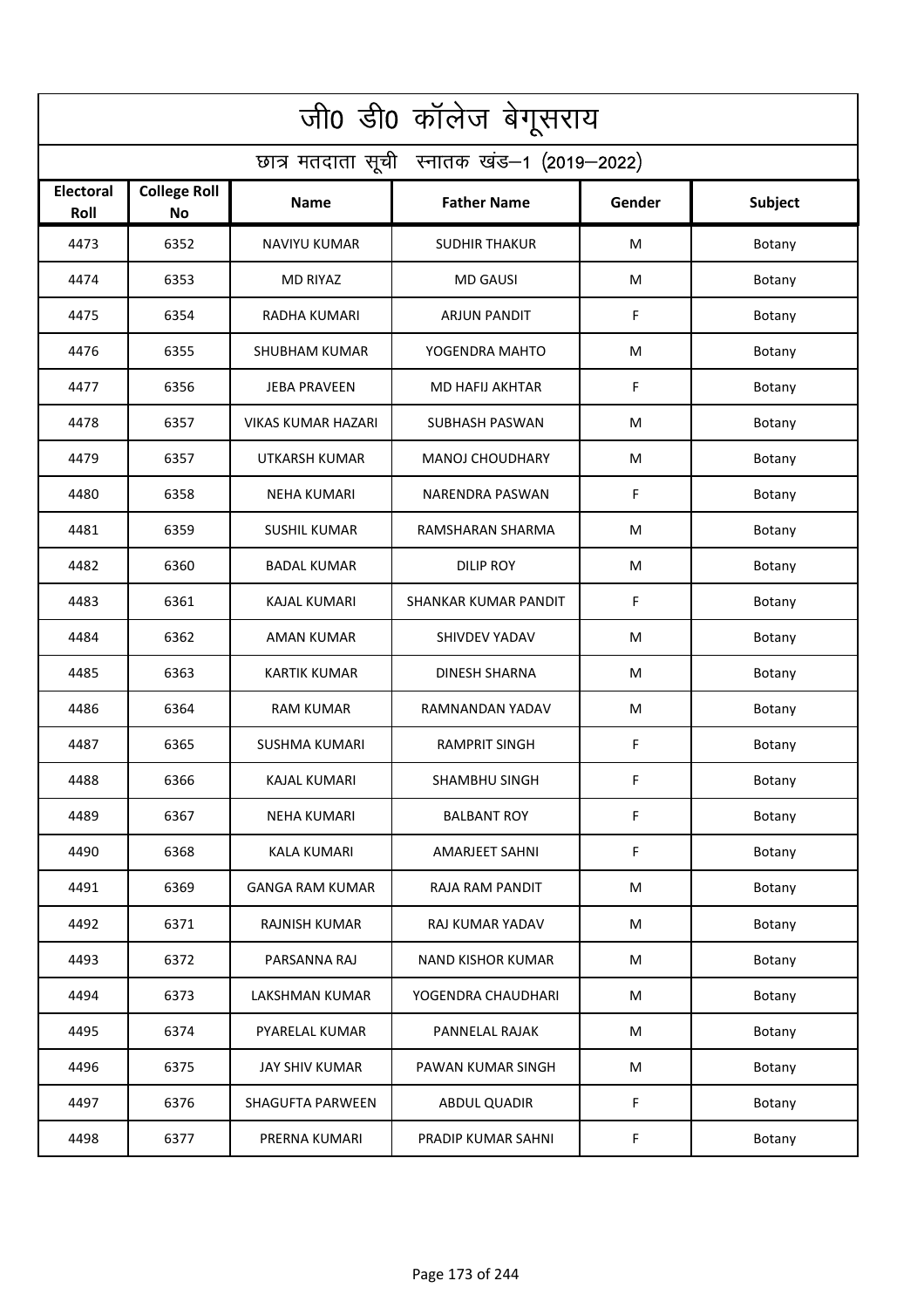| जी0 डी0 कॉलेज बेगूसराय                     |                           |                       |                           |        |         |  |  |  |
|--------------------------------------------|---------------------------|-----------------------|---------------------------|--------|---------|--|--|--|
| छात्र मतदाता सूची स्नातक खंड-1 (2019-2022) |                           |                       |                           |        |         |  |  |  |
| <b>Electoral</b><br>Roll                   | <b>College Roll</b><br>No | <b>Name</b>           | <b>Father Name</b>        | Gender | Subject |  |  |  |
| 4499                                       | 6378                      | YUKTA KUMARI          | <b>MUKESH KUMAR SINGH</b> | F      | Botany  |  |  |  |
| 4500                                       | 6379                      | <b>MOHAMMAD SAIF</b>  | MOHAMMAD NASIM            | M      | Botany  |  |  |  |
| 4501                                       | 6380                      | MD TASABBER HUSSAIN   | <b>MOIN UDDIN</b>         | М      | Botany  |  |  |  |
| 4502                                       | 6381                      | RAJA KUMAR            | <b>RAM KUMAR JHA</b>      | M      | Botany  |  |  |  |
| 4503                                       | 6383                      | PRITI KUMARI          | RAVINDRA PANDIT           | F      | Botany  |  |  |  |
| 4504                                       | 6384                      | <b>MAMTA KUMARI</b>   | <b>MUKHO SHARMA</b>       | F      | Botany  |  |  |  |
| 4505                                       | 6385                      | <b>NITISH KUMAR</b>   | <b>KAPIL DEV PASWAN</b>   | M      | Botany  |  |  |  |
| 4506                                       | 6386                      | <b>SHIVAM KUMAR</b>   | DHARMENDRA YADAV          | М      | Botany  |  |  |  |
| 4507                                       | 6387                      | PRIYA KUMARI          | <b>KUSHESHWAR SAHNI</b>   | F      | Botany  |  |  |  |
| 4508                                       | 6388                      | <b>CHANDAN KUMAR</b>  | DHARMENDRA YADAV          | M      | Botany  |  |  |  |
| 4509                                       | 6389                      | PARGYA KUMARI         | SANJAY KUMAR              | F      | Botany  |  |  |  |
| 4510                                       | 6390                      | <b>MD TAUSIF</b>      | <b>MD ILIYAS</b>          | M      | Botany  |  |  |  |
| 4511                                       | 6391                      | RAJNI KUMARI          | SHASHIDHAR CHOUDHARI      | F      | Botany  |  |  |  |
| 4512                                       | 6392                      | <b>GOVIND KUMAR</b>   | NIRANJAN CHAUDHARY        | M      | Botany  |  |  |  |
| 4513                                       | 6393                      | RAVIKANT KUMAR        | <b>BABLU SINGH</b>        | M      | Botany  |  |  |  |
| 4514                                       | 6394                      | ANJANI KUMARI         | RAMANAND MAHTO            | F      | Botany  |  |  |  |
| 4515                                       | 6395                      | ANSHU KUMARI          | RAGHUNANDAN MAHTO         | F      | Botany  |  |  |  |
| 4516                                       | 6396                      | SONI KUMARI           | <b>MD AKHTAR</b>          | F      | Botany  |  |  |  |
| 4517                                       | 6397                      | DHARMVEER KUMAR       | <b>BAUDHU MAHTO</b>       | M      | Botany  |  |  |  |
| 4518                                       | 6398                      | AMAN NAYAN            | <b>AJAY KUMAR</b>         | M      | Botany  |  |  |  |
| 4519                                       | 6399                      | <b>BANDANA KUMARI</b> | <b>CHANDAN SINGH</b>      | F      | Botany  |  |  |  |
| 4520                                       | 6400                      | <b>KOMAL KUMARI</b>   | PAPPU YADAV               | F      | Botany  |  |  |  |
| 4521                                       | 6401                      | <b>SHRUTI SINGH</b>   | AMAN KUMAR SINGH          | F      | Botany  |  |  |  |
| 4522                                       | 6402                      | <b>ROHIT KUMAR</b>    | <b>NAND KISHOR SAH</b>    | M      | Botany  |  |  |  |
| 4523                                       | 6403                      | <b>SRISTY BHARTI</b>  | RANJIT KUMAR SAH          | F      | Botany  |  |  |  |
| 4524                                       | 6404                      | <b>RAUSHAN KUMAR</b>  | <b>BIJAL YADAV</b>        | M      | Botany  |  |  |  |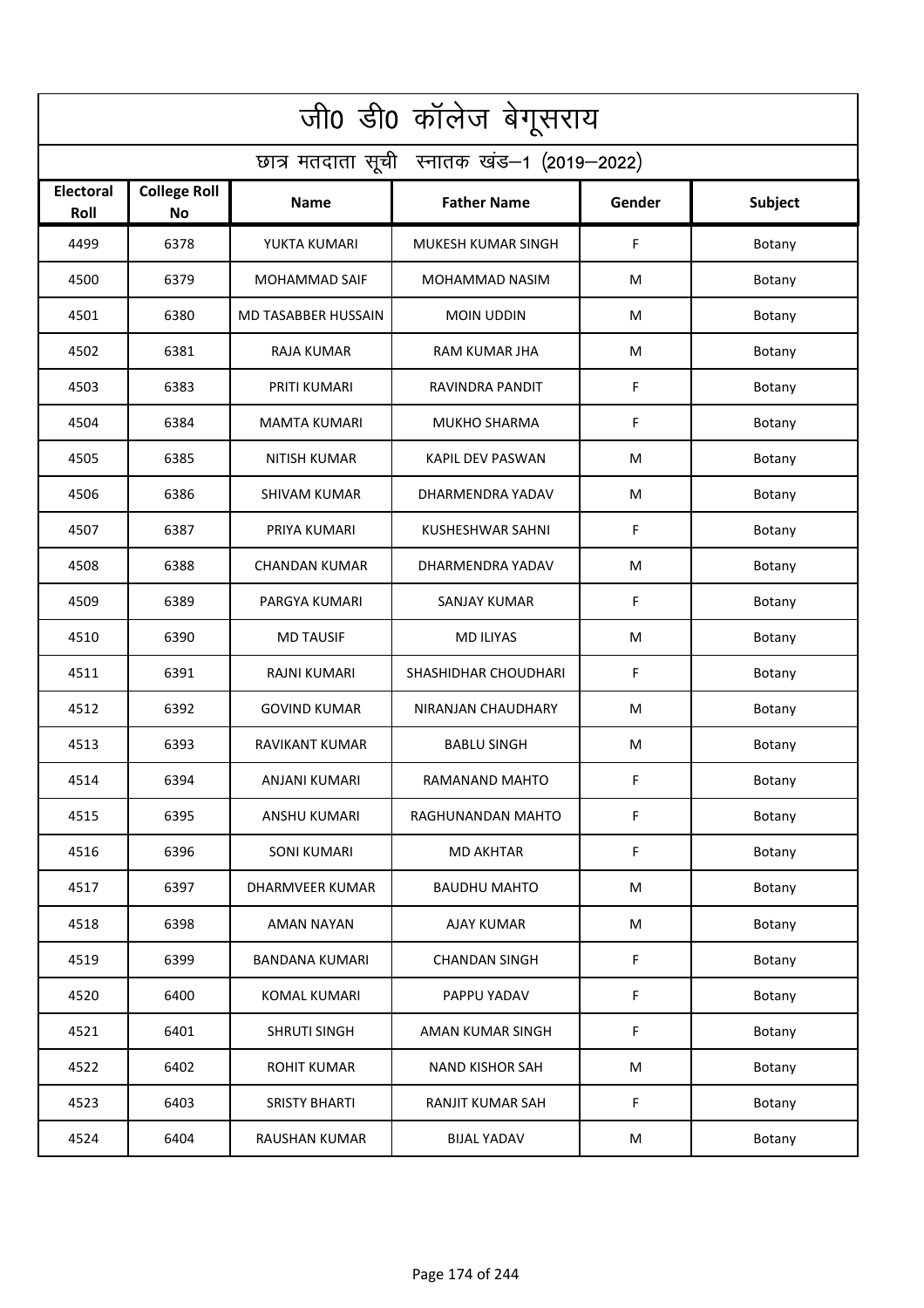| जी0 डी0 कॉलेज बेगूसराय                     |                                  |                                  |                       |        |         |  |  |  |
|--------------------------------------------|----------------------------------|----------------------------------|-----------------------|--------|---------|--|--|--|
| छात्र मतदाता सूची स्नातक खंड-1 (2019-2022) |                                  |                                  |                       |        |         |  |  |  |
| <b>Electoral</b><br>Roll                   | <b>College Roll</b><br><b>No</b> | Name                             | <b>Father Name</b>    | Gender | Subject |  |  |  |
| 4525                                       | 6405                             | <b>AMIT YADAV</b>                | <b>SUSHIL YADAV</b>   | M      | Botany  |  |  |  |
| 4526                                       | 6406                             | <b>MADHUMALA KUMARI</b>          | <b>SIKENDRA SAH</b>   | F      | Botany  |  |  |  |
| 4527                                       | 6407                             | KHUSHBU KUMARI                   | UMAKANT SAH           | F      | Botany  |  |  |  |
| 4528                                       | 6408                             | <b>BANTI KUMARI</b>              | <b>VINOD YADAV</b>    | F      | Botany  |  |  |  |
| 4529                                       | 6409                             | <b>NISHA KUMARI</b>              | <b>GANESH GAUDAR</b>  | F      | Botany  |  |  |  |
| 4530                                       | 6410                             | SOURAV SONI                      | Jitendra Soni         | M      | Botany  |  |  |  |
| 4531                                       | 6412                             | <b>VICKY KUMAR</b>               | <b>MANOJ SHARMA</b>   | M      | Botany  |  |  |  |
| 4532                                       | 6413                             | SITA KUMARI                      | PAWAN KUMAR CHOUDHARY | F      | Botany  |  |  |  |
| 4533                                       | 6414                             | <b>SANJANA KUMARI</b>            | <b>DINESH SINGH</b>   | F      | Botany  |  |  |  |
| 4534                                       | 6415                             | <b>SAURAV KUMAR</b>              | <b>BHOLA PODDAR</b>   | M      | Botany  |  |  |  |
| 4535                                       | 6416                             | <b>NISHA KUMARI</b>              | RAJESH MALLICK        | F      | Botany  |  |  |  |
| 4536                                       | 6417                             | <b>BABITA KUMARI</b>             | ARUN KUMAR MAHTO      | F      | Botany  |  |  |  |
| 4537                                       | 6418                             | SHIVANJALY KUMARI                | MAHENDRA YADAV        | F      | Botany  |  |  |  |
| 4538                                       | 6419                             | <b>GURIYA KUMARI</b>             | SATYANAND SINGH       | F      | Botany  |  |  |  |
| 4539                                       | 6420                             | POOJA KUMARI                     | NARENDRA KUMAR        | F      | Botany  |  |  |  |
| 4540                                       | 6421                             | PRASHANT KUMAR                   | NAVIN PRASHANT SINGH  | M      | Botany  |  |  |  |
| 4541                                       | 6422                             | <b>SHIVANI KUMARI</b>            | RAM BAHADUR SAH       | F      | Botany  |  |  |  |
| 4542                                       | 6423                             | <b>RAJAN KUMAR</b>               | VIRVAL YADAV          | M      | Botany  |  |  |  |
| 4543                                       | 6424                             | NIKKI KUMARI                     | RAM BHADUR CHOUDHARY  | F      | Botany  |  |  |  |
| 4544                                       | 6425                             | <b>KUMARI PRERNA</b>             | <b>DHRUB SINGH</b>    | F      | Botany  |  |  |  |
| 4545                                       | 6426                             | <b>SUJIT KUMAR</b>               | <b>LALAN MAHTO</b>    | M      | Botany  |  |  |  |
| 4546                                       | 6427                             | MOHAMMAD SARFARAZ<br><b>ALAM</b> | MOHAMMAD FIROZ ALAM   | M      | Botany  |  |  |  |
| 4547                                       | 6428                             | <b>NUTAN KUMARI</b>              | yogendra sharma       | F      | Botany  |  |  |  |
| 4548                                       | 6429                             | AANYA RAJ                        | SUBODH SAH            | F      | Botany  |  |  |  |
| 4549                                       | 6430                             | ANKITA KUMARI                    | PAPPU KUMAR SINGH     | F      | Botany  |  |  |  |
| 4550                                       | 6431                             | ANJANI KUMAR                     | <b>ANIL THAKUR</b>    | M      | Botany  |  |  |  |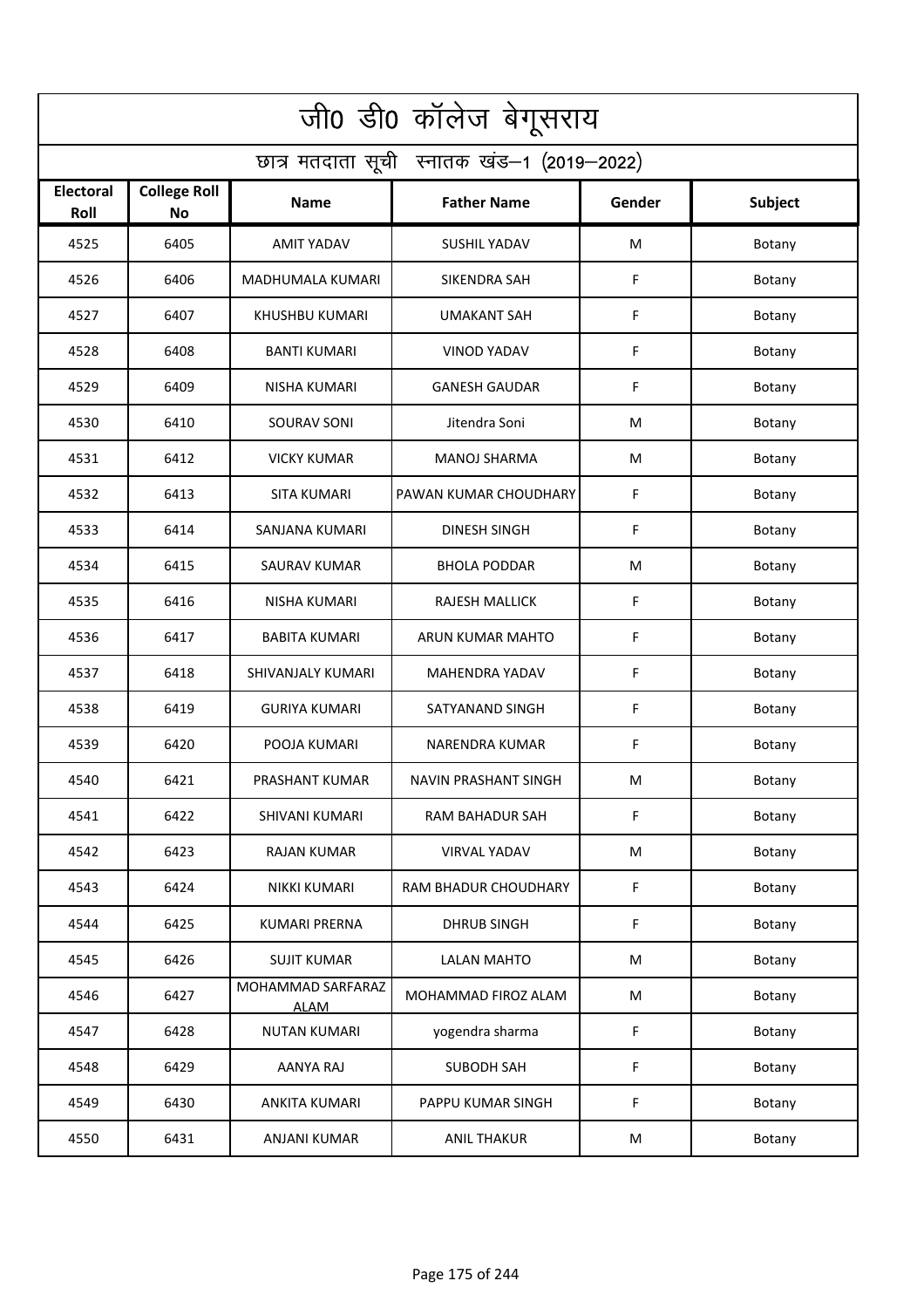| जी0 डी0 कॉलेज बेगूसराय                     |                                  |                                |                            |        |           |  |  |  |
|--------------------------------------------|----------------------------------|--------------------------------|----------------------------|--------|-----------|--|--|--|
| छात्र मतदाता सूची स्नातक खंड-1 (2019-2022) |                                  |                                |                            |        |           |  |  |  |
| <b>Electoral</b><br>Roll                   | <b>College Roll</b><br><b>No</b> | Name                           | <b>Father Name</b>         | Gender | Subject   |  |  |  |
| 4551                                       | 6432                             | <b>RAKESH GAUTAM</b>           | RAVINDRA SINGH             | M      | Botany    |  |  |  |
| 4552                                       | 6433                             | <b>MUNMUN KUMARI</b>           | SIKENDRA SHARMA            | F      | Botany    |  |  |  |
| 4553                                       | 6434                             | MUKESH KUMAR                   | PARMANAND PASWAN           | M      | Botany    |  |  |  |
| 4554                                       | 6435                             | KUMARI MANISHA                 | <b>SHIV SHANKAR THAKUR</b> | F      | Botany    |  |  |  |
| 4555                                       | 6436                             | AVNIKA KUMARI                  | <b>CHANDRADEV MAHTO</b>    | F      | Botany    |  |  |  |
| 4556                                       | 6437                             | <b>ARTI KUMARI</b>             | <b>BRAHAM DEV MAHTO</b>    | F      | Botany    |  |  |  |
| 4557                                       | 6438                             | <b>SUDAMA KUMAR</b>            | <b>ASHRAFI MAHTO</b>       | М      | Botany    |  |  |  |
| 4558                                       | 6439                             | <b>GULSHAN KUMAR</b>           | <b>ANIL SAH</b>            | M      | Botany    |  |  |  |
| 4559                                       | 6440                             | <b>RUCHIKA KUMARI</b>          | <b>MANOJ SINGH</b>         | F      | Botany    |  |  |  |
| 4560                                       | 6441                             | SONAM KUMARI                   | RAMOTAR YADAV              | F      | Botany    |  |  |  |
| 4561                                       | 6442                             | RUPAM KUMARI                   | <b>BUDHAN SHARMA</b>       | F      | Botany    |  |  |  |
| 4562                                       | 6443                             | <b>SONA KUMARI</b>             | <b>SURENDRA KUMAR</b>      | F      | Botany    |  |  |  |
| 4563                                       | 6501                             | <b>DURGESH KUMAR</b>           | AVDHESH YADAV              | M      | Chemistry |  |  |  |
| 4564                                       | 6502                             | <b>SUMIT KUMAR</b>             | <b>KRISHNA KUMAR SINGH</b> | М      | Chemistry |  |  |  |
| 4565                                       | 6503                             | <b>SHAMBHU KUMAR</b><br>PASWAN | <b>GANGARAM PASWAN</b>     | M      | Chemistry |  |  |  |
| 4566                                       | 6504                             | SHIVANI KUMARI                 | SHIV SHANKAR PASWAN        | F      | Chemistry |  |  |  |
| 4567                                       | 6505                             | RAHUL KUMAR                    | <b>MANOJ CHAUDHARY</b>     | M      | Chemistry |  |  |  |
| 4568                                       | 6506                             | SANAYA RAJ                     | <b>VIKRAM SAH</b>          | F      | Chemistry |  |  |  |
| 4569                                       | 6507                             | <b>AMAN KUMAR</b>              | PANKAJ KUMAR               | M      | Chemistry |  |  |  |
| 4570                                       | 6508                             | YUBRAJ KUMAR                   | SUSHIL KUMAR PASWAN        | M      | Chemistry |  |  |  |
| 4571                                       | 6509                             | <b>SHUVANGI KUMARI</b>         | <b>DINESH KUMAR</b>        | F      | Chemistry |  |  |  |
| 4572                                       | 6510                             | <b>RAJNISH KUMAR</b>           | RAMSAGAR RAM               | M      | Chemistry |  |  |  |
| 4573                                       | 6511                             | <b>KAUSHAL KUMAR</b>           | <b>RAJESH SINGH</b>        | M      | Chemistry |  |  |  |
| 4574                                       | 6512                             | <b>KRISHNA KUMAR</b>           | <b>MANISH KUMAR</b>        | M      | Chemistry |  |  |  |
| 4575                                       | 6513                             | <b>CAHNDAN KUMAR</b>           | <b>BINDESWAR DAS</b>       | M      | Chemistry |  |  |  |
| 4576                                       | 6514                             | <b>MITTHU KUMARI</b>           | PAPPU MAHTO                | F      | Chemistry |  |  |  |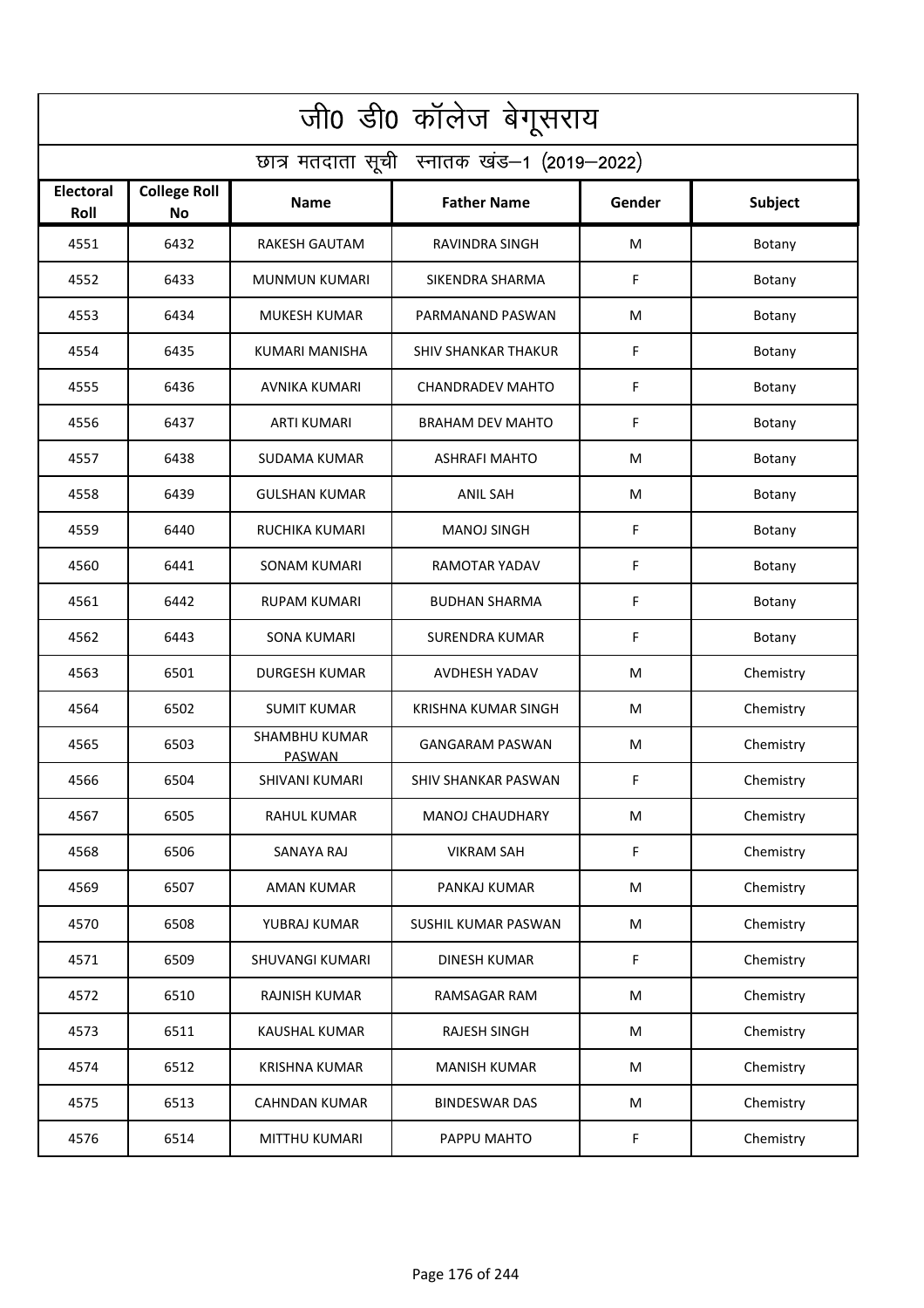| जी0 डी0 कॉलेज बेगूसराय                     |                                  |                        |                          |        |           |  |  |  |
|--------------------------------------------|----------------------------------|------------------------|--------------------------|--------|-----------|--|--|--|
| छात्र मतदाता सूची स्नातक खंड-1 (2019-2022) |                                  |                        |                          |        |           |  |  |  |
| <b>Electoral</b><br>Roll                   | <b>College Roll</b><br><b>No</b> | Name                   | <b>Father Name</b>       | Gender | Subject   |  |  |  |
| 4577                                       | 6515                             | <b>RAKESH KUMAR</b>    | <b>KISHOR PANDIT</b>     | M      | Chemistry |  |  |  |
| 4578                                       | 6516                             | <b>SHAMBHVI KUMARI</b> | <b>LALAN SINGH</b>       | F      | Chemistry |  |  |  |
| 4579                                       | 6517                             | SHUBHAM KUMAR          | PRASHANT SINGH           | M      | Chemistry |  |  |  |
| 4580                                       | 6518                             | <b>JYOTI KUMARI</b>    | <b>AMAR SAH</b>          | F      | Chemistry |  |  |  |
| 4581                                       | 6519                             | <b>HARSHIT KUMAR</b>   | <b>KAILASH GUPTA</b>     | M      | Chemistry |  |  |  |
| 4582                                       | 6520                             | <b>ANKIT BHARDWAJ</b>  | LT RAMESH KUMAR SINGH    | M      | Chemistry |  |  |  |
| 4583                                       | 6521                             | <b>ABHISHEK KUMAR</b>  | <b>DEEPAK SHARMA</b>     | M      | Chemistry |  |  |  |
| 4584                                       | 6522                             | <b>GOLU KUMAR</b>      | <b>MANTUN SINGH</b>      | M      | Chemistry |  |  |  |
| 4585                                       | 6523                             | <b>CHHOTOO KUMAR</b>   | <b>NARESH SAH</b>        | M      | Chemistry |  |  |  |
| 4586                                       | 6524                             | <b>RISHIDEV RAJ</b>    | <b>RAM GULAM SINGH</b>   | M      | Chemistry |  |  |  |
| 4587                                       | 6525                             | SHRAVAN KUMAR          | <b>BALESHWAR MAHTO</b>   | M      | Chemistry |  |  |  |
| 4588                                       | 6526                             | PAPPU KUMAR            | RAJENDRA YADAV           | M      | Chemistry |  |  |  |
| 4589                                       | 6527                             | DEEPAK KUMAR           | AJAY MAHTO               | M      | Chemistry |  |  |  |
| 4590                                       | 6528                             | <b>MUNMUN KUMARI</b>   | SHIVSHANKAR KUMWAR       | F      | Chemistry |  |  |  |
| 4591                                       | 6529                             | ANKIT KUMAR            | RAJARAM PASWAN           | M      | Chemistry |  |  |  |
| 4592                                       | 6530                             | <b>ABHISHEK KUMAR</b>  | SHATRUGHAN MAHTO         | M      | Chemistry |  |  |  |
| 4593                                       | 6531                             | NANDAN KUMAR           | SIKENDRA MANDAL          | M      | Chemistry |  |  |  |
| 4594                                       | 6532                             | <b>GAURAV KUMAR</b>    | UMESH KUMAR SINGH        | M      | Chemistry |  |  |  |
| 4595                                       | 6533                             | <b>RAUNAK VERMA</b>    | SUSHIL KUMAR VERMA       | M      | Chemistry |  |  |  |
| 4596                                       | 6534                             | <b>NIVESH KUMAR</b>    | MITHLESH MAHTO           | M      | Chemistry |  |  |  |
| 4597                                       | 6535                             | <b>NITISH KUMAR</b>    | RAJ KISHOR MAHTO         | M      | Chemistry |  |  |  |
| 4598                                       | 6536                             | <b>MINU PRIYA</b>      | <b>NEM PRAKASH MAHTO</b> | F      | Chemistry |  |  |  |
| 4599                                       | 6537                             | <b>MD SAJID</b>        | <b>MD SAIED</b>          | M      | Chemistry |  |  |  |
| 4600                                       | 6538                             | <b>KHUSHBOO KUMARI</b> | <b>JANARDAN ROY</b>      | F      | Chemistry |  |  |  |
| 4601                                       | 6539                             | ANAND KUMAR MISHRA     | SHASHI DHAR MISHRA       | M      | Chemistry |  |  |  |
| 4602                                       | 6540                             | <b>RUPESH KUMAR</b>    | <b>MAHESH PANDIT</b>     | M      | Chemistry |  |  |  |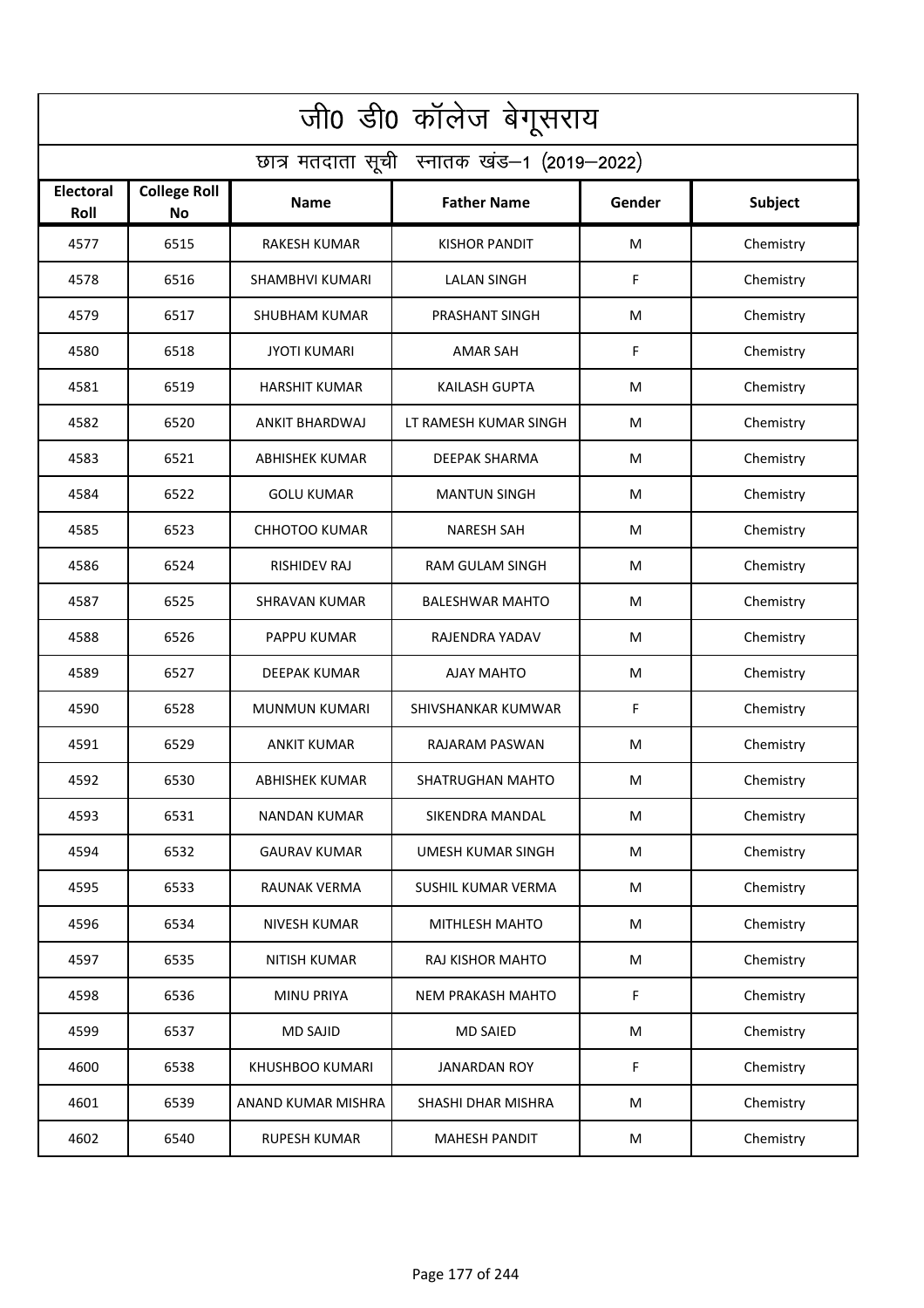| जी0 डी0 कॉलेज बेगूसराय                     |                                  |                       |                          |        |           |  |  |  |
|--------------------------------------------|----------------------------------|-----------------------|--------------------------|--------|-----------|--|--|--|
| छात्र मतदाता सूची स्नातक खंड-1 (2019-2022) |                                  |                       |                          |        |           |  |  |  |
| <b>Electoral</b><br>Roll                   | <b>College Roll</b><br><b>No</b> | <b>Name</b>           | <b>Father Name</b>       | Gender | Subject   |  |  |  |
| 4603                                       | 6541                             | <b>SUMAN KUMARI</b>   | <b>RAJARAM TANTI</b>     | F.     | Chemistry |  |  |  |
| 4604                                       | 6542                             | <b>BALRAM KUMAR</b>   | <b>ARUN SAH</b>          | M      | Chemistry |  |  |  |
| 4605                                       | 6543                             | PRITAM KUMAR          | RAMDEV RAJAK             | M      | Chemistry |  |  |  |
| 4606                                       | 6544                             | <b>SUBODH KUMAR</b>   | UPENDRA PANDIT           | M      | Chemistry |  |  |  |
| 4607                                       | 6545                             | SIMRAN GWALIYA        | <b>VIKAS KUMAR</b>       | F      | Chemistry |  |  |  |
| 4608                                       | 6546                             | <b>TULSI KUMAR</b>    | <b>TENI CHAUDHARY</b>    | M      | Chemistry |  |  |  |
| 4609                                       | 6547                             | PARAMJEET KUMAR       | <b>BABU PRASAD MAHTO</b> | M      | Chemistry |  |  |  |
| 4610                                       | 6548                             | PRIYANKA KUMARI       | ANIL KUMAR               | F      | Chemistry |  |  |  |
| 4611                                       | 6549                             | <b>CHHOTU KUMAR</b>   | <b>KAILASH SAH</b>       | M      | Chemistry |  |  |  |
| 4612                                       | 6550                             | <b>MOHAMMAD SAIF</b>  | MOHAMMAD SAMSHER         | M      | Chemistry |  |  |  |
| 4613                                       | 6551                             | RAGHAV RAJ            | <b>MAHESH KUMAR</b>      | M      | Chemistry |  |  |  |
| 4614                                       | 6552                             | <b>RISHAV RAJ</b>     | AZAD KUMAR               | M      | Chemistry |  |  |  |
| 4615                                       | 6553                             | SAKSHI PRIYA          | RAVINDRA KUMAR           | F      | Chemistry |  |  |  |
| 4616                                       | 6554                             | <b>JAYA BHARTI</b>    | <b>AJIT KUMAR</b>        | F      | Chemistry |  |  |  |
| 4617                                       | 6555                             | SHIVAM KUMAR          | <b>BHUSHAN JHA</b>       | M      | Chemistry |  |  |  |
| 4618                                       | 6556                             | ANURADHA KUMARI       | PREM SAHNI               | F      | Chemistry |  |  |  |
| 4619                                       | 6557                             | <b>SONU KUMAR</b>     | <b>NANDLAL SINGH</b>     | M      | Chemistry |  |  |  |
| 4620                                       | 6558                             | KARE LAL KUMAR        | <b>BAIJANIT PASWAN</b>   | M      | Chemistry |  |  |  |
| 4621                                       | 6559                             | <b>SUSHIL KUMAR</b>   | <b>RAJA RAM TANTI</b>    | M      | Chemistry |  |  |  |
| 4622                                       | 6560                             | <b>MD ATAKARIM</b>    | MD ALIM UDDIN            | M      | Chemistry |  |  |  |
| 4623                                       | 6561                             | <b>DILKHUSH KUMAR</b> | <b>UPENDRA YADAV</b>     | M      | Chemistry |  |  |  |
| 4624                                       | 6563                             | <b>ABHISHEK KUMAR</b> | <b>BINESH SHARMA</b>     | M      | Chemistry |  |  |  |
| 4625                                       | 6564                             | <b>GAURAV KUMAR</b>   | <b>MANOJ SINGH</b>       | M      | Chemistry |  |  |  |
| 4626                                       | 6565                             | <b>MD NIYAZ</b>       | <b>MD ALAM</b>           | M      | Chemistry |  |  |  |
| 4627                                       | 6566                             | PRITY KUMARI          | <b>SUMANT KUMAR</b>      | F      | Chemistry |  |  |  |
| 4628                                       | 6567                             | <b>DHIRAJ KUMAR</b>   | RAMCHANDRA DAS           | M      | Chemistry |  |  |  |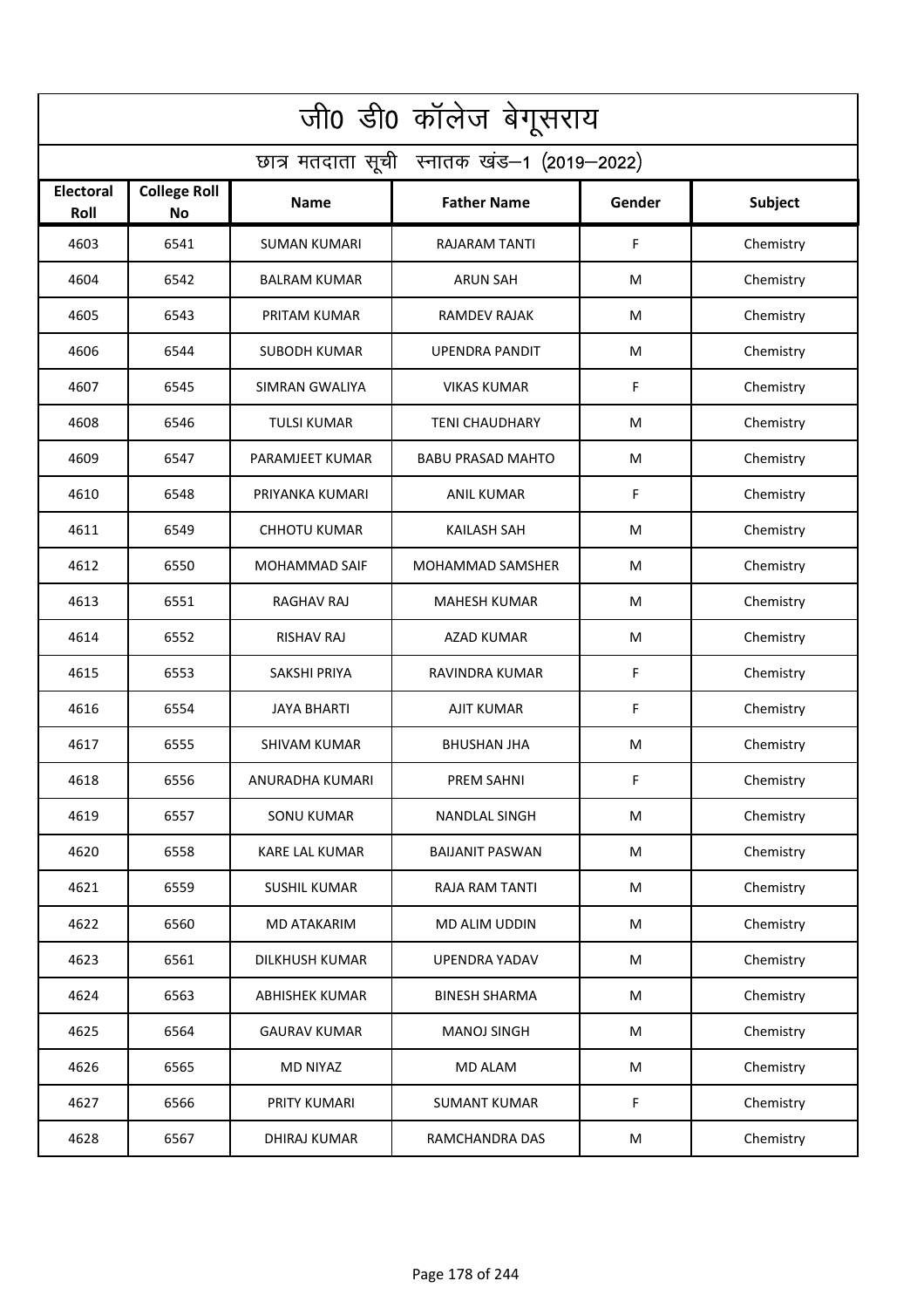| जी0 डी0 कॉलेज बेगूसराय                     |                                  |                       |                           |        |           |  |  |  |
|--------------------------------------------|----------------------------------|-----------------------|---------------------------|--------|-----------|--|--|--|
| छात्र मतदाता सूची स्नातक खंड-1 (2019-2022) |                                  |                       |                           |        |           |  |  |  |
| <b>Electoral</b><br>Roll                   | <b>College Roll</b><br><b>No</b> | Name                  | <b>Father Name</b>        | Gender | Subject   |  |  |  |
| 4629                                       | 6568                             | <b>HEMA KUMARI</b>    | <b>RAJ KOSHOR SINGH</b>   | F      | Chemistry |  |  |  |
| 4630                                       | 6569                             | <b>SAURAV KUMAR</b>   | ARUN KUMAR SINGH          | M      | Chemistry |  |  |  |
| 4631                                       | 6570                             | <b>GURIYA KUMARI</b>  | RAM LALIT YADAV           | F      | Chemistry |  |  |  |
| 4632                                       | 6571                             | <b>ADITYA</b>         | <b>BINAY KUMAR</b>        | M      | Chemistry |  |  |  |
| 4633                                       | 6572                             | <b>UMMUS SADAF</b>    | MD MOZAMMIL HUSSAIN       | F      | Chemistry |  |  |  |
| 4634                                       | 6573                             | <b>BEAUTY KUMARI</b>  | SATISH PANDIT             | F      | Chemistry |  |  |  |
| 4635                                       | 6574                             | <b>NITIN KUMAR</b>    | <b>BISHAMBHU PRASAD</b>   | M      | Chemistry |  |  |  |
| 4636                                       | 6575                             | <b>GUNJAN KUMRI</b>   | <b>UMESH DAS</b>          | F      | Chemistry |  |  |  |
| 4637                                       | 6576                             | <b>JITENDRA KUMAR</b> | <b>BAIDHNATH PASWAN</b>   | M      | Chemistry |  |  |  |
| 4638                                       | 6577                             | DEEPAK KUMAR PASWAN   | <b>DINESH PASWAN</b>      | M      | Chemistry |  |  |  |
| 4639                                       | 6578                             | <b>ABHINAV KUMAR</b>  | SURENDRA PANDIT           | M      | Chemistry |  |  |  |
| 4640                                       | 6579                             | <b>SWATI KUMARI</b>   | <b>AVINASH KUMAR</b>      | F      | Chemistry |  |  |  |
| 4641                                       | 6580                             | MUSKAN KUMAR          | <b>BABAN KUMAR SINGH</b>  | F      | Chemistry |  |  |  |
| 4642                                       | 6581                             | <b>SHIVAM KUMAR</b>   | <b>RAJEEV KUMAR</b>       | M      | Chemistry |  |  |  |
| 4643                                       | 6582                             | ASMITA KUMARI         | <b>BATORAN SHARMA</b>     | F      | Chemistry |  |  |  |
| 4644                                       | 6583                             | SARTHAK KUMAR JHA     | MANOJ JHA                 | M      | Chemistry |  |  |  |
| 4645                                       | 6584                             | PAWAN KUMAR           | ARJUN RAM                 | M      | Chemistry |  |  |  |
| 4646                                       | 6585                             | <b>SAPNA KUMARI</b>   | SANJAY KUMAR VERMA        | F      | Chemistry |  |  |  |
| 4647                                       | 6586                             | <b>MAUSAM KUMARI</b>  | MUKESH SINGH              | F      | Chemistry |  |  |  |
| 4648                                       | 6587                             | PRAHLAD KUMAR         | DEVANARAYAN SHARMA        | M      | Chemistry |  |  |  |
| 4649                                       | 6588                             | AMRITA KUMARI         | PRAKASH MARANDI           | F      | Chemistry |  |  |  |
| 4650                                       | 6589                             | <b>ANKIT KUMAR</b>    | <b>MEGHNATH SAH</b>       | M      | Chemistry |  |  |  |
| 4651                                       | 6590                             | <b>ANAMIKA BHARTI</b> | SUDHIR KUMAR SINGH        | F      | Chemistry |  |  |  |
| 4652                                       | 6591                             | <b>JUGNU BHARTI</b>   | <b>SUSHIL KUMAR SUMAN</b> | F      | Chemistry |  |  |  |
| 4653                                       | 6592                             | <b>MD SAHAB</b>       | <b>MD NIJAM</b>           | M      | Chemistry |  |  |  |
| 4654                                       | 6593                             | RAJNANDANI KUMARI     | RAJESH KUMAR              | F      | Chemistry |  |  |  |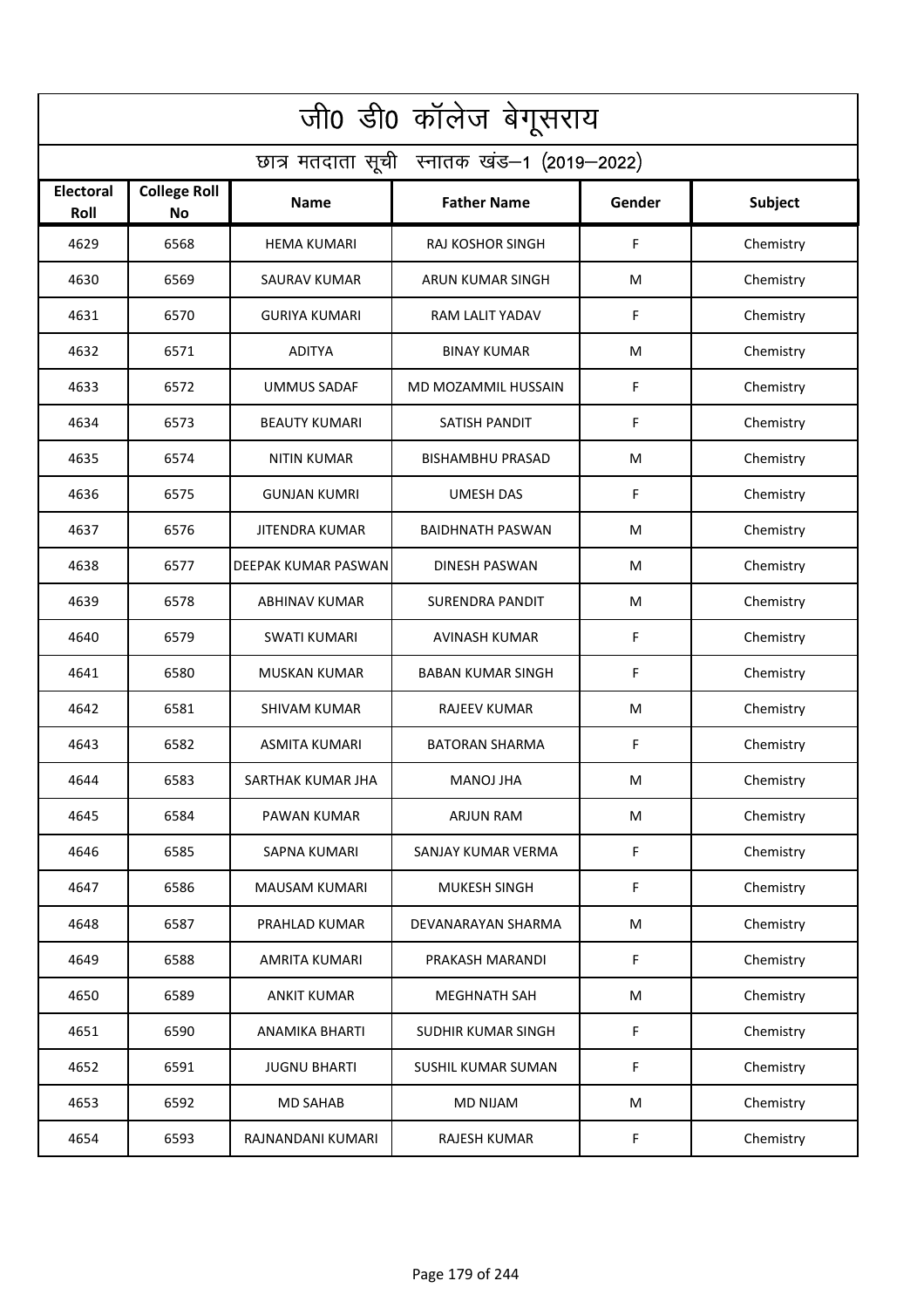| जी0 डी0 कॉलेज बेगूसराय                     |                                  |                       |                           |        |                |  |  |  |  |
|--------------------------------------------|----------------------------------|-----------------------|---------------------------|--------|----------------|--|--|--|--|
| छात्र मतदाता सूची स्नातक खंड-1 (2019-2022) |                                  |                       |                           |        |                |  |  |  |  |
| <b>Electoral</b><br>Roll                   | <b>College Roll</b><br><b>No</b> | <b>Name</b>           | <b>Father Name</b>        | Gender | <b>Subject</b> |  |  |  |  |
| 4655                                       | 6594                             | YASHWANT KUMAR        | MANORANJAN CHAURASIYA     | M      | Chemistry      |  |  |  |  |
| 4656                                       | 6595                             | <b>VINA BHARTI</b>    | <b>MANOJ KUMAR PASWAN</b> | F      | Chemistry      |  |  |  |  |
| 4657                                       | 6596                             | <b>RICHA KUMARI</b>   | <b>MANOJ SINGH</b>        | F      | Chemistry      |  |  |  |  |
| 4658                                       | 6597                             | <b>SUBHASH KUMAR</b>  | HARISHCHANDRA PANDIT      | M      | Chemistry      |  |  |  |  |
| 4659                                       | 6598                             | KRISHNA DEV KUMAR     | RAM BILAS MAHTO           | M      | Chemistry      |  |  |  |  |
| 4660                                       | 6599                             | <b>TEJASWI KUMAR</b>  | RAJA RAM PASWAN           | M      | Chemistry      |  |  |  |  |
| 4661                                       | 6600                             | <b>BHARAT KUMAR</b>   | <b>RAM SINGH</b>          | M      | Chemistry      |  |  |  |  |
| 4662                                       | 6601                             | <b>ABHISHEK KUMAR</b> | <b>SANTOSH SINGH</b>      | M      | Chemistry      |  |  |  |  |
| 4663                                       | 6602                             | <b>SHASHANK KUMAR</b> | <b>INDRADEO MAHTO</b>     | M      | Chemistry      |  |  |  |  |
| 4664                                       | 6603                             | SANTOSH SHARMA        | <b>LURAK SHARMA</b>       | M      | Chemistry      |  |  |  |  |
| 4665                                       | 6604                             | <b>VIKASH KUMAR</b>   | <b>BHUSHAN SAHU</b>       | M      | Chemistry      |  |  |  |  |
| 4666                                       | 6605                             | KAHKASHEE BEGUM       | MD RAZAUL HAQUE           | F      | Chemistry      |  |  |  |  |
| 4667                                       | 6606                             | PRINCE KUMAR          | PRAMOD PASWAN             | M      | Chemistry      |  |  |  |  |
| 4668                                       | 6607                             | <b>ANKUSH KUMAR</b>   | <b>SHANKAR SAH</b>        | M      | Chemistry      |  |  |  |  |
| 4669                                       | 6608                             | NITISH KUMAR          | <b>MEGHU SAH</b>          | M      | Chemistry      |  |  |  |  |
| 4670                                       | 6609                             | <b>VIKASH KUMAR</b>   | SITARAM PASWAN            | M      | Chemistry      |  |  |  |  |
| 4671                                       | 6610                             | PRABHAKAR KUMAR       | DHANESHWAR SAH            | M      | Chemistry      |  |  |  |  |
| 4672                                       | 6611                             | <b>RAJAN KUMAR</b>    | DEVO YADAV                | M      | Chemistry      |  |  |  |  |
| 4673                                       | 6612                             | <b>JANU MARSHAL</b>   | <b>UDAY CHANDRA SINGH</b> | M      | Chemistry      |  |  |  |  |
| 4674                                       | 6613                             | <b>RAJKUMAR BOBY</b>  | <b>GARIV YADAV</b>        | M      | Chemistry      |  |  |  |  |
| 4675                                       | 6614                             | <b>GAUTAM KUMAR</b>   | <b>SURESH RAY</b>         | M      | Chemistry      |  |  |  |  |
| 4676                                       | 6615                             | PIYUSH KUMARI         | <b>ARBIND SINGH</b>       | F.     | Chemistry      |  |  |  |  |
| 4677                                       | 6616                             | <b>MD RAHMAT ALI</b>  | <b>MD ALAM</b>            | M      | Chemistry      |  |  |  |  |
| 4678                                       | 6617                             | <b>SHUBHAM KUMAR</b>  | HARINANDAN MAHTO          | M      | Chemistry      |  |  |  |  |
| 4679                                       | 6618                             | <b>BRAJESH KUMAR</b>  | <b>KAMAL SAHNI</b>        | M      | Chemistry      |  |  |  |  |
| 4680                                       | 6619                             | SHUBHANKAR KUMAR      | ARUN KUMAR RAY            | M      | Chemistry      |  |  |  |  |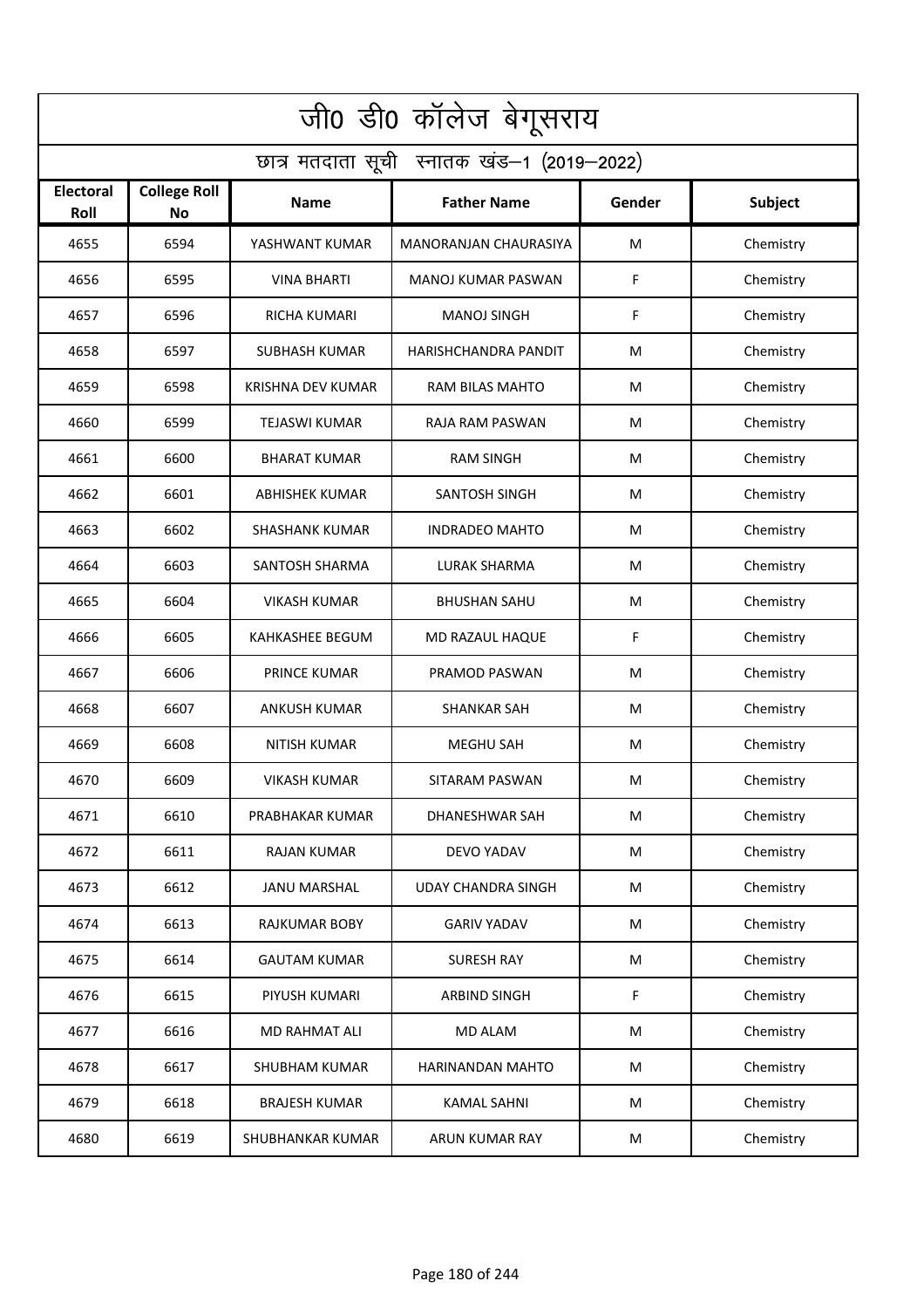| जी0 डी0 कॉलेज बेगूसराय                     |                                  |                       |                            |        |             |  |  |  |
|--------------------------------------------|----------------------------------|-----------------------|----------------------------|--------|-------------|--|--|--|
| छात्र मतदाता सूची स्नातक खंड-1 (2019-2022) |                                  |                       |                            |        |             |  |  |  |
| <b>Electoral</b><br>Roll                   | <b>College Roll</b><br><b>No</b> | Name                  | <b>Father Name</b>         | Gender | Subject     |  |  |  |
| 4681                                       | 6620                             | <b>MD REHAN ARZU</b>  | <b>MD ASLAM</b>            | M      | Chemistry   |  |  |  |
| 4682                                       | 6621                             | <b>NEHA BHARTI</b>    | RAMGULAM RAM               | F      | Chemistry   |  |  |  |
| 4683                                       | 6622                             | NIKITA SINGH          | MUKESH KUMAR SINGJH        | F      | Chemistry   |  |  |  |
| 4684                                       | 6623                             | <b>ABHISHEK KUMAR</b> | RAJARAM RAM                | M      | Chemistry   |  |  |  |
| 4685                                       | 6624                             | <b>MONIKA KUMARI</b>  | RAMBAHADUR SAH             | F      | Chemistry   |  |  |  |
| 4686                                       | 6625                             | <b>KHUSHI KUMARI</b>  | <b>BINOD KUMAR SINGH</b>   | F      | Chemistry   |  |  |  |
| 4687                                       | 6626                             | <b>BABBY RANI</b>     | <b>LALA PRASAD</b>         | F      | Mathematics |  |  |  |
| 4688                                       | 6627                             | <b>BARSHA SINGH</b>   | PANKAJ SINGH               | F      | Chemistry   |  |  |  |
| 4689                                       | 6628                             | <b>MUKESH KUMAR</b>   | <b>UMESH YADAV</b>         | M      | Chemistry   |  |  |  |
| 4690                                       | 6629                             | ABUSALEH              | MD MOJAMMIL                | M      | Chemistry   |  |  |  |
| 4691                                       | 6630                             | KANHAIYA KUMAR        | PANKAJ SINGH               | M      | Chemistry   |  |  |  |
| 4692                                       | 6631                             | KANCHAN KUMARI        | YOGENDRA CHAUDHARY         | F      | Chemistry   |  |  |  |
| 4693                                       | 6632                             | SONI KUMARI           | RAMBALIHARI SAHU           | F      | Chemistry   |  |  |  |
| 4694                                       | 6633                             | UJJWAL KUMAR          | DAYANAND CHOUDHARY         | M      | Chemistry   |  |  |  |
| 4695                                       | 6634                             | ABHISHEK RAJ          | ABHAY KUMAR                | M      | Chemistry   |  |  |  |
| 4696                                       | 6635                             | <b>SUMAN KUMAR</b>    | <b>VIJAY SHANKAR SINGH</b> | M      | Chemistry   |  |  |  |
| 4697                                       | 6636                             | CHANDAN KUMAR         | VIJAY KUMAR                | M      | Chemistry   |  |  |  |
| 4698                                       | 6637                             | <b>JILAJIT KUMAR</b>  | <b>BABLU PASWAN</b>        | M      | Chemistry   |  |  |  |
| 4699                                       | 6638                             | RANJAY KUMAR          | PARMANAND PASWAN           | M      | Chemistry   |  |  |  |
| 4700                                       | 6639                             | PRITY KUMARI THAKUR   | <b>SANJAY THAKUR</b>       | F      | Chemistry   |  |  |  |
| 4701                                       | 6640                             | <b>MD SHAHZAD</b>     | <b>MD SUBHAN</b>           | M      | Chemistry   |  |  |  |
| 4702                                       | 6641                             | <b>BISHAL KUMAR</b>   | <b>BALMIKI PASWAN</b>      | M      | Chemistry   |  |  |  |
| 4703                                       | 6642                             | <b>AAROHI KUMARI</b>  | SATISH PASWAN              | F      | Chemistry   |  |  |  |
| 4704                                       | 6643                             | RAVINA KUMARI         | <b>VIJAY KUMAR SINGH</b>   | F      | Chemistry   |  |  |  |
| 4705                                       | 6644                             | MUNNI KUMARI          | <b>CHHATTU RAJAK</b>       | F      | Chemistry   |  |  |  |
| 4706                                       | 6645                             | <b>RANJEET KUMAR</b>  | AJAY KUMAR SHARMA          | M      | Chemistry   |  |  |  |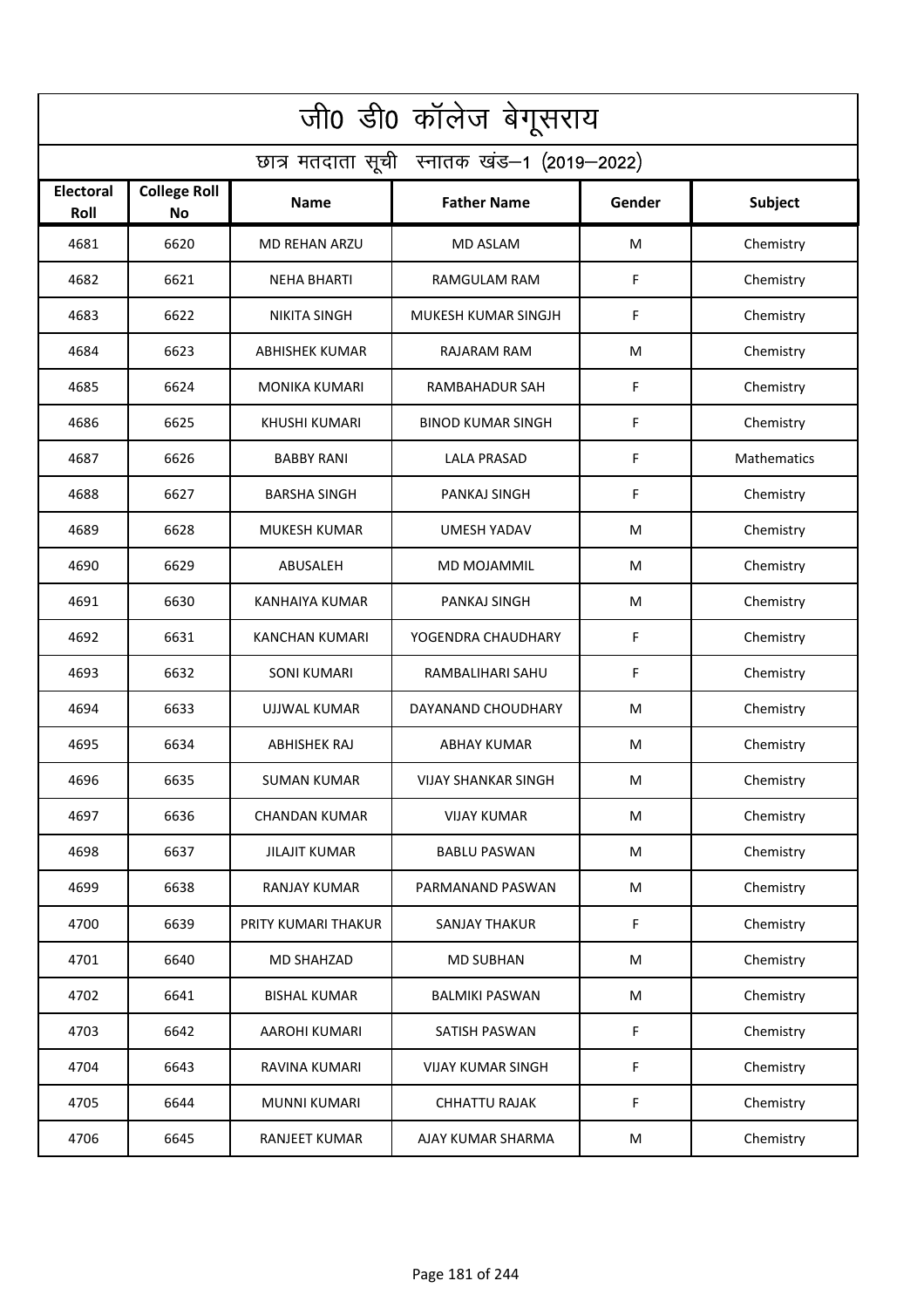| जी0 डी0 कॉलेज बेगूसराय                     |                                  |                      |                         |        |           |  |  |  |
|--------------------------------------------|----------------------------------|----------------------|-------------------------|--------|-----------|--|--|--|
| छात्र मतदाता सूची स्नातक खंड-1 (2019-2022) |                                  |                      |                         |        |           |  |  |  |
| <b>Electoral</b><br>Roll                   | <b>College Roll</b><br><b>No</b> | Name                 | <b>Father Name</b>      | Gender | Subject   |  |  |  |
| 4707                                       | 6646                             | NIDHI KUMARI         | <b>ANANDI CHOUDHARY</b> | F      | Chemistry |  |  |  |
| 4708                                       | 6647                             | <b>KAJAL KUMARI</b>  | PAPPU PODDAR            | F      | Chemistry |  |  |  |
| 4709                                       | 6648                             | VISHAL KUMAR         | PRAMOD SINGH            | M      | Chemistry |  |  |  |
| 4710                                       | 6649                             | <b>DIVYANK KUMAR</b> | KANHAIYA PRASAD         | M      | Chemistry |  |  |  |
| 4711                                       | 6650                             | <b>AKASH KUMAR</b>   | <b>SURENDAR MAHTO</b>   | M      | Chemistry |  |  |  |
| 4712                                       | 6651                             | <b>DEWISH KUMARI</b> | <b>VIR PRATAP KUMAR</b> | F      | Chemistry |  |  |  |
| 4713                                       | 6652                             | <b>ARUSHI PRIYA</b>  | <b>RANJIT KUMAR</b>     | F      | Chemistry |  |  |  |
| 4714                                       | 6653                             | PAMPAM KUMAR         | <b>ANANT SINGH</b>      | M      | Chemistry |  |  |  |
| 4715                                       | 6654                             | AKASH KUMAR SINGH    | <b>ARVIND SINGH</b>     | M      | Chemistry |  |  |  |
| 4716                                       | 6655                             | <b>SHANTI KUMARI</b> | <b>ANIL DAS</b>         | F      | Chemistry |  |  |  |
| 4717                                       | 6656                             | <b>NITISH KUMAR</b>  | <b>UMESH SINGH</b>      | M      | Chemistry |  |  |  |
| 4718                                       | 6657                             | <b>NIKHIL KUMAR</b>  | RAM KUMAR SINGH         | M      | Chemistry |  |  |  |
| 4719                                       | 6658                             | NIRANJAN KUMAR       | ROHIT MAHTO             | M      | Chemistry |  |  |  |
| 4720                                       | 6659                             | <b>RAHUL KUMAR</b>   | RAM PRAVESH PANDIT      | M      | Chemistry |  |  |  |
| 4721                                       | 6660                             | AVNISH KUMAR         | <b>LALAN MAHTO</b>      | M      | Chemistry |  |  |  |
| 4722                                       | 6661                             | NISHA KUMARI         | <b>DILIP SAHANI</b>     | F      | Chemistry |  |  |  |
| 4723                                       | 6662                             | PRATYUSH PRASAR      | SANJAY KUMAR PASWAN     | M      | Chemistry |  |  |  |
| 4724                                       | 6663                             | <b>SUJIT KUMAR</b>   | KRISHNANANDAN MAHTO     | M      | Chemistry |  |  |  |
| 4725                                       | 6664                             | AMAR KUMAR           | MUSAHRU SAH             | M      | Chemistry |  |  |  |
| 4726                                       | 6665                             | NIKHIL KUMAR         | SANJEEV KUMAR RAY       | M      | Chemistry |  |  |  |
| 4727                                       | 6666                             | <b>RITESH KUMAR</b>  | <b>INDRAJIT KUMAR</b>   | M      | Chemistry |  |  |  |
| 4728                                       | 6667                             | PRAHLAD KUMAR        | JANAKLAL PASWAN         | M      | Chemistry |  |  |  |
| 4729                                       | 6668                             | <b>KOMAL KUMARI</b>  | <b>GHANSHYAM PODDAR</b> | F      | Chemistry |  |  |  |
| 4730                                       | 6669                             | PRIYANKA KUMARI      | <b>NARESH SAH</b>       | F      | Chemistry |  |  |  |
| 4731                                       | 6670                             | <b>KISHAN KUMAR</b>  | <b>RAJGIR YADAV</b>     | M      | Chemistry |  |  |  |
| 4732                                       | 6671                             | <b>PRINCE KUMAR</b>  | SADANAND RAY            | M      | Chemistry |  |  |  |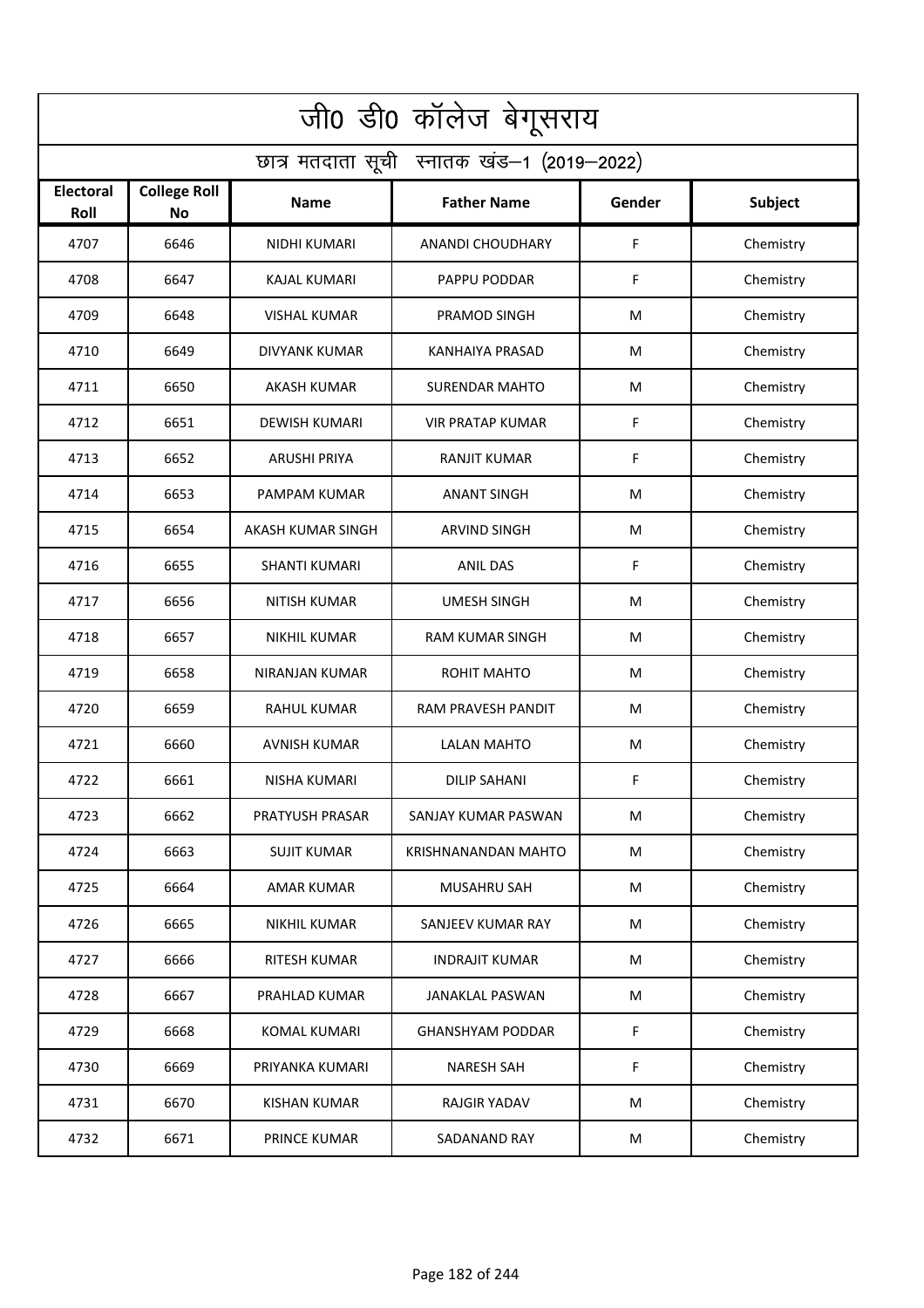| जी0 डी0 कॉलेज बेगूसराय                     |                                  |                       |                         |        |           |  |  |  |
|--------------------------------------------|----------------------------------|-----------------------|-------------------------|--------|-----------|--|--|--|
| छात्र मतदाता सूची स्नातक खंड-1 (2019-2022) |                                  |                       |                         |        |           |  |  |  |
| <b>Electoral</b><br>Roll                   | <b>College Roll</b><br><b>No</b> | Name                  | <b>Father Name</b>      | Gender | Subject   |  |  |  |
| 4733                                       | 6672                             | <b>AFZAL HASHMI</b>   | MD FIROZ ALAM           | M      | Chemistry |  |  |  |
| 4734                                       | 6673                             | <b>NISHA KUMARI</b>   | <b>LEKHO SINGH</b>      | F      | Chemistry |  |  |  |
| 4735                                       | 6674                             | AAYUSH HARSH          | ANJANI KUMAR SINHA      | M      | Chemistry |  |  |  |
| 4736                                       | 6675                             | SANSKRITI SANYAL      | <b>BALMUKUND KUMAR</b>  | F      | Chemistry |  |  |  |
| 4737                                       | 6676                             | PRIYAM KUMARI         | RAM BILASH SAH          | F      | Chemistry |  |  |  |
| 4738                                       | 6677                             | ANISHA KUMARI         | SITARAM SAHNI           | F      | Chemistry |  |  |  |
| 4739                                       | 6678                             | <b>AVINASH KUMAR</b>  | <b>ANIL PASWAN</b>      | M      | Chemistry |  |  |  |
| 4740                                       | 6679                             | <b>RISHAV KUMAR</b>   | <b>GOPAL PASWAN</b>     | M      | Chemistry |  |  |  |
| 4741                                       | 6680                             | MD MURSHID ALAM       | <b>MD AYUB ALI</b>      | M      | Chemistry |  |  |  |
| 4742                                       | 6681                             | <b>ANKITA KUMARI</b>  | RAM PRABHAS CHOUDHARY   | F      | Chemistry |  |  |  |
| 4743                                       | 6682                             | RAJA KUMAR            | <b>GHURAN CHAUDHARI</b> | M      | Chemistry |  |  |  |
| 4744                                       | 6683                             | <b>AJAY KUMAR</b>     | RAMCHANDRA PASWAN       | M      | Chemistry |  |  |  |
| 4745                                       | 6684                             | <b>SUSHANT KUMAR</b>  | PITAMBER MISHRA         | M      | Chemistry |  |  |  |
| 4746                                       | 6685                             | KOMAL KUMARI          | SANJAY YADAV            | F      | Chemistry |  |  |  |
| 4747                                       | 6686                             | <b>ABHINAV KUMAR</b>  | <b>VIJAY PASWAN</b>     | M      | Chemistry |  |  |  |
| 4748                                       | 6687                             | MD AMANUL JAHAN       | MD SHAHJAHAN            | M      | Chemistry |  |  |  |
| 4749                                       | 6688                             | <b>RAJNISH KUMAR</b>  | HARI NARAYAN PANDIT     | M      | Chemistry |  |  |  |
| 4750                                       | 6689                             | <b>GULSHAN KUMAR</b>  | SUKH SHARAN PRASAD      | M      | Chemistry |  |  |  |
| 4751                                       | 6690                             | ABHISHEK KUMAR        | <b>SUDHIR SINGH</b>     | M      | Chemistry |  |  |  |
| 4752                                       | 6692                             | PURNIMA KUMARI        | PANKAJ SINGH            | F      | Chemistry |  |  |  |
| 4753                                       | 6693                             | SARA MAAWIAH          | <b>MD RAKIM</b>         | F      | Chemistry |  |  |  |
| 4754                                       | 6694                             | POOJA KUMARI          | <b>DINESSH SAH</b>      | F      | Chemistry |  |  |  |
| 4755                                       | 6695                             | ANURAG KASHYAP        | <b>MANOHAR JHA</b>      | M      | Chemistry |  |  |  |
| 4756                                       | 6696                             | <b>DHEERAJ KUMAR</b>  | <b>NARESH DAS</b>       | M      | Chemistry |  |  |  |
| 4757                                       | 6697                             | <b>GUNJA KUMARI</b>   | DILIP KUMAR PASWAN      | F      | Chemistry |  |  |  |
| 4758                                       | 6698                             | <b>MAUSHAM KUMARI</b> | SARJAN SINGH            | F      | Chemistry |  |  |  |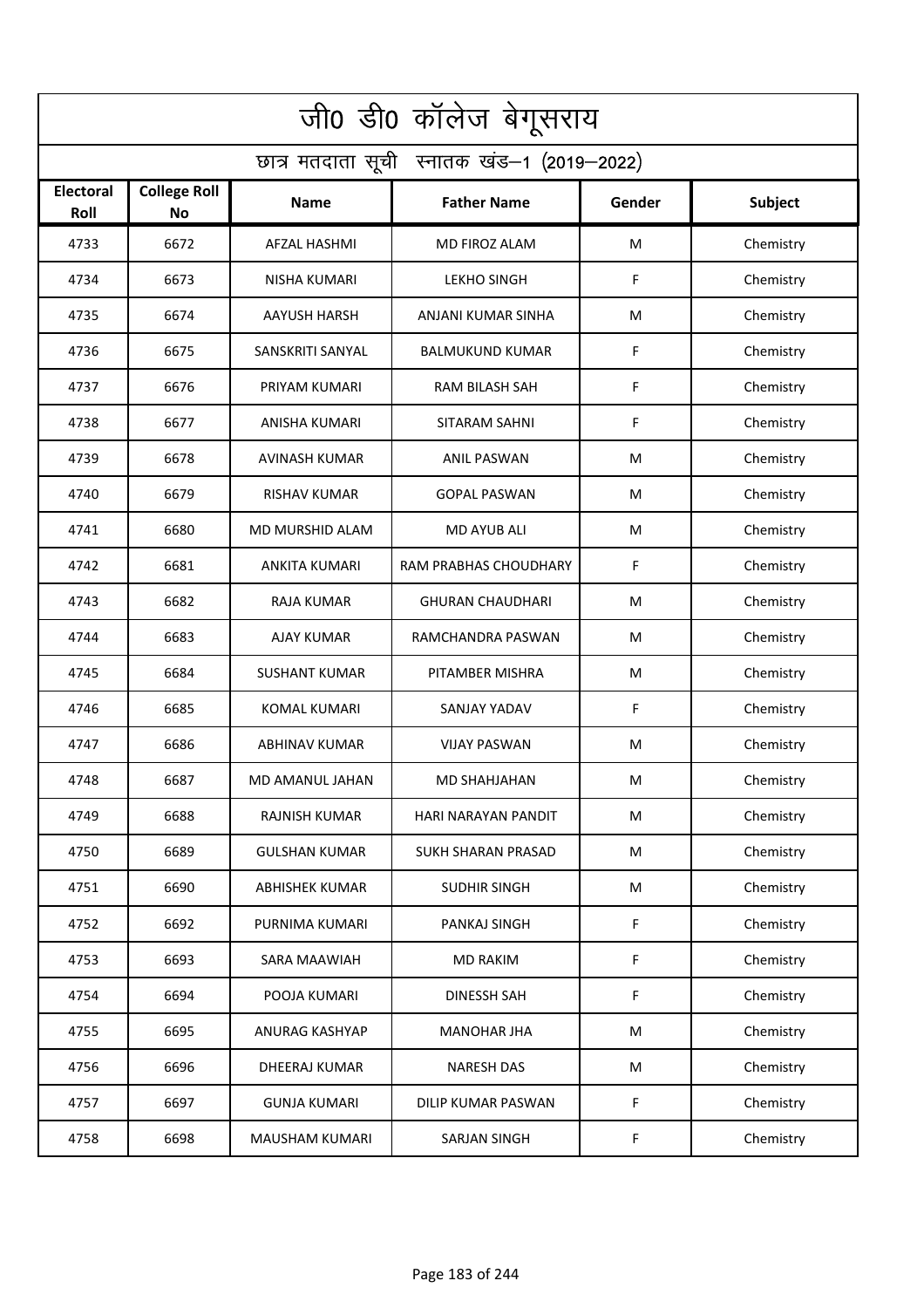| जी0 डी0 कॉलेज बेगूसराय                     |                                  |                                        |                               |        |           |  |  |  |
|--------------------------------------------|----------------------------------|----------------------------------------|-------------------------------|--------|-----------|--|--|--|
| छात्र मतदाता सूची स्नातक खंड-1 (2019-2022) |                                  |                                        |                               |        |           |  |  |  |
| <b>Electoral</b><br>Roll                   | <b>College Roll</b><br><b>No</b> | Name                                   | <b>Father Name</b>            | Gender | Subject   |  |  |  |
| 4759                                       | 6699                             | RAJLAXMI                               | <b>DHARMENDRA KUMAR</b>       | F      | Chemistry |  |  |  |
| 4760                                       | 6700                             | <b>KAJAL KUMRI</b>                     | <b>CHANDAR SHEKHAR MAHTO</b>  | F      | Chemistry |  |  |  |
| 4761                                       | 6701                             | <b>SONU KUMAR</b>                      | CHANDRASHEKHAR MAHTO          | M      | Chemistry |  |  |  |
| 4762                                       | 6702                             | <b>NITISH KUMAR</b>                    | <b>RANJEET DAS</b>            | M      | Chemistry |  |  |  |
| 4763                                       | 6703                             | <b>MANISH KUMAR</b>                    | <b>HARINARAYAN SAH</b>        | M      | Chemistry |  |  |  |
| 4764                                       | 6704                             | <b>BITTU KUMAR DAS</b>                 | <b>DINESH DAS</b>             | M      | Chemistry |  |  |  |
| 4765                                       | 6705                             | <b>SAURAV KUMAR</b>                    | RAMNRAYAN MAHTO               | M      | Chemistry |  |  |  |
| 4766                                       | 6706                             | <b>SANJEEV KUMAR</b>                   | <b>SHANKER SAH</b>            | M      | Chemistry |  |  |  |
| 4767                                       | 6707                             | <b>CHIKKU KUMAR</b><br><b>CHAUDHRY</b> | <b>HARERAM CHAUDHRY</b>       | M      | Chemistry |  |  |  |
| 4768                                       | 6709                             | <b>NITISH KUMAR</b>                    | RAJESH MAHTO                  | M      | Chemistry |  |  |  |
| 4769                                       | 6710                             | <b>VIVEK KUMAR</b>                     | <b>ARVIND RAY</b>             | M      | Chemistry |  |  |  |
| 4770                                       | 6711                             | <b>PUJA KUMARI</b>                     | <b>BALESHWAR PRASAD SINGH</b> | F      | Chemistry |  |  |  |
| 4771                                       | 6712                             | RAHUL KUMAR                            | MANOJ KUMAR PANDIT            | M      | Chemistry |  |  |  |
| 4772                                       | 6713                             | <b>LUCY KUMARI</b>                     | MUNNA CHAUDHARY               | F      | Chemistry |  |  |  |
| 4773                                       | 6714                             | NITISH KUMAR                           | SANJEET SAH                   | M      | Chemistry |  |  |  |
| 4774                                       | 6715                             | AMIT KUMAR                             | <b>MOHAN CHAUDHARY</b>        | M      | Chemistry |  |  |  |
| 4775                                       | 6716                             | <b>SUMAN KUMAR</b>                     | CHANDRABHUSHAN MAHTO          | M      | Chemistry |  |  |  |
| 4776                                       | 6717                             | RAHUL KUMAR                            | <b>ANANT SINGH</b>            | M      | Chemistry |  |  |  |
| 4777                                       | 6718                             | <b>SHARVAN KUMAR</b>                   | <b>VINOD CHOUDHARY</b>        | M      | Chemistry |  |  |  |
| 4778                                       | 6719                             | LAXMI KANT                             | <b>TUFANI THAKUR</b>          | M      | Chemistry |  |  |  |
| 4779                                       | 6720                             | <b>RANI KUMARI</b>                     | ARVIND KUMAR SINGH            | F      | Chemistry |  |  |  |
| 4780                                       | 6721                             | PRITI KUMARI                           | ARVIND KUMAR SINGH            | F      | Chemistry |  |  |  |
| 4781                                       | 6722                             | MITHILESH KUMAR                        | <b>LALO SAH</b>               | M      | Chemistry |  |  |  |
| 4782                                       | 6723                             | DRAWM SHIVAM                           | YASHWANT SINGH                | M      | Chemistry |  |  |  |
| 4783                                       | 6724                             | <b>RUPAM</b>                           | RAJ KUMAR MAHTO               | F      | Chemistry |  |  |  |
| 4784                                       | 6725                             | SAROJ KUMAR                            | RAM UDAY SAH                  | M      | Chemistry |  |  |  |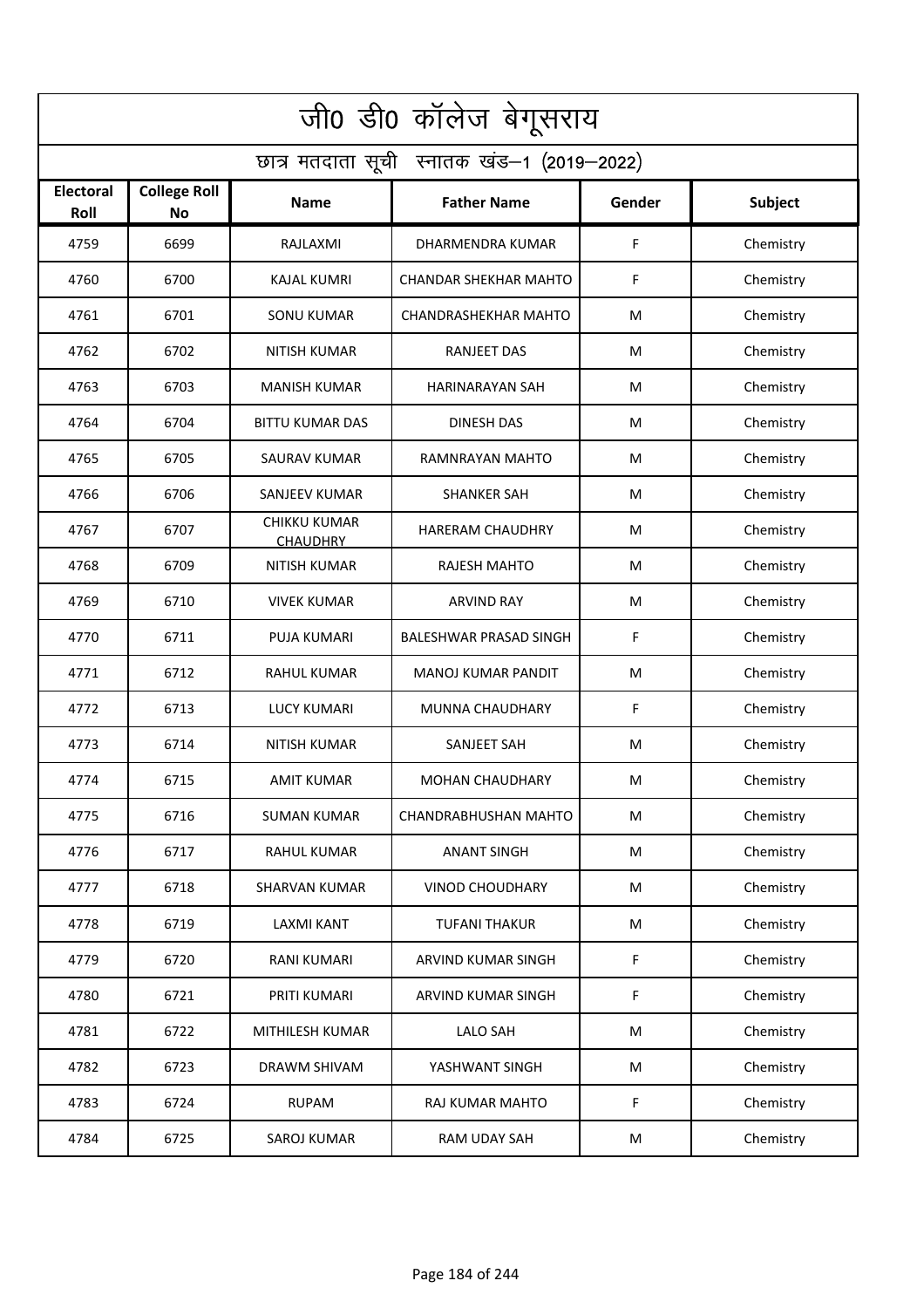| जी0 डी0 कॉलेज बेगूसराय                     |                                  |                         |                          |        |           |  |  |  |
|--------------------------------------------|----------------------------------|-------------------------|--------------------------|--------|-----------|--|--|--|
| छात्र मतदाता सूची स्नातक खंड-1 (2019-2022) |                                  |                         |                          |        |           |  |  |  |
| <b>Electoral</b><br>Roll                   | <b>College Roll</b><br><b>No</b> | Name                    | <b>Father Name</b>       | Gender | Subject   |  |  |  |
| 4785                                       | 6726                             | NIVEDITA KUMARI         | NRIPENDRA KUMAR SINGH    | F      | Chemistry |  |  |  |
| 4786                                       | 6727                             | <b>MAMTA KUMARI</b>     | <b>DINESH BHAGAT</b>     | F      | Chemistry |  |  |  |
| 4787                                       | 6728                             | KRISHANDEV RAJAK        | PHULENA RAJAK            | M      | Chemistry |  |  |  |
| 4788                                       | 6729                             | <b>MITHUN KUMAR</b>     | <b>JAGDISH CHAUDHRI</b>  | M      | Chemistry |  |  |  |
| 4789                                       | 6730                             | <b>ANNU KUMARI</b>      | <b>ASHOK KUMAR SINGH</b> | F      | Chemistry |  |  |  |
| 4790                                       | 6731                             | <b>AJAY KUMAR</b>       | RAMCHANDRA PANDIT        | M      | Chemistry |  |  |  |
| 4791                                       | 6732                             | PRADUMAN KUMAR          | KRISHN NANDAN PASWAN     | M      | Chemistry |  |  |  |
| 4792                                       | 6733                             | PANKAJ KUMAR            | <b>JAYDEO SINGH</b>      | M      | Chemistry |  |  |  |
| 4793                                       | 6734                             | <b>RANDHIR KUMAR</b>    | <b>RAMESH KUMAR</b>      | M      | Chemistry |  |  |  |
| 4794                                       | 6735                             | <b>NEHA NIRALA</b>      | MADAN KUMAR NIRALA       | F      | Chemistry |  |  |  |
| 4795                                       | 6736                             | KUNDAN KUMAR            | SUSHIL KUMAR CHOUDHARY   | M      | Chemistry |  |  |  |
| 4796                                       | 6737                             | <b>BABU SAHEB KUMAR</b> | <b>SHIV KUMAR SHARMA</b> | M      | Chemistry |  |  |  |
| 4797                                       | 6738                             | RANVIR KUMAR            | JAGDISH RAM              | M      | Chemistry |  |  |  |
| 4798                                       | 6739                             | <b>KRISHNA KUMAR</b>    | <b>VIDYANAND ROY</b>     | M      | Chemistry |  |  |  |
| 4799                                       | 6740                             | <b>VISHWAJEET KUMAR</b> | <b>RADHE SAH</b>         | M      | Chemistry |  |  |  |
| 4800                                       | 6741                             | KARUNA KUMARI           | SAJJAN PASWAN            | F      | Chemistry |  |  |  |
| 4801                                       | 6742                             | KAUSHAL KUMAR BHARTI    | RAM PRAKASH SAH          | M      | Chemistry |  |  |  |
| 4802                                       | 6743                             | <b>GUDDU KUMAR</b>      | SOBHAM SINGH             | M      | Chemistry |  |  |  |
| 4803                                       | 6744                             | SATYAM KUMAR            | MITHILESH KUMAR SINGH    | M      | Chemistry |  |  |  |
| 4804                                       | 6745                             | DEEPAK KUMAR HISARIA    | NARAYAN PRASHAD HISARIA  | M      | Chemistry |  |  |  |
| 4805                                       | 6746                             | <b>SANANT KUMAR</b>     | RAMSUBHAG SINGH          | M      | Chemistry |  |  |  |
| 4806                                       | 6747                             | SHIVAM KUMAR            | <b>SHIV KUMAR SINGH</b>  | M      | Chemistry |  |  |  |
| 4807                                       | 6748                             | <b>SHIVAM KUMAR</b>     | LALAN KUMAR SINGH        | M      | Chemistry |  |  |  |
| 4808                                       | 6749                             | <b>SURBHI KUMARI</b>    | <b>RAJ KUMAR RAY</b>     | F      | Chemistry |  |  |  |
| 4809                                       | 6750                             | OM KUMAR                | PRAMOD KUMAR             | M      | Chemistry |  |  |  |
| 4810                                       | 6751                             | POOJA KUMARI            | <b>SHATRUDHAN DAS</b>    | F      | Chemistry |  |  |  |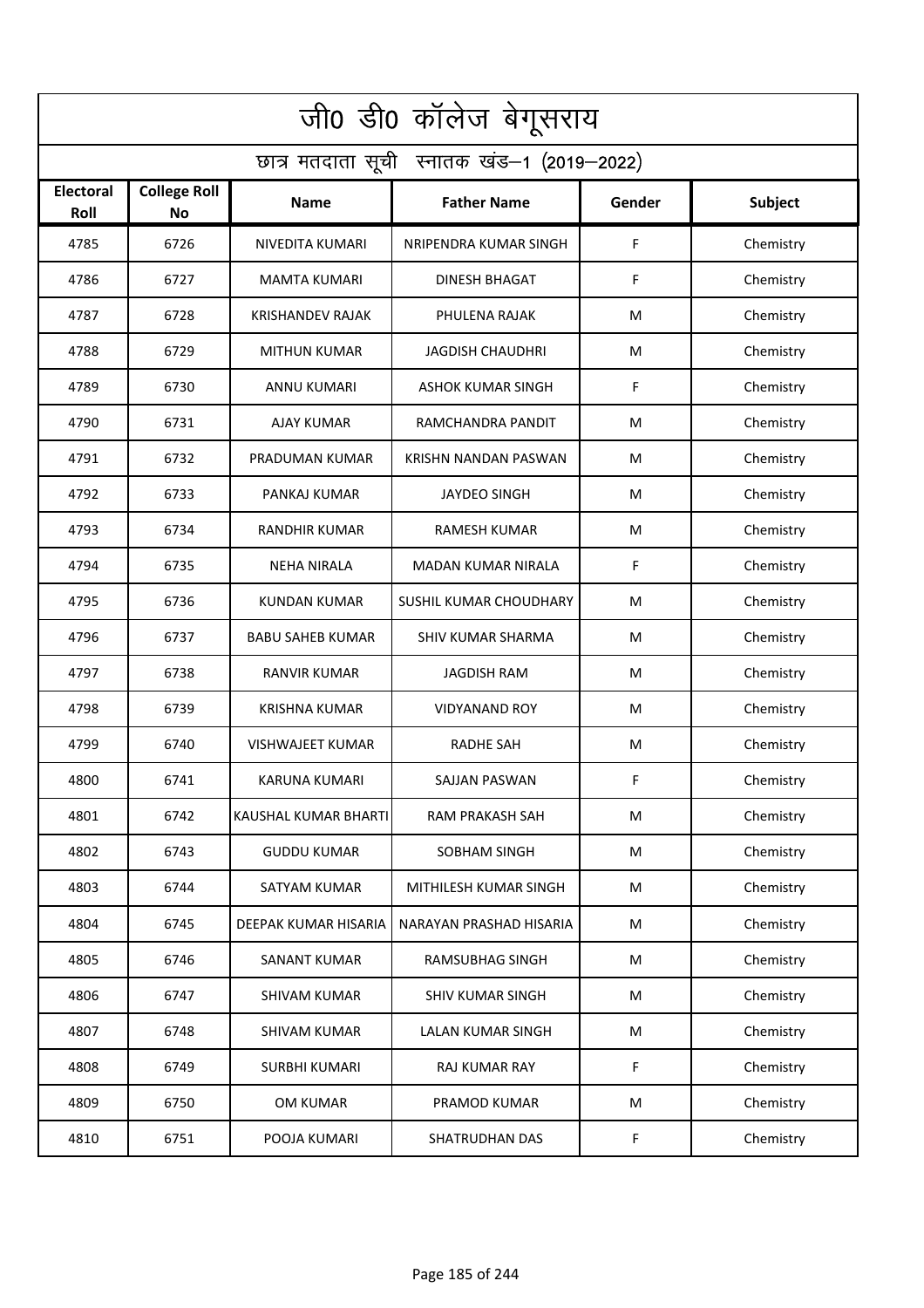| जी0 डी0 कॉलेज बेगूसराय                     |                                  |                                       |                               |        |           |  |  |  |
|--------------------------------------------|----------------------------------|---------------------------------------|-------------------------------|--------|-----------|--|--|--|
| छात्र मतदाता सूची स्नातक खंड-1 (2019-2022) |                                  |                                       |                               |        |           |  |  |  |
| <b>Electoral</b><br>Roll                   | <b>College Roll</b><br><b>No</b> | <b>Name</b>                           | <b>Father Name</b>            | Gender | Subject   |  |  |  |
| 4811                                       | 6752                             | <b>UTSAV KUMARI</b>                   | RAJESH KUMAR SINGH            | F      | Chemistry |  |  |  |
| 4812                                       | 6753                             | MITHILESH KUMAR                       | <b>RAMADHAR SINGH</b>         | M      | Chemistry |  |  |  |
| 4813                                       | 6754                             | <b>SUMAN KUMAR</b>                    | <b>GOPAL SINGH</b>            | M      | Chemistry |  |  |  |
| 4814                                       | 6755                             | <b>SONAL KUMARI</b>                   | <b>VIJAY SINGH</b>            | F      | Chemistry |  |  |  |
| 4815                                       | 6756                             | <b>NIRAJ KUMAR</b>                    | KAILASH TANTI                 | M      | Chemistry |  |  |  |
| 4816                                       | 6757                             | HIMANSHU KUMAR                        | <b>MRIDUL KUMAR</b>           | M      | Chemistry |  |  |  |
| 4817                                       | 6758                             | ANISHA KUMARI                         | <b>BARUN KUMAR</b>            | F      | Chemistry |  |  |  |
| 4818                                       | 6759                             | <b>MANISH KUMAR</b>                   | <b>MOHAN SHARMA</b>           | M      | Chemistry |  |  |  |
| 4819                                       | 6760                             | RAMRAJ KUMAR                          | PAWAN KUMAR SINGH             | M      | Chemistry |  |  |  |
| 4820                                       | 6761                             | MD SAJEED HUSAIN                      | MD ISHAMUL HAQUE              | M      | Chemistry |  |  |  |
| 4821                                       | 6763                             | <b>BIBHA KUMARI</b>                   | <b>CHHEDI MAHTO</b>           | F      | Chemistry |  |  |  |
| 4822                                       | 6764                             | <b>KHUSHI</b>                         | <b>BIPIN KUMAR SINGH</b>      | F      | Chemistry |  |  |  |
| 4823                                       | 6765                             | SUMAN KUMARI                          | SUBODH KUMAR SINGH            | F      | Chemistry |  |  |  |
| 4824                                       | 6766                             | <b>SRISHTY KUMARI</b>                 | <b>VIJAY KUMAR GUPTA</b>      | F      | Chemistry |  |  |  |
| 4825                                       | 6767                             | <b>SHIMPY KUMARI</b>                  | DEVNANDAN CHAUDHARY           | F      | Chemistry |  |  |  |
| 4826                                       | 6768                             | <b>MASUM KUMAR</b>                    | MINTU MAHTO                   | M      | Chemistry |  |  |  |
| 4827                                       | 6769                             | <b>SALONI KUMARI</b>                  | KAMAL NARESH PRASAD           | F      | Chemistry |  |  |  |
| 4828                                       | 6770                             | <b>MD DANISH</b>                      | <b>MD MOJAHIR</b>             | M      | Chemistry |  |  |  |
| 4829                                       | 6771                             | <b>BABLEE KUMARI</b>                  | <b>SHANKAR RAY</b>            | F      | Chemistry |  |  |  |
| 4830                                       | 6772                             | <b>SHUBHAM KUMAR</b><br><b>MISHRA</b> | <b>BIBHUTI BHUSHAN MISHRA</b> | M      | Chemistry |  |  |  |
| 4831                                       | 6772                             | DILKHUSH KUMARI                       | <b>ARVIND KUMAR</b>           | F      | Chemistry |  |  |  |
| 4832                                       | 6773                             | RAVI VISHAL VERMA                     | ASHOK KUMAR VERMA             | M      | Chemistry |  |  |  |
| 4833                                       | 6774                             | SAMVART SHRIVASTAVA                   | SHATRUGHAN SHRIVASTAVA        | M      | Chemistry |  |  |  |
| 4834                                       | 6775                             | <b>ANANT KUMAR</b>                    | <b>MANOJ SINGH</b>            | M      | Chemistry |  |  |  |
| 4835                                       | 6776                             | <b>KUMAR KESHAV</b>                   | SANJAY KUMAR                  | M      | Chemistry |  |  |  |
| 4836                                       | 6777                             | <b>GHANSHYAM KUMAR</b>                | <b>BISHUNDEV YADAV</b>        | M      | Chemistry |  |  |  |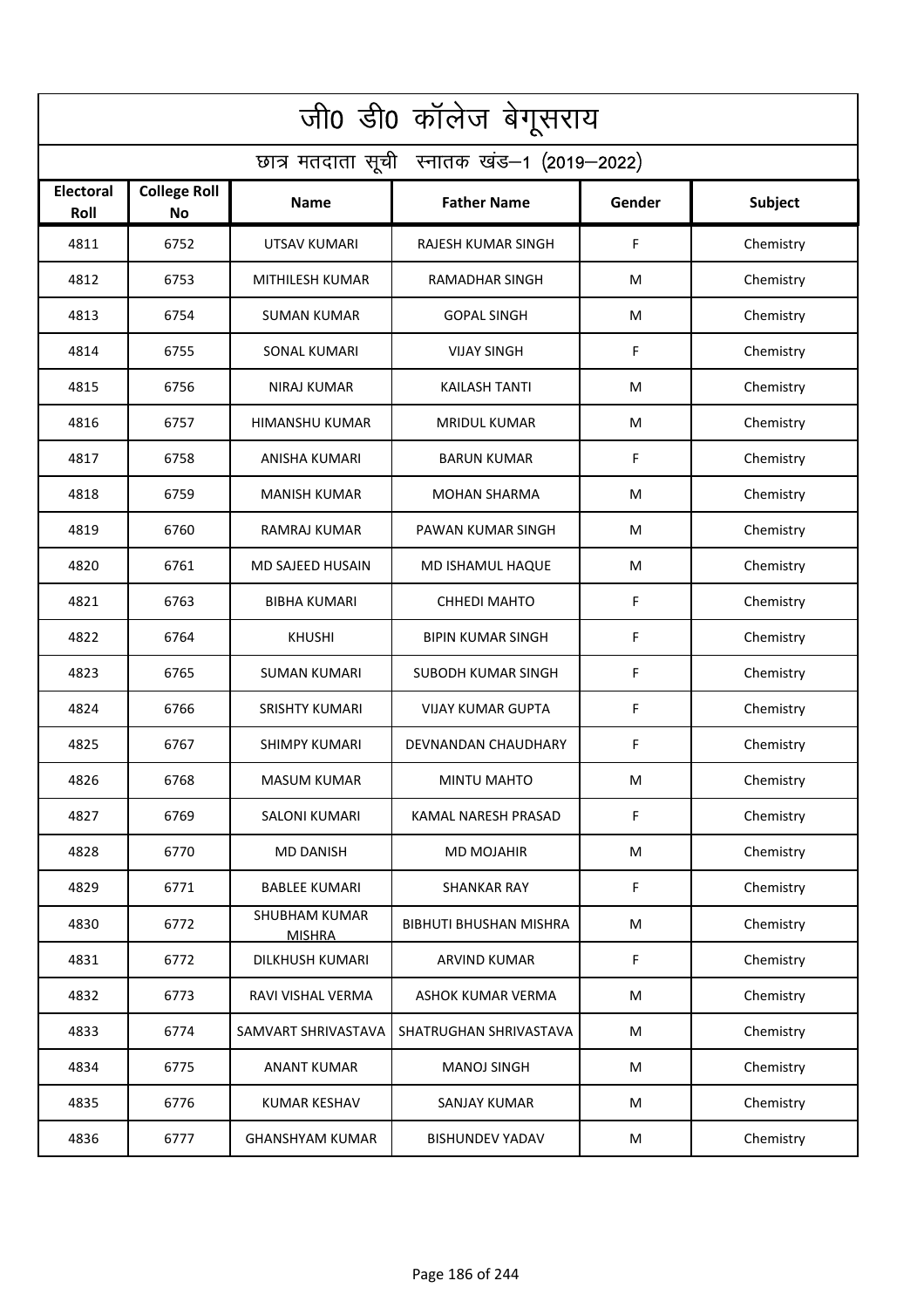| जी0 डी0 कॉलेज बेगूसराय                     |                                  |                        |                         |        |                |  |  |  |
|--------------------------------------------|----------------------------------|------------------------|-------------------------|--------|----------------|--|--|--|
| छात्र मतदाता सूची स्नातक खंड-1 (2019-2022) |                                  |                        |                         |        |                |  |  |  |
| <b>Electoral</b><br>Roll                   | <b>College Roll</b><br><b>No</b> | <b>Name</b>            | <b>Father Name</b>      | Gender | <b>Subject</b> |  |  |  |
| 4837                                       | 6778                             | <b>SHYAM KUMAR</b>     | SHAILENDER SINGH        | M      | Chemistry      |  |  |  |
| 4838                                       | 6779                             | <b>SHUBHAM KUMAR</b>   | <b>MAHESH KUMAR</b>     | M      | Chemistry      |  |  |  |
| 4839                                       | 6780                             | <b>CHANDNI KUMARI</b>  | RAMAGYA SINGH           | F      | Chemistry      |  |  |  |
| 4840                                       | 6781                             | <b>VISHVJEET KUMAR</b> | <b>VIDYANAND ISHWAR</b> | M      | Chemistry      |  |  |  |
| 4841                                       | 6782                             | <b>RANI KUMARI</b>     | RANJEET SHARMA          | F      | Chemistry      |  |  |  |
| 4842                                       | 6783                             | <b>SUMAN KUMAR JHA</b> | <b>MANOJ JHA</b>        | M      | Chemistry      |  |  |  |
| 4843                                       | 6784                             | <b>RAGINI KUMARI</b>   | <b>KUNDAN KUMAR</b>     | F      | Chemistry      |  |  |  |
| 4844                                       | 6785                             | <b>RAJAN KUMAR</b>     | RAMAWTAR PASWAN         | M      | Chemistry      |  |  |  |
| 4845                                       | 6786                             | <b>VIKRANT KUMAR</b>   | <b>MOHAN MAHTO</b>      | M      | Chemistry      |  |  |  |
| 4846                                       | 6787                             | RAKESH KUMAR           | RAMKUMAR SAH            | M      | Chemistry      |  |  |  |
| 4847                                       | 6788                             | <b>BALMUKUND KUMR</b>  | NAVEEN PRASAD SINGH     | M      | Chemistry      |  |  |  |
| 4848                                       | 6789                             | <b>AVINAV ANKIT</b>    | SHYAM KISHORE JHA       | M      | Chemistry      |  |  |  |
| 4849                                       | 6790                             | PRITI KUMARI           | <b>RAJESH DAS</b>       | F      | Chemistry      |  |  |  |
| 4850                                       | 6791                             | ADITYA KUMAR           | ARBIND KUMAR SAH        | M      | Chemistry      |  |  |  |
| 4851                                       | 6792                             | <b>MANISH KUMAR</b>    | JANARDAN KUMAR DAS      | M      | Chemistry      |  |  |  |
| 4852                                       | 6793                             | <b>DIVESH</b>          | SHAMBHU SAH             | M      | Chemistry      |  |  |  |
| 4853                                       | 6794                             | ABHISHEK KUMAR         | <b>UTTAM DAS</b>        | M      | Chemistry      |  |  |  |
| 4854                                       | 6795                             | KARAM SHILA KUMARI     | RAM BILASH MAHTO        | F      | Chemistry      |  |  |  |
| 4855                                       | 6796                             | KOMAL KUMARI ROY       | <b>KEDAR NATH ROY</b>   | F      | Chemistry      |  |  |  |
| 4856                                       | 6797                             | <b>KAJAL KUMARI</b>    | RAMBILASH RAY           | F      | Chemistry      |  |  |  |
| 4857                                       | 6798                             | SAURABH KUMAR          | SANJEET KUMAR SINGH     | M      | Chemistry      |  |  |  |
| 4858                                       | 6799                             | <b>MANIKANT KUMAR</b>  | PAWAN KUMAR BHAGAT      | M      | Chemistry      |  |  |  |
| 4859                                       | 6800                             | <b>BRAJESH KUMAR</b>   | <b>ARUN SAH</b>         | M      | Chemistry      |  |  |  |
| 4860                                       | 6801                             | <b>SHUBHAM KUMAR</b>   | <b>MANOJ SAH</b>        | M      | Chemistry      |  |  |  |
| 4861                                       | 6802                             | CHANDANI KUMARI        | RAJ KUMAR MAHTO         | F      | Chemistry      |  |  |  |
| 4862                                       | 6803                             | <b>SWEETY KUMARI</b>   | <b>BIRENDRA KUMAR</b>   | F      | Chemistry      |  |  |  |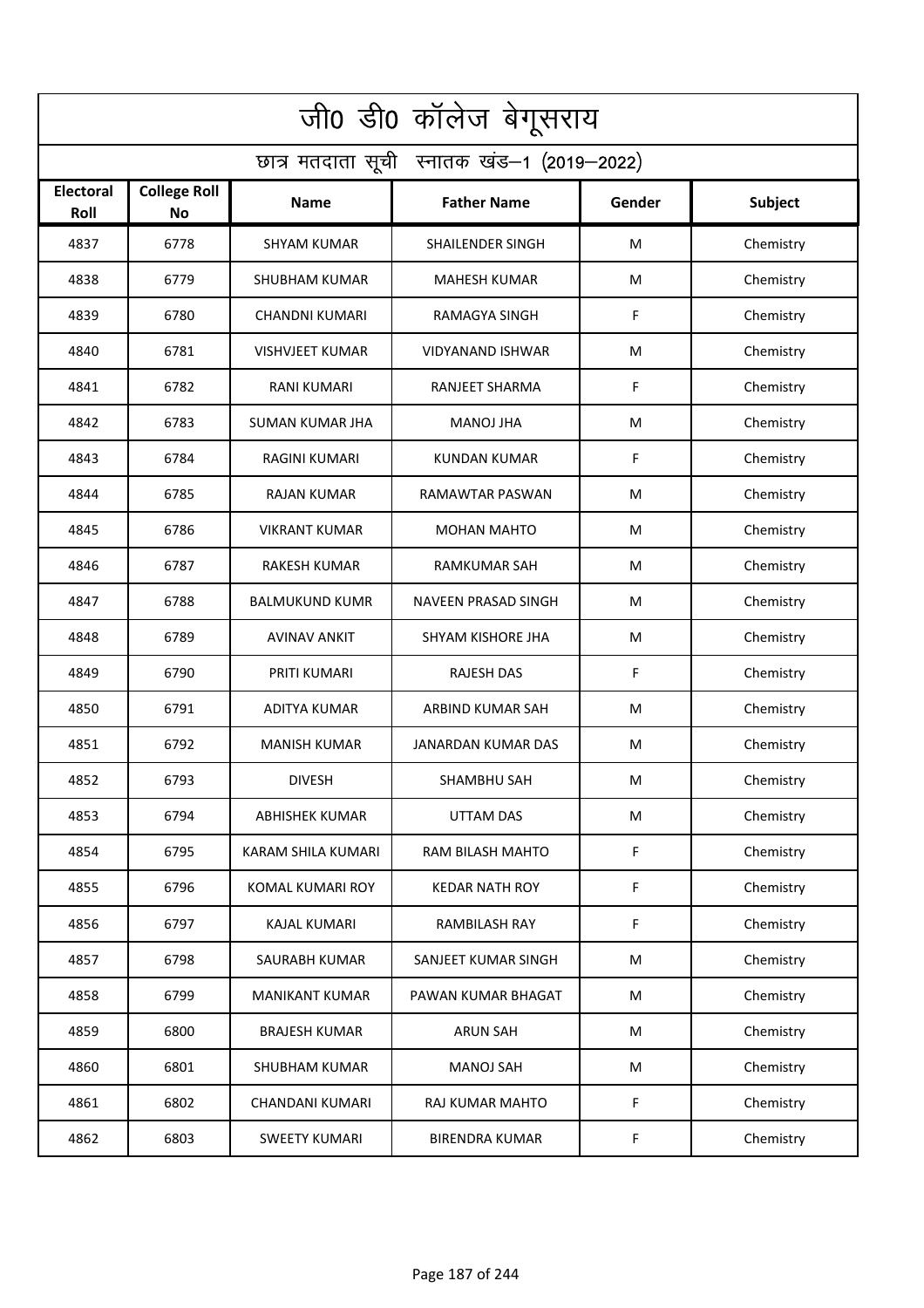| जी0 डी0 कॉलेज बेगूसराय                     |                                  |                        |                            |        |           |  |  |  |
|--------------------------------------------|----------------------------------|------------------------|----------------------------|--------|-----------|--|--|--|
| छात्र मतदाता सूची स्नातक खंड-1 (2019-2022) |                                  |                        |                            |        |           |  |  |  |
| <b>Electoral</b><br>Roll                   | <b>College Roll</b><br><b>No</b> | <b>Name</b>            | <b>Father Name</b>         | Gender | Subject   |  |  |  |
| 4863                                       | 6803                             | <b>SWEETY KUMARI</b>   | <b>RAM BILAS RAM</b>       | F      | Chemistry |  |  |  |
| 4864                                       | 6804                             | KAVITA KUMARI          | BHUSHAN KUMAR MAHTO        | F      | Chemistry |  |  |  |
| 4865                                       | 6805                             | KAVITA KUMARI          | <b>MANTU MAHTO</b>         | F      | Chemistry |  |  |  |
| 4866                                       | 6806                             | <b>ARYA BHARTI</b>     | RAJEEV KUMAR RAY           | F      | Chemistry |  |  |  |
| 4867                                       | 6807                             | <b>NIRAJ KUMAR</b>     | <b>HAREKRISHNA YADAV</b>   | M      | Chemistry |  |  |  |
| 4868                                       | 6808                             | <b>HASEEBA KHATOON</b> | MD ABU ZAFAR               | F      | Chemistry |  |  |  |
| 4869                                       | 6809                             | <b>ATAL KUMAR</b>      | RAMNARAYAN ROY             | M      | Chemistry |  |  |  |
| 4870                                       | 6810                             | <b>ANSHU KUMARI</b>    | <b>SUKESH SINGH</b>        | F      | Chemistry |  |  |  |
| 4871                                       | 6811                             | <b>ANKIT KUMAR</b>     | <b>BITTU SINGH</b>         | M      | Chemistry |  |  |  |
| 4872                                       | 6812                             | SUDHANSHU KUMAR        | DEVNANDAN CHOUDHARY        | M      | Chemistry |  |  |  |
| 4873                                       | 6813                             | <b>SHAILESH KUMAR</b>  | <b>UDHO PRASAD SINGH</b>   | M      | Chemistry |  |  |  |
| 4874                                       | 6814                             | MD RAQUIB ANSARI       | <b>ABDUL KHALIK ANSARI</b> | M      | Chemistry |  |  |  |
| 4875                                       | 6815                             | CHANDAN KUMAR          | ALKENDRA SINGH             | M      | Chemistry |  |  |  |
| 4876                                       | 6816                             | <b>KUNDAN KUMAR</b>    | RAJENDRA PODDAR            | M      | Chemistry |  |  |  |
| 4877                                       | 6817                             | NISHA KUMARI           | <b>INDRADEO PASWAN</b>     | F      | Chemistry |  |  |  |
| 4878                                       | 6818                             | <b>GARIMA KUMARI</b>   | SANTOSH KUMAR ROY          | F      | Chemistry |  |  |  |
| 4879                                       | 6819                             | <b>KAMAL KISHORI</b>   | <b>RAJ KUMAR</b>           | F      | Chemistry |  |  |  |
| 4880                                       | 6820                             | KANHAIYA KUMAR         | <b>TUNTUN TANTI</b>        | M      | Chemistry |  |  |  |
| 4881                                       | 6821                             | AJEET KUMAR            | <b>VIJAY CHAUDHARY</b>     | M      | Chemistry |  |  |  |
| 4882                                       | 6822                             | SAURAV KUMAR           | KAMLESH KUMAR              | M      | Chemistry |  |  |  |
| 4883                                       | 6824                             | <b>KANHAIYA JEE</b>    | <b>MUNTUN KUMAR SINGH</b>  | M      | Chemistry |  |  |  |
| 4884                                       | 6826                             | MD TANZILUR RAHMAN     | MD SOHAIL AZAD             | M      | Chemistry |  |  |  |
| 4885                                       | 6828                             | <b>ABHISHEK KUMAR</b>  | <b>BIPIN YADAV</b>         | M      | Chemistry |  |  |  |
| 4886                                       | 6832                             | PAYAL KUMARI           | SAMMENDRA KUMAR            | F      | Chemistry |  |  |  |
| 4887                                       | 6834                             | SAJAN KUMAR            | <b>KAPLESHWAR SAH</b>      | M      | Chemistry |  |  |  |
| 4888                                       | 6838                             | RIMJHIM KUMARI         | <b>KAUSHAL SINGH</b>       | F      | Chemistry |  |  |  |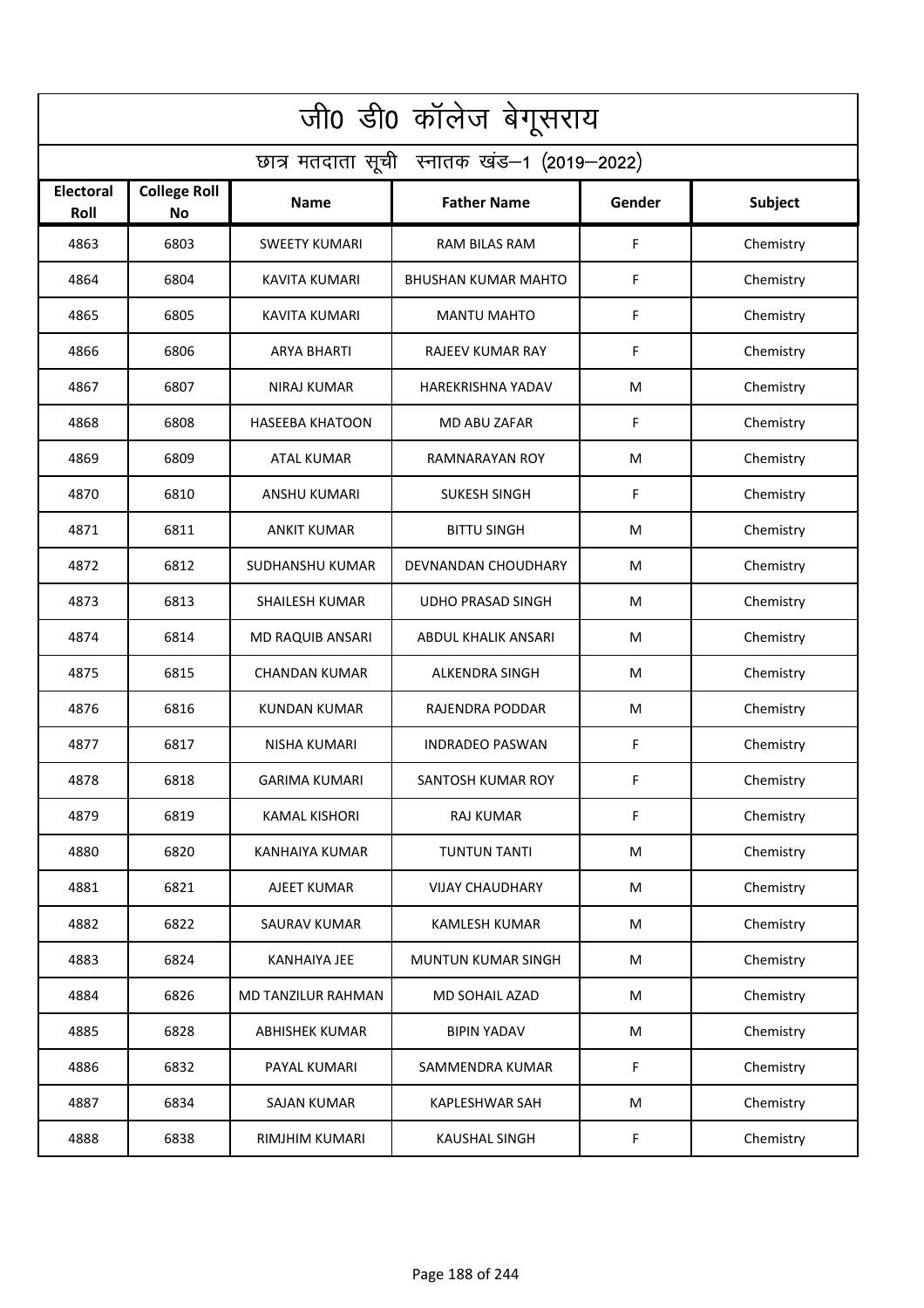| जी0 डी0 कॉलेज बेगूसराय                     |                                  |                       |                          |        |           |  |  |  |
|--------------------------------------------|----------------------------------|-----------------------|--------------------------|--------|-----------|--|--|--|
| छात्र मतदाता सूची स्नातक खंड-1 (2019-2022) |                                  |                       |                          |        |           |  |  |  |
| <b>Electoral</b><br>Roll                   | <b>College Roll</b><br><b>No</b> | <b>Name</b>           | <b>Father Name</b>       | Gender | Subject   |  |  |  |
| 4889                                       | 6839                             | MD ARSHAD ALI         | <b>MD ASGHER ALI</b>     | M      | Chemistry |  |  |  |
| 4890                                       | 6840                             | <b>SAURAV KUMAR</b>   | <b>BAIJU SAH</b>         | M      | Chemistry |  |  |  |
| 4891                                       | 6841                             | PREM KUMAR            | <b>JAWAHAR TANTI</b>     | M      | Chemistry |  |  |  |
| 4892                                       | 6842                             | <b>SUSHANT KUMAR</b>  | <b>UMESH MANDAL</b>      | M      | Chemistry |  |  |  |
| 4893                                       | 6844                             | <b>SONALI KUMARI</b>  | PANKAJ KUMAR             | F      | Chemistry |  |  |  |
| 4894                                       | 6845                             | <b>MANISH KUMAR</b>   | RAMAHALAD SAH            | M      | Chemistry |  |  |  |
| 4895                                       | 6846                             | <b>KESHAV SINGH</b>   | <b>RAM KUMAR SINGH</b>   | M      | Chemistry |  |  |  |
| 4896                                       | 6847                             | <b>RUPESH KUMAR</b>   | <b>MANOJ SAW</b>         | M      | Chemistry |  |  |  |
| 4897                                       | 6848                             | <b>NITESH KUMAR</b>   | <b>NITESH KUMAR</b>      | M      | Chemistry |  |  |  |
| 4898                                       | 6849                             | PRITI KUMARI          | SANJAY ROY               | F      | Chemistry |  |  |  |
| 4899                                       | 6851                             | <b>VAIBHAV KUMAR</b>  | NAND KUMAR               | M      | Chemistry |  |  |  |
| 4900                                       | 6853                             | <b>SONU KUMAR</b>     | DEO BHUSHAN PODDAR       | M      | Chemistry |  |  |  |
| 4901                                       | 6855                             | SANJANA KUMARI        | PRAMOD SAHNI             | F      | Chemistry |  |  |  |
| 4902                                       | 6857                             | UPASANA KUMARI        | <b>ATAL BIHARI ROY</b>   | F      | Chemistry |  |  |  |
| 4903                                       | 6858                             | PUJA KUMARI           | LAXMAN CHAUDHARY         | F      | Chemistry |  |  |  |
| 4904                                       | 6860                             | SURAJ KUMAR           | DILIP PODDAR             | M      | Chemistry |  |  |  |
| 4905                                       | 6861                             | <b>SURUCHI KUMARI</b> | <b>BHUJANGI SINGH</b>    | F      | Chemistry |  |  |  |
| 4906                                       | 6863                             | SHUBHAM RAJ           | RAMESH SINGH             | M      | Chemistry |  |  |  |
| 4907                                       | 6864                             | SHIVKUMAR             | AMOL KUMAR BHARTI        | M      | Chemistry |  |  |  |
| 4908                                       | 6865                             | <b>KABUL KUMAR</b>    | ASHARFI SHARMA           | M      | Chemistry |  |  |  |
| 4909                                       | 6866                             | <b>VISHAL KUMAR</b>   | <b>SURESH TANTI</b>      | M      | Chemistry |  |  |  |
| 4910                                       | 6868                             | SAUMYA KUMAR          | SHAMBHU PRASAD GUPTA     | M      | Chemistry |  |  |  |
| 4911                                       | 6869                             | YUVRAJ KUMAR          | <b>RAM SHANKAR SINGH</b> | M      | Chemistry |  |  |  |
| 4912                                       | 6870                             | <b>KANHAIYA KUMAR</b> | <b>GANGA PANDIT</b>      | M      | Chemistry |  |  |  |
| 4913                                       | 6871                             | ABHISHEK KUMAR        | SONELAL PASWAN           | M      | Chemistry |  |  |  |
| 4914                                       | 6872                             | SHASHIBHUSHAN KUMAR   | <b>UMESH CHAURASIA</b>   | M      | Chemistry |  |  |  |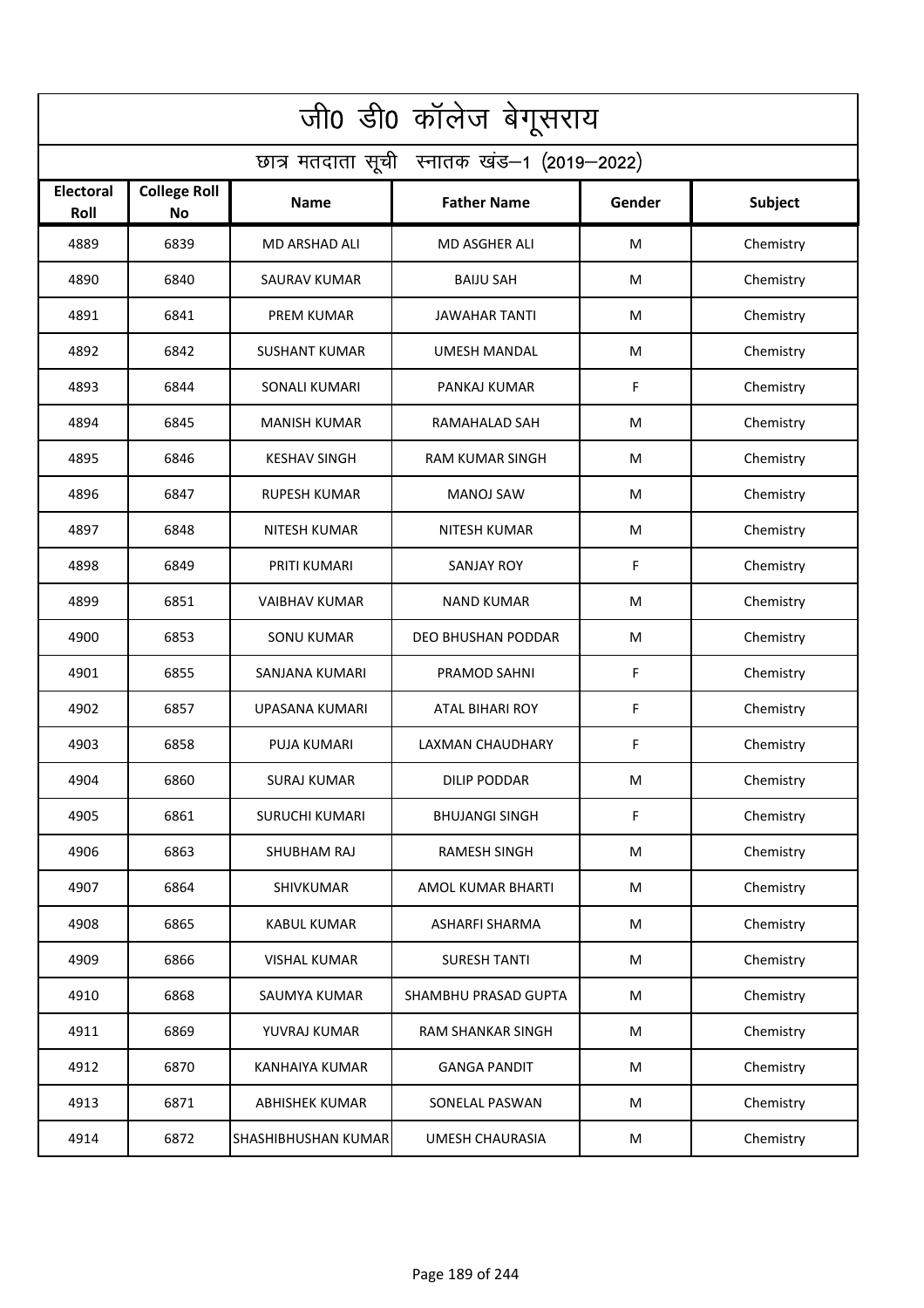| जी0 डी0 कॉलेज बेगूसराय                     |                                  |                        |                           |        |           |  |  |  |
|--------------------------------------------|----------------------------------|------------------------|---------------------------|--------|-----------|--|--|--|
| छात्र मतदाता सूची स्नातक खंड-1 (2019-2022) |                                  |                        |                           |        |           |  |  |  |
| <b>Electoral</b><br>Roll                   | <b>College Roll</b><br><b>No</b> | <b>Name</b>            | <b>Father Name</b>        | Gender | Subject   |  |  |  |
| 4915                                       | 6873                             | <b>SHILPI KUMARI</b>   | <b>BALRAM GUPTA</b>       | F      | Chemistry |  |  |  |
| 4916                                       | 6874                             | <b>DIVYA BHARTI</b>    | LAL BAHADUR CHAURASIA     | F      | Chemistry |  |  |  |
| 4917                                       | 6875                             | <b>MAMTA KUMARI</b>    | <b>LALAN SAH</b>          | F      | Chemistry |  |  |  |
| 4918                                       | 6876                             | <b>RAKHI KUMARI</b>    | <b>CHANDRADEO SHARMA</b>  | F      | Chemistry |  |  |  |
| 4919                                       | 6877                             | PRERNA ARYA            | <b>BIJAY SHANKAR ARYA</b> | F      | Chemistry |  |  |  |
| 4920                                       | 6878                             | <b>KRITI KUMARI</b>    | RANDHIR KUMAR SINHA       | F      | Chemistry |  |  |  |
| 4921                                       | 6879                             | DHARMRAJ KUMAR         | SATYANARAYAN PASWAN       | M      | Chemistry |  |  |  |
| 4922                                       | 6880                             | <b>DAKSHITA KUMARI</b> | AVINASH SHANKAR SAROJ     | F      | Chemistry |  |  |  |
| 4923                                       | 6881                             | <b>SONAM PRIYA</b>     | <b>CHANDRA MOHAN ROY</b>  | F      | Chemistry |  |  |  |
| 4924                                       | 6882                             | <b>CHUNCHUN KUMAR</b>  | <b>MAHESHWAR SAHNI</b>    | M      | Chemistry |  |  |  |
| 4925                                       | 6883                             | ANJALI KUMARI          | <b>RANJEET SINGH</b>      | F      | Chemistry |  |  |  |
| 4926                                       | 6884                             | <b>SIMPI KUAMRI</b>    | <b>UPENDRA YADAV</b>      | F      | Chemistry |  |  |  |
| 4927                                       | 6885                             | MD MOKIM ALAM          | MD SAMIM ALI              | M      | Chemistry |  |  |  |
| 4928                                       | 6886                             | <b>SHIVAM KUMAR</b>    | MUNNU KUMAR SINGH         | M      | Chemistry |  |  |  |
| 4929                                       | 6887                             | SATYAM KUMAR           | CHANDAN JHA               | M      | Chemistry |  |  |  |
| 4930                                       | 6888                             | ASHMITA KUMARI         | KAILASH CHOUDHARY         | F      | Chemistry |  |  |  |
| 4931                                       | 6889                             | NIRANJAN KUMAR         | <b>NAWAL TANTI</b>        | M      | Chemistry |  |  |  |
| 4932                                       | 6890                             | <b>JITENDRA KUMAR</b>  | <b>BILASH RAJAK</b>       | M      | Chemistry |  |  |  |
| 4933                                       | 6891                             | <b>MUSKAN BHARTI</b>   | ANAND KUMAR ROY           | F      | Chemistry |  |  |  |
| 4934                                       | 6892                             | <b>SHWETA</b>          | SURENDRA KUMAR SINGH      | F      | Chemistry |  |  |  |
| 4935                                       | 6893                             | <b>LAKSHMI KUMARI</b>  | <b>VIR KUNWAR PASWAN</b>  | F      | Chemistry |  |  |  |
| 4936                                       | 6894                             | <b>GAURAV KUMAR</b>    | NARENDRA KUMAR SINGH      | M      | Chemistry |  |  |  |
| 4937                                       | 6895                             | SACHIN KUMAR           | RAM CHALITAR PRASAD       | M      | Chemistry |  |  |  |
| 4938                                       | 6896                             | <b>SHIVANI KUMARI</b>  | <b>RAKESH KUMAR</b>       | F      | Chemistry |  |  |  |
| 4939                                       | 6897                             | ARYAN KUMAR            | ANOOP KUMAR               | M      | Chemistry |  |  |  |
| 4940                                       | 6898                             | PRADYUMAN KUMAR        | NAND KISHOR SHARMA        | M      | Chemistry |  |  |  |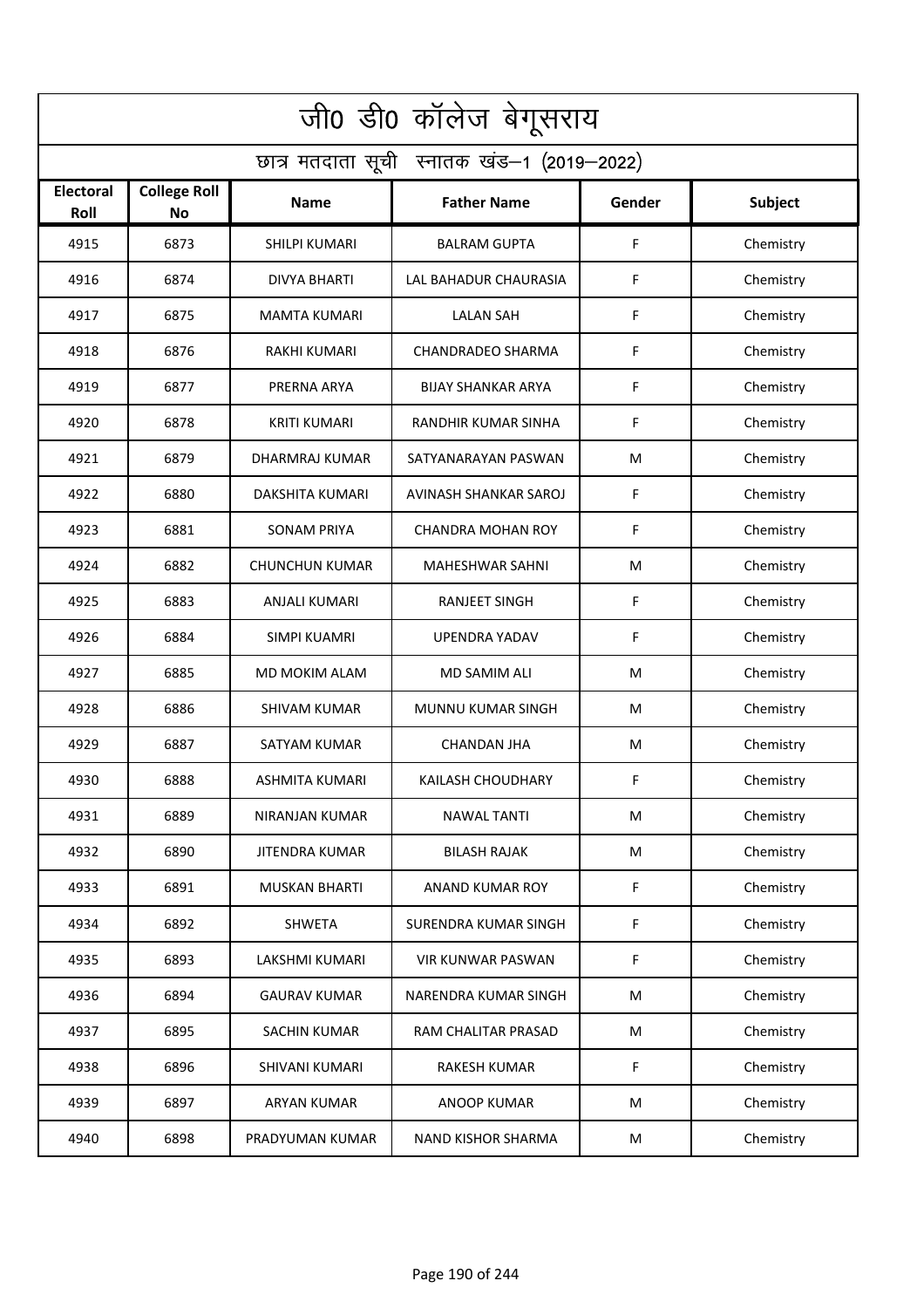| जी0 डी0 कॉलेज बेगूसराय                     |                                  |                        |                          |        |           |  |  |  |
|--------------------------------------------|----------------------------------|------------------------|--------------------------|--------|-----------|--|--|--|
| छात्र मतदाता सूची स्नातक खंड-1 (2019-2022) |                                  |                        |                          |        |           |  |  |  |
| <b>Electoral</b><br>Roll                   | <b>College Roll</b><br><b>No</b> | Name                   | <b>Father Name</b>       | Gender | Subject   |  |  |  |
| 4941                                       | 6899                             | <b>UMESH KUMAR</b>     | DHARMENDRA SINGH         | M      | Chemistry |  |  |  |
| 4942                                       | 6900                             | <b>AKSHAY KUMAR</b>    | PANKAJ JHA               | M      | Chemistry |  |  |  |
| 4943                                       | 6901                             | HIMANSHU KUMAR         | <b>BABLU PASWAN</b>      | M      | Chemistry |  |  |  |
| 4944                                       | 6902                             | <b>NIRAJ KUMAR</b>     | <b>JAY RAI</b>           | M      | Chemistry |  |  |  |
| 4945                                       | 6903                             | <b>RUPESH KUMAR</b>    | <b>BATORAN MAHTO</b>     | M      | Chemistry |  |  |  |
| 4946                                       | 6904                             | <b>NITISH KUMAR</b>    | <b>MANOJ KUMAR MAHTO</b> | M      | Chemistry |  |  |  |
| 4947                                       | 6905                             | <b>KAJAL SALAMA</b>    | <b>MD ISRAIL</b>         | F      | Chemistry |  |  |  |
| 4948                                       | 6906                             | <b>MUKESH KUMAR</b>    | RAMUDGAR SAHNI           | M      | Chemistry |  |  |  |
| 4949                                       | 6907                             | SAURABH KUMAR          | RAM RASAYAN SINGH        | M      | Chemistry |  |  |  |
| 4950                                       | 6908                             | AKASH KUMAR            | <b>HEMANT KUMAR</b>      | M      | Chemistry |  |  |  |
| 4951                                       | 6910                             | SAKET KUMAR            | <b>SUDHIR KUMAR</b>      | M      | Chemistry |  |  |  |
| 4952                                       | 6911                             | <b>RIKKY KUMAR</b>     | <b>UPENDRA SAH</b>       | M      | Chemistry |  |  |  |
| 4953                                       | 6912                             | ADARSH KUMAR           | PARMANAND PODDAR         | M      | Chemistry |  |  |  |
| 4954                                       | 6913                             | <b>MD AMIR</b>         | <b>NAZRUL ISLAM</b>      | M      | Chemistry |  |  |  |
| 4955                                       | 6914                             | KUMAR SANU             | UTTAM RAY                | M      | Chemistry |  |  |  |
| 4956                                       | 6915                             | <b>MAUSAM KUMARI</b>   | <b>ARVIND SINGH</b>      | F      | Chemistry |  |  |  |
| 4957                                       | 6916                             | SONAL KUMAR            | AMAR KUMAR SINGH         | M      | Chemistry |  |  |  |
| 4958                                       | 6917                             | RIMJHIM KUMARI         | NAWAL KISHOR SAH         | F      | Chemistry |  |  |  |
| 4959                                       | 6918                             | NIDHI KUMARI           | <b>GANESH PODDAR</b>     | F      | Chemistry |  |  |  |
| 4960                                       | 6919                             | ANJALI KUMARI          | <b>GANESH PODDAR</b>     | F      | Chemistry |  |  |  |
| 4961                                       | 6920                             | <b>BRAJMOHAN KUMAR</b> | <b>SAROJ MISHRA</b>      | M      | Chemistry |  |  |  |
| 4962                                       | 6921                             | ROHAN KUMAR            | <b>ROHIT CHOUDHARY</b>   | M      | Chemistry |  |  |  |
| 4963                                       | 6922                             | <b>HRITHIK KUMAR</b>   | <b>UMESH CHAUDHARY</b>   | M      | Chemistry |  |  |  |
| 4964                                       | 6922                             | RAJU KUMAR             | <b>MAHENDRA SHARMA</b>   | M      | Physics   |  |  |  |
| 4965                                       | 6924                             | <b>HARSH KUMAR</b>     | PANKAJ KUMAR             | M      | Chemistry |  |  |  |
| 4966                                       | 6925                             | <b>ANIKET KUMAR</b>    | <b>LALAN SINGH</b>       | M      | Chemistry |  |  |  |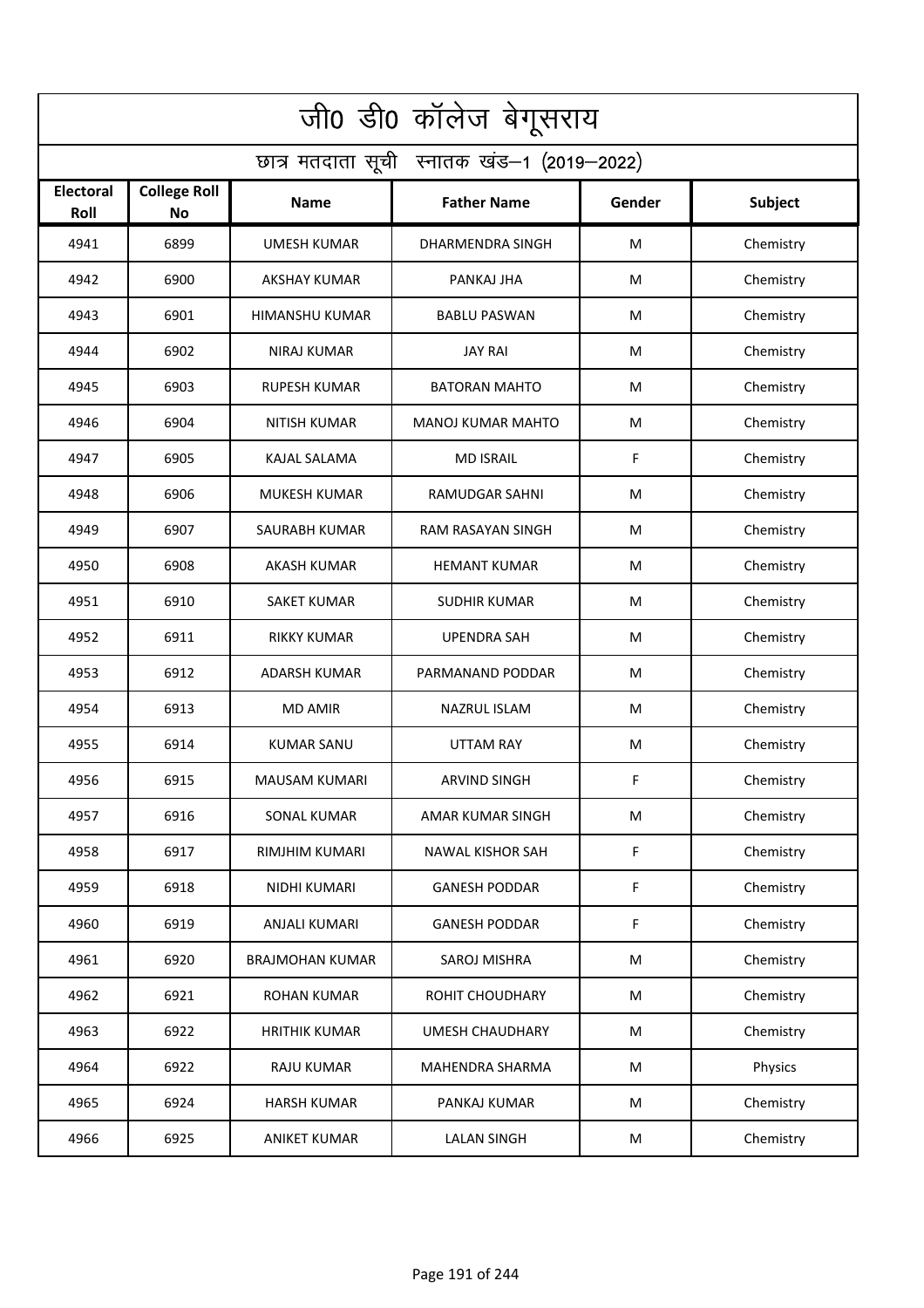| जी0 डी0 कॉलेज बेगूसराय                     |                                  |                                        |                                     |        |           |  |  |  |
|--------------------------------------------|----------------------------------|----------------------------------------|-------------------------------------|--------|-----------|--|--|--|
| छात्र मतदाता सूची स्नातक खंड-1 (2019-2022) |                                  |                                        |                                     |        |           |  |  |  |
| <b>Electoral</b><br>Roll                   | <b>College Roll</b><br><b>No</b> | <b>Name</b>                            | <b>Father Name</b>                  | Gender | Subject   |  |  |  |
| 4967                                       | 6926                             | <b>SACHIN KUMAR</b>                    | <b>KUMOD KUMAR SINGH</b>            | M      | Chemistry |  |  |  |
| 4968                                       | 6927                             | <b>GULSAN KUMAR</b>                    | <b>BINOD SINGH</b>                  | M      | Chemistry |  |  |  |
| 4969                                       | 6928                             | <b>BIMLENDU KUMAR</b>                  | <b>RAM KUMAR SINGH</b>              | M      | Chemistry |  |  |  |
| 4970                                       | 6929                             | <b>ALOK KUMAR</b>                      | <b>DILIP SINGH</b>                  | M      | Chemistry |  |  |  |
| 4971                                       | 6930                             | <b>GUNJAN KUMARI</b>                   | <b>BISWMHAR SINGH</b>               | F      | Chemistry |  |  |  |
| 4972                                       | 6931                             | <b>KOMAL KUMARI</b>                    | DHARMVEER PRASAD SINGH              | F      | Chemistry |  |  |  |
| 4973                                       | 6932                             | <b>SINTU KUMAR</b>                     | RAMCHANDRA SHARMA                   | M      | Chemistry |  |  |  |
| 4974                                       | 6933                             | <b>MANISH KUMAR</b>                    | <b>BAUKU SHARMA</b>                 | M      | Chemistry |  |  |  |
| 4975                                       | 6935                             | AJEET KUMAR                            | <b>SADAN RAY</b>                    | M      | Chemistry |  |  |  |
| 4976                                       | 6936                             | MD ASHIF NAWAZ KHAN                    | MD MUSTAQUE KHAN                    | M      | Chemistry |  |  |  |
| 4977                                       | 6937                             | <b>MD IRSHAD KHAN</b>                  | <b>MD ISRAIL KHAN</b>               | M      | Chemistry |  |  |  |
| 4978                                       | 6938                             | <b>MD FAIYAZ</b>                       | <b>MD SHABBIR</b>                   | M      | Chemistry |  |  |  |
| 4979                                       | 6941                             | ABHILASHA KUMARI                       | MANOJ KUMAR SAHU                    | F      | Chemistry |  |  |  |
| 4980                                       | 6942                             | <b>ROHIT KUMAR</b>                     | RAMNANDAN SINGH                     | M      | Chemistry |  |  |  |
| 4981                                       | 6943                             | KANCHAN KUMARI                         | <b>MANOJ SINGH</b>                  | F      | Chemistry |  |  |  |
| 4982                                       | 6944                             | MD LADLA KHAN                          | MD ASHFAK KHAN                      | M      | Chemistry |  |  |  |
| 4983                                       | 6945                             | ANJALI KUMARI                          | AJIT KUMAR MISHRA                   | F      | Chemistry |  |  |  |
| 4984                                       | 6946                             | UTTAM KUMAR                            | <b>SUDHIR KUMAR SINGH</b>           | M      | Chemistry |  |  |  |
| 4985                                       | 6947                             | <b>SHIVAM KUMAR</b>                    | LT RANJEET SINGH                    | M      | Chemistry |  |  |  |
| 4986                                       | 6948                             | <b>JASHVIR KUMAR</b>                   | SANJEET ROY                         | M      | Chemistry |  |  |  |
| 4987                                       | 6949                             | <b>SAMEER VATS</b>                     | AJAY KUMAR SINGH                    | M      | Chemistry |  |  |  |
| 4988                                       | 6949                             | <b>KUMARI SUPRIYA</b><br><b>GAUTAM</b> | SHYAM SUNDAR SINGH<br><b>GAUTAM</b> | F      | Chemistry |  |  |  |
| 4989                                       | 6949                             | <b>SHIVAM KUMAR</b>                    | DEVANAND SINGH                      | M      | Chemistry |  |  |  |
| 4990                                       | 6950                             | <b>KANHAIYA RAJ</b>                    | <b>SHANKAR PODDAR</b>               | M      | Chemistry |  |  |  |
| 4991                                       | 6950                             | <b>SHIVAM KUMAR</b>                    | <b>ASHOK KUMAR PANDIT</b>           | M      | Chemistry |  |  |  |
| 4992                                       | 6951                             | PRAVESH KUMAR                          | <b>SUNIL KUMAR</b>                  | M      | Chemistry |  |  |  |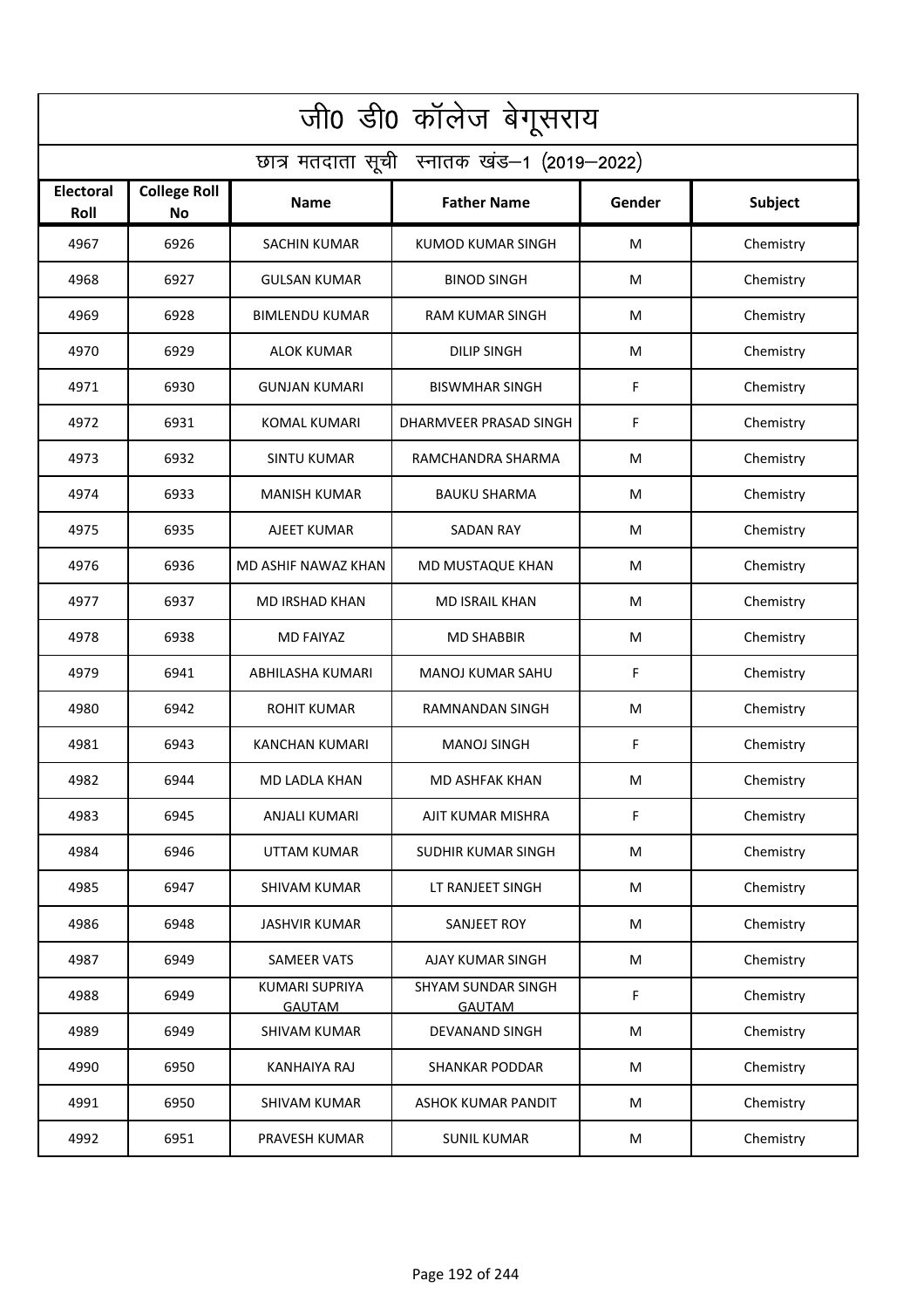| जी0 डी0 कॉलेज बेगूसराय                     |                                  |                      |                                          |        |                    |  |  |  |
|--------------------------------------------|----------------------------------|----------------------|------------------------------------------|--------|--------------------|--|--|--|
| छात्र मतदाता सूची स्नातक खंड-1 (2019-2022) |                                  |                      |                                          |        |                    |  |  |  |
| <b>Electoral</b><br>Roll                   | <b>College Roll</b><br><b>No</b> | <b>Name</b>          | <b>Father Name</b>                       | Gender | <b>Subject</b>     |  |  |  |
| 4993                                       | 6952                             | <b>ROHIT KUMAR</b>   | PRAMOD SINGH                             | M      | Chemistry          |  |  |  |
| 4994                                       | 6953                             | <b>ABDHESH KUMAR</b> | MANOJ YADAV                              | M      | Chemistry          |  |  |  |
| 4995                                       | 6954                             | <b>RUBY KHATUN</b>   | <b>MD HAIDAR ALI</b>                     | M      | Chemistry          |  |  |  |
| 4996                                       | 6955                             | RAJA KUMAR           | SANTOSH ROY                              | M      | Chemistry          |  |  |  |
| 4997                                       | 6958                             | <b>DABLU KUMAR</b>   | <b>BAIKUNTH ISHWAR</b>                   | M      | Chemistry          |  |  |  |
| 4998                                       | 6964                             | <b>AKASH KUMAR</b>   | <b>ARVIND KUMAR</b>                      | M      | Chemistry          |  |  |  |
| 4999                                       | 6965                             | <b>DILIP KUMAR</b>   | RAVINDRA KUMAR                           | M      | Chemistry          |  |  |  |
| 5000                                       | 7001                             | <b>ASMITA RANI</b>   | <b>KUNDAN KUMAR</b>                      | F      | Mathematics        |  |  |  |
| 5001                                       | 7002                             | <b>SHIVAM KUMAR</b>  | OM PRAKASH DAS                           | M      | Mathematics        |  |  |  |
| 5002                                       | 7003                             | <b>SWATI KUMARI</b>  | <b>BRAHAMDEV SAH</b>                     | F      | Mathematics        |  |  |  |
| 5003                                       | 7004                             | <b>RAJESH KUMAR</b>  | PRAMOD PANDIT                            | M      | Mathematics        |  |  |  |
| 5004                                       | 7005                             | <b>KUNAL KUMAR</b>   | <b>SUBODH RAM</b>                        | M      | Mathematics        |  |  |  |
| 5005                                       | 7006                             | SUHANI KUMARI        | PANKAJ KUMAR SINGH                       | F      | Mathematics        |  |  |  |
| 5006                                       | 7007                             | <b>ARYANSH KUMAR</b> | <b>SIKANDAR ROY</b>                      | M      | Mathematics        |  |  |  |
| 5007                                       | 7008                             | SUMAN KUMAR          | JAYRAM YADAV                             | M      | Mathematics        |  |  |  |
| 5008                                       | 7009                             | DEEPAK KUMAR         | RAMCHANDRA CHOUDHARY                     | M      | Mathematics        |  |  |  |
| 5009                                       | 7010                             | NAZUK NAYAN          | MUKESH KUMAR                             | F      | Mathematics        |  |  |  |
| 5010                                       | 7011                             | DHANANJAY KUMAR      | <b>VINOD SAH</b>                         | M      | <b>Mathematics</b> |  |  |  |
| 5011                                       | 7012                             | <b>NEHA KUMARI</b>   | DHANRAJ SAH                              | F      | <b>Mathematics</b> |  |  |  |
| 5012                                       | 7013                             | RIMPY KUMARI         | PACHCHU YADAV                            | F.     | <b>Mathematics</b> |  |  |  |
| 5013                                       | 7014                             | <b>NEHA KUMARI</b>   | POSHAN PASWAN                            | F      | <b>Mathematics</b> |  |  |  |
| 5014                                       | 7015                             | RISHABH KUMAR        | <b>SANTOSH KUMAR</b><br><b>CHOUDHARY</b> | M      | <b>Mathematics</b> |  |  |  |
| 5015                                       | 7016                             | RAHUL KUMAR          | RAMBILASH SAH                            | M      | <b>Mathematics</b> |  |  |  |
| 5016                                       | 7017                             | <b>RITA KUMARI</b>   | RAJENDRA MAHTO                           | F      | Mathematics        |  |  |  |
| 5017                                       | 7018                             | KANCHAN KUMARI       | <b>HARIHAR MAHTO</b>                     | F      | Mathematics        |  |  |  |
| 5018                                       | 7019                             | SHIVANI KUMARI       | RAM BABU SAH                             | F.     | Mathematics        |  |  |  |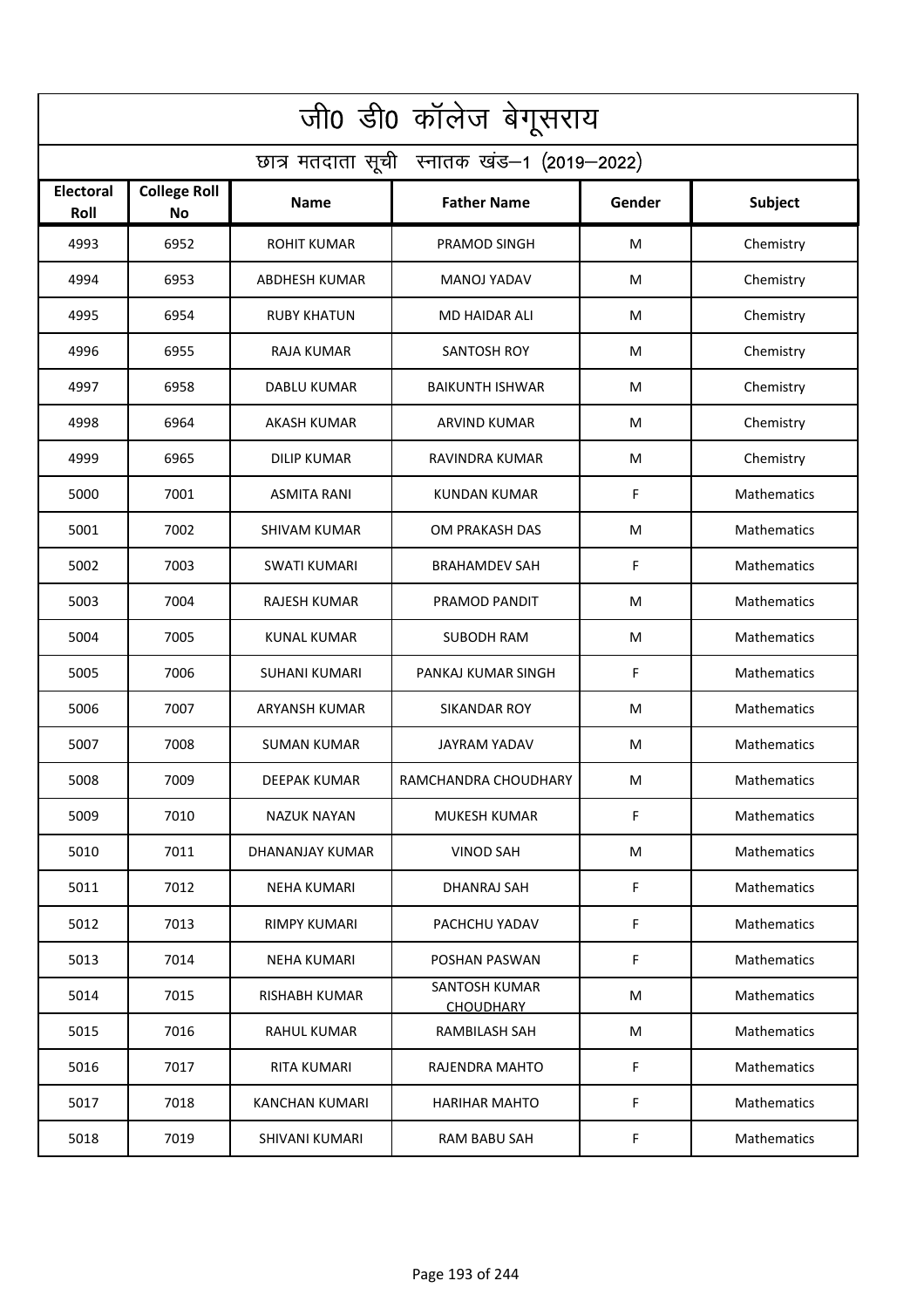| जी0 डी0 कॉलेज बेगूसराय                     |                                  |                           |                                           |        |                    |  |  |  |
|--------------------------------------------|----------------------------------|---------------------------|-------------------------------------------|--------|--------------------|--|--|--|
| छात्र मतदाता सूची स्नातक खंड-1 (2019-2022) |                                  |                           |                                           |        |                    |  |  |  |
| <b>Electoral</b><br>Roll                   | <b>College Roll</b><br><b>No</b> | <b>Name</b>               | <b>Father Name</b>                        | Gender | <b>Subject</b>     |  |  |  |
| 5019                                       | 7020                             | <b>NITISH KUMAR</b>       | RAVINDRA RAJAK                            | M      | Mathematics        |  |  |  |
| 5020                                       | 7021                             | AJEET KUMAR               | <b>KAMALDEV SAH</b>                       | M      | Mathematics        |  |  |  |
| 5021                                       | 7022                             | SHALINI PRIYA             | RAJNISH MUKHIYA                           | F      | Mathematics        |  |  |  |
| 5022                                       | 7023                             | <b>AYESHA ARSHI</b>       | MD MERAJUL HAQUE                          | F      | Mathematics        |  |  |  |
| 5023                                       | 7024                             | <b>ANISH KUMAR</b>        | <b>JITENDRA YADAV</b>                     | M      | Mathematics        |  |  |  |
| 5024                                       | 7025                             | <b>ARPITA TWINKLE</b>     | <b>RANJEET KUMAR</b><br><b>SHUDHANSHU</b> | F      | Mathematics        |  |  |  |
| 5025                                       | 7026                             | <b>KUMARI MANISHA</b>     | <b>MANOJ KUMAR SINHA</b>                  | F      | Mathematics        |  |  |  |
| 5026                                       | 7027                             | <b>SULOCHNA KUMARI</b>    | RAJARAM PASWAN                            | F      | Mathematics        |  |  |  |
| 5027                                       | 7028                             | <b>SUMAN KUMAR SHARMA</b> | <b>SUBODH SHARMA</b>                      | M      | Mathematics        |  |  |  |
| 5028                                       | 7029                             | NANDAN KUMAR              | <b>ASHOK MAHTO</b>                        | M      | Mathematics        |  |  |  |
| 5029                                       | 7030                             | SARVESH KUMAR             | MANOJ KUMAR SINGH                         | M      | Mathematics        |  |  |  |
| 5030                                       | 7031                             | SHIVAM KUMAR              | <b>MANOJ SAHNI</b>                        | M      | Mathematics        |  |  |  |
| 5031                                       | 7032                             | AMITABH KUMAR             | <b>VIDAN PASWAN</b>                       | M      | Mathematics        |  |  |  |
| 5032                                       | 7033                             | NAVIN KUMAR               | <b>SURESH MAHTO</b>                       | M      | Mathematics        |  |  |  |
| 5033                                       | 7034                             | AALOK KUMAR               | <b>DILIP SINGH</b>                        | M      | Mathematics        |  |  |  |
| 5034                                       | 7035                             | <b>RAHUL KUMAR</b>        | RAMVILASH SAHNI                           | M      | Mathematics        |  |  |  |
| 5035                                       | 7036                             | SURAJ KUMAR               | <b>HARIHAR SAH</b>                        | M      | Mathematics        |  |  |  |
| 5036                                       | 7037                             | SHYAM KUMAR               | RAMPRAKASH SAH                            | M      | Mathematics        |  |  |  |
| 5037                                       | 7038                             | RAKESH KUMAR              | <b>RAJESH CHAUDHARY</b>                   | M      | Mathematics        |  |  |  |
| 5038                                       | 7040                             | CHANDA KUMARI             | DINANATH SINGH                            | F.     | <b>Mathematics</b> |  |  |  |
| 5039                                       | 7041                             | CHHOTI KUMARI             | <b>VIJAY YADAV</b>                        | F      | Mathematics        |  |  |  |
| 5040                                       | 7042                             | <b>ANKIT KUMAR</b>        | SHIV BALAK SINGH                          | M      | <b>Mathematics</b> |  |  |  |
| 5041                                       | 7043                             | <b>OM KUMAR</b>           | SANTOSH KUMAR SUMAN                       | M      | Mathematics        |  |  |  |
| 5042                                       | 7044                             | <b>GUDDU KUMAR</b>        | <b>KUSHI LAL MAHTO</b>                    | М      | Mathematics        |  |  |  |
| 5043                                       | 7045                             | AMIR KUMAR                | PAVAN CHOUDHARY                           | M      | Mathematics        |  |  |  |
| 5044                                       | 7046                             | <b>ASTHA BHARTI</b>       | RAVINDRA MUKHIYA                          | F.     | Mathematics        |  |  |  |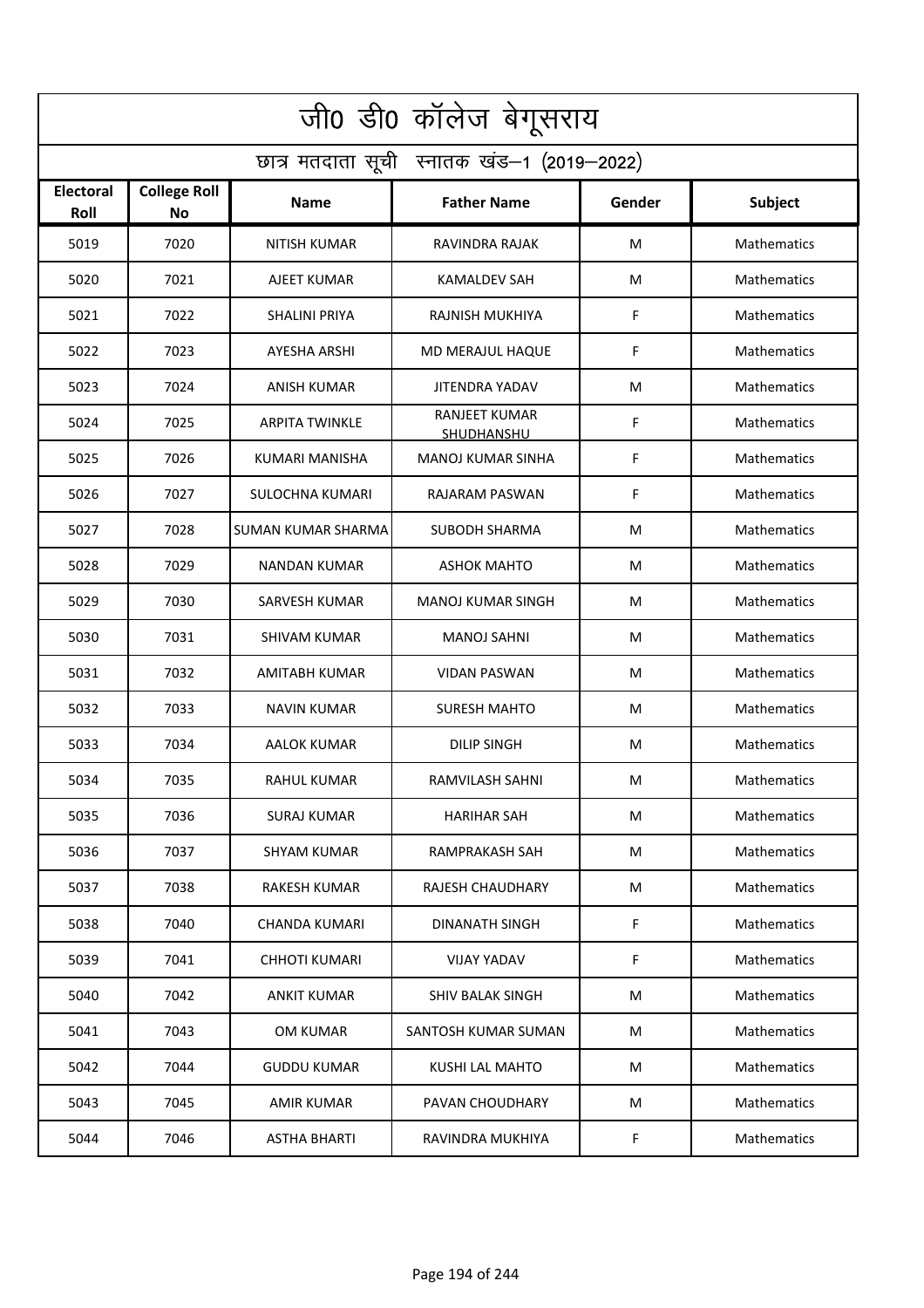| जी0 डी0 कॉलेज बेगूसराय                     |                           |                                       |                           |        |                    |  |  |  |
|--------------------------------------------|---------------------------|---------------------------------------|---------------------------|--------|--------------------|--|--|--|
| छात्र मतदाता सूची स्नातक खंड-1 (2019-2022) |                           |                                       |                           |        |                    |  |  |  |
| Electoral<br>Roll                          | <b>College Roll</b><br>No | Name                                  | <b>Father Name</b>        | Gender | Subject            |  |  |  |
| 5045                                       | 7047                      | <b>ANAND KUMAR</b><br><b>BHARDWAJ</b> | SANJAY KUMAR              | M      | Mathematics        |  |  |  |
| 5046                                       | 7048                      | <b>SACHIN KUMAR</b>                   | <b>NARESH SAHNI</b>       | M      | Mathematics        |  |  |  |
| 5047                                       | 7049                      | <b>PUTUL KUMARI</b>                   | <b>INDRA DEV TANTI</b>    | F      | Mathematics        |  |  |  |
| 5048                                       | 7050                      | DIVYA KUMARI                          | <b>MUKESH SONI</b>        | F      | Mathematics        |  |  |  |
| 5049                                       | 7051                      | <b>MADHU KUMARI</b>                   | AMARJEET RAJAK            | F      | Mathematics        |  |  |  |
| 5050                                       | 7052                      | <b>VIKRAM KUMAR</b>                   | <b>SAROJ PASWAN</b>       | M      | Mathematics        |  |  |  |
| 5051                                       | 7053                      | <b>CHHAVI KUMARI</b>                  | PINKU RAY                 | F      | Mathematics        |  |  |  |
| 5052                                       | 7054                      | <b>ENGLISH KUMAR</b>                  | SURENDRA YADAV            | M      | Mathematics        |  |  |  |
| 5053                                       | 7055                      | <b>MAUSAM KUMARI</b>                  | <b>MANOJ PODDAR</b>       | F      | Mathematics        |  |  |  |
| 5054                                       | 7056                      | SONAM KUMARI                          | <b>MANOJ PODDAR</b>       | F      | Mathematics        |  |  |  |
| 5055                                       | 7057                      | NITISH KUMAR                          | JANARDAN BHAGAT           | M      | Mathematics        |  |  |  |
| 5056                                       | 7058                      | AVANISH KUMAR                         | <b>BANGALI MAHTO</b>      | M      | Mathematics        |  |  |  |
| 5057                                       | 7059                      | ABHISHEK KUMAR                        | CHANDRADEO MUNI           | M      | Mathematics        |  |  |  |
| 5058                                       | 7060                      | <b>ABHISHEK KUMAR</b>                 | RAM PRAKASH MAHTO         | M      | Mathematics        |  |  |  |
| 5059                                       | 7061                      | MD NAJROOL HAQUE                      | <b>MD IRFAN</b>           | M      | <b>Mathematics</b> |  |  |  |
| 5060                                       | 7062                      | <b>NITISH KUMAR</b>                   | RAMDULAR SAHU             | M      | <b>Mathematics</b> |  |  |  |
| 5061                                       | 7063                      | <b>AMAN KUMAR</b>                     | <b>RAJESH SINGH</b>       | M      | Mathematics        |  |  |  |
| 5062                                       | 7064                      | <b>ANIKET KUMAR</b>                   | RAM NARESH MAHTO          | M      | Mathematics        |  |  |  |
| 5063                                       | 7065                      | <b>MD SARFRAZ</b>                     | <b>MD MOJABIR</b>         | M      | <b>Mathematics</b> |  |  |  |
| 5064                                       | 7066                      | <b>MEGHA KUMARI</b>                   | <b>VINAY PRAKASH</b>      | F.     | <b>Mathematics</b> |  |  |  |
| 5065                                       | 7067                      | ANSHU KUMAR                           | LALAN MAHTO               | M      | <b>Mathematics</b> |  |  |  |
| 5066                                       | 7068                      | <b>GOVINDA KUMAR</b>                  | <b>DEVDHAR SINGH</b>      | M      | <b>Mathematics</b> |  |  |  |
| 5067                                       | 7069                      | <b>BAMBAM KUMAR</b>                   | <b>BASUKI NATH PATHAK</b> | M      | <b>Mathematics</b> |  |  |  |
| 5068                                       | 7070                      | <b>BITTU KUMAR</b>                    | ARJUN YADAV               | M      | <b>Mathematics</b> |  |  |  |
| 5069                                       | 7071                      | <b>SHIVANI KUMARI</b>                 | <b>SUNIL DAS</b>          | F.     | Mathematics        |  |  |  |
| 5070                                       | 7072                      | RAHUL KUMAR                           | <b>JAY SAH</b>            | M      | Mathematics        |  |  |  |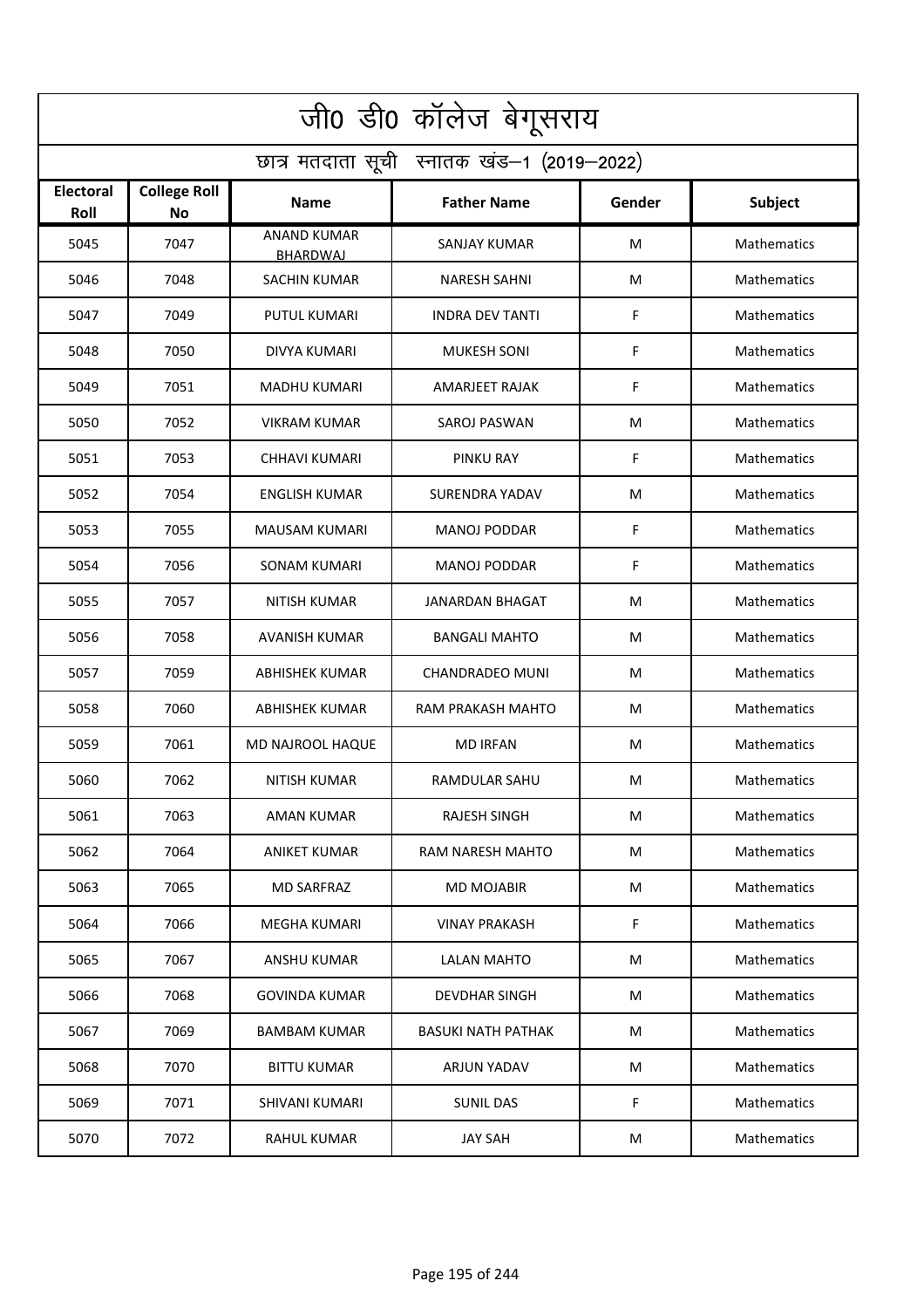| जी0 डी0 कॉलेज बेगूसराय                     |                                  |                                       |                         |        |                    |  |  |  |
|--------------------------------------------|----------------------------------|---------------------------------------|-------------------------|--------|--------------------|--|--|--|
| छात्र मतदाता सूची स्नातक खंड-1 (2019-2022) |                                  |                                       |                         |        |                    |  |  |  |
| <b>Electoral</b><br>Roll                   | <b>College Roll</b><br><b>No</b> | <b>Name</b>                           | <b>Father Name</b>      | Gender | <b>Subject</b>     |  |  |  |
| 5071                                       | 7073                             | <b>LAXMI KUMARI</b>                   | <b>SATTO SAHNI</b>      | F      | Mathematics        |  |  |  |
| 5072                                       | 7074                             | <b>VIVEK KUMAR</b>                    | SANTOSH MAHTO           | M      | Mathematics        |  |  |  |
| 5073                                       | 7075                             | <b>SHATRUDHAN KUMAR</b>               | DIPNARAYAN PANDIT       | M      | Mathematics        |  |  |  |
| 5074                                       | 7076                             | MURARI KUMAR                          | SATYANARAYAN YADAV      | M      | Mathematics        |  |  |  |
| 5075                                       | 7077                             | <b>GAURAV KUMAR</b>                   | RAJKISHOR SAH           | М      | Mathematics        |  |  |  |
| 5076                                       | 7078                             | <b>ABHISHEK KUMAR</b><br><b>ANAND</b> | <b>VINOD TANTI</b>      | M      | Mathematics        |  |  |  |
| 5077                                       | 7079                             | <b>AMARJEET KUMAR</b>                 | <b>RAM GULAM TANTI</b>  | M      | Mathematics        |  |  |  |
| 5078                                       | 7080                             | ALI AAZAM                             | AZMULLAH                | M      | Mathematics        |  |  |  |
| 5079                                       | 7081                             | <b>RUPAM KUMAR</b>                    | PRABHAKAR TIWARI        | F      | Mathematics        |  |  |  |
| 5080                                       | 7082                             | <b>SINTU KUMAR</b>                    | <b>UMESH CHAUDHARY</b>  | M      | Mathematics        |  |  |  |
| 5081                                       | 7083                             | CHANDAN KUMAR                         | <b>LAKSHMAN SINGH</b>   | M      | Mathematics        |  |  |  |
| 5082                                       | 7084                             | PRABHAT KUMAR                         | RAM BADAN MAHTO         | M      | Mathematics        |  |  |  |
| 5083                                       | 7085                             | RAHUL KUMAR                           | RAJNISH PRABHAT         | M      | Mathematics        |  |  |  |
| 5084                                       | 7086                             | <b>KESHAV KUMAR</b>                   | <b>BALRAM KUMAR</b>     | M      | Mathematics        |  |  |  |
| 5085                                       | 7087                             | <b>DEEPAK KUMAR</b>                   | GHANSHYAM RAJAK         | M      | Mathematics        |  |  |  |
| 5086                                       | 7088                             | KOMAL KUMARI                          | PREM KUMAR YASHWANT     | F      | <b>Mathematics</b> |  |  |  |
| 5087                                       | 7089                             | <b>GAURAV KUMAR</b>                   | RAMAKANT RAJAK          | M      | Mathematics        |  |  |  |
| 5088                                       | 7090                             | ABHINAV KUMAR                         | MANISH PRASAD SINGH     | M      | Mathematics        |  |  |  |
| 5089                                       | 7091                             | AMIT KUMAR                            | <b>RAJESH TANTI</b>     | M      | Mathematics        |  |  |  |
| 5090                                       | 7092                             | PRIYANSHU KUMAR                       | SATYENDRA KUMAR         | M      | <b>Mathematics</b> |  |  |  |
| 5091                                       | 7093                             | <b>VARSHA KUMARI</b>                  | SUDHIR PRASAD CHAURASIA | F      | Mathematics        |  |  |  |
| 5092                                       | 7094                             | <b>RUPESH KUMAR</b>                   | <b>ANIL YADAV</b>       | M      | <b>Mathematics</b> |  |  |  |
| 5093                                       | 7095                             | RAUSHAN KUMAR                         | SUBODH PRASAD YADAV     | M      | Mathematics        |  |  |  |
| 5094                                       | 7096                             | <b>ANJALI BHARTI</b>                  | <b>MANOJ KUMAR</b>      | F      | Mathematics        |  |  |  |
| 5095                                       | 7097                             | PRITI KUMARI                          | ARUN DEV RAM            | F      | Mathematics        |  |  |  |
| 5096                                       | 7098                             | <b>JYOTI KUMARI</b>                   | MANOJ PRASAD CHAURASIA  | F      | Mathematics        |  |  |  |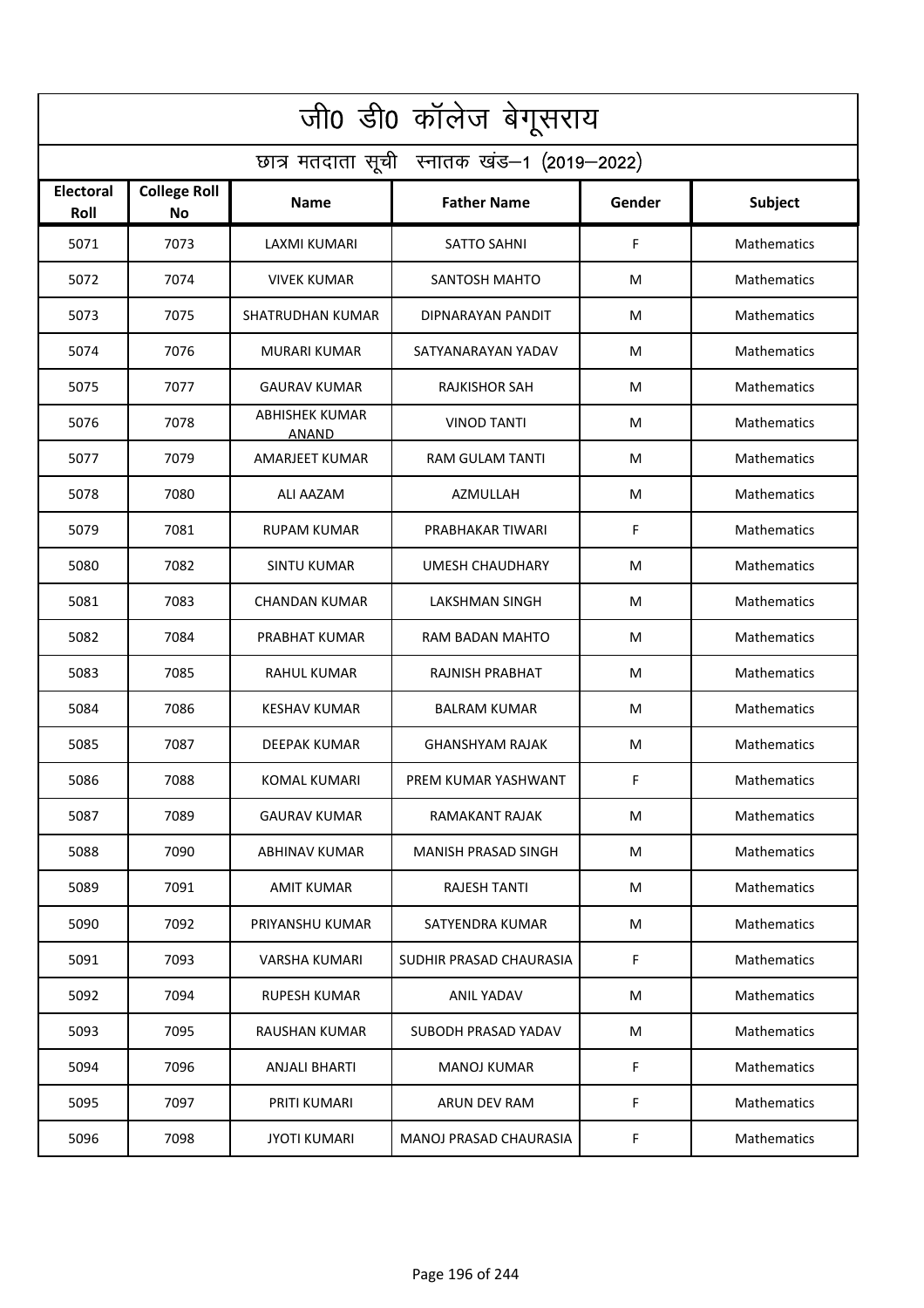| जी0 डी0 कॉलेज बेगूसराय                     |                                  |                      |                            |        |                    |  |  |  |
|--------------------------------------------|----------------------------------|----------------------|----------------------------|--------|--------------------|--|--|--|
| छात्र मतदाता सूची स्नातक खंड-1 (2019-2022) |                                  |                      |                            |        |                    |  |  |  |
| <b>Electoral</b><br>Roll                   | <b>College Roll</b><br><b>No</b> | <b>Name</b>          | <b>Father Name</b>         | Gender | <b>Subject</b>     |  |  |  |
| 5097                                       | 7099                             | <b>PRINCE KUMAR</b>  | <b>SURENDRA SAH</b>        | M      | Mathematics        |  |  |  |
| 5098                                       | 7100                             | NILESH KUMAR         | ARUN DEV RAM               | M      | Mathematics        |  |  |  |
| 5099                                       | 7101                             | <b>GAURAV KUMAR</b>  | SANJAY KUMAR               | M      | Mathematics        |  |  |  |
| 5100                                       | 7102                             | RAJA KUMAR           | SUNIL KUMAR RAJAK          | M      | Mathematics        |  |  |  |
| 5101                                       | 7103                             | ANURAG KUMAR         | <b>NANDAN YADAV</b>        | М      | Mathematics        |  |  |  |
| 5102                                       | 7104                             | SUMAN KUMAR          | <b>SERVE URAN</b>          | M      | Mathematics        |  |  |  |
| 5103                                       | 7105                             | KUMARI SHREYA SINGH  | <b>RAJNISH KUMAR SINGH</b> | F      | Mathematics        |  |  |  |
| 5104                                       | 7106                             | PRITY KUMARI         | PRAMOD KUMAR SHARMA        | F      | Mathematics        |  |  |  |
| 5105                                       | 7107                             | AMAR KUMARKUR        | <b>ARVIND THAKUR</b>       | M      | Mathematics        |  |  |  |
| 5106                                       | 7108                             | DIVYA JYOTI          | RAMANUJ CHAUDHARY          | F      | Mathematics        |  |  |  |
| 5107                                       | 7109                             | <b>MONA KUMARI</b>   | RAJESH YADAV               | F      | Mathematics        |  |  |  |
| 5108                                       | 7110                             | <b>ARATI KUMARI</b>  | <b>HARI LAL PANDIT</b>     | F      | Mathematics        |  |  |  |
| 5109                                       | 7111                             | MAHESH KUMAR         | VIMAL SHARMA               | M      | Mathematics        |  |  |  |
| 5110                                       | 7112                             | <b>RUPESH KUMAR</b>  | <b>RAMESH DAS</b>          | M      | Mathematics        |  |  |  |
| 5111                                       | 7113                             | <b>ABHINAV KUMAR</b> | <b>AMARJEET SINGH</b>      | M      | Mathematics        |  |  |  |
| 5112                                       | 7114                             | RAJVEER KUMAR        | SATRUDHAN PASWAN           | M      | Mathematics        |  |  |  |
| 5113                                       | 7115                             | SHUBHAM KUMAR        | <b>HARERAM SAHNI</b>       | M      | Mathematics        |  |  |  |
| 5114                                       | 7116                             | AMAN KUMAR           | UMASHANKAR RAY             | M      | <b>Mathematics</b> |  |  |  |
| 5115                                       | 7117                             | <b>JYOTISH KUMAR</b> | SUNIL KUMAR                | M      | <b>Mathematics</b> |  |  |  |
| 5116                                       | 7118                             | <b>SURAJ KUMAR</b>   | RAJ KUMAR SAH              | M      | <b>Mathematics</b> |  |  |  |
| 5117                                       | 7119                             | ABHISHEK KUMAR       | <b>SURENDRA PODDAR</b>     | M      | <b>Mathematics</b> |  |  |  |
| 5118                                       | 7120                             | <b>MANISH KUMAR</b>  | SANJAY KUSHWAHA            | M      | <b>Mathematics</b> |  |  |  |
| 5119                                       | 7121                             | VISHAL KUMAR         | <b>KISHAN DAS</b>          | M      | <b>Mathematics</b> |  |  |  |
| 5120                                       | 7122                             | ANJALI KUMARI        | SANJAY KUMAR SAH           | F      | Mathematics        |  |  |  |
| 5121                                       | 7123                             | SHIVANI KUMARI       | ANJANI KUMAR PODDAR        | F      | Mathematics        |  |  |  |
| 5122                                       | 7124                             | AYUSH KUMAR KESHRI   | <b>GHANSHYAM KESHRI</b>    | M      | Mathematics        |  |  |  |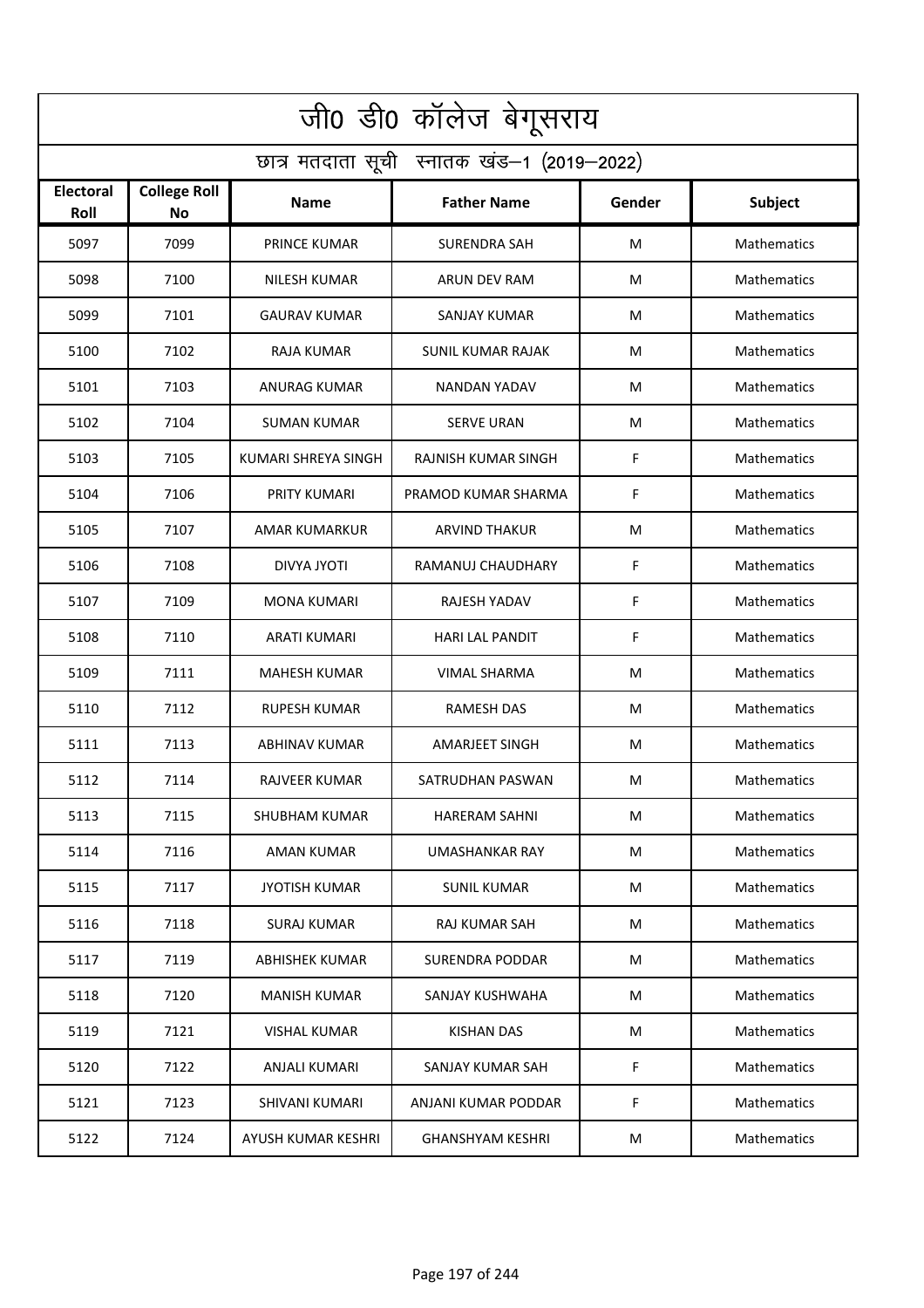| जी0 डी0 कॉलेज बेगूसराय                     |                                  |                         |                        |        |                    |  |  |  |
|--------------------------------------------|----------------------------------|-------------------------|------------------------|--------|--------------------|--|--|--|
| छात्र मतदाता सूची स्नातक खंड-1 (2019-2022) |                                  |                         |                        |        |                    |  |  |  |
| <b>Electoral</b><br>Roll                   | <b>College Roll</b><br><b>No</b> | <b>Name</b>             | <b>Father Name</b>     | Gender | Subject            |  |  |  |
| 5123                                       | 7125                             | <b>KAJAL KUMARI</b>     | <b>SHANKAR SINGH</b>   | F      | Mathematics        |  |  |  |
| 5124                                       | 7126                             | <b>KANHAIYA KUMAR</b>   | <b>ABHAY JHA</b>       | M      | Mathematics        |  |  |  |
| 5125                                       | 7127                             | <b>RANDHIR KUMAR</b>    | <b>ASHOK PRASAD</b>    | M      | Mathematics        |  |  |  |
| 5126                                       | 7128                             | <b>SAPNA KUMARI</b>     | KAILASH YADAV          | F      | Mathematics        |  |  |  |
| 5127                                       | 7129                             | <b>ANKIT RAJ</b>        | SUBHASH CHANDRA PATHAK | M      | Mathematics        |  |  |  |
| 5128                                       | 7130                             | <b>ARPAN KUMARI</b>     | <b>SHANKAR PODDAR</b>  | F      | Mathematics        |  |  |  |
| 5129                                       | 7131                             | SANTOSH KUMAR<br>SAHANI | RAM RATAN SAHANI       | M      | Mathematics        |  |  |  |
| 5130                                       | 7132                             | RAHUL KUMAR RAJU        | <b>MANOJ TANTI</b>     | M      | Mathematics        |  |  |  |
| 5131                                       | 7133                             | <b>BITTU KUMAR</b>      | <b>ANANDI SINGH</b>    | M      | Mathematics        |  |  |  |
| 5132                                       | 7134                             | ARYAN KUMAR             | DHARMENDRA PODDAR      | M      | Mathematics        |  |  |  |
| 5133                                       | 7135                             | ANJALI KUMARI           | <b>SURENDRA SAHANI</b> | F      | Mathematics        |  |  |  |
| 5134                                       | 7136                             | <b>GAUTAM KUMAR</b>     | RAMCHANDRA PASWAN      | M      | Mathematics        |  |  |  |
| 5135                                       | 7137                             | MADHU KUMARI            | ANIL KUMAR SAH         | F      | Mathematics        |  |  |  |
| 5136                                       | 7138                             | <b>MITALI RAJ</b>       | <b>NAVNIT KUMAR</b>    | F      | Mathematics        |  |  |  |
| 5137                                       | 7139                             | SNEHA KUMARI            | <b>HARIGOPAL SAH</b>   | F      | Mathematics        |  |  |  |
| 5138                                       | 7140                             | <b>BABLI KUMARI</b>     | ARVIND KUMAR YADAV     | F      | Mathematics        |  |  |  |
| 5139                                       | 7141                             | <b>RAMAN KUMAR</b>      | RAMBADAN MAHTO         | M      | Mathematics        |  |  |  |
| 5140                                       | 7142                             | <b>LALIT KUMAR</b>      | SHAMBHU MAHTO          | M      | <b>Mathematics</b> |  |  |  |
| 5141                                       | 7143                             | RAUSHAN KUMAR           | <b>VIJENDRA SINGH</b>  | M      | <b>Mathematics</b> |  |  |  |
| 5142                                       | 7144                             | NITISH KUMAR            | <b>MANOJ PASWAN</b>    | M      | <b>Mathematics</b> |  |  |  |
| 5143                                       | 7145                             | PANKAJ KUMAR            | PAPPU SINGH            | M      | <b>Mathematics</b> |  |  |  |
| 5144                                       | 7146                             | SAURABH KUMAR           | <b>CHANDRADEO SAH</b>  | M      | <b>Mathematics</b> |  |  |  |
| 5145                                       | 7147                             | <b>VIKRAM KUMAR</b>     | <b>BECHAN SAH</b>      | M      | Mathematics        |  |  |  |
| 5146                                       | 7148                             | <b>SWEETY KUMARI</b>    | <b>UTTAM SINGH</b>     | F      | Mathematics        |  |  |  |
| 5147                                       | 7149                             | RUPESH KUMAR            | RAJO PASWAN            | M      | Mathematics        |  |  |  |
| 5148                                       | 7150                             | <b>GOKUL</b>            | <b>RAMESH PATHAK</b>   | M      | Mathematics        |  |  |  |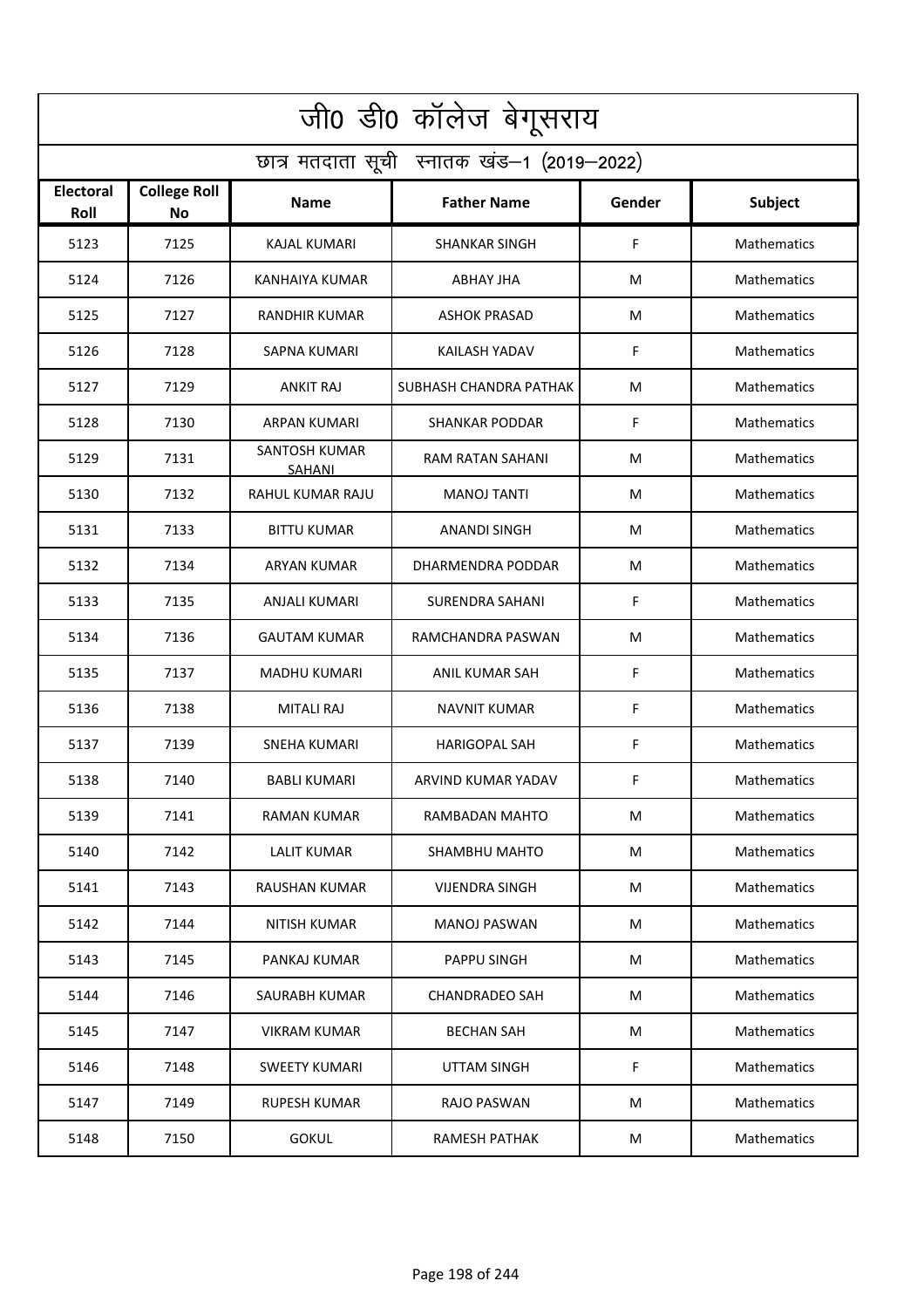| जी0 डी0 कॉलेज बेगूसराय                     |                                  |                       |                          |        |                    |  |  |  |
|--------------------------------------------|----------------------------------|-----------------------|--------------------------|--------|--------------------|--|--|--|
| छात्र मतदाता सूची स्नातक खंड-1 (2019-2022) |                                  |                       |                          |        |                    |  |  |  |
| Electoral<br>Roll                          | <b>College Roll</b><br><b>No</b> | Name                  | <b>Father Name</b>       | Gender | Subject            |  |  |  |
| 5149                                       | 7151                             | ANSHU KUMAR           | <b>RAM BALAK RAY</b>     | M      | Mathematics        |  |  |  |
| 5150                                       | 7152                             | RAJA KUMAR            | <b>MANOJ SINGH</b>       | M      | Mathematics        |  |  |  |
| 5151                                       | 7153                             | PIYUSH KUMAR          | <b>JAYKISHOR JHA</b>     | M      | Mathematics        |  |  |  |
| 5152                                       | 7154                             | VIKASH KUMAR          | KHOKHO CHAURASIA         | M      | Mathematics        |  |  |  |
| 5153                                       | 7155                             | <b>CHANDU KUMARI</b>  | <b>SUSHIL PANDIT</b>     | F      | Mathematics        |  |  |  |
| 5154                                       | 7156                             | RUBY KUMARI           | <b>JAGDISH SAHNI</b>     | F      | Mathematics        |  |  |  |
| 5155                                       | 7157                             | SWATANTRA KUMAR       | ARUN PANDIT              | M      | Mathematics        |  |  |  |
| 5156                                       | 7158                             | <b>AMARJEET KUMAR</b> | <b>SURENDRA TANTI</b>    | M      | Mathematics        |  |  |  |
| 5157                                       | 7159                             | DIPIKA KUMARI         | AJAY SAHU                | F      | Mathematics        |  |  |  |
| 5158                                       | 7160                             | <b>BHOLA KUMAR</b>    | VINOD PASWAN             | M      | Mathematics        |  |  |  |
| 5159                                       | 7161                             | <b>ROHIT KUMAR</b>    | JUGESHWAR PASWAN         | M      | Mathematics        |  |  |  |
| 5160                                       | 7162                             | SHIVAM KUMAR          | PAVAN CHOUDHARY          | M      | Mathematics        |  |  |  |
| 5161                                       | 7163                             | RUPAM KUMARI          | SHIVJEE PANDIT           | F      | Mathematics        |  |  |  |
| 5162                                       | 7165                             | ANJALI KUMARI         | RAM PRAKASH MISHNA       | F      | Mathematics        |  |  |  |
| 5163                                       | 7166                             | SUMAN KUMARI          | RAMBALI MAHTO            | F      | <b>Mathematics</b> |  |  |  |
| 5164                                       | 7167                             | AARTI KUMARI          | SAMBHU SAHU              | F      | Mathematics        |  |  |  |
| 5165                                       | 7168                             | <b>ANSHU KUMAR</b>    | SANJAY KUMAR             | M      | Mathematics        |  |  |  |
| 5166                                       | 7169                             | <b>SITTU KUMAR</b>    | MOHAN YADAV              | M      | Mathematics        |  |  |  |
| 5167                                       | 7170                             | SAURABH KUMAR         | <b>MANOJ PODDAR</b>      | M      | <b>Mathematics</b> |  |  |  |
| 5168                                       | 7171                             | <b>TWINKLE KUMARI</b> | PINKU CHAUDHARY          | F      | Mathematics        |  |  |  |
| 5169                                       | 7172                             | <b>DIKSHA RANI</b>    | RAM MILAN SINGH          | F      | Mathematics        |  |  |  |
| 5170                                       | 7173                             | SHIVANI KUMARI        | <b>RANJAN ROY</b>        | F      | Mathematics        |  |  |  |
| 5171                                       | 7174                             | MD SHAHNEWAZ          | <b>MD KASIM</b>          | M      | <b>Mathematics</b> |  |  |  |
| 5172                                       | 7175                             | <b>ABHISHEK KUMAR</b> | <b>BINOD KUMAR GUPTA</b> | M      | <b>Mathematics</b> |  |  |  |
| 5173                                       | 7176                             | NIDHI KUMARI          | ANIL KUMAR CHAUDHARY     | F.     | Mathematics        |  |  |  |
| 5174                                       | 7177                             | CHANDAN KUMAR         | <b>NANDKISHOR SAH</b>    | M      | <b>Mathematics</b> |  |  |  |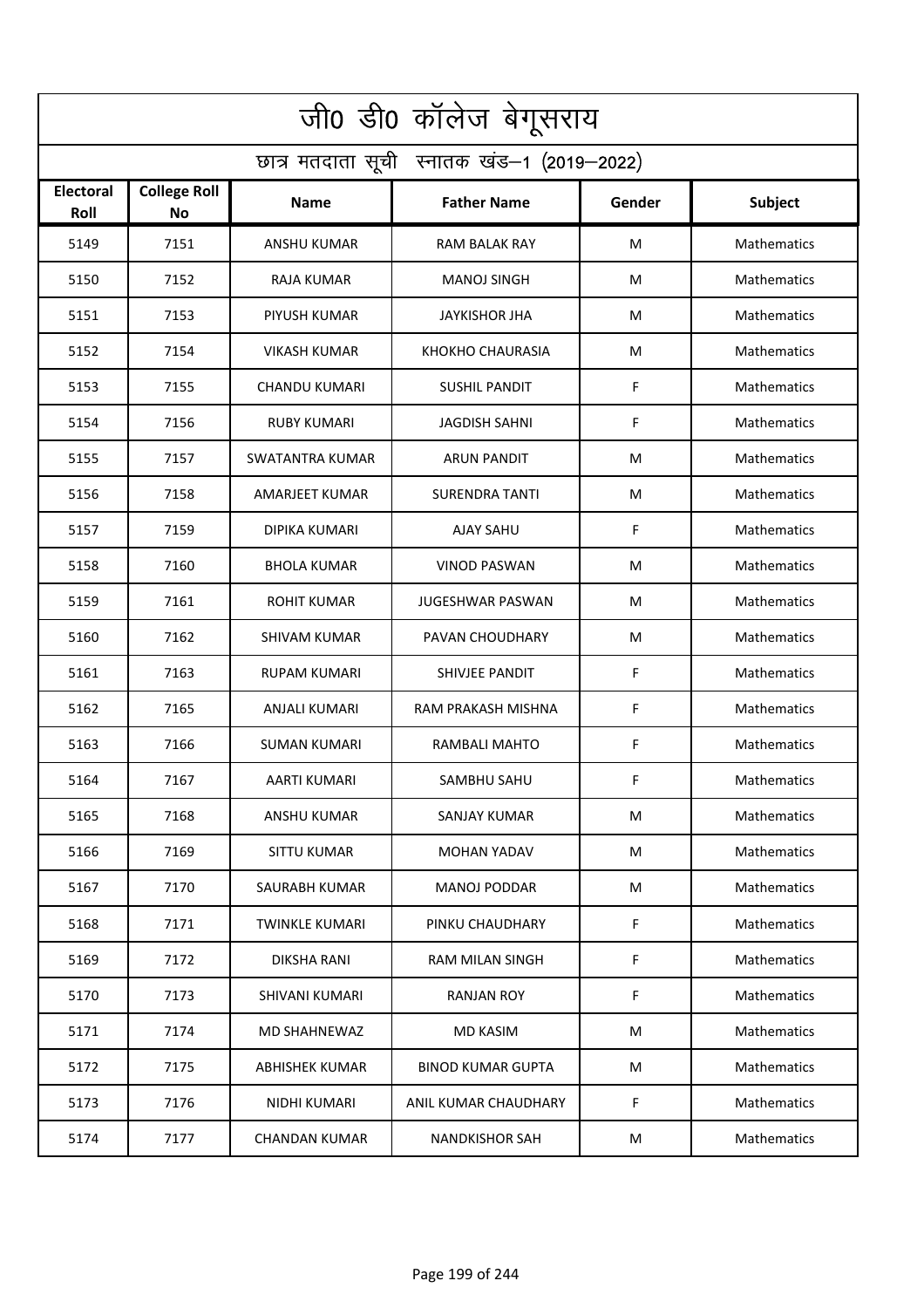| जी0 डी0 कॉलेज बेगूसराय                     |                                  |                         |                             |        |                    |  |  |  |
|--------------------------------------------|----------------------------------|-------------------------|-----------------------------|--------|--------------------|--|--|--|
| छात्र मतदाता सूची स्नातक खंड-1 (2019-2022) |                                  |                         |                             |        |                    |  |  |  |
| <b>Electoral</b><br>Roll                   | <b>College Roll</b><br><b>No</b> | <b>Name</b>             | <b>Father Name</b>          | Gender | <b>Subject</b>     |  |  |  |
| 5175                                       | 7178                             | <b>AKANKSHA GUPTA</b>   | SANJAY KUMAR SAH            | F      | <b>Mathematics</b> |  |  |  |
| 5176                                       | 7179                             | PRASHANT KUMAR          | DALESHWAR DAS               | М      | <b>Mathematics</b> |  |  |  |
| 5177                                       | 7180                             | <b>ASMITA ANAND</b>     | DHIRENDRA KUMAR ISHWAR      | F      | Mathematics        |  |  |  |
| 5178                                       | 7181                             | PRIYANSHU KUMAR         | <b>MANORANJAN CHOUDHARY</b> | М      | Mathematics        |  |  |  |
| 5179                                       | 7182                             | PRIYAM KUMARI           | <b>SUNIL KUMAR SUMAN</b>    | F      | Mathematics        |  |  |  |
| 5180                                       | 7183                             | <b>MD AASIF</b>         | <b>AHSAN</b>                | м      | Mathematics        |  |  |  |
| 5181                                       | 7184                             | SUPRIYA KUMARI          | <b>SUNIL KUMAR</b>          | F      | <b>Mathematics</b> |  |  |  |
| 5182                                       | 7185                             | <b>ARTI KUMARI</b>      | <b>RAM BABU YADAV</b>       | F      | Mathematics        |  |  |  |
| 5183                                       | 7186                             | <b>MD DANISH ANSARI</b> | MD NAYEEN UDDIN             | м      | Mathematics        |  |  |  |
| 5184                                       | 7187                             | ARPANA KUMARI           | DHOLAN SAH                  | F      | Mathematics        |  |  |  |
| 5185                                       | 7188                             | <b>GYANCHAND KUMAR</b>  | <b>LAKSHMAN YADAV</b>       | М      | Mathematics        |  |  |  |
| 5186                                       | 7189                             | MD MUZAHID              | MD MURSHID ALAM             | M      | Mathematics        |  |  |  |
| 5187                                       | 7190                             | <b>SUMAN BHARTI</b>     | <b>UMAKANT PODDAR</b>       | F      | <b>Mathematics</b> |  |  |  |
| 5188                                       | 7191                             | SONU KUMAR              | RAM PRAKASH SHARMA          | м      | Mathematics        |  |  |  |
| 5189                                       | 7192                             | DILEEP KUMAR            | RAJKUMAR SAH                | М      | Mathematics        |  |  |  |
| 5190                                       | 7193                             | <b>VINAM KUMAR</b>      | DIGAMBAR SINGH              | M      | <b>Mathematics</b> |  |  |  |
| 5191                                       | 7194                             | <b>ASHUTOSH KUMAR</b>   | PAPPU SINGH                 | М      | Mathematics        |  |  |  |
| 5192                                       | 7195                             | AMAN KUMAR              | SUBHASH KUMAR SINGH         | М      | Mathematics        |  |  |  |
| 5193                                       | 7196                             | <b>NITISH KUMAR</b>     | <b>HARERAM SAH</b>          | М      | Mathematics        |  |  |  |
| 5194                                       | 7197                             | NIDHI KUMARI            | <b>RAJEEV KUMAR SINGH</b>   | F      | Mathematics        |  |  |  |
| 5195                                       | 7198                             | AJAY KUMAR              | <b>BRAHMDEV SAH</b>         | М      | <b>Mathematics</b> |  |  |  |
| 5196                                       | 7199                             | PRADUMAN KUMAR          | <b>VIMAL MAHTO</b>          | M      | Mathematics        |  |  |  |
| 5197                                       | 7201                             | <b>AKASH KUMAR</b>      | <b>HARERAM SAH</b>          | М      | Mathematics        |  |  |  |
| 5198                                       | 7202                             | <b>ARTI KUMARI</b>      | BHARAT PRASAD MANDAL        | F      | Mathematics        |  |  |  |
| 5199                                       | 7203                             | PIYUSH KUMAR            | <b>SUBODH RAJAK</b>         | M      | Mathematics        |  |  |  |
| 5200                                       | 7204                             | AVINASH KUMAR ANAND     | JITENDRA PRASAD YADAV       | м      | Mathematics        |  |  |  |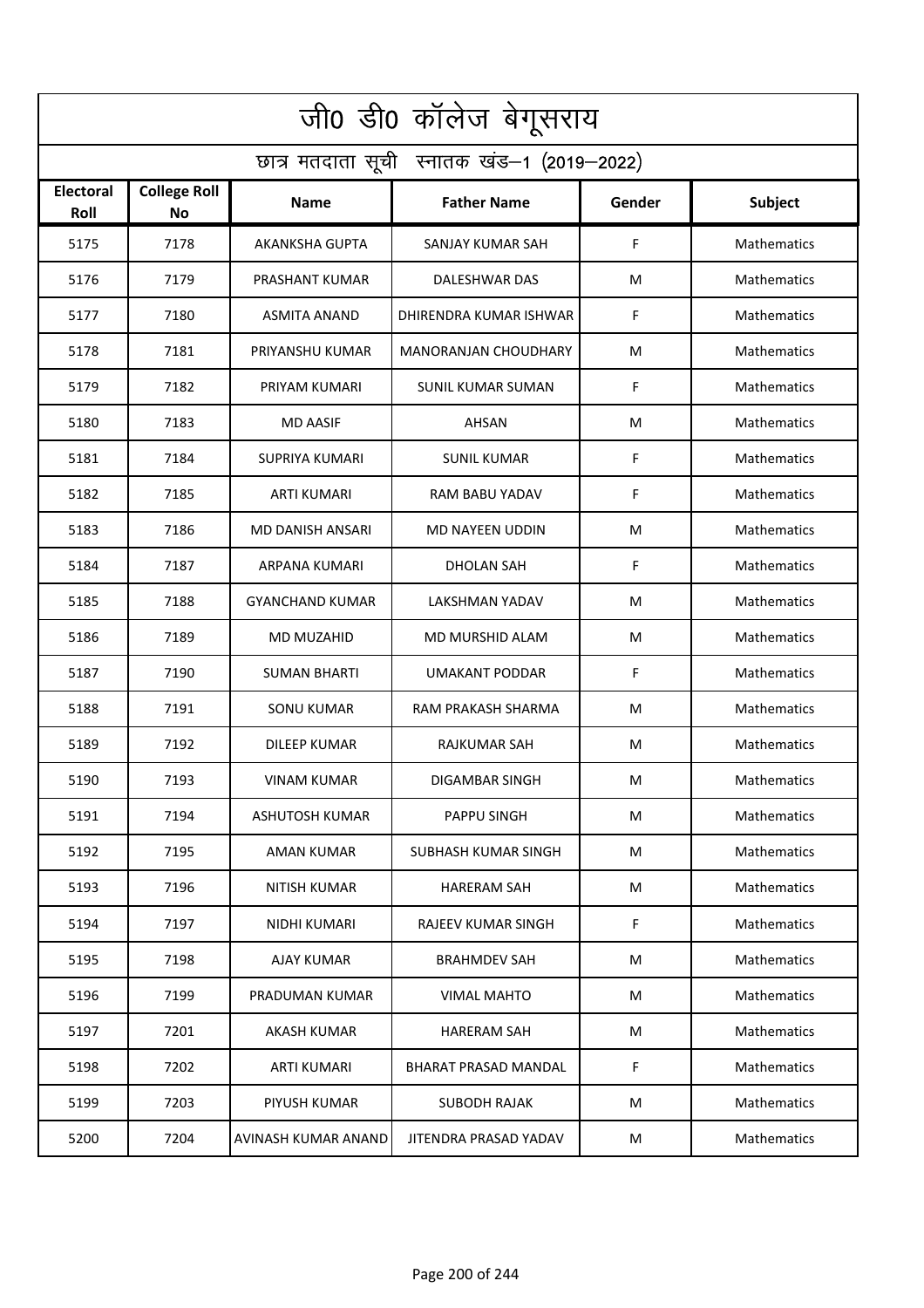| जी0 डी0 कॉलेज बेगूसराय                     |                                  |                                       |                            |        |                    |  |  |  |
|--------------------------------------------|----------------------------------|---------------------------------------|----------------------------|--------|--------------------|--|--|--|
| छात्र मतदाता सूची स्नातक खंड-1 (2019-2022) |                                  |                                       |                            |        |                    |  |  |  |
| Electoral<br>Roll                          | <b>College Roll</b><br><b>No</b> | Name                                  | <b>Father Name</b>         | Gender | Subject            |  |  |  |
| 5201                                       | 7205                             | <b>ROHAN KUMAR</b>                    | <b>RAMESH PASWAN</b>       | M      | Mathematics        |  |  |  |
| 5202                                       | 7206                             | UTKARSHA RANI                         | UPENDRA KUMAR              | F      | Zoology            |  |  |  |
| 5203                                       | 7207                             | <b>CHOTU KUMAR</b>                    | <b>NIRASH RAM</b>          | M      | Mathematics        |  |  |  |
| 5204                                       | 7208                             | PRIYANKA KUMARI                       | <b>BHUPENDRA PANDIT</b>    | F      | Mathematics        |  |  |  |
| 5205                                       | 7209                             | PRAMILA KUMARI                        | RAMSHANKER PANDIT          | F      | Mathematics        |  |  |  |
| 5206                                       | 7210                             | <b>SANTOSH KUMAR</b><br><b>PANDIT</b> | <b>SIKANDAR PANDIT</b>     | M      | Mathematics        |  |  |  |
| 5207                                       | 7211                             | <b>VIDYA KUMARI</b>                   | <b>UMESH PASWAN</b>        | F      | Mathematics        |  |  |  |
| 5208                                       | 7212                             | <b>ROHIT KUMAR</b>                    | <b>BHAGWAN PODDAR</b>      | M      | Mathematics        |  |  |  |
| 5209                                       | 7212                             | <b>CHANDAN KUMAR</b>                  | <b>SURESH SAH</b>          | M      | Mathematics        |  |  |  |
| 5210                                       | 7213                             | <b>AMIT KUMAR</b>                     | BACHCHU YADAV              | M      | Mathematics        |  |  |  |
| 5211                                       | 7214                             | <b>GAURAV KUMAR</b>                   | VIVEKANAND KUMAR           | M      | Mathematics        |  |  |  |
| 5212                                       | 7215                             | SWETA KUMARI                          | SHYAMNARAYAN CHAUDHARI     | F      | Mathematics        |  |  |  |
| 5213                                       | 7216                             | <b>VIVEK KUMAR</b>                    | <b>SHARVAN KUAMR</b>       | M      | Mathematics        |  |  |  |
| 5214                                       | 7217                             | MITHI KUMARI                          | RAMBABU SINGH              | F      | Mathematics        |  |  |  |
| 5215                                       | 7218                             | <b>SUNNY KUMAR</b>                    | SUNIL SAH                  | M      | Mathematics        |  |  |  |
| 5216                                       | 7220                             | PANKAJ KUMAR                          | <b>SUNIL SAH</b>           | M      | <b>Mathematics</b> |  |  |  |
| 5217                                       | 7221                             | SEEMA KUMARI                          | <b>VISHAL PATHAK</b>       | F      | Mathematics        |  |  |  |
| 5218                                       | 7222                             | RITU KUMARI                           | ARUN CHAUDHARY             | F.     | Mathematics        |  |  |  |
| 5219                                       | 7223                             | KRISHNA KUMAR                         | <b>RAJKISHOR CHAUDHARY</b> | M      | <b>Mathematics</b> |  |  |  |
| 5220                                       | 7224                             | PAWAN KUMAR SHARMA                    | <b>BALESHWAR SHARMA</b>    | M      | <b>Mathematics</b> |  |  |  |
| 5221                                       | 7225                             | UNNATI KUMARI                         | SATYENDRA SINGH            | F.     | Mathematics        |  |  |  |
| 5222                                       | 7226                             | RITIKA SHARMA                         | CHANDRA PRAKASH SHARMA     | F      | Mathematics        |  |  |  |
| 5223                                       | 7227                             | ASTHA KUMARI                          | SANJAY KUMAR JHA           | F.     | <b>Mathematics</b> |  |  |  |
| 5224                                       | 7228                             | PRANAV KUMAR                          | DAYANAND DAS               | M      | <b>Mathematics</b> |  |  |  |
| 5225                                       | 7229                             | DEEPAK KUMAR                          | <b>BALRAM PASWAN</b>       | M      | <b>Mathematics</b> |  |  |  |
| 5226                                       | 7229                             | PAWAN KUMAR                           | <b>MAHESH SAH</b>          | M      | <b>Mathematics</b> |  |  |  |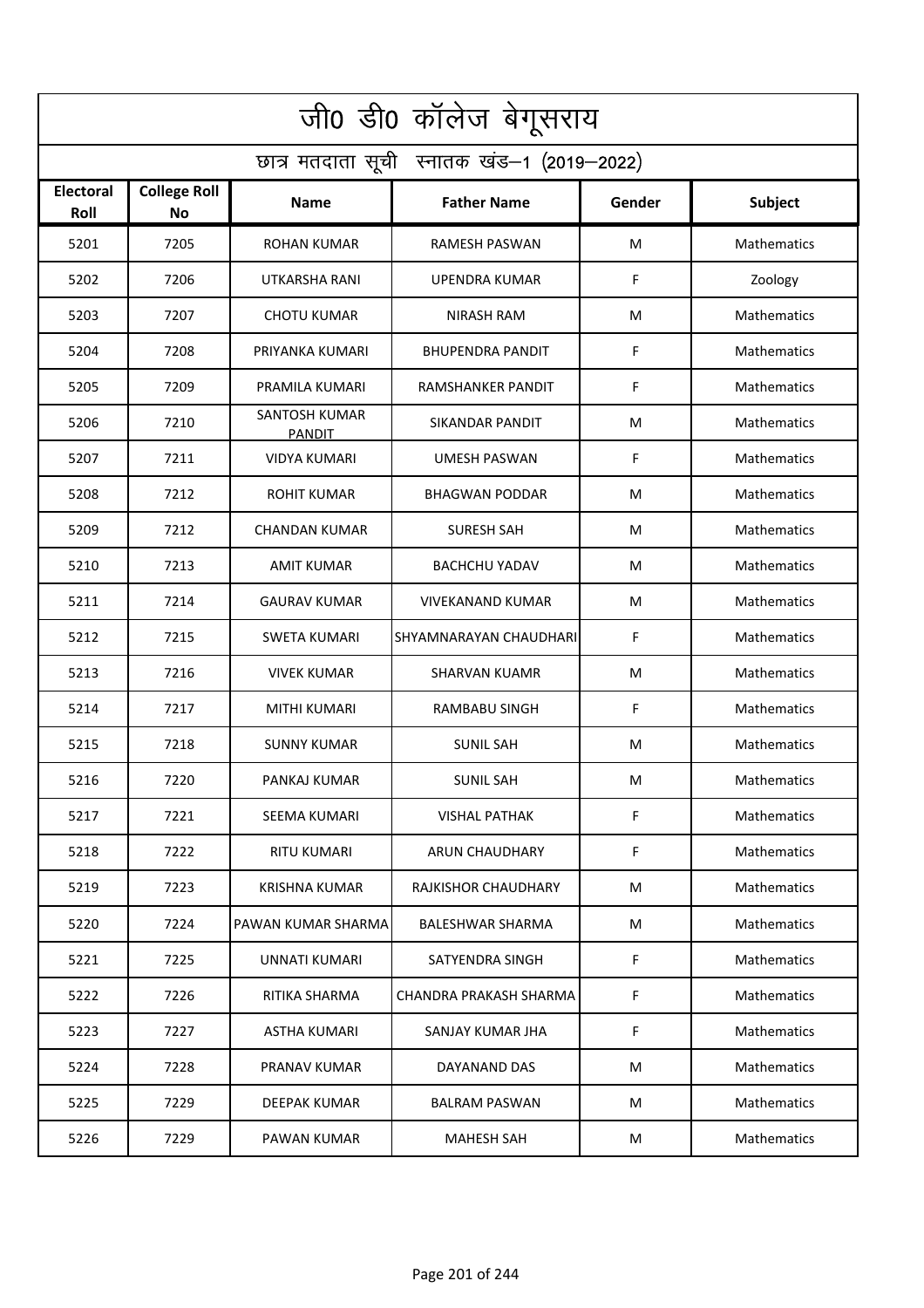| जी0 डी0 कॉलेज बेगूसराय                     |                                  |                      |                                    |        |                    |  |  |  |
|--------------------------------------------|----------------------------------|----------------------|------------------------------------|--------|--------------------|--|--|--|
| छात्र मतदाता सूची स्नातक खंड-1 (2019-2022) |                                  |                      |                                    |        |                    |  |  |  |
| <b>Electoral</b><br>Roll                   | <b>College Roll</b><br><b>No</b> | <b>Name</b>          | <b>Father Name</b>                 | Gender | <b>Subject</b>     |  |  |  |
| 5227                                       | 7230                             | <b>ASHEESH KUMAR</b> | SURYANARAYAN YADAV                 | M      | Mathematics        |  |  |  |
| 5228                                       | 7231                             | CHANDAN KUMAR        | DARO YADAV                         | M      | Mathematics        |  |  |  |
| 5229                                       | 7232                             | SAWAN KUMAR          | <b>MAHENDRA SAHNI</b>              | M      | Mathematics        |  |  |  |
| 5230                                       | 7233                             | <b>ROHIT KUMAR</b>   | <b>BHUPENDRA NARAYAN</b><br>PANDIT | M      | Mathematics        |  |  |  |
| 5231                                       | 7234                             | <b>RUPAK KUMAR</b>   | <b>ASHOK PASWAN</b>                | М      | Mathematics        |  |  |  |
| 5232                                       | 7235                             | <b>MANJEET KUMAR</b> | RAM BAHADUR PASWAN                 | M      | Mathematics        |  |  |  |
| 5233                                       | 7236                             | <b>MUKESH KUMAR</b>  | <b>HARKHEET SAHNI</b>              | M      | Mathematics        |  |  |  |
| 5234                                       | 7237                             | <b>ANKIT KUMAR</b>   | <b>ANIL MAHTO</b>                  | М      | Mathematics        |  |  |  |
| 5235                                       | 7238                             | SURAJ KUMAR          | PAPPU MAHTO                        | M      | Mathematics        |  |  |  |
| 5236                                       | 7239                             | SUBODH KUMAR         | PINTU PANDIT                       | M      | Mathematics        |  |  |  |
| 5237                                       | 7240                             | <b>CHHOTU KUMAR</b>  | RAM VINOD MAHTO                    | M      | Mathematics        |  |  |  |
| 5238                                       | 7241                             | MD ABDUL HAQUE       | <b>MD JAKIR HUSAIN</b>             | M      | Mathematics        |  |  |  |
| 5239                                       | 7242                             | RAJA KUMAER          | SHIVJEE MAHTO                      | M      | Mathematics        |  |  |  |
| 5240                                       | 7243                             | AASHUTOSH KUMAR      | <b>SHATRUGHAN THAKUR</b>           | M      | Mathematics        |  |  |  |
| 5241                                       | 7244                             | PRANAV KUMAR         | <b>VIDYABHUSHAN SINGH</b>          | M      | Mathematics        |  |  |  |
| 5242                                       | 7245                             | UPASANA KUMARI       | SANJAY KUMAR                       | F      | Mathematics        |  |  |  |
| 5243                                       | 7246                             | PREMLATA KUMARI      | <b>GANGA SAH</b>                   | F      | Mathematics        |  |  |  |
| 5244                                       | 7247                             | PRADEEP KUMAR        | RAJARAM MAHTO                      | M      | <b>Mathematics</b> |  |  |  |
| 5245                                       | 7248                             | ABHIMANYU KUMAR      | DINESH RAJAK                       | M      | <b>Mathematics</b> |  |  |  |
| 5246                                       | 7249                             | <b>ADARSH GUPTA</b>  | <b>KAILASH GUPTA</b>               | M      | <b>Mathematics</b> |  |  |  |
| 5247                                       | 7250                             | <b>SHIV MOHAN</b>    | <b>GHANSHYAM KUMAR</b>             | M      | <b>Mathematics</b> |  |  |  |
| 5248                                       | 7250                             | PRINCE KUMAR         | SANJEEV KUMAR SINGH                | M      | <b>Mathematics</b> |  |  |  |
| 5249                                       | 7251                             | NITEESH KUMAR        | <b>BHEEM PASWAN</b>                | M      | <b>Mathematics</b> |  |  |  |
| 5250                                       | 7252                             | NISHU KUMAR          | SHANKAR KUMAR SINGH                | М      | Mathematics        |  |  |  |
| 5251                                       | 7253                             | <b>SIKKU KUMAR</b>   | <b>HARERAM SINGH</b>               | M      | Mathematics        |  |  |  |
| 5252                                       | 7254                             | PANDAV KUMAR         | <b>VIJAY PASWAN</b>                | M      | <b>Mathematics</b> |  |  |  |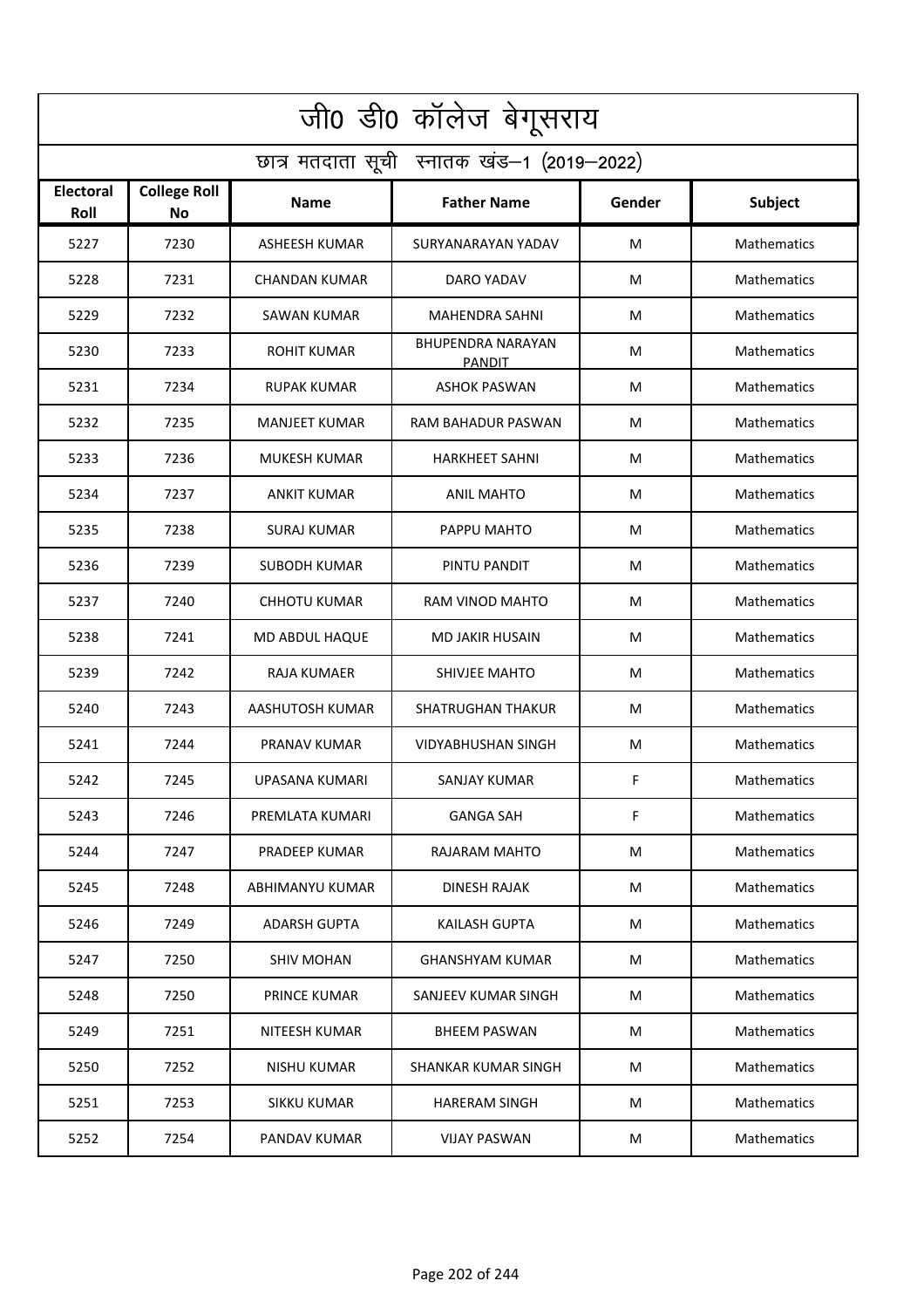| जी0 डी0 कॉलेज बेगूसराय                     |                                  |                                      |                        |        |                    |  |  |  |
|--------------------------------------------|----------------------------------|--------------------------------------|------------------------|--------|--------------------|--|--|--|
| छात्र मतदाता सूची स्नातक खंड-1 (2019-2022) |                                  |                                      |                        |        |                    |  |  |  |
| Electoral<br>Roll                          | <b>College Roll</b><br><b>No</b> | Name                                 | <b>Father Name</b>     | Gender | Subject            |  |  |  |
| 5253                                       | 7255                             | <b>RANVEER KUMAR</b>                 | <b>RAJ KUMAR SADA</b>  | M      | <b>Mathematics</b> |  |  |  |
| 5254                                       | 7256                             | SEENU KUMARI                         | RAMDAYAL THAKUR        | F      | <b>Mathematics</b> |  |  |  |
| 5255                                       | 7257                             | <b>NEERAJ KUMAR</b>                  | MANOJ SAH              | M      | Mathematics        |  |  |  |
| 5256                                       | 7258                             | RISHI KUMAR                          | ASHOK PASWAN           | M      | Mathematics        |  |  |  |
| 5257                                       | 7259                             | <b>NIKKI KUMARI</b>                  | RAJENDRA SAH           | F      | Mathematics        |  |  |  |
| 5258                                       | 7260                             | AMAN KUMAR                           | <b>RAUSHAN PODDAR</b>  | M      | Mathematics        |  |  |  |
| 5259                                       | 7261                             | AJIT KUMAR                           | <b>KAPIL DEV SAH</b>   | M      | Mathematics        |  |  |  |
| 5260                                       | 7262                             | PRAVIN KUMAR                         | <b>GORELAL SHARMA</b>  | M      | Mathematics        |  |  |  |
| 5261                                       | 7263                             | <b>SHALU KUMARI</b>                  | SHIVCHANDRA SINGH      | F      | Mathematics        |  |  |  |
| 5262                                       | 7264                             | ALOK RANJAN                          | PREM KANT SUMAN        | M      | Mathematics        |  |  |  |
| 5263                                       | 7265                             | SURAJ KUMAR                          | <b>DILIP SAHU</b>      | M      | Mathematics        |  |  |  |
| 5264                                       | 7266                             | <b>SONU KUMAR</b>                    | MUKESH KUMAR SHARMA    | M      | Mathematics        |  |  |  |
| 5265                                       | 7267                             | <b>GAUTAM KUMAR</b><br><b>SHARMA</b> | VIJAY KUMAR SHARMA     | M      | Mathematics        |  |  |  |
| 5266                                       | 7268                             | YESH BHARTI KUMARI                   | <b>NAVIN YADAV</b>     | F      | Mathematics        |  |  |  |
| 5267                                       | 7270                             | <b>AVINASH KUMAR</b>                 | SANJAY KUMAR SINGH     | M      | <b>Mathematics</b> |  |  |  |
| 5268                                       | 7271                             | AMAN KUMAR                           | CHANDRA SHEKHAR SHARMA | M      | <b>Mathematics</b> |  |  |  |
| 5269                                       | 7272                             | <b>MD ASHFAK KHAN</b>                | <b>MD AHSAN KHAN</b>   | M      | Mathematics        |  |  |  |
| 5270                                       | 7273                             | <b>ABHISHEK KUMAR</b>                | <b>KAMDEV SINGH</b>    | M      | Mathematics        |  |  |  |
| 5271                                       | 7274                             | LIPI                                 | <b>SUBHASH SINGH</b>   | F      | <b>Mathematics</b> |  |  |  |
| 5272                                       | 7275                             | ALOK KUMAR                           | AWDHESH KUMAR SINGH    | M      | <b>Mathematics</b> |  |  |  |
| 5273                                       | 7276                             | SATYAM KUMAR                         | KAILASH SAHNI          | M      | <b>Mathematics</b> |  |  |  |
| 5274                                       | 7277                             | <b>DHRUB KUMAR</b>                   | SANJEEV KUMAR SINGH    | M      | <b>Mathematics</b> |  |  |  |
| 5275                                       | 7278                             | MD SALIM ALAM                        | MD HAIDER              | M      | <b>Mathematics</b> |  |  |  |
| 5276                                       | 7279                             | <b>DILEEP KUMAR</b>                  | <b>BHAGIRATH YADAV</b> | M      | <b>Mathematics</b> |  |  |  |
| 5277                                       | 7279                             | <b>SAURAV KUMAR</b>                  | <b>SANJAY DAS</b>      | M      | <b>Mathematics</b> |  |  |  |
| 5278                                       | 7280                             | PRINSHU KUMAR                        | PARVIN KUMAR           | M      | Mathematics        |  |  |  |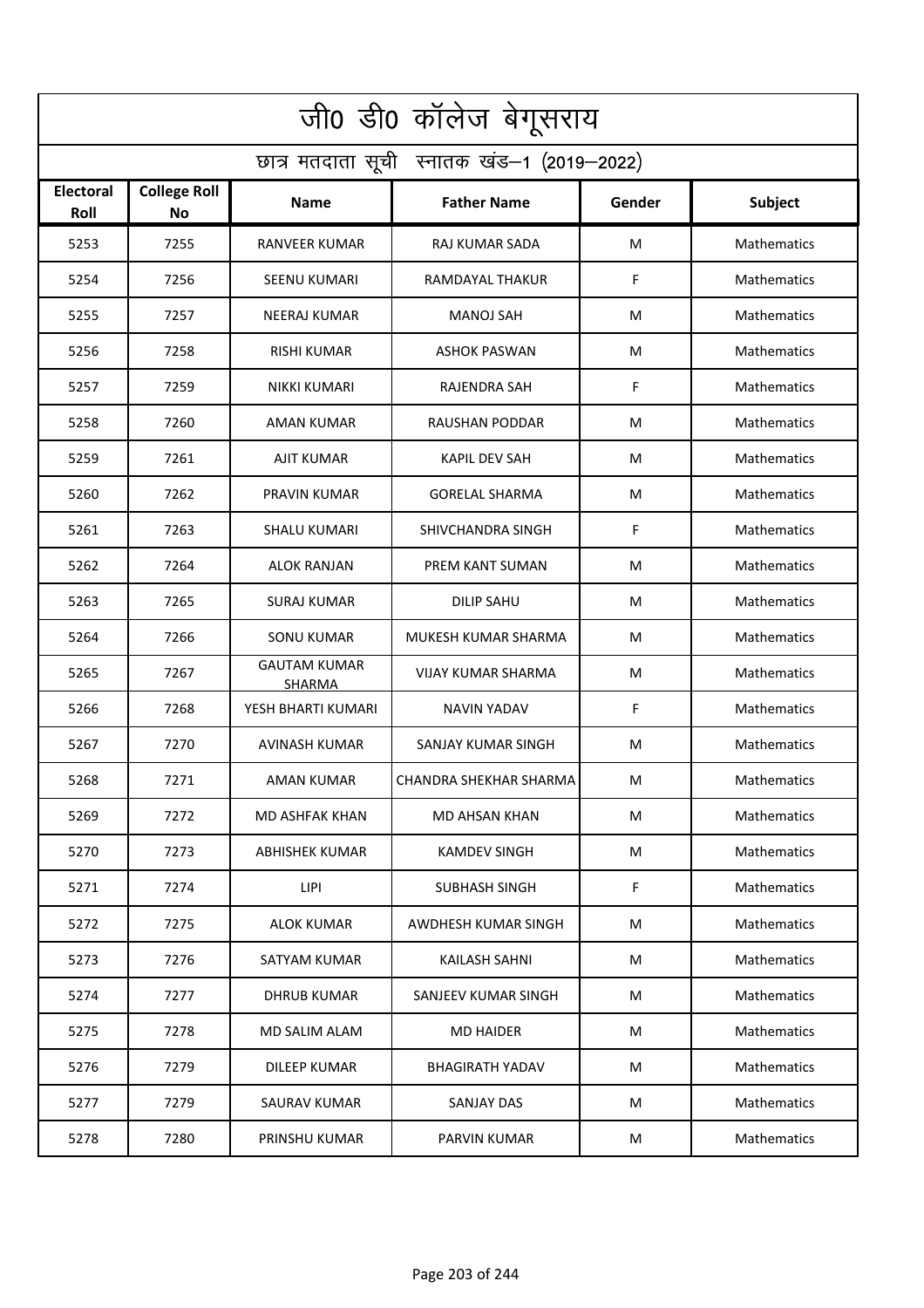| जी0 डी0 कॉलेज बेगूसराय                     |                                  |                       |                            |        |                    |  |  |  |
|--------------------------------------------|----------------------------------|-----------------------|----------------------------|--------|--------------------|--|--|--|
| छात्र मतदाता सूची स्नातक खंड-1 (2019-2022) |                                  |                       |                            |        |                    |  |  |  |
| <b>Electoral</b><br>Roll                   | <b>College Roll</b><br><b>No</b> | <b>Name</b>           | <b>Father Name</b>         | Gender | <b>Subject</b>     |  |  |  |
| 5279                                       | 7281                             | <b>SANTOSH KUMAR</b>  | RAMAKANT MAHTO             | M      | Mathematics        |  |  |  |
| 5280                                       | 7282                             | PRADOSH KUMAR         | PAPPU RAM                  | M      | Mathematics        |  |  |  |
| 5281                                       | 7283                             | <b>AMAN KUMAR</b>     | AJAY KUMAR                 | M      | Mathematics        |  |  |  |
| 5282                                       | 7284                             | NIRAJ KUMAR           | PRAMOD KUMAR               | M      | Mathematics        |  |  |  |
| 5283                                       | 7285                             | <b>LUSHI KUMARI</b>   | <b>GIRISH PANDIT</b>       | F      | Mathematics        |  |  |  |
| 5284                                       | 7286                             | ANAMIKA KUMARI        | MURARI KUMAR SINGH         | F      | Mathematics        |  |  |  |
| 5285                                       | 7287                             | PRASHANT KUMAR        | <b>HARI HAR PRASAD ROY</b> | M      | Mathematics        |  |  |  |
| 5286                                       | 7288                             | CHANDANI KUMARI       | <b>KAPILDEV SHARMA</b>     | F      | Mathematics        |  |  |  |
| 5287                                       | 7289                             | KESHAV KUMAR          | <b>RANJAN KUMAR</b>        | M      | Mathematics        |  |  |  |
| 5288                                       | 7290                             | NIRMAL KUMARI         | LAXMAN PRASAD              | F      | Mathematics        |  |  |  |
| 5289                                       | 7291                             | AMIT KUMAR            | ANIL KUMAR MAHTO           | M      | Mathematics        |  |  |  |
| 5290                                       | 7292                             | <b>KAILASH KUMAR</b>  | <b>SAKALDEV MAHATO</b>     | M      | Mathematics        |  |  |  |
| 5291                                       | 7293                             | <b>GOPI KUMAR</b>     | NARAYAN SINGH              | M      | Mathematics        |  |  |  |
| 5292                                       | 7294                             | <b>BIKESH KUMAR</b>   | RAM CHARITRA DAS           | M      | Mathematics        |  |  |  |
| 5293                                       | 7295                             | RAHUL KUMAR           | RAJKISHOR SINGH            | M      | Mathematics        |  |  |  |
| 5294                                       | 7296                             | <b>SHIV KUMAR</b>     | <b>BACHCHU DAS</b>         | M      | Mathematics        |  |  |  |
| 5295                                       | 7297                             | RAJA KUMAR            | UMESH CHAUDHARY            | M      | Mathematics        |  |  |  |
| 5296                                       | 7298                             | SATYAM KUMAR          | SANTOSH KUMAR PODDAR       | M      | Mathematics        |  |  |  |
| 5297                                       | 7299                             | MUNNA KUMAR TANTI     | <b>GHOLAT TANTI</b>        | M      | <b>Mathematics</b> |  |  |  |
| 5298                                       | 7300                             | <b>KRISHNA PRATAP</b> | RANJEET PATHAK             | M      | <b>Mathematics</b> |  |  |  |
| 5299                                       | 7301                             | <b>ARTI KUMARI</b>    | SAHDEO ROY                 | F      | Mathematics        |  |  |  |
| 5300                                       | 7302                             | <b>MANISH KUMAR</b>   | <b>AMIR TANTI</b>          | M      | <b>Mathematics</b> |  |  |  |
| 5301                                       | 7303                             | PRIYANKA KUMARI       | AMIT KUMAR RAI             | F      | Mathematics        |  |  |  |
| 5302                                       | 7304                             | NILU NIGAM            | <b>MANOJ KUMAR MAHTO</b>   | F      | Mathematics        |  |  |  |
| 5303                                       | 7305                             | <b>SMITA KUMARI</b>   | RAM LOCHAN SHARMA          | F      | Mathematics        |  |  |  |
| 5304                                       | 7306                             | DARSHANDEV KUMAR      | RAJESH KUMAR MAHTO         | M      | Mathematics        |  |  |  |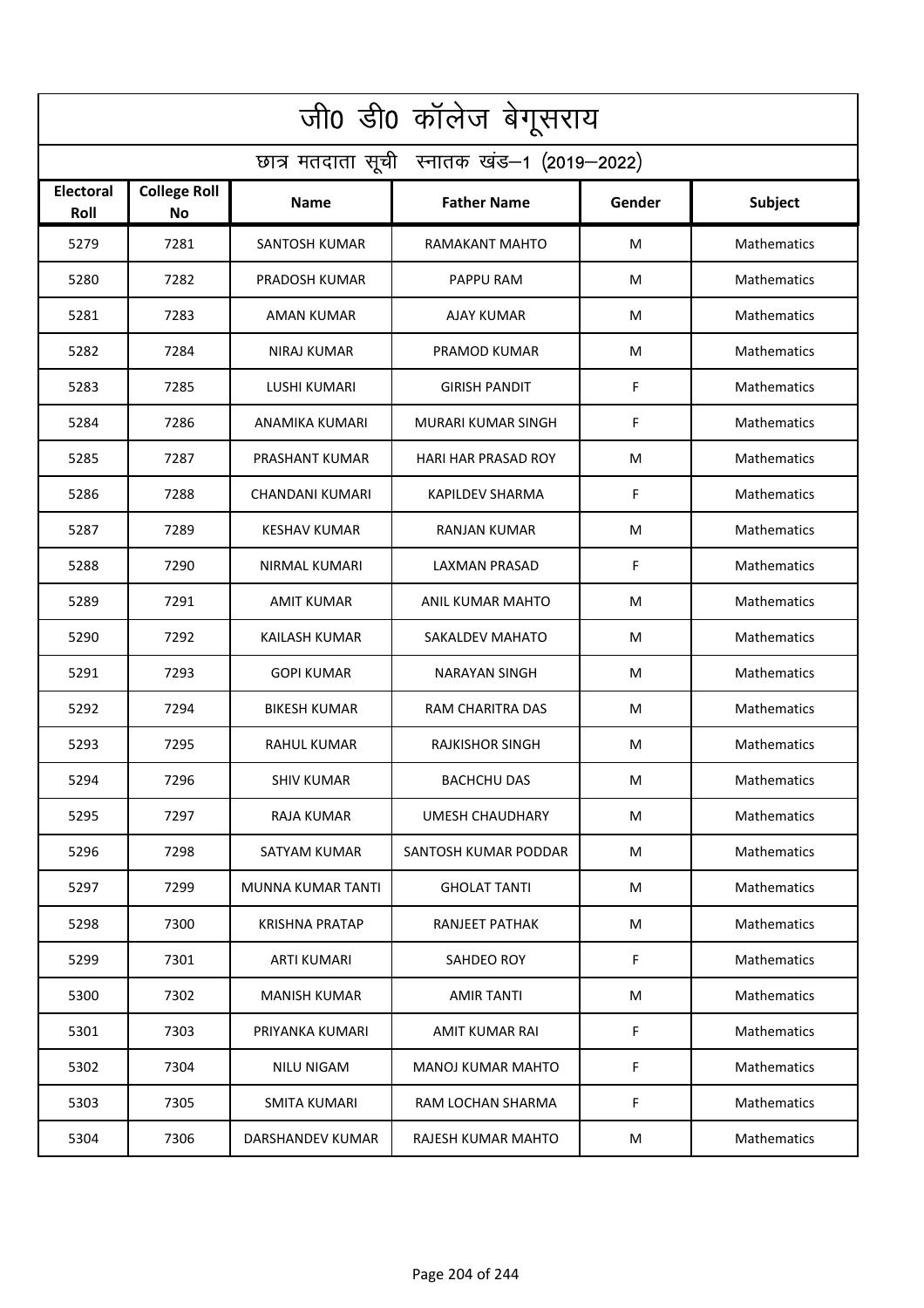| जी0 डी0 कॉलेज बेगूसराय                     |                                  |                        |                           |        |                    |  |  |  |
|--------------------------------------------|----------------------------------|------------------------|---------------------------|--------|--------------------|--|--|--|
| छात्र मतदाता सूची स्नातक खंड-1 (2019-2022) |                                  |                        |                           |        |                    |  |  |  |
| <b>Electoral</b><br>Roll                   | <b>College Roll</b><br><b>No</b> | <b>Name</b>            | <b>Father Name</b>        | Gender | Subject            |  |  |  |
| 5305                                       | 7307                             | <b>ABHISHEK KUMAR</b>  | <b>BHARAT CHOUDHARY</b>   | M      | Mathematics        |  |  |  |
| 5306                                       | 7308                             | SAKSHI KUMARI          | SANJAY KUMAR              | F      | <b>Mathematics</b> |  |  |  |
| 5307                                       | 7309                             | <b>AMAN KUMAR</b>      | <b>RAMESH KUMAR</b>       | M      | Mathematics        |  |  |  |
| 5308                                       | 7310                             | AMAN KUMAR             | RAJ KUMAR SINGH           | M      | Mathematics        |  |  |  |
| 5309                                       | 7311                             | SATYAM KUMAR           | SRI ASHOK PRASAD SINGH    | М      | Mathematics        |  |  |  |
| 5310                                       | 7312                             | UTSAV KUMAR            | JAYANTI KUMAR             | M      | Mathematics        |  |  |  |
| 5311                                       | 7313                             | PRITI KUMARI           | SARV DEO KUMAR SINGH      | F      | Mathematics        |  |  |  |
| 5312                                       | 7314                             | <b>SONU KUMAR</b>      | PRAMOD CHAUDHARY          | M      | Mathematics        |  |  |  |
| 5313                                       | 7315                             | <b>RAJ KUMAR</b>       | <b>SHRIKANT YADAV</b>     | M      | Mathematics        |  |  |  |
| 5314                                       | 7316                             | <b>MD DANISH</b>       | <b>MD MOKIM</b>           | F      | Mathematics        |  |  |  |
| 5315                                       | 7317                             | NARENDRA KUMAR         | <b>MANI BHUSHAN SINGH</b> | M      | Mathematics        |  |  |  |
| 5316                                       | 7318                             | <b>RAKHI KUMARI</b>    | <b>RAMDEV SHARMA</b>      | F      | Mathematics        |  |  |  |
| 5317                                       | 7319                             | VIMAL KUMAR            | MUKESH KUMAR YADAV        | M      | Mathematics        |  |  |  |
| 5318                                       | 7320                             | SWATIKUMARI            | <b>BRAHMDEV SAH</b>       | F      | <b>Mathematics</b> |  |  |  |
| 5319                                       | 7321                             | <b>PRITI KUMARI</b>    | SHARVAN SINGH             | F      | Mathematics        |  |  |  |
| 5320                                       | 7322                             | <b>NIKKI SINGH</b>     | ALOK KUMAR SINGH          | F      | Mathematics        |  |  |  |
| 5321                                       | 7323                             | PALLAVI KUMARI         | <b>BALRAM KUMAR</b>       | F      | Mathematics        |  |  |  |
| 5322                                       | 7324                             | KOMAL KUMARI           | <b>GOPAL YADAV</b>        | F      | <b>Mathematics</b> |  |  |  |
| 5323                                       | 7325                             | MD DILSHAD ANSARI      | MD MANSOOR ANSARI         | M      | <b>Mathematics</b> |  |  |  |
| 5324                                       | 7326                             | <b>GOOD LUCK KUMAR</b> | MUKESH KUMAR JAYSWAL      | M      | <b>Mathematics</b> |  |  |  |
| 5325                                       | 7327                             | HIMANSHU KUMAR         | <b>SHAMBHU SAH</b>        | M      | <b>Mathematics</b> |  |  |  |
| 5326                                       | 7328                             | <b>CHINTU KUMAR</b>    | MUKESH KUMAR JAYSWAL      | M      | <b>Mathematics</b> |  |  |  |
| 5327                                       | 7329                             | <b>SACHIN KUMAR</b>    | <b>NAWAL KISHOR MAHTO</b> | M      | <b>Mathematics</b> |  |  |  |
| 5328                                       | 7330                             | <b>MADHAV KUMAR</b>    | <b>MAHESH KUMAR SINGH</b> | М      | Mathematics        |  |  |  |
| 5329                                       | 7332                             | HIMANSHU KUMAR         | ARBIND PANDIT             | M      | Mathematics        |  |  |  |
| 5330                                       | 7334                             | <b>SUBIN KUMAR</b>     | <b>RAJO DEVI</b>          | M      | <b>Mathematics</b> |  |  |  |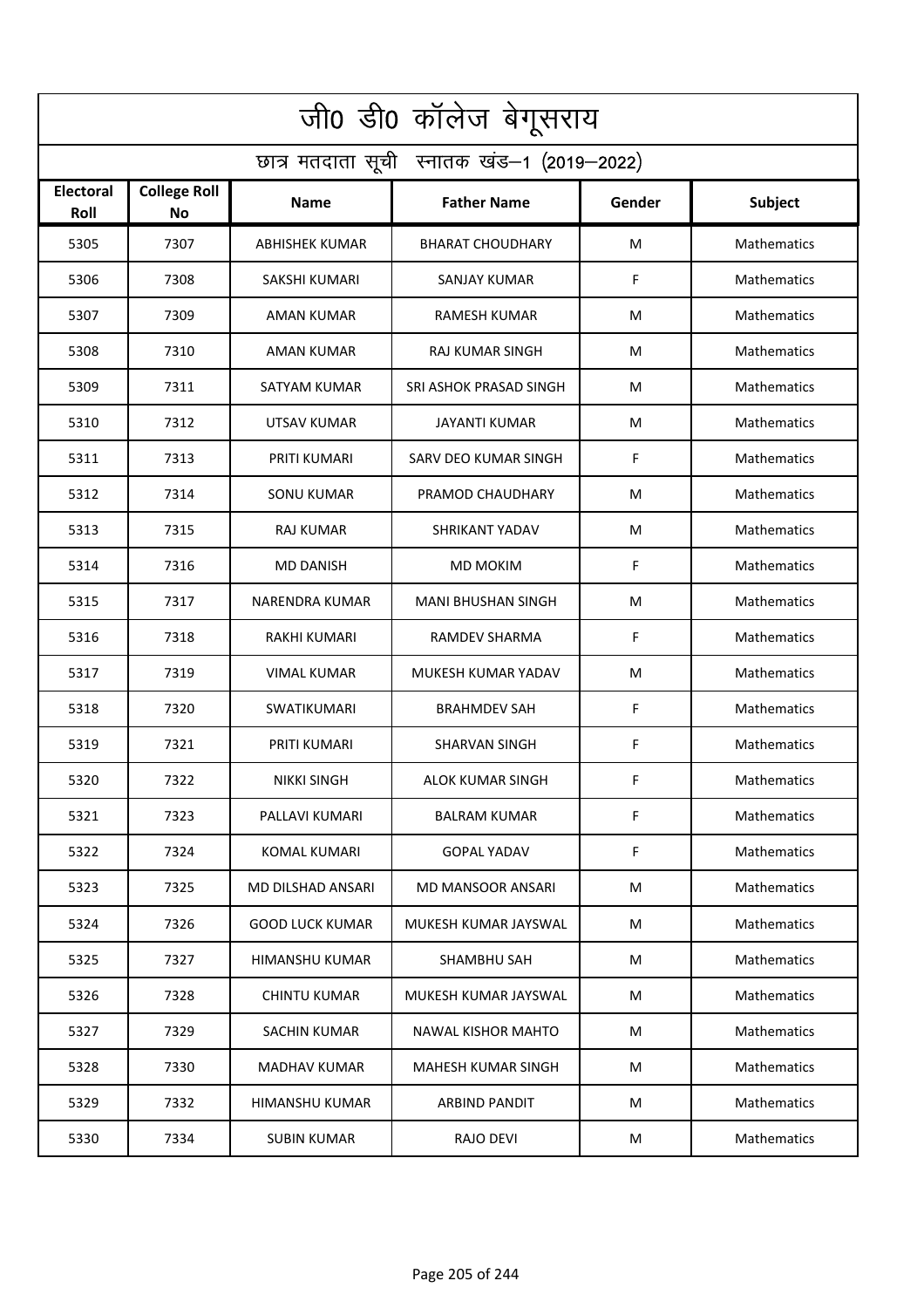| जी0 डी0 कॉलेज बेगूसराय                     |                                  |                            |                          |        |                    |  |  |  |
|--------------------------------------------|----------------------------------|----------------------------|--------------------------|--------|--------------------|--|--|--|
| छात्र मतदाता सूची स्नातक खंड-1 (2019-2022) |                                  |                            |                          |        |                    |  |  |  |
| <b>Electoral</b><br>Roll                   | <b>College Roll</b><br><b>No</b> | <b>Name</b>                | <b>Father Name</b>       | Gender | <b>Subject</b>     |  |  |  |
| 5331                                       | 7336                             | <b>MOHAN KUMAR</b>         | <b>JAGARNATH ISHWAR</b>  | M      | Mathematics        |  |  |  |
| 5332                                       | 7338                             | <b>SANDEEP KUMAR</b>       | <b>ASHOK SAH</b>         | M      | Mathematics        |  |  |  |
| 5333                                       | 7340                             | <b>BASHISHT KUMAR</b>      | <b>MAHESHWAR DAS</b>     | M      | Mathematics        |  |  |  |
| 5334                                       | 7342                             | <b>DIPTI KUMARI</b>        | AMRENDRA SINHA           | F      | Mathematics        |  |  |  |
| 5335                                       | 7343                             | <b>CHHOTI KUMARI</b>       | ANIL KUMAR SINGH         | F      | Mathematics        |  |  |  |
| 5336                                       | 7344                             | PRABHAKAR KUMAR            | RAM AKVAL YADAV          | M      | Mathematics        |  |  |  |
| 5337                                       | 7346                             | SATYAM BHARTI              | SUBHASH CHANDRA PASWAN   | M      | Mathematics        |  |  |  |
| 5338                                       | 7348                             | <b>BAIBHAV KUMAR BADAL</b> | <b>MANOJ KUMAR</b>       | М      | Mathematics        |  |  |  |
| 5339                                       | 7350                             | RAGHUNANDAN KUMAR          | SHAMBHU KUMAR JHA        | M      | Mathematics        |  |  |  |
| 5340                                       | 7352                             | <b>ANKESH KUMAR</b>        | RAMASHISH MAHTO          | M      | Mathematics        |  |  |  |
| 5341                                       | 7353                             | GOLU KUMR                  | <b>BIJENDRA RAM</b>      | M      | Mathematics        |  |  |  |
| 5342                                       | 7354                             | <b>AMIT KUMAR</b>          | RAJU SINGH               | M      | Mathematics        |  |  |  |
| 5343                                       | 7355                             | SAURAV KUMAR               | BIRENDRA VISHWAKARMA     | M      | Mathematics        |  |  |  |
| 5344                                       | 7356                             | <b>SACHIN KUMAR</b>        | <b>SANJAY SAHNI</b>      | M      | Mathematics        |  |  |  |
| 5345                                       | 7357                             | ABHISHEK KUMAR SINGH       | SHAMBHU SINGH            | M      | Mathematics        |  |  |  |
| 5346                                       | 7358                             | <b>SANDEEP KUMAR</b>       | <b>VIJAY KUMAR SINGH</b> | M      | Mathematics        |  |  |  |
| 5347                                       | 7359                             | ROSHANI KUMARI             | SHIVJEE YADAV            | F      | Mathematics        |  |  |  |
| 5348                                       | 7360                             | PINTU KUMAR                | RAMJIVAN TANTI           | M      | Mathematics        |  |  |  |
| 5349                                       | 7361                             | NITISH KUMAR               | <b>SUDHIR DAS</b>        | M      | Mathematics        |  |  |  |
| 5350                                       | 7362                             | UTSAV KUMAR                | <b>BIPIN SINGH</b>       | M      | <b>Mathematics</b> |  |  |  |
| 5351                                       | 7363                             | SONU KUMAR                 | PANKAJ KUMAR             | M      | <b>Mathematics</b> |  |  |  |
| 5352                                       | 7364                             | <b>ASHU KHAN</b>           | <b>KIYAM KHAN</b>        | M      | <b>Mathematics</b> |  |  |  |
| 5353                                       | 7365                             | <b>NAVNIT KUMAR</b>        | ASHWANI KUMAR SINGH      | M      | Mathematics        |  |  |  |
| 5354                                       | 7366                             | <b>SWATI PRIYA</b>         | RAJESH KUMAR SAH         | F      | Mathematics        |  |  |  |
| 5355                                       | 7367                             | NIRAJ KUMAR                | SHIVSHANKAR JHA          | M      | Mathematics        |  |  |  |
| 5356                                       | 7368                             | SAKSHI KUMARI              | SHARWAN KUMAR MISHRA     | F.     | Mathematics        |  |  |  |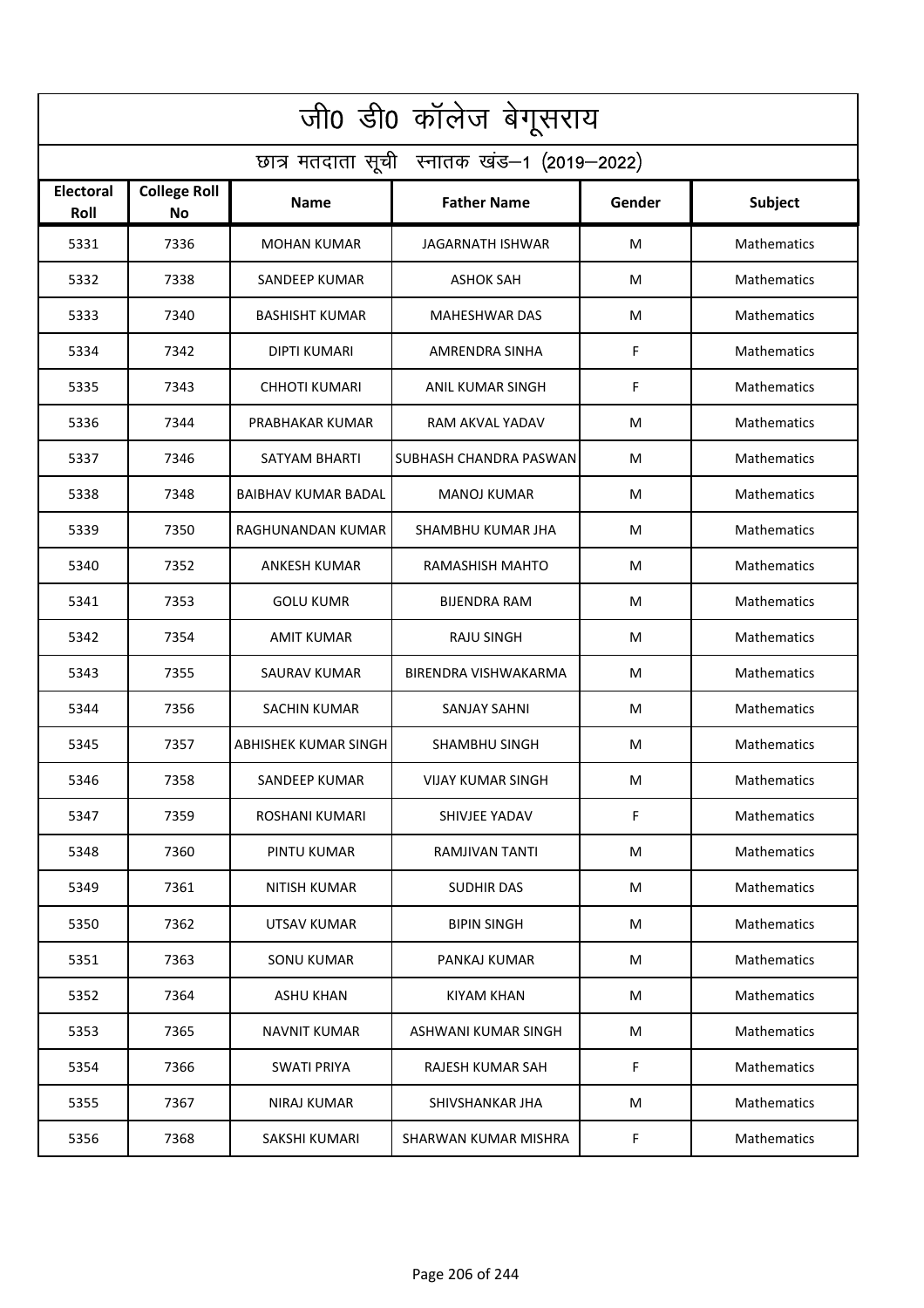| जी0 डी0 कॉलेज बेगूसराय                     |                                  |                        |                                           |        |                    |  |  |  |
|--------------------------------------------|----------------------------------|------------------------|-------------------------------------------|--------|--------------------|--|--|--|
| छात्र मतदाता सूची स्नातक खंड-1 (2019-2022) |                                  |                        |                                           |        |                    |  |  |  |
| <b>Electoral</b><br>Roll                   | <b>College Roll</b><br><b>No</b> | <b>Name</b>            | <b>Father Name</b>                        | Gender | Subject            |  |  |  |
| 5357                                       | 7369                             | <b>NITISH KUMAR</b>    | <b>LALAN PASWAN</b>                       | M      | Mathematics        |  |  |  |
| 5358                                       | 7370                             | SILPI KUMARI           | <b>SARJAN SINGH</b>                       | F      | Mathematics        |  |  |  |
| 5359                                       | 7371                             | <b>SHIVANU PRAKASH</b> | <b>RAJESH THAKUR</b>                      | M      | Mathematics        |  |  |  |
| 5360                                       | 7372                             | <b>JYOTI KUMARI</b>    | <b>SUNIL SINGH</b>                        | F      | Mathematics        |  |  |  |
| 5361                                       | 7373                             | SAURABH KUMAR          | SARVESH SAH                               | M      | Mathematics        |  |  |  |
| 5362                                       | 7374                             | <b>TANNU KUMARI</b>    | <b>MANOJ KUMAR</b>                        | F      | Mathematics        |  |  |  |
| 5363                                       | 7375                             | <b>ANKIT KUMAR</b>     | SANJIV CHAUDHARY                          | M      | Mathematics        |  |  |  |
| 5364                                       | 7376                             | AFREEN HAMID           | MD RUSTAM ANSARI                          | F      | Mathematics        |  |  |  |
| 5365                                       | 7377                             | <b>KULDEEP KUMAR</b>   | VIDHYANAND SHARMA                         | M      | Mathematics        |  |  |  |
| 5366                                       | 7378                             | KUNDAN RAJ             | RAM UDGAR ROY                             | M      | Mathematics        |  |  |  |
| 5367                                       | 7379                             | <b>RITESH KUMAR</b>    | RAJEEV KUMAR RAY                          | M      | Mathematics        |  |  |  |
| 5368                                       | 7380                             | <b>RINKU KUMARI</b>    | <b>KAPIL SHARMA</b>                       | F      | Mathematics        |  |  |  |
| 5369                                       | 7381                             | CHANDAN KUMAR          | WAKEEL RAJAK                              | M      | Mathematics        |  |  |  |
| 5370                                       | 7382                             | SENTU KUMAR PASWAN     | <b>CHALITRA PASWAN</b>                    | M      | Mathematics        |  |  |  |
| 5371                                       | 7383                             | BHARTI KUMARI          | <b>HARERAM SAH</b>                        | F      | Mathematics        |  |  |  |
| 5372                                       | 7384                             | SAURABH SUMAN          | ANIL KUMAR SAHU                           | M      | Mathematics        |  |  |  |
| 5373                                       | 7385                             | <b>VARUN KUMAR</b>     | DILIP CHOUDHARI                           | M      | Mathematics        |  |  |  |
| 5374                                       | 7386                             | SANJEEV KUMAR          | <b>SURESH DAS</b>                         | M      | Mathematics        |  |  |  |
| 5375                                       | 7387                             | SANTOSHKUMAR           | SITA RAM RAJAK                            | M      | <b>Mathematics</b> |  |  |  |
| 5376                                       | 7388                             | <b>HARSH RAJ</b>       | <b>VINAY YADAV</b>                        | M      | <b>Mathematics</b> |  |  |  |
| 5377                                       | 7389                             | <b>CHETAN KUMAR</b>    | <b>BALRAM KUMAR</b>                       | M      | <b>Mathematics</b> |  |  |  |
| 5378                                       | 7390                             | SATYAM KUMAR           | <b>ALAKH NIRANJAN</b><br><b>CHOUDHARY</b> | M      | <b>Mathematics</b> |  |  |  |
| 5379                                       | 7391                             | ANAMIKA ROY            | AJAY SHANKAR ROY                          | F      | Mathematics        |  |  |  |
| 5380                                       | 7392                             | <b>ANKIT KUMAR</b>     | <b>NAVAL KISHOR SINGH</b>                 | M      | Mathematics        |  |  |  |
| 5381                                       | 7393                             | ISHA KUMARI            | KUMAR DINBANDHU                           | F      | Mathematics        |  |  |  |
| 5382                                       | 7394                             | <b>KUSHAGRA KUMAR</b>  | <b>BIMLENDU KUMAR SINHA</b>               | M      | Mathematics        |  |  |  |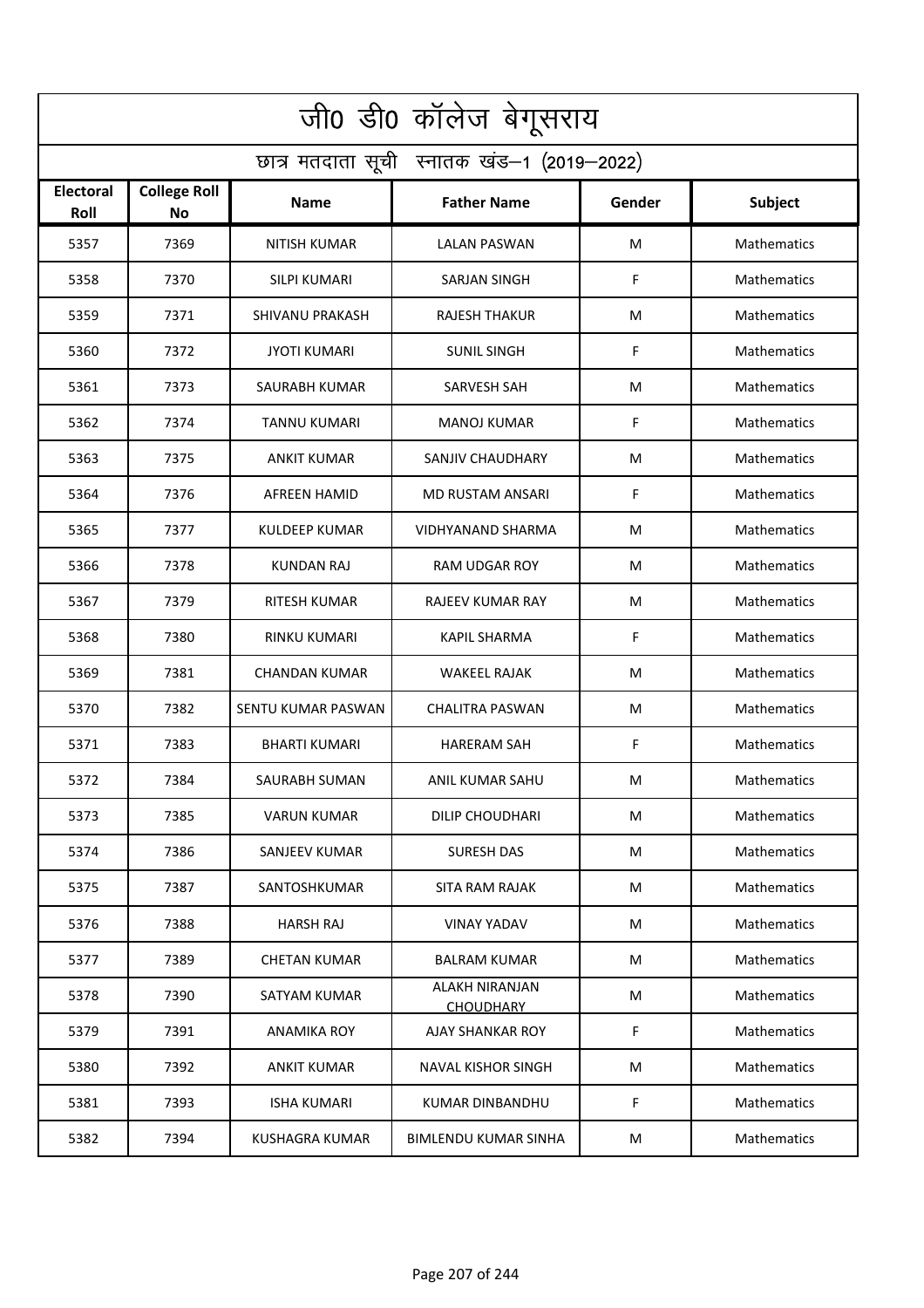| जी0 डी0 कॉलेज बेगूसराय                     |                                  |                                      |                            |        |                    |  |  |  |
|--------------------------------------------|----------------------------------|--------------------------------------|----------------------------|--------|--------------------|--|--|--|
| छात्र मतदाता सूची स्नातक खंड-1 (2019-2022) |                                  |                                      |                            |        |                    |  |  |  |
| <b>Electoral</b><br>Roll                   | <b>College Roll</b><br><b>No</b> | <b>Name</b>                          | <b>Father Name</b>         | Gender | Subject            |  |  |  |
| 5383                                       | 7395                             | <b>SAURABH KUMAR</b>                 | <b>RAJESH SAH</b>          | M      | Mathematics        |  |  |  |
| 5384                                       | 7396                             | AKANKSHA PRIYA                       | AJAY KUMAR                 | F      | Mathematics        |  |  |  |
| 5385                                       | 7397                             | ASHWANI KUMAR                        | RAJO PASWAN                | M      | Mathematics        |  |  |  |
| 5386                                       | 7398                             | <b>BABLU KUMAR</b>                   | <b>CHANDRA SHEKHAR ROY</b> | M      | Mathematics        |  |  |  |
| 5387                                       | 7399                             | <b>ABHISHEK KUMAR</b>                | <b>SUNIL KUMAR</b>         | M      | Mathematics        |  |  |  |
| 5388                                       | 7400                             | <b>ABHISHEK KUMAR</b>                | <b>MUNNA MISHRA</b>        | M      | Mathematics        |  |  |  |
| 5389                                       | 7401                             | SAURAV KUMAR SUMAN                   | <b>DILIP YADAV</b>         | M      | Mathematics        |  |  |  |
| 5390                                       | 7402                             | <b>RAHUL KUMAR</b>                   | OM PRAKASH SAH             | M      | Mathematics        |  |  |  |
| 5391                                       | 7403                             | PRASHANT KUMAR                       | <b>DAMODAR TANTI</b>       | M      | Mathematics        |  |  |  |
| 5392                                       | 7404                             | <b>SUMIT KUMAR</b>                   | <b>MUKESH THAKUR</b>       | M      | Mathematics        |  |  |  |
| 5393                                       | 7405                             | <b>JYOTISH KUMAR</b>                 | <b>BINOD SINGH</b>         | M      | Mathematics        |  |  |  |
| 5394                                       | 7406                             | RAUSHAN KUMAR                        | <b>SHRVAN RAY</b>          | M      | Mathematics        |  |  |  |
| 5395                                       | 7407                             | <b>ROSHAN KUMAR</b><br><b>SHARMA</b> | PAPPU SHARMA               | M      | Mathematics        |  |  |  |
| 5396                                       | 7408                             | <b>PUSHKAR KUMAR</b>                 | RAKESH KUMAR CHOUDHARY     | M      | Mathematics        |  |  |  |
| 5397                                       | 7409                             | <b>GIRDHARI KUMAR</b>                | <b>MUKTI THAKUR</b>        | M      | Mathematics        |  |  |  |
| 5398                                       | 7410                             | <b>KARTIK KUMAR</b>                  | RAMBAHADUR RAY             | M      | Mathematics        |  |  |  |
| 5399                                       | 7411                             | <b>VIVEK KUMAR</b>                   | <b>BIRJU RAY</b>           | M      | Mathematics        |  |  |  |
| 5400                                       | 7412                             | <b>BHIM LAL</b>                      | <b>NARESH THAKUR</b>       | M      | Mathematics        |  |  |  |
| 5401                                       | 7413                             | MD AMIR SABA                         | MD KHALID ANSARI           | M      | <b>Mathematics</b> |  |  |  |
| 5402                                       | 7414                             | SATYAM KUMAR                         | RAM UDAY CHAUDHARY         | M      | <b>Mathematics</b> |  |  |  |
| 5403                                       | 7415                             | RAJ KISHOR KUMAR                     | HARE KRISHNA PANDIT        | M      | <b>Mathematics</b> |  |  |  |
| 5404                                       | 7416                             | <b>KISHAN KUMAR</b>                  | LALAN KUMAR CHAUDHARY      | M      | <b>Mathematics</b> |  |  |  |
| 5405                                       | 7417                             | PRASHANT                             | DHANANJAY KUMAR            | M      | Mathematics        |  |  |  |
| 5406                                       | 7418                             | WAKIL KUMAR                          | <b>JITENDRA PANDIT</b>     | М      | Mathematics        |  |  |  |
| 5407                                       | 7419                             | <b>SUSHIL KUMAR</b>                  | BALESHWAR SHARMA           | M      | Mathematics        |  |  |  |
| 5408                                       | 7420                             | <b>MANISH KUMAR</b>                  | <b>SURENDRA TANTI</b>      | M      | Mathematics        |  |  |  |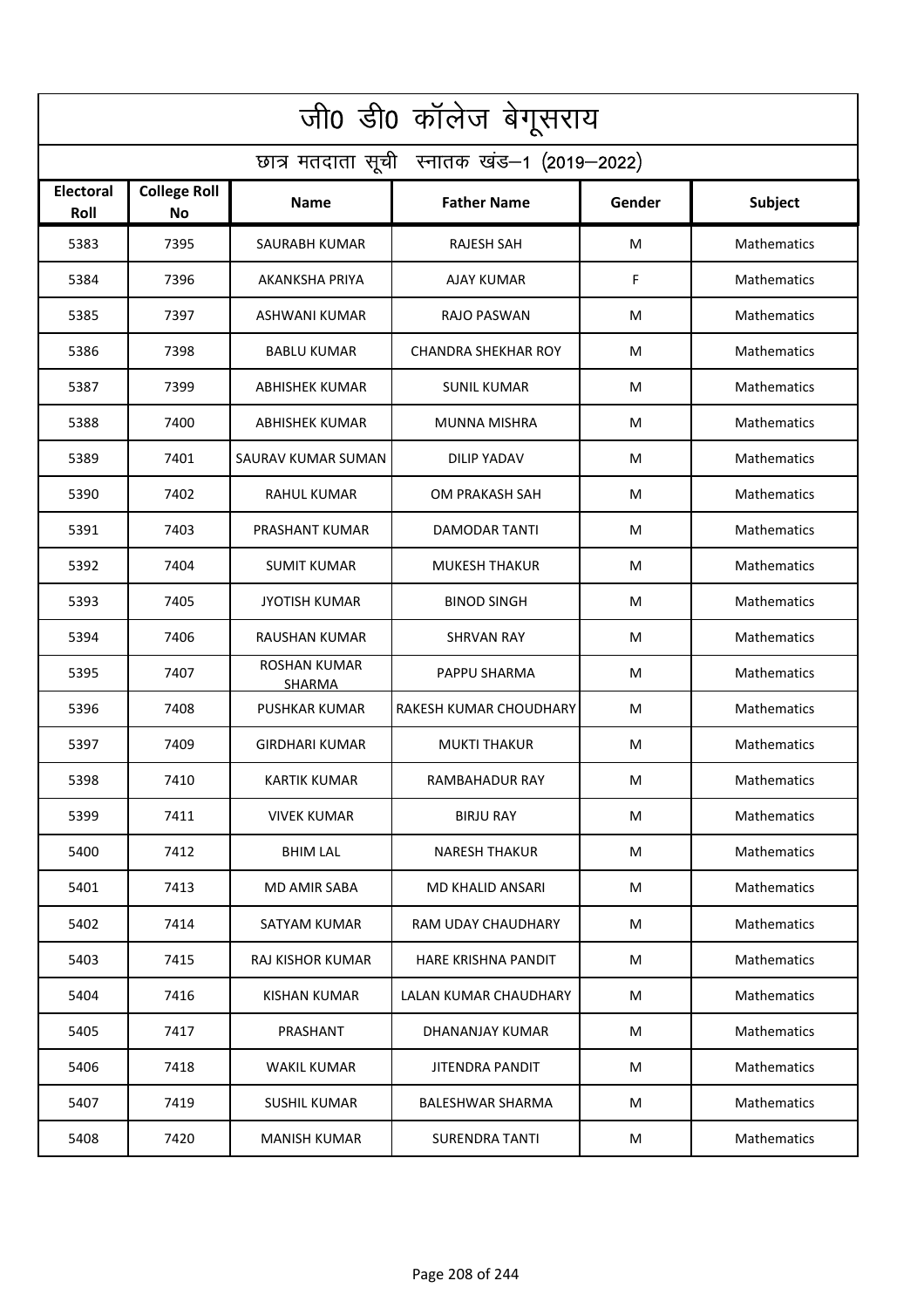| जी0 डी0 कॉलेज बेगूसराय                     |                                  |                      |                      |        |                    |  |  |  |
|--------------------------------------------|----------------------------------|----------------------|----------------------|--------|--------------------|--|--|--|
| छात्र मतदाता सूची स्नातक खंड-1 (2019-2022) |                                  |                      |                      |        |                    |  |  |  |
| <b>Electoral</b><br>Roll                   | <b>College Roll</b><br><b>No</b> | <b>Name</b>          | <b>Father Name</b>   | Gender | <b>Subject</b>     |  |  |  |
| 5409                                       | 7421                             | <b>ROHIT KUMAR</b>   | <b>SANJAY SINGH</b>  | м      | Mathematics        |  |  |  |
| 5410                                       | 7422                             | RISHAV KUMAR         | RAM PRAKASH PANDIT   | M      | Mathematics        |  |  |  |
| 5411                                       | 7423                             | <b>GOVIND KUMAR</b>  | <b>ANIL SINGH</b>    | м      | Mathematics        |  |  |  |
| 5412                                       | 7424                             | <b>GULSHAN KUMAR</b> | <b>ARUN MAHTO</b>    | M      | Mathematics        |  |  |  |
| 5413                                       | 7425                             | <b>SUMIT KUMAR</b>   | <b>BHUSHAN RAY</b>   | М      | Mathematics        |  |  |  |
| 5414                                       | 7426                             | ADARSH RAJ           | PREM CHANDRA SAH     | м      | Mathematics        |  |  |  |
| 5415                                       | 7427                             | AAYUSH KUMAR         | SADANAND PATHAK      | M      | Mathematics        |  |  |  |
| 5416                                       | 7428                             | <b>GAUTAM KUMAR</b>  | <b>MANTUN SINGH</b>  | м      | Mathematics        |  |  |  |
| 5417                                       | 7428                             | <b>SONALI KUMARI</b> | SANJEEV KUMAR PURBEY | F      | Mathematics        |  |  |  |
| 5418                                       | 7429                             | AMAN RAJ             | KULDEEP PRASAD SINGH | М      | Mathematics        |  |  |  |
| 5419                                       | 7430                             | ABHIMANYU KUMAR      | ANANT PRASAD YADAV   | М      | Mathematics        |  |  |  |
| 5420                                       | 7431                             | <b>GAUTAM GAURAV</b> | ANAND PRASAD SINGH   | M      | Mathematics        |  |  |  |
| 5421                                       | 7432                             | MD KASHIF FARUKI     | MD NASHIM UDDIAN     | М      | <b>Mathematics</b> |  |  |  |
| 5422                                       | 7433                             | RITU RAJ KUMAR       | RAMAN KUMAR JHA      | м      | Mathematics        |  |  |  |
| 5423                                       | 7434                             | ANSHU JHA            | <b>SUBODH SINGH</b>  | М      | Mathematics        |  |  |  |
| 5424                                       | 7435                             | SATYAM KUMAR         | DEVANAND SINGH       | M      | Mathematics        |  |  |  |
| 5425                                       | 7436                             | ABU BAKAR            | MD. SHAMSHER ALAM    | М      | Mathematics        |  |  |  |
| 5426                                       | 7437                             | VIKASH KUMAR         | <b>GAURI SINGH</b>   | М      | Mathematics        |  |  |  |
| 5427                                       | 7437                             | <b>MD SOHEL</b>      | <b>MD KALIM</b>      | М      | Mathematics        |  |  |  |
| 5428                                       | 7438                             | <b>SONU KUMAR</b>    | <b>MANTUN SINGH</b>  | M      | Mathematics        |  |  |  |
| 5429                                       | 7439                             | VIKASH KUMAR         | <b>KAILASH YADAV</b> | М      | <b>Mathematics</b> |  |  |  |
| 5430                                       | 7440                             | <b>ANKIT KUMAR</b>   | PREM CHANDRA THAKUR  | M      | Mathematics        |  |  |  |
| 5431                                       | 7441                             | <b>NITISH KUMAR</b>  | RAM SAGAR DAS        | М      | Mathematics        |  |  |  |
| 5432                                       | 7442                             | <b>MD ISTIYAK</b>    | <b>MD MUSTAK</b>     | М      | Mathematics        |  |  |  |
| 5433                                       | 7443                             | <b>VARSHA KUMARI</b> | AJAY JHA             | F      | Mathematics        |  |  |  |
| 5434                                       | 7444                             | PAPPU KUMAR          | SUDHANSHU YADAV      | м      | Mathematics        |  |  |  |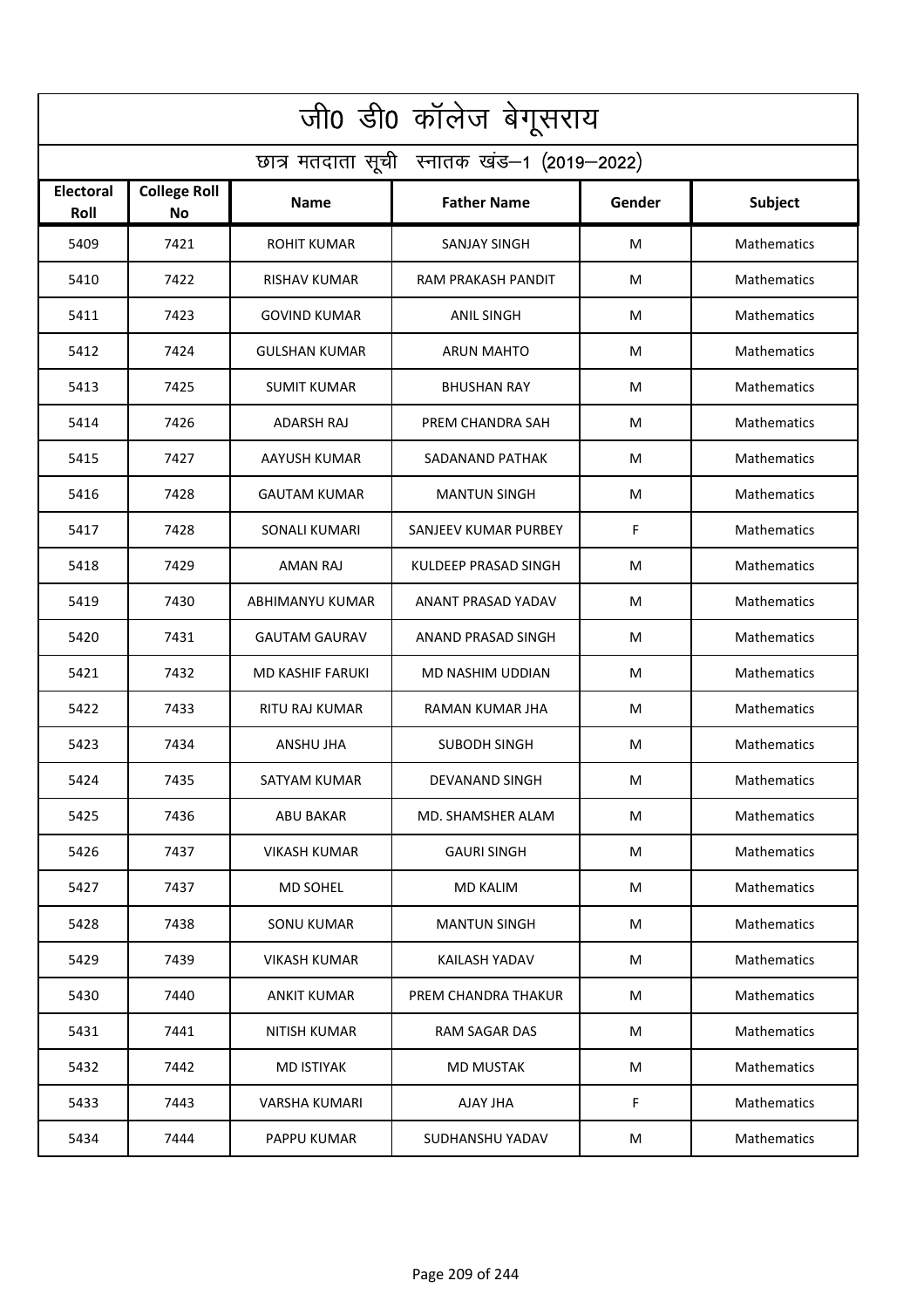| जी0 डी0 कॉलेज बेगूसराय                     |                                  |                       |                            |        |             |  |  |  |
|--------------------------------------------|----------------------------------|-----------------------|----------------------------|--------|-------------|--|--|--|
| छात्र मतदाता सूची स्नातक खंड-1 (2019-2022) |                                  |                       |                            |        |             |  |  |  |
| <b>Electoral</b><br>Roll                   | <b>College Roll</b><br><b>No</b> | Name                  | <b>Father Name</b>         | Gender | Subject     |  |  |  |
| 5435                                       | 7445                             | <b>MD SARFARAJ</b>    | <b>MD AFROJ</b>            | M      | Mathematics |  |  |  |
| 5436                                       | 7446                             | <b>NAVIN PANDIT</b>   | <b>BHUNESHWER PANDIT</b>   | M      | Mathematics |  |  |  |
| 5437                                       | 7448                             | <b>GAUTAM KUMAR</b>   | AHLAD YADAV                | M      | Mathematics |  |  |  |
| 5438                                       | 7448                             | <b>SUSHIL KUMAR</b>   | RAM PRAKASH MAHTO          | M      | Mathematics |  |  |  |
| 5439                                       | 7449                             | <b>ANAND KUMAR</b>    | <b>SHANKAR YADAV</b>       | M      | Mathematics |  |  |  |
| 5440                                       | 7501                             | <b>KUMARI PRERANA</b> | MUKESH KUMAR GANDHI        | F      | Physics     |  |  |  |
| 5441                                       | 7502                             | <b>SHOBHA KUMARI</b>  | <b>DINESH PODDAR</b>       | F      | Physics     |  |  |  |
| 5442                                       | 7503                             | <b>RUPAM KUMARI</b>   | <b>ABHIRAM PANDIT</b>      | F      | Physics     |  |  |  |
| 5443                                       | 7504                             | <b>SHIVAM KUMAR</b>   | <b>DINESH SHARMA</b>       | M      | Physics     |  |  |  |
| 5444                                       | 7505                             | <b>ASMITA KUMARI</b>  | <b>BHAGIRATH MAHTO</b>     | F      | Physics     |  |  |  |
| 5445                                       | 7506                             | <b>SUVARNA PRACHI</b> | PRABHAKAR KUMAR<br>PRABHAT | F      | Physics     |  |  |  |
| 5446                                       | 7507                             | <b>NITISH KUMAR</b>   | <b>DILIP SINGH</b>         | M      | Physics     |  |  |  |
| 5447                                       | 7508                             | <b>SUMIT KUMAR</b>    | WAKIL TIWARI               | M      | Physics     |  |  |  |
| 5448                                       | 7509                             | PINTU KUMAR           | SHAMBHU PRASAD SINGH       | M      | Physics     |  |  |  |
| 5449                                       | 7510                             | <b>SHALU KUMARI</b>   | <b>LALIT SAH</b>           | F      | Physics     |  |  |  |
| 5450                                       | 7511                             | <b>SUMAN KUMARI</b>   | RAMASHISH TANTI            | F      | Physics     |  |  |  |
| 5451                                       | 7512                             | SANTOSH KUMAR         | SIYARAM MAHTO              | M      | Physics     |  |  |  |
| 5452                                       | 7513                             | KOMAL KUMARI          | DILIP KUMAR SINGH          | F      | Physics     |  |  |  |
| 5453                                       | 7514                             | PUSHPAM KUMARI        | RANJIT KUMAR SINGH         | F      | Physics     |  |  |  |
| 5454                                       | 7515                             | <b>KRISHN KUMAR</b>   | <b>VIJAY SHARMA</b>        | M      | Physics     |  |  |  |
| 5455                                       | 7516                             | RAHUL KUMAR           | PRABHU PASWAN              | M      | Physics     |  |  |  |
| 5456                                       | 7517                             | SAJAN KUMAR           | RAMADHAR SINGH             | M      | Physics     |  |  |  |
| 5457                                       | 7518                             | MUSKAN KUMARI         | SANJAY KUMAR               | F      | Physics     |  |  |  |
| 5458                                       | 7519                             | <b>CHHOTU KUMAR</b>   | RAJESH MAHTO               | M      | Physics     |  |  |  |
| 5459                                       | 7520                             | SONALI KUMARI         | <b>GOPAL KUMAR SINGH</b>   | F      | Physics     |  |  |  |
| 5460                                       | 7521                             | <b>GUDDU KUMAR</b>    | PHULO CHOUDHARY            | M      | Physics     |  |  |  |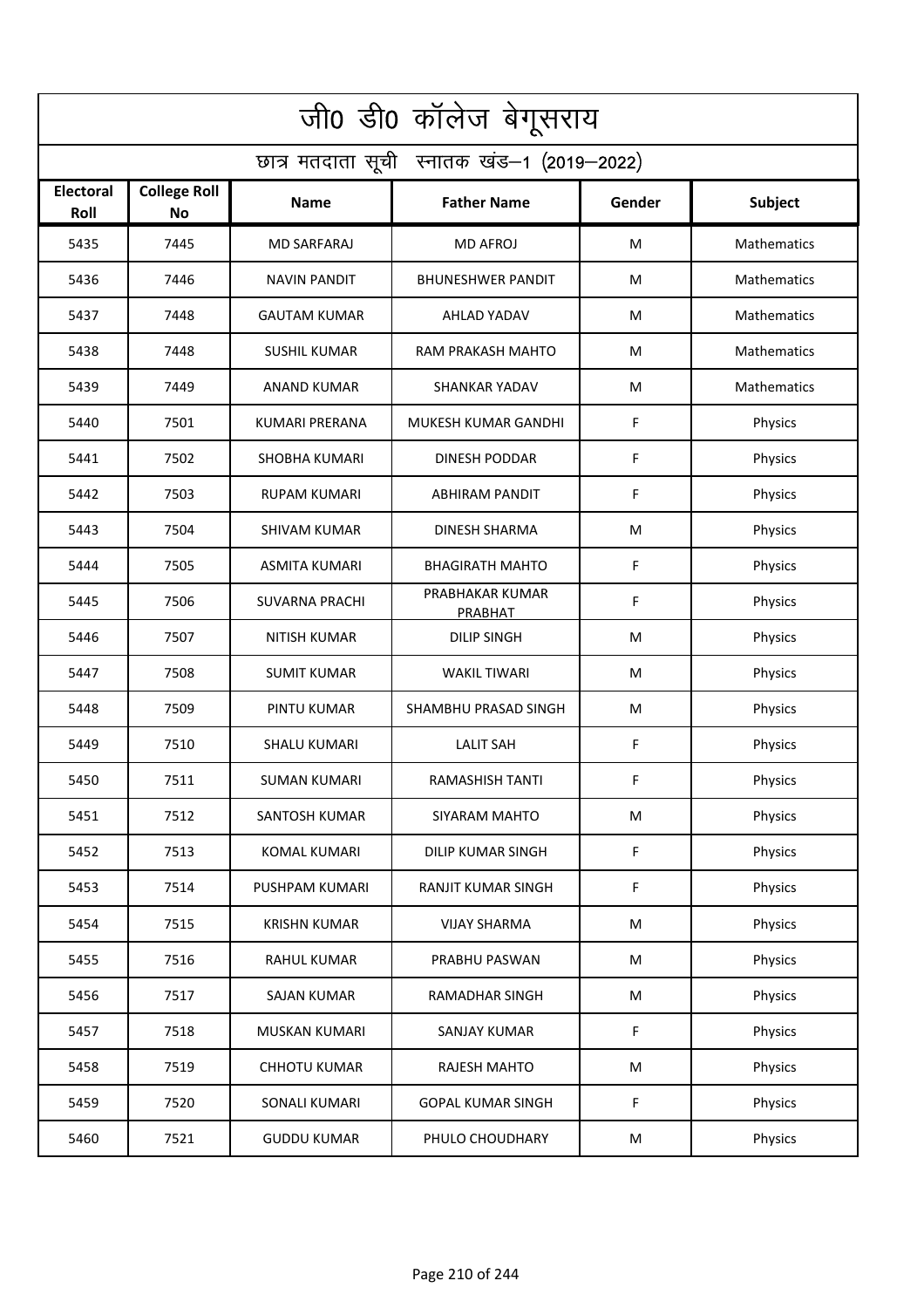| जी0 डी0 कॉलेज बेगूसराय                     |                                  |                       |                        |             |                |  |  |  |
|--------------------------------------------|----------------------------------|-----------------------|------------------------|-------------|----------------|--|--|--|
| छात्र मतदाता सूची स्नातक खंड-1 (2019-2022) |                                  |                       |                        |             |                |  |  |  |
| <b>Electoral</b><br>Roll                   | <b>College Roll</b><br><b>No</b> | Name                  | <b>Father Name</b>     | Gender      | <b>Subject</b> |  |  |  |
| 5461                                       | 7522                             | <b>MADHAV KUMAR</b>   | <b>SANJAY SINGH</b>    | M           | Physics        |  |  |  |
| 5462                                       | 7523                             | <b>SHUSMITA ROY</b>   | <b>DEEPAK KUMAR</b>    | F           | Physics        |  |  |  |
| 5463                                       | 7524                             | <b>GORELAL KUMAR</b>  | <b>RAMESH PANDIT</b>   | M           | Physics        |  |  |  |
| 5464                                       | 7525                             | <b>MUGDHA</b>         | <b>AMIT KUMAR</b>      | F           | Physics        |  |  |  |
| 5465                                       | 7526                             | <b>MANISH KUMAR</b>   | <b>MUKESH MISHRA</b>   | M           | Physics        |  |  |  |
| 5466                                       | 7527                             | PINTU KUMAR           | <b>BIMAL SAH</b>       | F           | Physics        |  |  |  |
| 5467                                       | 7528                             | <b>NITISH KUMAR</b>   | PAWAN MAHTO            | M           | Physics        |  |  |  |
| 5468                                       | 7529                             | <b>DHIRAJ KUMAR</b>   | SHIKANDRA JHA          | M           | Physics        |  |  |  |
| 5469                                       | 7530                             | <b>MD IMRAN</b>       | <b>MD MOIM</b>         | M           | Physics        |  |  |  |
| 5470                                       | 7531                             | <b>JAYA BHARTI</b>    | PANKAJ KUMAR           | F           | Physics        |  |  |  |
| 5471                                       | 7532                             | <b>KAJAL KUMARI</b>   | <b>BABAN SINGH</b>     | $\mathsf F$ | Botany         |  |  |  |
| 5472                                       | 7533                             | <b>ANKITA KUMARI</b>  | OM PRAKASH CHAUDHARI   | F           | Botany         |  |  |  |
| 5473                                       | 7534                             | <b>SHUBHAM KUMAR</b>  | ARVIND KUMAR SINGH     | M           | Physics        |  |  |  |
| 5474                                       | 7535                             | <b>NITISH KUMAR</b>   | RAM PRATAP YADAV       | M           | Physics        |  |  |  |
| 5475                                       | 7536                             | <b>VIVEK RAJ</b>      | <b>BINOD KUMAR</b>     | M           | Physics        |  |  |  |
| 5476                                       | 7537                             | <b>SUMAN KUMAR</b>    | DEVNARAYAN PASWAN      | M           | Physics        |  |  |  |
| 5477                                       | 7538                             | MD EZAZ               | ,MD JAMIL              | M           | Physics        |  |  |  |
| 5478                                       | 7539                             | <b>MANISH KUMAR</b>   | <b>TUSO SAW</b>        | M           | Physics        |  |  |  |
| 5479                                       | 7540                             | ANGOORI KHATUN        | MD ASLAM               | F           | Physics        |  |  |  |
| 5480                                       | 7541                             | SHIVANI KUMARI        | <b>MANOJ KUMAR</b>     | F           | Physics        |  |  |  |
| 5481                                       | 7542                             | <b>ASMITA PRAKASH</b> | JAY PRAKASH YADAV      | F           | Physics        |  |  |  |
| 5482                                       | 7543                             | <b>RUPESH KUMAR</b>   | <b>VIJAY YADAV</b>     | M           | Physics        |  |  |  |
| 5483                                       | 7544                             | RAJA KUMAR            | <b>GHANSHYAM RAJAK</b> | M           | Physics        |  |  |  |
| 5484                                       | 7545                             | CHANDANI KUMARI       | <b>MANOJ CHOUDHARY</b> | F           | Physics        |  |  |  |
| 5485                                       | 7546                             | <b>MANISH KUMAR</b>   | MITHLESH PANDIT        | M           | Physics        |  |  |  |
| 5486                                       | 7547                             | MD ABDUL SUBHAN       | <b>MD GULAB</b>        | M           | Physics        |  |  |  |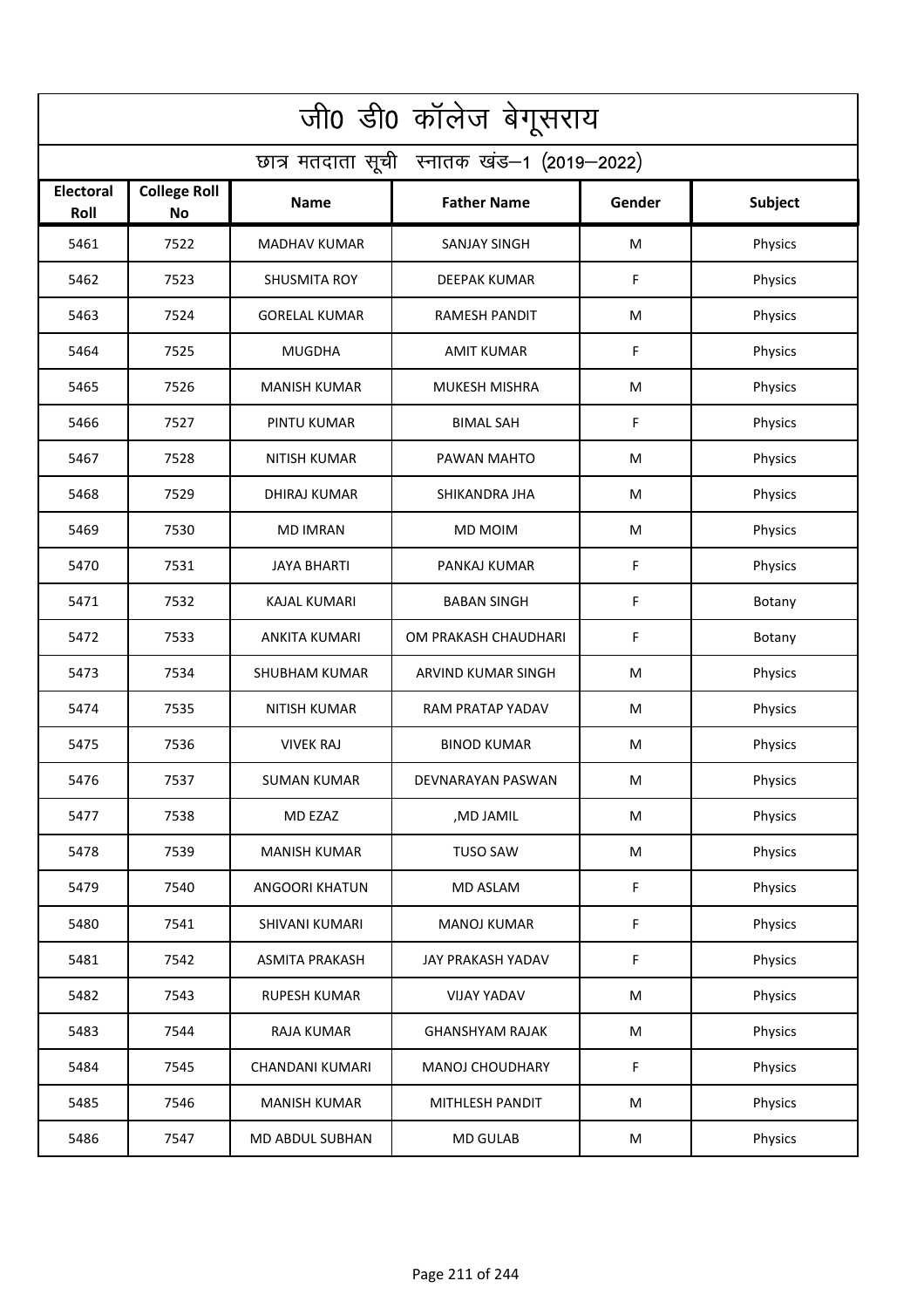| जी0 डी0 कॉलेज बेगूसराय                     |                                  |                               |                           |           |                |  |  |  |
|--------------------------------------------|----------------------------------|-------------------------------|---------------------------|-----------|----------------|--|--|--|
| छात्र मतदाता सूची स्नातक खंड-1 (2019-2022) |                                  |                               |                           |           |                |  |  |  |
| <b>Electoral</b><br>Roll                   | <b>College Roll</b><br><b>No</b> | Name                          | <b>Father Name</b>        | Gender    | <b>Subject</b> |  |  |  |
| 5487                                       | 7548                             | <b>ANKIT KUMAR</b>            | <b>BIJAY SHARMA</b>       | M         | Physics        |  |  |  |
| 5488                                       | 7549                             | <b>ADITYA KUMAR</b>           | PRAVIN KUMAR              | M         | Physics        |  |  |  |
| 5489                                       | 7550                             | <b>LAXMAN KUMAR</b>           | <b>JAGDISH TANTI</b>      | M         | Physics        |  |  |  |
| 5490                                       | 7551                             | <b>SNEHA KUMARI</b>           | <b>MANOJ KUMAR PANDIT</b> | F         | Physics        |  |  |  |
| 5491                                       | 7552                             | <b>RAJA KUMAR</b>             | <b>UMESH YADAV</b>        | M         | Physics        |  |  |  |
| 5492                                       | 7553                             | <b>ANSHU KUMAR</b>            | <b>MANOJ THAKUR</b>       | M         | Physics        |  |  |  |
| 5493                                       | 7554                             | <b>MD MAKSOOD</b>             | <b>MD IRFAN</b>           | M         | Physics        |  |  |  |
| 5494                                       | 7555                             | PINKY KUMARI                  | <b>DINANATH PRASAD</b>    | F         | Physics        |  |  |  |
| 5495                                       | 7556                             | <b>UTKARSH ANAND</b>          | THAKUR UPENDRA PRASAD     | M         | Physics        |  |  |  |
| 5496                                       | 7557                             | SANTANU KUMAR<br><b>MAHTO</b> | <b>MAHANGI MAHTO</b>      | M         | Physics        |  |  |  |
| 5497                                       | 7558                             | <b>SUNNY KUMAR</b>            | <b>MANOJ SHARMA</b>       | M         | Physics        |  |  |  |
| 5498                                       | 7559                             | RAMANAND KUMAR                | <b>DINESH SINGH</b>       | M         | Physics        |  |  |  |
| 5499                                       | 7560                             | ANKUSH KUMAR                  | <b>VIKASH MAHTO</b>       | M         | Physics        |  |  |  |
| 5500                                       | 7561                             | <b>BIKRAM KUMAR</b>           | <b>UMASHANKAR MAHTO</b>   | M         | Physics        |  |  |  |
| 5501                                       | 7562                             | NITISH KUMAR                  | RAM YATAN DAS             | M         | Physics        |  |  |  |
| 5502                                       | 7563                             | <b>BIVESH KUMAR</b>           | RABIN PODDAR              | M         | Physics        |  |  |  |
| 5503                                       | 7564                             | RANDHIR KUMAR                 | <b>INDRADEO TANTI</b>     | M         | Physics        |  |  |  |
| 5504                                       | 7565                             | KHUSHBU BHARTI                | UMESH PDD SINGH           | F         | Physics        |  |  |  |
| 5505                                       | 7566                             | <b>VIKASH KUMAR</b>           | <b>GORELAL SAH</b>        | M         | Physics        |  |  |  |
| 5506                                       | 7567                             | <b>RAJ KUMAR</b>              | PRITAM SINGH              | M         | Physics        |  |  |  |
| 5507                                       | 7568                             | <b>LOKESH ANAND</b>           | <b>SHARVAN KUMAR</b>      | ${\sf M}$ | Physics        |  |  |  |
| 5508                                       | 7569                             | <b>RITU KUMAR</b>             | <b>SURENDRA THAKUR</b>    | F         | Physics        |  |  |  |
| 5509                                       | 7570                             | SANTOSH KUMAR                 | <b>LALCHAND SINGH</b>     | M         | Physics        |  |  |  |
| 5510                                       | 7571                             | RAJA KUMAR                    | ANIRUDH PRASAD YADAV      | M         | Physics        |  |  |  |
| 5511                                       | 7572                             | AMAN KUMAR                    | HIMMAT MANDAL             | M         | Physics        |  |  |  |
| 5512                                       | 7573                             | <b>SONU KUMAR</b>             | SANJEET YADAV             | M         | Physics        |  |  |  |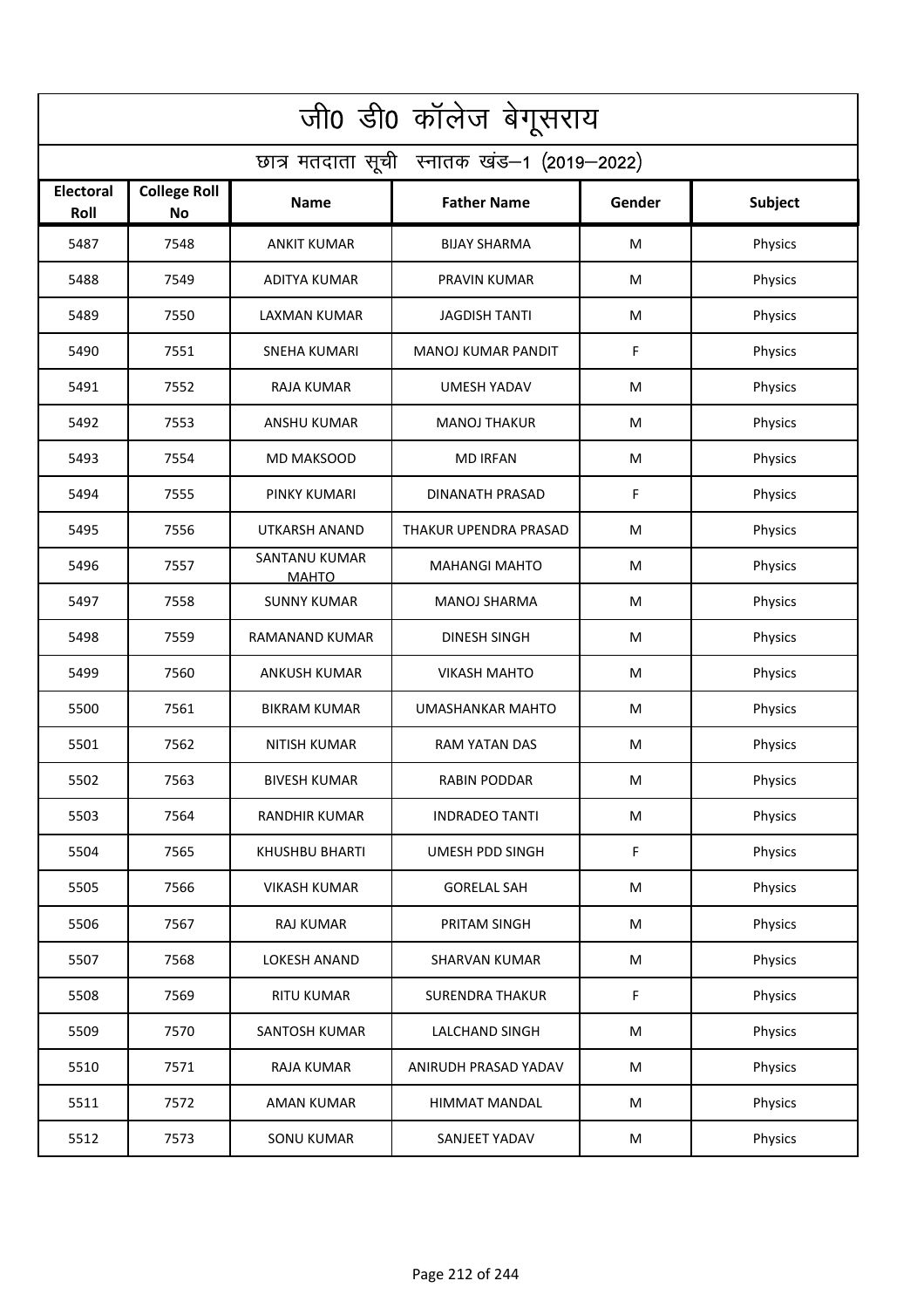| जी0 डी0 कॉलेज बेगूसराय                     |                                  |                      |                                      |        |         |  |  |  |
|--------------------------------------------|----------------------------------|----------------------|--------------------------------------|--------|---------|--|--|--|
| छात्र मतदाता सूची स्नातक खंड-1 (2019-2022) |                                  |                      |                                      |        |         |  |  |  |
| <b>Electoral</b><br>Roll                   | <b>College Roll</b><br><b>No</b> | Name                 | <b>Father Name</b>                   | Gender | Subject |  |  |  |
| 5513                                       | 7574                             | SAURABH KUMAR        | <b>SANJEEV KUMAR</b>                 | M      | Physics |  |  |  |
| 5514                                       | 7575                             | <b>GULSHAN KUMAR</b> | <b>BHOCHAN SINGH</b>                 | M      | Physics |  |  |  |
| 5515                                       | 7576                             | <b>CHHOTU KUMAR</b>  | PRAKASH SAH                          | M      | Physics |  |  |  |
| 5516                                       | 7577                             | <b>NEHA KUMARI</b>   | PANKAJ PASWAN                        | F      | Physics |  |  |  |
| 5517                                       | 7578                             | <b>RAJA KUMAR</b>    | SHIV NARAYAN CHAUDHRY                | M      | Physics |  |  |  |
| 5518                                       | 7579                             | <b>MAUSAM KUMARI</b> | PREM NATH SAW                        | F      | Physics |  |  |  |
| 5519                                       | 7580                             | PRINCE MAHI          | <b>RAJO SAH</b>                      | M      | Physics |  |  |  |
| 5520                                       | 7581                             | <b>MUSKAN KUMARI</b> | DHARMENDRA KUMAR<br><b>CHAUDHARY</b> | F      | Physics |  |  |  |
| 5521                                       | 7582                             | NIDHI KUMARI         | <b>RAJEEV CHAUDHARY</b>              | F      | Physics |  |  |  |
| 5522                                       | 7583                             | <b>SATYAM KUMAR</b>  | SHILWANT KUMAR                       | M      | Physics |  |  |  |
| 5523                                       | 7584                             | PRIYA KUMARI         | <b>PAPPU SINGH</b>                   | F      | Physics |  |  |  |
| 5524                                       | 7585                             | SHRISHTI SHARMA      | YOGENDRA SHARMA                      | F      | Physics |  |  |  |
| 5525                                       | 7586                             | <b>AMRIT KUMAR</b>   | PANKAJ KUMAR SINGH                   | M      | Physics |  |  |  |
| 5526                                       | 7587                             | <b>ROHIT KUMAR</b>   | <b>SANKAR SAHANI</b>                 | M      | Physics |  |  |  |
| 5527                                       | 7588                             | <b>JYOTI KUMARI</b>  | SHEKHAR CHOUDHARY                    | F      | Physics |  |  |  |
| 5528                                       | 7589                             | NEHA KUMARI          | <b>KRANTI DEVI</b>                   | F      | Physics |  |  |  |
| 5529                                       | 7590                             | <b>VIRAJ SHEKHAR</b> | PANKAJ MISHRA                        | M      | Physics |  |  |  |
| 5530                                       | 7591                             | <b>ANJALI KUMARI</b> | RAMUDAY MAHTO                        | F      | Physics |  |  |  |
| 5531                                       | 7592                             | <b>RAJAN KUMAR</b>   | MUNDAN RAJAK                         | M      | Physics |  |  |  |
| 5532                                       | 7593                             | NISHA KUMARI         | <b>MANTUN SINGH</b>                  | F      | Physics |  |  |  |
| 5533                                       | 7594                             | <b>ARTI KUMARI</b>   | RAMCHANDRA SAHU                      | F      | Physics |  |  |  |
| 5534                                       | 7595                             | ANJALI KUMARI        | <b>VINOD CHAUDHARY</b>               | F      | Physics |  |  |  |
| 5535                                       | 7596                             | <b>AYUSH KUMAR</b>   | PANKAJ KUMAR YADAV                   | M      | Physics |  |  |  |
| 5536                                       | 7597                             | RAJ KUMAR            | <b>BACHAN BHARTI</b>                 | M      | Physics |  |  |  |
| 5537                                       | 7598                             | <b>SUNIL KUMAR</b>   | <b>SUKHDEV SHARMA</b>                | M      | Physics |  |  |  |
| 5538                                       | 7599                             | <b>TANNU PRIYA</b>   | DINESH DAS                           | F      | Physics |  |  |  |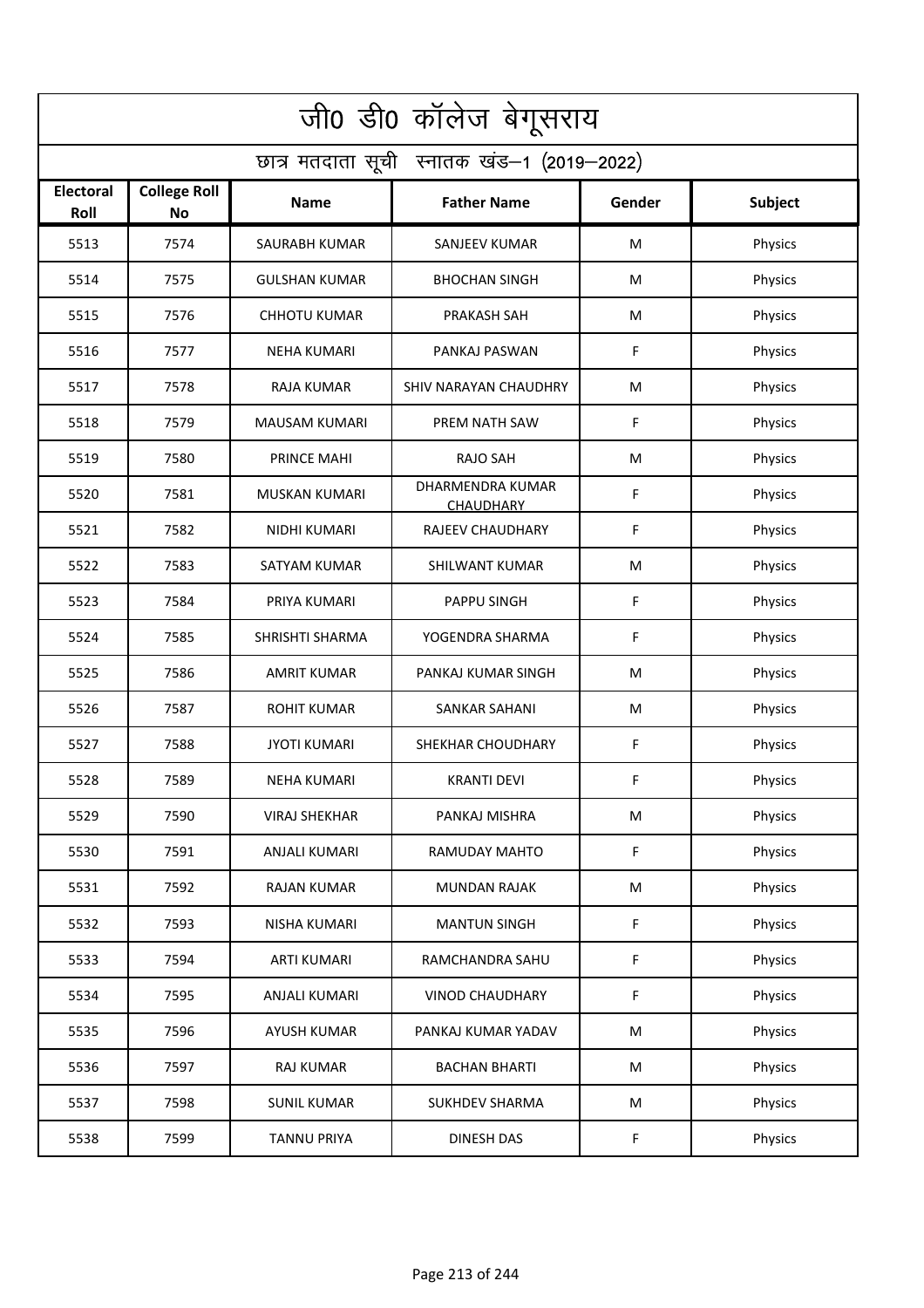| जी0 डी0 कॉलेज बेगूसराय                     |                                  |                      |                           |             |                |  |  |  |
|--------------------------------------------|----------------------------------|----------------------|---------------------------|-------------|----------------|--|--|--|
| छात्र मतदाता सूची स्नातक खंड-1 (2019-2022) |                                  |                      |                           |             |                |  |  |  |
| <b>Electoral</b><br>Roll                   | <b>College Roll</b><br><b>No</b> | Name                 | <b>Father Name</b>        | Gender      | <b>Subject</b> |  |  |  |
| 5539                                       | 7600                             | <b>VIKASH KUMAR</b>  | <b>SHIV KUMAR RAM</b>     | M           | Physics        |  |  |  |
| 5540                                       | 7601                             | <b>KUNDAN KUMAR</b>  | <b>URANTI CHAUDHARY</b>   | M           | Physics        |  |  |  |
| 5541                                       | 7602                             | DHARMRAJ KUMAR       | SHIVJEE SAHNI             | M           | Physics        |  |  |  |
| 5542                                       | 7603                             | <b>KAUSHAL KUMAR</b> | <b>BHOLA MAHTO</b>        | M           | Physics        |  |  |  |
| 5543                                       | 7604                             | <b>SWEETI KUMARI</b> | RAMKRIPAL DAS             | F           | Physics        |  |  |  |
| 5544                                       | 7605                             | KAJAL RANI           | RAVI SAMDARSHI            | F           | Physics        |  |  |  |
| 5545                                       | 7606                             | <b>DOLI RANI</b>     | <b>RAVI SAMDARSHI</b>     | F           | Physics        |  |  |  |
| 5546                                       | 7607                             | <b>RINKU KUMARI</b>  | RAJENDRA PANDIT           | F           | Physics        |  |  |  |
| 5547                                       | 7608                             | <b>ASHOK KUMAR</b>   | <b>RAMESH MISHRA</b>      | M           | Physics        |  |  |  |
| 5548                                       | 7609                             | PANKAJ KUMAR         | <b>SUDHIR YADAV</b>       | M           | Physics        |  |  |  |
| 5549                                       | 7610                             | RAHUL KUMAR          | <b>SANJAY SAH</b>         | M           | Physics        |  |  |  |
| 5550                                       | 7611                             | <b>RAHUL KUMAR</b>   | <b>ASHOK CHOUDHARY</b>    | M           | Physics        |  |  |  |
| 5551                                       | 7612                             | <b>NITISH KUMAR</b>  | <b>BAIDHNATH PASWAN</b>   | M           | Physics        |  |  |  |
| 5552                                       | 7613                             | <b>SUMAN KUMARI</b>  | KAMAL KISHOR YADAV        | F           | Physics        |  |  |  |
| 5553                                       | 7614                             | SHIVAM KUMAR         | RAMPRAVESH PANDIT         | M           | Physics        |  |  |  |
| 5554                                       | 7615                             | RAHUL PRAKASH        | OM PRAKASH                | M           | Physics        |  |  |  |
| 5555                                       | 7616                             | <b>MANISH KUMAR</b>  | ARJUN CHAUDHARY           | M           | Physics        |  |  |  |
| 5556                                       | 7617                             | <b>MANJEET KUMAR</b> | RAMVILASH PANDIT          | M           | Physics        |  |  |  |
| 5557                                       | 7618                             | <b>BIPIN KUMAR</b>   | <b>LALO RAJAK</b>         | ${\sf M}$   | Physics        |  |  |  |
| 5558                                       | 7619                             | SIVANI KUMARI        | JAY PRAKASH SINGH         | F           | Physics        |  |  |  |
| 5559                                       | 7620                             | SHRUTI KUMARI        | <b>BHOLA PRASAD PATWA</b> | $\mathsf F$ | Physics        |  |  |  |
| 5560                                       | 7621                             | <b>SUJEET KUMAR</b>  | TUN TUN BHAGHT            | M           | Physics        |  |  |  |
| 5561                                       | 7622                             | <b>KAJAL KUMARI</b>  | <b>KUMOD KUMAR</b>        | F           | Physics        |  |  |  |
| 5562                                       | 7623                             | ADITYA KUMAR         | <b>TUNTUN ROY</b>         | M           | Physics        |  |  |  |
| 5563                                       | 7624                             | RAHUL KUMAR          | <b>MANTUN YADAV</b>       | M           | Physics        |  |  |  |
| 5564                                       | 7625                             | RAJESH KUAMR         | DEONANDAN PANDIT          | M           | Physics        |  |  |  |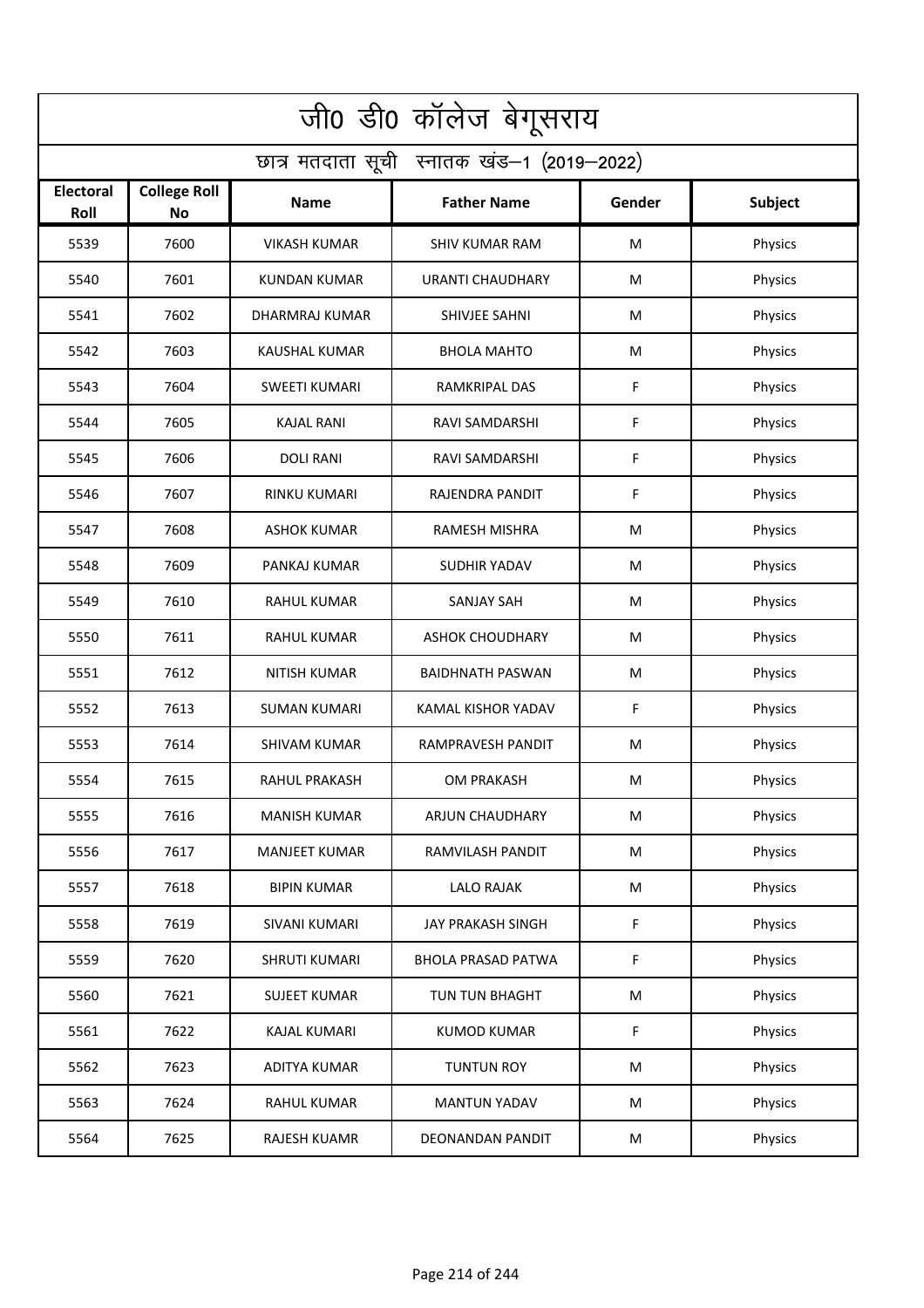| जी0 डी0 कॉलेज बेगूसराय                     |                           |                          |                           |             |                |  |  |  |
|--------------------------------------------|---------------------------|--------------------------|---------------------------|-------------|----------------|--|--|--|
| छात्र मतदाता सूची स्नातक खंड-1 (2019-2022) |                           |                          |                           |             |                |  |  |  |
| <b>Electoral</b><br>Roll                   | <b>College Roll</b><br>No | <b>Name</b>              | <b>Father Name</b>        | Gender      | <b>Subject</b> |  |  |  |
| 5565                                       | 7626                      | ANJANA KUMARI            | RAM NARESH SHARMA         | F           | Physics        |  |  |  |
| 5566                                       | 7627                      | <b>SUNIDHI KUMARI</b>    | RAM NARESH SHARMA         | F           | Physics        |  |  |  |
| 5567                                       | 7628                      | CHANDANI KUMARI          | <b>SUKHDEO SHARMA</b>     | F           | Physics        |  |  |  |
| 5568                                       | 7629                      | <b>JULI KUMARI</b>       | <b>SUKHDEO SHARMA</b>     | F           | Physics        |  |  |  |
| 5569                                       | 7630                      | <b>CHHOTU KUMAR</b>      | <b>RAM UDAY ROY</b>       | M           | Physics        |  |  |  |
| 5570                                       | 7631                      | <b>SONAM KUMARI</b>      | <b>ARVIND KUMAR SINGH</b> | F           | Physics        |  |  |  |
| 5571                                       | 7632                      | ABHISHEK KUMAR           | RAJENDRA PRASAD SINGH     | M           | Physics        |  |  |  |
| 5572                                       | 7633                      | <b>RAJEEV KUMAR</b>      | <b>GAREEB SAH</b>         | M           | Physics        |  |  |  |
| 5573                                       | 7634                      | <b>DILSHANT KUMAR</b>    | <b>CHHEDILAL MANDAL</b>   | M           | Physics        |  |  |  |
| 5574                                       | 7635                      | <b>ABHISHEK KUMAR</b>    | SATYANARAYAN THAKUR       | M           | Physics        |  |  |  |
| 5575                                       | 7636                      | SUDARSHAN KUMAR JHA      | <b>BHUVNESHAR JHA</b>     | M           | Physics        |  |  |  |
| 5576                                       | 7637                      | <b>ARTI KUMARI</b>       | <b>SHIV RAM MAHTO</b>     | $\mathsf F$ | Physics        |  |  |  |
| 5577                                       | 7638                      | <b>SUMAN BHARTI</b>      | <b>NARESH SAHNI</b>       | F           | Physics        |  |  |  |
| 5578                                       | 7639                      | ANJALI KUMARI            | RAMJIVAN SAHANI           | F           | Physics        |  |  |  |
| 5579                                       | 7640                      | <b>MISTER KUMAR</b>      | <b>JITENDRA MAHTO</b>     | M           | Physics        |  |  |  |
| 5580                                       | 7641                      | <b>RUPESH KUMAR</b>      | <b>SURENDRA THAKUR</b>    | M           | Physics        |  |  |  |
| 5581                                       | 7642                      | SANJEET BHARTI           | PUSHPA KUMARI             | M           | Physics        |  |  |  |
| 5582                                       | 7643                      | <b>ADARSH SAHANI</b>     | DHARMENDRA SAHANI         | M           | Physics        |  |  |  |
| 5583                                       | 7644                      | <b>BASUNDHARA KUMARI</b> | HARE RAM SHARMA           | $\mathsf F$ | Physics        |  |  |  |
| 5584                                       | 7645                      | <b>BHARTI KUMARI</b>     | PANKAJ CHOUDHARY          | F           | Physics        |  |  |  |
| 5585                                       | 7646                      | SAURABH KUMAR            | SHRI DINESH CHAUDHARY     | M           | Physics        |  |  |  |
| 5586                                       | 7647                      | NITISH KUMAR             | <b>BIRENDRA MAHTO</b>     | M           | Physics        |  |  |  |
| 5587                                       | 7648                      | <b>APURVA BHARTI</b>     | <b>RAJEEV ROY</b>         | F           | Physics        |  |  |  |
| 5588                                       | 7649                      | <b>AMARJEET KUMAR</b>    | <b>SUNIL PASWAN</b>       | M           | Physics        |  |  |  |
| 5589                                       | 7650                      | KAJAL KUMARI             | RAMPRAMOD SINGH           | F           | Physics        |  |  |  |
| 5590                                       | 7651                      | SHUBHAM KUMAR            | SANJAY KUMAR              | M           | Physics        |  |  |  |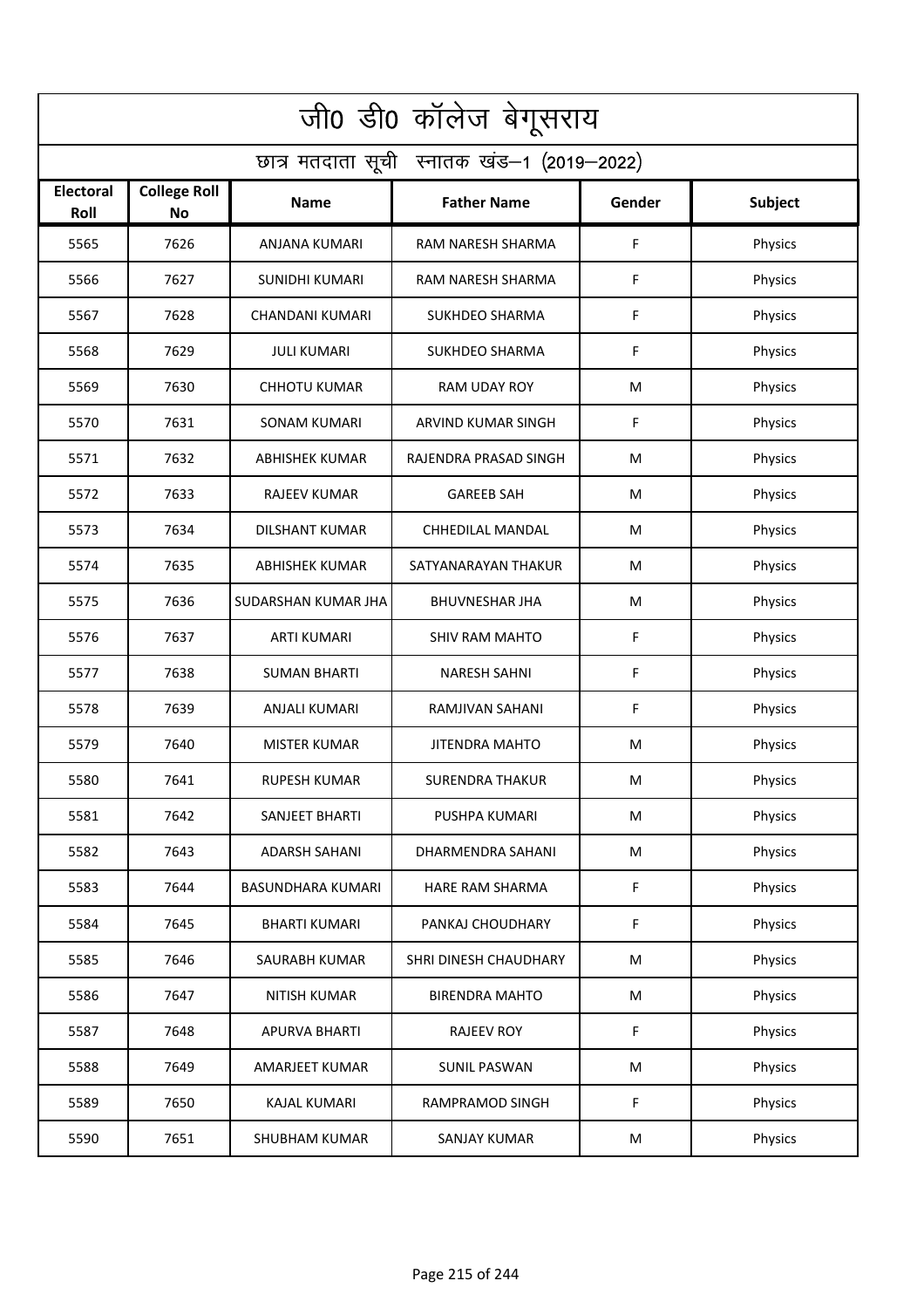| जी0 डी0 कॉलेज बेगूसराय                     |                                  |                                  |                          |             |                |  |  |  |
|--------------------------------------------|----------------------------------|----------------------------------|--------------------------|-------------|----------------|--|--|--|
| छात्र मतदाता सूची स्नातक खंड-1 (2019-2022) |                                  |                                  |                          |             |                |  |  |  |
| <b>Electoral</b><br>Roll                   | <b>College Roll</b><br><b>No</b> | Name                             | <b>Father Name</b>       | Gender      | <b>Subject</b> |  |  |  |
| 5591                                       | 7652                             | <b>SHIVANI KUMARI</b>            | <b>MUKESH SINGH</b>      | F           | Physics        |  |  |  |
| 5592                                       | 7653                             | PRAGATI KUMARI                   | <b>MOTI SHAH</b>         | F           | Physics        |  |  |  |
| 5593                                       | 7654                             | <b>RUCHI KUMARI</b>              | SITARAM TAMOLI           | F           | Physics        |  |  |  |
| 5594                                       | 7655                             | <b>SUMAN SAURAV</b>              | <b>SHASHI BHUSHAN</b>    | M           | Physics        |  |  |  |
| 5595                                       | 7656                             | MITHLESH KUMAR                   | <b>BINDESHVARI MAHTO</b> | M           | Physics        |  |  |  |
| 5596                                       | 7657                             | PRIYANKA KUMARI                  | <b>MAHESH PASWAN</b>     | F           | Physics        |  |  |  |
| 5597                                       | 7658                             | <b>AYUSH KUMAR</b>               | <b>RAM PRAVESH SINGH</b> | M           | Physics        |  |  |  |
| 5598                                       | 7659                             | ASHUTOSH KUMAR                   | <b>VINOD SINGH</b>       | M           | Physics        |  |  |  |
| 5599                                       | 7660                             | DEVANSHU KUMAR<br><b>JAISWAL</b> | SUJIT NARAYAN CHOUDHARY  | M           | Physics        |  |  |  |
| 5600                                       | 7661                             | <b>MD SALIM</b>                  | <b>MD ABUBAKAR</b>       | M           | Physics        |  |  |  |
| 5601                                       | 7662                             | PRANAV KUMAR                     | RAMPRAVESH THAKUR        | M           | Physics        |  |  |  |
| 5602                                       | 7663                             | SALEHA KHATOON                   | <b>MD WASIM</b>          | $\mathsf F$ | Physics        |  |  |  |
| 5603                                       | 7664                             | PALAK KUMARI                     | <b>LALIT KUMAR</b>       | F           | Physics        |  |  |  |
| 5604                                       | 7665                             | RAUSHAN KUMAR                    | RAJENRA MAHTO            | M           | Physics        |  |  |  |
| 5605                                       | 7666                             | DAMINI KUMARI                    | RAM KIRPAL PRASAD SINGH  | F           | Physics        |  |  |  |
| 5606                                       | 7667                             | <b>SONU KUMAR</b>                | <b>ARJUN SINGH</b>       | M           | Physics        |  |  |  |
| 5607                                       | 7668                             | <b>SURAJ KUMAR</b>               | <b>GANDAURI MAHTO</b>    | M           | Physics        |  |  |  |
| 5608                                       | 7669                             | MAUSAM KUMARI                    | <b>JHUNA PASWAN</b>      | F           | Physics        |  |  |  |
| 5609                                       | 7670                             | KAUSHAL KUMAR                    | <b>GANESH SAHANI</b>     | M           | Physics        |  |  |  |
| 5610                                       | 7671                             | RAKESH KUMAR                     | RAMAKANT PASWAN          | M           | Physics        |  |  |  |
| 5611                                       | 7672                             | RUCHI KUMARI                     | SANJAY YADAV             | F           | Physics        |  |  |  |
| 5612                                       | 7673                             | <b>CHHOTU KUMAR</b>              | <b>KARU SAW</b>          | M           | Physics        |  |  |  |
| 5613                                       | 7674                             | SHAMBHAVI KUMARI                 | <b>SUBASH KUMAR ROY</b>  | F           | Physics        |  |  |  |
| 5614                                       | 7675                             | ANJALI KUMARI                    | <b>GANESH BHAGAT</b>     | F           | Physics        |  |  |  |
| 5615                                       | 7676                             | <b>CHANKI PANDEY</b>             | <b>ARUN PANDEY</b>       | M           | Physics        |  |  |  |
| 5616                                       | 7677                             | RAJU KUMAR                       | SITARAM TANTI            | M           | Physics        |  |  |  |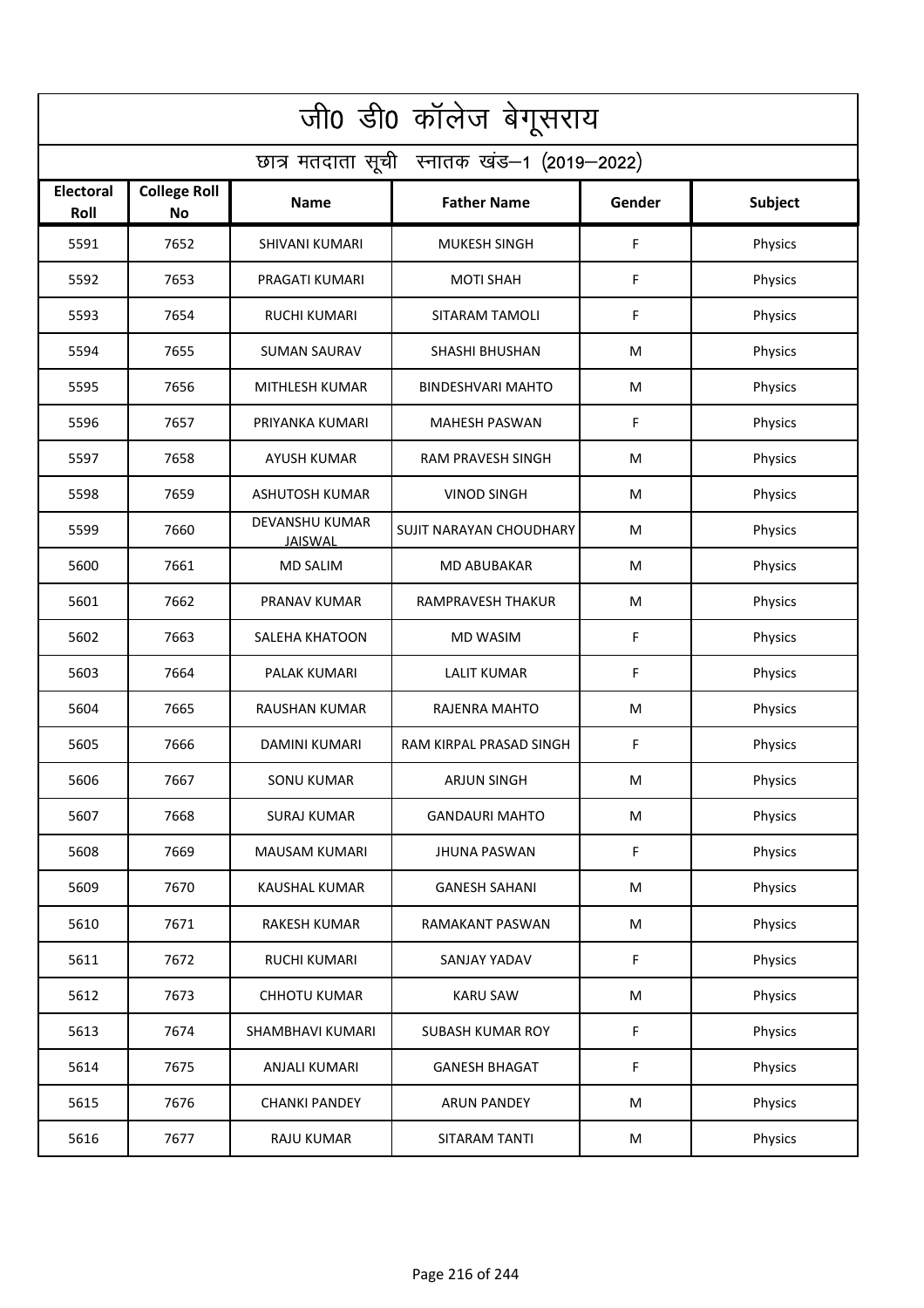| जी0 डी0 कॉलेज बेगूसराय                     |                           |                       |                             |        |                |  |  |  |
|--------------------------------------------|---------------------------|-----------------------|-----------------------------|--------|----------------|--|--|--|
| छात्र मतदाता सूची स्नातक खंड-1 (2019-2022) |                           |                       |                             |        |                |  |  |  |
| <b>Electoral</b><br>Roll                   | <b>College Roll</b><br>No | <b>Name</b>           | <b>Father Name</b>          | Gender | <b>Subject</b> |  |  |  |
| 5617                                       | 7678                      | <b>VISHAL KUMAR</b>   | SANTOSH KUMAR SINGH         | M      | Physics        |  |  |  |
| 5618                                       | 7679                      | <b>EESHA BHARTI</b>   | <b>RAJEEV KUMAR</b>         | F      | Physics        |  |  |  |
| 5619                                       | 7680                      | <b>ANJALI KUMARI</b>  | <b>SUDHIR PRASAD RAY</b>    | F      | Physics        |  |  |  |
| 5620                                       | 7681                      | <b>CHHOTU KUMAR</b>   | RAM UDAGAR RAJAK            | M      | Physics        |  |  |  |
| 5621                                       | 7682                      | <b>RAHUL KUMAR</b>    | <b>MAHESH THAKUR</b>        | M      | Physics        |  |  |  |
| 5622                                       | 7683                      | <b>GAUTAM KUMAR</b>   | <b>SANJAY SINGH</b>         | M      | Physics        |  |  |  |
| 5623                                       | 7684                      | SARITA KUMARI         | SAHDEO MAHTO                | F      | Physics        |  |  |  |
| 5624                                       | 7685                      | PRERANAKUMARI         | DULAR YADAV                 | F      | Physics        |  |  |  |
| 5625                                       | 7686                      | <b>NITISH KUMAR</b>   | <b>RAMNANDAN DAS</b>        | M      | Physics        |  |  |  |
| 5626                                       | 7687                      | CHANDAN KUMAR         | <b>INDU KUMAR CHAUDHARY</b> | M      | Physics        |  |  |  |
| 5627                                       | 7688                      | MINAKSHI KUMARI       | RAJEEV KUMAR RANJAN         | F      | Physics        |  |  |  |
| 5628                                       | 7689                      | <b>RITESH KUMAR</b>   | <b>ASHOK MAHTO</b>          | M      | Physics        |  |  |  |
| 5629                                       | 7690                      | RITESH KUMAR          | JAGARNATH SHARMA            | M      | Physics        |  |  |  |
| 5630                                       | 7691                      | <b>KUMAR HARSH</b>    | DEVNARAYAN SINGH            | M      | Physics        |  |  |  |
| 5631                                       | 7692                      | <b>RAKESH KUMAR</b>   | SINGHESHWAR SINGH           | M      | Physics        |  |  |  |
| 5632                                       | 7693                      | ROMA KUMARI           | RANJEET RAJAK               | F      | Physics        |  |  |  |
| 5633                                       | 7694                      | <b>SUDIP KUMAR</b>    | <b>JAGDISH THAKUR</b>       | M      | Physics        |  |  |  |
| 5634                                       | 7695                      | <b>ARTI KUMARI</b>    | SHANKAR CHOUDHARY           | F      | Physics        |  |  |  |
| 5635                                       | 7696                      | DHEERAJ KUMAR         | ARVIND YADAV                | M      | Physics        |  |  |  |
| 5636                                       | 7697                      | NISHANT SINGH         | RAJ KISHOR KUMAR            | M      | Physics        |  |  |  |
| 5637                                       | 7699                      | <b>JYOTISH KUMAR</b>  | <b>KAVINDRA THAKUR</b>      | M      | Physics        |  |  |  |
| 5638                                       | 7699                      | <b>SUNNY KUMAR</b>    | <b>UMESH SHARMA</b>         | M      | Physics        |  |  |  |
| 5639                                       | 7700                      | PALLAVI KUMARI        | <b>SUDHIR PASWAN</b>        | F      | Physics        |  |  |  |
| 5640                                       | 7701                      | RAMANJAY KUMAR        | PARBHU NARAYAN SHARMA       | M      | Physics        |  |  |  |
| 5641                                       | 7702                      | <b>ABHISHEK KUMAR</b> | UPENDRA PRASAD YADAV        | M      | Physics        |  |  |  |
| 5642                                       | 7703                      | <b>NEHA KUMARI</b>    | RAM SUDHIR MAHTO            | F.     | Chemistry      |  |  |  |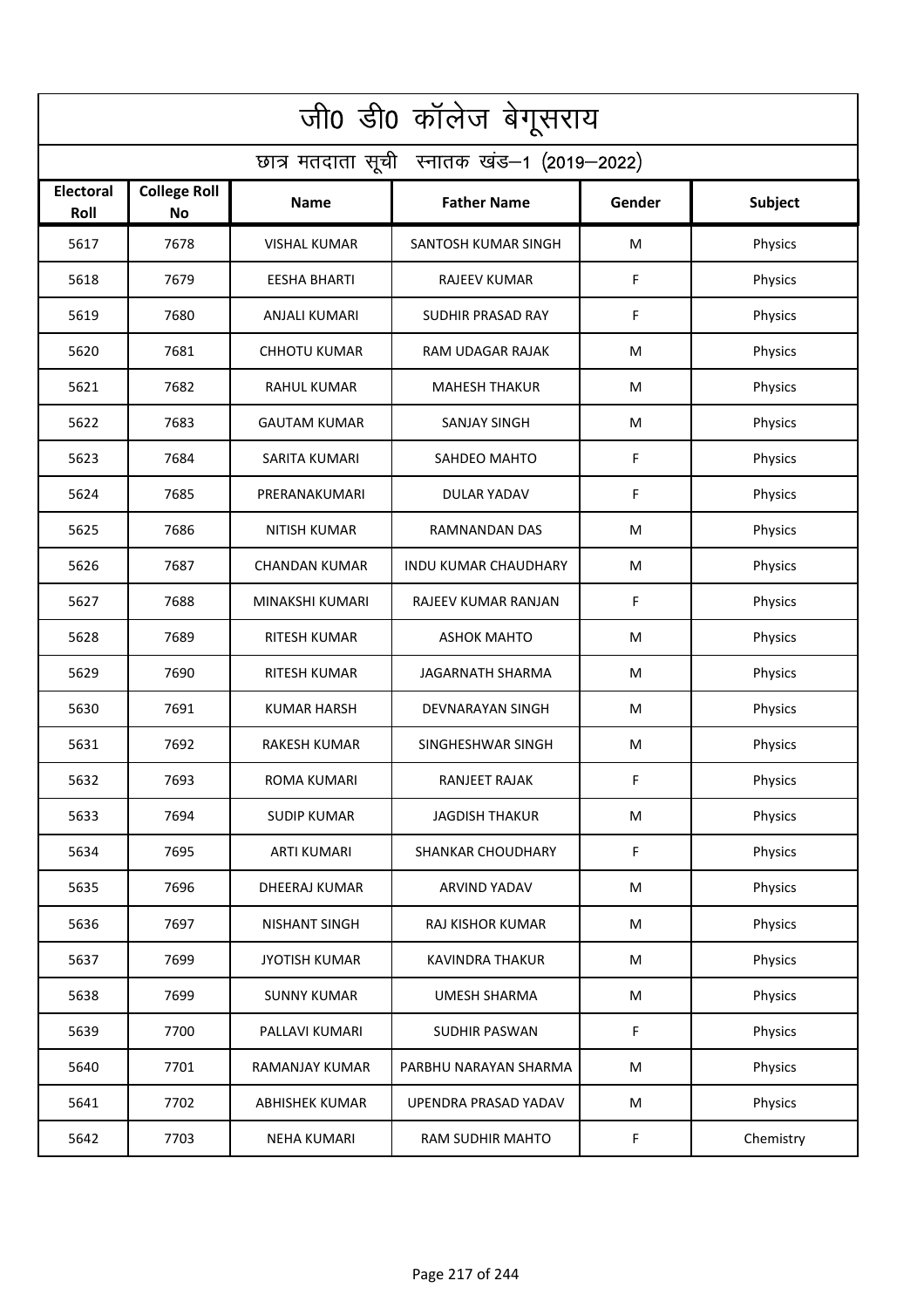| जी0 डी0 कॉलेज बेगूसराय                     |                                  |                        |                        |           |                |  |  |  |
|--------------------------------------------|----------------------------------|------------------------|------------------------|-----------|----------------|--|--|--|
| छात्र मतदाता सूची स्नातक खंड-1 (2019-2022) |                                  |                        |                        |           |                |  |  |  |
| <b>Electoral</b><br>Roll                   | <b>College Roll</b><br><b>No</b> | Name                   | <b>Father Name</b>     | Gender    | <b>Subject</b> |  |  |  |
| 5643                                       | 7703                             | <b>UJALA PRAG</b>      | <b>NIRANJAN SINGH</b>  | F         | Physics        |  |  |  |
| 5644                                       | 7704                             | <b>RAUSHAN KUMAR</b>   | <b>BALESHWAR MAHTO</b> | M         | Physics        |  |  |  |
| 5645                                       | 7705                             | <b>ARYA KUMARI</b>     | <b>AMITABH KUMAR</b>   | F         | Physics        |  |  |  |
| 5646                                       | 7706                             | <b>KOMAL KUMARI</b>    | SOPENDRA YADAV         | F         | Physics        |  |  |  |
| 5647                                       | 7707                             | PRAVIN KUMAR           | RAM PRAVESH SINGH      | M         | Physics        |  |  |  |
| 5648                                       | 7708                             | MD ZULFIQUAR           | MD MANJOOR ALAM        | M         | Physics        |  |  |  |
| 5649                                       | 7709                             | <b>AMIT KUMAR</b>      | <b>RAVIN MAHTO</b>     | M         | Physics        |  |  |  |
| 5650                                       | 7710                             | <b>RUPAM KUMARI</b>    | <b>JAGDISH PASWAN</b>  | F         | Physics        |  |  |  |
| 5651                                       | 7711                             | AJEET KUAMR            | <b>NARESH PANDIT</b>   | M         | Physics        |  |  |  |
| 5652                                       | 7712                             | AMAN KUMAR             | <b>MAHESHWAR DAS</b>   | M         | Physics        |  |  |  |
| 5653                                       | 7713                             | <b>CHANDAN KUMAR</b>   | <b>NATHO SAH</b>       | M         | Physics        |  |  |  |
| 5654                                       | 7714                             | RAHUL KUMAR SHARMA     | SAGAR SHARMA           | M         | Physics        |  |  |  |
| 5655                                       | 7715                             | <b>SHATRUGHAN SADA</b> | RAMU SADA              | M         | Physics        |  |  |  |
| 5656                                       | 7716                             | <b>SURENDRA KUMAR</b>  | <b>SHANKAR DAS</b>     | M         | Physics        |  |  |  |
| 5657                                       | 7717                             | NITISH KUMAR           | SHANKAR TANTI          | M         | Physics        |  |  |  |
| 5658                                       | 7718                             | SONAM BHARTI           | SANJAY SINGH           | F         | Physics        |  |  |  |
| 5659                                       | 7719                             | <b>SAMEER KUMAR</b>    | <b>DINESH PASWAN</b>   | M         | Physics        |  |  |  |
| 5660                                       | 7720                             | <b>KUNDAN KUMAR</b>    | PAPPU TANTI            | M         | Physics        |  |  |  |
| 5661                                       | 7721                             | KAJAL KUMARI           | <b>LALAN YADAV</b>     | F         | Physics        |  |  |  |
| 5662                                       | 7722                             | KOMAL KUMARI           | <b>LALAN YADAV</b>     | F         | Physics        |  |  |  |
| 5663                                       | 7723                             | <b>ABHISHEK ANAND</b>  | NEERAJ PD SHARMA       | ${\sf M}$ | Physics        |  |  |  |
| 5664                                       | 7724                             | <b>KUNAL KUMAR</b>     | PASHUPATI SHARMA       | M         | Physics        |  |  |  |
| 5665                                       | 7725                             | <b>SUKRITI KUMAR</b>   | <b>SHYAM PATHAK</b>    | M         | Physics        |  |  |  |
| 5666                                       | 7726                             | <b>SUMIT KUMAR</b>     | <b>MANTUN DAS</b>      | M         | Physics        |  |  |  |
| 5667                                       | 7727                             | <b>KAJAL KUMARI</b>    | KANHAIYA LAL SINGH     | F         | Physics        |  |  |  |
| 5668                                       | 7728                             | ADITYA KUMAR           | <b>MANIKANT THAKUR</b> | M         | Physics        |  |  |  |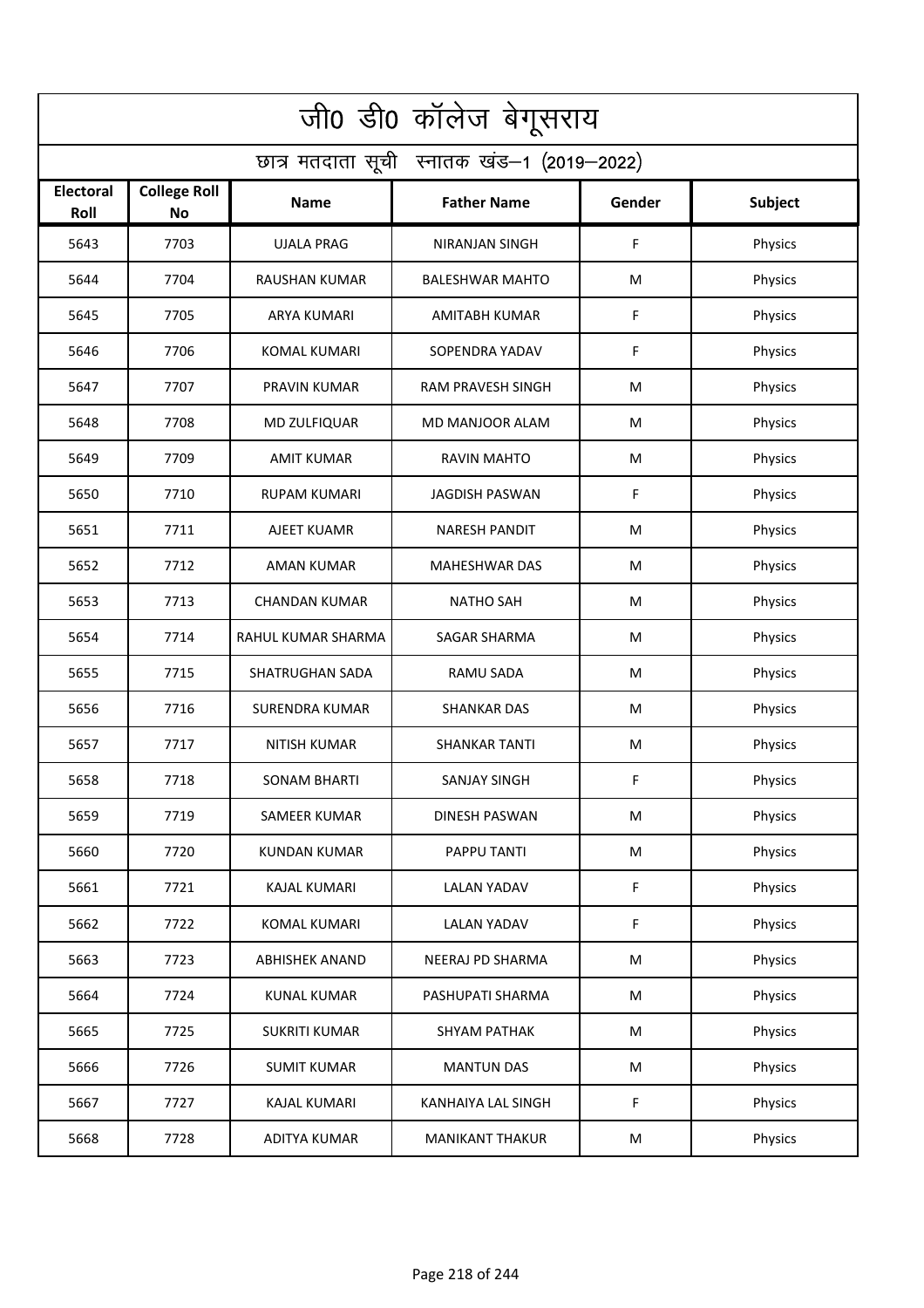| जी0 डी0 कॉलेज बेगूसराय                     |                                  |                                 |                             |             |                |  |  |  |
|--------------------------------------------|----------------------------------|---------------------------------|-----------------------------|-------------|----------------|--|--|--|
| छात्र मतदाता सूची स्नातक खंड-1 (2019-2022) |                                  |                                 |                             |             |                |  |  |  |
| <b>Electoral</b><br>Roll                   | <b>College Roll</b><br><b>No</b> | Name                            | <b>Father Name</b>          | Gender      | <b>Subject</b> |  |  |  |
| 5669                                       | 7729                             | <b>SUNNY KUMAR</b>              | RANJIT PODDAR               | M           | Physics        |  |  |  |
| 5670                                       | 7730                             | <b>VIKASH KUMAR</b>             | <b>KAILASH SAH</b>          | M           | Physics        |  |  |  |
| 5671                                       | 7731                             | KHUSHBU KUMARI                  | BAUDHU SAH                  | F           | Physics        |  |  |  |
| 5672                                       | 7732                             | <b>SURAJ KUMAR ROY</b>          | <b>MANOJ KUMAR ROY</b>      | M           | Physics        |  |  |  |
| 5673                                       | 7733                             | ADARSH BHARDWAJ                 | <b>MANOJ KUMAR</b>          | M           | Physics        |  |  |  |
| 5674                                       | 7734                             | <b>SUGAM KUMARI</b>             | <b>RAMVILAS SINGH</b>       | F           | Physics        |  |  |  |
| 5675                                       | 7735                             | <b>SAVAN KUMARI</b>             | KRISHNNANDAN YADAV          | F           | Physics        |  |  |  |
| 5676                                       | 7736                             | <b>AMAN KUMAR</b>               | <b>RAJESH PODDAR</b>        | M           | Physics        |  |  |  |
| 5677                                       | 7737                             | <b>MANISHA KUMARI</b>           | <b>SHANKAR MALAKAR</b>      | F           | Physics        |  |  |  |
| 5678                                       | 7738                             | AKANCHHA KUMARI<br><b>SINGH</b> | <b>JAY KISHOR SINGH</b>     | F           | Physics        |  |  |  |
| 5679                                       | 7739                             | <b>NISHA KUMARI</b>             | RAJARAM PANDIT              | $\mathsf F$ | Physics        |  |  |  |
| 5680                                       | 7740                             | <b>CHHOTI KUMARI</b>            | <b>MRITUNJAY PODDAR</b>     | F           | Physics        |  |  |  |
| 5681                                       | 7741                             | <b>CHANDNI KHATOON</b>          | MD SHAKIL AHMAD             | F           | Physics        |  |  |  |
| 5682                                       | 7742                             | AYUSH ANAND                     | <b>HEMANT KUMAR</b>         | M           | Physics        |  |  |  |
| 5683                                       | 7743                             | RAJESH KUMAR                    | <b>RAMESH KUMAR</b>         | M           | Physics        |  |  |  |
| 5684                                       | 7744                             | RITA KUMARI                     | JANARDAN MAHTO              | F           | Physics        |  |  |  |
| 5685                                       | 7745                             | PRASHANT KUMAR                  | <b>SURENDRA KUMAR GUPTA</b> | M           | Physics        |  |  |  |
| 5686                                       | 7746                             | <b>SUMIT KUMAR</b>              | RAMUDIT YADAV               | M           | Physics        |  |  |  |
| 5687                                       | 7747                             | <b>KUNDAN KUMAR</b>             | ARVIND YADAV                | ${\sf M}$   | Physics        |  |  |  |
| 5688                                       | 7748                             | PRIYESH KUMAR                   | MUKESH KUMAR                | ${\sf M}$   | Physics        |  |  |  |
| 5689                                       | 7749                             | PREM KUMAR                      | <b>KISHOR SAH</b>           | ${\sf M}$   | Physics        |  |  |  |
| 5690                                       | 7750                             | ABHINAV KUMAR AMAN              | <b>SURESH KUMAR MAHTO</b>   | M           | Physics        |  |  |  |
| 5691                                       | 7751                             | PRINCE KUMAR                    | RAJO TANTI                  | M           | Physics        |  |  |  |
| 5692                                       | 7753                             | <b>KUSHAL KUMAR</b>             | <b>BIPIN KUMAR</b>          | M           | Physics        |  |  |  |
| 5693                                       | 7754                             | SHIVANGI KUMARI                 | PANKAJ KUMAR                | F           | Physics        |  |  |  |
| 5694                                       | 7755                             | SANTOSH KUMAR                   | KAPIL DEV MAHTO             | M           | Physics        |  |  |  |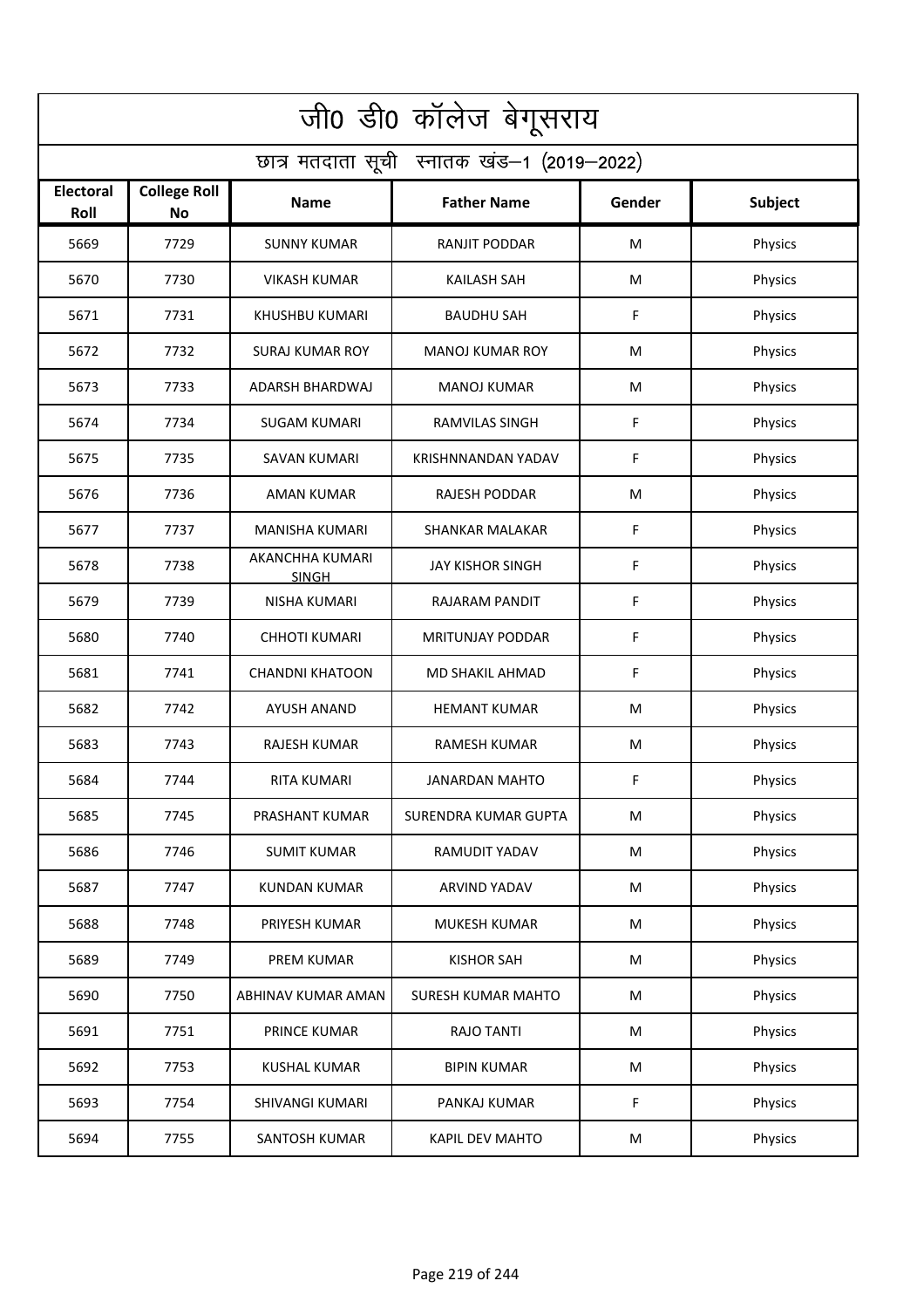| जी0 डी0 कॉलेज बेगूसराय                     |                                  |                                       |                          |        |           |  |  |  |
|--------------------------------------------|----------------------------------|---------------------------------------|--------------------------|--------|-----------|--|--|--|
| छात्र मतदाता सूची स्नातक खंड-1 (2019-2022) |                                  |                                       |                          |        |           |  |  |  |
| <b>Electoral</b><br>Roll                   | <b>College Roll</b><br><b>No</b> | Name                                  | <b>Father Name</b>       | Gender | Subject   |  |  |  |
| 5695                                       | 7756                             | <b>ABHISHEK KUMAR</b>                 | SANJEET RAY              | M      | Physics   |  |  |  |
| 5696                                       | 7757                             | HIMANSHU KUMAR                        | RAMNANDAN MAHTO          | M      | Chemistry |  |  |  |
| 5697                                       | 7758                             | <b>KAJAL KUMARI</b>                   | <b>FAGUNI SAHANI</b>     | F      | Physics   |  |  |  |
| 5698                                       | 7759                             | RAM NIVAS KUMAR                       | CHANDRA BHUSHAN SAHANI   | М      | Physics   |  |  |  |
| 5699                                       | 7760                             | <b>GAURAV KUMAR</b>                   | <b>DHANANJAY SINGH</b>   | M      | Physics   |  |  |  |
| 5700                                       | 7761                             | <b>DHARMVEER MALLICK</b>              | <b>VINOD MALLICK</b>     | M      | Physics   |  |  |  |
| 5701                                       | 7762                             | <b>ANKUSH KUMAR</b>                   | SHATRUDHAN YADAV         | M      | Physics   |  |  |  |
| 5702                                       | 7763                             | <b>DEEPAK KUMAR</b>                   | <b>BINOD RAY</b>         | M      | Physics   |  |  |  |
| 5703                                       | 7764                             | <b>BADAL KUMAR</b><br><b>CHAUDHRY</b> | <b>MANOJ CHAUDHRY</b>    | M      | Physics   |  |  |  |
| 5704                                       | 7765                             | <b>NEHA KUMARI</b>                    | YOGENDRA RAY             | F      | Physics   |  |  |  |
| 5705                                       | 7766                             | <b>SHITAL KUMARI</b>                  | SANJAY KUMAR GUPTA       | F      | Physics   |  |  |  |
| 5706                                       | 7767                             | DEVANSHU KUMAR                        | RAJENDRA SHARMA          | M      | Physics   |  |  |  |
| 5707                                       | 7768                             | SAURABH KUMAR                         | SUDHEER PRASAD ROY       | M      | Physics   |  |  |  |
| 5708                                       | 7769                             | <b>PUJA KUMARI</b>                    | <b>MANI RAM</b>          | F      | Physics   |  |  |  |
| 5709                                       | 7770                             | <b>MD IMRAN</b>                       | <b>MD SABIR</b>          | M      | Physics   |  |  |  |
| 5710                                       | 7771                             | SHIKHA KUMARI                         | PRAMOD SHARMA            | F      | Physics   |  |  |  |
| 5711                                       | 7772                             | <b>AKHILESH KUMAR</b>                 | YOGENDRA PASWAN          | M      | Physics   |  |  |  |
| 5712                                       | 7773                             | RASHMI ANUPAM                         | <b>SUJIT KUMAR</b>       | F      | Physics   |  |  |  |
| 5713                                       | 7774                             | MADHAV KUMAR<br><b>GAUTAM</b>         | SANTOSH KUMAR SINGH      | M      | Physics   |  |  |  |
| 5714                                       | 7775                             | SAPNA KUMARI                          | RANJIT SINGH             | F      | Physics   |  |  |  |
| 5715                                       | 7776                             | <b>JAGRITI KUMARI</b>                 | <b>NAND KISHOR SINGH</b> | F      | Physics   |  |  |  |
| 5716                                       | 7777                             | PRIYANSHU KUMAR                       | <b>LALAN KAPRI</b>       | M      | Physics   |  |  |  |
| 5717                                       | 7778                             | PRINCE KUMAR                          | <b>BHAGWAN SAH</b>       | M      | Physics   |  |  |  |
| 5718                                       | 7779                             | <b>SUMAN KUMARI</b>                   | SHYAM DEV PANDIT         | F      | Physics   |  |  |  |
| 5719                                       | 7780                             | AYUSH KUMAR                           | <b>MUKESH RAY</b>        | M      | Physics   |  |  |  |
| 5720                                       | 7781                             | <b>HRITIK ROSHAN</b>                  | <b>BRAJESH CHOUDHARY</b> | M      | Physics   |  |  |  |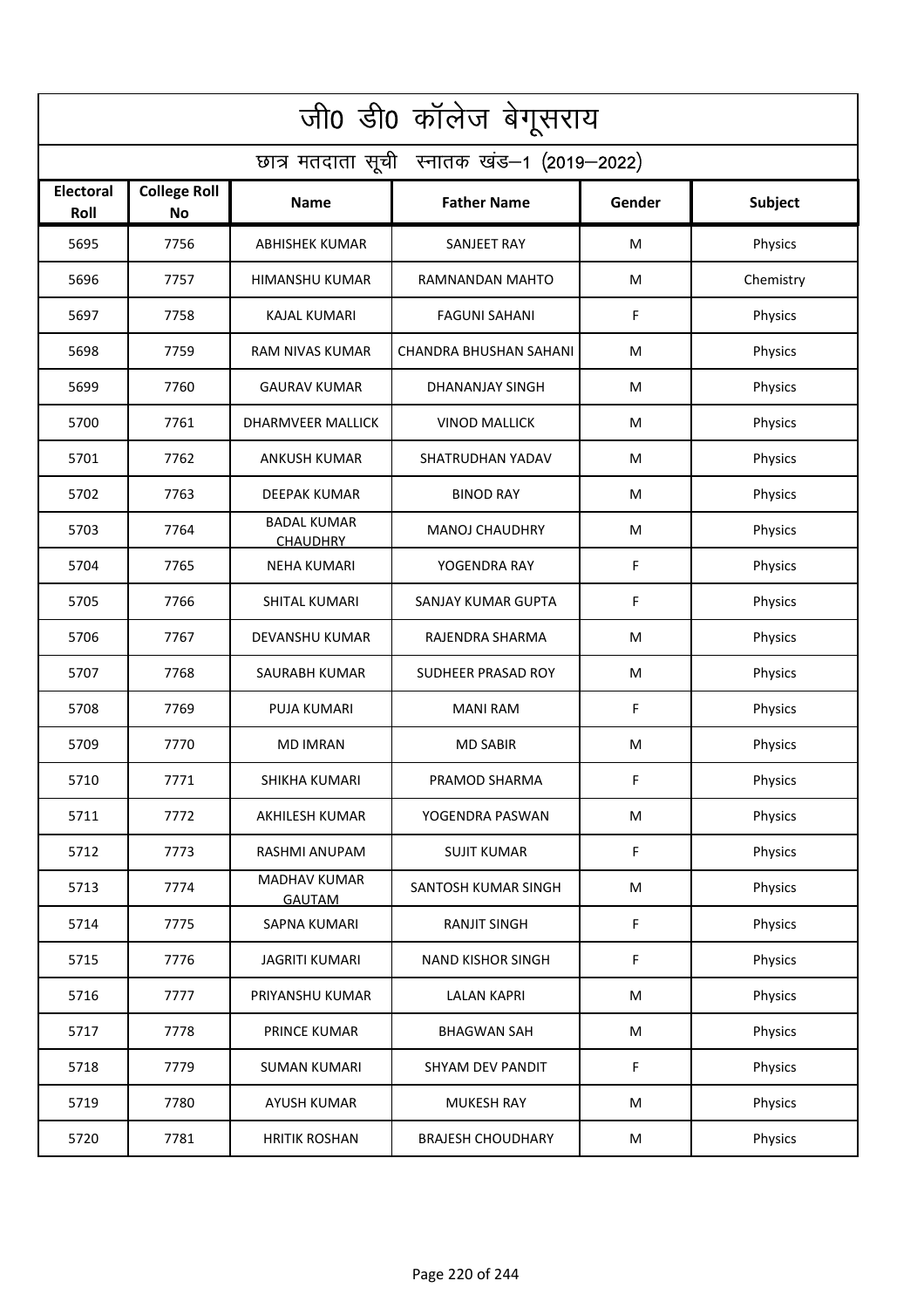| जी0 डी0 कॉलेज बेगूसराय                     |                                  |                                     |                                          |           |                |  |  |  |
|--------------------------------------------|----------------------------------|-------------------------------------|------------------------------------------|-----------|----------------|--|--|--|
| छात्र मतदाता सूची स्नातक खंड-1 (2019-2022) |                                  |                                     |                                          |           |                |  |  |  |
| <b>Electoral</b><br>Roll                   | <b>College Roll</b><br><b>No</b> | Name                                | <b>Father Name</b>                       | Gender    | <b>Subject</b> |  |  |  |
| 5721                                       | 7782                             | <b>ASHISH KUMAR</b>                 | RAKESH KUMAR RANJAN                      | M         | Physics        |  |  |  |
| 5722                                       | 7783                             | <b>RUPESH KUMAR</b>                 | <b>SHAMBHU RAI</b>                       | M         | Physics        |  |  |  |
| 5723                                       | 7784                             | SAURAV KUMAR                        | <b>HARERAM SINGH</b>                     | M         | Physics        |  |  |  |
| 5724                                       | 7785                             | <b>ANKUSH KUMAR</b>                 | <b>ASHOK RAI</b>                         | M         | Physics        |  |  |  |
| 5725                                       | 7786                             | <b>RITIK RAUSHAN</b>                | RAMANAND SINGH                           | M         | Physics        |  |  |  |
| 5726                                       | 7787                             | <b>SAKSHI KUMARI</b>                | <b>SUNIL KANT MISHRA</b>                 | F         | Physics        |  |  |  |
| 5727                                       | 7788                             | PRINCE KUMAR                        | PRAVEEN KUMAR JHA                        | M         | Physics        |  |  |  |
| 5728                                       | 7789                             | <b>NITISH KUMAR</b>                 | KAILASH SAHANI                           | M         | Physics        |  |  |  |
| 5729                                       | 7790                             | SAJANDEV KUMAR                      | <b>RAM KUMAR MAHTO</b>                   | M         | Physics        |  |  |  |
| 5730                                       | 7791                             | <b>SHRUTI BHARTI</b>                | <b>MURARI KUMAR</b>                      | F         | Physics        |  |  |  |
| 5731                                       | 7792                             | RAJ KISHOR KUMAR                    | <b>SURESH KUMAR DAS</b>                  | M         | Physics        |  |  |  |
| 5732                                       | 7793                             | <b>LALBABU TANTI</b>                | <b>MAHENDRA TANTI</b>                    | M         | Physics        |  |  |  |
| 5733                                       | 7794                             | <b>ANIKET KUMAR</b>                 | SANJEEV SINGH                            | M         | Physics        |  |  |  |
| 5734                                       | 7795                             | <b>ABHISHEK KUMAR</b>               | UMESH CHANDRA SAHANI                     | M         | Physics        |  |  |  |
| 5735                                       | 7796                             | <b>BITTU KUMAR</b>                  | NARESH PASWAN                            | M         | Physics        |  |  |  |
| 5736                                       | 7797                             | RITESH KUMAR                        | RAMJATAN PASWAN                          | M         | Physics        |  |  |  |
| 5737                                       | 7798                             | AAYUSH ANAND                        | SACHIDANAND PRASAD<br><b>SINGH</b>       | M         | Physics        |  |  |  |
| 5738                                       | 7799                             | ABHIMANYU KUMAR                     | MANOJ JHA                                | M         | Physics        |  |  |  |
| 5739                                       | 7800                             | CHOUDHARY<br><b>MONAWWAR AKHTAR</b> | <b>CHOUDHARY MUMTAZ</b><br><b>AKHTAR</b> | ${\sf M}$ | Physics        |  |  |  |
| 5740                                       | 7801                             | RAHUL KUMAR                         | JAGDEV SAH                               | M         | Physics        |  |  |  |
| 5741                                       | 7802                             | SHASHI RANJAN                       | PANKAJ KUMAR                             | M         | Physics        |  |  |  |
| 5742                                       | 7803                             | <b>SIKANDAR KUMAR</b>               | <b>BIMAL TANTI</b>                       | M         | Physics        |  |  |  |
| 5743                                       | 7804                             | RITESH KUMAR                        | <b>SUBANSH PASWAN</b>                    | M         | Physics        |  |  |  |
| 5744                                       | 7805                             | AADARSH KUMAR                       | <b>RAMADHAR SINGH</b>                    | M         | Physics        |  |  |  |
| 5745                                       | 7806                             | <b>BASANT KUMAR</b>                 | PRAMOD SINGH                             | M         | Physics        |  |  |  |
| 5746                                       | 7808                             | <b>NIRAJ KUMAR</b>                  | SAKALDEV SINGH                           | M         | Physics        |  |  |  |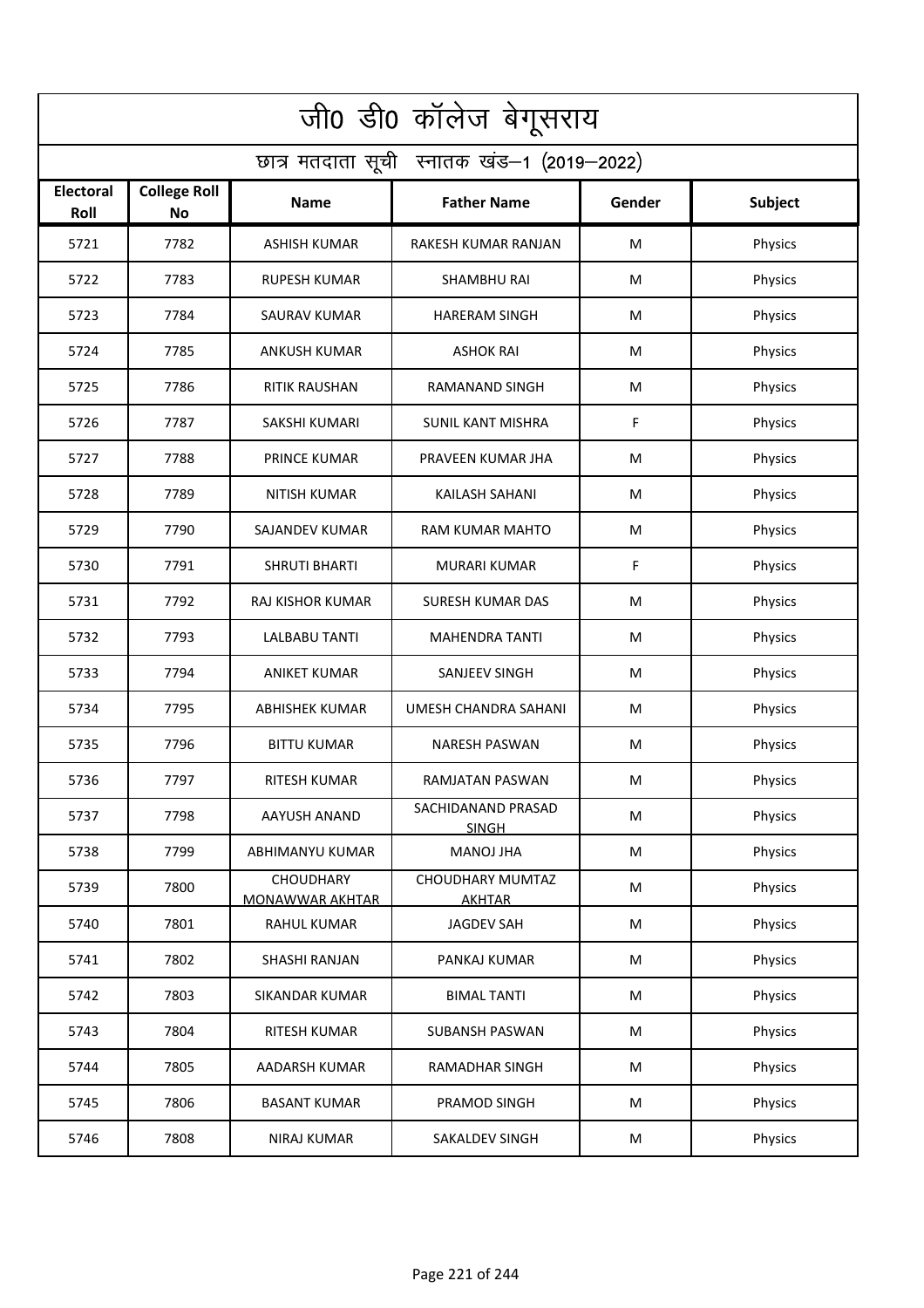| जी0 डी0 कॉलेज बेगूसराय                     |                           |                                         |                          |        |         |  |  |  |
|--------------------------------------------|---------------------------|-----------------------------------------|--------------------------|--------|---------|--|--|--|
| छात्र मतदाता सूची स्नातक खंड-1 (2019-2022) |                           |                                         |                          |        |         |  |  |  |
| Electoral<br>Roll                          | <b>College Roll</b><br>No | <b>Name</b>                             | <b>Father Name</b>       | Gender | Subject |  |  |  |
| 5747                                       | 7810                      | <b>VISHWAJEET KUMAR</b>                 | <b>UMESH RAJAK</b>       | M      | Physics |  |  |  |
| 5748                                       | 7811                      | <b>NITISH KUMAR</b><br><b>CHOUDHARY</b> | RAMBALAK CHOUDHARY       | M      | Physics |  |  |  |
| 5749                                       | 7812                      | <b>BABLU KUMAR</b>                      | <b>GOVERDHAN DAS</b>     | M      | Physics |  |  |  |
| 5750                                       | 7814                      | <b>BABLI KUMARI</b>                     | <b>SARVAN KUMAR</b>      | F      | Physics |  |  |  |
| 5751                                       | 7816                      | <b>MALA KUMARI</b>                      | <b>RAM BAHADUR SAHNI</b> | F      | Physics |  |  |  |
| 5752                                       | 7818                      | RUPABATI KUMARI                         | <b>JANARDAN SAHNI</b>    | F      | Physics |  |  |  |
| 5753                                       | 7820                      | <b>SWEETY KUMARI</b>                    | RAJ KUMAR MAHTO          | M      | Physics |  |  |  |
| 5754                                       | 7822                      | <b>RICHA KUMARI</b>                     | PURUSHOTTAM PASWAN       | F      | Physics |  |  |  |
| 5755                                       | 7823                      | <b>BITTU KUMAR</b>                      | <b>TUFANI PASWAN</b>     | M      | Physics |  |  |  |
| 5756                                       | 7824                      | RAUSHAN KUMAR                           | <b>BAUDHU PASWAN</b>     | M      | Physics |  |  |  |
| 5757                                       | 7825                      | <b>RAJEEV KUMAR</b>                     | <b>ASHOK RAJAK</b>       | M      | Physics |  |  |  |
| 5758                                       | 7826                      | <b>NITISH KUMAR</b>                     | <b>RAMPRAVESH TANTI</b>  | M      | Physics |  |  |  |
| 5759                                       | 7827                      | SAKSHI KUMARI                           | <b>CHUNCHUN SINGH</b>    | F      | Physics |  |  |  |
| 5760                                       | 7828                      | <b>ANJALI RAJ</b>                       | <b>MUNNA RAM</b>         | F      | Physics |  |  |  |
| 5761                                       | 7829                      | <b>AMITABH BHARTI</b>                   | RAMANUJ SINGH            | M      | Physics |  |  |  |
| 5762                                       | 7830                      | SANTOSH PANDIT                          | RAMSEVAK PANDIT          | M      | Physics |  |  |  |
| 5763                                       | 7831                      | PRIYANKA KUMARI                         | <b>CHANDAN KUMAR</b>     | F      | Physics |  |  |  |
| 5764                                       | 7832                      | MITHLESH KUMAR                          | <b>LALAN TANTI</b>       | M      | Physics |  |  |  |
| 5765                                       | 7833                      | RAVISH KUMAR                            | RAMESH CHANDRA SHARMA    | M      | Physics |  |  |  |
| 5766                                       | 7834                      | <b>GAURAB KUMAR</b>                     | PULISH TANTI             | M      | Physics |  |  |  |
| 5767                                       | 7835                      | PRITAM KUMAR                            | <b>MAKSUDAN SINGH</b>    | M      | Physics |  |  |  |
| 5768                                       | 7836                      | <b>SUMAN KUMAR PASWAN</b>               | VIDHIYARTHI PASWAN       | M      | Physics |  |  |  |
| 5769                                       | 7838                      | <b>MANIK CHAND</b>                      | PARMESHWAR CHAUDHARY     | M      | Physics |  |  |  |
| 5770                                       | 7840                      | <b>SUMIT KUMAR</b>                      | <b>VIRENDRA SHARMA</b>   | M      | Physics |  |  |  |
| 5771                                       | 7842                      | ANAMIKA KUMARI                          | PRAKASH PANDIT           | F      | Physics |  |  |  |
| 5772                                       | 7843                      | ANUP KUMAR DWIVEDI                      | SANJAY DWIVEDI           | M      | Physics |  |  |  |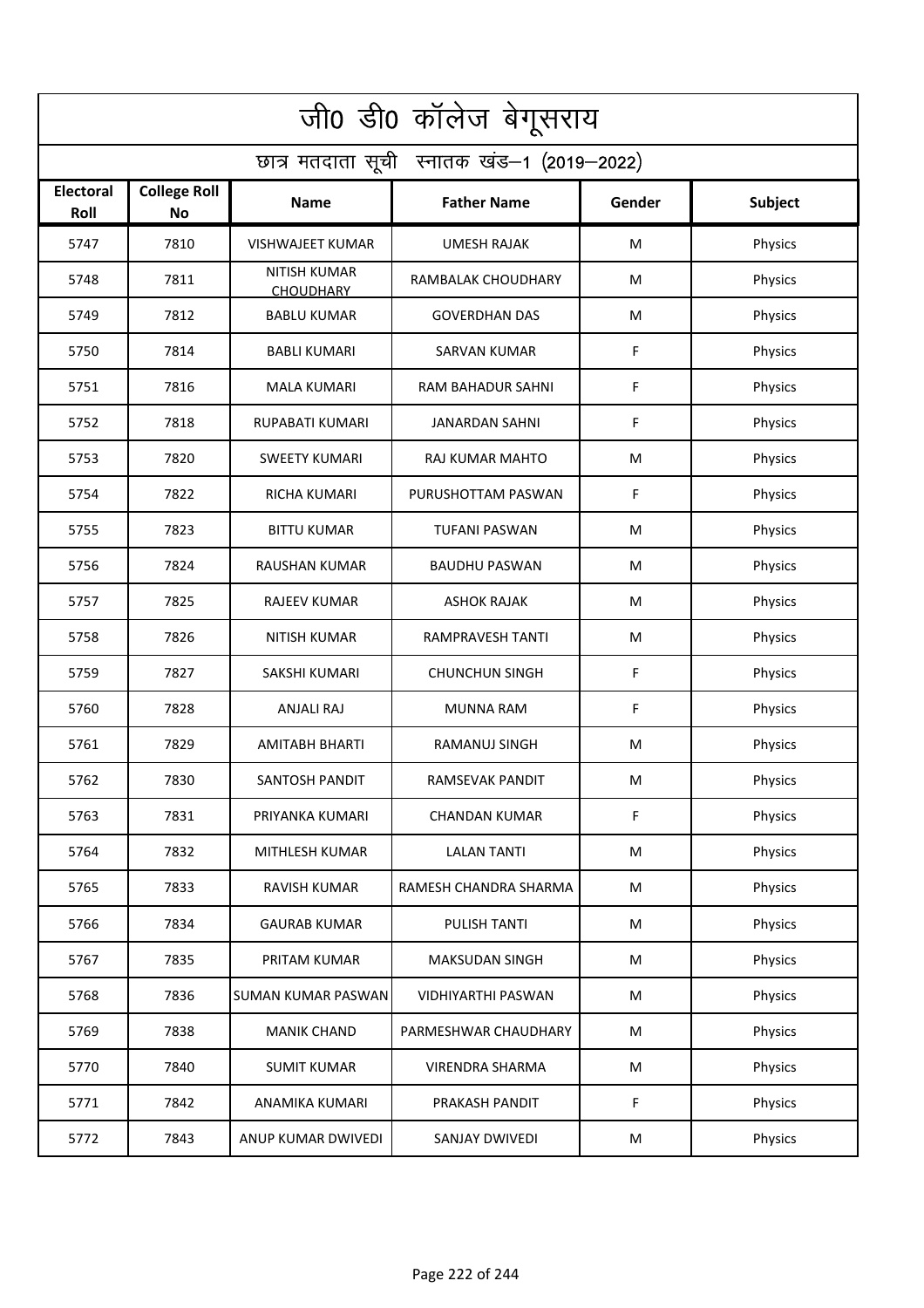| जी0 डी0 कॉलेज बेगूसराय                     |                                  |                        |                          |        |                |  |  |  |
|--------------------------------------------|----------------------------------|------------------------|--------------------------|--------|----------------|--|--|--|
| छात्र मतदाता सूची स्नातक खंड-1 (2019-2022) |                                  |                        |                          |        |                |  |  |  |
| <b>Electoral</b><br>Roll                   | <b>College Roll</b><br><b>No</b> | Name                   | <b>Father Name</b>       | Gender | <b>Subject</b> |  |  |  |
| 5773                                       | 7845                             | ANJALI KUMARI          | <b>RAKESH SINGH</b>      | F      | Physics        |  |  |  |
| 5774                                       | 7847                             | <b>SURAJ KUMAR</b>     | <b>MAHENDRA DAS</b>      | M      | Physics        |  |  |  |
| 5775                                       | 7848                             | <b>RITTIK KUMAR</b>    | SHAMBHU SINGH            | M      | Physics        |  |  |  |
| 5776                                       | 7849                             | <b>GULSHAN KUMAR</b>   | <b>RAJDEV MAHTO</b>      | M      | Physics        |  |  |  |
| 5777                                       | 7850                             | SARFRAJ ALAM           | SARFRAJ ALAM             | M      | Physics        |  |  |  |
| 5778                                       | 7851                             | KHUSHBU KUMARI         | <b>ARVIN PASWAN</b>      | F      | Physics        |  |  |  |
| 5779                                       | 7852                             | <b>AVINASH KUMAR</b>   | <b>KRISHNA CHOUDHARY</b> | M      | Physics        |  |  |  |
| 5780                                       | 7853                             | <b>LUCY KUMARI</b>     | <b>DEEPAK SINGH</b>      | F      | Physics        |  |  |  |
| 5781                                       | 7854                             | SANDEEP KUMAR<br>SUMAN | <b>NATHO MAHTO</b>       | M      | Physics        |  |  |  |
| 5782                                       | 7855                             | <b>NISHA KUMARI</b>    | <b>UMESH RAM</b>         | F      | Physics        |  |  |  |
| 5783                                       | 7856                             | <b>MANISHA KHATOON</b> | MD HASHIM KHAN           | F      | Physics        |  |  |  |
| 5784                                       | 7857                             | <b>RAUSHAN KUMAR</b>   | RAJENDRA MAHTO           | M      | Physics        |  |  |  |
| 5785                                       | 7858                             | AMAN KUMAR             | SHYAM BIHARI SINGH       | M      | Physics        |  |  |  |
| 5786                                       | 7859                             | <b>SONU KUMAR</b>      | <b>UPENDRA SINGH</b>     | M      | Physics        |  |  |  |
| 5787                                       | 7860                             | DINESH KUMAR           | <b>CHAMROO SAH</b>       | M      | Physics        |  |  |  |
| 5788                                       | 7861                             | RAHUL KUMAR            | <b>UMESH TANTI</b>       | M      | Physics        |  |  |  |
| 5789                                       | 7862                             | <b>RUPESH KUMAR</b>    | <b>MUKESH KUMAR SAH</b>  | M      | Physics        |  |  |  |
| 5790                                       | 7863                             | <b>RUPAK KUMAR</b>     | RAM BILASH YADAV         | M      | Physics        |  |  |  |
| 5791                                       | 7864                             | <b>KARAN KUMAR</b>     | RANJEET MANDAL           | M      | Physics        |  |  |  |
| 5792                                       | 7865                             | RAJA KUMAR             | PRAMOD KUMAR GUPTA       | M      | Physics        |  |  |  |
| 5793                                       | 7866                             | <b>VISHAL KUMAR</b>    | SUDHEER JHA              | M      | Physics        |  |  |  |
| 5794                                       | 7867                             | <b>GUDDU KUMAR</b>     | PRAMOD MAHTO             | M      | Physics        |  |  |  |
| 5795                                       | 7868                             | <b>MANISH KUMAR</b>    | SAJJAN MAHTO             | M      | Physics        |  |  |  |
| 5796                                       | 7869                             | <b>ROVINS KUMAR</b>    | YADUNANDAN RAM           | M      | Physics        |  |  |  |
| 5797                                       | 7870                             | DURGA KUMARI           | <b>SHYAM KUMAR RAY</b>   | F      | Physics        |  |  |  |
| 5798                                       | 7871                             | <b>SONU KUMAR</b>      | <b>SUNIL KUMAR ROY</b>   | M      | Physics        |  |  |  |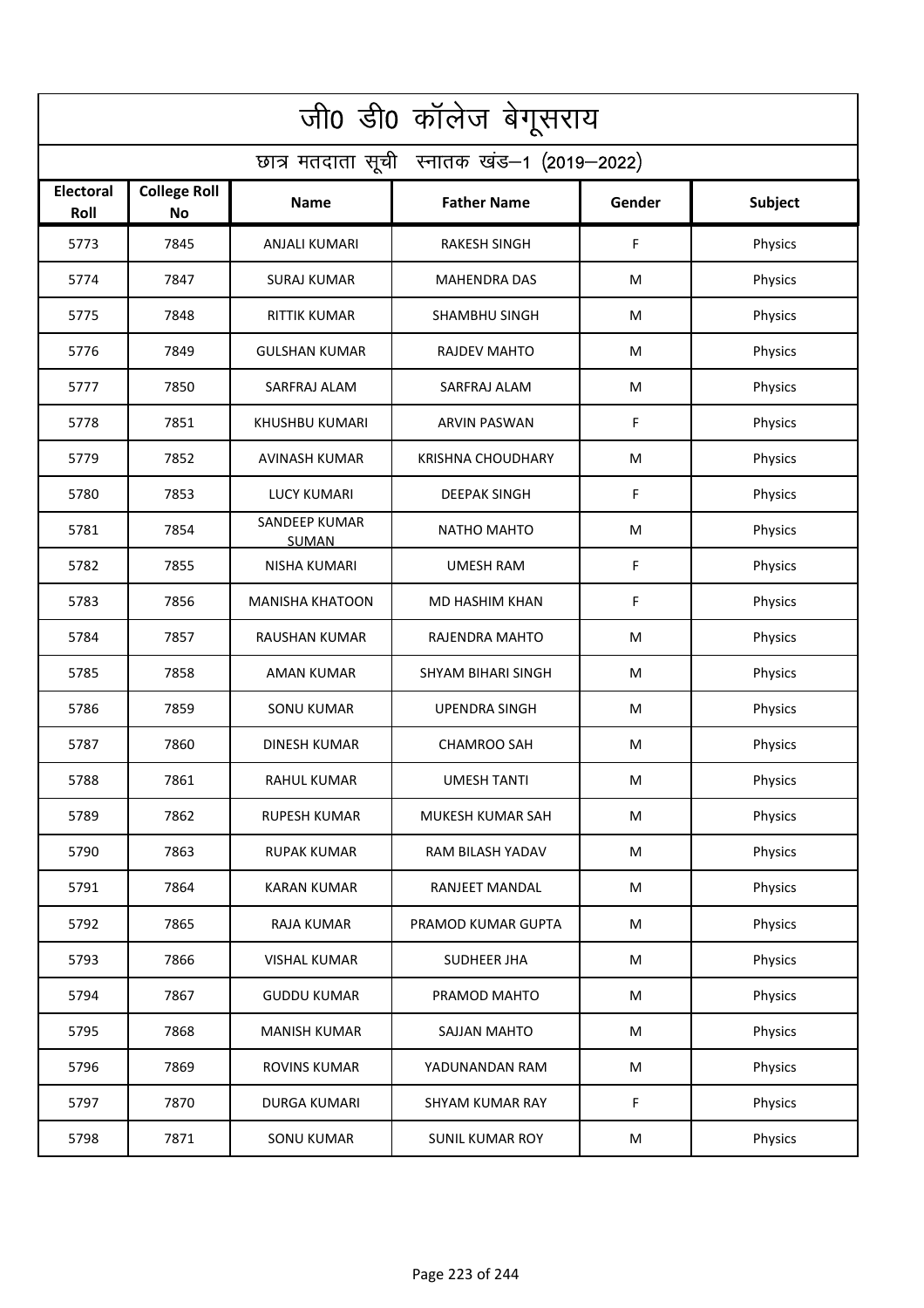| जी0 डी0 कॉलेज बेगूसराय                     |                                  |                                         |                         |        |         |  |  |  |
|--------------------------------------------|----------------------------------|-----------------------------------------|-------------------------|--------|---------|--|--|--|
| छात्र मतदाता सूची स्नातक खंड-1 (2019-2022) |                                  |                                         |                         |        |         |  |  |  |
| <b>Electoral</b><br>Roll                   | <b>College Roll</b><br><b>No</b> | Name                                    | <b>Father Name</b>      | Gender | Subject |  |  |  |
| 5799                                       | 7872                             | <b>ANKIT KUMAR</b>                      | <b>MAHESH PASWAN</b>    | M      | Physics |  |  |  |
| 5800                                       | 7873                             | <b>NIRAJ KUMAR</b>                      | DHANESHWAR MAHTO        | M      | Physics |  |  |  |
| 5801                                       | 7874                             | <b>TULSI KUMARI</b>                     | <b>RAJEEV SAH</b>       | F      | Physics |  |  |  |
| 5802                                       | 7875                             | <b>RAHUL KUMAR</b>                      | <b>MANOJ KUMAR</b>      | M      | Physics |  |  |  |
| 5803                                       | 7876                             | <b>AVINASH KUMAR</b>                    | <b>GOPAL SAH</b>        | M      | Physics |  |  |  |
| 5804                                       | 7878                             | <b>PRINCE KUMAR</b>                     | DEVENDRA KUMAR SINGH    | M      | Physics |  |  |  |
| 5805                                       | 7879                             | SATISH KUMAR                            | <b>DILIP DAS</b>        | M      | Physics |  |  |  |
| 5806                                       | 7880                             | SHATRUDHAN                              | <b>MANOJ RAY</b>        | M      | Physics |  |  |  |
| 5807                                       | 7881                             | PAWAN KUMAR                             | <b>ARUN DAS</b>         | M      | Physics |  |  |  |
| 5808                                       | 7882                             | SHASHIKANT KUMAR                        | <b>ANIL MAHTO</b>       | M      | Physics |  |  |  |
| 5809                                       | 7883                             | <b>LADLI KUMARI</b>                     | <b>RAJESH SINGH</b>     | F      | Physics |  |  |  |
| 5810                                       | 7884                             | <b>ANJALI KUMARI</b>                    | RAJEEV KUMAR ISHWAR     | F      | Physics |  |  |  |
| 5811                                       | 7885                             | RAVI RANJAN KUMAR                       | SUDHIR PD SINGH         | M      | Physics |  |  |  |
| 5812                                       | 7886                             | <b>SUBHASH KUMAR</b>                    | RAM BADAN CHAUDHRY      | M      | Physics |  |  |  |
| 5813                                       | 7887                             | <b>GULSHAN KUMAR</b>                    | <b>RAM UDGAR PANDIT</b> | M      | Physics |  |  |  |
| 5814                                       | 7887                             | <b>VARSHAKAR PRATAP</b><br><b>SINGH</b> | SHACHINDRA PRATAP SINGH | M      | Physics |  |  |  |
| 5815                                       | 7888                             | PRIYANKA KUMARI                         | <b>RAJKISHOR SINGH</b>  | F      | Physics |  |  |  |
| 5816                                       | 7889                             | <b>SHUBHAM KUMAR</b><br><b>SINGH</b>    | MUKESH KUMAR SINGH      | M      | Physics |  |  |  |
| 5817                                       | 7890                             | NITISH KUMAR                            | RAM BALAK YADAV         | M      | Physics |  |  |  |
| 5818                                       | 7891                             | PRAVEEN KUMAR                           | <b>ANIL SINGH</b>       | M      | Physics |  |  |  |
| 5819                                       | 7892                             | <b>SAURABH KUMAR</b>                    | <b>DINESH ROY</b>       | M      | Physics |  |  |  |
| 5820                                       | 7893                             | ASHWANI KUMAR                           | SAROJ MALAKAR           | M      | Physics |  |  |  |
| 5821                                       | 7894                             | MD AWANUL HAQUE                         | MD EKRAMUL HAQUE        | M      | Physics |  |  |  |
| 5822                                       | 7895                             | <b>SHUBHAM KUMAR</b>                    | <b>MURARI SINGH</b>     | M      | Physics |  |  |  |
| 5823                                       | 7896                             | <b>RAMNATH SINGH</b>                    | <b>KARYANAND SINGH</b>  | M      | Physics |  |  |  |
| 5824                                       | 7897                             | <b>ABHISHEK KUMAR</b>                   | SHAMBHU NATH MAHTO      | M      | Physics |  |  |  |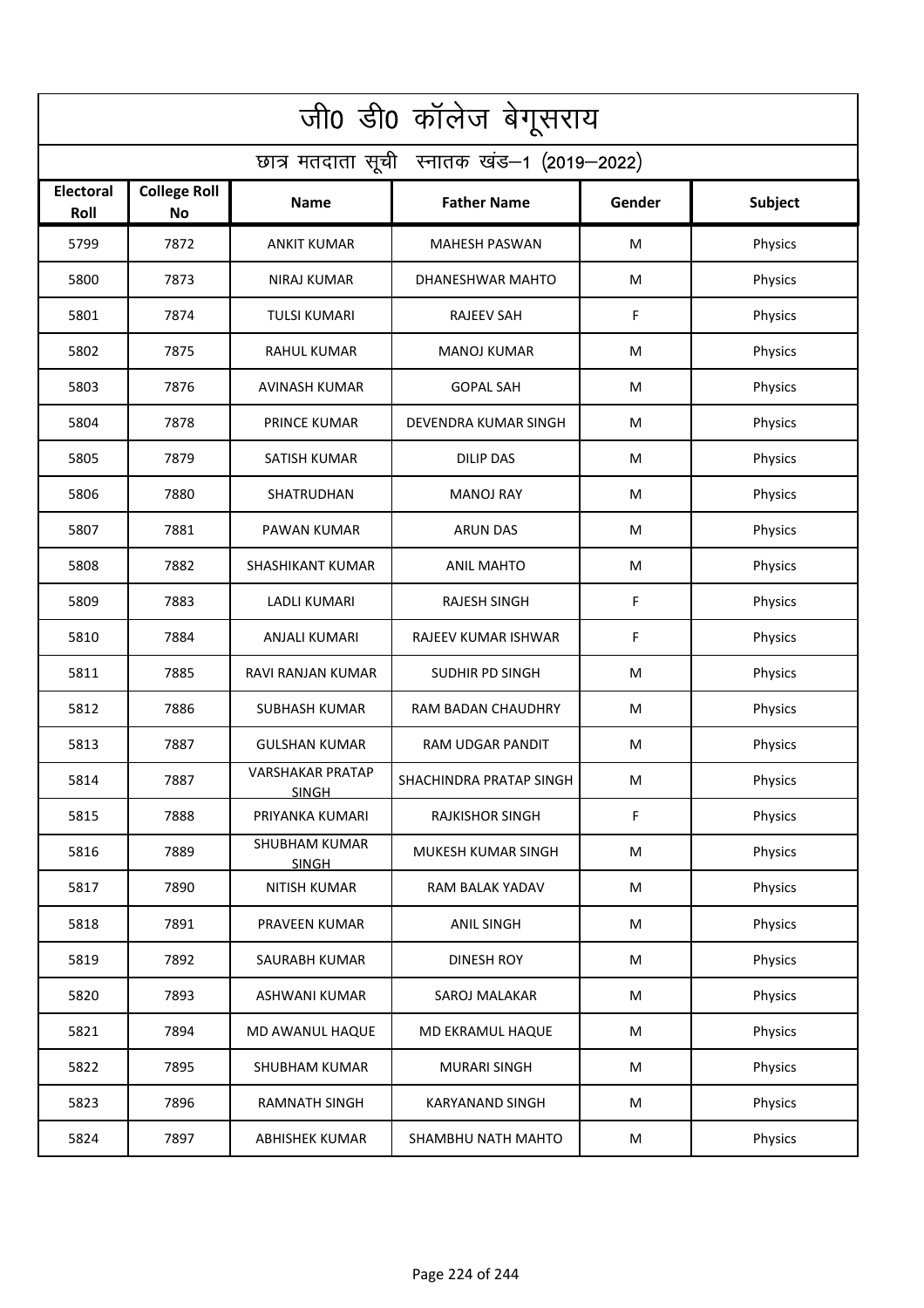| जी0 डी0 कॉलेज बेगूसराय                     |                                  |                       |                           |        |           |  |  |  |
|--------------------------------------------|----------------------------------|-----------------------|---------------------------|--------|-----------|--|--|--|
| छात्र मतदाता सूची स्नातक खंड-1 (2019-2022) |                                  |                       |                           |        |           |  |  |  |
| <b>Electoral</b><br>Roll                   | <b>College Roll</b><br><b>No</b> | Name                  | <b>Father Name</b>        | Gender | Subject   |  |  |  |
| 5825                                       | 7898                             | <b>ADITYA KUMAR</b>   | <b>CHANDRASHEKHAR RAY</b> | M      | Physics   |  |  |  |
| 5826                                       | 7899                             | <b>VIJAY KUMAR</b>    | <b>UPENDRA SINGH</b>      | M      | Physics   |  |  |  |
| 5827                                       | 7900                             | <b>AYUSH RAJ</b>      | RAM TAHAL SHARMA          | M      | Physics   |  |  |  |
| 5828                                       | 7901                             | <b>CHANDAN KUMAR</b>  | SHANKAR SHARMA            | M      | Physics   |  |  |  |
| 5829                                       | 7902                             | <b>RAHUL KUMAR</b>    | <b>BOBI PASWAN</b>        | M      | Physics   |  |  |  |
| 5830                                       | 7903                             | <b>SUMIT KUMAR</b>    | DEONANDAN MAHTO           | M      | Physics   |  |  |  |
| 5831                                       | 7904                             | <b>SONU KUMAR</b>     | <b>LALAN MANDAL</b>       | M      | Physics   |  |  |  |
| 5832                                       | 7905                             | <b>LAVISH KUMAR</b>   | RAMCHANDRA SAH            | M      | Physics   |  |  |  |
| 5833                                       | 7906                             | <b>SIKENDAR KUMAR</b> | <b>JITENDAR PANDIT</b>    | M      | Physics   |  |  |  |
| 5834                                       | 7907                             | PRASHANT KUMAR        | ARUN MALAKAR              | M      | Physics   |  |  |  |
| 5835                                       | 7908                             | <b>REETIK RAUSHAN</b> | PRABHU SHARMA             | M      | Physics   |  |  |  |
| 5836                                       | 7909                             | <b>ALOK KUMAR</b>     | <b>SUDHIR KUMAR</b>       | M      | Chemistry |  |  |  |
| 5837                                       | 7909                             | ANSHU KUMAR           | <b>BINOD KUMAR</b>        | M      | Physics   |  |  |  |
| 5838                                       | 7910                             | <b>ANKIT KUMAR</b>    | MAKSUDAN YADAV            | M      | Physics   |  |  |  |
| 5839                                       | 7911                             | ZAHID ALI             | MD FAJLUR RAHMAN          | M      | Physics   |  |  |  |
| 5840                                       | 7912                             | AMAN KUMAR MISHRA     | PAPPU MISHRA              | M      | Physics   |  |  |  |
| 5841                                       | 7913                             | SAURABH KUMAR         | JAWAHAR SAH               | M      | Physics   |  |  |  |
| 5842                                       | 7914                             | ANMOL KUMAR           | RAM VILASH SAH            | M      | Physics   |  |  |  |
| 5843                                       | 7915                             | AASHUTOSH KUMAR       | RAMSHARAN RAY             | M      | Physics   |  |  |  |
| 5844                                       | 7916                             | RAKESH KUMAR          | HARINANDAN MAHTO          | M      | Physics   |  |  |  |
| 5845                                       | 7917                             | <b>SANNY KUMAR</b>    | <b>SUNIL PANDIT</b>       | M      | Physics   |  |  |  |
| 5846                                       | 7918                             | SACHIN KUMAR          | NARAYAN MAHTO             | M      | Physics   |  |  |  |
| 5847                                       | 7919                             | <b>KANAK BHARTI</b>   | <b>RAM RATAN SAH</b>      | F      | Physics   |  |  |  |
| 5848                                       | 7920                             | <b>SHUBHAM KUMAR</b>  | <b>RAJESH KUMAR</b>       | M      | Physics   |  |  |  |
| 5849                                       | 7921                             | RAJU KUMAR            | <b>GHANTUN SAH</b>        | M      | Physics   |  |  |  |
| 5850                                       | 7923                             | <b>GOURAV KUMAR</b>   | <b>WAKIL MAHATO</b>       | M      | Physics   |  |  |  |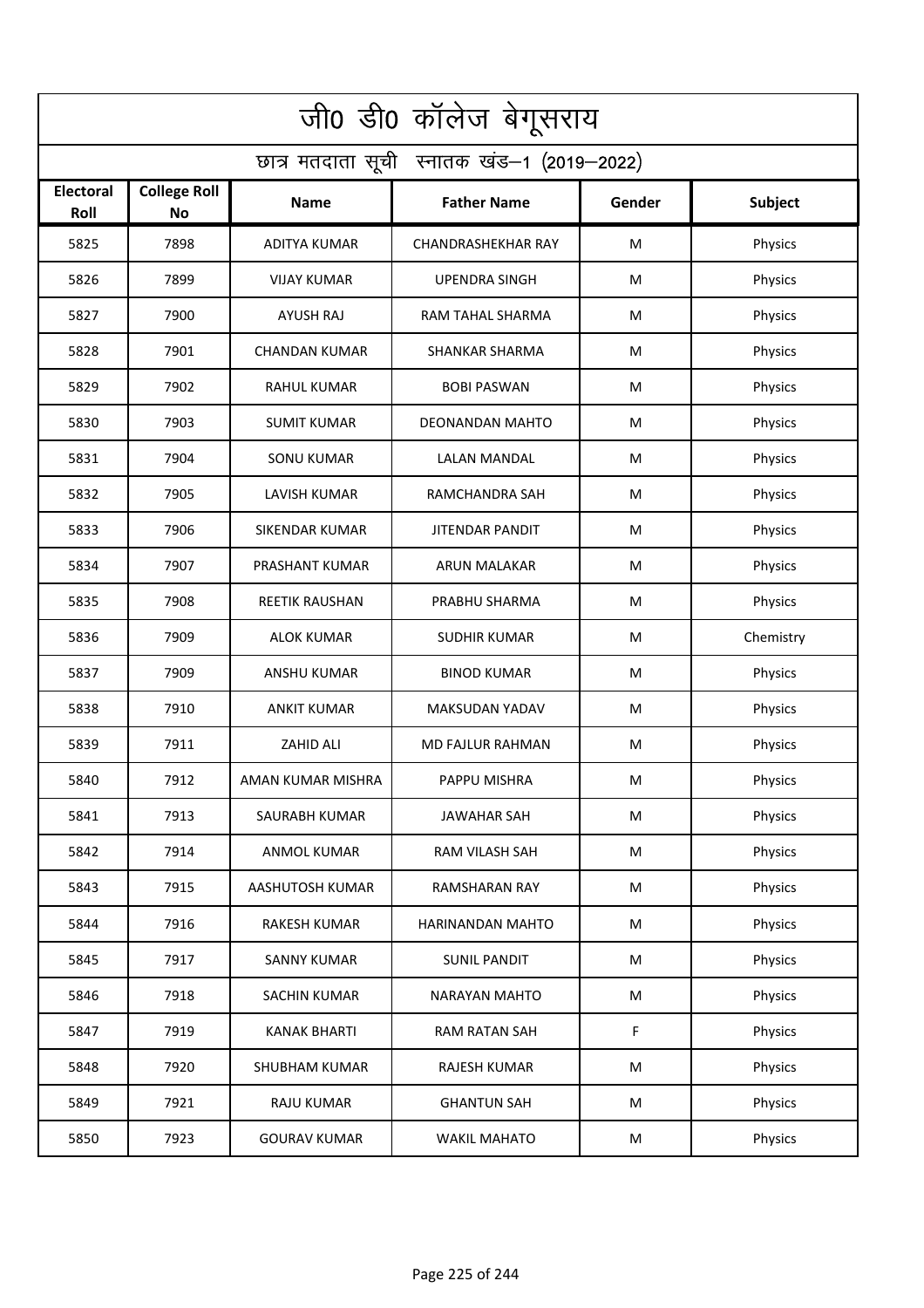| जी0 डी0 कॉलेज बेगूसराय                     |                                  |                       |                           |        |           |  |  |  |
|--------------------------------------------|----------------------------------|-----------------------|---------------------------|--------|-----------|--|--|--|
| छात्र मतदाता सूची स्नातक खंड-1 (2019-2022) |                                  |                       |                           |        |           |  |  |  |
| <b>Electoral</b><br>Roll                   | <b>College Roll</b><br><b>No</b> | Name                  | <b>Father Name</b>        | Gender | Subject   |  |  |  |
| 5851                                       | 7924                             | <b>KANHAIYA KUMAR</b> | <b>MOHAN PANDIT</b>       | M      | Physics   |  |  |  |
| 5852                                       | 7925                             | <b>KRITEE KUMARI</b>  | <b>RANJEET SINGH</b>      | F      | Physics   |  |  |  |
| 5853                                       | 7926                             | <b>SUMIT KUMAR</b>    | <b>GHURAN RAY</b>         | M      | Physics   |  |  |  |
| 5854                                       | 7927                             | <b>SHIKHA KUMARI</b>  | RAMAGYA SINGH             | F      | Physics   |  |  |  |
| 5855                                       | 7928                             | <b>SUMAN KUMAR</b>    | JAY JAY RAM RAI           | M      | Physics   |  |  |  |
| 5856                                       | 7929                             | <b>RISAV RAJ</b>      | <b>UMESH YADAV</b>        | M      | Physics   |  |  |  |
| 5857                                       | 7930                             | <b>SURAJ KUMAR</b>    | <b>MANOJ DAS</b>          | M      | Physics   |  |  |  |
| 5858                                       | 7931                             | <b>ROHIT KUMAR</b>    | <b>BABLU JHA</b>          | M      | Physics   |  |  |  |
| 5859                                       | 7932                             | <b>MD DANISH</b>      | <b>MD HASHMAT</b>         | M      | Physics   |  |  |  |
| 5860                                       | 7933                             | <b>AMAR KUMAR</b>     | <b>SHAMBHU PRASAD</b>     | M      | Physics   |  |  |  |
| 5861                                       | 7934                             | <b>KARINA KUMARI</b>  | <b>AMRESH ROY</b>         | F      | Chemistry |  |  |  |
| 5862                                       | 7934                             | <b>ADITYA KUMAR</b>   | <b>AJAY SINGH</b>         | M      | Physics   |  |  |  |
| 5863                                       | 7935                             | ALKA KUMARI           | <b>BALESHWAR SINGH</b>    | F      | Physics   |  |  |  |
| 5864                                       | 7936                             | <b>JITENDRA KUMAR</b> | <b>SHANKAR SHARMA</b>     | M      | Physics   |  |  |  |
| 5865                                       | 7937                             | KUMAR BIKRAM ADITYA   | <b>GANESH YADAV</b>       | M      | Physics   |  |  |  |
| 5866                                       | 7938                             | LAL BABU              | HARA KRISHNA MISHRA       | M      | Physics   |  |  |  |
| 5867                                       | 7939                             | <b>RUPAM KUMARI</b>   | PARSHURAM PODDAR          | F      | Chemistry |  |  |  |
| 5868                                       | 7939                             | SATYAM KUMAR          | SHIV CHANDRA CHOUDHARY    | M      | Physics   |  |  |  |
| 5869                                       | 7940                             | MINAXI KUMARI         | <b>DINESH THAKUR</b>      | F      | Chemistry |  |  |  |
| 5870                                       | 7940                             | DIVYANSHU BHARDWAJ    | <b>NAWAL KISHOR SINGH</b> | M      | Physics   |  |  |  |
| 5871                                       | 7941                             | HIMANSHU BHARDWAJ     | <b>NAWAL KISHOR SINGH</b> | M      | Physics   |  |  |  |
| 5872                                       | 7942                             | SATYAM                | <b>RAJESH KUMAR</b>       | M      | Physics   |  |  |  |
| 5873                                       | 7943                             | SANDEEP KUMAR         | <b>RAM PRAKASH DAS</b>    | M      | Physics   |  |  |  |
| 5874                                       | 7944                             | <b>MANISH KUMAR</b>   | RAM SAGAR DAS             | M      | Physics   |  |  |  |
| 5875                                       | 7945                             | <b>ALOK KUMAR</b>     | ARUN CHOUDHARY            | M      | Physics   |  |  |  |
| 5876                                       | 7946                             | <b>MD RAIHAN</b>      | <b>MD ABU BAKAR</b>       | M      | Physics   |  |  |  |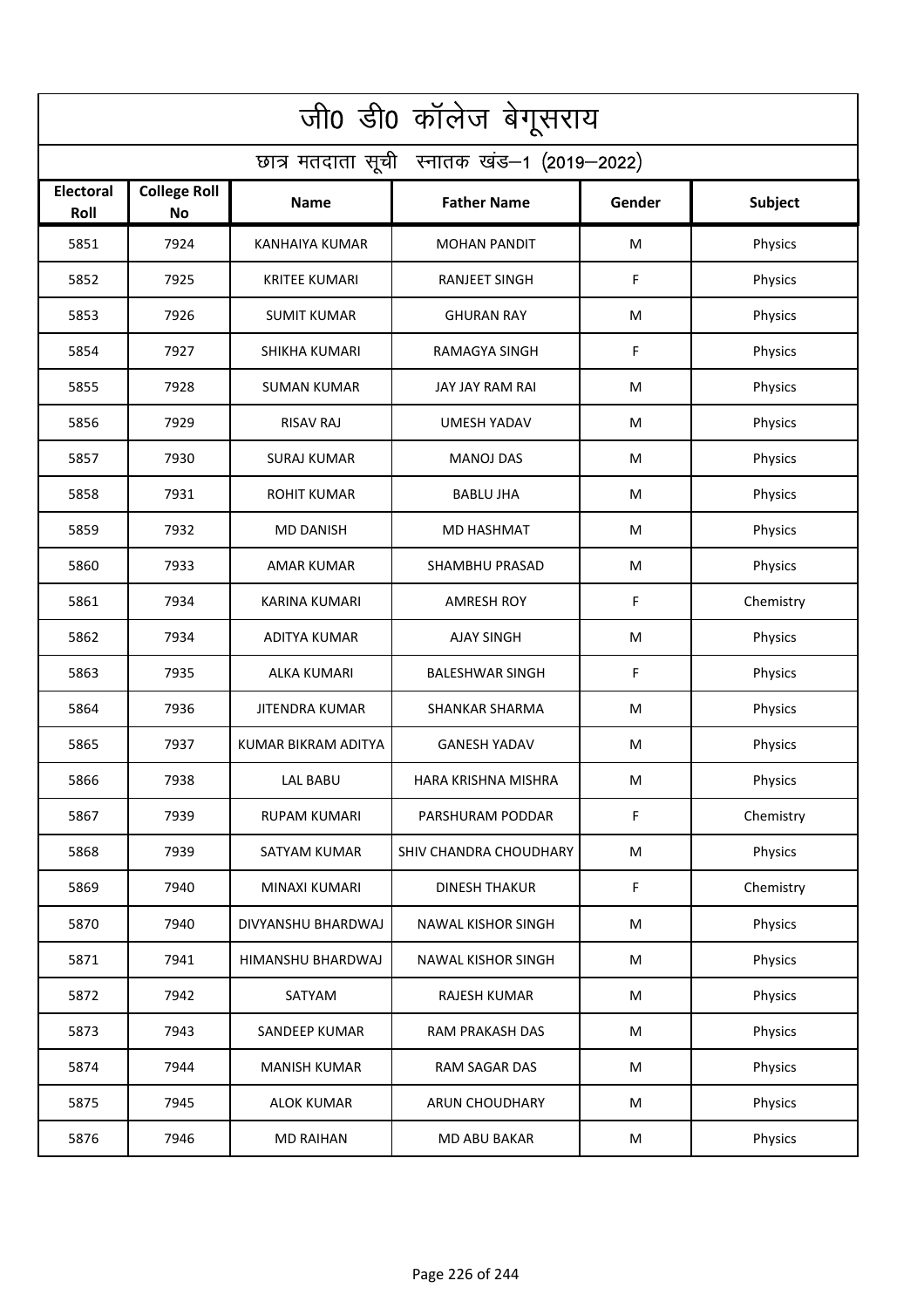| जी0 डी0 कॉलेज बेगूसराय                     |                                  |                       |                             |        |             |  |  |  |
|--------------------------------------------|----------------------------------|-----------------------|-----------------------------|--------|-------------|--|--|--|
| छात्र मतदाता सूची स्नातक खंड-1 (2019-2022) |                                  |                       |                             |        |             |  |  |  |
| <b>Electoral</b><br>Roll                   | <b>College Roll</b><br><b>No</b> | Name                  | <b>Father Name</b>          | Gender | Subject     |  |  |  |
| 5877                                       | 7947                             | <b>AYUSH KUMAR</b>    | <b>MANORANJAN SINGH</b>     | M      | Physics     |  |  |  |
| 5878                                       | 7948                             | <b>DEEPAK KUMAR</b>   | PAPPU SINGH                 | M      | Physics     |  |  |  |
| 5879                                       | 7949                             | <b>SARVESH KUMAR</b>  | RAM SHANKER YADAV           | M      | Physics     |  |  |  |
| 5880                                       | 7950                             | <b>RUPALI KUMARI</b>  | RAMESH KUMAR SINGH          | F      | Physics     |  |  |  |
| 5881                                       | 7951                             | <b>ADARSH KUMAR</b>   | <b>RAJESH SINGH</b>         | M      | Physics     |  |  |  |
| 5882                                       | 7952                             | <b>SUNITA KUMARI</b>  | <b>BHAGWAT PRASAD SINGH</b> | F      | Physics     |  |  |  |
| 5883                                       | 7954                             | <b>JULI KUMARI</b>    | RAM PRAKASH ARYA            | F      | Mathematics |  |  |  |
| 5884                                       | 7956                             | <b>CHUNMUN KUMARI</b> | <b>PRAVIN SINGH</b>         | F      | Physics     |  |  |  |
| 5885                                       | 7957                             | <b>SAURAV KUMAR</b>   | <b>VIJAY KR AGRAHARI</b>    | M      | Physics     |  |  |  |
| 5886                                       | 8001                             | NAZRANA KHATOON       | MD ISAMUL HAQUE RAYEEN      | F      | Zoology     |  |  |  |
| 5887                                       | 8002                             | PUSHPAM KUMARI        | <b>HARISHANKAR SINGH</b>    | F      | Zoology     |  |  |  |
| 5888                                       | 8003                             | <b>VANDNA KUMARI</b>  | <b>JAY PRAKASH SAHU</b>     | F      | Zoology     |  |  |  |
| 5889                                       | 8004                             | ANJALI KUMARI         | <b>MAHADEO SAHU</b>         | F      | Zoology     |  |  |  |
| 5890                                       | 8005                             | <b>KHUSHI KUMARI</b>  | PRAMOD PODDAR               | F      | Zoology     |  |  |  |
| 5891                                       | 8006                             | RAHUL KUMAR JHA       | SUBODH KUMAR JHA            | M      | Zoology     |  |  |  |
| 5892                                       | 8007                             | SAMEER KUMAR MISHRA   | SANJAY KUMAR MISHRA         | M      | Zoology     |  |  |  |
| 5893                                       | 8008                             | <b>SATYARTH</b>       | NIRANJAN KUMAR              | M      | Zoology     |  |  |  |
| 5894                                       | 8009                             | LAKSHMI KUMARI        | <b>RAKESH ROSHAN</b>        | F      | Zoology     |  |  |  |
| 5895                                       | 8010                             | <b>GAMGAM KUMARI</b>  | RANJIT PRASAD SINGH         | F      | Zoology     |  |  |  |
| 5896                                       | 8011                             | <b>DAISY PAUL</b>     | SHEKHAR PAUL                | F      | Zoology     |  |  |  |
| 5897                                       | 8012                             | KHUSHBOO KUMARI       | <b>MURARI SINGH</b>         | F      | Zoology     |  |  |  |
| 5898                                       | 8013                             | <b>SANA SUFIYA</b>    | MD SUFIYAN ALAM             | F      | Zoology     |  |  |  |
| 5899                                       | 8014                             | PRAGATI KUMARI        | LATE JAGARNATH PODDAR       | F      | Zoology     |  |  |  |
| 5900                                       | 8015                             | <b>LAKSHMI KARN</b>   | AJAY KUMAR KARN             | F      | Zoology     |  |  |  |
| 5901                                       | 8016                             | ANNUKUMARI            | RAJESH PODDAR               | F      | Zoology     |  |  |  |
| 5902                                       | 8017                             | <b>TANIYA PRIYA</b>   | PAPPU PASWAN                | F      | Zoology     |  |  |  |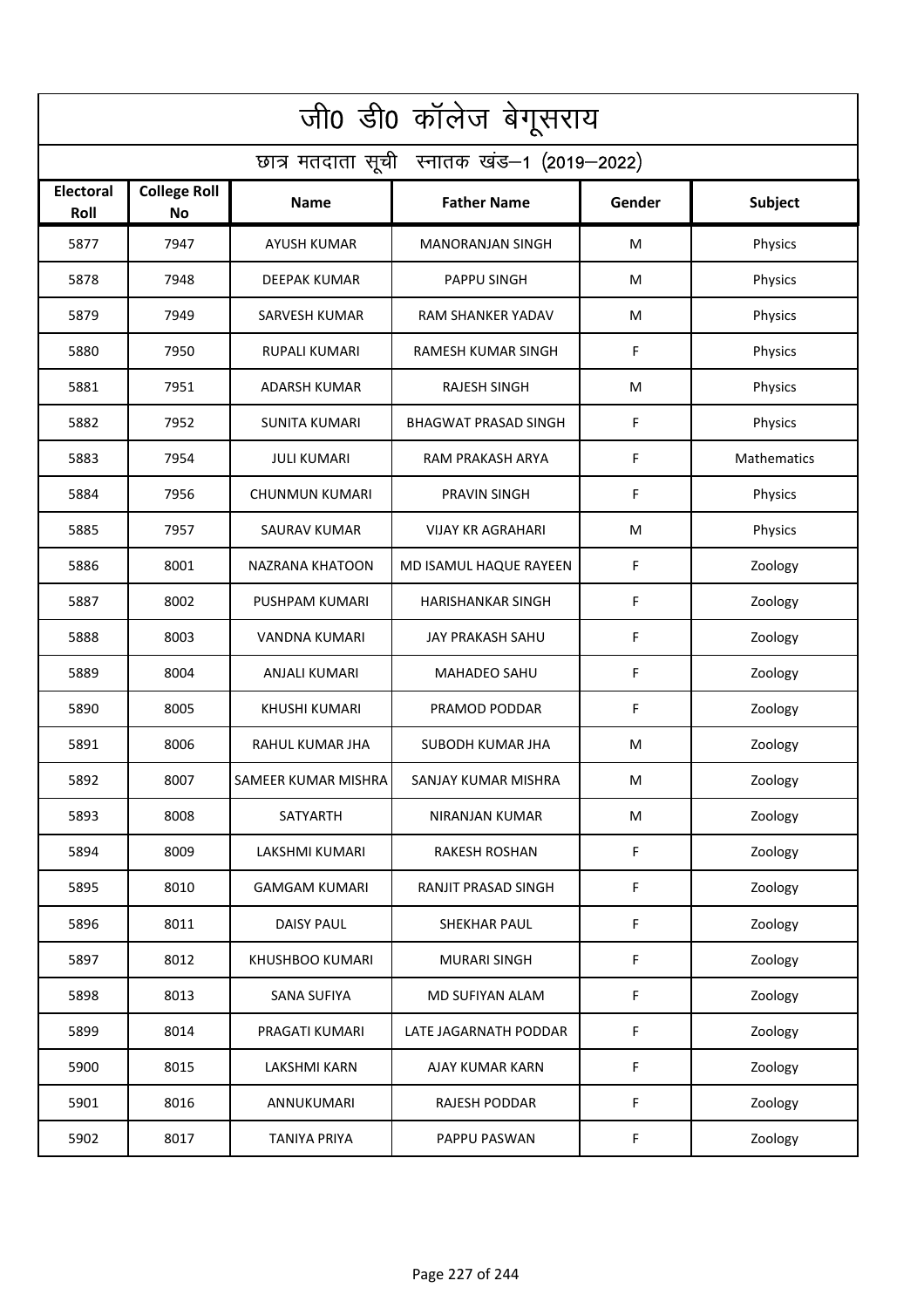| जी0 डी0 कॉलेज बेगूसराय                     |                                  |                      |                                    |        |         |  |  |  |
|--------------------------------------------|----------------------------------|----------------------|------------------------------------|--------|---------|--|--|--|
| छात्र मतदाता सूची स्नातक खंड-1 (2019-2022) |                                  |                      |                                    |        |         |  |  |  |
| <b>Electoral</b><br>Roll                   | <b>College Roll</b><br><b>No</b> | Name                 | <b>Father Name</b>                 | Gender | Subject |  |  |  |
| 5903                                       | 8018                             | <b>SHREYA SINHA</b>  | PRIYA RANJAN KUMAR<br><b>VERMA</b> | F      | Zoology |  |  |  |
| 5904                                       | 8019                             | RICHA RANJAN         | RAKESH RANJAN                      | F      | Zoology |  |  |  |
| 5905                                       | 8020                             | <b>AZAD KUMAR</b>    | <b>ANGAD SAHNI</b>                 | M      | Zoology |  |  |  |
| 5906                                       | 8021                             | SRISHTI RAJ          | <b>RAM ASHOK PASWAN</b>            | F      | Zoology |  |  |  |
| 5907                                       | 8022                             | RAJNISH KUMAR RAJAN  | <b>TRIVENI MAHTO</b>               | M      | Zoology |  |  |  |
| 5908                                       | 8023                             | <b>ROMA RAI</b>      | <b>DINESH KUMAR</b>                | F      | Zoology |  |  |  |
| 5909                                       | 8024                             | <b>SUSHANT KUMAR</b> | <b>PREM KUMAR SINGH</b>            | M      | Zoology |  |  |  |
| 5910                                       | 8025                             | <b>SATYAM KUMAR</b>  | RAM BACHCHAN PANDIT                | M      | Zoology |  |  |  |
| 5911                                       | 8026                             | <b>MOHIT RAJ</b>     | <b>JAINENDRA KUMAR</b>             | M      | Zoology |  |  |  |
| 5912                                       | 8027                             | <b>SUHANI BHARTI</b> | PANKAJ SAH                         | F      | Zoology |  |  |  |
| 5913                                       | 8028                             | <b>NEHA KUMARI</b>   | SANJEET YADAV                      | F      | Zoology |  |  |  |
| 5914                                       | 8029                             | <b>RITA KUMARI</b>   | <b>CHIRANJIV SINGH</b>             | F      | Zoology |  |  |  |
| 5915                                       | 8030                             | RIYA BHARTI          | <b>ROHIT PANDIT</b>                | F      | Zoology |  |  |  |
| 5916                                       | 8031                             | <b>RUPAM KUMARI</b>  | <b>MANOJ SHARMA</b>                | F      | Zoology |  |  |  |
| 5917                                       | 8032                             | KALPANA KUMARI       | ABHAY PD BHARDWAJ                  | F      | Zoology |  |  |  |
| 5918                                       | 8033                             | SNEHA KUMARI         | RANJEET SINGH                      | F      | Zoology |  |  |  |
| 5919                                       | 8034                             | SANJANA KUMARI       | MILENDRA SINGH                     | F      | Zoology |  |  |  |
| 5920                                       | 8035                             | ANJALI KUMARI        | <b>UMESH SAHNI</b>                 | F      | Zoology |  |  |  |
| 5921                                       | 8036                             | KOMAL KUMARI         | SUDHIR PASWAN                      | F      | Zoology |  |  |  |
| 5922                                       | 8037                             | <b>ARTI KUMARI</b>   | AVADHESH PASWAN                    | F      | Zoology |  |  |  |
| 5923                                       | 8038                             | NISHA KUMARI         | RAMKISHUN CHAUDHARI                | F      | Zoology |  |  |  |
| 5924                                       | 8039                             | NISHA KUMARI         | <b>HEERA PRASAD SINGH</b>          | F      | Zoology |  |  |  |
| 5925                                       | 8040                             | <b>GAURAV KUMAR</b>  | NRIPENDRA KUMAR                    | M      | Zoology |  |  |  |
| 5926                                       | 8041                             | <b>RUCHI MADHURI</b> | ARVIND PRASAD CHAURASIA            | F      | Zoology |  |  |  |
| 5927                                       | 8042                             | ROZI KUMARI          | RAMVILASH CHAURASIYA               | F      | Zoology |  |  |  |
| 5928                                       | 8043                             | <b>DILDHAR KUMAR</b> | DINESH CHAUDHARY                   | M      | Zoology |  |  |  |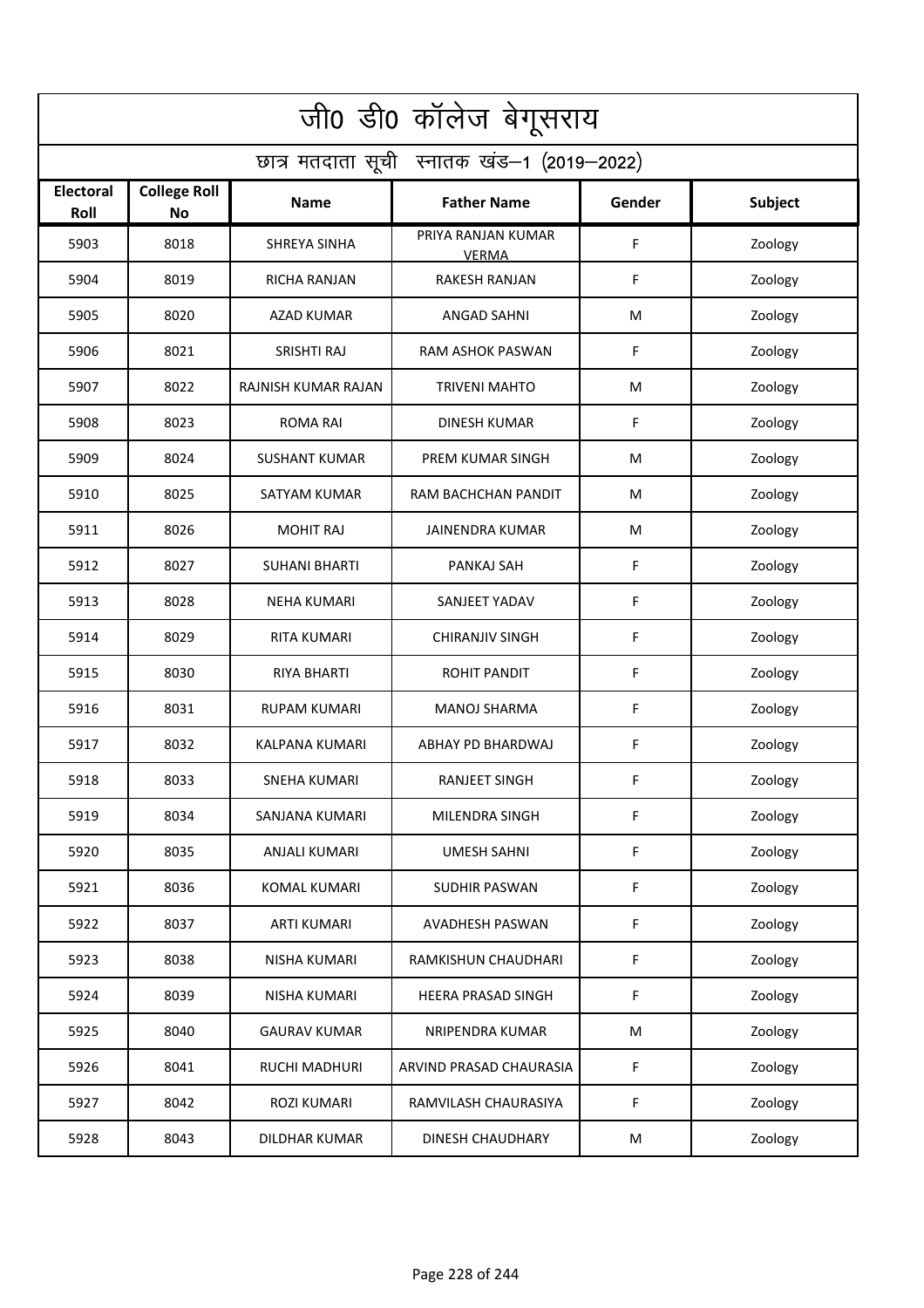| जी0 डी0 कॉलेज बेगूसराय                     |                                  |                      |                           |             |         |  |  |  |
|--------------------------------------------|----------------------------------|----------------------|---------------------------|-------------|---------|--|--|--|
| छात्र मतदाता सूची स्नातक खंड-1 (2019-2022) |                                  |                      |                           |             |         |  |  |  |
| <b>Electoral</b><br>Roll                   | <b>College Roll</b><br><b>No</b> | Name                 | <b>Father Name</b>        | Gender      | Subject |  |  |  |
| 5929                                       | 8044                             | SHILPI KUMARI        | <b>SUMANT KUMAR SUMAN</b> | F           | Zoology |  |  |  |
| 5930                                       | 8045                             | <b>RITU KUMARI</b>   | RAVINDRA CHAUDHARY        | F           | Zoology |  |  |  |
| 5931                                       | 8046                             | NIDHI KUMARI         | NIRANJAN KUMAR SHAW       | F           | Zoology |  |  |  |
| 5932                                       | 8047                             | <b>KAJAL KUMARI</b>  | <b>SHIVJI PANDIT</b>      | $\mathsf F$ | Zoology |  |  |  |
| 5933                                       | 8048                             | <b>TANNU RAJ</b>     | <b>MANOJ KUMAR SINGH</b>  | F           | Zoology |  |  |  |
| 5934                                       | 8049                             | <b>TRIPTY KUMARI</b> | <b>NAGESH KUMAR</b>       | F           | Zoology |  |  |  |
| 5935                                       | 8050                             | <b>RAM KUMAR</b>     | YOGENDRA CHAUDHARI        | M           | Zoology |  |  |  |
| 5936                                       | 8051                             | <b>KOMAL PATEL</b>   | <b>SUBODH PRASAD</b>      | F           | Zoology |  |  |  |
| 5937                                       | 8052                             | <b>ARTI KUMARI</b>   | <b>RAM NATH KUMAR</b>     | F           | Zoology |  |  |  |
| 5938                                       | 8053                             | <b>MAUSAM KUMARI</b> | <b>PUSKAR RAI</b>         | F           | Zoology |  |  |  |
| 5939                                       | 8054                             | <b>RAJU KUMAR</b>    | <b>SAGAR MAHTO</b>        | M           | Zoology |  |  |  |
| 5940                                       | 8055                             | <b>NANDAN KUMAR</b>  | SADANAND SINGH            | M           | Zoology |  |  |  |
| 5941                                       | 8056                             | NIDHI KUMARI         | SHISHUPAL                 | F           | Zoology |  |  |  |
| 5942                                       | 8057                             | PRATIMA KUMARI       | <b>MANOJ SAH</b>          | F           | Zoology |  |  |  |
| 5943                                       | 8058                             | <b>GULSHAN KUMAR</b> | JANARDAN SAH              | M           | Zoology |  |  |  |
| 5944                                       | 8059                             | MANISHA KUMARI       | RANJEET CHAUDHARI         | F           | Zoology |  |  |  |
| 5945                                       | 8060                             | SABA PARVEEN         | MD SHAHZADA               | F           | Zoology |  |  |  |
| 5946                                       | 8061                             | <b>NEHA KUMARI</b>   | <b>VIJAY RAM</b>          | F           | Zoology |  |  |  |
| 5947                                       | 8062                             | PUJA KUMARI          | PAPPU SINGH               | F           | Zoology |  |  |  |
| 5948                                       | 8063                             | <b>RISHI RAJ</b>     | <b>BINOD KUMAR SINGH</b>  | M           | Zoology |  |  |  |
| 5949                                       | 8064                             | AVANTIKA KUMARI      | <b>RAM PRAKASH SAH</b>    | F           | Zoology |  |  |  |
| 5950                                       | 8065                             | <b>MONIKA KUMARI</b> | <b>SHYAM KISHOR SINGH</b> | F           | Zoology |  |  |  |
| 5951                                       | 8066                             | PRIYANKA KUMARI      | <b>SUBODH SINGH</b>       | F           | Zoology |  |  |  |
| 5952                                       | 8067                             | <b>SONI KUMARI</b>   | ARUN KR PODDAR            | F           | Zoology |  |  |  |
| 5953                                       | 8068                             | <b>KAJAL KUMARI</b>  | <b>HARERAM PRASAD</b>     | F           | Zoology |  |  |  |
| 5954                                       | 8069                             | <b>JYOTI KUMARI</b>  | <b>MANOJ PD TAMBOLI</b>   | F           | Zoology |  |  |  |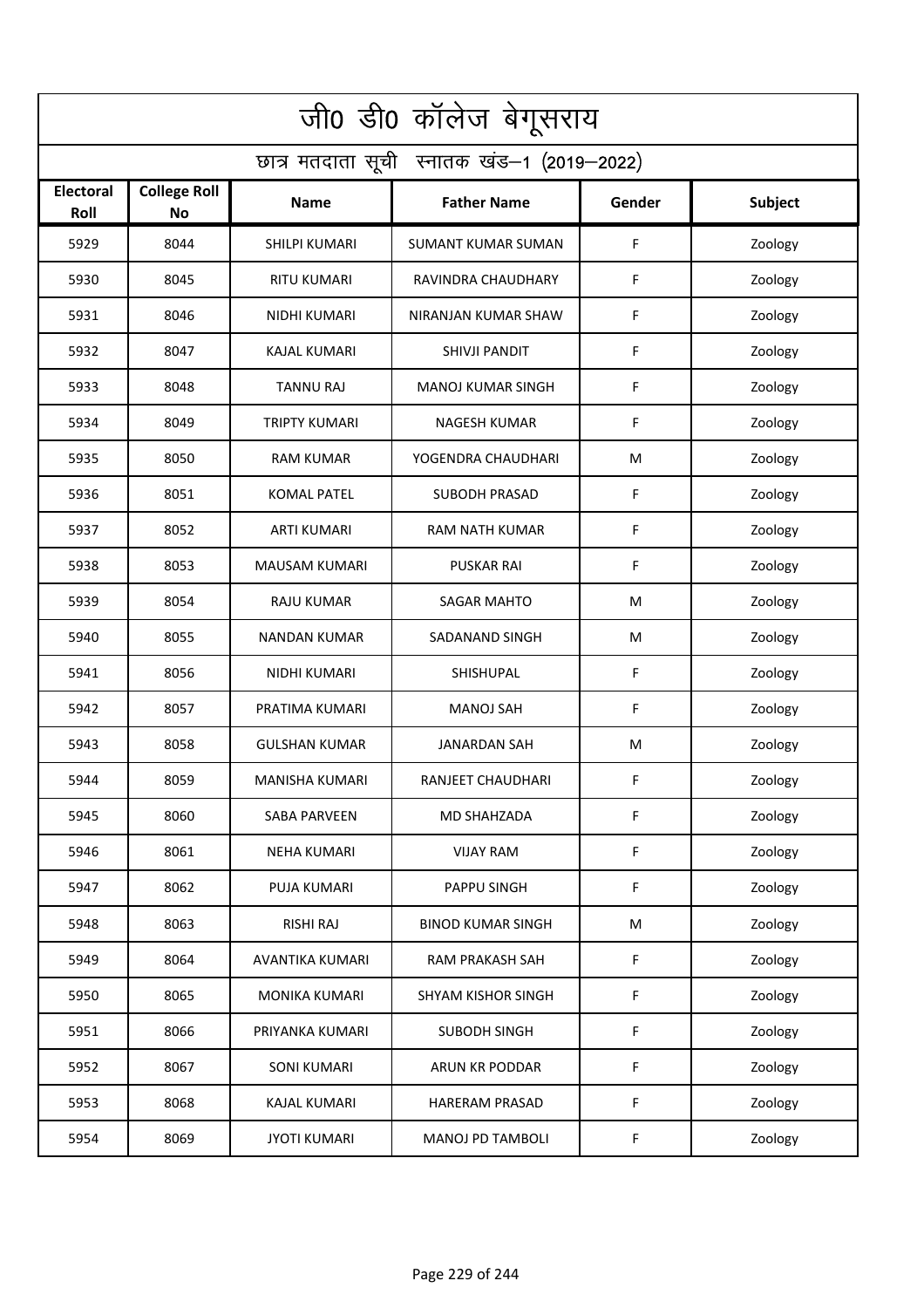| जी0 डी0 कॉलेज बेगूसराय                     |                                  |                                       |                           |        |         |  |  |  |
|--------------------------------------------|----------------------------------|---------------------------------------|---------------------------|--------|---------|--|--|--|
| छात्र मतदाता सूची स्नातक खंड-1 (2019-2022) |                                  |                                       |                           |        |         |  |  |  |
| <b>Electoral</b><br>Roll                   | <b>College Roll</b><br><b>No</b> | Name                                  | <b>Father Name</b>        | Gender | Subject |  |  |  |
| 5955                                       | 8070                             | <b>BABITA KUMARI</b>                  | PRADIP KUMAR              | F      | Zoology |  |  |  |
| 5956                                       | 8071                             | <b>RAKESH KUMAR</b>                   | <b>VINOD KESHRI</b>       | M      | Zoology |  |  |  |
| 5957                                       | 8072                             | <b>NEHA KUMARI</b>                    | <b>BHOLA DAS</b>          | F      | Zoology |  |  |  |
| 5958                                       | 8073                             | SONAPRIYA KUMARI                      | <b>VIRENDRA KUMAR</b>     | F      | Zoology |  |  |  |
| 5959                                       | 8074                             | <b>CHHOTU KUMAR</b>                   | <b>ASHOK MAHTO</b>        | M      | Zoology |  |  |  |
| 5960                                       | 8075                             | <b>GULSHAN KUMAR</b>                  | PARMOD SHARMA             | M      | Zoology |  |  |  |
| 5961                                       | 8076                             | <b>RAMJEE KUMAR</b>                   | <b>SAKALDEV SHARMA</b>    | M      | Zoology |  |  |  |
| 5962                                       | 8077                             | <b>GUNJAN KUMARI</b>                  | SADANAND CHOUDHARY        | F      | Zoology |  |  |  |
| 5963                                       | 8078                             | <b>NITU KUMARI</b>                    | <b>MAHENDRA CHAUDHARY</b> | F      | Zoology |  |  |  |
| 5964                                       | 8079                             | <b>SONI KUMARI</b>                    | <b>BIPIN MAHTO</b>        | F      | Zoology |  |  |  |
| 5965                                       | 8080                             | PRACHI KUMARI                         | ARVIND KUMAR CHOUDHARY    | F      | Zoology |  |  |  |
| 5966                                       | 8081                             | <b>KHUSHI RANI</b>                    | <b>JAY NARAYAN MAHTO</b>  | F      | Zoology |  |  |  |
| 5967                                       | 8082                             | PHOOLBATI KUMARI                      | RAM PRAKASH SAH           | F      | Zoology |  |  |  |
| 5968                                       | 8083                             | PRIYANKA KUMARI                       | <b>SANJAY SHARMA</b>      | F      | Zoology |  |  |  |
| 5969                                       | 8084                             | <b>DURGESH NANDAN</b><br><b>KUMAR</b> | NIRAJ KUMAR SINGH         | M      | Zoology |  |  |  |
| 5970                                       | 8085                             | ROHIT KUMAR                           | PULISH TANTI              | M      | Zoology |  |  |  |
| 5971                                       | 8086                             | <b>RENU KUM ARI</b>                   | RAJENDRA PRASAD MANDAL    | F      | Zoology |  |  |  |
| 5972                                       | 8087                             | <b>SNEHA KUMARI</b>                   | SANJEEV SINGH             | F      | Zoology |  |  |  |
| 5973                                       | 8088                             | <b>NEHA KUMARI</b>                    | <b>MUNNA SAH</b>          | F      | Zoology |  |  |  |
| 5974                                       | 8089                             | RITURAJ KUMAR                         | RAJKUMAR SAH              | M      | Zoology |  |  |  |
| 5975                                       | 8090                             | <b>RAMKARAN KUMAR</b>                 | RAMDHARI MAHTO            | M      | Zoology |  |  |  |
| 5976                                       | 8091                             | <b>SURBHI BHARTI</b>                  | DINESH PRASAD MAHTO       | F      | Zoology |  |  |  |
| 5977                                       | 8092                             | AISHA SIDDIQUA                        | <b>MD ABUSALEH</b>        | F      | Zoology |  |  |  |
| 5978                                       | 8093                             | <b>KANCHAN KUMARI</b>                 | SANOJ KUMAR               | F      | Zoology |  |  |  |
| 5979                                       | 8094                             | PINTU KUMAR                           | <b>RAMBILASH THAKUR</b>   | M      | Zoology |  |  |  |
| 5980                                       | 8095                             | PUJA KUMARI                           | <b>MAHESHWAR RAM</b>      | F      | Zoology |  |  |  |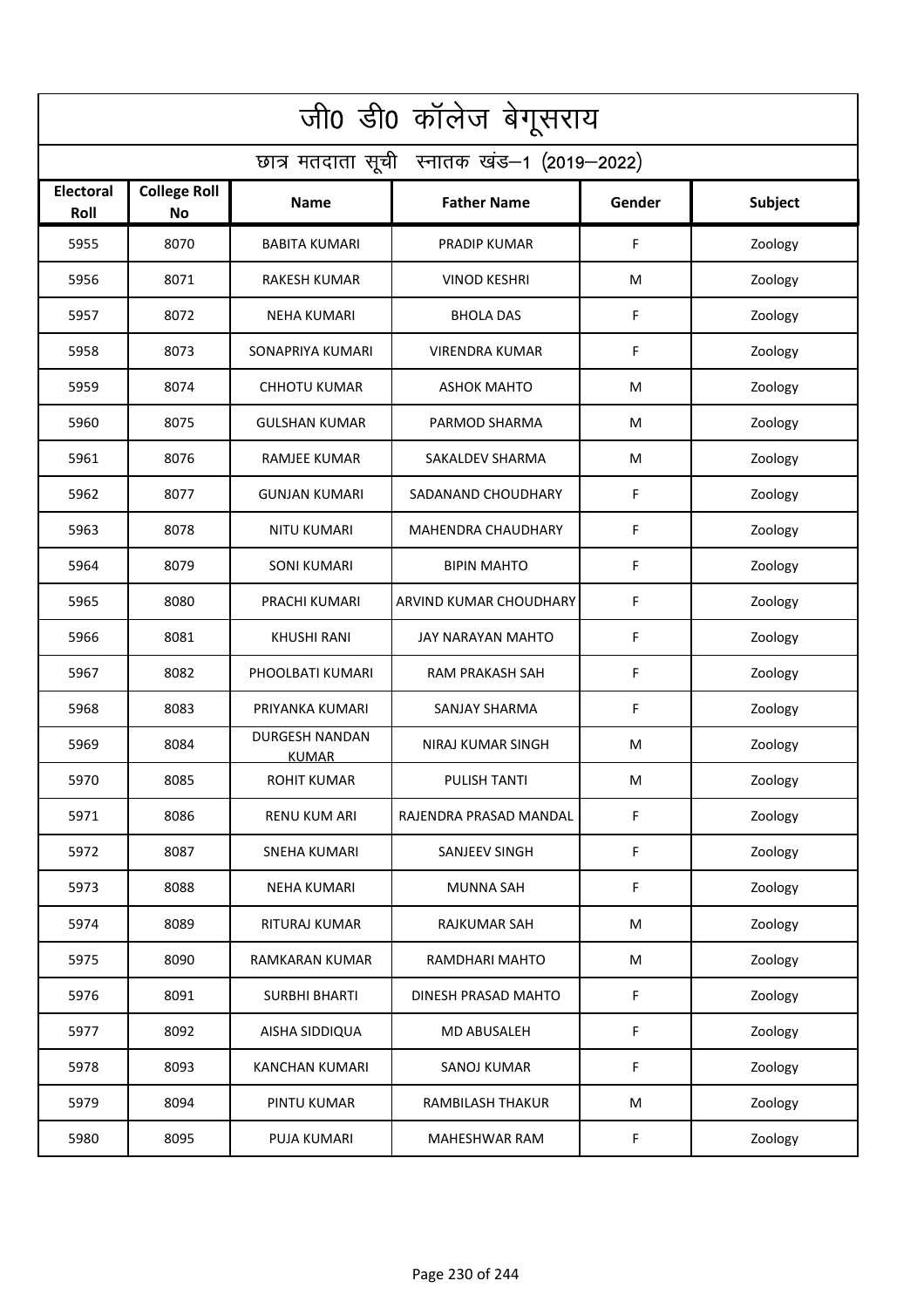| जी0 डी0 कॉलेज बेगूसराय                     |                                  |                       |                          |             |         |  |  |  |
|--------------------------------------------|----------------------------------|-----------------------|--------------------------|-------------|---------|--|--|--|
| छात्र मतदाता सूची स्नातक खंड-1 (2019-2022) |                                  |                       |                          |             |         |  |  |  |
| <b>Electoral</b><br>Roll                   | <b>College Roll</b><br><b>No</b> | Name                  | <b>Father Name</b>       | Gender      | Subject |  |  |  |
| 5981                                       | 8096                             | PRACHI PRIYA          | <b>RAJESH CHOUDHARY</b>  | F           | Zoology |  |  |  |
| 5982                                       | 8097                             | <b>NEHA KUMARI</b>    | <b>ANIL PASWAN</b>       | F           | Zoology |  |  |  |
| 5983                                       | 8098                             | <b>RUBI KUMARI</b>    | RAMKISHUN PANDIT         | F           | Zoology |  |  |  |
| 5984                                       | 8099                             | <b>TANNU SHARMA</b>   | SIKANDAR SHARMA          | $\mathsf F$ | Zoology |  |  |  |
| 5985                                       | 8100                             | PUSHPA KUMARI         | <b>ASHOK RAJAK</b>       | F           | Zoology |  |  |  |
| 5986                                       | 8101                             | <b>SMITA KUMARI</b>   | <b>SANJAY SAH</b>        | F           | Zoology |  |  |  |
| 5987                                       | 8102                             | SANDHYA KUMARI        | <b>NANDLAL SINGH</b>     | F           | Zoology |  |  |  |
| 5988                                       | 8103                             | BALKRISHANA           | MITHLESH PANDIT          | M           | Zoology |  |  |  |
| 5989                                       | 8104                             | <b>RISHAM KUMARI</b>  | <b>KAPIL DEV PASWAN</b>  | F           | Zoology |  |  |  |
| 5990                                       | 8105                             | <b>SMRITI KUMARI</b>  | <b>AJAY THAKUR</b>       | F           | Zoology |  |  |  |
| 5991                                       | 8106                             | RAJNIKANT KUMAR       | DEV NARAYAN SHARMA       | M           | Zoology |  |  |  |
| 5992                                       | 8107                             | <b>RICHA KUMARI</b>   | <b>VINOD SHARMA</b>      | $\mathsf F$ | Zoology |  |  |  |
| 5993                                       | 8108                             | SHABNAM ARA           | MOHAMMAD MOJAHID         | F           | Zoology |  |  |  |
| 5994                                       | 8109                             | <b>KAJAL KUMARI</b>   | <b>SATISH MAHTO</b>      | F           | Zoology |  |  |  |
| 5995                                       | 8110                             | GULSHAN KUMAR         | YOGENDRA MUKHIYA         | M           | Zoology |  |  |  |
| 5996                                       | 8111                             | SHIMPI KUMARI         | NARESH CHOUDHARY         | F           | Zoology |  |  |  |
| 5997                                       | 8112                             | SONI                  | <b>CHHATTU SAH</b>       | F           | Zoology |  |  |  |
| 5998                                       | 8113                             | <b>RUPA KUMARI</b>    | <b>NAVIN KUMAR</b>       | F           | Zoology |  |  |  |
| 5999                                       | 8114                             | <b>MANJU KUMARI</b>   | SONELAL PANDIT           | F           | Zoology |  |  |  |
| 6000                                       | 8115                             | SAURAV KUMAR          | <b>SUNIL KUMAR SINGH</b> | M           | Zoology |  |  |  |
| 6001                                       | 8116                             | PRIYA KUMARI          | <b>NIRANJAN SINGH</b>    | F           | Zoology |  |  |  |
| 6002                                       | 8117                             | <b>MURARI KUMAR</b>   | <b>RAMU KUNWAR</b>       | M           | Zoology |  |  |  |
| 6003                                       | 8118                             | <b>GOLU KUMAR</b>     | <b>VIJAY SAH</b>         | M           | Zoology |  |  |  |
| 6004                                       | 8119                             | PREETI KUMARI         | RAJ KUMAR SHARMA         | F           | Zoology |  |  |  |
| 6005                                       | 8120                             | <b>MANISHA KUMARI</b> | <b>HARIKISHOR SAH</b>    | F           | Zoology |  |  |  |
| 6006                                       | 8121                             | <b>RANJAN KUMAR</b>   | <b>KAPILDEO TANTI</b>    | M           | Zoology |  |  |  |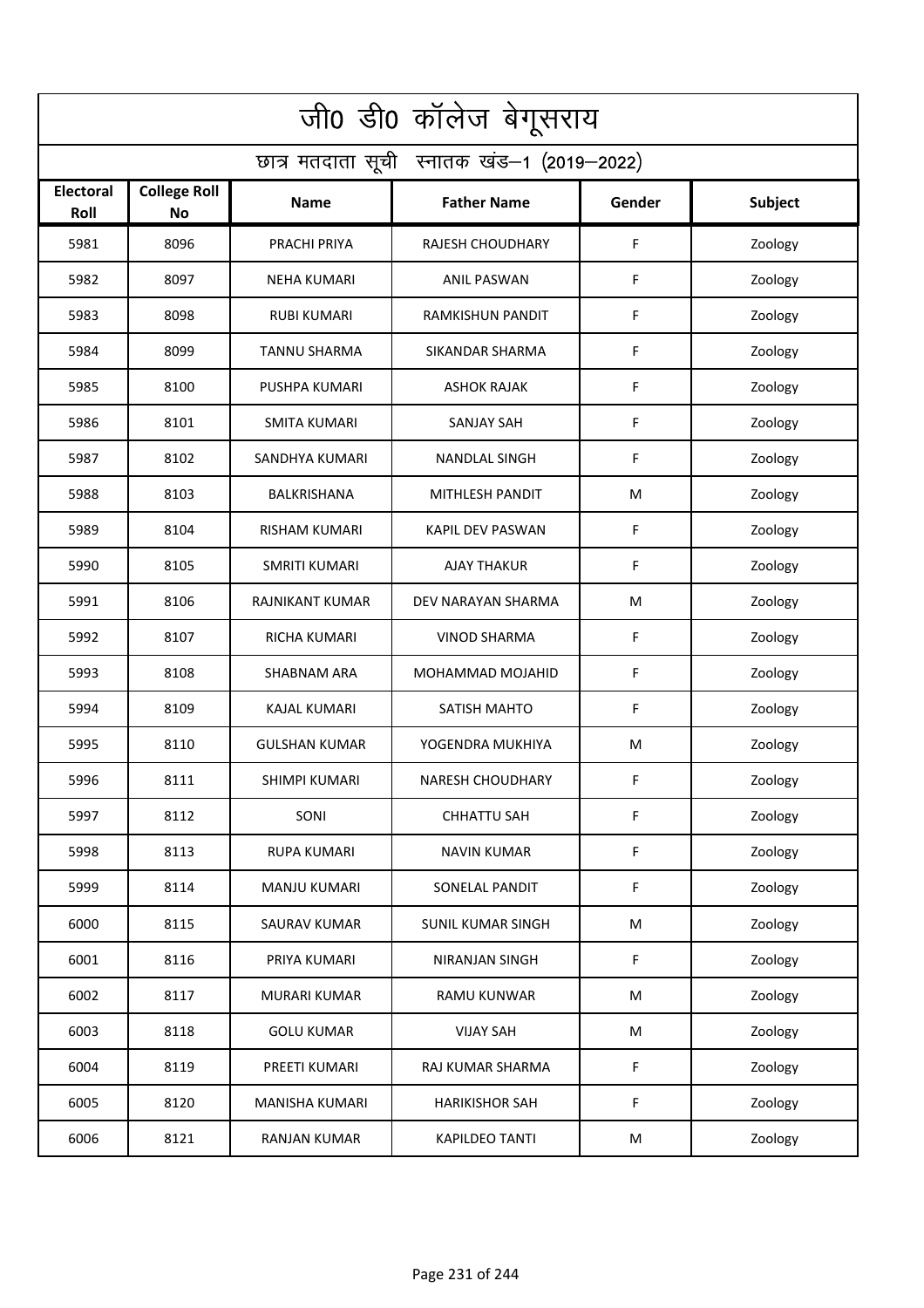| जी0 डी0 कॉलेज बेगूसराय                     |                                  |                                        |                                          |        |         |  |  |  |
|--------------------------------------------|----------------------------------|----------------------------------------|------------------------------------------|--------|---------|--|--|--|
| छात्र मतदाता सूची स्नातक खंड-1 (2019-2022) |                                  |                                        |                                          |        |         |  |  |  |
| <b>Electoral</b><br>Roll                   | <b>College Roll</b><br><b>No</b> | Name                                   | <b>Father Name</b>                       | Gender | Subject |  |  |  |
| 6007                                       | 8122                             | SHILPI KUMARI                          | <b>VIJENDRA DAS</b>                      | F      | Zoology |  |  |  |
| 6008                                       | 8123                             | <b>RANJAN KUMAR</b>                    | RAM PRAKASH PANDIT                       | М      | Zoology |  |  |  |
| 6009                                       | 8124                             | <b>MONI KUMARI</b>                     | YOGENDRA MAHTO                           | F      | Zoology |  |  |  |
| 6010                                       | 8125                             | POONAM KUMARI                          | <b>ASHOK MAHTO</b>                       | F      | Zoology |  |  |  |
| 6011                                       | 8126                             | NISHA BHARTI                           | <b>JAGDEESH PANDIT</b>                   | F      | Zoology |  |  |  |
| 6012                                       | 8127                             | <b>KAJAL KUMARI</b>                    | <b>KAMLESH SHARMA</b>                    | F      | Zoology |  |  |  |
| 6013                                       | 8128                             | <b>RUPESH KUMAR</b>                    | <b>ROHIT KUMAR</b>                       | M      | Zoology |  |  |  |
| 6014                                       | 8129                             | <b>GURIYA KUMARI</b>                   | <b>VINOD SAH</b>                         | F      | Zoology |  |  |  |
| 6015                                       | 8130                             | <b>SHOVIT KUMAR</b>                    | PRIYARANJAN KUMAR                        | M      | Zoology |  |  |  |
| 6016                                       | 8131                             | <b>KOMAL KUMARI</b><br><b>KOSHIKEE</b> | <b>DINESH SAH</b>                        | F      | Zoology |  |  |  |
| 6017                                       | 8132                             | <b>VASVI PRAKASH</b>                   | <b>OM PRAKASH</b>                        | F      | Zoology |  |  |  |
| 6018                                       | 8133                             | <b>SONAM PRIYA</b>                     | PAVAN KUMAR SINGH                        | F      | Zoology |  |  |  |
| 6019                                       | 8134                             | ABHISHEK TIWARI                        | VIJAYNATH TIWARI                         | M      | Zoology |  |  |  |
| 6020                                       | 8135                             | AISHWARYA SONI                         | <b>MAHADEV PRASAD</b><br><b>SWARNKAR</b> | F      | Zoology |  |  |  |
| 6021                                       | 8136                             | ANCHAL KASHYAP                         | <b>HARERAM SINGH</b>                     | F      | Zoology |  |  |  |
| 6022                                       | 8137                             | NISHIKA KUMARI                         | <b>BAIJNATH PRASAD</b>                   | F.     | Zoology |  |  |  |
| 6023                                       | 8138                             | <b>KUMARI MANISHA</b><br><b>PASWAN</b> | SURESH PASWAN                            | F      | Zoology |  |  |  |
| 6024                                       | 8139                             | SARASWATI KUMARI                       | SITARAM PANDIT                           | F      | Zoology |  |  |  |
| 6025                                       | 8140                             | <b>ABHIMANU KUMAR</b>                  | ARJUN YADAV                              | M      | Zoology |  |  |  |
| 6026                                       | 8141                             | PRIYANKA KUMARI                        | SANJEET PRASAD SINGH                     | F      | Zoology |  |  |  |
| 6027                                       | 8142                             | SANCHI                                 | <b>SANJAY KUMAR</b>                      | F      | Zoology |  |  |  |
| 6028                                       | 8143                             | <b>ANURAG ANAND</b>                    | <b>BASUDEV PRASAD SINGH</b>              | M      | Zoology |  |  |  |
| 6029                                       | 8144                             | <b>ASHUTOSH KUMAR</b>                  | <b>KARN KUMAR SINGH</b>                  | M      | Zoology |  |  |  |
| 6030                                       | 8145                             | <b>ALOK KUMAR</b>                      | <b>MANOJ KUMAR RAM</b>                   | M      | Zoology |  |  |  |
| 6031                                       | 8146                             | SANSKRITI KUMARI                       | <b>RAMASHISH RAY</b>                     | F      | Zoology |  |  |  |
| 6032                                       | 8147                             | <b>NITISH KUMAR</b>                    | <b>VILEKSHAN MAHTO</b>                   | M      | Zoology |  |  |  |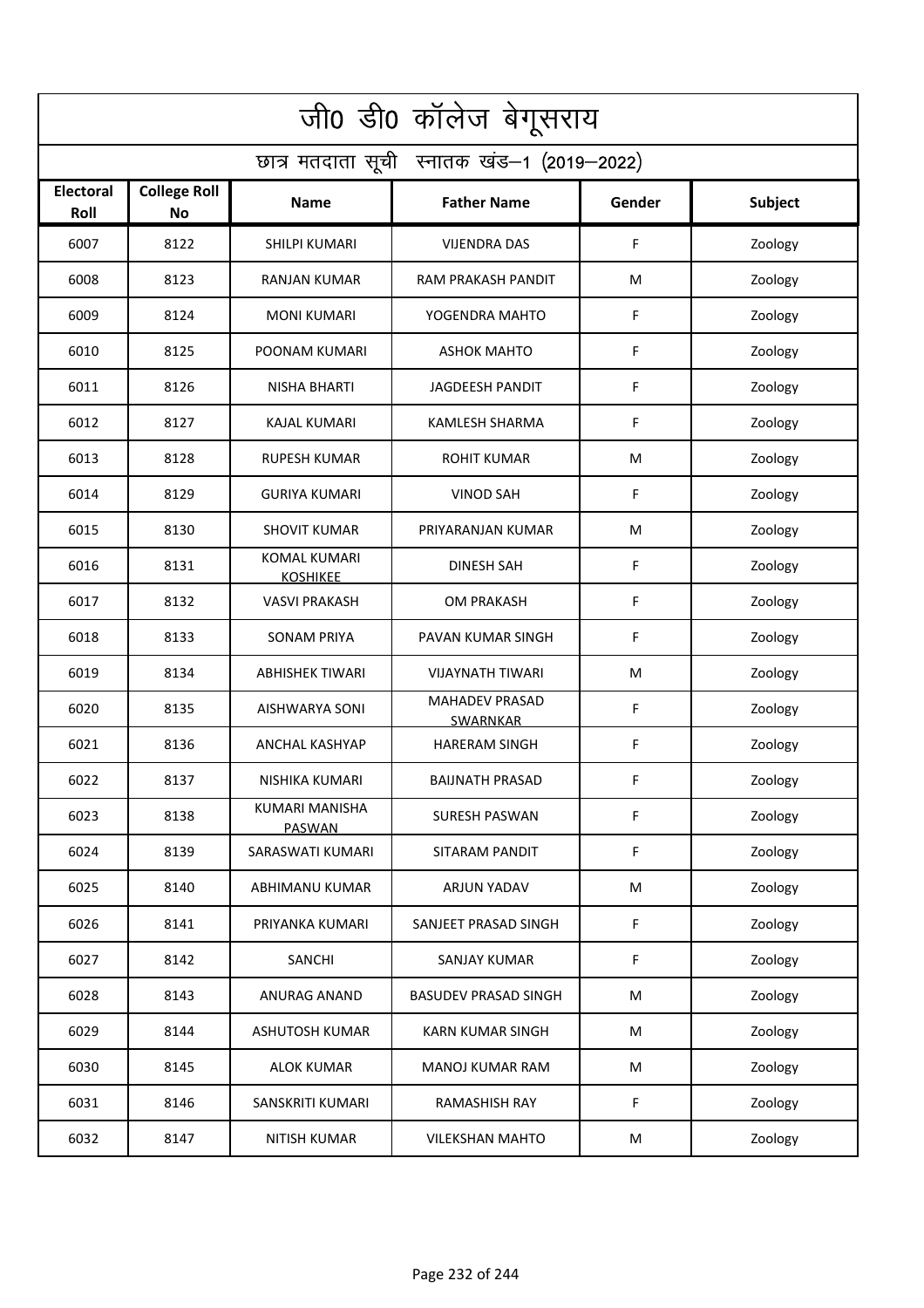| जी0 डी0 कॉलेज बेगूसराय                     |                           |                        |                           |        |         |  |  |  |
|--------------------------------------------|---------------------------|------------------------|---------------------------|--------|---------|--|--|--|
| छात्र मतदाता सूची स्नातक खंड-1 (2019-2022) |                           |                        |                           |        |         |  |  |  |
| <b>Electoral</b><br>Roll                   | <b>College Roll</b><br>No | <b>Name</b>            | <b>Father Name</b>        | Gender | Subject |  |  |  |
| 6033                                       | 8148                      | <b>KHUSHBOO KUMARI</b> | <b>SHYAM MALAKAR</b>      | F      | Zoology |  |  |  |
| 6034                                       | 8149                      | <b>AMIT KUMAR</b>      | JAWAHAR LAL YADAV         | M      | Zoology |  |  |  |
| 6035                                       | 8150                      | <b>JYOTI KUMARI</b>    | <b>GAURISHANKAR MAHTO</b> | F      | Zoology |  |  |  |
| 6036                                       | 8151                      | <b>KRIPANSHU</b>       | HIMANSHU KUMAR            | M      | Zoology |  |  |  |
| 6037                                       | 8152                      | <b>ANJLI BHARTI</b>    | ANANT LAL PANDIT          | F      | Zoology |  |  |  |
| 6038                                       | 8153                      | <b>RAJ KUMAR</b>       | RAMASHISH DAS             | M      | Zoology |  |  |  |
| 6039                                       | 8154                      | POOJA KUMARI           | <b>LALIT PASWAN</b>       | M      | Zoology |  |  |  |
| 6040                                       | 8155                      | NIBHA KUMARI           | <b>VISHWANATH PANDIT</b>  | F      | Zoology |  |  |  |
| 6041                                       | 8156                      | <b>NUSRAT KHATOON</b>  | <b>MD JUBAIR</b>          | F      | Zoology |  |  |  |
| 6042                                       | 8157                      | <b>ROSHNI KUMARI</b>   | <b>DULAR SAH</b>          | F      | Zoology |  |  |  |
| 6043                                       | 8158                      | <b>LOVELY KUMARI</b>   | <b>GAUTAM SAH</b>         | F      | Zoology |  |  |  |
| 6044                                       | 8159                      | <b>SONAM KUMARI</b>    | <b>MUSHO THAKUR</b>       | F      | Zoology |  |  |  |
| 6045                                       | 8160                      | MITHLESH KUMAR         | <b>MURARI TANTI</b>       | M      | Zoology |  |  |  |
| 6046                                       | 8161                      | <b>PUJA KUMARI</b>     | <b>MANOJ PANDIT</b>       | F      | Zoology |  |  |  |
| 6047                                       | 8162                      | <b>KUNDAN KUMARI</b>   | <b>GAGAN SINGH</b>        | F      | Zoology |  |  |  |
| 6048                                       | 8163                      | SANNI KUMAR SUMAN      | RAM UDAY KUMAR            | M      | Zoology |  |  |  |
| 6049                                       | 8164                      | LAXMI KUMARI           | <b>FULO DAS</b>           | F      | Zoology |  |  |  |
| 6050                                       | 8165                      | <b>RITU KUMARI</b>     | RAM LOCHAN SINGH          | F      | Zoology |  |  |  |
| 6051                                       | 8166                      | SRISHTI KUMARI         | <b>MANTRESHWAR THAKUR</b> | F      | Zoology |  |  |  |
| 6052                                       | 8167                      | PUJA KUMARI            | RAM BALI PASWAN           | F      | Zoology |  |  |  |
| 6053                                       | 8168                      | <b>MUSKAN KUMARI</b>   | <b>GOPAL LAL DOKANIYA</b> | F      | Zoology |  |  |  |
| 6054                                       | 8169                      | KUMAR AMAN BHARTI      | ARJUN KUMAR BHARTI        | M      | Zoology |  |  |  |
| 6055                                       | 8170                      | <b>ANUJ KUMAR</b>      | <b>VINOD SINGH</b>        | M      | Zoology |  |  |  |
| 6056                                       | 8171                      | <b>MAMTA KUMARI</b>    | <b>JADDU SINGH</b>        | F      | Zoology |  |  |  |
| 6057                                       | 8172                      | DHANANJAY KUMAR        | <b>SHANKAR SAH</b>        | M      | Zoology |  |  |  |
| 6058                                       | 8173                      | PALLAVI KUMARI DAS     | SHIVJAL DAS               | F      | Zoology |  |  |  |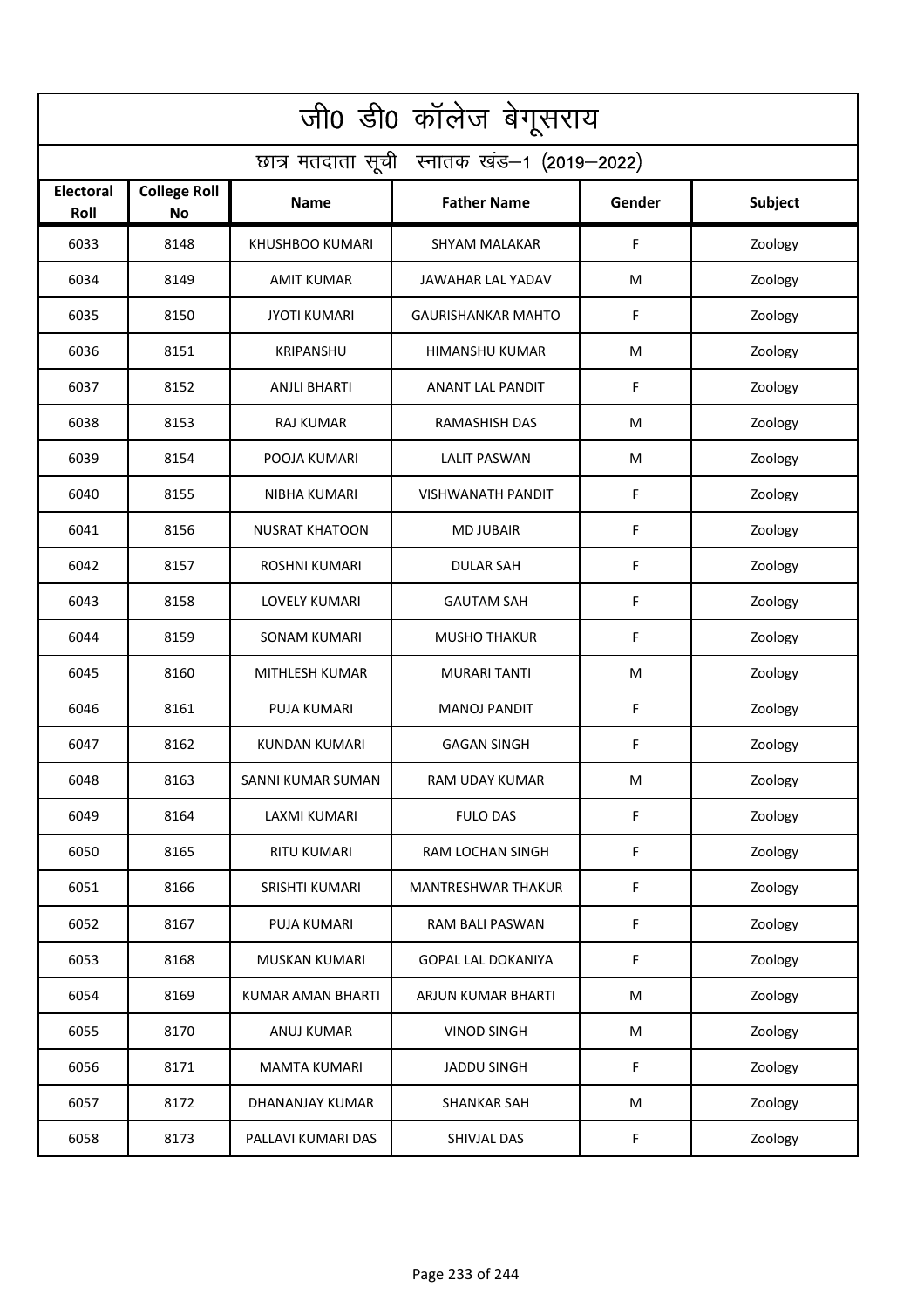| जी0 डी0 कॉलेज बेगूसराय                     |                                  |                       |                             |        |         |  |  |  |
|--------------------------------------------|----------------------------------|-----------------------|-----------------------------|--------|---------|--|--|--|
| छात्र मतदाता सूची स्नातक खंड-1 (2019-2022) |                                  |                       |                             |        |         |  |  |  |
| <b>Electoral</b><br>Roll                   | <b>College Roll</b><br><b>No</b> | Name                  | <b>Father Name</b>          | Gender | Subject |  |  |  |
| 6059                                       | 8174                             | <b>SHREYA KUMARI</b>  | <b>RANJESH KUMAR</b>        | F      | Zoology |  |  |  |
| 6060                                       | 8175                             | <b>PREM KUMAR</b>     | PRASHANT KUMAR              | М      | Zoology |  |  |  |
| 6061                                       | 8176                             | SANGAM KUMARI         | RAMANAND MAHTO              | F      | Zoology |  |  |  |
| 6062                                       | 8177                             | <b>RUCHI KUMARI</b>   | AJAY KUMAR                  | F      | Zoology |  |  |  |
| 6063                                       | 8178                             | <b>RAHUL KUMAR</b>    | PREM SAGAR SHARMA           | M      | Zoology |  |  |  |
| 6064                                       | 8179                             | <b>REEJU KUMARI</b>   | RAM PRAKASH YADAV           | F      | Zoology |  |  |  |
| 6065                                       | 8180                             | <b>PUJA KUMARI</b>    | SANJAY MAHTO                | F      | Zoology |  |  |  |
| 6066                                       | 8181                             | <b>REKHA KUMARI</b>   | <b>UPENDRA MAHTO</b>        | F      | Zoology |  |  |  |
| 6067                                       | 8182                             | <b>JULI KUMARI</b>    | <b>JAYPRAKASH MAHTO</b>     | F      | Zoology |  |  |  |
| 6068                                       | 8183                             | <b>SONAM KUMARI</b>   | PINKESH YADAV               | F      | Zoology |  |  |  |
| 6069                                       | 8184                             | <b>RUCHI KUMARI</b>   | PARMANAND MAHTO             | F      | Zoology |  |  |  |
| 6070                                       | 8185                             | <b>KOMAL KUMARI</b>   | <b>BHARAT BHUSHAN SINGH</b> | F      | Zoology |  |  |  |
| 6071                                       | 8186                             | VIDYANAND             | PARMANAND SINGH             | M      | Zoology |  |  |  |
| 6072                                       | 8187                             | KHUSHBU KUMARI        | <b>DILIP KUMAR</b>          | F      | Zoology |  |  |  |
| 6073                                       | 8188                             | <b>VIJAY KUMAR</b>    | RAM NANDAN DAS              | M      | Zoology |  |  |  |
| 6074                                       | 8189                             | KUNAL GAUTAM          | RAJENDRA CHAUDHARY          | M      | Zoology |  |  |  |
| 6075                                       | 8190                             | <b>NEHA</b>           | RAM KUMAR SHARMA            | F      | Zoology |  |  |  |
| 6076                                       | 8191                             | PRIANKA KUMARI        | RAMNANDAN TANTI             | F      | Zoology |  |  |  |
| 6077                                       | 8192                             | SUDHANSHU AAZAD       | SANJAY KUMAR SINGH          | M      | Zoology |  |  |  |
| 6078                                       | 8193                             | <b>RAHUL RAJ</b>      | TINKU MANDAL                | M      | Zoology |  |  |  |
| 6079                                       | 8194                             | <b>ABHISHEK KUMAR</b> | <b>AJIT PASWAN</b>          | F      | Zoology |  |  |  |
| 6080                                       | 8195                             | MANISHA KUMARI        | PARMANAND THAKUR            | F      | Zoology |  |  |  |
| 6081                                       | 8197                             | EAKLAVYA KUMAR        | PANKAJ KUMAR SINGH          | M      | Zoology |  |  |  |
| 6082                                       | 8198                             | <b>MINU KUMARI</b>    | <b>VIKRANT KUMAR</b>        | F      | Zoology |  |  |  |
| 6083                                       | 8199                             | PUJA                  | <b>MAHADEO PASWAN</b>       | F      | Zoology |  |  |  |
| 6084                                       | 8200                             | <b>HITESH KUMAR</b>   | <b>KISHOR MAHTON</b>        | M      | Zoology |  |  |  |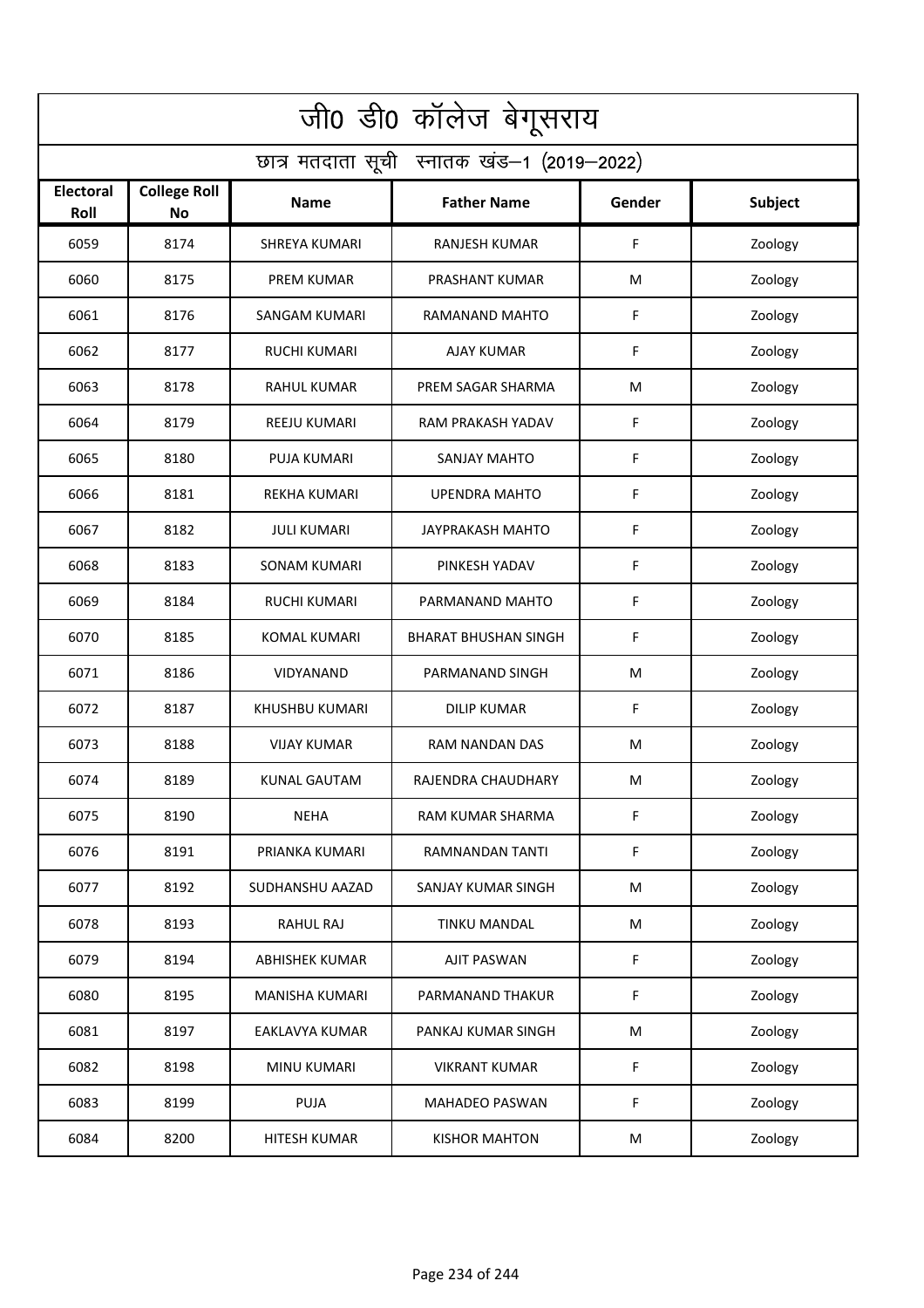| जी0 डी0 कॉलेज बेगूसराय                     |                                  |                          |                            |        |                |  |  |  |
|--------------------------------------------|----------------------------------|--------------------------|----------------------------|--------|----------------|--|--|--|
| छात्र मतदाता सूची स्नातक खंड-1 (2019-2022) |                                  |                          |                            |        |                |  |  |  |
| Electoral<br>Roll                          | <b>College Roll</b><br><b>No</b> | Name                     | <b>Father Name</b>         | Gender | <b>Subject</b> |  |  |  |
| 6085                                       | 8201                             | <b>MUSKAN KUMARI</b>     | SITARAM CHOUDHARY          | F      | Zoology        |  |  |  |
| 6086                                       | 8202                             | RAUSHAN KUMAR            | <b>ASHOK YADAV</b>         | M      | Zoology        |  |  |  |
| 6087                                       | 8203                             | <b>NIDHI KUMARI</b>      | NIRANJAN PASWAN            | F      | Zoology        |  |  |  |
| 6088                                       | 8204                             | <b>TANNU PRIYA</b>       | ARSI PRASAD SINGH          | F      | Zoology        |  |  |  |
| 6089                                       | 8205                             | SADHNA GANDHI            | <b>LALAN PODDAR</b>        | F      | Zoology        |  |  |  |
| 6090                                       | 8206                             | <b>DIMPAL KUMARI</b>     | PANKAJ GUPTA               | F      | Zoology        |  |  |  |
| 6091                                       | 8207                             | PRATIBHA KUMARI          | RAM SEVAK MAHTO            | F      | Zoology        |  |  |  |
| 6092                                       | 8208                             | <b>RAJNISH KUMAR</b>     | RAVINDRA DAS               | M      | Zoology        |  |  |  |
| 6093                                       | 8209                             | <b>SONU KUMAR PRINCE</b> | PARAMANAND YADAV           | M      | Zoology        |  |  |  |
| 6094                                       | 8210                             | SHILPI BHARTI            | <b>SUDHIR PASWAN</b>       | F      | Zoology        |  |  |  |
| 6095                                       | 8211                             | PRASHANT KUMAR           | SHASHIKANT SINGH           | M      | Zoology        |  |  |  |
| 6096                                       | 8212                             | <b>RICHA KUMARI</b>      | PHULENDRA SINGH            | F      | Zoology        |  |  |  |
| 6097                                       | 8213                             | DEEPAK RAJ               | <b>DOMAN CHOUDHARY</b>     | M      | Zoology        |  |  |  |
| 6098                                       | 8214                             | NITISH NIRANJAN          | RAM PRAKASH MAHTO          | M      | Zoology        |  |  |  |
| 6099                                       | 8215                             | AMRITA KUMARI            | VISHESHWAR MANDAL          | F      | Zoology        |  |  |  |
| 6100                                       | 8216                             | ARTI KUMARI              | <b>VIJAY SINGH</b>         | F      | Zoology        |  |  |  |
| 6101                                       | 8217                             | <b>BHIM KUMAR</b>        | LATE AMARJEET DAS          | M      | Zoology        |  |  |  |
| 6102                                       | 8218                             | RAM BALI KUMAR           | RAMJEE SHARMA              | M      | Zoology        |  |  |  |
| 6103                                       | 8219                             | ADARSH KUMAR             | RAJU THAKUR                | M      | Zoology        |  |  |  |
| 6104                                       | 8220                             | <b>MOHINI GUPTA</b>      | <b>BINOD KUMAR SAH</b>     | F      | Zoology        |  |  |  |
| 6105                                       | 8221                             | <b>MITALI MONIKA</b>     | NARENDRA KUMAR             | F      | Zoology        |  |  |  |
| 6106                                       | 8222                             | <b>BEAUTY BHARTI</b>     | RAJEEV BHARATI             | F      | Zoology        |  |  |  |
| 6107                                       | 8223                             | RAVI ANAND               | <b>MANOJ KUMAR THAKHUR</b> | M      | Zoology        |  |  |  |
| 6108                                       | 8224                             | <b>SACHIN KUMAR</b>      | <b>GULAB SAHNI</b>         | M      | Zoology        |  |  |  |
| 6109                                       | 8225                             | PREETI KUMARI            | JAY JAY RAM DAS            | F      | Zoology        |  |  |  |
| 6110                                       | 8226                             | <b>SHIVAM KUMAR</b>      | PARMOD PASWAN              | M      | Zoology        |  |  |  |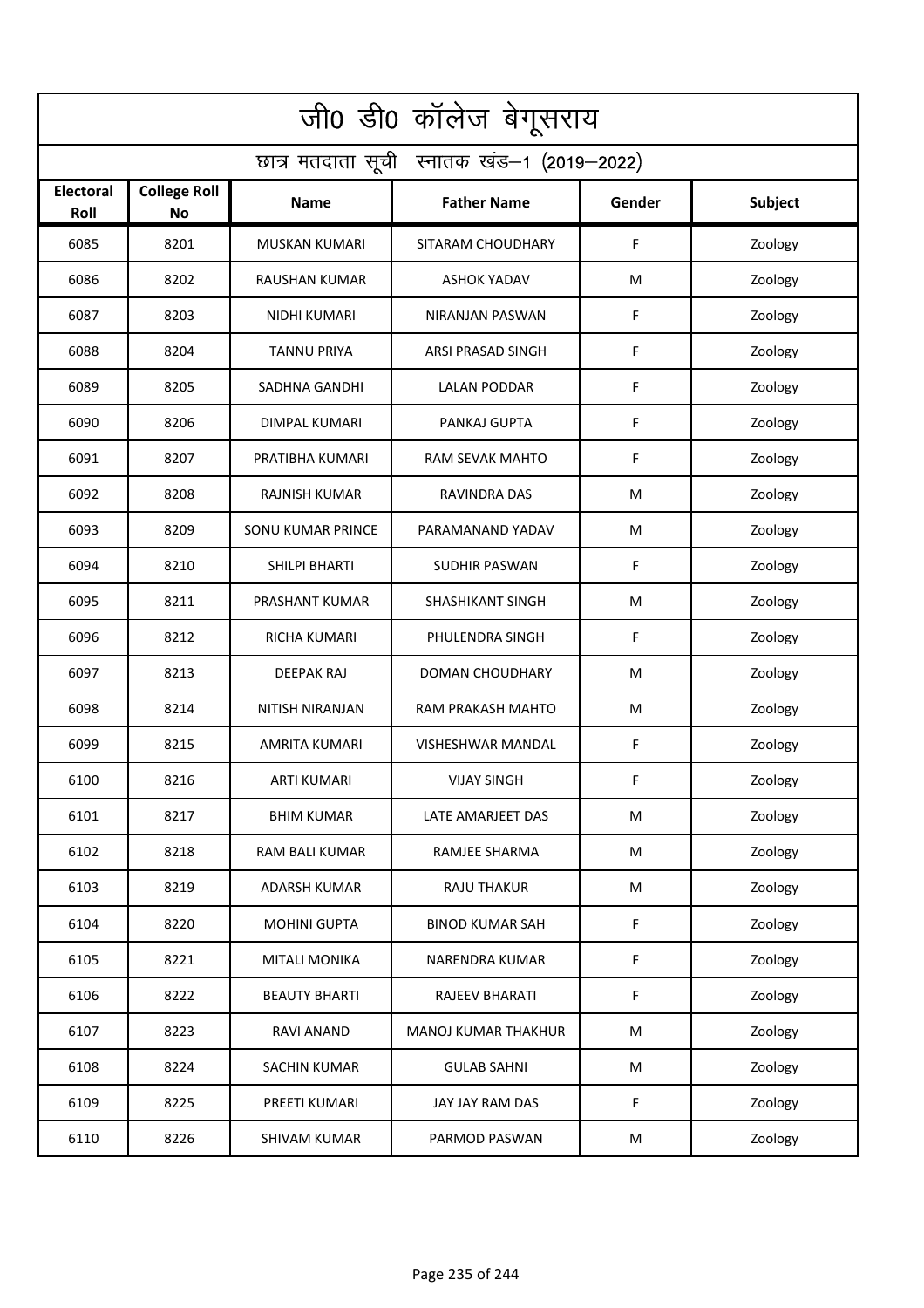| जी0 डी0 कॉलेज बेगूसराय                     |                                  |                         |                           |        |         |  |  |  |
|--------------------------------------------|----------------------------------|-------------------------|---------------------------|--------|---------|--|--|--|
| छात्र मतदाता सूची स्नातक खंड-1 (2019-2022) |                                  |                         |                           |        |         |  |  |  |
| <b>Electoral</b><br>Roll                   | <b>College Roll</b><br><b>No</b> | Name                    | <b>Father Name</b>        | Gender | Subject |  |  |  |
| 6111                                       | 8227                             | <b>MEGHA KUMARI</b>     | SADANAND SAH              | F      | Zoology |  |  |  |
| 6112                                       | 8228                             | SANA SHAMSHAD           | MD SHAMSHAD ALAM          | F      | Zoology |  |  |  |
| 6113                                       | 8229                             | <b>SONU RAJ</b>         | <b>BINDU PRASAD YADAV</b> | M      | Zoology |  |  |  |
| 6114                                       | 8230                             | PRAGYA VATSA            | RAMESH SINGH              | F      | Zoology |  |  |  |
| 6115                                       | 8231                             | <b>KAJAL KUMARI</b>     | <b>NARESH MANDAL</b>      | F      | Zoology |  |  |  |
| 6116                                       | 8232                             | RAJNANDNI KUMARI        | <b>RAJKUMAR SAH</b>       | F      | Zoology |  |  |  |
| 6117                                       | 8233                             | SADAF FATMA             | <b>WAKIL AHMAD</b>        | F      | Zoology |  |  |  |
| 6118                                       | 8234                             | <b>MD NUROOL BASHAR</b> | <b>MD TAHUR ALAM</b>      | M      | Zoology |  |  |  |
| 6119                                       | 8235                             | MAHALAKSHMI KUMARI      | <b>BIJAY SINGH</b>        | F      | Zoology |  |  |  |
| 6120                                       | 8237                             | <b>RAMAN KUMAR</b>      | KUNDAN KUMAR              | M      | Zoology |  |  |  |
| 6121                                       | 8238                             | <b>SACHIN KUMAR</b>     | DEEPAK KUMAR SAH          | M      | Zoology |  |  |  |
| 6122                                       | 8239                             | <b>RAHUL KUMAR</b>      | RAMBILASH DAS             | M      | Zoology |  |  |  |
| 6123                                       | 8240                             | NISHANT KUMAR           | RAJESH KUMAR SINGH        | M      | Zoology |  |  |  |
| 6124                                       | 8241                             | <b>EKTA KUMARI</b>      | MITHLESH MISHRA           | F      | Zoology |  |  |  |
| 6125                                       | 8242                             | SWATI KUMARI            | DILIP PANDIT              | F      | Zoology |  |  |  |
| 6126                                       | 8243                             | RIMJHIM KUMARI          | <b>GOPAL MISHRA</b>       | F.     | Zoology |  |  |  |
| 6127                                       | 8244                             | <b>SURAIYA AAFREEN</b>  | <b>MD ALAM</b>            | F      | Zoology |  |  |  |
| 6128                                       | 8245                             | PINKI KUMARI            | AJAY MISHRA               | F      | Zoology |  |  |  |
| 6129                                       | 8246                             | SHUBHAM KUMAR           | RAM BILASH SINGH          | M      | Zoology |  |  |  |
| 6130                                       | 8247                             | <b>MADHBEE KUMARI</b>   | RAM KUMAR ROY             | F      | Zoology |  |  |  |
| 6131                                       | 8248                             | <b>RINA KUMARI</b>      | LAKSHMI SAHU              | F      | Zoology |  |  |  |
| 6132                                       | 8249                             | ABHIMANYU KUMAR         | <b>ARUN MATHO</b>         | M      | Zoology |  |  |  |
| 6133                                       | 8250                             | POOJA KUMARI            | SHIVDEV CHAUDHARY         | F      | Zoology |  |  |  |
| 6134                                       | 8251                             | SONU SHAHJAD HASSAN     | <b>MD TASLIM</b>          | M      | Zoology |  |  |  |
| 6135                                       | 8252                             | <b>SHIVANI KUMARI</b>   | <b>SUNIL SINGH</b>        | F      | Zoology |  |  |  |
| 6136                                       | 8253                             | <b>NEHA KUMARI</b>      | DINESH KUMAR PATHAK       | F      | Zoology |  |  |  |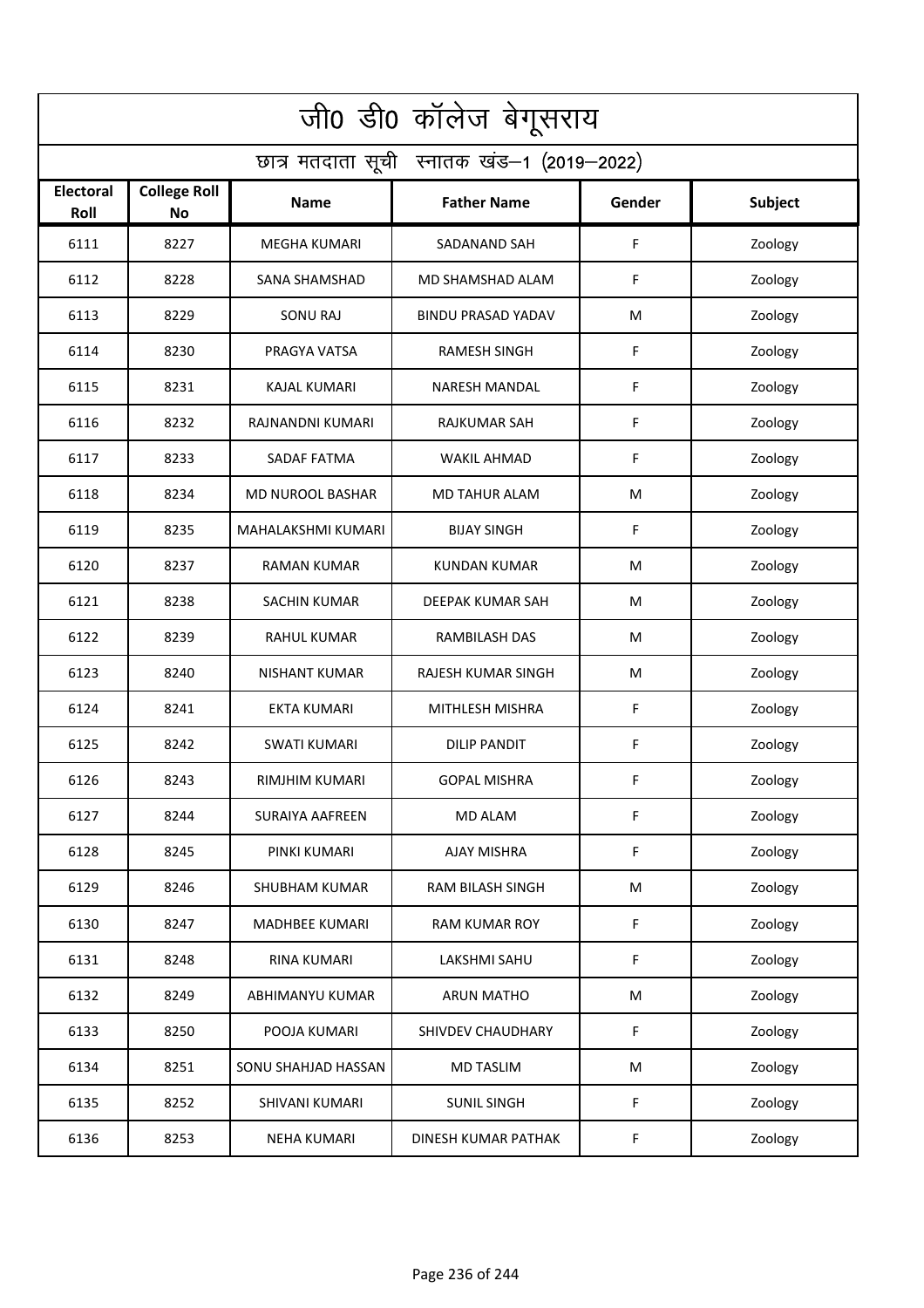| जी0 डी0 कॉलेज बेगूसराय                     |                                  |                             |                                         |        |         |  |  |  |
|--------------------------------------------|----------------------------------|-----------------------------|-----------------------------------------|--------|---------|--|--|--|
| छात्र मतदाता सूची स्नातक खंड-1 (2019-2022) |                                  |                             |                                         |        |         |  |  |  |
| <b>Electoral</b><br>Roll                   | <b>College Roll</b><br><b>No</b> | <b>Name</b>                 | <b>Father Name</b>                      | Gender | Subject |  |  |  |
| 6137                                       | 8254                             | <b>GULSHAN KUMAR</b>        | <b>VINAY KUMAR MISHRA</b>               | M      | Zoology |  |  |  |
| 6138                                       | 8255                             | SHYAM KUMAR                 | <b>RAM UDAY RAJAK</b>                   | M      | Zoology |  |  |  |
| 6139                                       | 8256                             | ASHUTOSH KUAMR<br>SHANDILYA | MUKESH KUMAR RAY                        | М      | Zoology |  |  |  |
| 6140                                       | 8257                             | SATYAM KUMAR                | MANOJ PRASAD SINGH                      | M      | Zoology |  |  |  |
| 6141                                       | 8258                             | <b>RAHUL KUMAR</b>          | <b>MANTUN SHARMA</b>                    | М      | Zoology |  |  |  |
| 6142                                       | 8259                             | <b>ANURAG KUMAR</b>         | <b>MANISH KUMAR</b><br><b>CHOUDHARY</b> | М      | Zoology |  |  |  |
| 6143                                       | 8260                             | <b>NIGAM KUMAR</b>          | <b>SANJAY JHA</b>                       | M      | Zoology |  |  |  |
| 6144                                       | 8261                             | <b>NISHA KUMARI</b>         | UMASHANKAR SAHU                         | F      | Zoology |  |  |  |
| 6145                                       | 8262                             | <b>HASHITA KUMARI</b>       | SANJEEV RANJAN<br><b>CHOUDHARY</b>      | F      | Zoology |  |  |  |
| 6146                                       | 8263                             | <b>KUMARI PRERNA</b>        | RAJ KUMAR CHOUDHARY                     | F      | Zoology |  |  |  |
| 6147                                       | 8264                             | <b>ARUSHI PRIYA</b>         | AJAY KUMAR CHOUDHARY                    | F      | Zoology |  |  |  |
| 6148                                       | 8265                             | PRITI KUMARI                | <b>BIPIN PASWAN</b>                     | F      | Zoology |  |  |  |
| 6149                                       | 8266                             | MANISHA KUMARI              | <b>SHAMBHU KUMAR</b>                    | F      | Zoology |  |  |  |
| 6150                                       | 8267                             | PRITI KUMARI                | AMRENDRA MALAKAR                        | F      | Zoology |  |  |  |
| 6151                                       | 8268                             | <b>CHAHAT SHARMA</b>        | <b>RAJESH SHARMA</b>                    | F      | Zoology |  |  |  |
| 6152                                       | 8269                             | RANI KUMARI                 | RAJESH CHOUDHARY                        | F      | Zoology |  |  |  |
| 6153                                       | 8270                             | RAJ KUMAR RAUSHAN           | AJAY KUMAR YADAV                        | M      | Zoology |  |  |  |
| 6154                                       | 8271                             | ABHILASHA KUMARI            | PAPPU JHA                               | F      | Zoology |  |  |  |
| 6155                                       | 8272                             | <b>KUSHBU KUMARI</b>        | RAJEEV KUMAR                            | F      | Zoology |  |  |  |
| 6156                                       | 8273                             | ANAMIKA KUMARI              | AJAY KUMAR ROY                          | F      | Zoology |  |  |  |
| 6157                                       | 8274                             | <b>ONAM KUMARI</b>          | <b>AMAR KUMAR</b>                       | F      | Zoology |  |  |  |
| 6158                                       | 8275                             | <b>DHIRAJ KUMAR</b>         | SHANKAR SHARMA                          | M      | Zoology |  |  |  |
| 6159                                       | 8276                             | <b>GOLU KUMAR</b>           | DAULAT SINGH                            | M      | Zoology |  |  |  |
| 6160                                       | 8277                             | <b>CHHOTU KUMAR</b>         | <b>JAWAHAR PASWAN</b>                   | M      | Zoology |  |  |  |
| 6161                                       | 8278                             | SAKIB ALAM                  | <b>MD IRFAN</b>                         | M      | Zoology |  |  |  |
| 6162                                       | 8279                             | ANJALI KUMARI               | <b>GUNESHWER PANDIT</b>                 | F      | Zoology |  |  |  |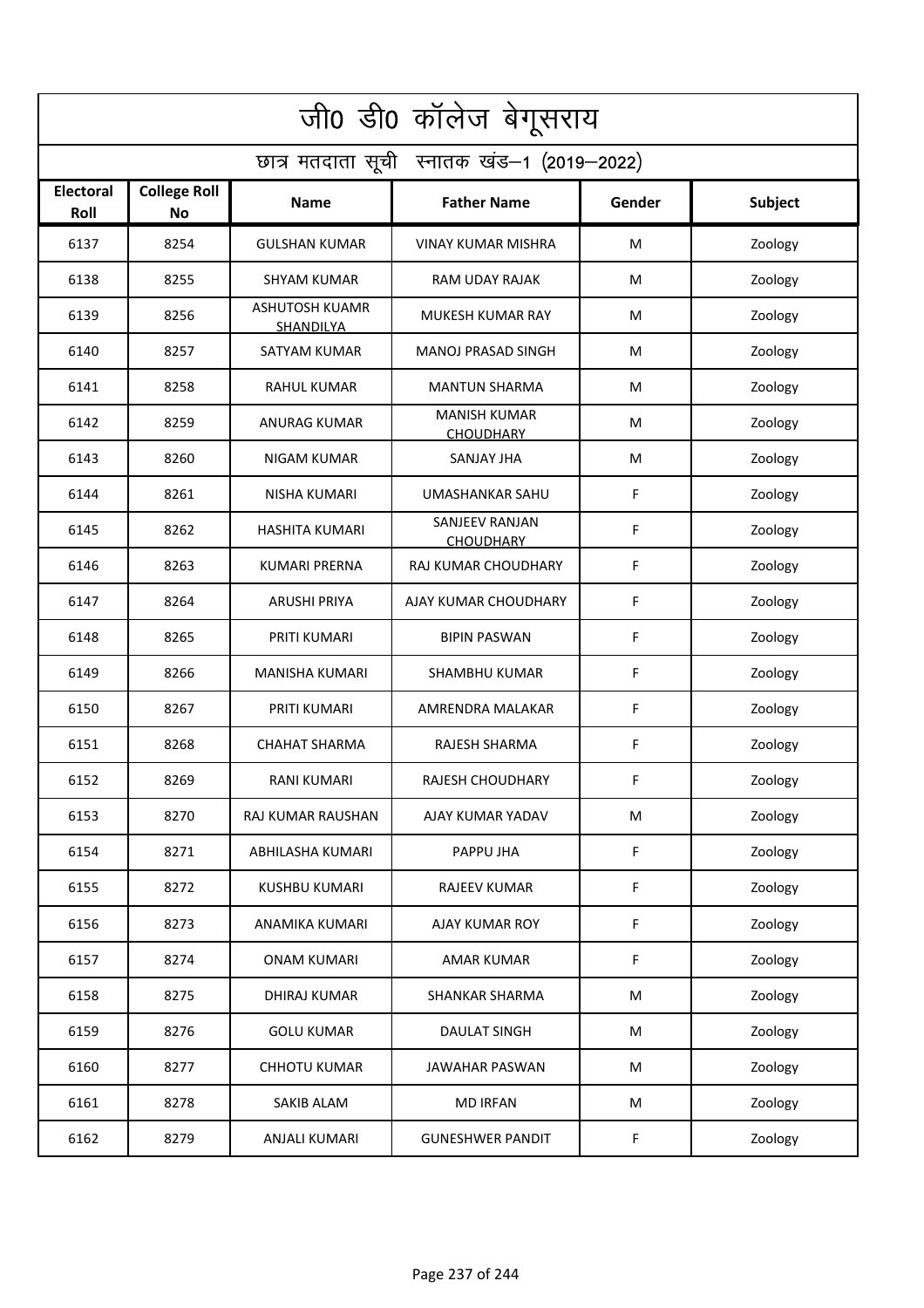| जी0 डी0 कॉलेज बेगूसराय                     |                                  |                       |                            |        |         |  |  |  |
|--------------------------------------------|----------------------------------|-----------------------|----------------------------|--------|---------|--|--|--|
| छात्र मतदाता सूची स्नातक खंड-1 (2019-2022) |                                  |                       |                            |        |         |  |  |  |
| <b>Electoral</b><br>Roll                   | <b>College Roll</b><br><b>No</b> | Name                  | <b>Father Name</b>         | Gender | Subject |  |  |  |
| 6163                                       | 8280                             | RANJANA KUMARI        | <b>SHANKAR SAH</b>         | F      | Zoology |  |  |  |
| 6164                                       | 8281                             | AADARSH KUMAR         | <b>BINAYAK MISHRA</b>      | M      | Zoology |  |  |  |
| 6165                                       | 8282                             | <b>USHA KUMARI</b>    | RAVINDRA VERMA             | F      | Zoology |  |  |  |
| 6166                                       | 8283                             | <b>SUJIT KUMAR</b>    | <b>VINOD SHARMA</b>        | M      | Zoology |  |  |  |
| 6167                                       | 8284                             | <b>CHHOTI KUMARI</b>  | <b>GOPAL SINGH</b>         | F      | Zoology |  |  |  |
| 6168                                       | 8285                             | <b>BEBY KUMARI</b>    | <b>GANGA BISHNU PASWAN</b> | F      | Zoology |  |  |  |
| 6169                                       | 8286                             | ROSHANI KUMARI        | <b>CHUNCHUN SINGH</b>      | F      | Zoology |  |  |  |
| 6170                                       | 8287                             | <b>AKASH KUMAR</b>    | SATYENDRA PASWAN           | M      | Zoology |  |  |  |
| 6171                                       | 8288                             | RAHULKUMAR            | RAMBILASH DAS              | M      | Zoology |  |  |  |
| 6172                                       | 8289                             | PUJA KUMARI           | <b>MAHENDRA CHAUDHARY</b>  | F      | Zoology |  |  |  |
| 6173                                       | 8290                             | <b>SAPNA KUMARI</b>   | RAM NANDAN MAHTO           | F      | Zoology |  |  |  |
| 6174                                       | 8291                             | <b>MAUSAM KUMARI</b>  | <b>SUNIL YADAV</b>         | F      | Zoology |  |  |  |
| 6175                                       | 8292                             | RAJESH KUMAR          | <b>JOGI MALIK</b>          | M      | Zoology |  |  |  |
| 6176                                       | 8293                             | ARCHANA KUMARI        | RAM PRAVESH SHARMA         | F      | Zoology |  |  |  |
| 6177                                       | 8294                             | RAHUL KUMAR           | SHANKAR CHOUDHARY          | M      | Zoology |  |  |  |
| 6178                                       | 8295                             | <b>KOMAL KUMARI</b>   | <b>BABLU SINGH</b>         | F      | Zoology |  |  |  |
| 6179                                       | 8297                             | <b>GOVIND RAJ</b>     | INDRA NARAYAN YADAV        | M      | Zoology |  |  |  |
| 6180                                       | 8298                             | PRASHOON KUMAR        | DINKAR SHARMA              | M      | Zoology |  |  |  |
| 6181                                       | 8299                             | <b>GULSHAN KUMAR</b>  | <b>ANIL RAJAK</b>          | M      | Zoology |  |  |  |
| 6182                                       | 8300                             | <b>KAJAL KUMARI</b>   | <b>MADAN SINGH</b>         | F      | Zoology |  |  |  |
| 6183                                       | 8301                             | PRIYANKA KUMARI       | LALITT KUMAR JHA           | F      | Zoology |  |  |  |
| 6184                                       | 8302                             | PRIYANSHU KUMARI      | SANJEEV KUMAR GUPTA        | F      | Zoology |  |  |  |
| 6185                                       | 8304                             | <b>DEEPA KUMARI</b>   | PRAMOD KUMAR               | F      | Zoology |  |  |  |
| 6186                                       | 8306                             | ARCHANA KUMARI        | SHYAM NANDAN SINGH         | F      | Zoology |  |  |  |
| 6187                                       | 8308                             | <b>MADHURI KUMARI</b> | HARI NANDAN YADAV          | F      | Zoology |  |  |  |
| 6188                                       | 8310                             | <b>AVINASH SAHNI</b>  | SAUDAGAR SAHNI             | M      | Zoology |  |  |  |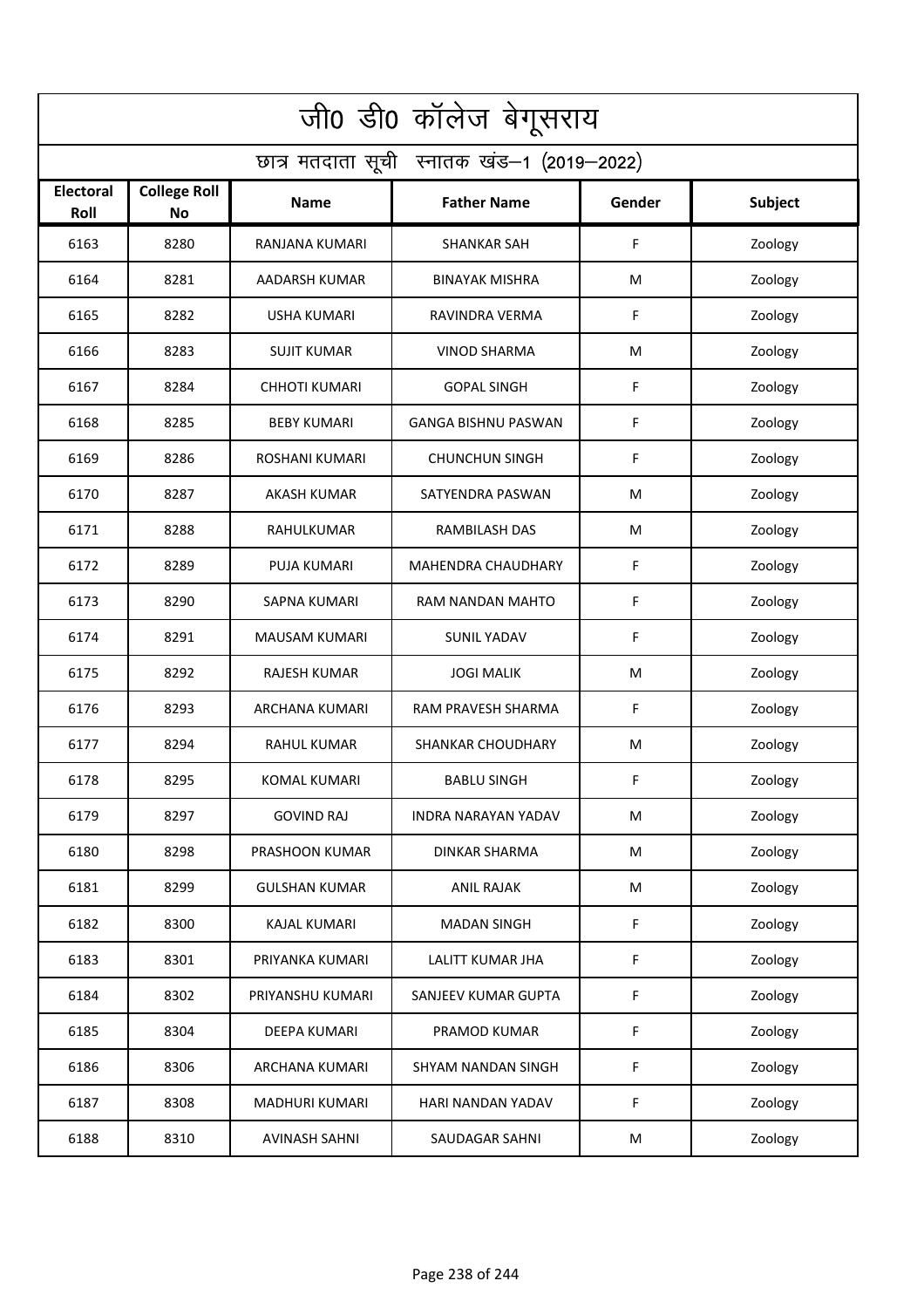| जी0 डी0 कॉलेज बेगूसराय                     |                                  |                       |                           |        |         |  |  |  |
|--------------------------------------------|----------------------------------|-----------------------|---------------------------|--------|---------|--|--|--|
| छात्र मतदाता सूची स्नातक खंड-1 (2019-2022) |                                  |                       |                           |        |         |  |  |  |
| <b>Electoral</b><br>Roll                   | <b>College Roll</b><br><b>No</b> | Name                  | <b>Father Name</b>        | Gender | Subject |  |  |  |
| 6189                                       | 8312                             | <b>NISHA KUMARI</b>   | <b>BINOD CHAUDHARY</b>    | F      | Zoology |  |  |  |
| 6190                                       | 8314                             | <b>BIKEE KUMAR</b>    | <b>RANJIT KUMAR</b>       | M      | Zoology |  |  |  |
| 6191                                       | 8316                             | <b>GUNJAN KUMARI</b>  | RANVEER PPRASAD SINGH     | F      | Zoology |  |  |  |
| 6192                                       | 8318                             | <b>QURI KUMARI</b>    | DHARMENDRA YADAV          | F      | Zoology |  |  |  |
| 6193                                       | 8320                             | <b>JULI KUMARI</b>    | <b>SUNIL KUMAR JHA</b>    | F      | Zoology |  |  |  |
| 6194                                       | 8321                             | AAYSHA KUMARI         | <b>BABU SAHEB JHA</b>     | F      | Zoology |  |  |  |
| 6195                                       | 8322                             | <b>ANJANI KUMARI</b>  | <b>KESHAV CHOUDHARI</b>   | F      | Zoology |  |  |  |
| 6196                                       | 8323                             | <b>RUPALI KUMARI</b>  | KRISHNA MURARI            | F      | Zoology |  |  |  |
| 6197                                       | 8324                             | PRAGYA BHARTI         | <b>NAGESHWAR MAHTO</b>    | F      | Zoology |  |  |  |
| 6198                                       | 8325                             | RAJA KUMAR            | SIKENDRA YADAV            | M      | Zoology |  |  |  |
| 6199                                       | 8326                             | <b>SMRITI SUMAN</b>   | VIJAY KUMAR               | F      | Zoology |  |  |  |
| 6200                                       | 8327                             | <b>KOMAL KUMARI</b>   | ARVIND MANDAL             | F      | Zoology |  |  |  |
| 6201                                       | 8328                             | MD SHADAB ALAM        | MD RAZI AHMAD             | M      | Zoology |  |  |  |
| 6202                                       | 8329                             | <b>JITENDAR RAM</b>   | <b>JAWAHAR RAM</b>        | M      | Zoology |  |  |  |
| 6203                                       | 8330                             | SATYAM KUMAR          | <b>MUKESH KUMAR</b>       | M      | Zoology |  |  |  |
| 6204                                       | 8332                             | ANUPAM KUMARI         | RUPNARAYAN ISHWAR         | F      | Zoology |  |  |  |
| 6205                                       | 8333                             | <b>SONI KUMARI</b>    | JAWAHAR YADAV             | F      | Zoology |  |  |  |
| 6206                                       | 8334                             | SARDA YADAV           | SURESH YADAV              | F      | Zoology |  |  |  |
| 6207                                       | 8335                             | SONAM KUMARI          | RAJ KISHOR JAYSWAL        | F      | Zoology |  |  |  |
| 6208                                       | 8336                             | <b>MANISHA KUMARI</b> | <b>SUNIL GUPTA</b>        | F      | Zoology |  |  |  |
| 6209                                       | 8337                             | <b>GUNJAN KUMAR</b>   | <b>MANTUN CHAUDHARY</b>   | M      | Zoology |  |  |  |
| 6210                                       | 8338                             | <b>GAUTAM KUMAR</b>   | RAM CHANDRA DAS           | M      | Zoology |  |  |  |
| 6211                                       | 8340                             | <b>KAUSHAL KUMAR</b>  | <b>TEKNARAYAN MAHTO</b>   | M      | Zoology |  |  |  |
| 6212                                       | 8341                             | <b>RUNA KUMARI</b>    | <b>UDESH PASWAN</b>       | F      | Zoology |  |  |  |
| 6213                                       | 8342                             | RIYA KUMARI           | <b>CHANDRA KISHOR JHA</b> | F      | Zoology |  |  |  |
| 6214                                       | 8343                             | SATYAM KUMAR          | <b>MUKUND KUMAR</b>       | M      | Zoology |  |  |  |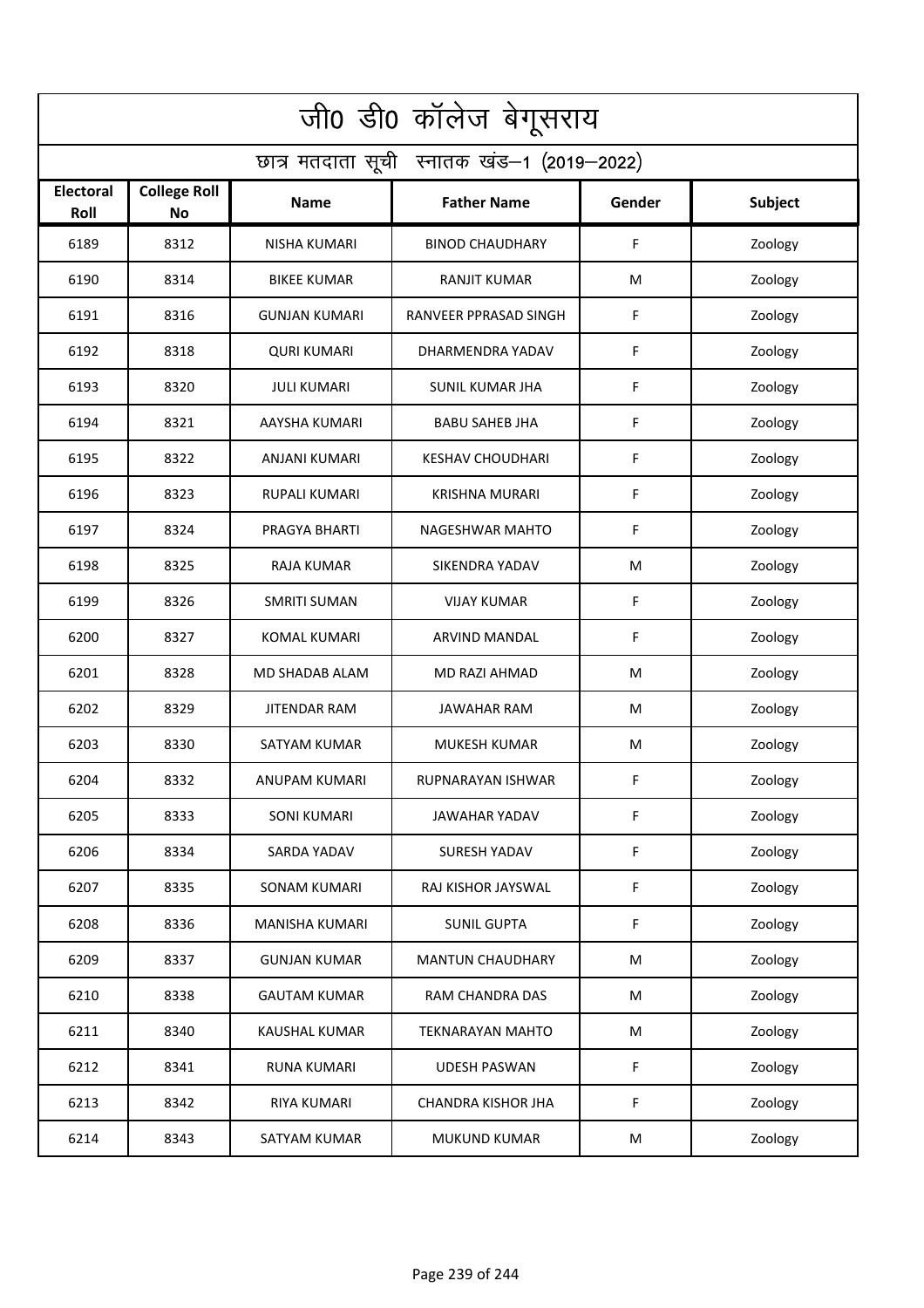| जी0 डी0 कॉलेज बेगूसराय                     |                                  |                       |                             |        |         |  |  |  |
|--------------------------------------------|----------------------------------|-----------------------|-----------------------------|--------|---------|--|--|--|
| छात्र मतदाता सूची स्नातक खंड-1 (2019-2022) |                                  |                       |                             |        |         |  |  |  |
| <b>Electoral</b><br>Roll                   | <b>College Roll</b><br><b>No</b> | <b>Name</b>           | <b>Father Name</b>          | Gender | Subject |  |  |  |
| 6215                                       | 8344                             | <b>DEEPAK KUMAR</b>   | <b>KRISHANKANT KUNWAR</b>   | M      | Zoology |  |  |  |
| 6216                                       | 8345                             | <b>GULSHAN KUMAR</b>  | <b>HARERAM KUMAR</b>        | M      | Zoology |  |  |  |
| 6217                                       | 8346                             | AJEET KUMAR           | SANJEET CHAUDHARY           | М      | Zoology |  |  |  |
| 6218                                       | 8347                             | <b>BARSHA KUMARI</b>  | <b>RAJEEV JHA</b>           | F      | Zoology |  |  |  |
| 6219                                       | 8348                             | CHANDANI KUMARI       | <b>SINTU SHAHU</b>          | F      | Zoology |  |  |  |
| 6220                                       | 8349                             | <b>RIMJHIM KUMARI</b> | <b>SUNIL CHAUDHARY</b>      | F      | Zoology |  |  |  |
| 6221                                       | 8350                             | <b>ADITYA RAJ</b>     | <b>SHIV KUMAR CHAUDHARY</b> | M      | Zoology |  |  |  |
| 6222                                       | 8351                             | PARSHURAM KUMAR       | RAM PRAKASH SAH             | М      | Zoology |  |  |  |
| 6223                                       | 8352                             | <b>SACHIN KUMAR</b>   | <b>SHYAM SUNDER SINGH</b>   | M      | Zoology |  |  |  |
| 6224                                       | 8353                             | <b>SONAM KUAMARI</b>  | ABHAY KUMAR RAY             | F      | Zoology |  |  |  |
| 6225                                       | 8354                             | <b>KAJAL KUMARI</b>   | <b>ARUN PANDIT</b>          | F      | Zoology |  |  |  |
| 6226                                       | 8355                             | RAMPRAKASH KUMAR      | <b>SURAJ YADAV</b>          | M      | Zoology |  |  |  |
| 6227                                       | 8356                             | VAISHNAVI             | NIRANJAN RAI                | F      | Zoology |  |  |  |
| 6228                                       | 8357                             | <b>KHUSHI KUMARI</b>  | CHHAWIKANT VERMA            | F      | Zoology |  |  |  |
| 6229                                       | 8358                             | <b>SURVI KUMARI</b>   | <b>VIJAY SINGH</b>          | F      | Zoology |  |  |  |
| 6230                                       | 8359                             | <b>LAXMI KUMARI</b>   | AMARJEET MAHTO              | F      | Zoology |  |  |  |
| 6231                                       | 8360                             | NIBHA KUMARI          | <b>MAHENDRA MAHTO</b>       | F      | Zoology |  |  |  |
| 6232                                       | 8361                             | SUGANDHA KUMARI       | SASHIKANT SINGH             | F      | Zoology |  |  |  |
| 6233                                       | 8362                             | <b>CHHOTI KUMARI</b>  | <b>ARVIND RAY</b>           | F      | Zoology |  |  |  |
| 6234                                       | 8363                             | <b>USHA KUMARI</b>    | SATRUDHAN PANDIT            | F      | Zoology |  |  |  |
| 6235                                       | 8364                             | MUSKAN KUMARI         | <b>TEKNARAYAN MAHTO</b>     | F      | Zoology |  |  |  |
| 6236                                       | 8365                             | <b>RUCHI KUMARI</b>   | <b>SEVAK SINGH</b>          | F      | Zoology |  |  |  |
| 6237                                       | 8366                             | <b>RAJA KUMAR</b>     | PARMANAND YADAV             | M      | Zoology |  |  |  |
| 6238                                       | 8367                             | PUSHPAM KUMARI        | <b>GANESH PRASAD SINGH</b>  | F      | Zoology |  |  |  |
| 6239                                       | 8368                             | <b>SHABNAM KUMARI</b> | SHAMBHU PRASAD SINGH        | F      | Zoology |  |  |  |
| 6240                                       | 8369                             | <b>SANGAM KUMARI</b>  | <b>UPENDRA RAM</b>          | F      | Zoology |  |  |  |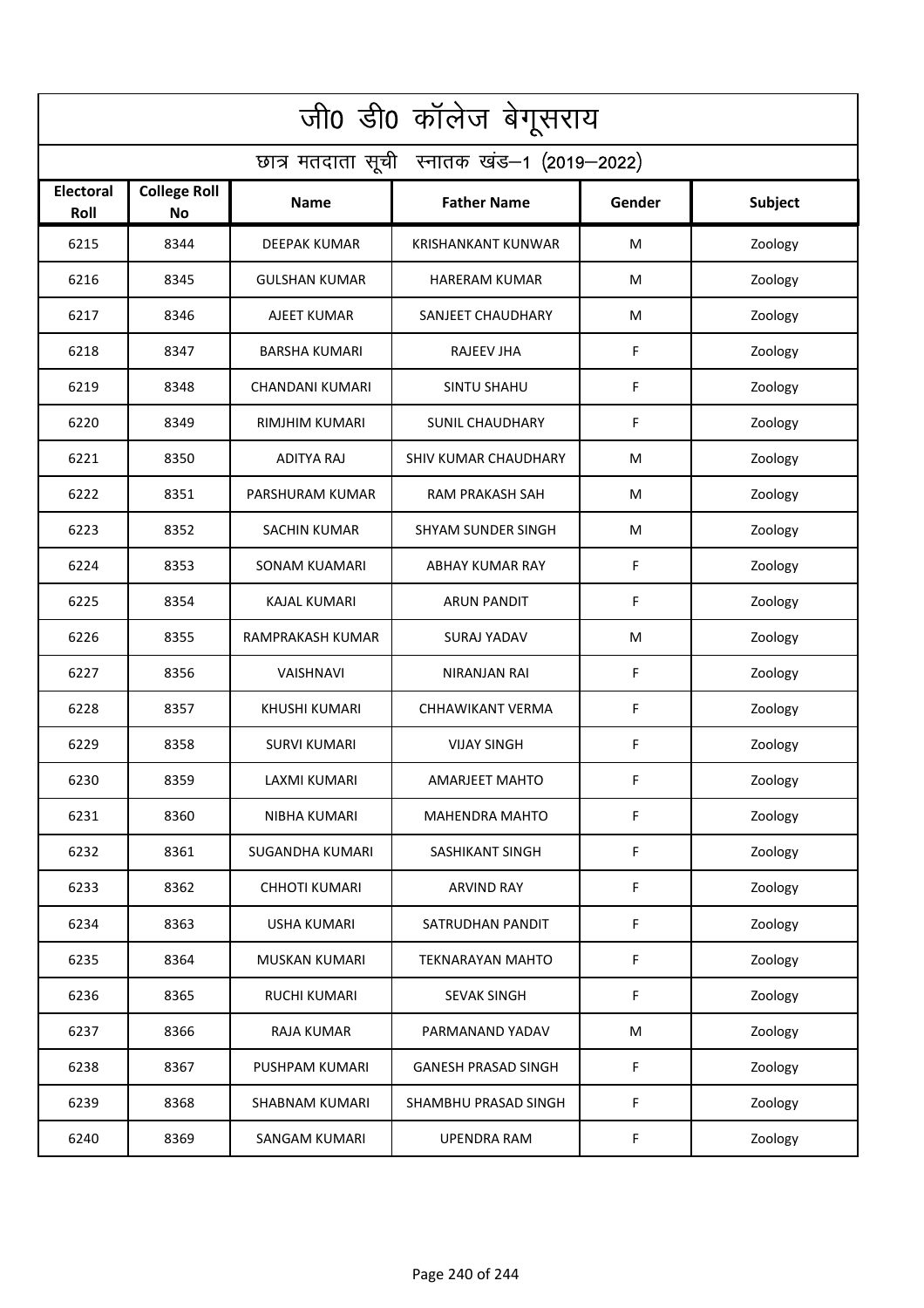| जी0 डी0 कॉलेज बेगूसराय                     |                           |                       |                           |             |                |  |
|--------------------------------------------|---------------------------|-----------------------|---------------------------|-------------|----------------|--|
| छात्र मतदाता सूची स्नातक खंड-1 (2019-2022) |                           |                       |                           |             |                |  |
| <b>Electoral</b><br>Roll                   | <b>College Roll</b><br>No | <b>Name</b>           | <b>Father Name</b>        | Gender      | <b>Subject</b> |  |
| 6241                                       | 8370                      | <b>SANTOSH KUMAR</b>  | <b>MANTUN CHAURASIYA</b>  | M           | Zoology        |  |
| 6242                                       | 8371                      | <b>RAGINI KUMARI</b>  | RAM BALAK SINGH           | F           | Zoology        |  |
| 6243                                       | 8372                      | <b>SHALINI KUMARI</b> | MAHENDRA PODDAR           | F           | Zoology        |  |
| 6244                                       | 8373                      | SATYAM KUMAR          | AJEET KUMAR               | M           | Zoology        |  |
| 6245                                       | 8374                      | <b>SHALINI KUMARI</b> | SATISH MAHTO              | F           | Zoology        |  |
| 6246                                       | 8375                      | <b>ANNU PRIYA</b>     | ARSI PRASAD SINGH         | F           | Zoology        |  |
| 6247                                       | 8376                      | SANU KUMARI           | DEOKARAN PODDAR           | F           | Zoology        |  |
| 6248                                       | 8377                      | <b>SWEETY KUMARI</b>  | SHIVDANI PASWAN           | F           | Zoology        |  |
| 6249                                       | 8378                      | YASHRAJ               | <b>SANJAY SINGH</b>       | M           | Zoology        |  |
| 6250                                       | 8379                      | <b>KARUNA KUMARI</b>  | <b>DINESH MAHTO</b>       | F           | Zoology        |  |
| 6251                                       | 8380                      | CHHOTU KUMAR VATSA    | KAMESHWAR PRASAD SINGH    | M           | Zoology        |  |
| 6252                                       | 8381                      | <b>DIPESH KUMAR</b>   | LADDULAL RAY              | M           | Zoology        |  |
| 6253                                       | 8382                      | SHMAMA RIZWANI        | MD SHAMIM AHMAD           | F           | Zoology        |  |
| 6254                                       | 8383                      | <b>MD SHAHJADA</b>    | MD MUSTUFA                | M           | Zoology        |  |
| 6255                                       | 8384                      | <b>ASHIYANA ARA</b>   | <b>MD SHAKIL HAIDAR</b>   | M           | Zoology        |  |
| 6256                                       | 8385                      | <b>BEAUTY KUMARI</b>  | ARVIND KUMAR MAHTO        | F           | Zoology        |  |
| 6257                                       | 8386                      | KAJAL KUMARI          | UDAY SHANKAR JHA          | F           | Zoology        |  |
| 6258                                       | 8387                      | <b>KRANTI KUMARI</b>  | <b>BACHCHU SAH</b>        | $\mathsf F$ | Zoology        |  |
| 6259                                       | 8388                      | VANDANA KUMARI        | SAKALDEO MAHTO            | F           | Zoology        |  |
| 6260                                       | 8389                      | <b>GITA KUMARI</b>    | <b>JAGO SAH</b>           | F           | Zoology        |  |
| 6261                                       | 8390                      | <b>NEHA KUMARI</b>    | <b>MANNU PASWAN</b>       | F           | Zoology        |  |
| 6262                                       | 8391                      | <b>GAZALA YASMIN</b>  | MD KHURSHID ALAM          | F           | Zoology        |  |
| 6263                                       | 8392                      | AKANKSHA KUMARI       | <b>RAJIV KUMAR</b>        | F           | Zoology        |  |
| 6264                                       | 8393                      | AAISHA KHANAM         | MD NAUSHAD KHAN           | F           | Zoology        |  |
| 6265                                       | 8394                      | MURTI KUMARI          | <b>BIRAL PRASAD YADAV</b> | F           | Zoology        |  |
| 6266                                       | 8395                      | ANJALI KUMARI         | SHAMBHU NATH JHA          | F           | Zoology        |  |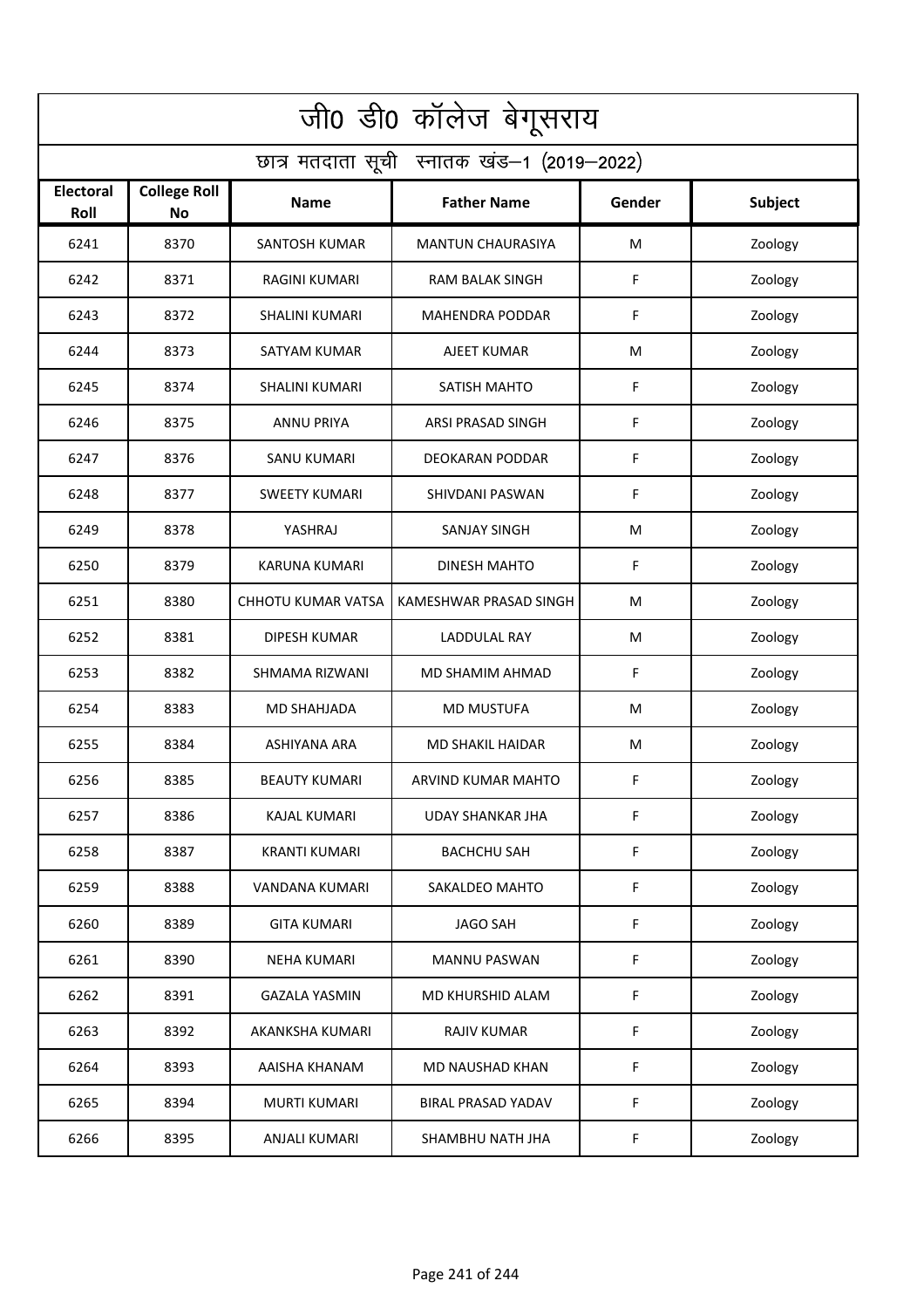|                                            | जी0 डी0 कॉलेज बेगूसराय    |                       |                          |        |                |  |
|--------------------------------------------|---------------------------|-----------------------|--------------------------|--------|----------------|--|
| छात्र मतदाता सूची स्नातक खंड-1 (2019-2022) |                           |                       |                          |        |                |  |
| <b>Electoral</b><br>Roll                   | <b>College Roll</b><br>No | <b>Name</b>           | <b>Father Name</b>       | Gender | <b>Subject</b> |  |
| 6267                                       | 8396                      | <b>KOMAL KUMARI</b>   | PANKAJ KUMAR SHARMA      | F      | Zoology        |  |
| 6268                                       | 8397                      | <b>LUCKY KUMARI</b>   | MAHESH KUMAR SINGH       | F      | Zoology        |  |
| 6269                                       | 8398                      | <b>MONIKA KUMARI</b>  | <b>MADAN MAHTO</b>       | F      | Zoology        |  |
| 6270                                       | 8399                      | <b>ANKIT KUMAR</b>    | NIRAJ KUMAR MALAKAR      | M      | Zoology        |  |
| 6271                                       | 8400                      | <b>MANISHA KUMARI</b> | <b>NARESH SAH</b>        | F      | Zoology        |  |
| 6272                                       | 8401                      | <b>SUJATA KUMARI</b>  | RAM BADAN SAH            | F      | Zoology        |  |
| 6273                                       | 8402                      | PUSHPAM KUMARI        | <b>RAM DEO SAH</b>       | F      | Zoology        |  |
| 6274                                       | 8403                      | TARUN PRAKASH KUMAR   | <b>KRISHNANDAN MAHTO</b> | M      | Zoology        |  |
| 6275                                       | 8404                      | <b>ROSHNI KUMARI</b>  | <b>UPENDRA GUPTA</b>     | F      | Zoology        |  |
| 6276                                       | 8405                      | <b>HONEY KUMARI</b>   | RAJENDRA SAHU            | F      | Zoology        |  |
| 6277                                       | 8406                      | <b>MD SHUMS ZAID</b>  | MD SHOAIB ALAM           | M      | Zoology        |  |
| 6278                                       | 8407                      | <b>ESHA BHARTI</b>    | PRAMOD KUMAR             | F      | Zoology        |  |
| 6279                                       | 8408                      | NITISH KUMAR          | RAJARAM MAHTO            | M      | Zoology        |  |
| 6280                                       | 8409                      | <b>RUCHIKA BHARTI</b> | NIRANJAN PRASAD SINGH    | F      | Zoology        |  |
| 6281                                       | 8410                      | KAJAL KUMARI          | <b>UPENDRA PASWAN</b>    | F      | Zoology        |  |
| 6282                                       | 8411                      | <b>BABU SAHEB</b>     | <b>NUNU SAH</b>          | M      | Zoology        |  |
| 6283                                       | 8412                      | ANJALI KUMARI         | <b>RAJIV KUMAR ROY</b>   | F      | Zoology        |  |
| 6284                                       | 8413                      | WAHID UJJAMA          | CHIRAG ALI JAMAL         | M      | Zoology        |  |
| 6285                                       | 8414                      | <b>MUSKAN KUMARI</b>  | <b>RAJIV ROY</b>         | F      | Zoology        |  |
| 6286                                       | 8415                      | APARNA KUMARI         | PRAKASH CHANDRA ROY      | F      | Zoology        |  |
| 6287                                       | 8416                      | <b>PREM KUMAR</b>     | <b>SURENDRA SINGH</b>    | M      | Zoology        |  |
| 6288                                       | 8417                      | <b>SHALU KUMARI</b>   | SITA RAM SINGH           | F      | Zoology        |  |
| 6289                                       | 8418                      | SAKSHINEHA            | <b>SHASHIKANT SAH</b>    | F      | Zoology        |  |
| 6290                                       | 8419                      | <b>RITU RAJ</b>       | RANJEET KUMAR MEHTA      | F      | Zoology        |  |
| 6291                                       | 8420                      | <b>HAMRAJ KUMAR</b>   | SAJJAN SINGH             | M      | Zoology        |  |
| 6292                                       | 8421                      | <b>BALVEER KUMAR</b>  | MUSAHARU SHARMA          | M      | Zoology        |  |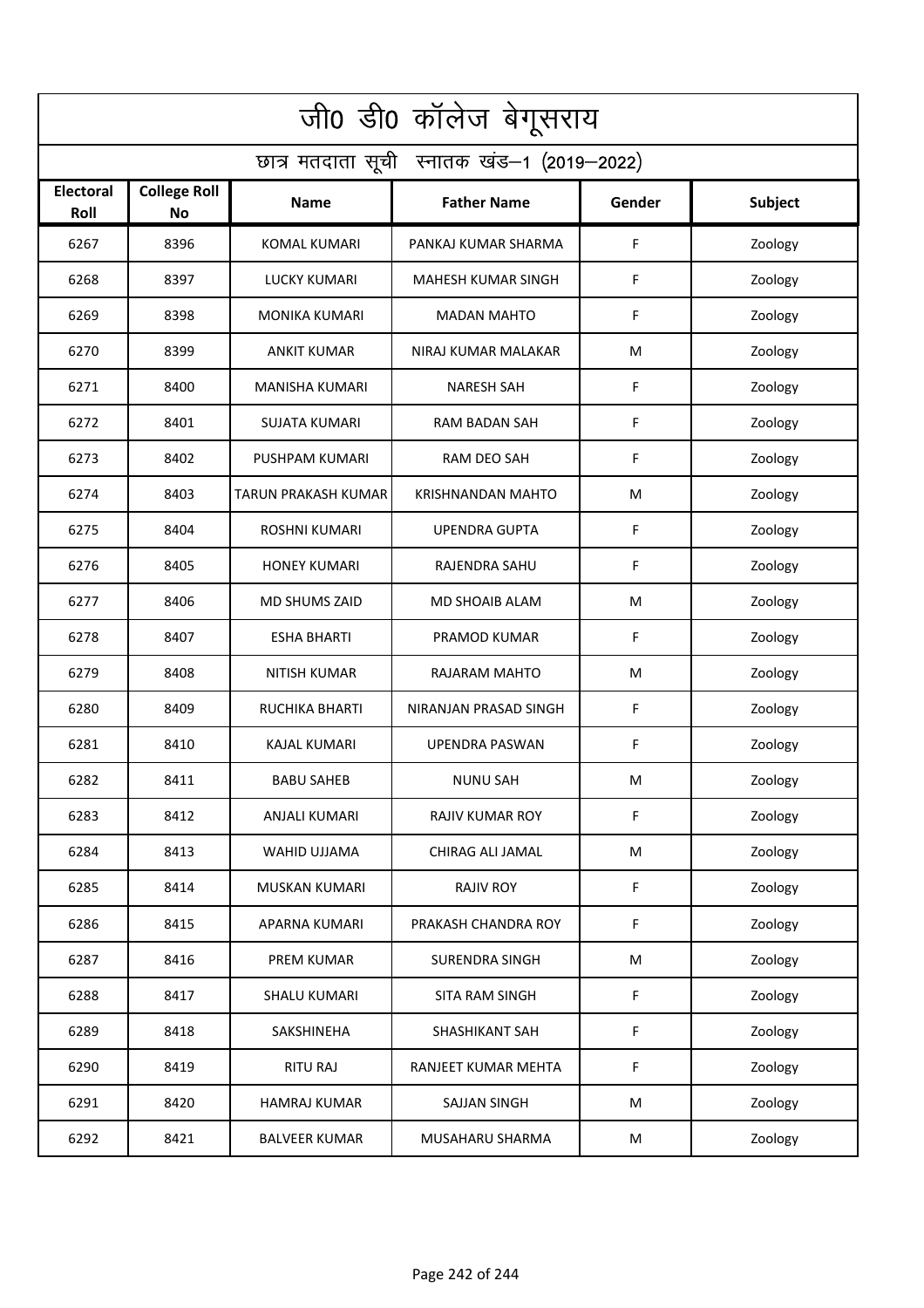| जी0 डी0 कॉलेज बेगूसराय                     |                                  |                       |                          |        |         |  |
|--------------------------------------------|----------------------------------|-----------------------|--------------------------|--------|---------|--|
| छात्र मतदाता सूची स्नातक खंड-1 (2019-2022) |                                  |                       |                          |        |         |  |
| <b>Electoral</b><br>Roll                   | <b>College Roll</b><br><b>No</b> | Name                  | <b>Father Name</b>       | Gender | Subject |  |
| 6293                                       | 8422                             | <b>SONAL PRIYA</b>    | <b>RAMKUMAR SINGH</b>    | F      | Zoology |  |
| 6294                                       | 8423                             | <b>AAFRIN KHATTON</b> | MD MERAJ ALAM            | M      | Zoology |  |
| 6295                                       | 8424                             | <b>MONIKA SINGH</b>   | PAWAN KUMAR              | F      | Zoology |  |
| 6296                                       | 8425                             | PRINCE SONI           | SUBHASH KUMAR SAH        | M      | Zoology |  |
| 6297                                       | 8426                             | <b>KANCHAN KUMARI</b> | <b>OMPRAKSH MAHTO</b>    | F      | Zoology |  |
| 6298                                       | 8427                             | <b>SHIVANI KUMARI</b> | PRAMOD DAS               | F      | Zoology |  |
| 6299                                       | 8427                             | <b>SAMAR PERWEEN</b>  | <b>EJAZ AHMAD</b>        | F      | Zoology |  |
| 6300                                       | 8428                             | <b>GOLU KUMAR</b>     | <b>GANESH SAH</b>        | M      | Zoology |  |
| 6301                                       | 8428                             | <b>DIWANA KUMAR</b>   | <b>SAGAR CHAUDHARY</b>   | M      | Zoology |  |
| 6302                                       | 8429                             | <b>MONI KUMARI</b>    | <b>RATAN SAH</b>         | F      | Zoology |  |
| 6303                                       | 8429                             | <b>TANNU BHARTI</b>   | <b>MUNNA THAKUR</b>      | F      | Zoology |  |
| 6304                                       | 8430                             | <b>RIDA ROSE</b>      | <b>SHAHID HUSAIN</b>     | F      | Zoology |  |
| 6305                                       | 8431                             | AARTI KUMARI          | SHANKAR PRASAD GUPTA     | F      | Zoology |  |
| 6306                                       | 8432                             | <b>JYOTI KUMARI</b>   | RAM CHANDRA PANDIT       | F      | Zoology |  |
| 6307                                       | 8433                             | PRIYANKA KUMARI       | JAYCHANDRA PANDAY        | F      | Zoology |  |
| 6308                                       | 8434                             | ABHA KUMARI           | ANIL ROY                 | F      | Zoology |  |
| 6309                                       | 8435                             | KANCHAN KUMARI        | RAMDEV MAHTO             | F      | Zoology |  |
| 6310                                       | 8436                             | SHIKHA KUMARI         | DEEPAK KUMAR             | F      | Zoology |  |
| 6311                                       | 8437                             | RIYA KUMARI           | SUBODH KUMAR SINGH       | F      | Zoology |  |
| 6312                                       | 8438                             | NISHA KUMARI          | KAMLESH YADAV            | F      | Zoology |  |
| 6313                                       | 8439                             | <b>BHARTI KUMARI</b>  | <b>SHIV KUMAR PANDIT</b> | F      | Zoology |  |
| 6314                                       | 8440                             | <b>SONI KUMARI</b>    | <b>DEVPRAKASH SINGH</b>  | F      | Zoology |  |
| 6315                                       | 8441                             | <b>BABITA KUMARI</b>  | <b>GANESH YADAV</b>      | F      | Zoology |  |
| 6316                                       | 8442                             | <b>SWEETY KUMARI</b>  | LAXMI MAHTO              | F      | Zoology |  |
| 6317                                       | 8443                             | SONIKA KUMARI         | RAJESH KUMAR SINGH       | F      | Zoology |  |
| 6318                                       | 8443                             | <b>BITTU KUMAR</b>    | SURENDRA JHA             | M      | Zoology |  |